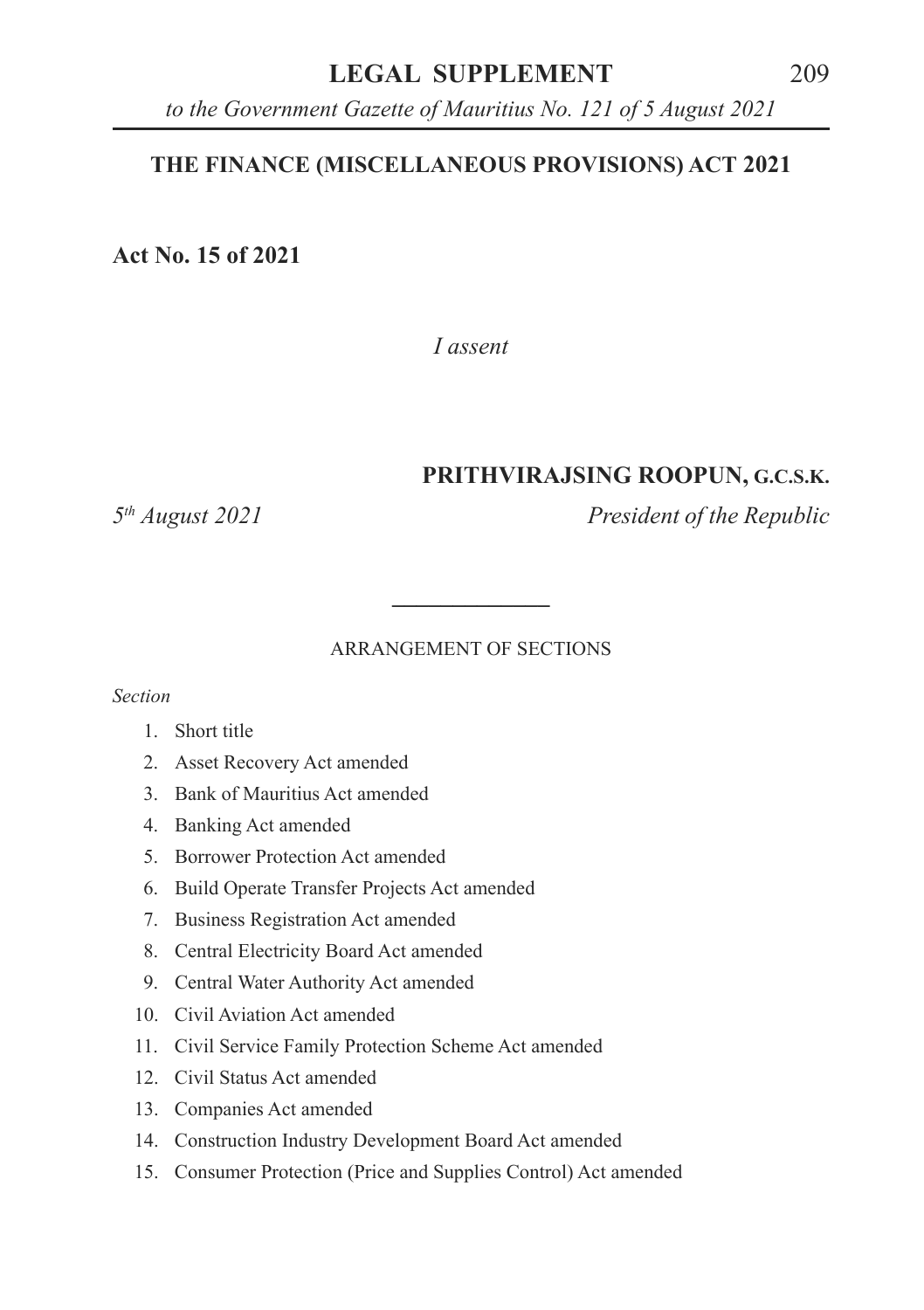- 16. Co-operatives Act amended
- 17. Courts Act amended
- 18. Customs Act amended
- 19. Customs Tariff Act amended
- 20. Dangerous Chemicals Control Act amended
- 21. Dangerous Drugs Act amended
- 22. Economic Development Board Act amended
- 23. Environment Protection Act amended
- 24. Excise Act amended
- 25. Finance and Audit Act amended
- 26. Financial Intelligence and Anti-Money Laundering Act amended
- 27. Financial Reporting Act amended
- 28. Financial Services Act amended
- 29. Fisheries and Marine Resources Act amended
- 30. Fishermen Investment Trust Act repealed
- 31. Food Act amended
- 32. Forests and Reserves Act amended
- 33. Foundations Act amended
- 34. Freeport Act amended
- 35. Gambling Regulatory Authority Act amended
- 36. Human Resource Development Act amended
- 37. Immigration Act amended
- 38. Income Tax Act amended
- 39. Information and Communication Technologies Act amended
- 40. Insolvency Act amended
- 41. Insurance Act amended
- 42. Interpretation and General Clauses Act amended
- 43. Land Drainage Authority Act amended
- 44. Land (Duties and Taxes) Act amended
- 45. Landlord and Tenant Act amended
- 46. Limited Liability Partnerships Act amended
- 47. Limited Partnerships Act amended
- 48. Local Government Act amended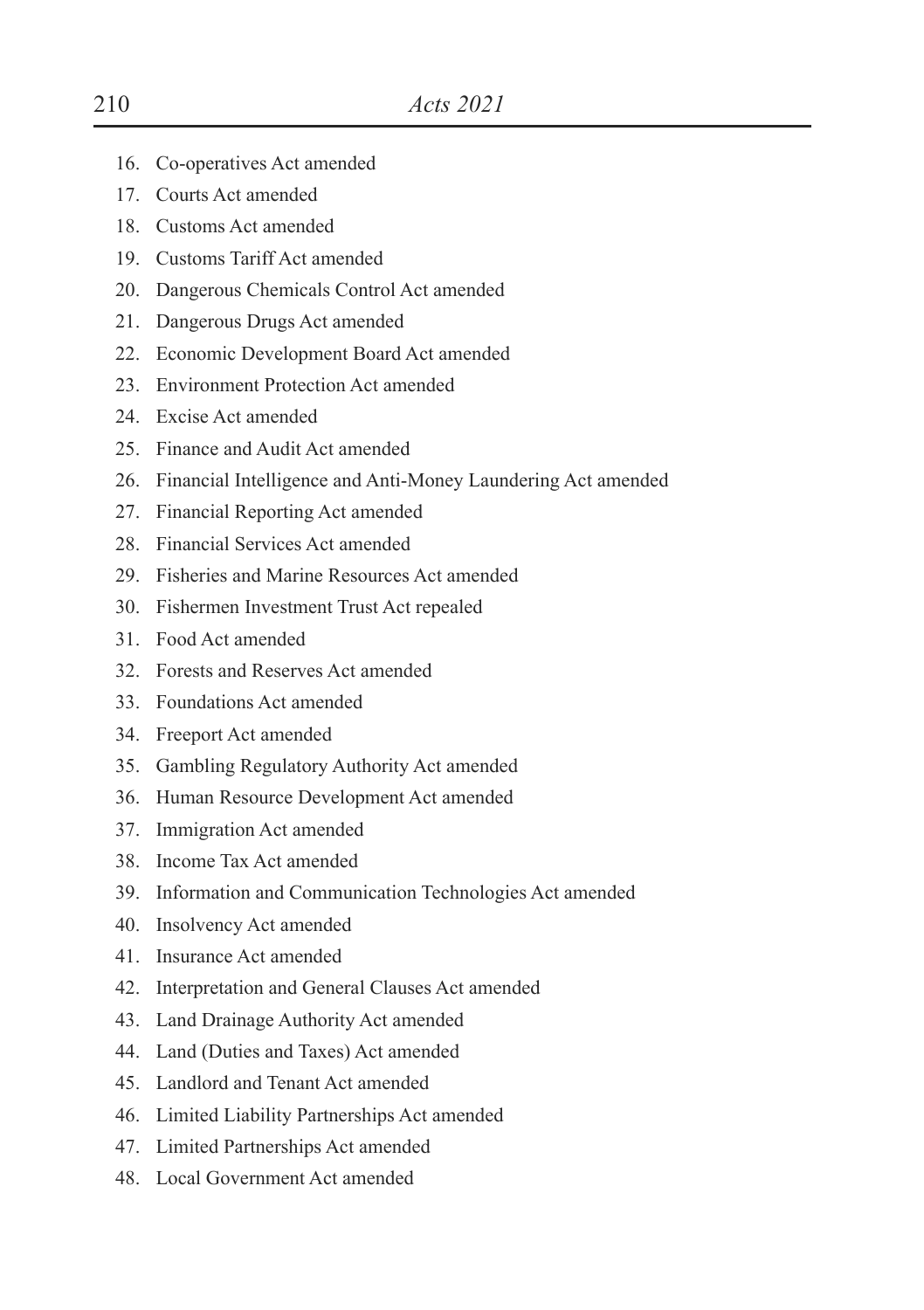- 49. Mauritius Agricultural Marketing Act amended
- 50. Mauritius Cane Industry Authority Act amended
- 51. Mauritius Institute of Training and Development Act amended
- 52. Mauritius Qualifications Authority Act amended
- 53. Mauritius Research and Innovation Council Act 2019 amended
- 54. Mauritius Revenue Authority Act amended
- 55. Medical Council Act amended
- 56. Merchant Shipping Act amended
- 57. Morcellement Act amended
- 58. National Agricultural Products Regulatory Office Act amended
- 59. National Payment Systems Act amended
- 60. National Pensions Act amended
- 61. Non-Citizens (Employment Restriction) Act amended
- 62. Non-Citizens (Property Restriction) Act amended
- 63. Ombudsperson for Financial Services Act amended
- 64. Pensions Act amended
- 65. Pharmacy Act amended
- 66. Plant Protection Act amended
- 67. Prevention of Corruption Act amended
- 68. Prevention of Terrorism Act amended
- 69. Private Pension Schemes Act amended
- 70. Protected Cell Companies Act amended
- 71. Public Collections Act amended
- 72. Public-Private Partnership Act amended
- 73. Public Procurement Act amended
- 74. Quarantine Act 2020 amended
- 75. Real Estate Agent Authority Act 2020 amended
- 76. Reform Institutions Act amended
- 77. Registration Duty Act amended
- 78. Registration of Associations Act amended
- 79. Rivers and Canals Act amended
- 80. Road Development Authority Act amended
- 81 Road Traffic Act amended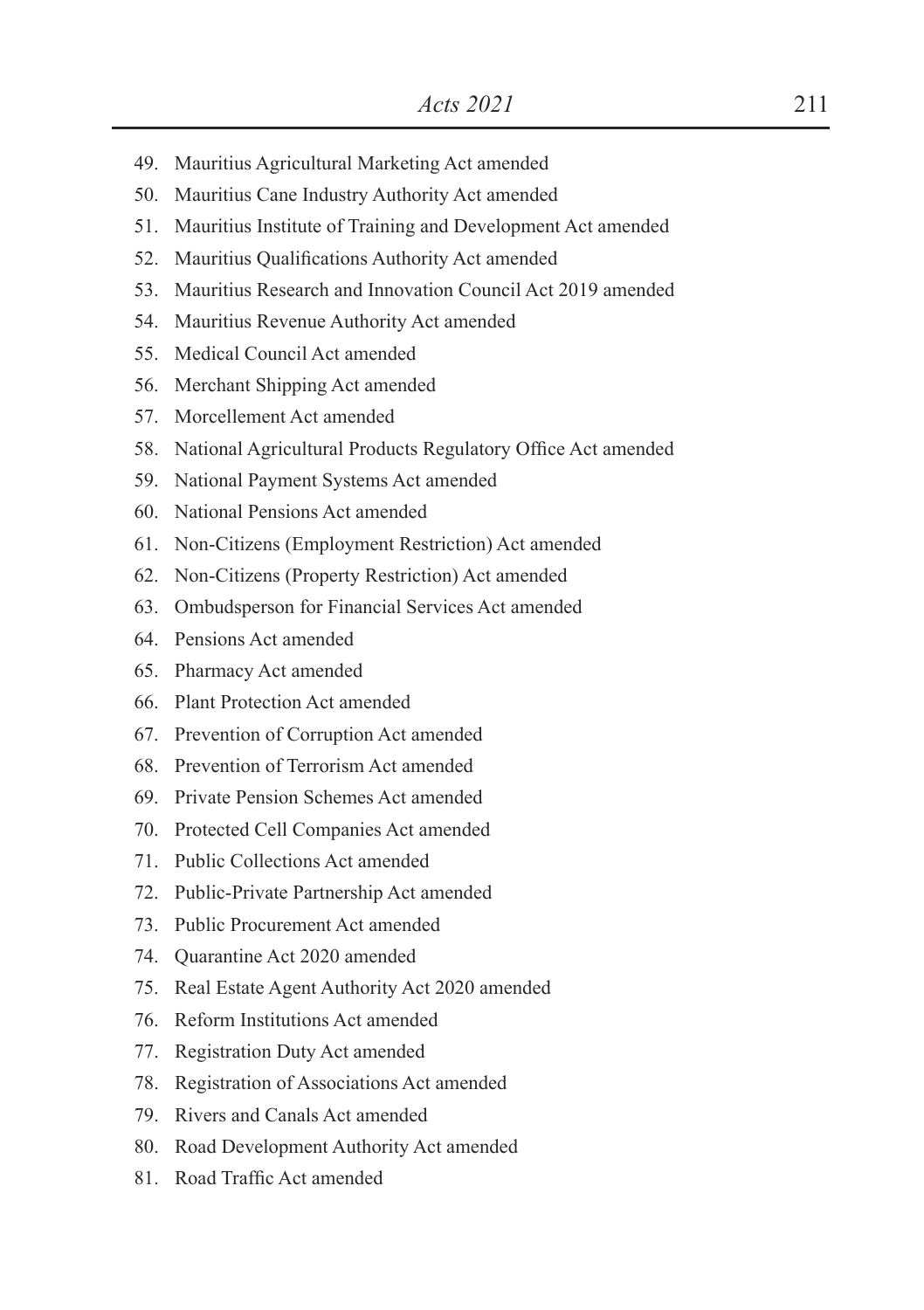- 82. Roads Act amended
- 83. Rose Belle Sugar Estate Board Act amended
- 84. Social Integration and Empowerment Act amended
- 85. State Lands Act amended
- 86. Statutory Bodies (Accounts and Audit) Act amended
- 87. Statutory Bodies Pension Funds Act amended
- 88. Sugar Industry Efficiency Act amended
- 89. Sugar Insurance Fund Act amended
- 90. United Nations (Financial Prohibitions, Arms Embargo and Travel Ban) Sanctions Act 2019 amended

 $\mathcal{L}_\text{max}$ 

- 91. Utility Regulatory Authority Act amended
- 92. Value Added Tax Act amended
- 93. Waste Water Management Authority Act amended
- 94. Workers' Rights Act 2019 amended
- 95. Validation of resolution
- 96. Savings
- 97. Commencement FIRST SCHEDULE SECOND SCHEDULE THIRD SCHEDULE FOURTH SCHEDULE FIFTH SCHEDULE SIXTH SCHEDULE SEVENTH SCHEDULE EIGHTH SCHEDULE NINTH SCHEDULE TENTH SCHEDULE ELEVENTH SCHEDULE TWELFTH SCHEDULE THIRTEENTH SCHEDULE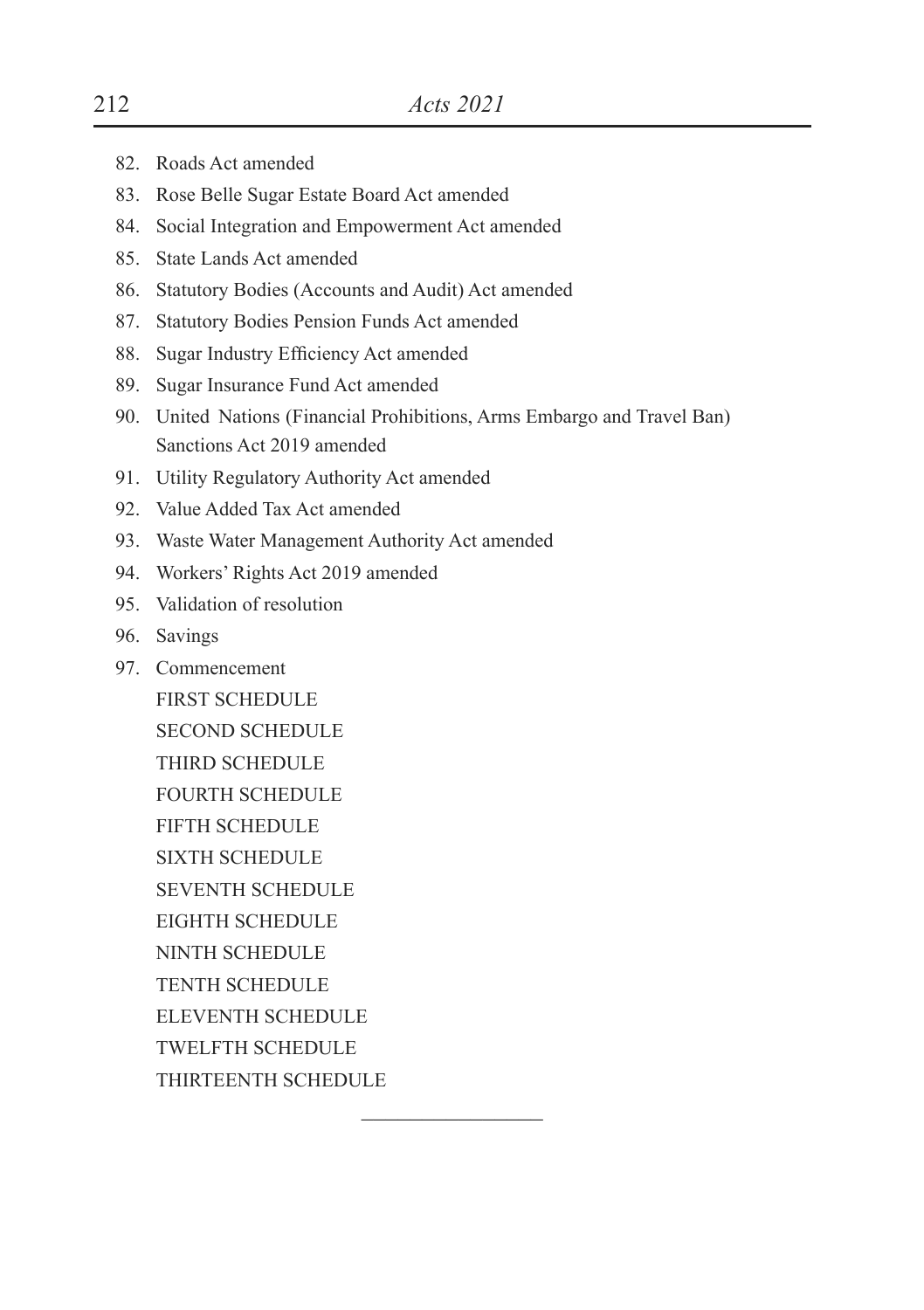# **An Act**

# **To provide for the implementation of measures announced in the Budget Speech 2021-2022 and for matters connected, consequential and incidental thereto**

ENACTED by the Parliament of Mauritius, as follows –

### **1. Short title**

 This Act may be cited as the Finance (Miscellaneous Provisions) Act 2021.

### **2. Asset Recovery Act amended**

The Asset Recovery Act is amended –

(a) in section 2, by inserting, in the appropriate alphabetical order, the following new definitions  $-$ 

 "Agency" means the Integrity Reporting Services Agency established under section 4(1) of the Good Governance and Integrity Reporting Act;

 "reporting person" has the same meaning as in the Financial Intelligence and Anti-Money Laundering Act;

(b) in section 3, by inserting, after subsection (2A), the following new subsections –

 (2B) No application for an Order under sections 17 and 34 shall be made and no Order under sections 10 and 27 may be granted in relation to property which is the subject matter of an Unexplained Wealth Order under section 16 of the Good Governance and Integrity Reporting Act.

 (2C) An Unexplained Wealth Order under section 16 of the Good Governance and Integrity Reporting Act shall take precedence over any existing Order under section 10 or 27 without the need for the Agency to apply for a discharge of any existing Order.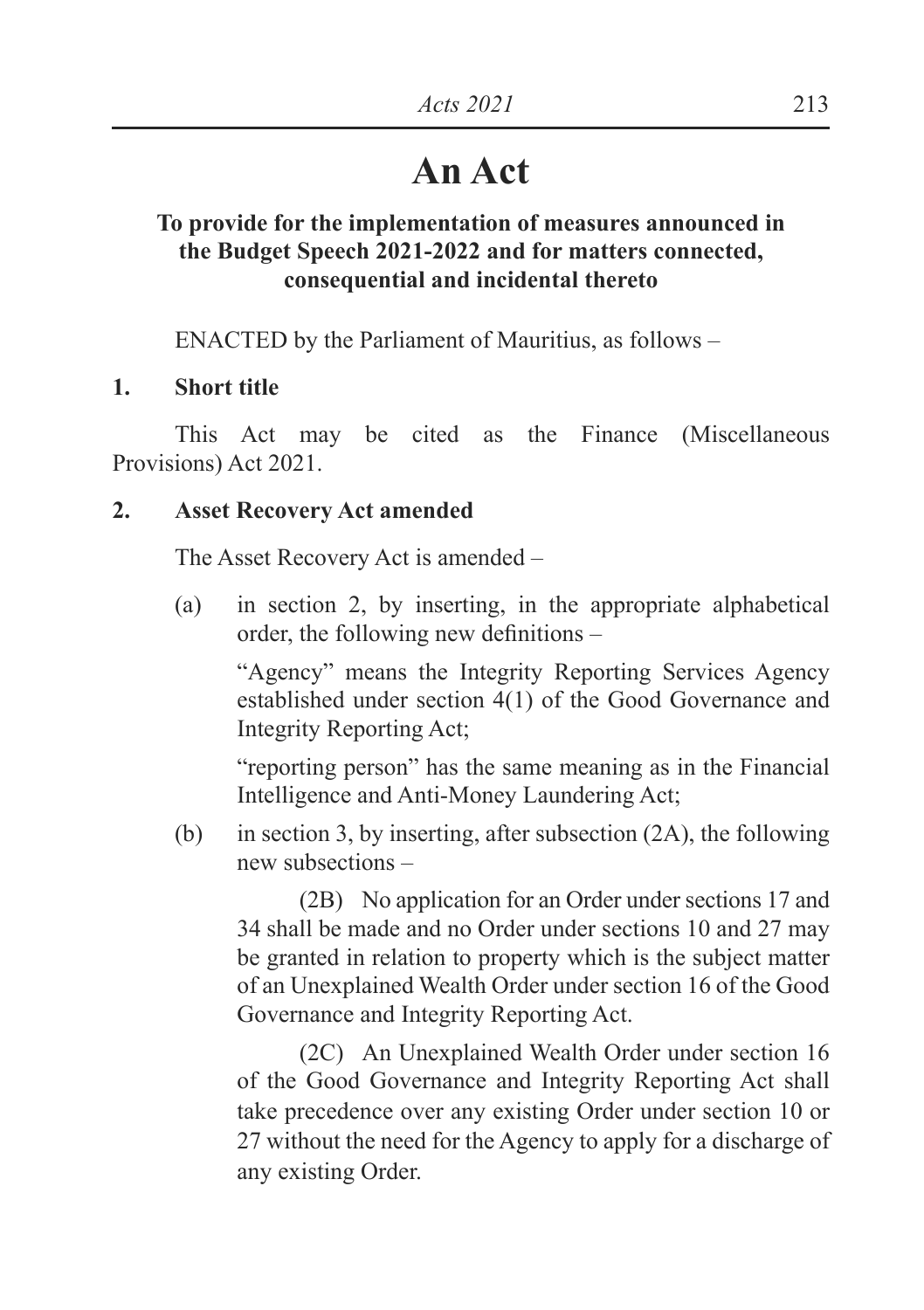- (c) in section  $9 -$ 
	- (i) by numbering the existing provision as subsection  $(1)$ ;
	- (ii) in the newly numbered subsection  $(1)(b)$ , by deleting the words "other than a lawful interest";
	- (iii) by adding the following new subsection –

 (2) Where the Enforcement Authority determines that it is necessary to appoint a Trustee to take custody of and manage the property, it shall, in its application, state the reason why and nominate a suitably qualified person for appointment.

(d) in section 10, by repealing subsection (2) and replacing it by the following subsection –

 (2) Where a Judge grants a Restraining Order, the Enforcement Authority shall, within 21 days from the making of the Order, or such other period as the Judge may direct, give notice of the Order to –

- (a) every person known to the Enforcement Authority to have an interest in the property;
- (b) such reporting person as it considers appropriate, in such form and manner as it may determine; and
- (c) such other person as the Judge may direct.
- (e) in section  $11(1)$ 
	- (i) in paragraph (c), by deleting the words "realise or otherwise deal with the property" and replacing them by the words "where directed by the Enforcement Authority and subject to an Order from a Judge, realise or otherwise deal with the property";
	- (ii) in subsection (2), by repealing paragraph (a);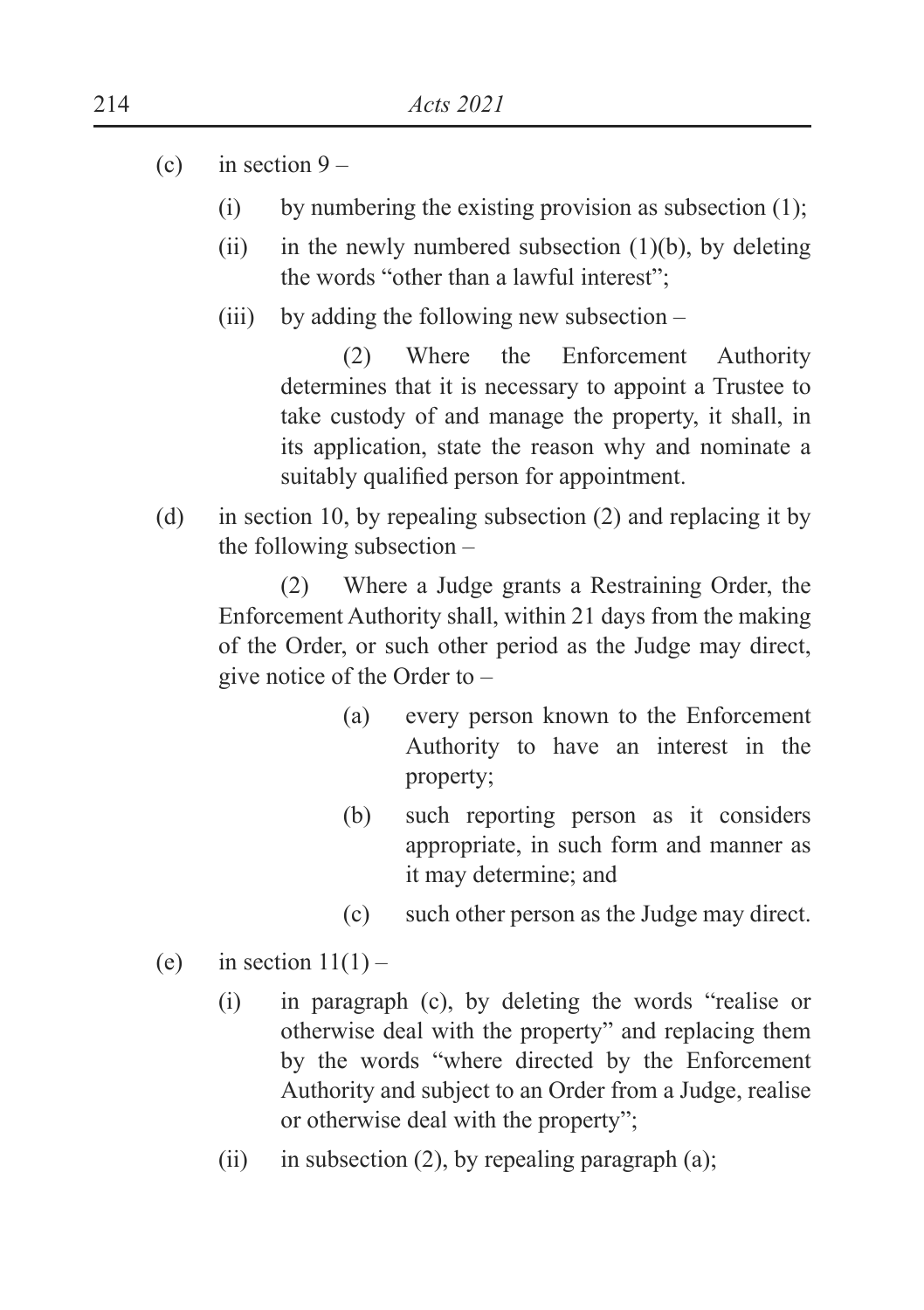(f) in section  $27(5)$ , by repealing paragraph (a) and replacing it by the following paragraph –

 (a) Where a Judge grants a Restriction Order, the Enforcement Authority shall, within 21 days from the making from the Order or such longer period as the Judge may direct, give notice of the Order –

- (i) to every person known to the Enforcement Authority to have an interest in the property;
- (ii) such reporting person as it considers appropriate, in such form and manner as it may determine; and
- (iii) such other person as the Judge may direct.
- (g) by repealing section 37 and replacing it by the following section –

# **37. Exclusion of property from Order**

 Where a person who has an interest in property which is the subject of a Recovery Order makes an application to exclude his interest from the Order, the Judge may grant the application where he is satisfied that  $-$ 

- (a) the property is not proceeds, a benefit, an instrumentality or a terrorist property;
- (b) the applicant was not in any way involved in the commission of the offence in relation to which the Recovery Order was made;
- (c) in the case where the applicant acquired the interest before the commission of the offence, the applicant did not know that any person would use, or intended to use, the property for, or in connection with, the commission of the offence; or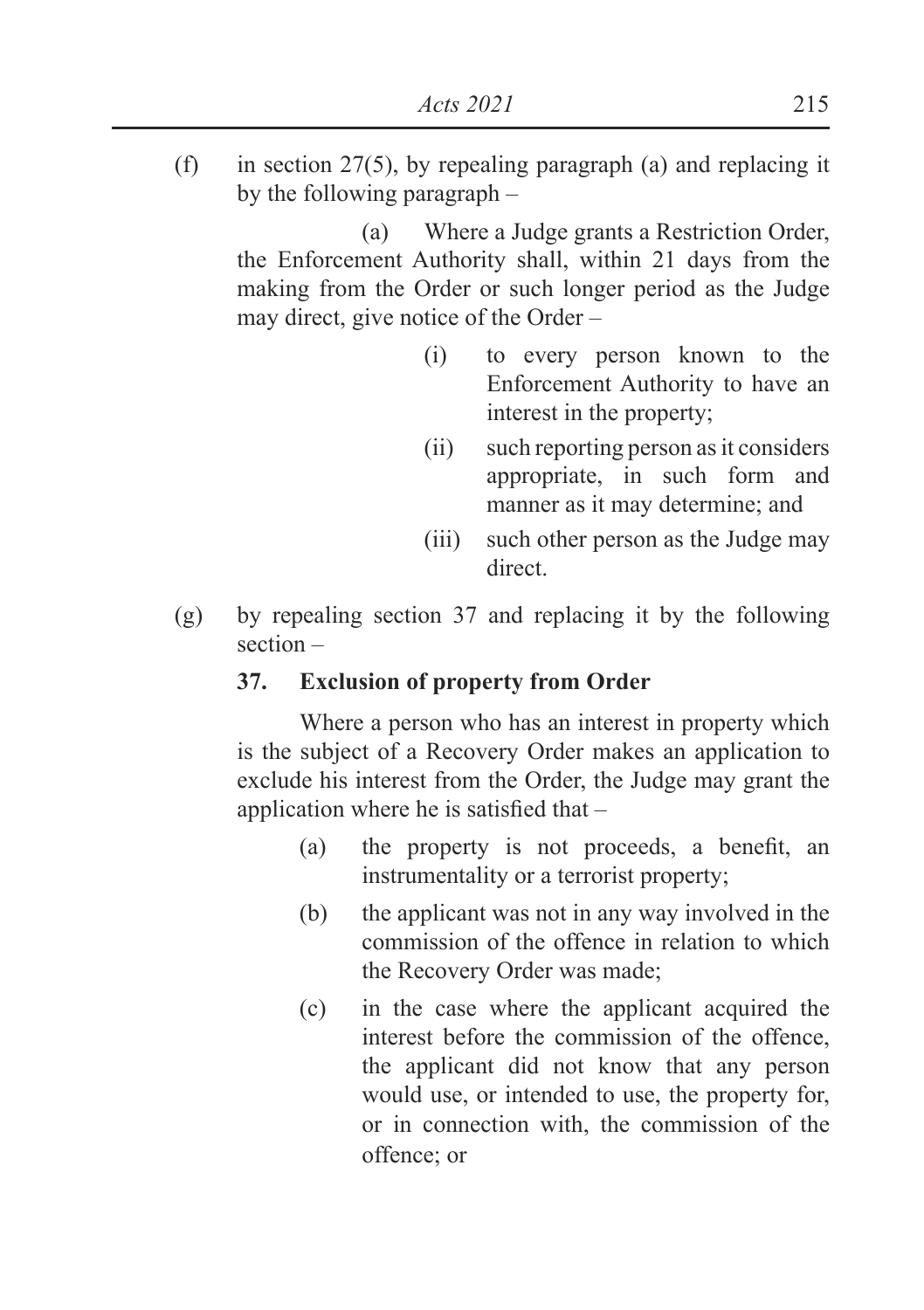(d) in the case where the applicant acquired the interest at the time or after the commission of the offence, the interest was acquired in circumstances which would not have given rise to any reasonable suspicion that the property was proceeds, a benefit, an instrumentality or a terrorist property.

### **3. Bank of Mauritius Act amended**

The Bank of Mauritius Act is amended –

(a) in section 2, by inserting, in the appropriate alphabetical order, the following new definition  $-$ 

 "credit score" means a number which represents the credit exposure of a consumer;

- (b) in section  $5(1)$ 
	- $(i)$  in paragraph  $(b)(i)$ , by deleting the words "financial institutions carrying on" and replacing them by the words "financial institutions and any other institution which the Bank may license or authorise under the banking laws to carry out";
	- (ii) by inserting, after paragraph (b), the following new paragraph –
		- (ba) be the macroprudential authority of Mauritius;
- (c) in section  $6 -$ 
	- (i) in subsection  $(1)$ 
		- (A) in paragraph (a), by repealing subparagraph (ii) and replacing it by the following subparagraph –
			- $(i)$  financial institutions or a licensee under the National Payment Systems Act;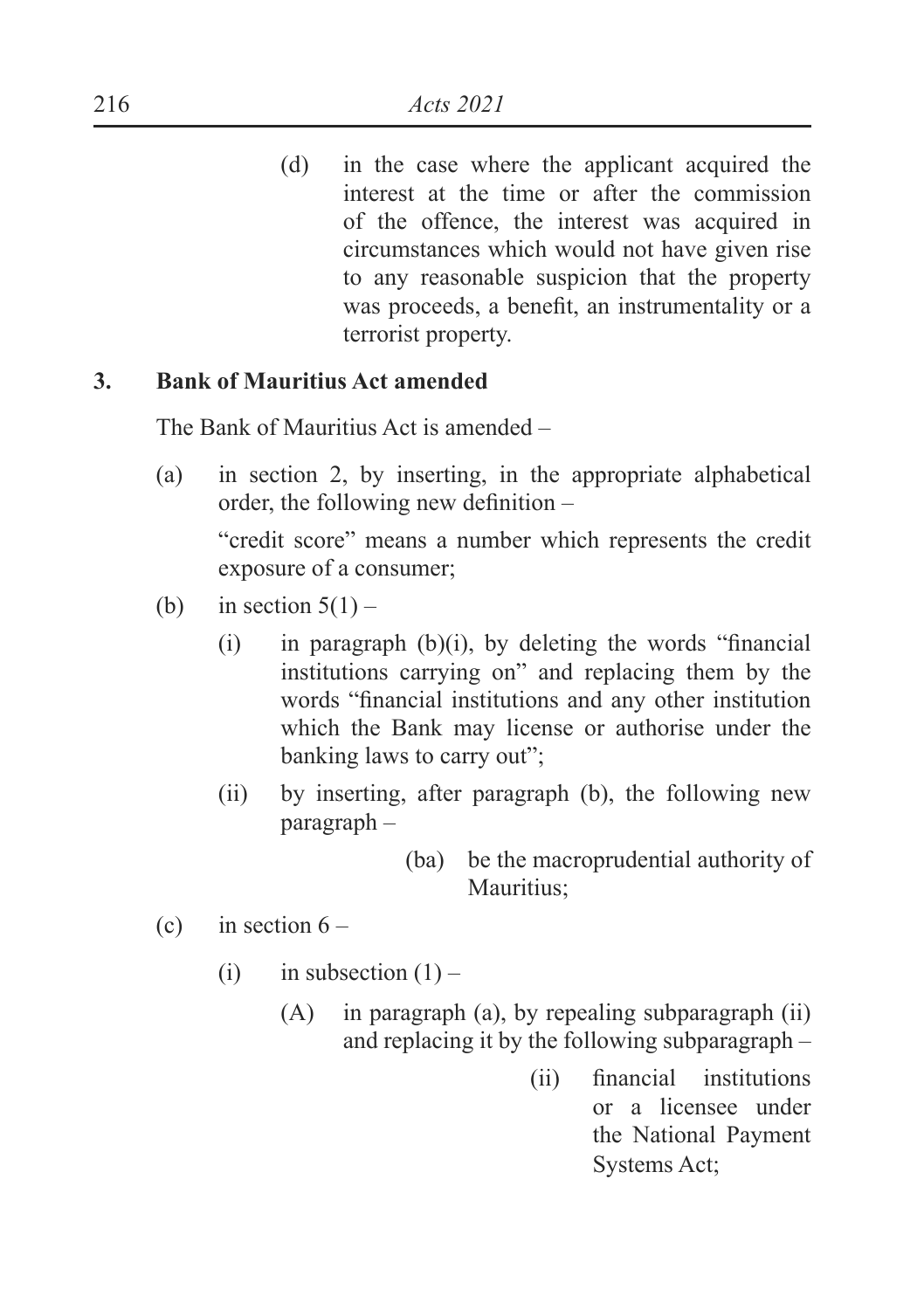- (B) by inserting, after paragraph (r), the following new paragraph –
	- (ra) establish and maintain links and liaison and enter into any agreement or arrangement with such institutions, authorities or agencies as it may determine for the purposes of assisting it in the discharge of its functions and in the furtherance of its objects;
- (ii) in subsection  $(2A)$ 
	- (A) in paragraph (a), by deleting the words "by itself or through its subsidiary, or";
	- (B) by adding the following new paragraph –

 (d) The Bank may issue such guide, guidelines, directives, rules or instructions, as it may determine, regarding the framework for the issue of sustainable bonds, including blue and green bonds, in Mauritius.

(d) in section 36, by adding the following new subsections –

 (2) The Bank may make rules to provide for the framework under which digital currency may be issued by the Bank and may be held or used by the public.

 (3) Notwithstanding section 6(1)(a), the Bank may, for the purpose of issuing digital currency, open accounts for, and accept deposits from, such persons as it may determine.

(e) by inserting, after section 42, the following new section –

#### **42A. Counterfeit digital currency**

 Any person who makes or causes to be made, counterfeits, or alters, a digital currency, or uses a counterfeit digital currency for any purpose shall commit an offence and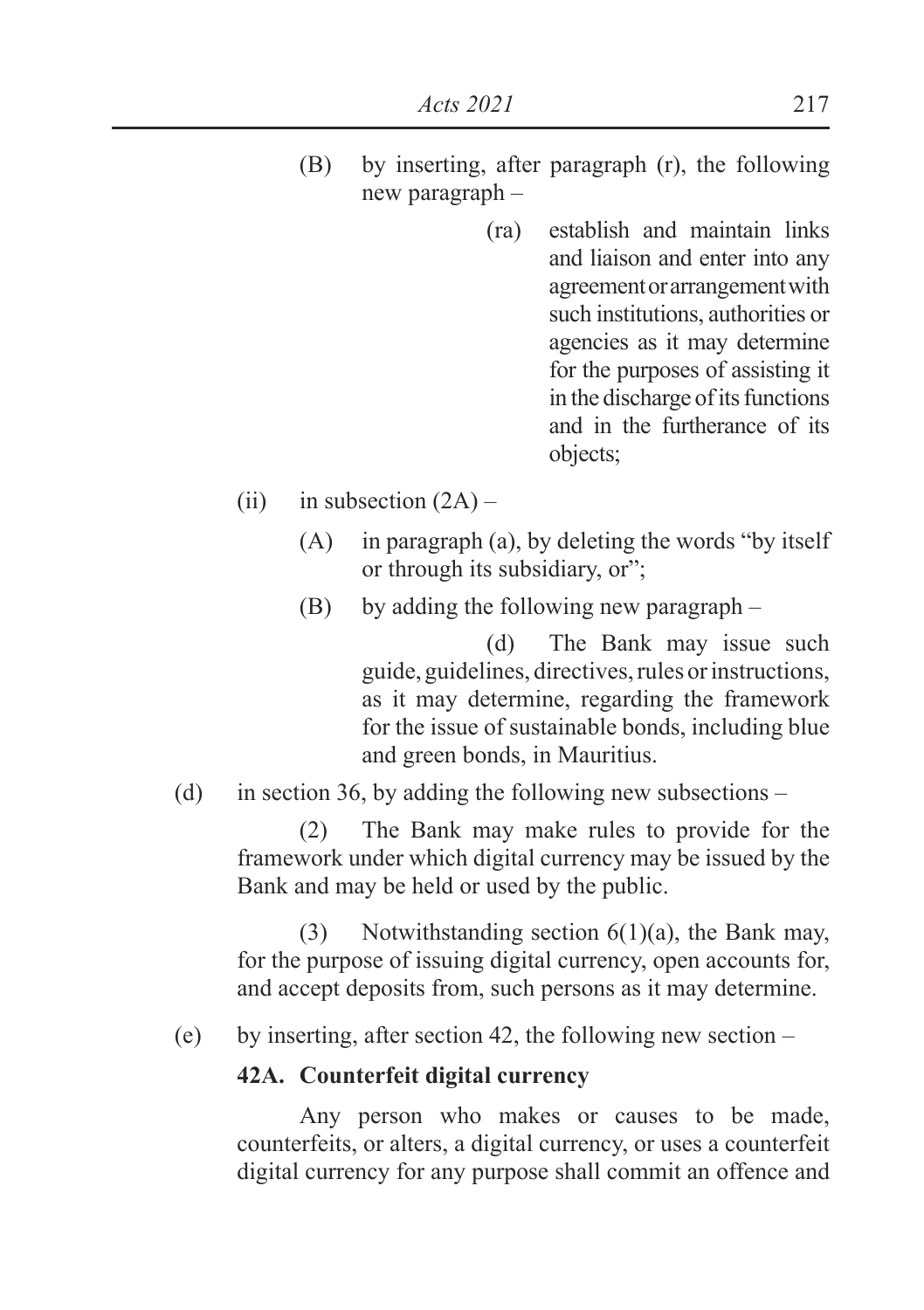shall, on conviction, be liable to a fine not exceeding one million rupees and to penal servitude.

- (f) in section  $52 -$ 
	- (i) in subsection (1), by adding the following new paragraph, the full stop at the end of paragraph (e) being deleted and replaced by the words "; and" and the word "and" at the end of paragraph (d) being deleted –
		- (f) providing credit scores.
	- (ii) by inserting, after subsection (1B), the following new subsection –

 (1C) Where the Credit Information Bureau provides credit scores under subsection (1)(f), section 52B shall apply.

- (g) in section  $52A -$ 
	- (i) in the heading, by deleting the words "**Central KYC Registry**" and replacing them by the words "**Central KYC and Accounts Registry**";
	- (ii) in subsection (1), by deleting the words ", establish a Central KYC Registry" and replacing them by the words "and information on accounts maintained by customers, other than the balance and amount held in the accounts, establish a Central KYC and Accounts Registry";
	- (iii) in subsection (1C), by inserting, after the words "the information collected on the Registry", the words ", other than account information,";
	- $(iv)$  by inserting, after subsection  $(1C)$ , the following new subsection –

 (1D) (a) Where it is necessary for the prevention, detection, investigation or prosecution of money laundering, terrorism financing or a financial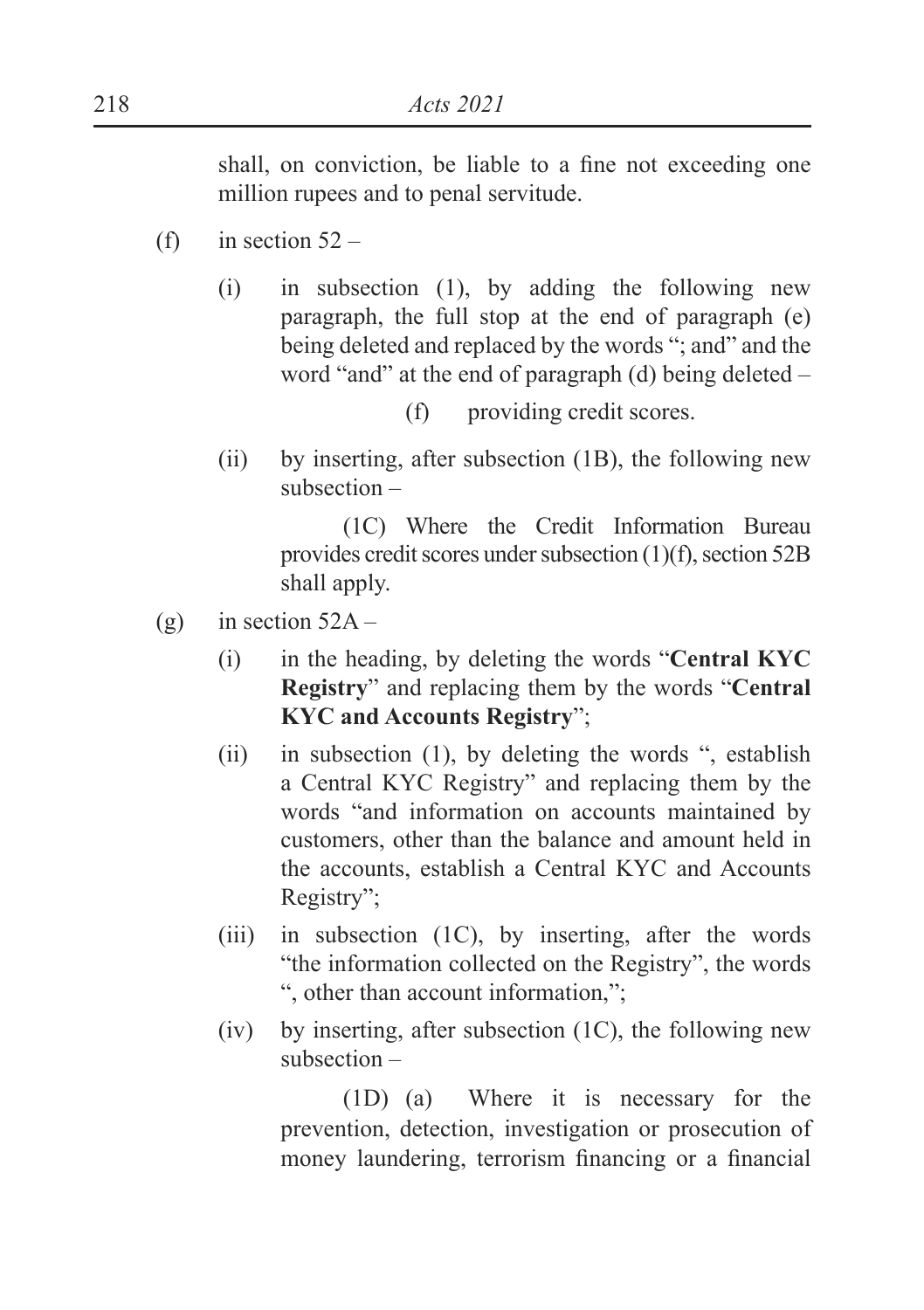crime offence, including the identification, tracing and freezing of assets related thereto, the Bank may –

- (i) under conditions of confidentiality and subject to the compliance with such conditions as the Bank may determine; or
- (ii) where lawfully required to do so by an Order of the Judge in Chambers or any Court,

 disclose or allow access to account information collected on the Registry to a supervisory authority or law enforcement agency.

(b) In this subsection –

"financial crime offence" has the same meaning as in sections 41A(5) and 80D(5) of the Courts Act.

- (v) in subsection (3), by inserting, after the words "KYC records", the words "and account information, other than the balance and amount held therein.":
- (vi) by repealing subsection (6) and replacing it by the following subsection –

 (6) The Bank may, for the purpose of this section, issue such directives, guidelines, instructions or rules as it considers necessary.

- (vii) in subsection  $(7)$ 
	- $(A)$  by deleting the definition of "Central KYC Registry" or "Registry";
	- $(B)$  in the definition of "KYC institution", by deleting the words "Financial Intelligence and Anti-Money Laundering Act" and replacing them by the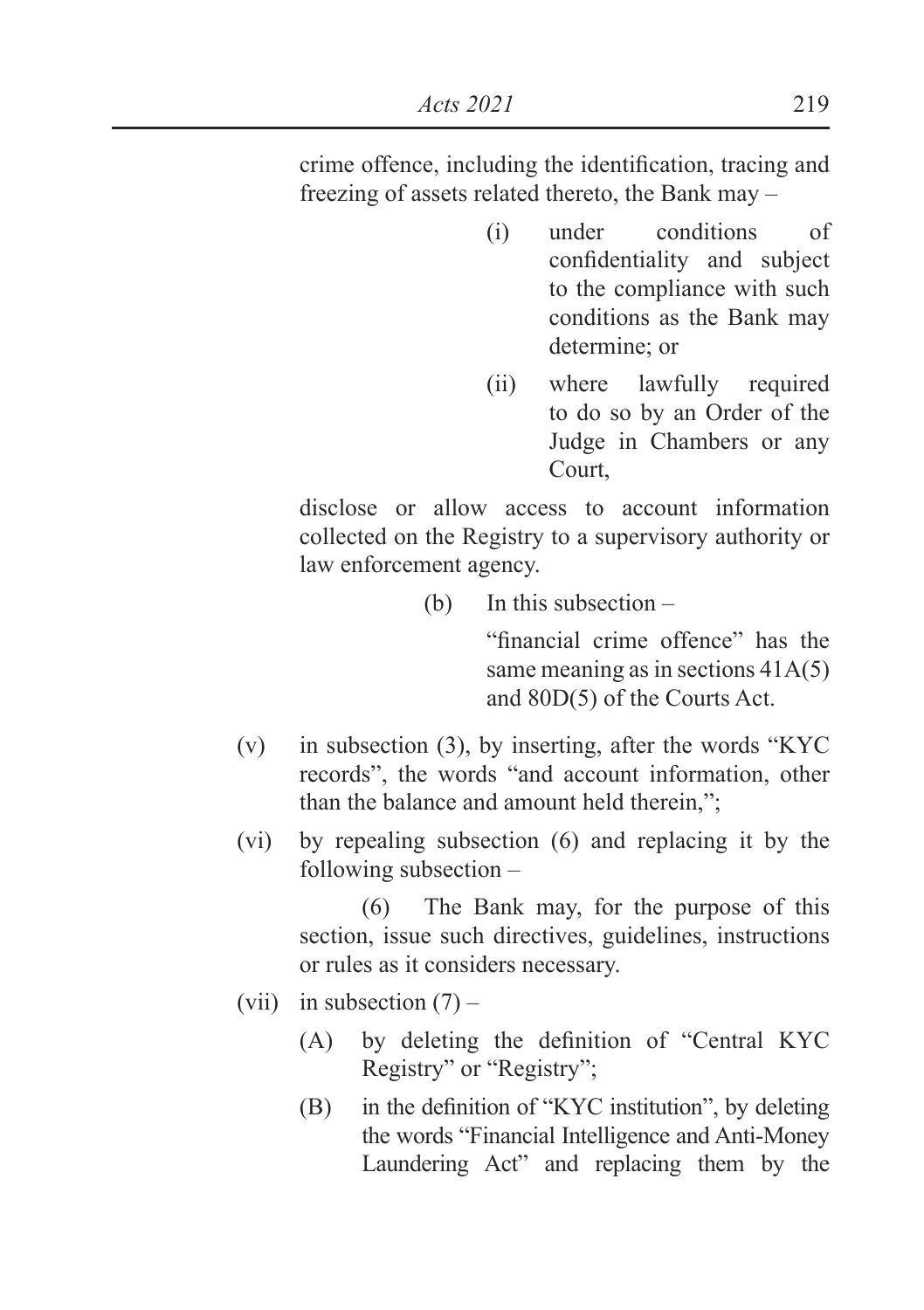words "Financial Intelligence and Anti-Money Laundering Act or submit information on accounts to the Registry";

(C) by inserting, in the appropriate alphabetical order, the following new definitions  $-$ 

"account" means –

- (a) an account maintained in Mauritius by a financial institution for its customer:
- (b) an account in Mauritius designated in accordance with the rules of international standardisation (IBAN) maintained by financial institutions for their customers;
- (c) a safe deposit box leased by a bank; or
- (d) any account maintained by such institution as the Bank may specify;

 "Central KYC and Accounts Registry" or "Registry" means the central registry established under subsection (1);

"customer" means –

- (a) the owner of an account;
- (b) the lessee of a safe deposit box leased by a bank;
- (c) a person who acts on behalf of a person referred to in paragraph (a) or (b);
- $(d)$  the beneficial owner of an account:

(h) in section  $52B -$ 

- (i) in subsection  $(1)$ 
	- (A) by deleting words "on an applicant for credit";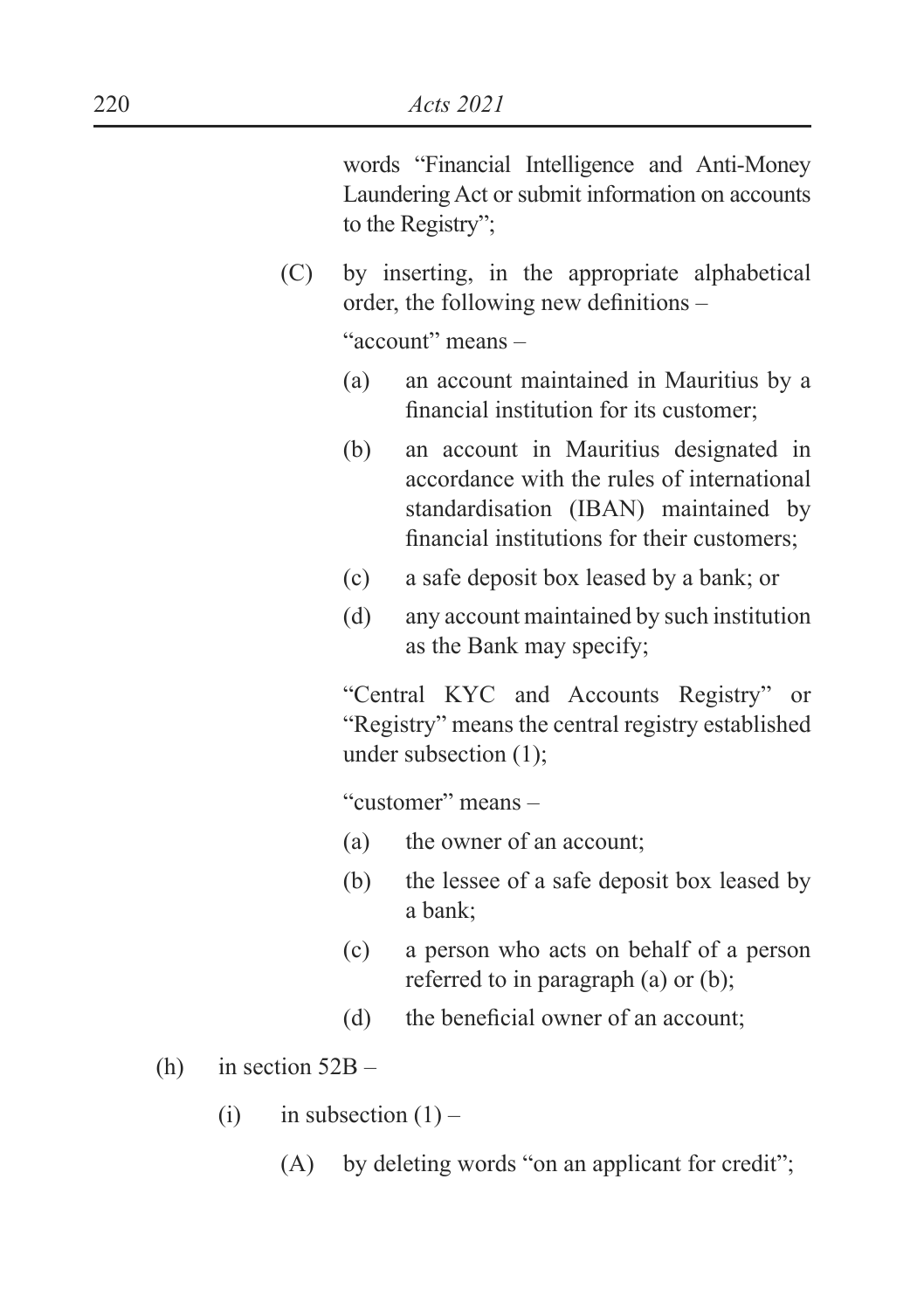(B) by inserting, after subsection (1), the following new subsection –

> (1A) Without prejudice to subsection (1), the Credit Information Bureau established under section 52 may provide credit scores.

- (ii) in subsection (2), by deleting the words "subsection  $(1)$ " and replacing them by the words "subsection  $(1)$  or  $(1A)$ ";
- (iii) by repealing subsection (7) and replacing it by the following subsection –

 (7) No civil or criminal liability shall be incurred by the Bank, the Credit Information Bureau or any person that provides the Bank with information under subsection (2)(b) in respect of any matter or thing done by it or him in the discharge, in good faith, of it or his duties under this section.

### **4. Banking Act amended**

The Banking Act is amended –

(a) in section 2, by inserting, in the appropriate alphabetical order, the following new definitions  $-$ 

"fintech" means technologically enabled financial innovations which could result in new business models, applications, processes or products with an associated material effect on financial markets and institutions and the provision of financial services:

 "regtech" or "regulatory technology" means the innovative technology solutions utilised by financial institutions and other regulated entities to facilitate compliance with regulatory rules and requirements;

 "regulatory sandbox" means a controlled testing environment which allows a financial institution, a licensee under the National Payment Systems Act or a body corporate authorised by the central bank under section 11C to conduct experiments under the supervision of the central bank;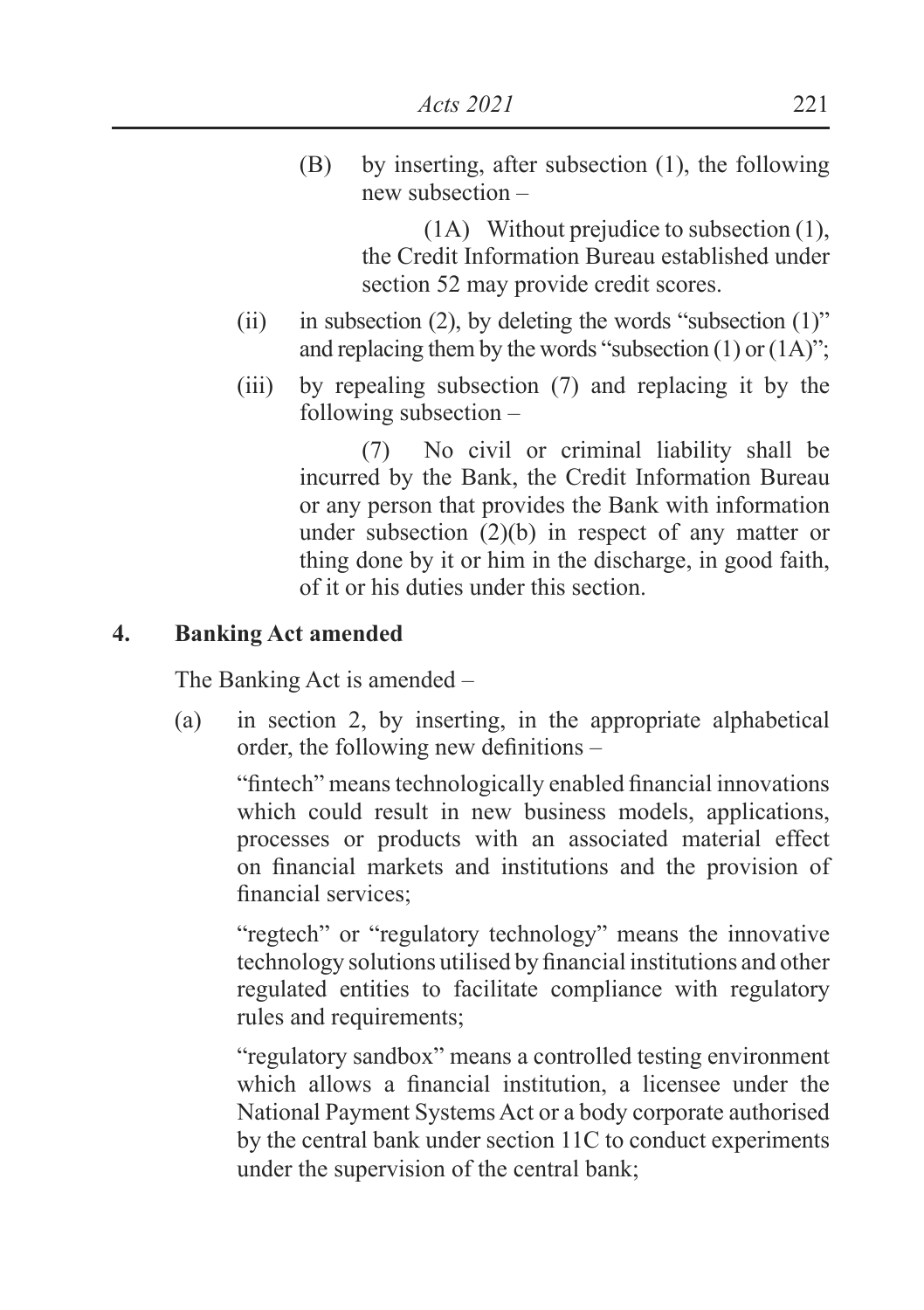"regulatory sandbox authorisation" means an authorisation granted under section  $11C$  which allows a financial institution, a licensee under the National Payment Systems Act or a body corporate to enter a regulatory sandbox to experiment with fintech, regtech or other innovation driven financial services falling under the purview of the central bank;

- (b) in section  $7(4A)(a)$ , by deleting the words "a financial institution" and replacing them by the words "an applicant";
- (c) by inserting, after section 11B, the following new sections –

### **11C. Regulatory sandbox authorisation**

 $(1)$  A financial institution, a licensee under the National Payment Systems Act or a body corporate may apply to the central bank for a regulatory sandbox authorisation in such form and manner, and shall be accompanied by such documents, as the central bank may determine.

 (2) The central bank may, on receipt of an application under subsection (1), grant a regulatory sandbox authorisation where it is satisfied that the applicant meets such requirements, including eligibility criteria, as the central bank may determine.

 (3) Where the central bank grants an application under subsection (2), it may issue a regulatory sandbox authorisation –

- $(a)$  for a specified period; and
- (b) subject to such terms and conditions, including appropriate safeguards to contain the consequences of failure and maintain the overall safety and soundness of the financial system, as it may determine.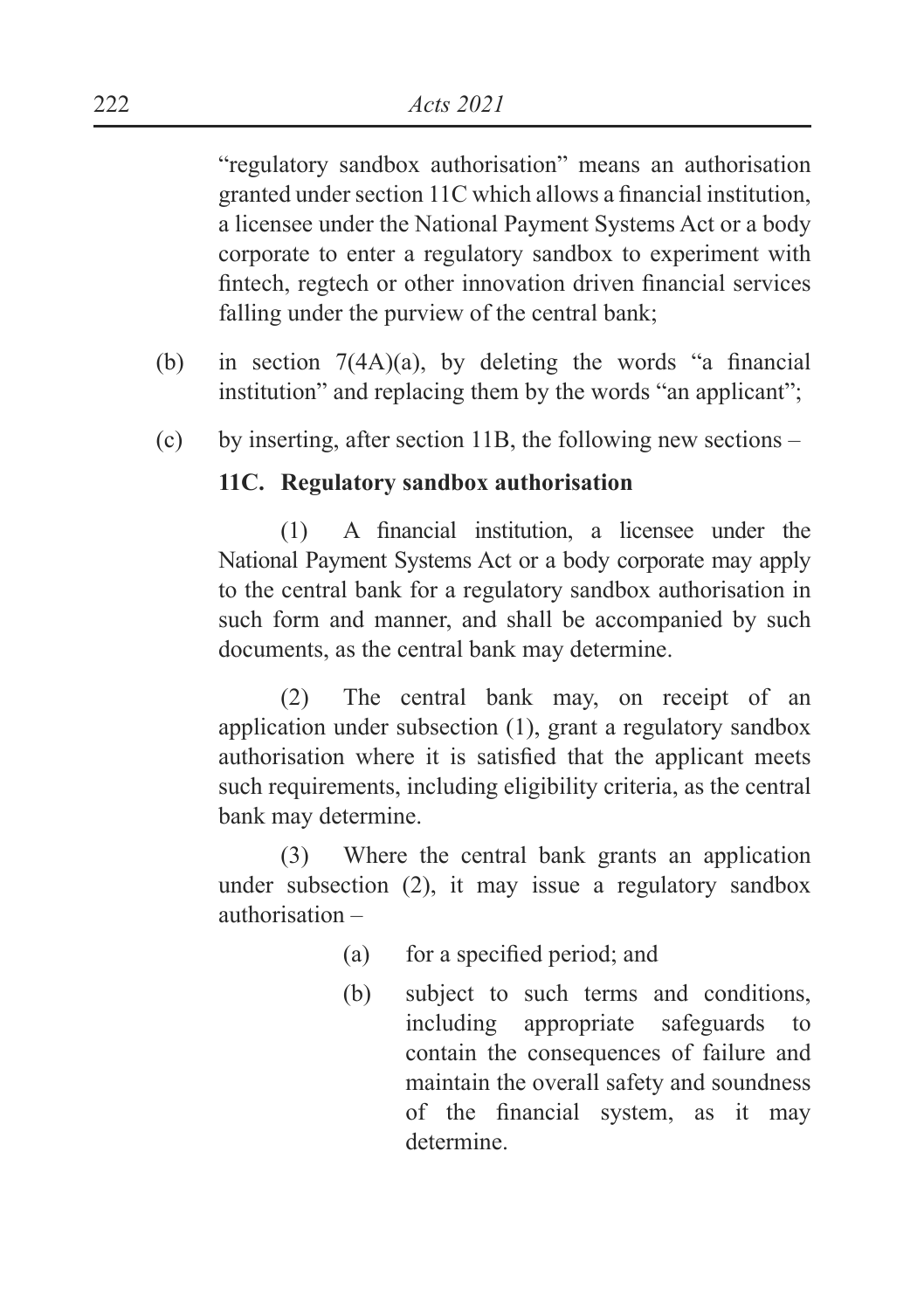(4) (a) The central bank may, in such circumstances as may be prescribed, exempt a person who has obtained a regulatory sandbox authorisation from any regulatory requirement.

 (b) An exemption under paragraph (a) shall be specified in the regulatory sandbox authorisation.

 (5) (a) The regulatory sandbox authorisation shall lapse on the expiry of the specified period referred to in subsection (3)(a).

 (b) The holder of a regulatory sandbox authorisation who intends to renew the regulatory sandbox authorisation shall make a written application to the central bank.

 (c) On receipt of an application under paragraph (b), the central bank may renew a regulatory sandbox authorisation for such specified period and on such conditions as it may determine.

 $(6)$  Upon the central bank being satisfied of the successful experimentation of fintech, regtech or such other relevant innovation driven financial service, as the case may be, the holder of a regulatory sandbox authorisation may submit an application to the central bank for the relevant licence or authorisation under the Banking Act or the National Payment Systems Act.

 (7) The central bank may cause an examination of the operations and affairs of a holder of a regulatory sandbox authorisation to be made by its officers or such other duly qualified person as it may appoint so as to assess compliance of the holder of the regulatory sandbox authorisation with the terms and conditions of the authorisation or any guidelines, instructions or directives issued by the central bank under this section.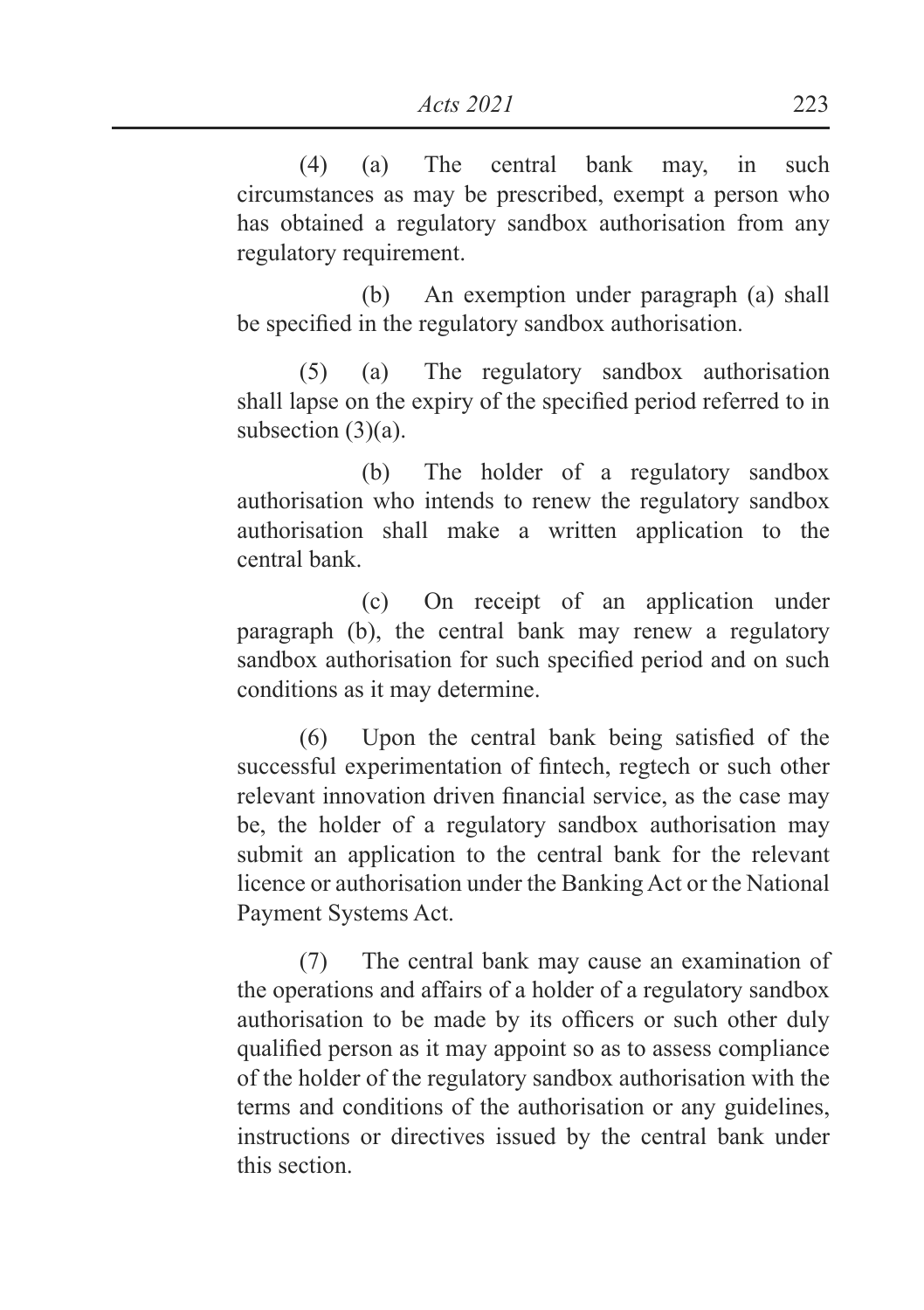(8) Sections 10, 11 and 17 shall apply to the holder of a regulatory sandbox authorisation granted under this section.

### 11D. Establishment of fintech innovation hub and digital lab

 $(1)$  The central bank may establish a fintech innovation hub and digital lab –

- (a) to foster innovation and the use of emerging technologies to facilitate the provision of banking and payment solutions and other related services falling under the purview of the central bank;
- (b) to identify critical trends in technology affecting the banking and payment services sectors and develop in-depth insights into these technologies;
- (c) to provide a testing environment for fintech to develop, test, prototype and operate products or services;
- (d) to establish an international networking platform for experts on innovative technologies related to the banking and payment services sectors to promote research, exchange of views and knowledge-sharing; and
- (e) for such other purposes as the central bank may determine.

 (2) The central bank shall determine the requirements for a person to enter, participate or operate in the fintech innovation hub and digital lab.

 (3) Any person who enters, participates or operates in the fintech innovation hub and digital lab shall comply with such terms and conditions as the central bank may determine.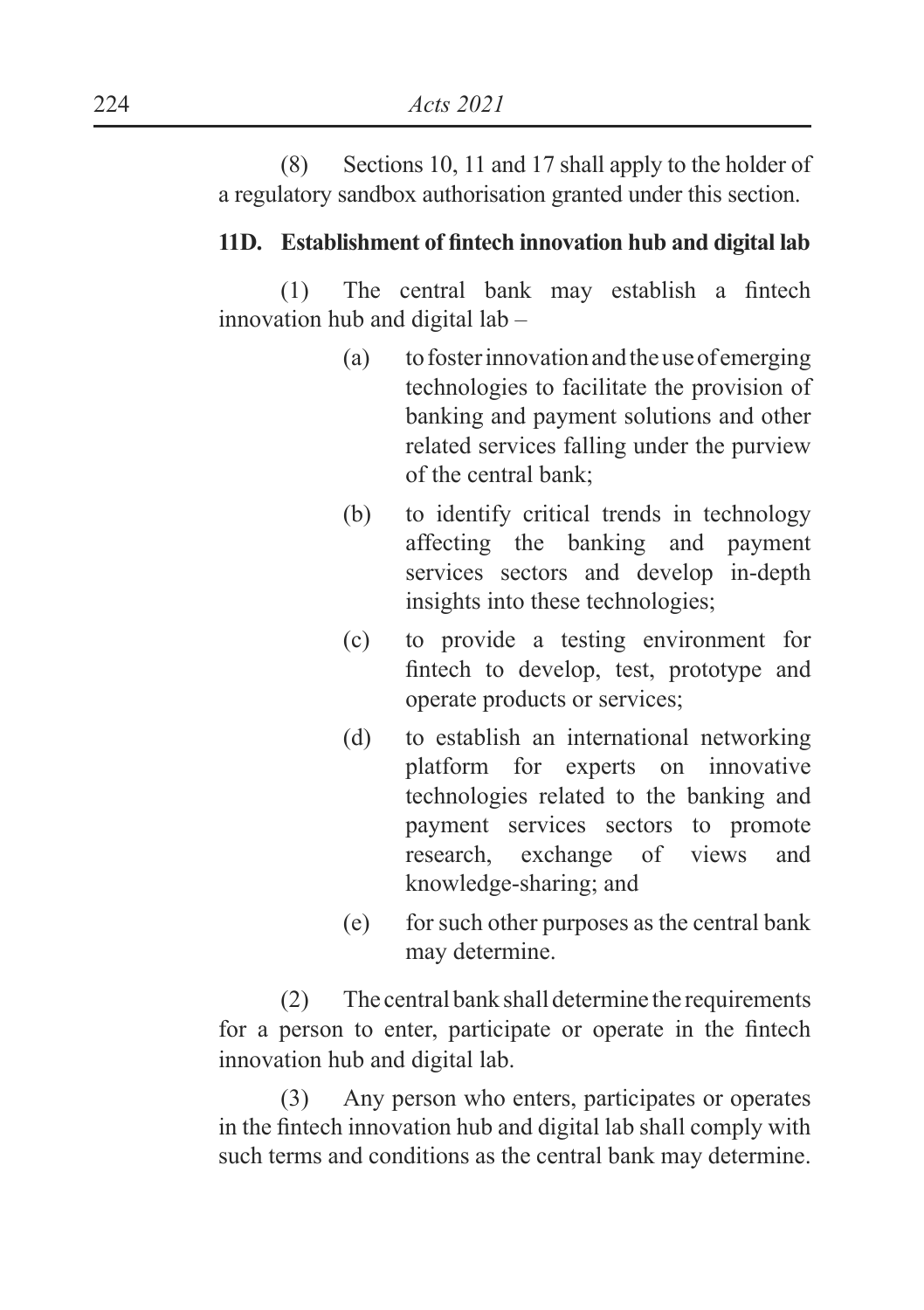(4) The central bank may seek the collaboration of any financial institution, or public or private sector agency for the establishment of the fintech innovation hub and digital lab.

- (d) in section  $14E(8)$ , in the definition of "eligible institution". in paragraph (a), by repealing subparagraph (ii), the word "and" being added at the end of subparagraph (i);
- (e) in section  $39 -$ 
	- $(i)$  in subsection (5), by deleting the words "5 years from" and replacing them by the words "3 years from";
	- (ii) by repealing subsection (5A) and replacing it by the following subsection –

 (5A) Notwithstanding subsections (4) and (5), the central bank may, upon a request from a financial institution and on just and reasonable grounds shown, approve, in writing, the extension of the appointment of its firm of auditors  $-$ 

- (a) for an additional period not exceeding 2 years; or
- (b) in the case of a branch or subsidiary of a foreign bank, for an additional period not exceeding 5 years where –
	- $(i)$  the firm of auditors is also the auditor of its parent financial institution which is subject to consolidated supervision by competent foreign regulatory authorities; and
	- (ii) the engagement partner of the audit firm is rotated with respect to the additional period approved by the central bank.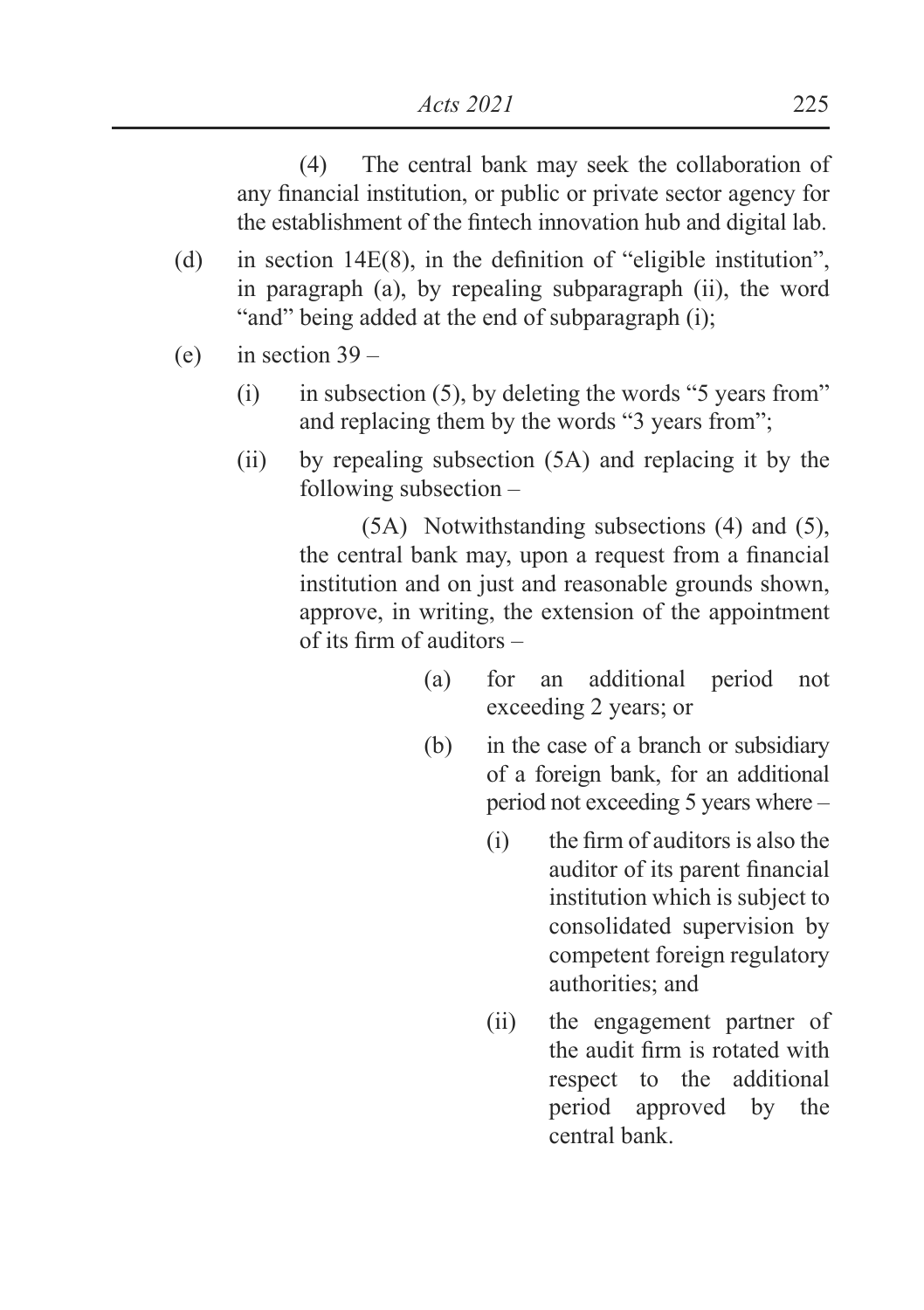- (f) in section  $64(3)$ 
	- (i) by inserting, after paragraph (d), the following new paragraph –
		- (da) disclosure is necessary to
			- $(i)$  enable the financial institution to make a complaint or lodge a report to an officer authorised under any enactment to –
				- (A) receive a complaint or report; or
				- (B) carry out an investigation or prosecution,

 in relation to a person involved or suspected to be involved in an offence;

- (ii) any Court;
- (ii) in paragraph (i), by deleting the words "established under section 52B of the Bank of Mauritius Act or the Central KYC Registry" and replacing them by the words "or the Central KYC and Accounts Registry";
- (g) in section  $64C(1)(b)$ , by inserting, after the words "shall apply to any", the words "affiliate,".

### **5. Borrower Protection Act amended**

The Borrower Protection Act is amended –

(a) in section 2, by adding the following new definition, the full stop at the end of the definition of "Minister" being deleted and replaced by a semicolon –

 "property burdened with security" means property subject to a mortgage or fixed charge.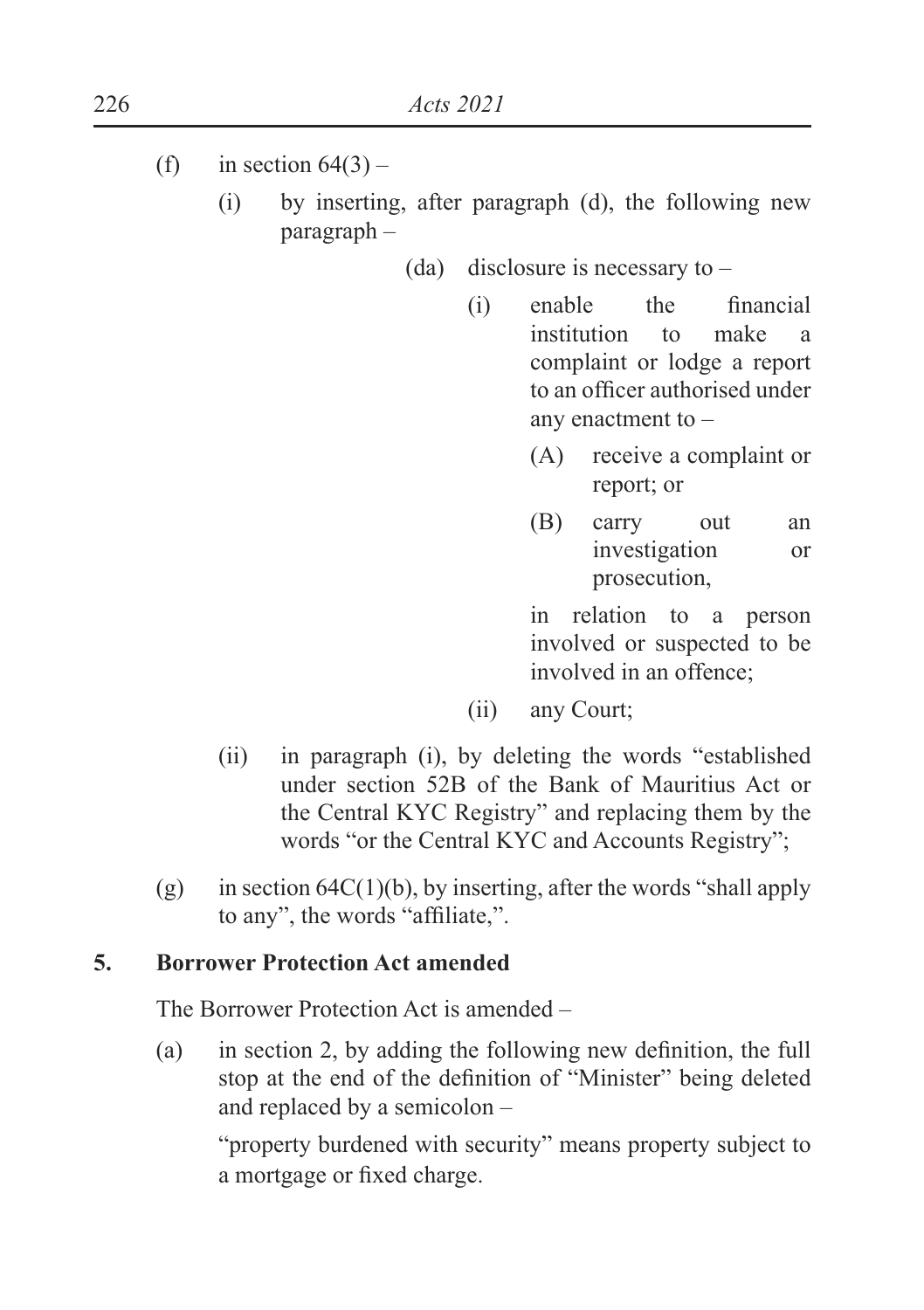- (b) in section 17(1), by inserting, after the words "has been mortgaged", the words "or is burdened with a fixed charge":
- (c) in section  $20 -$ 
	- (i) in the heading, by deleting the words "**mortgaged property**" and replacing them by the words "**property burdened with security**";
	- (ii) in subsection (1), by deleting the words "mortgaged property" and replacing them by the words "property burdened with security";
	- $(iii)$  in subsection  $(4C)(a)$ , by deleting the words "mortgaged" immovable property" wherever they appear and replacing them by the words "immovable property mortgaged or burdened with a fixed charge":
- (d) in section  $22(2)(a)$ , by deleting the words "mortgaged property" and replacing them by the words "property burdened with security".

# **6. Build Operate Transfer Projects Act amended**

The Build Operate Transfer Projects Act is amended –

- (a) in section  $2 -$ 
	- $\Delta$  in the definition of "control", by deleting the words "section 3(1D) of the Public Procurement Act" and replacing them by the words "the Public Debt Management Act";
	- $\lambda$  (ii) in the definition of "own", by deleting the words "section 3(1D) of the Public Procurement Act" and replacing them by the words "the Public Debt Management Act";
	- (iii) by deleting the definition of "private party" and replacing it by the following definition  $-$

 "private party", in relation to a BOT project, means a party to a BOT agreement, other than a contracting authority;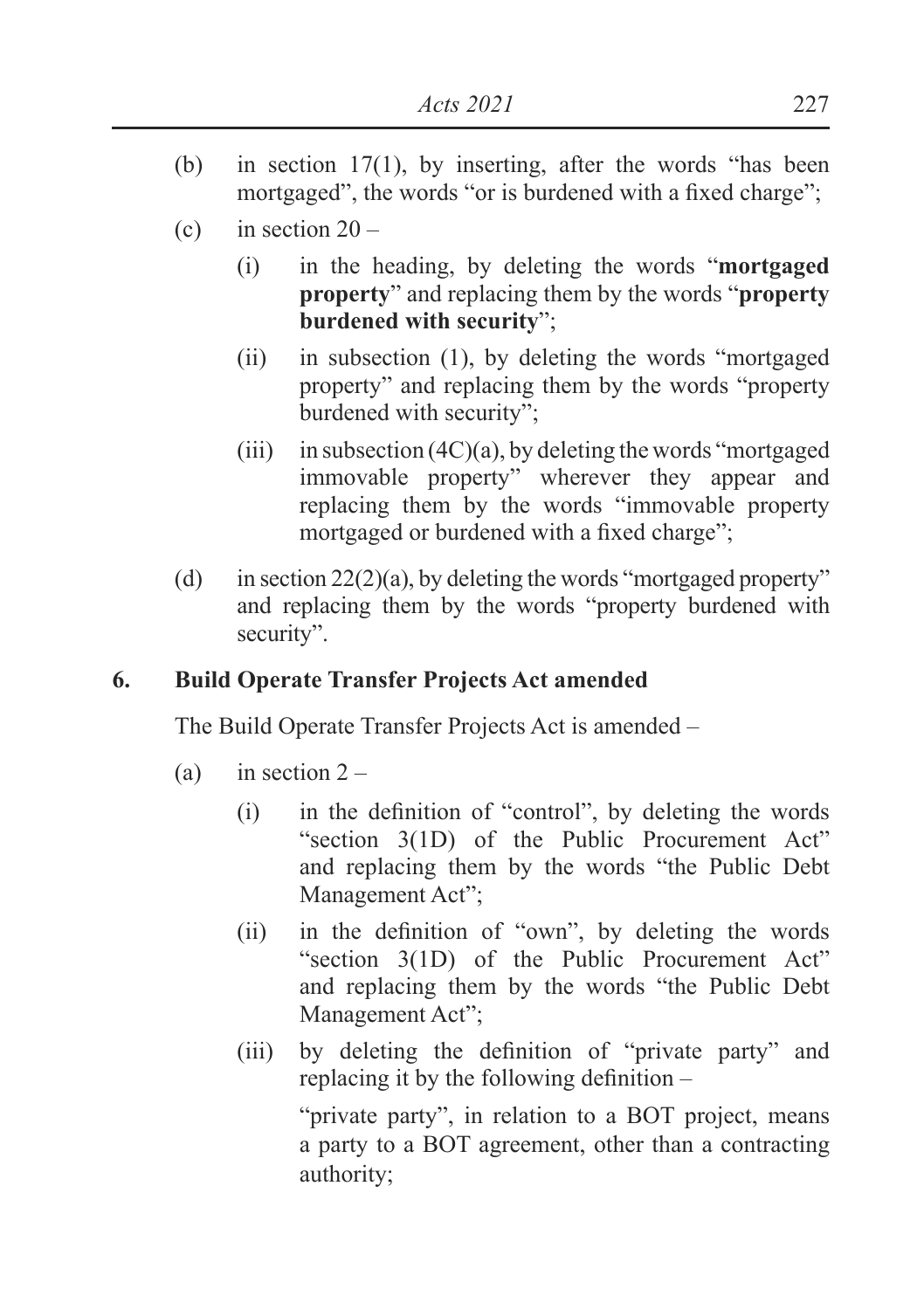(b) in section 3, by adding the following new subsection –

 (4) (a) Sections 10 and 10A shall not apply to a BOT project with a commercial component exceeding 80 per cent of the estimated project value.

 (b) A contracting authority shall use a transparent procurement process for the selection of the private party for a BOT project referred to in paragraph (a).

- (c) in section 5B, in subsection (1), by repealing paragraph (a) and replacing it by the following paragraph –
	- $\alpha$  a technical advisory firm which shall, as determined by the BOT Projects Unit, be remunerated by –
		- (i) the BOT Projects Unit;
		- (ii) the private party; or
		- (iii) both the BOT Projects Unit and the private party; or
- (d) in section  $7(1)$ 
	- (i) in paragraph (d), by deleting the words "BOT project" and replacing them by the words "BOT project referred to in paragraph (c)";
	- (ii) by inserting, after paragraph (d), the following new paragraph –
		- (da) carry out the procurement exercise to select a private party for a project below the prescribed threshold with the assistance of the BOT Projects Unit or a consultant;

### **7. Business Registration Act amended**

The Business Registration Act is amended –

(a) in section  $8(11)$ , by deleting the word "certified";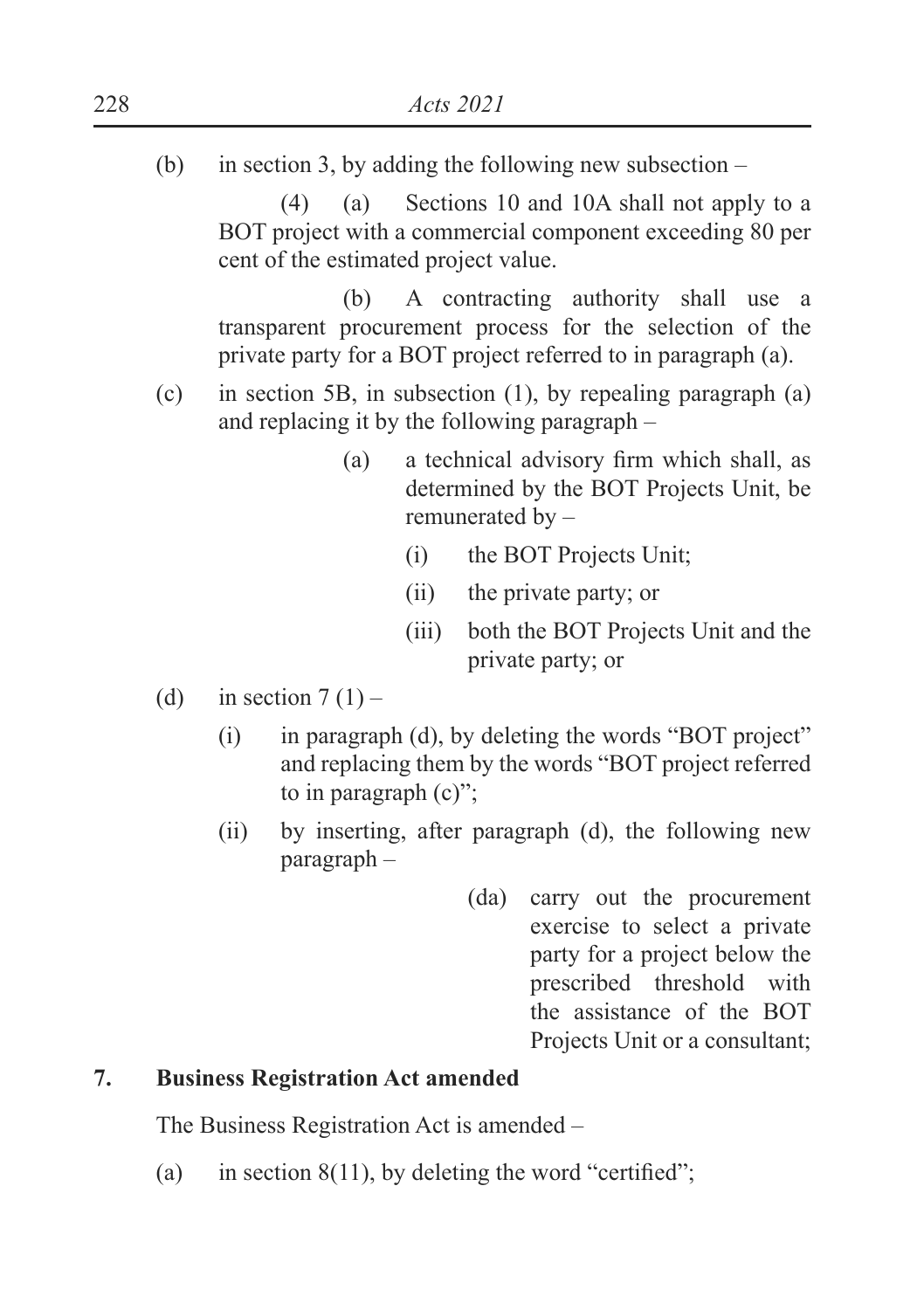(b) in section 11(3), by inserting, after the word "person", the words "on payment of the fee specified in Part II of the Second Schedule".

# **8. Central Electricity Board Act amended**

The Central Electricity Board Act is amended –

(a) in section 2, by adding the following new definition, the full stop at the end of the definition of "Minister" being deleted and replaced by a semicolon –

 "wayleave" means consent for an applicant to install and keep installed electric lines, equipment and poles on, under or over, land and to have access to the land for the purpose of inspecting, maintaining, adjusting, repairing, altering, replacing or removing the electric lines.

- (b) in section  $5(1)(a)$ , by adding the following new subparagraph, the full stop at the end of subparagraph (ix) being deleted and replaced by a semicolon –
	- (x) 2 members having wide experience in renewable energy.
- (c) in section 10(1), by adding the following new paragraphs, the full stop at the end of paragraph (d) being deleted and replaced by a semicolon –
	- $(e)$  to provide training in the fields of renewable energy and energy efficiency;
	- (f) to implement projects relating to the production of electricity from renewable energy sources and other clean technology;
	- (g) to award, in collaboration with other institutions, certificates, diplomas and other technical and professional qualifications in the field of renewable energy and energy efficiency.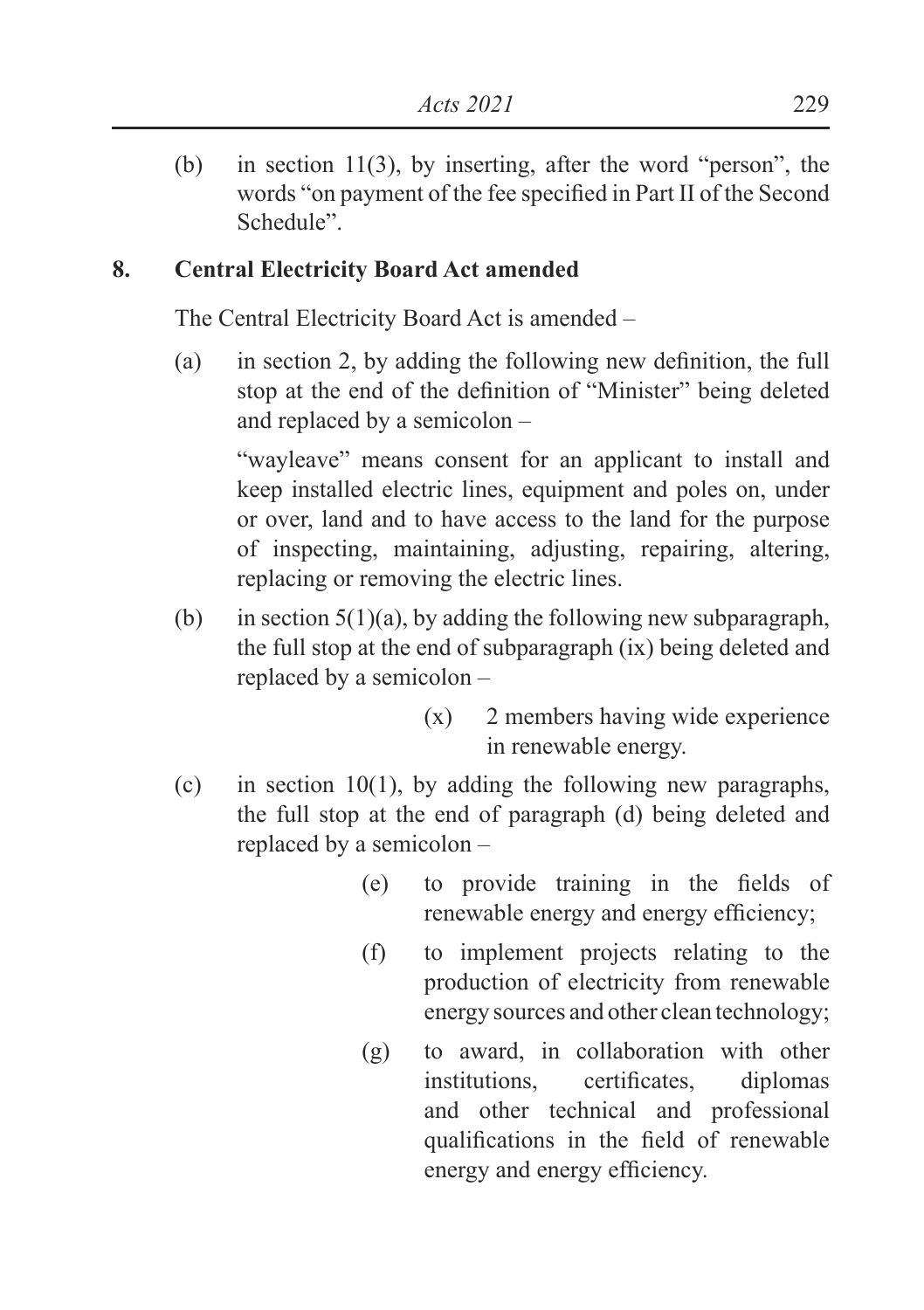(d) by inserting, after section 11, the following new section –

# **11A. Wayleaves**

 (1) Where the Board has reason to believe that it is necessary or expedient for it to install or keep installed electric lines, equipment and poles, under or over any land, it shall give written notice to the owner or occupier of the land requiring him to grant the necessary wayleave within a period not exceeding 21 days.

 (2) Where the owner of the land is untraceable, the Board shall cause a notice to be posted up in a conspicuous place on the land for a period not exceeding 21 days.

 (3) Where there is no response from the owner or occupier of the land following the issue of a notice under subsection (1) or (2), the Board may conduct such works specified in the notice as it considers necessary and expedient.

 (4) Where the owner or occupier of any land who has been given a notice by the Board under subsection  $(1)$  –

- (a) objects or refuses to give the wayleave before the end of the period of 21 days or gives the wayleave subject to terms and conditions not approved by the Board; and
- (b) the Board is unable to reach an agreement with the owner or occupier of the land within a period of 60 days from the date of issue of the notice,

 the Board may apply to the Utility Regulatory Authority to determine the grant of the wayleave.

# **9. Central Water Authority Act amended**

The Central Water Authority Act is amended –

(a) in section 2, by adding the following new definition, the full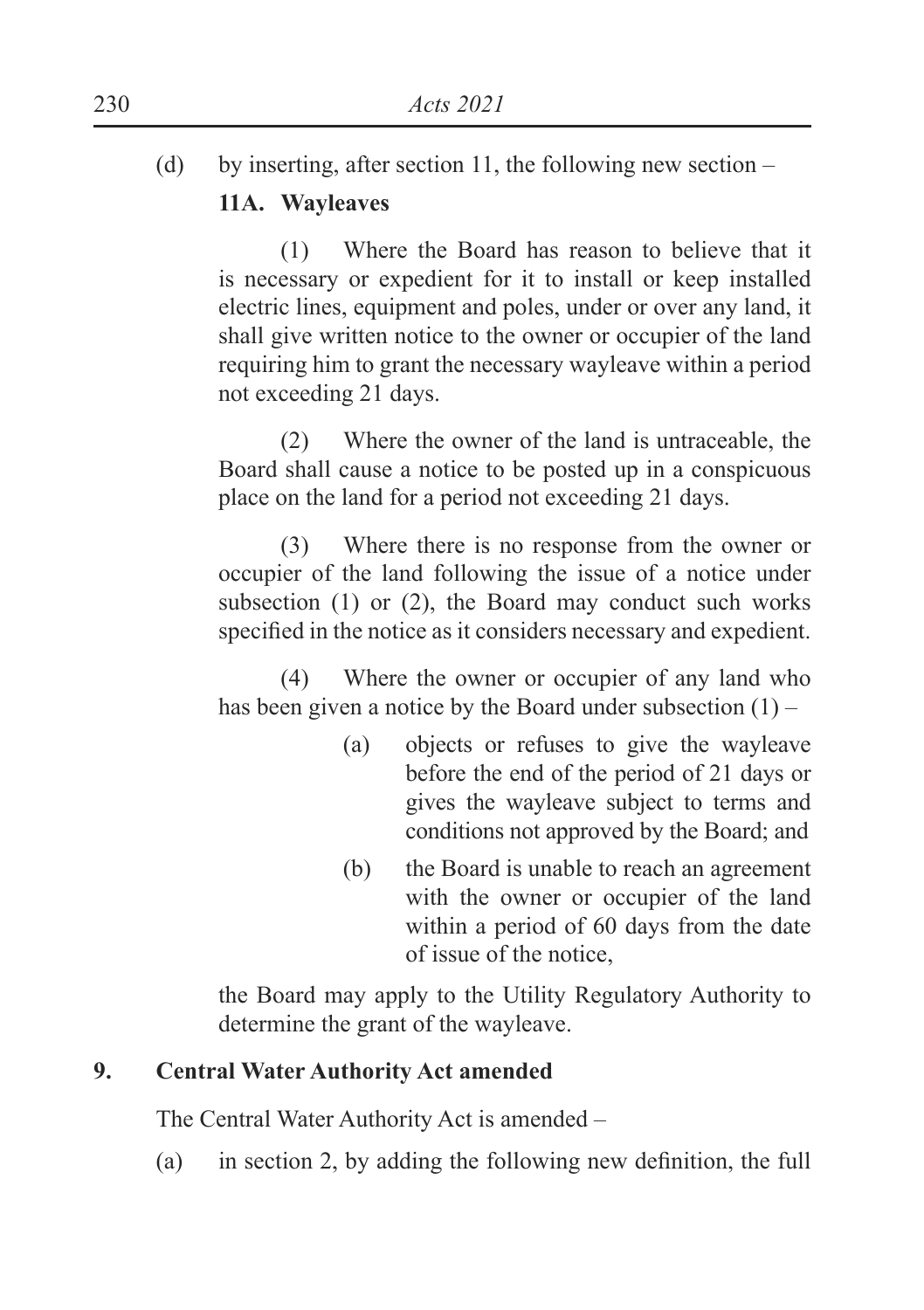stop at the end of the definition of "water resources" being deleted and replaced by a semicolon –

 "wayleave" means consent for an applicant to lay, install, and keep installed, water pipes and appurtenances, under or over land and to have access to the land for the purpose of inspecting, maintaining, adjusting, repairing, altering, replacing or removing the water pipes.

(b) by inserting, after section 21A, the following new section –

# **21B. Wayleaves**

 (1) Where the Authority has reason to believe that it is necessary or expedient for it to lay, and keep installed, water pipes and appurtenances under or over any land, the owner or occupier of the land shall be given a notice by the Authority requiring him to grant the necessary wayleave within a period not exceeding 21 days.

 (2) Where the owner of the land is untraceable, the Authority shall cause a notice to be posted up in a conspicuous place on the land for a period of 21 days.

 (3) Where there is no response from the owner or occupier of the land following the issue of a notice under subsection (1) or (2), the Board may conduct such works specified in the notice as it considers necessary and expedient.

 (4) Where the owner or occupier of any land who has been given a notice by the Authority under subsection (1) –

> (a) objects or refuses to give the wayleave before the end of the period of 21 days or gives the wayleave subject to terms and conditions not approved by the Authority; and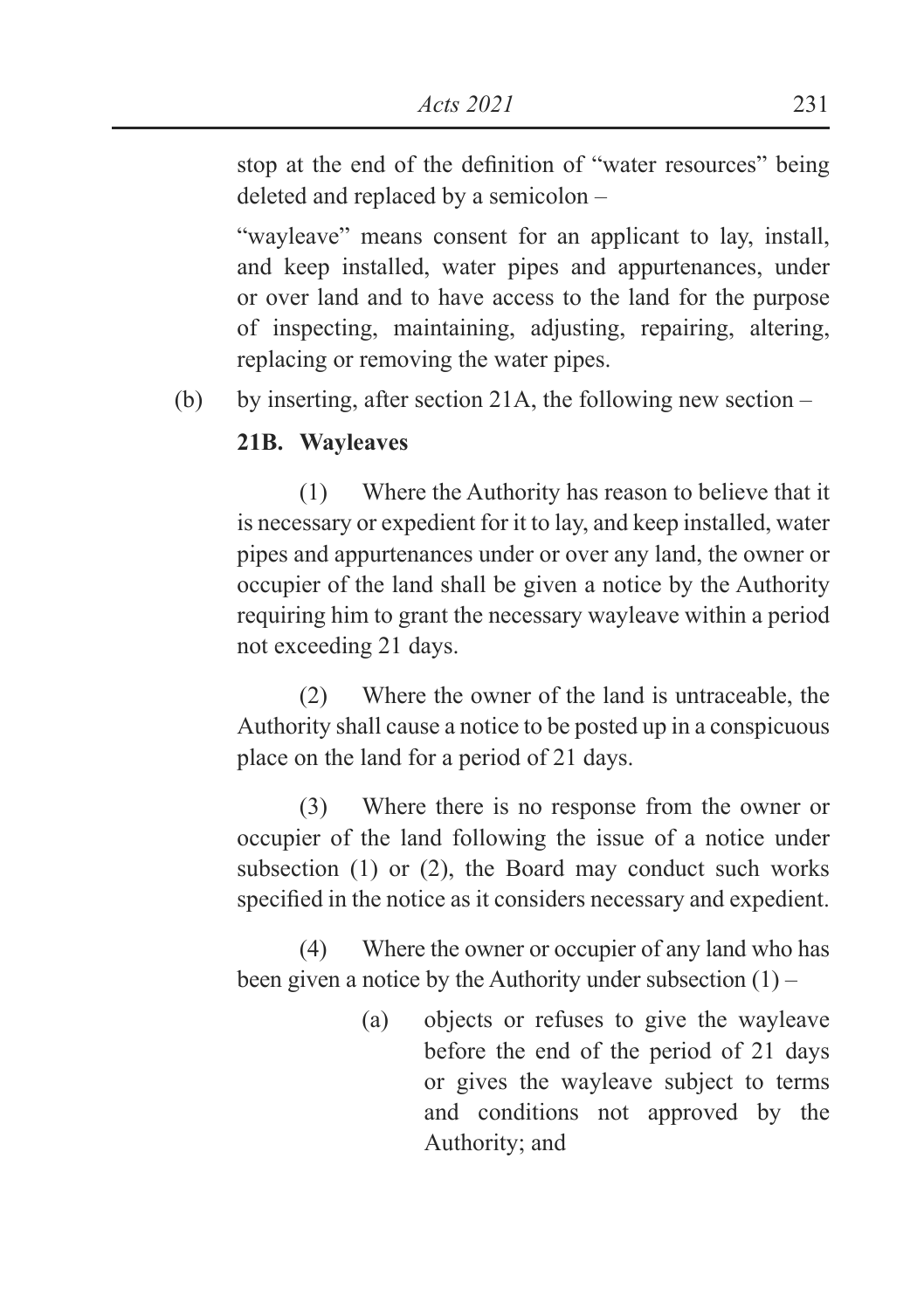(b) where the Authority is unable to reach an agreement with the owner or occupier of the land within a period of 60 days from the date of issue of the notice,

 the Authority may apply to the Utility Regulatory Authority to determine the grant of the wayleave.

### **10. Civil Aviation Act amended**

 The Civil Aviation Act is amended by repealing the Second Schedule and Third Schedule and replacing them by the Second Schedule and Third Schedule set out in the First Schedule and Second Schedule to this Act, respectively.

### **11. Civil Service Family Protection Scheme Act amended**

 The Civil Service Family Protection Scheme Act is amended, in section 40, by deleting the word "female" wherever it appears.

#### **12. Civil Status Act amended**

The Civil Status Act is amended –

- (a) in section  $2 -$ 
	- $\Delta$  in the definition of "audition", by inserting, after the words "Registrar of Civil Status", the words "or Deputy Registrar of Civil Status";
	- (ii) in the definition of "certificate"  $-$ 
		- (A) by repealing paragraph (b) and replacing it by the following paragraph –
			- $(b)$  a certified or bar-coded printout from a computer system;
		- (B) by adding the following new paragraphs, the word "or" at the end of paragraph (a) being deleted –
			- (c) a scanned extract of a manuscript entry in a register; or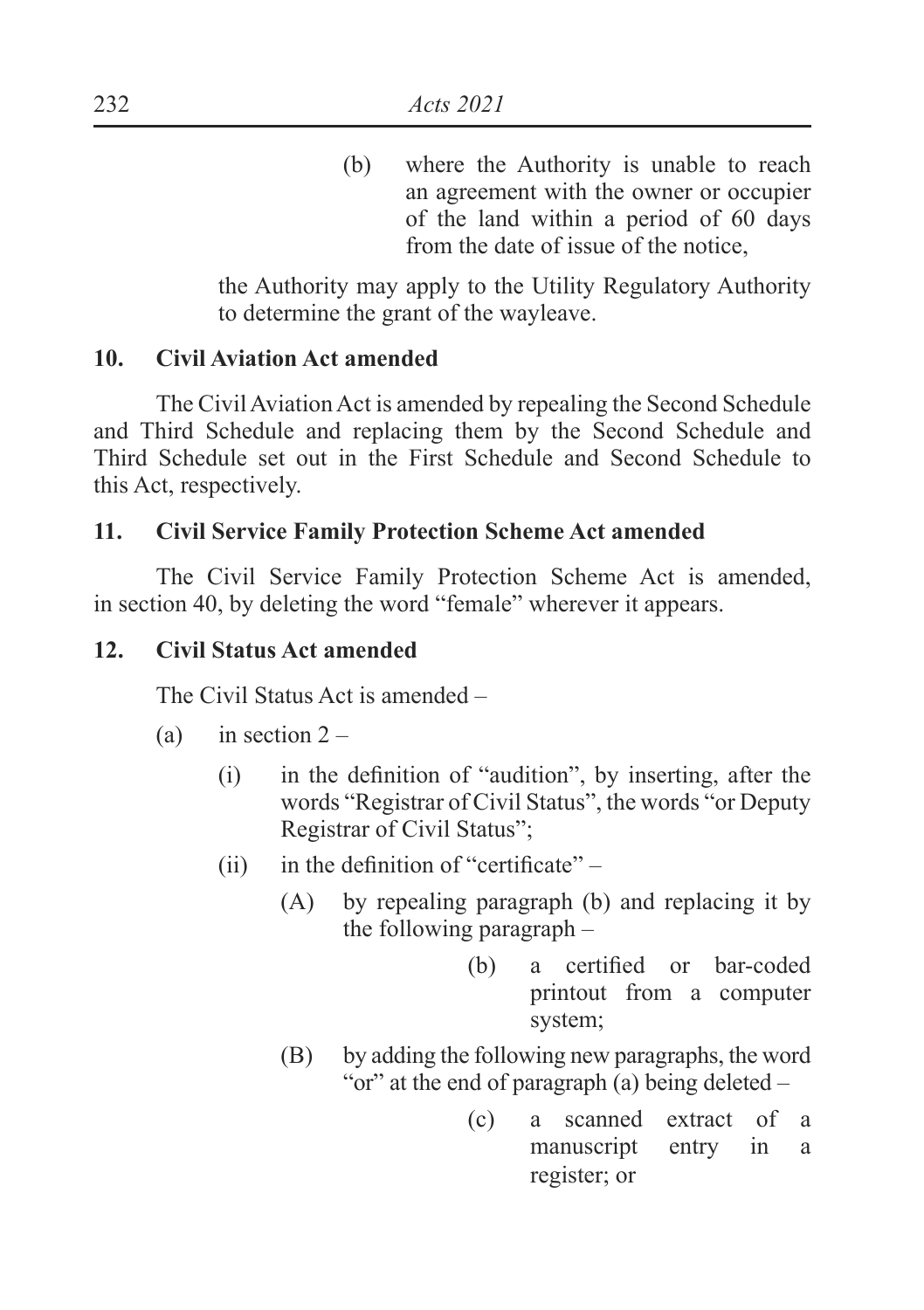- (d) an extract generated in electronic format bearing a digital signature;
- (iii) by inserting, in the appropriate alphabetical order, the following new definitions  $-$

 "FIU" means the Financial Intelligence Unit established under the Financial Intelligence and Anti-Money Laundering Act;

 "marriage hall" means the hall set up at the Central Civil Status Office and used for the celebration of civil marriages;

- (b) in section  $3(3)$ , by inserting, after paragraph (ga), the following new paragraph, the word "and" at the end of paragraph (ga) being deleted –
	- (gb) regenerate a NIC number, where appropriate; and
- (c) in section  $5(1)(b)$ , by adding the following new subparagraph, the full stop at the end of subparagraph (vi) being deleted and replaced by a semicolon –
	- (vii) at the Central Civil Status Office, for keeping record of –
		- (A) births, deaths and marriages in a foreign country; and
		- (B) such other civil status matter as may be prescribed.
- (d) in section 9 (1), by repealing paragraph (c) and replacing it by the following paragraph –
	- (c) the death of his spouse, brother or sister, ascendant or descendant, a person adopted by him or by whom he has been adopted, or such other person as the Registrar may authorise.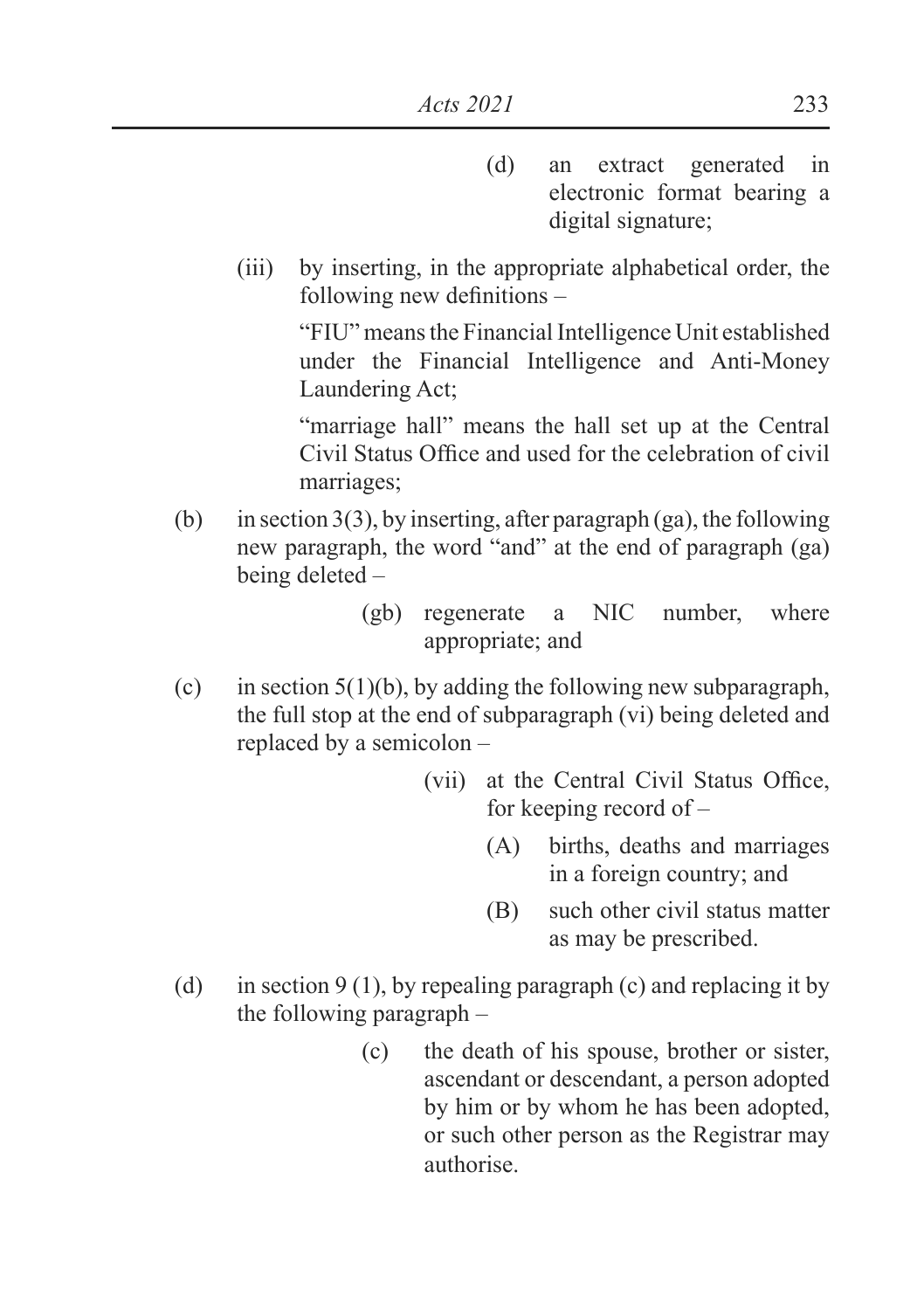- (e) in section  $10 -$ 
	- (i) in subsection (1), by inserting, after the word "lost", the words ", corrupted, altered";
	- (ii) in subsection (2), by deleting the words "or written" and replacing them by the words ", written or electronic";
- (f) in Part III, by inserting, before section 12, the following new section –

### 11A. Notification of birth

 The Ministry responsible for the subject of health, the officer in charge of a private health institution and where a birth occurs at home, the midwife, shall, upon the birth of a child, issue to the parents and the Registrar of Civil Status, a Notification of Birth in such form as may be prescribed.

(g) in section 13, by inserting, after subsection (1A), the following new subsection –

 (1B) Where the sex of a newborn cannot be determined due to congenital anomalies at the time of birth or stillbirth, the officer shall register the sex as "undetermined".

- (h) in section 17B
	- (i) in subsection  $(1)$ 
		- (A) by repealing paragraph (A) and replacing it by the following paragraph –
			- (a) another public sector agency, such information as may be mutually agreed upon in relation to the name, address, date of birth, gender, NIC number, photograph, and date of death, if any, of a person other than a minor, and where applicable, his spouse;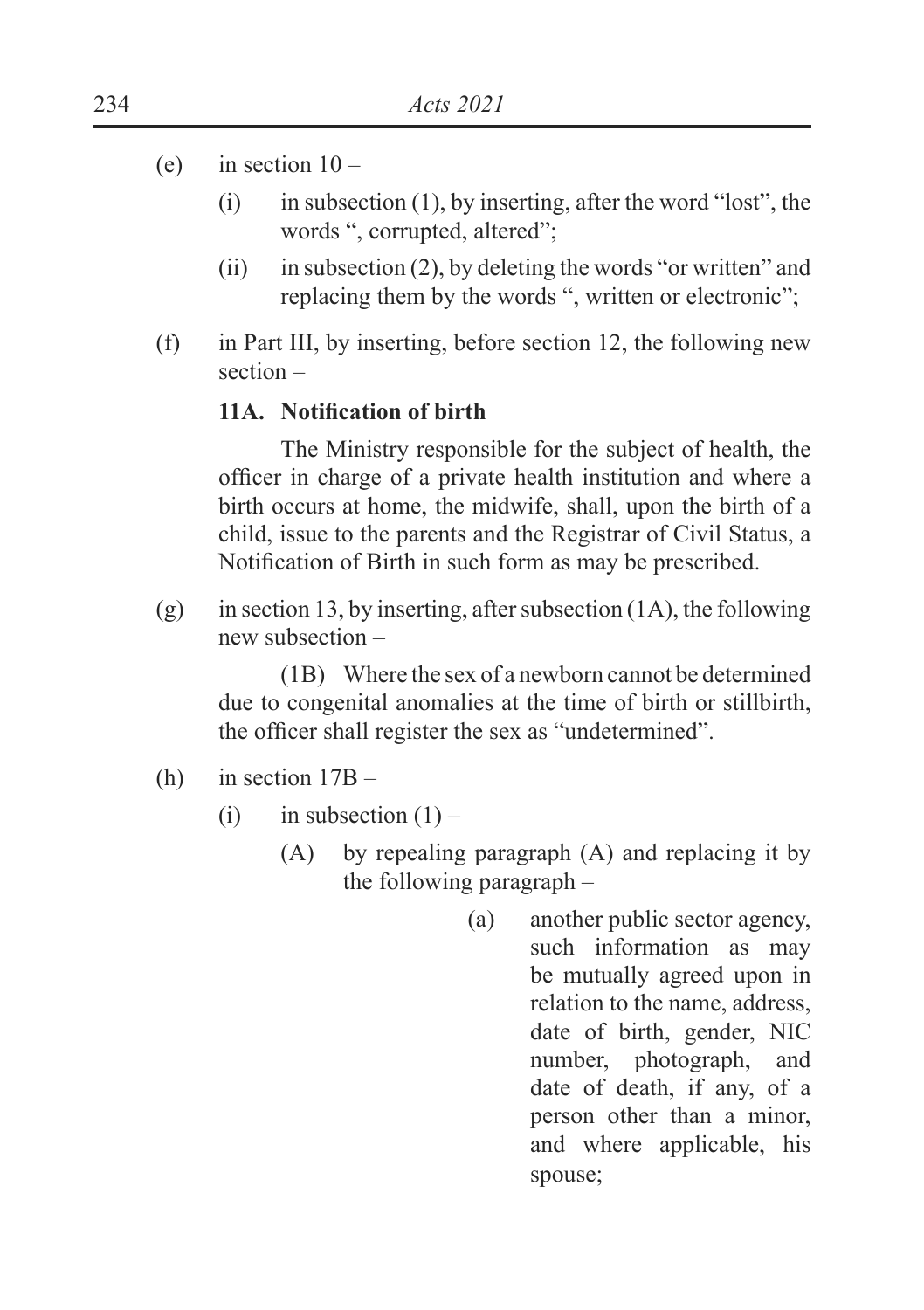- (B) by adding the following new paragraph
	- (b) FIU, on such terms as may be agreed with FIU, such information in addition to those specified in paragraph  $(a)$ and which is required by FIU in the discharge of its functions.
- (ii) in subsection (2), by deleting the words "Financial Intelligence Unit established under the Financial Intelligence and Anti-Money Laundering Act" and replacing them by the word "FIU";
- (iii) by adding the following new subsection –

 (3) Notwithstanding any other enactment, a public sector agency other than FIU, the Bank of Mauritius and the Information and Communication Technologies Authority may, with the written approval of the Registrar of Civil Status and on such terms as may be agreed with him, disclose to a third party such information, obtained pursuant to subsection  $(1)(a)$ , as the Registrar of Civil Status may authorise.

- $(i)$  in section  $19A -$ 
	- (i) in subsection (1A), by inserting, after the words "Registrar of Civil Status", the words "or the Deputy Registrar of Civil Status";
	- (ii) in subsection  $(4)(a)$ , by deleting the words "or any other Civil Status Office in the State of Mauritius" and replacing them by the words, "any other Civil Status Office in the State of Mauritius or in the marriage hall";
- (j) in section 22(2), by inserting, after the words "Registrar of Civil Status", the words "or Deputy Registrar of Civil Status";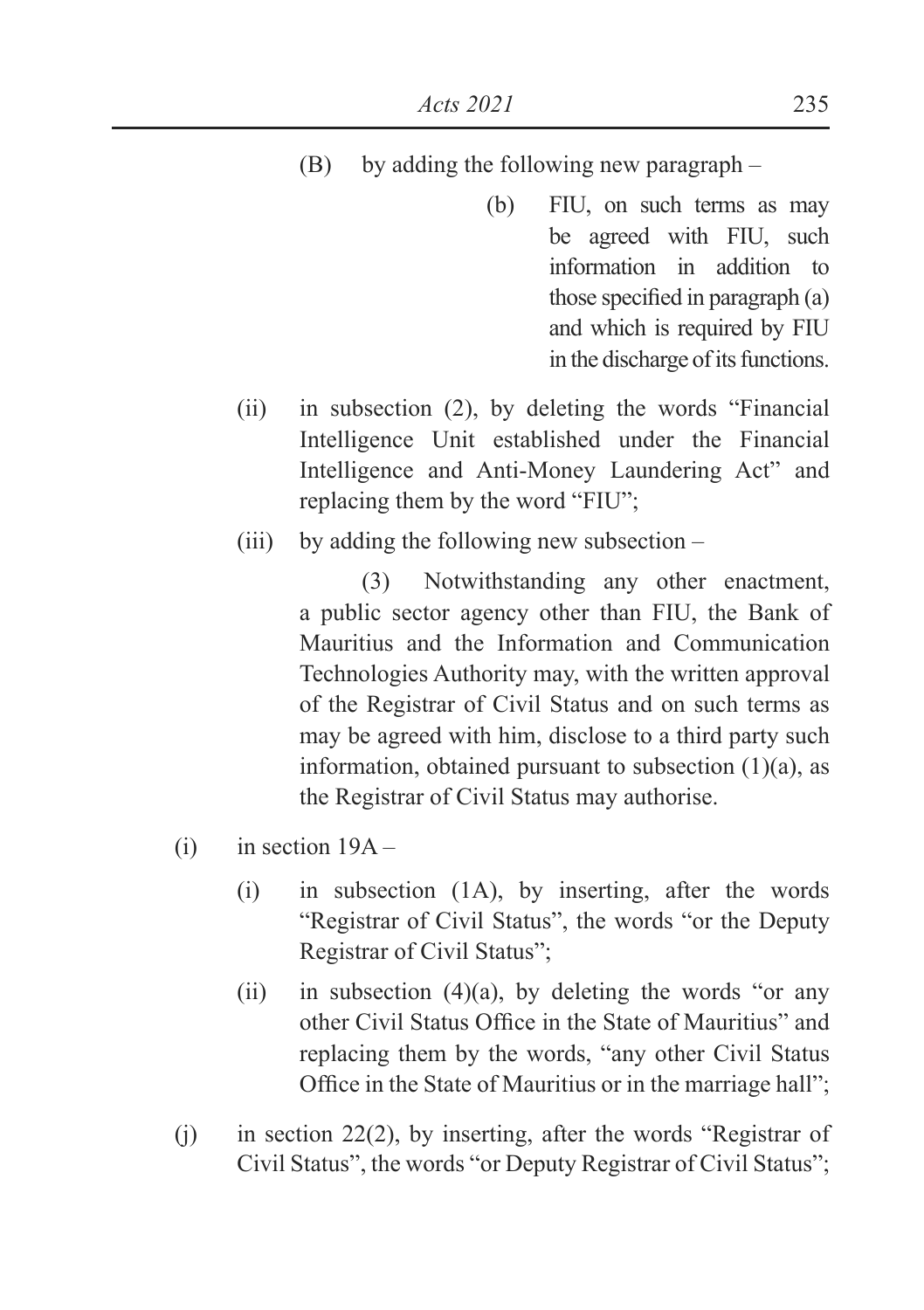- $(k)$  in section 29(2)(b), by deleting the words "allowance and fee as may be prescribed" and replacing them by the words "allowance or fee as the Minister may determine";
- (l) in section 34, by deleting the words "Port Louis" and replacing them by the words "the State of Mauritius";
- (m) in section 35(1)(b), by inserting, after the words "in any private premises", the words "or at the marriage hall";
- (n) in section 48, by adding the following new subsection, the existing provision being numbered as subsection  $(1)$  –

 (2) (a) The surviving spouse or heirs of a Mauritian citizen who has died, and whose body has already been disposed of, abroad, shall inform the Registrar of Civil Status accordingly within 2 months from the death, by means of an original death certificate or a certified true copy.

 (b) Any person who fails to comply with paragraph (a) shall commit an offence and shall, on conviction, be liable to a fine not exceeding 5,000 rupees.

- (o) in section  $49 -$ 
	- (i) in the heading, by deleting the word "**birth**" and replacing it by the words "**birth, marriage or death**";
	- (ii) by deleting the word "birth" and replacing it by the words "birth, marriage or death".

# **13. Companies Act amended**

The Companies Act is amended –

(a) in section 2, by inserting, in the appropriate alphabetical order, the following new definitions  $-$ 

 "FIU" has the same meaning as in the Financial Intelligence and Anti-Money Laundering Act;

 "suspicious transaction" has the same meaning as in the Financial Intelligence and Anti-Money Laundering Act;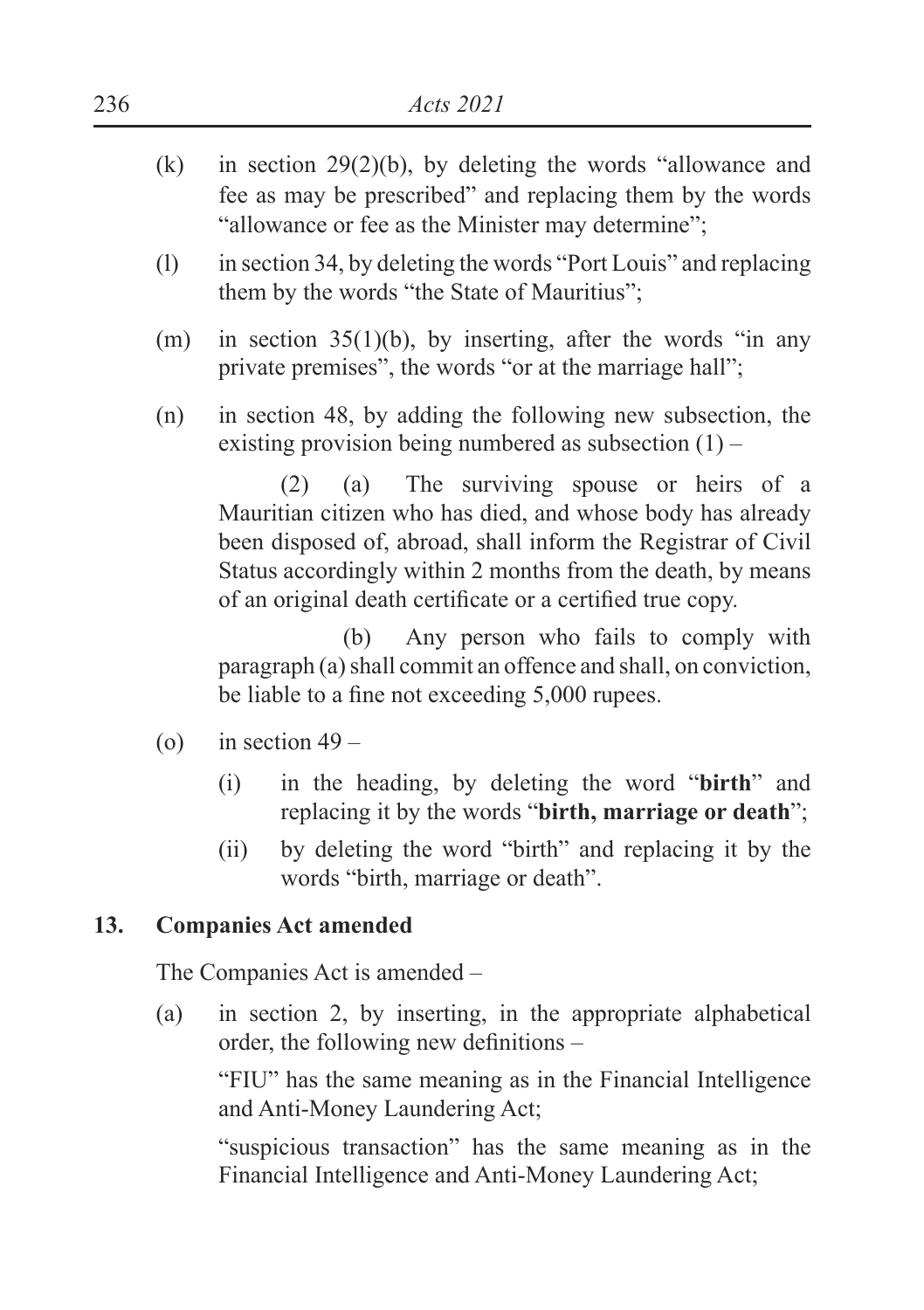"suspicious transaction report" means a report made under section 14 of the Financial Intelligence and Anti-Money Laundering Act;

- (b) in section  $12(8)$ 
	- (i) by inserting, after the words "Practice Directions", the words "or guidelines";
	- (ii) by adding the following new paragraphs, the full stop at the end of paragraph (b) being deleted and replaced by a semicolon and the word "or" at the end of paragraph (a) being deleted –
		- $(c)$  the time limit for filing any document under this Act; or
		- (d) the manner in which any meeting under this Act may be held.
- (c) in section 167A, by adding the following new subsections
	- (6) Every company service provider shall
		- (a) comply with such directions as the Registrar may give to him;
		- (b) as soon as practicable, but not later than 5 working days from the date on which he becomes aware of a transaction which he has reason to believe may be a suspicious transaction –
			- (i) make a suspicious transaction report to FIU;
			- (ii) comply with such guidelines as FIU may issue.

 (7) A company service provider may, upon authorisation by the company for which it acts, provide to a competent authority under section  $190(6)$ , the information specified in that section.

- (d) in section  $190(6)(c)$ 
	- $\mu$  in the definition of "competent authority", by deleting the words "investigatory authority" and replacing them by the words "investigatory authorities";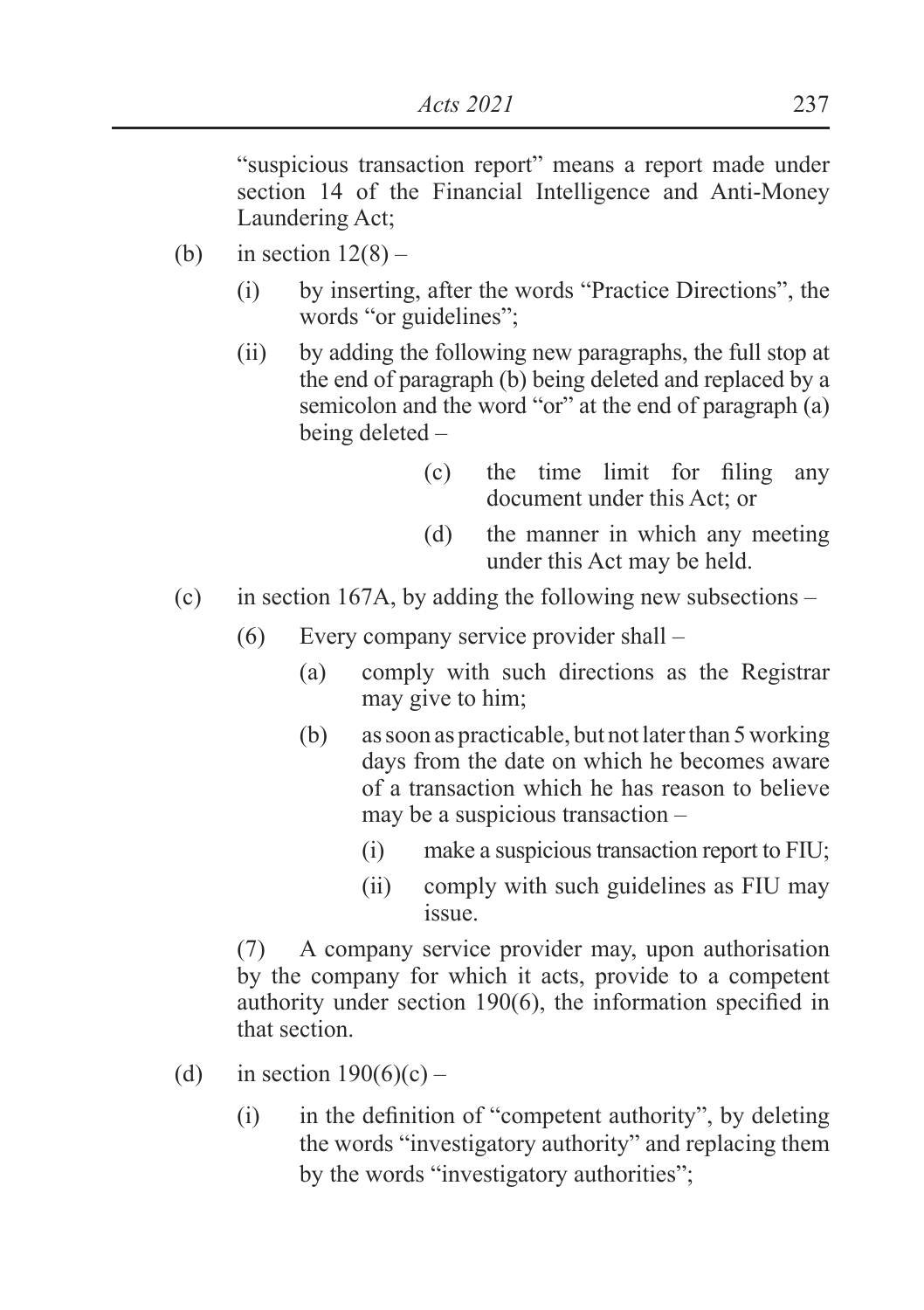- (ii) by deleting the definition of "investigatory authority";
- (iii) by inserting, in the appropriate alphabetical order, the following new definition  $-$

 "investigating authorities" has the same meaning as in the Financial Intelligence and Anti-Money Laundering Act".

- (e) in section  $221 -$ 
	- (i) in subsection (1), by deleting the words ", subject to subsection (3)";
	- (ii) by repealing subsection  $(3)$ ;
	- (iii) by adding the following new subsection –

 (5) Subsection (4) shall not apply to an entity specified in the First Schedule to the Financial Reporting Act.

- (f) in section 268(1), by deleting the words "25 members" and replacing them by the words "50 members";
- (g) in section  $269 -$ 
	- (i) in subsection (1), by adding the following new paragraph, the existing provision being lettered as paragraph  $(a)$  –

 (b) Section 270(a) shall not apply to a company limited by guarantee or a company limited by both shares and guarantee.

(ii) by adding the following new subsections –

 (6) The Registrar may undertake outreach and educational programmes to raise and deepen awareness among companies limited by guarantee and the donor community on the potential vulnerabilities of the sector to terrorism financing abuse and terrorism financing risks and the measures that they can take to protect themselves against such abuse.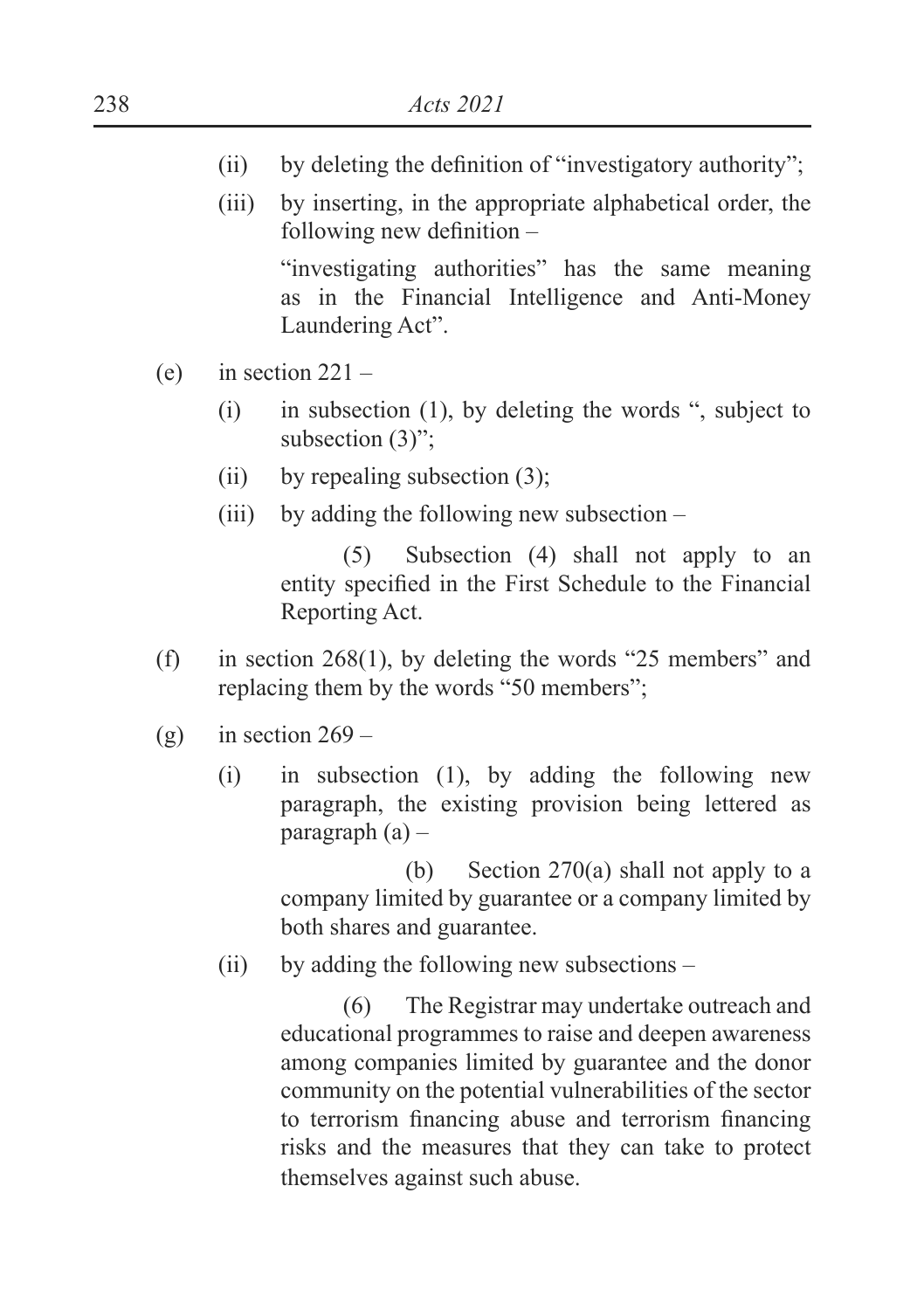(7) The Registrar may share, with Mauritian and foreign law enforcement agencies and institutions involved in the prevention of money laundering and combating of terrorism financing and proliferation financing, information which he obtains on companies limited by guarantee pursuant to this Act.

- (h) in section 311(1), by deleting the words "section  $309(1)(c)$ " and replacing them by the words "section  $309(1)(c)$  or (f)";
- $(i)$  in section 346(3), by deleting the words "or registered agent of that company" and replacing them by the words ", registered agent or representative of that company or a person qualified to act as Secretary under section 165";
- (j) in the Thirteenth Schedule, in Part I, by deleting item 6 and replacing it by the following item –
	- 6.  $133(1)(b)$  and (c)

# **14. Construction Industry Development Board Act amended**

 The Construction Industry Development Board Act is amended, in the Second Schedule, by repealing Part C and replacing it by the following Part –

# **PART C – GRADES OF CONTRACTORS**

| <b>Grading designation</b> | Value of contract which a contractor<br>is allowed to undertake (exclusive<br>of VAT)<br>(Rs) |
|----------------------------|-----------------------------------------------------------------------------------------------|
| Large                      | Above 500 million                                                                             |
| Medium                     | Up to 500 million                                                                             |
| Small                      | Up to 10 million                                                                              |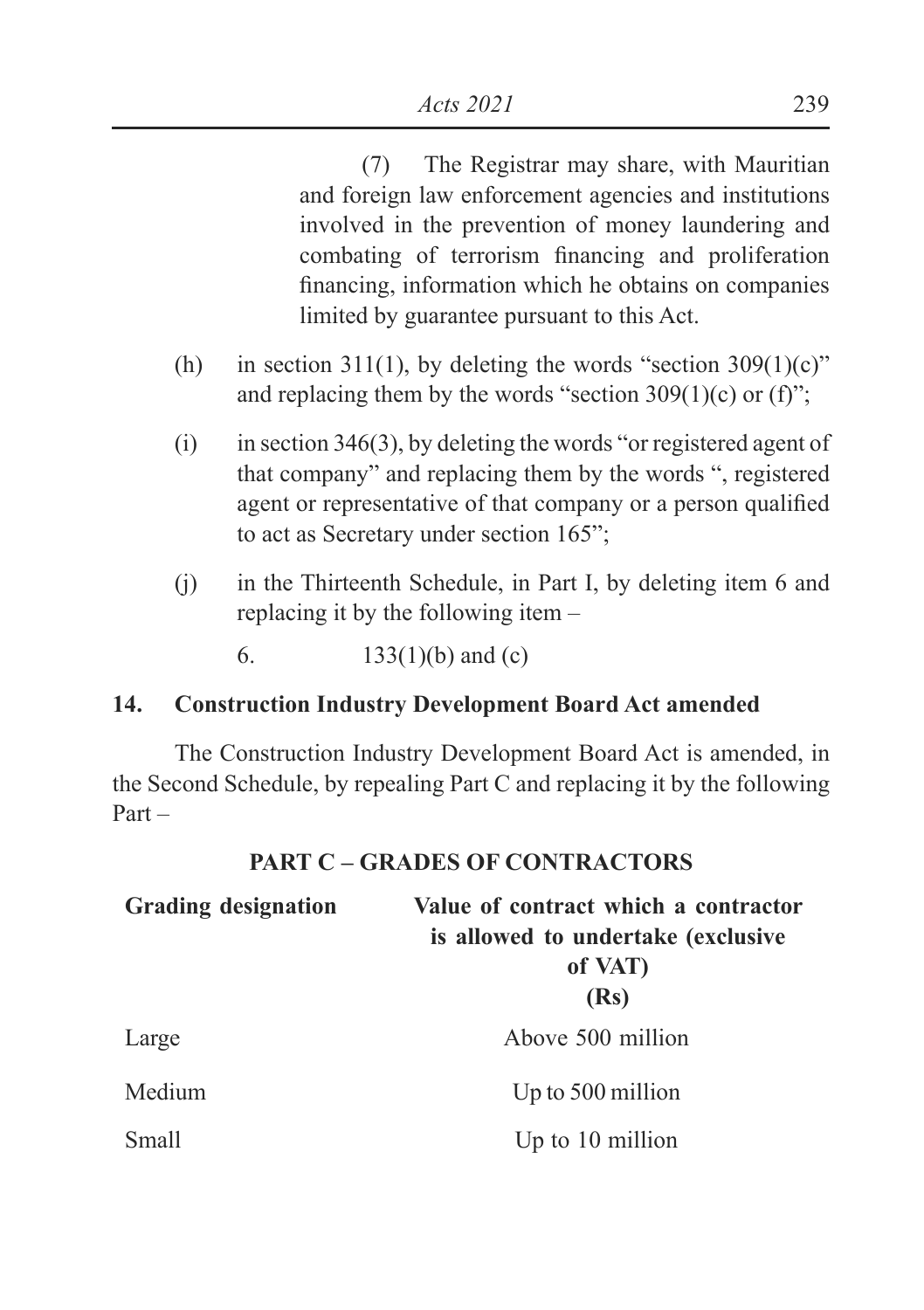# **15. Consumer Protection (Price and Supplies Control) Act amended**

 The Consumer Protection (Price and Supplies Control) Act is amended, in section 3A(2), by adding the following new paragraphs, the full stop at the end of paragraph (d) being deleted and replaced by a semicolon and the word "and" at the end of paragraph (c) being deleted –

- (e) contribution to the COVID-19 Solidarity Fund; and
- $(f)$  contribution to finance the cost of COVID-19 vaccines.

### **16. Co-operatives Act amended**

The Co-operatives Act is amended –

(a) in section 2, by inserting, in the appropriate alphabetical order, the following new definition  $-$ 

"movable property" means any fishing vessel, motor vehicle, tractor, harvester or agricultural implement in respect of which Government has –

- (a) given any kind of financial assistance to a society; or
- (b) guaranteed the repayment of any overdraft of, or any loan or advance made to, a society;
- (b) in section 44(7), in the definition of "maior decision", by repealing paragraph (a) and replacing it by the following paragraph –
	- (a) the sale, transfer, lease or disposal of any immovable property or movable property of a society;
- (c) in section  $47(4)$ 
	- (i) by deleting the words "sell, lease or dispose of any immovable property" and replacing them by the words "sell, transfer, lease or dispose of any immovable property or movable property";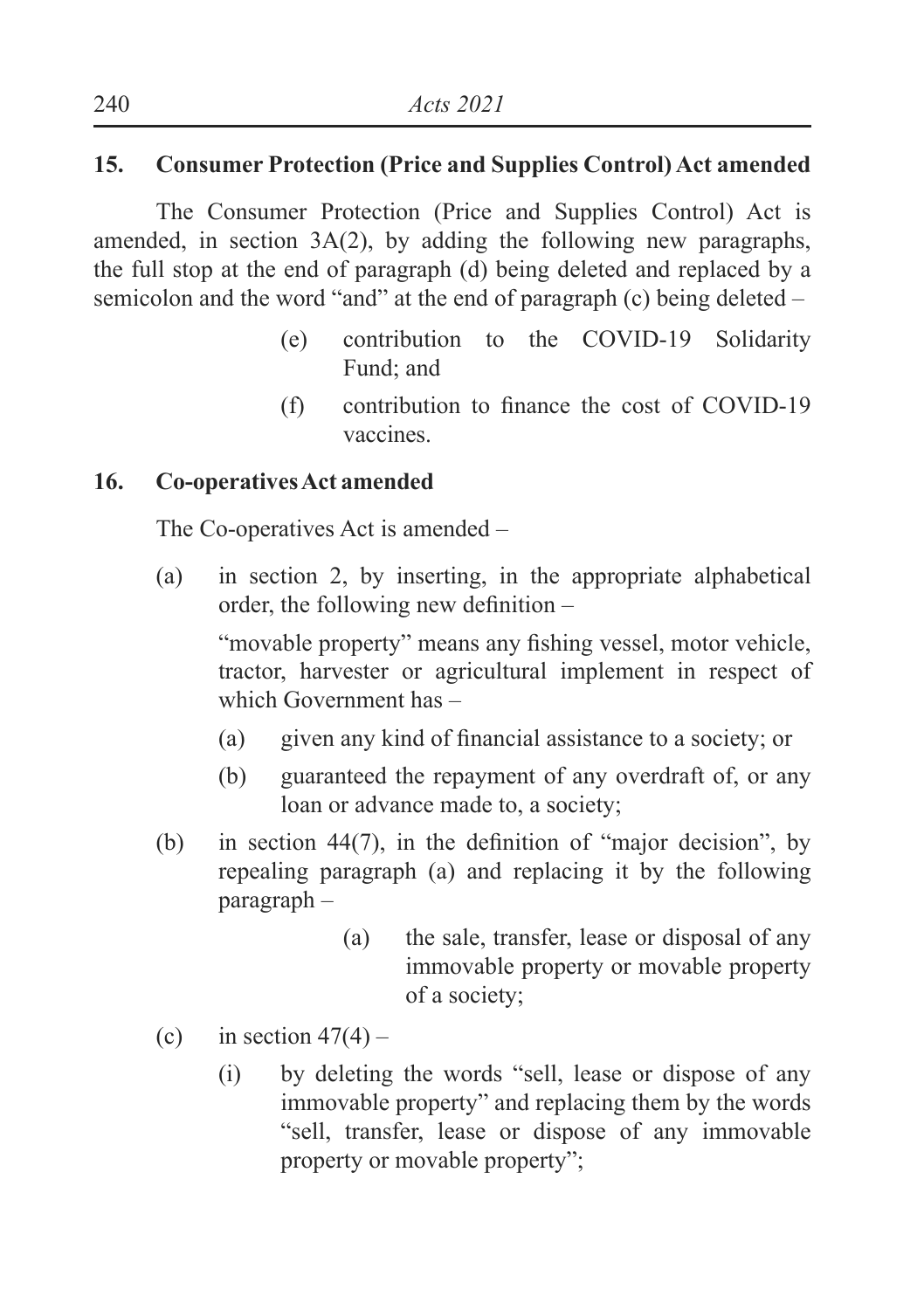- (ii) in paragraphs (a) and (b), by deleting the words "sale, lease or disposal" and replacing them by the words "sale, transfer, lease or disposal";
- (iii) in paragraph (c), by deleting the words "sale, lease or disposal of the immovable property" and replacing them by the words "sale, transfer, lease or disposal of the immovable property or movable property";
- (iv) in paragraph (d), by deleting the words "immoveable property" and "sale, lease or disposal" and replacing them by the words "immovable property or movable property" and "sale, transfer, lease or disposal", respectively.

### **17. Courts Act amended**

The Courts Act is amended –

- (a) in section  $161B(1)$ 
	- (i) by inserting, after the words "any witness in relation to", the words "a financial crime offence as defined in sections  $41A(5)$  and  $80D(5)$  or";
	- (ii) by deleting the word "depone" and replacing it by the word "depose";
- (b) by inserting, after section 161B, the following new section –

### **161BA.Agreement on facts between prosecution and defence in financial crime cases**

 The prosecution and the defence may, in relation to any criminal proceedings before the Financial Crimes Division of the Supreme Court or the Financial Crimes Division of the Intermediate Court, agree that an alleged fact contained in the information, any document or any other evidence, is not contested and a Judge or Magistrate may consider the alleged fact as proved.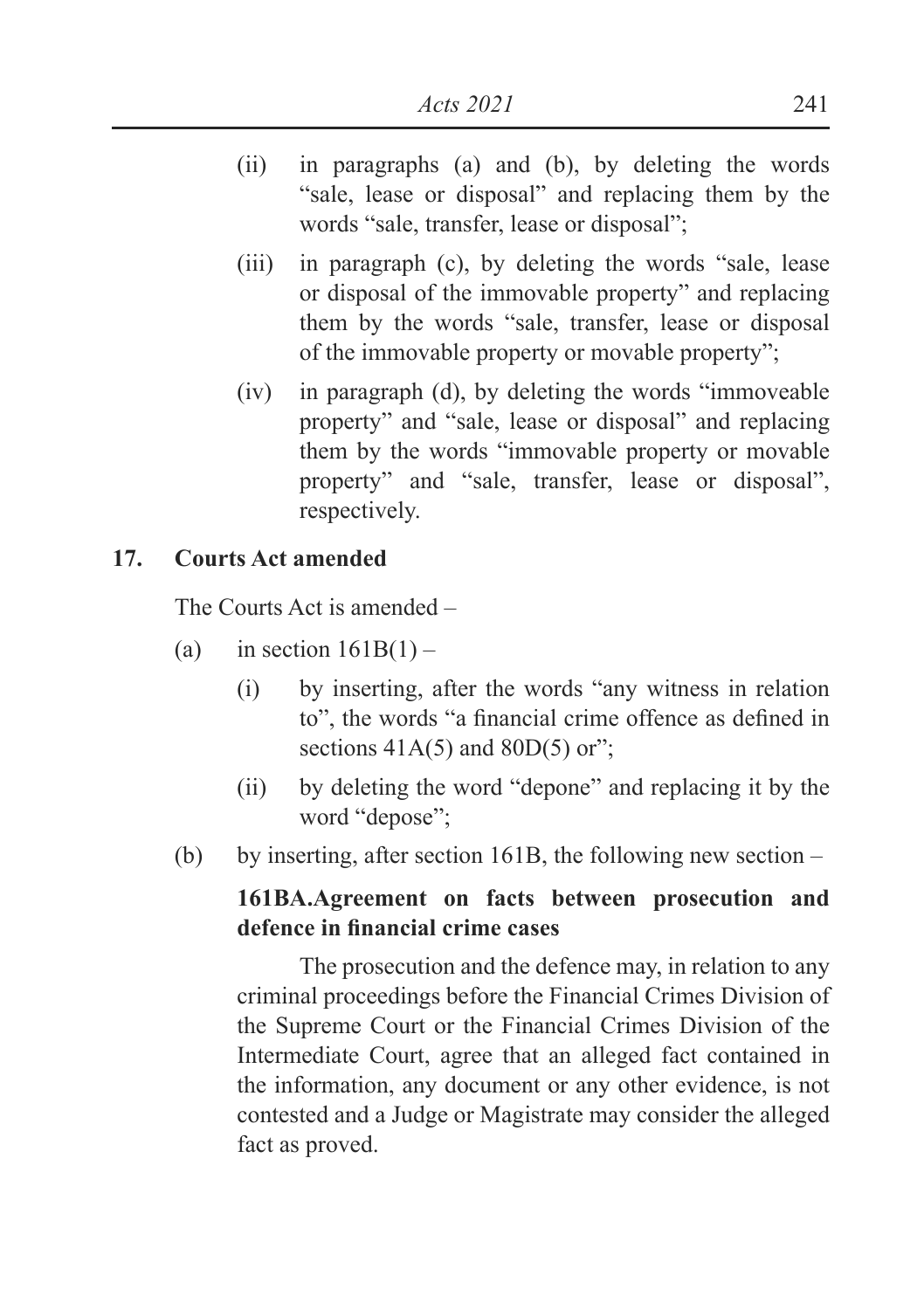- (c) in section  $181(1)(a)$ , by adding the following new subparagraph, the full stop at the end of subparagraph (xiv) being deleted and replaced by the words "; or" and the word "or" at the end of subparagraph (xiii) being deleted –
	- $(xv)$  quarantine officer under the Quarantine Act 2020.
- (d) in section  $188C -$ 
	- (i) in the heading, by inserting, after the words "**out of Court statement in piracy**", the words "**and financial crime**";
	- (ii) in subsection (1), by inserting, after the words "Piracy and Maritime Violence Act", the words "or for a financial crime offence as defined in sections  $41A(5)$ and  $80D(5)$ ":
- (e) in section  $198(3)$ 
	- (i) by repealing paragraphs (f) and (g) and replacing them by the following paragraphs –
		- $(f)$  the electronic filing of documents and electronic service of process;
		- (g) the practice and procedure for mediation before any Magistrate, Judge or Court;
	- (ii) by adding the following new paragraphs
		- (h) adjournment matters;
		- (i) alternate dispute resolutions before any Magistrate, Judge or Court;
		- (j) time limits for judgment;
		- (k) management of cases, including pre-trial case management;
		- (l) the award of any other costs in any proceedings;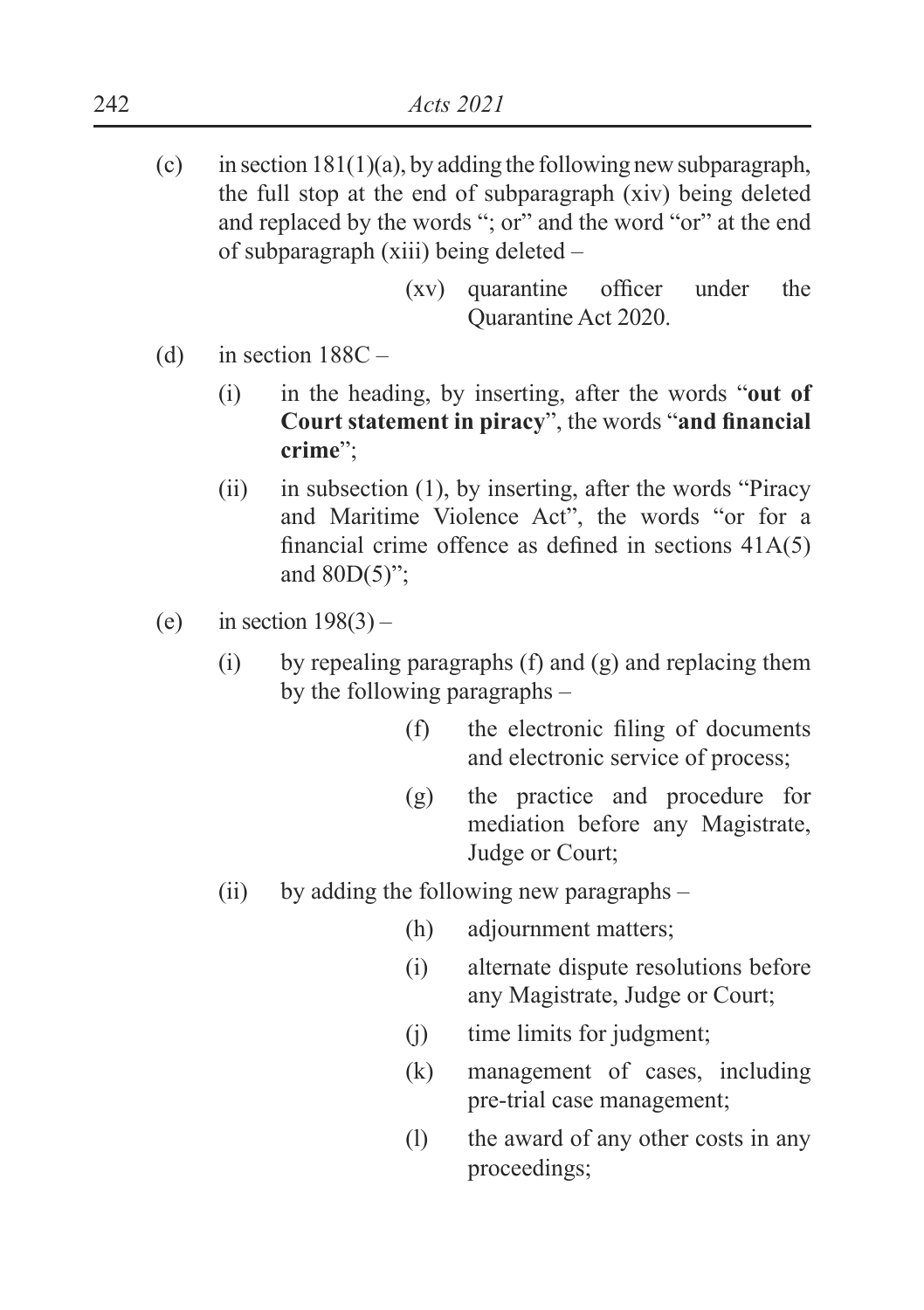- (m) any other matter essential to the proper administration of justice.
- (f) in the Sixth Schedule, by inserting, in the appropriate alphabetical order, the following new item –

Dangerous Drugs Act - section 39

# **18. Customs Act amended**

The Customs Act is amended –

- (a) in section  $2 -$ 
	- $\lambda$  in the definition of "duty-free shop", in paragraph (a), by adding the following new subparagraph, the word "or" at the end of subparagraph (iii) being deleted –

(v) a Customs-approved storeroom; or

(ii) by inserting, in the appropriate alphabetical order, the following new definition  $-$ 

> "trusted trader certificate" means a certificate issued by a Government Agency for the importation of a specified regulated product from a specified country;

- (b) in section 7A
	- (i) in subsection (1), by deleting the words "unless the Director-General applies ex parte for and obtains the authorisation of the Independent Tax Panel under the Mauritius Revenue Authority Act" and replacing them by the words "unless, in the opinion of the Director-General, he is satisfied that there is prima facie fraud";
	- (ii) by repealing subsections  $(2)$  and  $(3)$ ;
- (c) in section 9A, by inserting, after subsection (3), the following new subsection –

 (3A) Where goods are entered and cleared by an SME or a VAT registered person under subsection (3) and the SME or VAT registered person fails to comply with subsection (3)(a)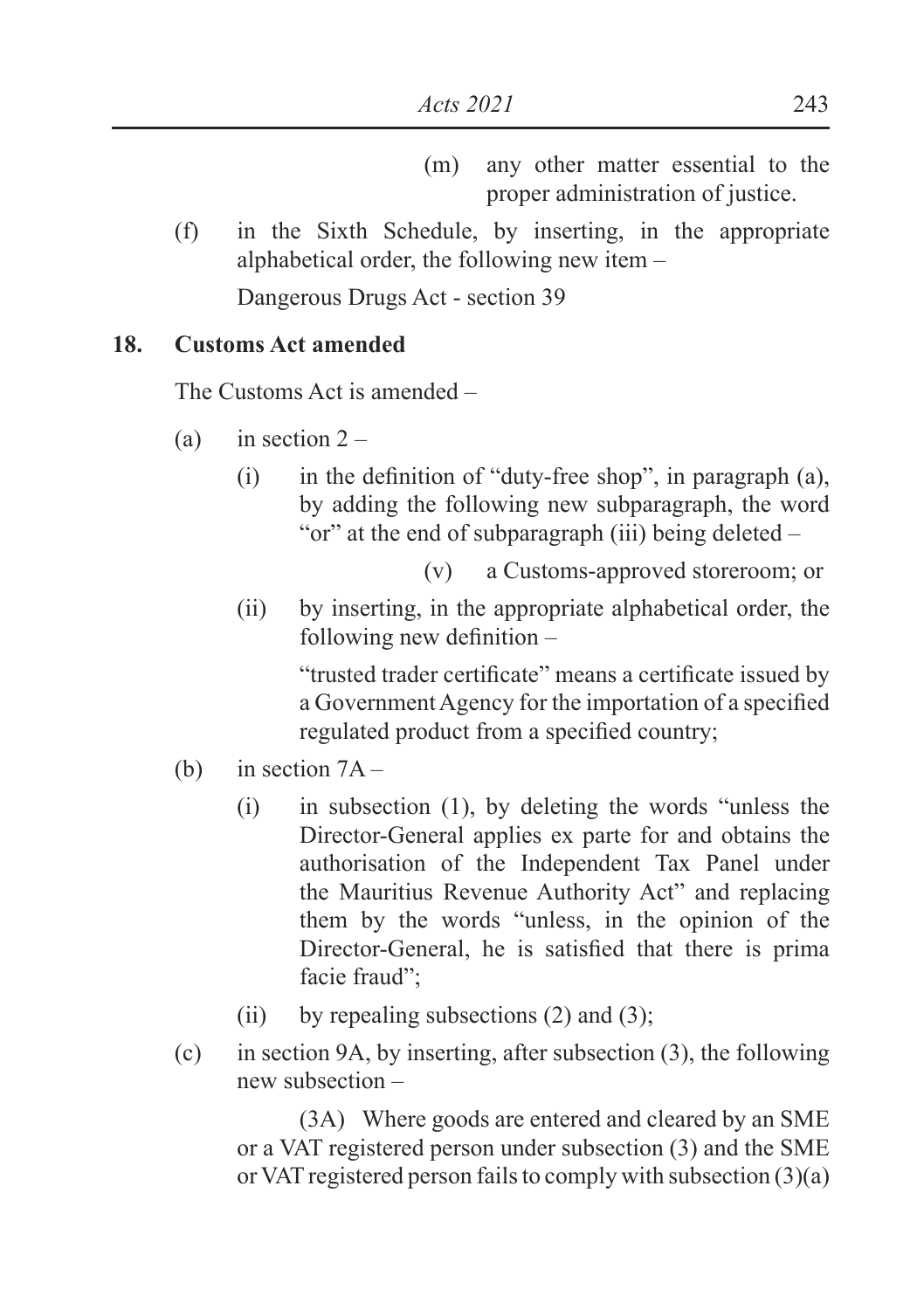or (b), the SME or VAT registered person, as the case may be, shall pay the amount of duty, excise duty and taxes, together with penalty and interest for late payment, in accordance with section 24A.

- (d) in section 14B(1), by inserting, after the word "due", the words "under this Act";
- (e) by inserting, after section 14C, the following new section –

# **14D. Notice to Director-General of appointment of administrator**

Where an administrator, an executor, a receiver or a liquidator is appointed to manage or wind up the business of any person transacting business with Customs, the administrator, executor, receiver or liquidator, as the case may be, shall give notice of his appointment to the Director-General, within 15 days of the date of the appointment, in such form and manner as the Director-General may approve.

- (f) in section  $16(2)$ 
	- (i) in paragraph  $(b)$ 
		- (A) by deleting the words "or an authorisation" and ", authorisation" and replacing them by the words ", an authorisation or a trusted trader certificate" and ", authorisation, trusted trader certificate", respectively;
		- (B) by deleting the words "scanned and sent to him" and replacing them by the words "sent to him as a scanned copy or in any other electronic form";
	- (ii) in paragraph (c), by inserting, after the words "the scanned", the words "or electronic";
- (g) in section 16B(4), by deleting the words "or authorisation" and replacing them by the words ", an authorisation or a trusted trader certificate";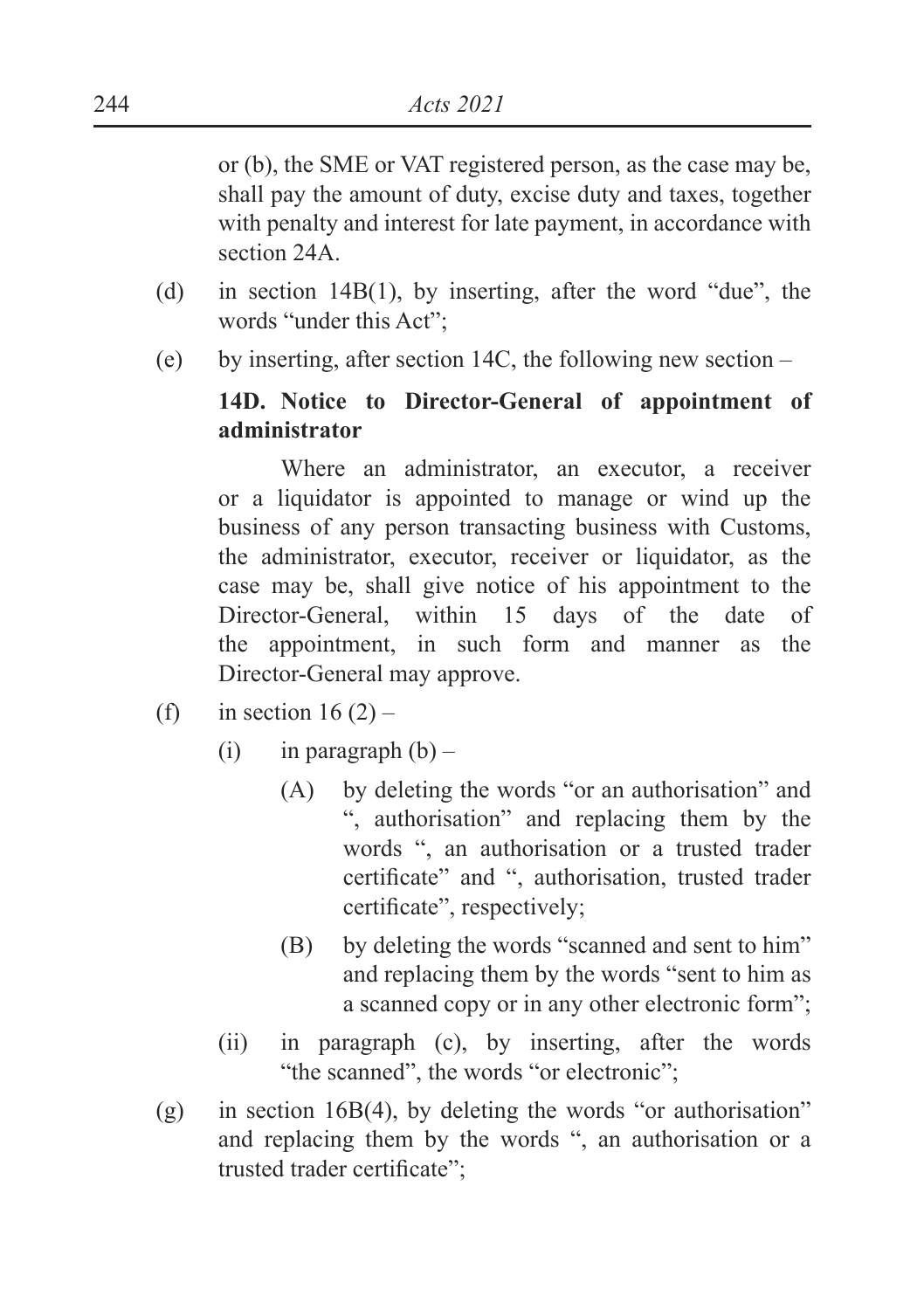(h) in section 21, by repealing subsection (1) and replacing it by the following subsection –

 (1) (a) Subject to this section, the Director-General may, for a period of 6 months, which may be extended by another period of 6 months, authorise the temporary admission of goods where the importer furnishes adequate security to cover the duty, excise duty and taxes which would otherwise be payable.

 (b) The Director-General may, with respect to the implementation of a project, extend the time limit of 12 months under paragraph (a) by such other period as he may consider necessary, provided that the period shall not exceed 3 years and the importer furnishes adequate security to cover the duty, excise duty and taxes which would otherwise be payable.

- $(i)$  in section  $24A -$ 
	- (i) in subsection (1), by deleting the words "regulation 20A" and replacing them by the words "regulations 20A and 22";
	- (ii) in subsection  $(2)$ 
		- (A) by deleting the words "The Director-General" and replacing them by the words "Subject to section 7A, the Director-General";
		- (B) by deleting the words "or such longer period as may be applicable under section 7A";
- (i) in section  $25B -$ 
	- (i) in subsection (2), by inserting, after the word "authorisations", the words", trusted trader certificates";
	- (ii) by repealing subsection (7) and replacing it by the following new subsection –

 (7) Where goods are cleared under this section, the Director-General –

(a) may carry out post-control audit,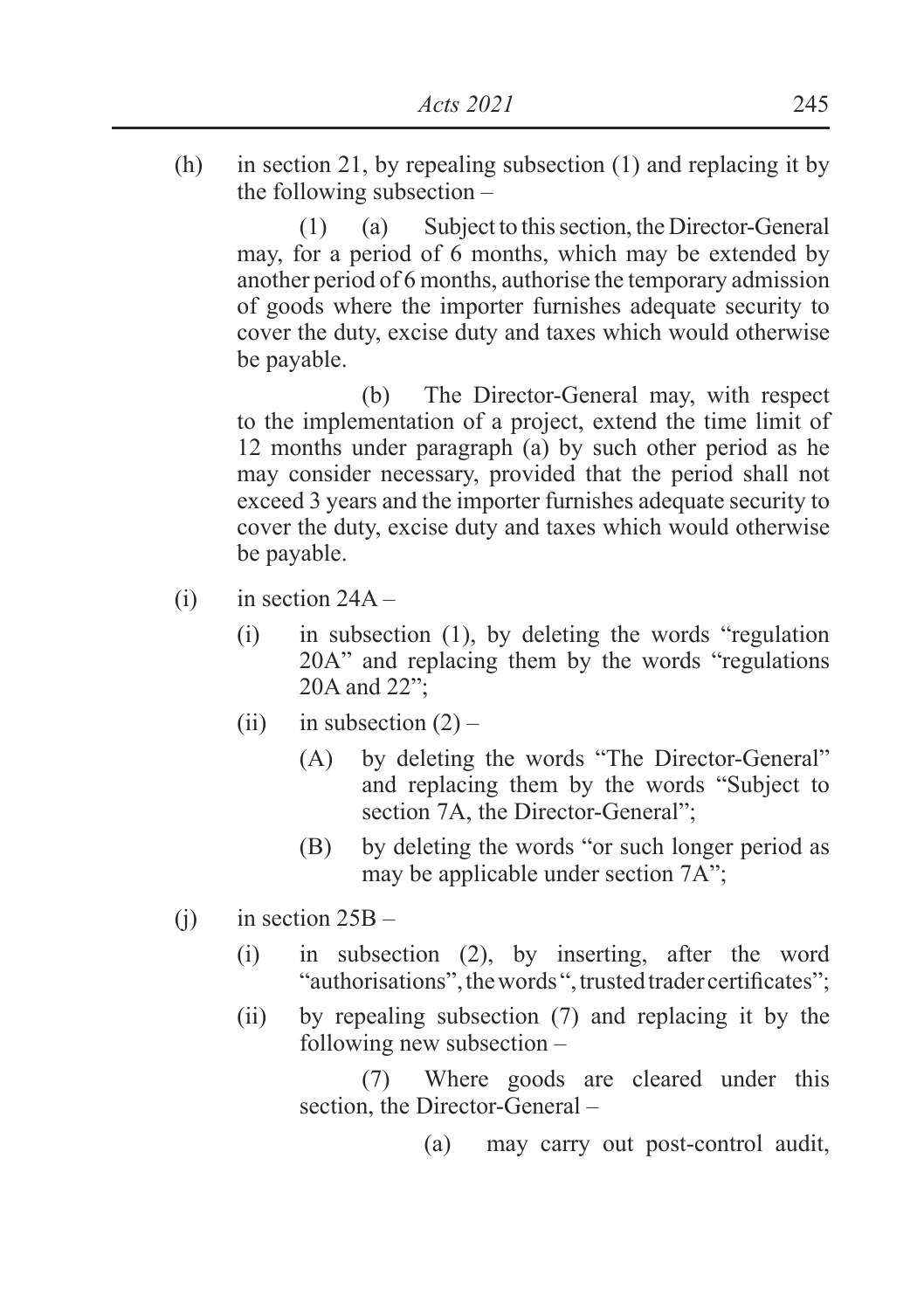through examination of documents or at the business premises of the importer, within 3 years from the date of validation of the bill of entry to ensure compliance with the customs laws; and

(b) shall, in the case of goods cleared under a trusted trader certificate. forthwith notify the relevant Government agency which may carry out post-control.

(k) in section 30, by adding the following new subsection –

 (5) (a) Notwithstanding subsection (1), the Director-General may authorise a compliant importer to submit a consolidated bill of entry for goods imported by air and cleared during the month, on such terms and conditions as the Director-General may determine.

 (b) The rate of duty, excise duty and taxes applicable to such goods shall be that in force at the time of delivery or removal.

 (c) Subject to paragraph (b), the consolidated bill of entry shall be validated –

- (i) at the end of every month; and
- (ii) in the month of June, not later than 2 days before the end of that month.

 (d) Payment of duty, excise duty and taxes under paragraph (b) shall be made –

- (i) within 5 working days from the end of the month; and
- (ii) in the month of June, not later than 2 days before the end of that month.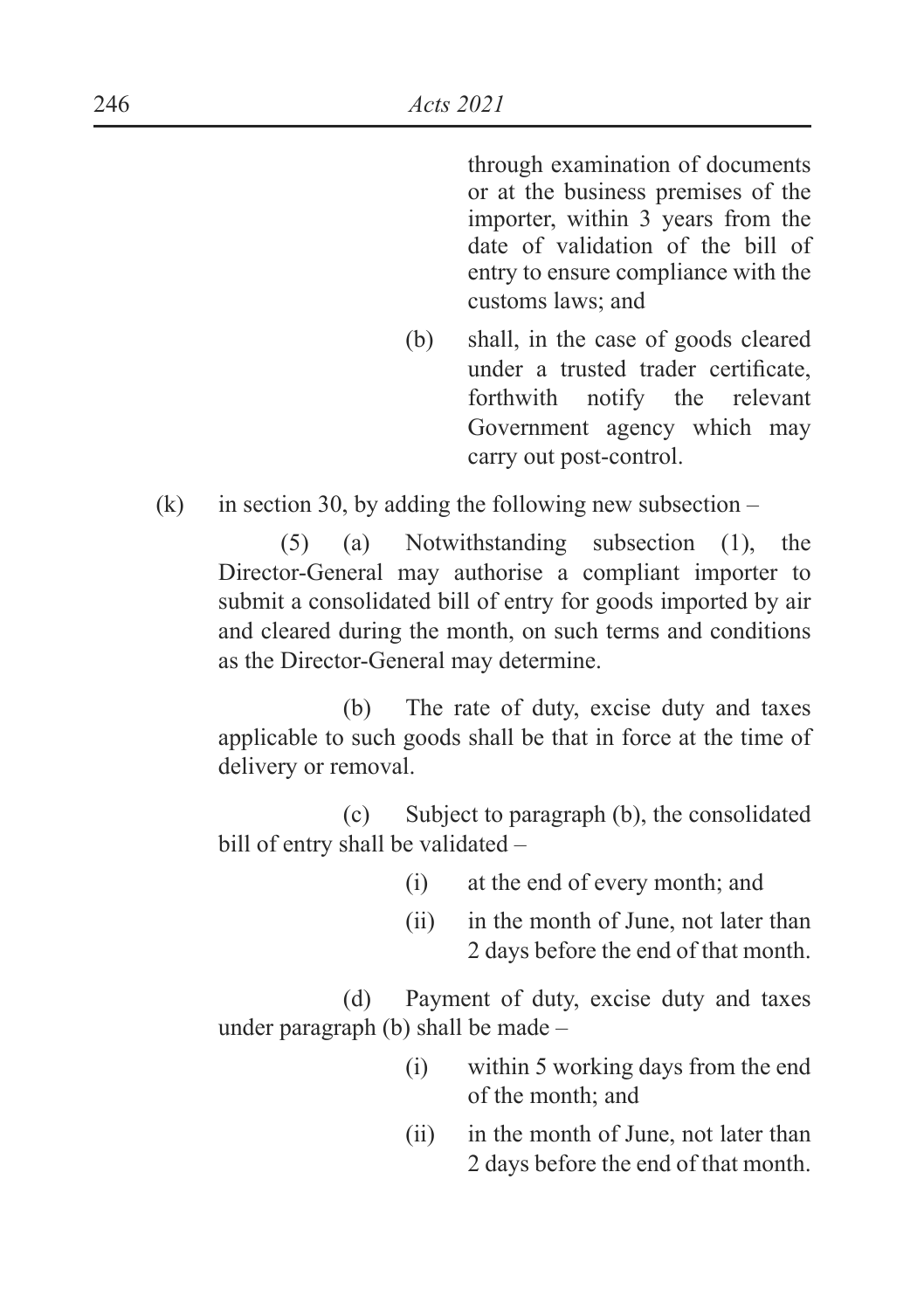(l) by inserting, after section 43A, the following new section –

## **43B. Record to be kept by Director-General**

 (1) The Director-General shall keep all documents for at least 5 years, whether electronically or in such form and manner as he may determine.

 (2) Subject to subsection (1) and to any legal proceedings, the Director-General shall dispose of the documents under subsection (1) in such manner as he may determine.

(m) in section 46, by adding the following new subsection, the existing provision being numbered as subsection  $(1)$  –

 (2) For the purpose of subsection (1), the proper officer may board any ship or aircraft on a risk management basis, provided that the master and every member of the crew of the aircraft or ship have complied with regulation 62 of the Customs Regulations 1989.

- (n) in section 49(3), by inserting, after the words "non-compliance,", the words "including Saturdays and public holidays,";
- (o) in section 76, by adding the following new subsection –

 (3) Notwithstanding subsection (1)(b) and (c), goods entered prior to 2 November 2019 may be warehoused for a period of 36 months from their date of entry.

(p) in section 92, by adding the following new subsection –

 (4) (a) Notwithstanding subsection (1), the Director-General may authorise a compliant exporter to submit a consolidated bill of entry for goods exported by air and cleared during a month on such terms and conditions as the Director-General may determine.

(b) Section  $30(5)$  shall apply to the consolidated bill of entry for goods exported by air with such modifications, adaptations and exceptions as may be necessary.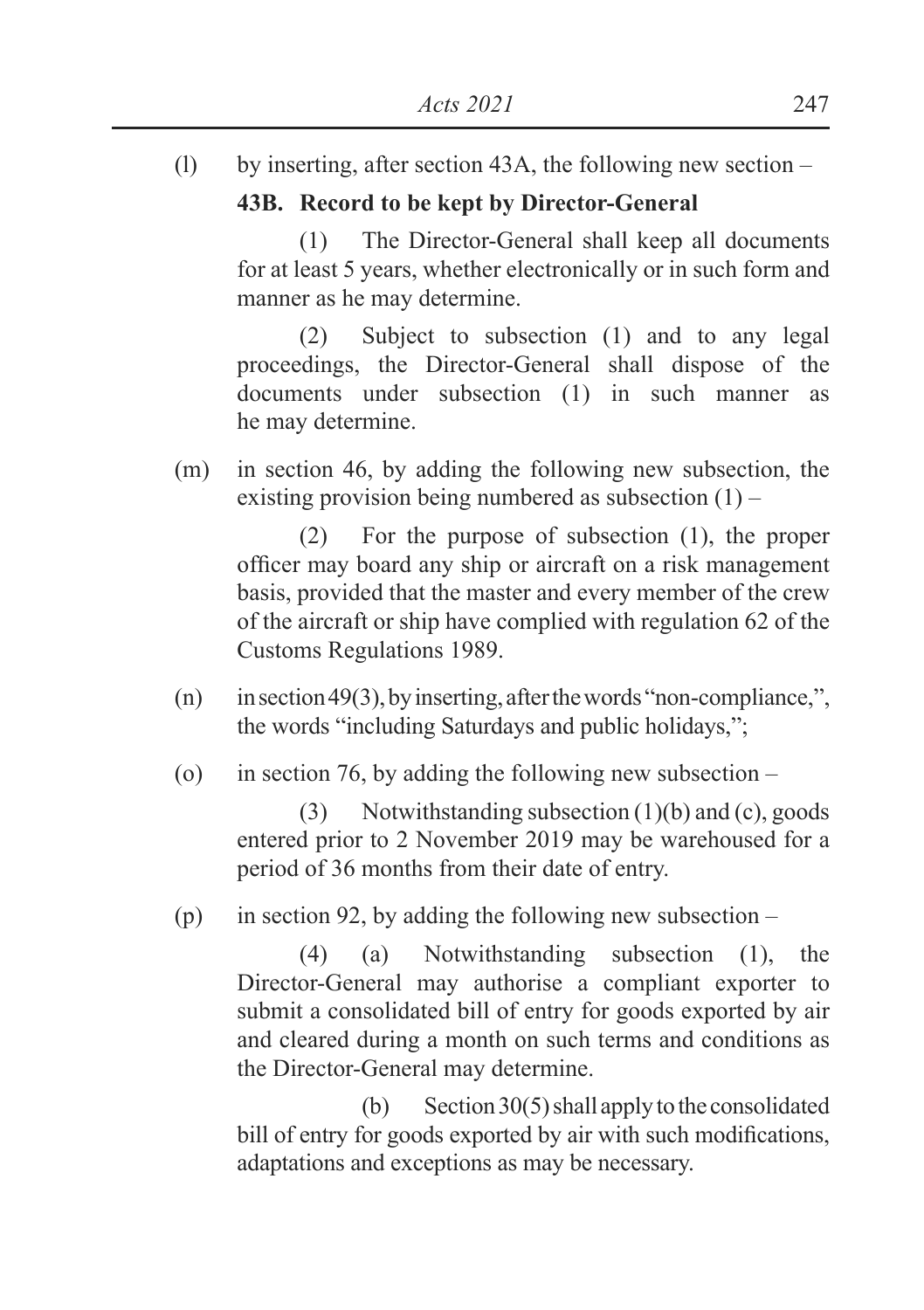- (q) in section 117, by deleting the words "as he may determine" and replacing them by the words ", on such terms and conditions as he may determine,";
- $(r)$  in section 125(4), by deleting the words "or bearer negotiable instruments" and replacing them by the words ", bearer negotiable instruments, precious stones and metals, including gold, diamond and jewellery, or any goods of high value, including work of arts,";
- (s) in section  $131A(6)$ 
	- (i) by inserting, in the appropriate alphabetical order, the following new definition  $-$

 "jewellery" has the same meaning as in the Financial Intelligence and Anti-Money Laundering Act;

 $\Omega$  by adding the following new definitions, the full stop at the end of the definition of "physical cross-border transportation" being deleted and replaced by a semicolon –

 "precious metal" has the same meaning as in the Financial Intelligence and Anti-Money Laundering Act;

 "precious stone" has the same meaning as in the Financial Intelligence and Anti-Money Laundering Act.

## **19. Customs Tariff Act amended**

The Customs Tariff Act is amended –

- (a) in section 5(1), by inserting, after the words "This section", the words "and section 6";
- (aa) by inserting, after section 5, the following new section –

## **6. Purchase of another duty exempted motor vehicle before expiry of 3 or 4 years from date of exemption**

Any person, body or organisation that has benefitted from an exemption of duty, excise duty and taxes on a motor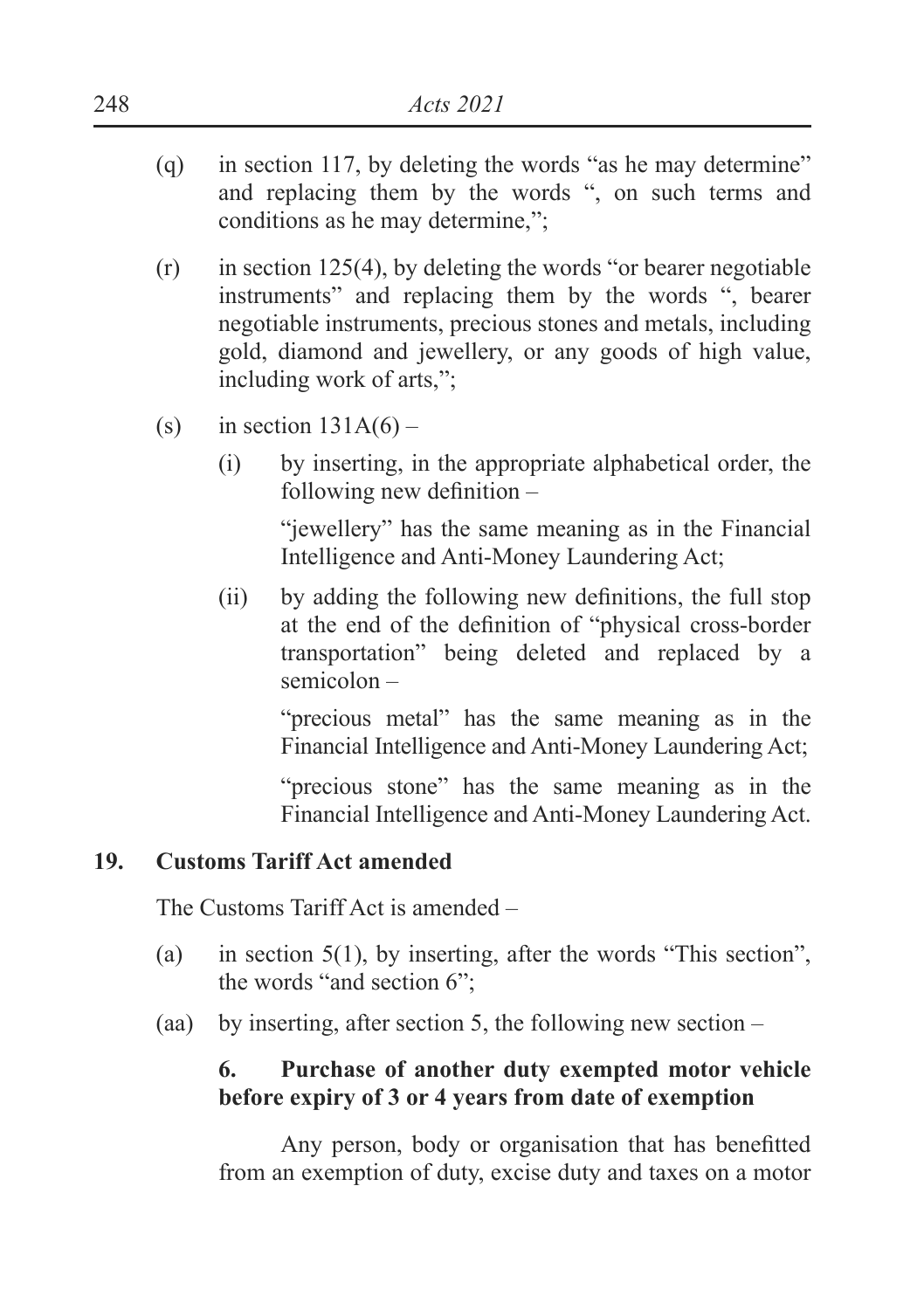*Acts 2021* 249

vehicle under section  $5(1)(a)$ , (b) or (c) may be granted full or partial exemption of duty, excise duty and taxes on another motor vehicle, provided that –

- (a) (i) the 3-year period from the date he has benefitted from the exemption, in case the exemption is once every 3 years, has not expired; or
	- (ii) in any other case, the 4-year period from the date he has benefitted from the exemption has not expired;
- (b) the person, body or organisation pays the full duty, excise duty and taxes which he has benefitted from: and
- (c) the person, body or organisation complies with such other terms and conditions as may be prescribed.
- (b) in section 13A, by inserting, after the words "a statutory corporation", the words "or any other person";
- (c) in the First Schedule
	- $(i)$  in Part I
		- (A) by deleting the H.S. Codes and their corresponding entries set out in Part I of the Third Schedule to this Act;
		- (B) by inserting, in the appropriate numerical order, the H.S. Codes and their corresponding entries set out in Part II of the Third Schedule to this Act;
		- (C) by deleting the H.S. Codes and their corresponding entries set out in Part I of the Fourth Schedule to this Act;
		- (D) by inserting, in the appropriate numerical order, the H.S. Codes and their corresponding entries set out in Part II of the Fourth Schedule to this Act;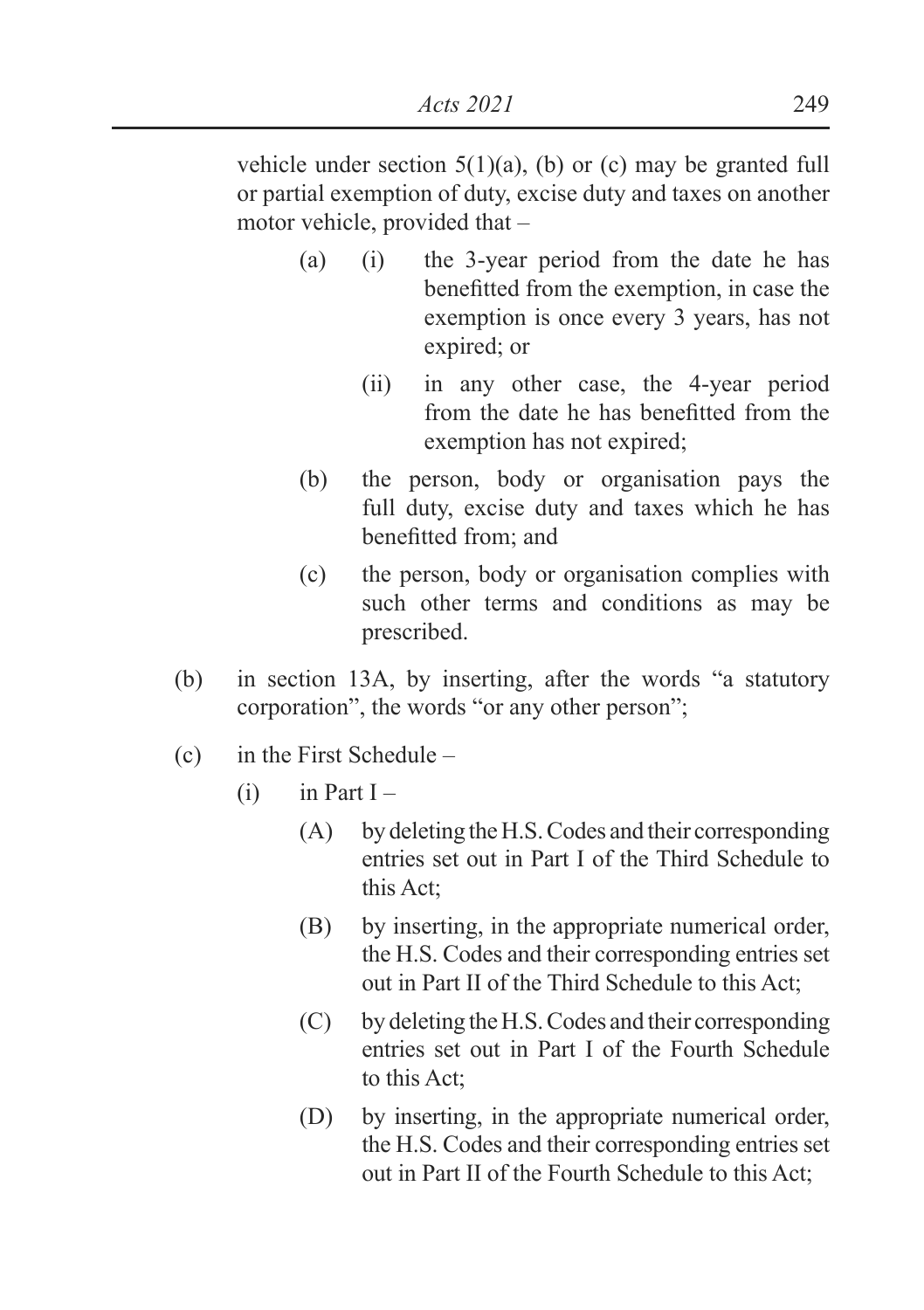- $(ii)$  in Part II
	- (A) in item 105, in the second column, by deleting the words "registered with the Board of Investment under section 12 of the Investment Promotion Act" and replacing them by the words "holding an Investment Certificate issued by the Economic Development Board under the Economic Development Board Act";
	- (B) in item 110, in the second column, by deleting the words "under the Inland Aquaculture Scheme and registered with the Economic Development Board under the Economic Development Board Act" and replacing them by the words "and holding an Investment Certificate issued by the Economic Development Board under the Economic Development Board Act".

## **20. Dangerous Chemicals Control Act amended**

The Dangerous Chemicals Control Act is amended –

- (a) in section  $2 -$ 
	- $\mu$  in the definition of "authorised officer", by deleting the words "and authorisations" and replacing them by the words ", authorisations and trusted trader certificates";
	- $\lambda$  in the definition of "guidelines", in paragraph  $\lambda$ , by deleting the words "permit or authorisation" and replacing them by the words "a permit, an authorisation or a trusted trader certificate":
	- $(iii)$  by adding the following new definitions, the full stop at the end of the definition of "TradeNet" being deleted and replaced by a semicolon –

 "trusted trader" means a person who is the holder of a trusted trader certificate;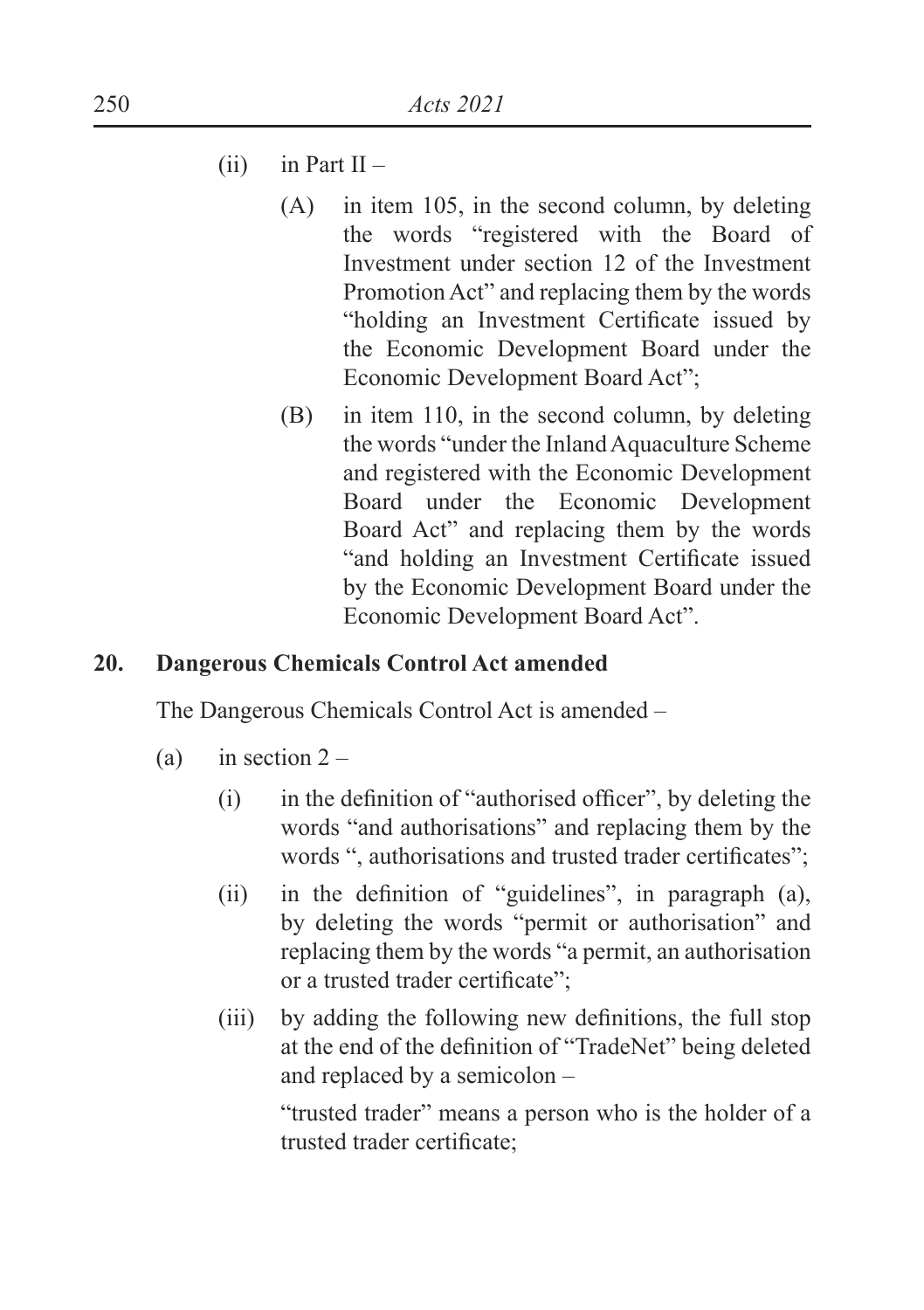"trusted trader certificate" means a certificate issued under section 11AA<sup>.</sup>

 "Trusted Trader Committee" means the committee set up under section 27H of the Economic Development Board Act.

- (b) in section  $4(2)$ 
	- (i) in paragraph (a), by deleting the words "Principal Medical Officer" and replacing them by the words "Director Health Services";
	- (ii) in paragraph (h), by deleting the word "public" and replacing it by the word "national";
	- (iii) by repealing paragraph (r);
	- (iv) in paragraph (s), by deleting the words "Health and Safety Officers' Association" and replacing them by the words "Institution of Occupational Safety and Health Management";
- (c) in section  $7(1)(e)$ , by deleting the words "and authorisations" and replacing them by the words ", authorisations and trusted trader certificates":
- (d) in Part IV
	- (i) in the heading, by inserting, after the words "PERMIT,", the words "TRUSTED TRADER CERTIFICATE,";
	- (ii) in section 10, by repealing subsection  $(1)$  and replacing it by the following subsection –

 (1) No person shall import, export, manufacture, sell, store, distribute or trade in, a dangerous chemical unless he holds, subject to section 11AA, a licence issued for such purpose.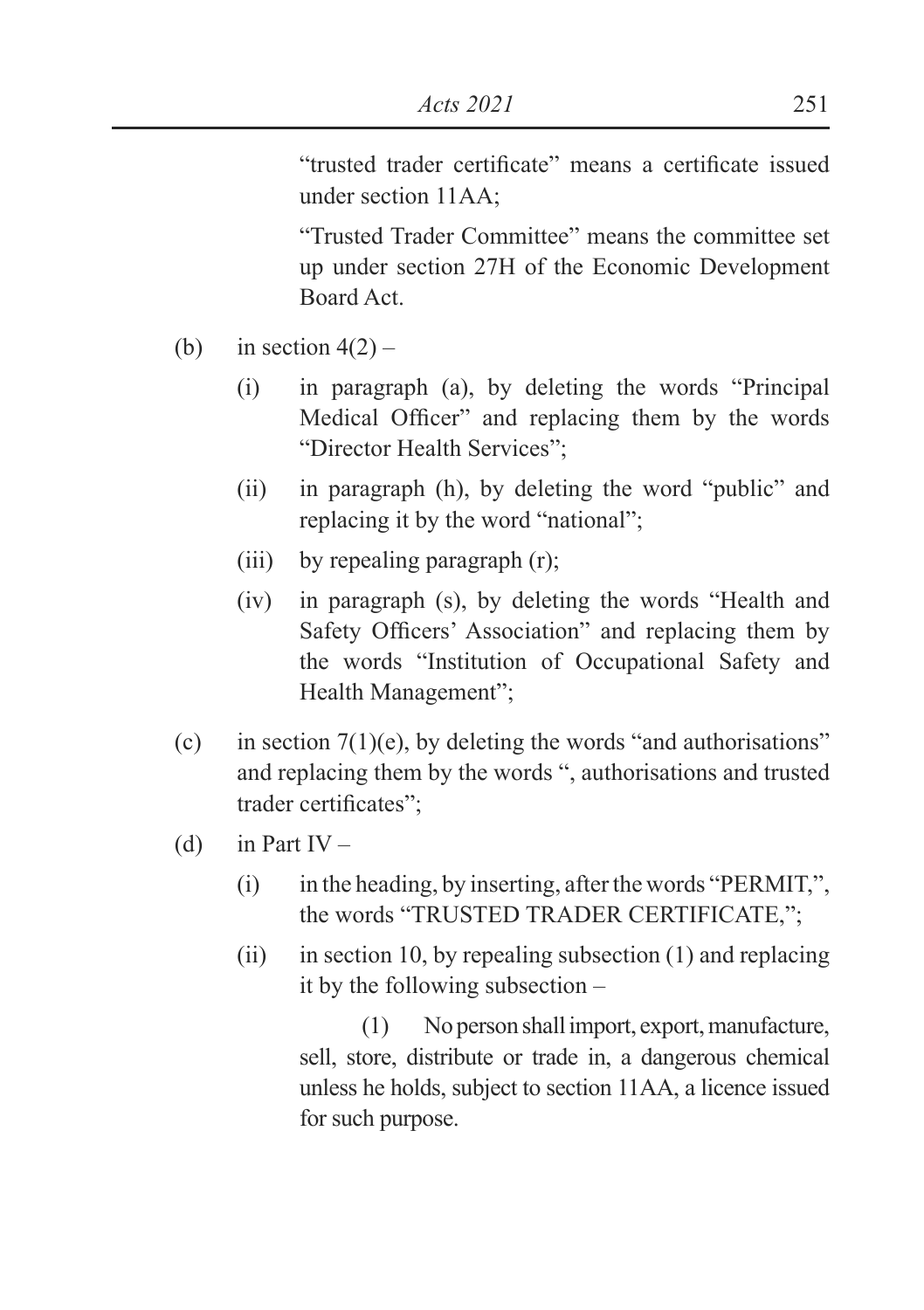(iii) by inserting, after section 11A, the following new section –

### **11AA.** Trusted trader certificate for **importation of dangerous chemical**

 (1) A person who intends to import, during a specified period, a specified dangerous chemical from a specified supplier in a specified country shall, notwithstanding section 10(1), apply to the Board, in such form and manner as the Board may approve and in accordance with such guidelines issued under this Act, for a trusted trader certificate.

 $(2)$  Where the Board is satisfied that an applicant for a trusted trader certificate meets the criteria specified in this Act, the Board shall make recommendations to the Trusted Trader Committee for the applicant to import the specified dangerous chemical from the specified supplier in the specified country during a specified period.

 (3) Where the Trusted Trader Committee gives its approval pursuant to subsection (2), the Board shall, on such terms and conditions as it may determine, issue the applicant with a trusted trader certificate to import the specified dangerous chemical from the specified supplier in the specified country during the specified period.

 (4) Where the Board rejects an application under subsection (1), it shall, not later than 15 days after its decision, inform the applicant in writing.

 (5) (a) Where a trusted trader fails to comply with any term or condition of his trusted trader certificate or with this Act, the Board may, subject to paragraph (b), suspend or revoke the certificate.

 (b) The Board shall, before suspending or revoking a trusted trader certificate, inform the trusted trader, in writing, of the reasons thereof.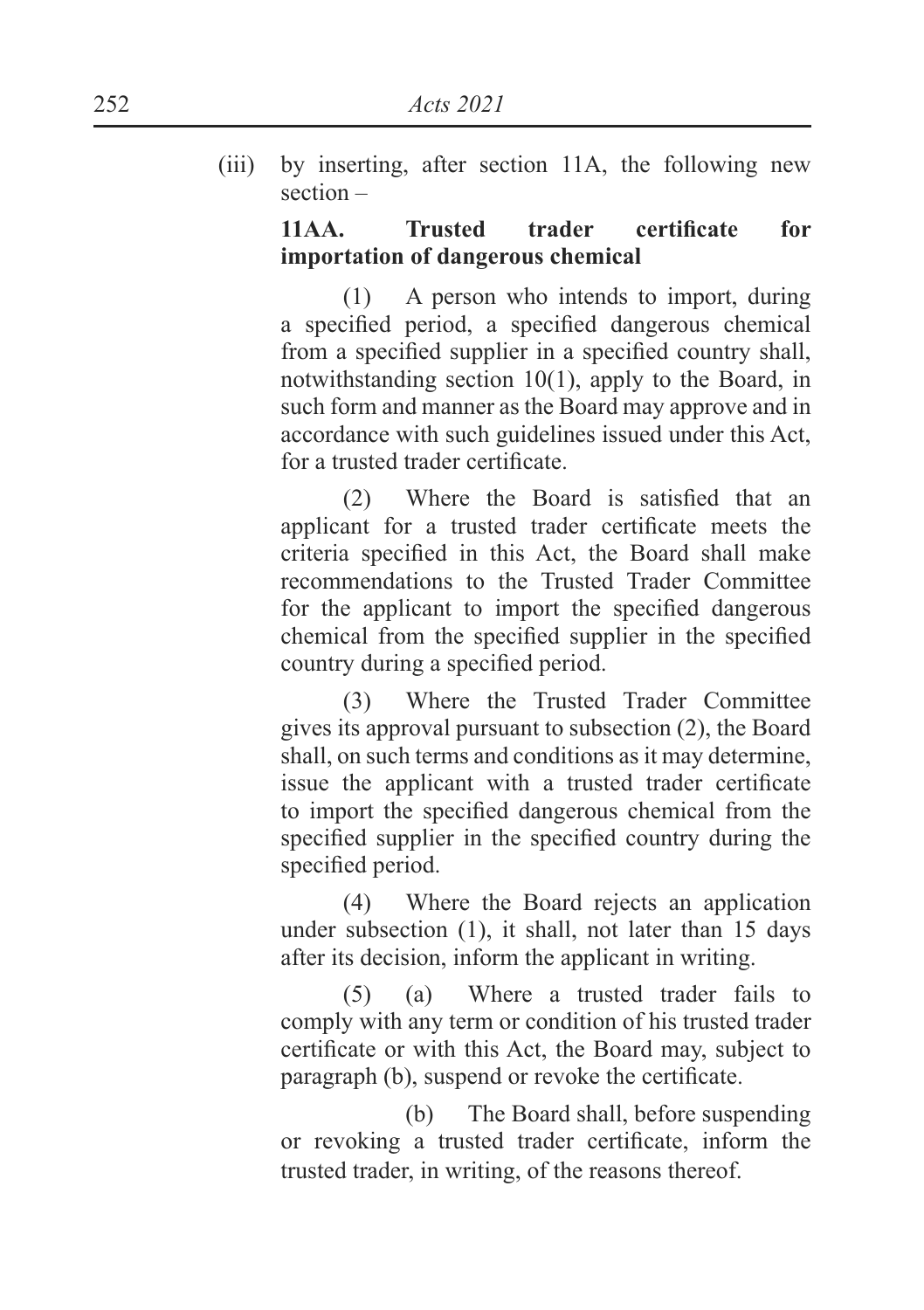(c) A trusted trader shall, not later than 14 days after being informed of the decision of the Board under paragraph (a), make written representations to the Board as to why the trusted trader certificate should not be suspended or revoked.

 $(d)$  Where a trusted trader certificate is suspended or revoked, the person to whom the certificate was issued shall forthwith surrender the certificate to the Board.

 (e) Where the Board suspends or revokes a trusted trader certificate, it shall forthwith inform the Director-General accordingly.

 (6) Any person who fails to comply with subsection (5)(d) shall commit an offence.

(7) In this section –

"specified country" means the country from which an applicant intends to import the specified dangerous chemical;

"specified dangerous chemical" means the dangerous chemical an applicant intends to import;

"specified supplier" means the supplier from whom an applicant intends to import the specified dangerous chemical.

## **21. Dangerous Drugs Act amended**

The Dangerous Drugs Act is amended –

(a) in section 2, by inserting, in the appropriate alphabetical order, the following new definitions  $-$ 

 "Customs Department" means the Customs Department of the Mauritius Revenue Authority;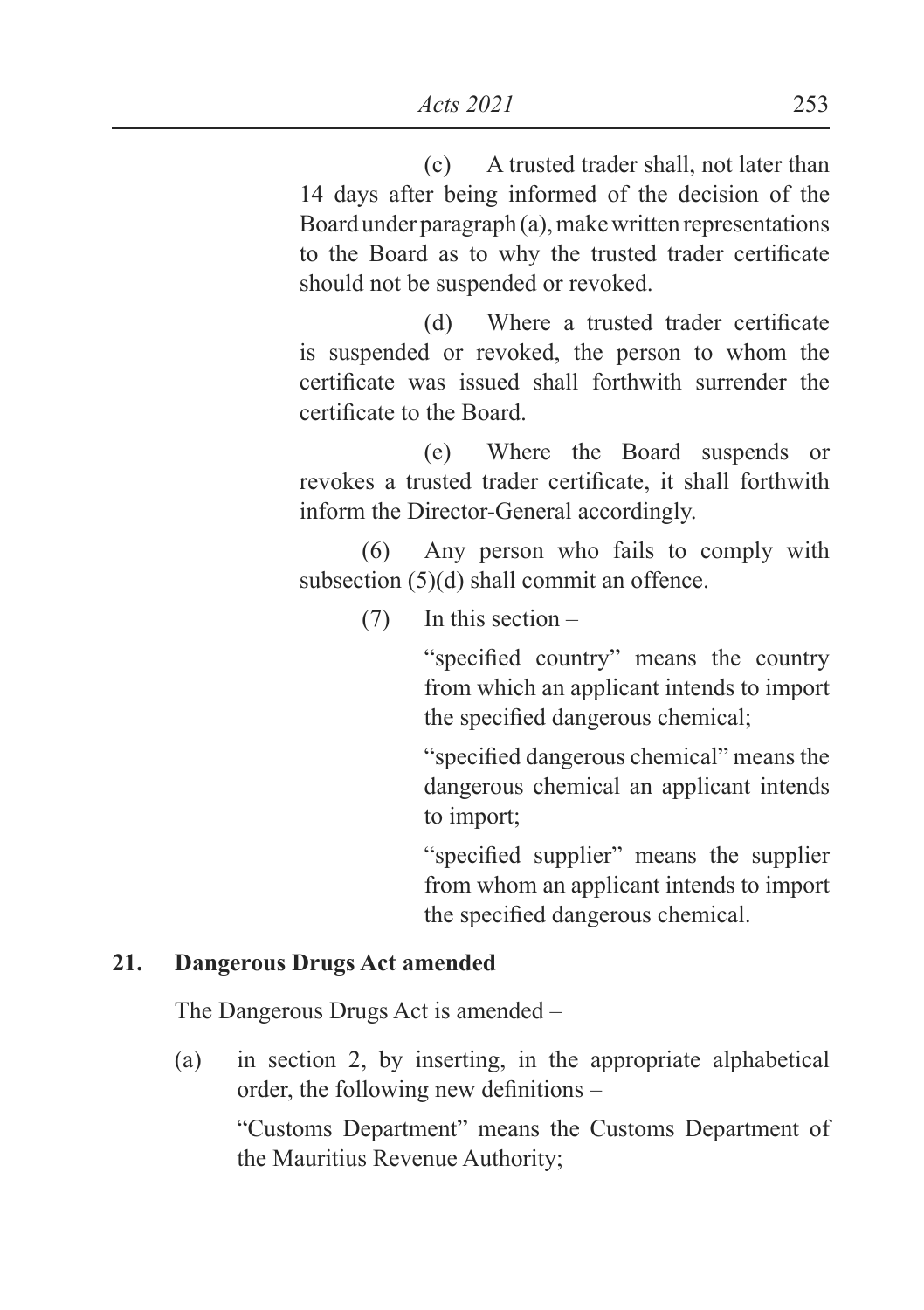"customs officer" means an officer of the Customs Department; "document" includes –

- (a) a book of account, a record, a bank statement, an invoice, a bill of lading, a bill of entry, a contract, an agreement, a ledger or a register;
- (b) any information or data stored on a mechanical or an electronic data storage device, together with access to the technology, enabling information in electronic form to be retrieved; and
- (c) any matter written, expressed or described on any substance by means of letters, figures or marks;

 "Ministry" means the Ministry responsible for the subject of health;

(b) by inserting, after section 4, the following new section –

### **4A. Agency cooperation**

 (1) Notwithstanding any other enactment, the Permanent Secretary may, through an electronic system or in such other appropriate manner, share with another public sector agency or statutory body, such information as may be mutually agreed upon and which the public sector agency or statutory body may require for the discharge of its functions in respect of –

- (a) any substance listed in the First, Second, Third and Fourth Schedules;
- (b) the production, manufacture, or import or export transactions in relation to any substance referred to in paragraph (a);
- (c) producers, manufacturers, importers or exporters;
- (d) wholesalers, retailers, distributors or purchasers; or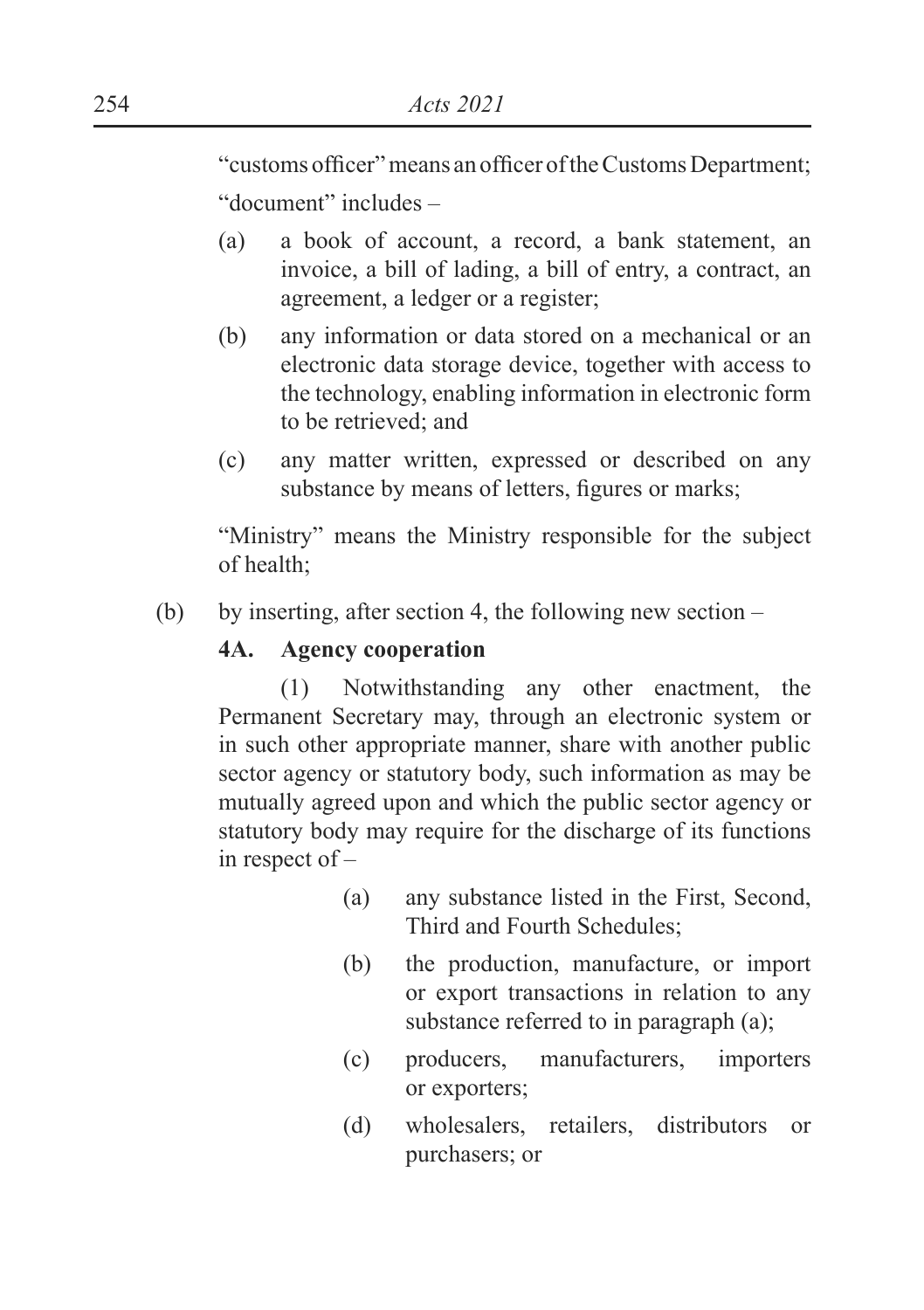(e) data or information which is required for the purpose of enforcement.

 (2) No public sector agency or statutory body shall disclose any information obtained pursuant to subsection (1) to a third party.

(c) in section 25, by adding the following new subsections –

 $(3)$  (a) A specified person shall, electronically or in such manner as the Permanent Secretary may determine, enter any transaction of substances into a register.

- (b) The entry under paragraph (a) shall indicate
	- (i) the date of the transaction;
	- (ii) the name and the quantity of the product transacted;
	- (iii) the name of the medical practitioner, purchaser and the vendor, as the case may be; and
	- (iv) such other information as may be required.
- $(4)$  In this section –

"person" –

- (a) in respect of a transaction for a dangerous drug listed in the Second, Third and Fifth Schedules, means a pharmacist; or
- (b) in respect of a substance listed in the Fourth Schedule, means a manufacturer, an importer, an exporter, a wholesaler and a retailer.
- (d) in section  $27 -$ 
	- (i) in subsection (1), by deleting the words "wholesale trading or distribution except for distribution by retail" and replacing them by the words ", retail trading or distribution";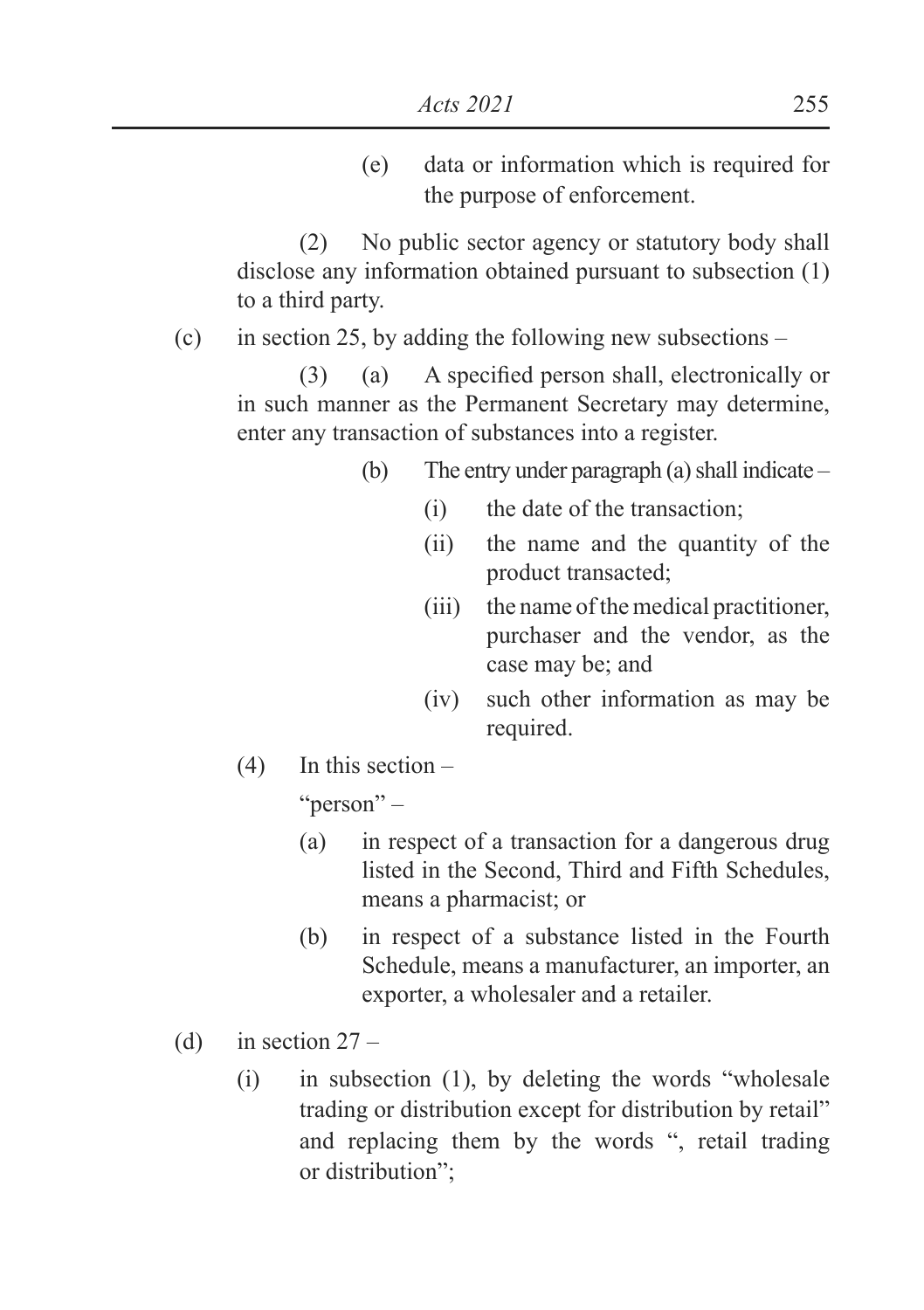(ii) by repealing subsection (3) and replacing it by the following subsection –

> (3) For the purpose of this section, every manufacturer, importer, exporter, wholesaler or retailer shall, in respect of any acquisition, transfer or sale of substances listed in the Fourth Schedule, record, in the register, without blank spaces, erasures or overwriting, so as to indicate the date of the operation, the name and the quantity of the product acquired, transferred or sold, and the name, address and profession of both the purchaser and the vendor.

- (iii) in subsection (6), by inserting, after the words "police officer", the words "or customs officer";
- (e) in section 28, by adding the following new subsection, the existing provision being numbered as subsection  $(1)$  –

 (2) Notwithstanding any other enactment and subject to section 27(5), an inspection may be carried out by any officer of the Ministry, a police officer, a customs officer and such other person as the Permanent Secretary may determine.

- (f) in section  $47(5)(a)$ , by inserting, after the words "in addition to any penalty imposed by the Court", the words "and subject to any order made under the Asset Recovery Act or under section 16 of the Good Governance and Integrity Reporting Act,";
- (g) in section  $52 -$ 
	- $(i)$  in subsection (1), by deleting the words "proper officer" wherever they appear and replacing them by the words "customs officer":
	- (ii) by repealing subsection (2).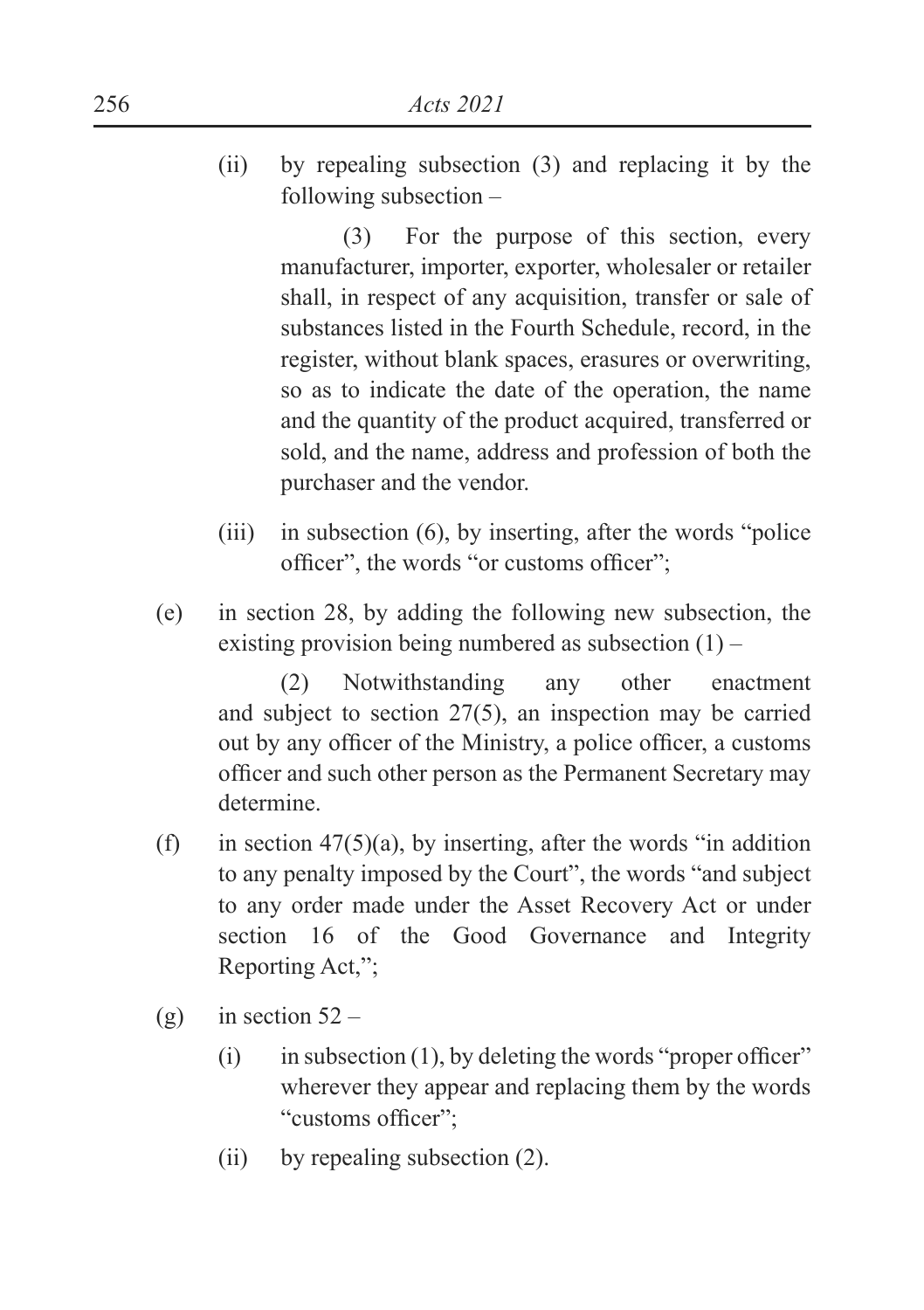## **22. Economic Development Board Act amended**

The Economic Development Board Act is amended –

- (a) in section  $2 -$ 
	- $\delta$  by deleting the definition of "investor" and replacing it by the following definition  $-$

"investor" includes –

- (a) a non-citizen; or
- (b) an association or a body of persons, whether corporate or unincorporated, the control or management of which is vested in persons who are non-citizens;
- $\text{(ii)}$  by deleting the definition of "member";
- $(iii)$  in the definition of "professional", by deleting the words "item 9 of Part 1 of":
- $(iv)$  in the definition of "registration certificate", by deleting the words "section  $13(7)$ " and replacing them by the words "section 13(3)";
- $(v)$  in the definition of "retired non-citizen", by deleting the words "item 12 of Part 1 of";
- $(vi)$  by deleting the definition of "self-employed person" and replacing it by the following definition  $-$

 "self-employed person" means a non-citizen, referred to in the First Schedule and registered with the Registrar of Businesses under the Business Registration Act or operating as a one person company as defined in the Companies Act;

(vii) by deleting the definitions of "Smart and Innovative" Mauritius Development certificate" and "Smart and Innovative Mauritius Development Scheme";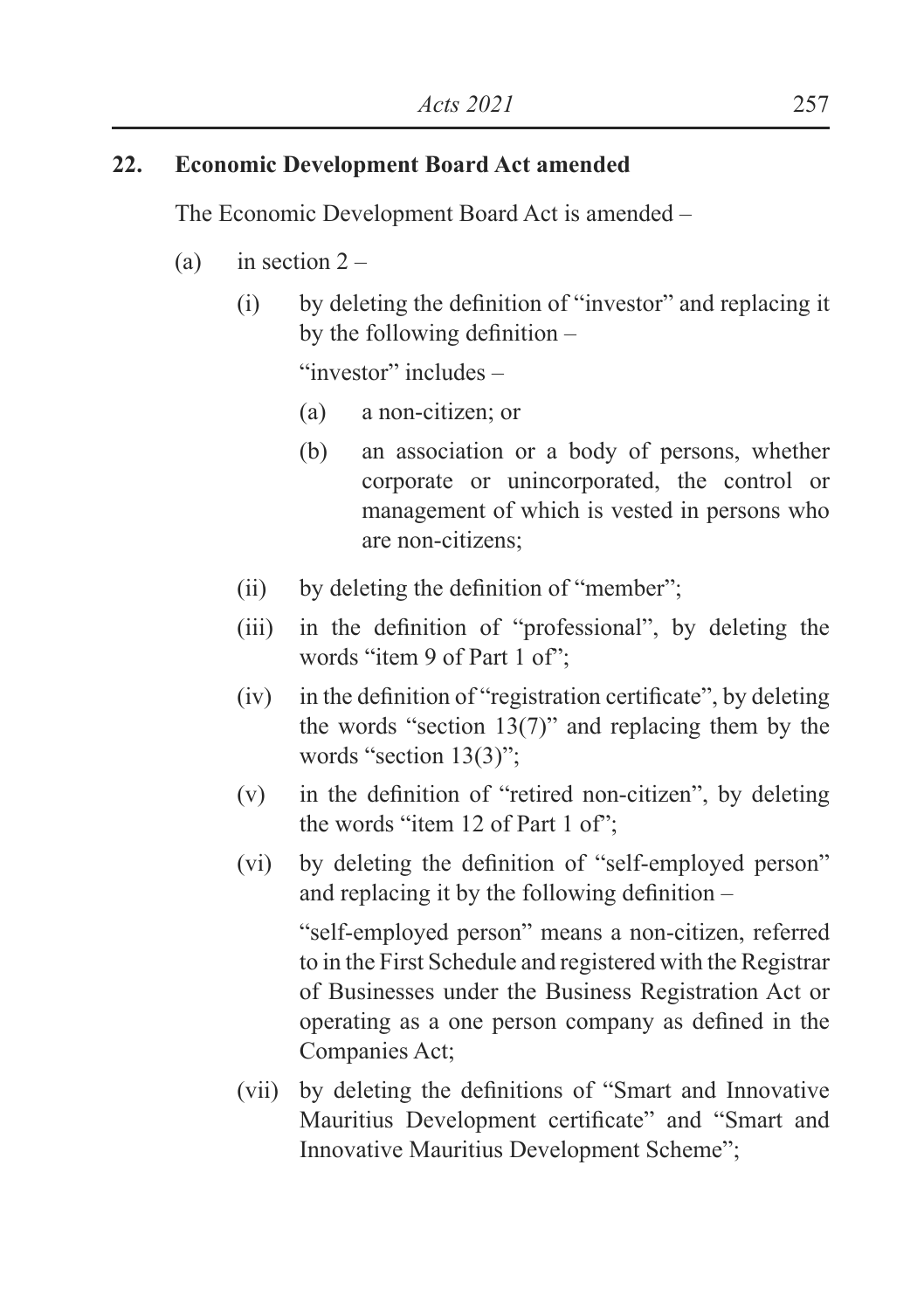- (viii) in the definition of "young professional", by deleting the words "item 10 of Part 1 of";
- (ix) by inserting, in the appropriate alphabetical order, the following new definitions  $-$

"Certificate" $-$ 

- $(a)$  means a Certificate set out in the second column of the Second Schedule; but
- (b) does not include
	- (i) a registration certificate issued under this Act;
	- $(ii)$  a freeport certificate;

"Export Development Certificate" means an Export Development certificate issued under the Export Development Scheme;

 "Export Development Scheme" means the Export Development Scheme as prescribed or specified in guidelines issued under this Act;

 "family occupation permit" has the same meaning as in the Immigration Act;

"immigration officer" has the same meaning as in the Immigration Act;

"Investment Certificate" means an Investment Certificate issued under the Investment Scheme:

 "Investment Scheme" means the Investment Scheme as prescribed or specified in guidelines issued under this Act;

"Premium Investor Certificate" means a Premium Investor Certificate issued under the Premium Investor Scheme;

 "Premium Investor Scheme" means the Premium Investor Scheme referred to in section 14A;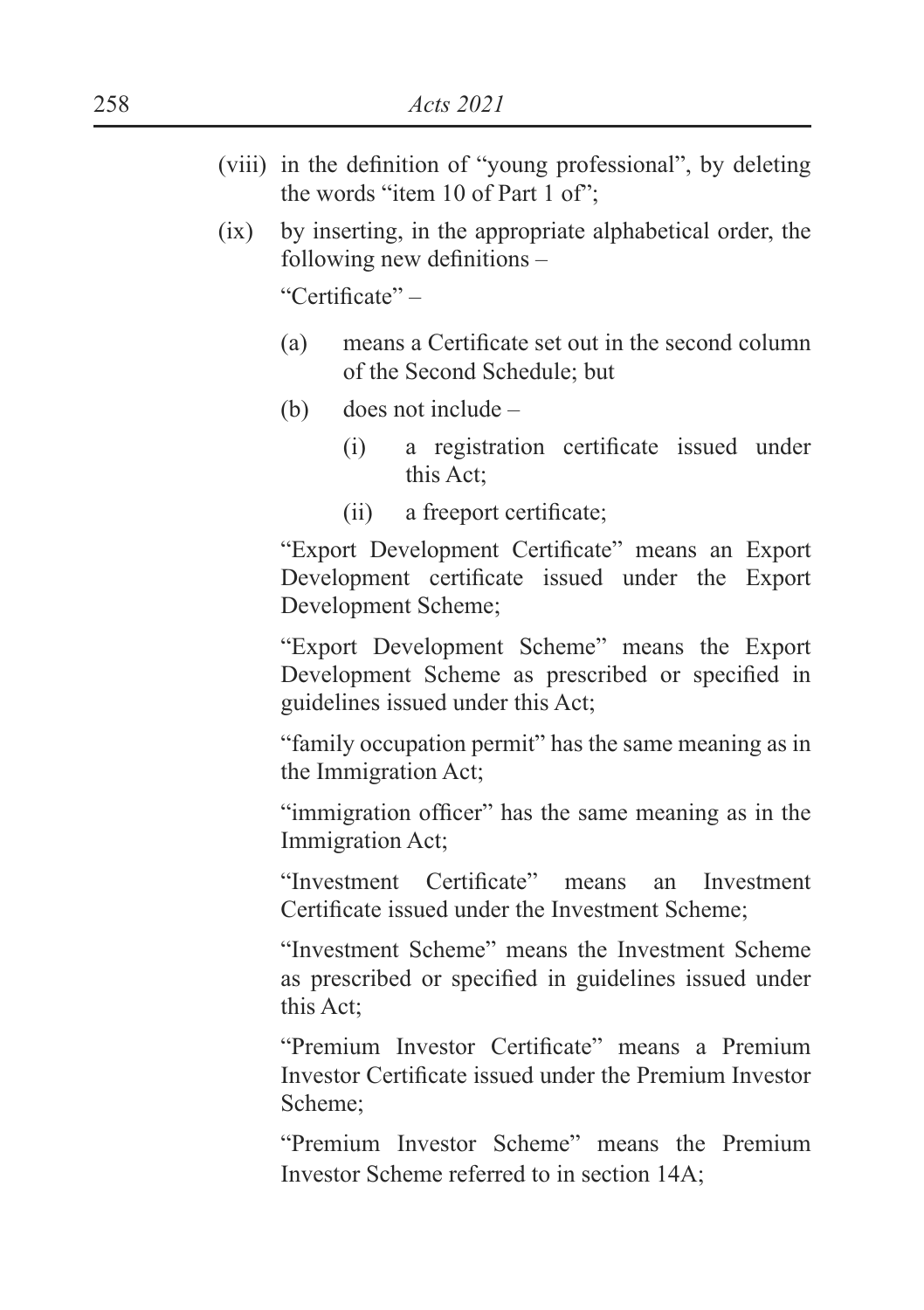"Scheme" –

- (a) means a Scheme approved by the Minister; and
- $(b)$  includes a Scheme specified in the first column of the Second Schedule;
- (b) in section  $5 -$ 
	- (i) in subsection  $(1)$ 
		- (A) by repealing paragraph (k) and replacing it by the following paragraph –
			- (k) administer and manage such scheme as the Minister may approve;
		- (B) by repealing paragraph (m) and replacing it by the following paragraph –
			- (m) communicate such economic measure as may be required; and
		- (C) by adding the following new paragraph
			- (n) provide facilitation and advisory services to businesses in Mauritius.
	- (ii) in subsection  $(2)(b)$ , by deleting the words "or advisory" and replacing them by the words ", commission or";
- (c) in section  $6 -$ 
	- (i) in subsection  $(2)$ 
		- (A) by inserting, after paragraph (b), the following new paragraphs, the word "and" at the end of paragraph (b) being deleted –
			- (ba) a representative of the Prime Minister's Office: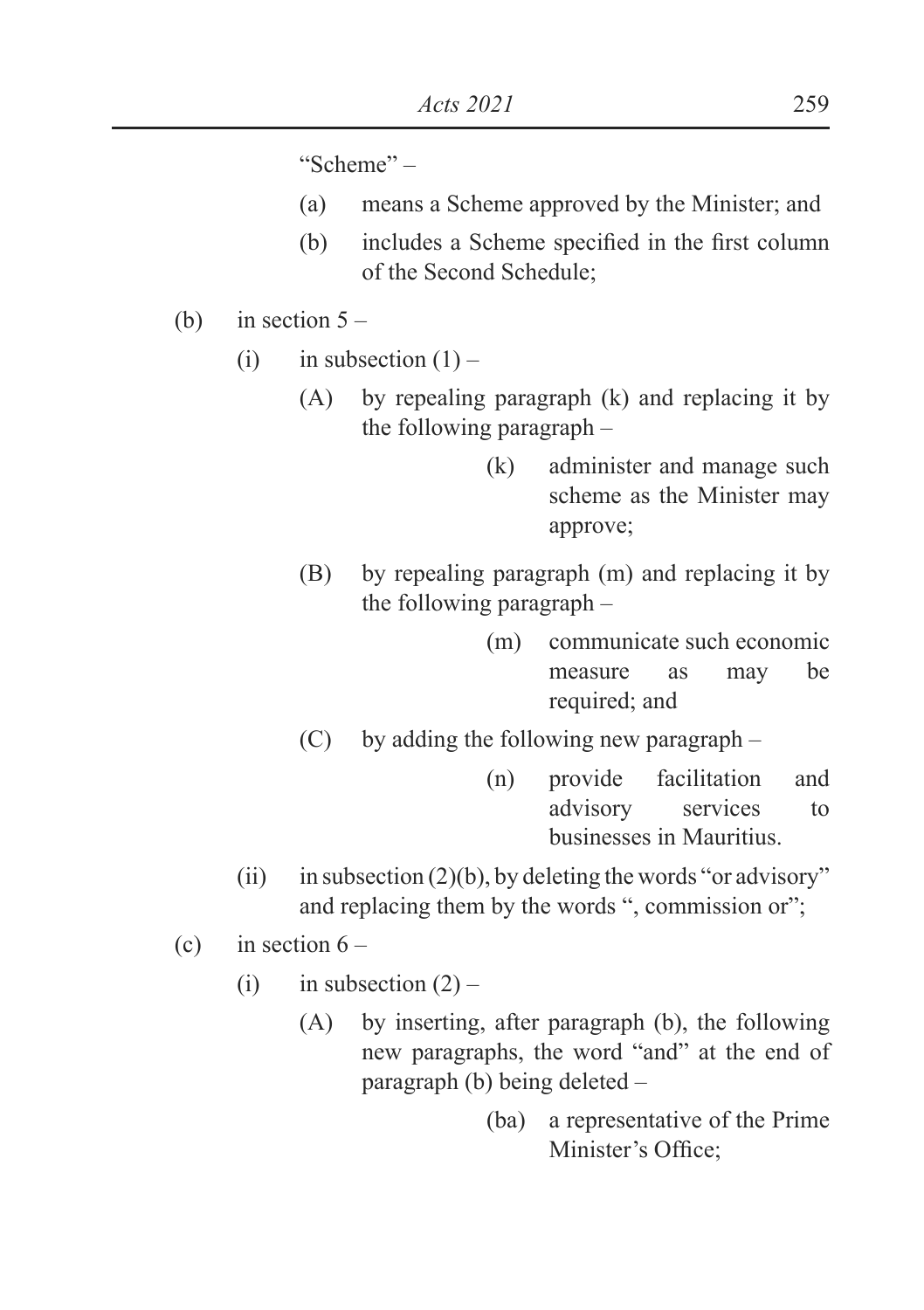- (bb) a representative of the Ministry responsible for the subject of finance;
- (bc) a representative of the Ministry responsible for the subject of housing and land use planning; and
- (B) by repealing paragraph (c) and replacing it by the following paragraph –
	- (c) not less than 5 but not more than 7 members. to be appointed by the Prime Minister;
- (ii) by adding the following new subsection
	- (6) In this section "member" –
		- (a) means a member of the Board; and
		- (b) includes
			- (i) the Chairperson; and
			- (ii) the Vice-chairperson.
- (d) in section 8, by inserting, after the word "member", the words "of the Board";
- (e) in Part IV
	- (i) by repealing Sub-part A and replacing it by the following Sub-part –

### **Sub-Part A – Registration and Deregistration**

#### **13. Registration**

- (1) Any person who intends to
	- (a) obtain an occupation permit under the Immigration Act and satisfies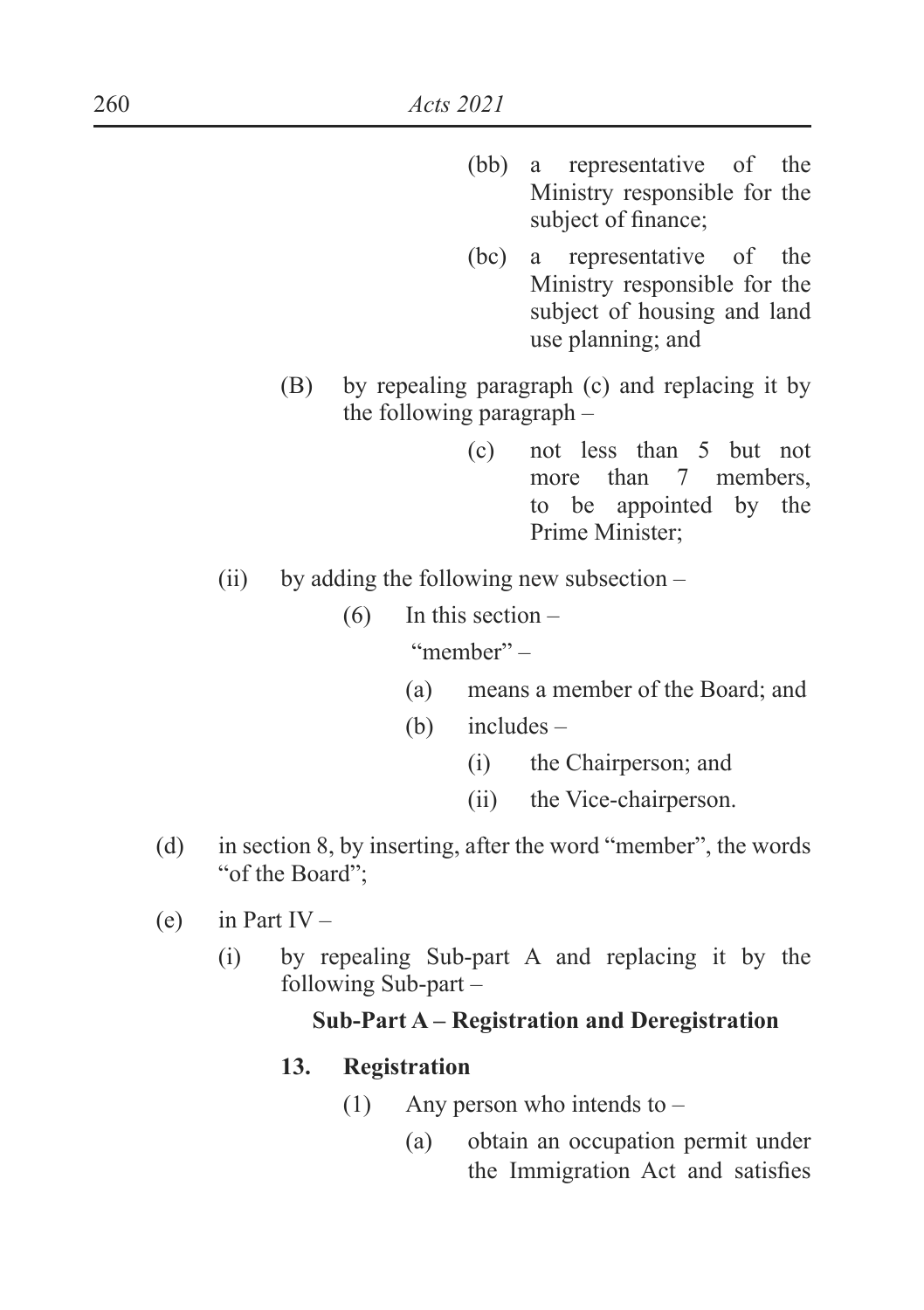the criteria specified in Part I of the First Schedule;

- (b) obtain a family occupation permit under the Immigration Act and satisfies the criteria specified in Part II of the First Schedule or such guidelines as may be issued by the Board;
- (c) obtain a residence permit under the Immigration Act and satisfies the criteria specified in Part III of the First Schedule; or
- $(d)$  benefit from any scheme as may be prescribed or specified in guidelines issued under this Act and requiring registration with the Economic Development Board,

shall register with the Economic Development Board.

 (2) Every application to register with the Economic Development Board shall be made in such form and manner, and include such information, as the Economic Development Board may determine.

 (3) Where the Economic Development Board is satisfied that the applicant qualifies for registration, it shall register the applicant and issue a registration certificate on such terms and conditions as it may determine.

- (4) For the purpose of subsection  $(1)(a)$ 
	- (a) where an application for an occupation permit requires the views and recommendation of a public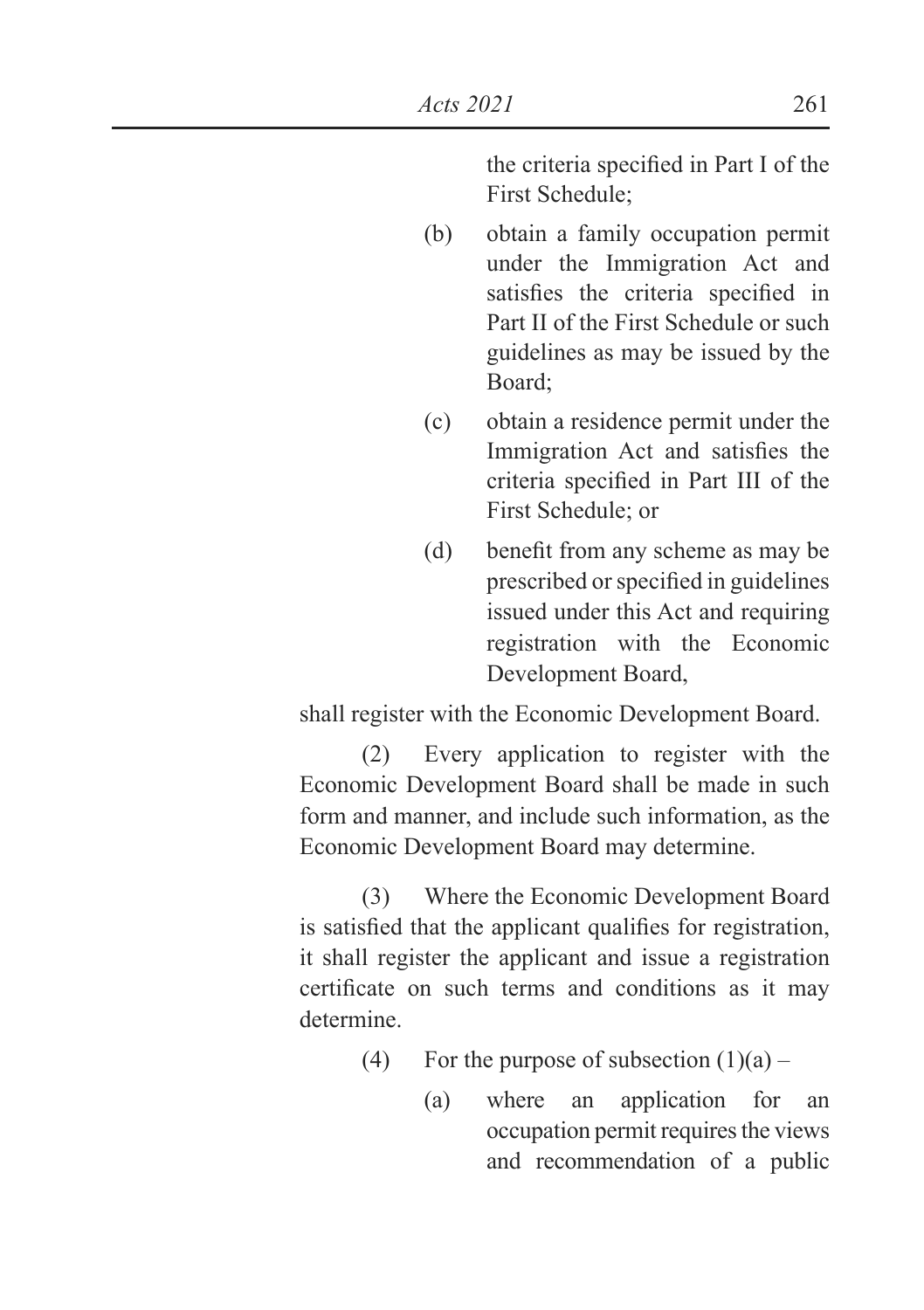sector agency, that public sector agency shall, within 5 working days from the date of a request from the Economic Development Board, submit its views and recommendation; and

(b) where no reply is received within the time specified in paragraph  $(a)$ , it shall be deemed that the public sector agency has no objection to the application.

#### **14. Deregistration**

 (1) Where the Economic Development Board has reason to believe that –

- (a) a registered person
	- (i) has given any fake or misleading information, document or particulars;
	- $\lambda$  (ii) no longer satisfies the criteria and conditions of his registration;
	- (iii) has breached a condition of his registration;
	- (iv) has ceased the economic activity for which he has been registered;
	- (v) is acting or has acted in a way to tarnish the good repute of Mauritius; or
	- (vi) is acting, or has acted, in contravention of any Mauritius laws; or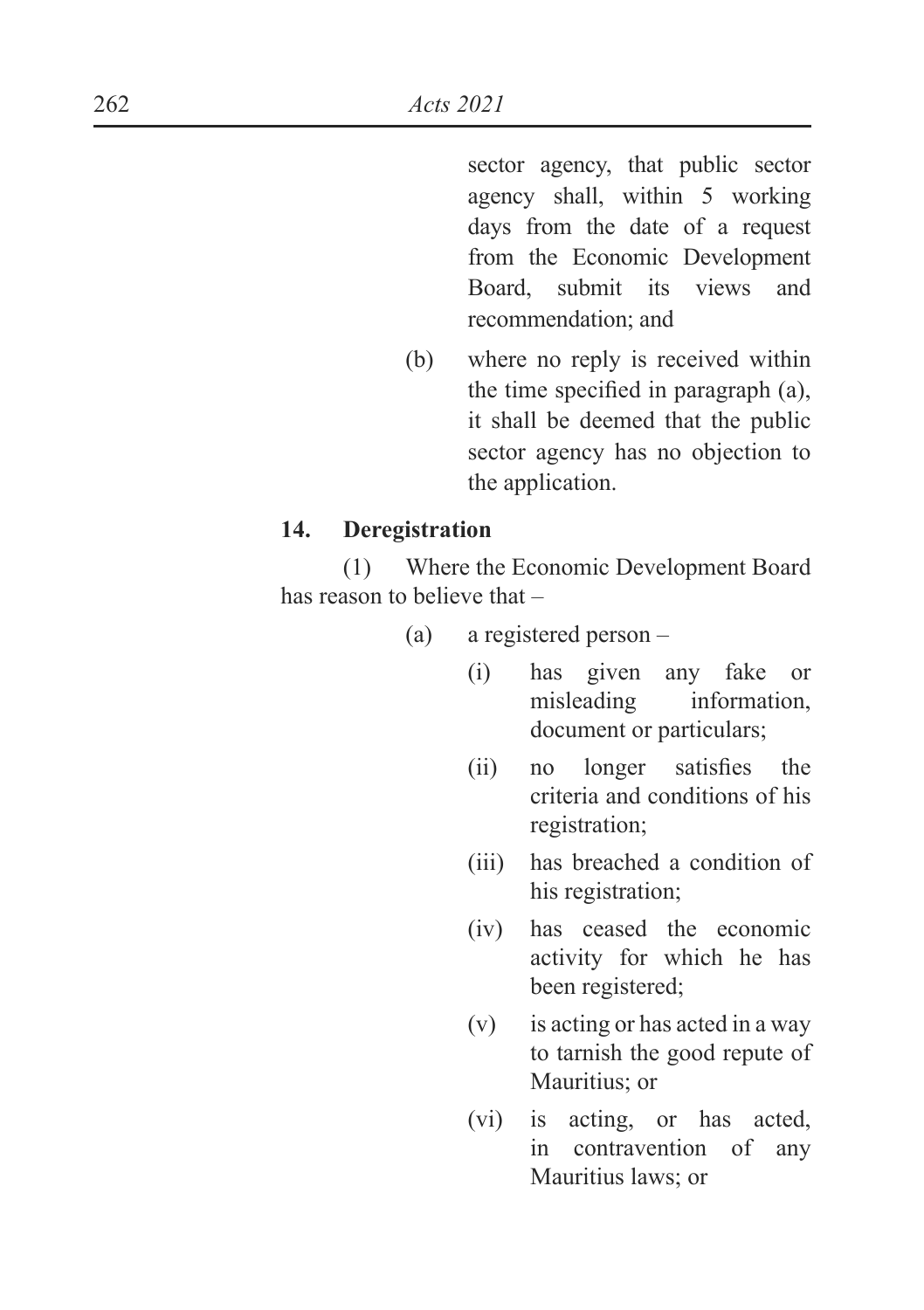- (b) it is urgent and necessary to deregister a registered person –
	- (i) for the prevention or mitigation of damage to the integrity and good repute of Mauritius; or
	- (ii) in the interest of public safety, public morality or public health,

 the Economic Development Board may, by written notice, require the registered person to show cause, within 30 days of the date of service of the notice, why he should not be deregistered and why his occupation permit, family occupation permit or residence permit, as the case may be, should not be revoked.

 (2) Where the Economic Development Board is satisfied that, having regard to all circumstances, it is expedient to do so, it shall deregister the registered person.

 (3) (a) Where a registered person intends to cease his activities in Mauritius, he shall immediately give notice in writing to the Chief Executive Officer.

 (b) Upon receipt of a notice under paragraph (a), the Chief Executive Officer shall immediately deregister the registered person.

 (4) Where a registered person who is a non-citizen is deregistered under this section –

- (a) the Economic Development Board shall forthwith notify the immigration officer; and
- (b) the registered person's occupation permit, family occupation permit or residence permit, as the case may be, shall immediately lapse.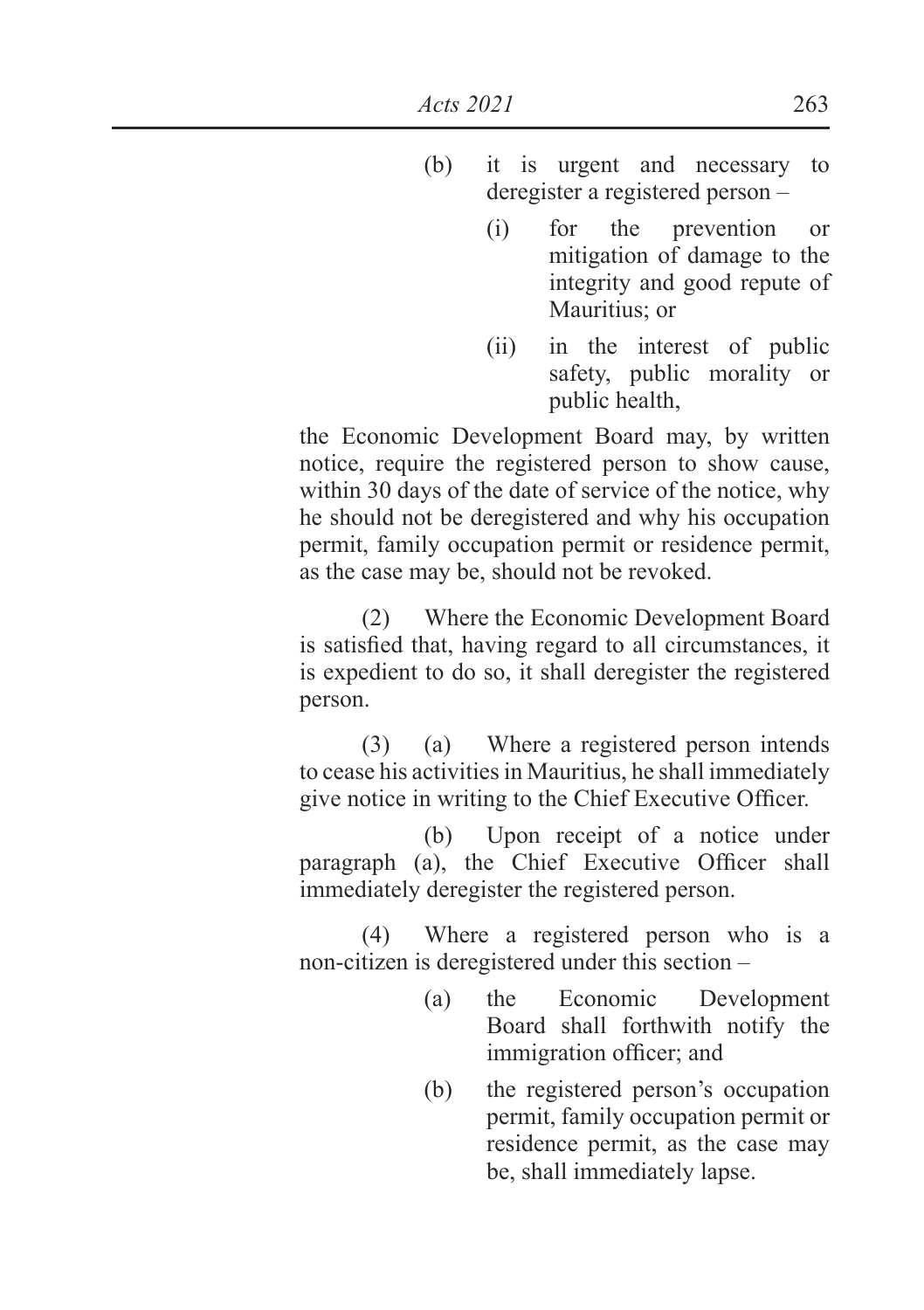(5) For the purpose of subsection (1), a professional holding an occupation permit issued under section 9A of the Immigration Act shall not be deemed to have ceased to satisfy the criteria and conditions of his registration where –

(a) he changes employment and –

- (i) the new employment satisfies the relevant criteria specified in Part I of the First Schedule;
- (ii) he informs the Economic Development Board and the immigration officer of the new employment; and
- (iii) he furnishes any such other information as may be required; or
- (b) he is not employed for a period of 6 months, provided that –
	- (i) within that 6-month period, he informs the Economic Development Board of his new employment which satisfies the relevant criteria specified in Part I of the First Schedule; and
	- (ii) he furnishes any such other information as may be required.

 (6) Any registered person who fails to comply with this section shall commit an offence.

(ii) by repealing Sub-part B;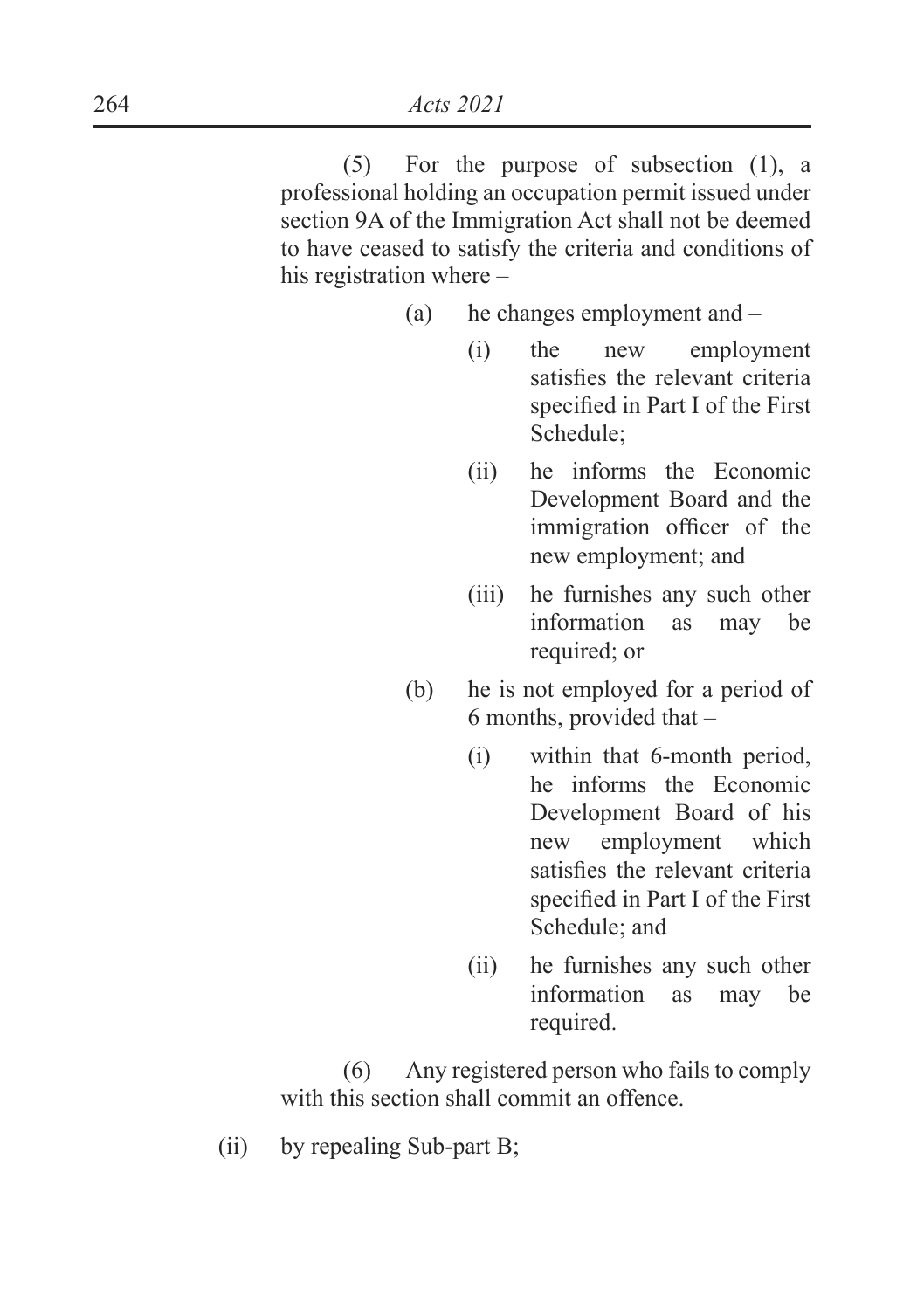(iii) by inserting, after Sub-part A, the following new Sub-parts –

## **Sub-Part AA – Premium Investor Scheme**

### **14A. Premium Investor Scheme**

 (1) There shall be, for the purposes of this Act, a Premium Investor Scheme.

 (2) The objects of the Premium Investor Scheme shall be to promote –

- (a) emerging sectors;
- $(b)$  pioneering industries and first movers;
- (c) innovative technologies and industries; and
- (d) such targeted economic activities as the Minister may approve.

 (3) No project shall be considered under the Premium Investor Scheme unless it –

- (a) relates to the manufacture of
	- (i) pharmaceuticals; or
	- (ii) medical devices; or
- (b) involves a minimum investment of 500 million rupees in –
	- (i) emerging sectors;
	- (ii) pioneering industries and first movers:
	- (iii) innovative technologies and industries; or
	- (iv) such targeted economic activities as the Minister may approve; and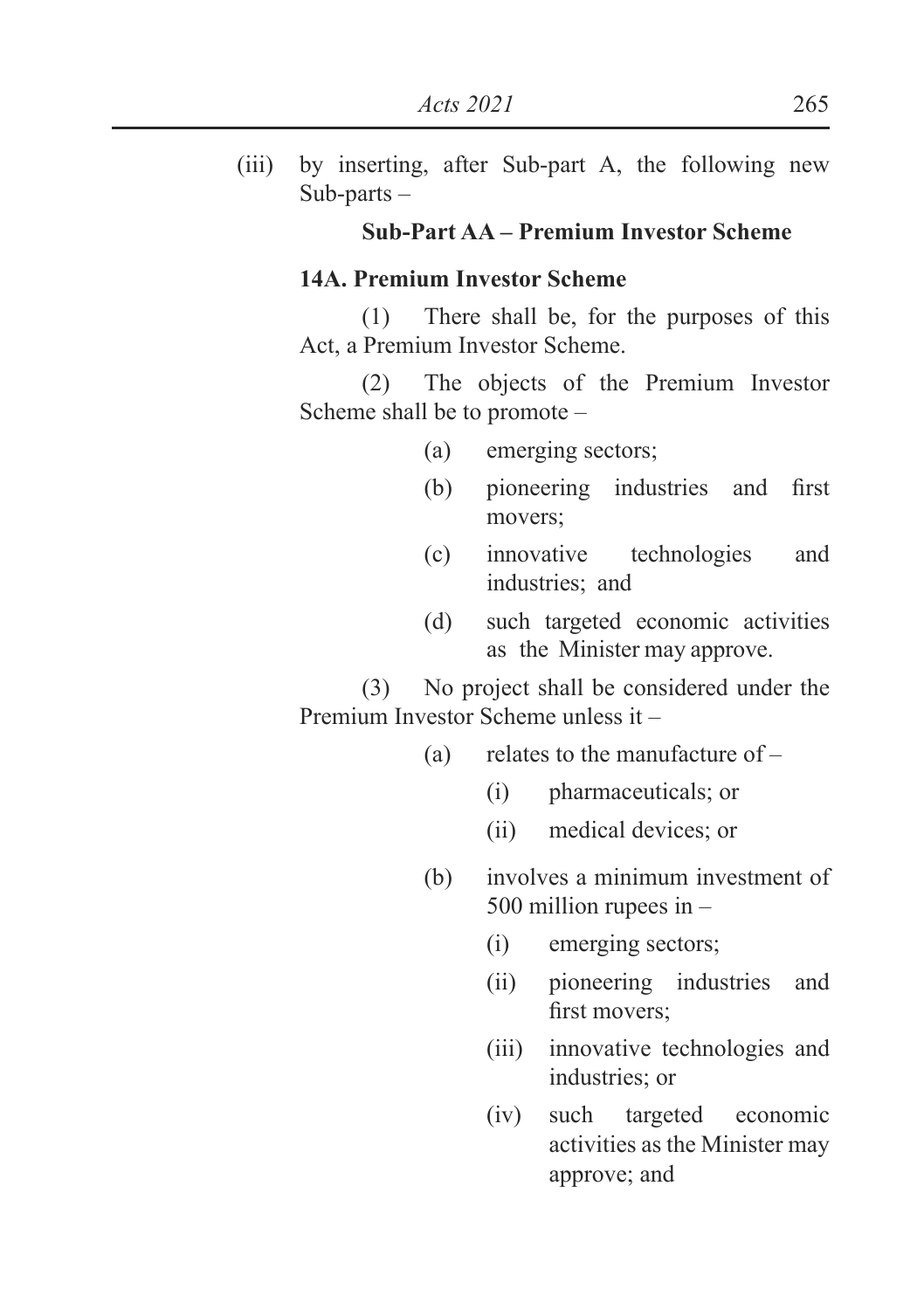(c) complies with such guidelines as the Economic Development Board may issue.

 (4) A person may apply to the Economic Development Board for a Premium Investor Certificate under the Premium Investor Scheme in such form and manner as the Economic Development Board may determine.

 (5) Where the Economic Development Board receives an application under subsection (4), the Chief Executive Officer shall  $-$ 

- (a) inform the Board of the application; and
- (b) convene a Premium Investor Technical Committee.

 (6) The Premium Investor Technical Committee shall consist of such members as the Chief Executive Officer may deem necessary and shall include –

- (a) persons who have such qualifications; and
- $(b)$  such officers of public sector agencies,

as may be necessary to determine the application.

 (7) The Premium Investor Technical Committee shall –

- (a) examine the application; and
- (b) submit to the Chief Executive Officer a report containing its observations, comments and recommendations.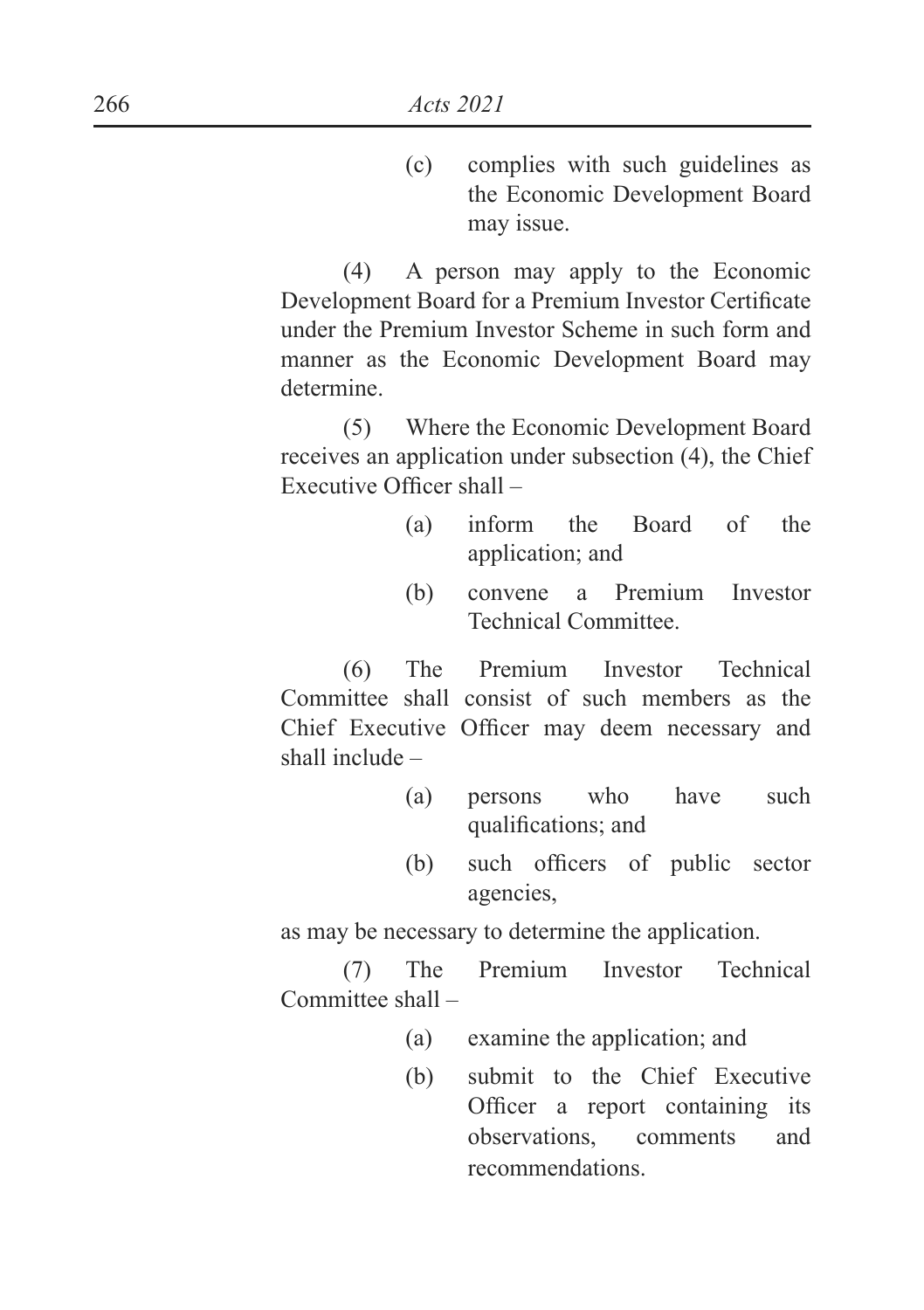*Acts 2021* 267

 $(8)$  The Chief Executive Officer shall submit the report of the Premium Investor Technical Committee to the Board.

 (9) The Board may, in relation to an application for a Premium Investor Certificate  $-$ 

- (a) reject the application;
- (b) refer the application back to the Premium Investor Technical Committee for reconsideration; or
- (c) recommend the application to the **Minister**

 (10) Where the Board recommends an application to the Minister, he may approve the application on such terms and conditions as he may determine.

 (11) Where an application is approved under subsection (10), the Economic Development Board shall issue to the applicant a Premium Investor Certificate on the terms and conditions approved by the Minister.

 (12) (a) The holder of a Premium Investor Certificate may, notwithstanding any other enactment, henefit from  $-$ 

- (i) rebates, exemptions and preferential rates, in relation to taxes, duties, fees, charges and levies under any enactment;
- (ii) facilities, grants and exemptions in relation to –
	- (A) land and buildings;
	- (B) infrastructure and public facilities;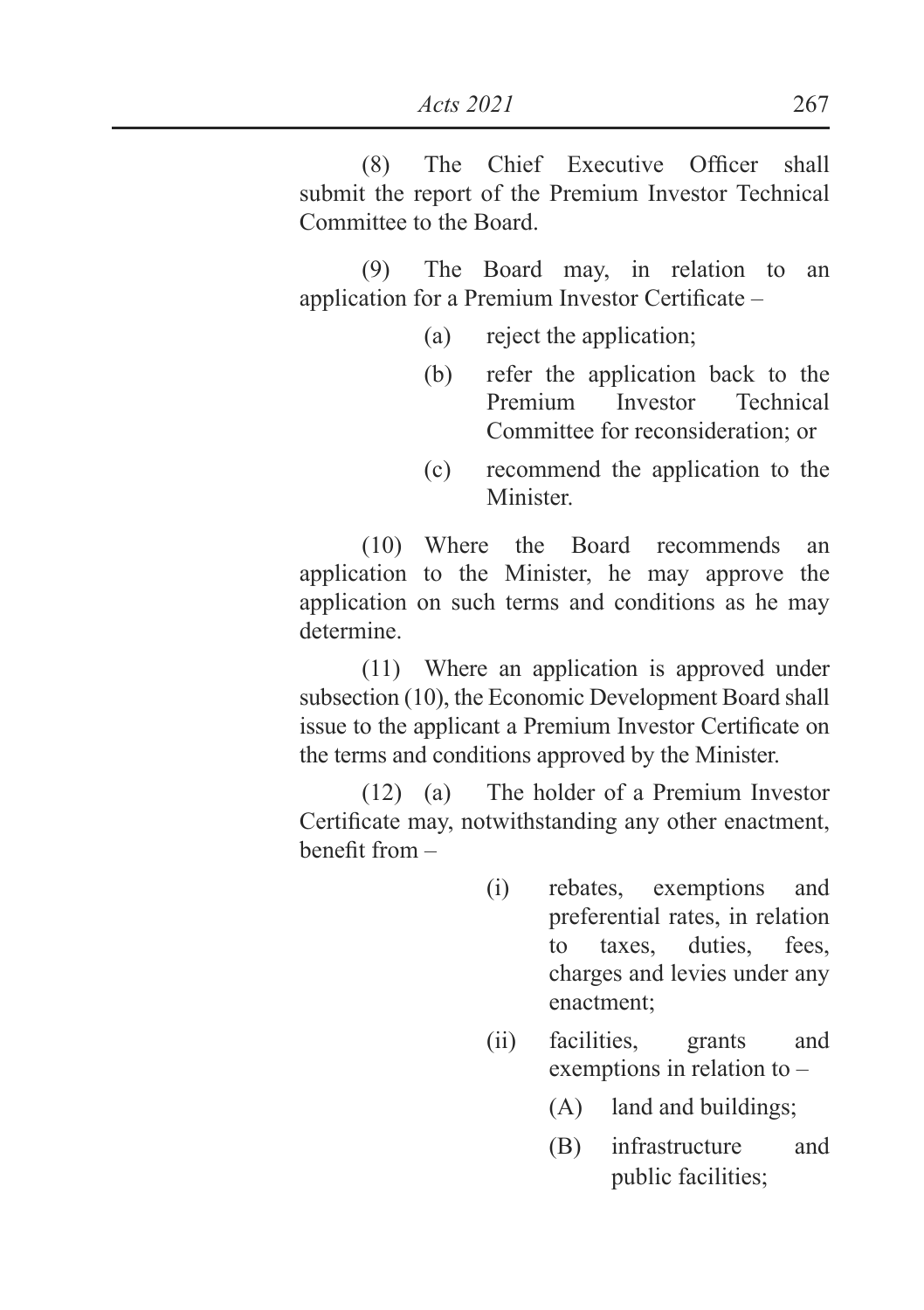- (C) utilities; and
- (D) labour requirements, including foreign labour,

as the Minister may approve.

 (b) Where a Premium Investor Certificate is issued under this section, the Economic Development Board shall post on its website, in respect of the Premium Investor Certificate  $-$ 

- (i) the name of the holder; and
- $(ii)$  the benefits conferred thereto

## **Sub-Part AB – Certificates**

### 14B. Certificate

 $(1)$  Any person who intends to benefit from a scheme specified in the first column of the Second Schedule shall apply to the Economic Development Board for the corresponding certificate in the second column of that Schedule.

 (2) Every application under subsection (1) shall be made to, and processed by, the Economic Development Board in such form and manner as may be prescribed or specified in guidelines issued under this Act.

## 14C. Suspension or revocation of Certificate

 (1) Where the Economic Development Board has reason to believe that –

- (a) the holder of a Certificate  $-$ 
	- (i) has, in relation to the Certificate, given false or misleading information, documents or particulars;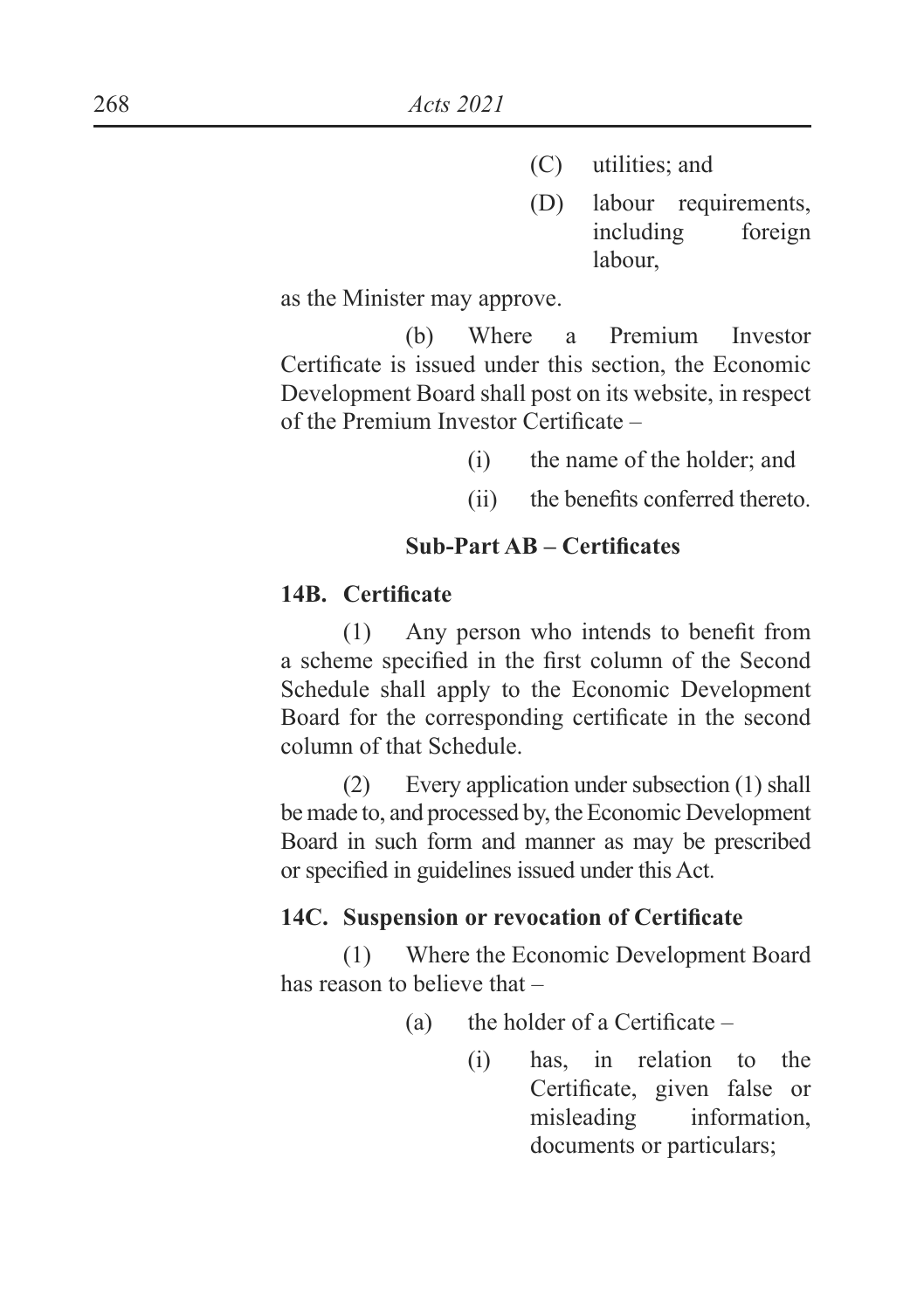- $\lambda$  ii) no longer satisfies the criteria for the grant of the Certificate:
- (iii) has breached a condition of the Certificate:
- (iv) has ceased the economic activity for which he was granted the Certificate;
- (v) is acting, or has acted, in a way to tarnish the good repute of Mauritius;
- (vi) is acting or has acted in contravention of any Mauritius laws; or
- (b) it is urgent and necessary to suspend or revoke the Certificate  $-$ 
	- (i) for the prevention or mitigation of damage to the integrity and good repute of Mauritius; or
	- (ii) in the interest of public safety, public morality or public health,

 it may, by written notice, require the holder of the Certificate to show cause, within 30 days of the date of service of the notice, why his Certificate should not be suspended or revoked.

 (2) Where the Economic Development Board is satisfied that, having regard to all circumstances, it is expedient to do so, it shall suspend or revoke the  $Centificance$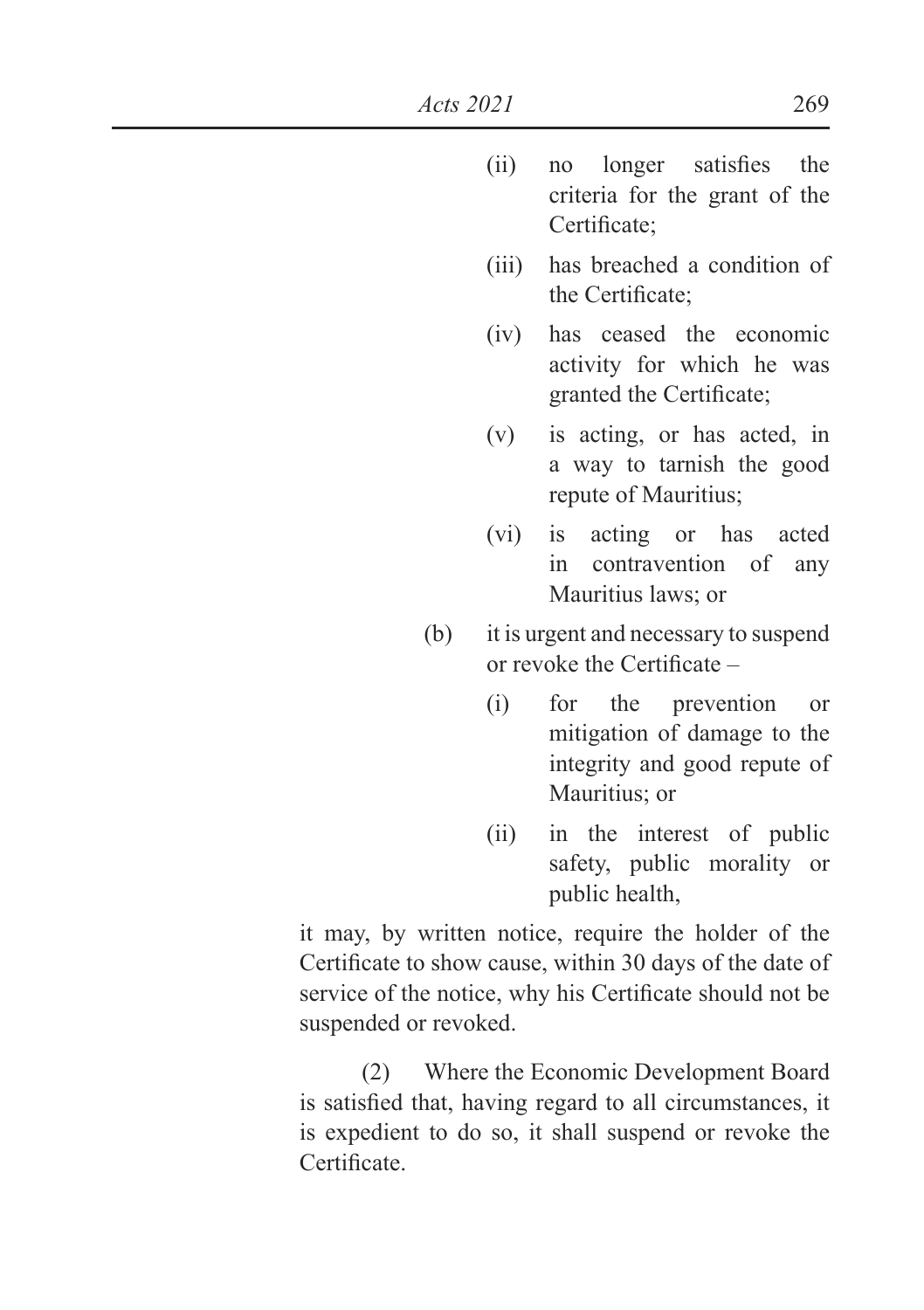(3) Any suspension under this section shall be made on such terms and conditions as the Economic Development Board may determine.

### 14D. Freeport Certificate

 (1) Any person who intends to engage in activities regulated under the Freeport Act shall apply to the Economic Development Board for a Freeport Certificate in such form and manner as the Economic Development Board may determine.

 (2) Every application under subsection (1) shall be processed in accordance with the Freeport Act.

 (3) The suspension or revocation of a Freeport Certificate shall be made in accordance with the provisions of the Freeport Act.

- $(iv)$  in Sub-part C
	- (A) by deleting the heading and replacing it by the following heading –

# **Sub-Part C – Review of Systems of Public Sector Agencies and Public-Private Partnerships**

(B) by repealing section 19 and replacing it by the following section –

# **19. Assistance for review of systems of public sector agencies**

 With a view to facilitating the doing of business, the Economic Development Board shall provide assistance, support, coordination and cooperation to public sector agencies on the review of systems, procedures and guidelines.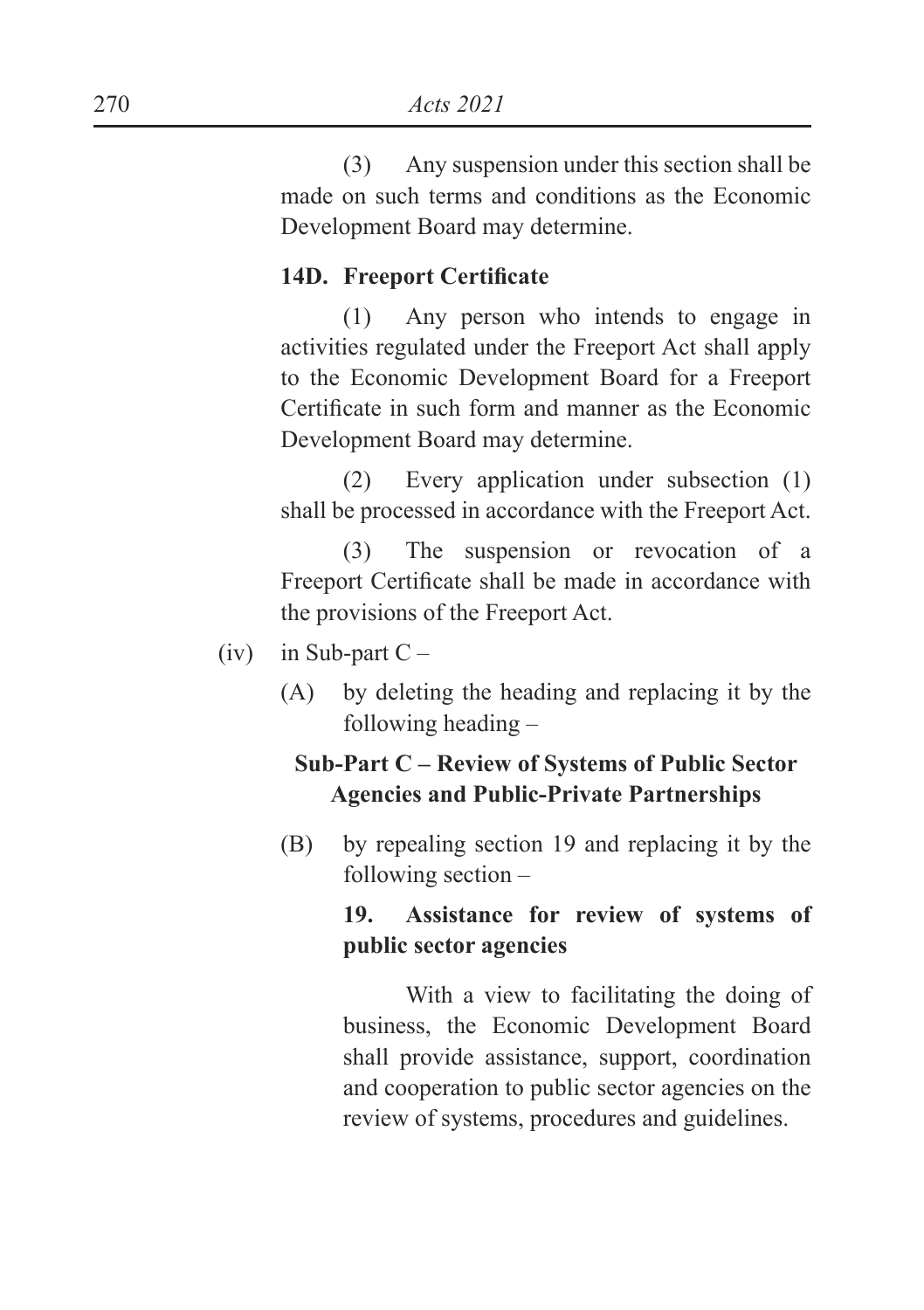(v) by inserting, after Sub-part C, the following new Sub-part –

## **Sub-Part CA – Business Regulatory Review Council**

#### **20A. Business Regulatory Review Council**

 (1) There is established, for the purpose of this Sub-part, a Business Regulatory Review Council which shall –

- (a) develop a national businessrelated regulatory reform policy on the licensing, permits and authorisations system in Mauritius;
- (b) review the existing licensing, permits and authorisations system in Mauritius;
- (c) make recommendations to the Ministry for any reform to be brought in the light of any deficiencies noted, or improvements to be made, in the licensing, permits and authorisations systems; and
- (d) generally advise the Ministry about matters relating to business regulation.

 (2) The Business Regulatory Review Council may require any person to provide it with such information as it may require in furtherance of its functions, provided that no information in relation to specific persons or specific applications shall be requested or disclosed.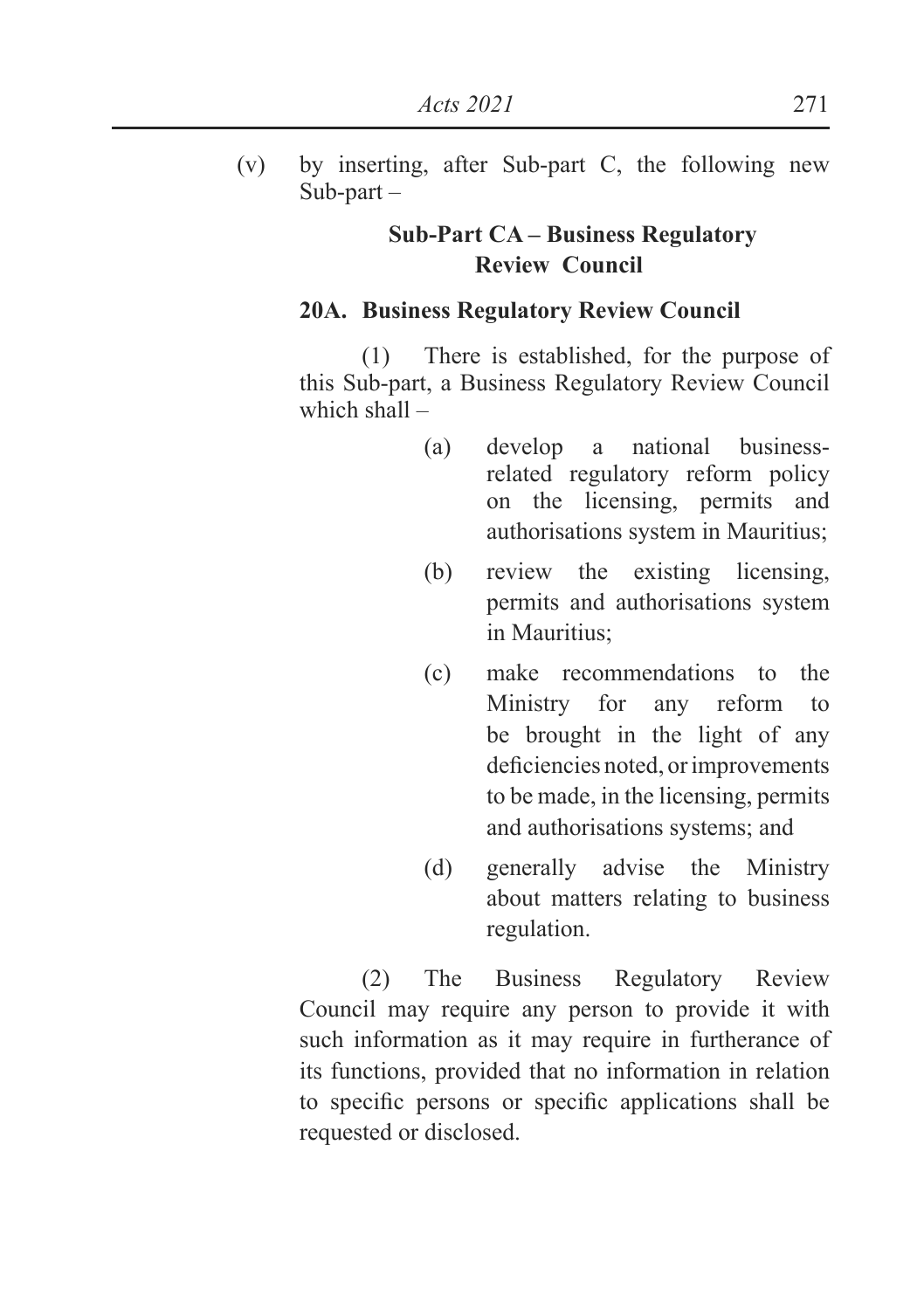(3) The Business Regulatory Review Council may do all such things as may appear necessary, desirable or expedient in the discharge of its functions.

 (4) The Business Regulatory Review Council shall consist of –

- (a) a chairperson, to be appointed by the Minister;
- $(b)$  the Chief Executive Officer, or his representative; and
- (c) not less than 5 nor more than 9 members, to be appointed by the Minister.

 (5) Every member appointed under subsection (5) shall be a fit and proper person  $-$ 

- (a) of high integrity from among the business sector, public sector or civil society, with expertise and experience in, but not limited to, banking and finance, agri-business, energy sector, regional development, information technology, medical research, industry development, higher education and academia, science, innovation, engineering, urban planning and renewal or public policy; and
- (b) who is not actively engaged in any political activity.

 (6) Every member shall, on such terms and conditions as the Minister may determine, hold office for a period of 3 years from the date of his appointment and may be eligible for reappointment.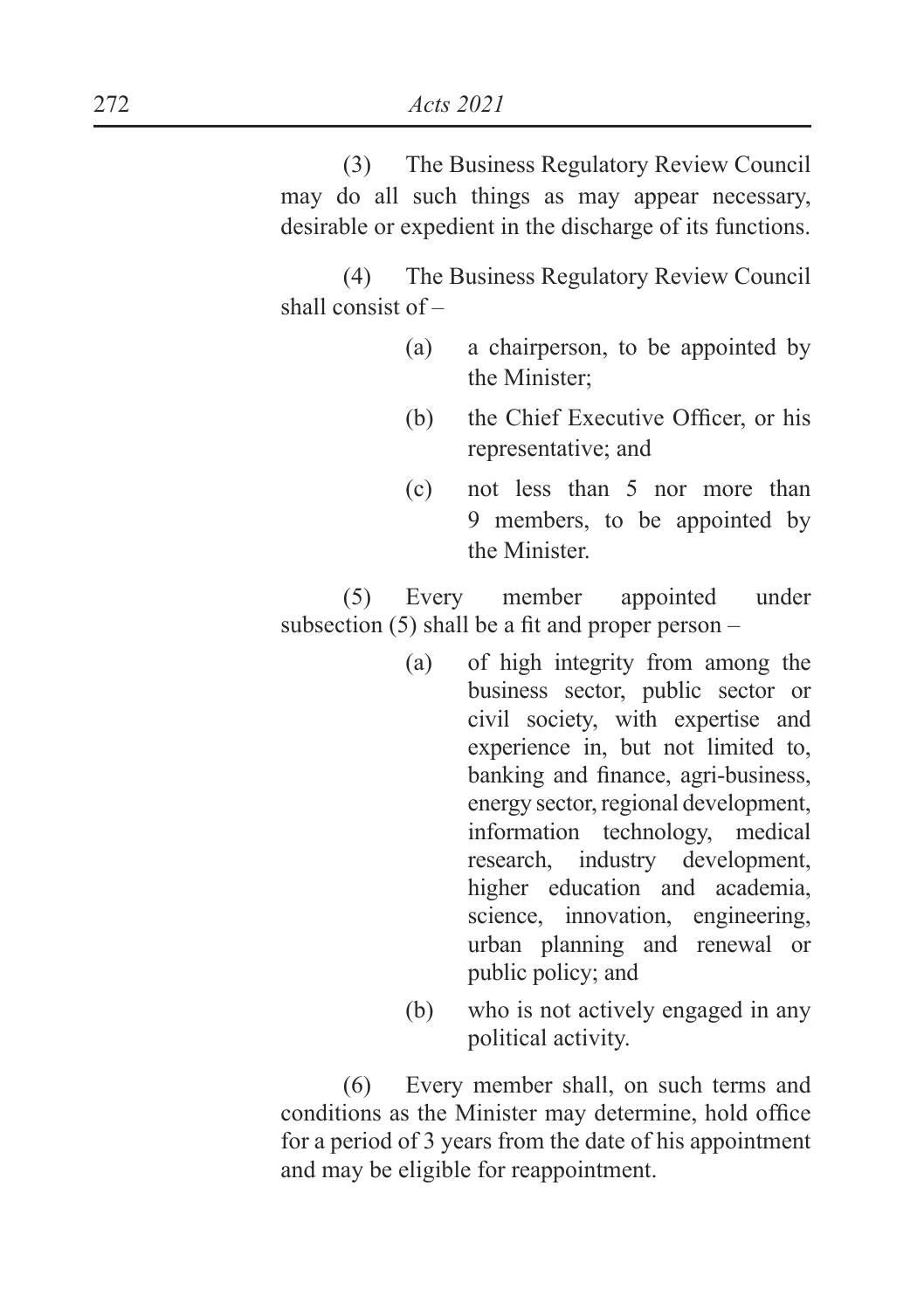(7) The Economic Development Board shall act as Secretariat to the Business Regulatory Review Council and shall be responsible for implementing and monitoring the policy and directions of the Council.

(vi) by repealing section 25 and replacing it by the following section –

#### **25. Monitoring of business activity**

The Chief Executive Officer shall  $-$ 

- (a) monitor and supervise a Regulatory Sandbox licensee; or
- (b) where appropriate, refer the monitoring and supervision of a Regulatory Sandbox licensee to such regulatory or competent authority as may be recommended by the technical committee set up under section  $23(1)(b)$ .
- (vii) by repealing section 26 and replacing it by the following section –

### **26. Suspension or revocation of Regulatory Sandbox licence**

 (1) Where the Economic Development Board has reason to believe that –

- (a) a Regulatory Sandbox licensee
	- (i) has, in relation to his Regulatory Sandbox licence, given any false or misleading information, document or particulars;
	- $(ii)$  no longer satisfies the criteria for the issue of the licence;
	- (iii) has breached a condition of the licence;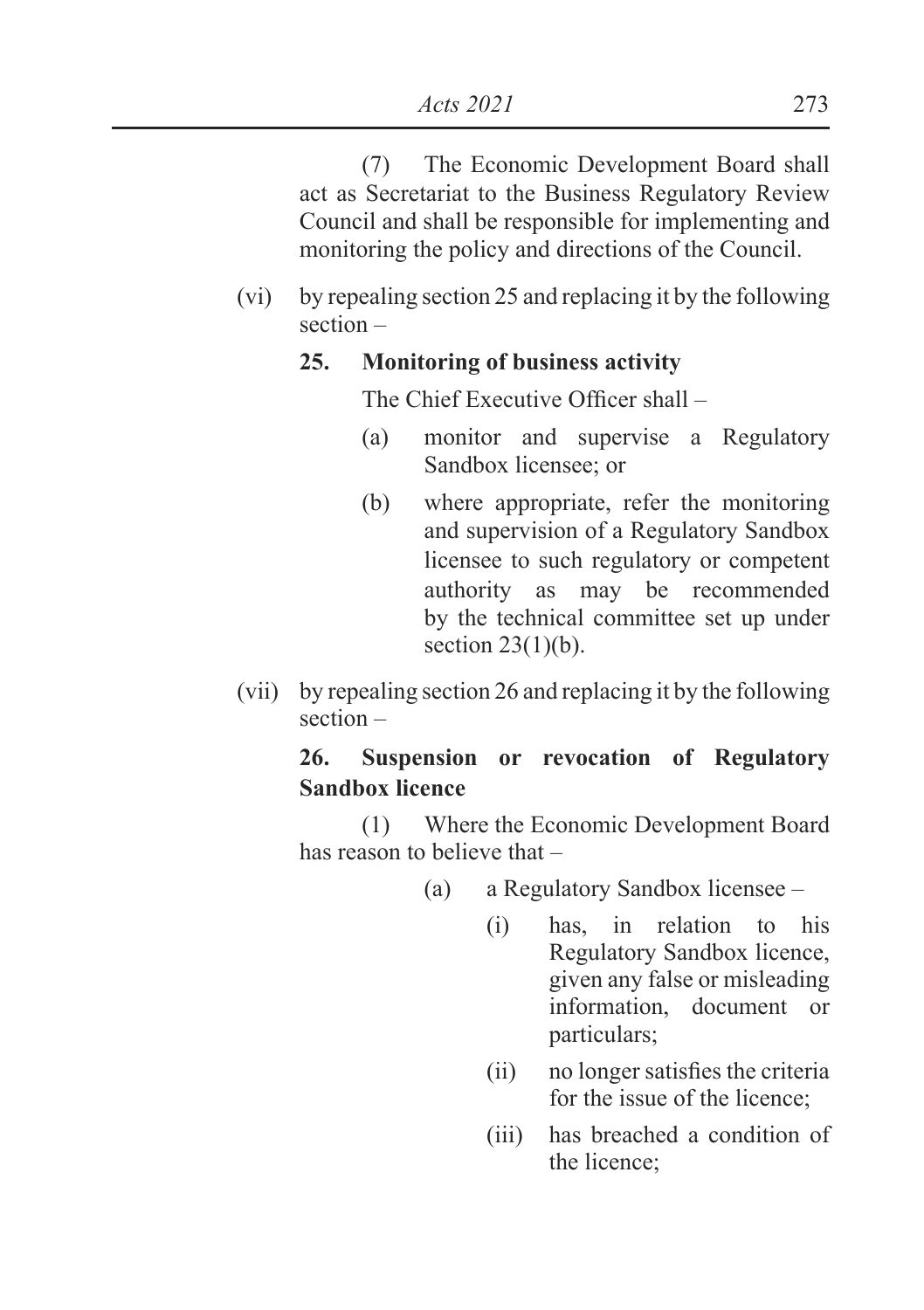- (iv) has ceased the economic activity for which he was issued with the licence;
- (v) is acting, or has acted, in a way to tarnish the good repute of Mauritius;
- (vi) is acting, or has acted, in contravention with any Mauritius laws; or
- (b) it is urgent and necessary to suspend or revoke the Regulatory Sandbox licence –
	- (i) for the prevention or mitigation of damage to the integrity and good repute of Mauritius; or
	- (ii) in the interest of public safety, public morality or public health,

 it may, by written notice, require the Regulatory Sandbox licensee to show cause, within 30 days of the date of service of the notice, why his licence should not be suspended or revoked.

 (2) Where the Economic Development Board is satisfied that, having regard to all circumstances, it is expedient to do so, it shall suspend or revoke the Regulatory Sandbox licence.

 (3) Any suspension under this section shall be made on such terms and conditions as the Economic Development Board may determine.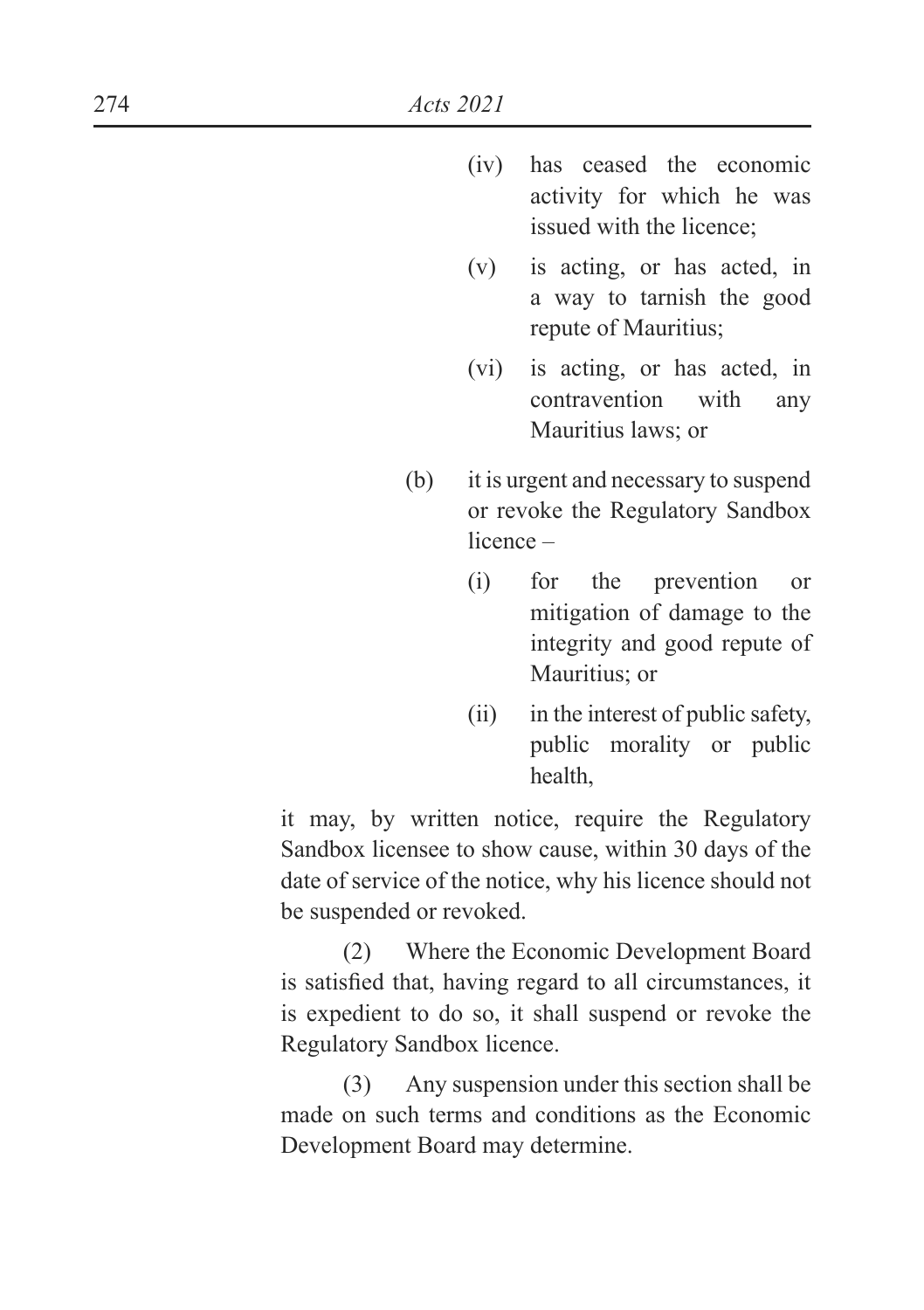(viii) by inserting, after Sub-part I, the following new Sub-part –

### **Sub-Part J – Trusted Trader Committee**

### **27H. Trusted Trader Committee**

 (1) There shall be a committee to be known as the Trusted Trader Committee.

 (2) The Committee shall, in the discharge of its functions, be responsible for the approval of trusted trader certificates to be issued under the Dangerous Chemicals Control Act, the Fisheries and Marine Resources Act, the National Agricultural Products Regulatory Office Act, the Pharmacy Act, the Plant Protection Act and such other enactment as may be prescribed.

- (3) The Committee shall consist of
	- (a) the Financial Secretary or his representative, as chairperson;
	- (b) a representative of the Ministry responsible for the subject of agriculture;
	- (c) a representative of the Ministry responsible for the subject of health;
	- (d) a representative of the Ministry responsible for the subject of fisheries:
	- (e) a representative of the Economic Development Board; and
	- (f) a representative of the Mauritius Revenue Authority.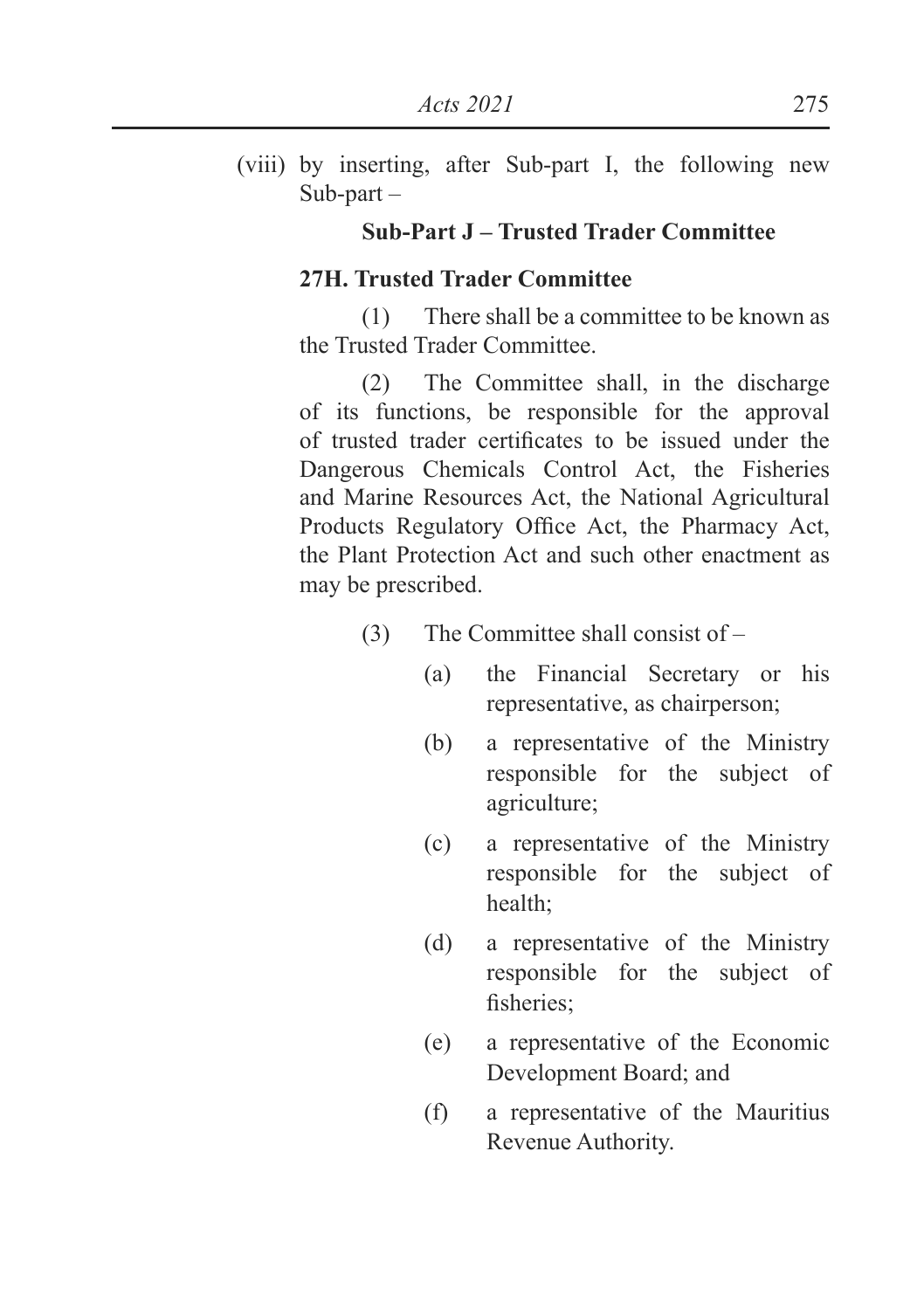- (4) The Committee
	- (a) shall meet as and when required;
	- (b) shall regulate its meetings and proceedings in such manner as it may determine; and
	- (c) may, in the discharge of its functions, co-opt such other members as it may determine.
- (f) in section  $30 -$ 
	- (i) in subsection (1), by deleting the words "Every member" and replacing them by the words "Every" member of the Board";
	- (ii) in subsection (3), by deleting the word "member" and replacing it by the words "member of the Board";
- (g) in section 31, by deleting the word "member" and replacing it by the words "member of the Board";
- (h) in section 32, by deleting the word "member" and replacing it by the words "member of the Board";
- (i) in section 33, by deleting the words "a member, an employee, the Chief Executive Officer or a member of any subcommittee, advisory council or technical committee" and replacing them by the words "a member of the Board, an employee, the Chief Executive Officer or a member of any subcommittee, Commission, Council or technical committee";
- (j) by repealing section 34 and replacing it by the following section –

## **34. Execution of documents**

 (1) Subject to subsection (2), all documents shall be deemed to be executed by, or on behalf of, the Economic Development Board if signed by the Chairperson or the Chief Executive Officer or any of their representatives.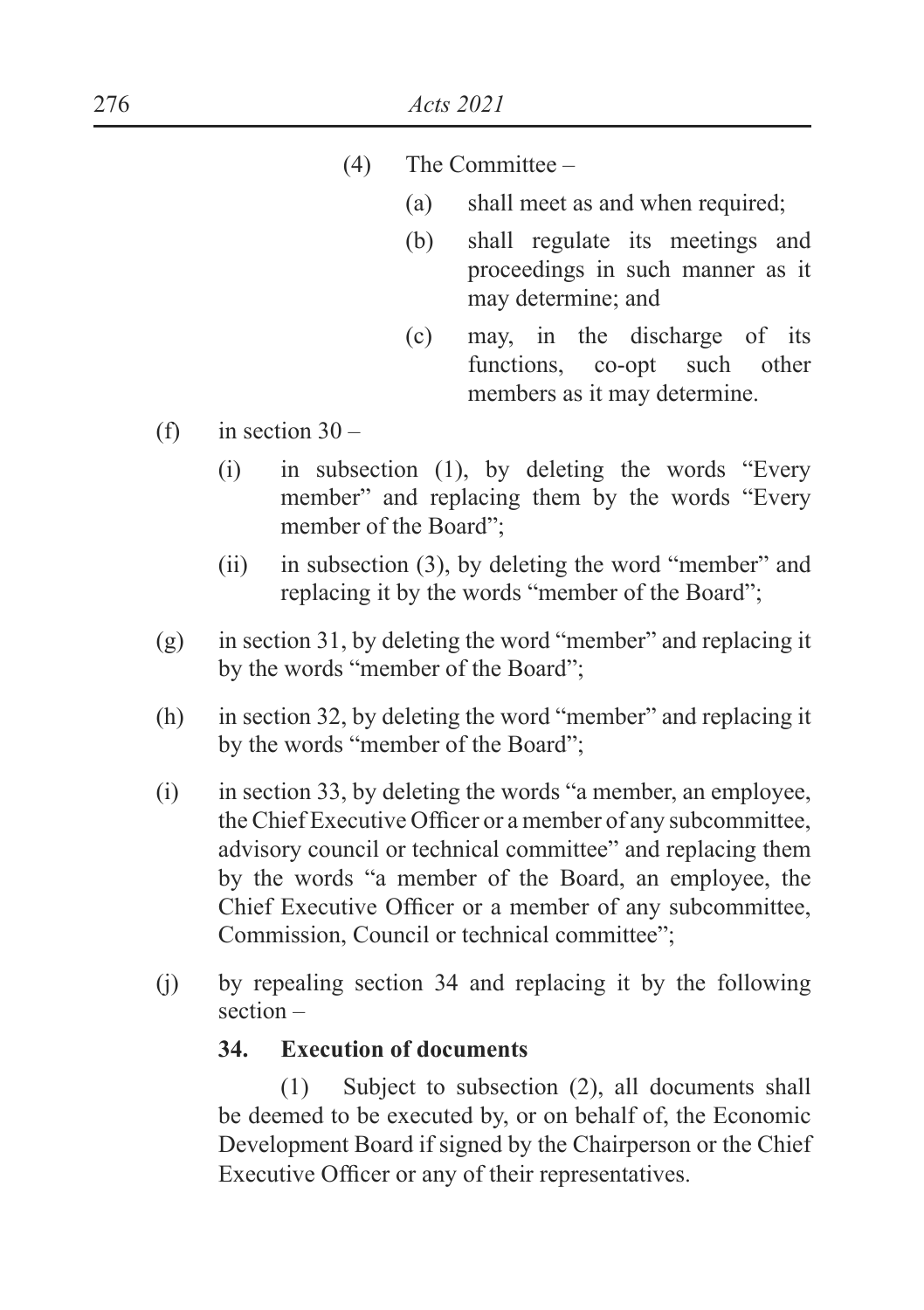(2) Every cheque of the Economic Development Board shall be signed by any 2 of the following persons –

- (a) the Chairperson or his representative;
- $(h)$  the Chief Executive Officer or his representative; or
- (c) such other person as the Board may appoint for that purpose.
- (k) in section 38(1), by deleting the words "every member, employee or member of any subcommittee, advisory council and technical committee" and replacing them by the words "every member of the Board, employee or member of any subcommittee, commission, Council and technical committee";
- (l) by inserting, after section 38, the following new section –

### **38A. Exchange of Information**

 Notwithstanding section 38, the Economic Development Board may exchange information with a public sector agency.

(m) in section 43, by adding the following new subsection –

 $(14)$  Any investor specified in item 1 of Part VI of the First Schedule who, prior to 1 October 2006, satisfied the corresponding criteria specified in the corresponding third column and was registered with the Board of Investment shall, for the purpose of retaining his permanent residence permit, be deemed to continuously satisfy those criteria.

(n) by repealing the First Schedule and the Second Schedule and replacing them by the First Schedule and Second Schedule set out in the Fifth Schedule and Sixth Schedule to this Act, respectively.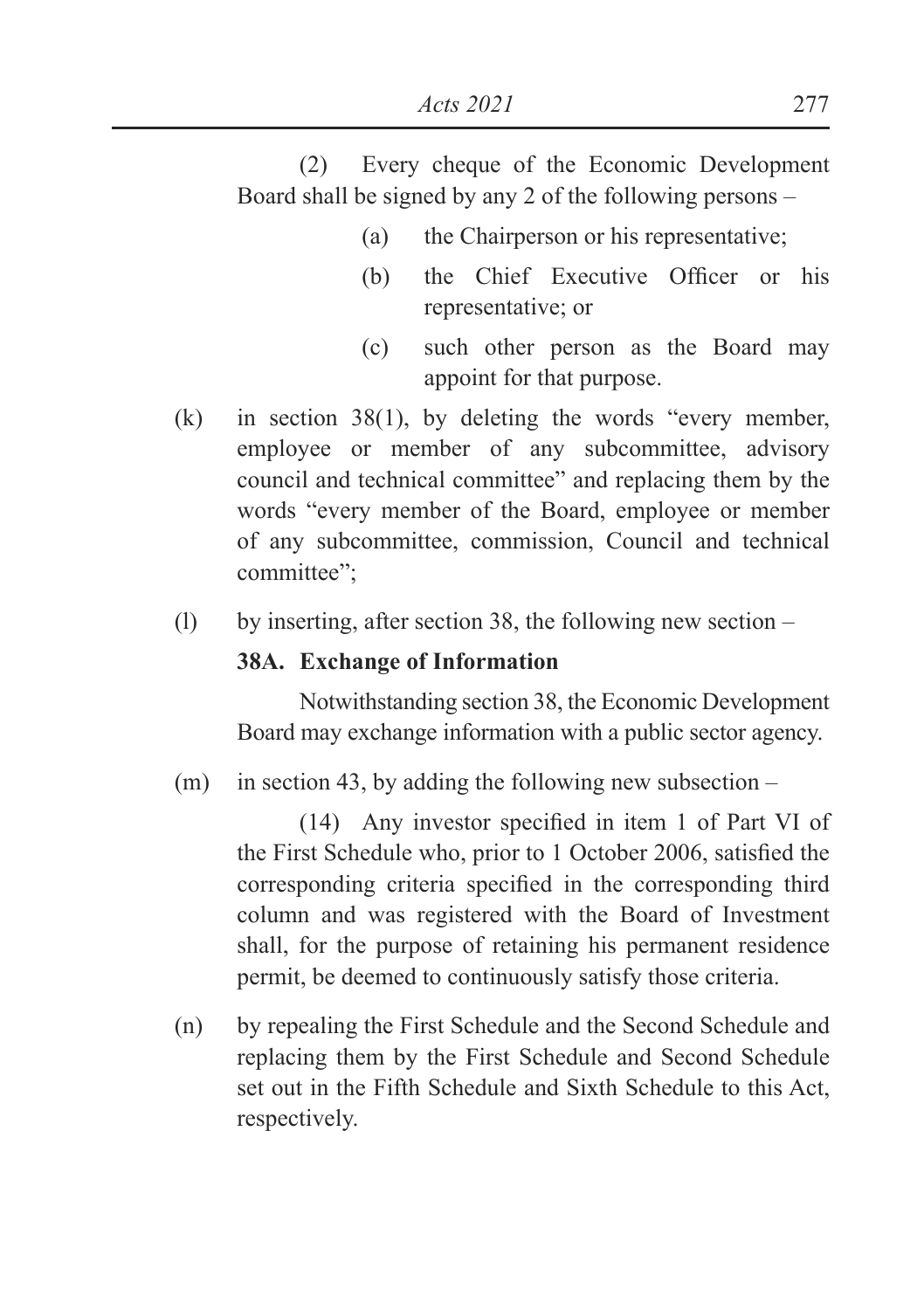## **23. Environment Protection Act amended**

The Environment Protection Act is amended –

- (a) in section  $61(1)(g)$ , by deleting the words "of the National Development Unit";
- (b) in section  $85 -$ 
	- (i) in subsection  $(1)$ 
		- (A) in subparagraph (i), by deleting the words "50,000 rupees" and replacing them by the words "100,000 rupees";
		- (B) in subparagraph (ii), by deleting the words "100,000 rupees" and replacing them by the words "200,000 rupees";
	- (ii) in subsection  $(3)(a)$ , by deleting the words "10,000 rupees" and "25,000 rupees" and replacing them by the words "25,000 rupees" and "50,000 rupees", respectively.
- (c) in the Tenth Schedule, by deleting the words "you may be prosecuted" and replacing them by the words "you shall be prosecuted".

# **24. Excise Act amended**

The Excise Act is amended –

- (a) in section  $2 -$ 
	- $(i)$  in the definition of "licence", by inserting, after the words "the Second Schedule", the words "and includes a composite licence";
	- (ii) by inserting, in the appropriate alphabetical order, the following new definition  $-$

 "composite licence" means a combination of licences specified in column 1 of Part I of the Second Schedule;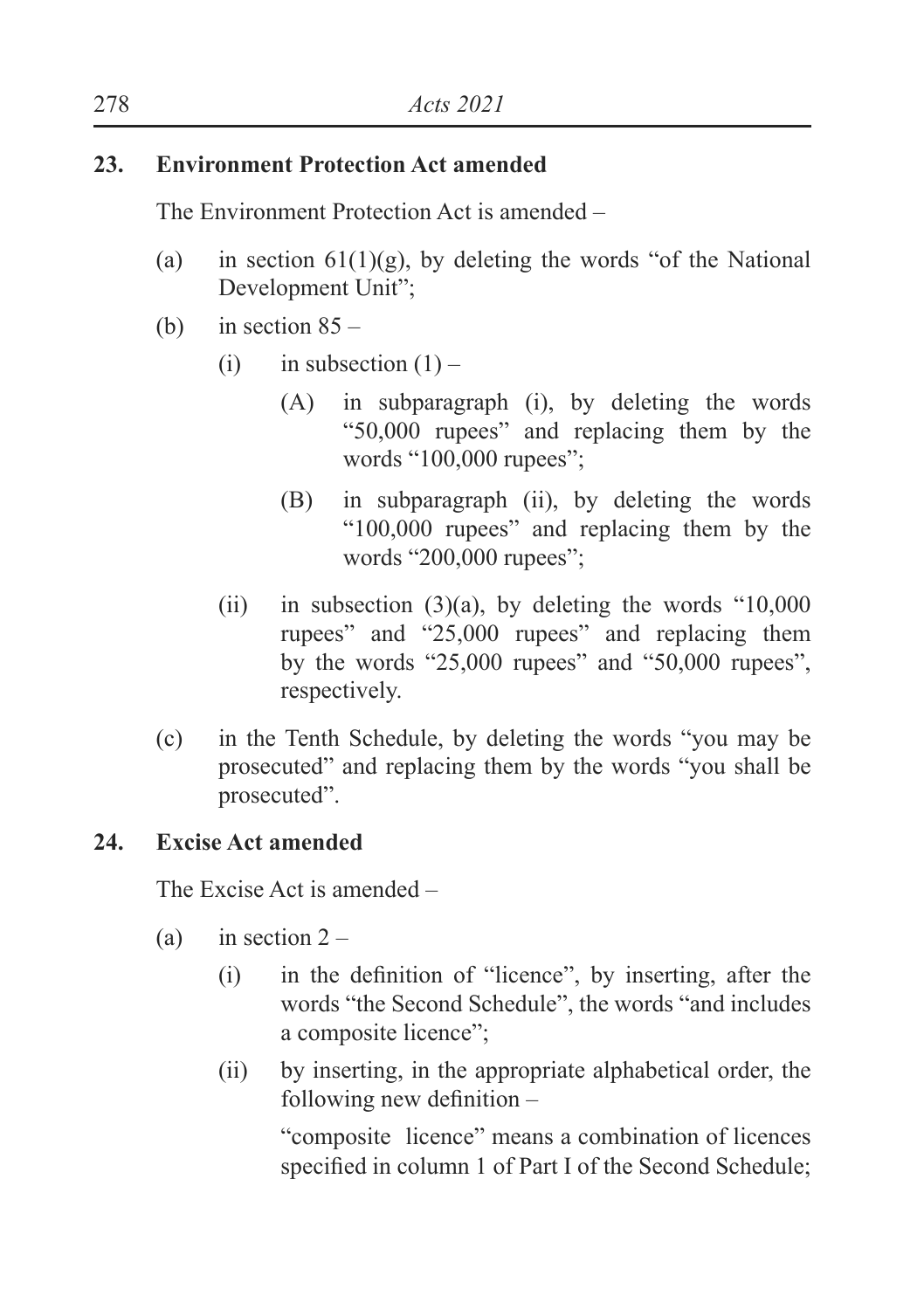- (b) in section  $3 -$ 
	- (i) in subsection  $(2)(b)$ , by deleting the words "section 9A(1A)" and replacing them by the words "section 9A(3)":
	- (ii) in subsection (4), by inserting, after the words "a statutory corporation", the words "or any other person";
- (c) in section 4, by adding the following new subsection –

 (3) (a) Notwithstanding subsection (2), the Director-General may authorise a manufacturer of sugar sweetened products to submit a consolidated bill of entry for excisable goods to be warehoused or cleared during a month on such terms and conditions as the Director-General may determine.

 (b) The excise duty on the excisable goods referred to in paragraph (a) shall be at the rate in force when the goods were cleared from the excise warehouse.

 (c) Subject to paragraph (b), the consolidated bill of entry under paragraph (a) shall be validated –

- (i) except for the month of June, at the end of every month; and
- (ii) in the month of June, not later than 2 days before the end of that month.

 (d) The payment of the excise duty referred to in paragraph (b) shall be made –

- (i) except for the month of June, within 5 working days from the end of the month; and
- (ii) in the month of June, not later than 2 days before the end of that month.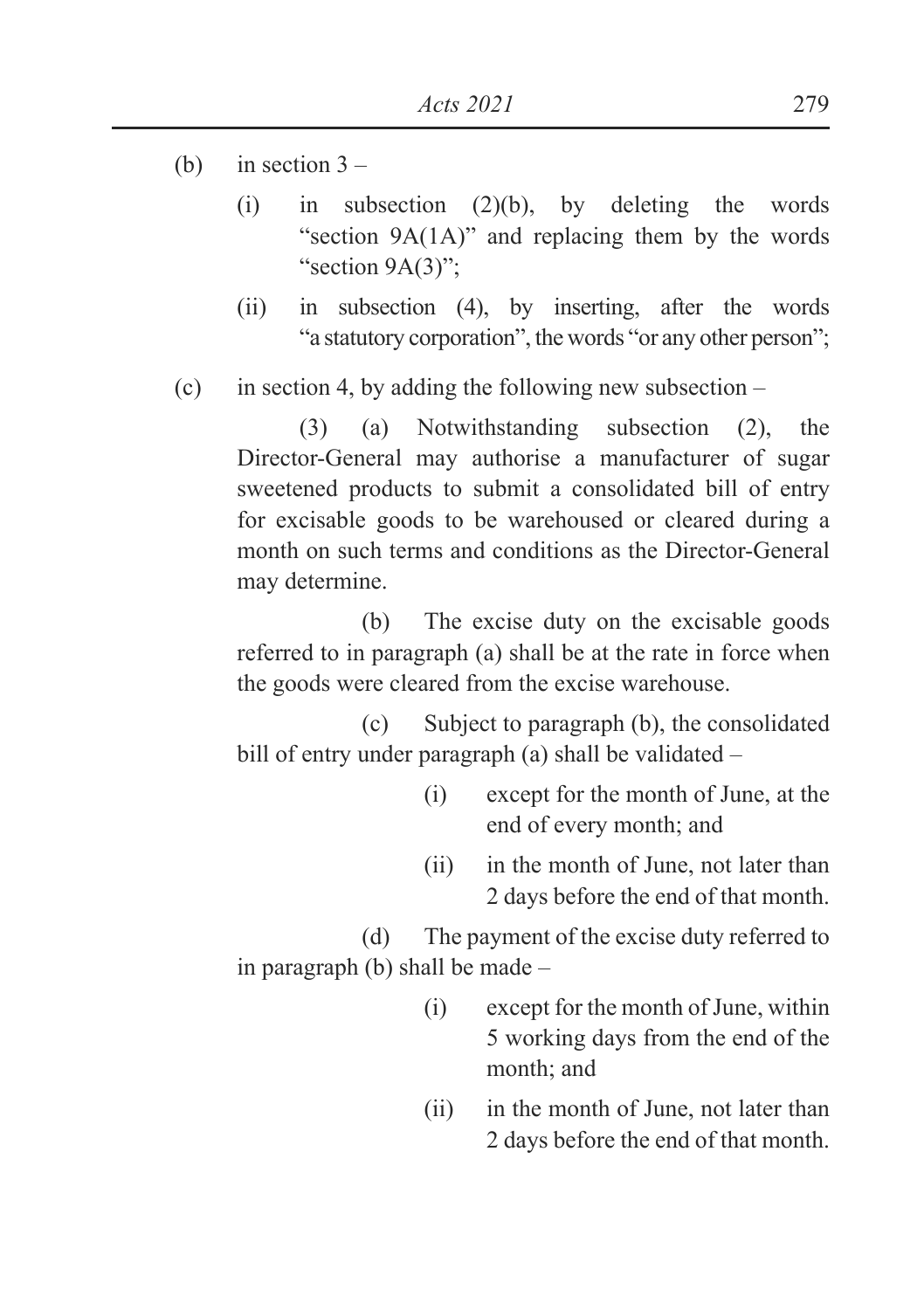(d) by repealing section 7 and replacing it by the following section –

## **7. Penalty for late payment of excise duty**

 (1) A manufacturer who fails to pay excise duty in accordance with section  $3(2)(b)$  shall, in addition to the excise duty due, pay to the Director-General a late payment penalty.

 (2) The late payment penalty required under subsection (1) shall be 5 per cent of the unpaid excise duty.

(e) by inserting, after section 7, the following new section –

# **7A. Interest on late payment of excise duty**

 (1) A manufacturer who fails to pay any excise duty shall, in addition to that duty, pay to the Director-General interest for the period during which the excise duty due remains unpaid.

 (2) The interest required under subsection (1) shall be charged at the rate of 0.5 per cent of the excise duty due for each month or part of each month for which that duty remains unpaid.

(f) in section 9, by adding the following new subsection, the existing provision being numbered as subsection  $(1)$  –

 (2) (a) A person may, in respect of subsection (1), apply for a composite licence.

 (b) The licence fee for a composite licence shall be the sum total of the licence fees payable in relation to each licence for which the composite licence is issued.

(g) by inserting, after section 53, the following new section –

# **54. Erroneous claim**

 $(1)$  Where a person has benefited through error from a claim under section 52A or 52B, as the case may be, he shall be liable to pay the amount of the claim which has been paid on a demand being made by the Director-General within 3 years from the date the claim was erroneously paid.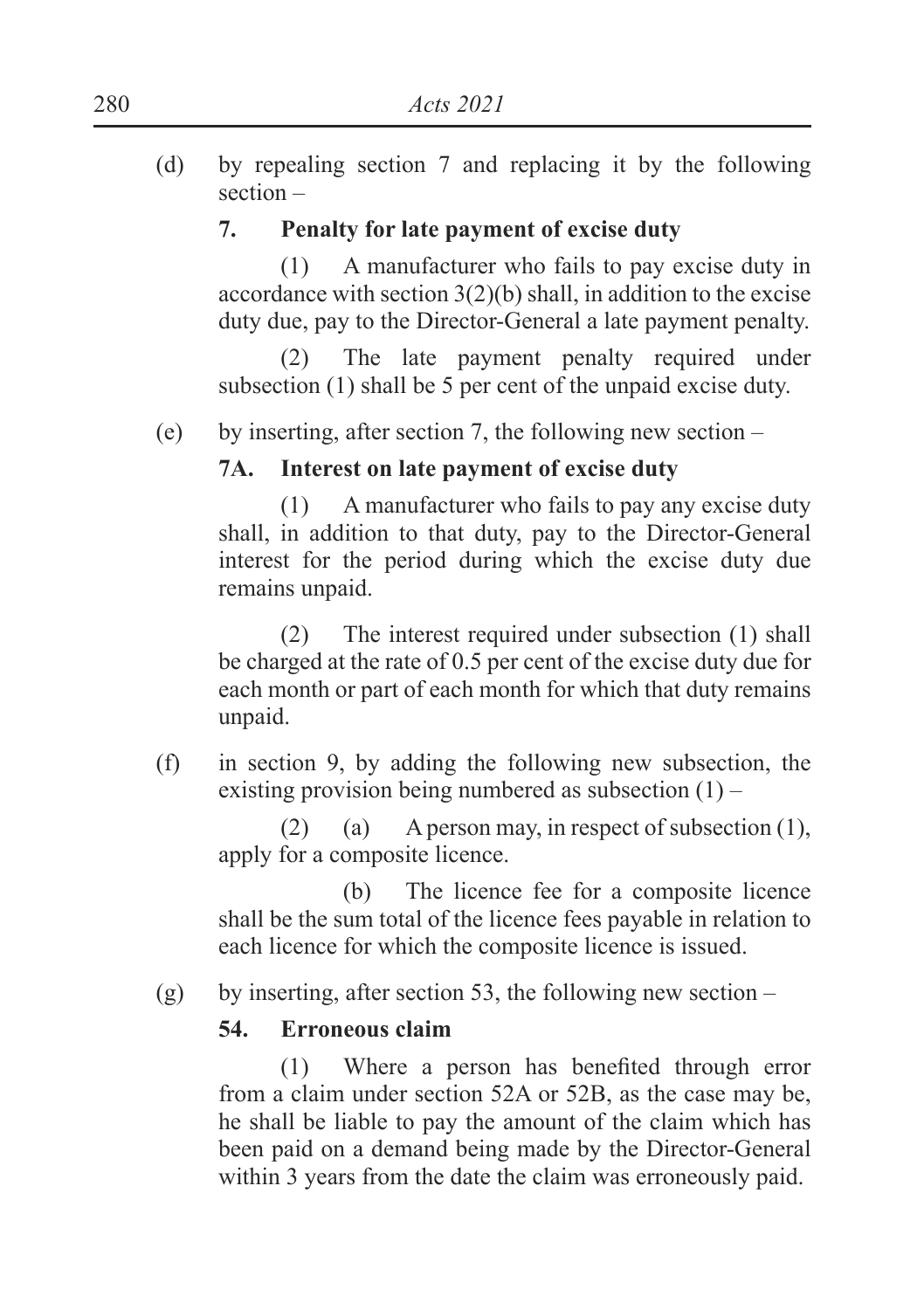(2) The Director-General may, by written notice, order the person referred to in subsection (1) to pay, within 30 days of the notice, the amount of the claim.

 (3) Where a person fails to comply with a notice under subsection (2), the amount of the claim under subsection (1) shall be recovered in accordance with section 14(2A) of the Customs Act.

(h) in section 57A, by inserting, after subsection (3), the following new subsection –

 (3A) Notwithstanding section 11(1)(b), a licence for "Importer or manufacturer of plastic containers, plates, bowls, cups and trays" specified in Part I of the Second Schedule, issued for the year 2020, shall be deemed to have remained valid up to 14 January 2021.

- $(i)$  in the First Schedule
	- (i) in paragraph (6), by deleting the words "sections 3A and 3B" and replacing them by the words "section 3B";
	- $(ii)$  in Part I
		- (A) by deleting the H.S. Codes and their corresponding entries set out in Part I of the Seventh Schedule to this Act;
		- (B) by inserting, in the appropriate numerical order, the H.S. Codes and their corresponding entries set out in Part II of the Seventh Schedule to this Act;
		- (C) by deleting the H.S. Codes and their corresponding entries set out in Part I of the Eighth Schedule to this Act;
		- (D) by inserting, in the appropriate numerical order, the H.S. Codes and their corresponding entries set out in Part II of the Eighth Schedule to this Act;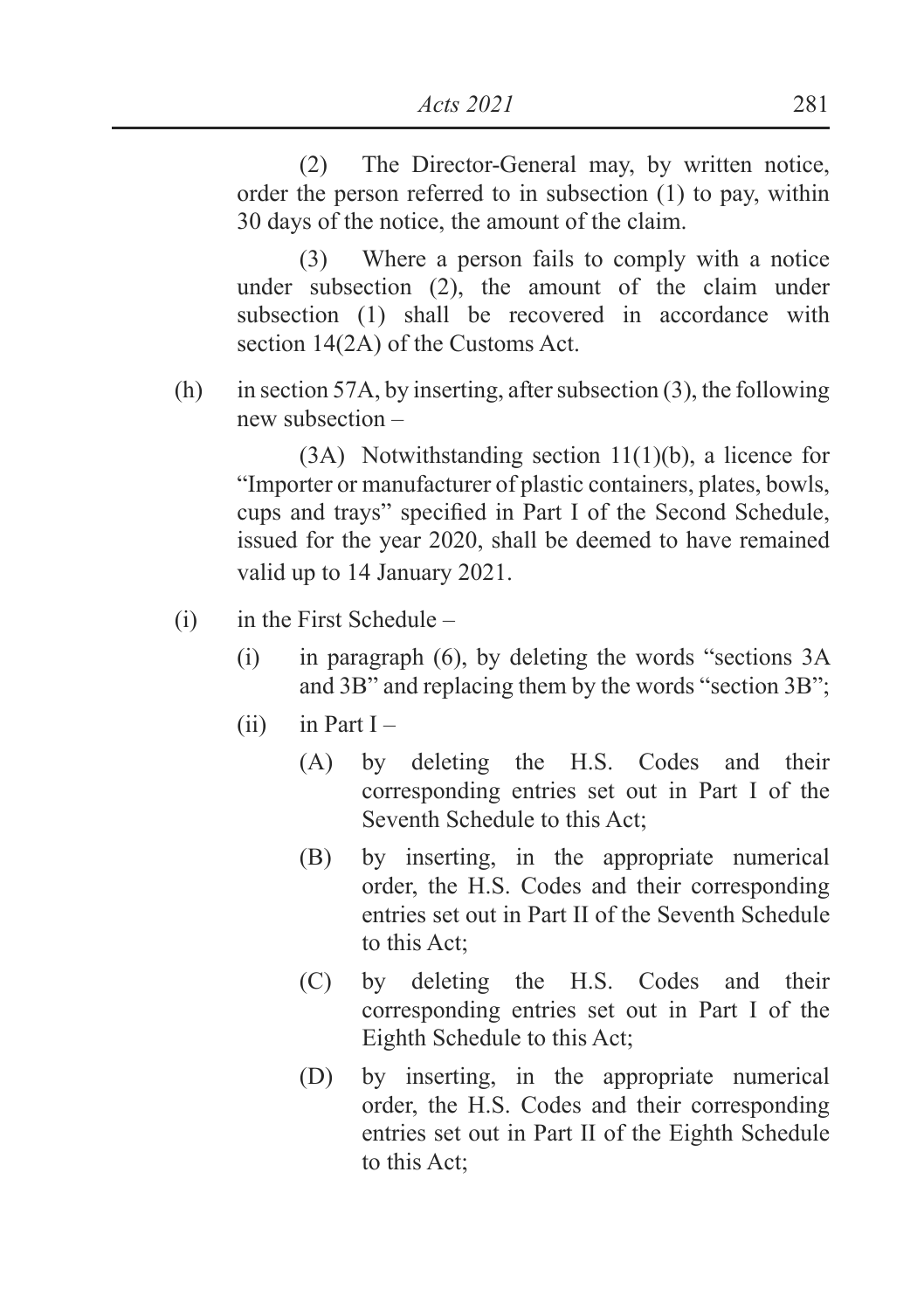(iii) in Part IA, in Sub-part A, by adding the following new item –

| $91$ . Any | importer   A sugar sweetened              |              |                     | $0\%$ |
|------------|-------------------------------------------|--------------|---------------------|-------|
| or         | manufacturer product with total sugar     |              |                     |       |
|            | registered with the content not exceeding |              |                     |       |
|            | Customs Department $ 4$ grammes for 100   |              |                     |       |
|            | of the Mauritius grammes or 4 grammes     |              |                     |       |
|            | Revenue Authority for 100 millilitres of  |              |                     |       |
|            |                                           |              | the product, as the |       |
|            |                                           | case may be. |                     |       |
|            |                                           |              |                     |       |

- (i) in the Second Schedule, in Part  $I -$ 
	- (i) by deleting the item "Importer or manufacturer of sugar sweetened products";
	- (ii) by inserting, in the appropriate alphabetical order, the following new item –

| Importer or manufacturer 500 To import, manufacture |                          |
|-----------------------------------------------------|--------------------------|
| $\circ$<br>sweetened<br>sugar                       | and sell sugar sweetened |
| products                                            | products                 |

# **25. Finance and Audit Act amended**

The Finance and Audit Act is amended –

- (a) by repealing section 4A;
- (b) in the Schedule
	- (i) in item "COVID-19 Solidarity", by adding the word "Fund";
	- (ii) by inserting, in the appropriate alphabetical order, the following new item –

National Environment and Climate Change Fund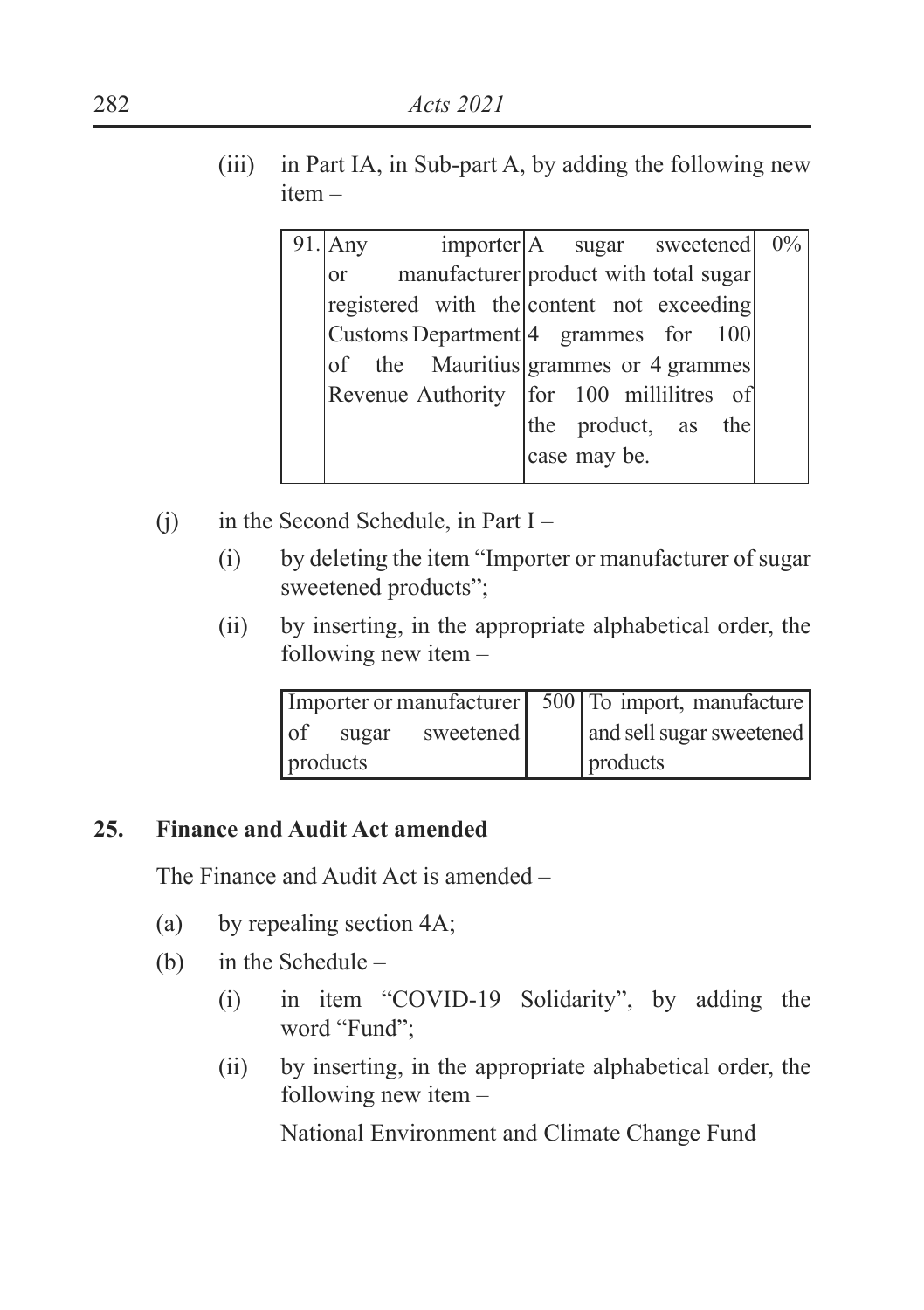# **26. Financial Intelligence and Anti-Money Laundering Act amended**

 The Financial Intelligence and Anti-Money Laundering Act is amended –

- (a) in section  $2 -$ 
	- $(i)$  in the definition of "bank", in paragraph  $(b)$ , by repealing subparagraph (ii) and replacing it by the following subparagraph –
		- (ii) a licensee under the National Payment Systems Act;
	- $\lambda$  (ii) in the definition of "financial institution", in paragraph  $(a)$  –
		- (A) by repealing subparagraph (iii) and replacing it by the following subparagraph –
			- (iii) the Securities Act, other than an entity registered with that Act as a reporting issuer and which does not conduct any financial activities:
		- (B) by repealing subparagraph (v) and replacing it by the following subparagraph –
			- $(v)$  the Trusts Act as a qualified trustee;
		- (C) by adding the following new subparagraph, the word "or" at the end of subparagraph (v) being deleted –
			- (vi) section 12 of the Private Pension Schemes Act: or
	- $(iii)$  in the definition of "Registrars", by inserting, after the words "Registrar of Associations", the words ", the Registrar of Companies";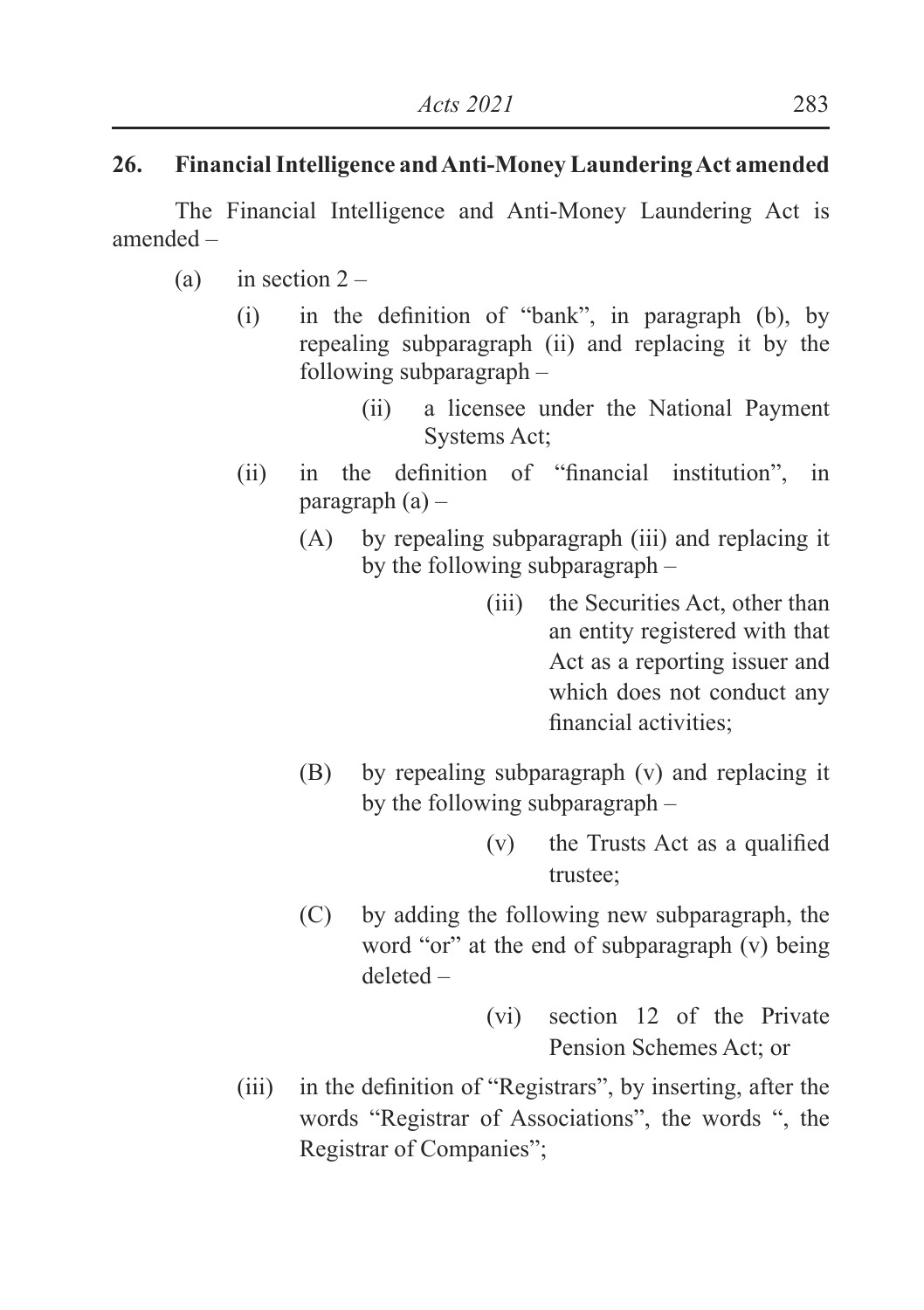(iv) by inserting, in the appropriate alphabetical order, the following new definitions  $-$ 

> "Core Group" means the Core Group for AML/CFT established under section 19AA of the Act;

> "member firm" means a person registered under section 54 of the Financial Reporting Act, other than an audit firm registered under section 35 of the Act;

(b) in section 6, by adding the following new subsection –

 (4) Notwithstanding any other enactment, where the investigations into a money laundering offence and the offence which generated the proceeds alleged to have been laundered have been conducted by different investigatory authorities, a single information may be lodged in the manner specified in subsection  $(2)$ .

- $(c)$  in Part IVA
	- (i) by deleting the heading and replacing it by the following heading –

**CORE GROUP FOR ANTI-MONEY LAUNDERING AND COMBATTING THE FINANCING OF TERRORISM AND PROLIFERATION AND NATIONAL COMMITTEE FOR ANTI-MONEY LAUNDERING AND COMBATTING THE FINANCING OF TERRORISM AND PROLIFERATION**

- (ii) in section  $19A(2)$ 
	- (A) in paragraph (a), by deleting the words "responsible for the subject of finance";
	- (B) by repealing paragraph (ba) and replacing it by the following paragraph –
		- (ba) Director AML/CFT of the Ministry or his representative;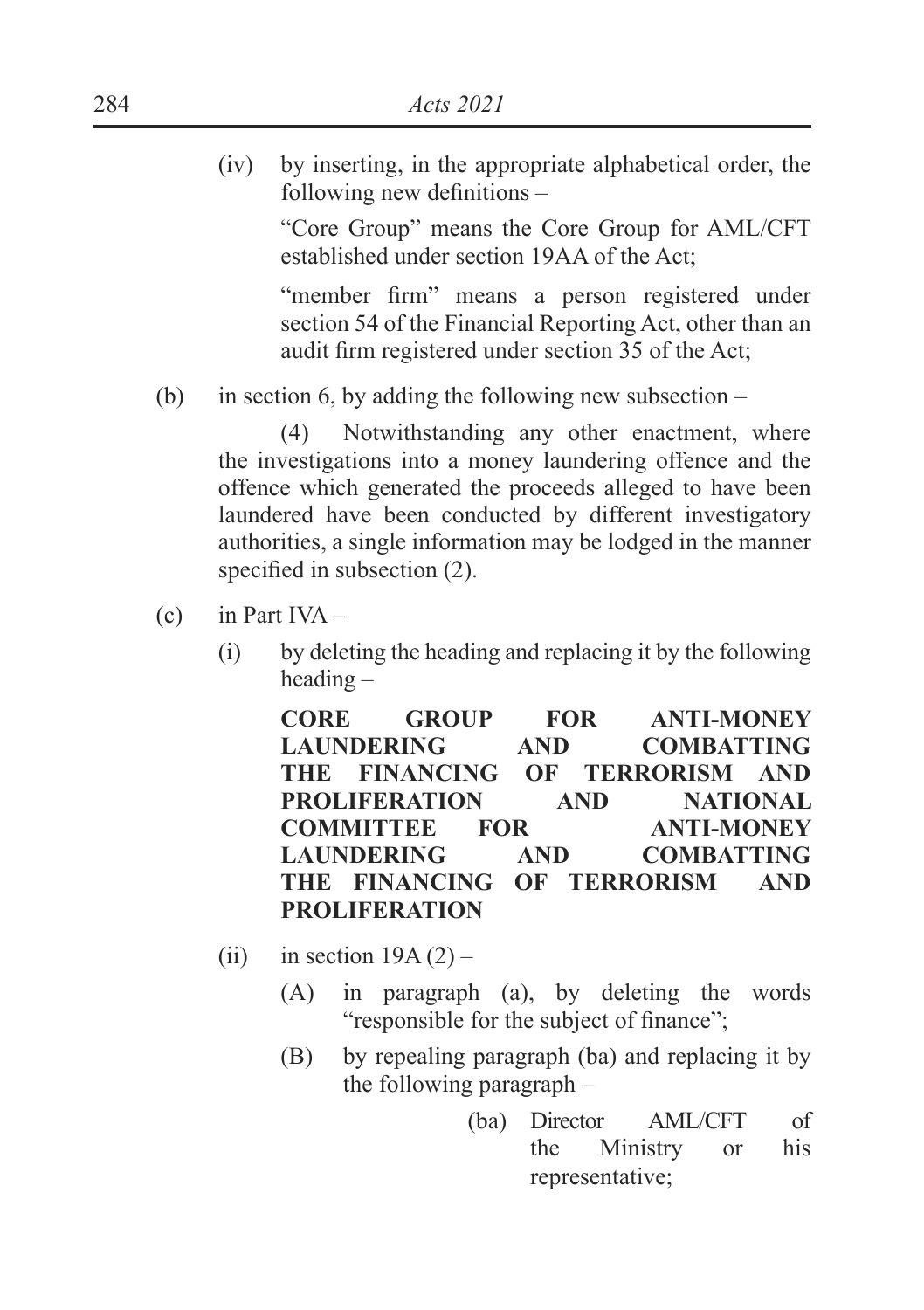- (C) by inserting, after paragraph (ba), the following new paragraphs –
	- (bb) a representative of the Registrar of Companies;
	- (bc) a representative of the Mauritius Institute of Professional Accountants;

# (iii) by inserting, after section 19A, the following new section – **19AA. Establishment of Core Group**

 (1) There is established for the purposes of this Act a Core Group for Anti-Money Laundering and Combatting the Financing of Terrorism and Proliferation.

- (2) (a) The Core Group shall consist of  $-$ 
	- (i) the Financial Secretary, as chairperson;
	- (ii) the Governor of the Bank of Mauritius, as co-chairperson;
	- (iii) the Director-General of the Independent Commission Against Corruption, as co-chairperson;
	- (iv) the Chairperson of the Financial Services Commission;
	- (v) the Chairperson of the National Committee on AML/CFT;
	- (vi) a representative of the Ministry responsible for the subject of finance;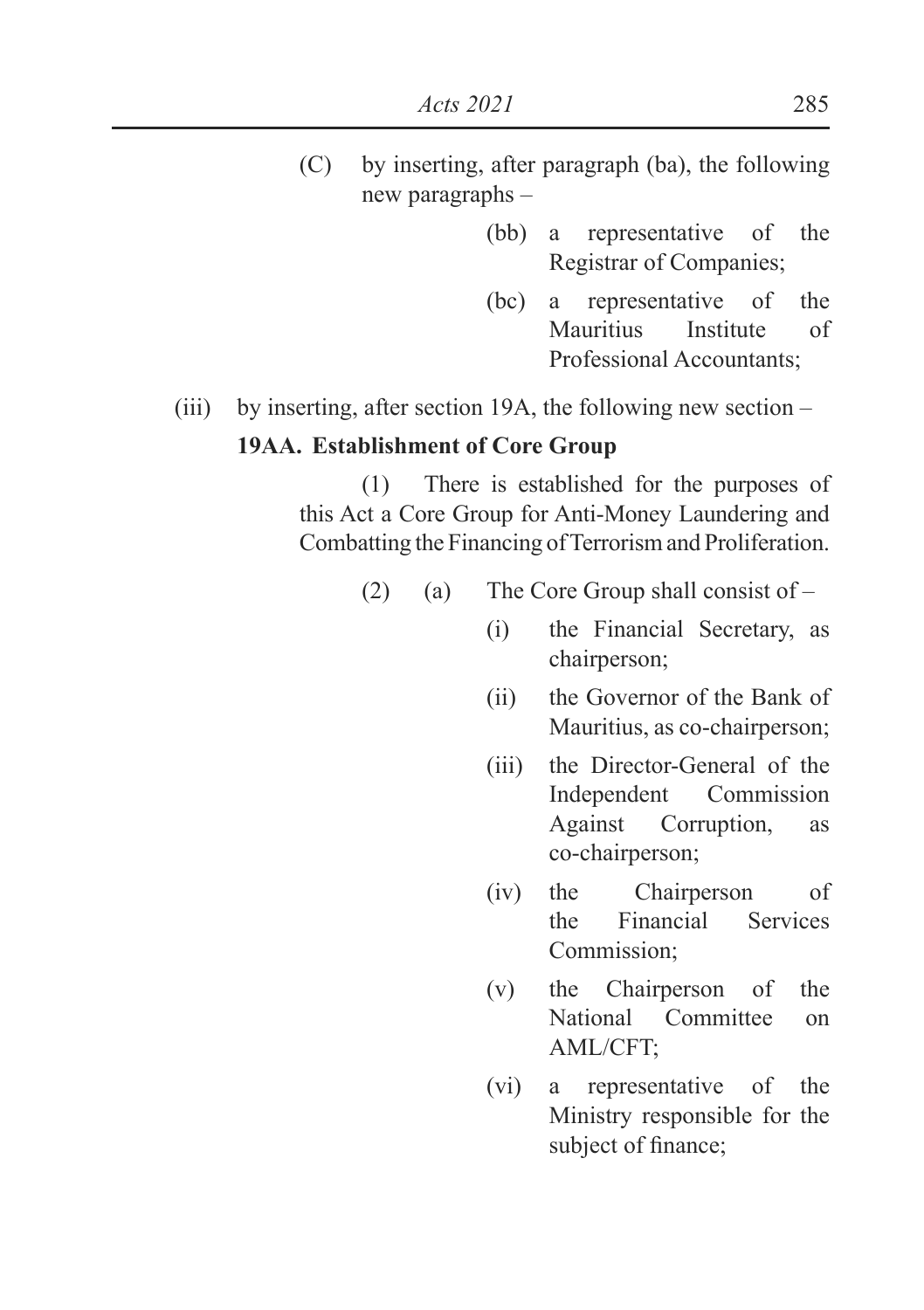- (vii) a representative of the Attorney General's Office;
- (viii) the Chief Executive, Financial Services Commission; and
- (ix) the Director of FIU.
- (b) The Core Group
	- (i) shall meet at least once every month;
	- (ii) shall regulate its meetings and proceedings in such manner as it may determine;
	- (iii) may, in the discharge of its functions, co-opt such other members as it may determine;
	- (iv) shall, in the discharge of its functions, be assisted by a Secretariat, to be approved by the Minister to whom responsibility for the subject of finance is assigned.

 (c) At any meeting of the Core Group, 5 members shall constitute a quorum.

- (3) The functions of the Core Group shall be to
	- (a) ensure the effective implementation, by the relevant competent authorities of the Financial Action Task Force international standards on AML/CFT;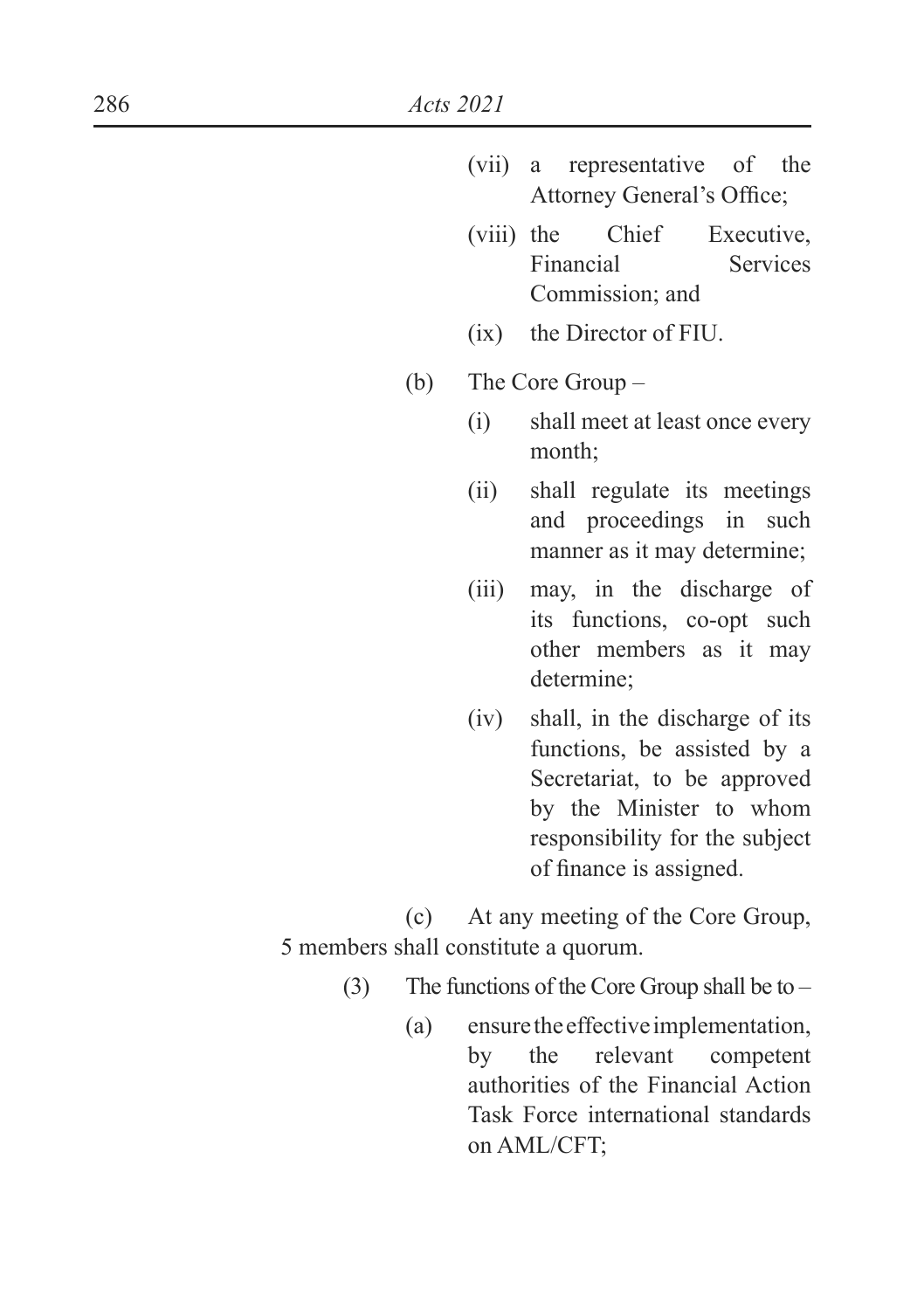- (b) make recommendations to the Prime Minister on matters including implementation, strategy and international developments, pertaining to AML/CFT;
- (c) decide on matters pertaining to the implementation of AML/CFT standards which a relevant competent authority may refer to it;
- (d) ensure effective coordination and cooperation with the National Committee and among all competent authorities; and
- (e) do such acts or things as are incidental or conducive to the fulfillment of its functions.

 (4) For the purpose of subsection (2), competent authorities include supervisory authorities, Registrars and law enforcement authorities.

- (iv) in section 19B, by adding the following new paragraph, the full stop at the end of paragraph (f) being deleted and replaced by the words "; and" and the word "and" at the end of paragraph (e) being deleted –
	- (g) shall keep the Core Group informed on a regular basis of matters related to its functions.
- (v) in section 19C, by adding the following new subsection –

 (3) The National Committee shall, in the discharge of its functions, be assisted by a Secretariat which shall be constituted with the approval of the **Minister**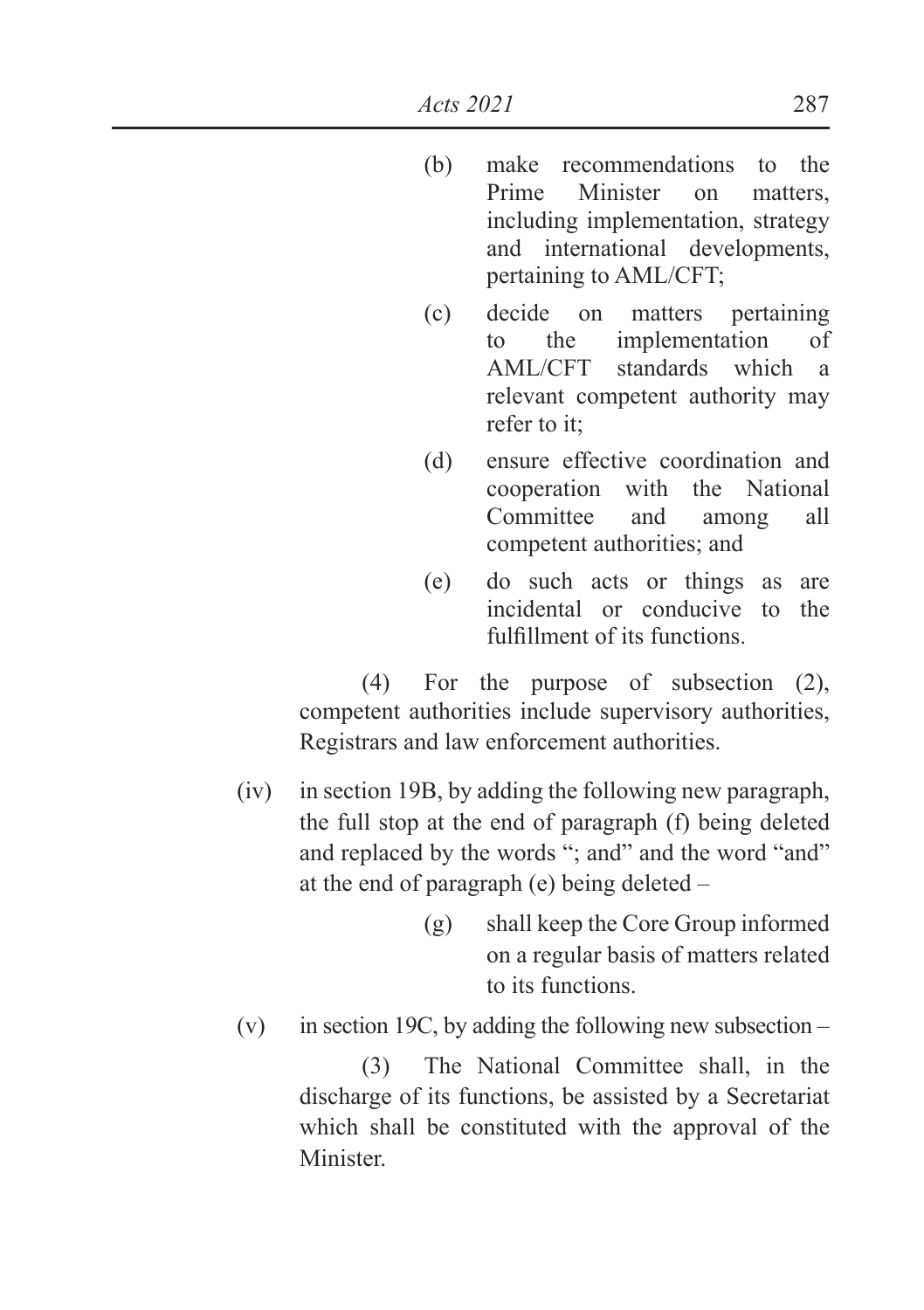- (d) in section 19FA(1), by deleting the words "member of a relevant profession or occupation and the member of the relevant profession or occupation" and replacing them by the words "person listed in the first column of Part 1 of the First Schedule and the person";
- (e) in section  $19H(2)$ 
	- (i) by repealing paragraph (a);
	- (ii) in paragraph (b), by deleting the words "FIU shall," and replacing them by the words "FIU may, in lieu of applying any administrative sanction referred to in subsection  $(1)(d)$ ,";
- (f) in section  $19S -$ 
	- (i) in subsection (2), by deleting the words "subsection  $(4)(a)$ " and replacing them by the words "subsection (1)(a)":
	- (ii) in subsection (3), by deleting the words "Notwithstanding an application under subsection  $(4)(a)$  but subject to subsection  $(7)$ , the decision" and replacing them by the words "The decision";
- (g) in the First Schedule
	- $(i)$  in Part I
		- (A) in item 1, by deleting the words ", public accountant and member firm under the Financial Reporting Act" and replacing them by the words "and public accountant under the Financial Reporting Act only where they are sole practitioners, partners or employed professionals within member firms":
		- (B) by inserting, after item 1, the following new item
			- 2 Member firms Mauritius Institute of under this Act Professional Accountants, established under the Financial Reporting Act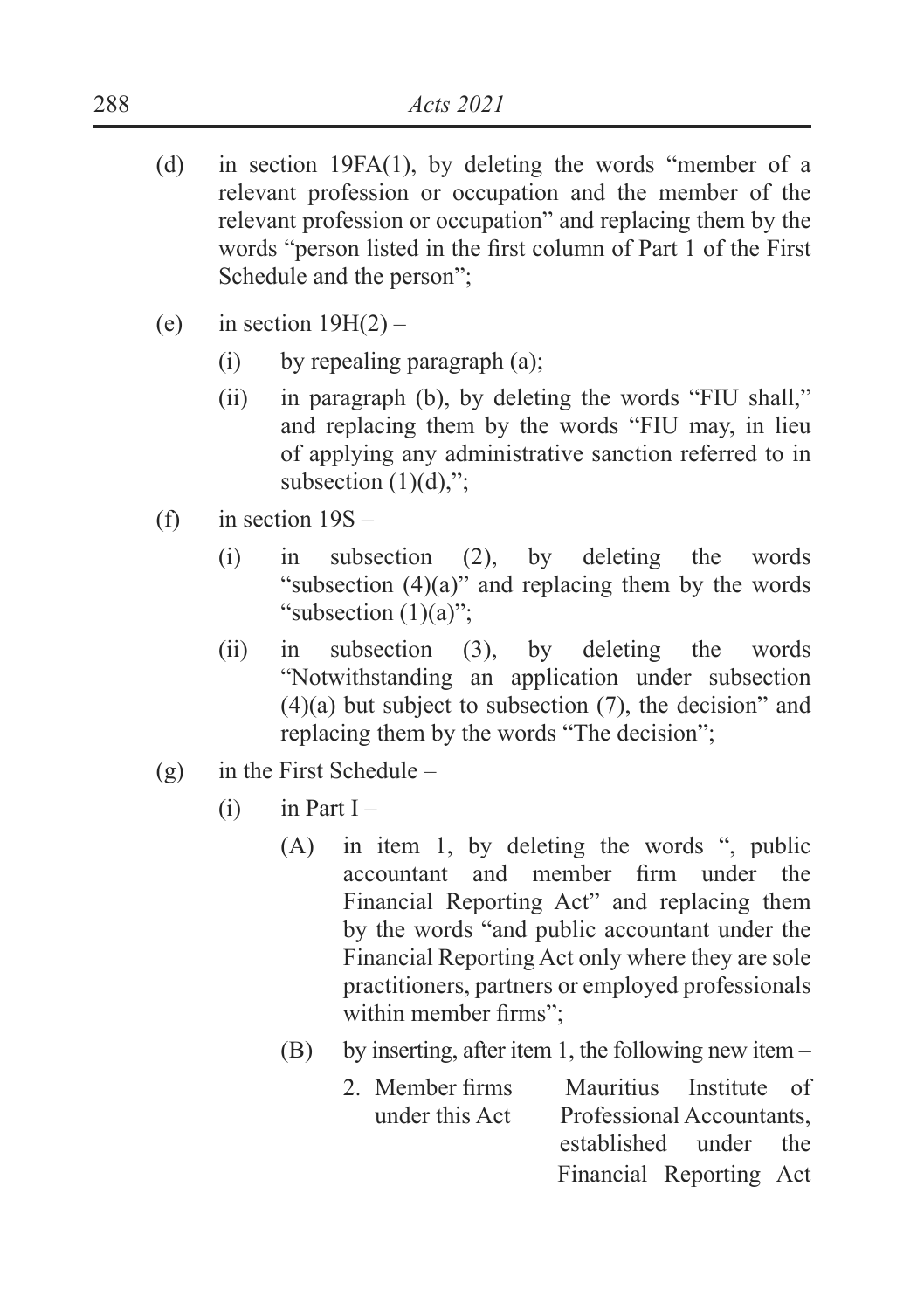# (ii) in Part II, in paragraph  $(1)$  –

- (A) by deleting subparagraph (c) and replacing it by the following subparagraph –
	- (c) a real estate agent where he is involved in real estate transactions concerning the sale, exchange, purchase or lease of real estate for a client;
- (B) by inserting, after subparagraph (c), the following new subparagraph –
	- (ca) a land promoter and property developer who, in the course of a business, is involved in real estate transactions concerning the sale, exchange, purchase or lease of real estate;
- (C) in subparagraph (e)(vi), by inserting, after the word "activity", the words "for a client".

### **27. Financial Reporting Act amended**

The Financial Reporting Act is amended –

- (a) in section 33(6), by deleting the words "subsection  $(1)$ ", "500,000 rupees" and "2 years" and replacing them by the words "subsection (1) or (1B)", "one million rupees" and "5 years", respectively;
- (b) in section 35, by adding the following new subsections –

 (8) A licensed auditor who contravenes subsection (1) shall commit an offence and shall, on conviction, be liable to a fine not exceeding one million rupees and to imprisonment for a term not exceeding 5 years.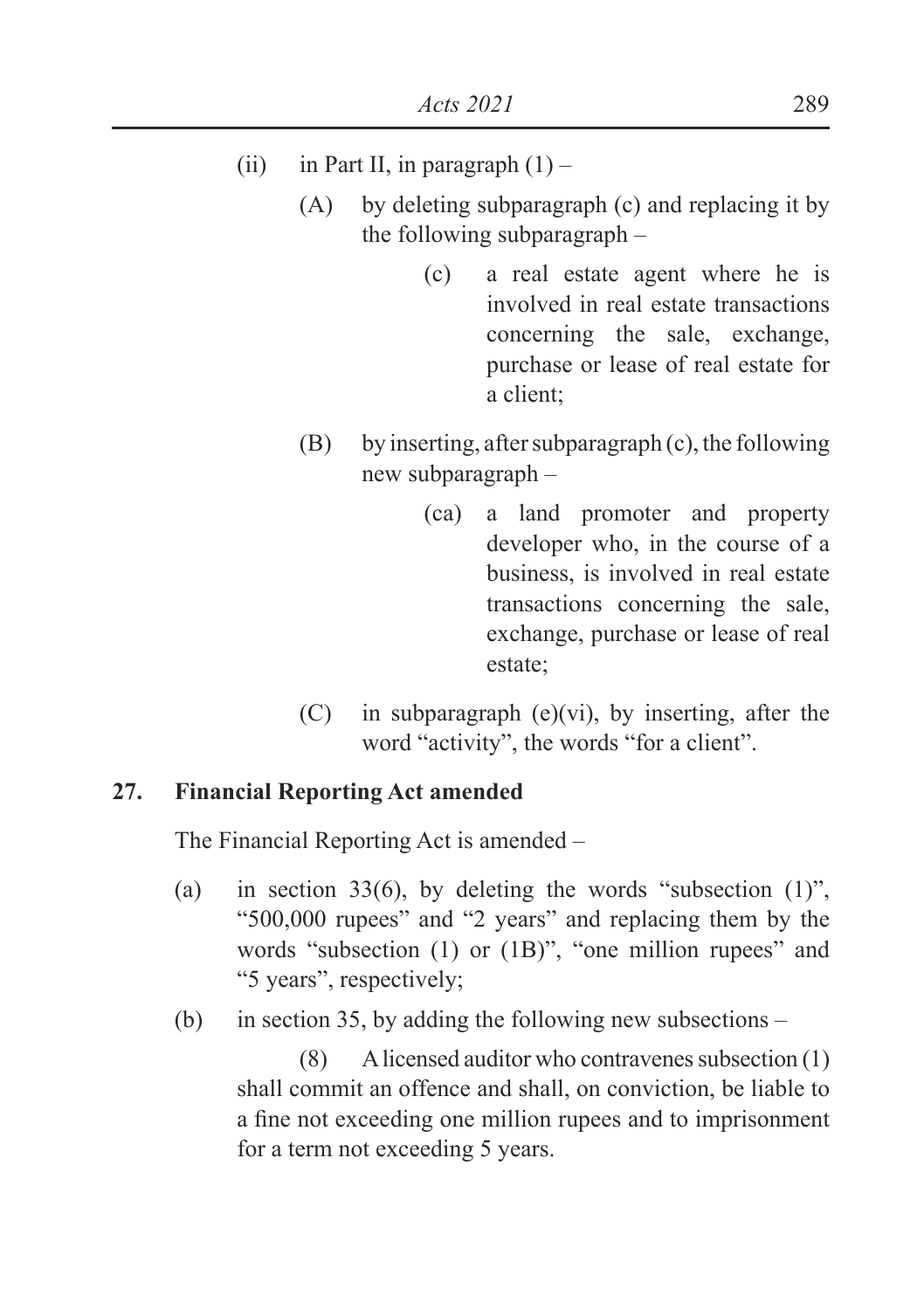$(9)$  An audit firm which contravenes subsection  $(5)$ or (6) shall commit an offence and shall, on conviction, be liable to a fine not exceeding 500,000 rupees.

- (c) in section  $37 -$ 
	- (i) by numbering the existing provision as subsection  $(1)$ ;
	- (ii) in the newly numbered subsection  $(1)$ , in paragraph  $(b)$ (iii), by deleting the word "and" and replacing it by the word "or";
	- (iii) by adding the following new subsection  $-$

 (2) A licensed auditor who contravenes subsection (1) shall commit an offence and shall, on conviction, be liable to a fine not exceeding one million rupees and to imprisonment for a term not exceeding 5 years.

- (d) in section  $41A -$ 
	- (i) by repealing subsection (1) and replacing it by the following subsection –

 $1$  No audit firm shall, within a period of 10 years from its appointment as auditor of a listed company, audit the accounts of that company for an aggregate period of more than 7 years.

- (ii) by repealing subsection  $(2)$ ;
- (iii) by adding the following new subsection –

 $(4)$  An audit firm which contravenes subsection (1) shall commit an offence and shall, on conviction, be liable to a fine not exceeding 5 million rupees.

- (e) in section  $43 -$ 
	- (i) in subsection (3), by deleting the words ", in the opinion of the Chief Executive Officer.":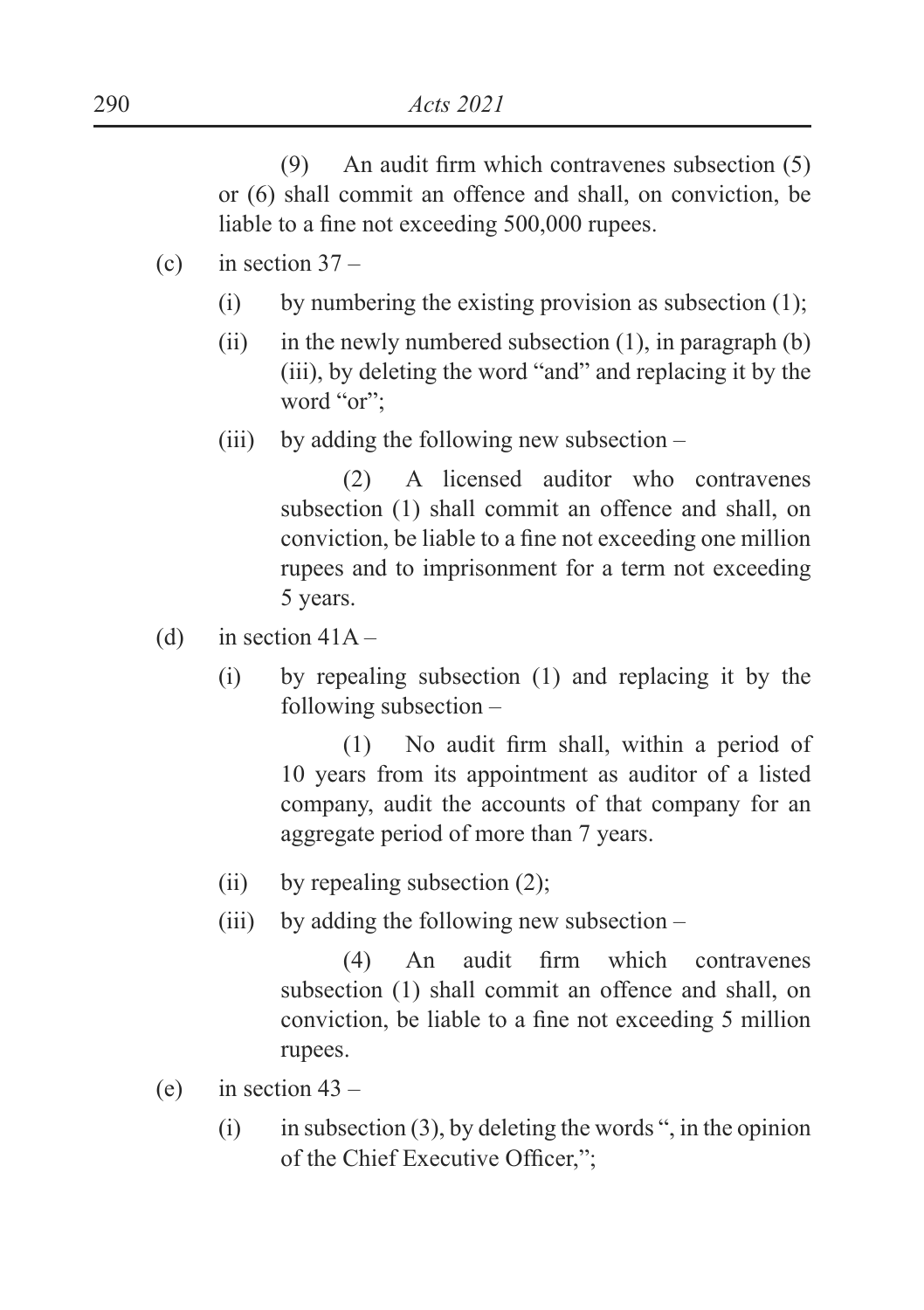- (ii) by repealing subsection (4) and replacing it by the following subsection –
	- (4) Any person who
		- (a) under section 33 or 35, has obtained, by fraud or misrepresentation, a licence, an authorisation, an approval or a registration; or
		- (b) in any manner contravenes this Act or any rule, code, guideline or standard relating to auditing issued by the Council,

 shall commit an offence and shall, on conviction, be liable to a fine not exceeding 5 million rupees and to imprisonment for a term not exceeding 5 years.

- (f) in section  $54(2)(c)$ , by deleting the words "100,000 rupees" and replacing them by the words "500,000 rupees";
- (g) in section 76(5), by deleting the words "50,000 rupees" and replacing them by the words "500,000 rupees";
- (h) by inserting, after section 82, the following new section –

# **83. Compounding of offences**

 (1) The Council may, with the consent of the Director of Public Prosecutions, compound any offence committed by a person where the person agrees, in writing, to pay such amount not exceeding the maximum penalty specified for the offence as may be acceptable to the Council.

 (2) An agreement under subsection (1) shall be in writing and signed on behalf of the Council and by the person agreeing to the compounding.

 (3) Every agreement to compound an offence shall be final and conclusive and on payment of the agreed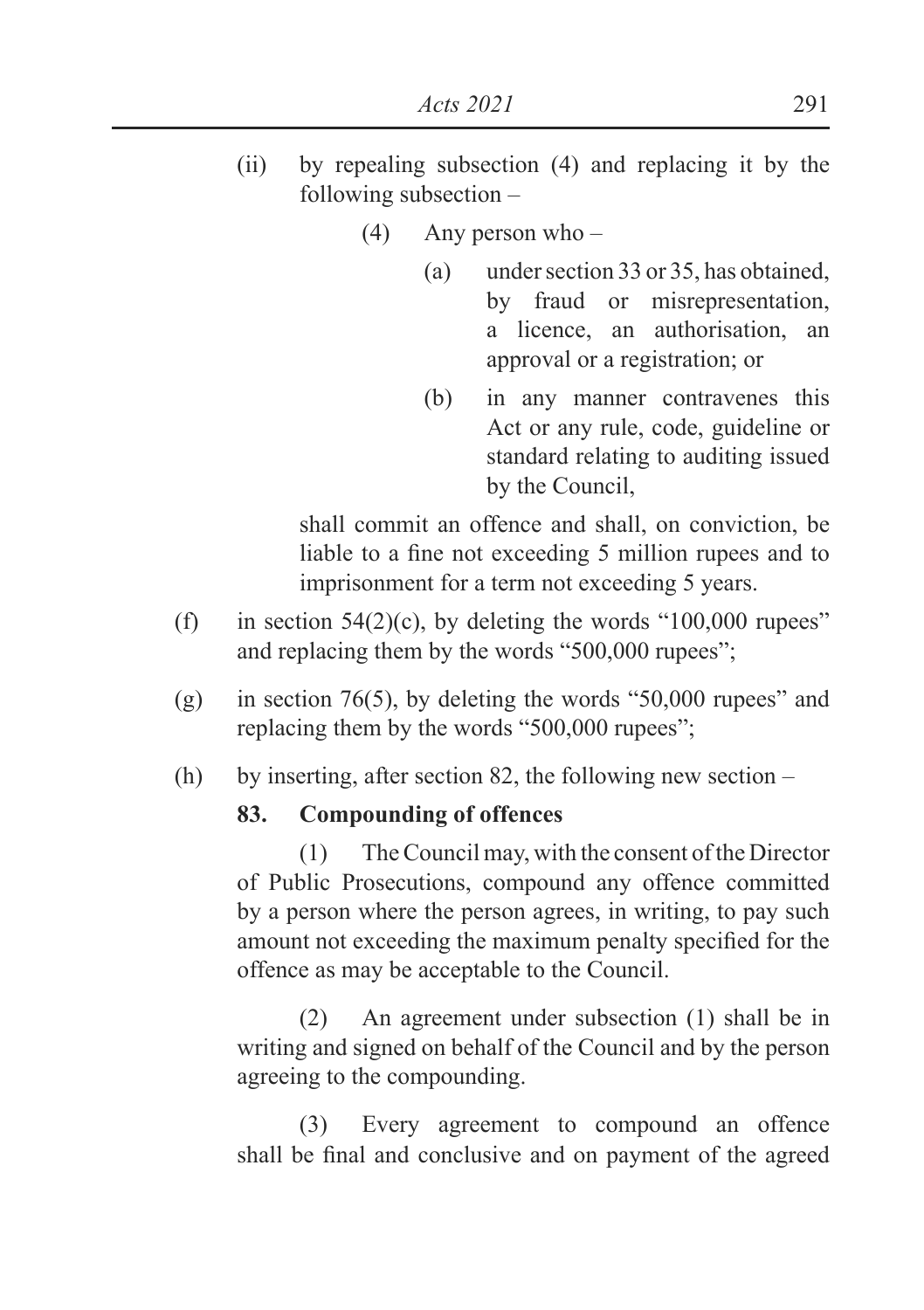amount, no further action shall be taken, with respect to the offence compounded, against the person who agreed to the compounding.

 (4) Where the Director of Public Prosecutions does not give his consent to compound an offence or a person does not agree to compound an offence, the Council may, with the consent of the Director of Public Prosecutions, refer the case to the Police for legal proceedings.

 (5) The Council may cause to be published, in such form and manner as it may determine, a public notice setting out the particulars of the amount agreed upon under subsection  $(1)$ .

### **28. Financial Services Act amended**

The Financial Services Act is amended –

- (a) in section  $2 -$ 
	- $\delta$  in the definition of "registered agent", by deleting the words "section 76" and replacing them by the words "section 71A":
	- (ii) by inserting, in the appropriate alphabetical order, the following new definitions  $-$

"fintech" means technologically enabled financial innovations which could result in new business models applications, processes or products with an associated material effect on financial markets and institutions and the provision of financial services:

 "regulatory sandbox" means a controlled testing environment which allows a licensee or a body corporate authorised under section 14B to conduct experiments, whether simulated or live, under the supervision of the Commission;

 "regulatory sandbox authorisation" means an authorisation granted under section 14B;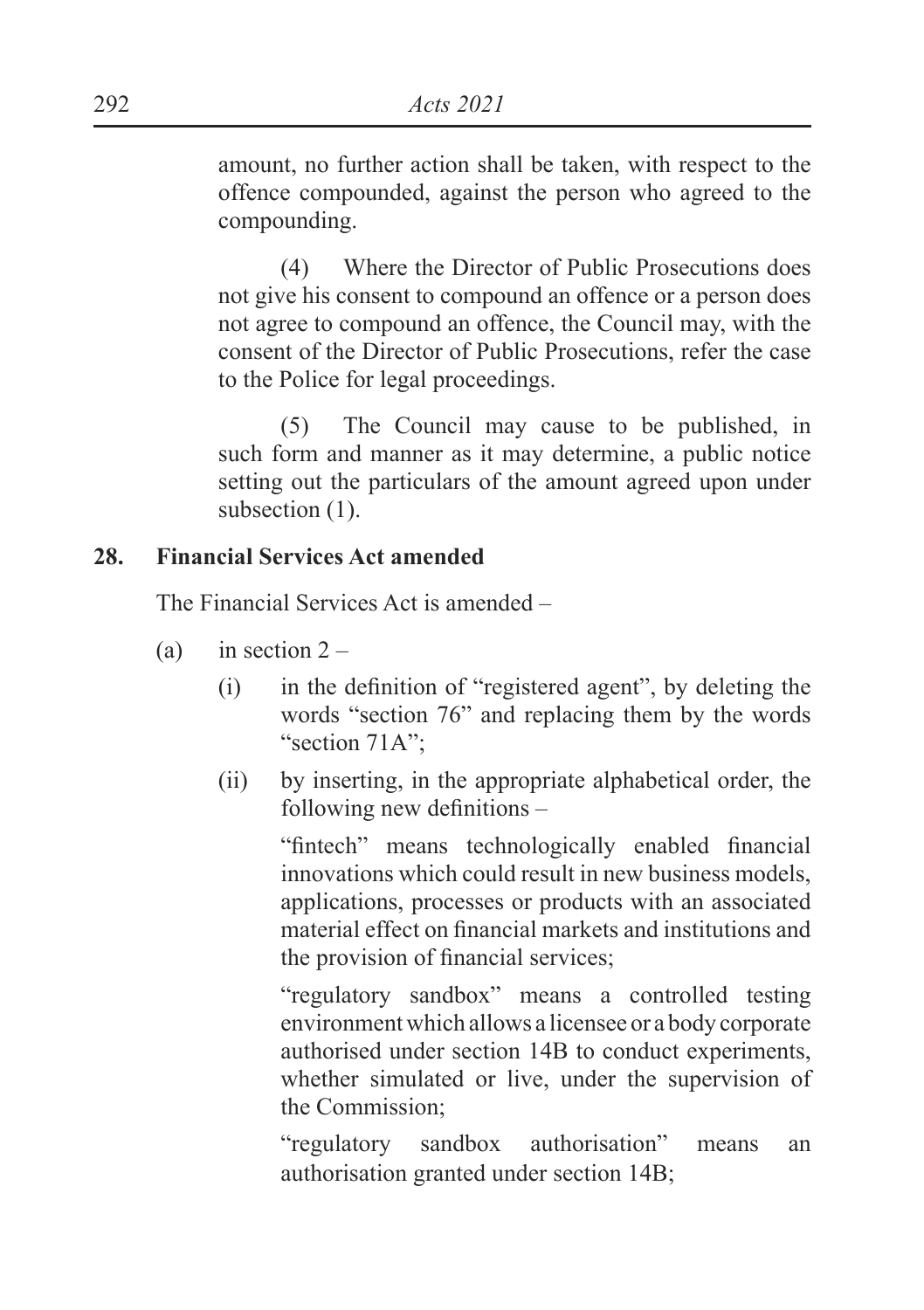(b) by inserting, after section 14A, the following new sections –

### **14B. Regulatory sandbox authorisation**

 (1) A licensee or body corporate may apply to the Commission for a regulatory sandbox authorisation in such form and manner as the Commission may determine.

 (2) On receipt of an application under subsection (1), the Commission may grant a regulatory sandbox authorisation where it is satisfied that the applicant  $-$ 

- (a) is of good standing;
- (b) proposes to conduct an activity which, in the opinion of the Commission –
	- (i) is viable;
	- (ii) does not present a risk to the stability and soundness of the financial system of Mauritius; and
	- (iii) complies with such conditions as may be prescribed.

 (3) Where the Commission grants an application under subsection  $(2)$ , it may, for a specified period and subject to such terms and conditions as it may determine, issue a regulatory sandbox authorisation.

 (4) (a) The Commission may, in such circumstances as it may determine, exempt a person who has obtained a regulatory sandbox authorisation from any applicable regulatory requirement.

 (b) An exemption under paragraph (a) shall be specified in the regulatory sandbox authorisation.

 $(5)$  At the expiry of the time period specified in subsection (3), the Commission may, subject to such conditions as may be prescribed –

> (a) revoke or renew a regulatory sandbox authorisation; or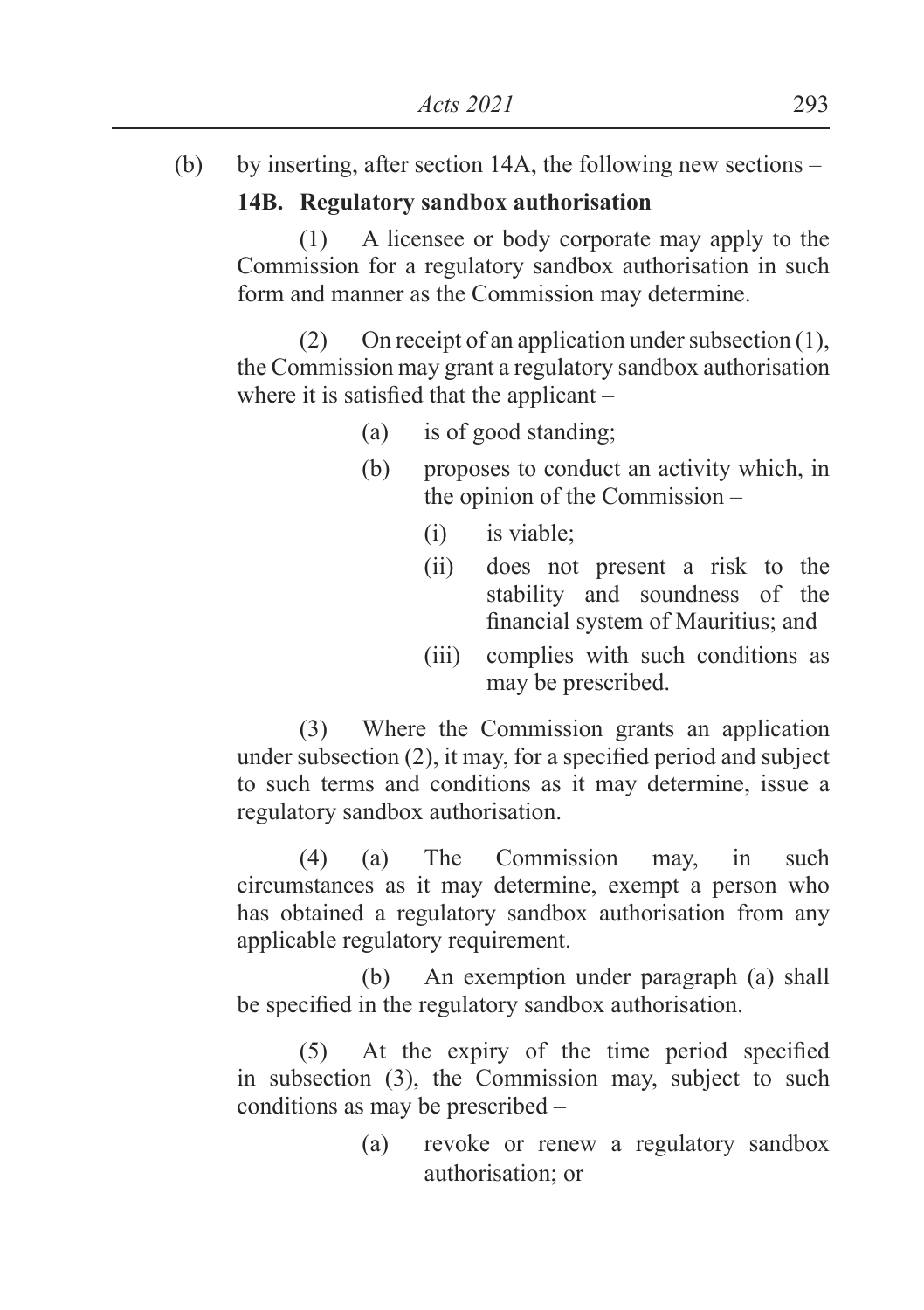(b) issue to the holder of a regulatory sandbox authorisation, a licence under this Act or the relevant Acts where it is satisfied that the holder of the authorisation satisfies the conditions for holding such licence.

 (6) The Commission may, for the purpose of this section, issue such guidelines, instructions or directives as it may deem fit.

 (7) The Commission may cause an inspection of the operations and affairs of a holder of a regulatory sandbox authorisation to be made by its officers or such other duly qualified person as it may appoint, so as to assess whether the holder of the regulatory sandbox authorisation is complying with the terms and conditions of its authorisation or guidelines, instructions or directives issued by the Commission under this section.

 (8) Any person who contravenes this section shall commit an offence and shall, on conviction, be liable to a fine not exceeding one million rupees and to imprisonment for a term not exceeding 5 years.

# 14C. Establishment of fintech innovation hub and **digital lab**

 $(1)$  The Commission shall establish a fintech innovation hub and digital lab –

- (a) to foster innovation and the use of emerging technologies by financial institutions and other financial services providers;
- (b) to identify critical trends in technology affecting the financial sector and develop in-depth insights into these technologies;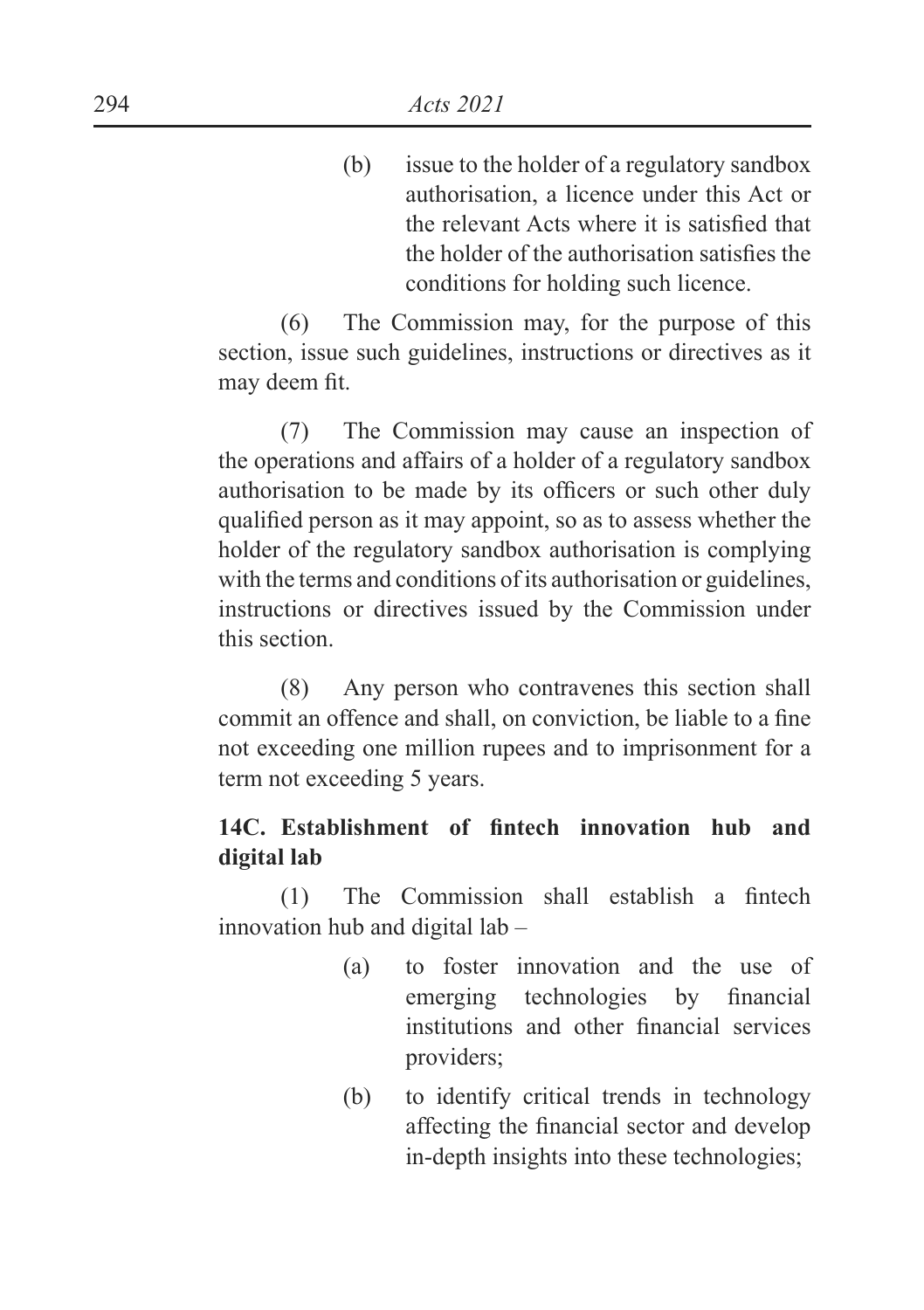- (c) to provide a testing environment for fintech to develop, test, prototype and operate their products or services;
- (d) to establish an international networking platform for experts on innovative technologies related to the financial sector to promote research, exchange of views and knowledge-sharing; and
- (e) for such other purposes as the Commission may determine.

 (2) The Commission shall determine the requirements for a person to enter, participate or operate in the fintech innovation hub and digital lab.

 (3) Any person who enters, participates or operates in the fintech innovation hub and digital lab shall comply with such terms and conditions as the Commission may determine.

 (4) The Commission may seek the collaboration of any financial institution or any public or private sector agency for the establishment of the fintech innovation hub and digital lab.

- (c) in section 19 (1), by deleting the words "section 71A" and replacing them by the words "sections 14B and 71A";
- (d) in section  $23 -$ 
	- (i) in subsection  $(1A)$ 
		- (A) in paragraph  $(A)$ 
			- (I) by deleting the words "a transfer of shares" and replacing them by the words "an issue or a transfer of shares";
			- (II) by deleting the words "such transfer" and replacing them by the words "such issue or transfer";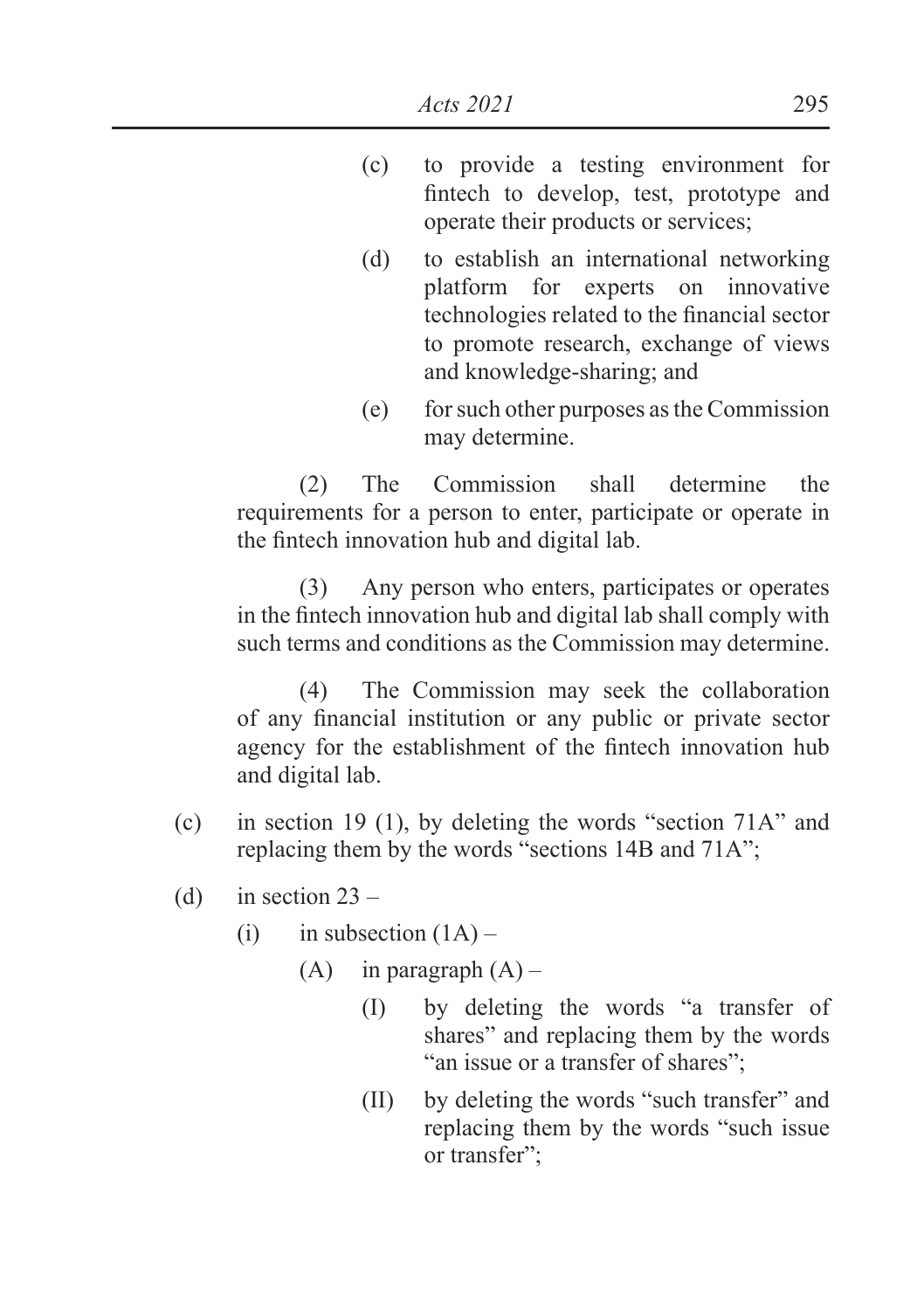### (B) in paragraph  $(B)$  –

- (I) by deleting the words "a transfer of shares" and replacing them by the words "an issue or a transfer of shares":
- (II) by deleting the word "transfer" and replacing it by the words "issue or transfer";
- $\lambda$  in subsection (4)(b), in the definition of "class of licensees", by deleting the word "includes" and replacing it by the word "means";
- (e) in section 42, by inserting, after subsection (3), the following new subsection –

 (3A) Without prejudice to the Insolvency Act, the Chief Executive may require the Official Receiver, a liquidator or a provisional liquidator, an administrator or a special administrator appointed under the Insolvency Act or the relevant Acts to provide such information as may be required in respect of a licensee or past licensee for the discharge of the functions of the Commission under the relevant Acts.

- (f) in section  $45A -$ 
	- (i) in the heading, by deleting the words "**Whistle blowing**" and replacing them by the word "**Whistleblowing**";
	- (ii) in subsection (2), by deleting the words "or  $45B$ ";
- (g) in section  $53 -$ 
	- (i) in subsection (2), by deleting the words ", by registered post,";
	- (ii) by inserting, after subsection (2), the following new subsection –

 (2A) (a) A notice issued under subsection (2) shall be served by the Commission in the following manner –

> (i) by registered post addressed to the licensee at his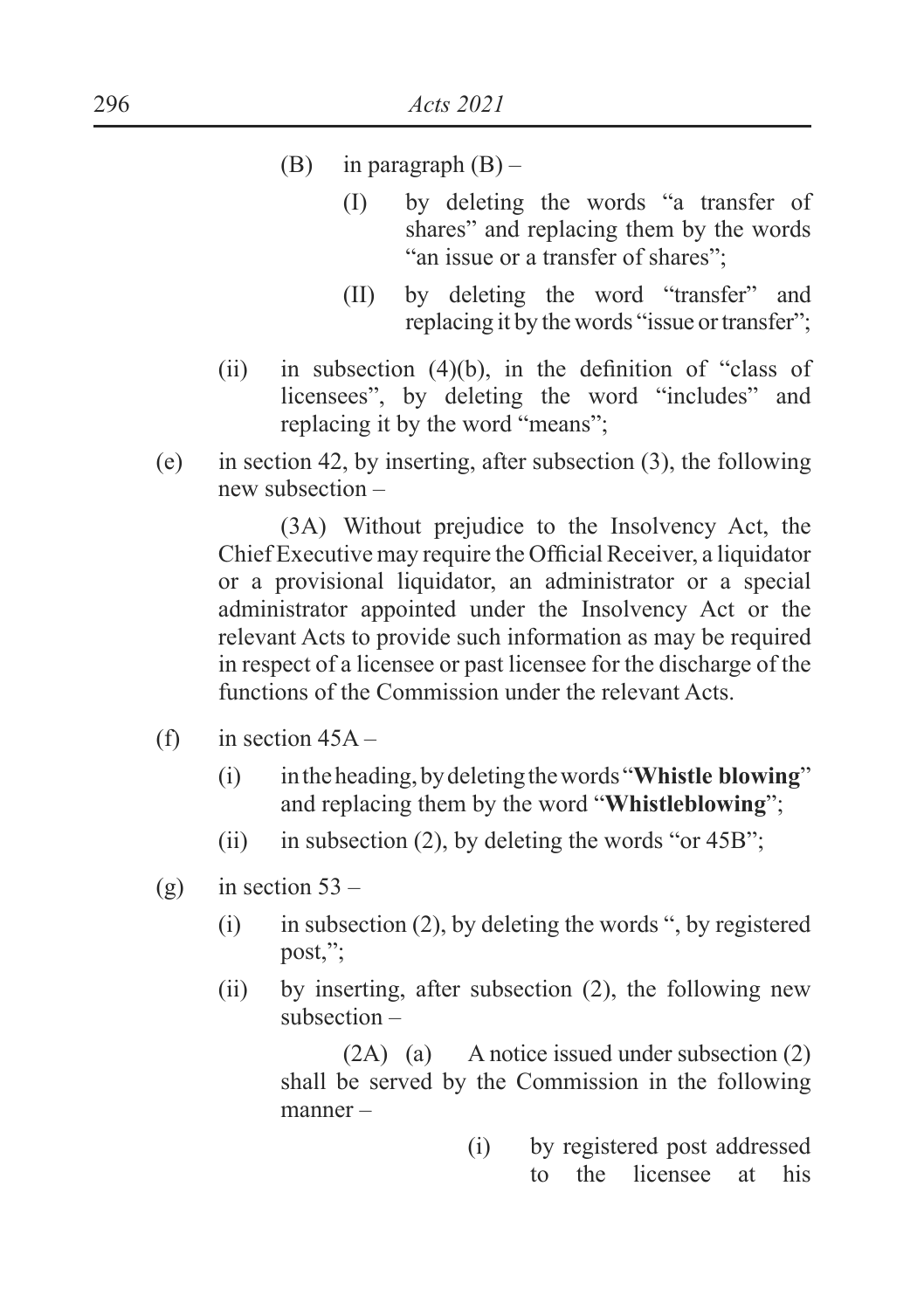registered office or his usual or last known place of business or residence; or

- (ii) by a registered usher
	- $(A)$  at the registered office or the usual or last known principal place of business of the licensee: or
	- (B) in the case of a licensee not resident in Mauritius, with a person authorised to accept service of process on behalf of the licensee; or

(iii) by encrypted electronic mail.

 (b) A notice served under paragraph  $(a)(i)$  and  $(iii)$  shall be deemed to have been duly served at the time where the notice is delivered in the ordinary course of post or at the time of sending the electronic mail.

- (h) in section 60, by deleting the words "by the Commission, Enforcement Committee or SRO" and replacing them by the words "by the Commission or Enforcement Committee";
- $(i)$  in section 83, by repealing subsection  $(8)$  and replacing it by the following subsection –

 (8) (a) Notwithstanding this section, the Commission shall, on the request of the holder of a licence issued by the Commission, including the holder of a Global Business Licence or an Authorised Company, issue a certificate of good standing certifying that the name of the licensee is on the register and it is of good standing in terms of fees and reporting obligations, as applicable, under section 30.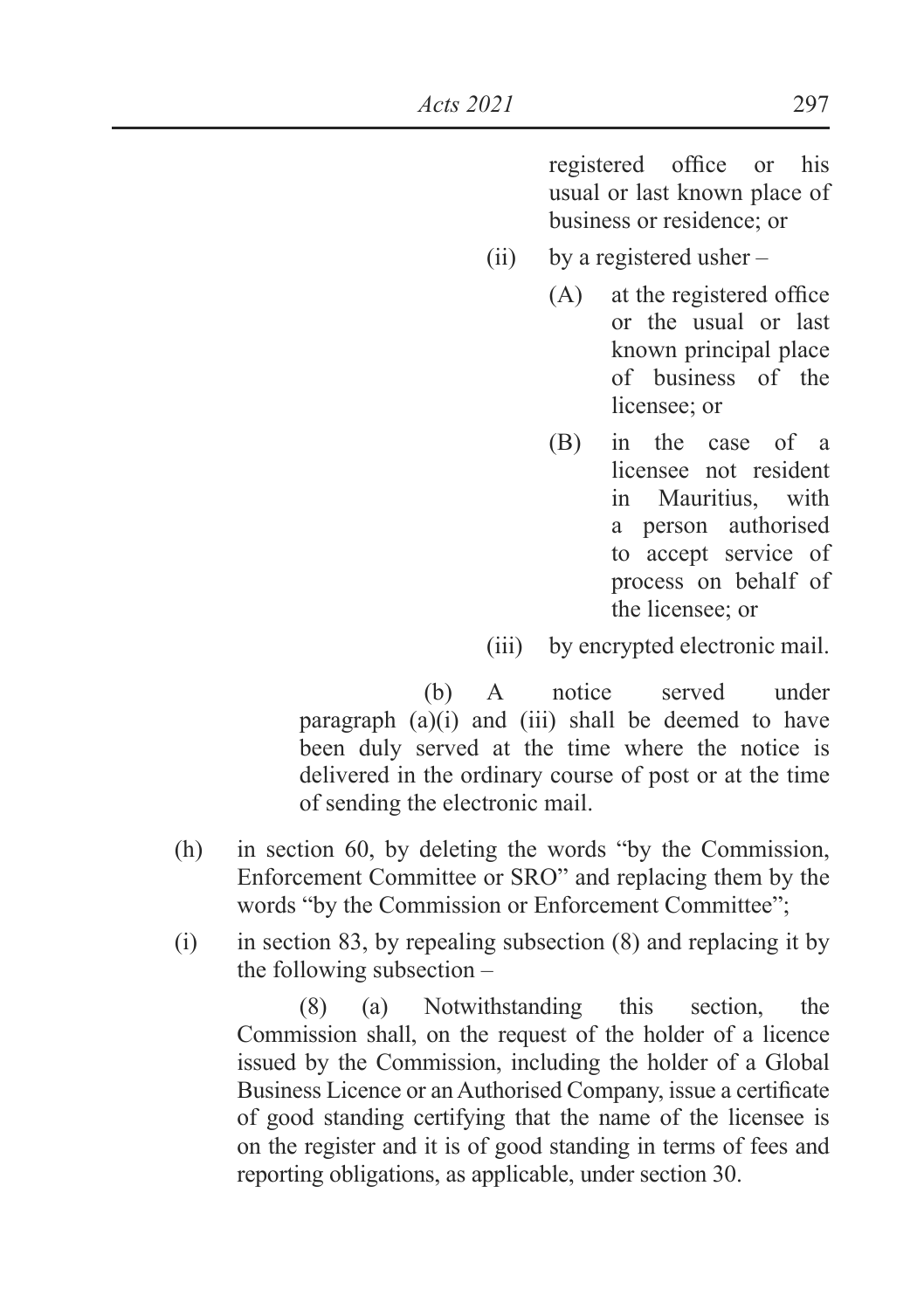$(b)$  A law practitioner or an accounting firm shall be eligible to make a request for the certificate of good standing under paragraph (a), on behalf of, and on the written consent of, the holder of a licence issued by the Commission, including the holder of a Global Business Licence or an Authorised Company.

- (i) in section  $87(1)$ 
	- (i) by deleting the word "enforcement" and replacing it by the word "administration";
	- (ii) by inserting, after the words "discharging the functions", the words "of the Commission or".

### **29. Fisheries and Marine Resources Act amended**

The Fisheries and Marine Resources Act is amended –

- (a) in section  $2 -$ 
	- $\Delta$  in the definition of "authorised officer", by inserting, after the word "licences", the words ", trusted trader certificates":
	- (ii) in the definition of "guidelines", in paragraph (a), by deleting the words "or a licence" and replacing them by the words ", a licence or a trusted trader certificate";
	- $(iii)$  by deleting the definition of "fishing boat" and replacing it by the following definition  $-$

"fishing boat" $-$ 

- $(a)$  means a boat used for fishing and fishing-related activities;
- (b) includes a vessel of a length of at least 24 metres or more, made of fibreglass, intended to be used for fishing and fishing-related activities; but
- $\text{f}$  does not include a boat used for fishing as sport, water sport or any other recreational purpose;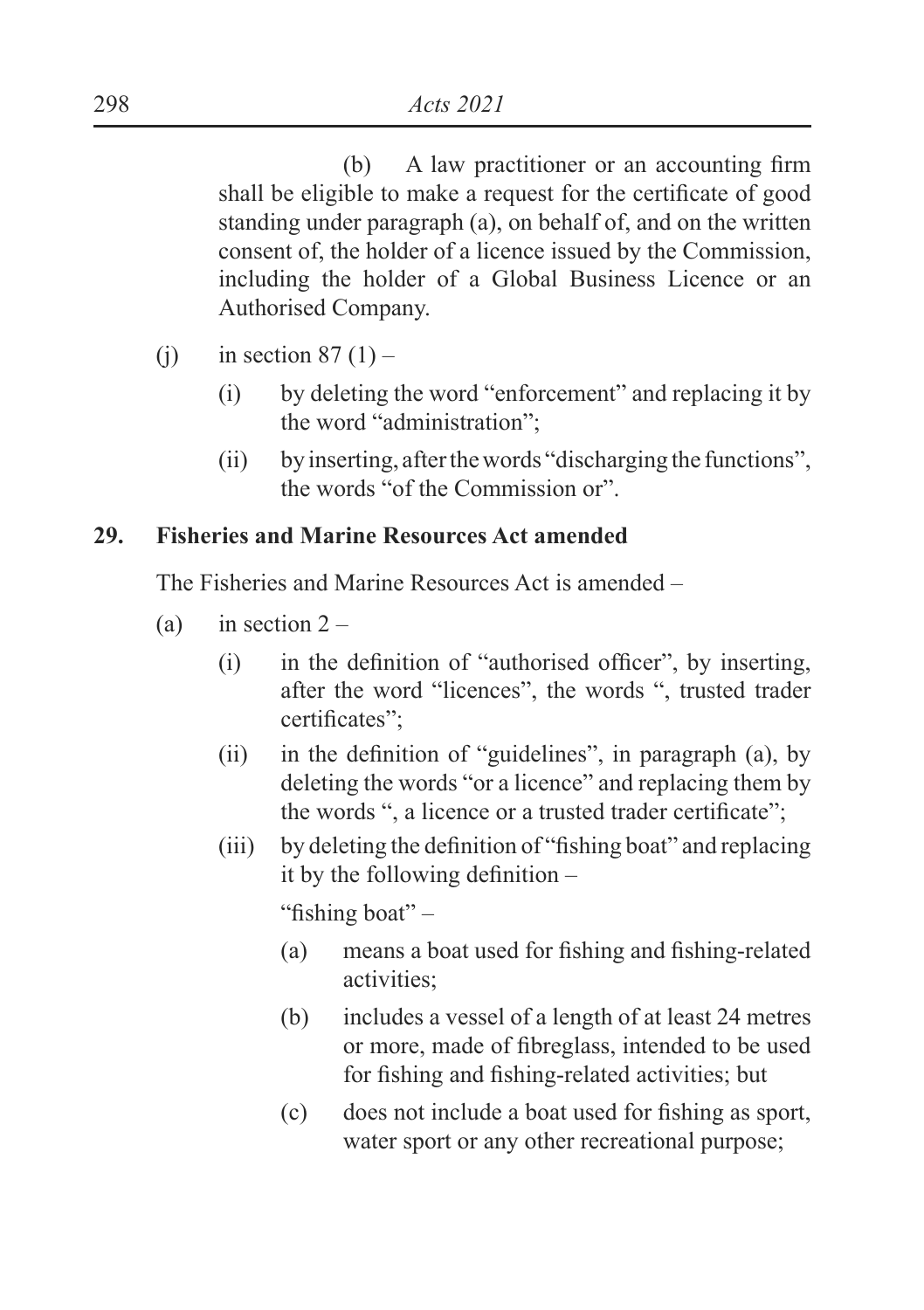(iv) by inserting, in the appropriate alphabetic order, the following new definitions  $-$ 

> "trusted trader" means a person who is the holder of a trusted trader certificate:

> "trusted trader certificate" means a certificate issued under section 22A;

> "Trusted Trader Committee" means the Committee set up under section 27H of the Economic Development Board Act;

- (b) in section 22(1)(a), by deleting the words "No person" and replacing them by the words "Subject to section 22A, no person";
- (c) by inserting, after section 22, the following new section –

# **22A.** Trusted trader certificate for importation of fish and fish products

 $(1)$  A person who intends to import, during a specified period, a specified fish or fish product from a specified supplier in a specified country shall, notwithstanding section  $22(1)(a)$ , apply to the Permanent Secretary, in such form and manner as he may approve and in accordance with such guidelines issued under this Act. for a trusted trader certificate.

 $(2)$  Where the Permanent Secretary is satisfied that an applicant for a trusted trader certificate meets the criteria specified in this Act, the Permanent Secretary shall make recommendations to the Trusted Trader Committee for the applicant to import the specified fish or fish product from the specified supplier in the specified country during a specified period.

 (3) Where the Trusted Trader Committee gives its approval pursuant to subsection (2), the Permanent Secretary shall, on such other terms and conditions as he may determine, issue the applicant with a trusted trader certificate to import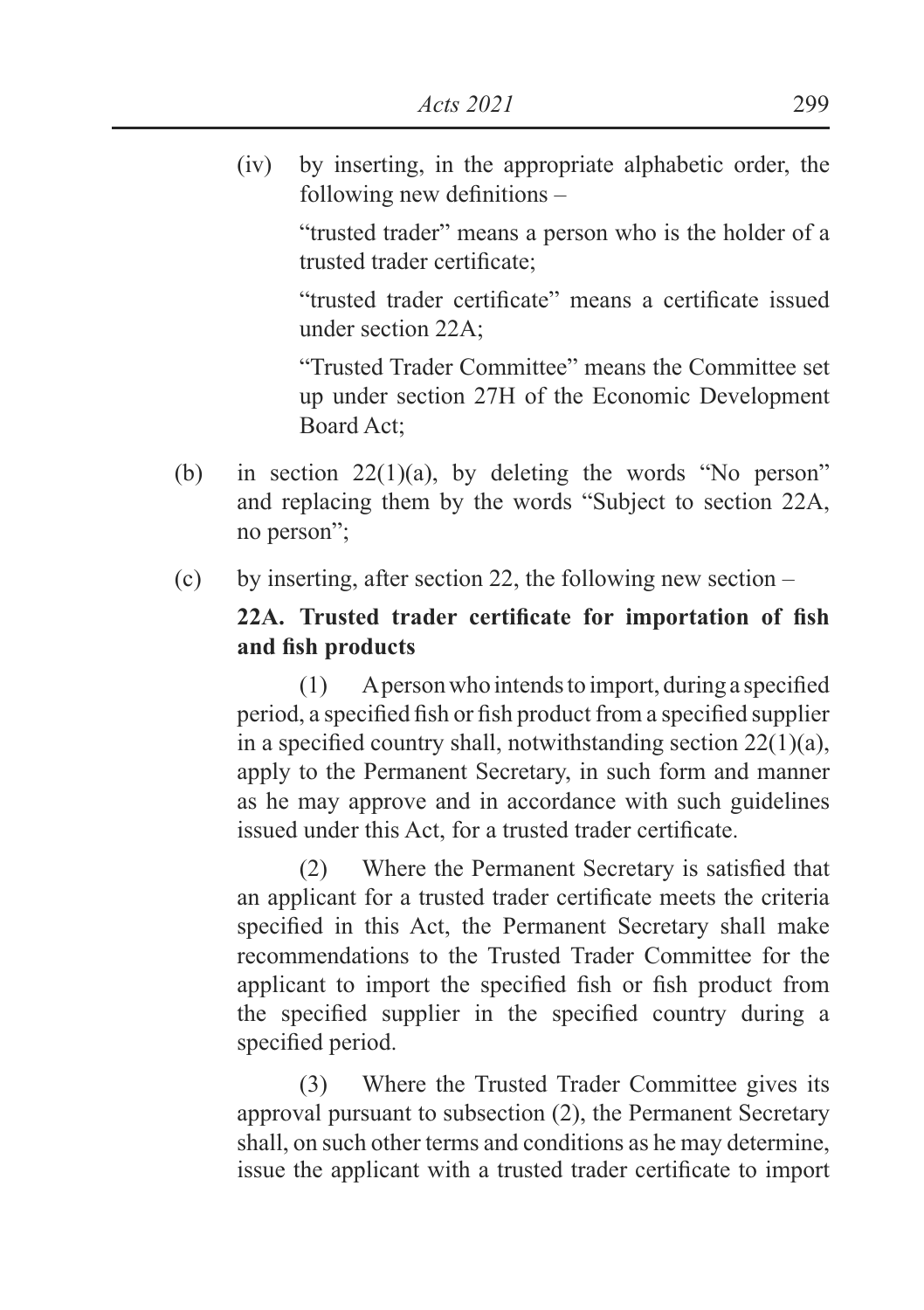the specified fish or fish product from the specified supplier in the specified country during the specified period.

 (4) Where the Permanent Secretary rejects an application under subsection (1), he shall, not later than 15 days after his decision, inform the applicant in writing.

 (5) (a) Where a trusted trader fails to comply with any term or condition of his trusted trader certificate or with this Act, the Permanent Secretary may, subject to paragraph (b), suspend or revoke the certificate.

 (b) The Permanent Secretary shall, before suspending or revoking a trusted trader certificate, inform the trusted trader, in writing, of the reasons thereof.

 (c) A trusted trader shall, not later than 14 days after being informed of the decision of the Permanent Secretary under paragraph (a), make written representations to the Permanent Secretary as to why the trusted trader certificate should not be suspended or revoked.

(d) Where a trusted trader certificate is suspended or revoked, the person to whom the certificate was issued shall forthwith surrender the certificate to the Permanent Secretary.

 (e) Where the Permanent Secretary suspends or revokes a trusted trader certificate, he shall forthwith inform the Director-General.

 (6) Any person who fails to comply with subsection (5)(d) shall commit an offence.

(7) In this section –

"specified country" means the country from which an applicant intends to import the specified fish or fish product:

"specified fish or fish product" means the fish or fish product an applicant intends to import: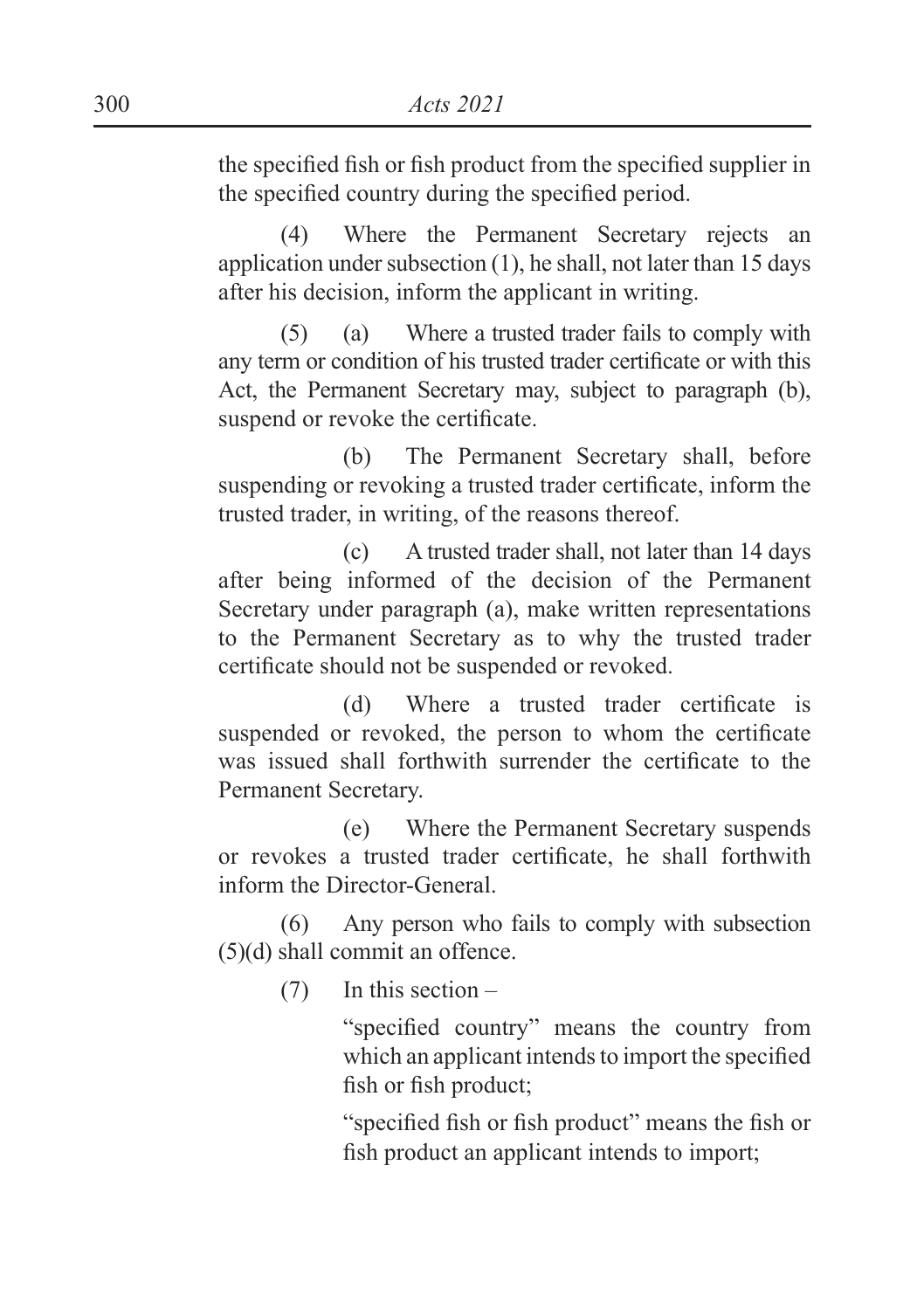"specified supplier" means the supplier from which an applicant intends to import the specified fish or fish product.

(d) in section 57, by adding the following new subsection  $-$ 

 $(4)$  A foreign fishing vessel which operates in the maritime zones shall not be involved in any fishing activity in contravention of any international fishery conservation and management measure.

- (e) in section  $70 -$ 
	- (i) in paragraph (a), by deleting the words " $21(1)$ ", " $21(2)(a)$ ", " $26(3)$ " and " $48(1)$ " and replacing them by the words "21(1)(a)", "21(3)", "26(2)(a) or (b)" and "48", respectively;
	- (ii) in paragraph (b), by inserting, after the words "section  $8(D)(1)(a)$ , (b) or (c),", the words "12(1)(h),";
	- (iii) by inserting, after paragraph (e), the following new paragraphs –
		- (ea) fails to comply with any term or condition of an approval given under section 27 shall commit an offence and shall, on conviction, be liable to a fine not exceeding 500,000 rupees;
		- (eb) fails to comply with any term or condition of a licence issued under section 34(3) (a) shall commit an offence and shall, on conviction, be liable to a fine pavable in the currency of the licence fees not exceeding 100 times the amount payable as licence fee for a period of 30 days or one million US dollars, whichever is higher;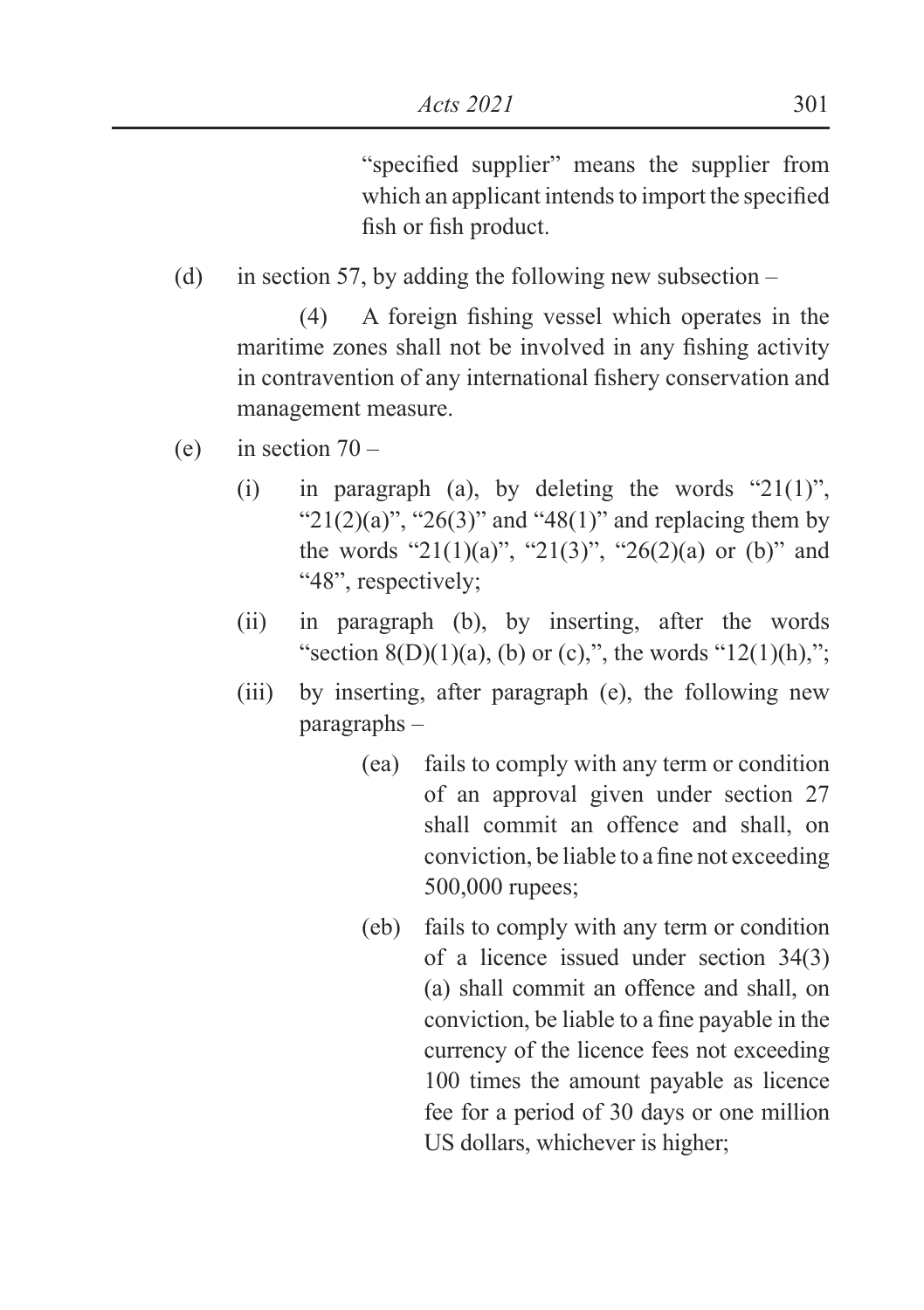- (ec) fails to comply with any term or condition of any authorisation given under section 39(2) shall commit an offence and shall, on conviction, be liable to a fine not exceeding 3 million rupees.
- (iv) in paragraph (h), by deleting the words "section 34(D),  $34(2)$  or  $40(3)$ " and replacing them by the words "section 34(1) or (2), 40(3) or  $57(4)$ ";
- (f) in section 74(1), by adding the following new paragraph, the full stop at the end of paragraph (zc) being deleted and replaced by a semicolon –
	- (zd) prescribing measures for conducting exploratory fishing.

### **30. Fishermen Investment Trust Act repealed**

The Fishermen Investment Trust Act is repealed.

#### **31. Food Act amended**

The Food Act is amended –

(a) in section 2, by inserting, in the appropriate alphabetical order, the following new definition  $-$ 

 "private food testing laboratory" means any private laboratory, accredited by the Mauritius Accreditation Service under the Mauritius Accreditation Service Act, to conduct examination of food;

(b) in section 7, by inserting after subsection (1) the following new subsection –

 (1A) (a) Notwithstanding section 7(1), an authorised officer who has procured a sample under section 6 from a consignment imported food lying in the custody of the Director- General of the Mauritius Revenue Authority may, subject to the request of an importer, cause the sample to be examined or analysed by a private food testing laboratory.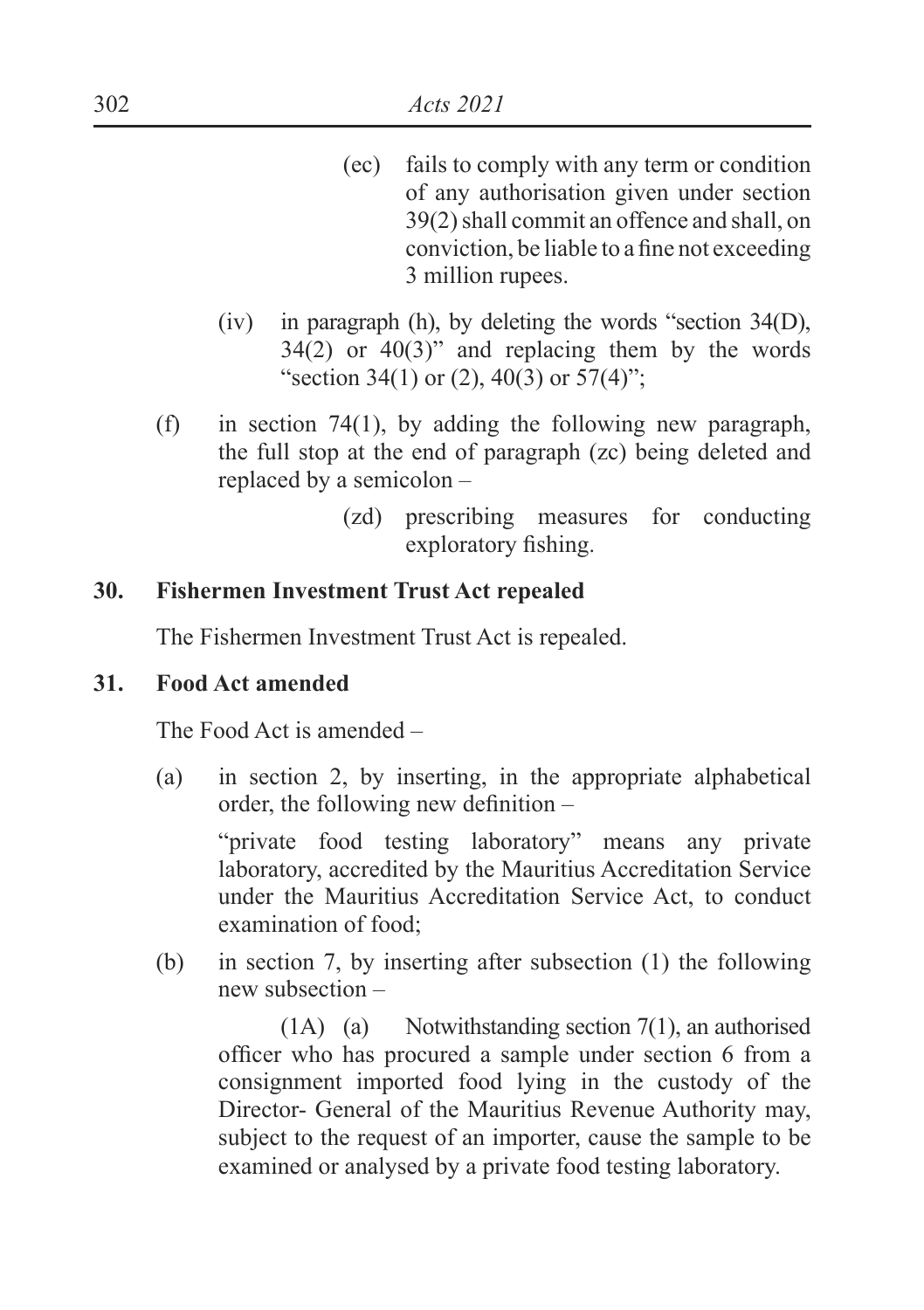(b) Where the sample under section 6 is analysed by a private food testing laboratory, the importer shall bear all costs thereof.

### **32. Forests and Reserves Act amended**

The Forests and Reserves Act is amended –

- (a) in section 2(1), in the definition of "river reserve", in paragraph (b), by adding the following new subparagraph –
	- (iv) in the case of a natural water path or natural drainage path, of 2 metres;
- (b) in section 14(2), by inserting, after paragraph (e), the following new paragraph –
	- $(ea)$  backfill or obstruct a natural water path or natural drainage path;

# **33. Foundations Act amended**

The Foundations Act is amended –

(a) in section 24(2), by deleting the words "issue Practice Directions" and replacing them by the words "for the purpose of effectively discharging his functions under this Act or for any other purpose, issue Practice Directions or guidelines";

(b) by inserting, after section 30, the following new section –

# **30A. Education and exchange of information**

 (1) The Registrar may undertake outreach and educational programmes to raise and deepen awareness among all charitable foundations and the donor community on the potential vulnerabilities of the sector to terrorism financing abuse and terrorism financing risks and the measures that charitable foundations may take to protect themselves against such abuse.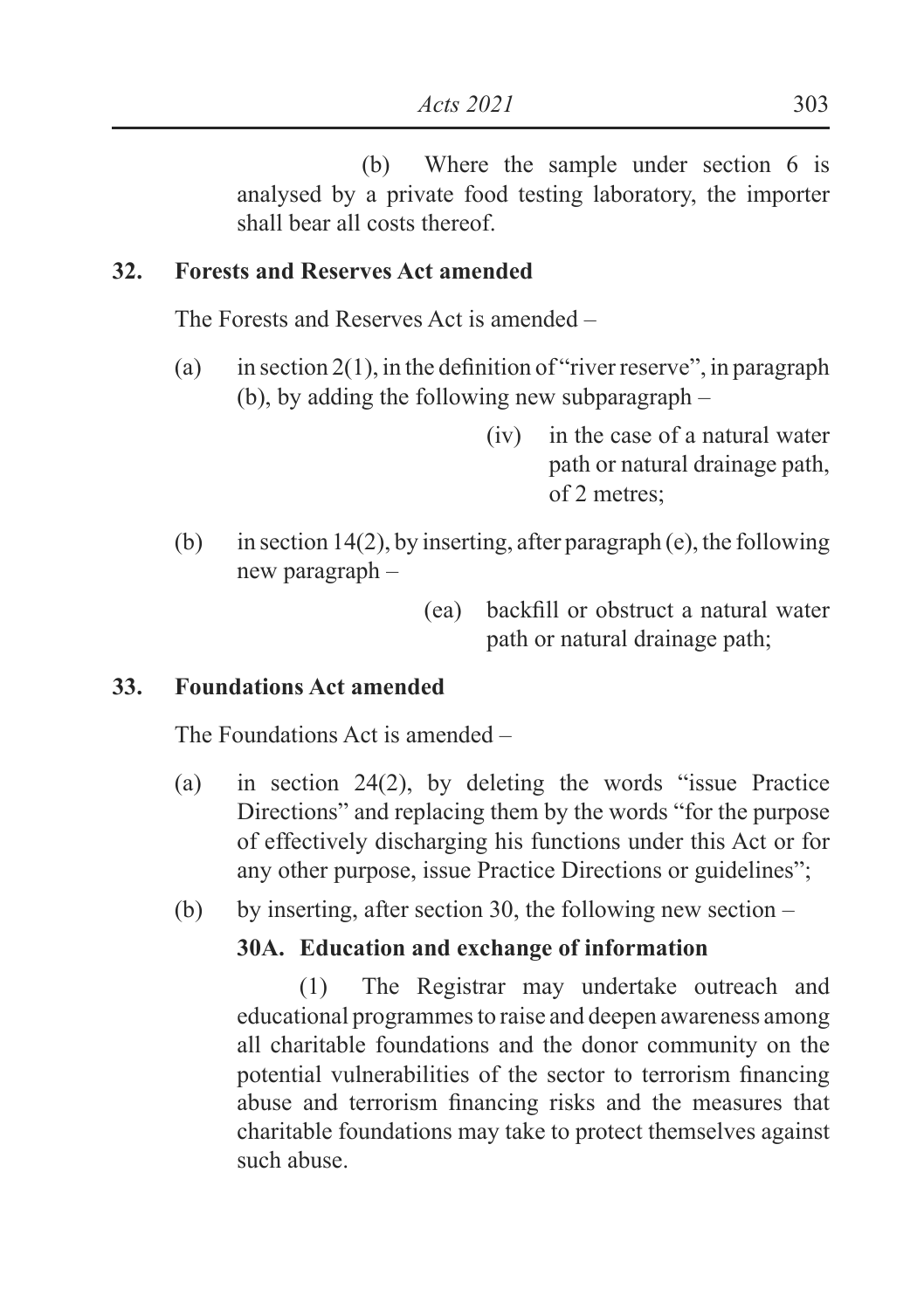(2) The Registrar may share, with Mauritian and foreign law enforcement agencies and institutions involved in the prevention of money laundering and combating of terrorism financing and proliferation financing, information which he obtains pursuant to this Act.

(c) in section 36, by adding the following new subsection –

 (10) (a) Notwithstanding any other enactment, a Foundation shall authorise at least one officer or any other person ordinarily resident in Mauritius to provide, upon request from any competent authority, all basic information on, including information on beneficial ownership of, the Foundation.

 (b) A Foundation shall, within 14 days, from the date on which an authorisation is granted or, from which there is a change regarding the authorised officer or person referred to in paragraph (a), notify the Registrar, in such form and manner as the Registrar may approve, of the name and particulars of the officer or person.

(c) In this subsection –

 "basic information", in relation to a Foundation, means –

- (a) the name of the Foundation, proof of registration, legal form and status, address of its registered office, basic regulating powers, including the charter, and a list of members of its Council; and
- (b) a register of founders and persons who may have endowed assets to the Foundation;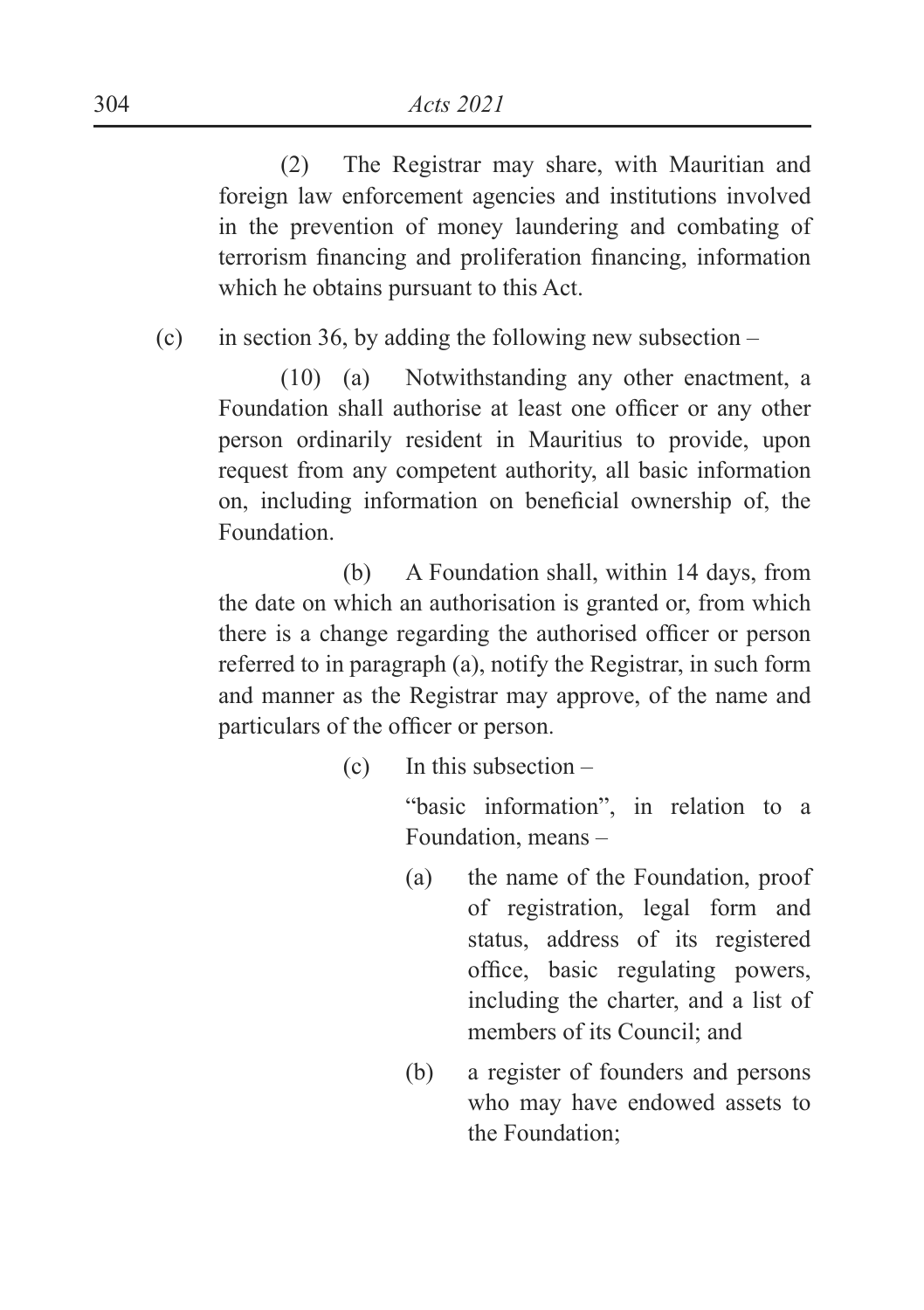"competent authority" –

- (a) means a public body responsible for combatting money laundering or terrorist financing and proliferation; and
- (b) includes investigatory authorities;

 "investigatory authorities" has the same meaning as in the Financial Intelligence and Anti-Money Laundering Act.

(d) by inserting, after section 36, the following new section –

# **36A. Records of charitable Foundation**

 (1) Every charitable Foundation shall, in addition to the records specified in section 36 and for a period of at least 7 years, keep a record containing full details of transactions, both domestic and international, to enable verification as to whether the funds were received and spent in a manner consistent with the objects of the charitable Foundation.

 (2) A charitable Foundation shall, upon request, make any record referred to in this section available to the Registrar or any investigatory authority.

 (3) The Registrar may request a charitable Foundation to submit financial statements for such period as he may determine, together with detailed breakdowns of receipts, payments and assets and liabilities, and the charitable Foundation shall comply with the request in such manner as the Registrar may determine.

 (4) Payments made by a charitable Foundation shall be by cheque or such other electronic means, and for such amount, as the Registrar may authorise.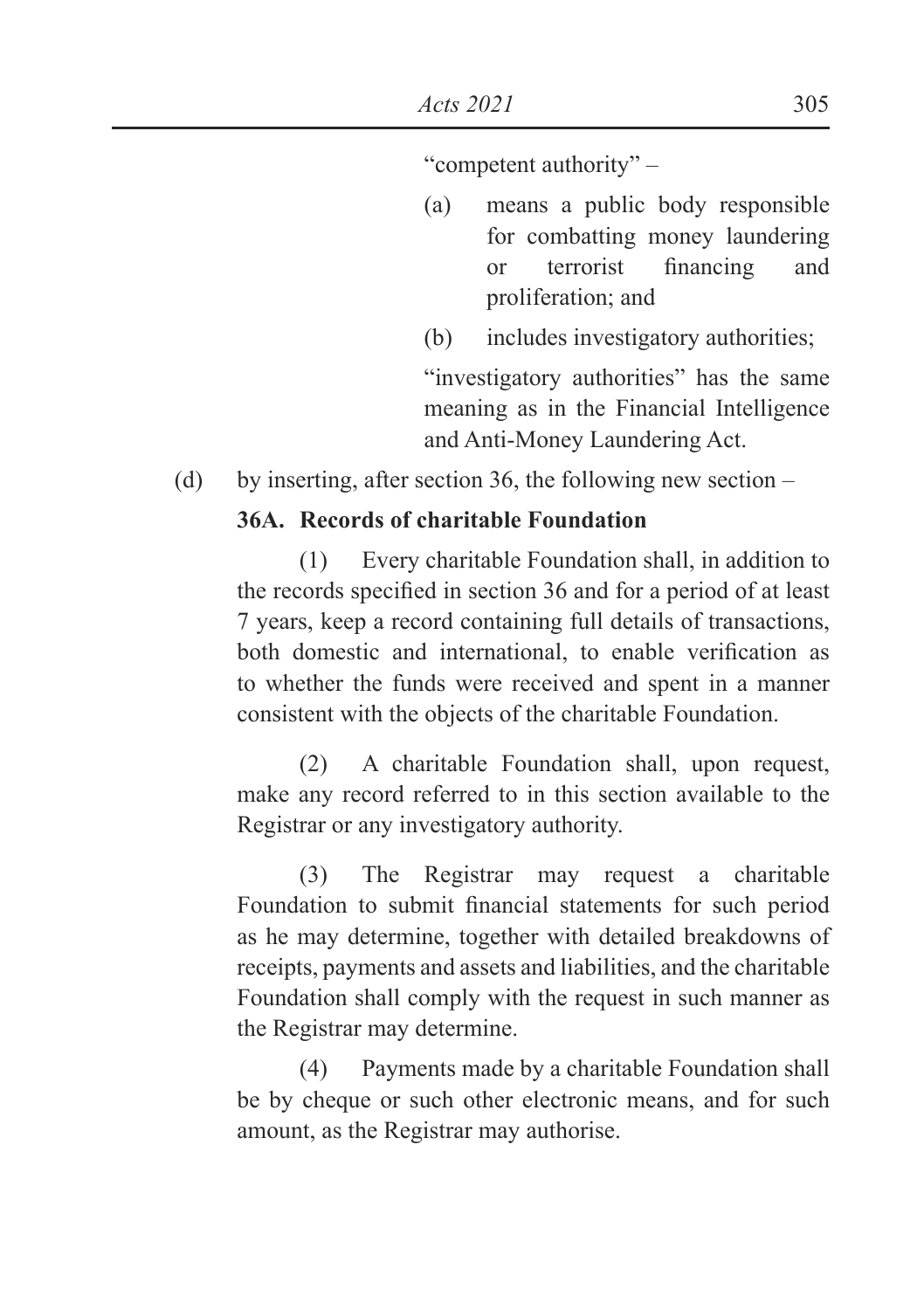(5) A charitable Foundation shall take appropriate measures to –

- $(a)$  confirm the identity, credentials and good standing of its beneficiaries and beneficial owners, if any;
- (b) verify whether its beneficiaries and beneficial owners, if any, are involved with, or using the funds of the charitable Foundation to support, terrorists or terrorist organisations; and
- $f(c)$  verify the identity of its significant donors.

 (6) Any person who fails to comply with this section shall commit an offence and shall, on conviction, be liable to a fine not exceeding one million rupees and to imprisonment for a term not exceeding 2 years.

- (e) in section  $39 -$ 
	- (i) by repealing subsection (4A) and replacing it by the following subsection –

 (4A) (a) Where a Foundation, Council member, former Council member, secretary or former secretary, as the case may be, fails to comply with section  $36(1)(d)$  or (e) or (5) or any other provision of this Act, the Registrar shall, by notice in writing, inform the Foundation that its name shall be removed from the register if it fails to comply with the relevant section within 30 days from the date of the notice.

 (b) The Registrar shall, unless he is satisfied that remedial action has been taken to comply with the relevant provision of this Act within 30 days from the date of the notice referred to in paragraph (a) or subsection (3), remove the name of the Foundation from the register.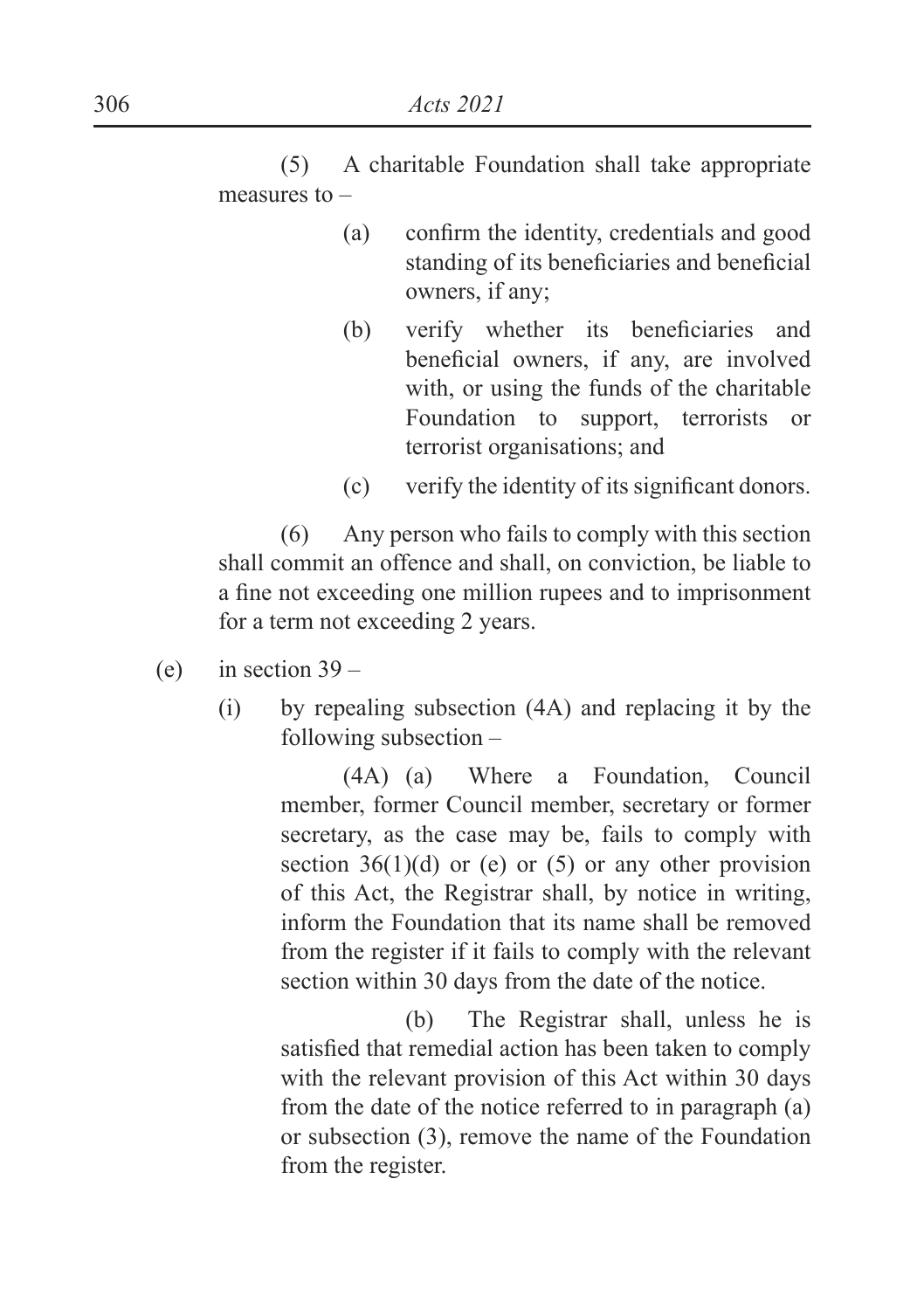(ii) by inserting, after subsection (4A), the following new subsection –

> (4B) (a) The Registrar shall, by notice in writing, inform the Foundation that its purpose or objects no longer satisfy the requirements of this Act where –

- $(i)$  there is sufficient evidence that the Foundation has engaged, or is about to engage, in activities likely to cause a serious threat to public safety or public order; or
- (ii) it has made, is making or is likely to make, available any resources, directly or indirectly, to a terrorist or terrorist organisation or for the purpose of terrorism.

 (b) The Registrar shall, unless the Foundation makes satisfactory representations within 21 days from the date of the notice under paragraph (a), remove the name of the Foundation from the register.

# **34. Freeport Act amended**

The Freeport Act is amended –

- (a) in section  $7(3)$ 
	- (i) in paragraph (a), by adding the following new subparagraph –
		- (vi) authorise a third party freeport developer to rent space within a freeport zone to an enterprise outside the freeport zone for the manufacturing and storage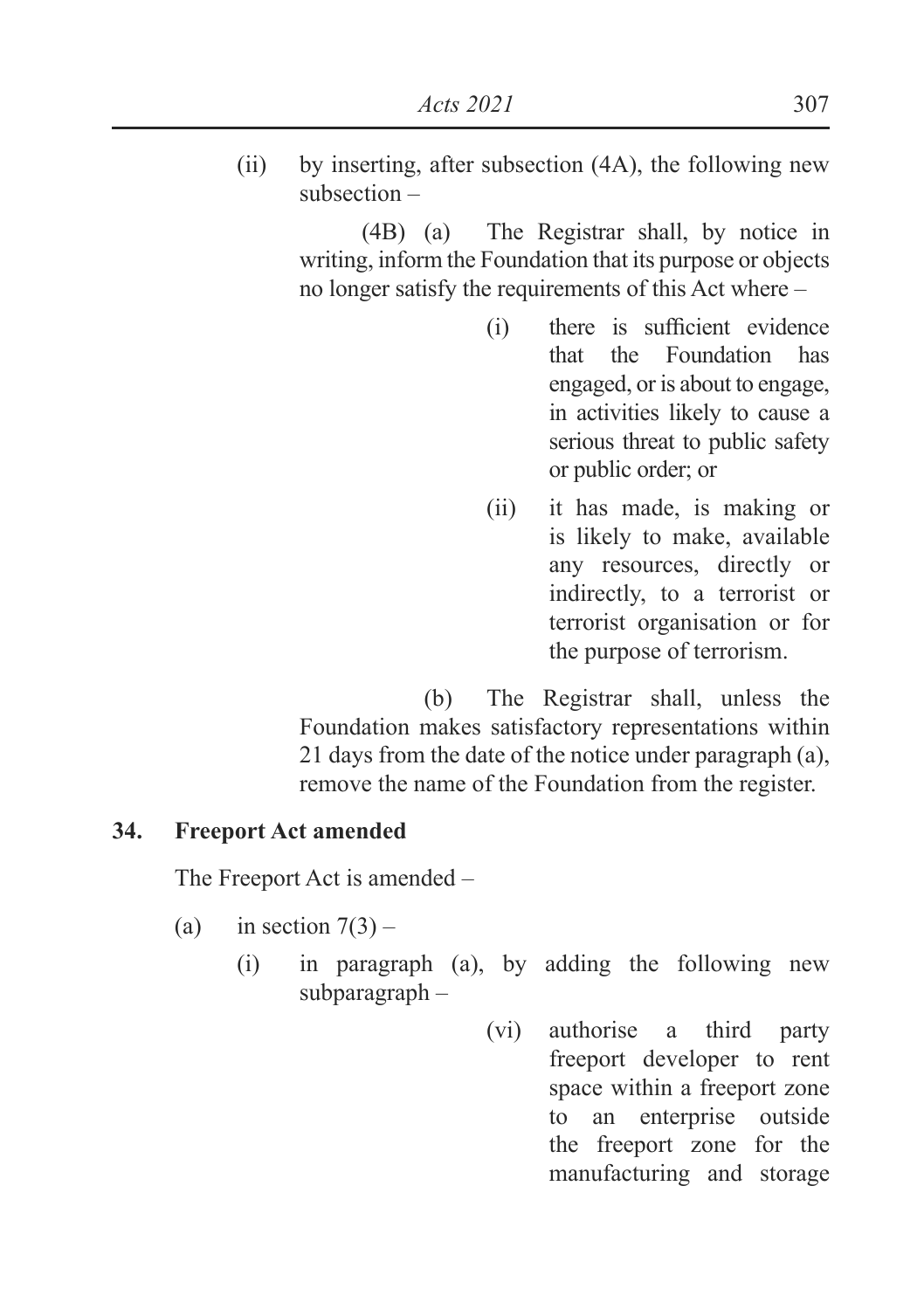of goods, subject to clearance of the goods from the Director-General under the Customs Act.

- (ii) in paragraph (aa), by deleting the words "paragraph  $(a)(i)$ " and replacing them by the words "paragraph  $(a)(i)(A)$ and subsection (2)(c)";
- (iii) in paragraph (aaa), by deleting the words "paragraph  $(a)(i)$ " and replacing them by the words "paragraph  $(a)(i)(A)$ and subsection  $(2)(c)$ ";
- (iv) by inserting, after paragraph (aaa), the following new paragraph –

 (aab) (i) The Director-General, in consultation with the Economic Development Board, may, subject to such terms and conditions as he may impose, extend the period referred to in paragraph (aa) by such period as he may consider necessary, provided that the extension period shall not exceed 36 months.

 (ii) Subparagraph (i) shall not apply to goods stored in a bonded warehouse.

- (b) in section  $11 -$ 
	- (i) in subsection (1), by deleting the words "section  $7(3)(a)(i)$  or (iv)" and replacing them by the words "section  $7(3)(a)(i)$ , (iv), (v) or (vi)";
	- (ii) in subsection  $(3)$ , by adding the following new paragraphs, the existing provision being lettered as paragraph  $(a)$  –

 (b) Where an authorisation is granted under section  $7(3)(a)(v)$ , the fee shall be paid by the person to whom the warehousing facilities are provided in accordance with item 6 of the Third Schedule.

 (c) Where an authorisation is granted under section  $7(3)(a)(vi)$ , the fee shall be paid by the enterprise in accordance with item 7 of the Third Schedule.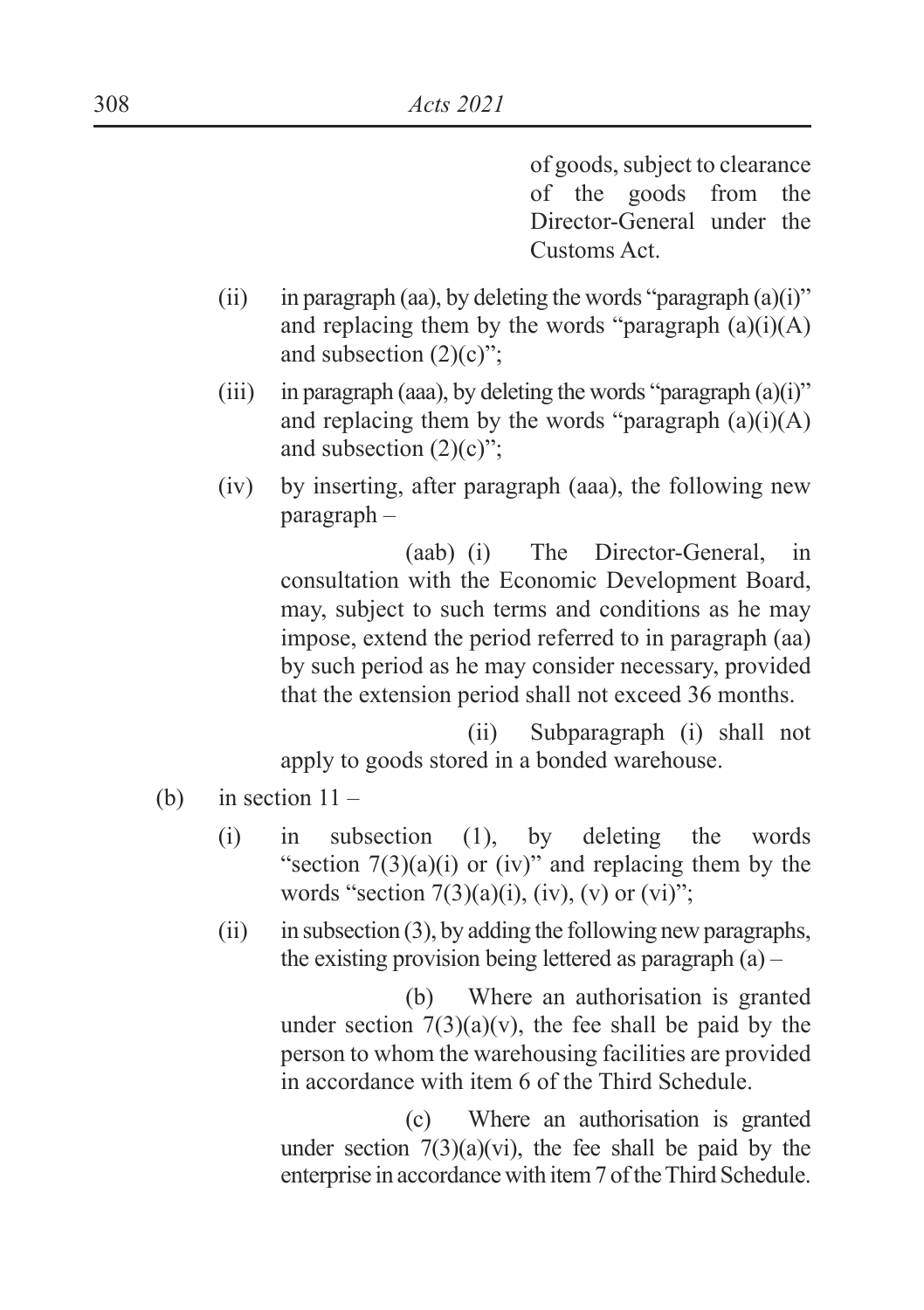- (c) in the Second Schedule, in item 2, by deleting the words "and open storage" and replacing them by the words ", open storage and display showroom";
- (d) in the Third Schedule, by adding the following new item –

| 7. | Authorisation         | With the right    | 3,000 per  | 4,500 per  |
|----|-----------------------|-------------------|------------|------------|
|    | to a third            | to rent space to  | enterprise | enterprise |
|    | party freeport        | an enterprise     |            |            |
|    | developer to          | outside the       |            |            |
|    | rent space to an      | freeport zone for |            |            |
|    | enterprise outside    | manufacturing     |            |            |
|    | the freeport          | and storage of    |            |            |
|    | zone for the          | goods             |            |            |
|    | manufacturing         |                   |            |            |
|    | and storage of        |                   |            |            |
|    | goods under           |                   |            |            |
|    | section $7(3)(a)(vi)$ |                   |            |            |

### **35. Gambling Regulatory Authority Act amended**

The Gambling Regulatory Authority Act is amended –

- (a) in section  $2 -$ 
	- $(i)$  in the definition of "Rules of Racing", by deleting the words "a horse racing organiser" and replacing them by the words "the Horse Racing Division";
	- (ii) by deleting the definition of "jockey" and replacing it by the following definition  $-$

"jockey" –

- $(a)$  means a person qualified to ride a horse; and
- (b) includes a jockey or a professional jockey, apprentice and a track rider, duly licensed by the Horse Racing Division;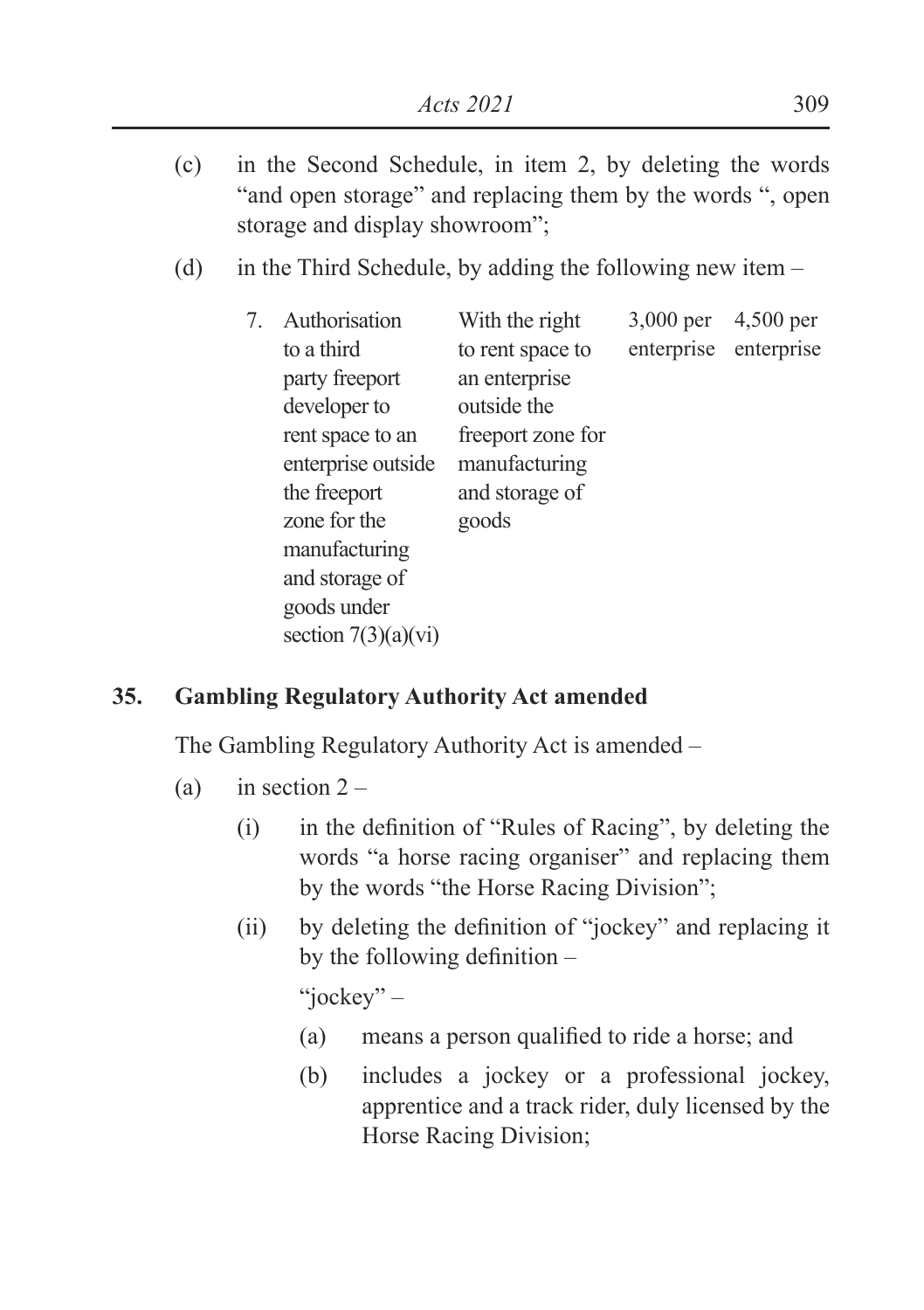$(iii)$  by deleting the definition of "suspicious transaction" and replacing it by the following definition  $-$ 

"suspicious transaction" means a transaction which –

- (a) gives rise to a reasonable suspicion that may involve –
	- (i) the laundering of money or the proceeds of any crime; or
	- (ii) funds linked or related to, or to be used for, the financing of terrorism or proliferation financing or, any other activity or transaction related to terrorism as specified in the Prevention of Terrorism Act or under any other enactment, whether or not the funds represent the proceeds of a crime;
- $(b)$  is made in circumstances of unusual or unjustified complexity;
- $\epsilon$ ) appears to have no economic justification or lawful objective;
- (d) is made by, or on behalf of, a person whose identity has not been established to the satisfaction of the person with whom the transaction is made; or
- (e) for any other reason, gives rise to suspicion;
- (iv) by inserting, in the appropriate alphabetical order, the following new definitions  $-$

 "gross proceeds" means the turnover less any refund of cancelled bets;

"gross stakes", in respect of -

(a) fixed odd betting, means the total amount collected as stakes net of betting tax and refunds or cancelled bets;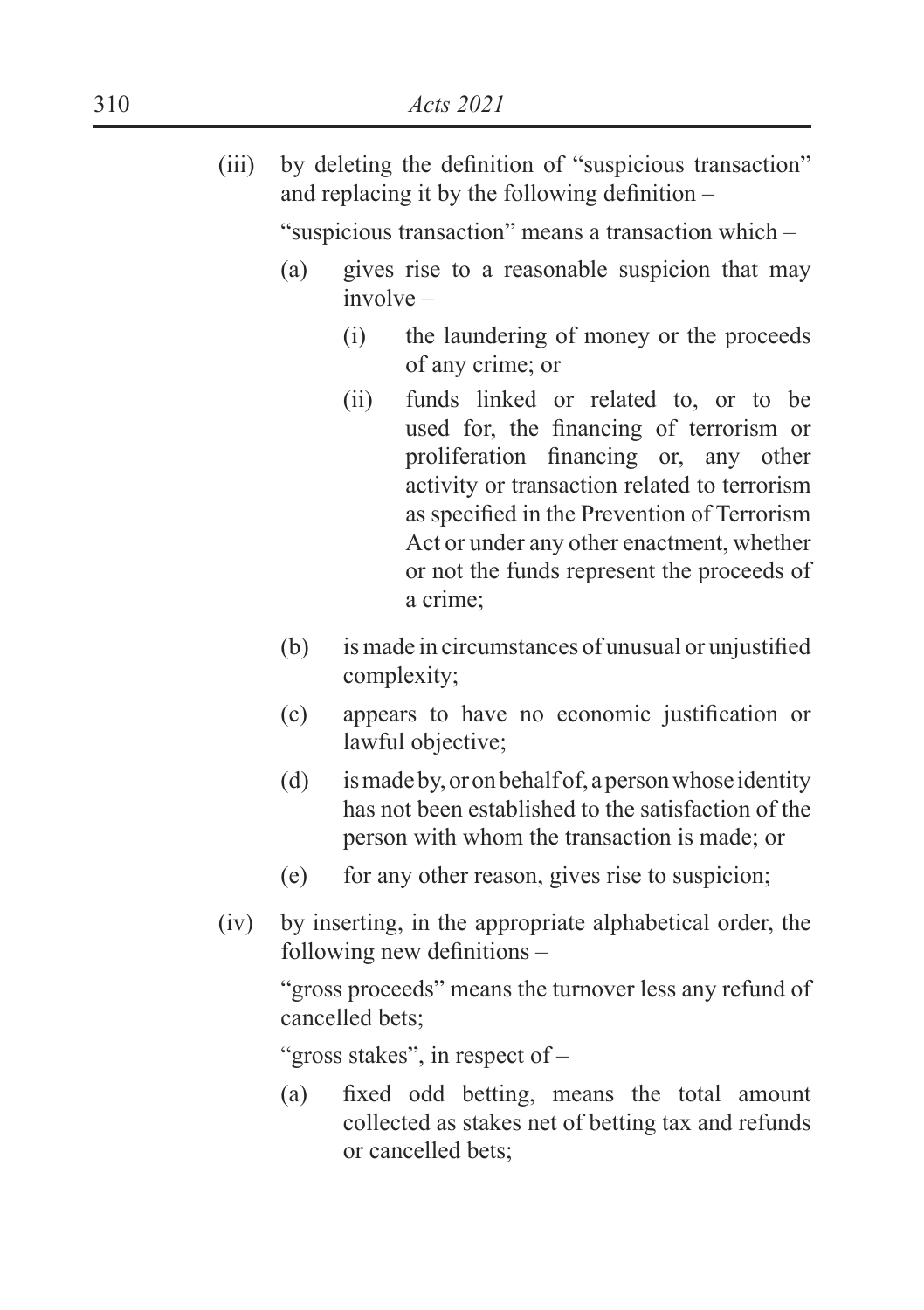(b) pool betting and totalisator betting, means the gross amount placed as bets, including any reinvestment less any refund in respect of cancelled bets;

 "gross taking" means the gross amount staked less any winning payable;

 "Horse Racing Division" means the Horse Racing Division established under section 15A;

 "net proceeds" means the gross proceeds less sums paid out for prizes;

"owner" means a person who holds –

(a) a part or full interest in one or more horses; and

(b) a Personal Management Licence;

"racing fixtures" means such fixtures as the Horse Racing Division may determine;

 "veterinarian" means a veterinarian licensed by the Horse Racing Division to provide veterinary services to horses;

 $(v)$  by adding the following new definition, the full stop at the end of the definition of "video lottery terminal" or "VLT" being deleted and replaced by a semicolon –

"workout" means training and schooling of a horse.

- (b) in section 3(2), by adding the following new paragraph, the full stop at the end of paragraph (b) being deleted and replaced by the words "; and" and the word "and" at the end of paragraph (a) being deleted –
	- (c) the Horse Racing Division established under section 15A.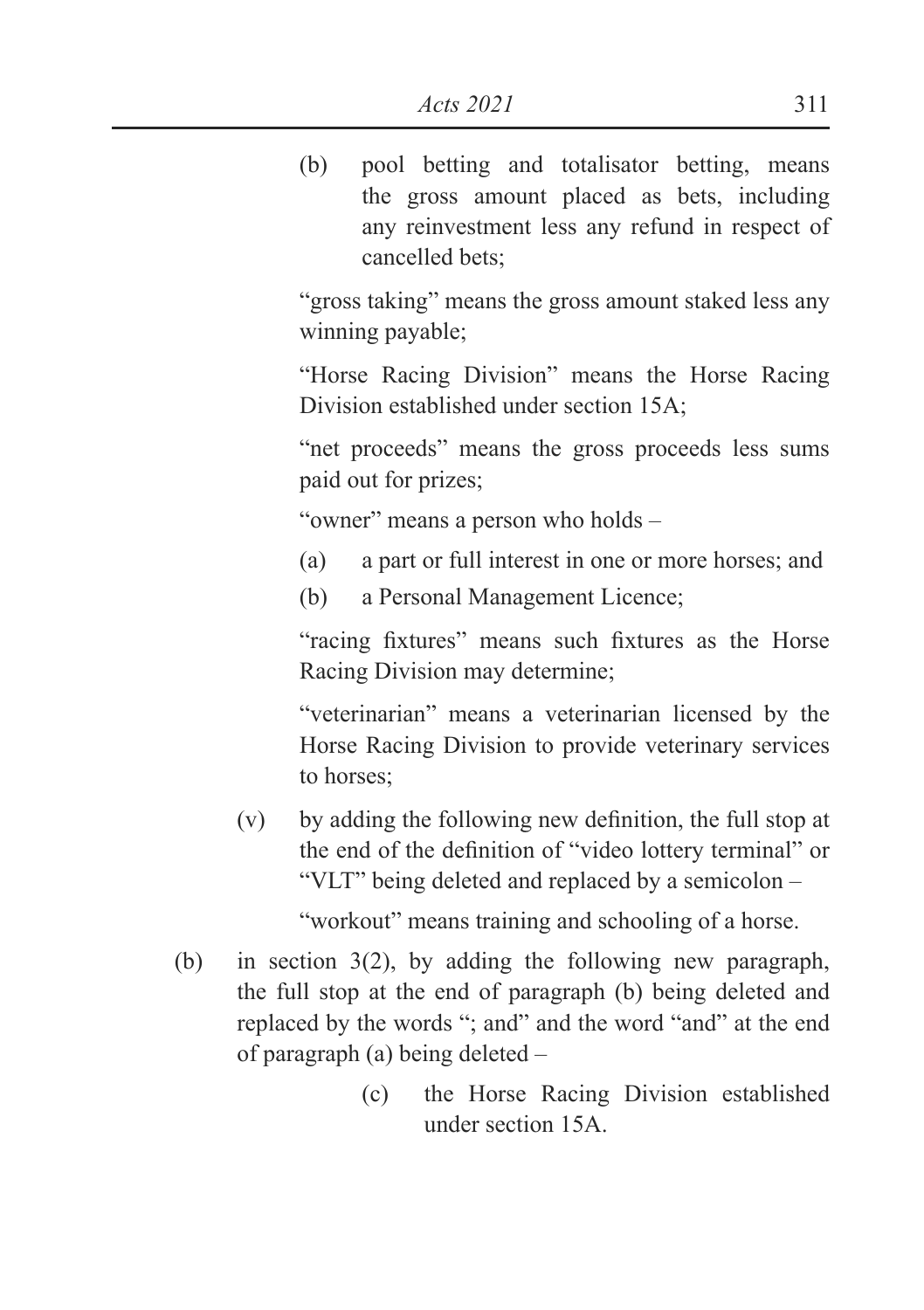- (c) in section  $7(1)$ 
	- (i) by inserting, after paragraph (aa), the following new paragraph –
		- (ab) enforce compliance with a licence issued by the Horse Racing Division;
	- (ii) by inserting, after paragraph (d), the following new paragraph –
		- (da) take disciplinary action against its licensees for failing to comply with the anti-money laundering and terrorism financing and proliferation guidelines issued by the Authority;
- (d) in section 10, by deleting the words "or the Chief Executive" and replacing them by the words ", the Chief Executive or a Division";
- (e) by inserting, after section 15, the following new Part –

# **PART IIIA – HORSE RACING DIVISION**

#### **15A. Establishment and objects of Horse Racing Division**

 (1) There is established, within the Authority, a Horse Racing Division which shall –

- (a) regulate, control and monitor the organisation of horse racing activities;
- $(b)$  promote public confidence in the integrity of the horse racing industry by ensuring proper standards of conduct and competence;
- (c) ensure that horse racing is fair, clean and free from corruption or malpractice;
- (d) ensure that there is a clear and transparent framework for access to participation in horse racing;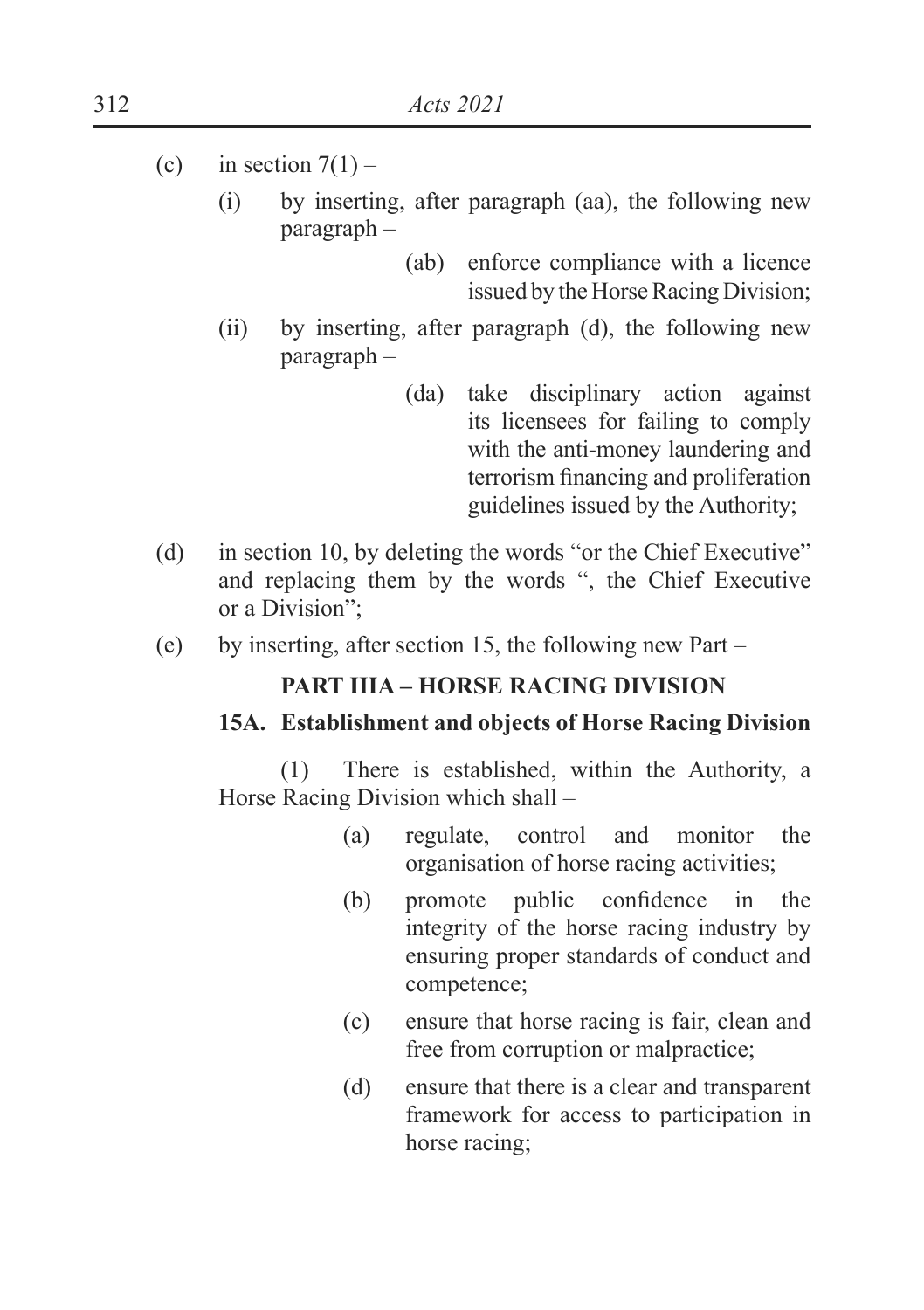(e) promote the welfare and leisure of the racegoing public.

 (2) Subject to section 10, the Board may delegate to the Horse Racing Division such powers and functions as the Board may determine to enable the Division to fulfil its objects.

 (3) The Horse Racing Division shall, in respect of administrative and policy matters, report to the Chief Executive.

### **15B. Horse Racing Committee**

 (1) The Horse Racing Division shall be administered and managed by a Horse Racing Committee which shall be appointed by the Board on such terms and conditions as the Board may determine.

- (2) The Horse Racing Committee shall consist of
	- (a) a chairperson, to be known as the Head of the Horse Racing Division;
	- (b) a vice-chairperson, to be known as the Integrity Officer;
	- (c) a veterinarian;
	- $(d)$  an operations officer;
	- (e) an accountant;
	- $(f)$  a legal officer;
	- $(g)$  a communication and media officer; and
	- $(h)$  such other officers as the Board may appoint.

 (3) At a meeting of the Horse Racing Committee, where –

> (a) the chairperson is absent or unable to discharge his functions for any reason, the vice-chairperson shall chair that meeting;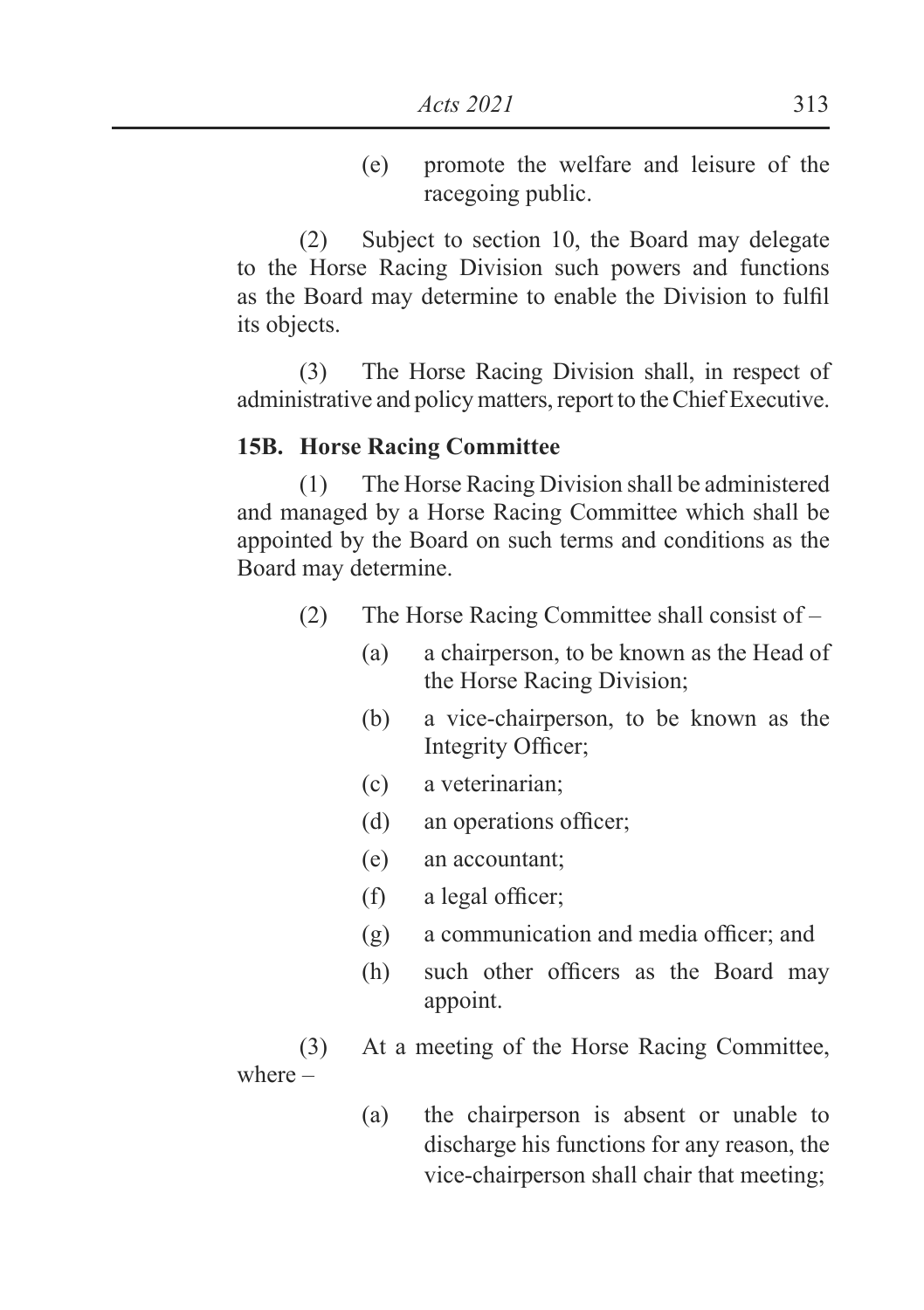(b) the chairperson and vice-chairperson are absent or unable to discharge their functions for any reason, the other members of the Horse Racing Committee shall elect another member to chair that meeting.

 (4) No person shall be appointed as a member of the Horse Racing Committee where that person had, 3 years before his appointment, any direct or indirect interest in an activity regulated under this Act

 (5) Every member of the Horse Racing Committee shall be paid such fees as the Board may determine.

### **15C. Functions of Horse Racing Committee**

- (1) The Horse Racing Committee shall
	- (a) ensure that a horse racing organiser effectively discharges its responsibilities regarding the organisation of horse racing in all its aspects, including safety, comfort and standards of hygiene, security, discipline and the prevention of fraud;
	- (b) ensure that there is transparency and good governance in the organisation of horse racing;
	- (c) protect the integrity of horse racing;
	- (d) initiate, develop and implement strategies conducive to the development of horse racing and the protection of the public in relation to risks inherent to horse racing;
	- (e) coordinate with the *Police des Jeux* for the prevention of illegal acts in connection with horse racing;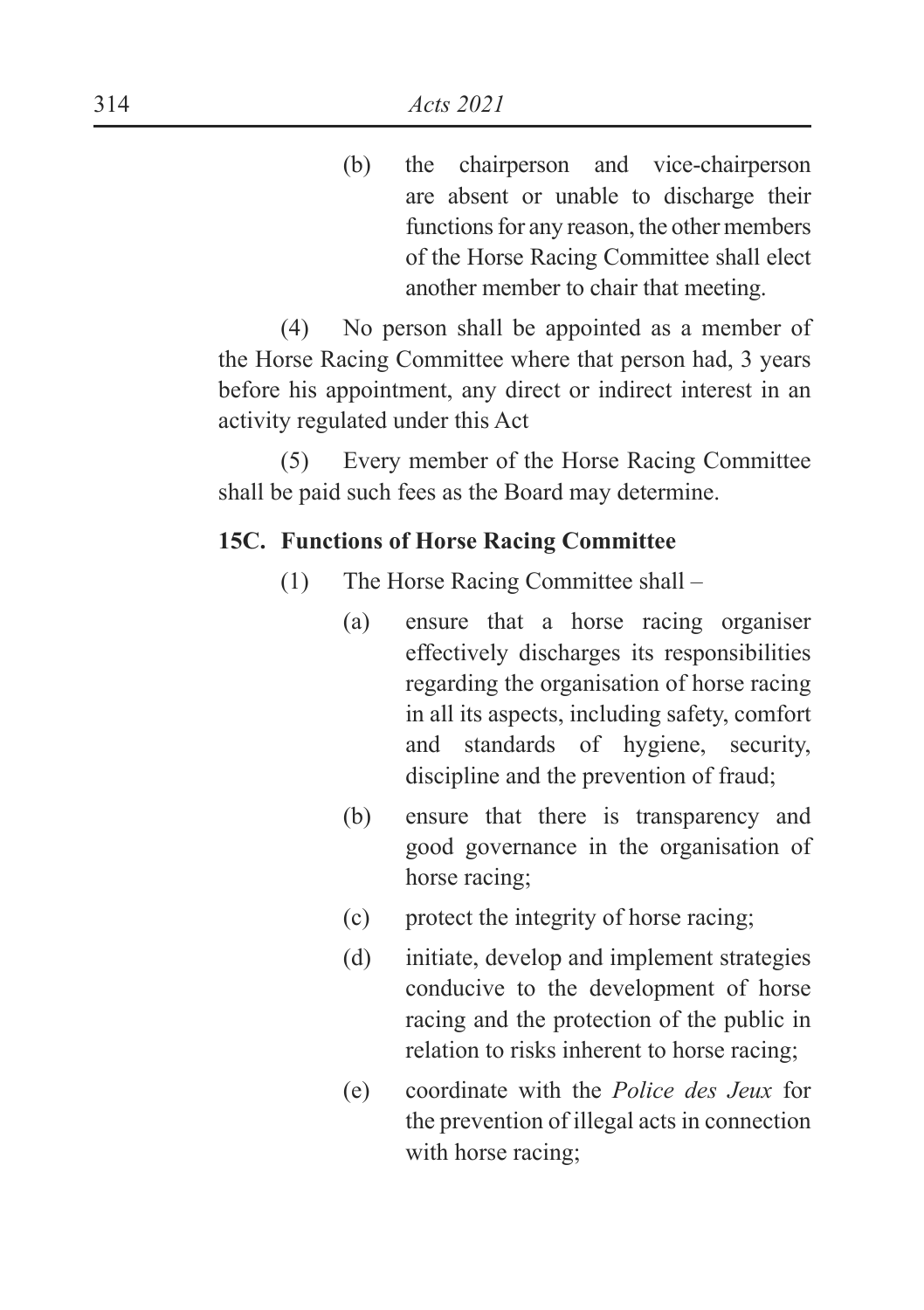| (f) | be responsible for horse race planning,     |  |  |  |  |  |
|-----|---------------------------------------------|--|--|--|--|--|
|     | including the preparation and publication   |  |  |  |  |  |
|     | of the horse race calendar, fixtures lists, |  |  |  |  |  |
|     | nominations and racecards;                  |  |  |  |  |  |

- (g) conduct disciplinary proceedings that may arise in relation to the conduct of horse racing;
- (h) issue personal management licences under section 93B:
- (i) set and enforce standards of medical care for jockeys and other participants in horse races;
- (j) approve and licence equestrian centres and workout programmes;
- (k) approve the importation of racehorses;
- (l) set and enforce standards for racecourses;
- (m) conduct research and development in equine science and welfare;
- (n) issue and enforce the Rules of Racing, other rules and guidelines and directions;
- (o) set up panels of racing stewards;
- (p) register stables and owners;
- (q) register trainers, jockeys, riders and other horseracing professionals;
- (r) employ and issue directions to racecourse officials:
- (s) issue rules, directions and guidelines to any horse racing organiser to –
	- (i) provide for veterinary services;
	- (ii) ensure the safety and security of racehorses;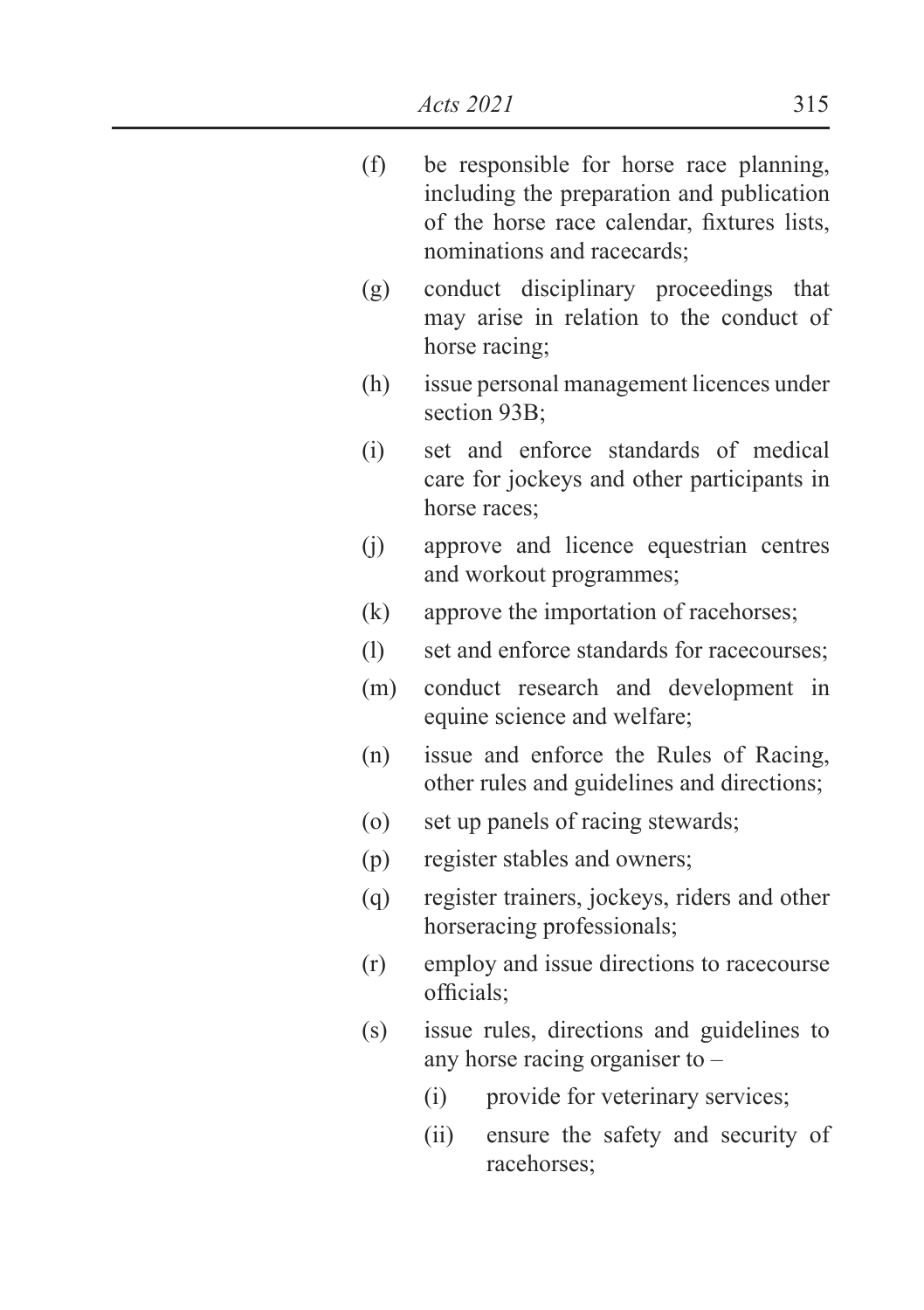- (iii) ensure anti-doping measures; and
- (iv) procure laboratory services for testing of equine blood, urine and other samples;
- (t) licence equine veterinarians;
- (u) advise the Minister on any matter relating to the organisation of horse racing;
- (v) undertake such other functions as may be prescribed.

 (2) The Horse Racing Committee may set up such units as may be necessary to conduct such functions as the Committee may determine.

 (3) The Minister may make such regulations as he thinks fit for the purpose of enabling the Horse Racing Committee in the discharge of its functions.

#### **15D. Rules of racing**

 (1) A horse racing organiser shall implement the Rules of Racing, as well as any other rule, direction or guideline, issued by the Horse Racing Division, that affect the organisation of horse racing.

 (2) The Rules of Racing, any other rule, direction or guideline issued by the Horse Racing Division shall be consistent with –

- (a) this Act;
- (b) the regulations made under section 164;
- (c) the directions given under section 100; and
- (d) such international best practices as the Horse Racing Committee may approve.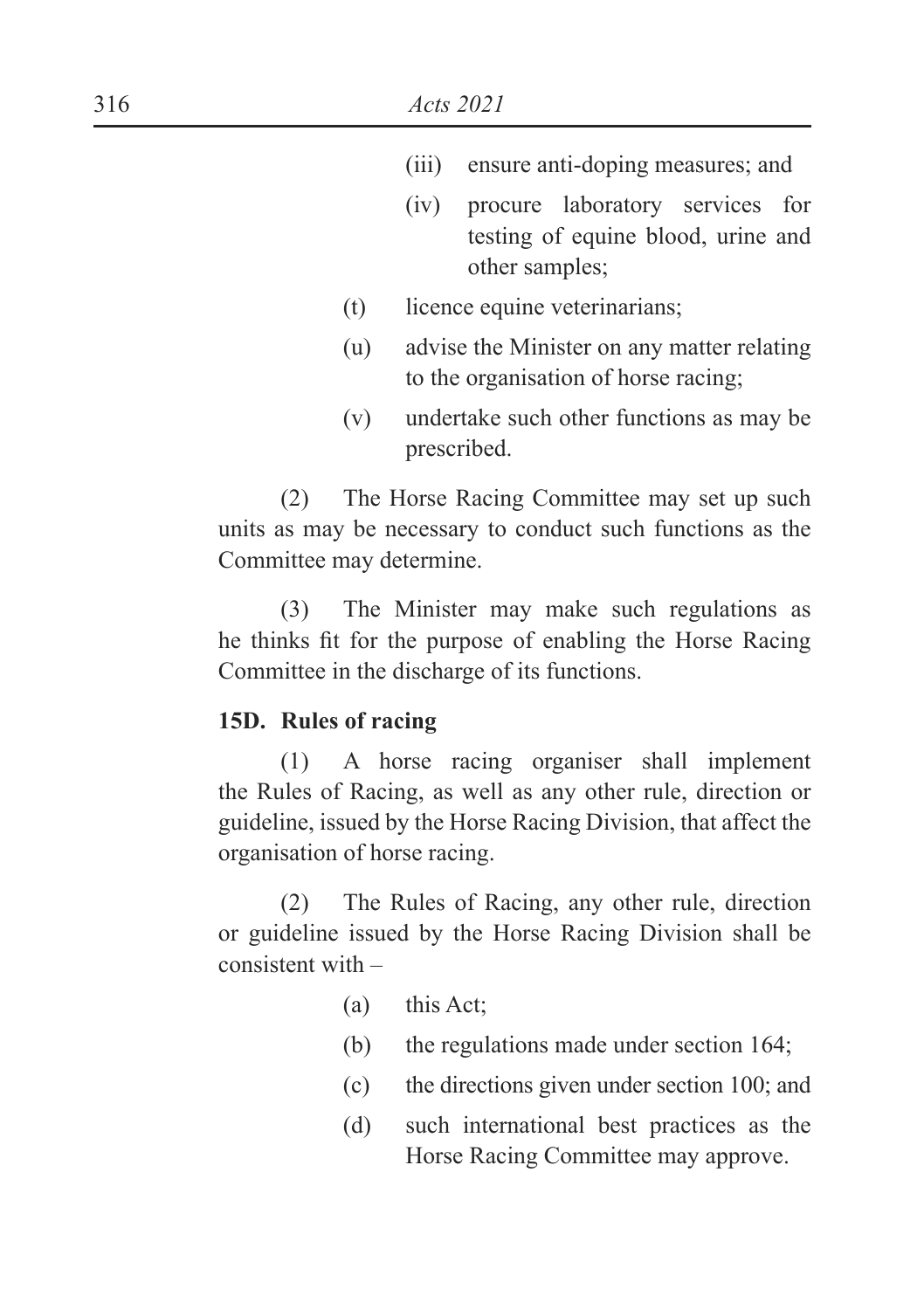### **15E. Financing of Horse Racing Division**

 (1) The activities of the Horse Racing Division shall be financed out of the Responsible Gambling and Capacity Building Fund.

 (2) The Board shall approve the annual budget of the Horse Racing Division and may, where necessary, authorise that the activities of the Horse Racing Division be financed out of the General Fund.

 (3) The Horse Racing Division shall maintain, with a bank, an account through which –

- (a) owners shall pay keep money;
- (b) payment for acquisition of horses shall be made; and
- (c) jockeys shall be paid.
- (f) by inserting, after section 16, the following new section  $-$

## **16A. Casino Digital Game**

 (1) A casino operator may conduct digital gaming in such manner as may be prescribed.

 (2) No casino operator shall conduct digital gaming unless he holds a digital gaming licence.

 (3) No digital gaming licence for casino operator shall be issued unless the appropriate licence fee specified in the Third Schedule to this Act is paid to the Authority.

(g) by inserting, after section 23, the following new section –

### **23A. Gaming House Digital Game**

 (1) A gaming house operator may conduct digital gaming in such manner as may be prescribed.

 (2) No gaming house operator shall conduct digital gaming unless he holds a digital gaming licence.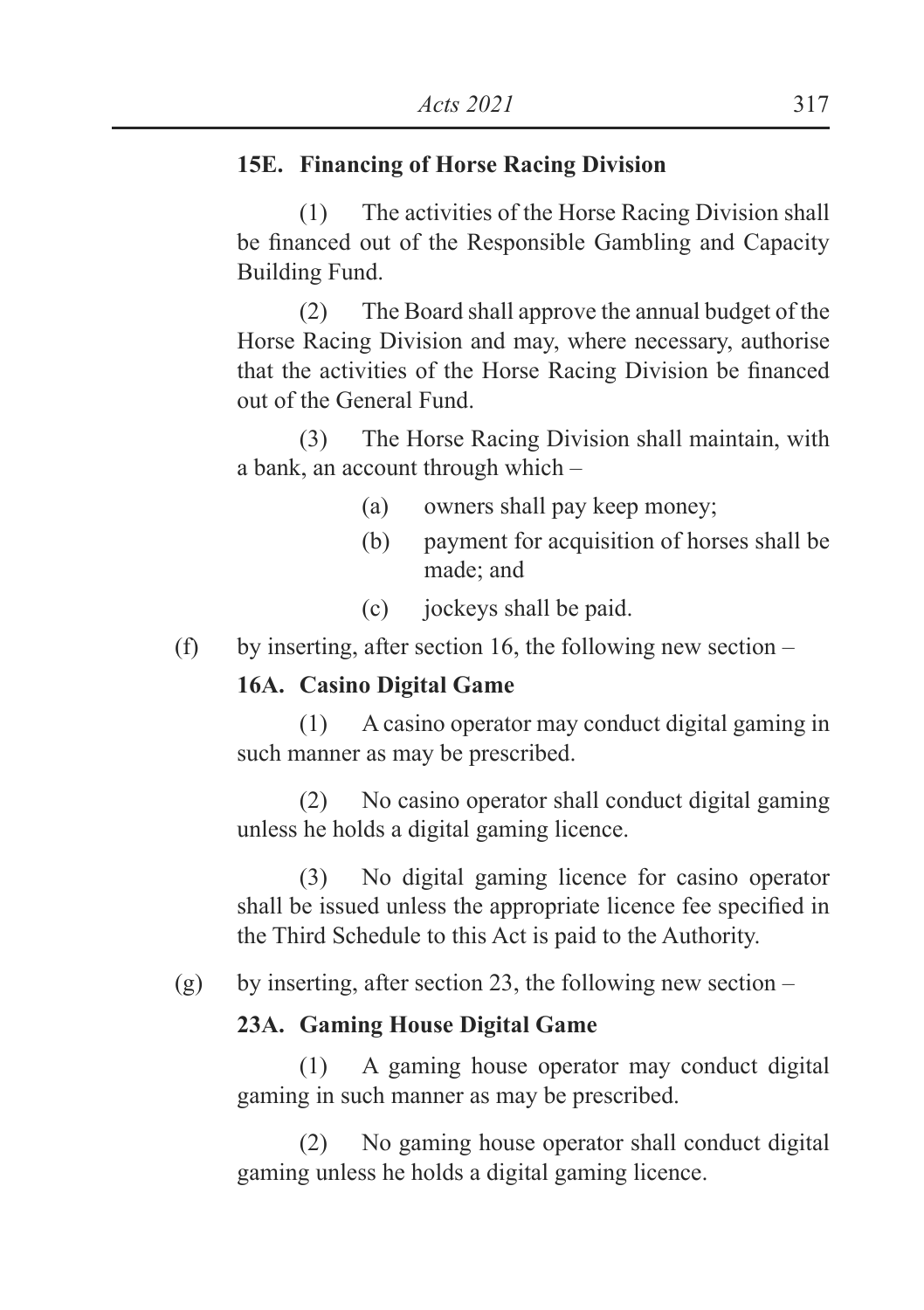(3) No digital gaming licence for gaming house operator shall be issued unless the appropriate licence fee specified in the Third Schedule is paid to the Authority.

(h) by inserting, after section 29A, the following new section –

## **29AA.Limited Payout Machines Digital Game**

 (1) A limited payout machine operator may conduct digital gaming in such manner as may be prescribed.

 (2) No limited payout machine operator shall conduct digital gaming unless he holds a digital gaming licence.

 (3) No digital gaming licence for a limited payout machine operator shall be issued unless the appropriate licence fee specified in the Third Schedule is paid to the Authority.

(i) by repealing section 31 and replacing it by the following section –

# **31. Duties and shareholding of horse racing organiser**

 (1) A horse racing organiser shall, in respect of a race meeting held at the racecourse it manages –

- (a) implement the Rules of Racing, rules, guidelines and directions issued by the Horse Racing Division;
- (b) arrange, not less than 2 days before the race meeting, for the stabling of all horses on the official racecard at a race meeting in an area monitored by closed circuit television and security officers;
- (c) report to the Horse Racing Division or chief stipendiary steward for that race meeting, not less than 2 days before the race meeting, the absence of a horse listed on the official racecard: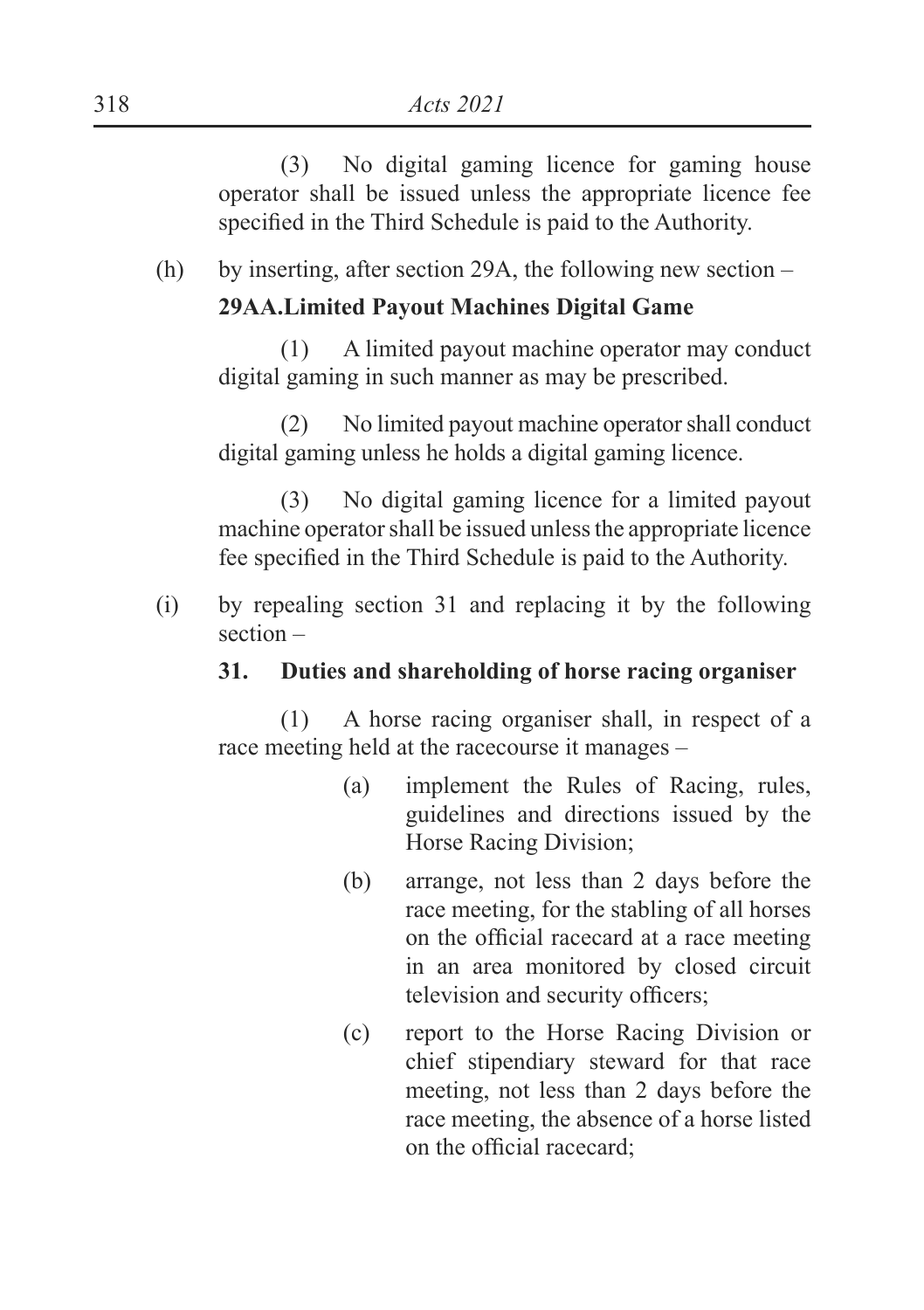- $(d)$  authorise no person, other than the officers of the Horse Racing Division or trainers and their approved representatives, to have access to quarantined horses;
- (e) under the supervision of the Horse Racing Division, collect, from the horses listed on the official racecard, blood, urine or other sample for immediate remittance to such laboratory as the Horse Racing Division may approve;
- $If \phi$  monitor and record in an official log book, in the presence of an officer of the Horse Racing Division and a security officer of the horse racing organiser, particulars of all care and treatment given to a horse on the official racecard;
- (g) ensure the availability and maintenance of equipment required for the race meeting, including starting gates, photo finish, public address system, closed circuit television, race vision, wagering machines, and other electrical equipment;
- (h) ensure that the race track is in proper condition by providing for –
	- (i) a smooth and safe racing surface;
	- (ii) safe and secure running and outside rails;
	- (iii) properly trained starter and barrier handlers;
	- (iv) sanitisation of and, where required, bedding in sample collection and saddling areas; and
	- (v) an appropriate animal welfare environment;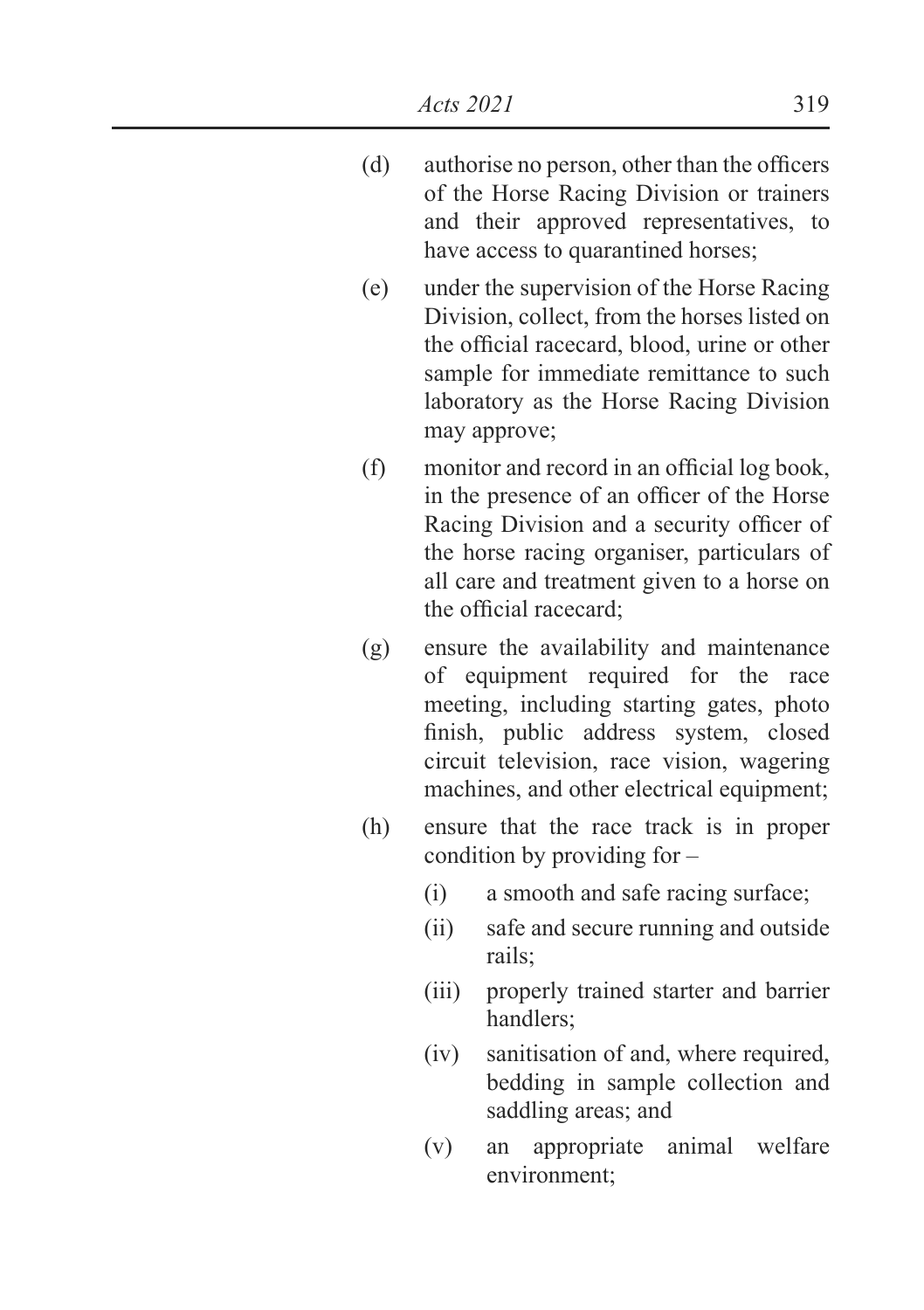- (i) ensure compliance with applicable health and safety requirements;
- (j) ensure that prompt and rapid medical attention is dispensed to injured jockeys, grooms and general staff;
- (k) ensure that at least one fully equipped ambulance is available at all times during the race meeting;
- (l) maintain an alarm system to notify the presence of any unattended horse on the ground;
- (m) provide, at the racecourse, 2 days before and 2 days after the race meeting, the services of an equine veterinarian licensed by the Horse Racing Division;
- (n) provide proper infrastructure, including interview rooms, facilities for viewing of race videos from different angles and any other ancillary infrastructure to assist the stipendiary stewards in their duties;
- (o) ensure the prompt dissemination of the official results of races to the Horse Racing Division, the media and the public;
- (p) give fair treatment to all stakeholders, including owners, trainers, riders, patrons, betting operators, dart games operators, food and beverage sellers.

 (2) A horse racing organiser shall, in respect of its activities –

> (a) provide to the Horse Racing Division, a monthly report of race meetings that shall include any proposed developments and any completed improvement to its premises;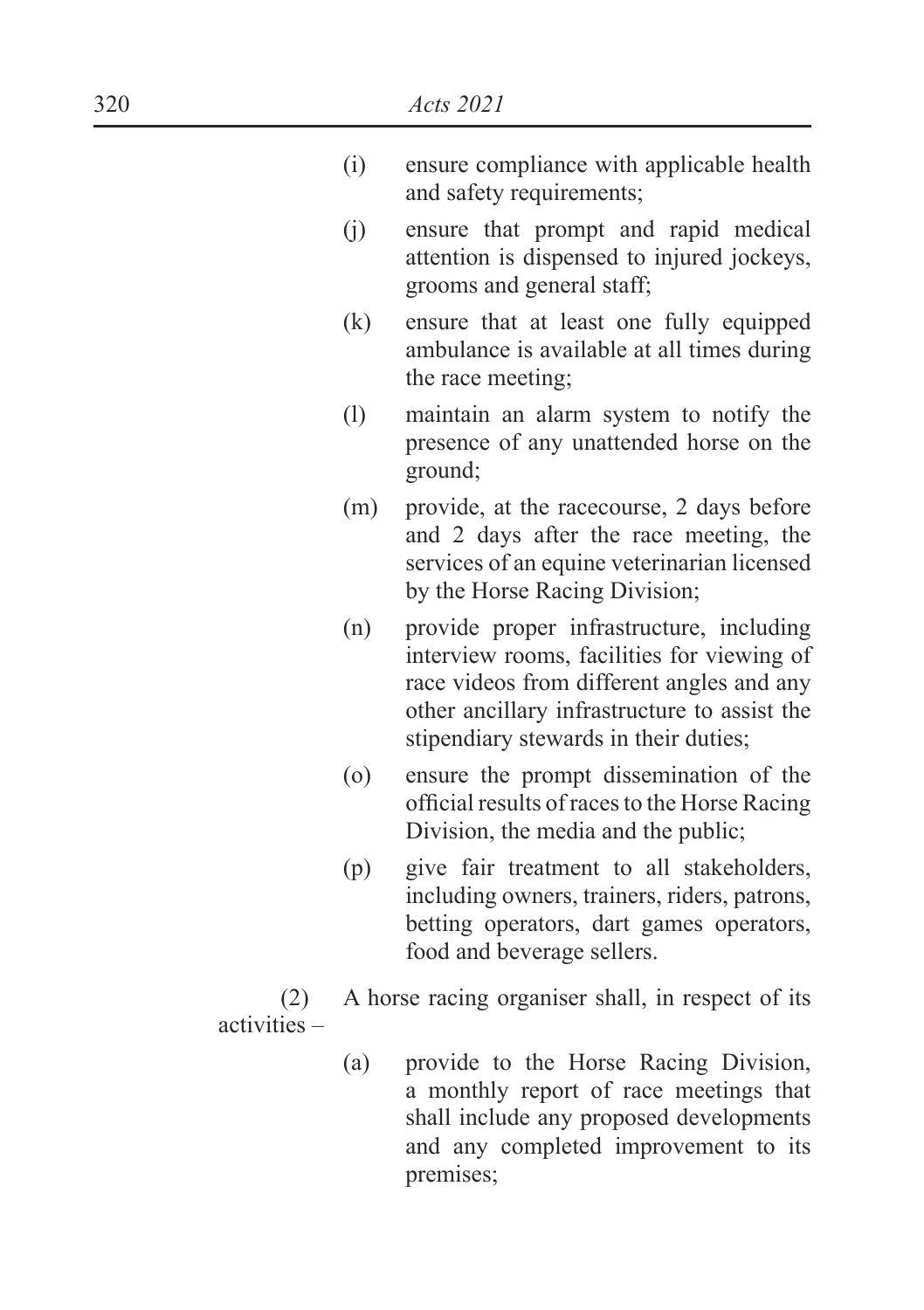- (b) submit to the Horse Racing Division an annual report on such date as the Division may determine;
- (c) comply with the Code of Corporate Governance, guidelines issued under the Financial Reporting Act, as well as fit and proper person guidelines issued by the Authority.

 (3) No person shall hold, directly or indirectly, more than 50 per cent of the shares in a horse racing organiser unless the person complies with this section and other applicable requirements of this Act.

- (4) The Horse Racing Division may, where a person
	- (a) holds, directly or indirectly, more than 50 per cent of the shares in a horse racing organiser; and
	- (b) does not comply with this section and other applicable requirements of this Act,

 direct that person to divest his shareholding in the horse racing organiser so that he holds not more than 50 per cent of the shares in that horse racing organiser.

- (j) by repealing section 32;
- (k) by repealing section 33 and replacing it by the following section –

### **33. Payment of fees to Horse Racing Organiser**

 A totalisator operator, a bookmaker, a sweepstakes organiser or an operator of dart games shall pay to a horse racing organiser such fees as the Board may, from time to time, determine.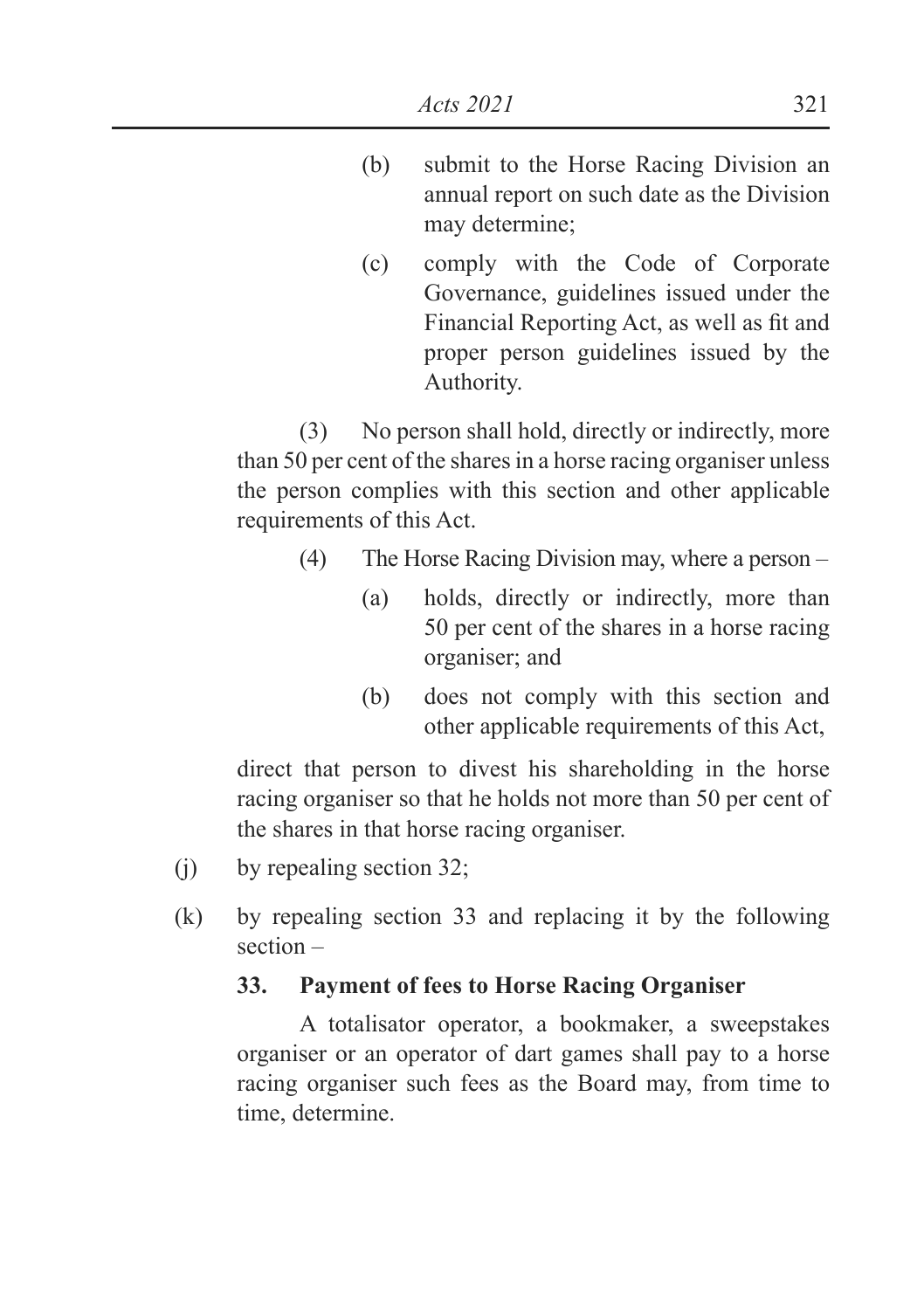(1) in section 46, by adding the following new subsection  $-$ 

 (4) Every bookmaker may operate, within his approved premises and at any time during his working hours, not more than 3 terminals, out of which one shall be used exclusively for making payouts.

- (m) in section 53, by repealing subsection (3) and replacing it by the following subsection –
	- (3) No licence shall be issued under this Part, unless
		- (a) the applicant is a company; and
		- $(b)$  the appropriate licence fee specified in the Third Schedule is paid to the Authority.
- (n) in section 58, by deleting the definition of "gross proceeds" and "net proceeds";
- (o) in section 59(2), by adding the following new paragraph –

 (c) The operator may conduct lottery and lottery games through remote communication on such terms and conditions as the Board may approve.

- (p) in section 73(4), by deleting the word "entertained" and replacing it by the words "entertained, unless the time periods specified in this subsection are extended, on a case to case basis, by the Authority where such time periods expire during a time of national confinement, disaster or calamity";
- (q) by inserting, after Part XVA, the following new part –

### **PART XVI –** *LOTERIE VERT* **OPERATOR**

### **86. Interpretation**

In this Part –

 "operator" means the holder of the exclusive right to the mark "*Loterie Vert*".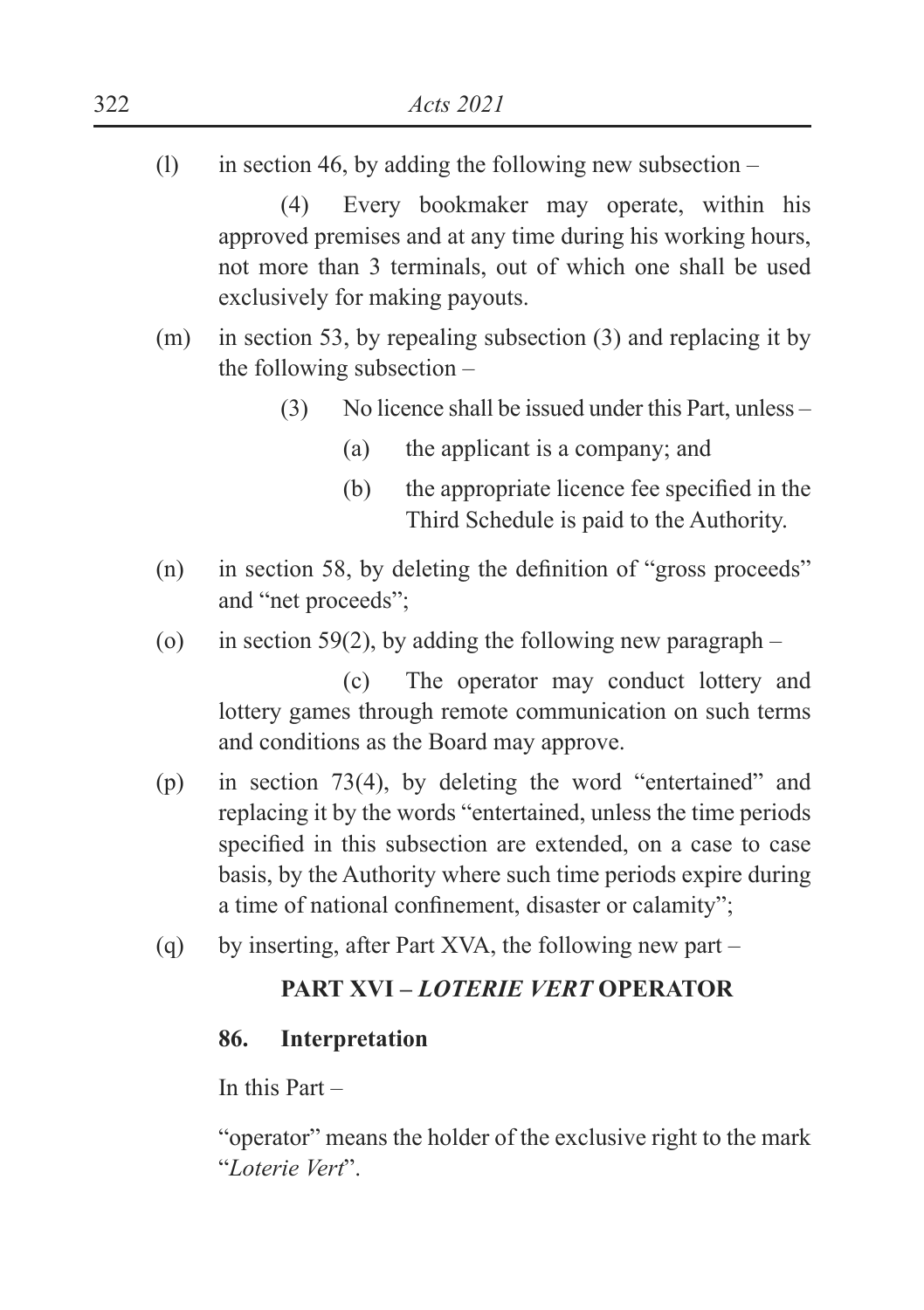### **87. Licensing of operator**

 The Board shall, on payment of the appropriate licence fee specified in the Third Schedule, issue a *Loterie Vert* licence to the operator on such terms and conditions as it may determine.

### **88. Payment to Director-General**

- (1) The *Loterie Vert* operator shall
	- $\alpha$  at such time as may be specified in the Fifth Schedule, pay to the Director-General the percentage of its net proceeds specified in that Schedule; and
	- (b) at the same time, submit a return to the Director-General in such form as he may approve.

 (2) Where the operator fails to submit a return or pay any sum due in accordance with subsection (1), it shall be liable to pay to the Director-General, in addition to the sum due, a penalty representing 5 per cent of the sum due and interest at the rate of 0.5 per cent per month, or part of a month on the sum due, and the penalty from the date the sum due is payable to the date of payment.

- (r) in section 93B(3), by deleting the words "horse racing organiser" and replacing them by the word "licensee";
- (s) in section 96(4A), by adding the following new paragraph, the full stop at the end of paragraph (i) being deleted and replaced by a semicolon –
	- (j) an amusement machine operator.
- (t) in section 99(1), by repealing paragraph (ka) and replacing it by the following paragraph –
	- (ka) the licensee fails to comply with the relevant anti-money laundering guidelines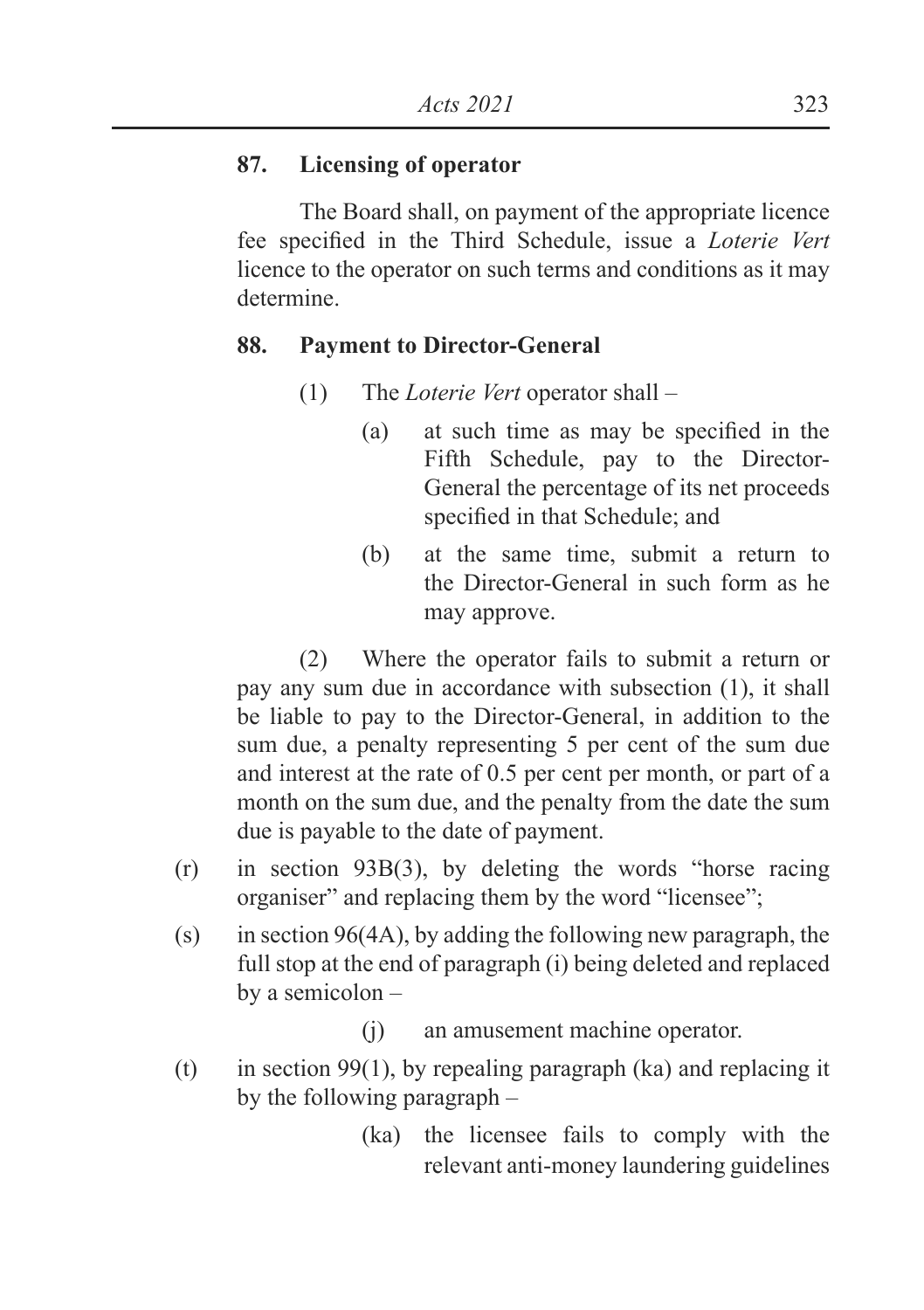issued by the Authority under this Act or FIU under the Financial Intelligence and Anti-Money Laundering Act;

- (u) in section 116, by inserting, after the words "section  $60(1A)$ ", the words ",  $88(1)(b)$ ";
- (v) in section 117, by inserting, after the words "section  $60(1\text{A})$ " the words ",  $88(1)$ ";
- (w) in section  $119(1)(a)$ , by inserting, after the words "section 60(1A)", the words "or  $88(1)$ ";
- $(x)$  in section  $119A -$ 
	- (i) in subsection (1), by deleting the words "unless the Director-General applies ex parte for and obtains the authorisation of the Independent Tax Panel under the Mauritius Revenue Authority Act" and replacing them by the words "unless, in the opinion of the Director-General, there is fraud or wilful neglect or the person has not submitted a return under section 60 (1A), 86C or 115";
	- (ii) by repealing subsections  $(2)$  and  $(3)$ ;
- (y) in section  $120(2)$ 
	- (i) by inserting, after the words "section  $60(1B)$ ", the words "or 88(2)";
	- (ii) by deleting the words "section  $60(1\text{A})$ " and replacing them by the words "section  $60(1A)$  or  $88(1)$ ";
- (z) in section 134D, by deleting the heading and replacing by the following heading –

### **134D. Offering bet-related service without holding licence**

(aa) by adding, after section 134D, the following new sections –

### **134E. Bookmaker operating illegally**

(1) No bookmaker licensed to conduct fixed odds betting on local races shall conduct his fixed odds betting activities at a place other than his usual place of business.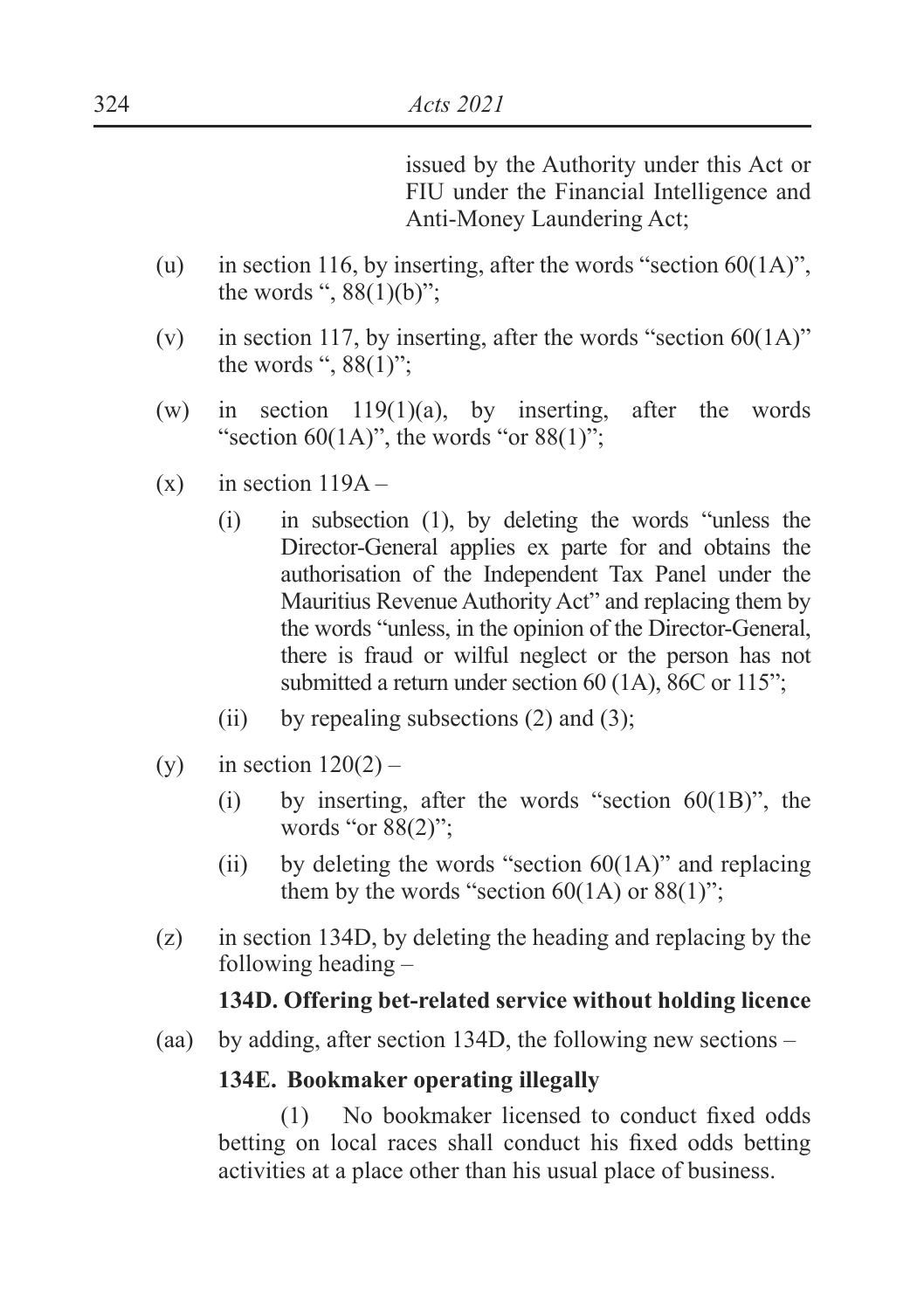(2) Any person who contravenes subsection (1) shall commit an offence and shall, on conviction, be liable to a fine not exceeding 5 million rupees and to imprisonment for a term not exceeding 5 years.

# **134F. Person having stake in horse racing organiser placing bet on activity organised by horse racing organiser**

 (1) No person having a power of decision in a horse racing organiser shall place a bet on a horse race organised by that horse racing organiser.

 (2) Any person who contravenes subsection (1) shall commit an offence and shall, on conviction, be liable to a fine not exceeding 5 million rupees and to imprisonment for a term not exceeding 5 years.

# **134G.Holder of personal management licence placing bet with unlicensed person offering bets on local races**

 (1) No holder of a personal management licence shall place a bet with a person who offers bets on local races without holding a bookmaker licence.

 (2) Any person who contravenes subsection (1) shall commit an offence and shall, on conviction, be liable to a fine not exceeding 5 million rupees and to imprisonment for a term not exceeding 5 years.

(ab) in section 165, by adding the following new subsection –

 (18) Notwithstanding section 114(1) and (8), the due date for the submission of the return and payment of tax by a licensee of a casino, a gaming house, a gaming machine, a limited payout machine or an amusement machine for the month of February 2021 and March 2021 shall be 30 September 2021.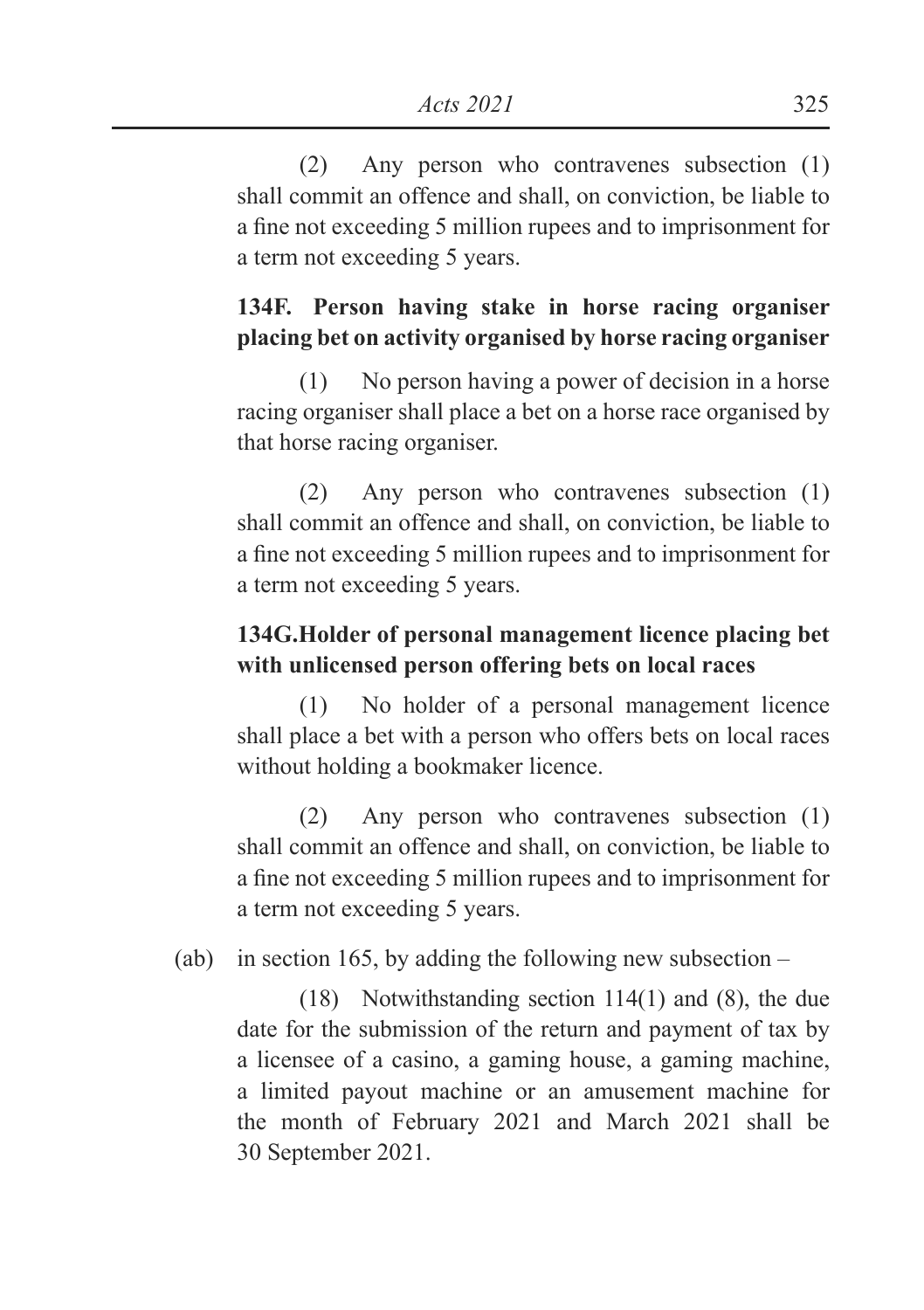- (ac) in the Third Schedule, in CATEGORY 4, in the second column –
	- (i) by deleting the words "3,500,000 in respect of the principal place of business" and replacing them by the words "3,500,000, in respect of the principal place of business, payable in 4 equal instalments, each instalment being payable on or before the first day of every period of 3 months";
	- (ii) by deleting the words "40,000 in respect of every other additional place of business" and replacing them by the words "40,000, in respect of every other additional place of business, payable in 4 equal instalments, each instalment being payable on or before the first day of every period of 3 months";
- (ad) in the Fourth Schedule, by adding the following new item  *Loterie Vert* Operator under Part XVI 5,000,000
- (ae) in the Fifth Schedule
	- (i) in the heading, by inserting, after the words "**Sections 60(1)(d)**", the words "**, 88(1)(a)**";
	- $(ii)$  in Part I
		- (A) by deleting the figure " $12$ " wherever it appears and replacing it by the figure " $14$ ";
		- (B) in CATEGORY 5, by adding the following new item, the existing provision being numbered as item 1 –

|              | 47.16    | Not later than   |
|--------------|----------|------------------|
| Loterie Vert | per cent | 7 days after the |
| Operator     | of net   | end of every     |
|              | proceeds | quarter          |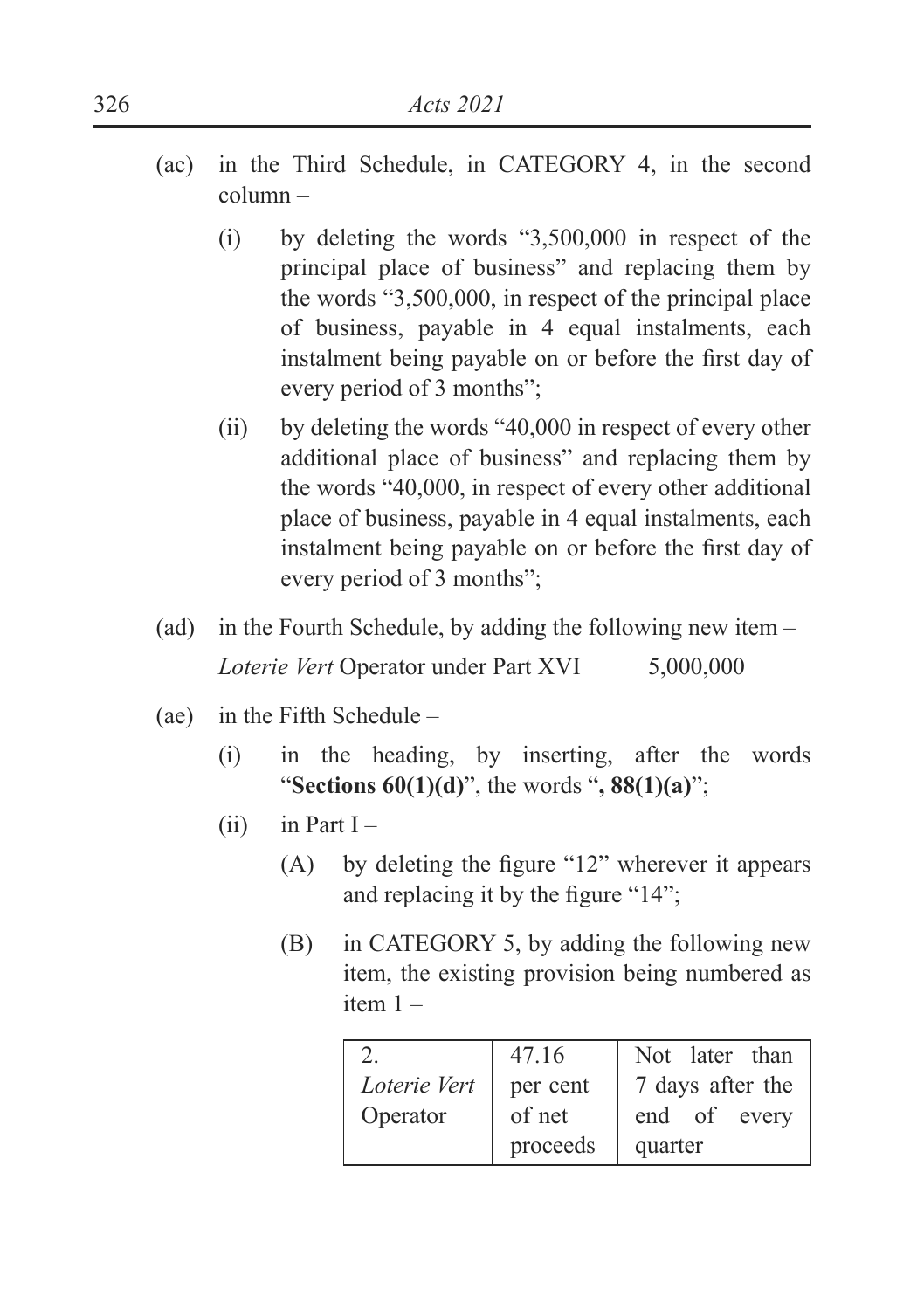## **36. Human Resource Development Act amended**

The Human Resource Development Act is amended –

- (a) in section  $18 -$ 
	- (i) in subsection  $(3)$ 
		- (A) by repealing paragraph (d);
		- (B) in paragraph (e), by deleting the word "Ministry" wherever it appears and replacing it by the words "Director-General";
		- (C) in paragraph (f), by deleting the words "be credited by the Ministry" and replacing them by the words "be remitted by the Director-General to the Ministry in order to be credited";
	- (ii) in subsection (6), by adding the following new definition, the full stop at the end of the definition of "Ministry" being deleted and replaced by a semicolon –

"tourism sector" means any business or activity specified in Sub-part B of Part I of the Twelfth Schedule to the Income Tax Regulations 1996.

- (b) in section  $22 -$ 
	- (i) in subsections (2) to (4), by deleting the word "Ministry" wherever it appears and replacing it by the words "Ministry or Council, as the case may be";
	- (ii) in subsection (5), by deleting the word "Ministry" and replacing it by the words "Ministry or Council, as the case may be,".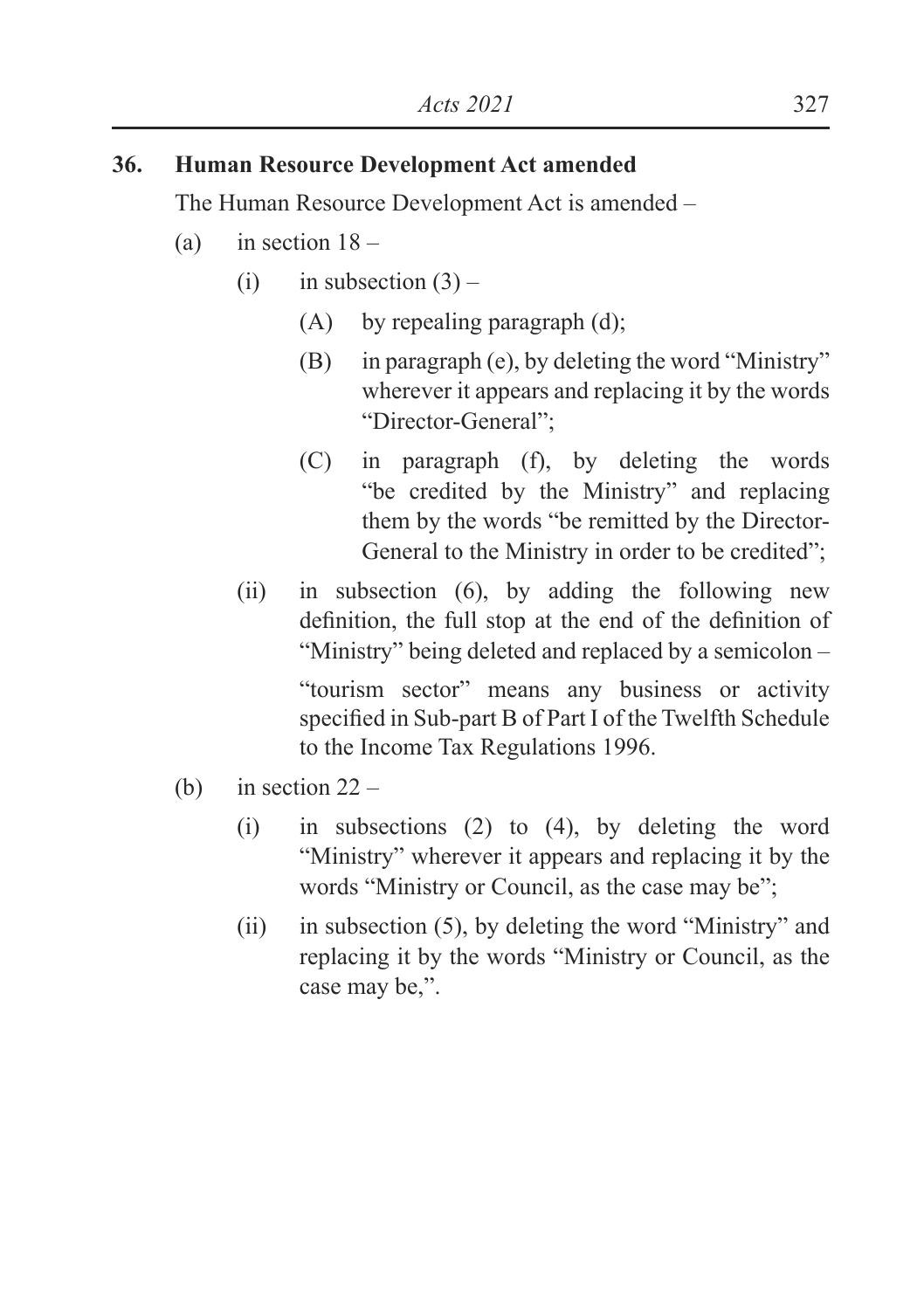## **37. Immigration Act amended**

The Immigration Act is amended –

- (a) in section  $2 -$ 
	- $(i)$  by deleting the definition of "dependent child" and replacing it by the following definition  $-$

"dependent child" means a child, stepchild or lawfully adopted child of a person and who is –

- (a) wholly dependent on the person;
- (b) unmarried; and
- (c) not engaged in any gainful activity;
- (ii) by inserting, in the appropriate alphabetical order, the following new definition  $-$

"family occupation permit" means a permit issued under section 9CA;

 "Invest Hotel Scheme" means the Invest Hotel Scheme prescribed under the Economic Development Board Act;

- (b) in section  $5(1)$ 
	- (i) by inserting, after paragraph (g), the following new paragraph –
		- (ga) he is a person who purchases or otherwise acquires an apartment used, or available for use, as residence, in a building of at least 2 floors above ground floor, provided the purchase price is not less than 375,000 US dollars or its equivalent in any other hard convertible foreign currency where the exchange rate to be used to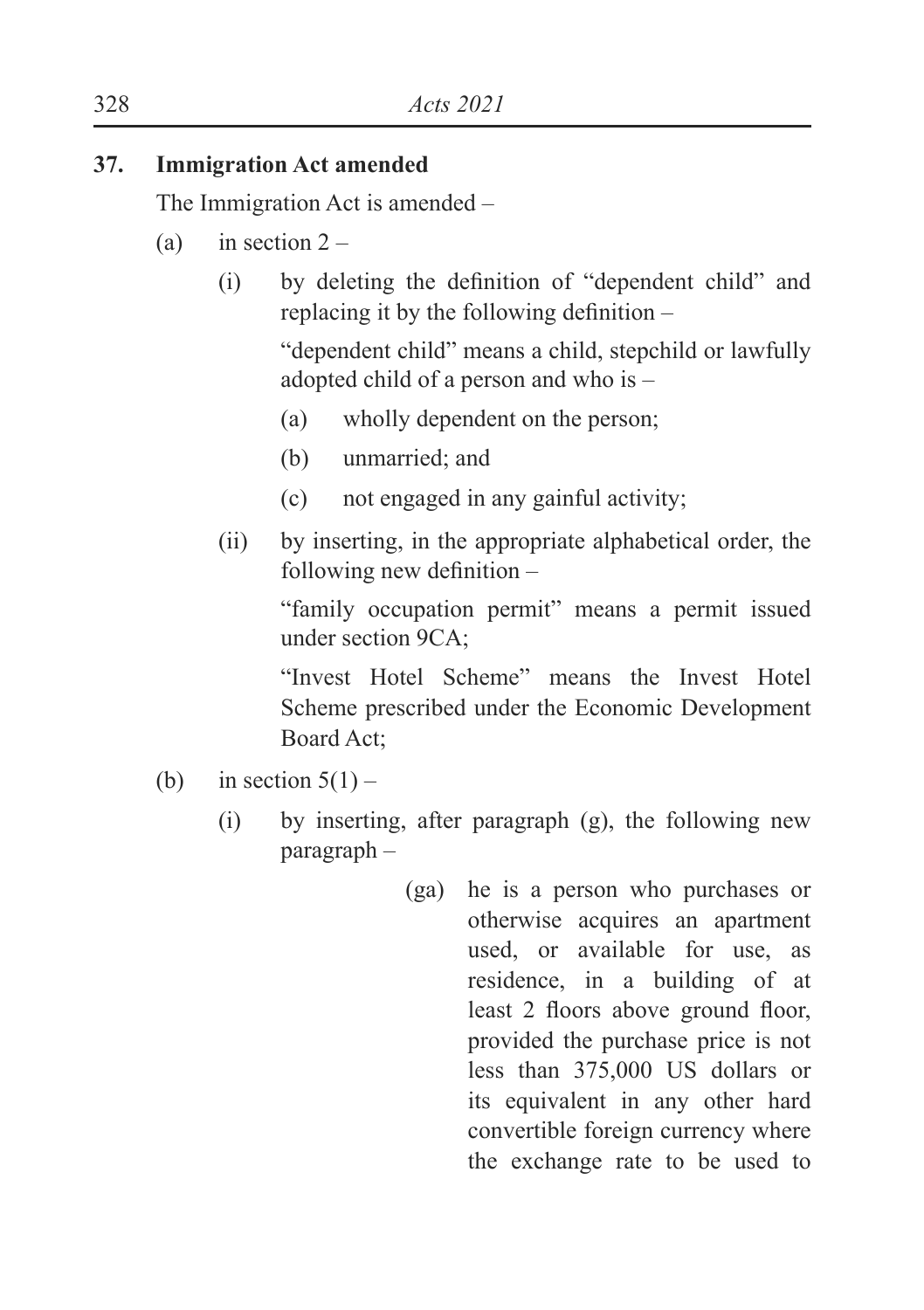calculate the US dollar equivalent shall be the selling rate in force at the time of signature of the title deed;

- (ii) by repealing paragraphs (h), (ha) and (hb) and replacing them by the following paragraphs –
	- (h) he is the holder of an occupation permit issued under section 9A;
	- (ha) he is the holder of a residence permit as a retired non-citizen issued under section 9B; or
	- (hb) he is the holder of a family occupation permit issued under section 9CA;
- (iii) in paragraph (i), by deleting the words "(h) or (ha) applies" and replacing them by the words "(ga), (h) or (ha) applies, provided that this paragraph shall not apply to a young professional";
- (iv) by adding the following new paragraph, the full stop at the end of paragraph (i) being deleted and replaced by a semicolon –
	- (j) he is a person working for the family unit in relation to a person to whom paragraph (hb) applies.
- (c) in section  $5A -$ 
	- (i) in subsection  $(1)$ 
		- (A) by repealing paragraph (a);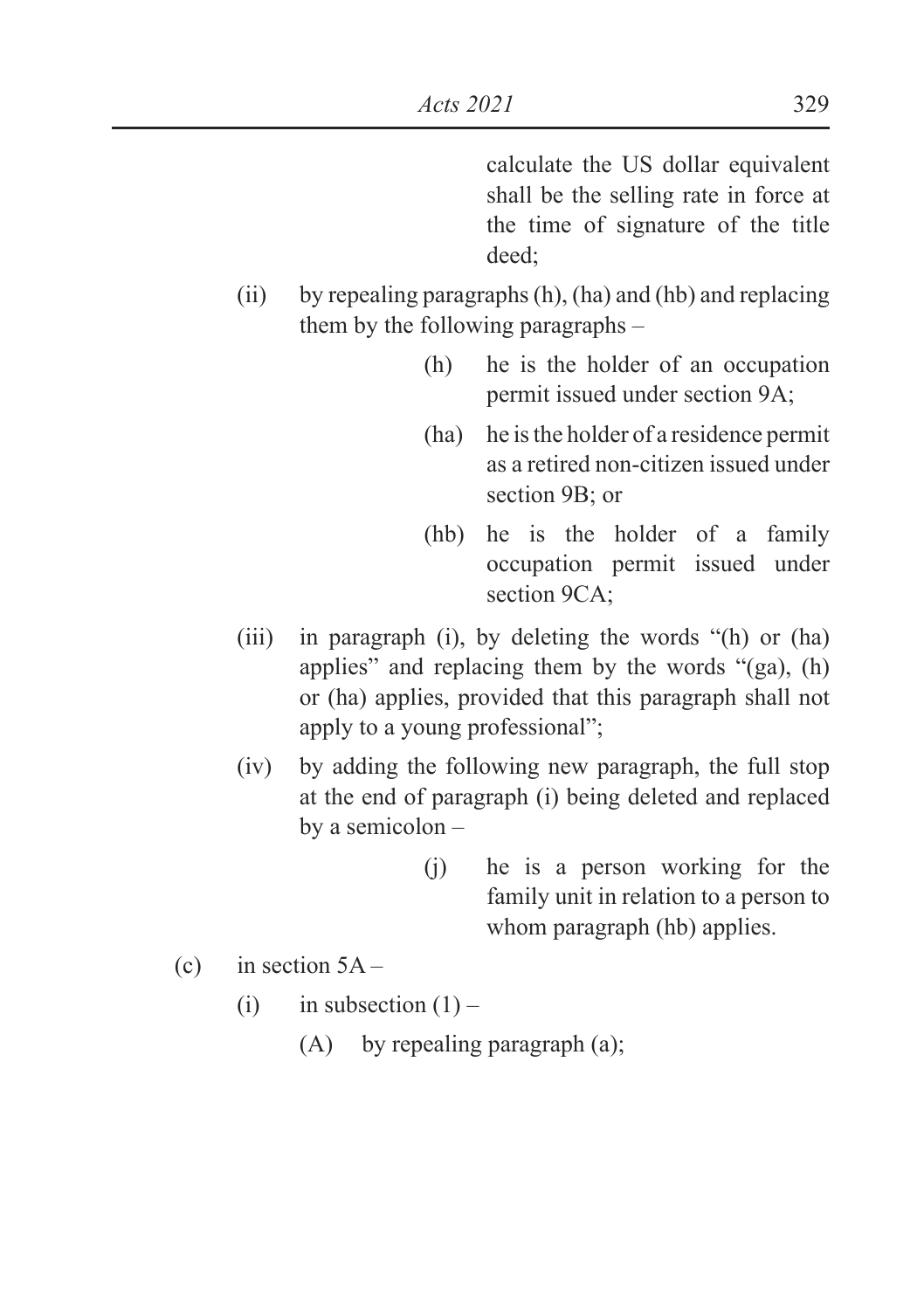- (B) by repealing paragraph (aa) and replacing it by the following paragraph –
	- $(aa)$  he satisfies the criteria specified  $-$ 
		- (i) in item 1 of Part IV of the First Schedule to the Economic Development Board Act; or
		- $(ii)$  in item 2, 3, 4 or 5 of Part IV of the First Schedule to the Economic Development Board Act, provided that he makes an application within a period of 6 months after satisfying the criteria;
- (C) in paragraphs (b), (c) and (e), by deleting the words "paragraph (a), (aa)" and replacing them by the words "paragraph (aa)";
- (ii) by repealing subsections  $(5)$ ,  $(5A)$ ,  $(5AA)$ ;
- (iii) in subsection  $(5AB)$ 
	- (a) by deleting the words "subsections (5), (5A) and (5AA)" and replacing them by the words "subsection (1)(aa)";
	- (b) by deleting the words "Part III" and replacing them by the words "Part V";
- (iv) in subsection (5B), by deleting the words "subsection (5), (5A), (5AA) or (5AB)" and replacing them by the words "subsection  $(1)(aa)$ ";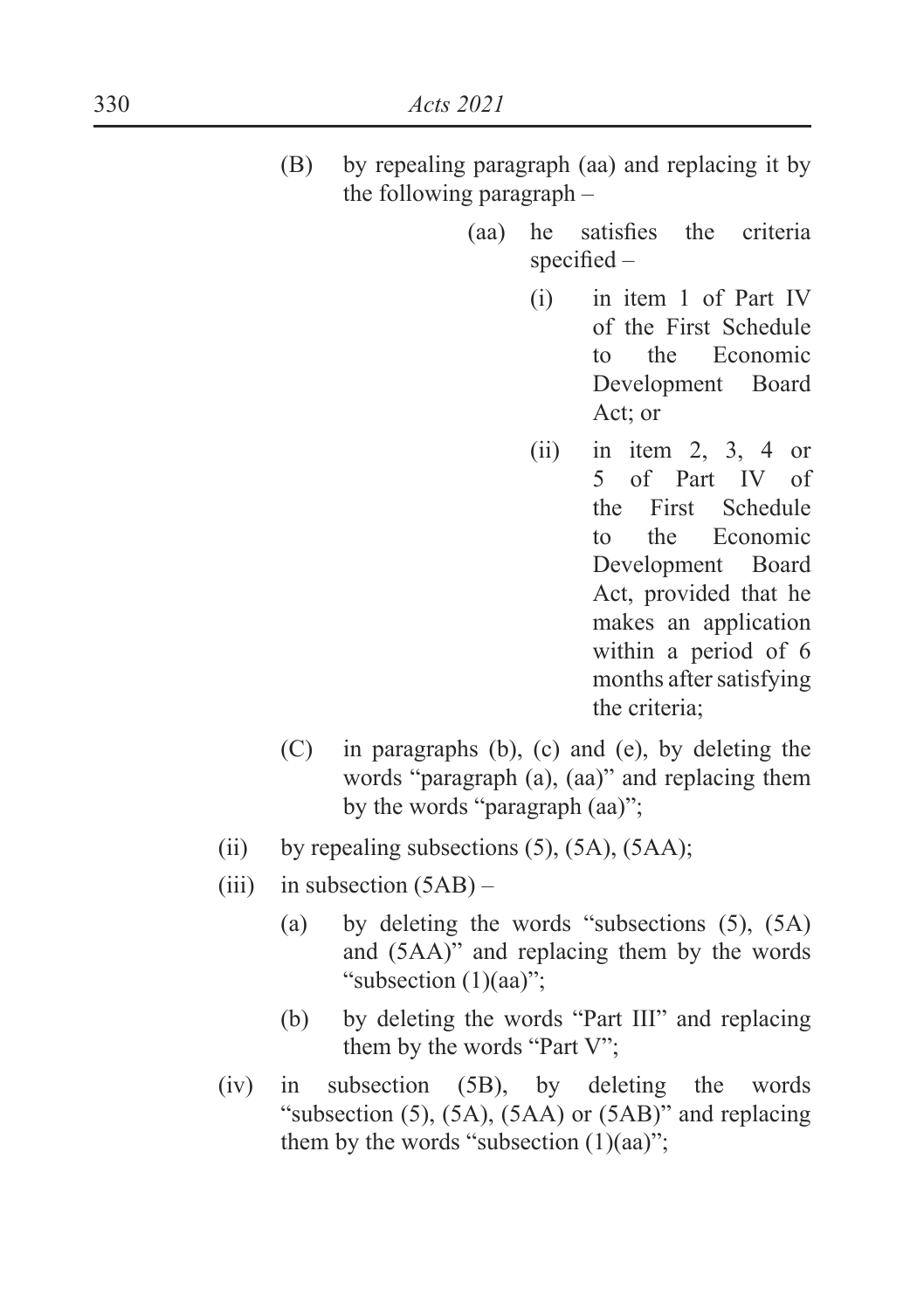(v) by inserting, after subsection (5B), the following new subsection –

(5C) A permanent residence permit granted under subsection (1)(aa) or (5AB) and valid on 1 September 2020 shall be valid for a period of 20 years as from the date of the issue of the permanent residence permit.

- (vi) in subsection (6), by deleting the words "subsection (5), (5A), (5AA)" and replacing them by the words "subsection (1)(aa)";
- (vii) by adding the following new subsection –

(7) Any investor, professional or self-employed holding the status of a permanent resident may, on application under this section, be granted a permanent residence permit under the category of retired non-citizen in replacement of his status as permanent resident for the remaining period of its validity, provided that he has a monthly disposable income of 1500 US dollars or its equivalent in any other hard convertible foreign currency.

(d) in section 6, by repealing subsection (1A) and replacing it by the following subsection –

(1A) Where a person has acquired the status of resident under section  $5(1)(g)$ , (ga), (h), (ha) or (hb), he shall cease to be a resident where he is certified by the Economic Development Board to have ceased to satisfy the requirements of the Integrated Resort Scheme, Real Estate Scheme, Invest Hotel Scheme, Property Development Scheme or Smart City Scheme or the criteria and conditions of registration, under the Economic Development Board Act.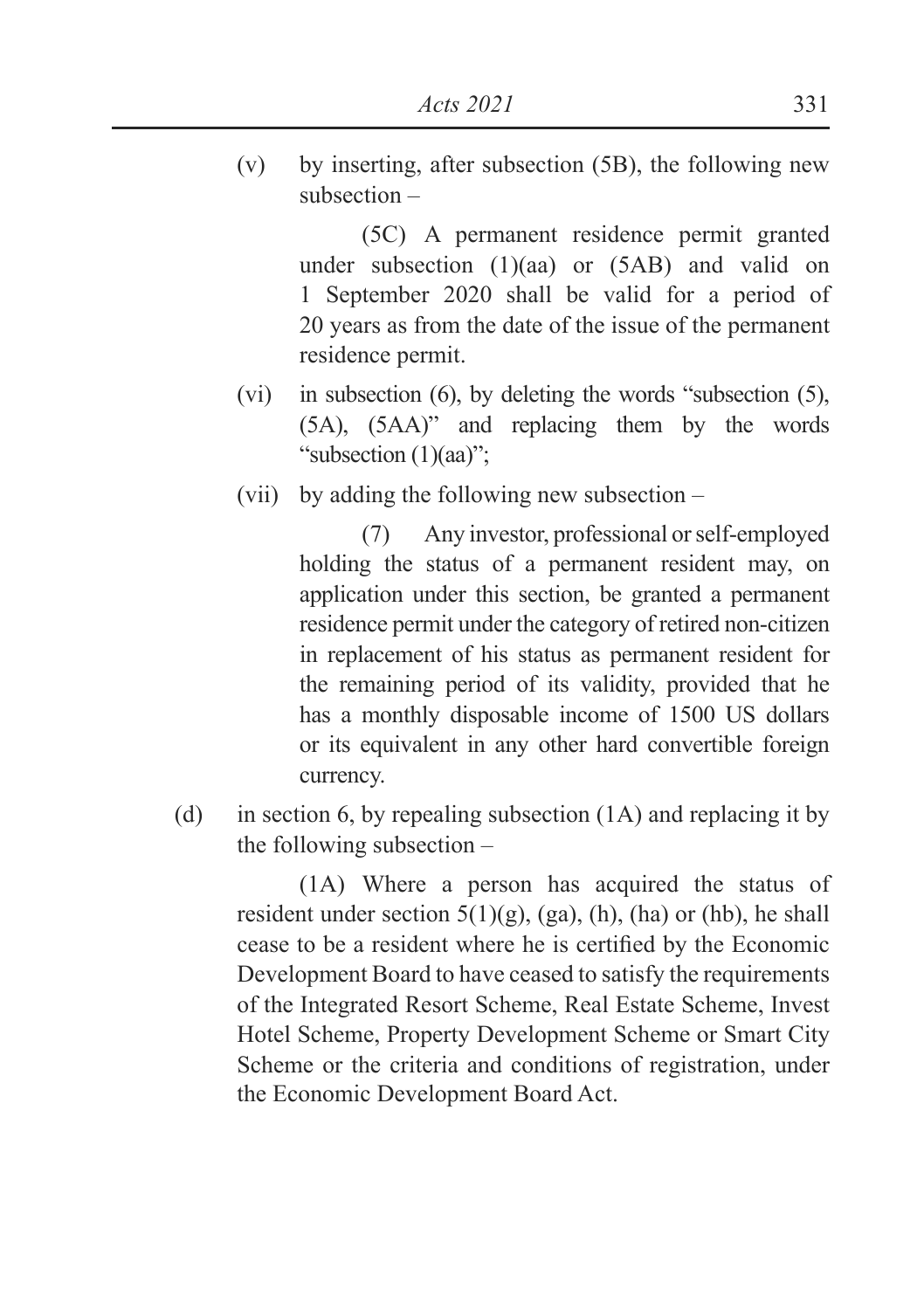- (e) in section  $6A -$ 
	- (i) in subsection  $(1)(b)$ , by repealing subparagraph (i) and replacing it by the following subparagraph –
		- (i) who is referred to in section  $5A(1)(aa)$  or is a member of the Mauritian Diaspora under the Mauritian Diaspora Scheme has ceased to satisfy the conditions attached to the permanent resident permit;
	- (ii) in subsections  $(1)(c)$ ,  $(5)$  and  $(8)$ , by deleting the words "section  $5A(1)(a)$ " and replacing them by the words "section  $5A(1)(aa)$ ";
- (f) in section  $9A -$ 
	- (i) by repealing subsection (1A) and replacing it by the following subsection –

(1A) The spouse of the holder of an occupation permit may, on application, be granted an occupation permit.

- (ii) in subsection  $(4)$ 
	- (A) by deleting the words "within 2 working days of the date of receipt of the application" and replacing them by the words "within 5 working days of the date of receipt of the complete application";
	- (B) in paragraph  $(a)$ 
		- (I) by repealing subparagraph (ii) and replacing it by the following subparagraph, the word "or" at the end of subparagraph (i) being deleted –
			- (ii) in the case of a professional, for the period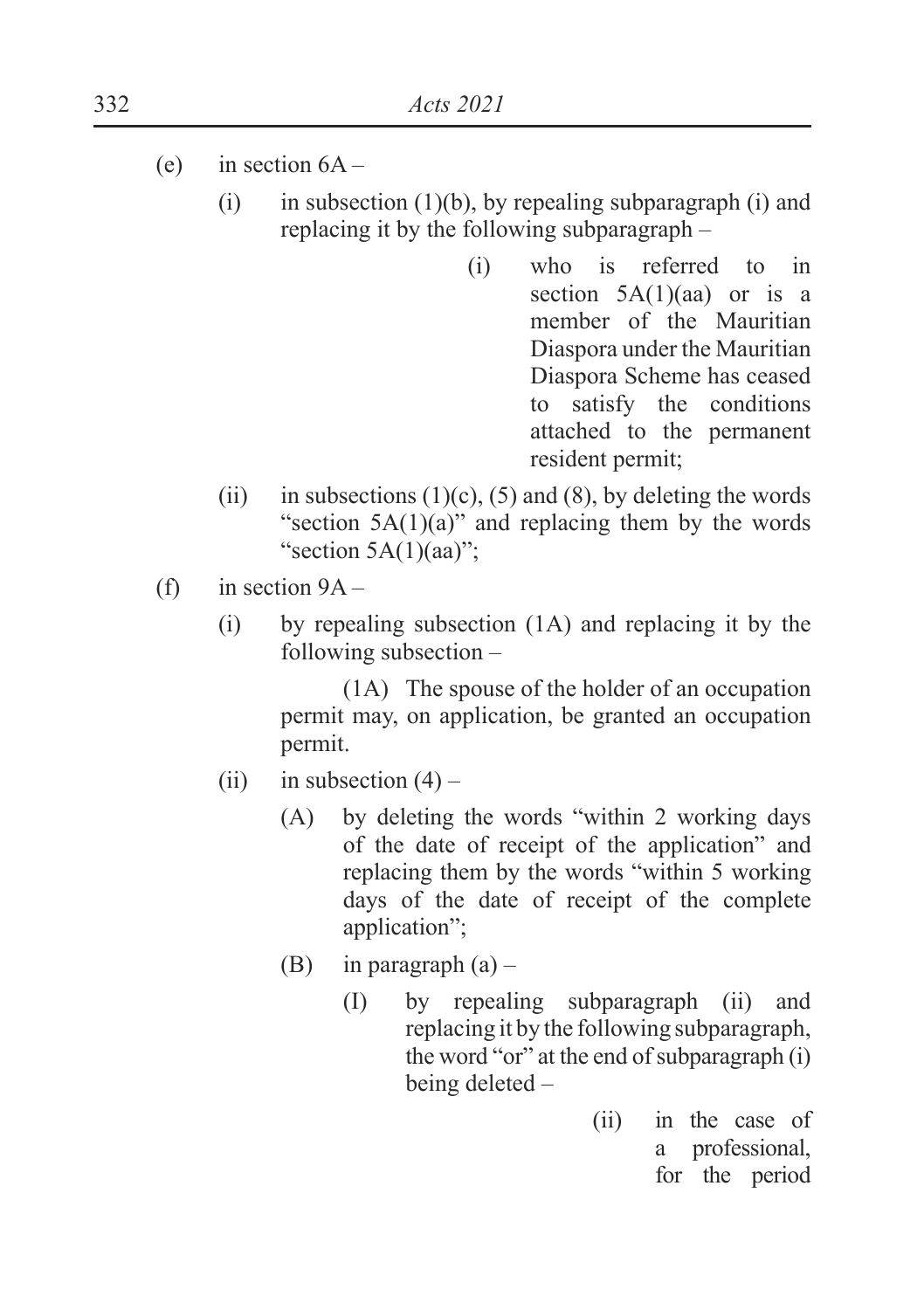specified in his contract of employment or for a period of 10 years, whichever is lesser; or

(II) by adding the following new subparagraph –

(iii) in the case of a young professional, for the period specified in his contract of employment or for a period of 3 years, whichever is lesser;

- (iii) in subsection (6), by deleting the words "within 2 working days of the date of receipt of the application" and replacing them by the words "within 5 working days of the date of receipt of the complete application";
- (iv) in subsection (7), by deleting the figure "2" and replacing it by the figure " $5$ ";
- (g) by inserting, after section 9C, the following new section –

### **9CA. Family Occupation Permit**

(1) Notwithstanding section 5 and the Non-Citizens (Employment Restriction) Act, a non-citizen may, through the Economic Development Board, apply to the immigration officer for a family occupation permit authorising  $-$ 

> (a) the applicant, his spouse, dependent child, parent, other dependent or such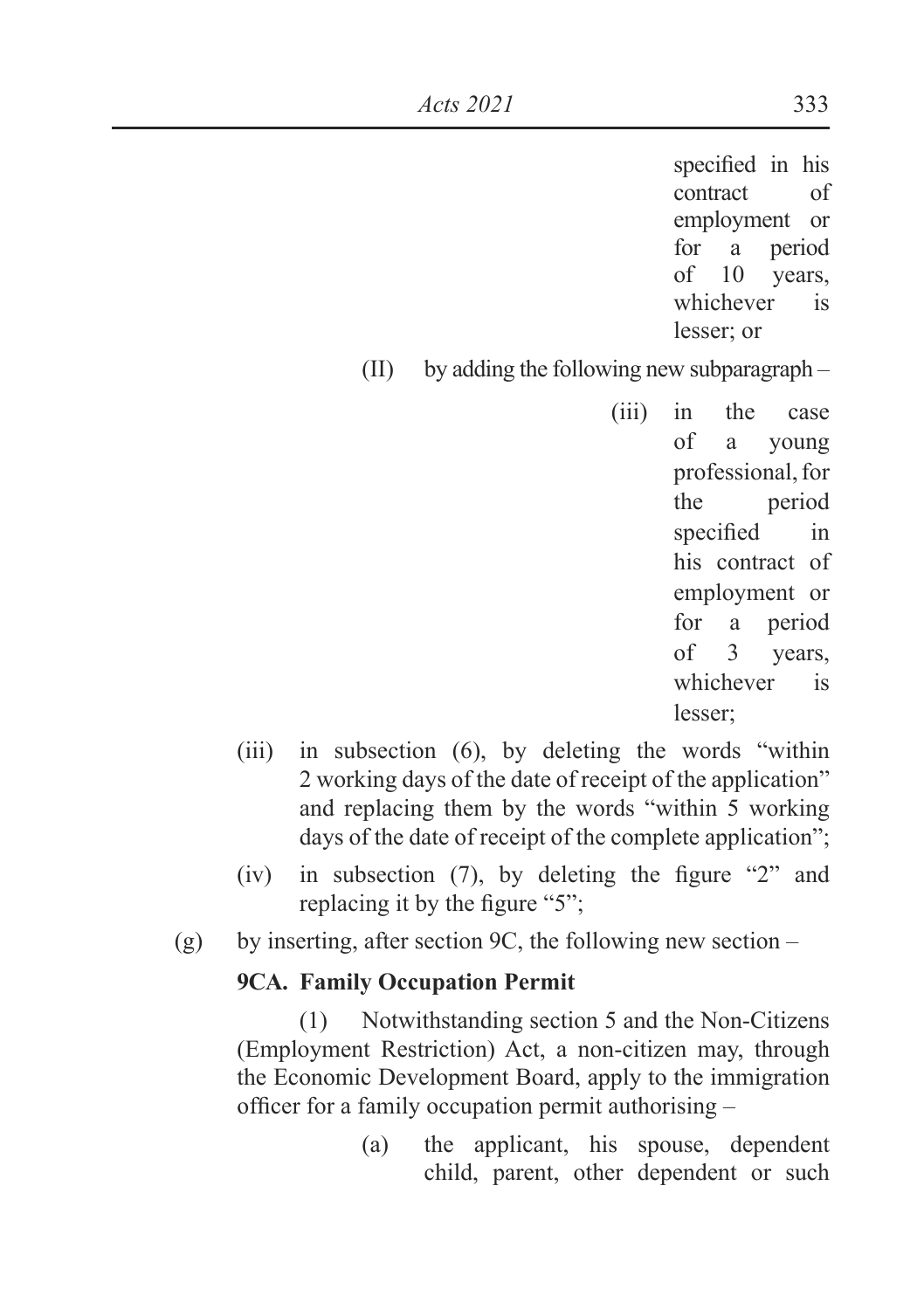other person working exclusively for the family unit, as may be approved by the immigration officer, to become a resident for a period of 10 years, provided that the criteria specified in Part II of the First Schedule to the Economic Development Board Act are satisfied:

- (b) the applicant or his spouse, to carry out any occupation in Mauritius for reward or profit or take up employment in Mauritius; and
- (c) such persons working for the family unit, as may be approved by the immigration officer, to take up employment with the applicant for the purpose of attending to the needs of the family.
- (2) The application under subsection (1) shall
	- (a) include such information, documents and particulars as may be required and specified in the form of application;
	- (b) include particulars of the spouse, dependent child, parent, other dependent and of the persons working for the family unit; and
	- (c) be accompanied by the prescribed fee.

(3) The provisions of section 9A in relation to the procedure for an application shall apply to this section with such modifications, adaptations and exceptions as may be necessary.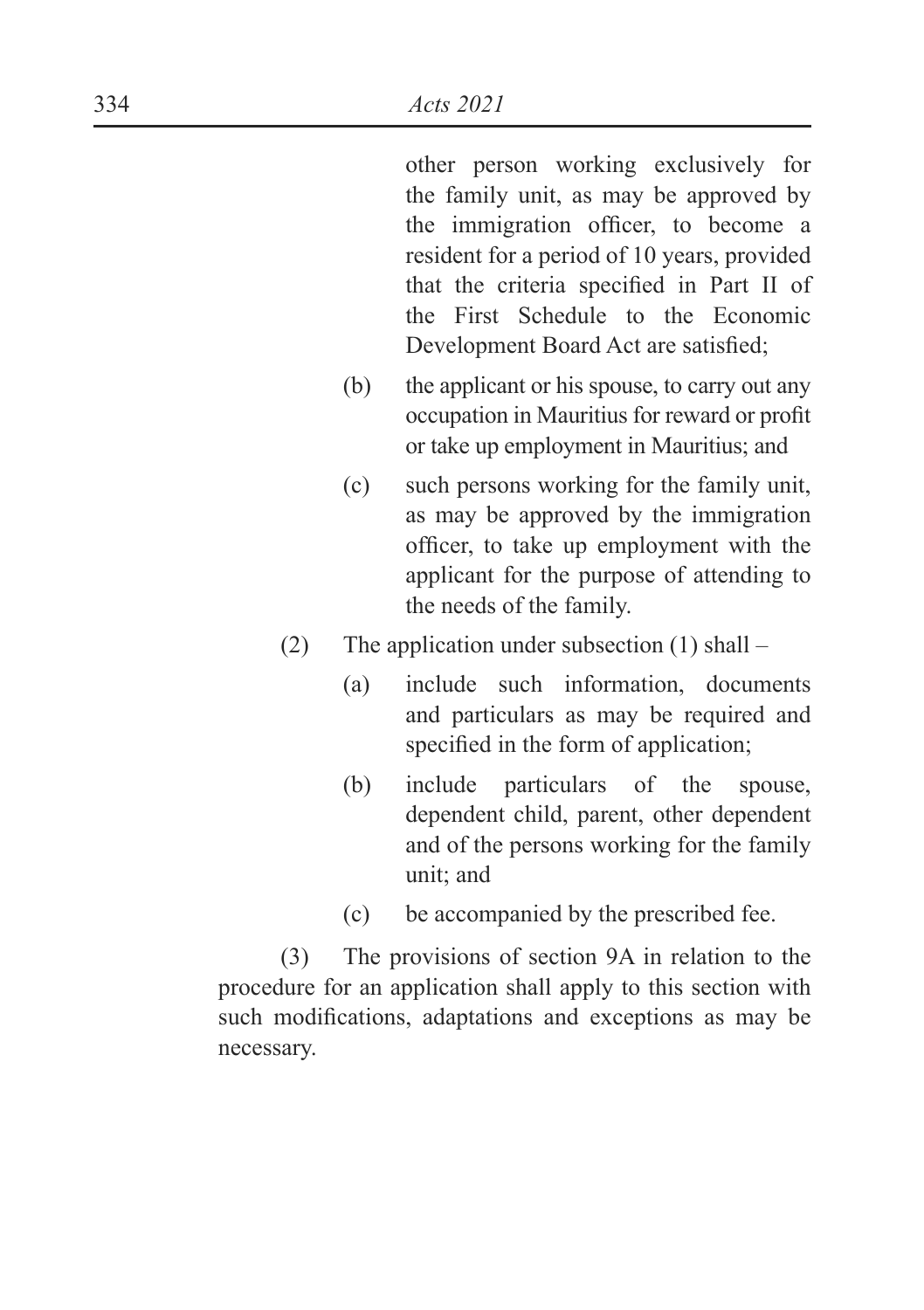(h) by repealing section 9F and replacing it by the following section –

## **9F. Sharing of information**

(1) Notwithstanding any other enactment, an immigration officer shall, through its electronic system or any other appropriate means, share with –

- (a) another public sector agency such information as may be mutually agreed upon, including, in relation to –
	- (i) a non-citizen, his name, address and date of arrival in, and date of departure from, Mauritius; and
	- (ii) a citizen of Mauritius, his name, address and date of departure from, and date of arrival in, Mauritius;
- (b) the Financial Intelligence Unit such other information in addition to those specified in paragraph  $(a)$  as the Financial Intelligence Unit may require in the discharge of its functions.

(2) Subject to subsection (3), no public sector agency, other than the Financial Intelligence Unit, shall disclose any information obtained pursuant to subsection (1) to a third party.

(3) A public sector agency may, with the approval of the immigration officer, disclose any information obtained pursuant to subsection (1) to a third party.

(i) in section 9H(1), by repealing paragraph (b), the word "and" being added at the end of paragraph (a).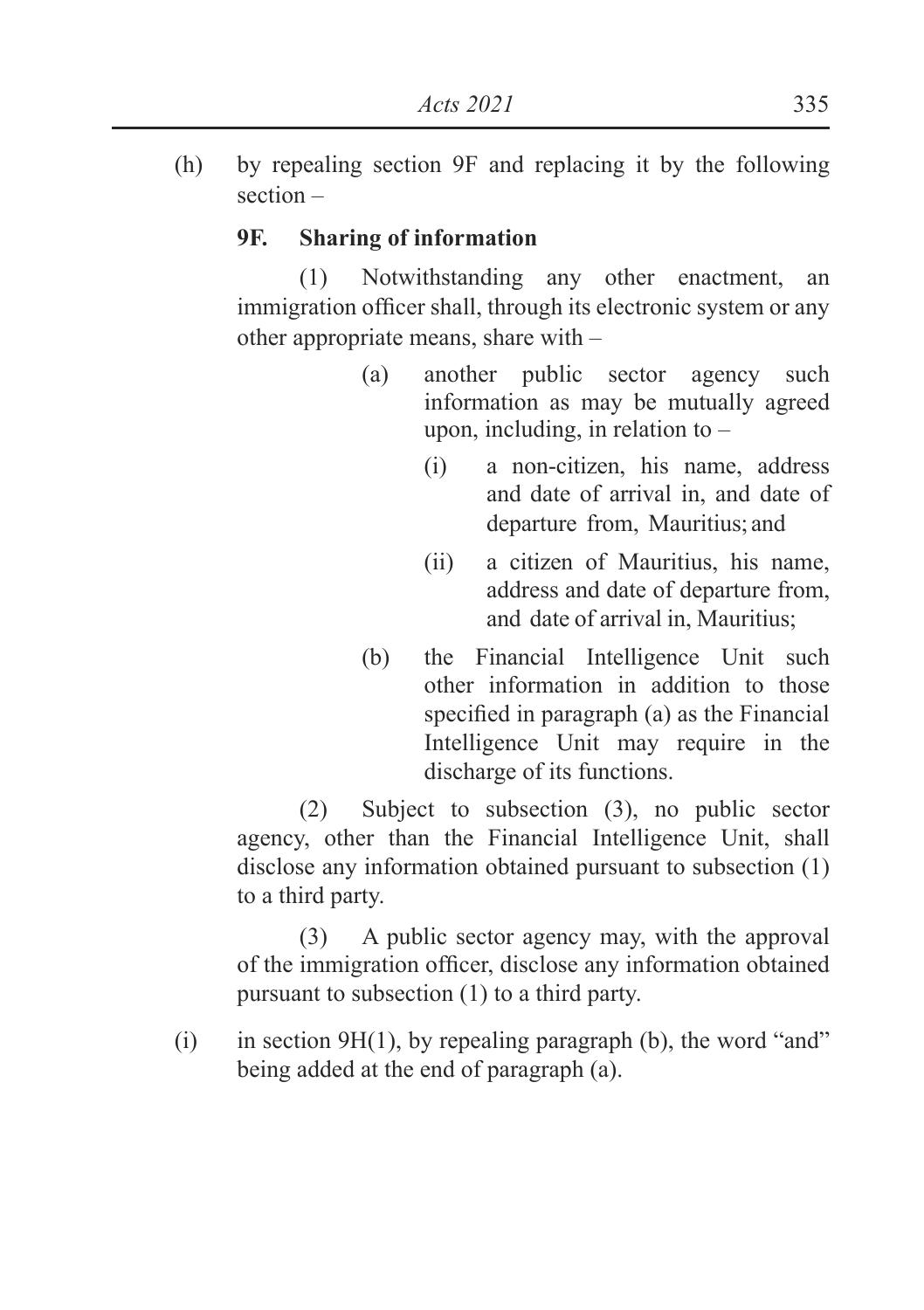### **38. Income Tax Act amended**

The Income Tax Act is amended –

- (a) in section  $2 -$ 
	- $(i)$  by deleting the definition of "charitable institution" and replacing it by the following definition  $-$

"charitable institution" means an entity which is approved by the Director-General under section 49D;

(ii) by inserting, in the appropriate alphabetical order, the following new definitions  $-$ 

"National COVID-19 Vaccination Programme Fund" means the Fund established under the Finance and Audit (National COVID-19 Vaccination Programme Fund) Regulations 2020;

"CSG" means CSG payable under the National Pensions Act;

"social contribution" means the social contribution payable under the Social Contribution and Social Benefits Act 2021:

- (b) in section  $26(1)(g)$ , by inserting, after the words "foreign tax". the words ", levy imposed in accordance with section 114 of the Gambling Regulatory Authority Act";
- (c) in section  $27 -$ 
	- (i) in subsection (6), by deleting the word "Where" and replacing it by the words "Subject to subsection (6B), where";
	- (ii) by inserting, after subsection (6A), the following new subsection –

(6B) Where, in an income year, a person claims an income exemption threshold in respect of Category B, Category C, Category D or Category E and the dependents in respect of whom he has claimed the deduction includes a bedridden next of kin, the benefits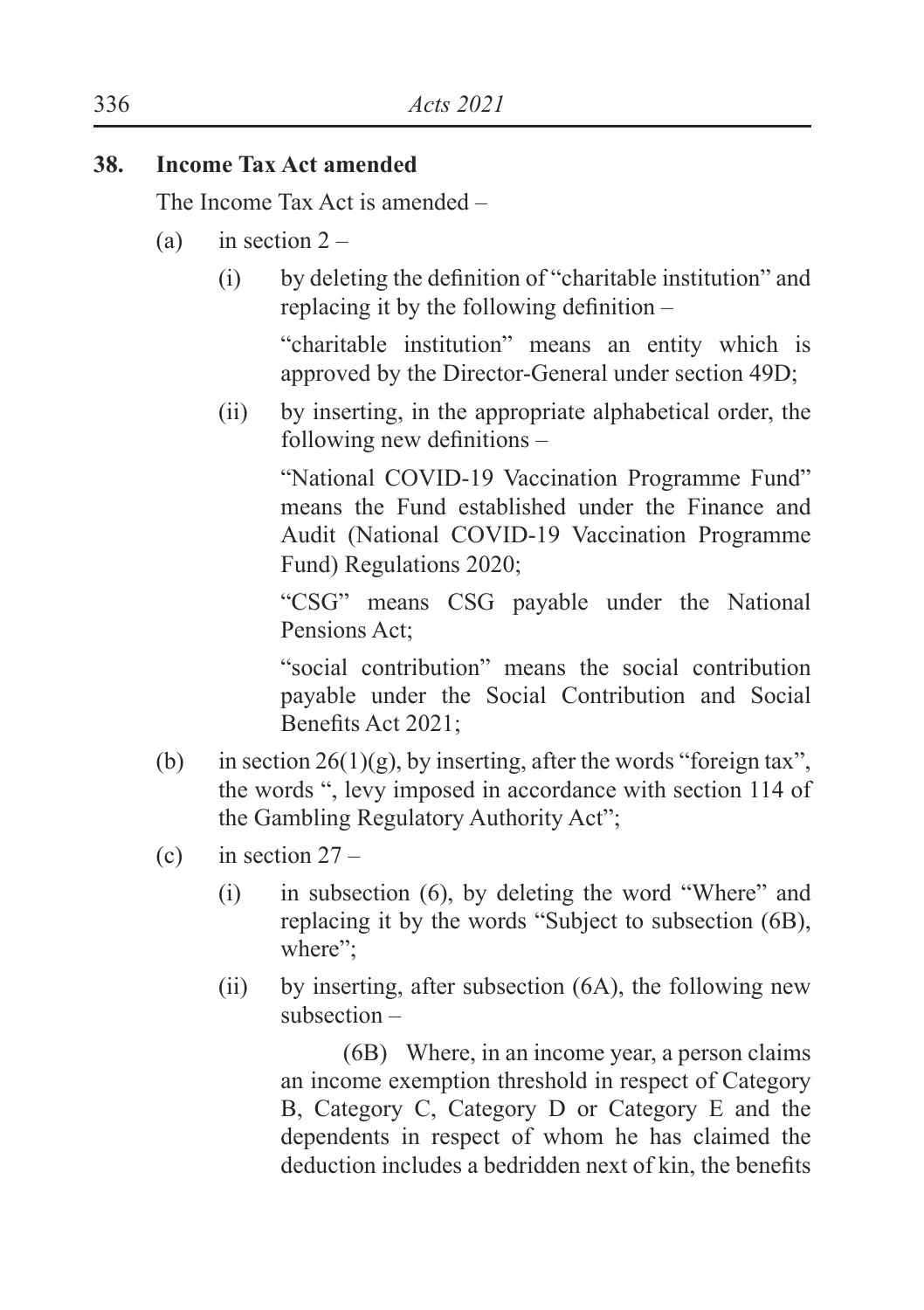derived by the bedridden next of kin under the National Pensions Act, in that income year, shall –

- (a) be excluded in the calculation of the net income and exempt income of the bedridden next of kin under subsection (5); and
- (b) not be included in the net income of the person claiming the deduction under this section.
- (d) by inserting, after section 27D, the following new sections –

## **27DA. Donation to charitable institutions**

(1) Subject to this section, where, in an income year, an individual has made a donation through electronic means to a charitable institution, he shall be entitled to deduct from his net income for that income year, the amount donated or 30,000 rupees, whichever is lower.

(2) No deduction shall be allowed under this section in an income year where, in respect of that income year, the charitable institution has failed to submit a return under section 123F, unless the individual making the donation provides evidence that such donation has been made.

# **27DB. Contribution to approved personal pension schemes**

Where, in an income year, an individual has contributed to an individual pension scheme approved by the Financial Services Commission under the Insurance Act for the provision of a pension for himself, he shall be entitled to deduct from his net income for that income year, the amount contributed or 30,000 rupees, whichever is lower.

(e) in sections  $27C(1)$ ,  $27E(1)$  and  $27H(1)$ , by deleting the words "and 27D" and replacing them by the words "27D, 27DA and 27DB";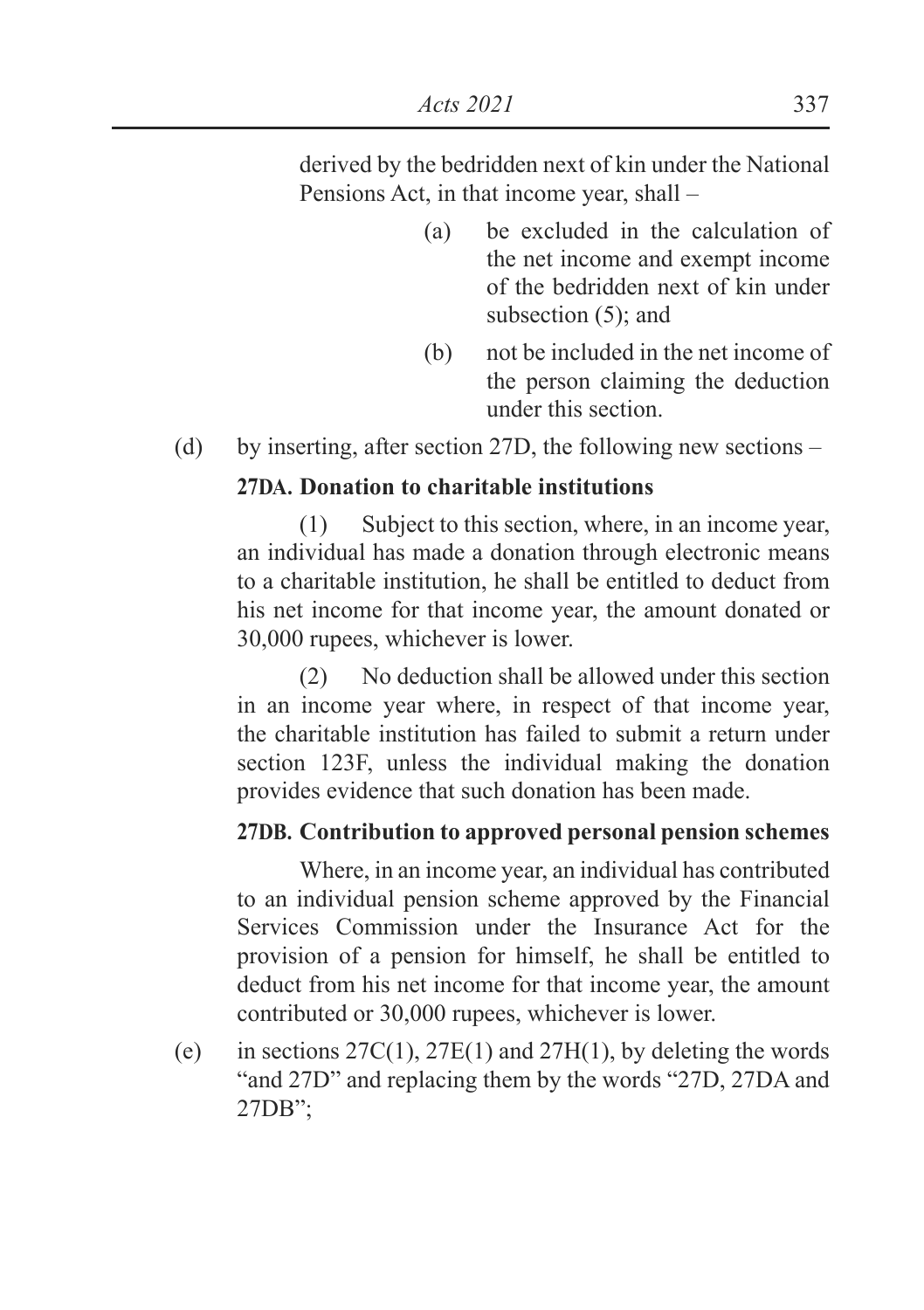(f) by inserting, after section 27H, the following new section –

# **27J. Contribution to National COVID-19 Vaccination Programme Fund**

(1) Subject to this section, where an individual has, during the income year ending 30 June 2021, made a contribution to the National COVID-19 Vaccination Programme Fund, he shall be entitled to a relief by way of a deduction from his net income, after deducting any amount under sections 27, 27D, 27DA and 27DB, of the amount contributed or donated in that income year.

(2) Any unrelieved amount under subsection (1) for an income year may be carried forward and deducted against the net income of the 2 income years immediately following that income year.

 $(g)$ 

(h) by inserting, after section 44C, the following new sections –

# **44D. Manufacturing companies engaged in medical, biotechnology or pharmaceutical sector**

Where a manufacturing company –

- (a) is engaged in medical, biotechnology or pharmaceutical sector; and
- $(b)$  holds an Investment Certificate issued by the Economic Development Board,

it shall, in an income year, be liable to income tax, on its chargeable income at the rate specified in Part II of the First Schedule, provided the company –

- $(i)$  satisfies such conditions as may be prescribed in relation to the substance of its activities; and
- (ii) has not, in that income year, claimed a partial exemption under Part II of the Second Schedule.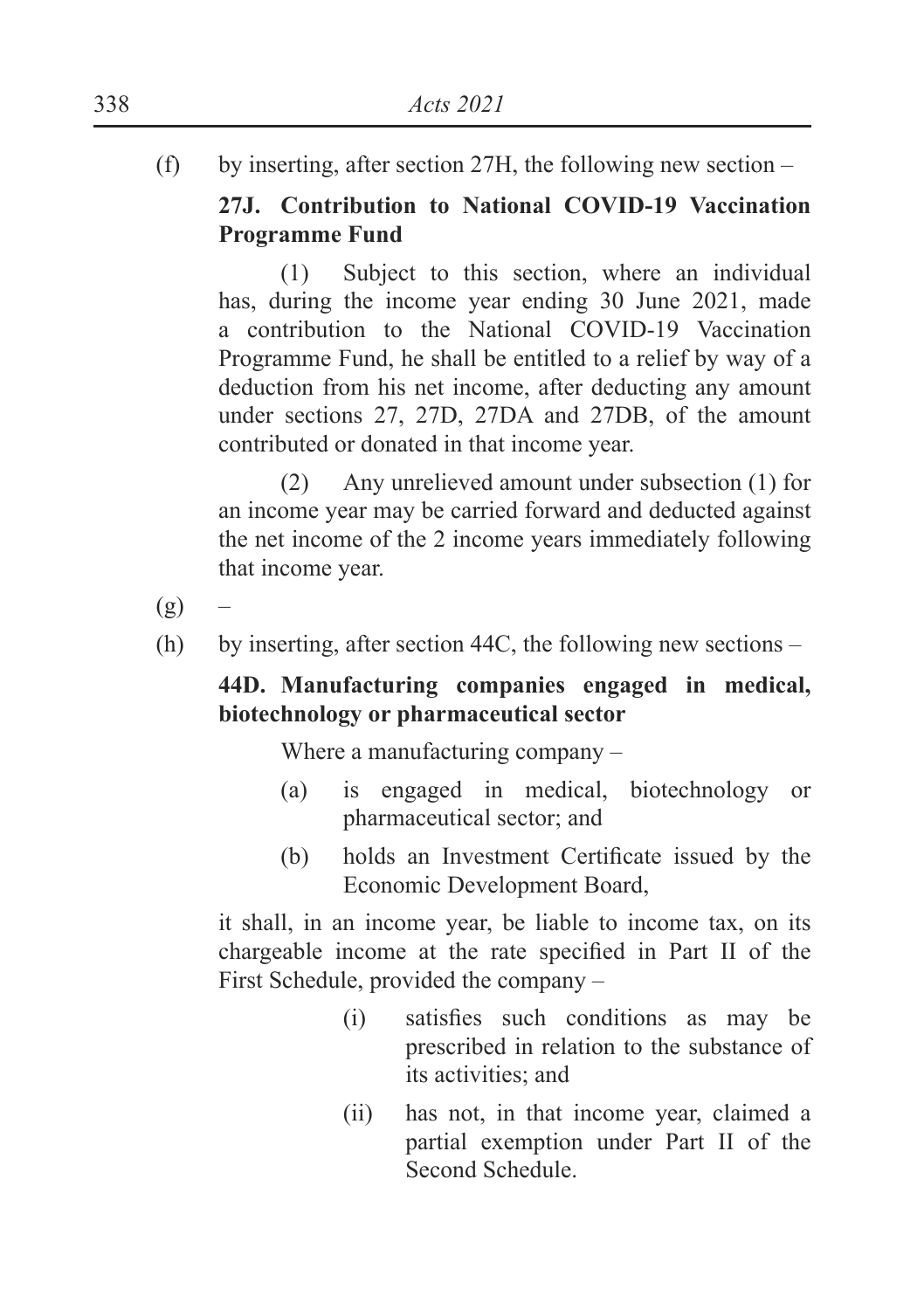## **44E. Higher Education Institutions set-up in Mauritius**

Where a higher education institution registered under the Higher Education Act is set up in Mauritius, it shall, in an income year, be liable to income tax on its chargeable income at the rate specified in Part II of the First Schedule.

- (i) in section 46, by repealing subsection  $(3)$ ;
- (i) in section 49A, by repealing subsections  $(2)$  and  $(3)$ ;
- (k) by inserting, after section 49C, the following new section  $-$

### **49D. Charitable institution**

The Director-General may, for the purposes of this Act, approve as charitable institution an entity which has objects that –

- (a) are of a public character;
- $(b)$  do not yield any profits to its members;
- (c) are exclusively for
	- (i) the advancement of religion;
	- (ii) the advancement of education;
	- (iii) the relief of poverty, sickness and disability;
	- (iv) the protection of environment;
	- (v) the advancement of human rights and fundamental freedoms;
	- (vi) the promotion of any other public object beneficial to the community; and
- (d) are carried out either in or outside of Mauritius.
- (l) in section 50D, by repealing subsection (1) and replacing it by the following subsection –

(1) The income tax payable under section 50B shall be calculated on the chargeable income ascertained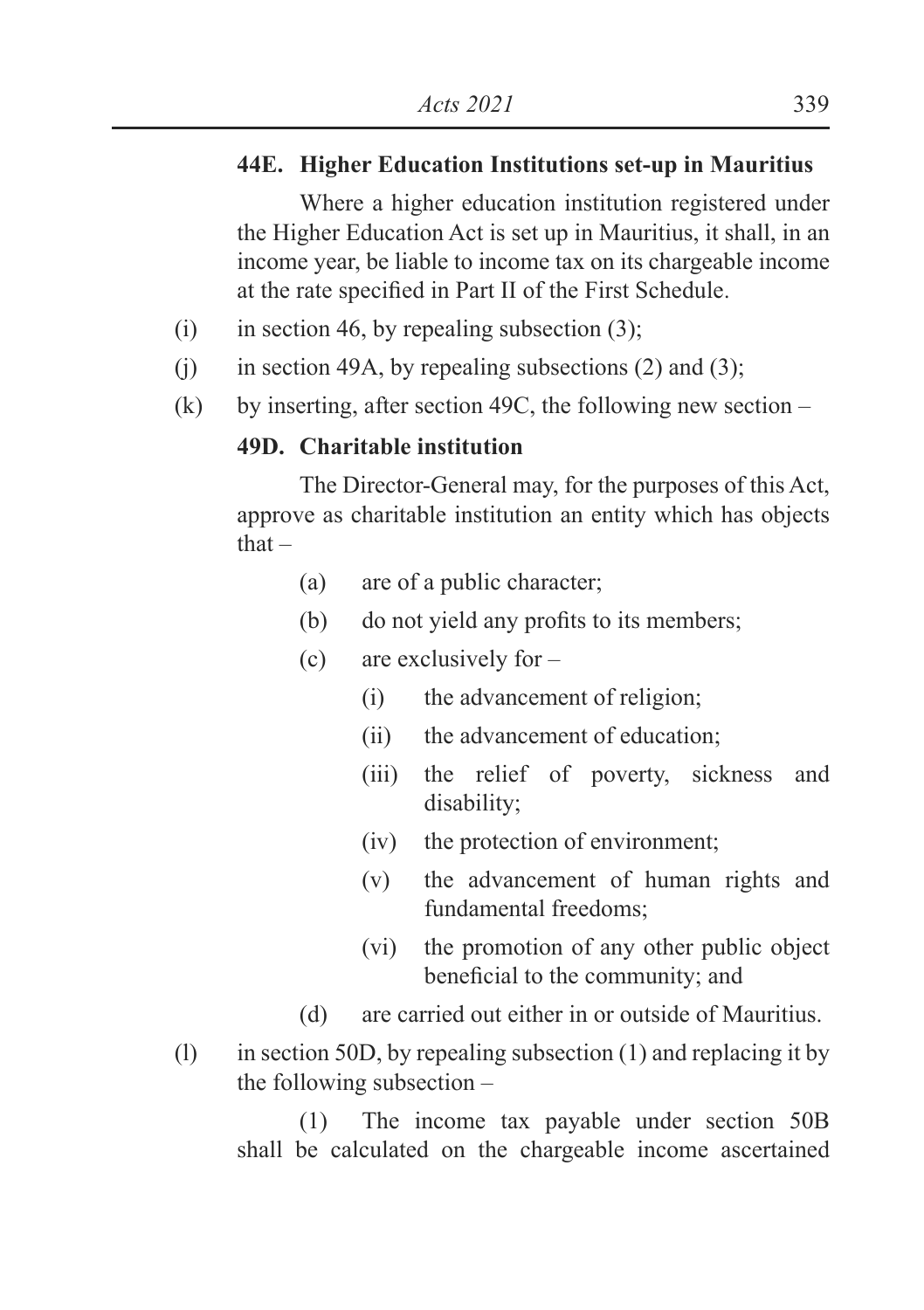under section 50C at the appropriate rate applicable under Part II or IV of the First Schedule.

- $(m)$  in section  $50L -$ 
	- (i) in subsection (1), by deleting the words "Every company" and replacing them by the words "Subject to subsection (1A), every company";
	- (ii) by inserting, after subsection (1), the following new subsection –

(1A) Subsection (1) shall not apply to a company with respect to an income year where, for the preceding income year, the company has elected to pay a presumptive tax under section 111V.

- (iii) in subsection  $(2)(b)(ii)$ , by inserting, after the words "Part A", the words "and Part AA":
- (n) in section 57, by deleting the words "24A and 24B and 27H" and replacing them by the words "24A, 24B, 27H and 27J";
- (o) by inserting, after section 65A, the following new section –

### **65B. Expenditure incurred on specialised software and systems**

(1) Subject to subsection (2), where, in an income year, a company incurs expenditure for the acquisition of specialised software and systems, it may deduct, from its gross income, twice the amount of such expenditure incurred in that income year.

(2) Where a company claims a deduction in respect of specialised software and systems under this section, it shall not be entitled to annual allowance in respect of the expenditure under section 63.

(3) In this section –

 "specialised software and systems" means such software and systems as may be prescribed.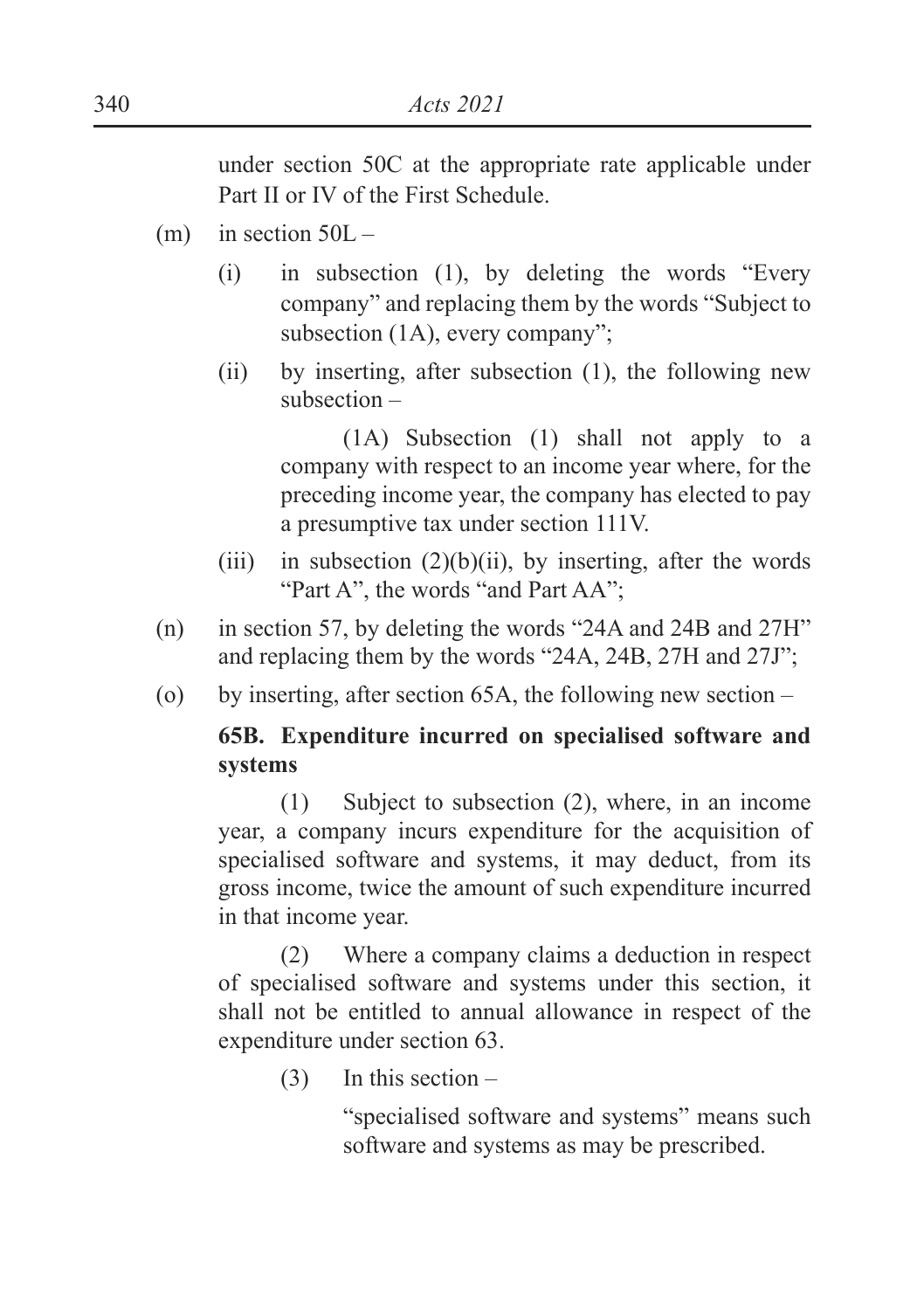(p) by inserting, after section 67K, the following new sections –

# **67L. Expenditure incurred by manufacturing companies on products manufactured locally by small enterprises**

Where a manufacturing company whose annual turnover exceeds 100 million rupees in an income year incurs any expenditure on the direct purchase of products manufactured locally by small and medium enterprises whose turnover does not exceed 50 million rupees, it shall be allowed, in that income year, an additional deduction of 10 per cent of the amount of expenditure so incurred.

# **67M. Tax credit to medical, biotechnology or pharmaceutical companies**

(1) Subject to this section, where a manufacturing company engaged in medical, biotechnology or pharmaceutical sector has incurred in an income year capital expenditure for the acquisition of patents, it shall be allowed a tax credit by way of deduction from the income tax otherwise payable by it of an amount equal to 100 per cent of the expenditure so incurred.

(2) Subject to subsection (3), where the deduction under subsection (1) in respect of an income year exceeds the amount of income tax otherwise payable for that income year, the excess may be carried forward to the following income year.

(3) No deduction under subsection (2) in respect of an expenditure shall be carried forward beyond a period of 5 consecutive income years starting from the income year in which the expenditure was made.

(4) Where a tax credit under subsection (1) has for any income year been allowed and within 5 years following that income year –

> (a) the company ceases to be engaged wholly or mainly in the qualifying activity; or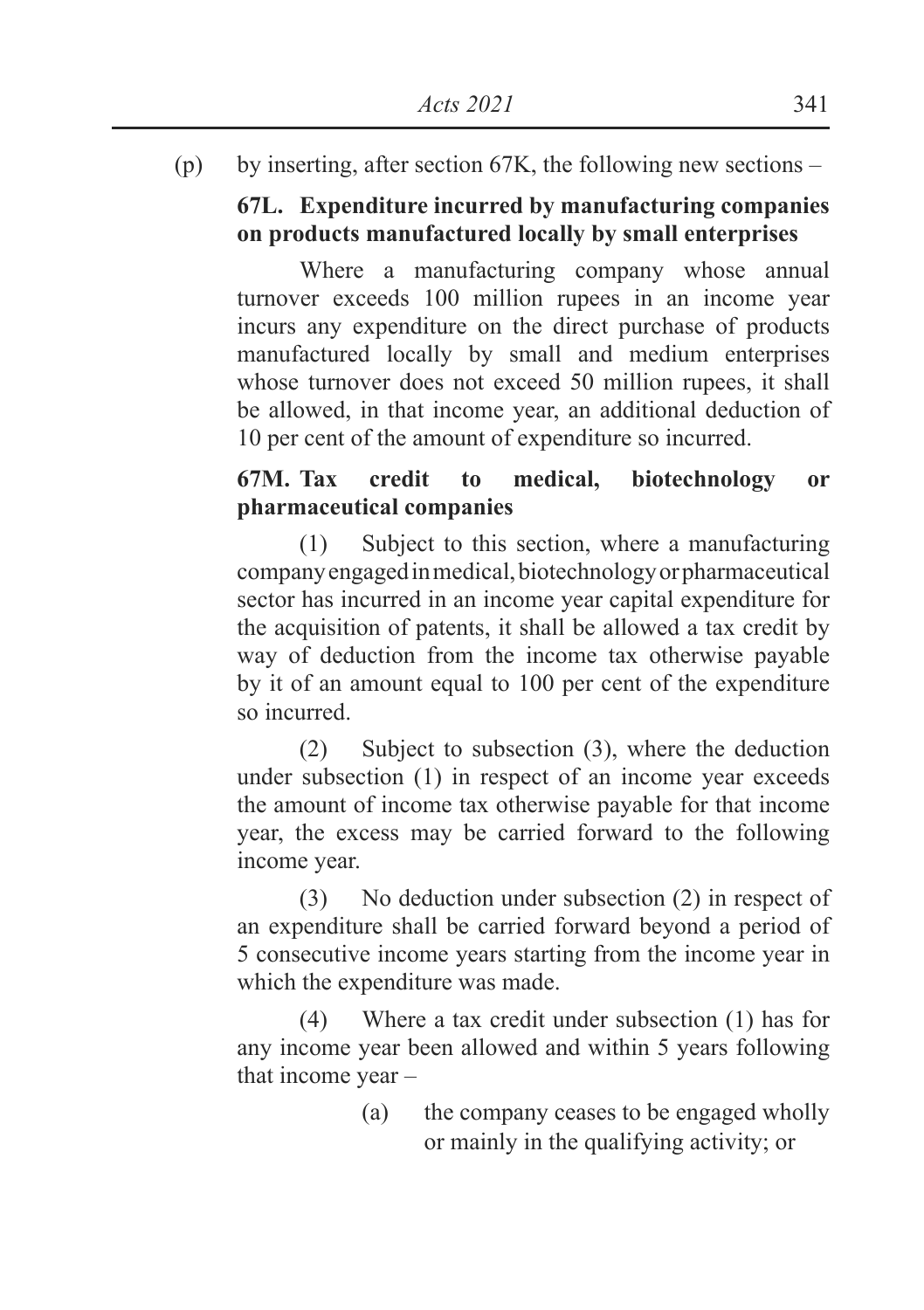(b) the company sells or otherwise transfers the patent,

an amount equal to the tax credit or the proportionate part of the tax credit allowed under this section shall be included in the income tax payable by the company in the income year in which the cessation, sale or transfer takes place.

(5) The tax credit allowed under this section shall be in addition to the allowances to which the company is entitled under section 63.

(6) No tax credit shall be allowed under this section to a company where a deduction under section 67K has been claimed.

### **67N. Expenditure on international accreditation**

Where a company is registered as a health institution under the Private Health Institutions Act, it may, in an income year, deduct from its gross income twice the amount of any direct expenditure incurred in that income year relating to international accreditation.

### **67P. Market research and product development for African market**

(1) Subject to subsection (2), where, in an income year, a manufacturing company incurs expenditure on market research and product development for the African market, it may deduct, from its gross income, twice the amount of such expenditure incurred in that income year.

(2) Where a company claims a deduction under this section, it shall not be entitled to annual allowance in respect of that expenditure under section 63.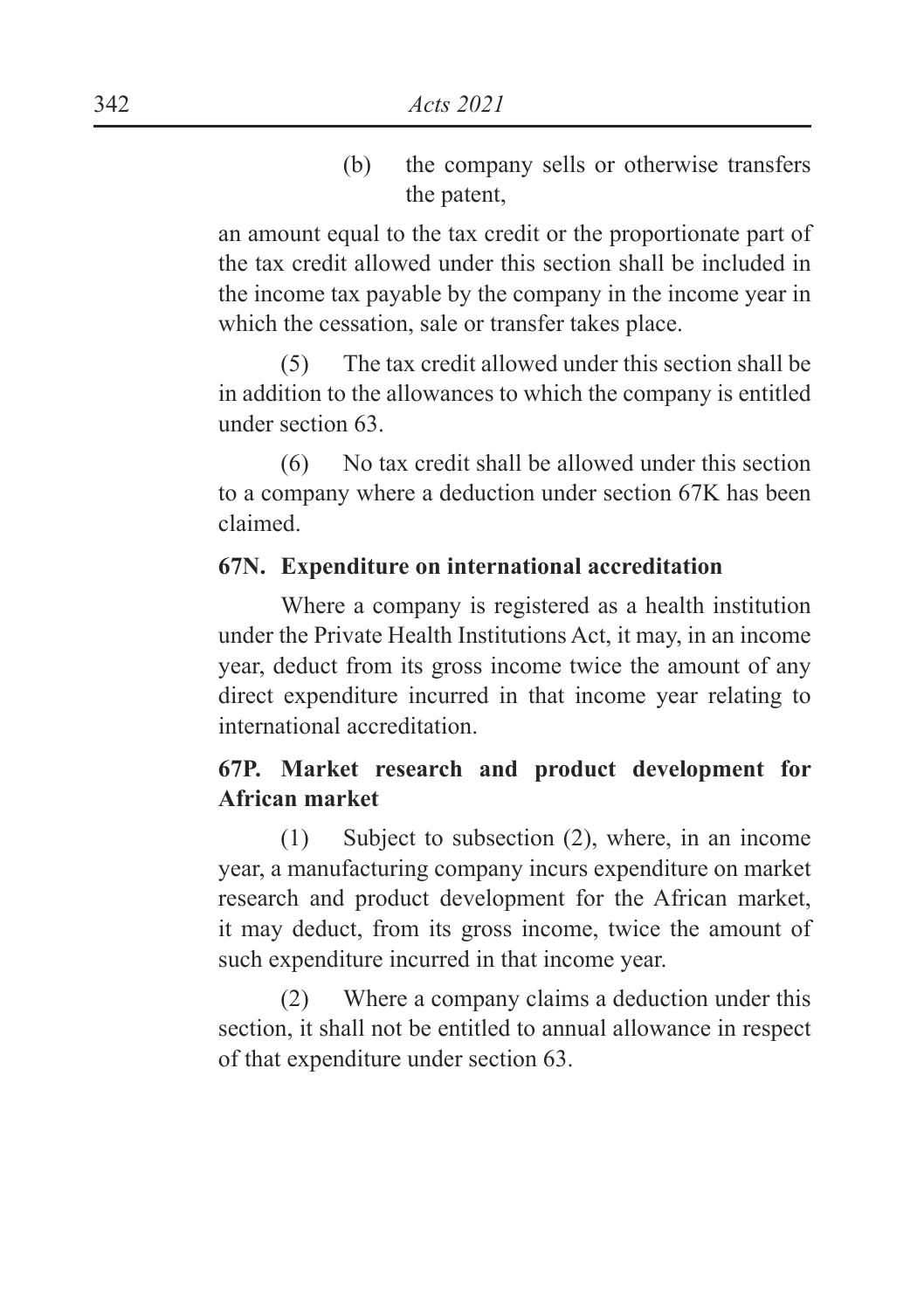(q) by inserting, after section 73A, the following new section –

### **73B. Premium visa**

(1) Notwithstanding sections 5, 73 and 74 but subject to subsection (2), where an individual holding a premium visa derives income for work performed remotely from Mauritius, that income shall be deemed to be derived by him in Mauritius when it is remitted in Mauritius.

(2) Where a holder of a premium visa spends money in Mauritius through the use of his foreign credit or debit card, the amount so spent shall be deemed not to have been remitted in Mauritius.

(3) Where a holder of a premium visa deposits money in a bank account in Mauritius, he shall be liable to income tax on such deposits unless a declaration is made to the effect that the required tax has been paid on that income in his country of origin or residence.

(4) In this section –

 "premium visa" means a visa issued by the passport officer to a non-citizen on the recommendation of the Economic Development Board established under the Economic Development Board Act.

- $(r)$  in section 74(1)(f), by inserting, after the word "shares", the words "in a company resident in Mauritius";
- (s) in section  $75 -$ 
	- (i) by inserting, after the words "in Mauritius" wherever they appear, the words "or from Mauritius";
	- (ii) by inserting, after subsection (1), the following new subsection –

(1A) For avoidance of doubt, subsection (1) shall apply to all business or income earning activities carried out in Mauritius or from Mauritius since the commencement of this Act.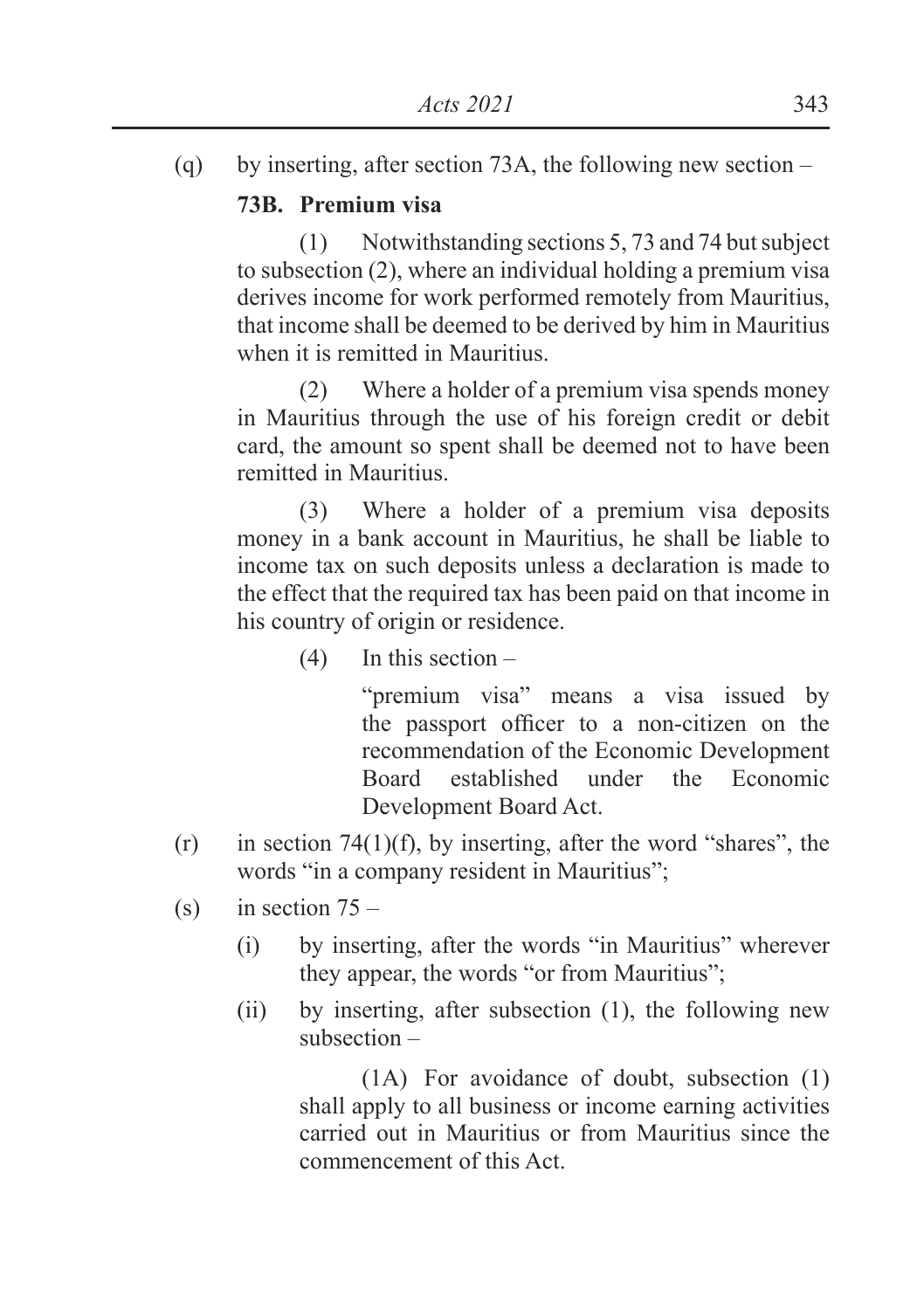- (iii) in subsection (2), by inserting, after the words "in Mauritius", the words "or from Mauritius":
- (t) in section 108, by deleting the words "in accordance with Part IV of the First Schedule" and replacing them by the words "at the rate as applicable in Part I of the First Schedule";
- (u) in section 1110, in the definition of "Operator", by inserting, after the words "Mauritius National Lottery Operator", the words ", operator of the Loterie Vert";
- (v) by inserting, after section 112, the following new section  $-$

#### **112A.** Simplified return by self-emploved individuals

(1) Subject to this Act, where, in an income year, a person is a self-employed and is not required to submit a return under section 112, he shall, in respect of that income year, submit electronically to the Director-General, not later than 15 October following that income year, a return, in such form and manner as the Director-General may determine, specifying –

- (a) the net income derived from any business;
- (b) any other income derived; and
- (c) such other particulars as may be required by the Director-General.

(2) Where, in an income year, a person is required to submit a return under subsection (1), he shall continue to submit a return in respect of every succeeding year unless otherwise authorised in writing by the Director-General.

(3) Where, in an income year, a person is required to submit a return under subsection (1) and is not likely, in the future, to be liable to submit a return, he may apply to the Director-General to waive the obligation to submit a return under this subsection.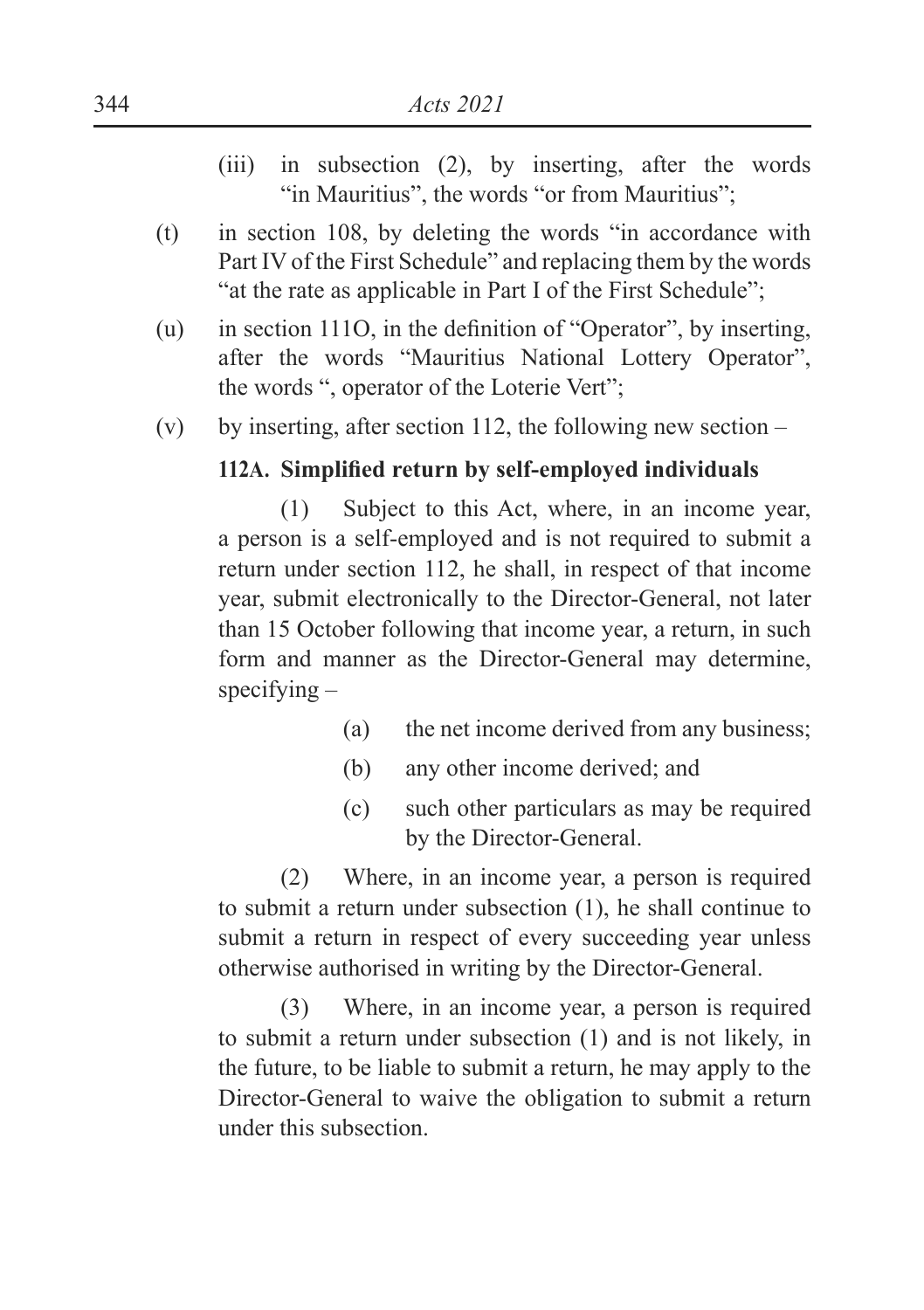(4) The Director-General may, on application made by a person under subsection (3), waive the obligation of the person to submit a return under subsection (1), on such conditions as the Director-General may determine.

(5) In this section –

 "self-employed" means an individual who derives gross income specified in section  $10(1)(b)$ .

(w) in section 116D, by adding the following new subsection –

(2) For avoidance of doubt, subsection (1) shall not apply to a limited partnership or limited liability partnership incorporated under the laws of a foreign country.

- $(x)$  in section 121(1), by deleting the words "section 112" and replacing them by the words "sections 112, 112A";
- (y) in section 123(1) and (2), by inserting, after the word "writing" wherever it appears, the words "or sent electronically";
- (z) in section  $123A -$ 
	- (i) in subsection (1), by deleting the words "unless the Director-General applies ex parte for and obtains the authorisation of the Independent Tax Panel under the Mauritius Revenue Authority Act" and replacing them by the words "unless a return of income under section 112, 116 or 119, as the case may be, in respect of a year of assessment, has not been submitted by a taxpayer or in case of fraud;
	- (ii) by repealing subsections  $(2)$  and  $(3)$ ;
- (aa) in section  $123D -$ 
	- (i) in subsection  $(1)(a)$ 
		- (A) in subparagraph (i), by deleting the words "500,000 rupees" and "4 million rupees" and replacing them by the words "250,000 rupees" and "2 million rupees", respectively;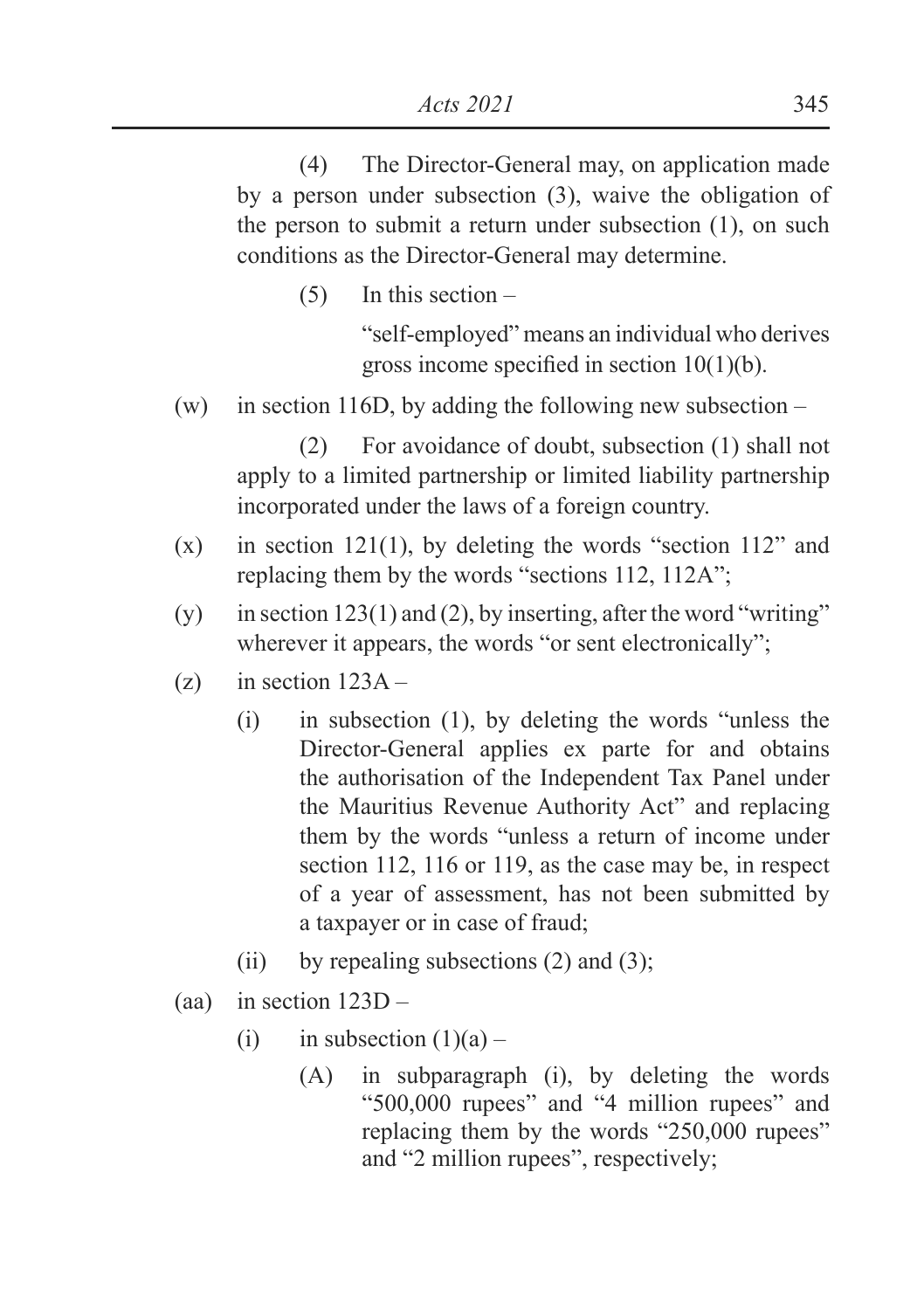- (B) in subparagraph (ii), by deleting the words "one million rupees" and "8 million rupees" and replacing them by the words "500,000 rupees" and "4 million rupees", respectively;
- (ii) in subsection (2)(a), by deleting the words "200,000 Mauritian rupees" and replacing them by the words "100,000 Mauritian rupees";
- (iii) in subsection (3)(a), by deleting the words "500,000 rupees" and replacing them by the words "250,000 rupees":
- (ab) in section  $123E -$ 
	- $(i)$  in subsection (1), by deleting the words "50,000 rupees" and replacing them by the words "20,000 rupees";
	- (ii) in subsection (3), by inserting, after the word "Lottery", the words ", operator of the Loterie Vert";
- (ac) by inserting, after section 123E, the following new section –

#### **123F. Statement of donation received**

Subject to this section, every charitable institution which receives donations from any person shall, with respect to every income year, on or before 15 August immediately following that income year, submit to the Director-General, electronically, a statement, in such form and manner as may be determined by him, giving the details of the donations received and stating –

- (a) the NIC number of the individual, or in any other case the Business Registration Number, and the name of the person making the donation;
- (b) the amount donated; and
- (c) any other particulars as may be required by the Director-General.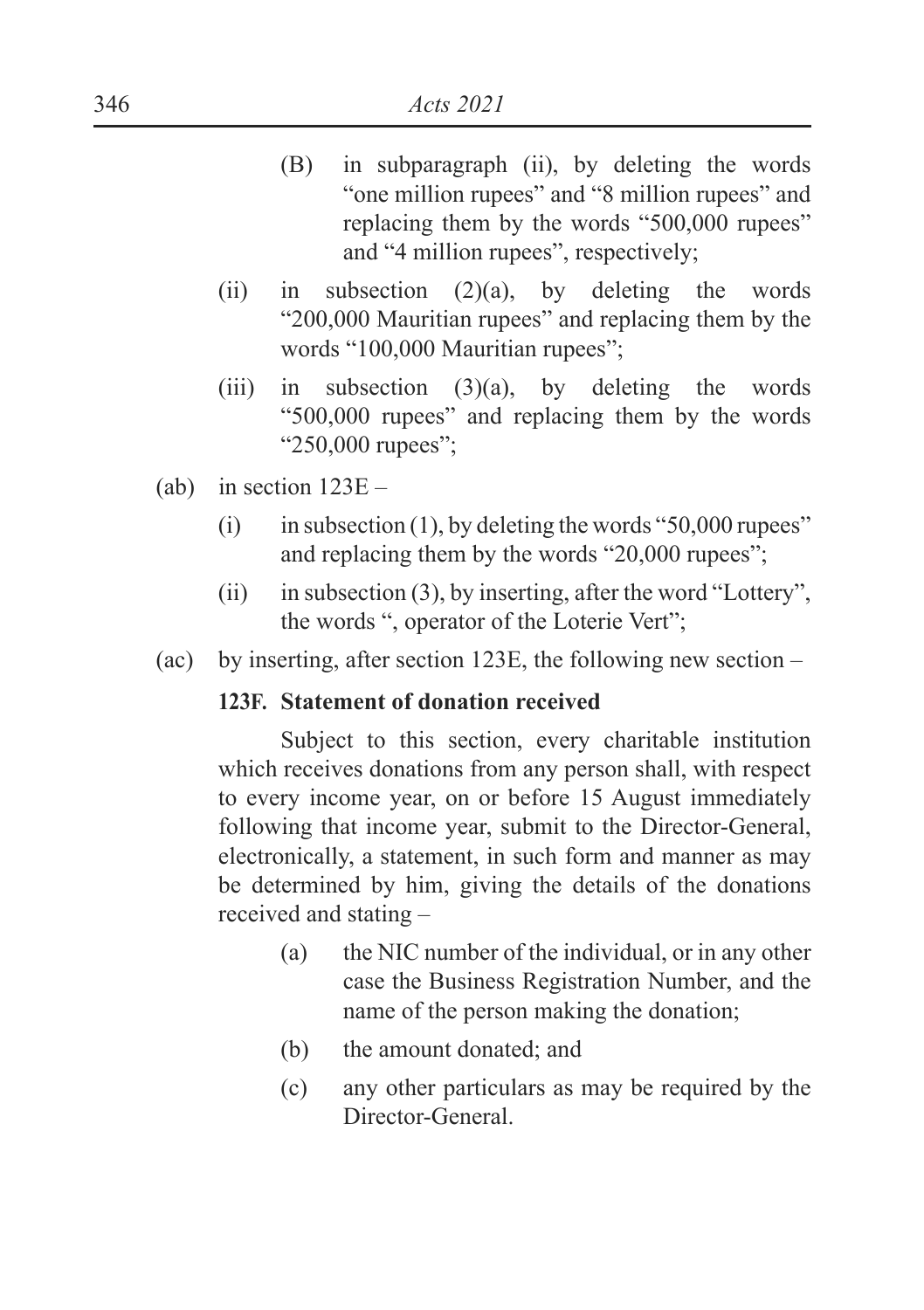- (ad) in section  $124 -$ 
	- (i) in subsection (1), by inserting, after the words "or in writing", the words ", or submit electronically";
	- (ii) in subsection (2), by inserting, after the word "writing", the words "or sent electronically";
- (ae) in section 125, by adding the following new paragraph, the full stop at the end of paragraph (b) being deleted and replaced by a semicolon –
	- (c) to attend a meeting through teleconferencing to give any information or explanation as may be required by him.
- (af) in section  $129(1)(a)$ , by deleting the words "section  $112$ " and replacing them by the words "sections 112, 112A";
- (ag) in section 130, by adding the following new subsection –

(2) The Director-General may, at any time, make an assessment under section 129 or 129A –

- (a) where a return of income under section 112, 116 or 119, as the case may be, in respect of a year of assessment has not been made; or
- (b) in case of fraud.
- (ah) in section 150B
	- (i) in subsection (1), by inserting, in the appropriate alphabetical order, the following new definition  $-$

"SME" means a small or medium enterprise –

- (a) whose turnover, in the case of a company, for the accounting year ended in the year 2020; or
- (b) whose turnover, in any other case, for the year ended 30 June 2020,

did not exceed 50 million rupees.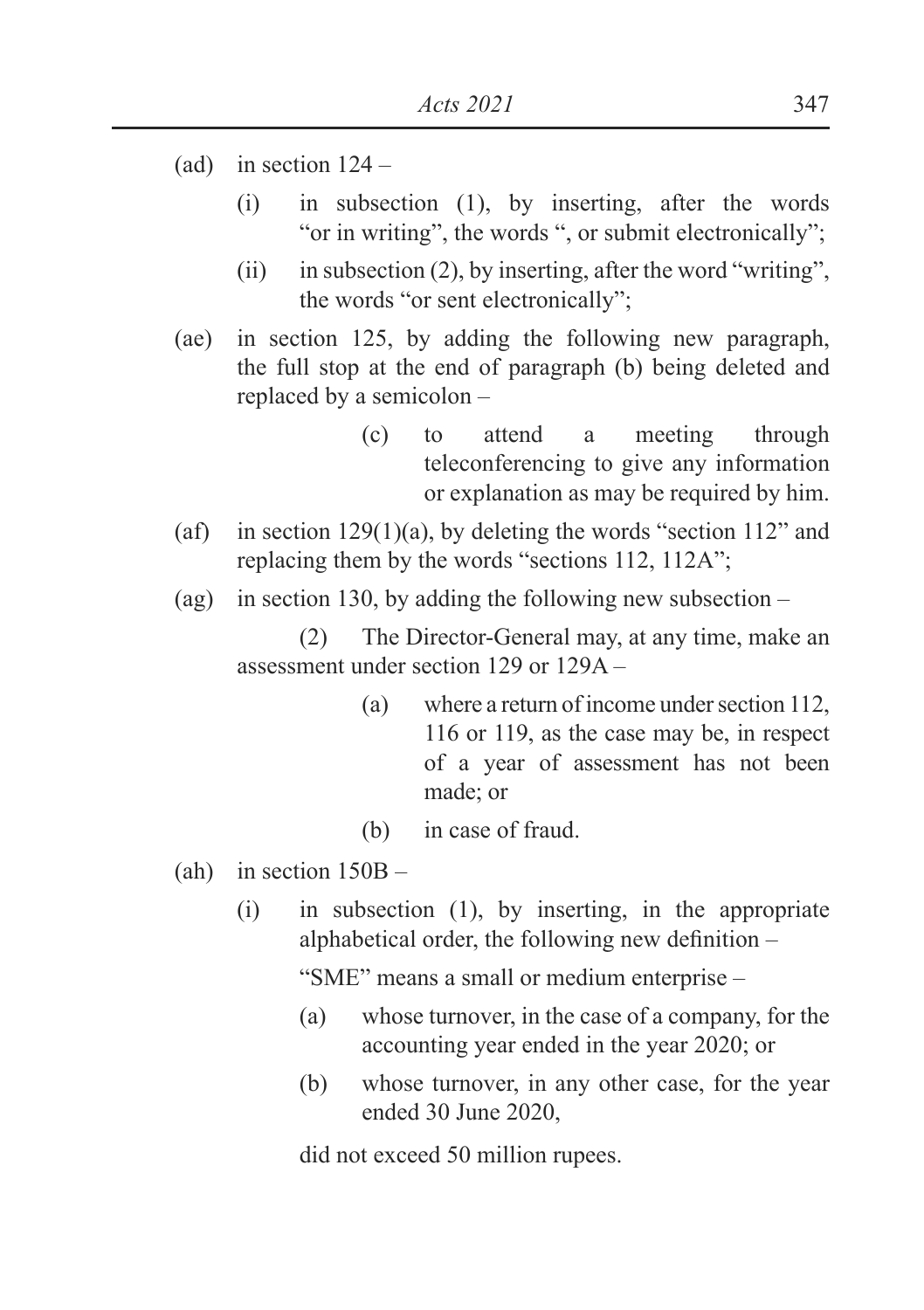- (ii) in subsection  $(10)$ 
	- (A) in paragraph (a), by deleting the word "Where" and replacing it by the words "Subject to paragraph (aa), where";
	- (B) by inserting, after paragraph (a), the following new paragraph –

 (aa) (i) Paragraph (a) shall, subject to subparagraphs (ii) and (iii), not apply to an SME, with respect to its entitlement to the allowance for the month of March 2021 and any subsequent month.

 (ii) Subparagraph (i) shall not apply where an SME carries out an activity specified in Part I of the Twelfth Schedule of the Income Tax Regulations 1996.

 (iii) Where an employer being an SME, other than an SME carrying out an activity specified in Part I of the Twelfth Schedule of the Income Tax Regulations 1996, has benefited from an allowance for the period  $-$ 

- (A) starting on 10 March 2021 and ending on 31 March 2021; or
- (B) starting on 1 April 2021 and ending on 30 April 2021, or any subsequent period,

and the employer, during such period, terminates the employment of an eligible employee, that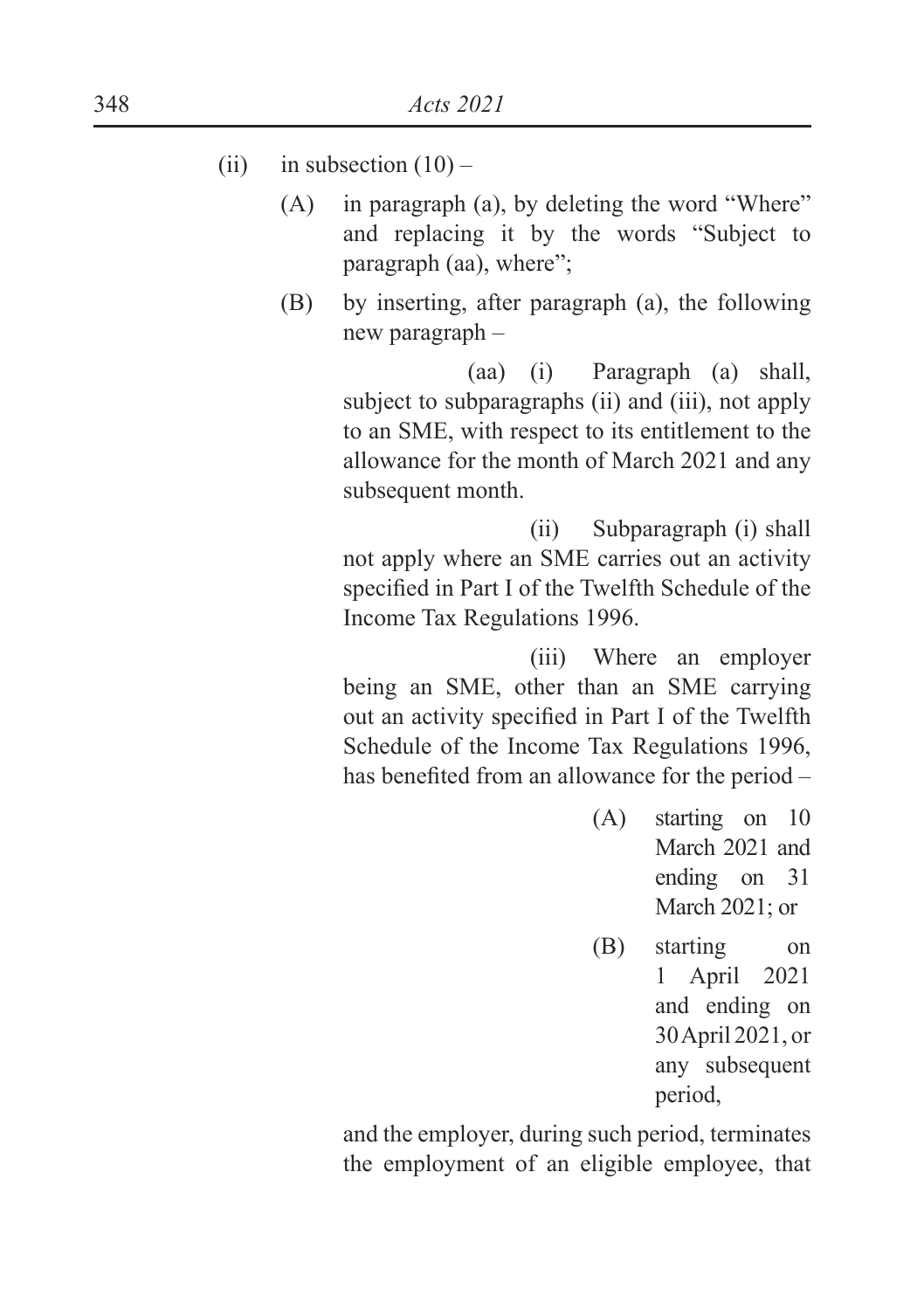employer shall not be entitled to any allowance in any month subsequent to that period.

- (ai) in section  $150C -$ 
	- (i) in subsection (3), by inserting, after paragraph (e), the following new paragraph, the word "or" at the end of paragraph (e) being deleted –
		- (ea) in respect of a given month, he has carried out income earning activity and has not paid CSG or the social contribution, as applicable, for any one of the 3 months beginning from July 2021 that immediately precede that given month; or
	- (ii) by inserting, after subsection (3), the following new subsection –

(3A) The Director-General may refuse to pay the allowance under subsection (2) with respect to a month where the self-employed –

- (a) has carried out income earning activity and has not paid CSG or the social contribution, as applicable, for that month; or
- (b) has not submitted a return under section 112 or 112A for the income year ending 30 June immediately preceding that month.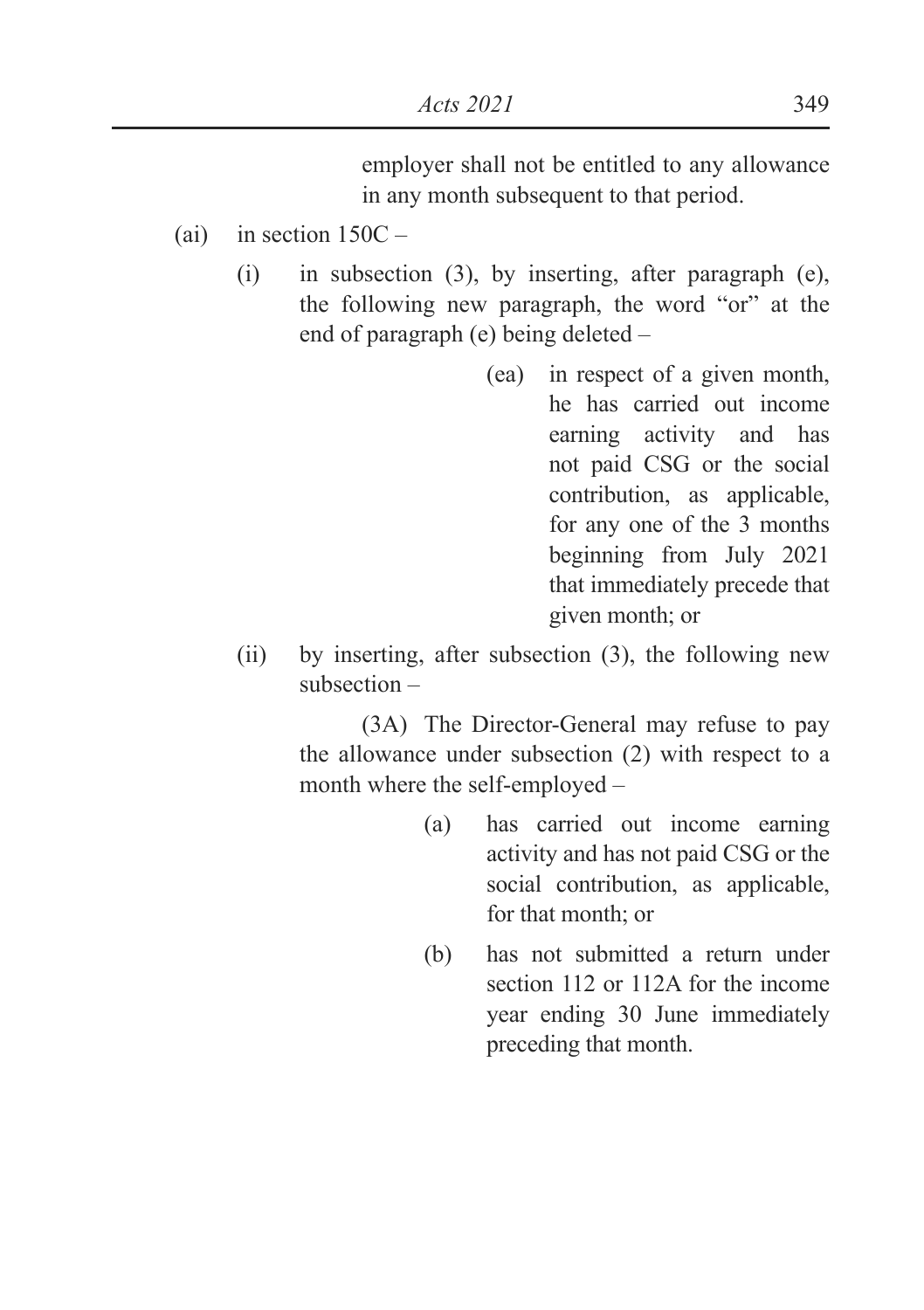(aj) by inserting, after Part XIIC, the following new Part –

### **PART XIID – FINANCIAL ASSISTANCE FOR PAYMENT OF SALARY COMPENSATION 2021**

# **15OD. Financial assistance for payment of salary compensation 2021**

 $(1)$  In this section –

"basic wage or salary" –

- (a) has the same meaning as in the Workers' Rights Act 2019; and
- (b) includes any payable additional remuneration;

"eligible employee" –

- (a) means an employee employed on a full-time basis –
	- (i) by an SME deriving gross income from business; or
	- (ii) by such other category of employer as may be prescribed; and
	- (iii) whose basic wage or salary does not exceed –
		- (A) 50,235 rupees where the employer is an export enterprise; or
		- (B) 50,375 rupees in any other case; but
- (b) does not include
	- (i) an employee employed by a Ministry, a Government department, a local authority, a statutory body or the Rodrigues Regional Assembly;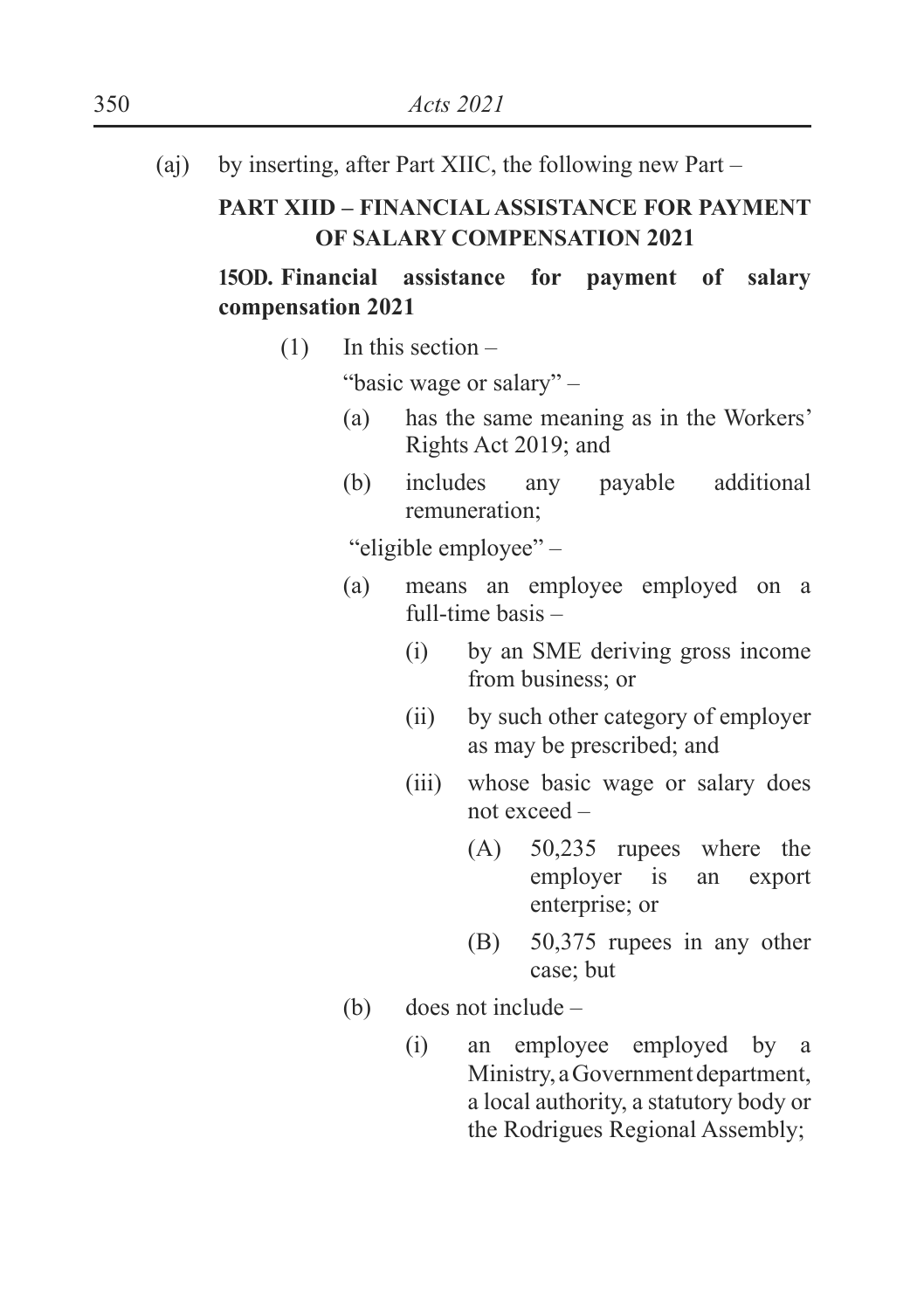- (ii) an employee who is a non-citizen and is employed by an export enterprise;
- (iii) an employee employed by such category of employer as may be prescribed; or
- (iv) such category of employees as may be prescribed;

 "export enterprise" has the same meaning as in the Export Enterprises (Remuneration) Regulations 2019;

"SME" has the same meaning as in section 150B.

(2) Subject to this Part, the Director-General shall, in respect of every eligible employee, pay to his employer an allowance equivalent to –

- (a) 235 rupees where the employer is an export enterprise; or
- (b) 375 rupees in any other case,

for each month beginning January 2021 and ending June 2022.

(3) An application for the allowance under subsection (2) shall be made electronically to the Director-General in such form and manner as he may determine.

(4) No allowance shall be payable under subsection  $(2)$  –

- (a) with respect to a given month, where the application under subsection (3) is made by an employer more than 3 months from end of that given month;
- (b) with respect to a month, where the employer has not paid CSG or the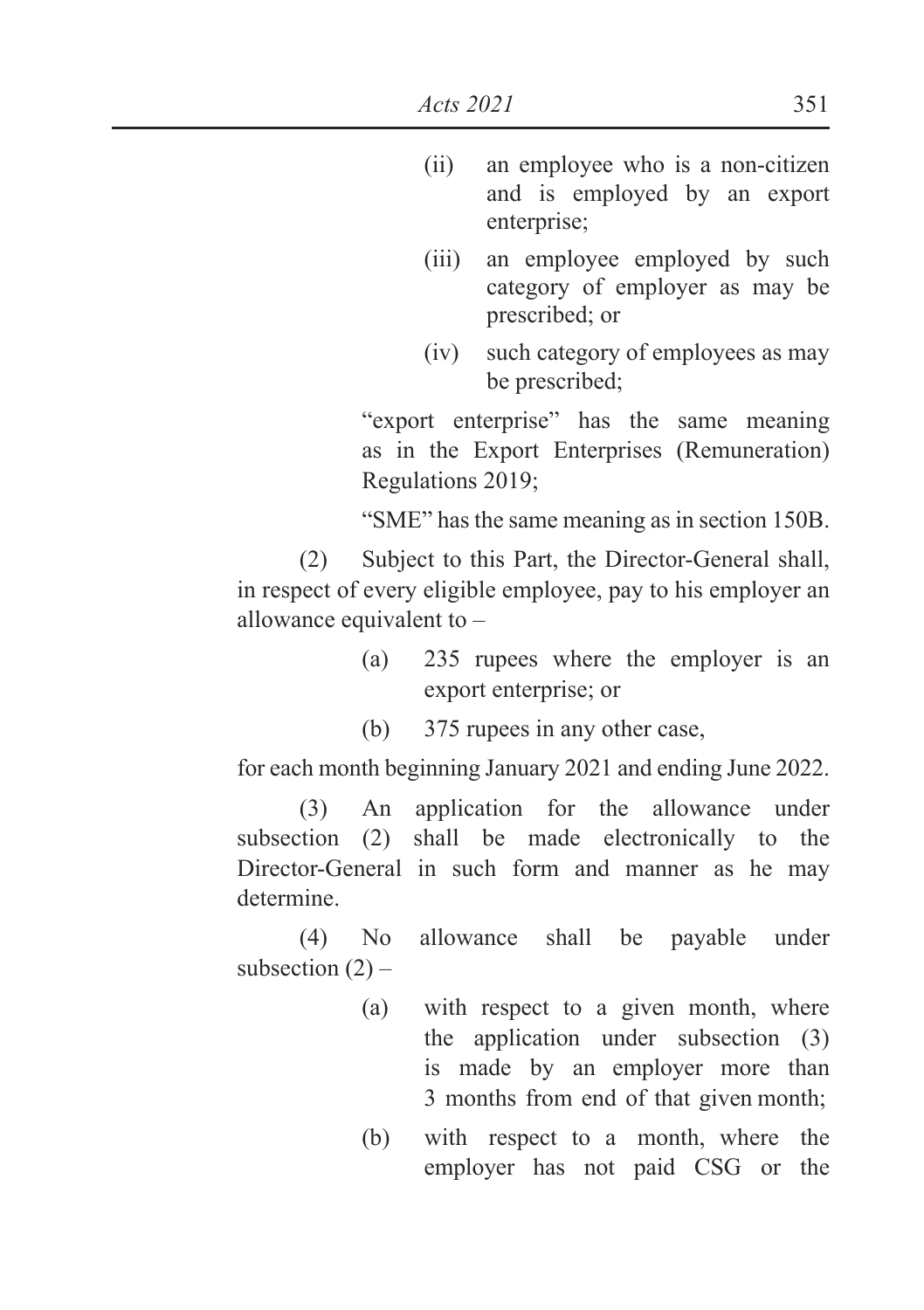social contribution, as applicable, or has not submitted the return required under the National Pensions Act or the Social Contribution and Social Benefits Act 2021, as applicable, for that month;

- (c) with respect to an employee, where, in relation to a month, the employer has not included that employee in the return submitted for that month under the National Pensions Act or the Social Contribution and Social Benefits Act 2021, as applicable;
- (d) with respect to a month, where the employer has been paid an allowance under section 150B with respect to that month.

(5) (a) The Director-General may, not later than one year after payment of an allowance is made under this Part, request any information or document from the employer or any employee to ascertain correctness of the information provided under subsection (3), or under the National Pensions Act or the Social Contribution and Social Benefits Act 2021, as applicable.

 (b) The employer or any employee to whom a request is made under paragraph (a) shall provide the Director-General with such information and document as he may require.

 $(6)$  Where an employer has benefited from an allowance in excess of the amount to which he is entitled under this Part or has acted in breach of subsection (5)(b), the Director-General may recover the excess amount or allowance, as the case may be, in the manner in which he would recover a tax under the Mauritius Revenue Authority Act.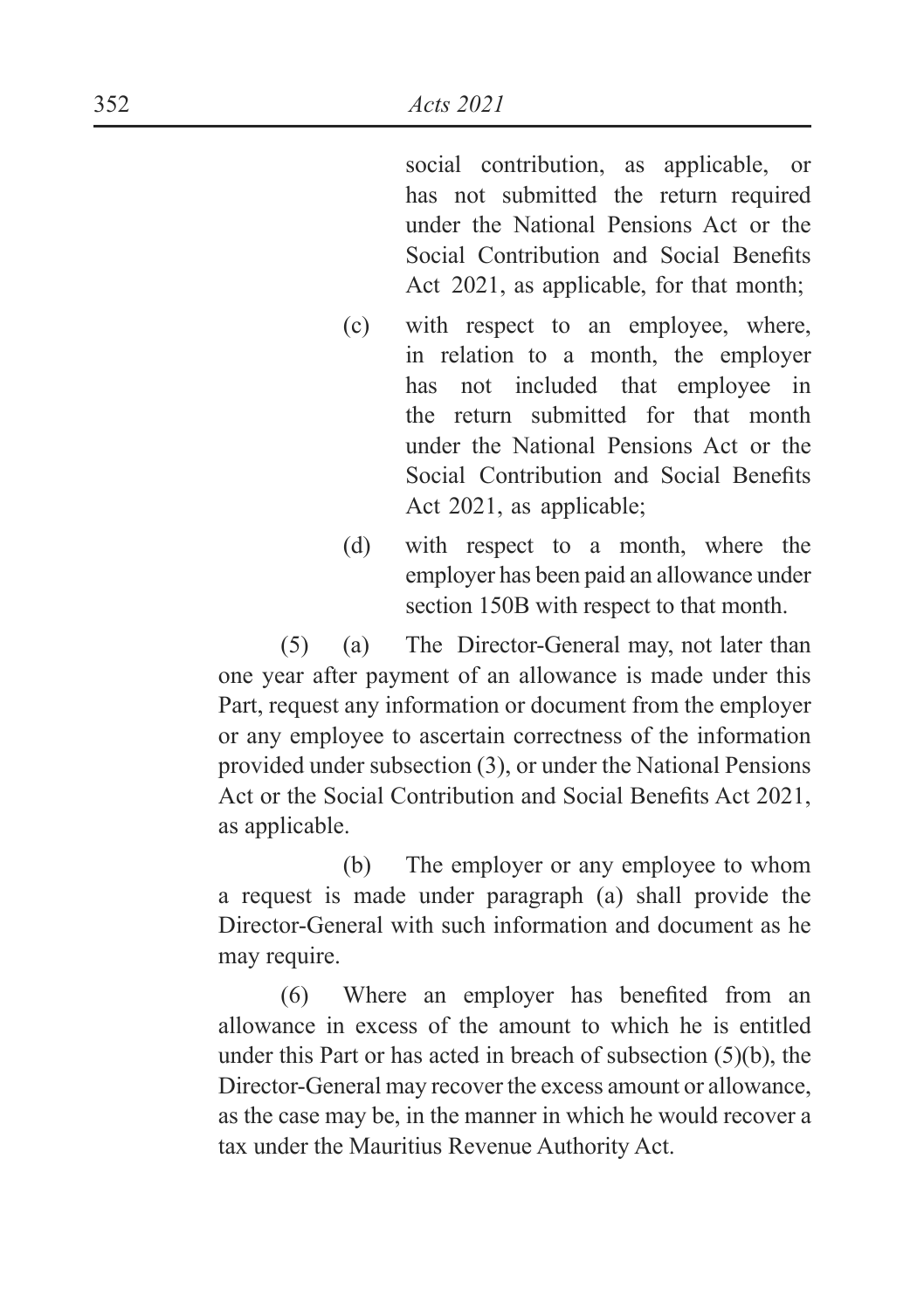(7) Where an employer or his employee or any other person –

- (a) makes a false declaration to the Director-General to unduly benefit from an allowance under this Part; or
- (b) refuses to give information under subsection (5) or gives false information under this Part,

he shall commit an offence and shall, on conviction, be liable to a fine not exceeding  $50,000$  rupees and to imprisonment for a term not exceeding 2 years.

- (ak) in section  $153 -$ 
	- (i) in subsection (1), by deleting the word "Every" and replacing it by the words "Subject to subsection (4), every";
	- (ii) by adding the following new subsection –

(4) Every person carrying on business or deriving income other than emoluments shall keep at all times such books and records on its business premises as may be prescribed.

- (al) in section 154(2), by repealing paragraph (e) and replacing it by the following paragraph –
	- $(e)$  exchanging information as specified in section 13(2)(ab) or (ac) of the Mauritius Revenue Authority Act;
- $\text{(am)}$  in section  $159$ 
	- (i) in subsection (3), by deleting the words "subsection  $(3A)$ " and replacing them by the words "subsection (3B)";
	- (ii) by inserting, after subsection (3), the following new subsections, the existing subsection (3A) being renumbered as subsection (3C) –

(3A) Where an application is received under subsection (1), the Director-General may, within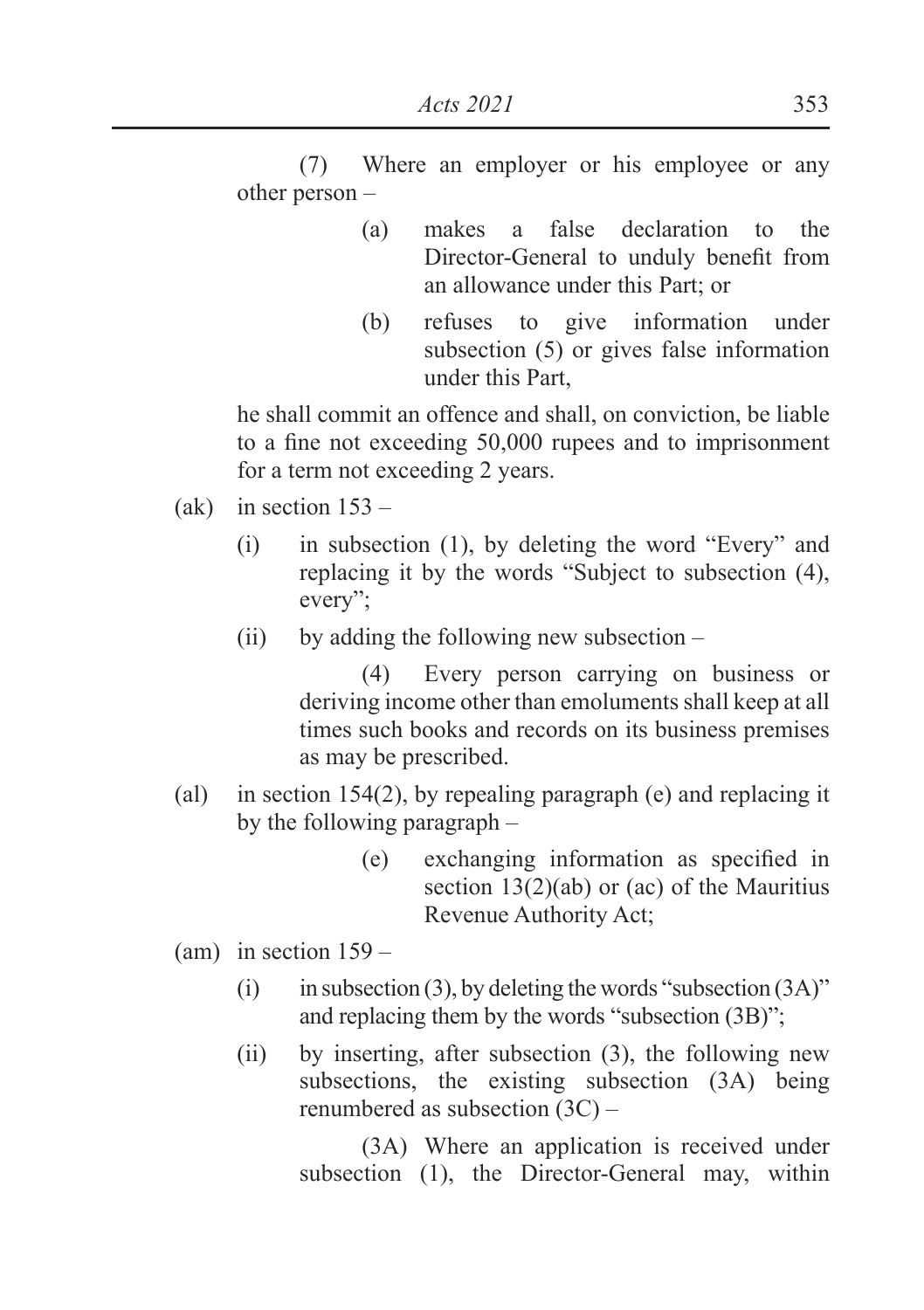30 days of the receipt of the application, request the applicant to furnish such additional documents and information as he may require for giving the ruling.

(3B) Where the Director-General requests an applicant to submit any document or information under subsection (3A), the time limit for the ruling referred to in subsection (3) shall run as from the date all documents and information have been submitted.

(an) in section  $161A -$ 

- $(i)$  in subsection (55), by deleting the figure "2022" wherever it appears and replacing it by the figure " $2027$ ";
- (ii) in subsection (58A), by inserting, after paragraph (a), the following new paragraphs –

 (aa) Subject to paragraph (ab), where the deduction under paragraph (a) in respect of an income year exceeds the amount of income tax otherwise payable for that income year, the excess may be carried forward to the following income year.

 (ab) No deduction under paragraph (aa) in respect of a capital expenditure shall be carried forward beyond a period of 10 consecutive income years following the income year in which the capital expenditure was incurred.

(iii) by adding the following new subsections –

 *Extension of time for the submission of APS Statement and payment of the tax under APS*

(67) Notwithstanding this Act and subject to subsection (68), where a company, other than a company specified in Part I of the Twelfth Schedule of the Income Tax Regulations 1996, is required to submit an APS Statement and pay tax under Sub-part AA of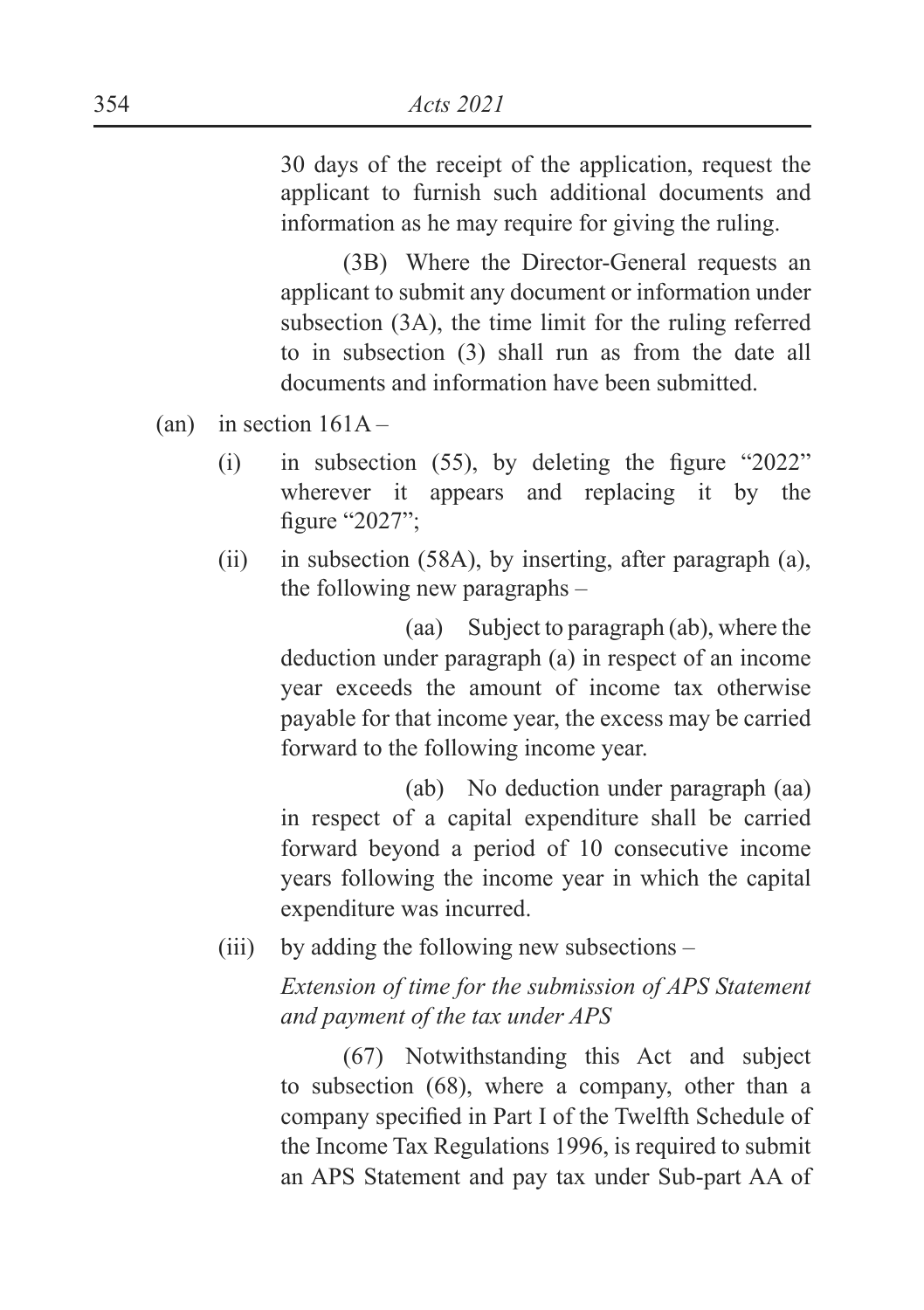Part IV in respect of a quarter and the due date for the submission of the statement and payment of the tax for that quarter falls in any of the months of November 2020 to May 2021, it shall submit the statement and pay the tax due on or before 30 June 2021.

(68) (a) Notwithstanding this Act and subject to paragraphs (b) and (c), a company whose accounting period ends in the month of November 2020 or December 2020 shall not be required to submit an APS Statement and pay tax under Sub-part AA of Part IV in respect of the quarter ending in August 2020 or September 2020, respectively.

 (b) Paragraph (a) shall not apply to a company –

- (i) where accounting period ends in the month of November 2020 or December 2020; and
- (ii) which fails to submit its return and pay tax in accordance with section 116 with respect to the accounting period ending in the month of November 2020 or December 2020.

 (c) Paragraphs (a) and (b) shall not apply to a company specified in Part I of the Twelfth Schedule of the Income Tax Regulations 1996.

 *Waiving of obligation for the submission of CPS Statement and payment of the tax under CPS*

(69) Notwithstanding this Act and subject to subsection (70), no CPS Statement is required to be submitted or tax paid, under Sub-part B of Part VIII, in respect of any CPS quarter of the income year commencing on 1 July 2020.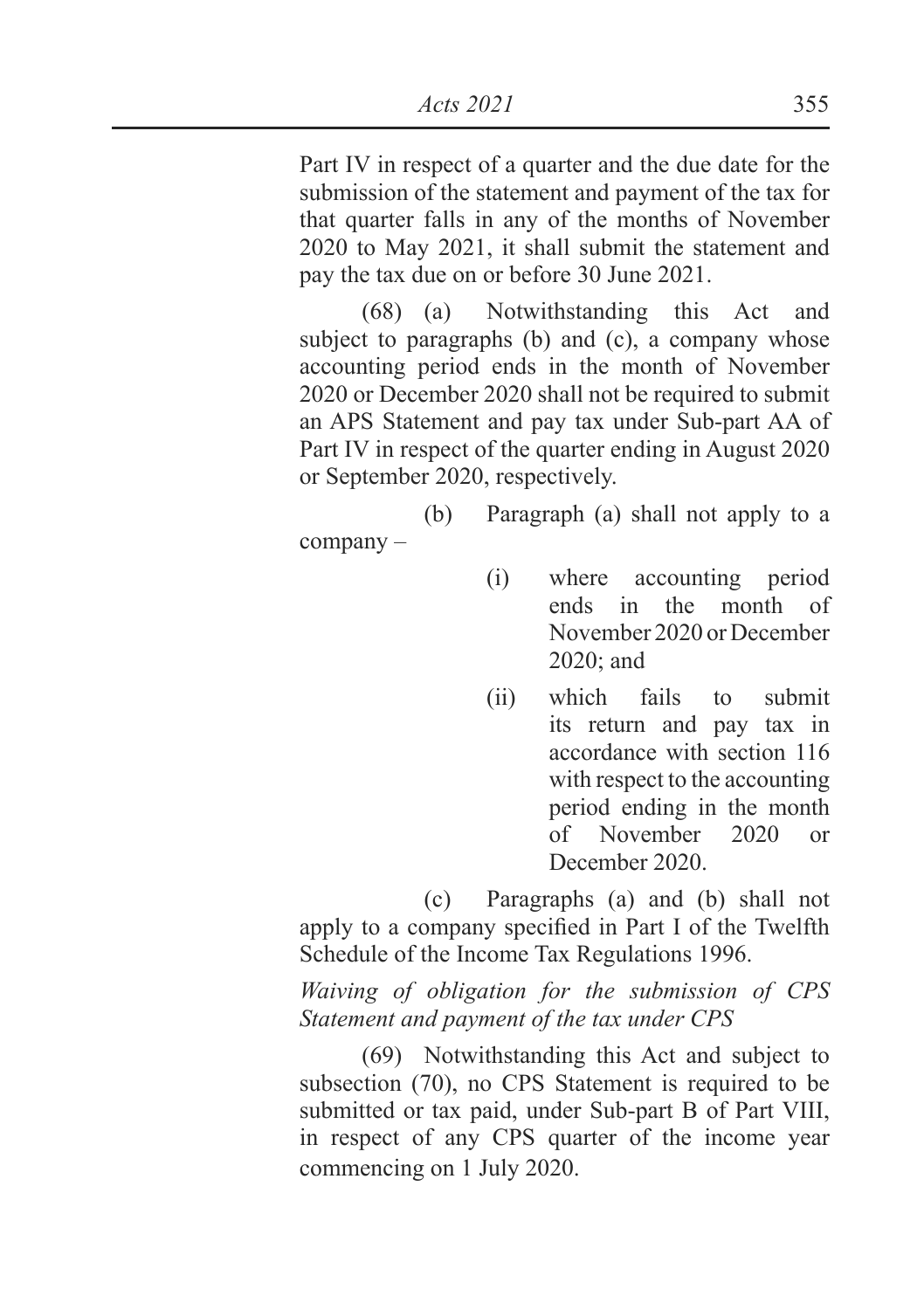(70) The return required to be submitted under section 112 shall include the income derived by an individual with respect to the income year commencing on 1 July 2020 and the chargeable income and tax payable shall be calculated in relation to that year.

(71) (a) Notwithstanding the repeal of subsection 46(3), the exemption provided under that subsection shall continue to apply up to Year of Assessment 2024-2025 to any trust which –

- (i) is set up before 30 June 2021;
- (ii) qualifies under subsection 46(2); and
- (iii) deposits a declaration of non-residence for any of the income year covered by the grandfathering period with the Director-General within three months after the expiry of that income year.
- (b) Subparagraph (a) shall not apply to  $-$ 
	- (i) intellectual property assets acquired from a related party after 30 June 2021;
	- (ii) intellectual property assets acquired from an unrelated party, or to such newly created intellectual property assets, after 30 June 2021;
	- (iii) income derived from such specific assets acquired, or projects started, after 30 June 2021, as the Director-General may determine.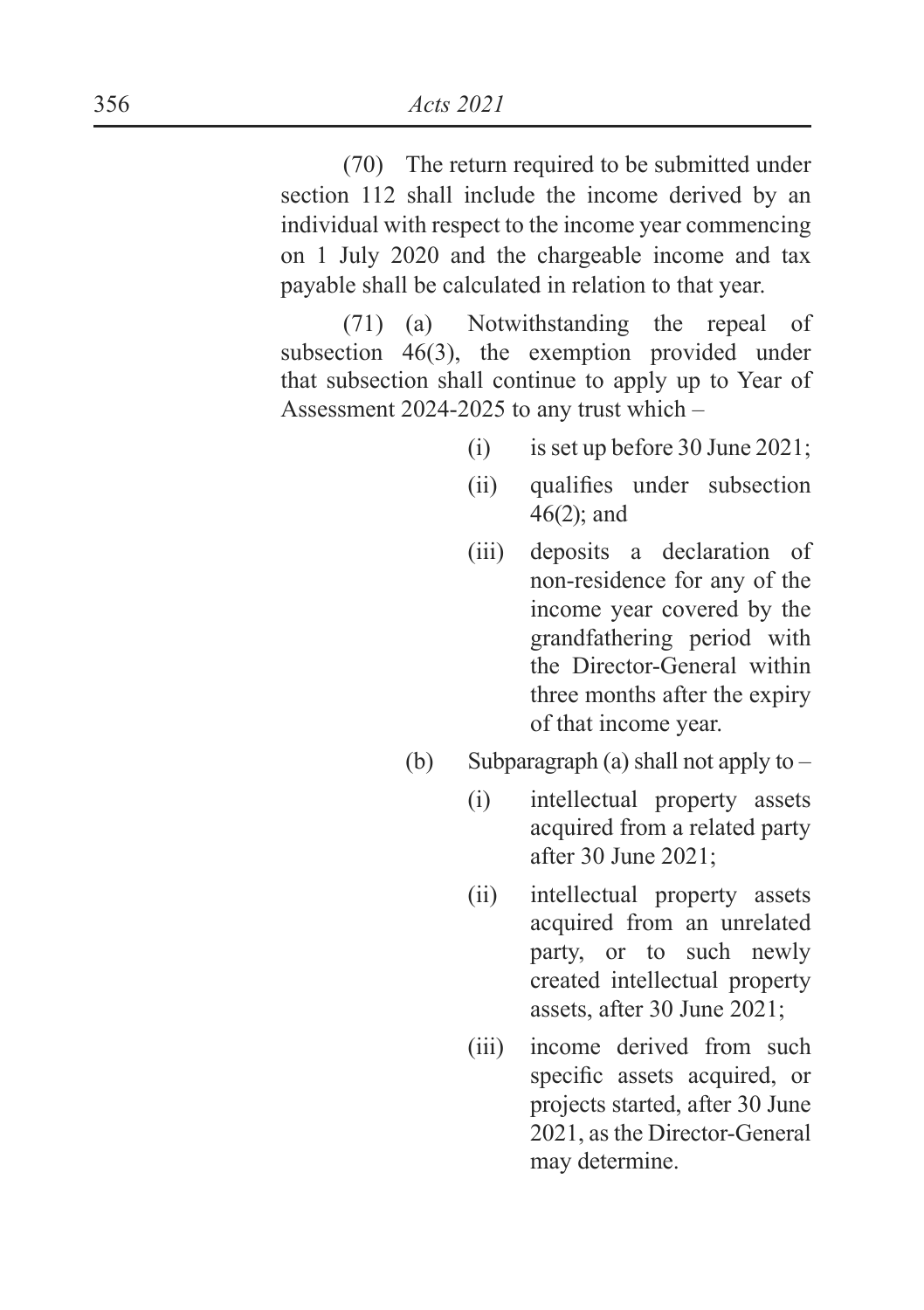| (c)                                                     | In subparagraph $(b)$ –                |                                                                                                      |  |  |
|---------------------------------------------------------|----------------------------------------|------------------------------------------------------------------------------------------------------|--|--|
|                                                         | "intellectual property asset" includes |                                                                                                      |  |  |
|                                                         | $any -$                                |                                                                                                      |  |  |
|                                                         | (i)                                    | copyright of literary, artistic<br>or scientific work;                                               |  |  |
|                                                         | (ii)                                   | patent, trade mark, design or<br>model;                                                              |  |  |
|                                                         | (iii)                                  | plan; or                                                                                             |  |  |
|                                                         |                                        | (iv) secret formula or process.                                                                      |  |  |
|                                                         |                                        | (72) (a) Notwithstanding the repeal of<br>subsections $(2)$ and $(3)$ of section 49A, the provisions |  |  |
| of these subsections shall continue to apply up to Year |                                        |                                                                                                      |  |  |

of Assessment 2024-2025 to any Foundation which –

- (i) has been set up before 30 June 2021;
- (ii) qualified under the repealed subsection 49A(2); and
- (iii) deposits a declaration of non-residence for any of the income year covered by the grandfathering period with the Director-General within 3 months after the expiry of that income year.
- (b) Subparagraph (a) shall not apply to
	- (i) intellectual property assets acquired from a related party after 30 June 2021;
	- (ii) intellectual property assets acquired from an unrelated party, or to such newly created intellectual property assets, after 30 June 2021;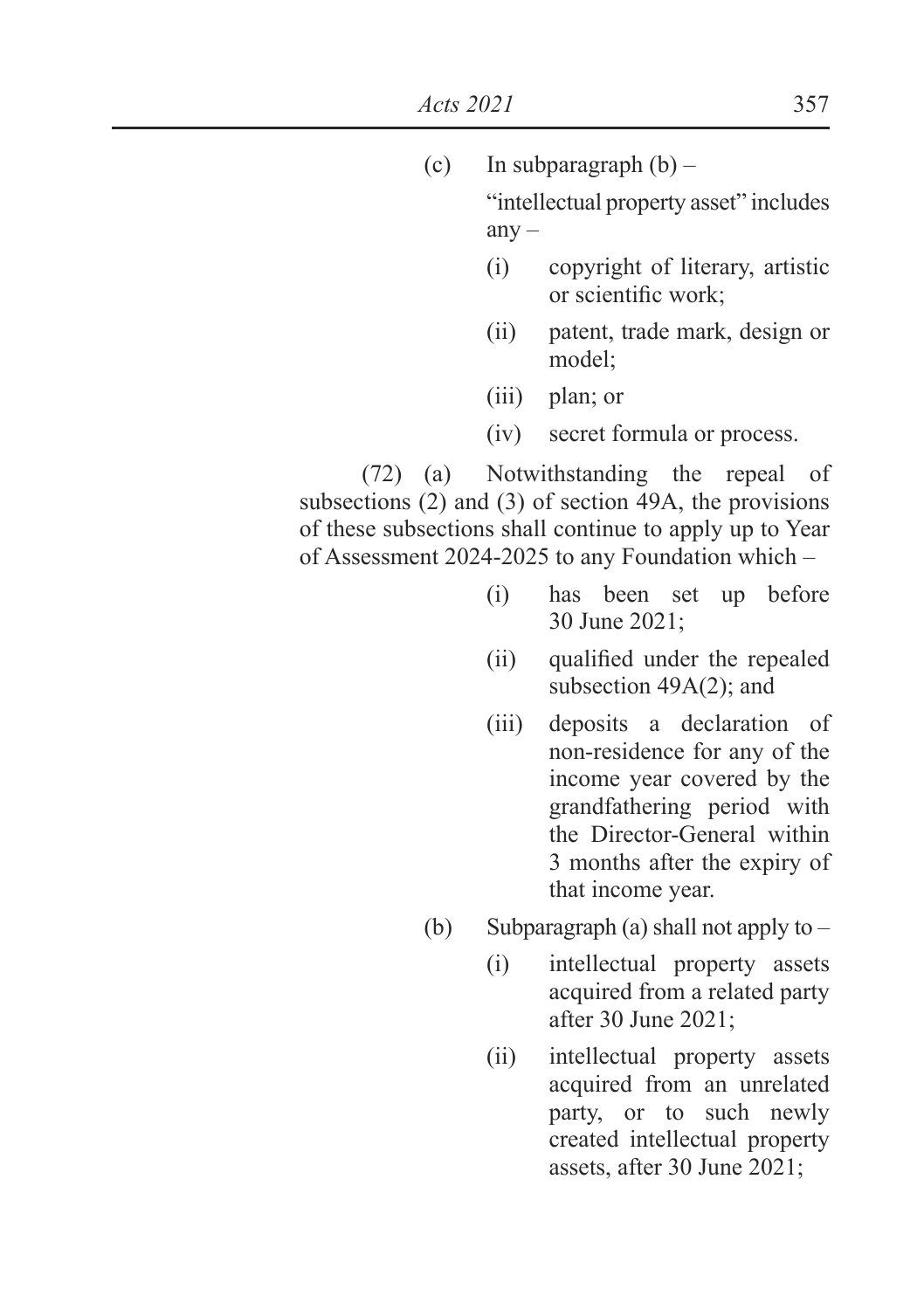- (iii) income derived from such specific assets acquired, or projects started, after 30 June 2021, as the Director-General may determine.
- (c) In subparagraph  $(b)$  –

 "intellectual property asset" includes any –

- (i) copyright of literary, artistic or scientific work:
- (ii) patent, trade mark, design or model;
- (iii) plan; or
- (iv) secret formula or process.

(73) Notwithstanding the repeal of items 10B, 13(a), 32, 35, 37, 43, 51, 53, 54 and 55 of Sub-part C of Part II of the Second Schedule, any company having benefitted under any repealed item shall continue to benefit from that item.

- (ao) in the Second Schedule
	- (i) in Part I, by deleting the item "Independent Support Programme (ISP) Limited" and replacing it by the following item –

Investment Support Programme (ISP) Limited

- $(ii)$  in Part II
	- (A) in Sub-part A, in item  $17 -$ 
		- $\text{I}$  in sub-item (1), by deleting the figure "100" and replacing it by the figure " $50$ ":
		- (II) in sub-item (2), by deleting the figure "5" and replacing it by the figure " $10$ ";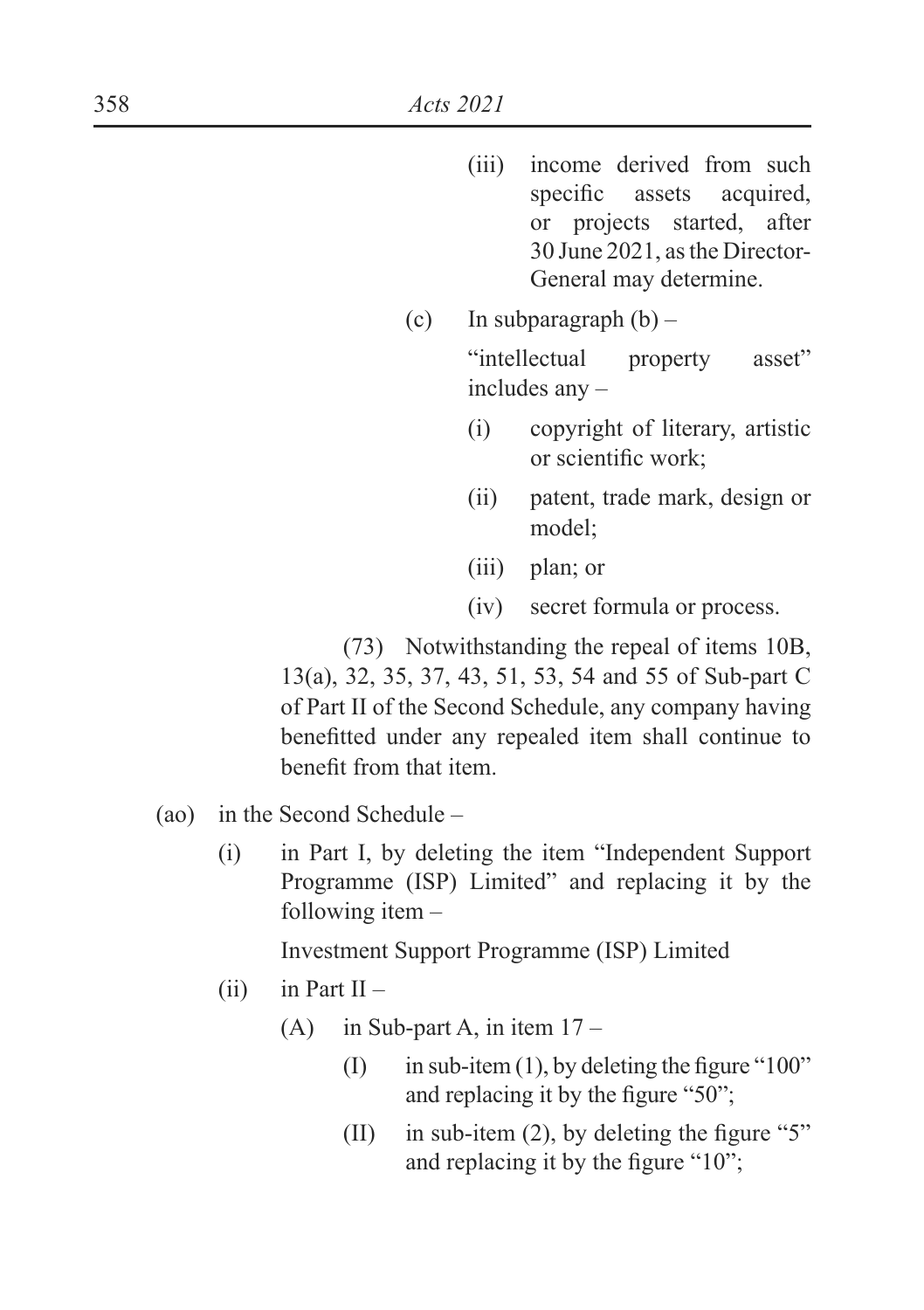- (B) in Sub-part  $C -$ 
	- (I) by deleting items 10B, 13(a), 32, 35, 37, 43, 51, 53, 54 and 55;
	- (II) in item 30(1), by repealing paragraphs (d) and (e);
	- (III) by inserting, after item 30, the following new item –

 30A. (1) Subject to paragraph (2), the income of a corporation holding –

- $(a)$  a Family Office (Single) Licence; or
- (b) a Family Office (Multiple) Licence,

 which is issued on or after 1 September 2016 by the Financial Services Commission established under the Financial Services Act, provided that –

- (i) the income is derived from the activities covered under that licence; and
- (ii) the corporation satisfies the conditions –
	- (A) of minimum employment; and
	- (B) relating to the substance of its activities,

as specified by the Financial Services Commission established under the Financial Services Act.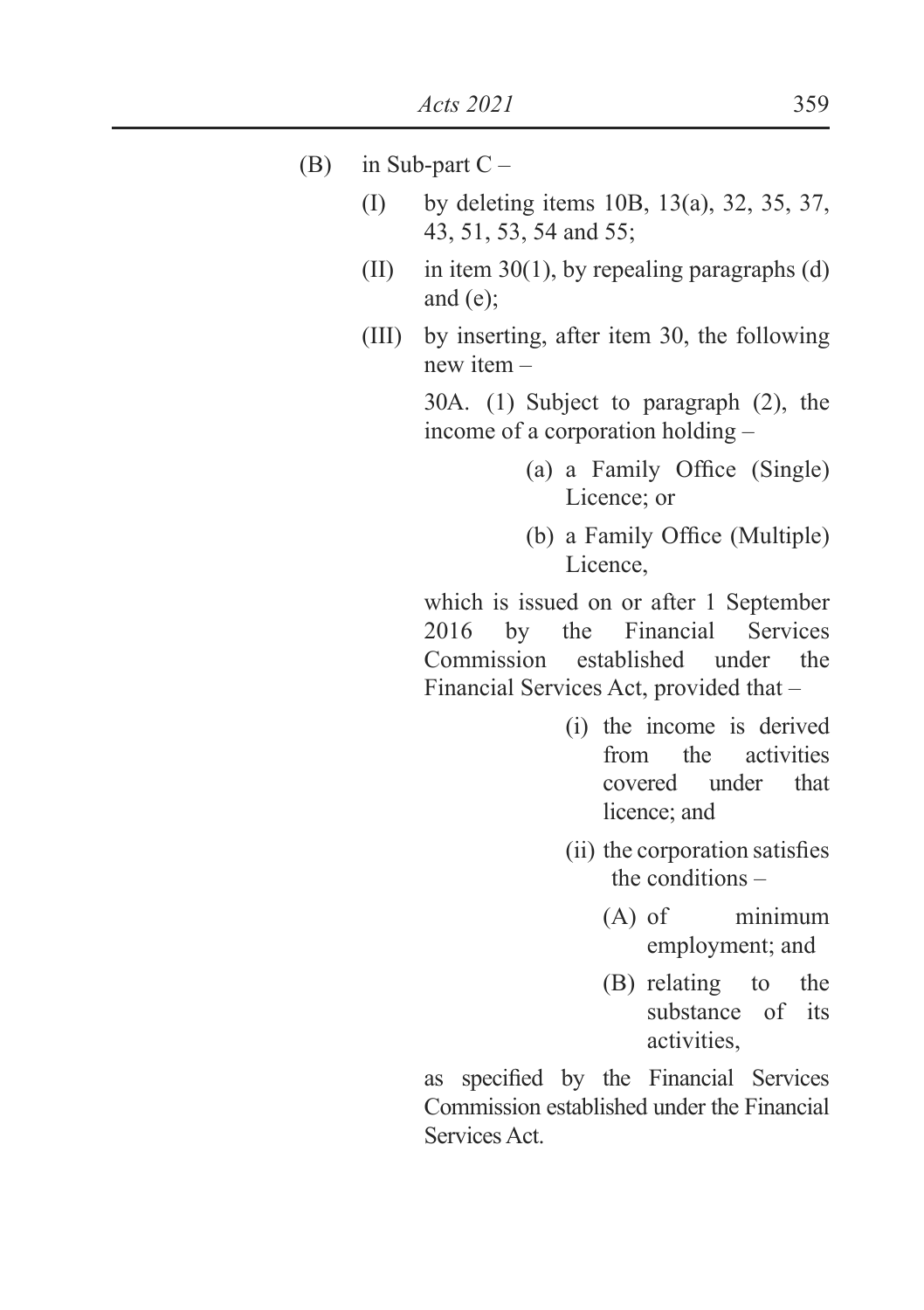(2) The exemption shall be for a period of 10 income years as from the income year in which the corporation was granted its licence.

- (IV) in item 41(a), by inserting, after the words "investment adviser", the words ", investment dealer";
- (V) in item 42(a), by deleting the words "ship and aircraft leasing" and replacing them by the words –

the leasing of –

- (i) ships;
- (ii) aircrafts;
- (iii) locomotives and trains, including rail leasing;
- (VI) by adding the following new item –

 56. The income derived by a Company incorporated on or after 1 July 2021 and holding an Investment Certificate issued by the Economic Development Board for a period of 8 succeeding years from the income year in which that Company is incorporated.

- (ap) in the Third Schedule
	- $(i)$  in Part I
		- (A) by deleting note 2 and replacing it by the following note –

 2. Where a dependent under Category B, C, D or E is a child pursuing a non-sponsored full-time undergraduate course at a –

> (a) tertiary educational institution recognised by the Tertiary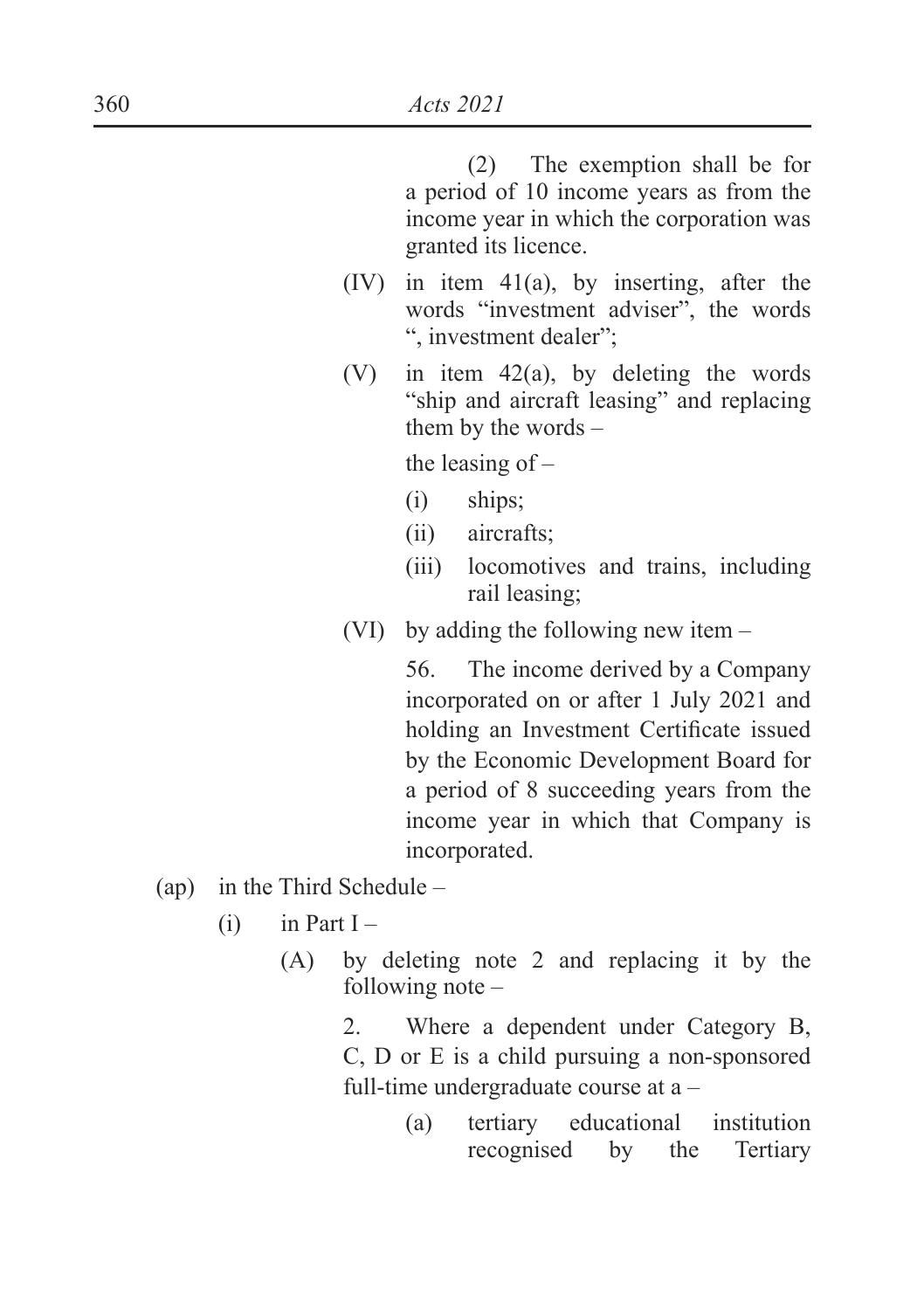Education Commission established under the Tertiary Education Commission Act; or

(b) recognised tertiary educational institution, outside Mauritius;

 the person shall, in addition to the income exemption threshold he is entitled to, be eligible to an additional exemption of 225,000 rupees.

- (B) in note 3, by repealing paragraph (b);
- $(ii)$  in Part II
	- (A) by deleting the figure " $15,000$ " wherever it appears and replacing it by the figure "20,000";
	- $(B)$  by deleting the figure "10,000" wherever it appears and replacing it by the figure " $15,000$ ";
- (aq) by repealing the Ninth Schedule;
- (ar) in the Tenth Schedule, by inserting, after Part A, the following new Part –

### **PART AA – NATIONAL HERITAGE**

Restoration of a building designated as a national heritage under the National Heritage Fund Act

#### **39. Information and Communication Technologies Act amended**

The Information and Communication Technologies Act is amended –

- (a) in section  $2 -$ 
	- $\Omega$  by deleting the definition of "tariff" and replacing it by the following definition  $-$

"tariff" means the rate, fee, charge or price which a public operator offers to claim for an information and communication service which it supplies on a wholesale or retail basis;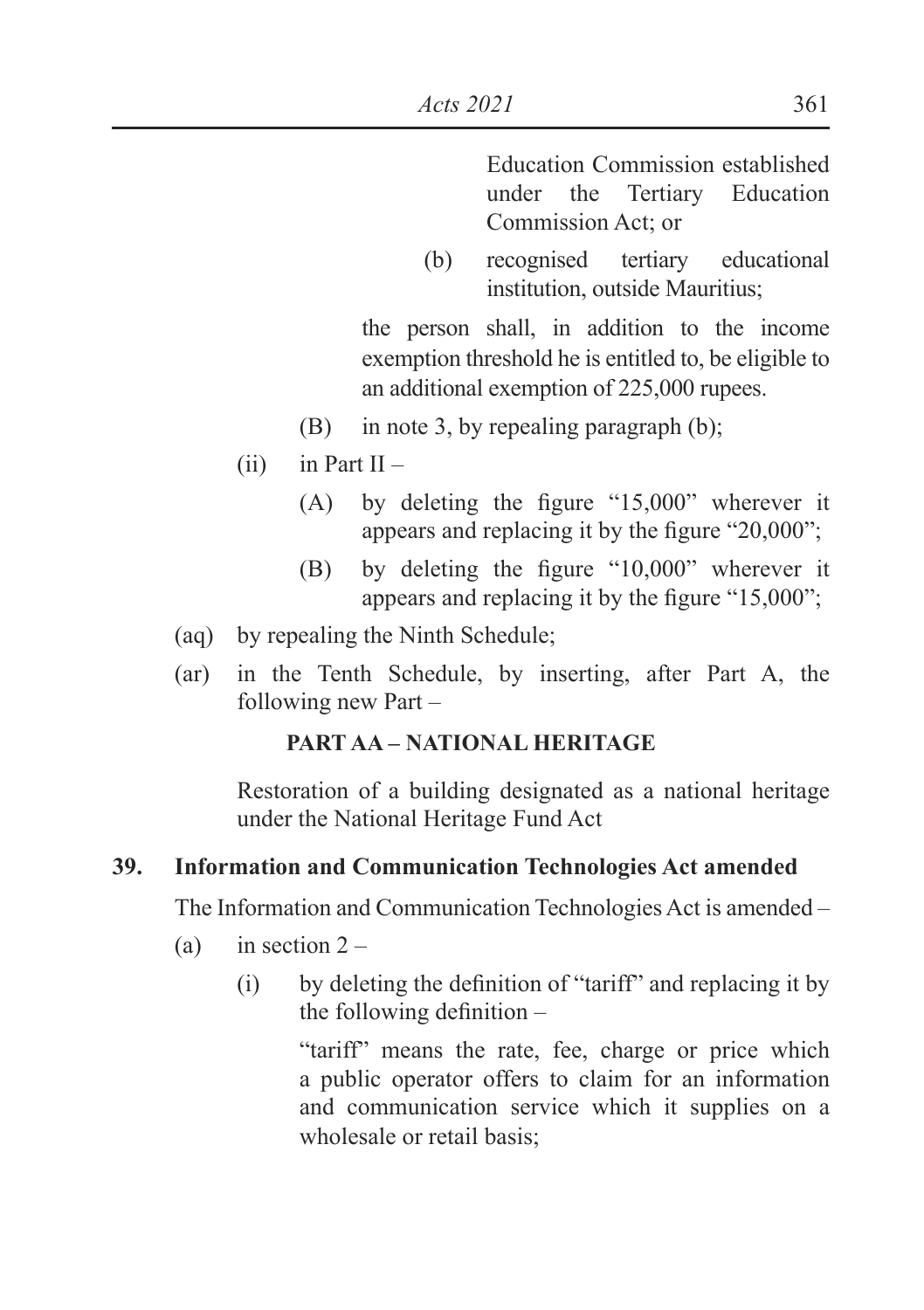$\delta$  ii) by deleting the definition of "message" and replacing it by the following definition  $-$ 

"message" –

- (a) means any form of electronic communication; and
- (b) includes any other communication whether in the form of speech or other sound, data, text message, writings, images, photographs, signs, signals or code, or in any other form or combination of forms;
- (iii) by inserting, in the appropriate alphabetical order, the following new definitions  $-$

"essential facility" –

- (a) means a facility which is exclusively or predominantly provided by a single or limited number of public operators; but
- (b) does not include a facility which can feasibly be economically or technically substituted in order to provide an information and communication service;

"SIM" means a detachable, or an embedded, Subscriber Identity Module used in a device connected to a mobile network to access the services of an operator;

"universal access" means the access to an information and communication service, including a telecommunication service, that the Authority has determined should be made available, accessible and affordable to the public;

 $(iv)$  by adding the following new definition, the full stop at the end of the definition of "universal service" being deleted and replaced by a semicolon –

> "Universal Service Fund" means the Universal Service Fund established under section 21.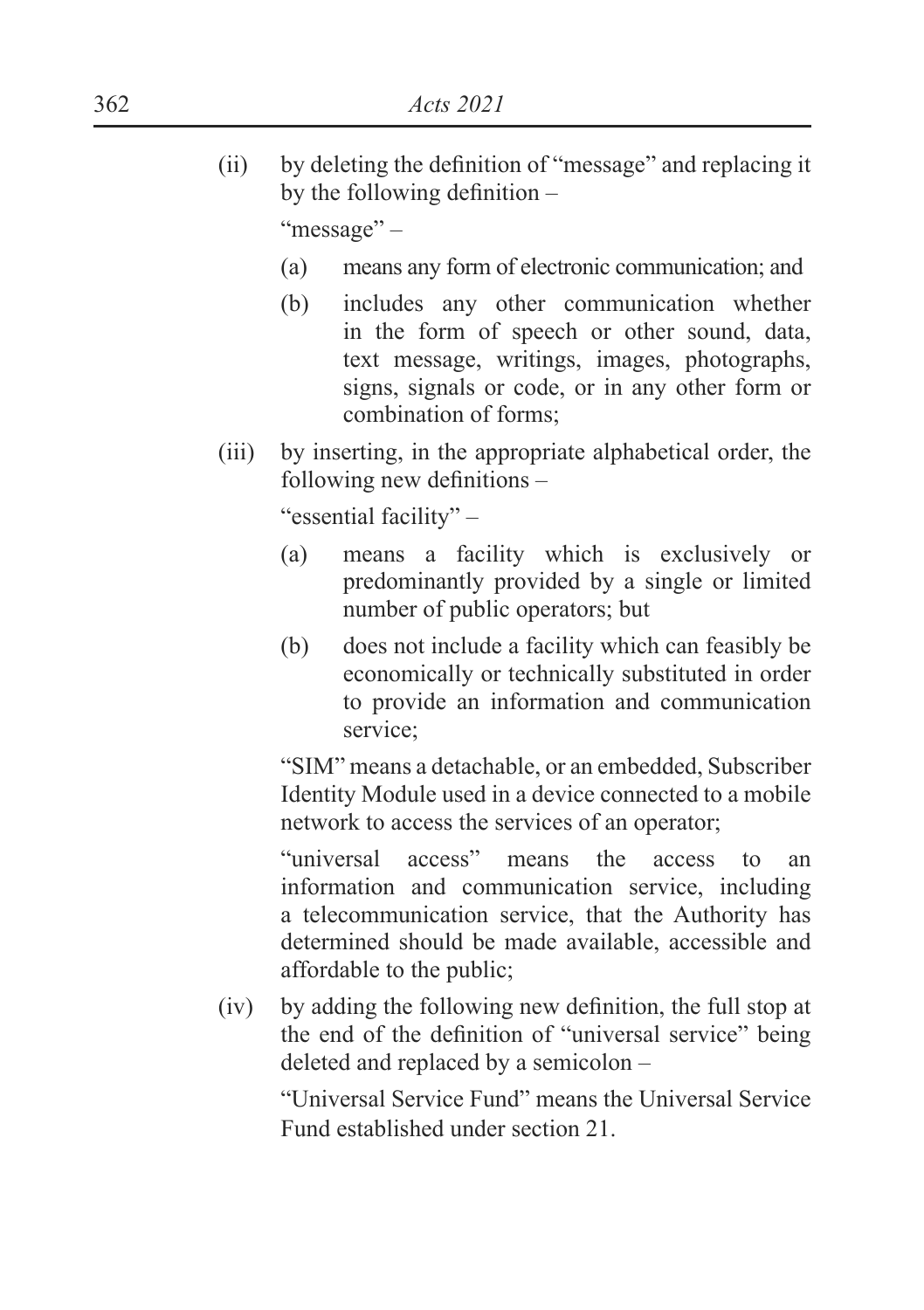- (b) in section  $18(1)$ 
	- (i) by inserting, after paragraph (i), the following new paragraph –
		- (j) regulate the registration of SIMs;
	- (ii) by adding the following new paragraph, the full stop at the end of paragraph (z) being deleted and replaced by the words "; and" and the word "and" at the end of paragraph "(y)" being deleted –
		- (aa) determine facilities which are essential facilities.
- (c) in section  $21 -$ 
	- (i) in subsection  $(1)$ 
		- (A) in paragraph (b), by deleting the words "universal service." and replacing them by the words "universal service and universal access in accordance with paragraph (c); and";
		- (B) by adding the following new paragraph
			- (c) out of which payments shall be made exclusively towards universal service projects and universal access projects.
	- (ii) by inserting, after subsection (1), the following new subsection –

(1A) A public operator designated to implement a universal service project or universal access project shall be exempted from the applicability of section 31 for the provision of the designated universal service and universal access.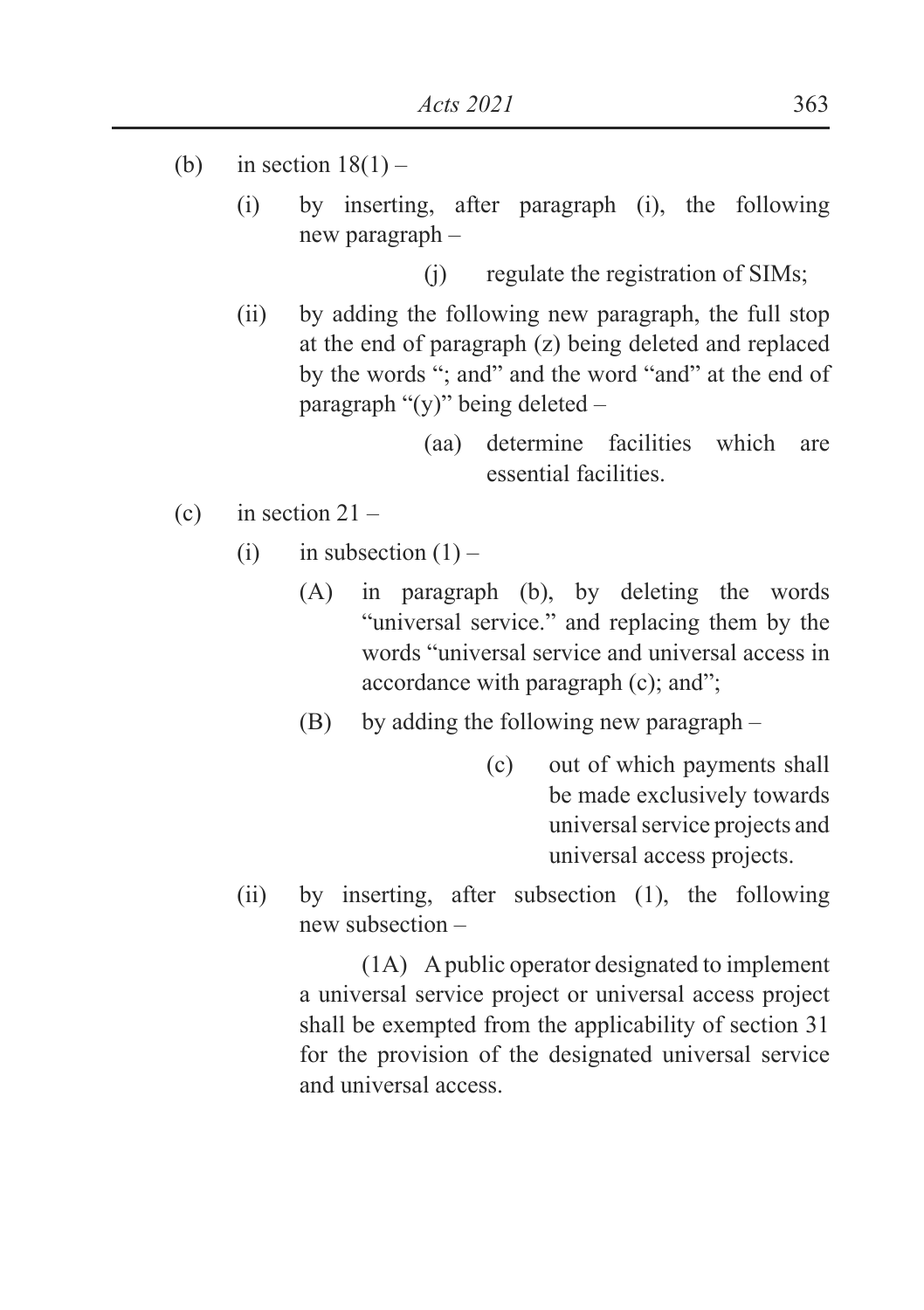(d) in section 24, by repealing subsection (9) and replacing it by the following subsection –

(9) (a) No licence shall be issued or renewed under this section unless the prospective licensee –

- (i) pays such fee and furnishes such bank guarantee as may be prescribed; and
- (ii) pays, in case the prospective licensee is the holder of any other licence issued under this section, any outstanding amount due on that licence.

 (b) Where fees, in respect of a licence, remain unpaid for a period of one year, the licence shall lapse.

- (e) in section 26(e), by inserting, after the word "direction", the words ", including but not limited to guidelines and determinations";
- (f) in section  $28 -$ 
	- (i) by repealing subsection (2) and replacing it by the following subsection –

(2) (a) A network licensee who intends to have access to the network of another network licensee shall make an application, in writing, to the network licensee.

 (b) The application referred to in paragraph (a) shall be copied to the Authority.

(ii) in subsection (4), by repealing paragraph (b) and replacing it by the following paragraph –

> (b) Where an interconnection agreement is negotiated before any charging principles have been prescribed or rates of interconnection have been determined by the Authority, the agreement shall, where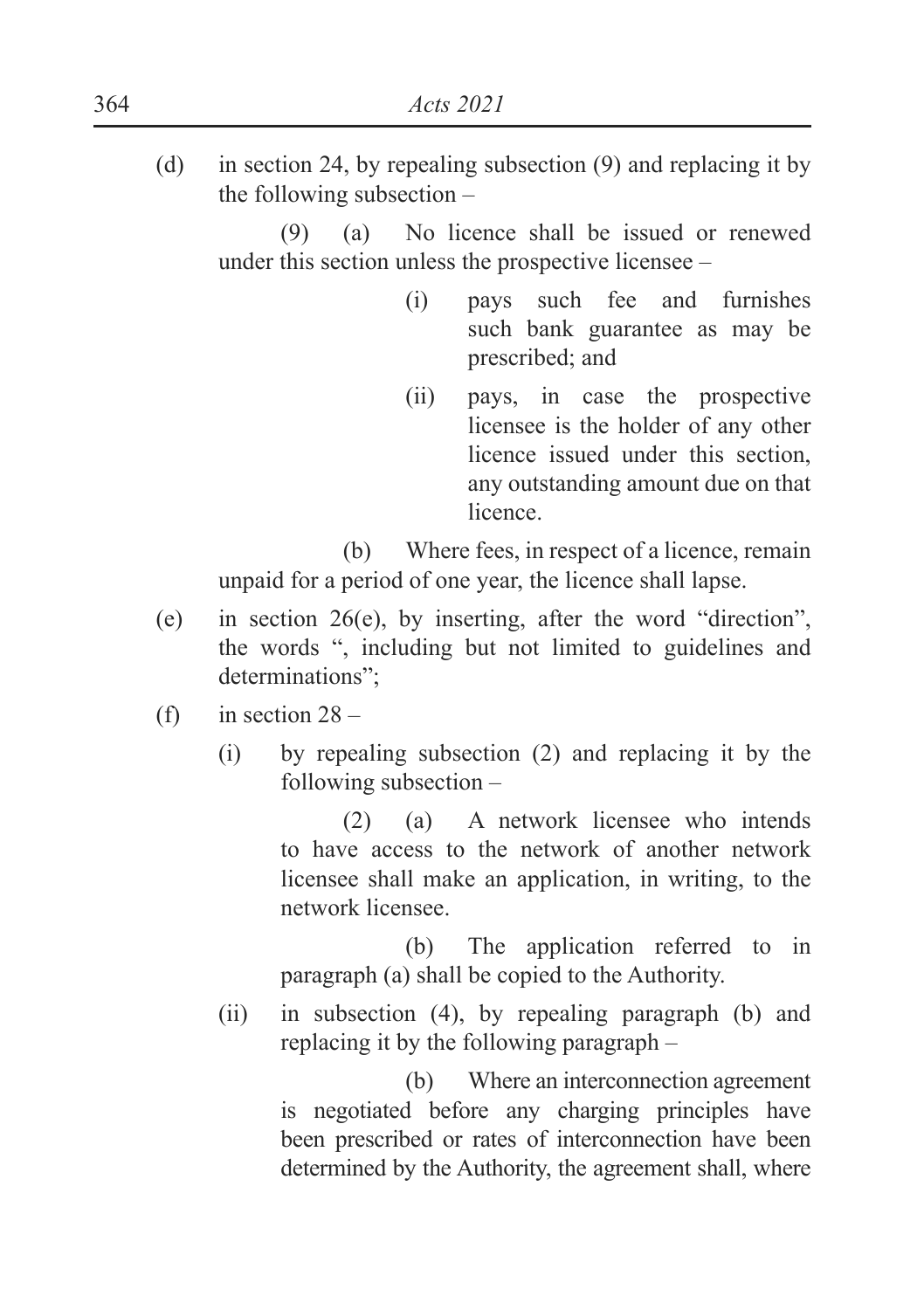appropriate, be amended by the parties to comply with any charging principles or rates of interconnection that may subsequently be prescribed or determined, respectively.

(iii) by adding the following new subsection –

(9) For avoidance of doubt, section 31 shall not apply for the determination of the rates of interconnection for information and communication services under this section.

- (g) in section  $29 -$ 
	- (i) by inserting, after subsection (2), the following new subsection –

(2A) (a) Notwithstanding subsection (2), the public operator shall –

- (i) negotiate the terms and conditions of the access, including the tariffs to be charged under section 31;
- (ii) not refuse to give access to an essential facility when it is economically and technically feasible to do so.
- (ii) by adding the following new subsection –

(7) Where an essential facility is the subject matter of an arbitration, the Authority may, as part of the award, direct the public operator to provide access to the essential facility on terms reasonably required.

(h) in section 31(1), by deleting the words "days before the implementation" and replacing them by the words "working days before the proposed implementation";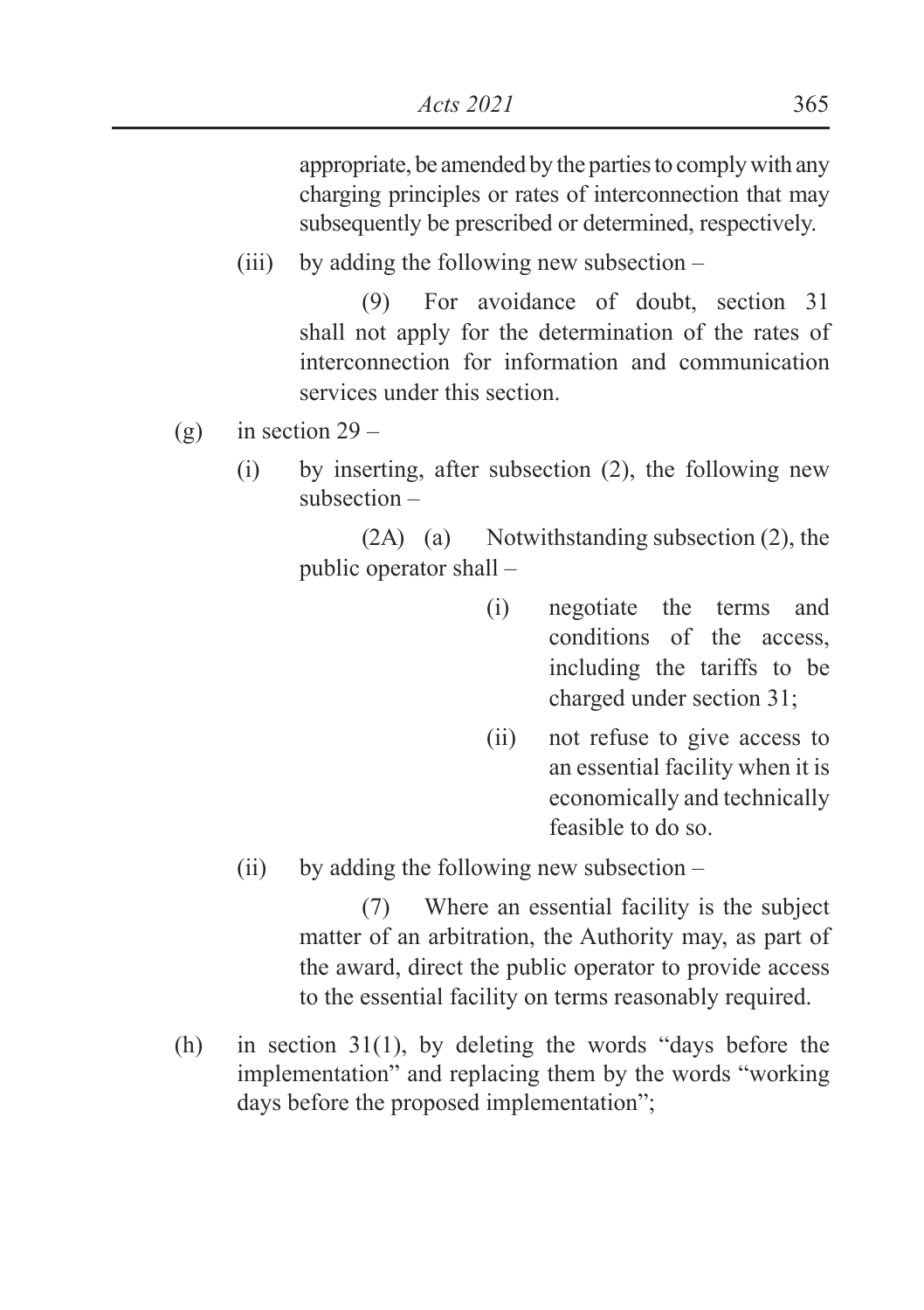- (i) in section 34(2), by repealing paragraph (f) and replacing it by the following paragraph –
	- (f) a representative of the private sector;
- (i) by inserting, after section 45A, the following new section  $-$

# **45B. Importation, possession and use of devices in GMPCS system**

- (1) No person shall
	- (a) use;
	- (b) possess; or
	- (c) import or cause to import,

a phone, a router or any other device that may be connected to a GMPCS system.

(2) Any person who fails to comply with subsection (1) shall commit an offence and shall, on conviction, be liable to a fine not exceeding one million rupees and to penal servitude for a term not exceeding 20 years.

(3) A person shall not be liable under subsection (1) where he has been duly authorised by the Authority to use, import, possess, import or cause to import such phone, router or such other device to connect to a GMPCS system.

(4) A person who, on the commencement of this section, is in possession of a phone, a router or any other device that may be connected to a GMPCS system shall, not later than 30 days after the commencement of this section, make an application for the appropriate licence under section 24.

(5) Any person who fails to comply with subsection (4) shall commit an offence and shall, on conviction, be liable to a fine not exceeding one million rupees and to penal servitude for a term not exceeding 20 years.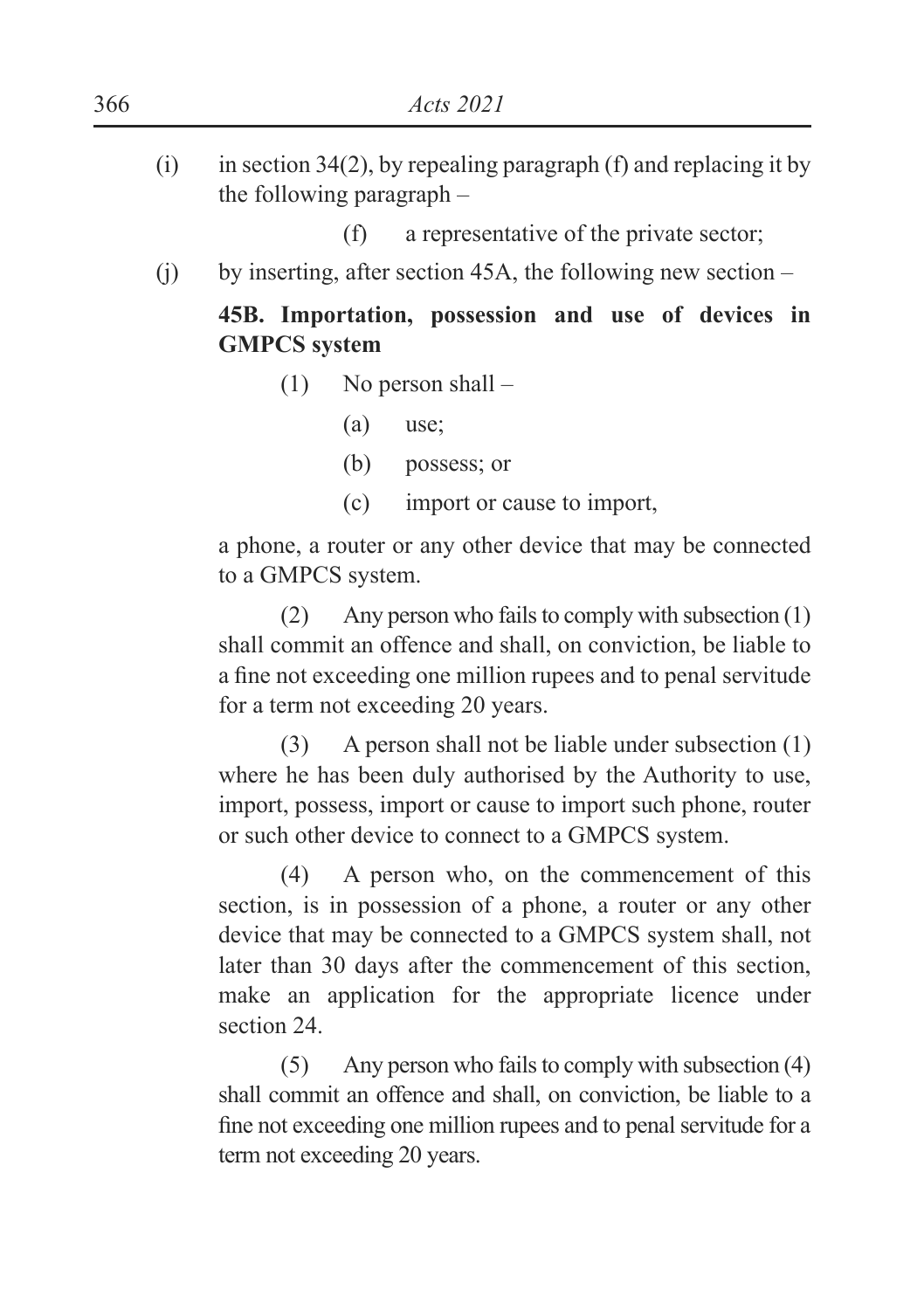(6) In this section –

"GMPCS system" means any satellite system, whether fixed or mobile, broadband or narrow-band, global or regional, geostationary or non-geostationary, existing or planned, providing telecommunication services directly to end users from a constellation of satellites.

- (k) in section  $46 -$ 
	- (i) by numbering the existing provision as subsection  $(1)$ ;
	- (ii) in the newly numbered subsection  $(1)$ 
		- (A) by repealing paragraph (ga) and replacing it by the following paragraph –
			- (ga) uses a telecommunication equipment, an information and communication service, a telecommunication service or information and communication technologies to send, transmit, transfer, post, publish, deliver, show or otherwise communicates by means of the telecommunication equipment a message which is obscene, indecent, offensive, abusive, threatening, menacing, false or misleading, which is likely to cause or causes harm to a person;
		- (B) by repealing paragraph (h);
		- (C) by repealing paragraph (ha) and replacing it by the following paragraph –
			- (ha) uses a telecommunication equipment, an information and communication service, a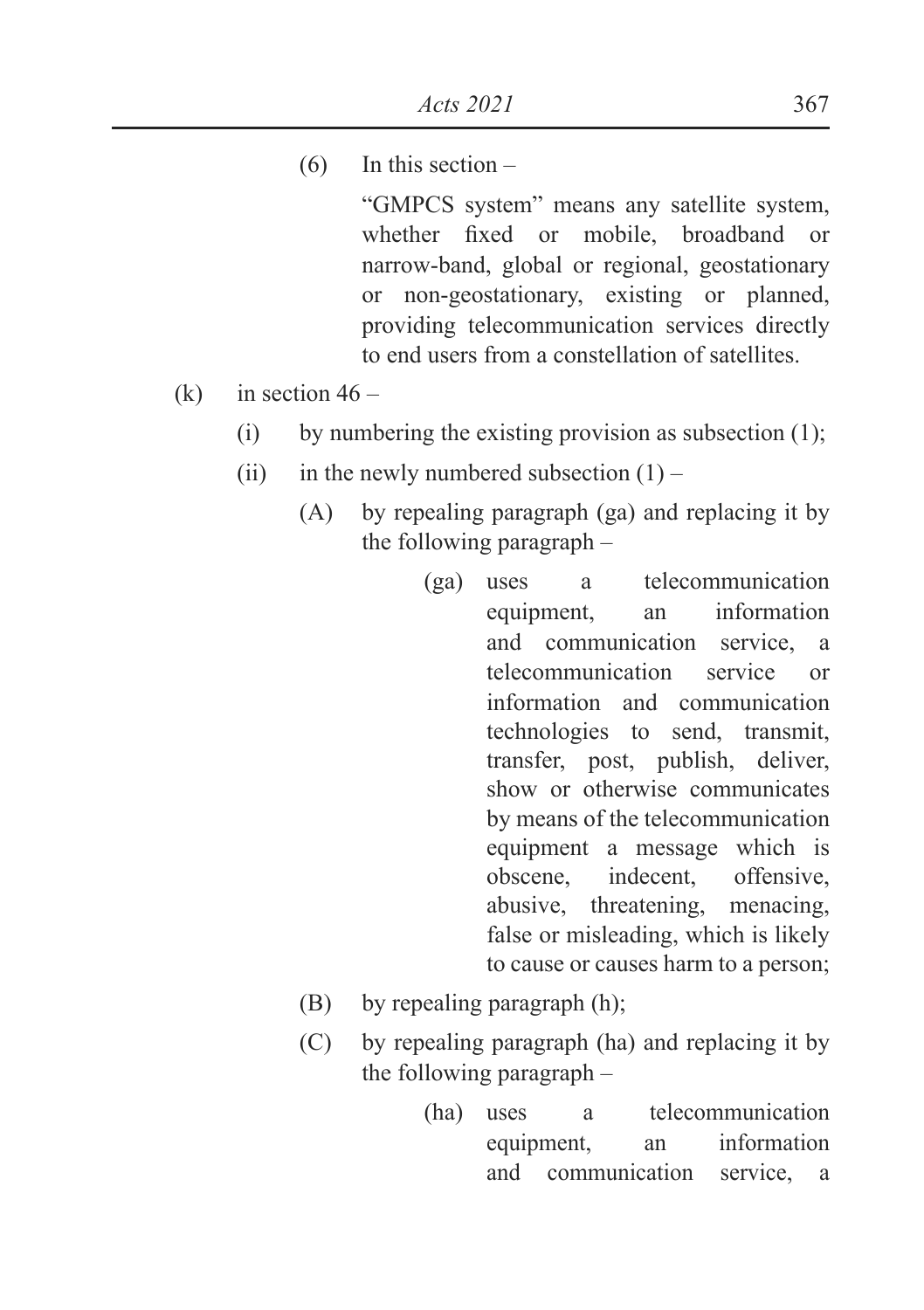telecommunication service or information and communication technologies to impersonate, or by any other means impersonates, another person which is likely to cause or causes harm to that person;

(iii) by adding the following new subsections –

(2) In determining whether harm was caused or was likely to be caused to an alleged victim, the Court may take into account any factor it considers relevant, including –

- (a) the extremity of the language used;
- (b) the age and characteristics of the alleged victim;
- (c) whether the message was anonymous;
- (d) whether the message was repeated;
- (e) the extent of circulation of the message;
- (f) the context in which the message appeared;
- (g) whether the message would cause harm or would likely to cause harm to an ordinary reasonable person in the position of the alleged victim.
- $(3)$  In this section –

"harm" includes serious emotional distress.

- (1) in section 48(2), by inserting, after paragraph (c), the following new paragraph –
	- (ca) for the registration of SIMs;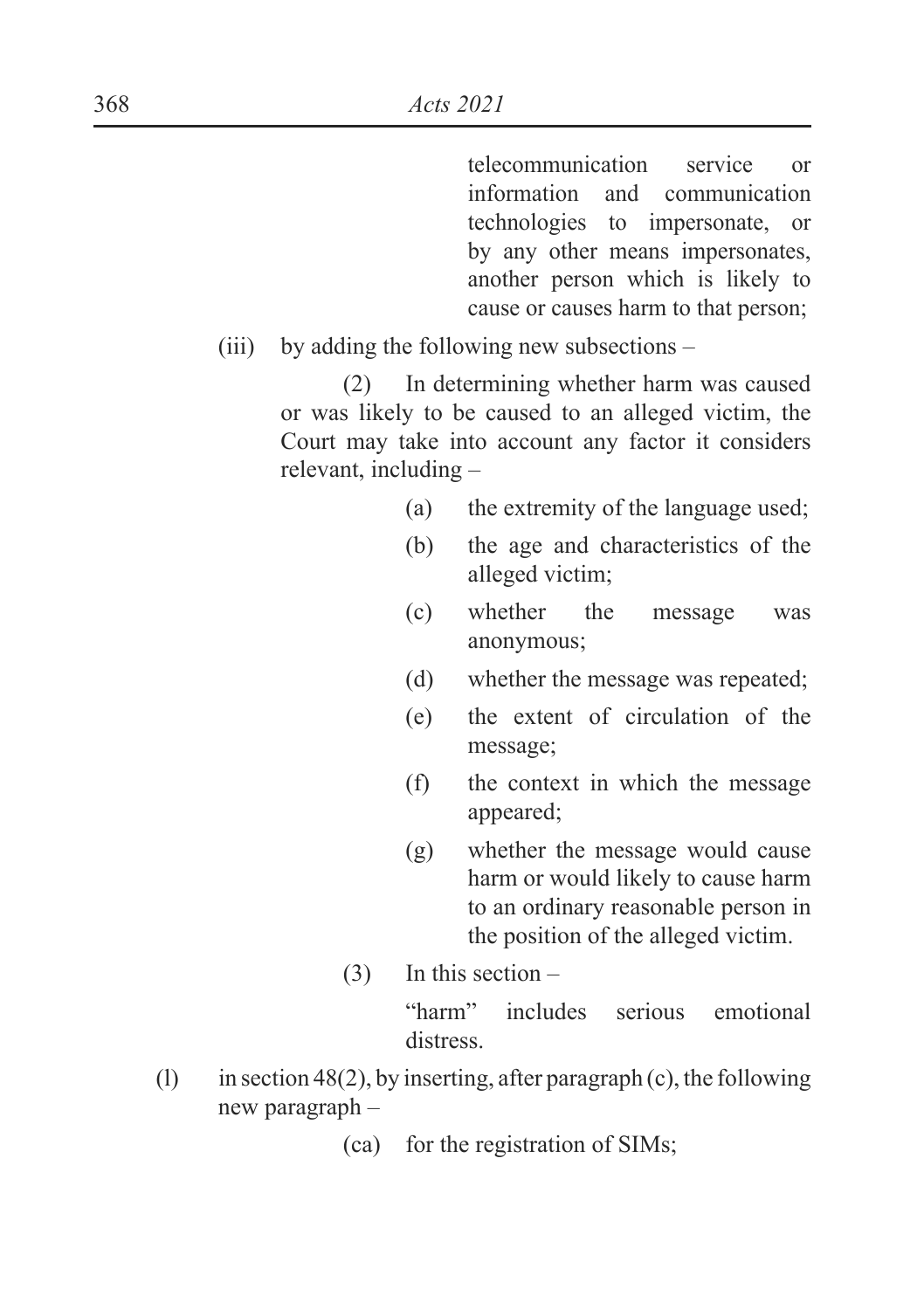### **40. Insolvency Act amended**

The Insolvency Act is amended –

(a) in section 2, by inserting, in the appropriate alphabetical order, the following new definition  $-$ 

"relevant Acts" has the same meaning as in the Financial Services Act;

(b) in section 117, by inserting, after subsection (4), the following new subsection –

(4A) (a) The Chief Executive of the Financial Services Commission may, for the purpose of discharging his functions under the relevant Acts, make a written request for information to a liquidator.

 (b) Where a liquidator is in possession of information requested under paragraph (a), he shall provide that information to the Chief Executive of the Financial Services Commission.

### **41. Insurance Act amended**

The Insurance Act is amended –

(a) by inserting, after section 6, the following new section –

### **6A. National Insurance Claims Database**

(1) Notwithstanding any other enactment, the Commission may, for the purpose of promoting confidence in the insurance industry and ensuring the fair treatment of policy holders, establish a National Insurance Claims Database and require, on such terms and conditions as it may determine, an insurer which provides motor insurance business to furnish, at such time and in such manner as it may determine, such data relating to any claim or other information as it may require for the purpose of –

> (a) maintaining a database on insurers, policy holders, beneficiaries or third party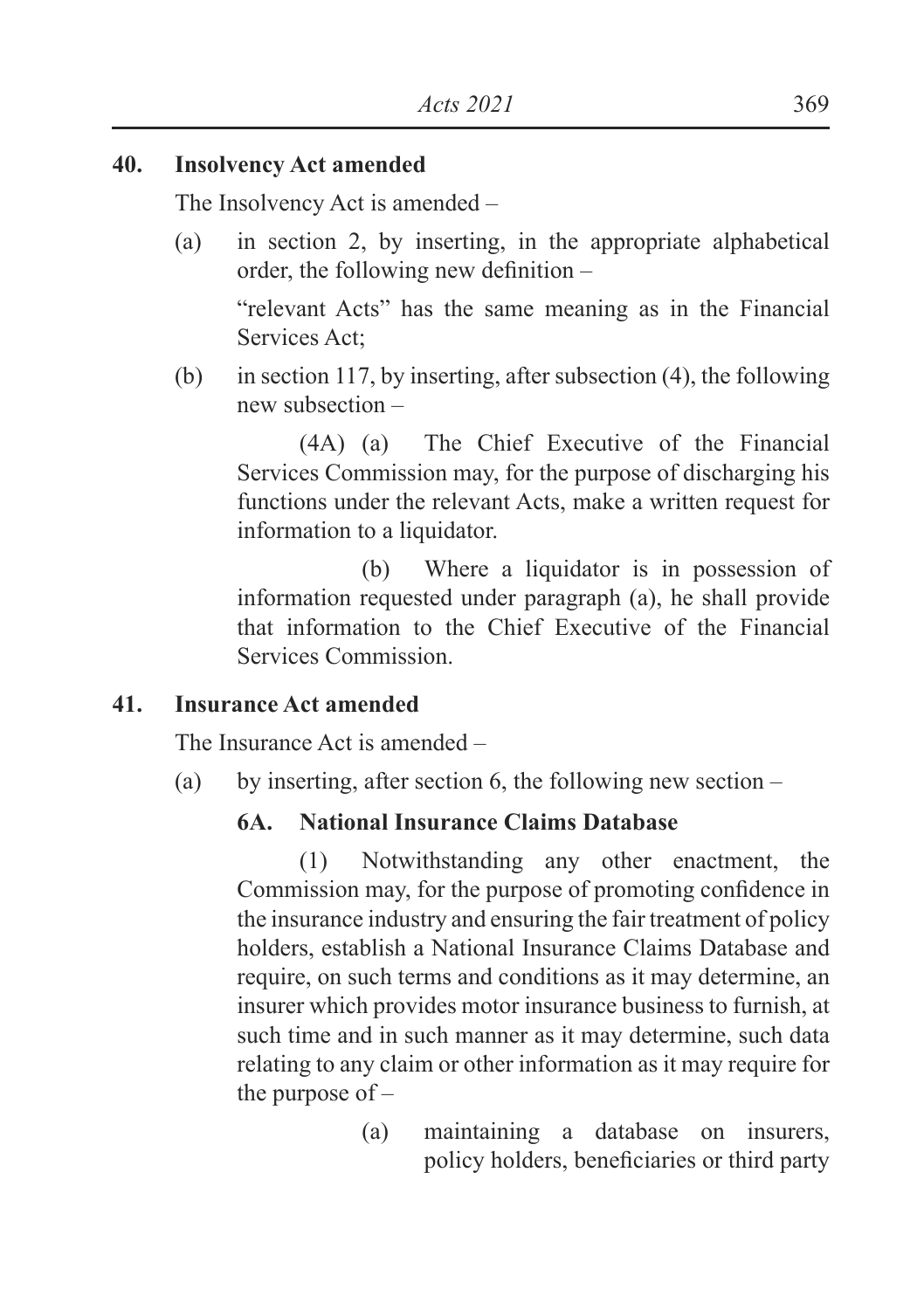claimants and such other information which may assist in maintaining fair, safe, stable and efficient insurance markets for the benefit and protection of the public:

- (b) collecting, consolidating and collating information, pertaining to insurance business, on insurers, policy holders, beneficiaries or third party claimants;
- (c) storing information collected, electronically or otherwise, in such manner as it may determine;
- (d) disclosing or granting access to information collected to such person or institution as it may approve, subject to such terms and conditions as it may determine; and
- (e) assisting the Commission in the discharge of its functions under this Act.

(2) Subject to subsection (3), information collected under this section shall be used for the purpose of attaining the objectives of the National Insurance Claims Database and shall be kept confidential by the Commission and any person or institution to whom or which information is disclosed or access is granted.

 $(3)$  Any duty of confidentiality imposed on any person or institution under any enactment shall not apply where the information is required for transmission to the National Insurance Claims Database for the attainment of the objectives of the National Insurance Claims Database.

(4) The Commission may impart, on such terms and conditions as it may determine, information maintained in the National Insurance Claims Database to –

> (a) such bodies as it considers appropriate for the purpose of insurance dispute resolution;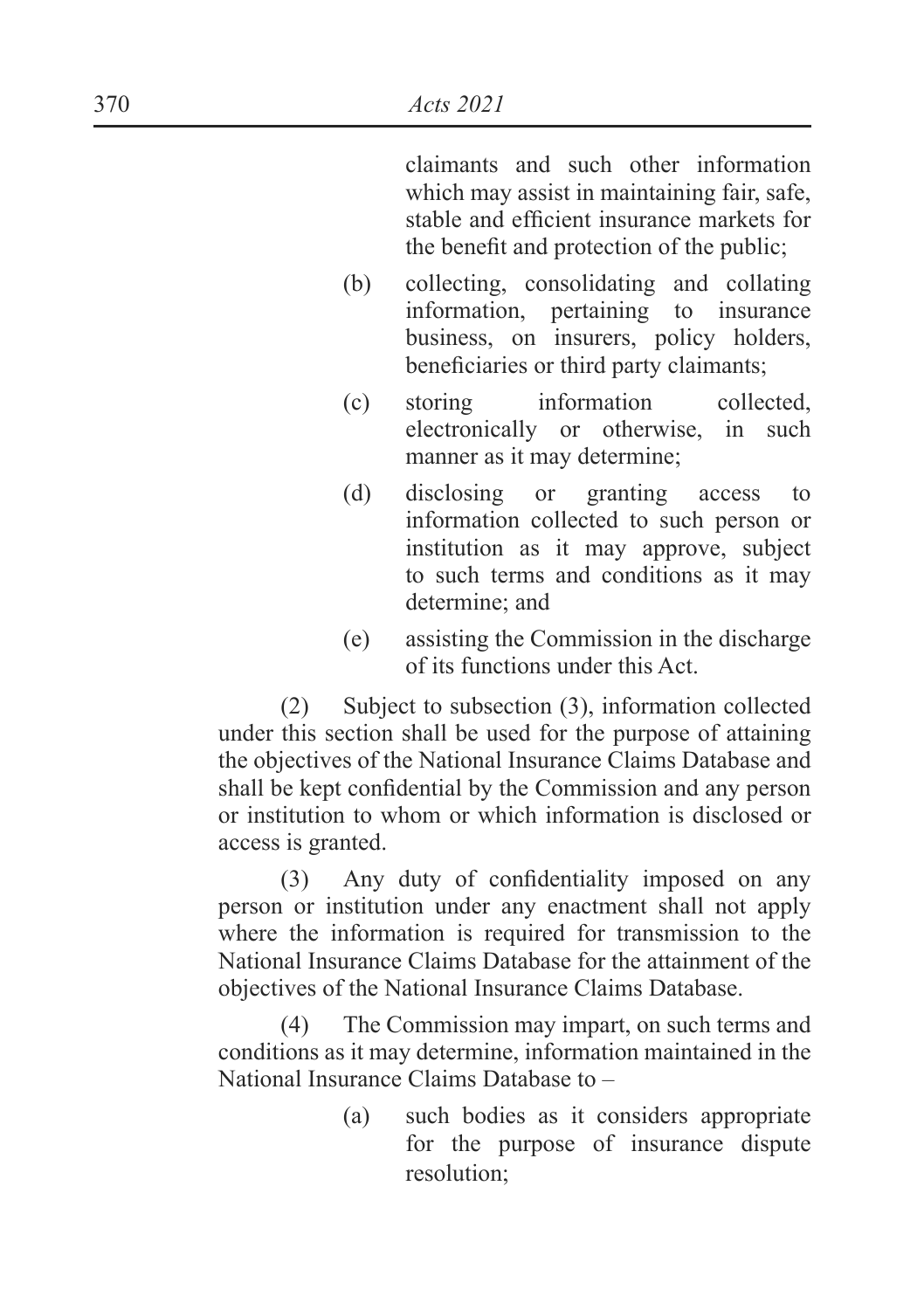- (b) any public sector agency or law enforcement agency to enable the agency to discharge, or assist it in discharging, any of its functions; or
- (c) such person or institution and for such purpose as it may determine, where the person from whom information is sought gives his written consent for the information to be disclosed to the person or institution.

(5) Any person or institution accessing information from the National Insurance Claims Database shall use the information exclusively for the purposes of insurance policy underwriting, claims processing, claims administration or claims settlement, and upon a request from a claimant, beneficiary or policyholder, shall disclose to the initiator of the request information retrieved from the National Insurance Claims Database on the person or claim.

(6) Any person or institution processing an application for a claim shall have, for the purpose of processing the application, recourse to the information from the National Insurance Claims Database and shall inform the customer that all available information will be used for processing the application.

(7) Where an insurer or any other person fails to comply with a requirement imposed under this section, the Commission may, after giving the insurer or person, as the case may be, an opportunity to make representations, issue a direction to the person or insurer to take all necessary actions for compliance with this section and –

> (a) where the person does not comply with a direction issued, the Commission may impose a penalty or charge not exceeding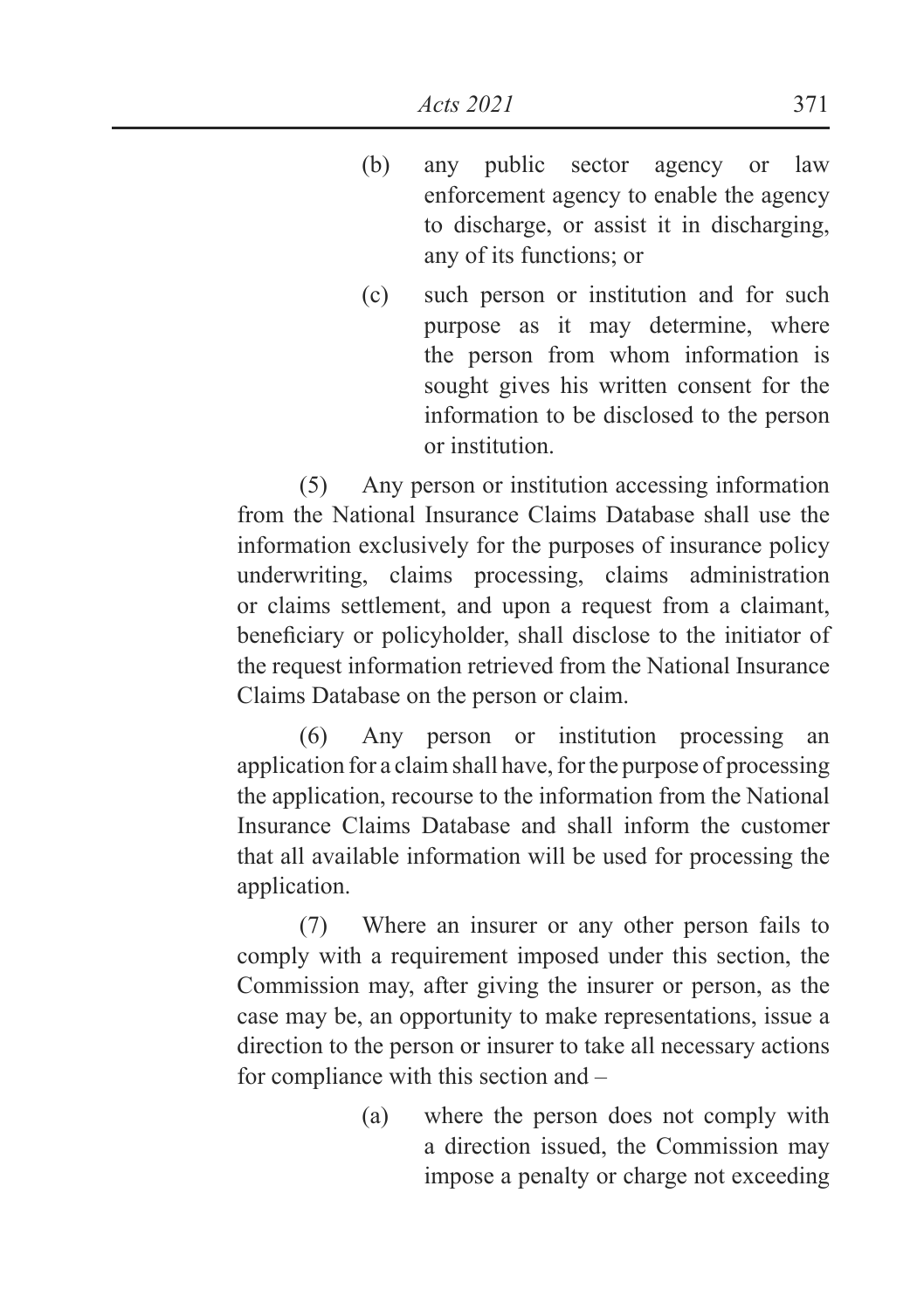50,000 rupees for each day on which a breach of this section has occurred and occurs and the penalty or charge may be recovered by deduction from any balance or money owed to the Commission as if it were a civil debt; or

(b) refer the matter to the Enforcement Committee on the ground that the insurer or person is carrying on business in a manner which is contrary to the interests of the public and the financial services sector.

(8) The Commission may, for the purpose of administering the National Insurance Claims Database, impose the payment of such fee as may be specified in FSC Rules.

(b) in section 71, by inserting, after subsection (1), the following new subsection –

(1A) An insurer shall, at all times, ensure that its insurance agents are in good standing in terms of fees and reporting obligations;

(c) in section 72, by inserting, after subsection (3), the following new subsection –

(3A) (a) Notwithstanding subsections (2) and (3), the following persons –

> (i) every company duly licensed to act as an insurance agent and which is a small private company as defined in the Companies Act; and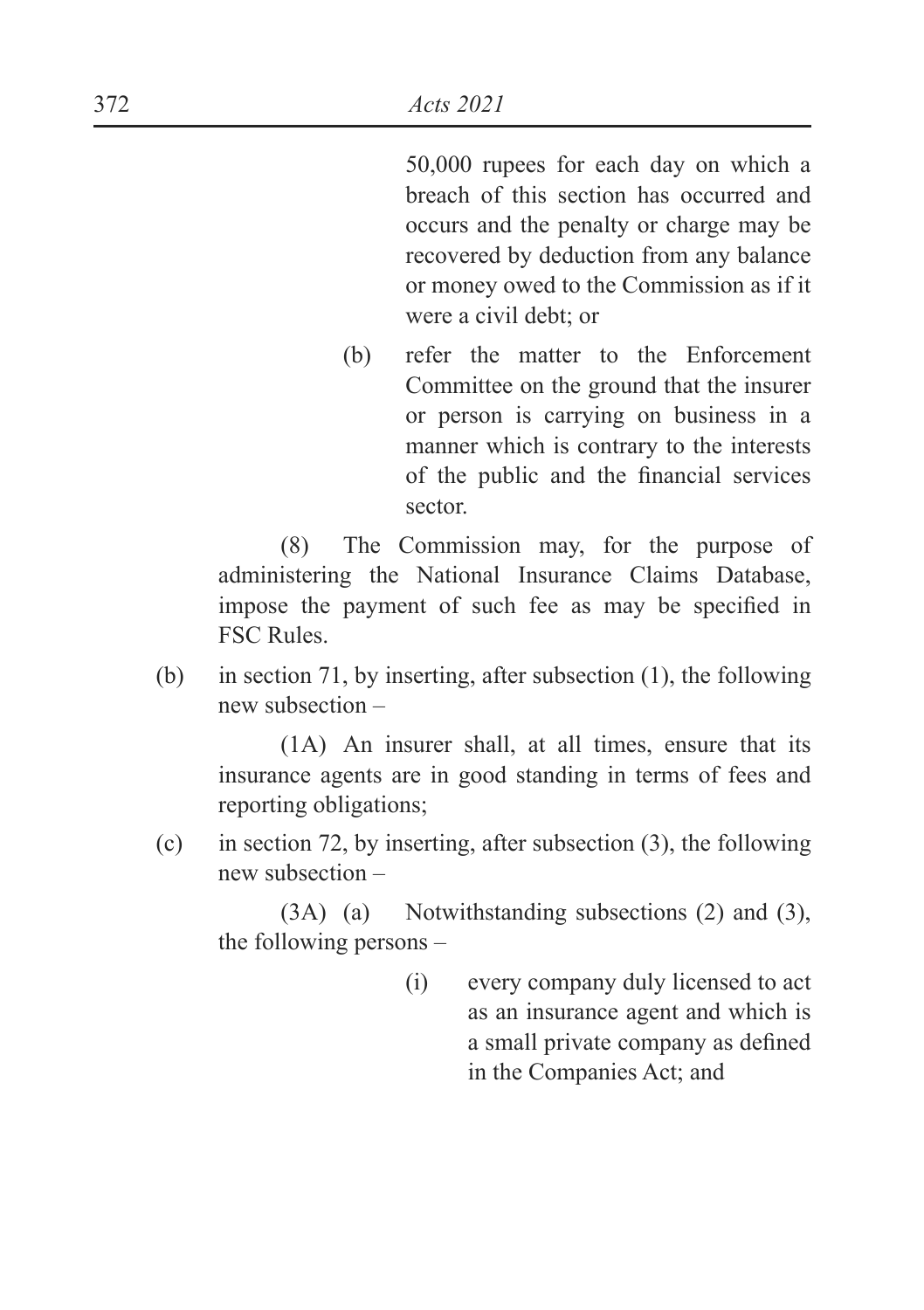(ii) every natural person duly licensed to act as insurance agent,

shall submit to the Commission, not later than 3 months after the expiry of each balance sheet date and with reference to that year, a financial summary containing the information specified in the Fifth Schedule.

(b) In paragraph  $(a)$  –

 "balance sheet date", in relation to a natural person referred to in subparagraph (ii), means 30 June in any year.

(d) by inserting, after section 78, the following new section –

## **78A. Other insurance professionals**

The Minister may, by regulations, provide for the licensing of other insurance professionals and the conduct of their business.

(e) in section 86, by adding the following new subsection –

(5) The Commission may, in FSC Rules, provide for an application by an insurer of the bonus and malus adjustments to the pricing of premiums.

(f) by repealing section 122 and replacing it by the following section –

## **122. Power to extend time limit**

Where, upon written application made by a person, the Commission is satisfied that such person was unable to comply with the provisions governing time limits of this Act, the FSC Rules and guidelines due to a just or reasonable cause, the Commission may, by notice to the person, extend the time limit to such time and on such conditions as it may determine.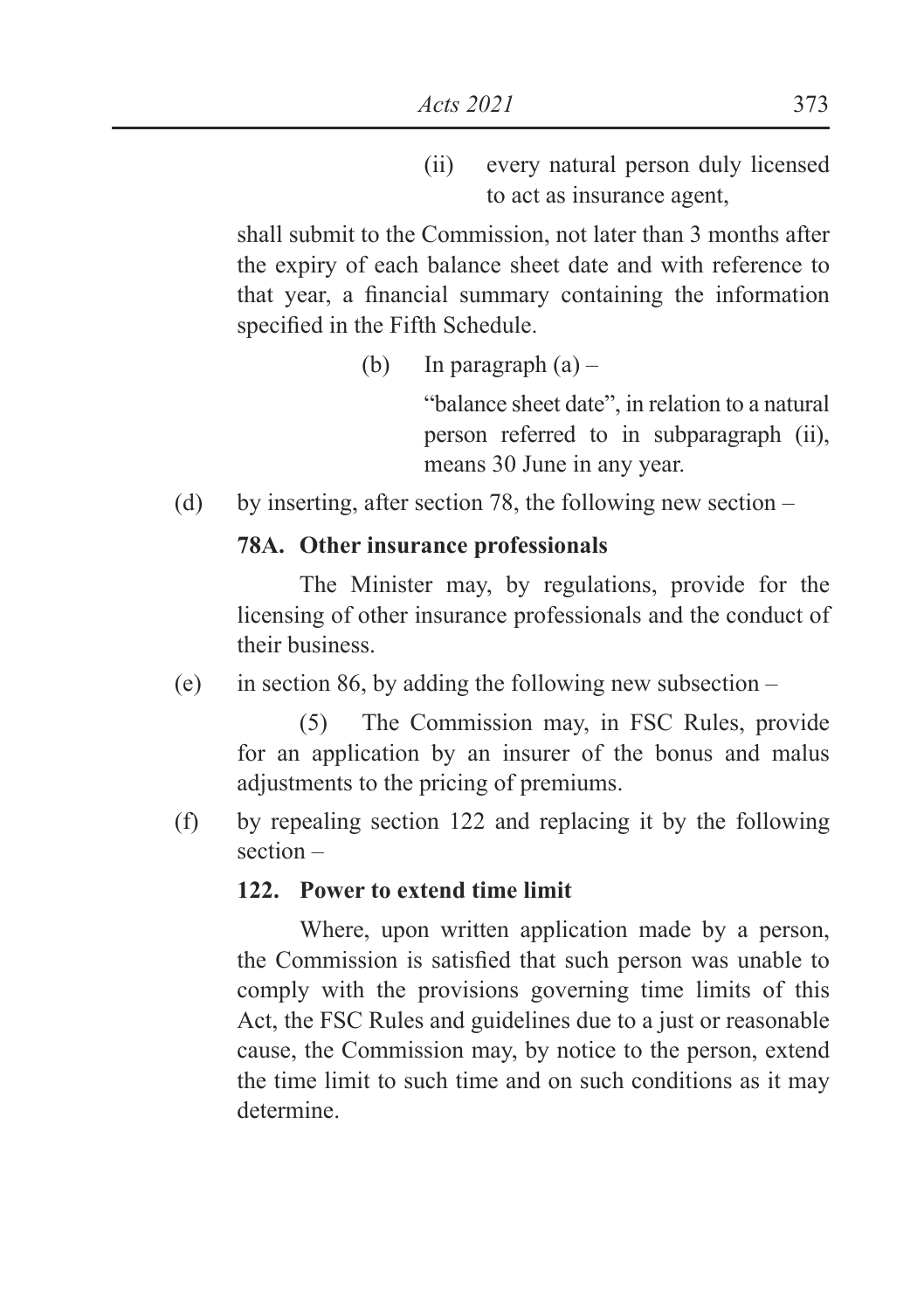(g) by inserting, after section 122, the following new section –

## **122A.** Exemptions and modifications

(1) The Commission may, by rules or otherwise, exempt a person or any class of persons from the requirements of section 72.

(2) For avoidance of doubt, the Commission may exercise its powers under subsection (1) in relation to any past obligations under section 72.

(3) An exemption under this section may be granted subject to such terms and conditions as the Commission may determine.

(h) by adding the Fifth Schedule set out in the Ninth Schedule to this Act.

## **42. Interpretation and General Clauses Act amended**

The Interpretation and General Clauses Act is amended –

(a) in section 2, by deleting the definition of "COVID-19 period" and replacing it by the following definition  $-$ 

"COVID-19 period" means –

- (a) for the year 2020, the period starting on 23 March 2020 and ending on 1 June 2020 or ending on such later date as the Prime Minister may prescribe;
- (b) for the year  $2021 -$ 
	- (i) the period starting on 10 March 2021 and ending on 30 April 2021 or ending on such later date as the Prime Minister may prescribe;
	- (ii) in respect of a Temporary Restrictions of Movement Order made after 30 April 2021 by the Prime Minister under section 3 of the Quarantine Act 2020, the period starting on the date the Order took effect and ending on the date the Order lapsed or ending on such later date as the Prime Minister may prescribe; or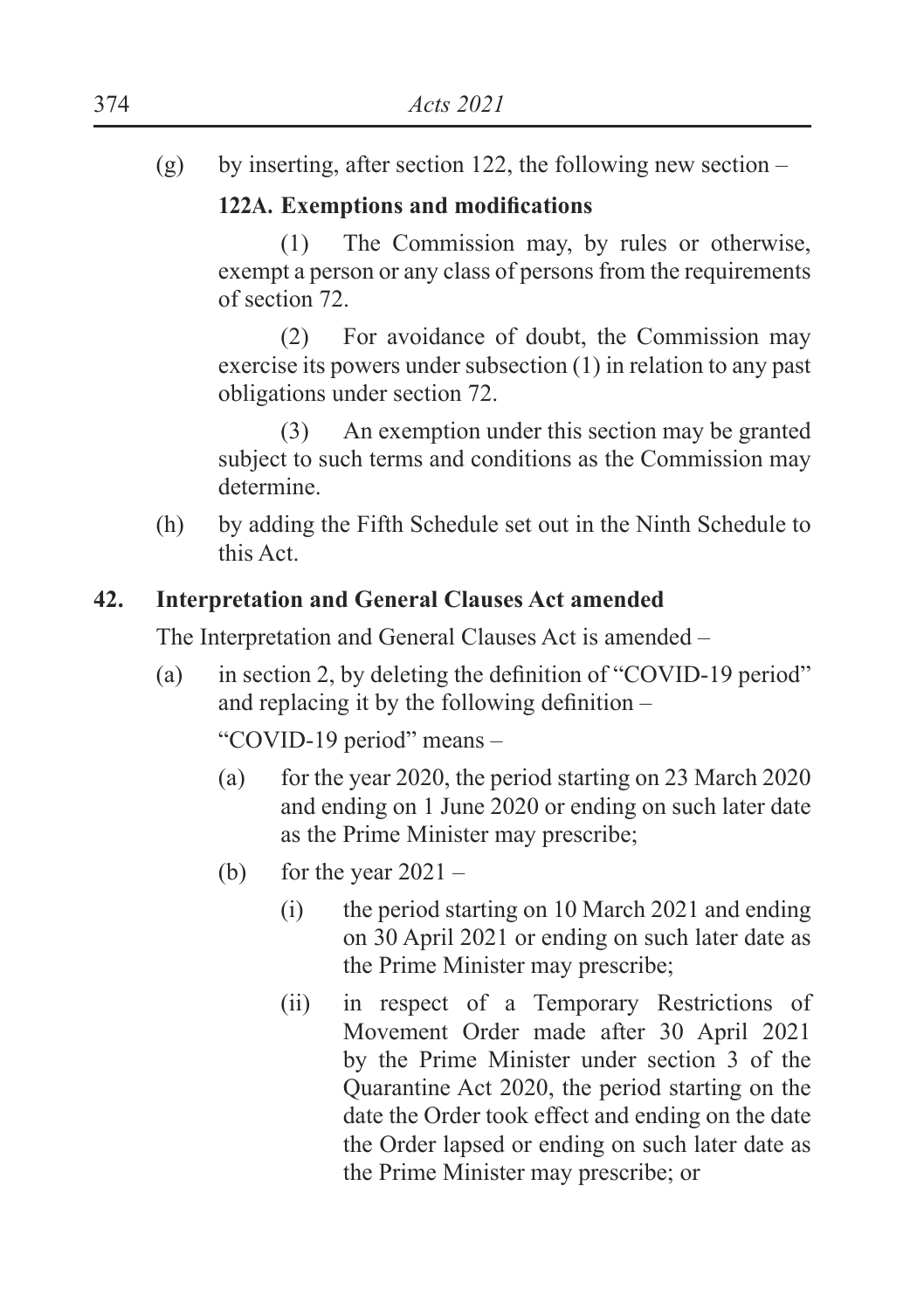- (iii) for such other period as the Prime Minister may prescribe; or
- (c) for any subsequent year, such other period as the Prime Minister may prescribe;
- (b) in section 39A, by repealing subsection (1) and replacing it by the following subsection –

(1) Where, under an enactment, a time is imposed to institute or lodge judicial proceedings and the time expires, or falls wholly or partly, during the COVID-19 period for the year 2021 or any other subsequent year, the judicial proceedings may, notwithstanding the time imposed, be instituted or lodged not later than 30 days after the commencement of this subsection.

(c) by adding the following new section –

## **48. Regulations**

The Prime Minister may, by regulations, prescribe anything that is required to be prescribed under this Act.

## **43. Land Drainage Authority Act amended**

The Land Drainage Authority Act is amended –

(a) in section 2, by inserting, in the appropriate alphabetical order, the following new definition  $-$ 

"drainage infrastructure" means man-made drains, culverts, bridges, fords, swales, retention ponds and cut-off drains;

- (b) in section 6, by repealing paragraph (b) and replacing it by the following paragraph –
	- (b) where drainage infrastructure is not upgraded or maintained –
		- (i) direct the relevant stakeholder to upgrade or maintain the infrastructure; and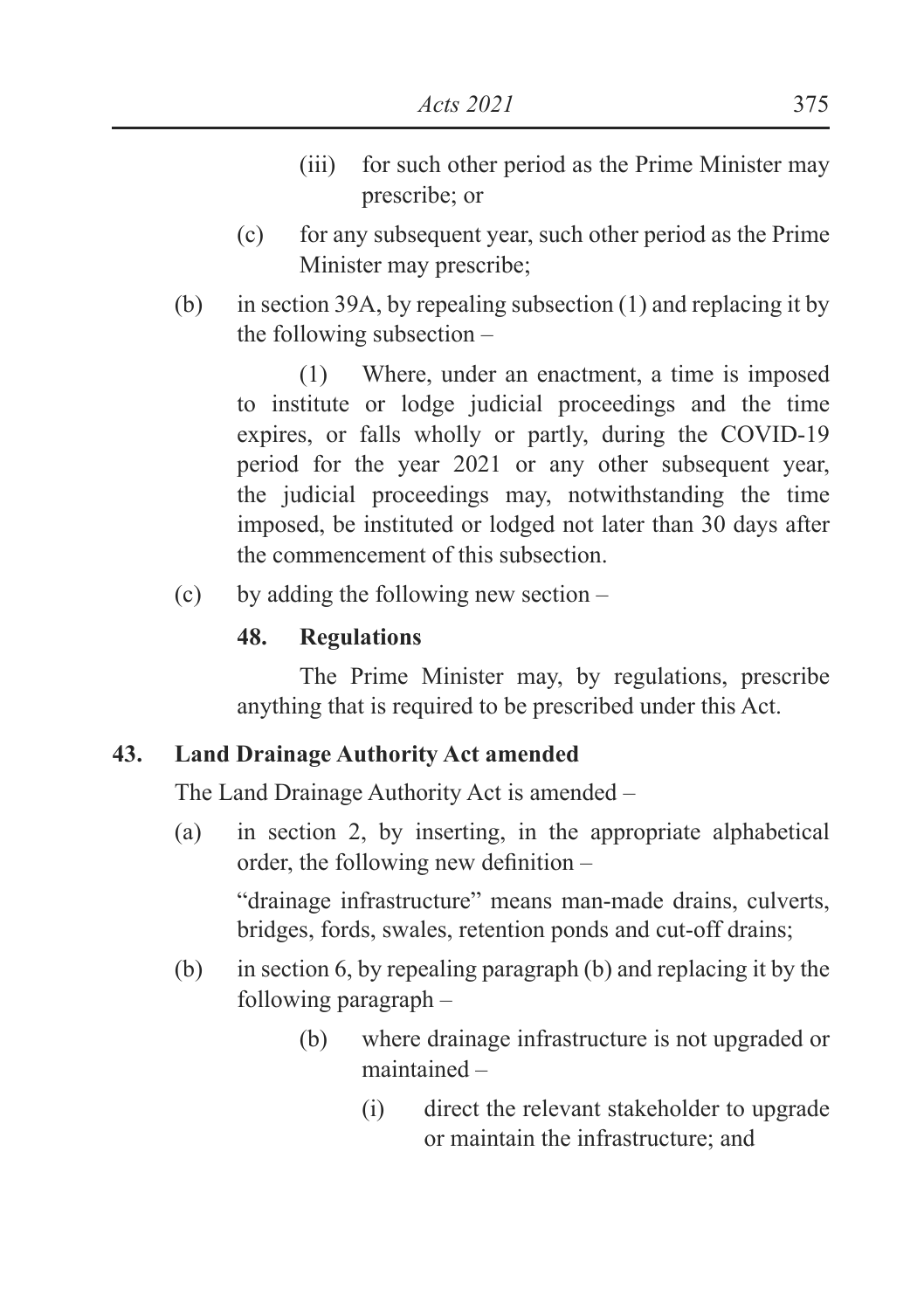- (ii) in case of non-compliance with subparagraph (i), issue an enforcement notice to the relevant stakeholder.
- (c) in section 22, by adding the following new subsection  $-$

(3) Any person who fails to comply with an enforcement notice under section 6(b)(ii) shall commit an offence and shall, on conviction, be liable to a fine not exceeding 20,000 rupees and to imprisonment for a term not exceeding 12 months.

## **44. Land (Duties and Taxes) Act amended**

The Land (Duties and Taxes) Act is amended –

(a) in section 2, by inserting, in the appropriate alphabetical order, the following new definition  $-$ 

"VAT" has the same meaning as in the Value Added Tax Act;

- (b) in section  $3(1)$ , by inserting, after the words "value of the property", the words ", exclusive of VAT,";
- (c) in section  $4 -$ 
	- (i) in subsection (1), in paragraphs (a) and (b), by inserting, after the words "value of any property", the words ", exclusive of VAT,";
	- (ii) in subsection  $(7)$ 
		- $(A)$  in paragraph  $(a)$ 
			- $(I)$  in subparagraph (i), by deleting the words ", or 50,000 US dollars, or its equivalent in any other hard convertible foreign currency, whichever is the higher";
			- $(II)$  in subparagraph  $(ii)$ , by deleting the words ", or 25,000 US dollars, or its equivalent in any other hard convertible foreign currency, whichever is the higher";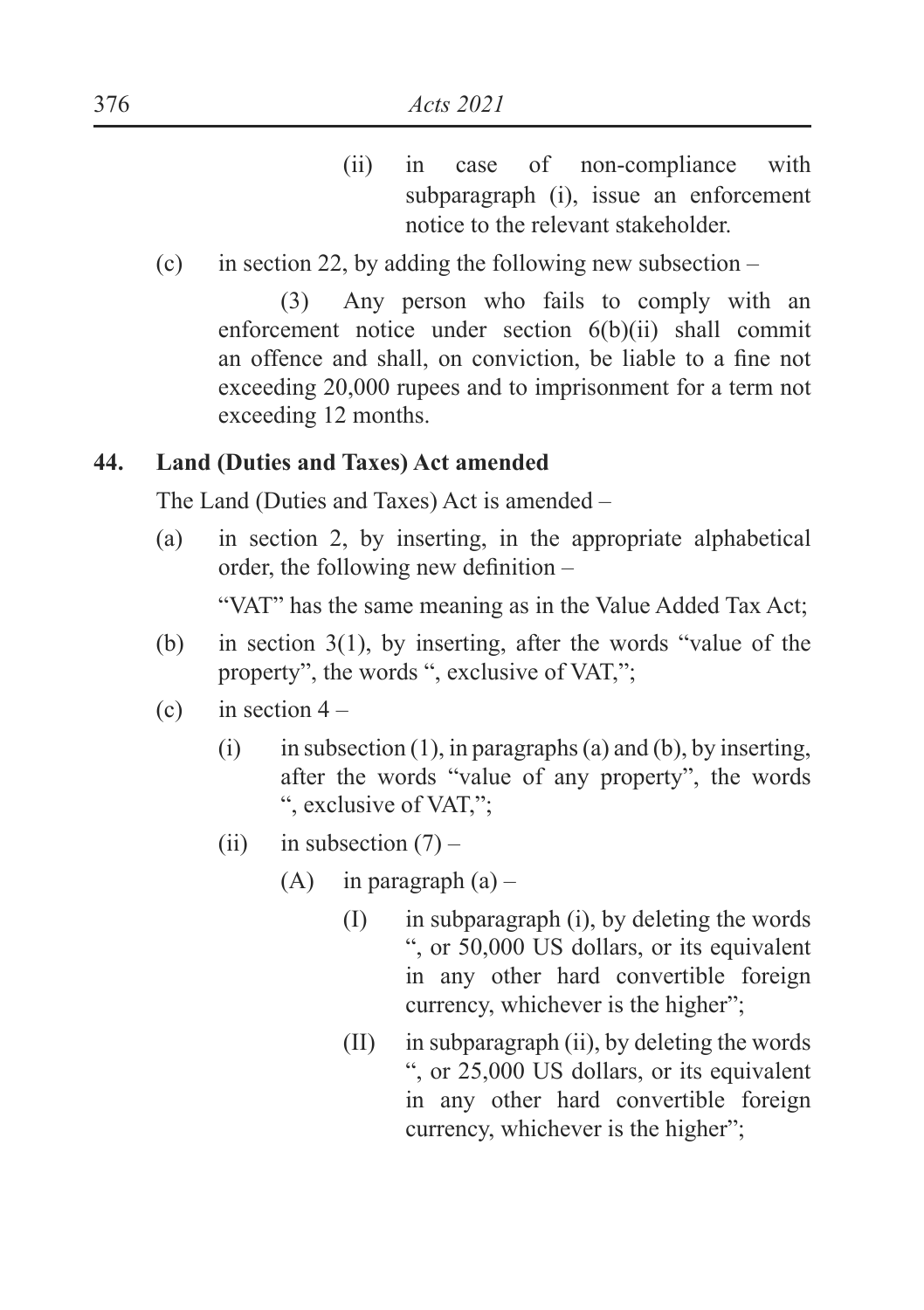- (B) in paragraph  $(b)$ 
	- (I) in subparagraph (i), by deleting the words ", or 50,000 US dollars, or its equivalent in any other hard convertible foreign currency or in Mauritius currency, whichever is the higher";
	- (II) in subparagraph (ii), by deleting the words ", or 25,000 US dollars, or its equivalent in any other hard convertible foreign currency or in Mauritius currency, whichever is the higher";
- (d) in section 16, by deleting in the definition of "owner" and replacing it by the following definition  $-$

"owner" means, in respect of a campement site situated on Pas Géométriques, the lessee of the site;

- (e) in section  $26A -$ 
	- (i) in subsection (1), by deleting the words "open market value of the leasehold rights at the rate specified in the Seventh Schedule" and replacing them by the words "open market value, exclusive of VAT, of the leasehold rights at the rate specified in Part I of the Seventh Schedule";
	- (ii) in subsection (3), by deleting the words " $(1)(b)$  or  $(c)$ " and replacing them by the words " $(1)(b)$ ,  $(c)$  or  $(d)$ ";
- (f) in section  $28(2AA)$ 
	- $(i)$  in paragraph  $(a)$ , by deleting the figure "3" and replacing it by the figure " $5$ ":
	- (ii) in paragraph  $(b)$ 
		- (A) by deleting the words "one month" wherever they appear and replacing them by the words "3 months"
		- $(B)$  by deleting the figure "3" and replacing it by the figure "5":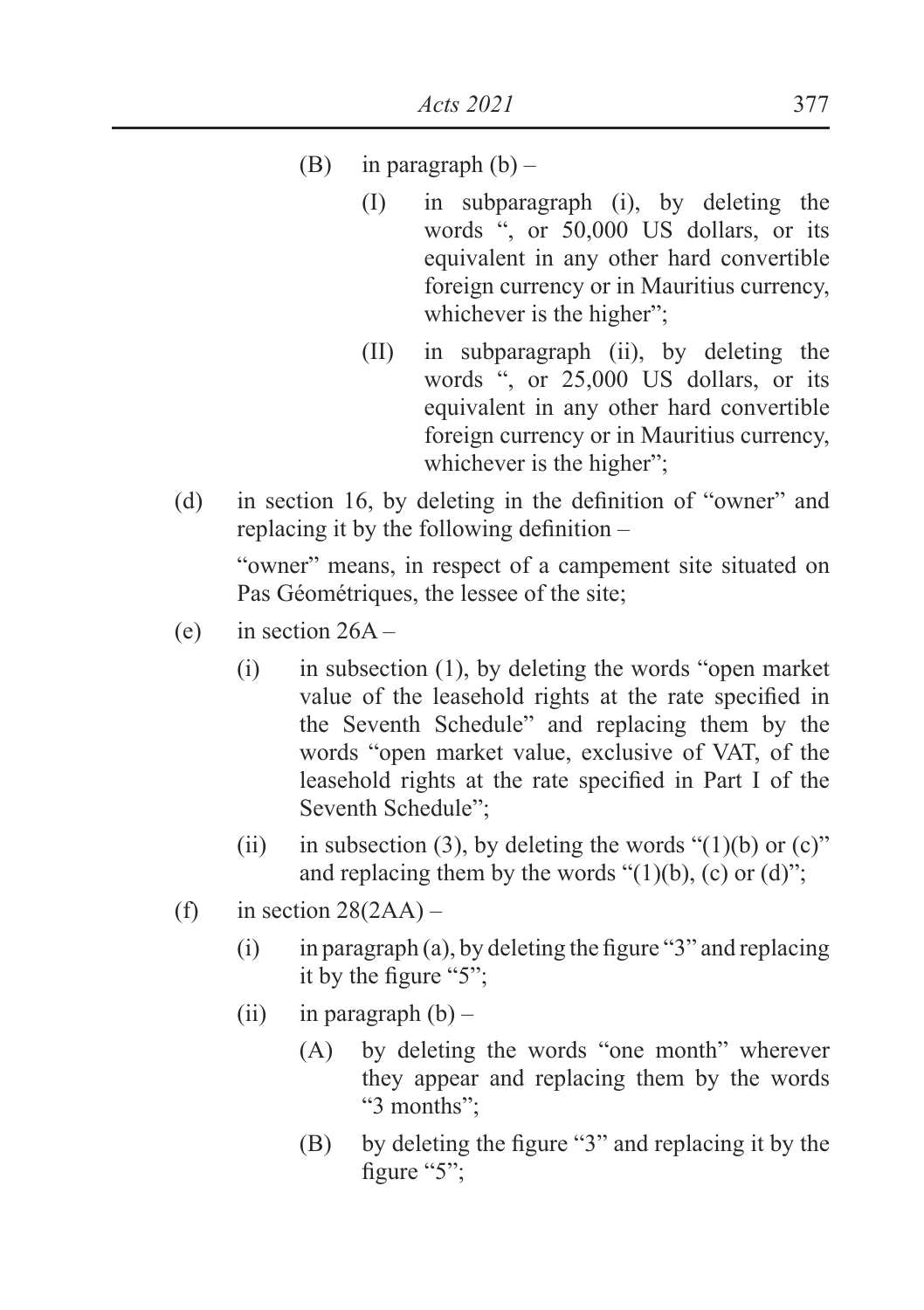(g) in section 45A, by adding the following new subsection –

(11) Notwithstanding this Act or other any enactment, the tax on transfer of leasehold rights in State land by virtue of a deed witnessing the transfer of a built-up hotel on such State land shall be levied at the rate specified in Part II of the Seventh Schedule.

- (h) by repealing the Seventh Schedule and replacing it by the Seventh Schedule set out in the Tenth Schedule to this Act;
- (i) in the Eighth Schedule, by adding the following items and their corresponding entries, the full stop at the end of item (zl) being deleted and replaced by a semicolon –
	- (zm) witnessing the transfer of land or land on which there is a building, provided that the purchaser – Part II
		- (i) uses the property primarily for training or breeding animals to be sold locally or for export; and
		- (ii) is a holder of an Investment Certificate issued by the Economic Development Board;
	- (zn) witnessing the transfer of land to a company provided that the company holds an Investment Certificate issued by the Economic Development Board and the land is used for the construction of a purpose-built factory for Part II and Part III
		- (i) the manufacture of pharmaceutical products or medical devices; or
		- (ii) use for conducting clinical and preclinical trials;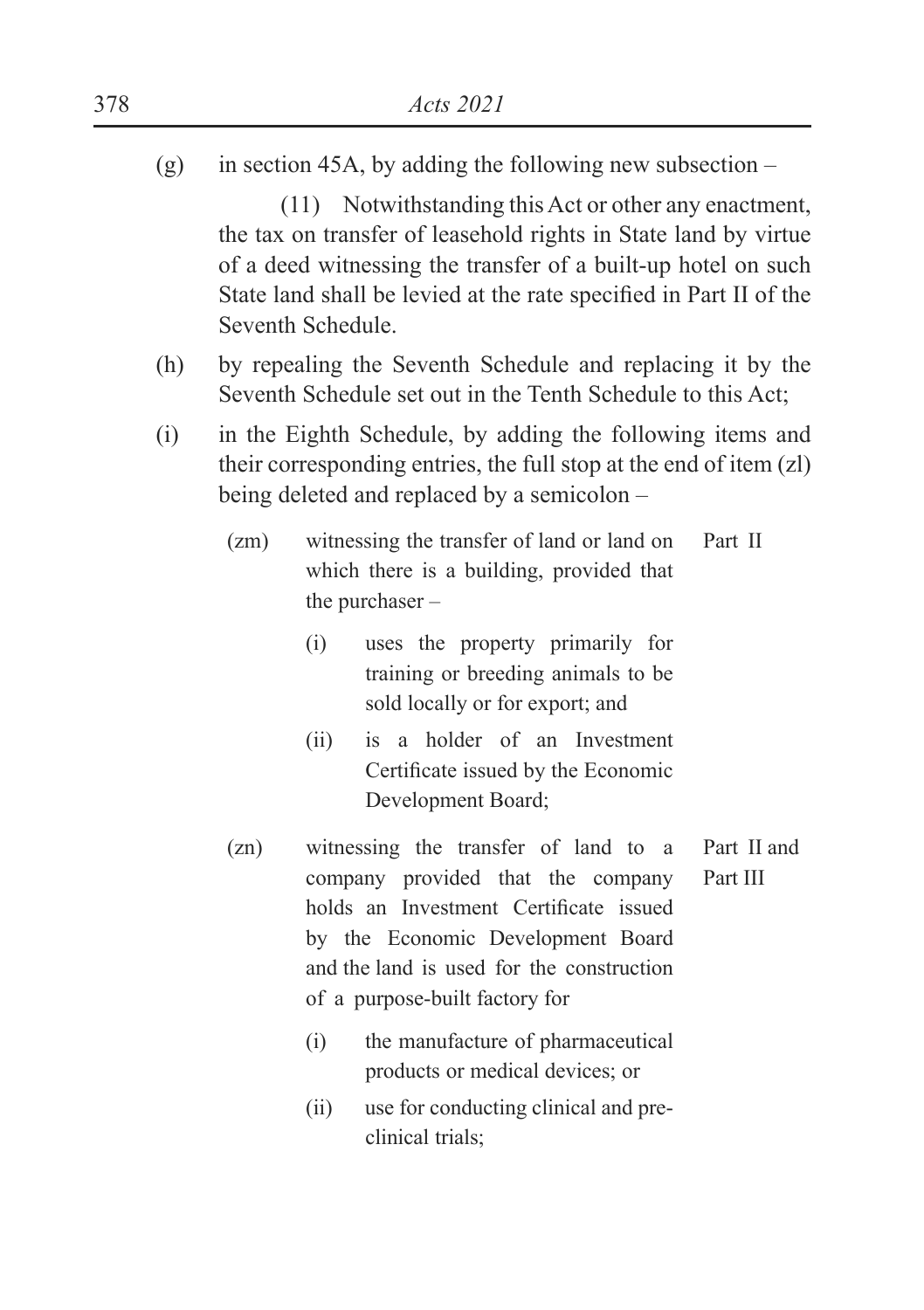| (z <sub>0</sub> ) |     | witnessing the transfer of $-$                                                                                                                                                                          |          |  |
|-------------------|-----|---------------------------------------------------------------------------------------------------------------------------------------------------------------------------------------------------------|----------|--|
|                   | (a) | land, provided that the purchaser<br>uses the land primarily for the<br>construction or expansion of a<br>student campus and that there is,<br>in the deed $-$                                          | Part III |  |
|                   |     | (i)<br>undertaking from the<br>an<br>purchaser that the land will<br>be used for the construction<br>or expansion of a student<br>campus; and                                                           |          |  |
|                   |     | a declaration that the higher<br>(ii)<br>education<br>institution<br>is<br>registered under the Higher<br>Education Act;                                                                                |          |  |
|                   | (b) | land on which there is a building,<br>provided that the purchaser uses<br>the building primarily as a student<br>campus or as an expansion to a<br>student campus and that there is,<br>in the deed $-$ |          |  |
|                   |     | undertaking from the<br>(i)<br>an<br>purchaser that the building<br>will be used as a student<br>campus or an extension to a<br>student campus; and                                                     |          |  |

(ii) a declaration that the higher education institution is registered under the Higher Education Act;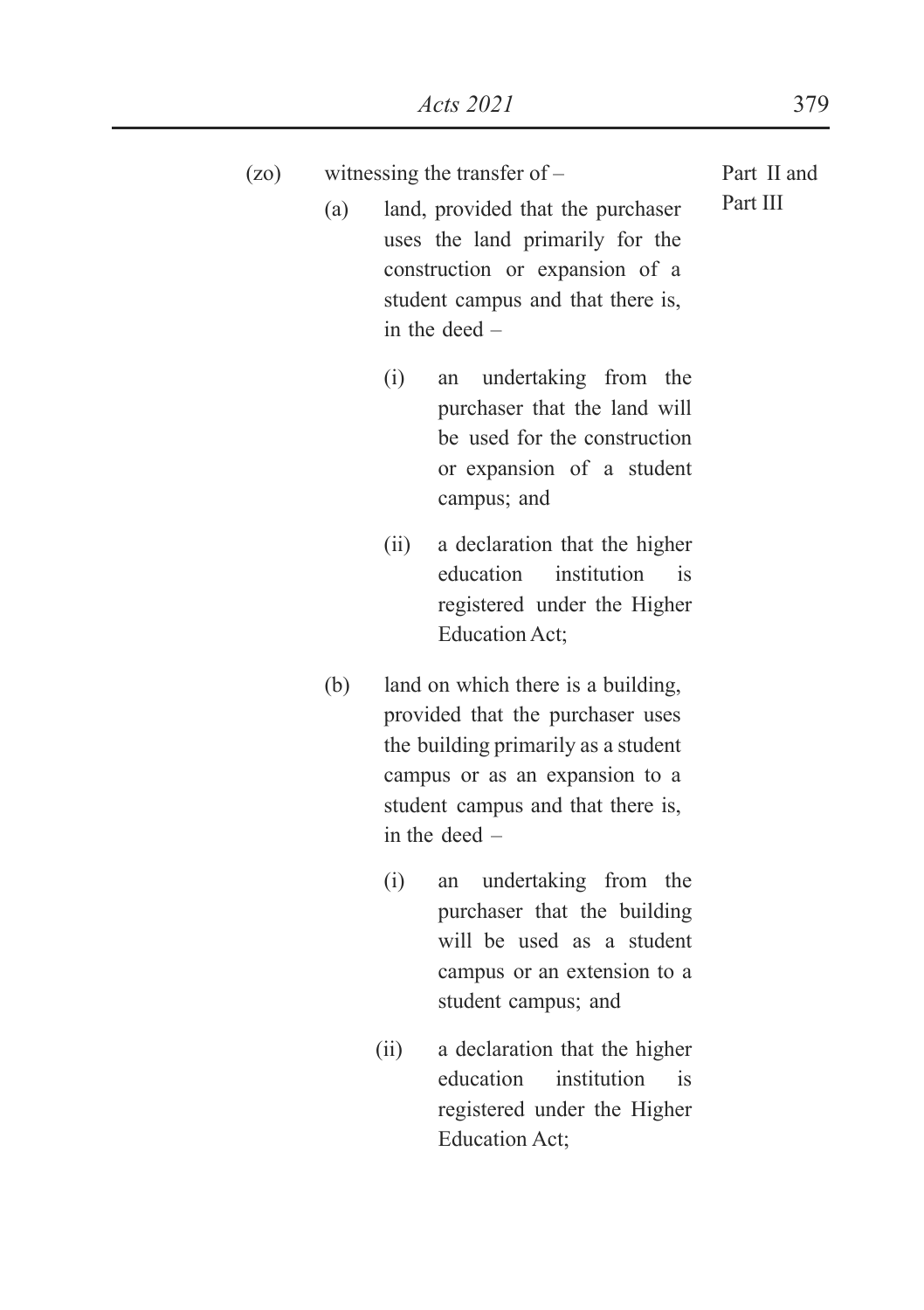| (zp) |      | witnessing the transfer of a residential<br>unit in a project developed on State<br>land under the Property Development<br>Scheme relating to senior living,<br>provided the developer holds a Property<br>Development Scheme Certificate for<br>senior living; | Part VIA |  |  |  |
|------|------|-----------------------------------------------------------------------------------------------------------------------------------------------------------------------------------------------------------------------------------------------------------------|----------|--|--|--|
| (zq) |      | witnessing the transfer of $-$                                                                                                                                                                                                                                  |          |  |  |  |
|      | (i)  | land, provided that the purchaser<br>uses the land to construct<br><sub>a</sub><br>building to be used primarily to<br>carry out the activities specified in<br>the Tenth Schedule; or                                                                          | Part III |  |  |  |
|      | (ii) | land on which there is a building,<br>provided that the building is<br>primarily used to carry out<br>activities specified in the Tenth<br>Schedule,                                                                                                            |          |  |  |  |
|      |      | subject to the company $-$                                                                                                                                                                                                                                      |          |  |  |  |
|      | (a)  | being incorporated on or after<br>1 July 2021;                                                                                                                                                                                                                  |          |  |  |  |
|      | (b)  | using the immovable property for<br>business purposes; and                                                                                                                                                                                                      |          |  |  |  |
|      | (c)  | being a holder of an Investment<br>Certificate issued<br>by<br>the<br>Economic Development Board.                                                                                                                                                               |          |  |  |  |

(j) by adding the Tenth Schedule set out in the Eleventh Schedule to this Act.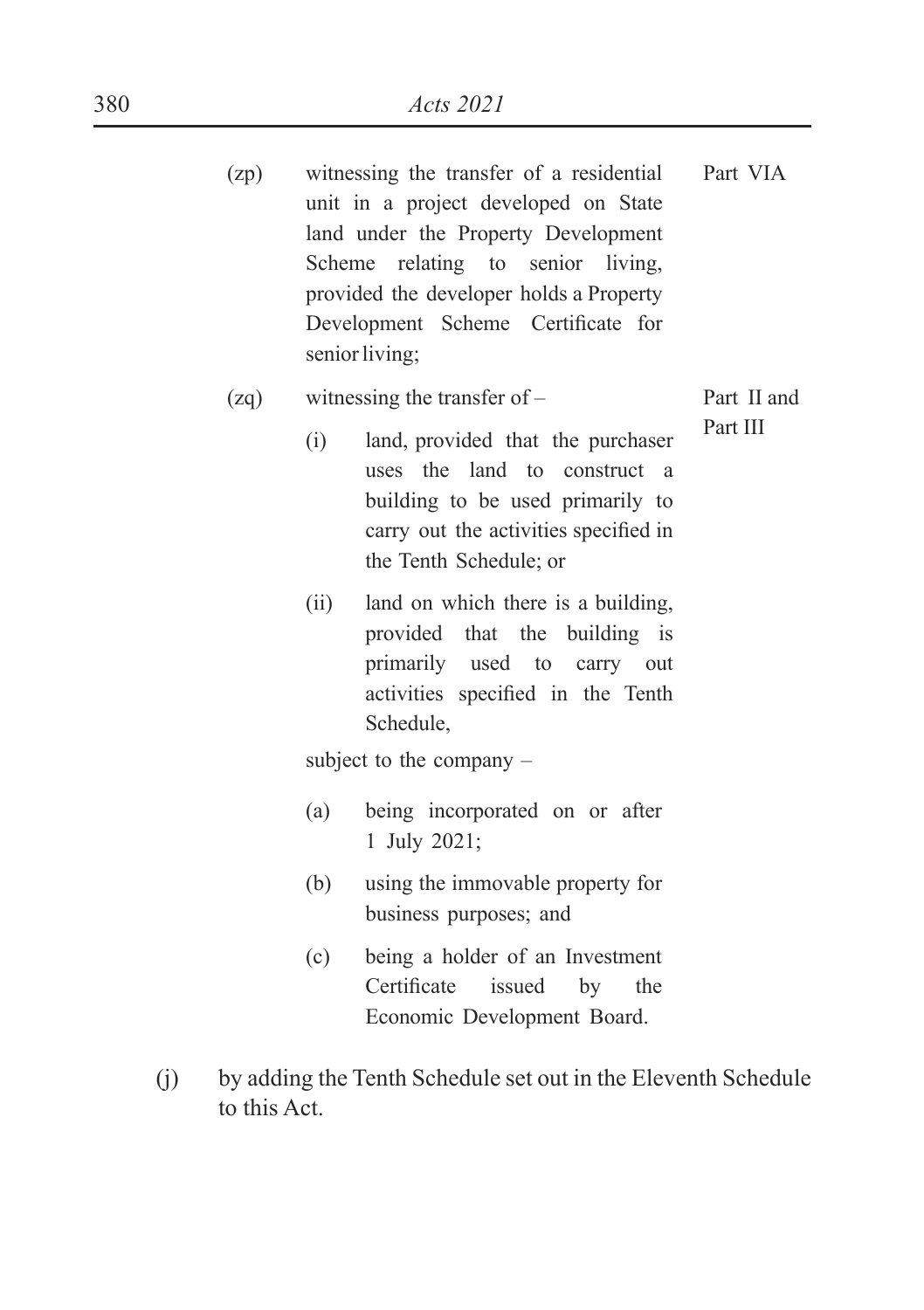### **45. Landlord and Tenant Act amended**

The Landlord and Tenant Act is amended –

- (a) in section  $3(2A)$ 
	- (i) by inserting, after paragraph (a), the following new paragraph –

 (aa) Notwithstanding this Act, any other enactment or any other agreement, and subject to paragraph (b), non-payment of rent in respect of premises for the months of March 2021, April 2021, May 2021, June 2021, July 2021, August 2021 and such other subsequent month for the year 2021 as may be prescribed shall not constitute a breach of a tenancy agreement, provided that the rent for the months of March 2021, April 2021, May 2021, June 2021, July 2021, August 2021 and such other subsequent month as may be prescribed for the year 2021 is paid in half by end of 31 December 2021 and the remaining amount paid, in 12 equal monthly instalments, from 31 January 2022 to 31 December 2022, or such other later date as may be prescribed.

- (ii) in paragraph (b), by deleting the words "Paragraph (a)" and replacing them by the words "Paragraphs (a) and (aa)";
- (b) in section 17, by adding the following new subsection –

(2) Notwithstanding subsection (1), the Court shall not make an order under section 16 where rent has not been paid by a tenant for the months of March 2021, April 2021, May 2021, June 2021, July 2021, August 2021 and such other subsequent month for the year 2021 as may be prescribed, provided that the rent for the months of March 2021, April 2021, May 2021, June 2021, July 2021, August 2021 and such other subsequent month for the year 2021 as may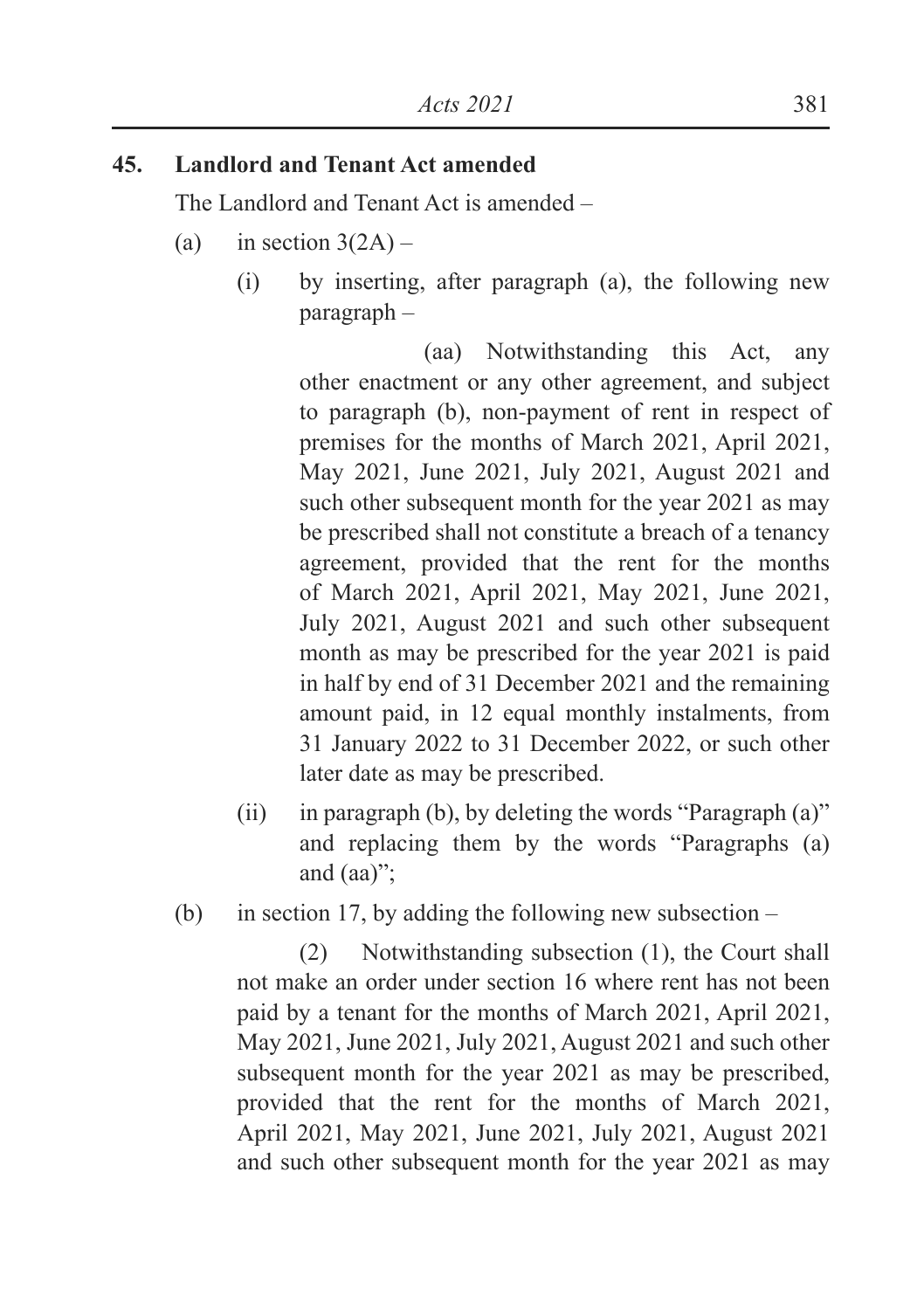be prescribed is paid in half by end of 31 December 2021 and the remaining amount paid, in 12 equal monthly instalments, from 31 January 2022 to 31 December 2022, or such other later date as may be prescribed.

### **46. Limited Liability Partnerships Act amended**

The Limited Liability Partnerships Act is amended –

(a) in section 25, by adding the following new subsection  $-$ 

(12) (a) Notwithstanding any other enactment, a limited liability partnership shall authorise at least one officer or person, ordinarily resident in Mauritius, to provide, upon request by any competent authority, all basic information on, including information on beneficial ownership of, the limited liability partnership.

 (b) A limited liability partnership shall, within 14 days of an authorisation or a change of officer or person under paragraph (a), notify the Registrar, in such form and manner as the Registrar may approve, of the name and particulars of the officer or person.

(c) In this subsection –

 "basic information", in relation to a limited liability partnership, means –

- (a) the name of the limited liability partnership, proof of registration, legal form and status, address of its registered office, basic regulating powers, including the partnership agreement, and a list of its managers; and
- (b) a register of its partners containing the names of the partners and their contribution to the limited liability partnership;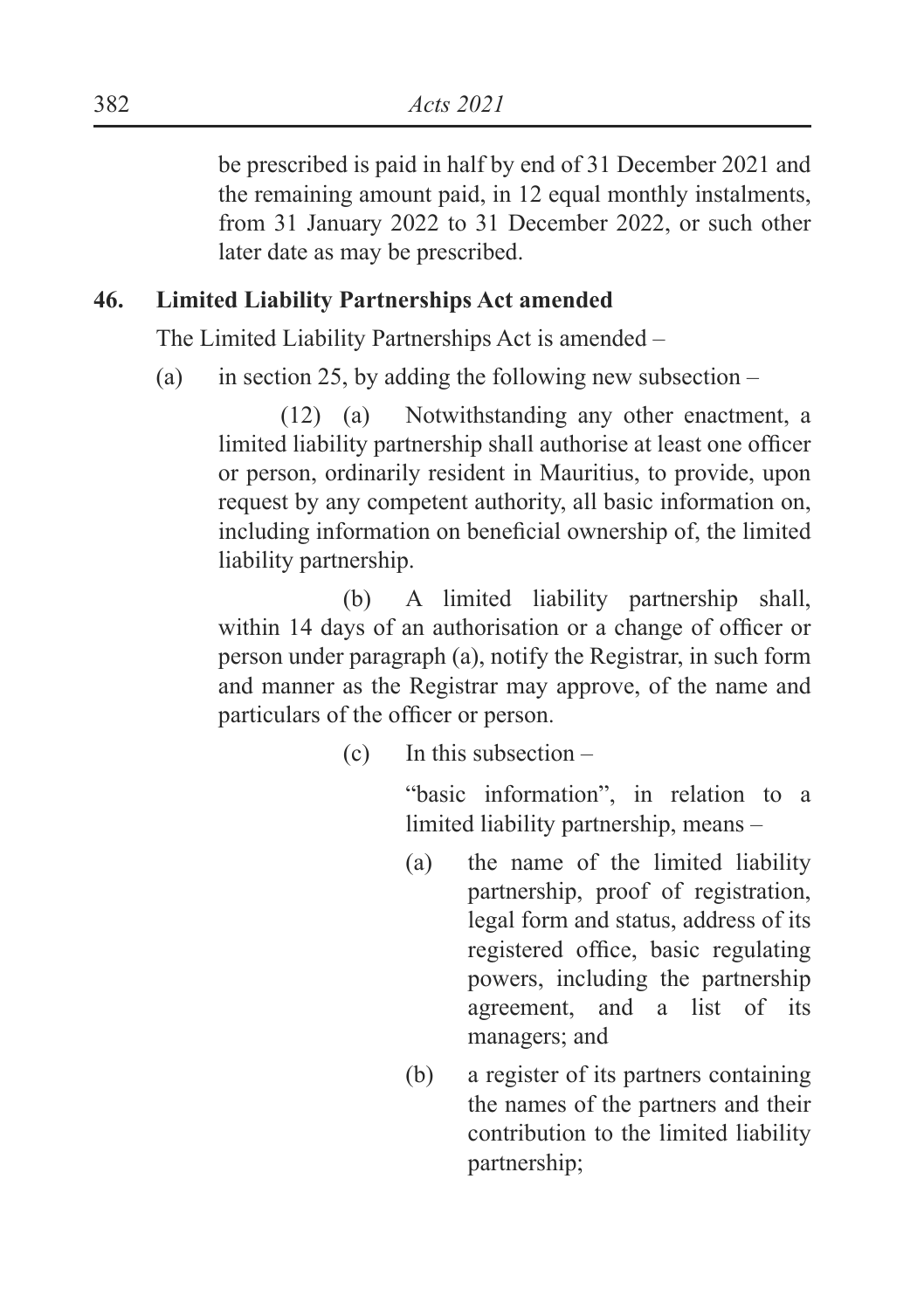"competent authority" –

- (a) means a public body responsible for combatting money laundering or terrorist financing; and
- (b) includes investigatory authorities;

 "investigatory authorities" has the same meaning as in the Financial Intelligence and Anti-Money Laundering Act.

- (b) in section  $41 -$ 
	- (i) in the heading, by deleting the words "**and records**" and replacing them by the words "**, records, registers and other documents**";
	- (ii) in subsection (3), by deleting the words "records referred to in subsection (1)" and replacing them by the words "records, registers, including the register of partners, and other documents of the limited liability partnership";
- (c) in section 45, in subsection  $(1)$ 
	- $(i)$  in paragraph (b), by deleting the word "other";
	- (ii) in paragraph (c), by inserting, after the words "section  $41A(4)$ ", the words "or any provision of this Act".

### **47. Limited Partnerships Act amended**

The Limited Partnerships Act is amended –

(a) in section 38, by adding the following new subsection  $-$ 

(6) (a) Notwithstanding any other enactment, a limited partnership shall authorise at least one officer or person, ordinarily resident in Mauritius, to provide, upon request by any competent authority, all basic information on, including information on beneficial ownership of, the limited partnership.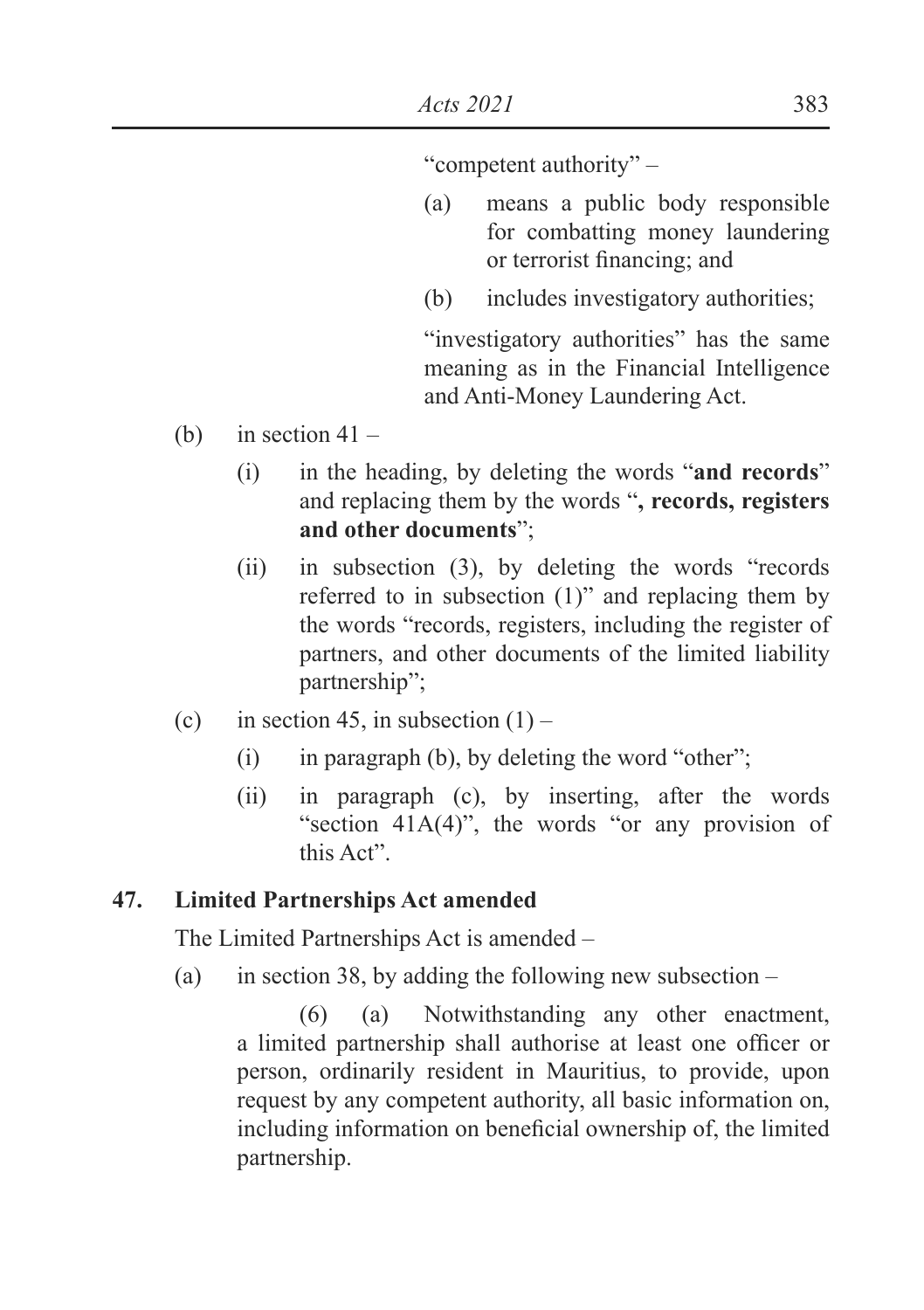(b) A limited partnership shall, within 14 days of an authorisation or a change of officer or person under paragraph (a), notify the Registrar, in such form and manner as the Registrar may approve, of the name and particulars of the officer or person.

(c) In this subsection –

 "basic information", in relation to a limited partnership, means –

- (a) the name of the limited partnership, proof of registration, legal form and status, address of its registered office, basic regulating powers. including the partnership agreement and a list of its general partners; and
- (b) a register of its limited partners, containing the names of the limited partners and their contribution to the limited partnership;

"competent authority" –

- (a) means a public body responsible for combatting money laundering or terrorist financing; and
- (b) includes investigatory authorities;

 "investigatory authorities" has the same meaning as in the Financial Intelligence and Anti-Money Laundering Act.

- (b) in section 54A, in subsection  $(1)$ 
	- (i) in paragraph (b), by deleting the word "other";
	- (ii) in paragraph (c), by inserting, after the words "section 39(6),", the words "or any other provision of this Act".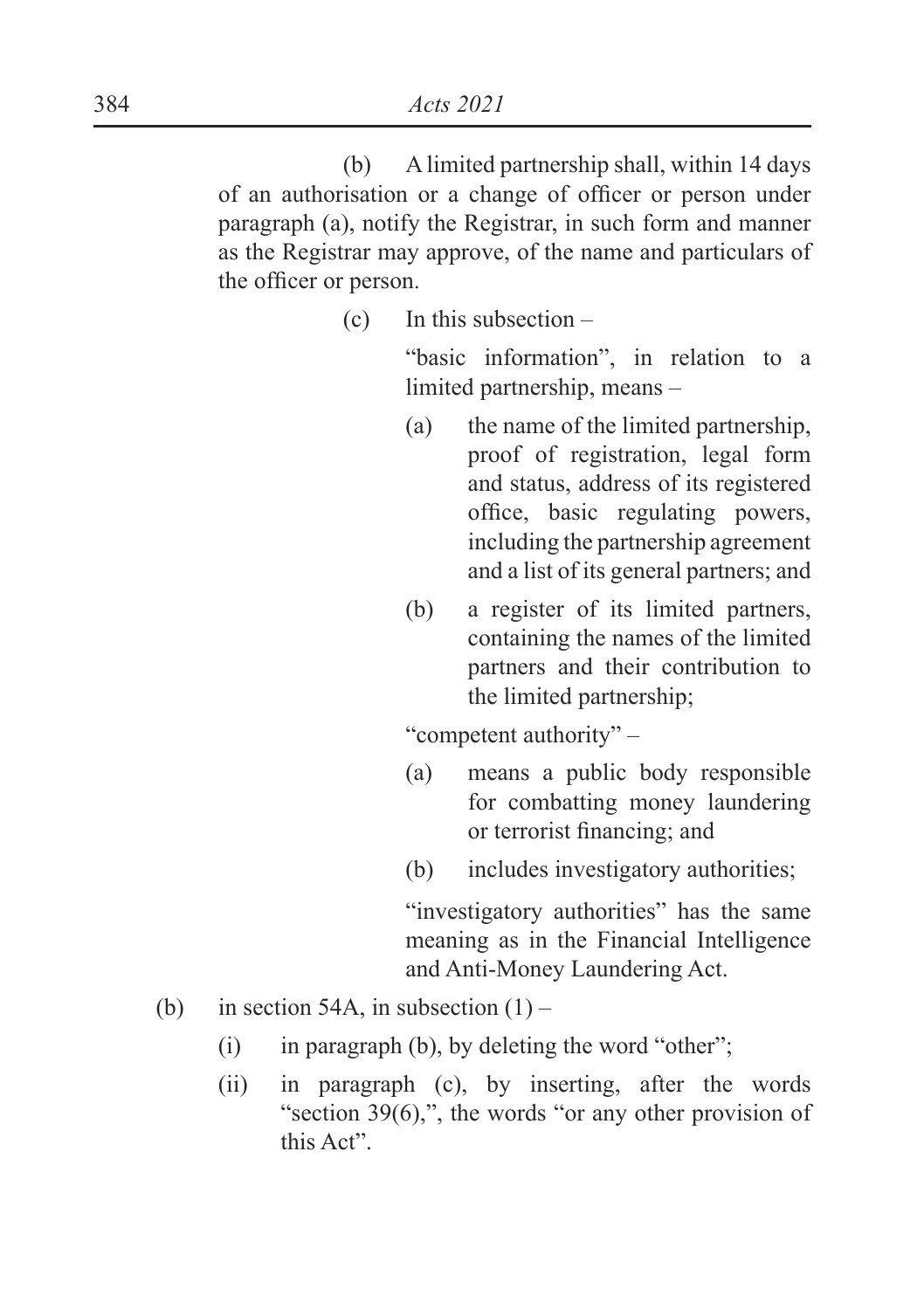#### **48. Local Government Act amended**

The Local Government Act is amended –

- (a) in section 61(3), by deleting the words "A Municipal City Council, Municipal Town Council or District Council" and replacing them by the words "A local authority, the National Development Unit through its Ministry, the Road Development Authority and such other public body as the Land Drainage Authority may designate in writing";
- (b) in section  $122 -$ 
	- (i) in subsection  $(4)$ 
		- (A) by repealing paragraph (a) and replacing it by the following paragraph –

 (a) Any fee payable under subsection  $(3)$  shall be paid by the person –

- $(i)$  2 financial vears after registration of the business; and
- (ii) thereafter, in respect of every subsequent financial vear.
- (B) by inserting, after paragraph (a), the following new paragraph, existing paragraphs (b) and (c) being relettered (c) and (d), respectively –

 (b) For the purpose of paragraph  $(a)(i)$ , part of a financial year shall be considered as one financial year.

(ii) in subsection  $(6B)(a)$ , by deleting the words "6 years" and replacing them by the words "11 years";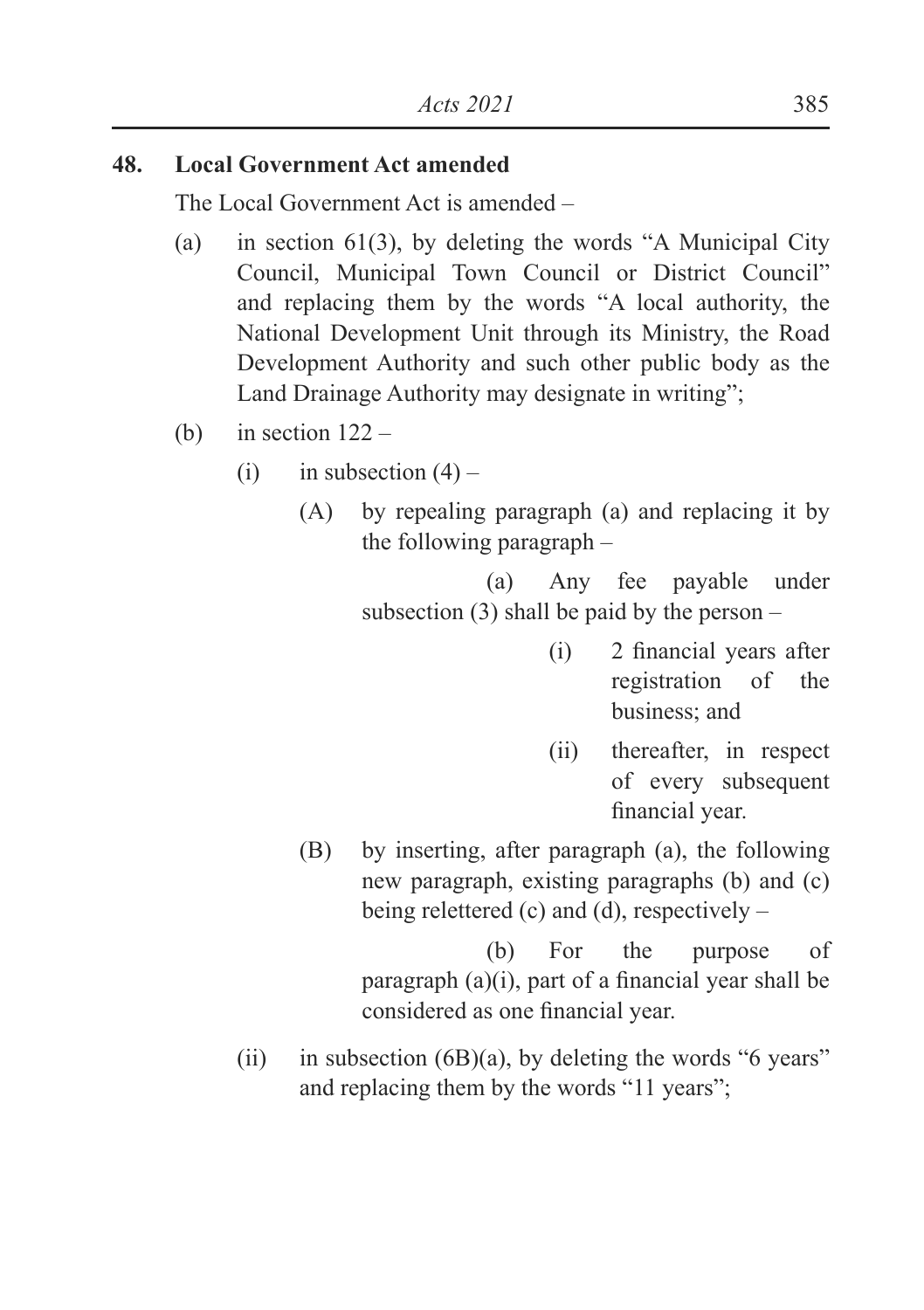(iii) by inserting, after subsection (6B), the following new subsection –

> $(6C)$  Where a person carries out a classified trade specified in Part IV of the Twelfth Schedule, he shall be exempted from the payment of the prescribed fee.

(c) by repealing section 134A and replacing it by the following section –

#### **134A. Annual Report**

(1) Every local authority shall cause to be prepared an annual report.

(2) The annual report under subsection (1) shall consist of –

- $(a)$  the financial statements in respect of the financial year to which the report relates;
- (b) a report on the performance of the local authority in respect of the previous financial year;
- (c) a corporate governance report in accordance with the National Code of Corporate Governance; and
- (d) the strategic direction of the local authority in respect of the next 3 financial years.
- (d) in section 136, by deleting the words "financial statements" wherever they appear and replacing them by the words "annual report";
- (e) in section 138, by repealing subsection (4) and replacing it by the following subsection –

(4) The Director of Audit shall, after receipt of the approved annual report under section 136(2), submit, within 10 months of the close of every financial year, the annual report and the audit report to the Minister and to the local authority.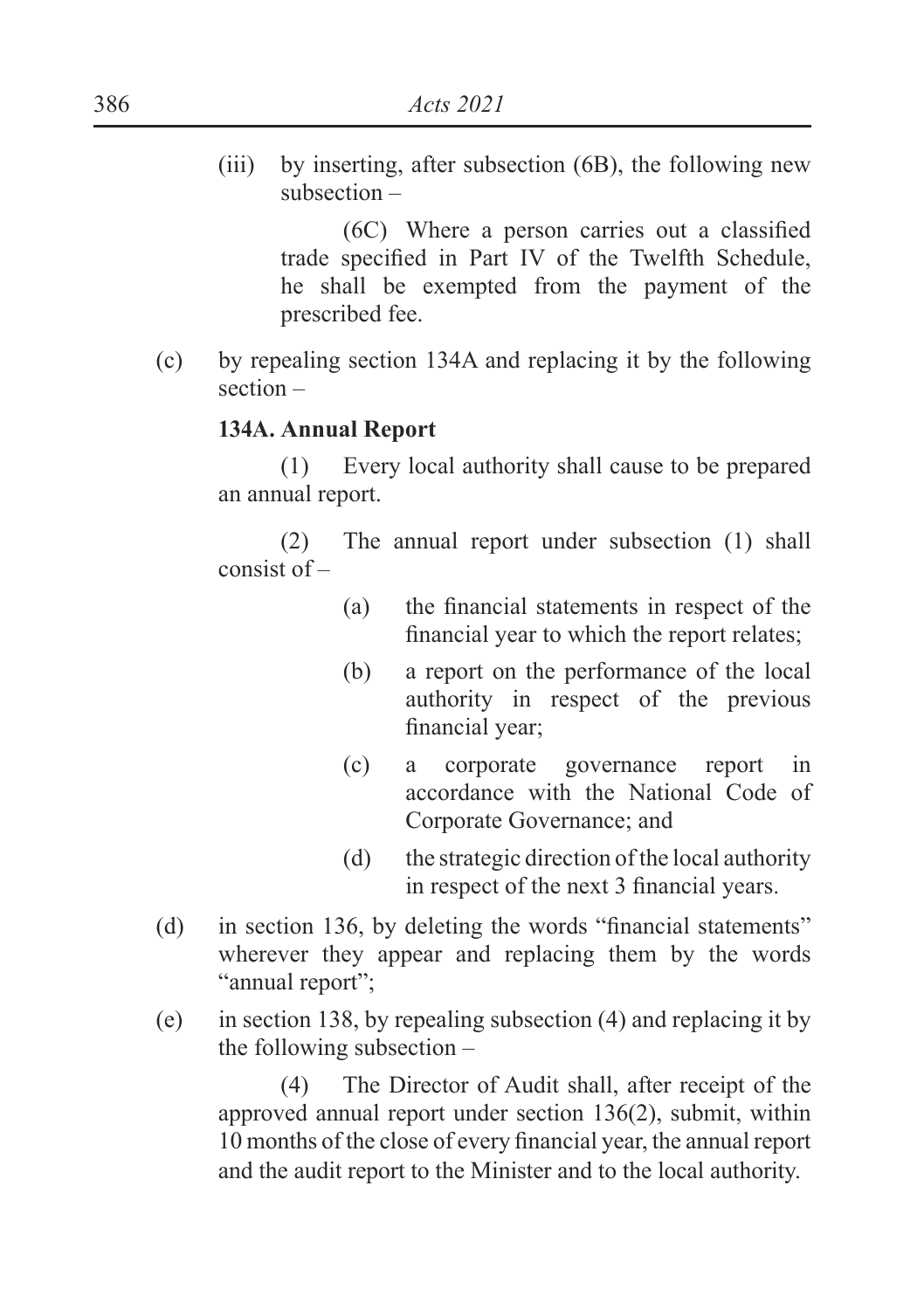- (f) in section  $139 -$ 
	- (i) in the heading, by deleting the words "**financial statements**" and replacing them by the words "**annual report**";
	- (ii) by adding the following new subsections, the existing provision being numbered as subsection  $(1)$  –

(2) On receipt of the report of the Director of Audit, in respect of the annual report of a Council which has been audited, the Minister shall, at the earliest available opportunity, lay a copy of the annual report and audited accounts of every Council before the National Assembly.

(3) The annual report and audited accounts shall be posted on the website of the local authority.

- (g) by repealing section 142;
- (h) in the Twelfth Schedule, by inserting, after Part III, the following new Part –

#### **PART IV**

Holder of a certificate, licence, permit issued by the Tourism Authority under the Tourism Authority Act

Holder of a Global business licence issued by the Financial Services Commission and not having a physical office in Mauritius

# **49. Mauritius Agricultural Marketing Act amended**

The Mauritius Agricultural Marketing Act is amended –

(a) in section 2, by inserting, in the appropriate alphabetical order, the following new definitions, the full stop at the end of the definition of "sell" being deleted and replaced by a semicolon –

"article" means a fresh vegetable, fruit or flower produced in Mauritius and put for sale in a national wholesale market;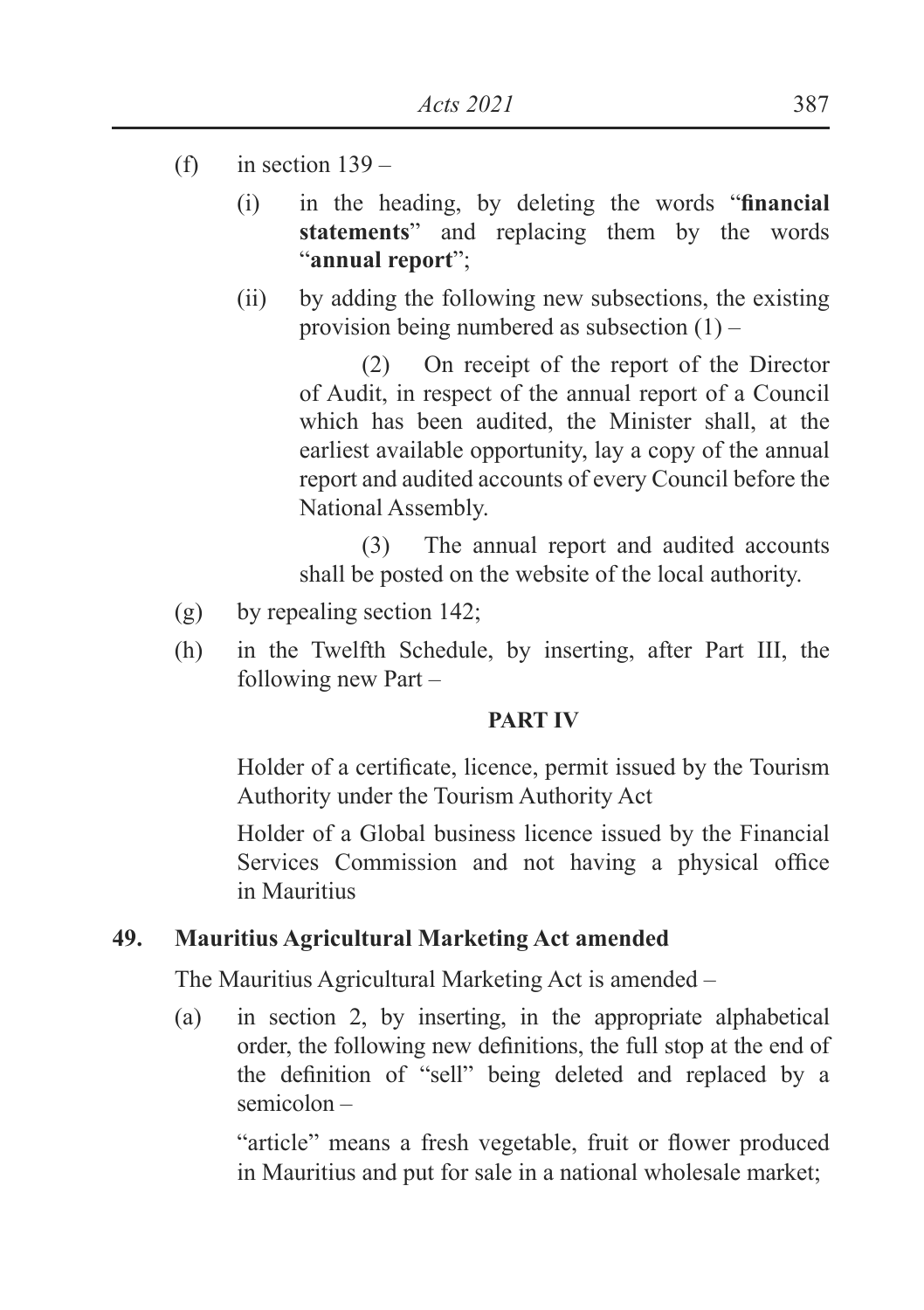"auctioneer" means a user who holds a licence to conduct auction sales in a national wholesale market;

"employee" means an employee of the Board;

"licence" means a licence issued by the Board for operating in a national wholesale market and for the wholesale of articles in the Island of Mauritius;

"market agent" means a user that holds a licence and is mandated by a supplier of agricultural articles to sell the supplier's agricultural articles in a national wholesale market;

"national wholesale market" means a national wholesale market operated and managed by the Board;

"records" means written entries of daily transactions undertaken at a national wholesale market, including the volume of articles received, sold and stored and their wholesale prices;

"user" means an individual who, or entity which, operates in a national wholesale market.

- (b) in section 15(2), by repealing paragraph (b) and replacing it by the following paragraph –
	- (b) to stabilise the price of any product that the Board may deal in;
- (c) by inserting, after section 25A, the following new section –

### **25B. Functions and powers of Board relating to national wholesale market**

The Board –

- $\alpha$  shall determine the criteria for the definition and classification of the users of a national wholesale market and shall define and classify such users:
- (b) shall determine the duties, responsibilities and obligations of the users;
- (c) shall determine the terms and conditions for the licensing of the users;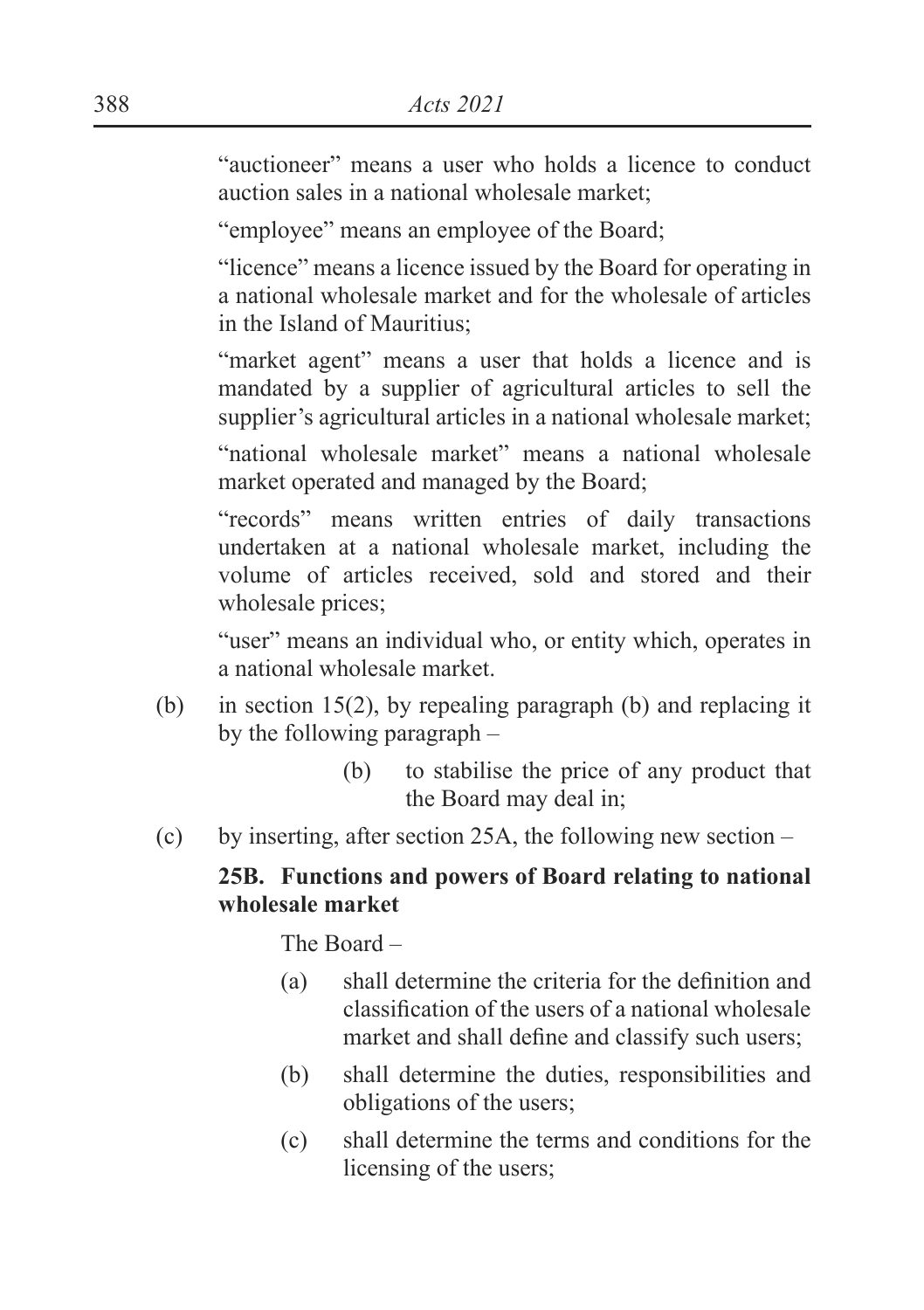- (d) shall determine the fees and charges to be paid by the users for a licence and for access to, and operating in, a national wholesale market, and determine the mode and modalities of payment;
- (e) may appoint market agents for the wholesale of articles;
- (f) may, on such terms and conditions as it may determine, issue trade licences for the wholesale of fruits, vegetables and flowers:
- (g) shall determine the terms and conditions for the wholesale of articles;
- (h) shall set the norms for the quality of articles which may enter a national wholesale market, including the packaging, labelling and disposal of the articles;
- (i) may prevent or restrict the entry of articles in a national wholesale market for such period, and based on such criteria, as it may determine;
- (j) shall provide for the manner in which a user may conduct his business in a national wholesale market, including the keeping of records and receipts relating to delivery and transactions, any other operations and payments;
- (k) may, in accordance with such procedures for inspection as the Minister may prescribe, authorise such employees as it may determine to inspect any premises where the wholesale of articles is being, or is suspected of being, carried out.
- (d) by inserting, after section 26, the following new section –

## **26A. Protection from liability**

No liability, civil or criminal, shall be incurred by the Board, any member or employee, in respect of any act done or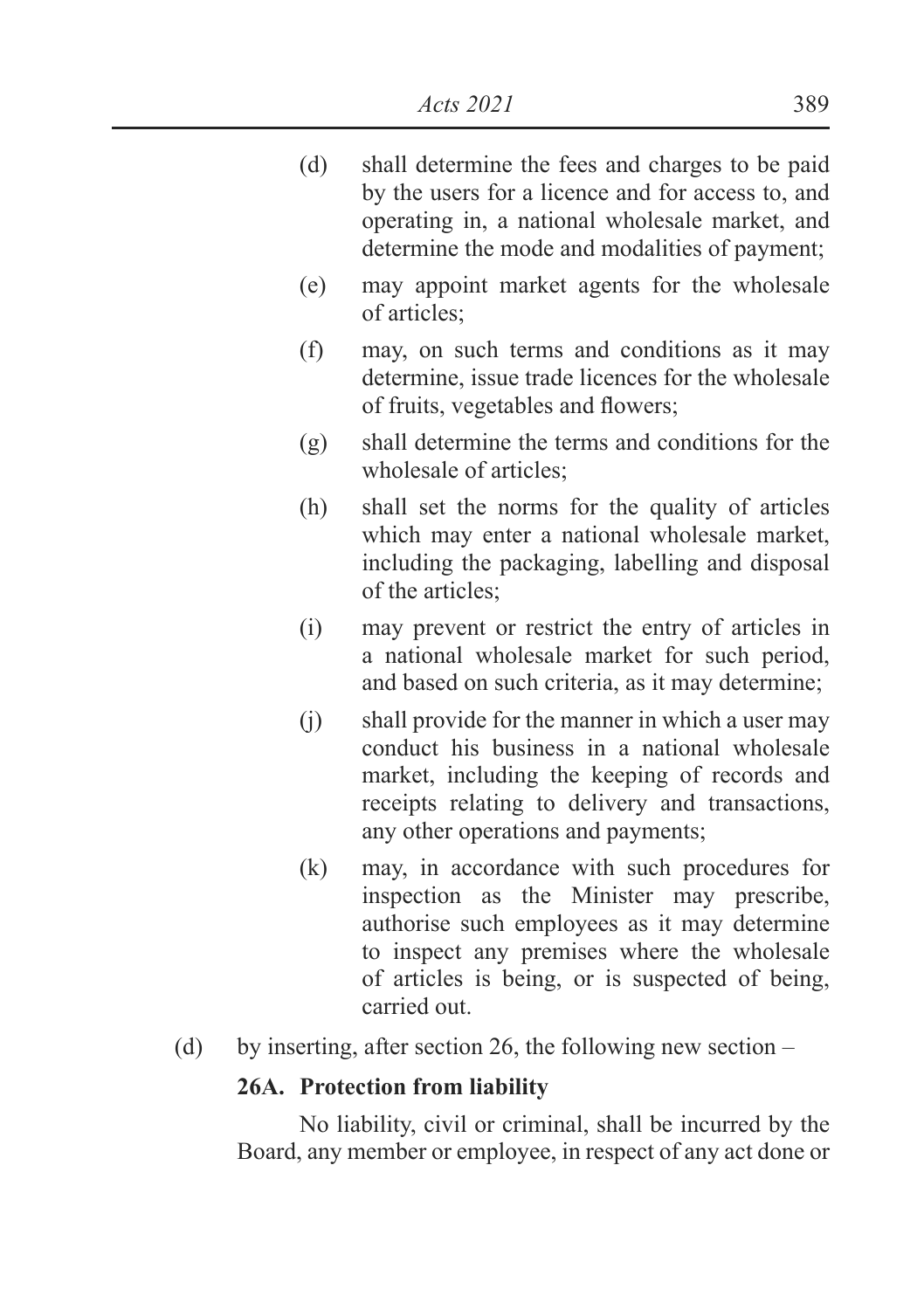omitted in good faith in the discharge of its or his functions or duties, or in the exercise of its or his powers, under this Act.

- (e) in section 27(2), by inserting, after paragraph (c), the following new paragraphs –
	- (ca) the issue and form of a licence and any documentation required in relation thereto;
	- (cb) the terms and conditions for the wholesale of articles;
	- (cc) the procedures for the inspection of any premises in relation to the wholesale of articles;
	- (cd) the levying of fees and charges;

#### **50. Mauritius Cane Industry Authority Act amended**

The Mauritius Cane Industry Authority Act is amended –

- (a) in section  $2 -$ 
	- $(i)$  in the definition of "co-product", in paragraph  $(a)$ , by deleting the words "or sugar'' and replacing them by the words ", sugar, bagasse or molasses";
	- (ii) by inserting, in the appropriate alphabetical order, the  $\overline{\text{following new definitions}}$  –

"biomass" means organic material from plants or animals;

"producer" has the same meaning as in the Sugar Industry Efficiency Act;

- (b) in section 4, in paragraph (q), by deleting the words "the use of biomass" and replacing them by the words "the use of such sources of biomass as may be prescribed";
- (c) in section  $5(1)$ , by repealing paragraph (rc) and replacing it by the following paragraph –
	- (rc) promote the production of energy from such sources of biomass as may be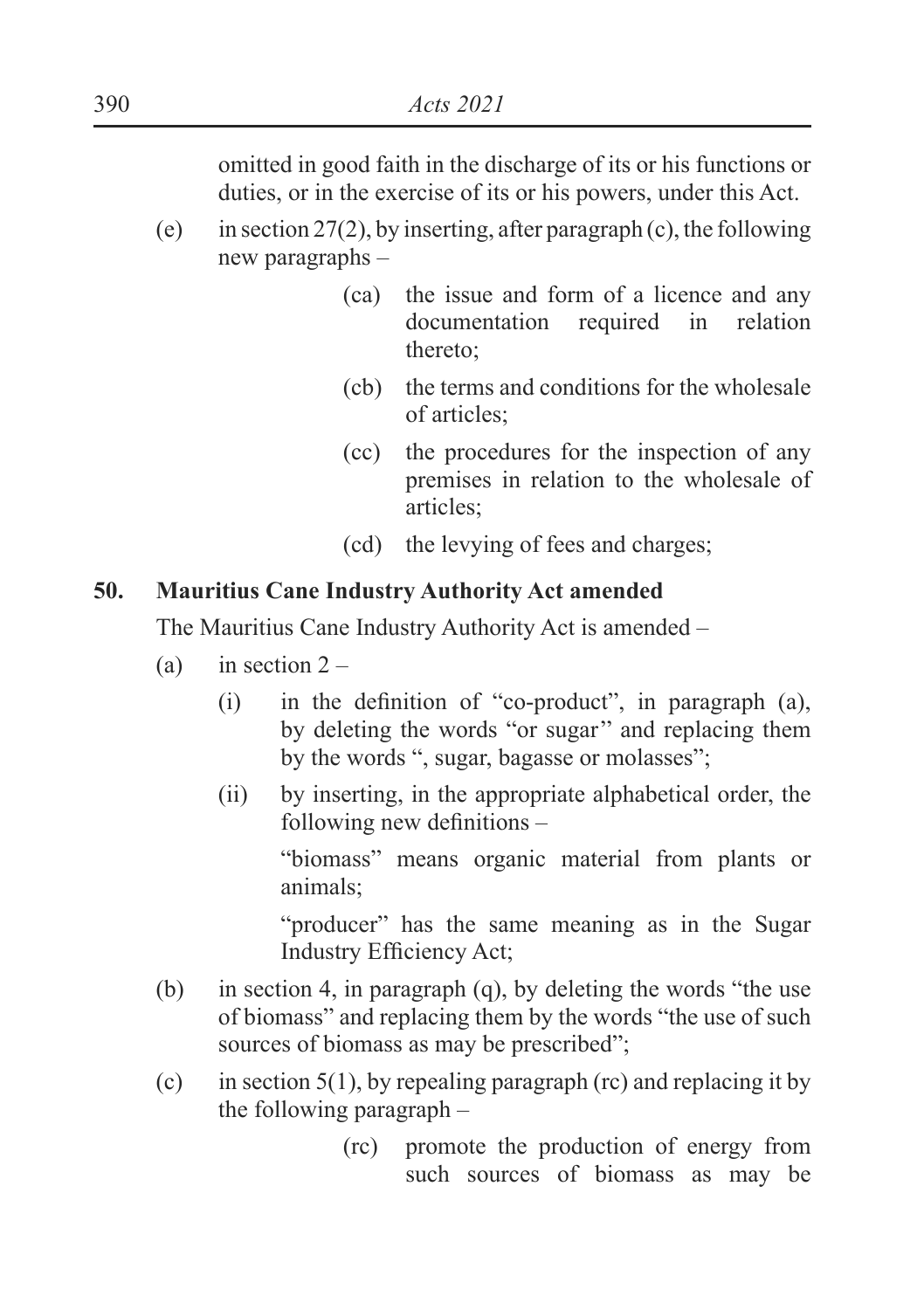prescribed, including biomass generated by the sugar cane industry, develop and monitor the Renewable Sugar Cane Industry Based Biomass Framework referred to in the Sugar Industry Efficiency Act;

- (d) in section  $17(1)(c)$ , by inserting, after the words "as the Minister may approve", the words "and such sources of biomass as may be prescribed";
- (e) in section  $39 -$ 
	- $(i)$  in subsection (3), by deleting the words "every planter, shall, in addition, be entitled to receive out of the value of the bagasse so sold, transferred or utilised, an amount equivalent to the fraction represented by the quantity of canes supplied by him over the quantity of canes milled at the factory in that crop year" and replacing them by the words "every planter or producer, as the case may be, shall, in addition, be entitled to receive out of the contribution made to the Sugar Cane Sustainability Fund in respect of the proceeds of bagasse an amount equivalent to his sugar entitlement";
	- (ii) in subsection (4), by inserting, after the word "planter", the words "or producer".

### **51. Mauritius Institute of Training and Development Act amended**

The Mauritius Institute of Training and Development Act is amended, in section  $7(1)$ , by inserting, after paragraph (e), the following new paragraph –

> (ea) a representative of the Ministry responsible for the subject of education;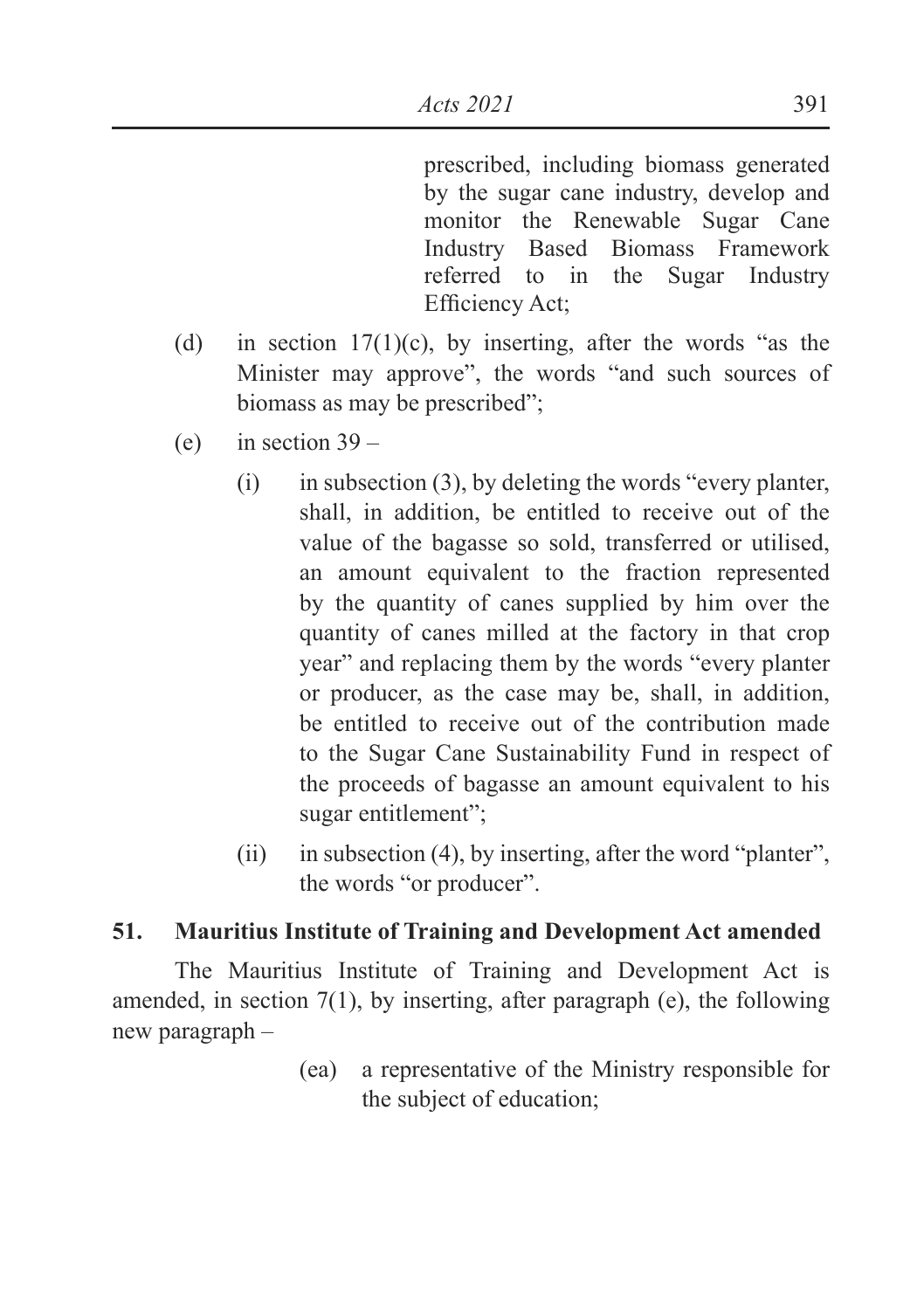## **52. Mauritius Oualifications Authority Act amended**

The Mauritius Oualifications Authority Act is amended  $-$ 

- (a) in section  $2 -$ 
	- $(i)$  by deleting the definition of "Minister" and replacing it by the following definition  $-$

 "Minister" means the Minister to whom responsibility for the subject of education is assigned;

(ii) by inserting, in the appropriate alphabetical order, the following new definition  $-$ 

> "employer" means a person, other than a training institution, that –

- (a) is liable to pay a training levy under section 18 of the Human Resource Development Act; and
- (b) provides training solely to his or its employees;
- (b) in section 5, by inserting, after paragraph (f), the following new paragraph –
	- (fa) to approve non-award courses dispensed by training institutions and employers;
- (c) in section 18(2), by inserting, after paragraph (c), the following new paragraph –
	- (ca) for non-award courses dispensed by training institutions and employers, the approval and withdrawal of approval of such courses and any other matter relating thereto;

#### **53. Mauritius Research and Innovation Council Act 2019 amended**

The Mauritius Research and Innovation Council Act 2019 is amended –

(a) in section 4, by adding the following new paragraphs, the full stop at the end of paragraph (e) being deleted and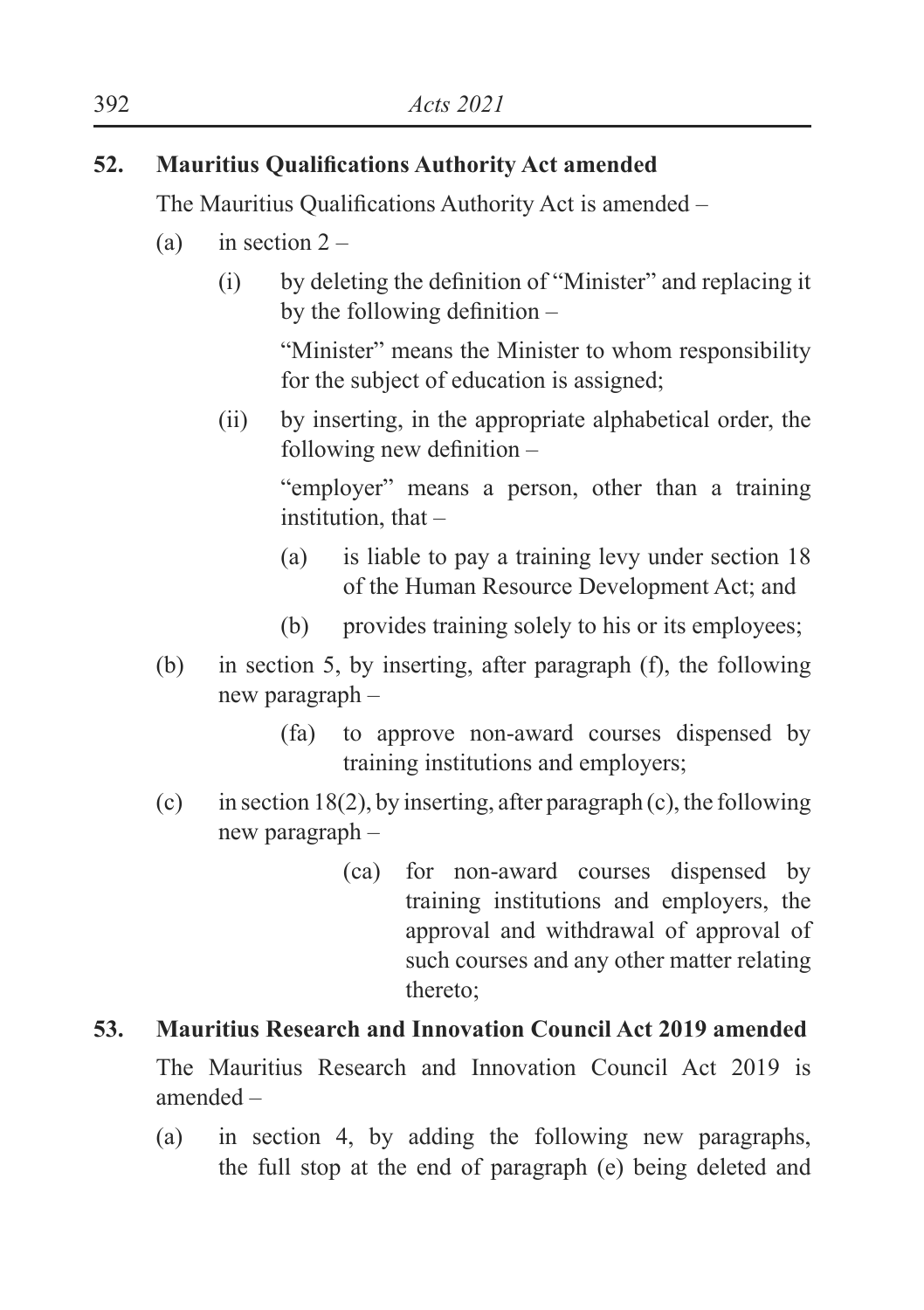replaced by a semicolon and the word "and" at the end of paragraph (d) being deleted –

- (f) act as the apex body which advises the Government on matters concerning applied research, innovation and development issues; and
- (g) establish international linkages and promote collaboration to further the National Research and Innovation Agenda.
- (b) in section  $5 -$ 
	- (i) in paragraph (d), by deleting the words "among, innovators" and replacing them by the words "among local or international innovators, as the case may be,";
	- (ii) by inserting, after paragraph (g), the following new paragraphs –
		- (ga) conduct applied research in areas of strategic national priorities;
		- (gb) support intellectual property protection, valorisation and commercialisation endeavours at national level;
		- (gc) enlist the services of local and international innovators and firms offering innovative products and services to share and train local researchers, entrepreneurs and firms;
	- (iii) by repealing paragraph (h) and replacing it by the following paragraph –
		- (h) create and manage a National Research Repository for research and innovation outputs for economic and social development;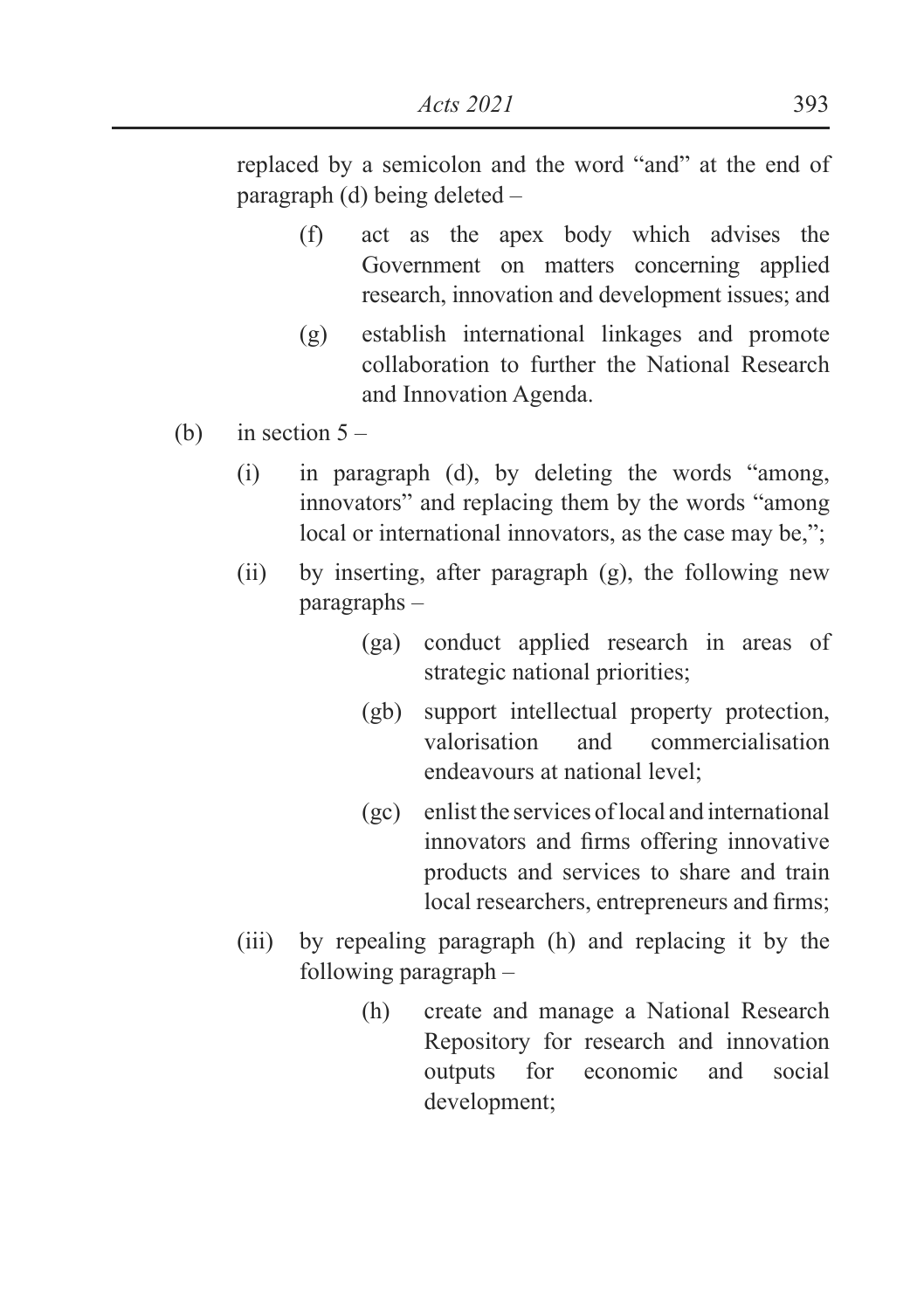- (iv) by repealing paragraph (i) and replacing it by the following paragraph –
	- $(i)$  conduct research on identified national priority thrust areas;
- (v) in paragraph (k), by adding the following new subparagraph, the word "and" being added at the end of subparagraph (iii) and the word "and" at end of subparagraph (ii) being deleted –
	- (iv) foster sustainable partnerships in research and innovation through collaborative initiatives:
- (c) in section 13, in paragraph (a), by adding the following new subparagraph, the word "and" at the end of subparagraph (ii) being deleted –
	- (iv) any income generated in the performance of its activities; and

## **54. Mauritius Revenue Authority Act amended**

The Mauritius Revenue Authority Act is amended –

(a) in section 2, by inserting, in the appropriate alphabetical order, the following definition  $-$ 

"money laundering" has the same meaning as in the Financial Intelligence and Anti-Money Laundering Act;

- (b) in section 13, in subsection (2), by inserting, after paragraph (aa), the following new paragraphs –
	- (ab) for the purpose of exchanging information with the Economic Development Board for the monitoring of tax exemptions provided under any scheme administered by the Economic Development Board;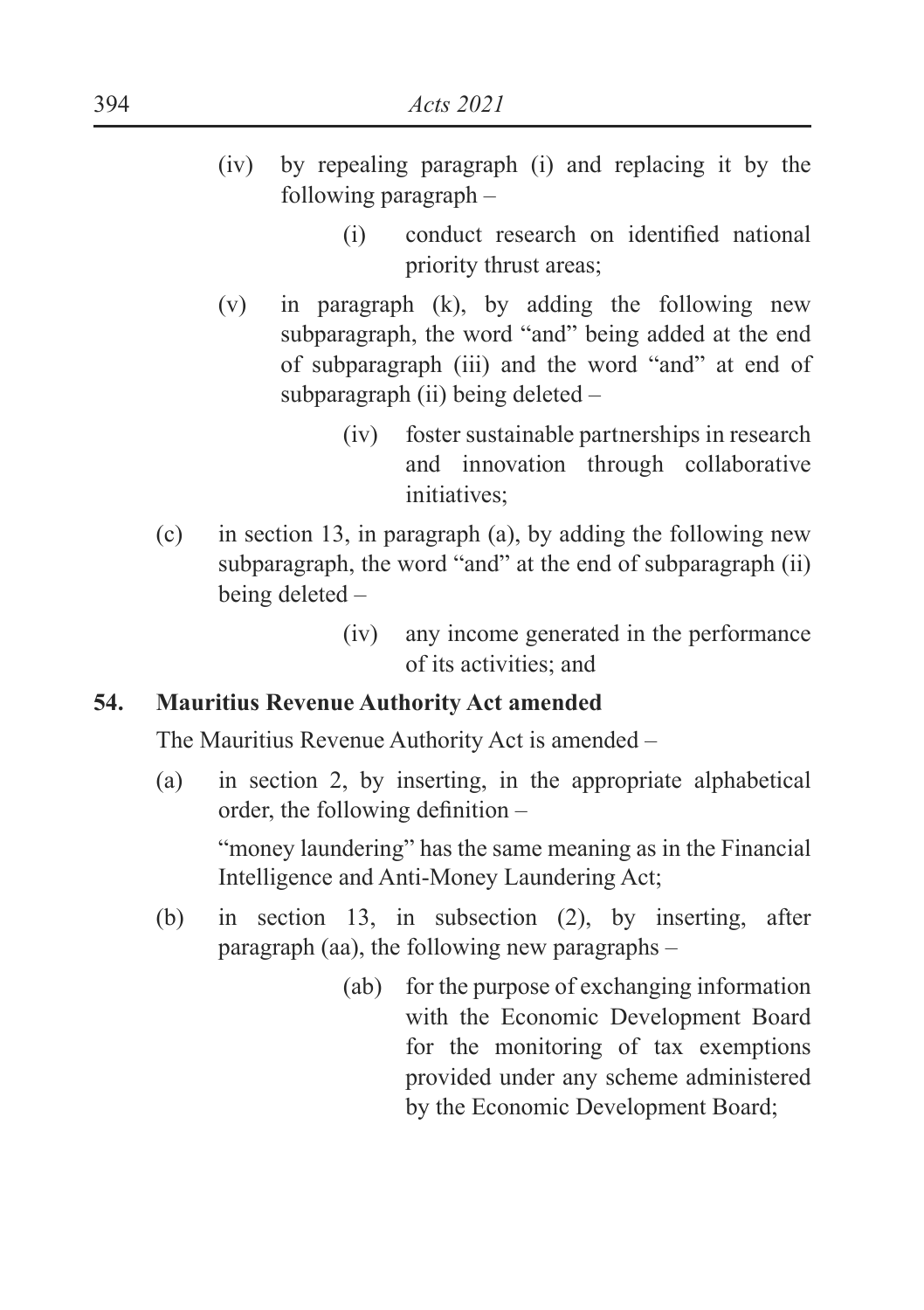- (ac) where the information is reasonably required –
	- (i) by the Independent Commission against Corruption for an investigation into a money laundering offence;
	- $\Omega$  by a police officer not below the rank of Assistant Commissioner of Police for an investigation into a money laundering offence or into offences under section 39 of the Dangerous Drugs Act;
	- (iii) for an application under the Asset Recovery Act by the Enforcement Authority established under that Act;
	- (iv) by the Agency established under the Good Governance and Integrity Reporting Act;
- (c) in section 19(1F), by deleting the words "section  $131B(9)$ " and replacing them by the words "section 131B(2)";
- (d) in section 20, by inserting, after subsection (7), the following new subsection –

(7A) (a) Where the Director-General or the Registrar-General requires the presence of a public officer, who is no longer in service, or is on interdiction or is on leave, to give evidence at a hearing, the Director-General or Registrar-General, as the case may be, may, by registered usher, serve upon the public officer, not later than 10 days before the hearing, a notice to attend the hearing.

 (b) A notice under paragraph (a) shall indicate the purpose for which the presence of the public officer is required at the hearing and any document or exhibit, if any, he will be required to produce.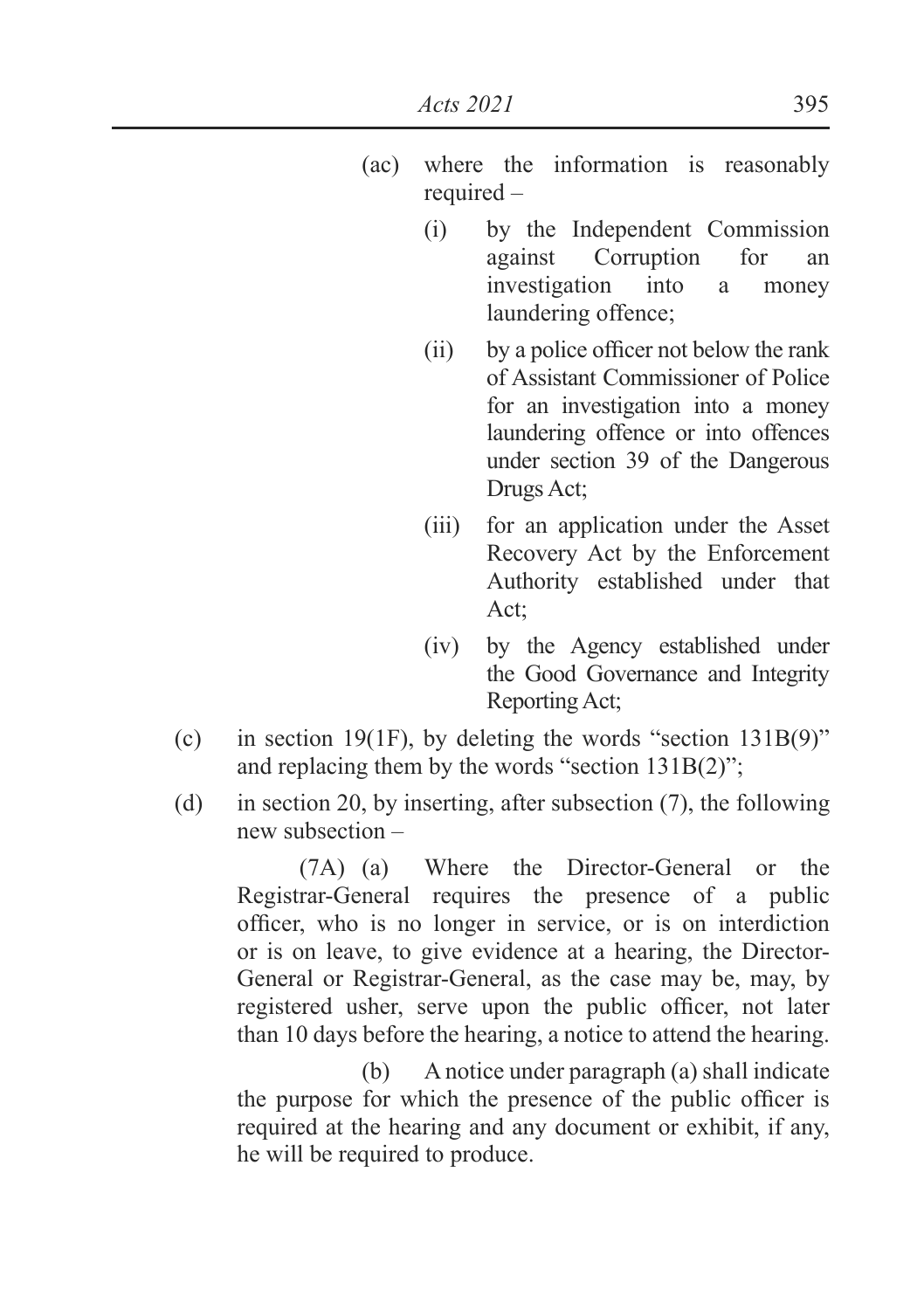(c) In this subsection –

"public officer" has the same meaning as in the Public Officers' Protection Act:

 "registered usher" means a person appointed as such under section 26B in the Court Ushers Act.

- (e) by repealing Part IVA;
- (f) in section  $21R -$ 
	- (i) in subsection  $(1)$ 
		- (A) by inserting, after the words "COVID-19 period" wherever they appear, the words "for year 2020";
		- (B) by adding the following new paragraphs, the full stop at the end of paragraph (b) being deleted and replaced by a semicolon and the word "or" at the end of paragraph (a) being deleted –
			- (c) the COVID-19 period for year 2021, the assessment, decision. determination, notice or claim may, notwithstanding this Act or any Revenue Law, be made or given not later than 2 months after the commencement of this paragraph; or
			- (d) a period of 30 days after the commencement of this paragraph, the assessment, decision, determination, notice or claim may notwithstanding this Act or any Revenue Law, be made or given not later than 2 months after the period of 30 days lapses.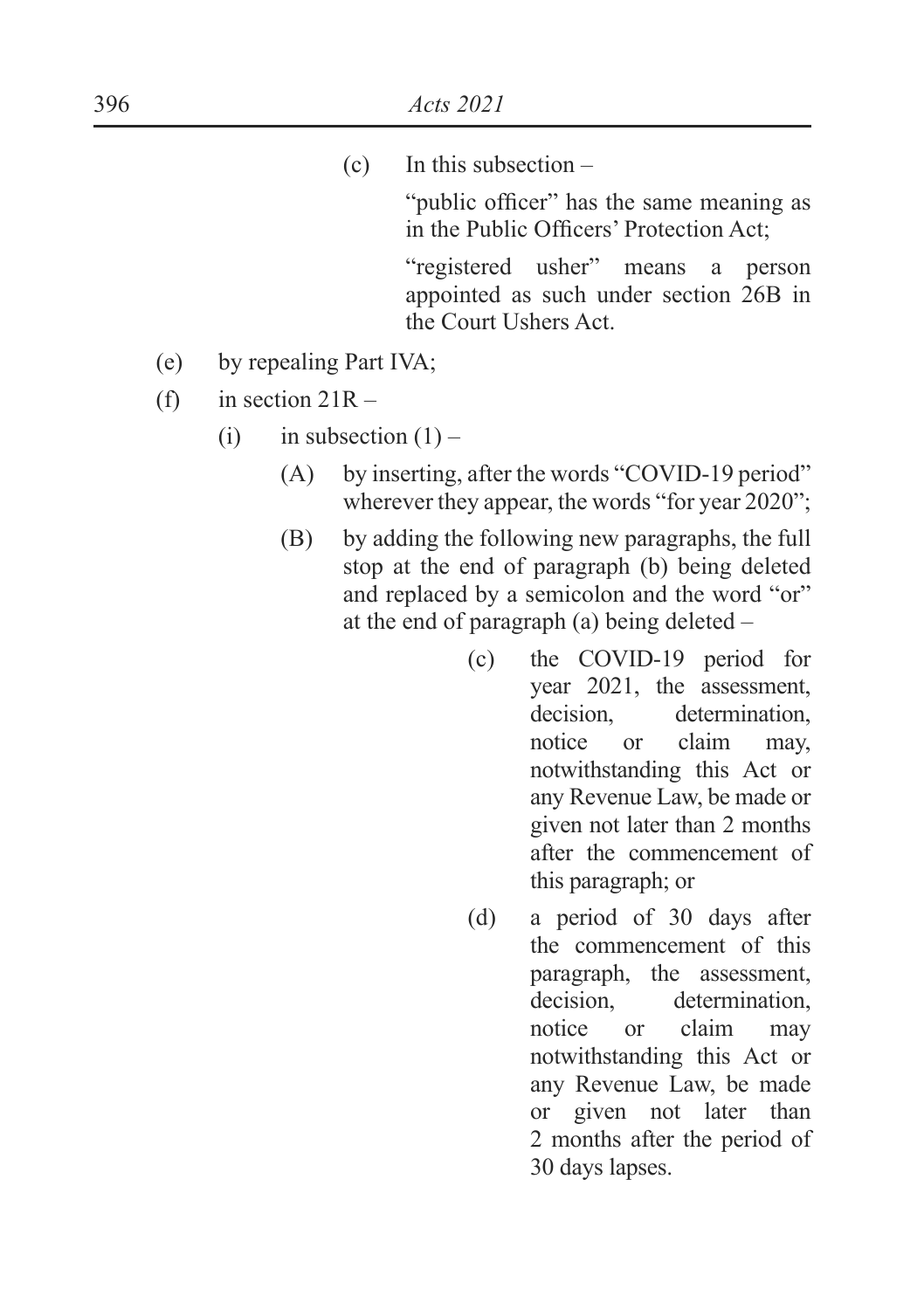- (ii) in subsection  $(2)$ 
	- (A) by inserting, after the word "imposed", the words "to submit any statement, return or";
	- (B) in paragraph (a), by deleting the words "COVID-19 period, the" and replacing them by the words "COVID-19 period for year 2020, the statement, return or";
	- (C) in paragraph (b), by deleting the words "the payment" and replacing them by the words "the statement, return or payment";
	- (D) by adding the following new paragraphs, the comma at the end of paragraph (b) being deleted and replaced by a semicolon and the word "or" at the end of paragraph (a) being deleted –
		- (c) the COVID-19 period for year 2021, the statement, return or payment shall, notwithstanding this Act or any Revenue Law, be made or given not later than 31 May 2021; or
		- (d) a period of 31 days after the commencement of this paragraph, the statement, return or payment shall, notwithstanding this Act or any Revenue Law, be made or given not later than 31 July 2021,
- (g) in section 25, by inserting, after subsection (1), the following new subsection –

(1A) Any person who, having been served with a notice to attend a hearing under section 20(7A), fails, without reasonable cause, to attend that hearing, shall commit an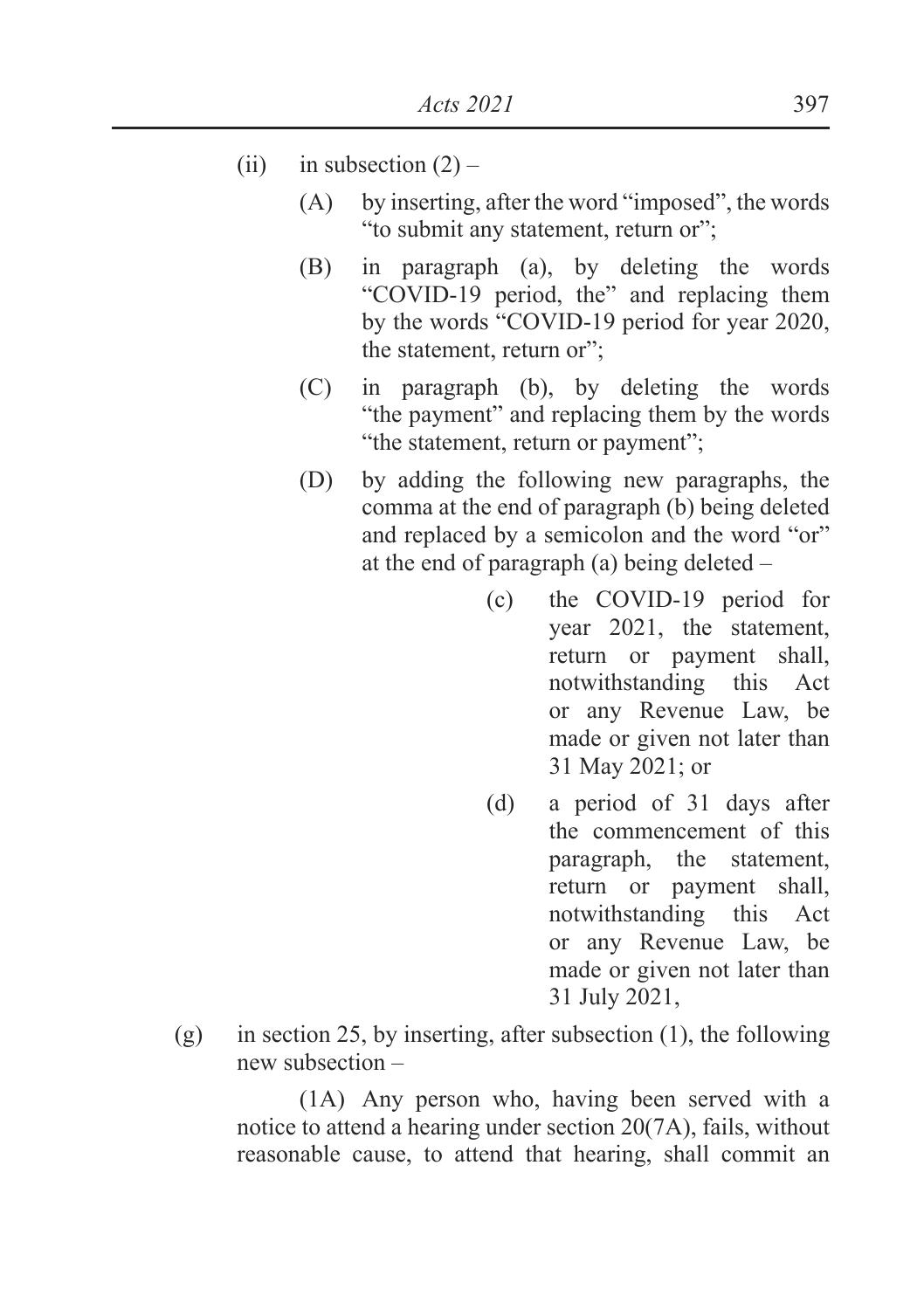offence and shall, on conviction, be liable to a fine of not less than 50,000 rupees and not exceeding 100,000 rupees and to imprisonment for a term not exceeding one year.

- (h) in section  $28 -$ 
	- (i) in subsection (18), by deleting the words "In this section" and replacing them by the words "For the purpose of subsections (16) and (17)";
	- (ii) by adding the following new subsections –

(19) (a) Subject to paragraphs (b) and (d), where tax arrears outstanding as at 31 October 2020 under the Income Tax Act, the Value Added Tax Act and the Gambling Regulatory Authority Act are fully paid on or before 31 December 2021, any penalty and interest included in the tax arrears shall be reduced by 100 per cent, provided that an application for the reduction is made to the Director-General on or before 30 June 2021.

 (b) Where the tax arrears outstanding as at 11 June 2021 under paragraph (a) relate to an SME, the last date for –

- (i) the submission of the application to the Director-General shall be 31 December 2021; and
- (ii) the payment of the outstanding tax arrears shall be 28 June 2022.

 (c) Subject to paragraph (d), where arrears outstanding as at 31 October 2020 consist of Training Levy payable under the Human Resource Development Act and are fully paid on or before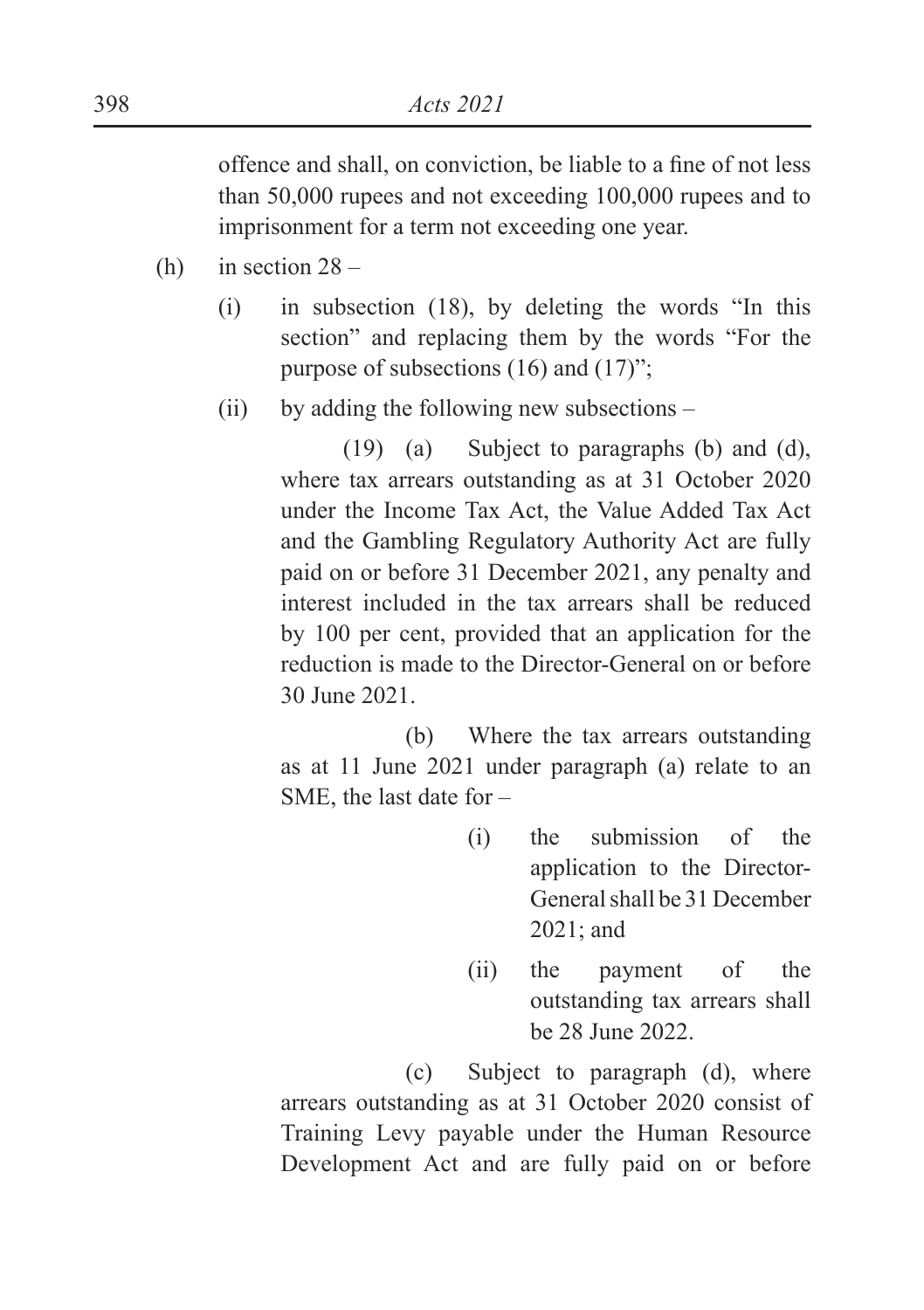31 March 2022, any surcharge applicable shall be reduced by 80 per cent, provided –

- (i) the balance of 20 per cent of surcharge applicable is also paid on or before 31 March 2022; and
- (ii) an application for the reduction of the surcharge is made to the Director-General on or before 30 June 2021.

(d) Paragraphs (a), (b) or (c) shall not

apply to any person –

- (i) who has been convicted of an offence on or after 1 July 2001;
- (ii) against whom there are any pending or contemplated civil or criminal proceedings; or
- (iii) who is the subject matter of an enquiry relating to –
	- $(A)$  trafficking in dangerous drugs;
	- $(B)$  arms trafficking;
	- (C) an offence related to terrorism under the Prevention of Terrorism Act;
	- (D) money laundering offence under the Financial Intelligence and Anti-Money Laundering Act; or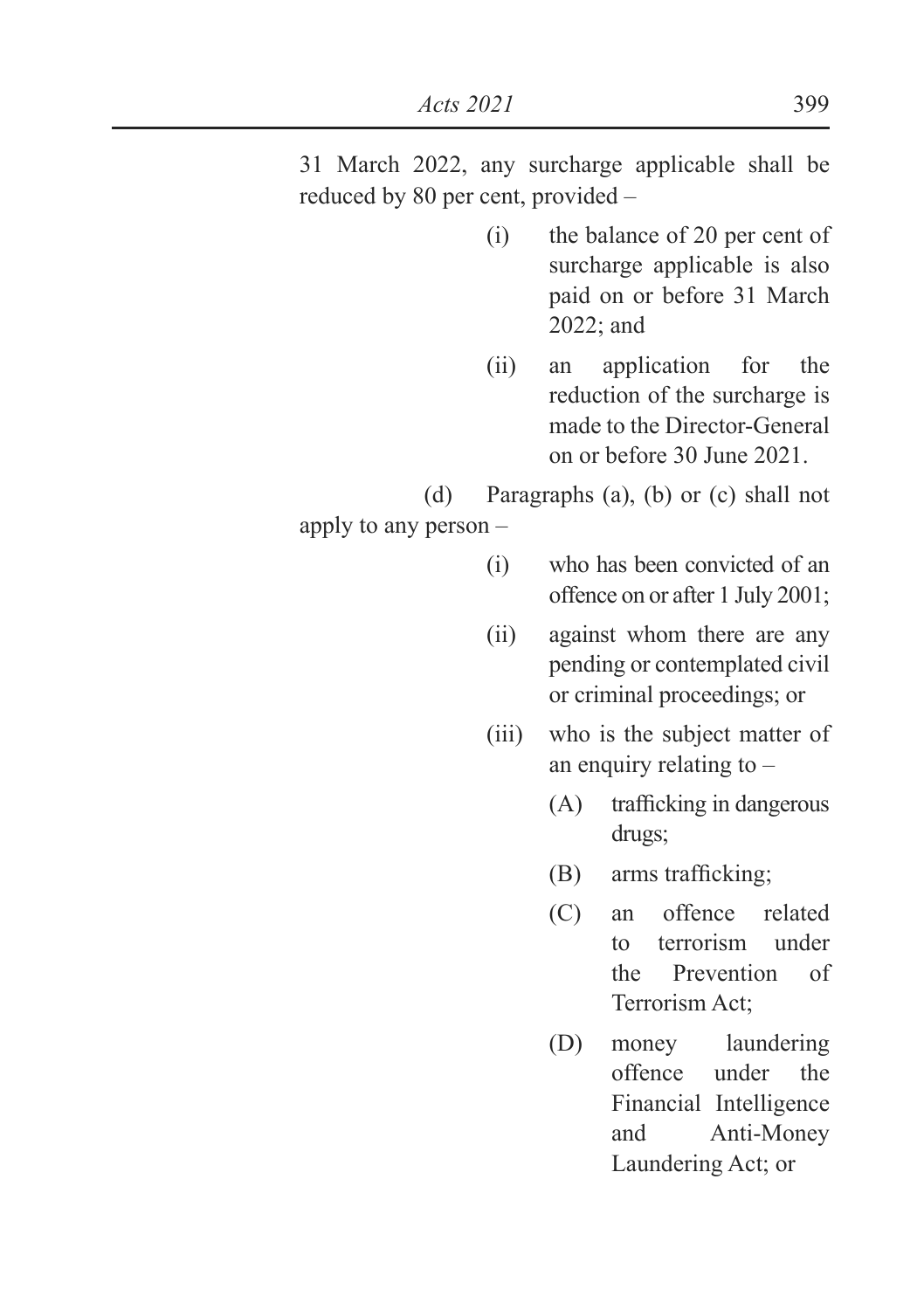- (E) a corruption offence under the Prevention of Corruption Act.
- (e) In this subsection "tax arrears" –
	- (a) means tax, penalty and interest due under an assessment issued or a return submitted under the Income Tax Act, Value Added Tax Act or the Gambling Regulatory Act; but
	- (b) does not include any tax due under an assessment in respect of which written proceedings before the Assessment Review Committee, the Supreme Court or the Judicial Committee of the Privy Council, were pending on 31 October 2020, unless the proceedings are withdrawn before the date on which an application is made to the Director-General under subsection (19):

 "SME" has the same meaning as in section 150B of the Income Tax Act.

(20) Part IVA shall, notwithstanding its repeal, continue to apply in respect of any application pending before the Independent Tax Panel on the commencement of this subsection.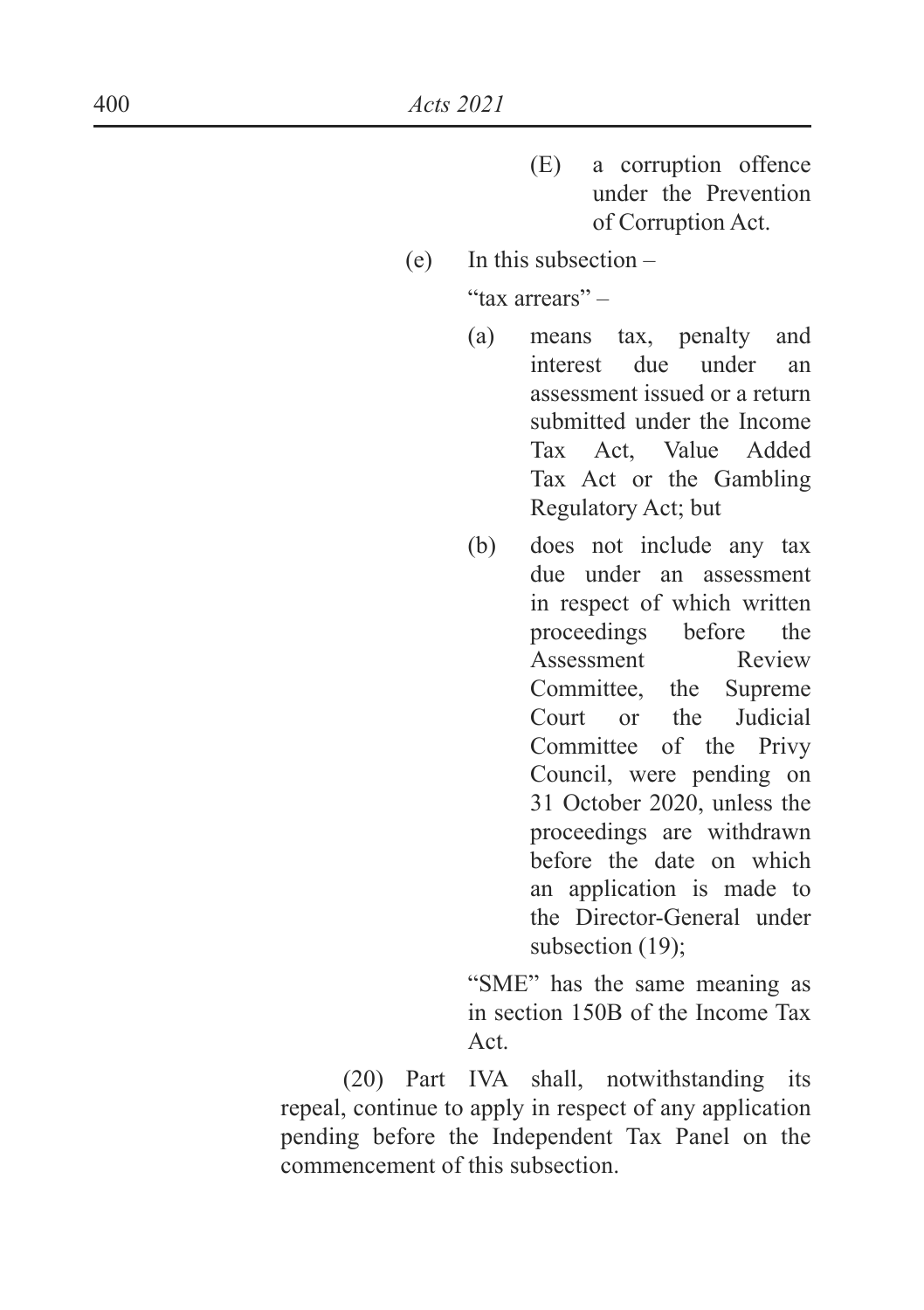(i) in the Fifth Schedule, in the item "Customs Regulations 1989", by deleting the words "regulation 20A" and replacing them by the words "regulations 20A and 22".

## **55. Medical Council Act amended**

The Medical Council Act is amended –

(a) in section 21(1), by adding the following new paragraph, the existing provision being lettered as paragraph (a) –

> (b) For the purpose of paragraph (a), every person who is abroad may submit his application by electronic means.

(b) in section 23, by adding the following new subsection –

(3) Notwithstanding subsection (1)(a) and section 22, a person who holds a registration as a specialist in France shall be exempted from undergoing the examination referred to in section 22(1)(ca) and shall be eligible for registration as a specialist provided that –

- (a) he is successfully assessed by the Post Graduate Medical Education Board; and
- (b) the Council agrees with the recommendation of the Post Graduate Medical Education Board in relation to that person.

## **56. Merchant Shipping Act amended**

The Merchant Shipping Act is amended, in section 2, by inserting, in the appropriate alphabetical order, the following new definition  $-$ 

"fishing vessel"  $-$ 

- (a) means a vessel used for the commercial catching of fish or any other living resources of the sea; and
- $(b)$  includes a vessel processing fish or any other living resources of the sea; but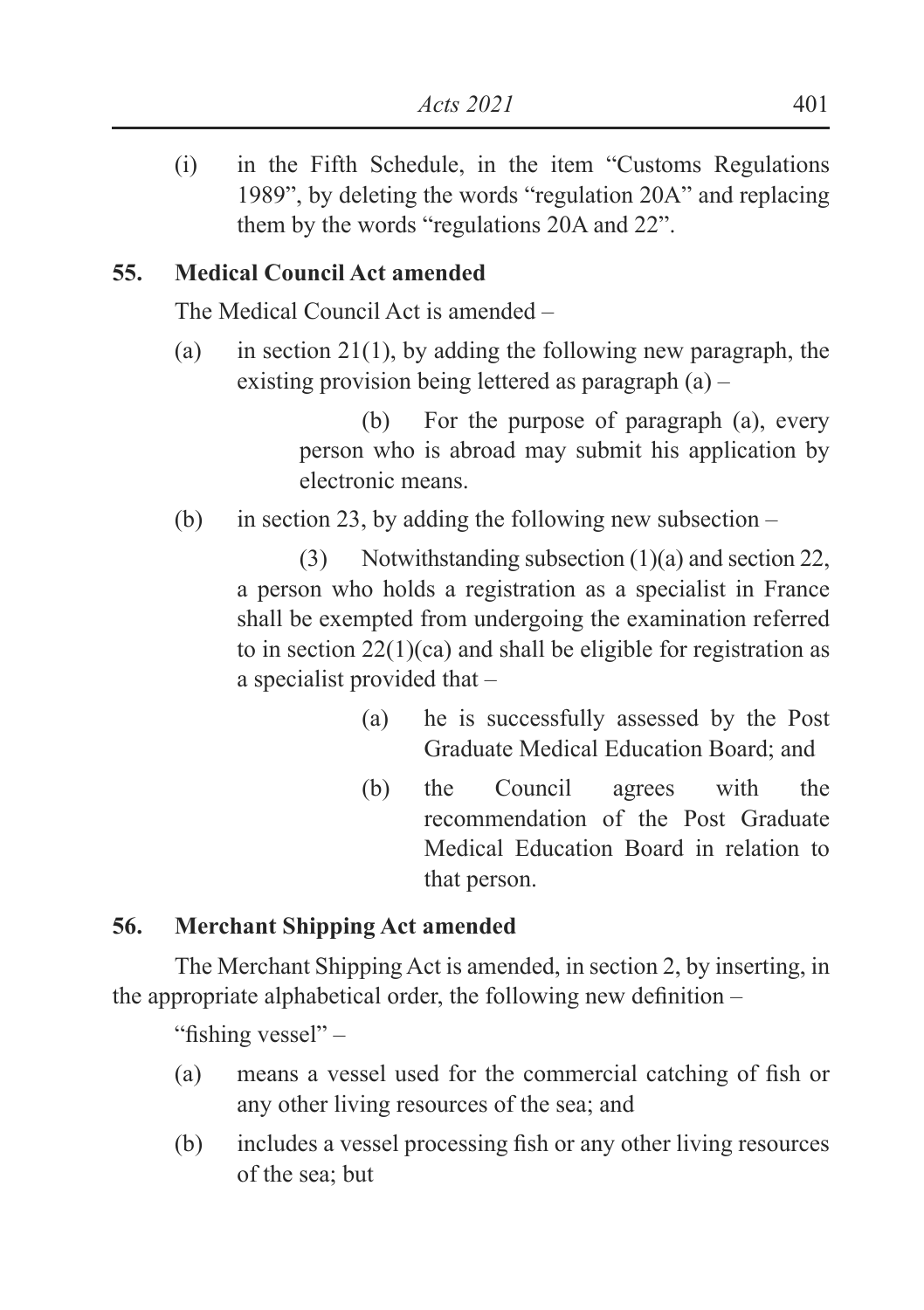$\epsilon$ ) does not include a vessel made of fibreglass which is used or intended for any use or purpose specified in paragraph  $(a)$ or  $(b)$ ;

### **57. Morcellement Act amended**

The Morcellement Act is amended, in section 4(2), by inserting, after paragraph (i), the following new paragraph –

(ia) a representative of the Land Drainage Authority;

### **58.** National Agricultural Products Regulatory Office Act amended

The National Agricultural Products Regulatory Office Act is amended –

- (a) in section  $2 -$ 
	- $(i)$  by deleting the definition of "abattoir":
	- $\delta$  in the definition of "slaughterhouse", by inserting, after the words "or any other place", the words ", including a mobile slaughterhouse";
	- $(iii)$  in the definition of "venison", by inserting, after the word "game", the words "and farmed";
	- (iv) by inserting, in the appropriate alphabetical order, the following new definitions  $-$

"farmed venison" means venison derived from carcasses of deer which have been farmed;

"trusted trader" means a person who is the holder of a trusted trader certificate:

"trusted trader certificate" means a certificate issued under section 18A;

"Trusted Trader Committee" means the committee set up under section 27H of the Economic Development Board Act;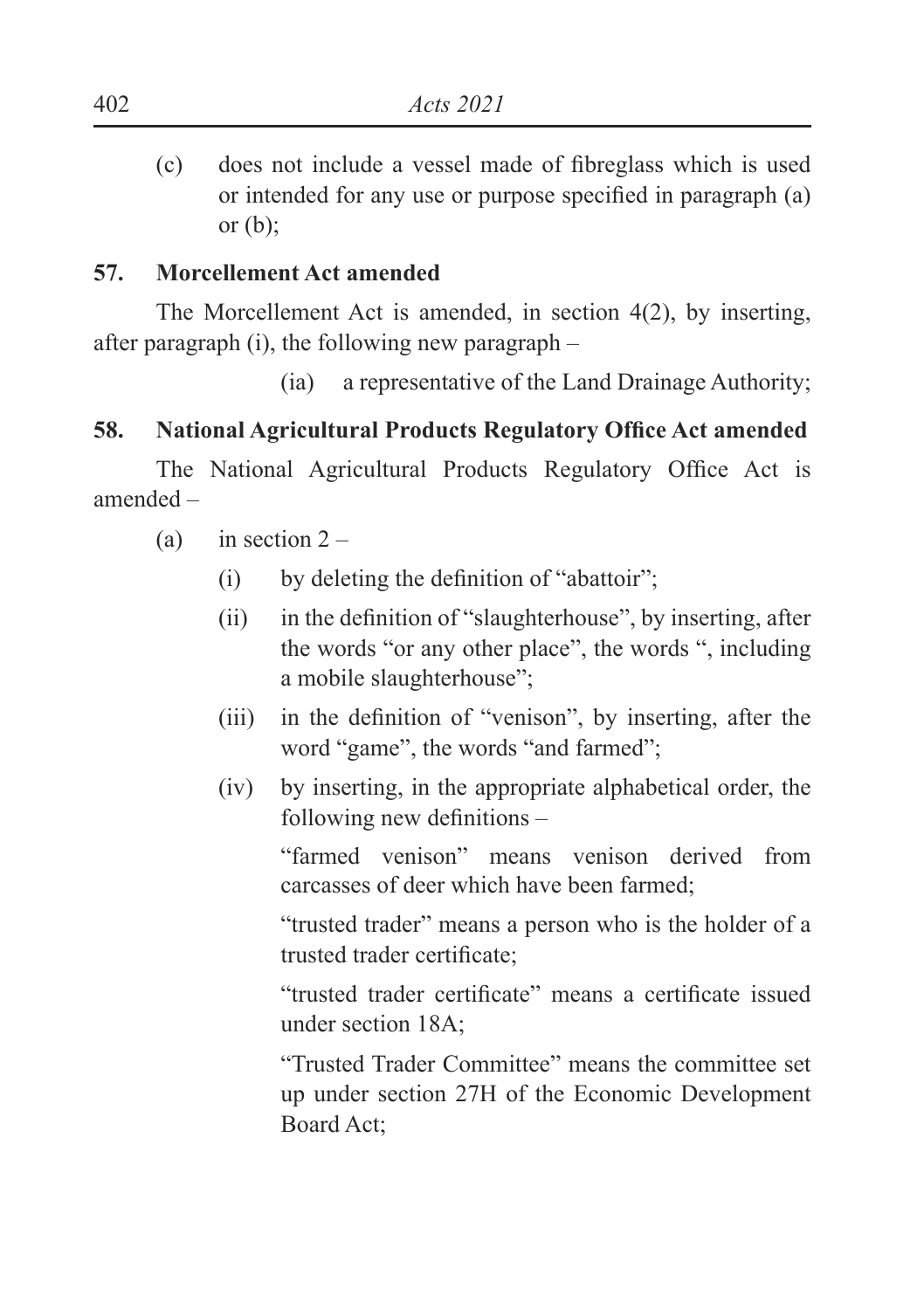- (b) in section  $13 -$ 
	- (i) in the heading, by deleting the word "**abattoir**" and replacing it by the word "**slaughterhouse**";
	- (ii) in subsection  $(1)(a)(i)$ , by deleting the word "abattoir" and replacing it by the word "slaughterhouse";
- (c) in section 18(1), by deleting the words "shall obtain" and replacing them by the words "shall, subject to section 18A, obtain";
- (d) by inserting, after section 18, the following new section –

## 18A. Trusted trader certificate for importation of **regulated product**

(1) A person who intends to import, during a specified period, a specified regulated product from a specified supplier in a specified country shall, notwithstanding section 18(1), apply to NAPRO, in such form and manner as it may approve, for a trusted trader certificate.

 $(2)$  Where NAPRO is satisfied that an applicant for a trusted trader certificate meets the criteria specified in this Act, NAPRO shall make recommendations to the Trusted Trader Committee to import the specified regulated product from the specified supplier in the specified country during a specified period.

(3) Where the Trusted Trader Committee gives its approval pursuant to subsection (2), NAPRO shall, on such terms and conditions as it may determine, issue the applicant with a trusted trader certificate to import the specified regulated product from the specified supplier in the specified country during the specified period.

(4) Where NAPRO rejects an application under subsection (1), it shall, not later than 15 days after its decision, inform the applicant in writing.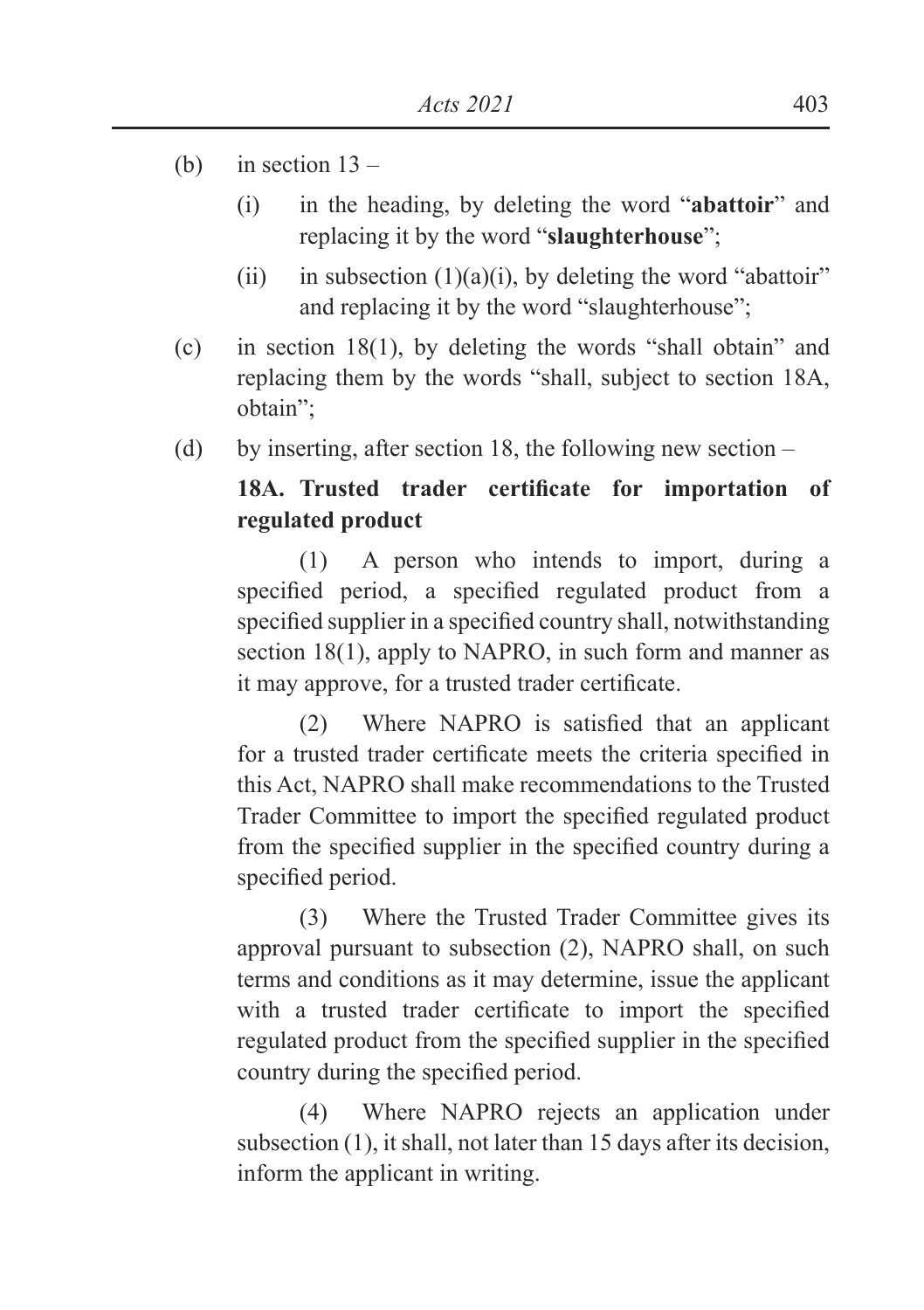(5) (a) Where a trusted trader fails to comply with any term or condition of his trusted trader certificate or with this Act, NAPRO may, subject to paragraph (b), suspend or revoke the certificate.

 (b) NAPRO shall, before suspending or revoking a trusted trader certificate, inform the trusted trader, in writing, of the reasons thereof.

 (c) A trusted trader shall, not later than 14 days after being informed of the decision of NAPRO under paragraph (a), make written representations to NAPRO as to why the trusted trader certificate should not be suspended or revoked.

(d) Where a trusted trader certificate is suspended or revoked, the person to whom the certificate was issued shall forthwith surrender the certificate to NAPRO.

 (e) Where NAPRO suspends or revokes a trusted trader certificate, it shall forthwith inform the Director-General of the Mauritius Revenue Authority accordingly.

 $(6)$  A person who fails to comply with subsection 5(d) shall commit an offence.

(7) In this section –

"specified country" means the country from which an applicant intends to import the specified regulated product;

"specified regulated product" means the regulated product an applicant intends to import;

"specified supplier" means the supplier from whom an applicant intends to import the specified regulated product.

(e) in section 19(2), by inserting, after the words "a clearance", the words "or a trusted trader certificate";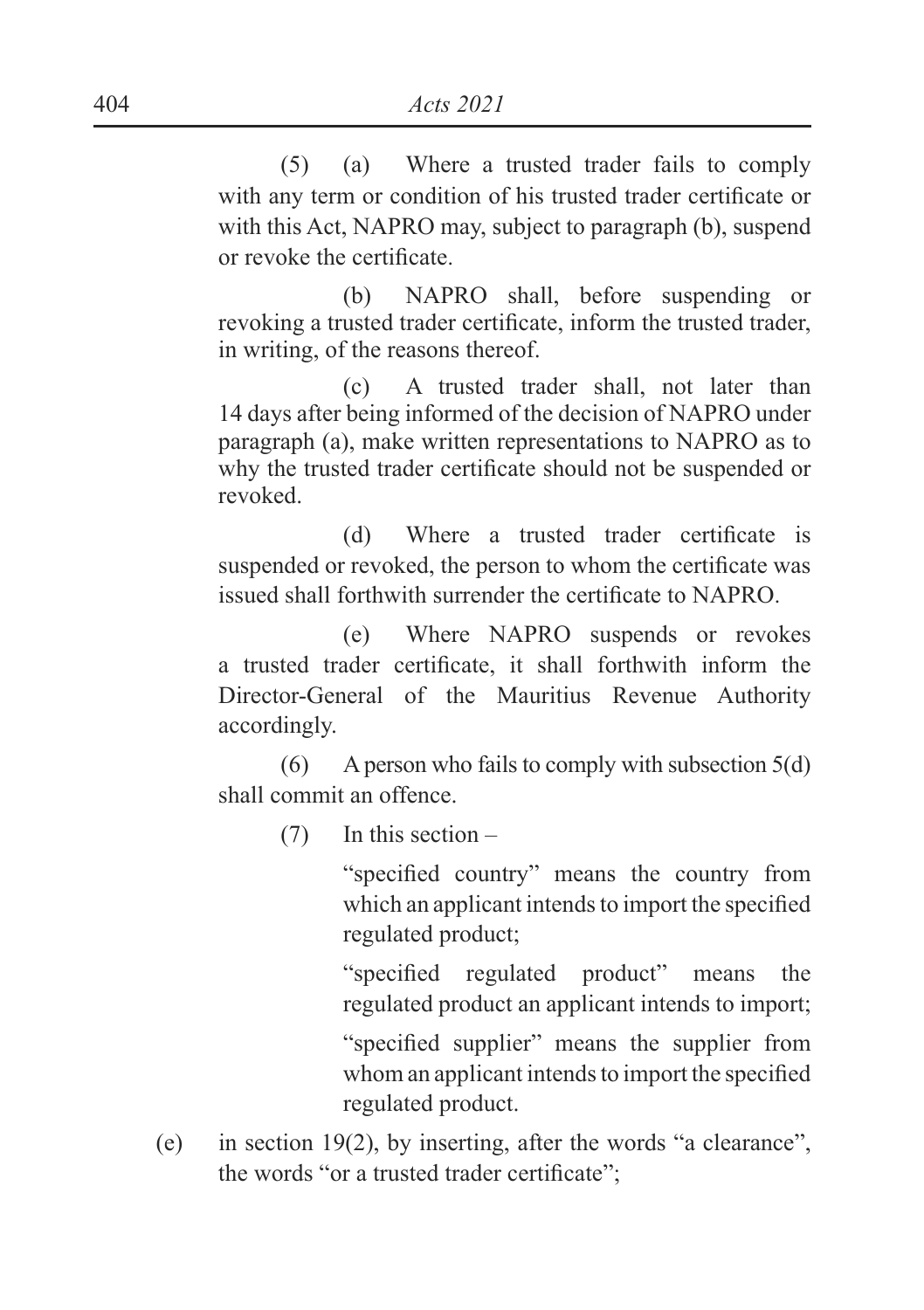(f) in section  $22(1)(a)$ , by deleting the words "clearance or authorisation" and replacing them by the words "a clearance, an authorisation or a trusted trader certificate"

## **59. National Payment Systems Act amended**

The National Payment Systems Act is amended –

(a) in section 2, by inserting, in the appropriate alphabetical order, the following new definition  $-$ 

"Committee" means the National Payment Systems Committee established under section 4A;

- (aa) in section  $3 -$ 
	- (i) in subsection  $(1)(b)$ , by deleting the words "the Central" Depository & Settlement Co. Ltd established under the Securities (Central Depository, Clearing and Settlement) Act" and replacing them by the words "an Official Clearing and Settlement Facility under the Securities Act";
	- (ii) in subsection (2), by deleting the words "the Central Depository & Settlement Co. Ltd established under the Securities (Central Depository, Clearing and Settlement) Act" and replacing them by the words "an Official Clearing and Settlement Facility under the Securities Act";
- (b) by inserting, after section 4, the following new section –

### **4A. National Payment Systems Committee**

(1) There shall be established, for the purposes of this Act, a National Payment Systems Committee which shall act as an advisory committee to the central bank in the exercise of its oversight function under this Act.

- (2) The Committee shall consist of
	- (a) a Deputy Governor of the central bank, as chairperson; and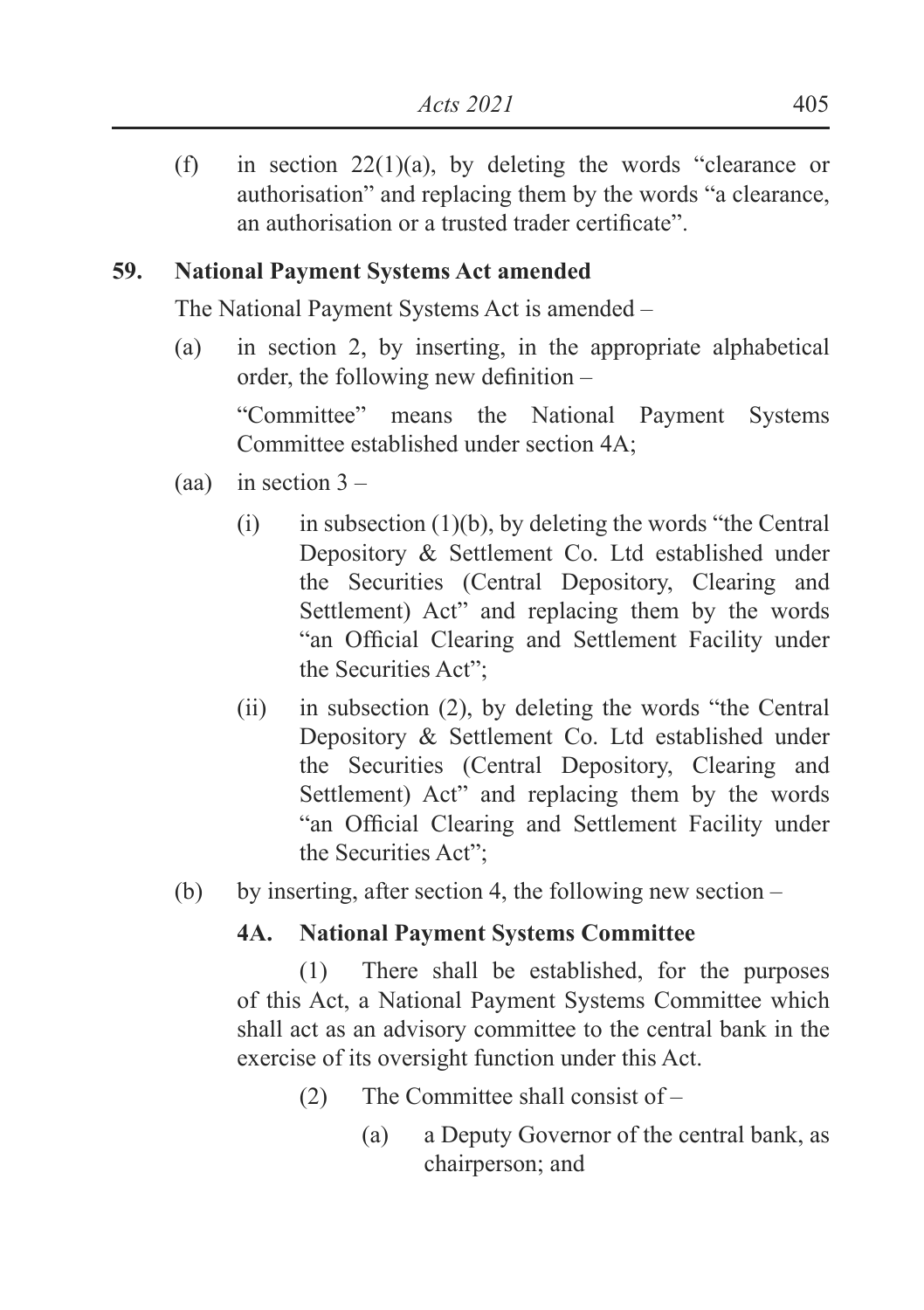(b) such other authority, agency or person regulating, facilitating or involved in the provision of payment services in Mauritius, as the central bank may prescribe.

(3) The central bank shall act as the Secretariat to the Committee.

(4) The central bank may, for the proper functioning of the Committee, make such regulations and rules, and issue such directives and guidelines as it thinks fit.

(c) in section 51, by inserting, after subsection  $(2)$ , the following new subsection –

(2A) Any regulations made under this Act may provide that any person who contravenes them shall commit an offence and shall, on conviction, be liable to a fine not exceeding one million rupees and to imprisonment for a term not exceeding one year.

#### **60. National Pensions Act amended**

The National Pensions Act is amended –

- (a) in section  $5(1)(a)$ 
	- (i) by repealing subparagraph (i) and replacing it by the following subparagraph –

(i) not more than 16 years old;

- (ii) in subparagraph (ii), by deleting the words "under the age of 20" and replacing them by the words "not more than 23 years old";
- (b) in the Second Schedule, by deleting item 3 and replacing it by the following item –
	- 3. Orphan's pension for an orphan
		- (a) who is not more than 16 years old  $8,000$
		- (b) aged not less than 17 and not more than 23 years, in full-time education 8,000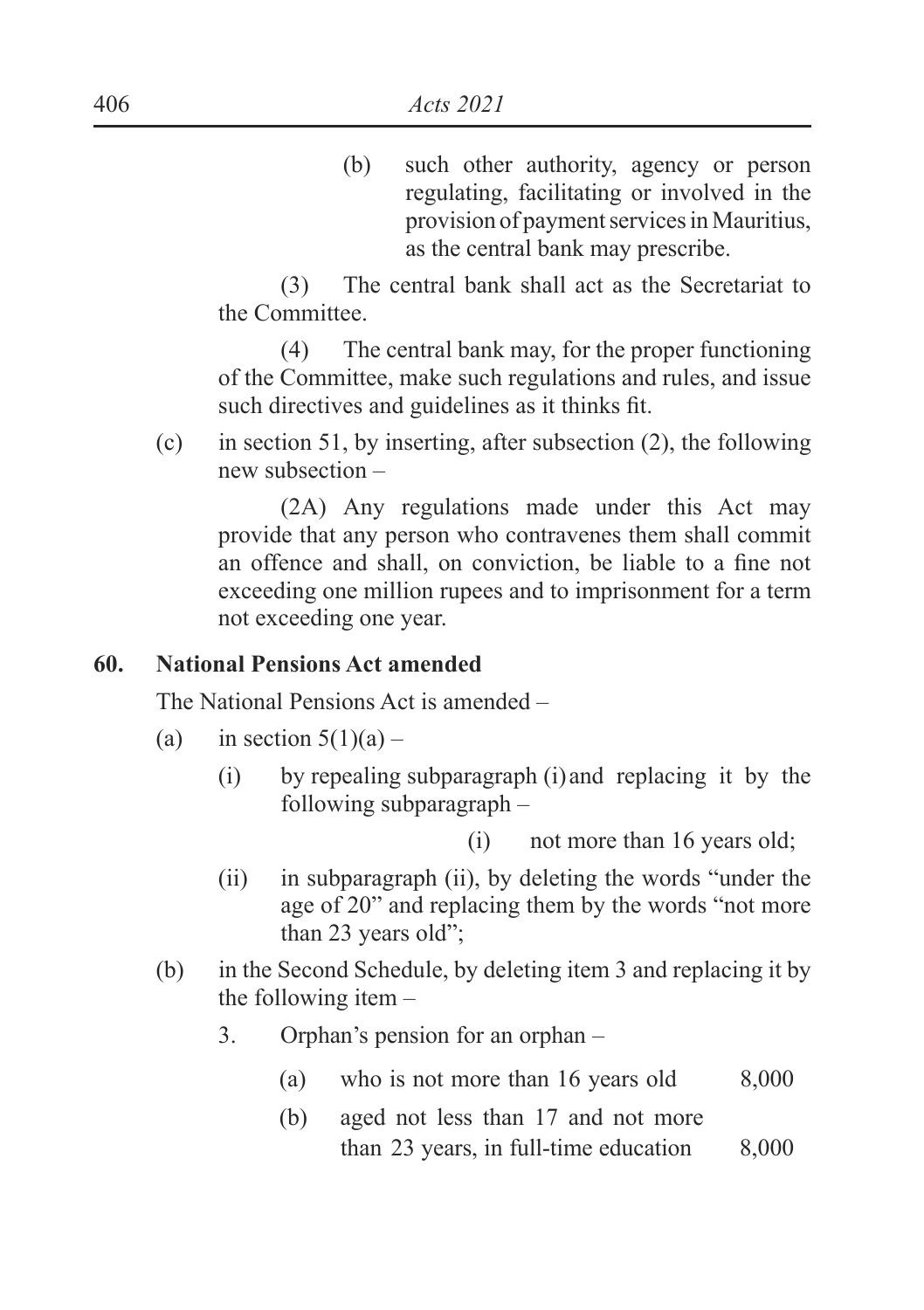## **61. Non-Citizens (Employment Restriction) Act amended**

The Non-Citizens (Employment Restriction) Act is amended –

- (a) in section  $3 -$ 
	- (i) in subsection (4), by deleting the words "25,000 rupees", "50,000 rupees" and "2 years" and replacing them by the words "100,000 rupees", "500,000 rupees" and "5 years", respectively;
	- (ii) by inserting, after subsection (4), the following new subsection –

(4A) A Court which convicts a person for an offence under subsection  $(4)(b)$  may, in addition to any penalty imposed by it, order the convicted person to  $pay -$ 

- (a) the costs of repatriation of the non-citizen; and
- (b) any costs associated with the maintenance of the non-citizen pending his repatriation.
- (iii) in subsection  $(6)$ 
	- (A) in paragraph (b), by inserting, after the words "section  $5(1)(g)$ ", the words "and  $(ga)$ ";
	- (B) by adding the following new paragraph, the comma at the end of paragraph (d) being deleted and replaced by the words "; or" and the word "or" at the end of paragraph (c) being deleted –
		- (e) the holder of a Family Occupation Permit issued under section 9CA of the Immigration Act, his spouse and any person as approved by the immigration officer to work exclusively for the family unit,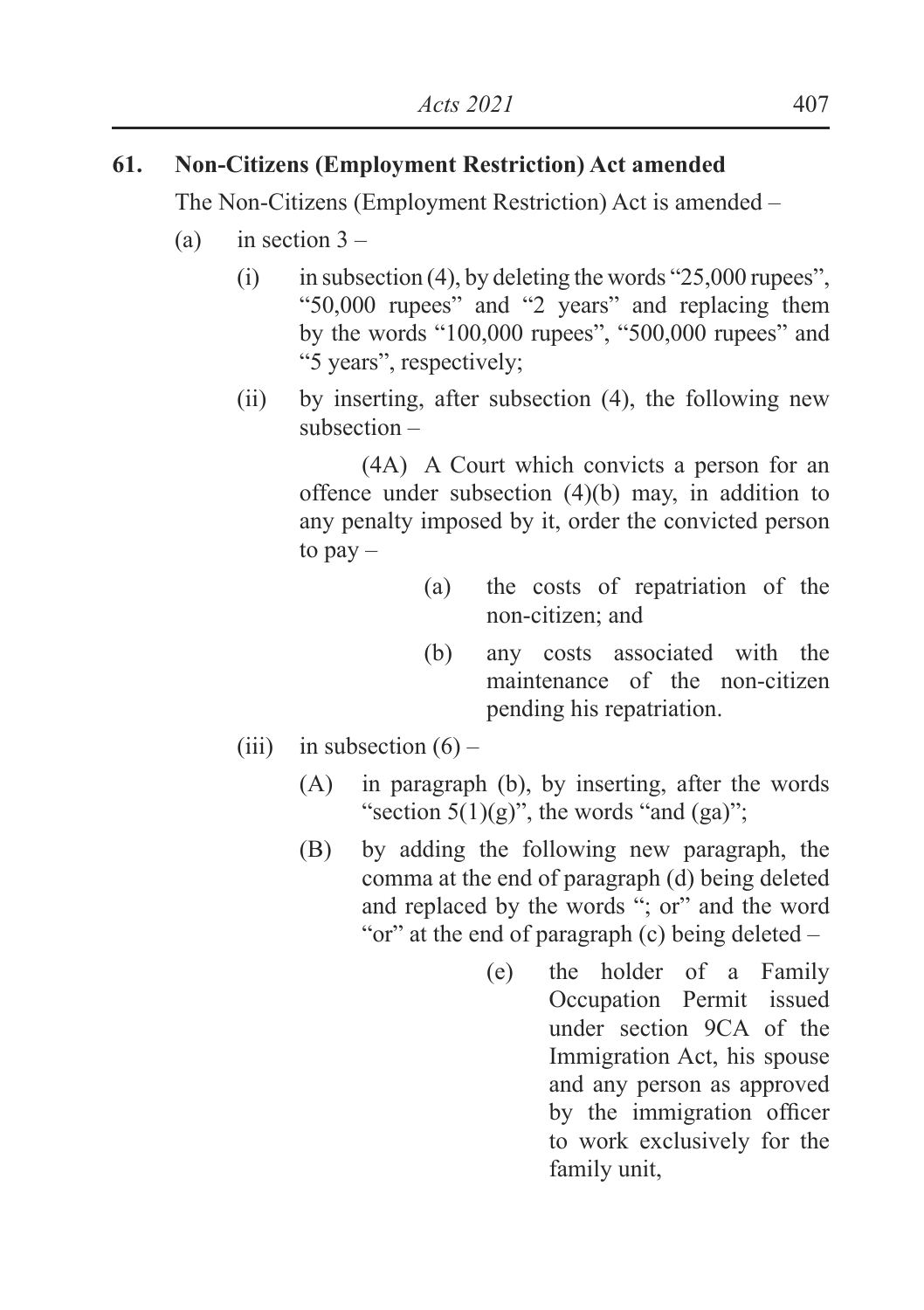- (b) in section  $4 -$ 
	- (i) by repealing subsection  $(1B)$ ;
	- (ii) in subsection (2), by adding the following new subparagraph –

 (ac) Notwithstanding subparagraph (ab), where the Minister is unable to renew a permit within 15 working days of the effective date of the application, he may, until the permit is renewed, issue a provisional permit subject to such conditions he may impose.

- (iii) in subsection  $(3)$ 
	- (A) in paragraph (a), by adding the following new subparagraph, the full stop at the end of subparagraph (ii) being deleted and replaced by the words "; or" and the word "or" at the end of subparagraph (i) being deleted –
		- (iii) to a victim of trafficking, a presumed victim of trafficking or a non-citizen in a stranded situation, to whom the Minister may grant, at his discretion, a special permit subject to such conditions and for such duration as he may consider appropriate.
	- (B) by adding the following new paragraph
		- (b) In paragraph  $(a)(iii)$  –

 "stranded situation" includes a situation arising as a consequence of closure of a factory or enterprise or ill-treatment by an employer,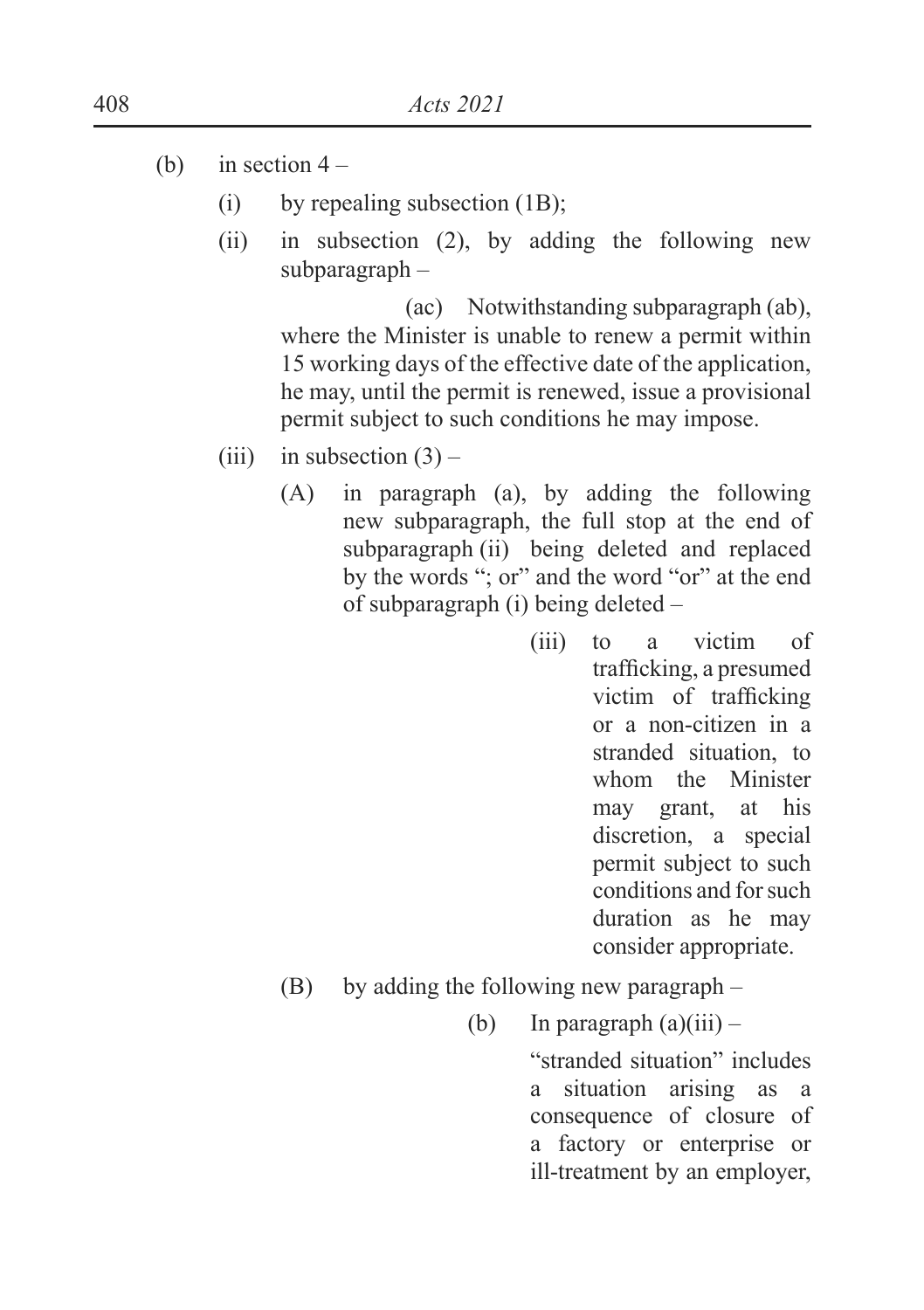leading to a sudden loss of means of subsistence, income or lodging;

"victim of trafficking" has the same meaning as in the Combating of Trafficking in Persons Act.

### **62. Non-Citizens (Property Restriction) Act amended**

The Non-Citizens (Property Restriction) Act is amended –

- (a) in section  $2 -$ 
	- $(i)$  by deleting the definition of "acquire", "hold" or "purchase" and replacing it by the following  $definition -$

"acquire", "hold" or "purchase" –

- (a) includes a case where a non-citizen obtains a stake or, an interest in, or the continuous use of, property of any entity, corporate or unincorporated; but
- (b) does not include the creation of security over property;
- (ii) by deleting the definition of "dispose of" and replacing it by the following definition  $-$  "dispose of" includes the creation of security over property;
- (iii) in the definition of "non-citizen", in paragraph (b), by deleting the word "incorporate" and replacing it by the word "unincorporated";
- $(iv)$  in the definition of "shareholder", by deleting the word "incorporate" and replacing it by the word "unincorporated":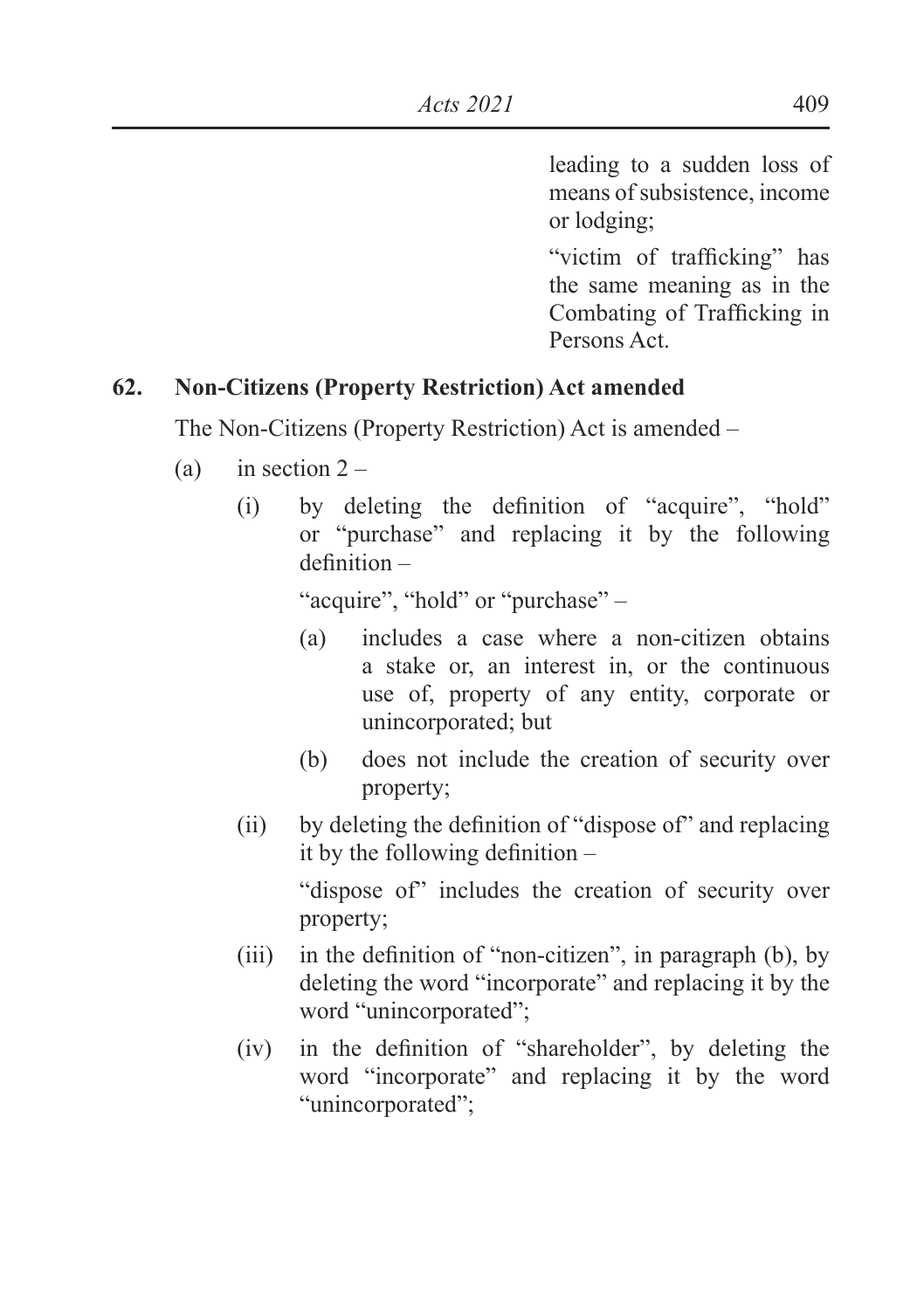(v) by inserting, in the appropriate alphabetical order, the  $following new definition –$ 

"Economic Development Board" means the Economic Development Board established under section 3 of the Economic Development Board Act;

- (b) in section  $3(3)$ 
	- (i) in paragraph (a), by repealing subparagraph (i) and replacing it by the following subparagraph –
		- (i) a non-renewable lease agreement for industrial or commercial purposes for a term not exceeding 20 years;
	- (ii) in paragraph  $(c)$ 
		- (A) in subparagraphs (iii) to (v), by deleting the word "purchases" and replacing it by the words "disposes of, purchases";
		- (B) in subparagraph  $(vi)$ 
			- (I) by deleting the word "purchases" and replacing it by the words "disposes of, purchases";
			- (II) by inserting, after the words "Smart City Scheme", the words "or Property Development Scheme";
		- (C) in subparagraph (vii), by deleting the word "purchases" and replacing it by the words "disposes of, purchases";
- (c) by inserting, after section 3, the following new section –

#### **4. Non-Citizens Property Restriction Register**

 (1) The Economic Development Board shall maintain a Non-Citizens Property Restriction Register which shall contain particulars of –

> (a) the acquisition, holding or purchase of property by a non-citizen;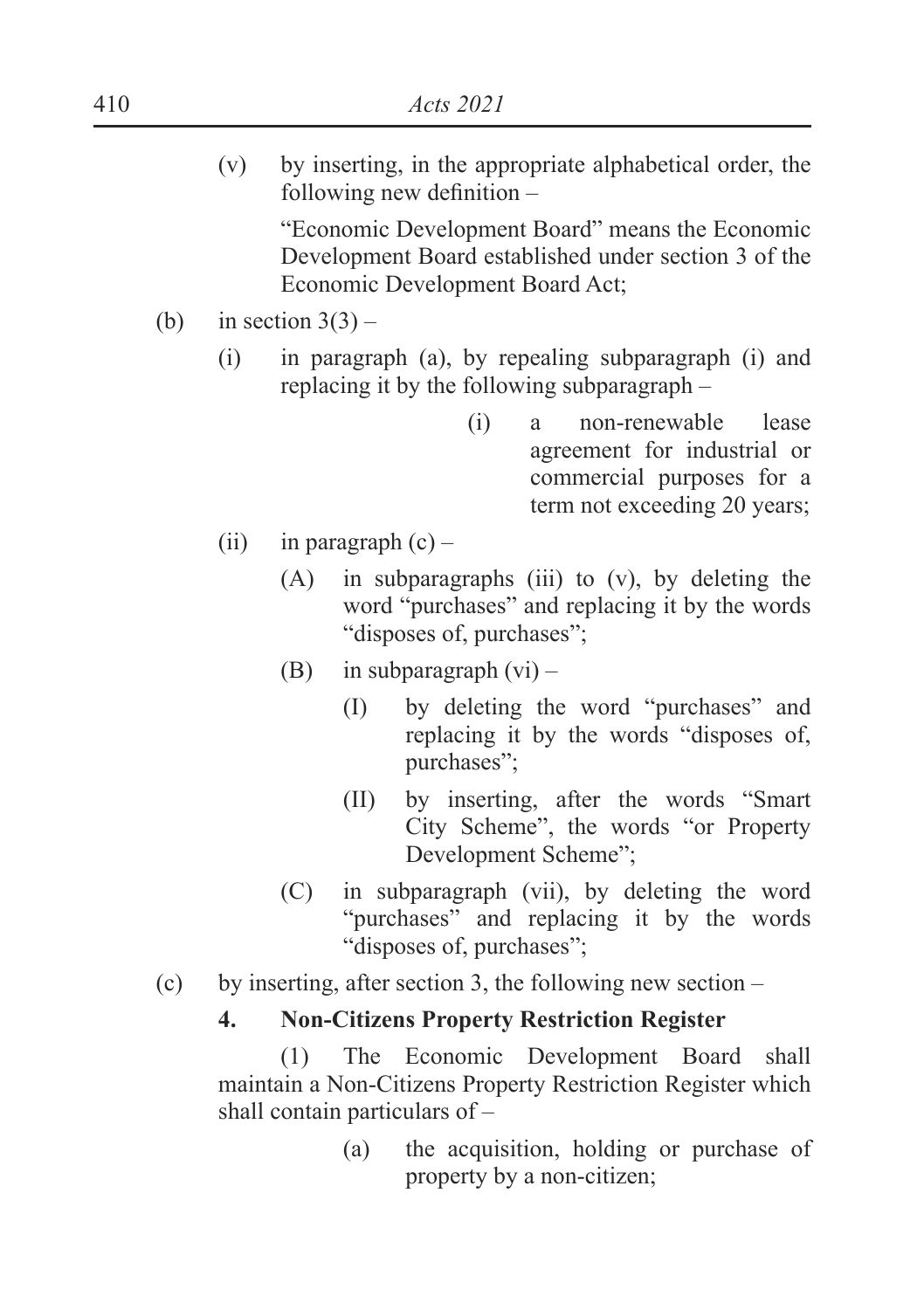- (b) the disposal of property by a non-citizen;
- (c) any security taken on property by a non-citizen.

 (2) The Ministry responsible for the subject of home affairs shall, for the purpose of subsection (1), provide such information as may be necessary to the Economic Development Board to update Non-Citizens Property Restriction Register.

 (3) The Economic Development Board shall, upon request, provide to the Ministry responsible for the subject of home affairs such information as the Ministry may require from the Non-Citizens Property Restriction Register.

### **63. Ombudsperson for Financial Services Act amended**

The Ombudsperson for Financial Services Act is amended –

- (a) in section  $5(3)(a)$ 
	- (i) by repealing subparagraph (ii) and replacing it by the following subparagraph –
		- (ii) issue, in such form and manner as he may determine, such instructions and guidelines to, or impose such requirements on, financial institutions;
	- (ii) by adding the following new subparagraph, the full stop at the end of subparagraph (iii) being deleted and replaced by a semicolon –
		- (iv) publish his decisions or awards in such form and manner as he may determine.
- (b) in section  $7 -$ 
	- (i) by deleting the words "10 days" wherever they appear and replacing them by the words "30 days";
	- (ii) by repealing subsection  $(4)$ ;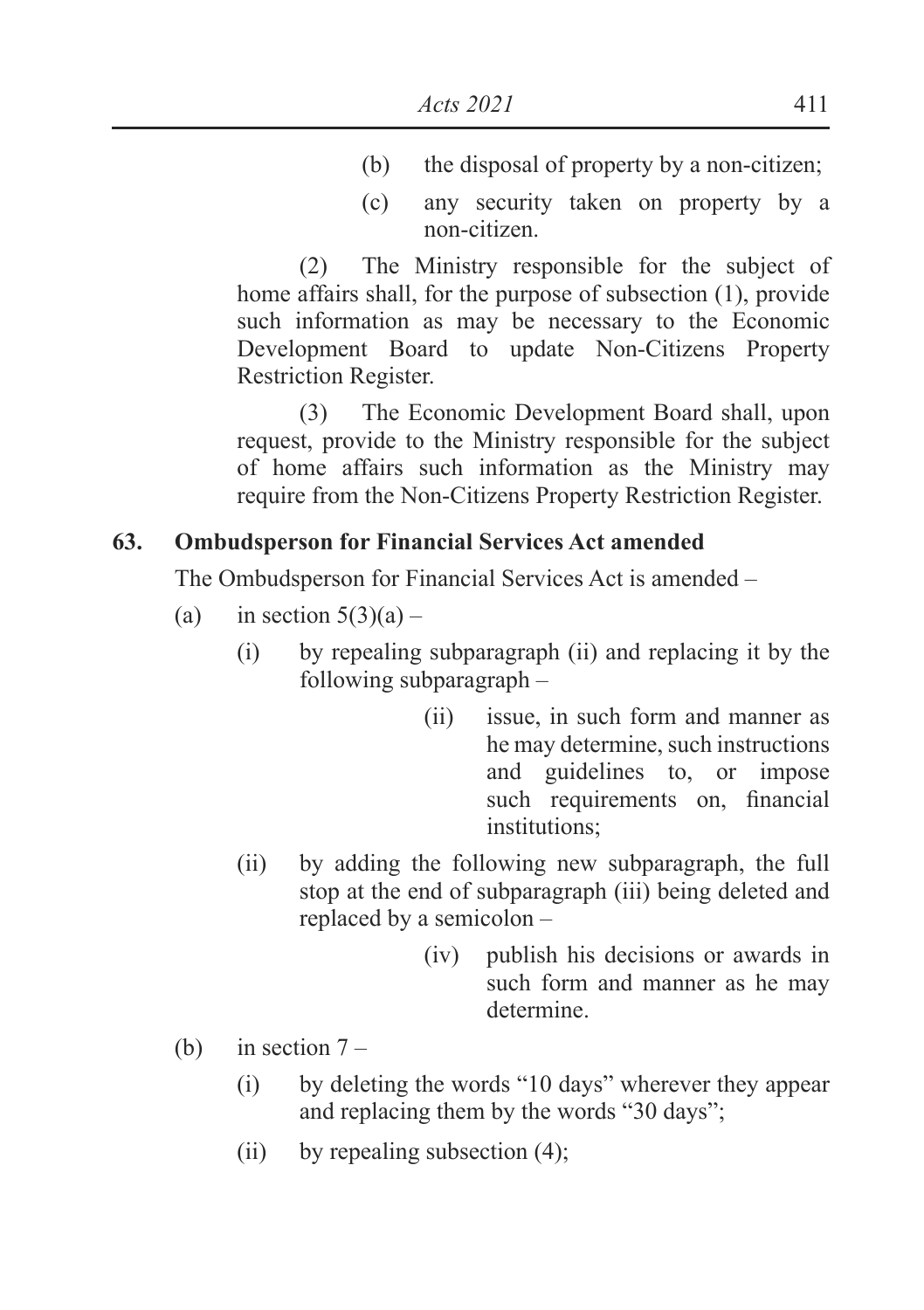- (c) in section  $10(1)(a)$ , by adding the following new subparagraph, the word "or" at the end of subparagraph (i) being deleted –
	- (iii) the complainant does not have sufficient interest in the matter: or

#### **64. Pensions Act amended**

The Pensions Act is amended, in section 19(3)(a), by repealing subparagraph (i) and replacing it by the following subparagraph –

> (i) the Financial Secretary or his representative, who shall be the Chairperson;

### **65. Pharmacy Act amended**

The Pharmacy Act is amended –

(a) in the definition of "authorised officer", by inserting, after paragraph (a), the following new paragraph, the word "or" at the end of paragraph (a) being deleted –

 $\alpha$  a trusted trader certificate under section 25B; or

- (b) in the definition of "guidelines", in paragraph (a), by deleting the words "clearance, a" and replacing them by the words "a clearance, trusted trader certificate,";
- (c) in section 2, by inserting, in the appropriate alphabetical order, the following new definitions  $-$

"antibiotic drug" means a drug composed, wholly or partly, of any kind of penicillin, streptomycin, chlortetracycline, chloramphenicol, bacitracin or any other drug intended for human use containing any quantity of any chemical substance which is produced by a microorganism and has the capacity to inhibit or destroy microorganisms in dilute solution, including a chemically synthesised equivalent of any such substance or any derivative thereof;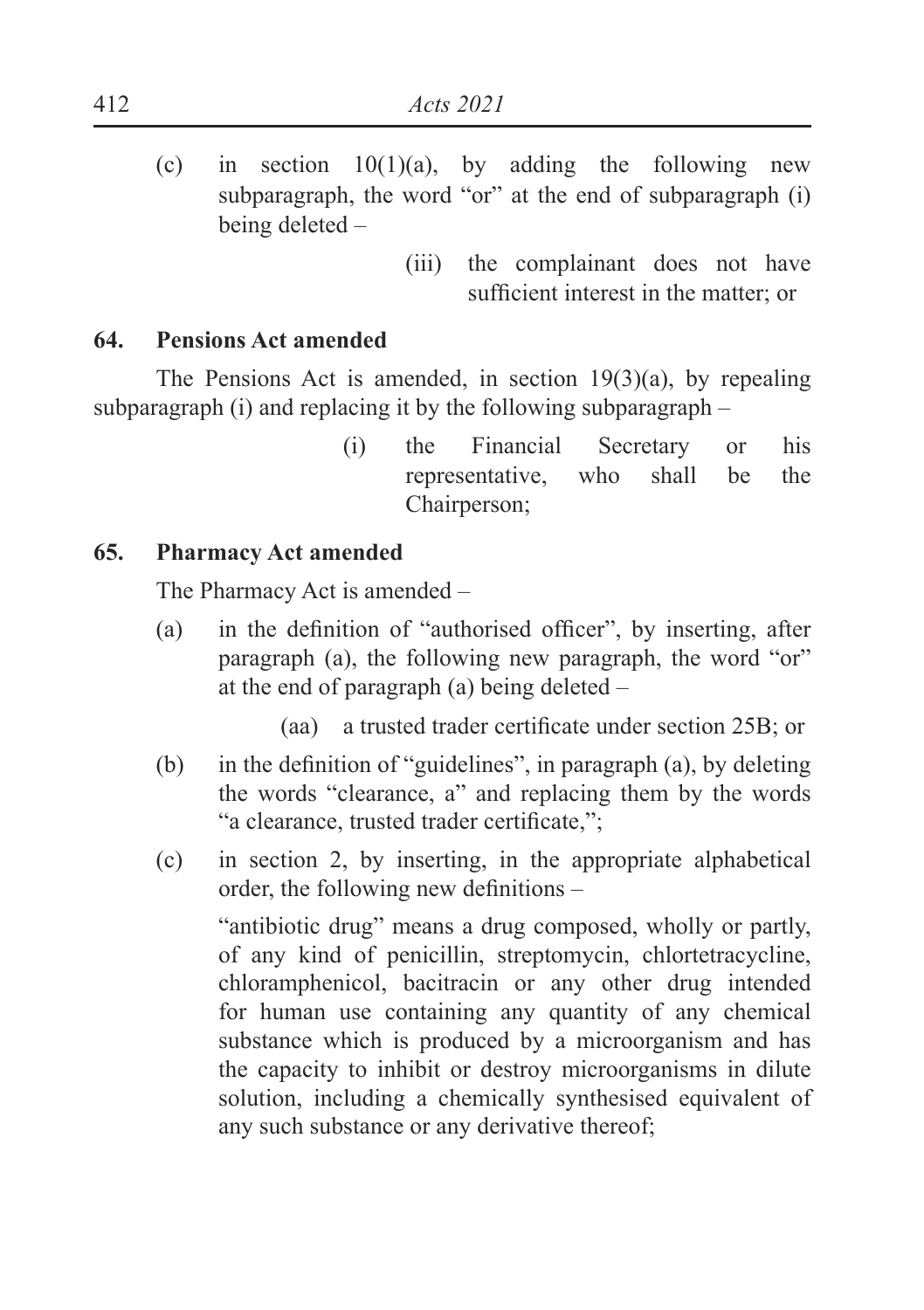"biological product" means any therapeutic serum, toxin, antitoxin, vaccine, blood, blood component or derivative, allergenic product, protein, or analogous product which is applicable to the prevention, treatment or cure of a disease or the condition of human beings;

"Education Committee" means the Education Committee set up under section 6;

"trusted trader" means a person who is the holder of a trusted trader certificate:

"trusted trader certificate" means a certificate issued under section 25B;

"Trusted Trader Committee" means the committee set up under section 27H of the Economic Development Board Act;

(d) by inserting, after section 5, the following new section –

## **6. Education Committee**

There is set up, for the purposes of this Act, an Education Committee which shall advise the Board on –

- $(a)$  the minimum qualifications for registration as pharmacy technician student;
- (b) the organisation of courses for pharmacy technician students;
- (c) the syllabus for any examination relating to pharmacy technician courses;
- (d) the appointment of examiners, and the conduct of, examinations for pharmacy technician courses;

### (e) by inserting, after section 12, the following new section –

### **13. Pharmacy technician diploma**

- $(1)$  A person who has
	- (a) served a period of 2 years on a full-time basis under the supervision of a pharmacist in a pharmacy as a pharmacy technician student; and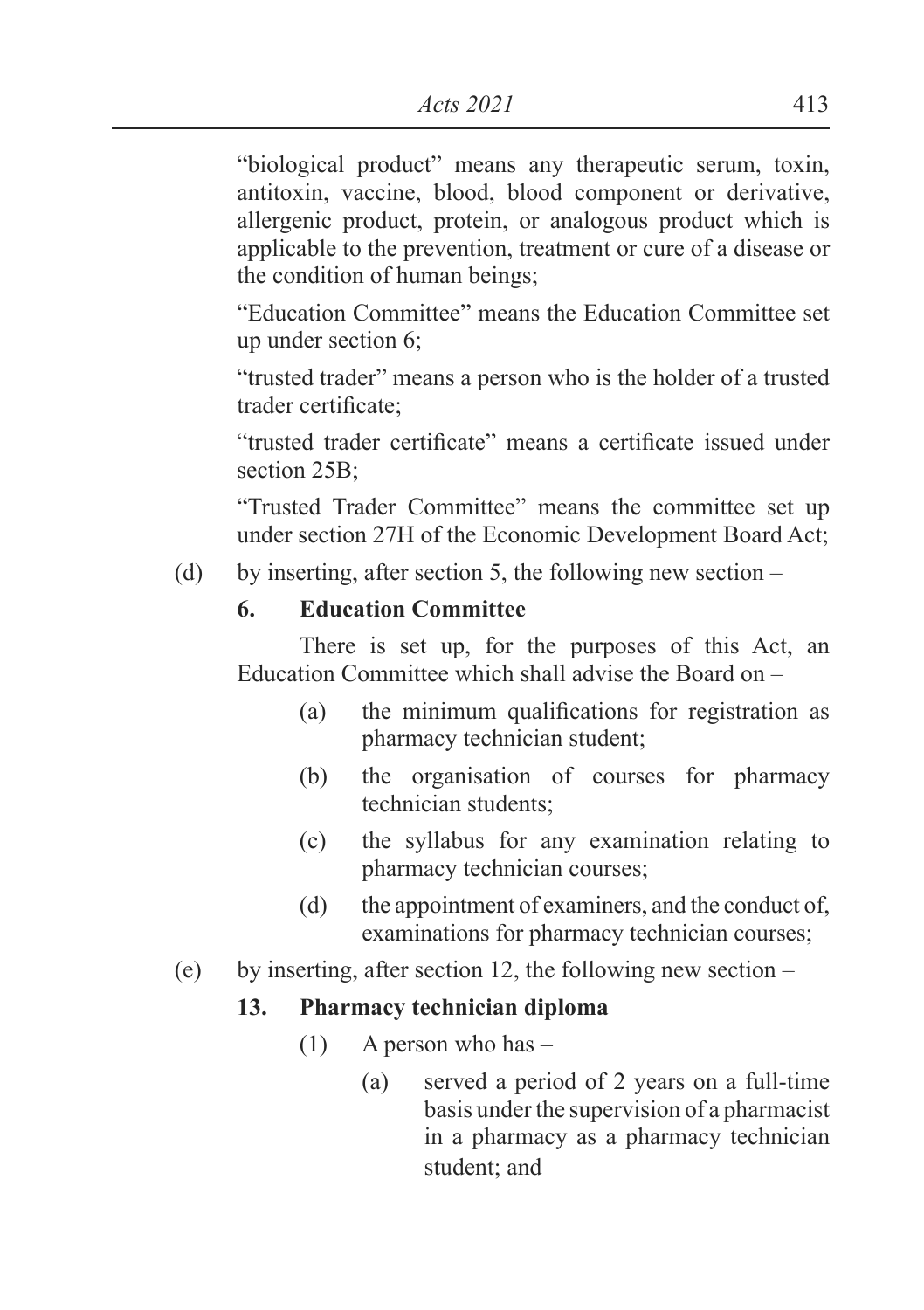(b) followed the appropriate course organised by the Board,

may apply to the Registrar for taking the prescribed examination for the award of a pharmacy technician diploma.

(2) A pharmacy technician student shall, on passing the prescribed examination, be awarded a pharmacy technician diploma.

(3) A pharmacist under whose supervision a pharmacy technician student has served on a full-time basis in a pharmacy shall, upon receipt of a request from the Board, submit to the Board a written statement certifying the period of training served by the pharmacy technician student.

- (f) in section 25A(1), by deleting the words "section 25" and replacing them by the words "sections 25 and 25B";
- (g) by inserting, after section 25A, the following new section –

## 25B. Trusted trader certificate for importation of **pharmaceutical product**

(1) Any person who intends to import, during a specified period, a specified pharmaceutical product from a specified supplier in a specified country shall. notwithstanding section 25A(1), apply to the Board, in such form and manner as the Board may approve and in accordance with such guidelines issued under this Act, for a trusted trader certificate

 $(2)$  Where the Board is satisfied that an applicant for a trusted trader certificate meets the criteria specified in this Act, the Board shall make recommendations to the Trusted Trader Committee for the applicant to import the specified pharmaceutical product from the specified supplier in the specified country during a specified period.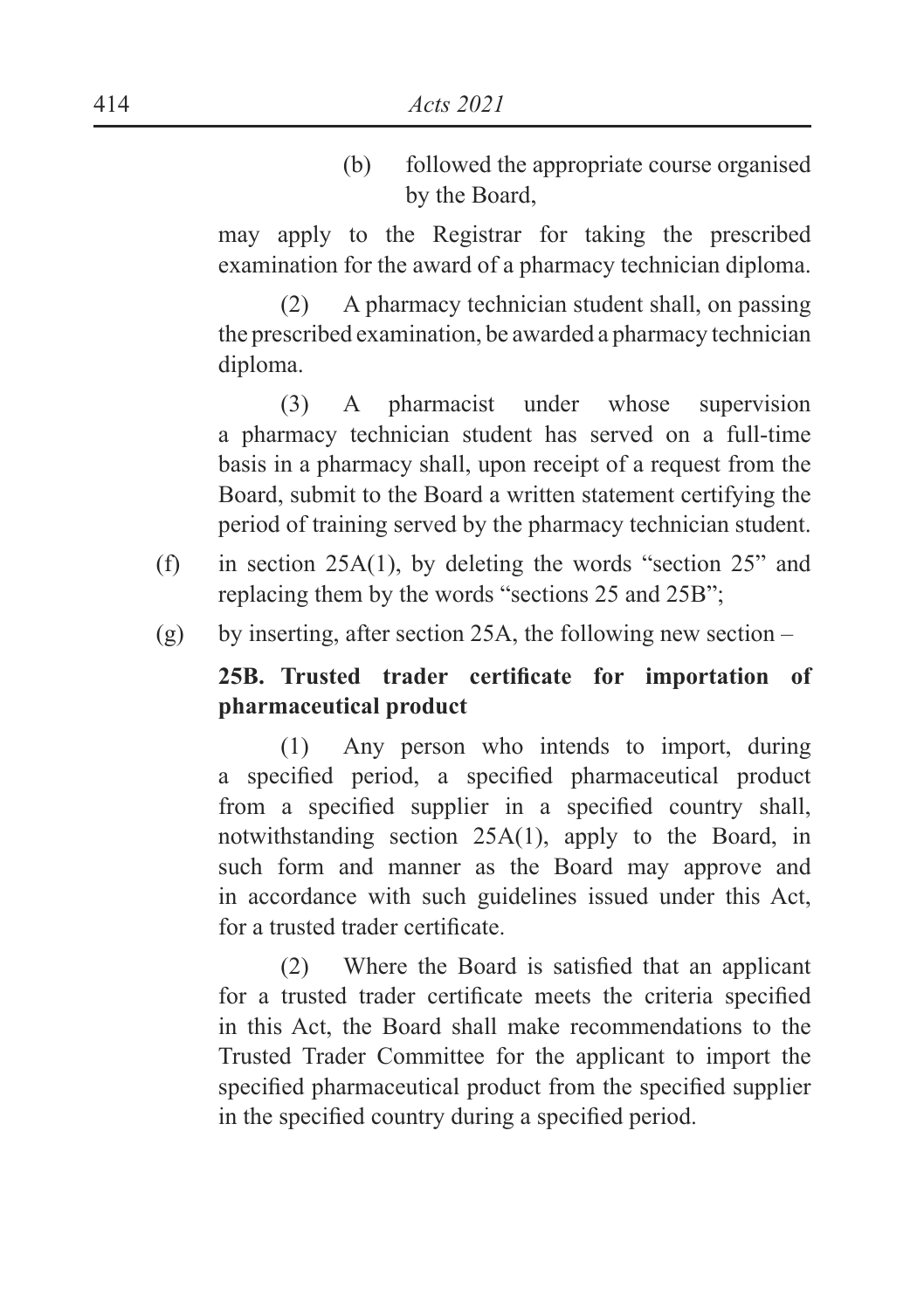(3) Where the Trusted Trader Committee gives its approval pursuant to subsection (2), the Board shall, on such terms and conditions as it may determine, issue the applicant with a trusted trader certificate to import the specified pharmaceutical product from the specified supplier in the specified country during the specified period.

(4) Where the Board rejects an application under subsection (1), it shall, not later than 15 days after its decision, inform the applicant in writing.

(5) (a) Where a trusted trader fails to comply with any term or condition of his trusted trader certificate or with this Act, the Board may, subject to paragraph (b), suspend or revoke the certificate.

 (b) The Board shall, before suspending or revoking a trusted trader certificate, inform the trusted trader, in writing, of the reasons thereof.

 (c) A trusted trader shall, not later than 14 days after being informed of the decision of the Board under paragraph (a), make written representations to the Board as to why the trusted trader certificate should not be suspended or revoked.

 $(d)$  Where a trusted trader certificate is suspended or revoked, the person to whom the certificate was issued shall forthwith surrender the certificate to the Board

 (e) Where the Board suspends or revokes a trusted trader certificate, it shall forthwith inform the Director-General of the Mauritius Revenue Authority.

(6) Any person who fails to comply with subsection 5(d) shall commit an offence.

(7) In this section –

"specified country" means the country from which an applicant intends to import the specified pharmaceutical product;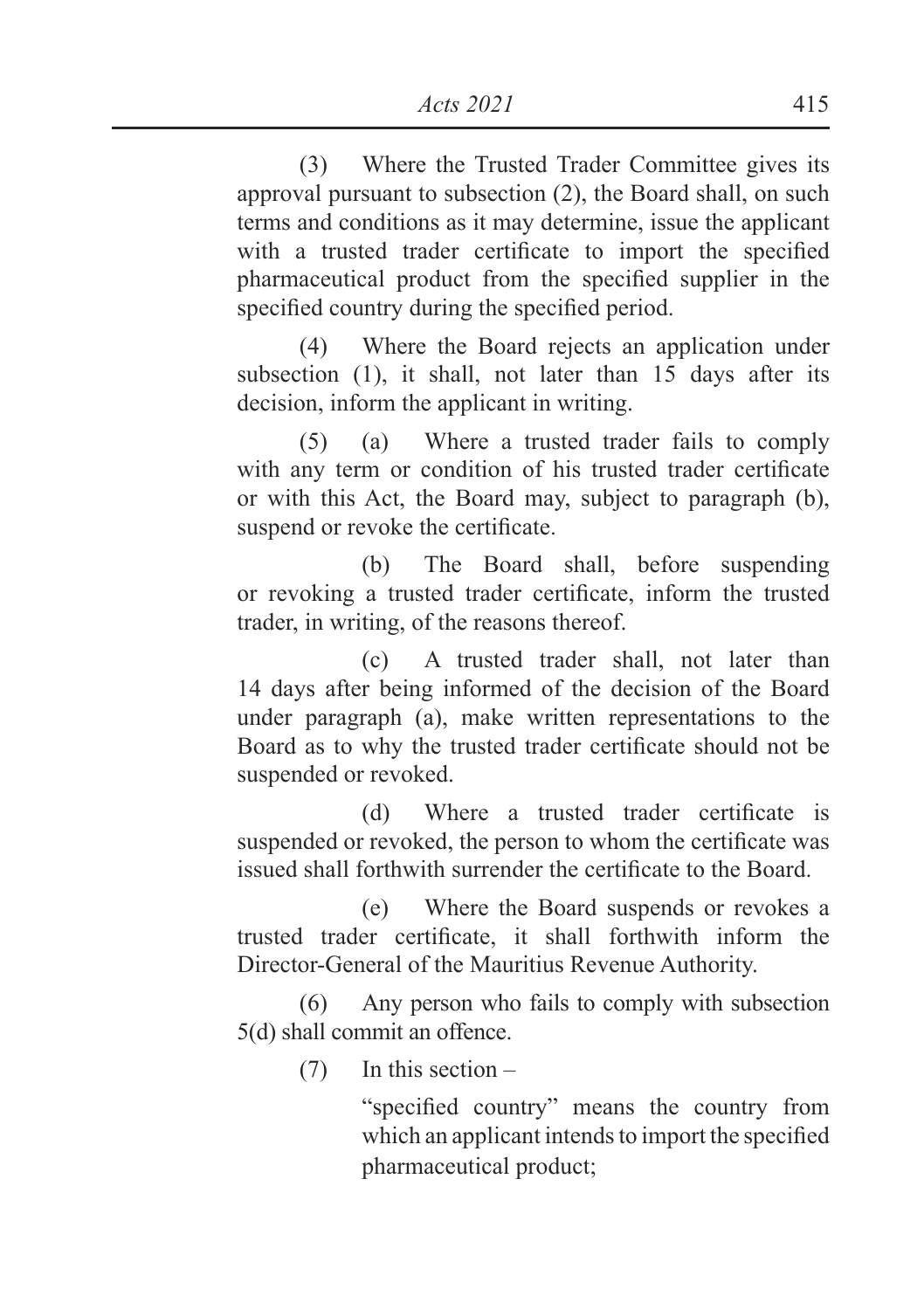"specified pharmaceutical product" means the pharmaceutical product an applicant intends to import;

"specified supplier" means the supplier from whom an applicant intends to import the specified pharmaceutical product.

- (h) in section  $45(1)$ 
	- $(i)$  in paragraph  $(a)(ii)$ , by deleting the words "or permit granted" and replacing them by the words ", permit or trusted trader certificate granted or issued";
	- (ii) in paragraph (c), by deleting the words "or obtaining clearance under section 25A" and replacing them by the words ", 25A or 25B";
- (i) in the Sixth Schedule, by inserting, in the appropriate alphabetical order, the following new item –

 All antibiotic drugs, biological products or therapeutic substances approved by the Pharmacy Board

#### **66. Plant Protection Act amended**

The Plant Protection Act is amended –

(a) in section 2, by inserting, in the appropriate alphabetical order, the following new definitions  $-$ 

"trusted trader" means a person who is the holder of a trusted trader certificate:

"trusted trader certificate" means a certificate issued under section 19A;

"Trusted Trader Committee" means the committee set up under section 27H of the Economic Development Board Act;

(b) in section  $19(1)(a)$ , by inserting, after the word "shall", the words ", subject to section 19A,";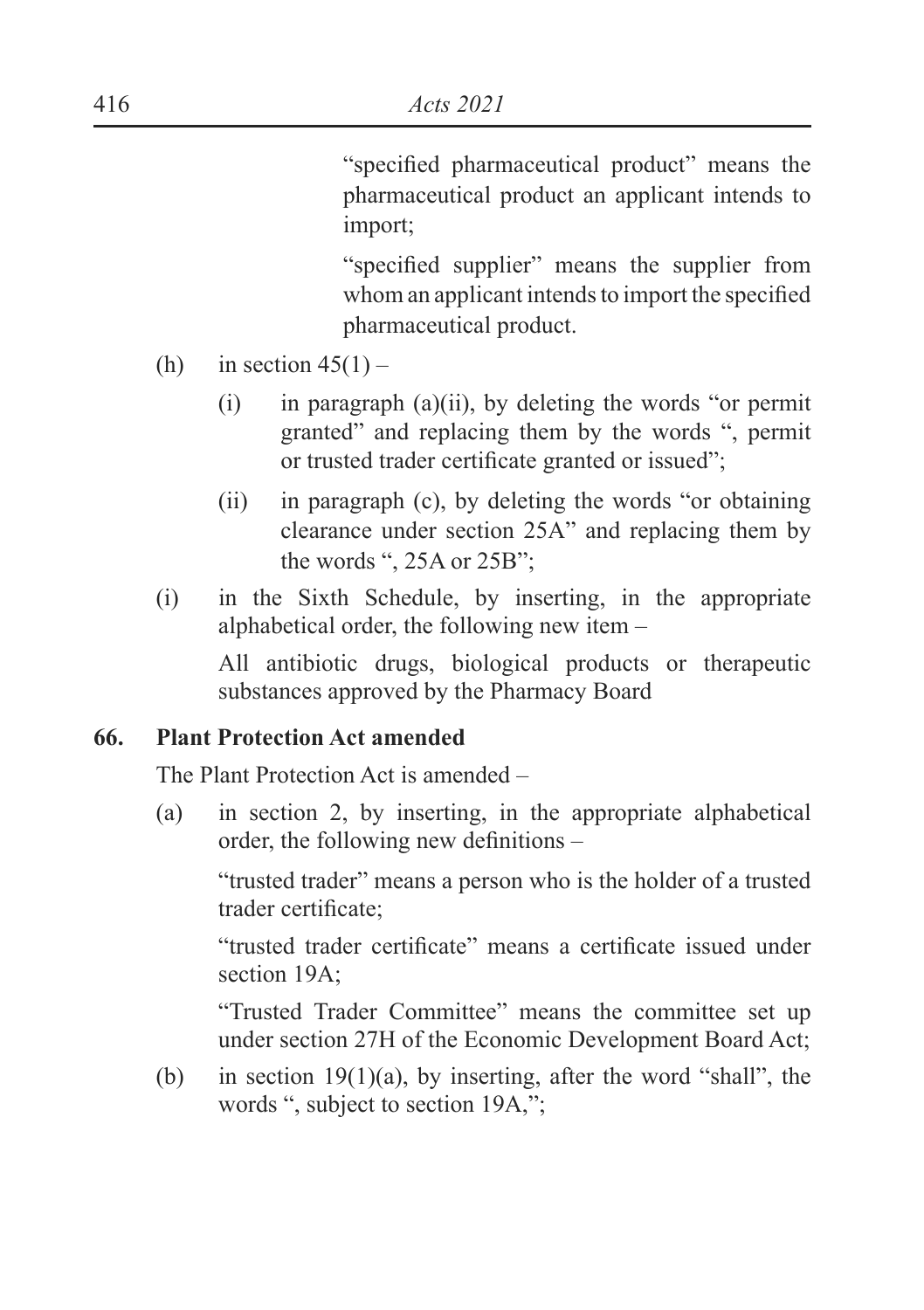(c) by inserting, after section 19, the following new section –

## 19A. Trusted trader certificate for importation of plant, **plant product or other regulated article**

(1) Any person who imports or causes to import, during a specified period, a specified plant, plant product or other regulated article from a specified supplier in a specified country shall, notwithstanding section  $19(1)(a)$ , apply to the NPPO, in such form and manner as it may approve and in accordance with such guidelines issued under this Act, for a trusted trader certificate.

 $(2)$  Where NPPO is satisfied that an applicant for a trusted trader certificate meets the criteria specified in this Act, NPPO shall make recommendations to the Trusted Trader Committee to import the specified plant, plant product or other regulated article from the specified supplier in the specified country during a specified period.

(3) Where the Trusted Trader Committee gives its approval pursuant to subsection (2), NPPO shall, on such terms and conditions as it may determine, issue the applicant with a trusted trader certificate to import the specified plant, plant product or other regulated article from the specified supplier in the specified country during the specified period.

(4) Where NPPO rejects an application under subsection (1), it shall, not later than 15 days after its decision, inform the applicant in writing.

(5) (a) Where a trusted trader fails to comply with any term or condition of his trusted trader certificate or with this Act, NPPO may, subject to paragraph (b), suspend or revoke the certificate.

 (b) NPPO shall, before suspending or revoking a trusted trader certificate, inform the trusted trader, in writing, of the reasons thereof.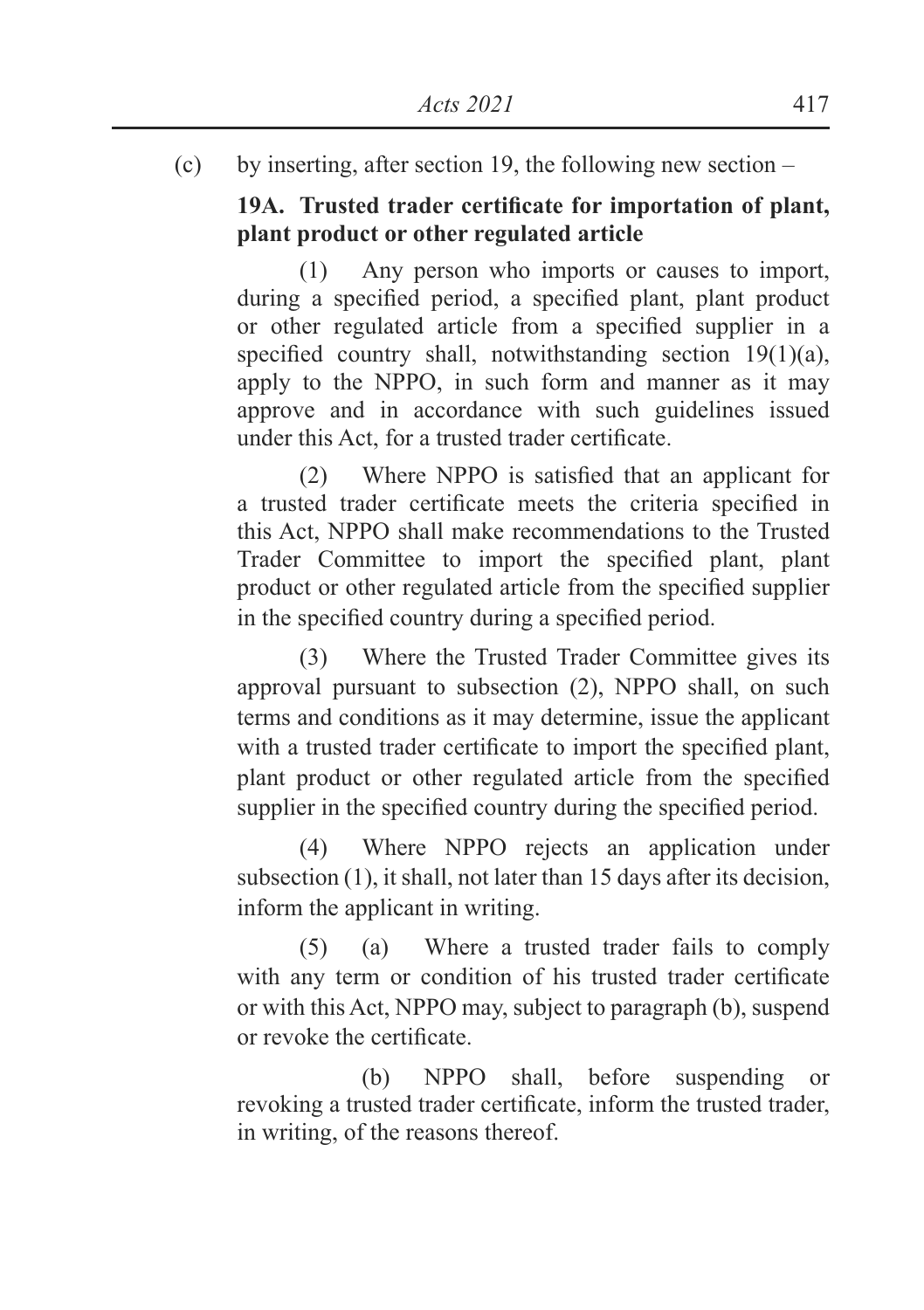(c) A trusted trader shall, not later than 14 days after being informed of the decision of NPPO under paragraph (a), make written representations to NPPO as to why the trusted trader certificate should not be suspended or revoked.

 $(d)$  Where a trusted trader certificate is suspended or revoked, the person to whom the certificate was issued shall forthwith surrender the certificate to NPPO.

 (e) Where NPPO suspends or revokes a trusted trader certificate, it shall forthwith inform the Director-General of the Mauritius Revenue Authority accordingly.

 $(6)$  A person who fails to comply with subsection  $5(d)$ shall commit an offence.

(7) In this section –

"specified country" means the country from which an applicant intends to import the specified plant, plant product or other regulated article;

"specified plant, plant product or other regulated article" means the plant, plant product or other regulated article an applicant intends to import;

"specified supplier" means the supplier from whom an applicant intends to import the specified plant, plant product or other regulated article.

#### **67. Prevention of Corruption Act amended**

The Prevention of Corruption Act is amended –

(a) in section 57(2) and (3), by deleting the words "60 days" and replacing them by the words "180 days";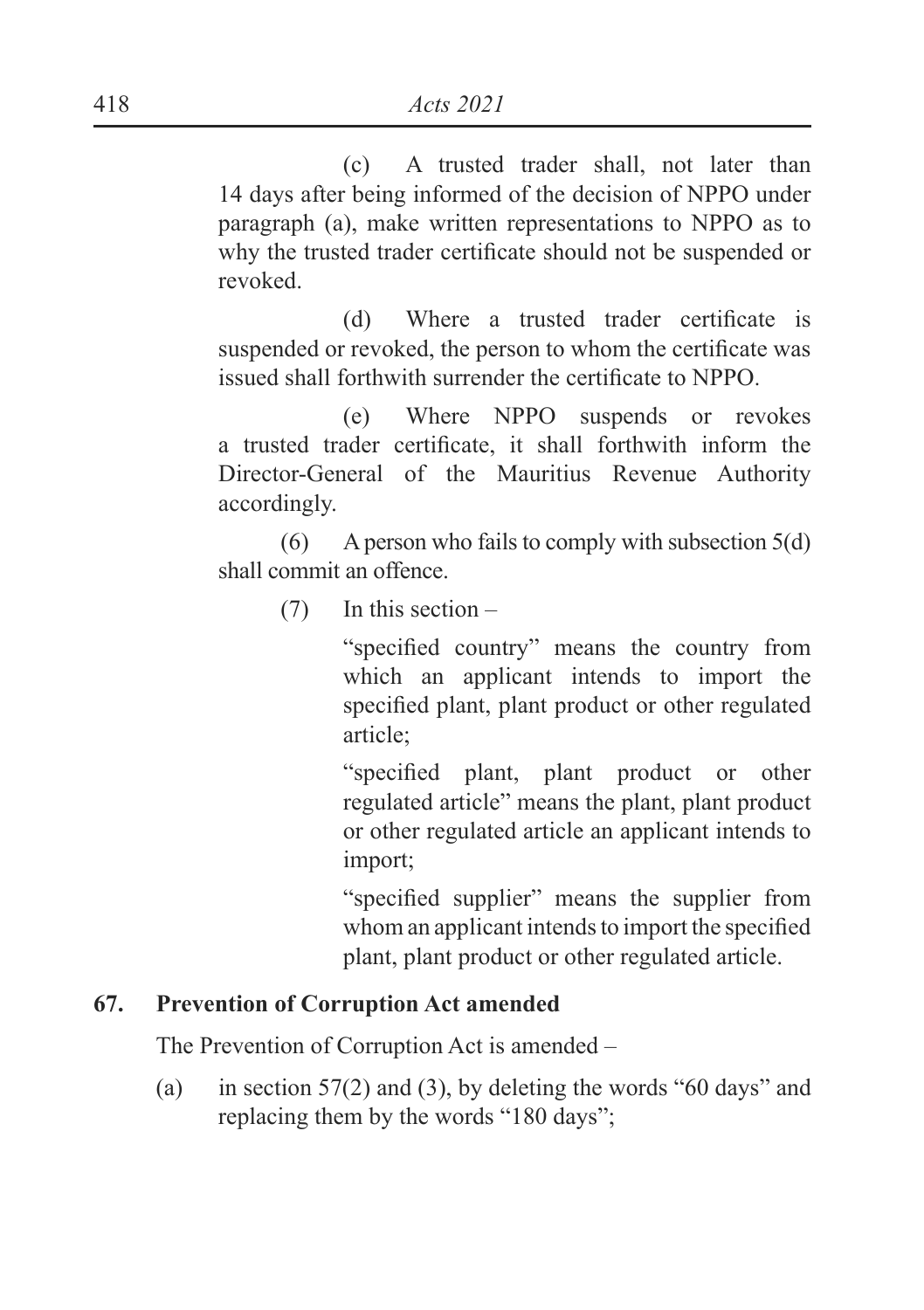(b) by inserting, after section 58, the following new section –

## **58A. Realisation of assets seized or subject of an attachment order**

(1) The Commission may, notwithstanding any other enactment applicable to the disposal of attached or seized assets and with the consent in writing of the owner of any asset attached or seized, realise the asset on such terms and conditions as the owner of the asset and the Commission may agree upon in writing.

(2) Any amount received following the realisation of any asset and deduction of any costs incurred in realising the asset shall be –

- (a) credited into a separate bank account opened in the name of the Commission for the purpose of assets realised; and
- (b) subsequently dealt with in accordance with any Court order or enactment.

#### **68. Prevention of Terrorism Act amended**

The Prevention of Terrorism Act is amended –

(a) in section 2, by inserting, in the appropriate alphabetical order, the following new definition  $-$ 

 "Account Monitoring Order" means an Order made under section 28B;

(b) by inserting, after Part VA, the following new Part –

#### **PART VB – ACCOUNT MONITORING ORDER**

### **28B. Account Monitoring Order**

(1) The Commissioner may apply to a Judge for an Account Monitoring Order where –

> $(a)$  the account specified in the application is the subject of a terrorist investigation and the person specified in the application appears to hold the property;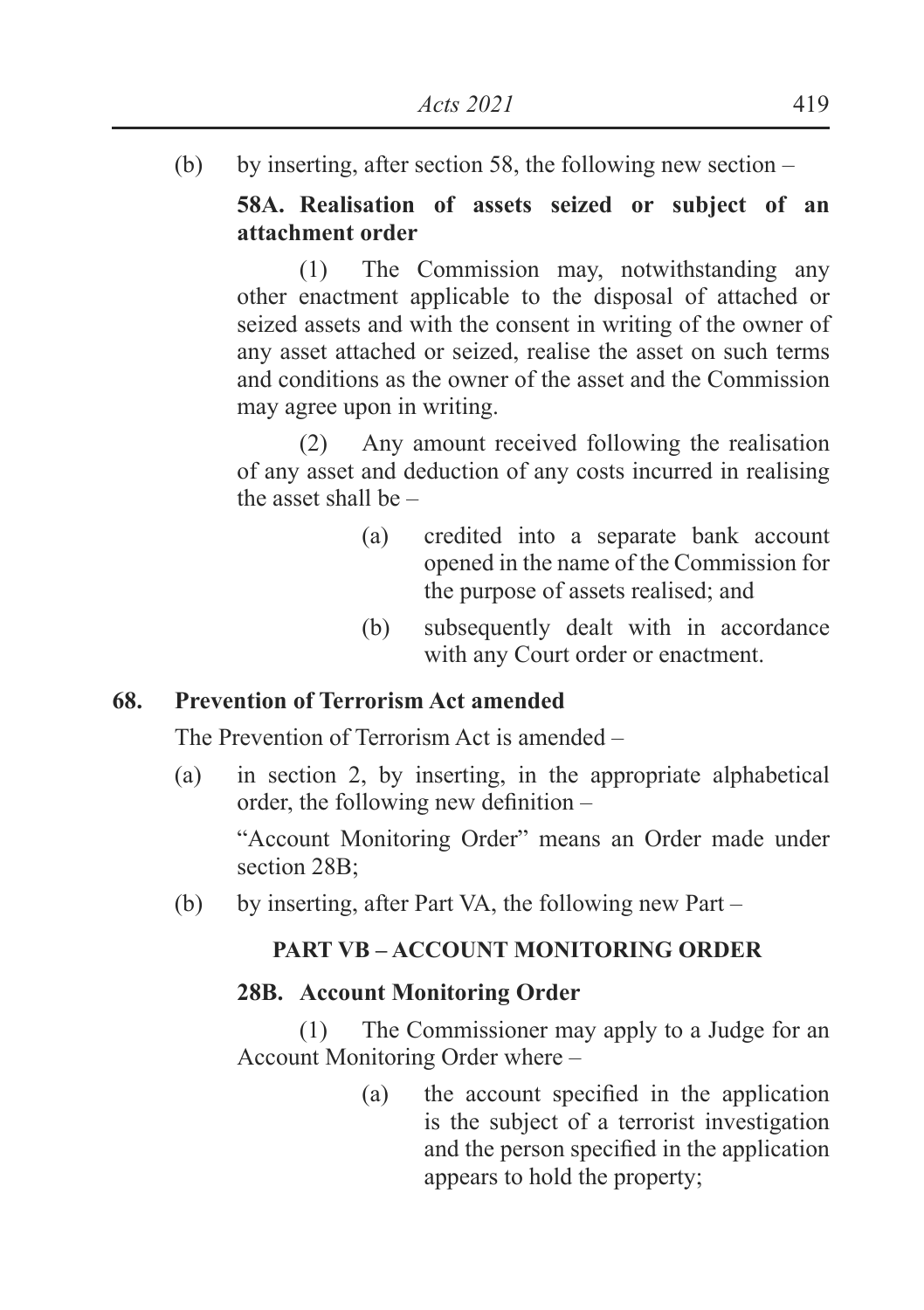- (b) the account information may be of substantial value to the investigation; and
- (c) it is in the public interest that the account information be provided.

(2) An application under subsection (1) shall state that the Account Monitoring Order is sought against the financial institution and in relation to account information of the description specified in the application.

(3) An application for an Account Monitoring Order may specify information relating to –

- (a) all accounts held by the person, at such financial institution, specified in the application;
- (b) a particular description, or particular descriptions, of accounts held; or
- (c) a particular account, or particular accounts, held.

(4) (a) A Judge may, on an application under subsection (1), make an Account Monitoring Order where he is satisfied that the requirements of this section are fulfilled and the making of the Order is justified.

 (b) An Account Monitoring Order shall order the financial institution specified in the application to provide to the Commissioner, for the period stated in the Order, account information of the description specified in the Order, in the manner, and at or by the time, stated in the Order.

 (c) The period stated in an Account Monitoring Order shall not exceed 90 days from the date the Order is made.

 (d) A Judge may, on an application from the Commissioner and where he is satisfied that it is in the interests of justice to do so, extend the period specified in an Account Monitoring Order by an additional period not exceeding 180 days.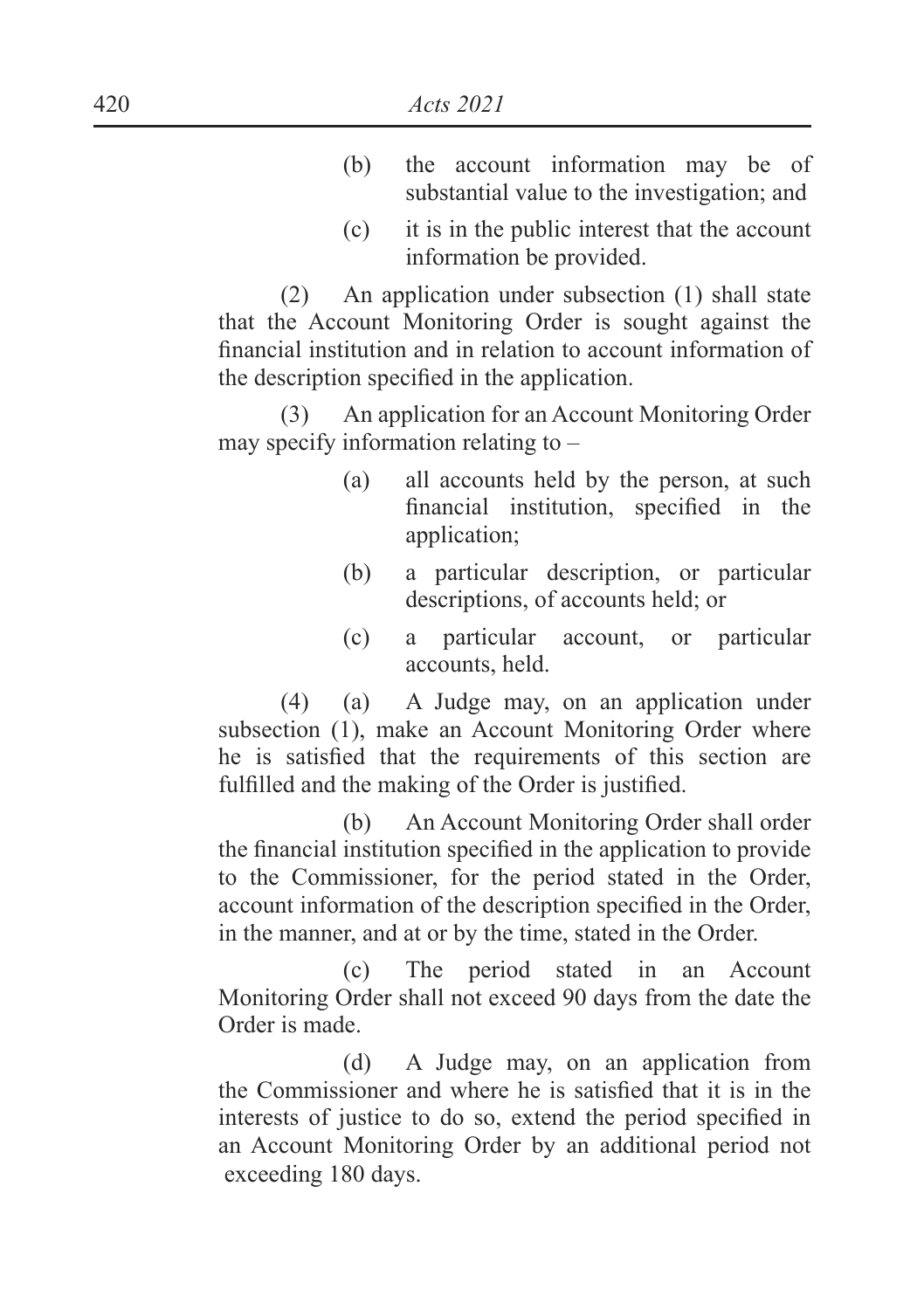### **69. Private Pension Schemes Act amended**

The Private Pension Schemes Act is amended –

- (a) in section 2, in the definition of "defined contribution" scheme", in paragraph (c), by deleting the words "amounts held in such respect" and replacing them by the words "amounts held in such respect, except to smooth out investment returns"
- (b) in section 37(2), by repealing paragraph (a) and replacing it by the following paragraph –
	- (a) its audited financial statements, prepared in accordance with International Financial Reporting Standards;

## **70. Protected Cell Companies Act amended**

The Protected Cell Companies Act is amended –

- (a) in section 3, by repealing paragraph (b) and replacing it by the following new paragraph –
	- (b) the Companies Act insofar as it relates to a company –
		- (i) holding a Global Business Licence under the Financial Services Act; or
		- (ii) engaged in real estate development;
- (b) in the Schedule, by adding the following new item –

| <b>Real Estate Development</b> | Acquiring, developing, holding,     |
|--------------------------------|-------------------------------------|
|                                | managing and disposing of real      |
|                                | estate assets or portfolios of real |
|                                | estate assets in different cells.   |
|                                |                                     |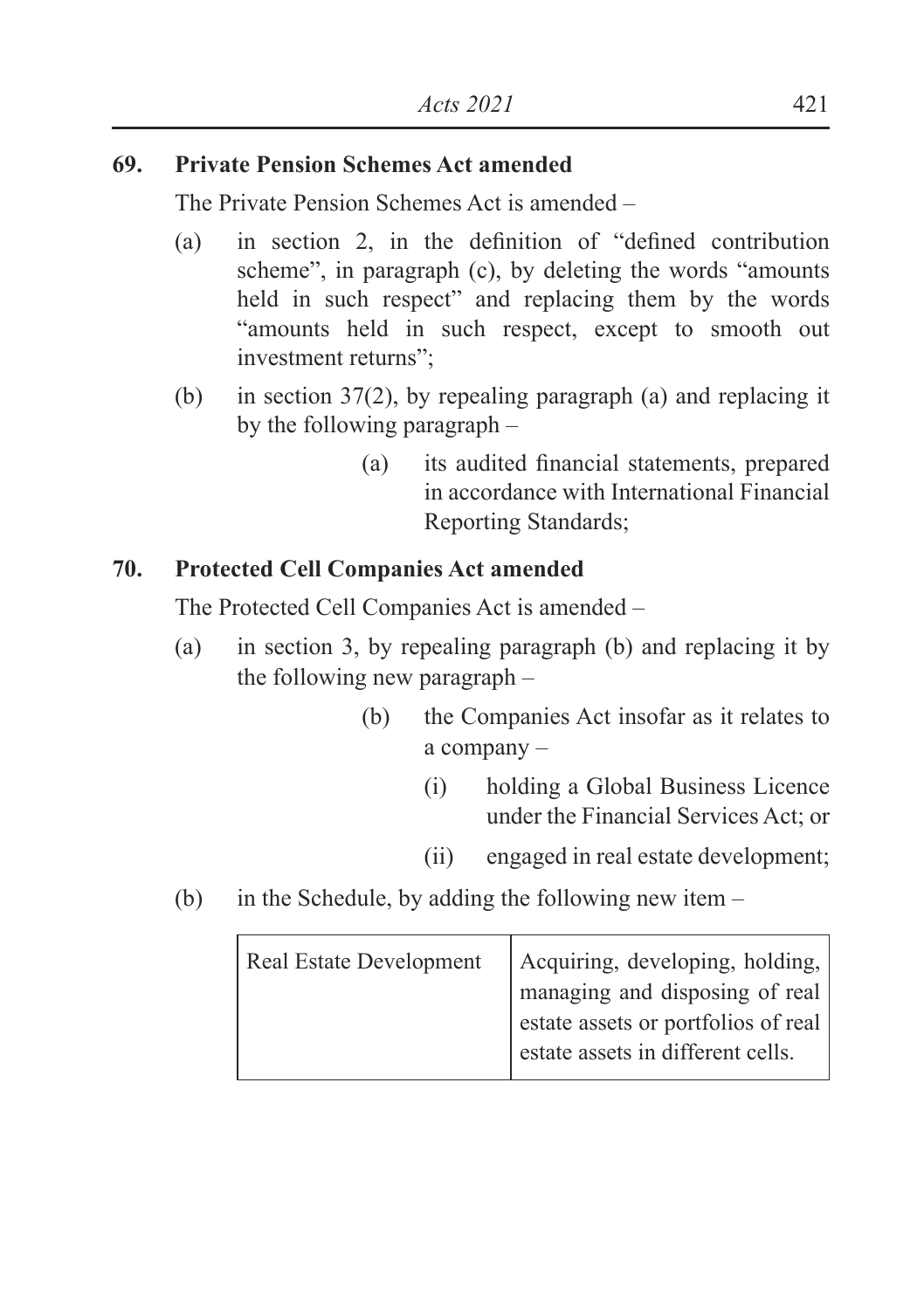## **71. Public Collections Act amended**

The Public Collections Act is amended –

(a) in section 2, by inserting, in the appropriate alphabetical order, the following new definition  $-$ 

"force majeure" –

- (a) means any circumstance or event beyond the reasonable control of, and without the fault or negligence of, the promoter claiming force majeure, but only if and to the extent that –
	- (i) such circumstance or event, despite the exercise of reasonable diligence, cannot be prevented, avoided or removed by the promoter; and
	- (ii) such circumstance or event materially and adversely affects the ability of the promoter to perform, or delays performance of, his obligations under this Act, and the promoter has taken all reasonable precautions, due care and reasonable alternative measures in order to avoid the effect of such an event and its ability to perform his obligations under this Act and to mitigate the consequences thereof; and
- (b) includes acts of God, sudden actions of the elements such as floods, earthquakes, hurricanes, cyclones, tornadoes, sabotage, vandalism, fire, explosion, strike, slowdown or labour disruptions;
- (b) in section  $6 -$ 
	- (i) by repealing subsection (1) and replacing it by the following subsection –

(1) Subject to this Act, every promoter shall, within one month of the completion of a collection. forward to the Commissioner a detailed statement stating the amount of money or other property collected.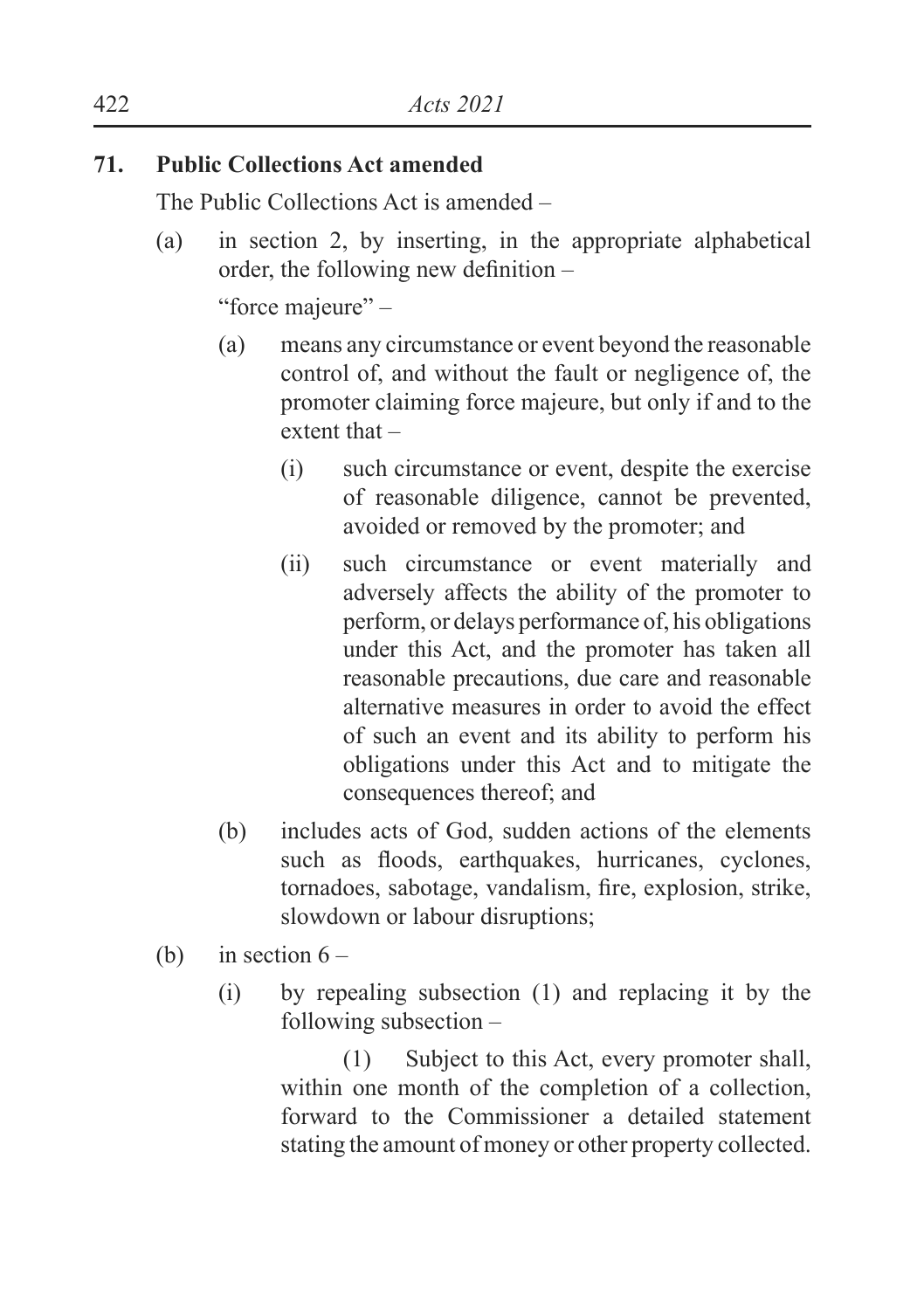(ii) by inserting, after subsection (1), the following new subsections –

> (1A) Notwithstanding subsection (1), every promoter shall, within 6 months of completion of collection forward a detailed statement stating the expenses incurred for the collection and the manner in which the proceeds have been or will be disposed of.

> (1B) Notwithstanding subsection (1)(b), upon a request from a promoter in the event of a force majeure, the Commissioner may grant him an additional period of 6 months for submission of the detailed statement.

(c) in section 8, by deleting the words "5,000 rupees" and "one year" and replacing them by the words "500,000 rupees" and "5 years", respectively.

## **72. Public-Private Partnership Act amended**

The Public-Private Partnership Act is amended –

- (a) in section  $2 -$ 
	- $\Delta$  in the definition of "control", by deleting the words "section 3(1D) of the Public Procurement Act" and replacing them by the words "the Public Debt Management Act";
	- $\text{(ii)}$  in the definition of "own", by deleting the words "section 3(1D) of the Public Procurement Act" and replacing them by the words "the Public Debt Management Act;
- (b) by inserting, after section 2, by the following new section –

# **2A. Non-application of Public Procurement Act**

The Public Procurement Act shall not apply to a project under this Act.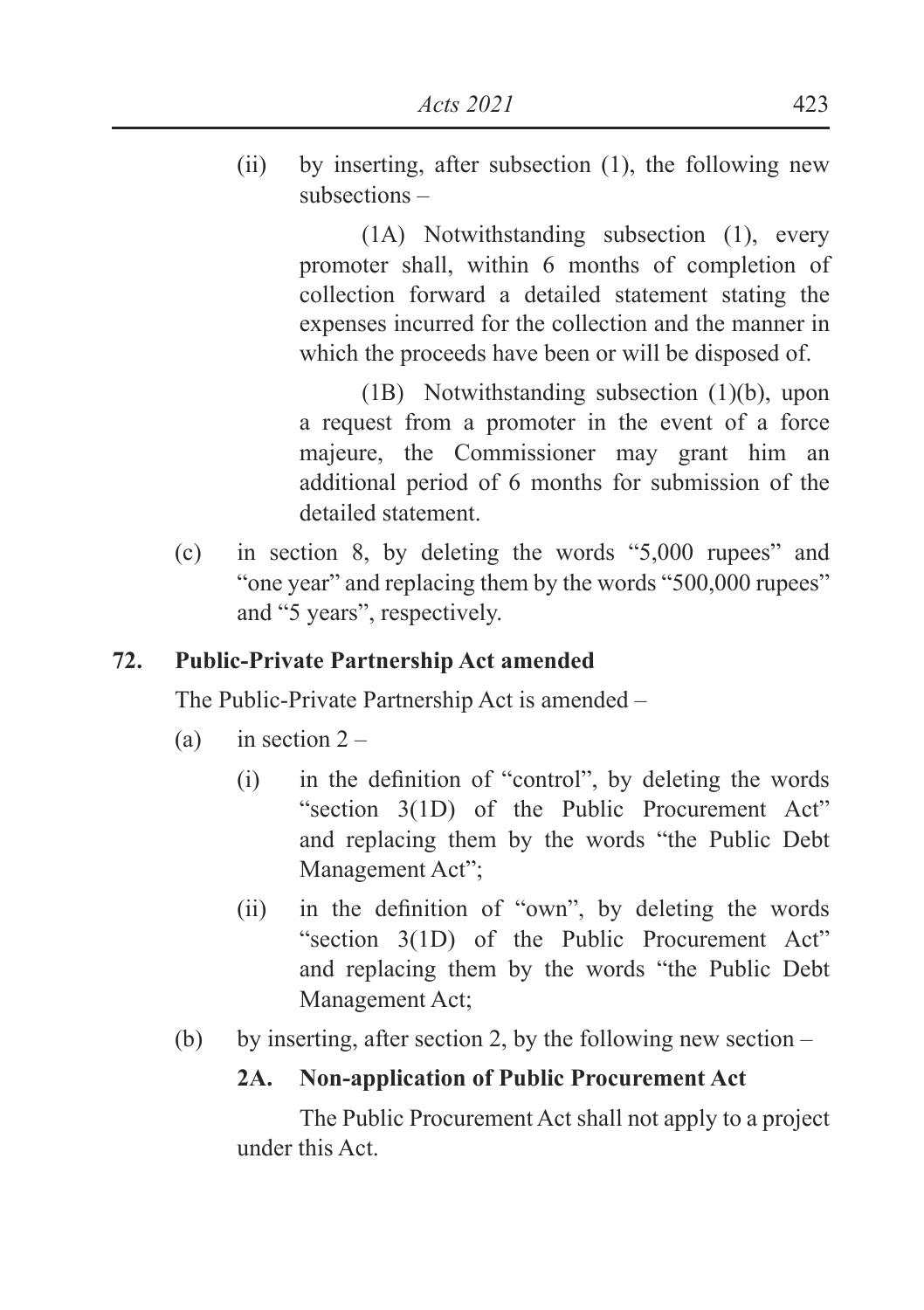- (c) in section 3A, by inserting, after paragraph (d), the following new paragraph –
	- (da) monitor the implementation of a project until the signature of a contract with a private party and the operation of the project;
- (d) by repealing section 3B and replacing it by the following section –

### **3B. Powers of BOT Projects Unit**

(1) The BOT Projects Unit may, in the discharge of its functions, by notice in writing, request a contracting authority to provide, within the time limit specified in the notice, such information, records and other documents as it may require regarding a project.

(2) Where, in the discharge of its functions, the BOT Project Unit finds that there has been a deliberate non-compliance with any provision of this Act, the officer in charge of the BOT Projects Unit shall refer the matter to the Secretary to Cabinet and Head of the Civil Service and recommend such action as he considers appropriate.

(3) The Secretary to Cabinet and Head of the Civil Service may, where he considers it appropriate, refer any matter referred to him under subsection (2) to the police for enquiry.

- (e) in section  $3C -$ 
	- (i) in subsection (4), by deleting the words "section  $3B(a)$ " and replacing them by the words "subsection (3)";
	- (ii) by inserting, after subsection (5), the following new subsection –

(5A) The contracting authority shall, on obtaining the approval of Cabinet pursuant to section  $4(1)(d)$ , prepare a request for proposal which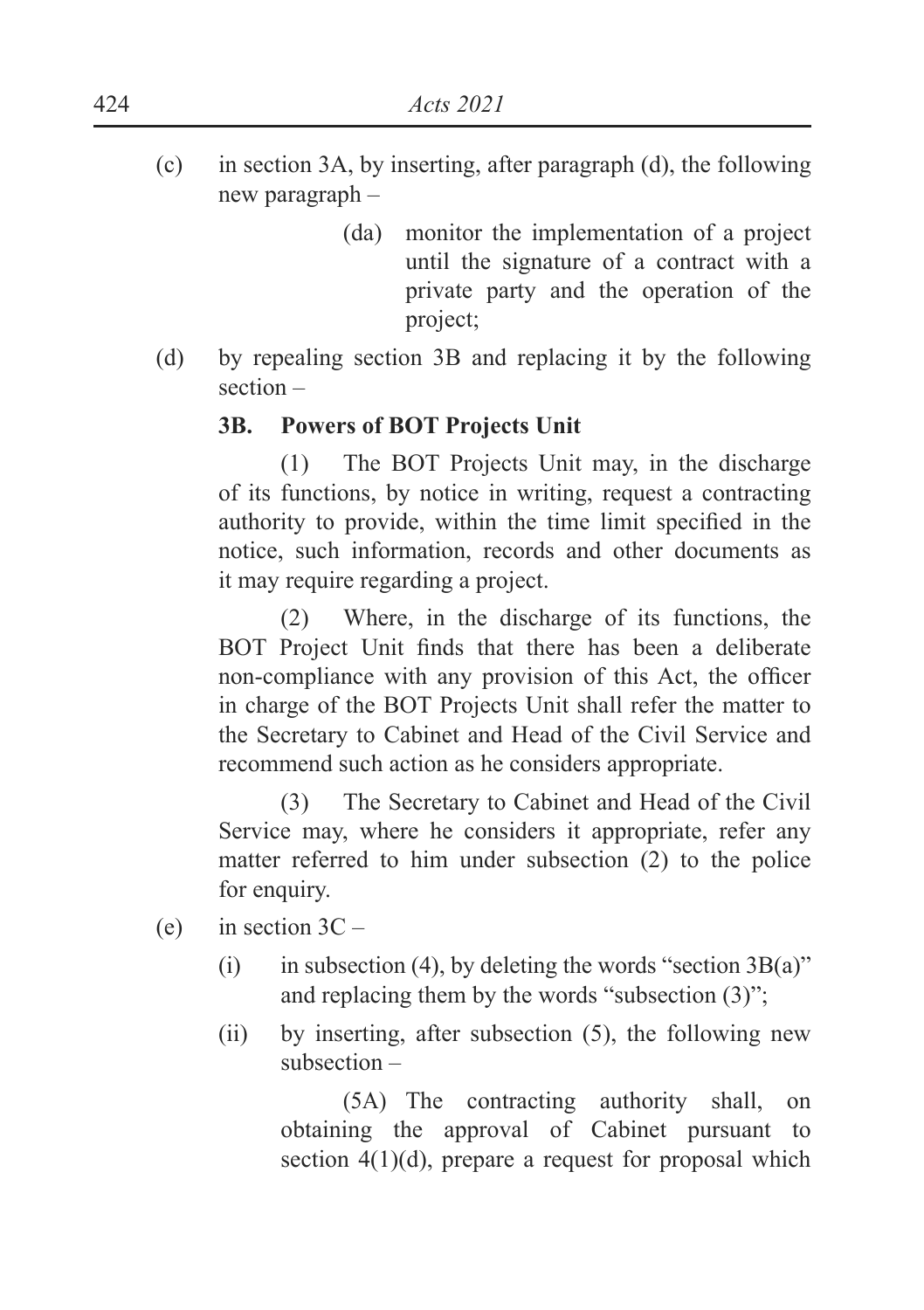shall be issued by way of the open advertised bidding method –

- (a) using its internal procedures for a project below the prescribed threshold; or
- (b) through the Central Procurement Board for a project above the prescribed threshold.
- (iii) in subsection  $(6)$ 
	- (A) by deleting the words "The person" and replacing them by the words "Where the approval of Cabinet is obtained pursuant to section  $4(1)(d)$ , the person";
	- (B) by deleting the words "under section  $4(1)(d)$ " and replacing them by the words "referred to in subsection (5A)";
- (iv) in subsection (7), by deleting the words "section  $4(1)(d)$ " and replacing them by the words "subsection (5A)";
- (v) in subsection (9), by adding the following new paragraph, the full stop at the end of paragraph (b) being deleted and replaced by a semicolon –
	- (c) is the only bidder pursuant to the procurement exercise referred to in subsection (8), the contract may be awarded to the person following successful negotiation of the conditions of the contract.
- (vi) by adding the following new subsection –

(10) Notwithstanding this section, where a person submits a project –

- $(a)$  which has no financial implication for the Government; and
- $(b)$  which will benefit the public.

he may be awarded the project subject to successful negotiation with the contracting authority.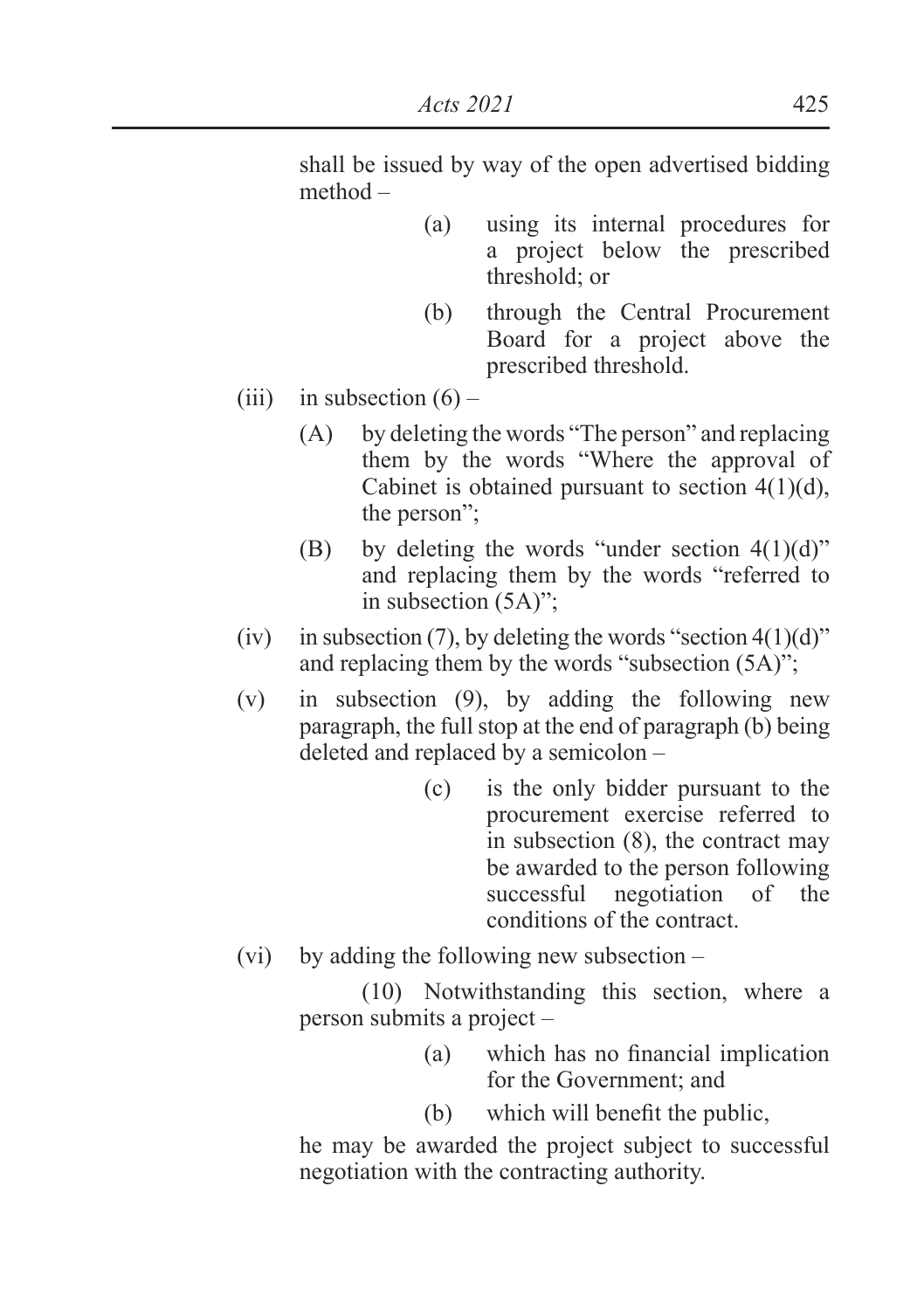- (f) in section 3D, in subsection (1), by repealing paragraph (a) and replacing it by the following paragraph –
	- $(a)$  a technical advisory firm, which shall be remunerated by –
		- (i) the BOT Projects Unit;
		- (ii) the private party; or
		- (iii) both the BOT Projects Unit and the private party; or
- (g) in section  $4 -$ 
	- (i) in subsection  $(1)$ 
		- (A) in paragraph (d), by deleting the words "a project" and replacing them by the words "the procurement exercise for a project";
		- (B) by inserting, after paragraph (d), the following new paragraph –
			- (da) carry out the procurement exercise to select a private party for a project below the prescribed threshold with the assistance of the BOT Projects Unit or a consultant;
	- (ii) in subsection (2), by deleting the words "BOT Project" and replacing them by the word "project";
- (h) by inserting, after section 6, the following new section –

# **7. Request for proposal**

A notice of invitation or document pertaining to a request for proposal for the procurement of a private party may be issued using any of the following procurement methods –

> (a) open advertised bidding method, whereby the invitation to bid shall be published in a national newspaper having wide circulation and, in the case of an international bidding, in selected international media having wide circulation;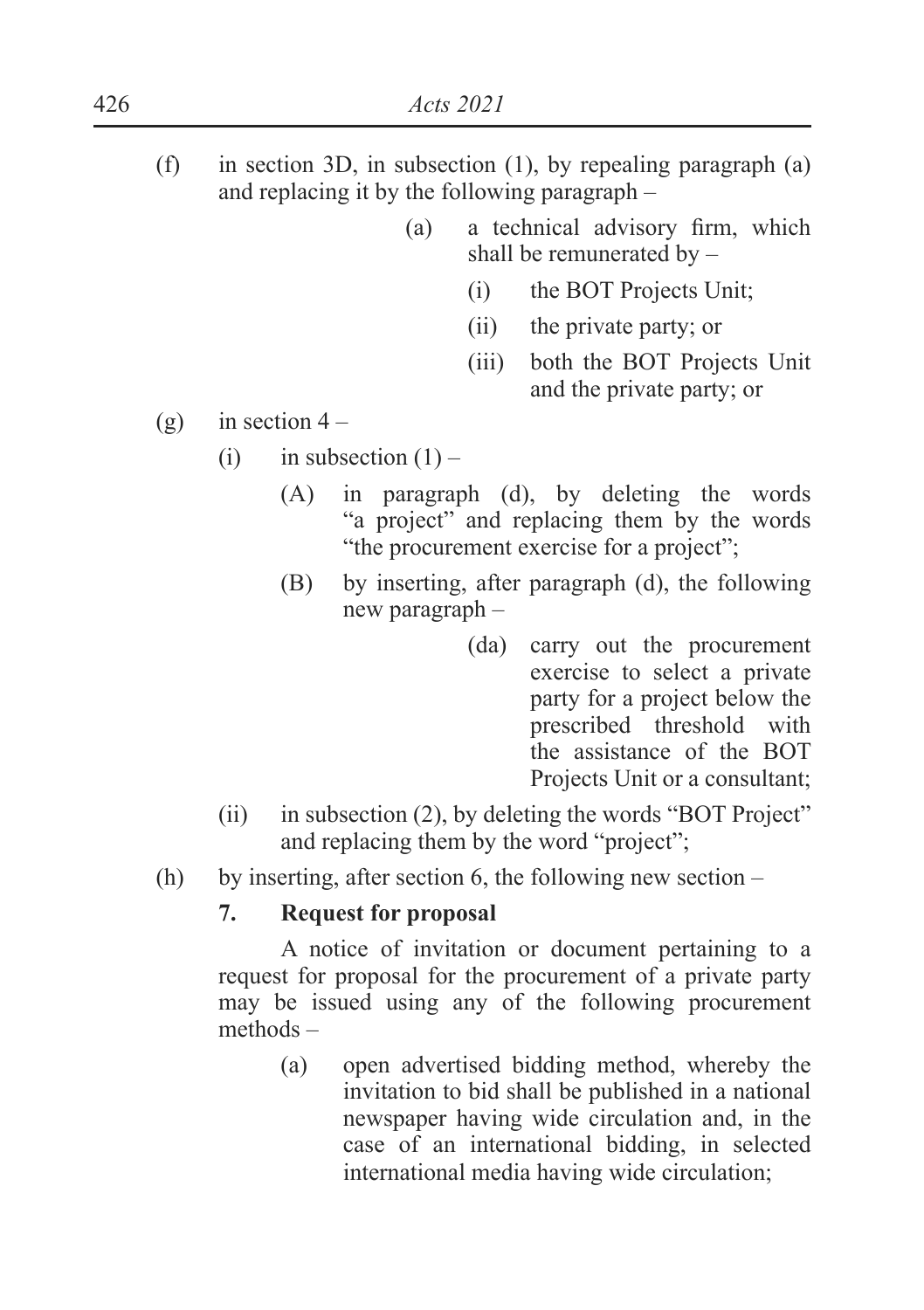- (b) framework agreement, between a contracting authority and one or more private parties, which establishes the terms and conditions under which the private party or parties, as the case may be, shall enter into one or more agreements with the contracting authority during the duration of the agreement; or
- (c) restricted bidding procedure, where a contracting authority has reason to believe that the agreement may be implemented by a limited number of bidders.
- (i) in section 10, by inserting, after paragraph (a), the following new paragraph –
	- (aa) shall be responsible for the authorisation, approval and carrying out of the pre-selection exercise to procure a private party;

# **73. Public Procurement Act amended**

The Public Procurement Act is amended –

(a) in section  $15(1)(a)$ , by adding the following new subparagraphs, the word "and" at the end of subparagraph (vi) being deleted and the word "or" at the end of subparagraph (v) being deleted –

(vii) competitive negotiations; or

(viii) electronic reverse auction; and

- (b) in section 21–
	- (i) by repealing subsection (1) and replacing it by the following subsection –

(1) A public body may, in cases of extreme urgency, purchase goods and procure works, consultancy services and other services by such procurement method as may be prescribed.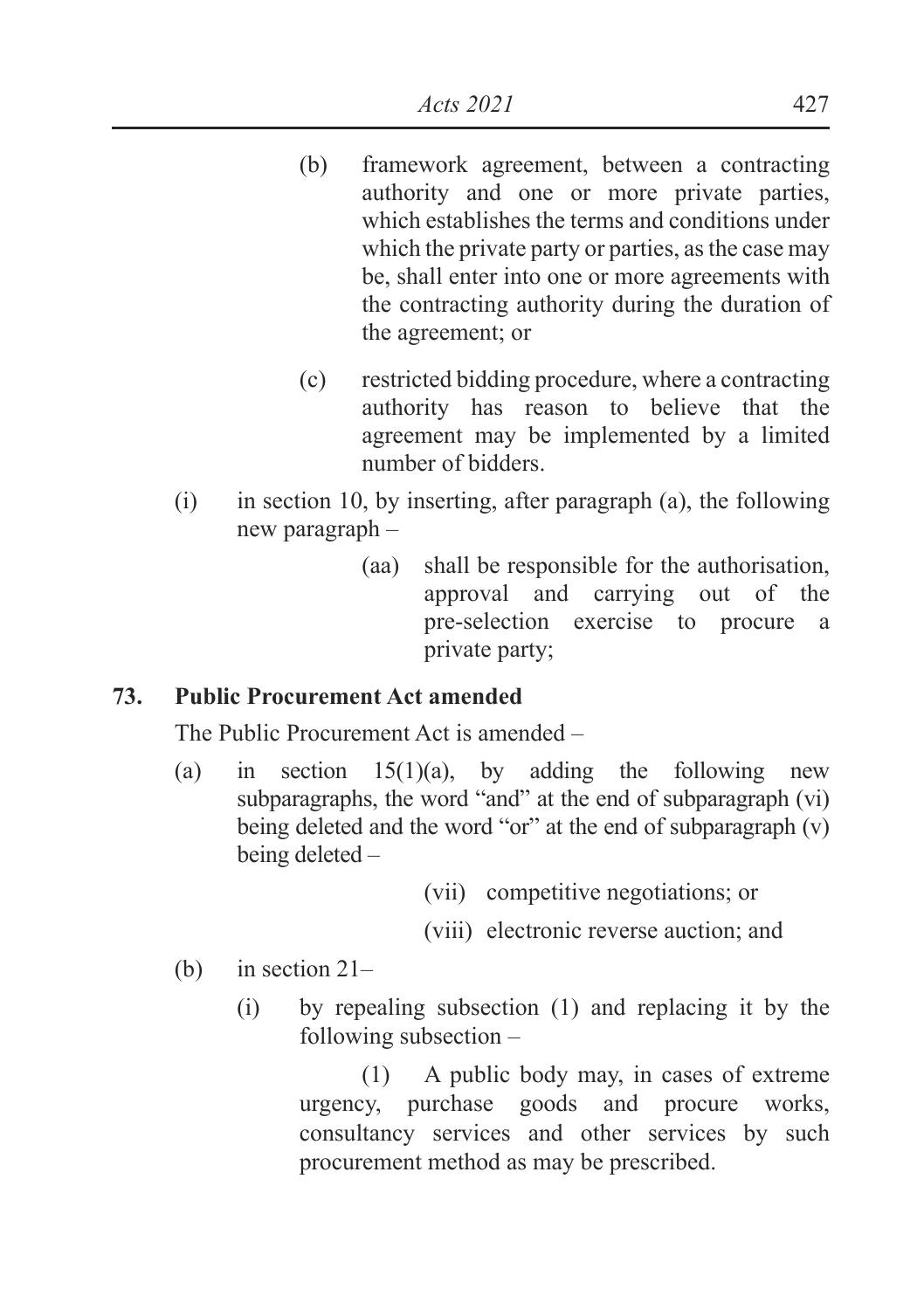$(ii)$  by adding the following new subsection –

(4) Part VI shall not apply to this section.

(c) by inserting, after section 25A, the following new sections –

#### **25B. Competitive negotiations**

(1) A public body may engage in competitive negotiations where –

- (a) there is an urgent need for the subject matter of the procurement and engaging in open advertised bidding or any other competitive method of procurement would be impractical and time-consuming, provided that the circumstances giving rise to the urgency were not foreseeable by the public body or was not the result of any dilatory conduct on the part of the public body;
- (b) due to a catastrophe, there is an urgent need for the subject matter of the procurement and open advertised bidding or any other competitive method of procurement would be impractical and time-consuming;
- (c) where all the bids received for an open advertised bidding or restricted bidding are classed as irregular or unacceptable;
- (d) a public body determines that the use of any other competitive method of procurement is not appropriate for the protection of the essential security interests of Mauritius; or
- (e) it is required as a complementary procedure, because –
	- (i) there is a tie in the lowest evaluated price by 2 or more bidders;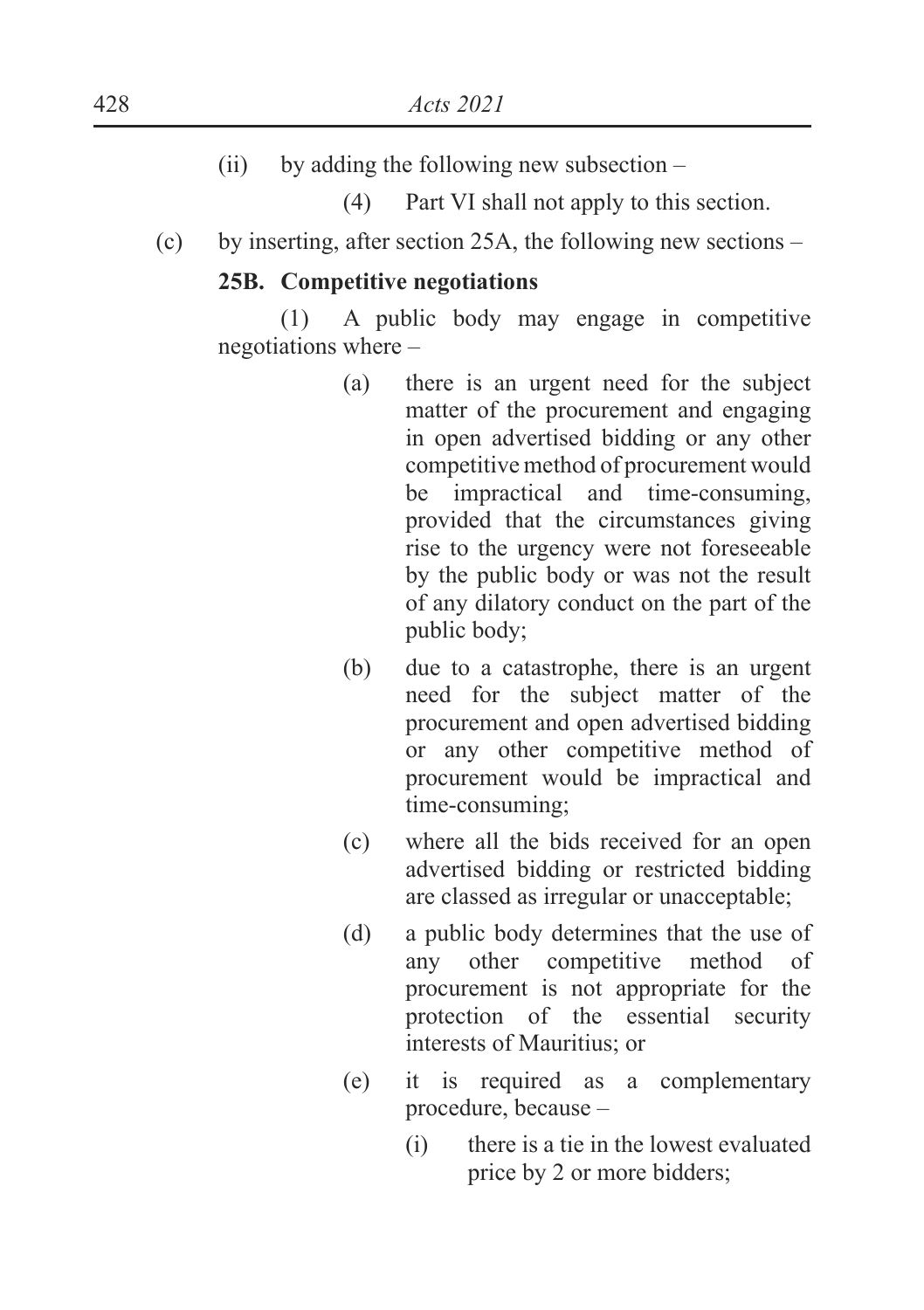- (ii) there is a tie in the highest combined score points; or
- (iii) the lowest evaluated price substantially exceeds the estimated cost.

(2) (a) For the purpose of subsection  $(1)(e)$ , the accounting officer of a public body shall identify  $-$ 

- (i) the bidders affected by the tie; or
- (ii) the bidders that quoted prices which are substantially above the estimated cost.

 (b) Where bidders quoted above the estimated cost, the accounting officer of the public body shall –

- (i) reveal the estimated cost to the bidders; and
- (ii) limit its invitation to bidders whose evaluated prices are not more than 25 per cent above the estimated cost.
- (3) In subsection  $(1)(c)$ 
	- (a) "irregular", in relation to a bid, means that
		- (i) the bid does not comply with the bidding documents;
		- (ii) there is evidence of collusion or corruption; or
		- (iii) the bid is abnormally low;
	- (b) "unacceptable", in relation to a bid, means that –
		- (i) the bid was submitted by a bidder who does not have the required qualifications; or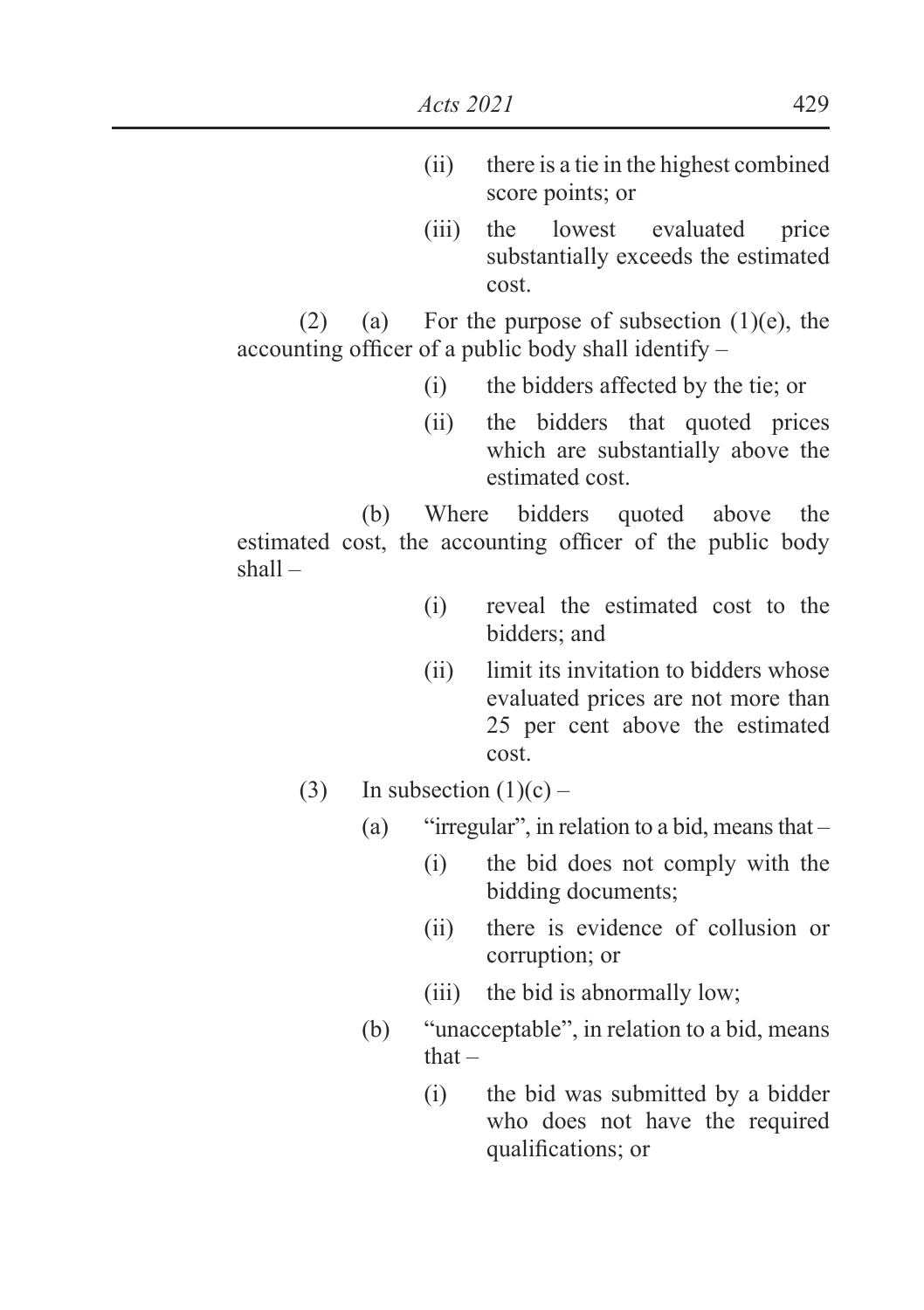(ii) the price quoted substantially exceeds the updated cost estimate.

#### **25C. Electronic Reverse Auction**

 $(1)$  (a) A public body may resort to the electronic reverse auction method of procurement for goods, works or non-consultancy services through the electronic procurement system, provided that the procurement –

- $(i)$  is accurately specified; and
- (ii) the subject matter of the purchase and requirements are suitable for simple bidding processes where evaluation is solely in terms of price.

 (b) A procurement which includes multiple variables and qualitative factors shall not be subject to electronic reverse auctions.

(2) For the purpose of the electronic reverse auction method of procurement –

- (a) a public body shall
	- (i) invite all registered suppliers in a specific category to compete:
	- (ii) advertise its requirements on the electronic procurement system and its website, including the time limit and goods specifications;
- (b) the prices of bidders within the scheduled time shall be visible to other bidders, without revealing the identity of a bidder; and
- $\epsilon$  a pre-qualified supplier shall not revise its bid upwards within the scheduled time.

(3) Subject to the reserve price set by the public body, the successful bid shall be the bid with the lowest price at the deadline for the submission of bids.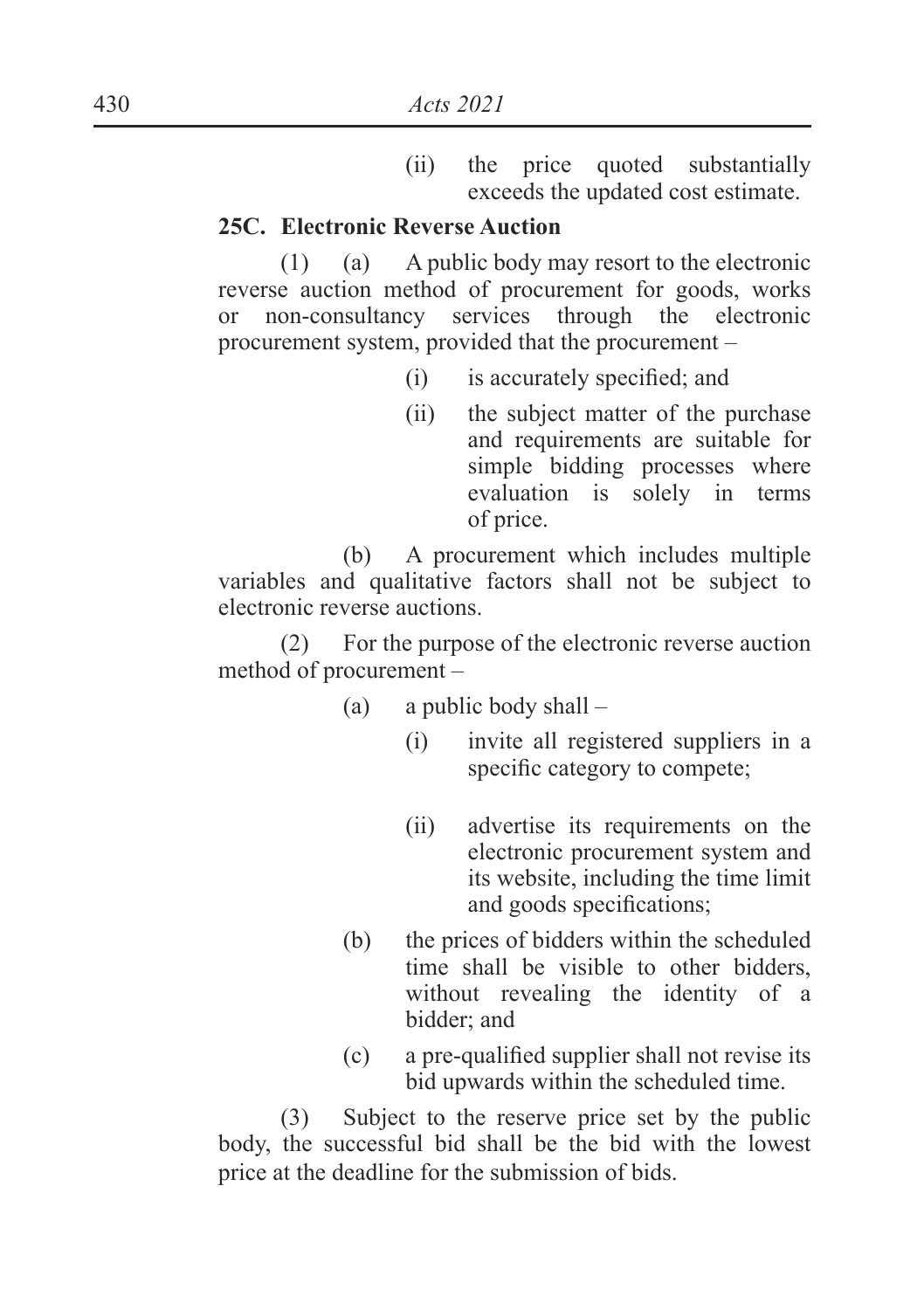- (d) in section 40(2), by deleting the words "as may be prescribed" and replacing them by the words "as may be prescribed or where the selected procurement method includes negotiations";
- (e) in section 46(1), by repealing paragraph (i) and replacing it by the following paragraph –
	- (i) the provisions for termination of the contract, including the grounds on which the contract may be terminated and the procedures applicable on termination;
- (f) in section 48, by adding the following new subsection, the existing provision being numbered as subsection  $(1)$  –

(2) Notwithstanding any other enactment, a public body or a contractor may terminate a contract where the other party to the contract commits a fundamental breach of the contract, as defined in the Conditions of Contract.

(g) in section  $51(1)(e)$ , by deleting the words "including bidders" proprietary information" and replacing them by the words "including bidders' proprietary information, except where disclosure is required by an investigatory body vested with powers of investigation, including the Independent Commission against Corruption, Competition Commission or Police".

# **74. Quarantine Act 2020 amended**

The Quarantine Act is amended –

- (a) in section  $2 -$ 
	- $(i)$  in the definition of "communicable disease", in paragraph (a), by deleting the word "Schedule" and replacing it by the words "First Schedule";
	- (ii) by inserting, in the appropriate alphabetical order, the following new definition  $-$

"Fixed Penalty Notice" or "FPN" means a notice in the form set out in the Second Schedule;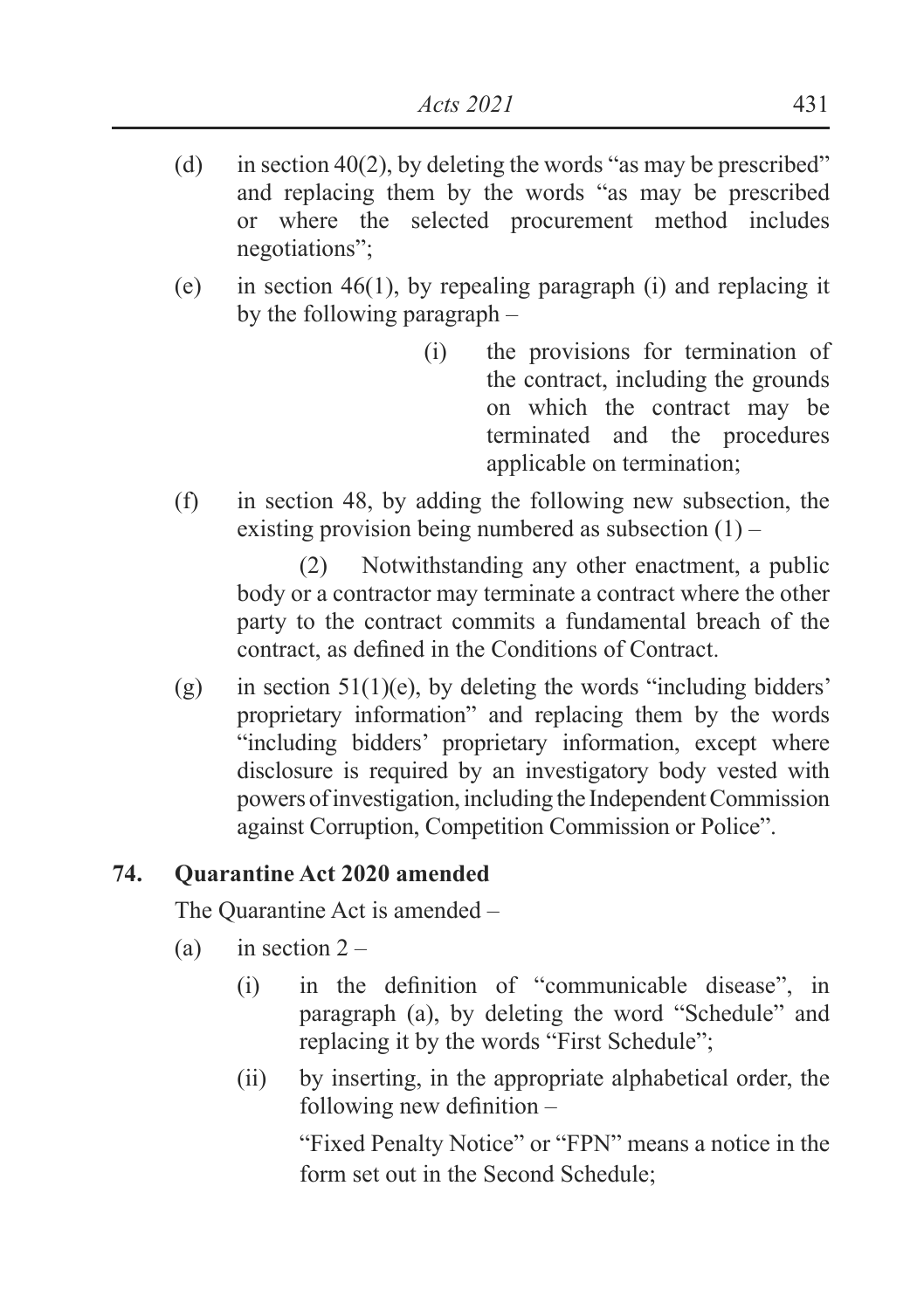- (b) in section  $3 -$ 
	- (i) in subsection  $(1)$ 
		- (A) in paragraph (b), by inserting, after the words "all persons", the words ", other than such persons or class of persons as may be specified in the Order,";
		- (B) by repealing paragraph (c), the semicolon at the end of paragraph (b) being deleted and replaced by a full stop;
	- (ii) by repealing subsection (2) and replacing it by the following subsection –

(2) Notwithstanding subsection (1)(b), the Prime Minister may authorise such persons or class of persons to be outdoor and, upon such authorisation, the Commissioner of Police shall issue a permit to those persons to be outdoor on such terms and conditions as the Commissioner may specify in the permit.

(c) in section 4, by inserting, after subsection (1), the following new subsection, existing subsection (2) being renumbered as subsection  $(3)$  –

(2) For the purpose of preventing a spread of a communicable disease in Mauritius during a quarantine period, the Minister may, by regulations –

- (a) restrict a person from having access to a specified institution, place or premises unless he satisfies such medical requirements, and complies with such conditions, as may be prescribed; and
- (b) provide for anything that is required to prevent the spread of a communicable disease, including the closure of premises, restriction of activities and prohibition to attend places.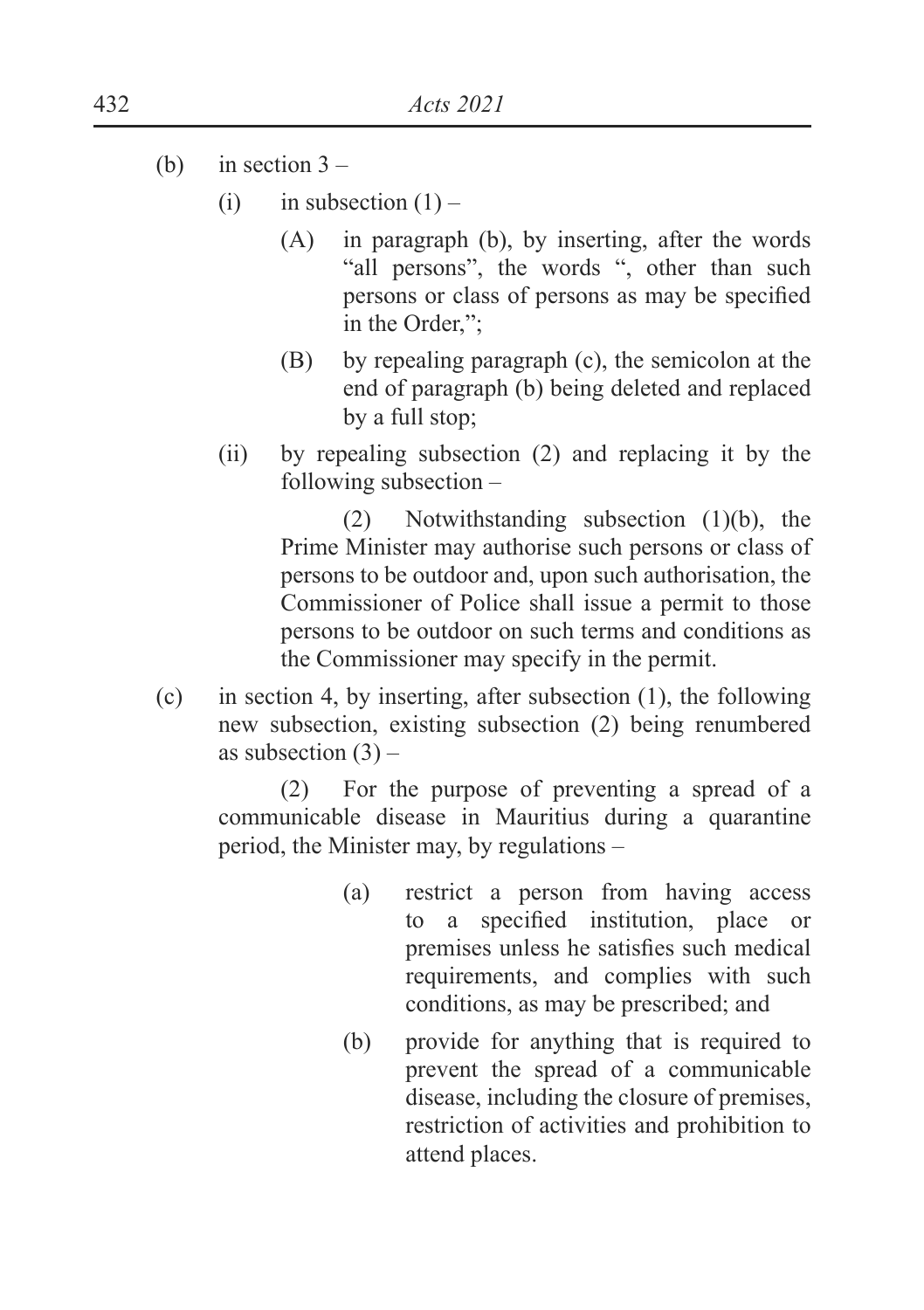- (d) in section 9, in subsection (1), by inserting, after the words "Every person shall", the words ", in such form as may be prescribed,";
- (e) in section  $12 -$ 
	- (i) by numbering the existing provision as subsection  $(1)$ ;
	- (ii) in the newly numbered subsection (1), by inserting, after the words "be liable", the words ", subject to subsection  $(2)$ ,";
	- (iii) by adding the following new subsections –

(2) (a) Where a person is convicted of an offence under this Act and, as a result of the commission of the offence, the person was quarantined in a quarantine facility, the person shall be liable to a fine which shall not be less than twice the quarantine expenses but not exceeding 500,000 rupees and to imprisonment for a term not exceeding 5 years.

(b) In this subsection –

 "quarantine expenses", in respect of the person referred to in paragraph (a) –

- (i) means lodging and food expenses incurred by the Ministry for the period during which the person was confined in a quarantine facility; and
- (ii) includes medical expenses incurred by the Ministry for any medical test carried out on the person.
- (3) Notwithstanding
	- (a) section 114 of the Courts Act; and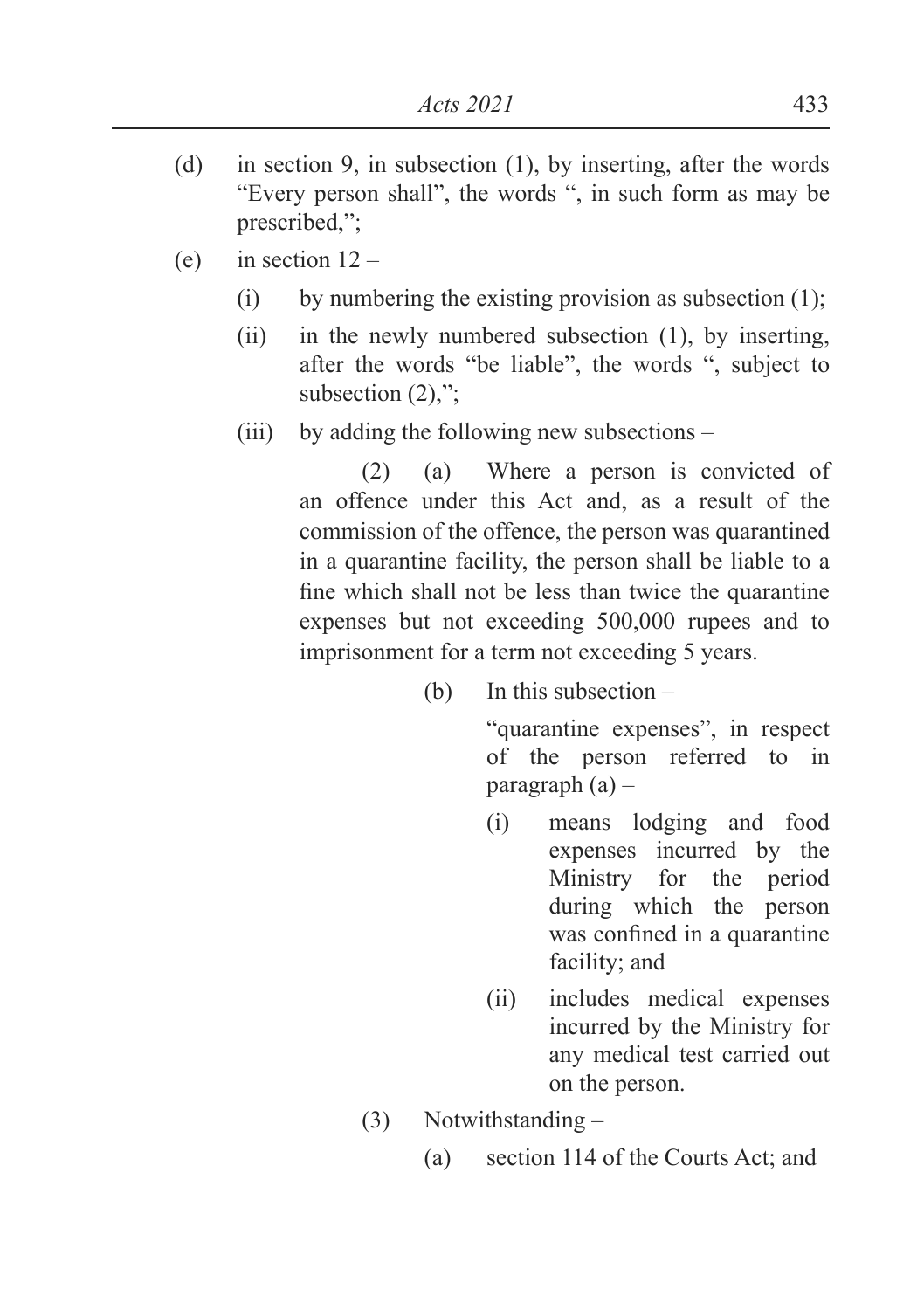(b) section 72 of the District and Intermediate Courts (Criminal Jurisdiction) Act,

a Magistrate shall have jurisdiction to try any offence under this Act and may impose any penalty provided for by this Act.

(f) by inserting, after section 12, the following new sections –

## **12A. Fixed Penalty Notice**

 $(1)$  Where a person commits an offence specified in the second column of the Third Schedule, the police officer who detects the offence shall –

- (a) immediately serve a Fixed Penalty Notice (FPN) on that person calling upon him to pay, not later than 28 days after the date of the offence, the corresponding fine specified in the third column of that Schedule to the appropriate District Court;
- (b) where that person refuses the FPN under paragraph (a), serve, not later than 10 days after the date of the offence, the FPN by sending it by registered post to that person's usual or last known place of residence or business address, calling upon him to pay, not later than 28 days after the date of the offence, the corresponding fine specified in the third column of that Schedule to the appropriate District Court.
- (2) The FPN shall be drawn up in quadruplicate.
- $(3)$  The police officer who detects the offence shall
	- (a) serve or cause to be served the original of the FPN on the offender;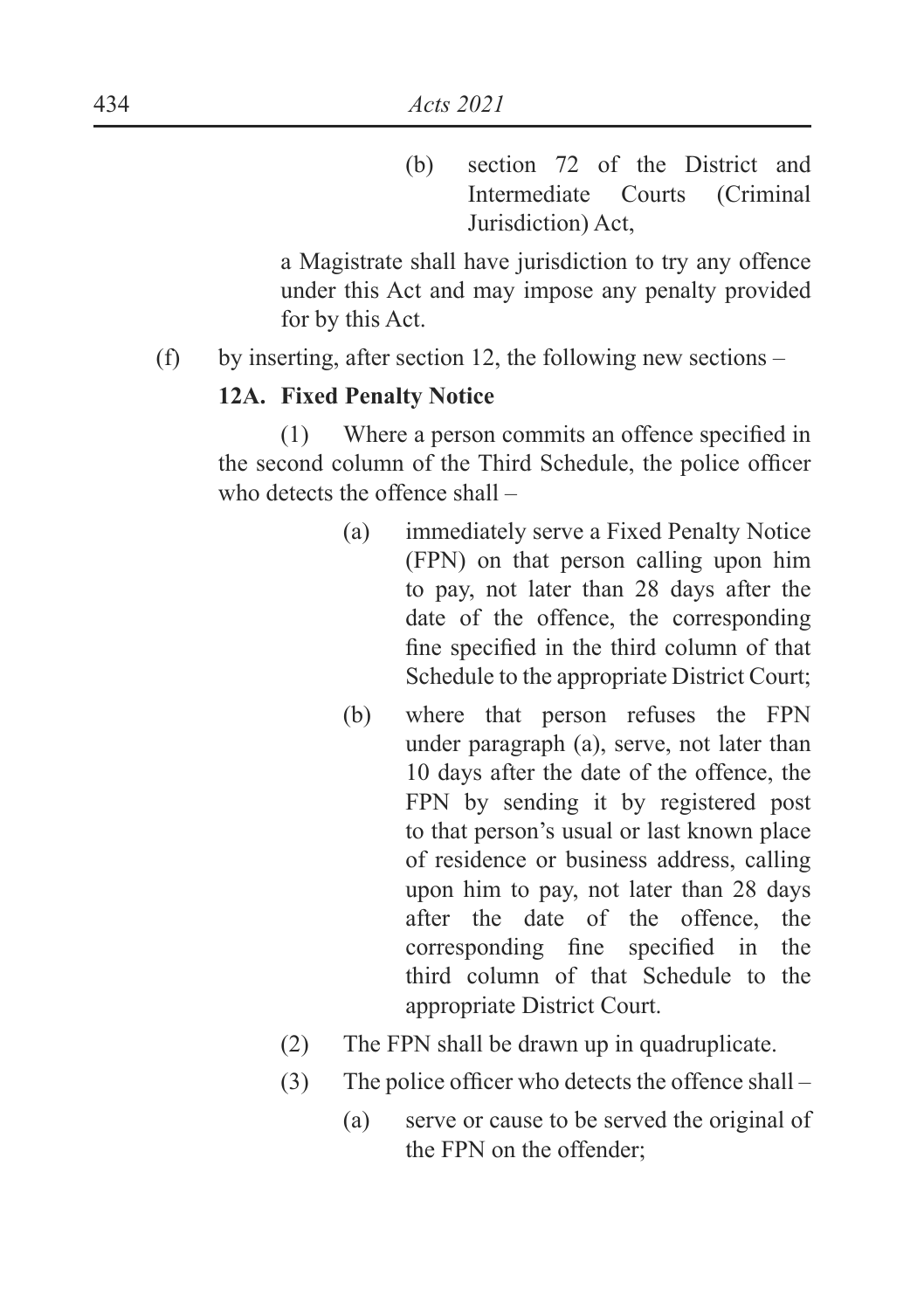- (b) forward one copy of the FPN to the Commissioner of Police;
- (c) forward one copy of the FPN to the appropriate District Court; and
- (d) retain the fourth copy of the FPN.

#### **12B.** Payment of fixed penalty

(1) A person who is served with an FPN pursuant to section 12A shall, not later than 28 days after the date of the offence –

- (a) attend the appropriate District Court specified in the FPN;
- (b) produce
	- (i) the FPN;
	- (ii) his National Identity Card; and
- $\text{C}$  bay the fine specified in the FPN.

(2) On receipt of payment made under subsection (1), the District Court Officer shall fill in the relevant part of the FPN and, not later than 14 days after the date of payment, return the FPN to the police officer, as the case may be.

#### 12C. Non-payment of fixed penalty

Where a person who has been served with an FPN under section 12A fails to pay the appropriate fine within the time limit mentioned in the FPN and criminal proceedings are instituted against him for the offence in respect of which he was served with the FPN, he shall, notwithstanding this Act or any other enactment, be liable, on conviction, to a fine which shall not be less than twice the fixed penalty in respect of that offence.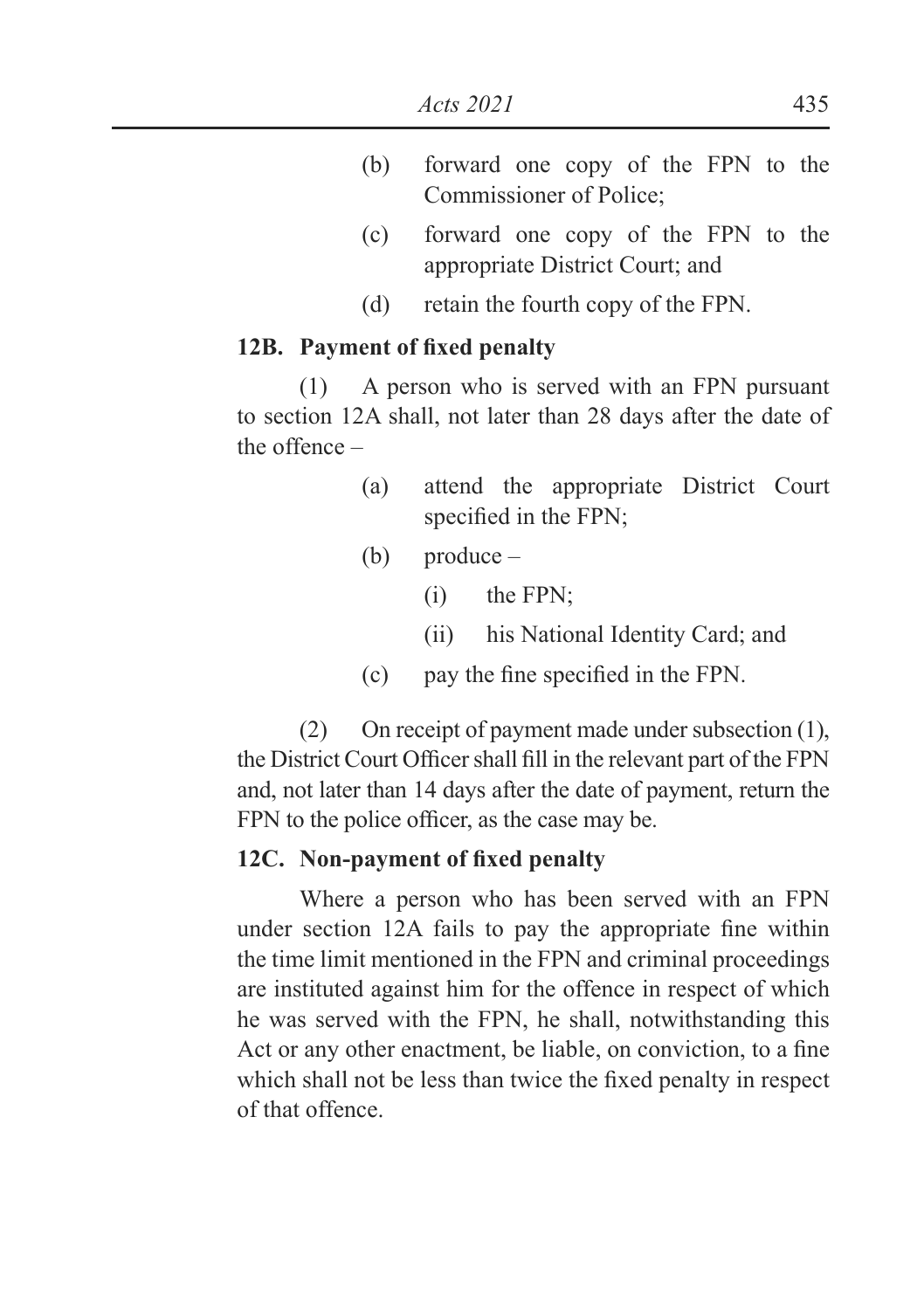- (g) in section 13, in subsection  $(2)(f)$ , by deleting the words "the Schedule" and replacing them by the words "the Schedules".
- (h) by inserting, after section 15, the following new subsection –

# **15A. Transitional provisions**

(1) Where, prior to the commencement of this section, a person has committed an offence specified in the second column of the Third Schedule and, on the commencement of this section, no criminal proceedings have been instituted against him in respect of that offence –

- (a) a police officer shall, not later than  $14$  days after the commencement of this section, serve the FPN on the person in the manner specified in section  $12A(3)$ ; and
- (b) the person on whom the FPN is served shall, not later than 28 days after the date of issue of the FPN, pay the appropriate fine in the manner specified in section  $12B(1)$ .

(2) On receipt of payment made under subsection  $(1)(b)$ , the District Court Officer shall fill in the relevant part of the FPN and, not later than 14 days after the date of payment, return the FPN to the police officer, as the case may be.

(3) Where a person who has been served with an FPN under subsection  $(1)$  fails to pay the appropriate fine within the time limit mentioned in the FPN and criminal proceedings are instituted against him for the offence in respect of which he was served with the FPN, he shall,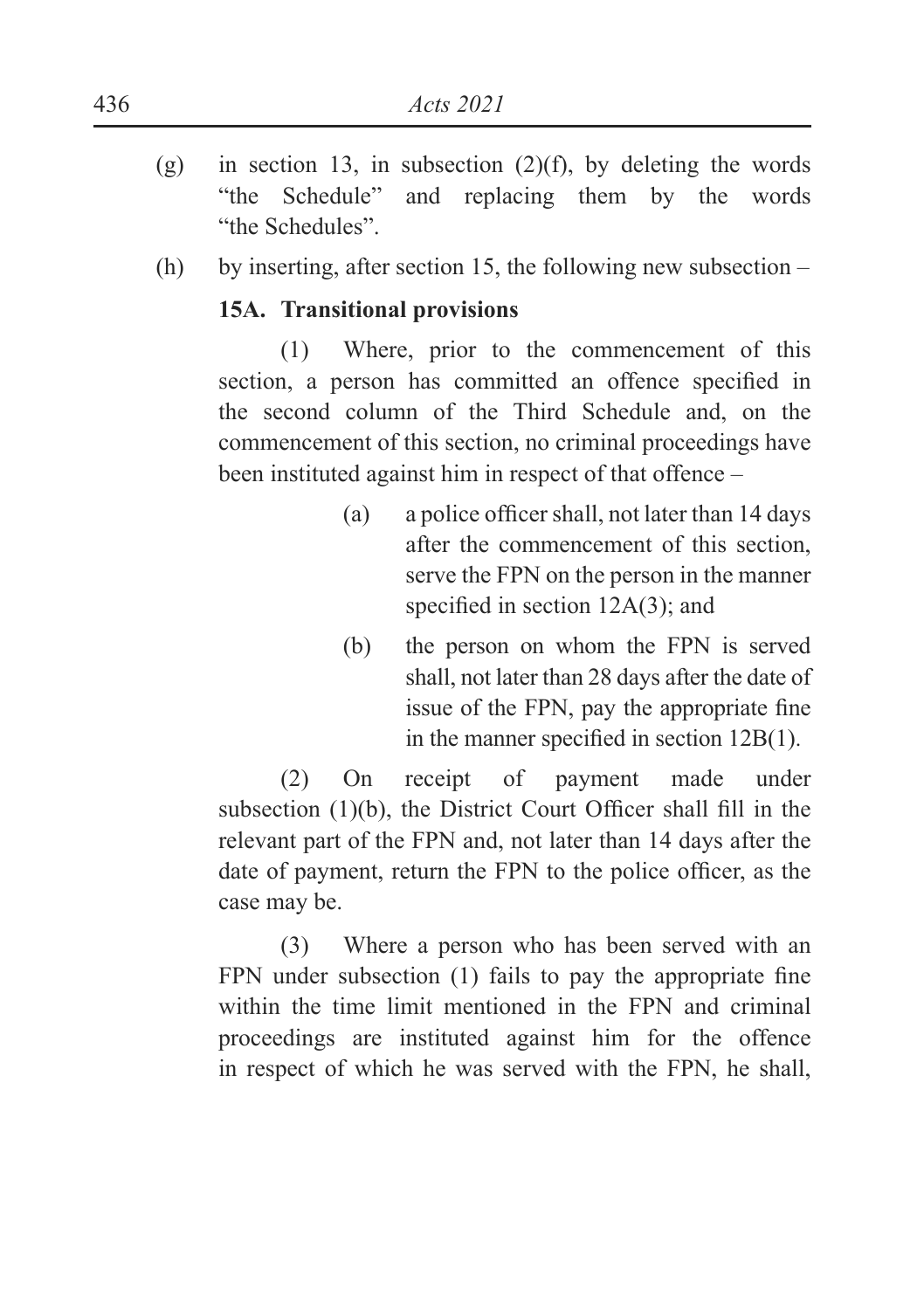notwithstanding this Act or any other enactment, be liable, on conviction, to a fine which shall not be less than twice the fixed penalty in respect of that offence.

- (i) by numbering the existing Schedule as First Schedule;
- (j) by adding the Second Schedule set out in the Twelfth Schedule to this Act;
- (k) by adding the Third Schedule set out in the Thirteenth Schedule to this Act.

# **75. Real Estate Agent Authority Act 2020 amended**

The Real Estate Agent Authority Act 2020 is amended –

- (a) in section  $2 -$ 
	- $\Delta$  in the definition of "real estate agent", by inserting, after the word "transaction", the words "in the course of a business";
	- (ii) in paragraph (c), by repealing subparagraph (i);
- (b) in section 16, by adding the following new subsection  $-$

 $(6)$  (a) Where the Authority issues a certificate of registration to real estate agent, the person shall, within 5 working days of his registration, apply for registration with FIU pursuant to section 14C of the Financial Intelligence and Anti-Money Laundering Act.

 (b) Where any person fails to comply with paragraph (a), he shall commit an offence.

# **76. Reform Institutions Act amended**

The Reform Institutions Act is amended, in section 26(1)(b), by deleting the words "cigarettes and".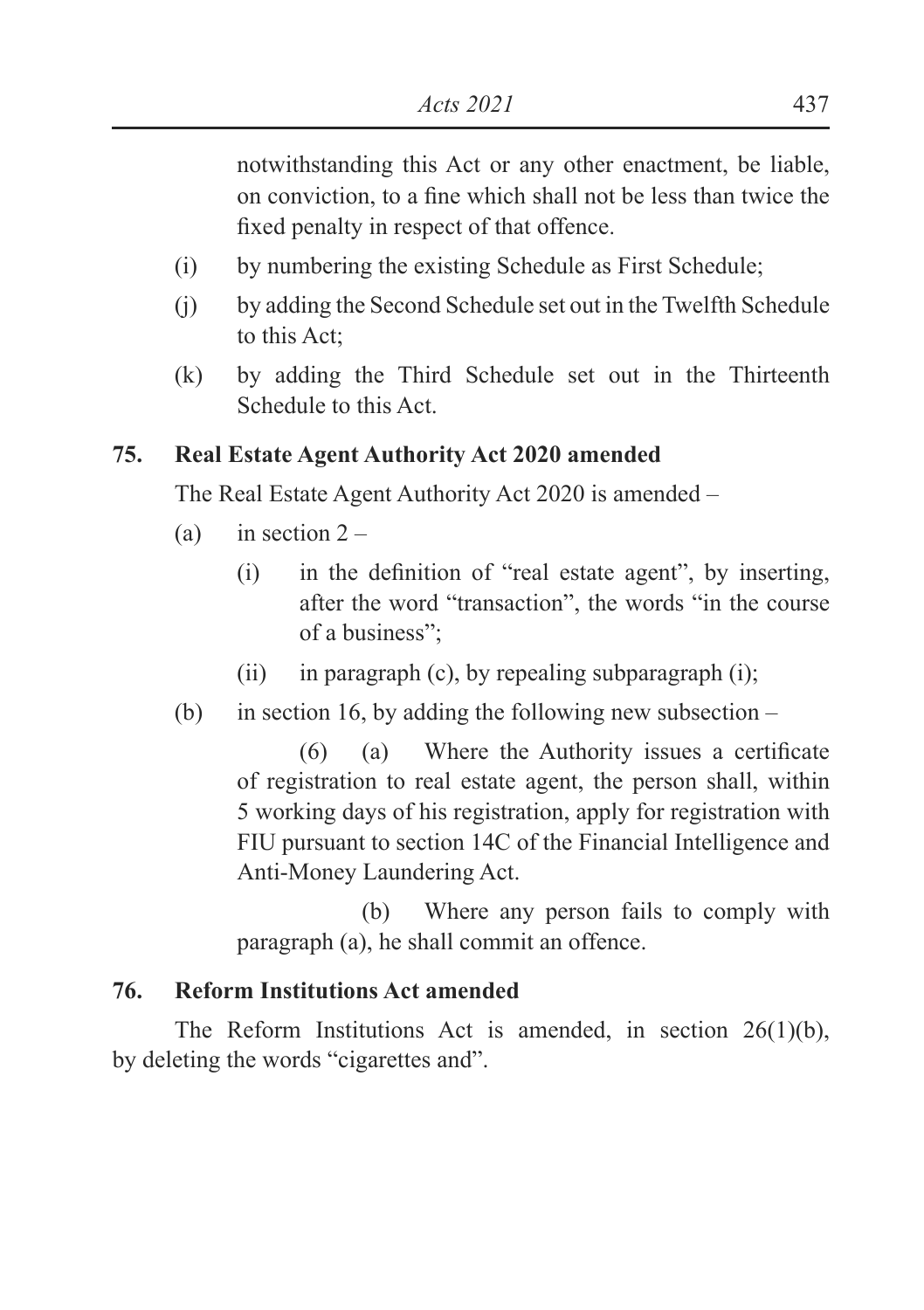# **77. Registration Duty Act amended**

The Registration Duty Act is amended –

(a) in section 2, by adding the following new definition, the full stop at the end of the definition of "Valuer" being deleted and replaced by a semicolon –

"VAT" has the same meaning as in the Value Added Tax Act.

- (b) in section  $3 -$ 
	- (i) in subsection  $(1)(a)(ii)$ , by inserting, after the word "value", the words ", excluding VAT,";
	- (ii) by repealing subsection (1A) and replacing it by the following subsection –

(1A) Notwithstanding subsection (1), the duty leviable on the registration of any deed witnessing the transfer of property from the holder of a certificate under the Integrated Resort Scheme, the Real Estate Scheme, or the Invest Hotel Scheme with respect to transfer of a standalone villa prescribed under the Economic Development Board Act, shall be in accordance with item 15 of paragraph J of Part I, or item 4 (a) of Part IV, of the First Schedule, whichever is lower.

- (iii) by repealing subsections  $(1B)$  and  $(1C)$ ;
- (iv) by repealing subsection (1F) and replacing it by the following subsection –

(1F) Notwithstanding subsection (1), the duty leviable on the registration of any deed witnessing the transfer of property from a person, other than a holder of a certificate under the Integrated Resort Scheme, the Real Estate Scheme or the Invest Hotel Scheme prescribed under the Economic Development Board Act, shall be in accordance with item 15 of paragraph J of Part I of the First Schedule.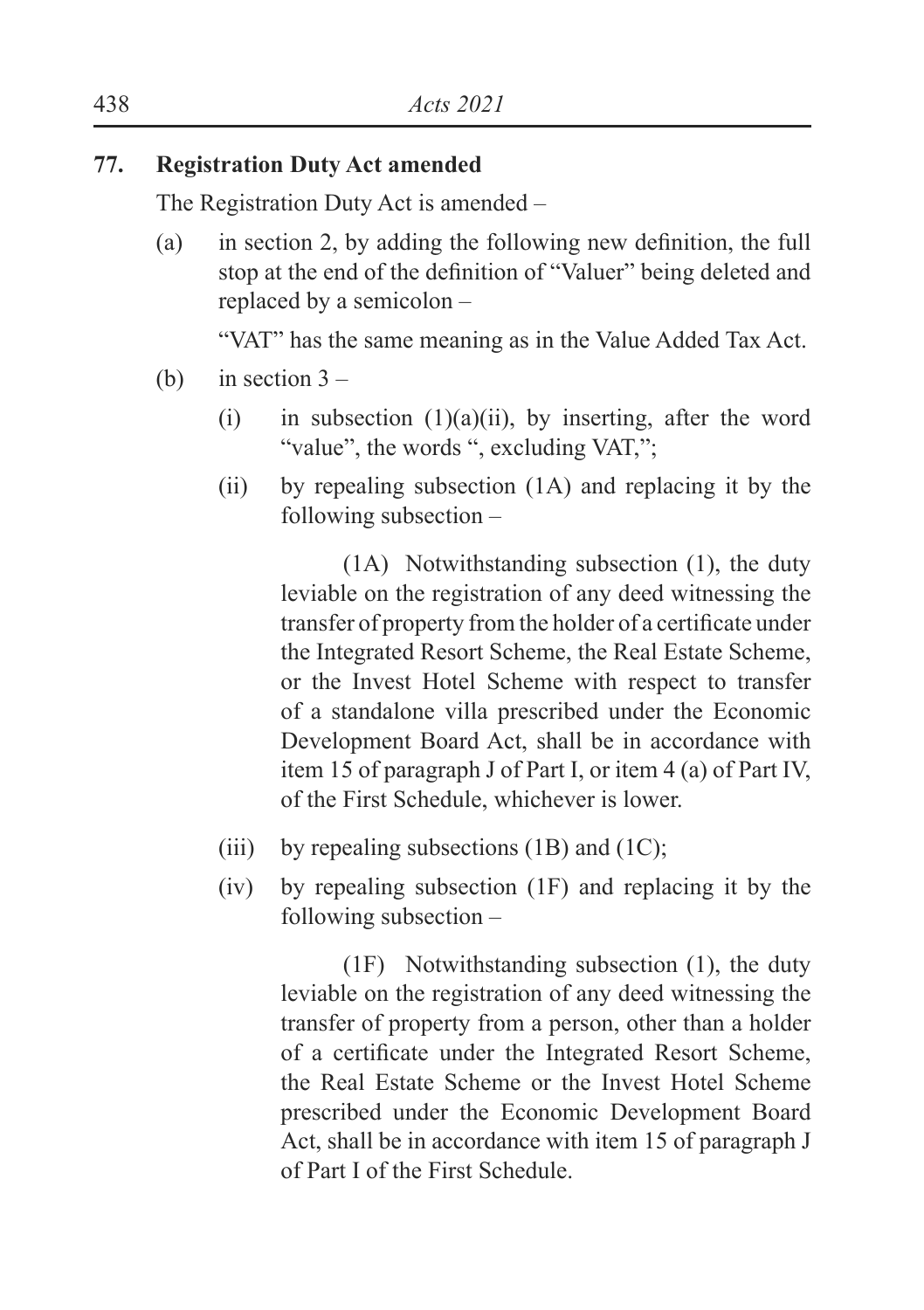- (c) in section 27, by repealing 5 (b)(viii);
- (d) in section  $47 -$ 
	- (i) in the heading, by deleting the word "**duty**" and replacing it by the words "**duty and payment under the Home Ownership Scheme and Home Loan Payment Scheme**";
	- (ii) by repealing subsection (1) and replacing it by the following subsection –

(1) There shall be a Committee which shall make recommendations to the Minister on whether to –

- (a) remit or refund the whole or part of any duty leviable under this Act;
- (b) pay to a person who qualifies under the Home Ownership Scheme and the Home Loan Payment Scheme, an amount referred to in section  $48A(4)(c)$  and  $(5)(c)$ .
- (iii) by repealing subsection (3) and replacing it by the following subsection –

(3) The Minister may, on the recommendation of the Committee –

- (a) remit or refund the whole of any duty leviable under this Act, or part thereof –
	- (i) in respect of a deed or any other document witnessing the transfer of property which does not result in an effective change in ownership of that property;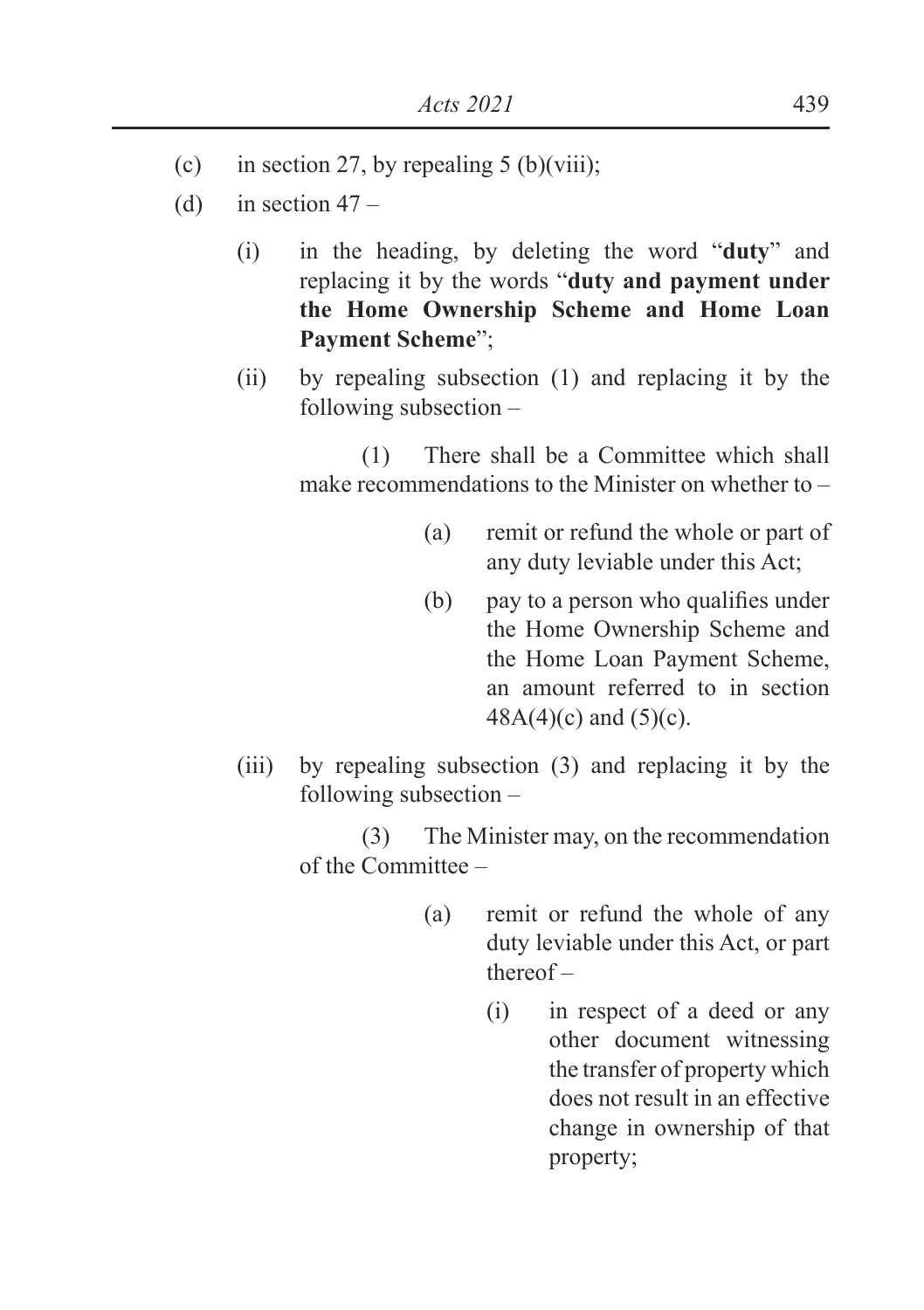- (ii) where a person makes an application for –
	- (A) a derogation under section 27; or
	- (B) a deed or any other document to be registered free in accordance with Part III of the First Schedule,

within 3 years from the date of registration of the deed or document;

- (iii) where several documents are required to be registered in order to complete a transaction, leading to multiplicity of taxation; or
- (iv) where a document presented for registration makes reference to previous documents and in respect of which duty is leviable, leading to multiplicity of taxation;
- $(b)$  pay to a person who qualifies under the Home Ownership Scheme and the Home Loan Payment Scheme, an amount referred to in section 48A  $(4)(c)$  and  $(5)(c)$ , where that person makes an application for the payment, within one year from the date of registration of the deed of transfer or deed of loan, as the case may be.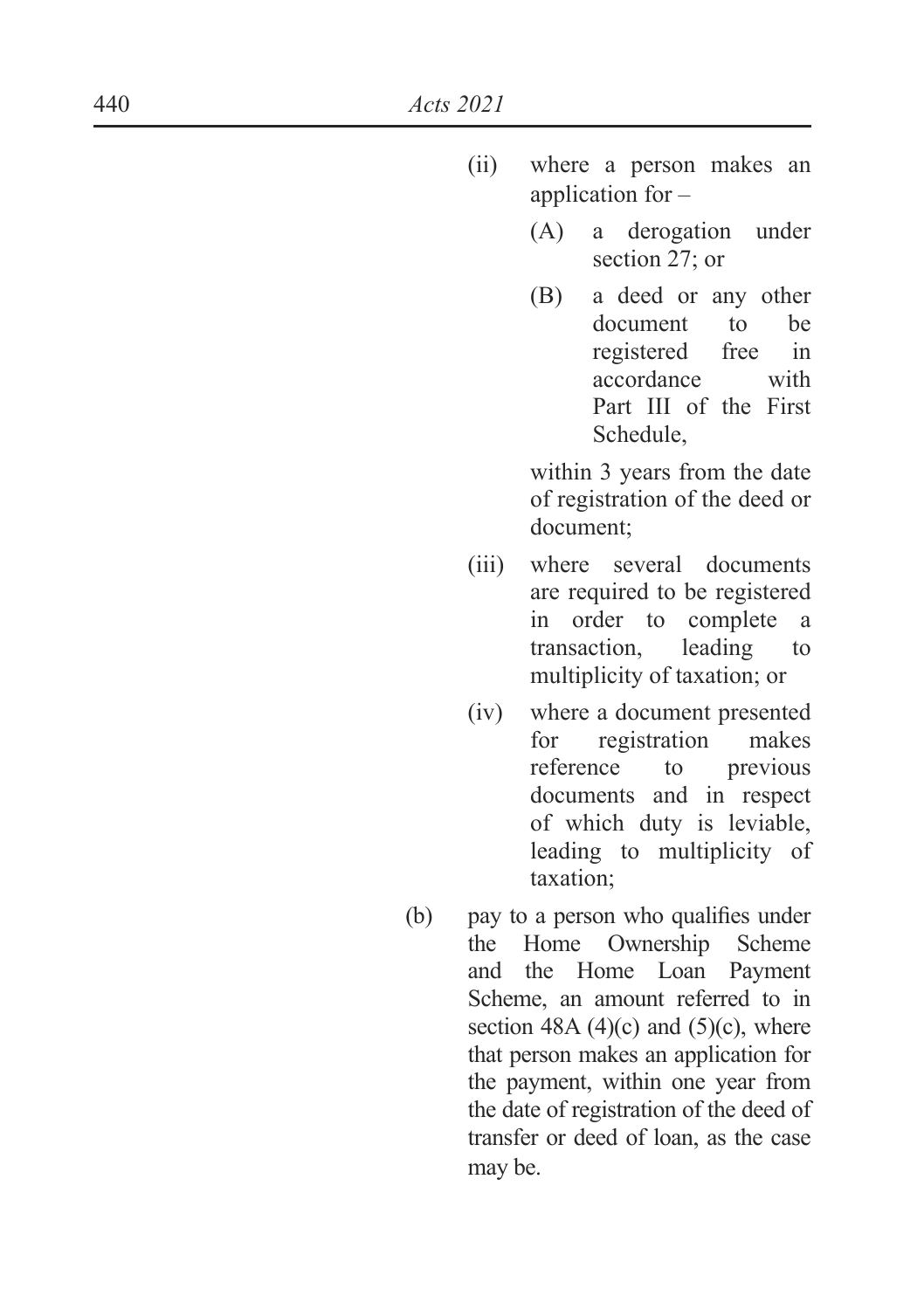(e) in section 48A, by adding the following new subsections –

 $(3)$  The registration duty on the first registration of an electric auto cycle or motorcycle purchased before 31 March 2021, shall be subject to a reduction of 50 per cent on the values stated in Sub-part C of Part VI of the First Schedule, provided the deed is registered on or before 31 December 2021.

*Home Ownership Scheme*

 $(4)$  (a) In this subsection –

"NRF" means the National Resilience Fund established under the Finance and Audit (National Resilience Fund) Regulations 2012;

"Scheme" means the Home Ownership Scheme.

 (b) There shall be set up for the purposes of this Act a Home Ownership Scheme.

 (c) Subject to paragraphs (d), (e) and (f), the Registrar-General shall pay to an eligible purchaser, 5 per cent of the declared value of a property which qualifies under the Scheme, where the deed of transfer in respect of that property has been signed and registered –

- (i) during the period starting on 1 July 2021 and ending on 30 June 2022; or
- (ii) during the period starting on 1 July 2022 and ending on 30 June 2024, provided that the transfer, subject matter of the deed, has previously been witnessed by a document, whether a notarial deed or a document under private signature,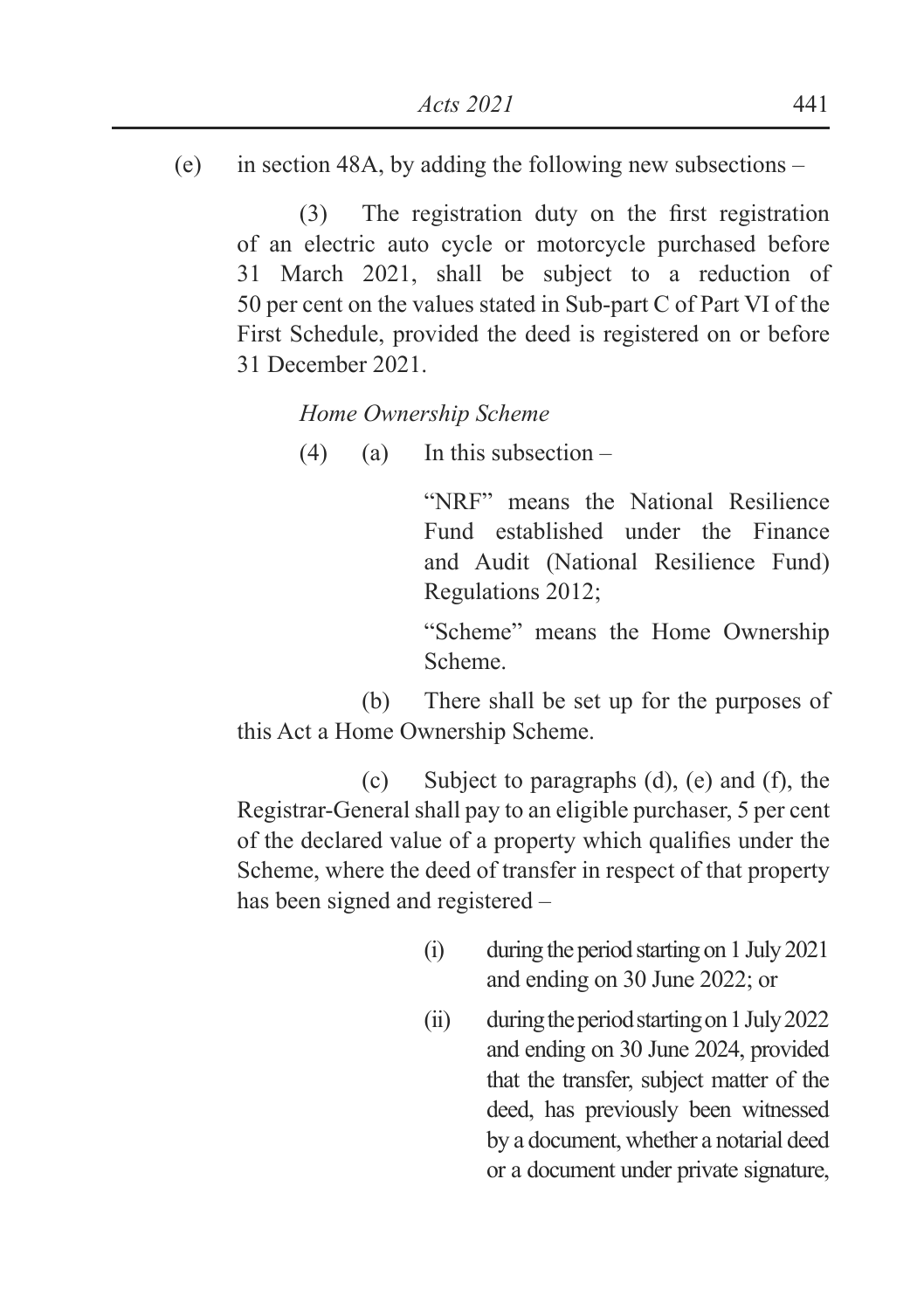in the form of a reservation or a transfer under condition precedent (*clause suspensive*) signed and registered during the period starting on 1 July 2021 and ending on 30 June 2022.

(d) The amount under paragraph (c) shall not, in any case, exceed 500,000 rupees in respect of the transfer of a property.

(e) Where an acquisition is made under VEFA in the manner set out in paragraph (h)(i), the declared value shall be deemed to be the amount paid by the purchaser under the VEFA agreement during the period starting on 1 July 2021 and ending on 30 June 2024.

(f) Where a property has been purchased jointly by husband and wife or by brothers and sisters, the payment shall be made in the bank account provided in paragraph  $(n)(v)$ .

(g) A property will qualify under the Scheme provided that it is –

- (i) a portion of freehold bare land for the sole purpose of constructing a residential building;
- (ii) the right to construct a residential building on top of an existing building (*droit de surélévation*) together with its quote-part on a freehold land;
- (iii) a residential lot which is the subject of a duly registered and transcribed deed witnessing a *règlement de co-propriété* in accordance with articles 664 and 664-1 to 664-94 of the Code Civil Mauricien;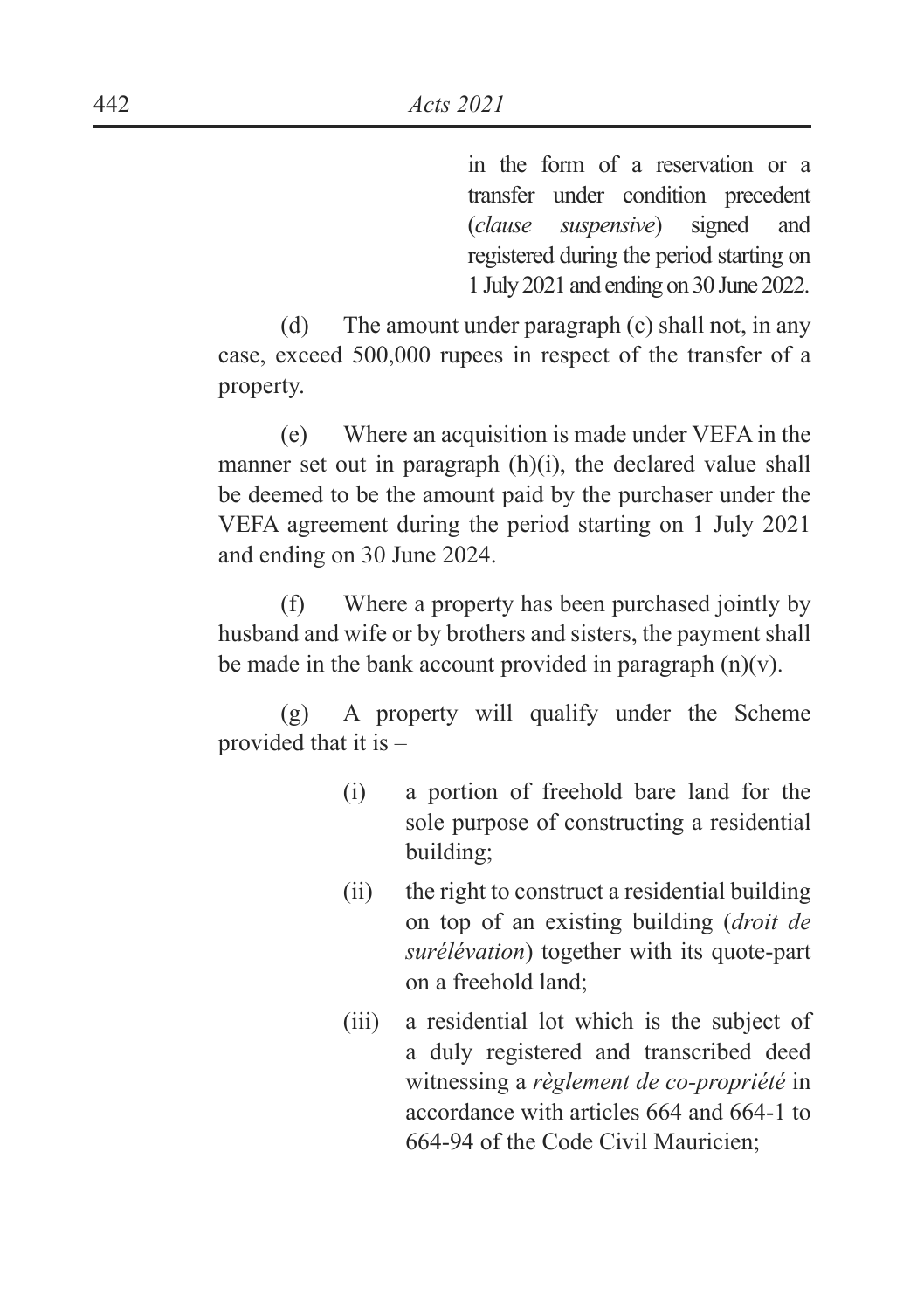- (iv) a portion of freehold land with a residential building thereon; or
- (v) such other property as may be prescribed.
- (h) A property under paragraph (g) includes
	- (i) residential property which is being acquired on the basis of a plan, or during the construction phase, governed by the provisions of a *vente à terme* or *vente en l'état futur d'àchèvement* (VEFA), as the case may be, in accordance with articles 1601-1 to 1601-45 of the Code Civil Mauricien;
	- (ii) residential property situated on Pas Géométriques or a residential property acquired under the Economic Development Board (Real Estate Development Scheme) Regulations 2007, the Economic Development Board (Smart City Scheme) Regulations 2015, Economic Development Board (Property Development Scheme) Regulations 2015 or the Economic Development Board (Invest Hotel Scheme) Regulations 2015; and
	- (iii) freehold residential building which stands on leasehold land.
- (i) In paragraph  $(g)$  –

"property" does not include –

(a) the construction of a residential building governed by the provisions of a *société d'attribution*;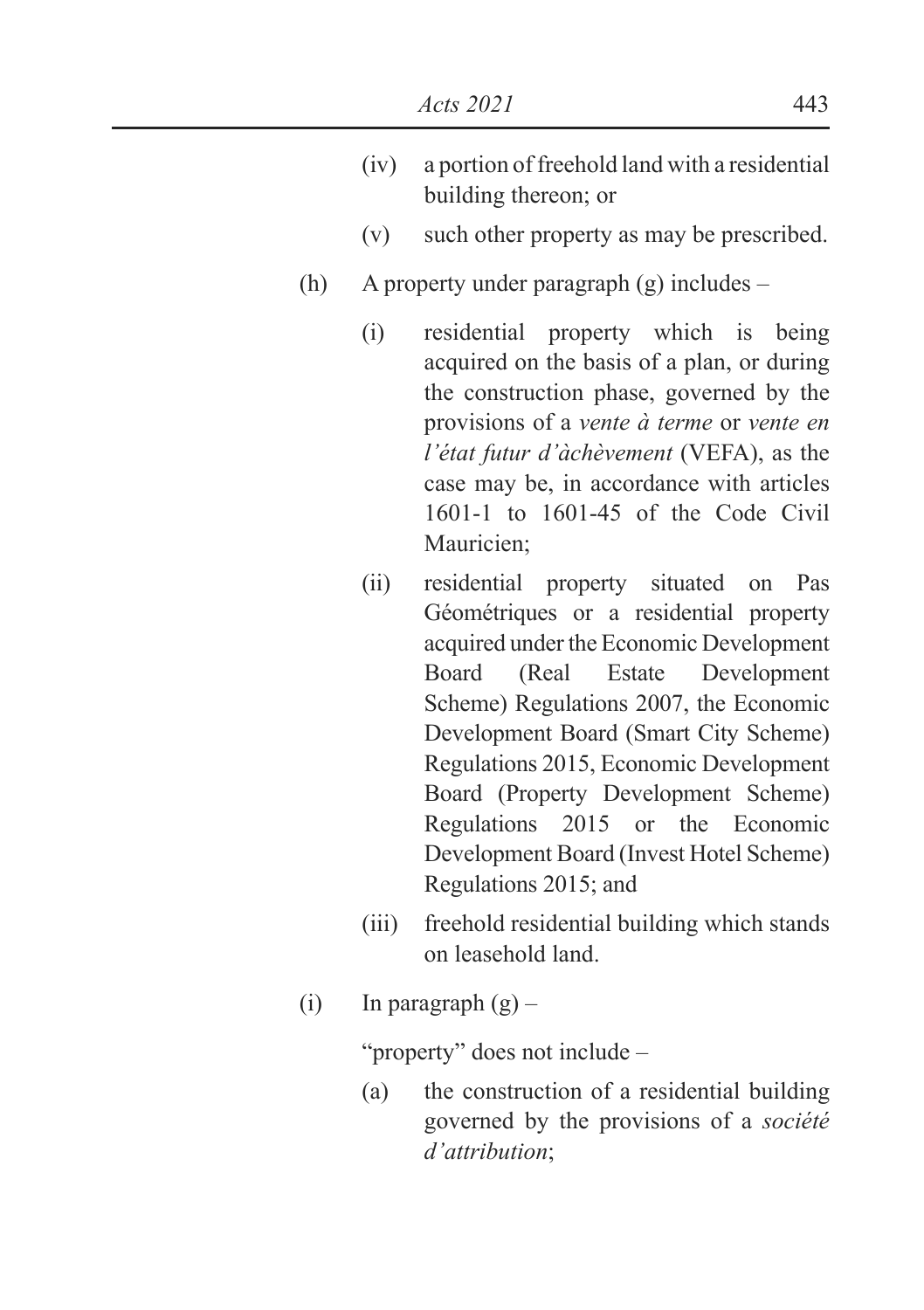- (b) leasehold land or leasehold residential building;
- (c) a social housing unit of the National Housing Development Co. Ltd, the National Empowerment Foundation or the New Social Living Development Ltd;
- (d) bare residential land of an extent exceeding 4,220.87 square metres (one arpent) or where the total area of a plot of land, on which stands a residential building, exceeds 4,220.87 square metres (one arpent);
- (e) a property which has been the subject of a deed of prescription;
- (f) acquisition of an interest or a right in a property such as usufruct and life rights; and
- (g) such other property as may be prescribed.

(j) A purchaser shall qualify for a payment under paragraph (c) provided that he is a citizen of Mauritius.

(k) A purchaser shall not qualify for a refund under paragraph  $(c)$  where  $-$ 

- (i) he acquires a residential property
	- (A) in co-ownership, except where the other co-owner is the spouse of the purchaser or the co-owners are brothers and sisters;
	- (B) from an ascendant or a descendant;
	- (C) from a co-heir of a deceased person;
	- (D) by inheritance;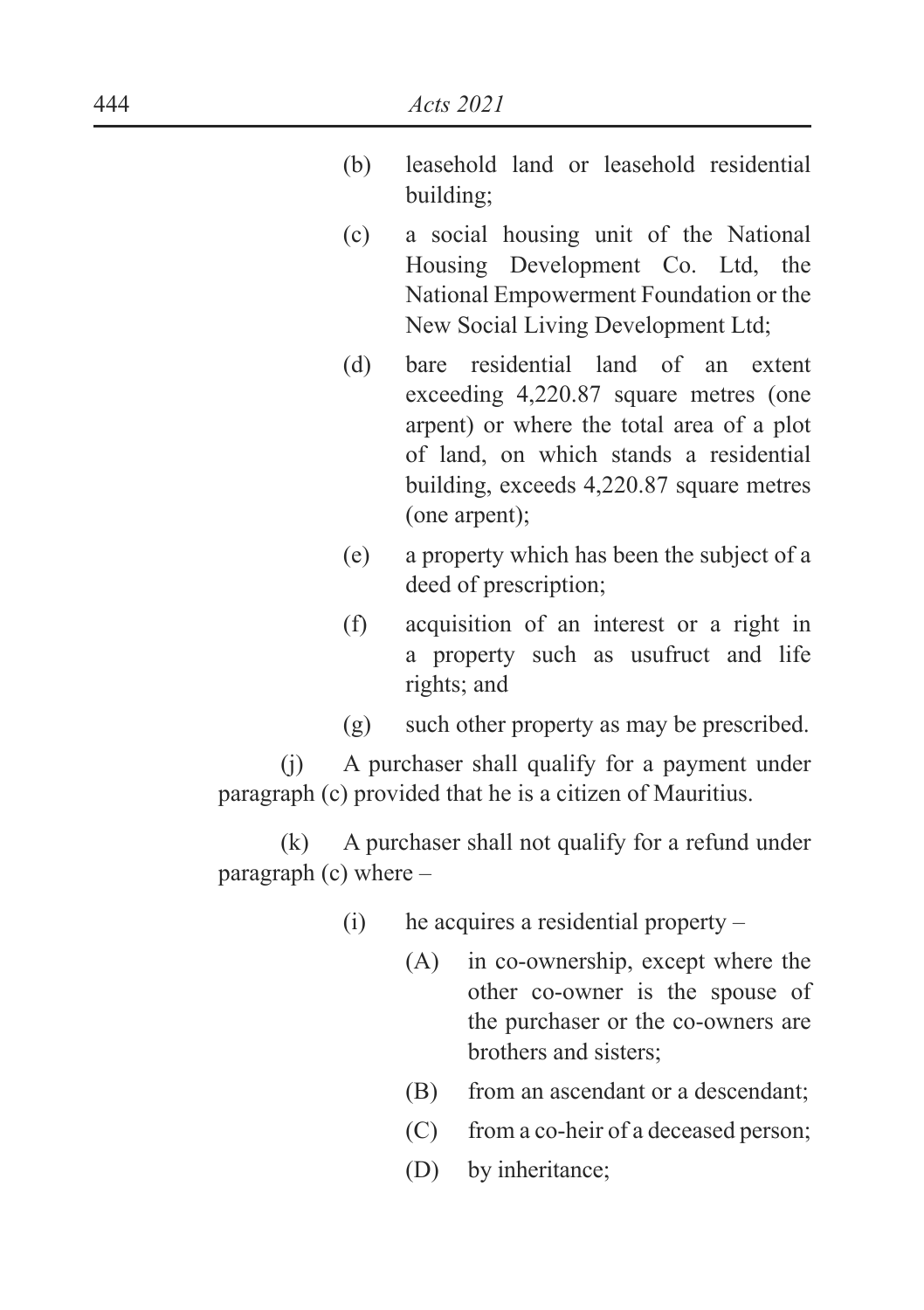- (E) from a spouse;
- (F) from a brother or sister;
- (ii) the transfer of property does not result in an effective change in ownership of that property;
- (iii) the transfer is made by way of donation or a nominal price;
- (iv) immovable property acquired during the period of legal community of goods and property referred to in Article 1402 of the Code Civil Mauricien is transferred between former spouses following a divorce.

(l) A deed of transfer referred to in paragraph (c) and presented for registration after the commencement of this subsection shall contain a declaration, at the end of the deed of transfer, to the effect that the purchaser qualifies for the payment under the Scheme.

(m) The declaration under paragraph (l) shall read as follows –

> "The purchaser hereby declares that he qualifies" for the payment of the 5 per cent under the Home Ownership Scheme in compliance with section 48A(4) of the Registration Duty Act."

(n) Every purchaser who has made a declaration under paragraph (l) shall make an application to the Registrar-General, in such form as the Registrar-General may approve, giving the following information –

(i) the date of acquisition of the property;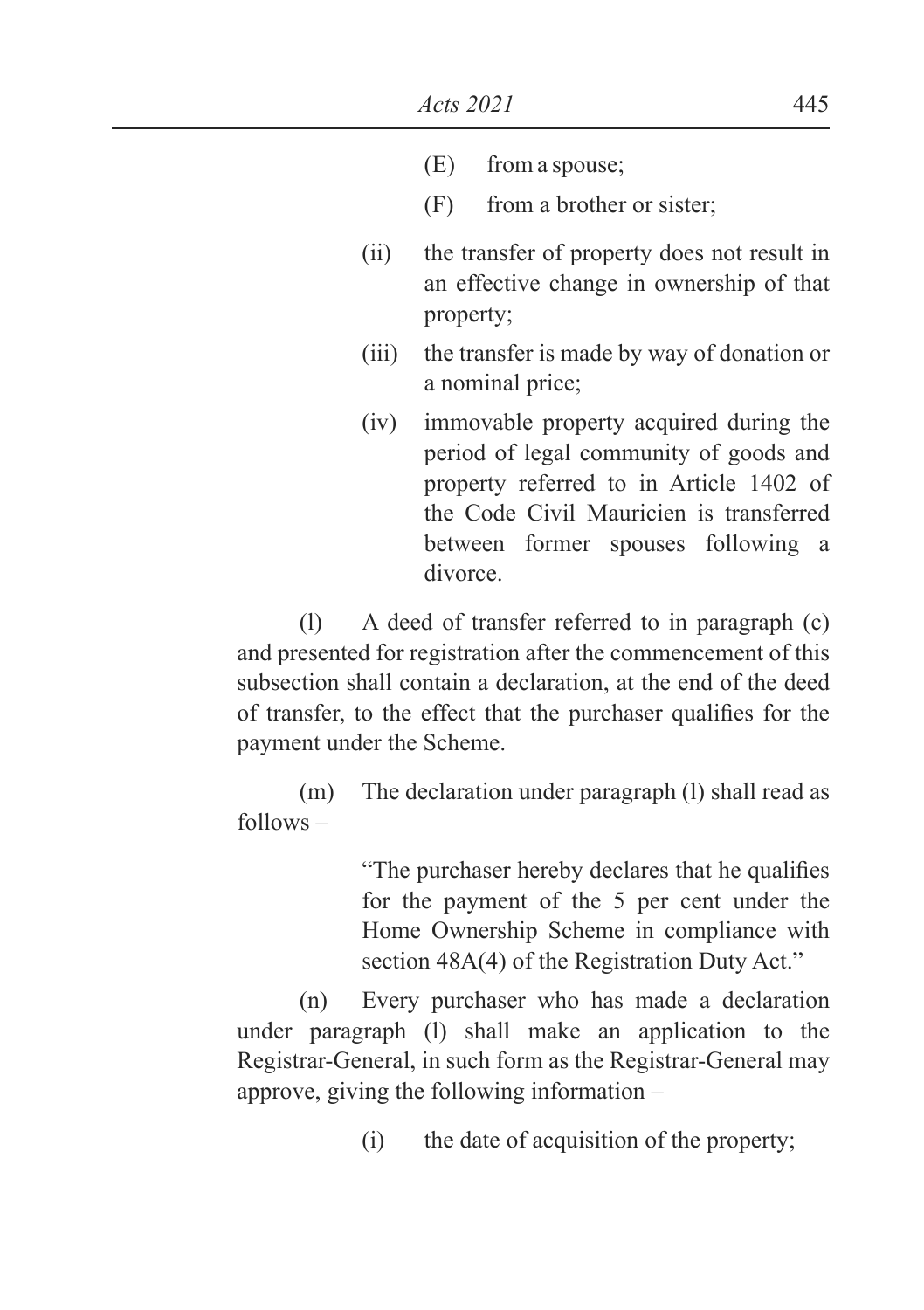- (ii) the transcription volume number;
- (iii) his name;
- (iv) his residential address;
- (v) his bank account number and other banking details; and
- (vi) such other information as the Registrar-General may require.

(o) The applicant shall send, electronically, the duly filled application form through the notary, effecting the transaction within 3 months from the date of registration of the deed of transfer.

(p) Where a property is acquired in co-ownership, the application form shall be signed by all co-owners.

(q) Any payment made under the Scheme shall be financed by NRF.

(r) The Registrar-General shall, within 5 working days from the end of the month in which the applications are received –

- (i) compile a list of applications received;
- (ii) verify the applications based on available information in RDDS; and
- (iii) transmit qualifying applications and amount of funds required to effect payment under the Scheme to NRF.

(s) The Registrar-General shall, on receipt of funds from NRF, instruct the Accountant-General to effect payment to eligible beneficiaries by bank transfer.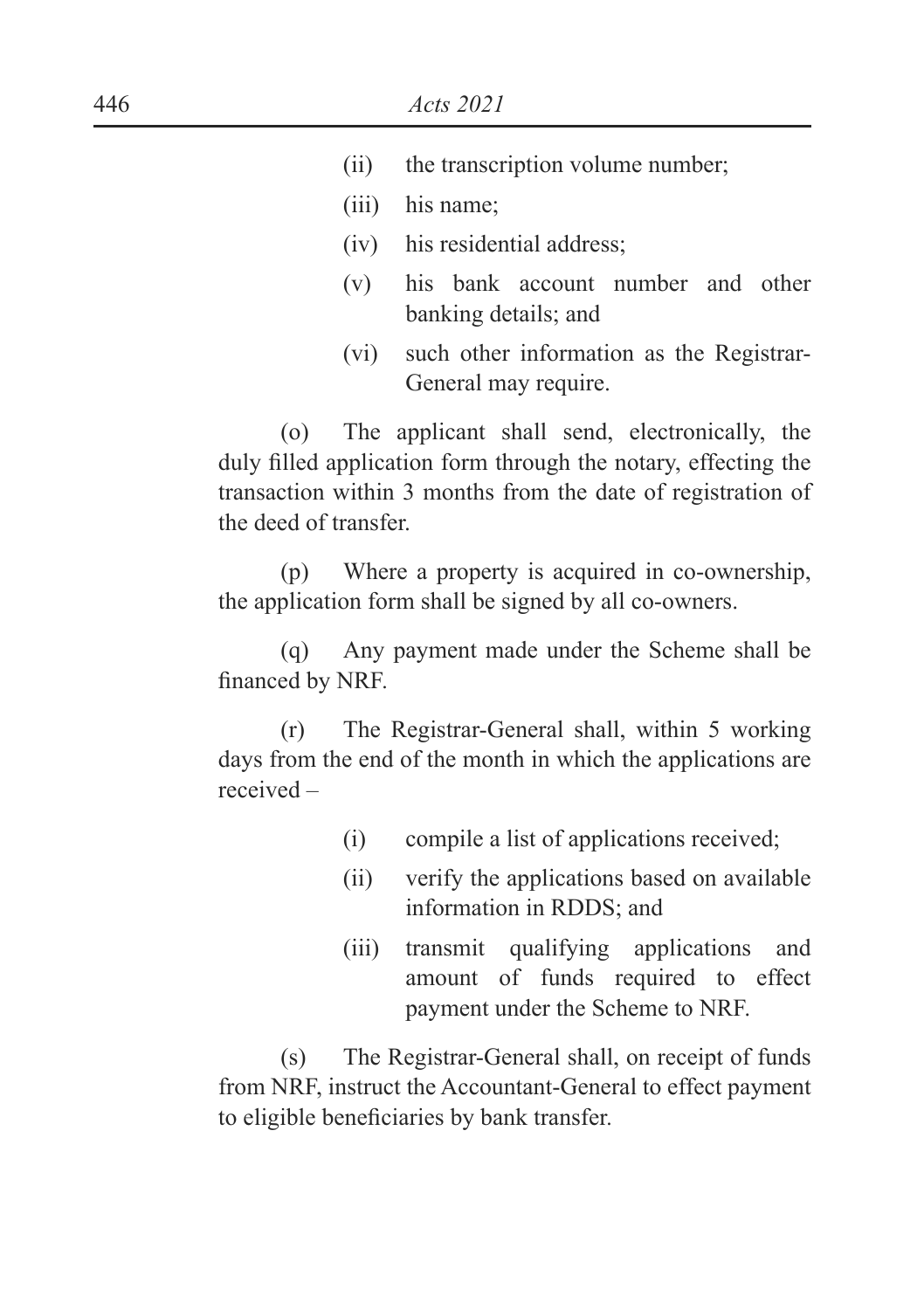$(t)$  Where the Registrar-General is satisfied that the sole or dominant purpose of any arrangement which involves one or more transactions on properties is to increase the declared value of the property to benefit from an increased payment under the Scheme, he may, without prejudice to the validity of such transactions, make an assessment of the amount of excess payment made under paragraph (c) and claim such amount from the purchaser.

(u) Where a property in respect of which payment has been made under paragraph (c) is subsequently transferred within a period of one year from the date of registration of acquisition of the property, the Registrar-General shall claim the amount paid under paragraph (c) from the purchaser.

(v) Where a claim is made under paragraphs (t) or (u) and the purchaser fails to pay the amount claimed, sections 44A, 45, 45B and 45C shall apply with such modifications, adaptations and exceptions as may be necessary for the recovery of the amount unpaid.

### *Home Loan Payment Scheme*

 $(5)$  (a) In this subsection –

"NRF" means the National Resilience Fund established under the Finance and Audit (National Resilience Fund) Regulations 2012;

"Scheme" means the Home Loan Payment Scheme;

"secured housing loan" means a loan contracted for the construction of a residence or part of a residence and used as a residential unit and secured by a mortgage or fixed charge on immovable property";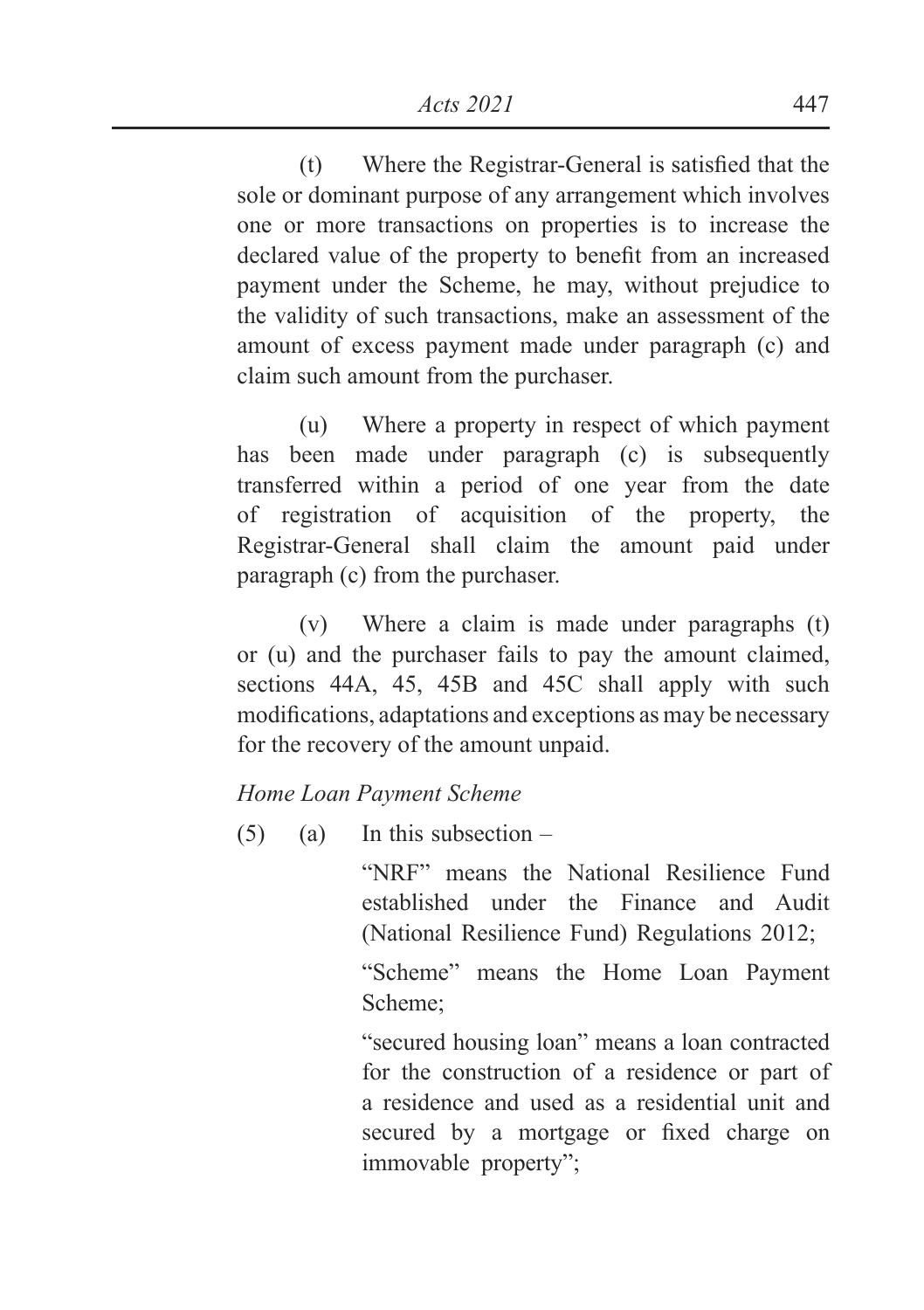"residence" means a residential unit constructed on a freehold bare land and or on top of an existing building.

(b) There shall be set up, for the purposes of this Act, a Home Loan Payment Scheme.

(c) Subject to paragraphs (d), (e) and (l), the Registrar-General shall pay to an eligible borrower 5 per cent of the amount disbursed which qualifies under the Scheme where the deed witnessing a loan has been signed and registered during the period starting on 1 July 2021 and ending on 30 June 2022.

(d) Where a secured housing loan has been contracted jointly by a person and his spouse, the payment shall be made to the bank account provided in paragraph  $(n)(i)(E)$ .

(e) The amount under paragraph (c) shall, in respect of a secured housing loan, not in any case exceed 500,000 rupees.

(f) A secured housing loan shall qualify under the Scheme provided that it is –

- (i) contracted for the sole purpose of constructing and or completing the construction of a residence;
- (ii) signed and registered during the period starting on 1 July 2021 and ending on 30 June 2022;
- (iii) a secured housing loan contracted from
	- (A) a bank or a non-bank deposit taking institution under the Banking Act;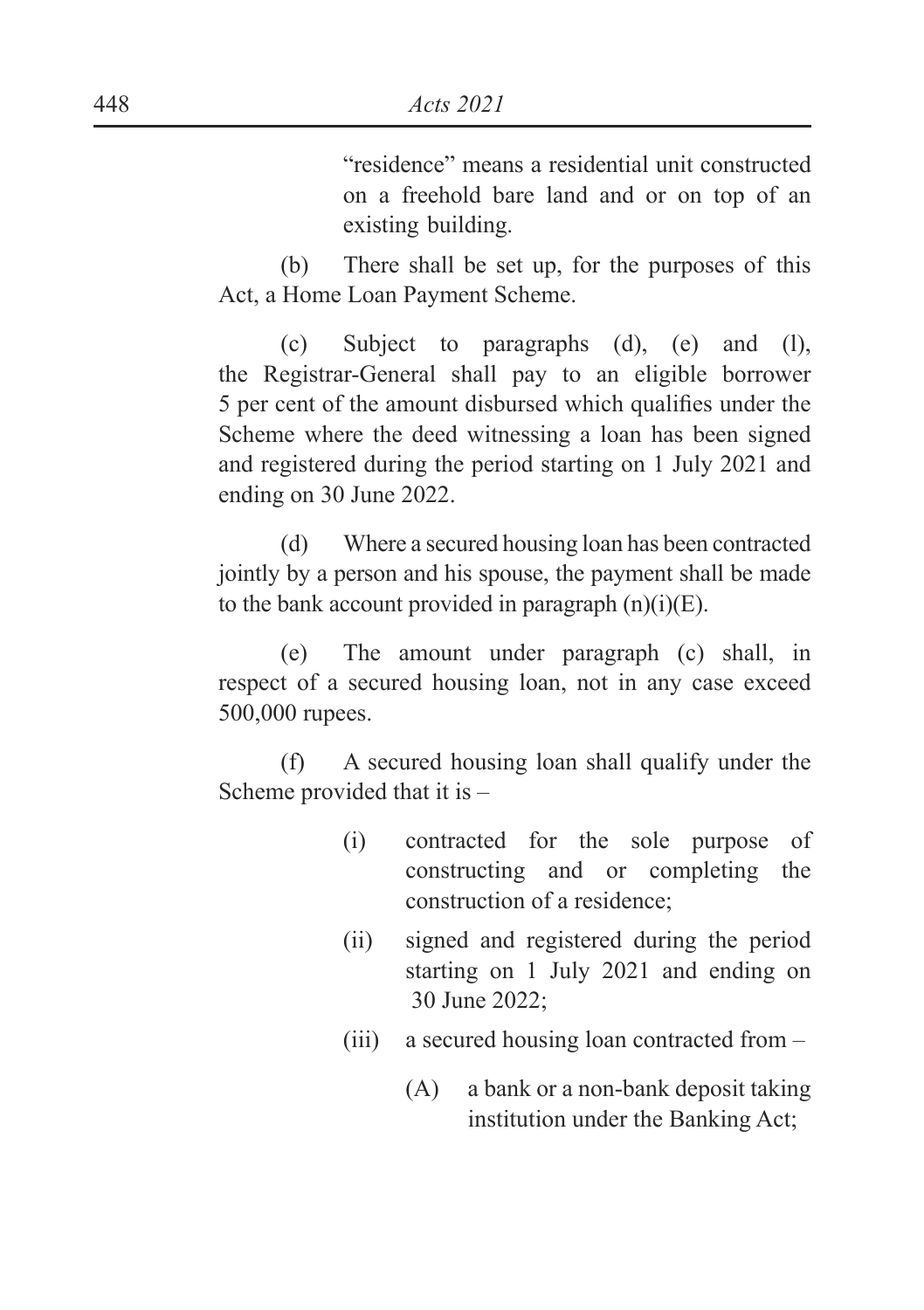- (B) an insurance company under the Insurance Act;
- (C) the Sugar Industry Pension Fund;
- (D) the Employees Welfare Fund;
- (E) the Statutory Bodies Family Protection Fund; or
- $(F)$  such other financial institution as may be prescribed.

(g) A secured housing loan shall be provided with a mortgage or fixed charge on immovable property as collateral.

(h) A secured housing loan for the following purposes shall not qualify under the Scheme –

- $(i)$  a loan contracted for refinancing of an existing housing loan;
- (ii) a loan contracted by a non-citizen;
- (iii) a loan contracted for the renovation of an existing residence; and
- (iv) any other such exclusion as may be prescribed.

(i) A borrower shall qualify for a payment under paragraph (c) provided that he is a citizen of Mauritius and is aged 18 years or above.

(j) A borrower shall qualify under the Scheme, irrespective of his income.

(k) No limit on the number of loans contracted by a person shall apply, provided that a payment under the Scheme does not exceed 500,000 rupees in respect of every applicant.

(l) Payment under the Scheme shall be made on the amount of loan disbursed up to 30 June 2024.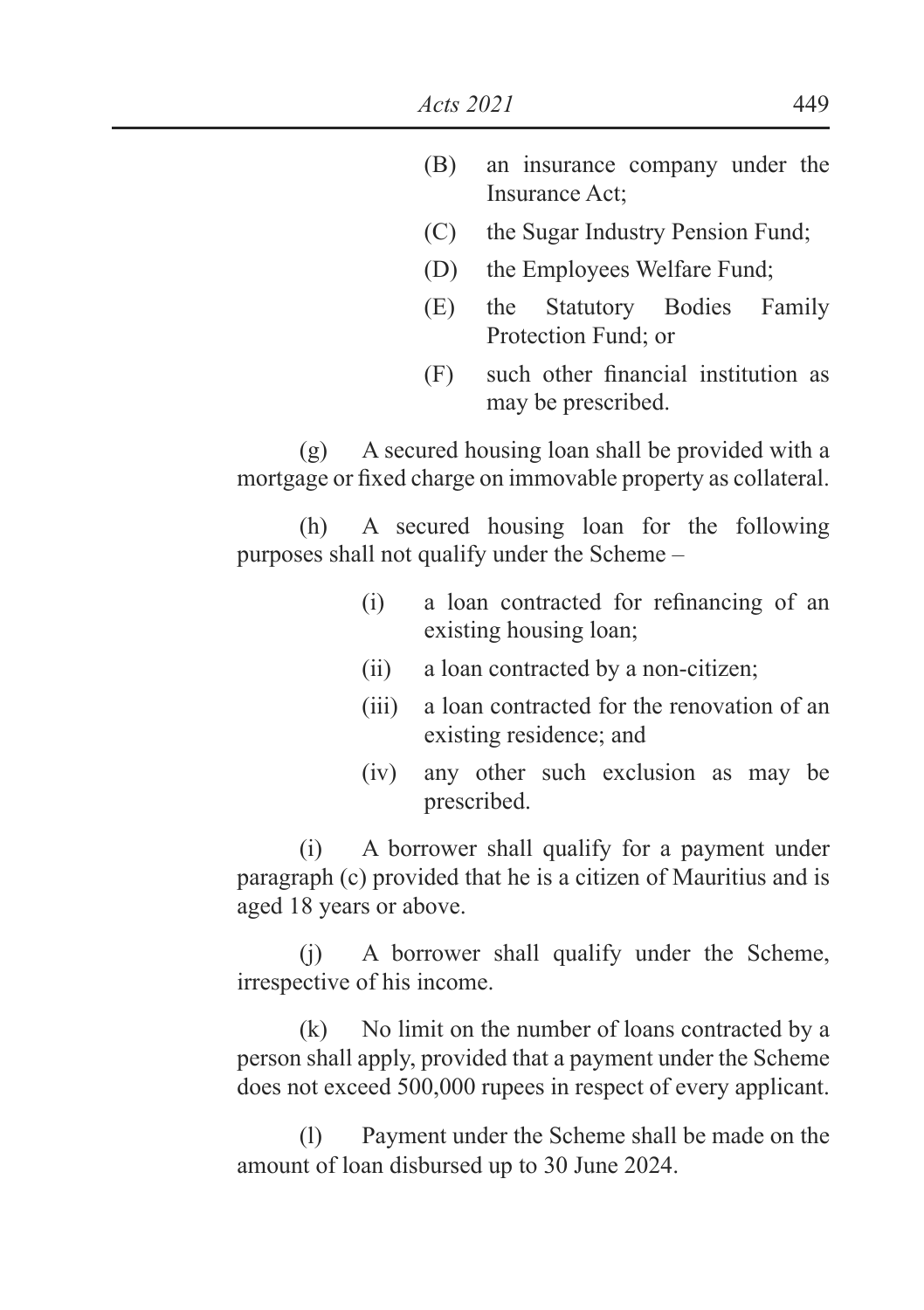(m) A deed of loan under paragraph (c) and presented after the commencement of this section shall, at the end of the deed, contain the following declaration –

> "The borrower hereby declares that he is contracting the loan for the construction of a residence or part of a residence to be used as a residential unit and qualifies for the payment of 5 per cent under the Home Loan Payment Scheme under section  $48A(5)(c)$  of the Registration Duty Act."

- $(n)$  A financial institution shall
	- (i) when registering a deed of loan, submit electronically an application form within 3 months from the date of registration of the deed of loan, in such form as the Registrar-General may approve and duly signed by the borrower, for payment, giving the following information –
		- (A) date of registration of deed of loan;
		- (B) Inscription Volume Number;
		- (C) his name;
		- (D) his residential address;
		- (E) his bank account number and other banking details;
		- (F) such other information as the Registrar-General may require;
	- (ii) together with the application form under subparagraph (i), provide a certificate certifying the amount of loan disbursed up to 30 June 2024.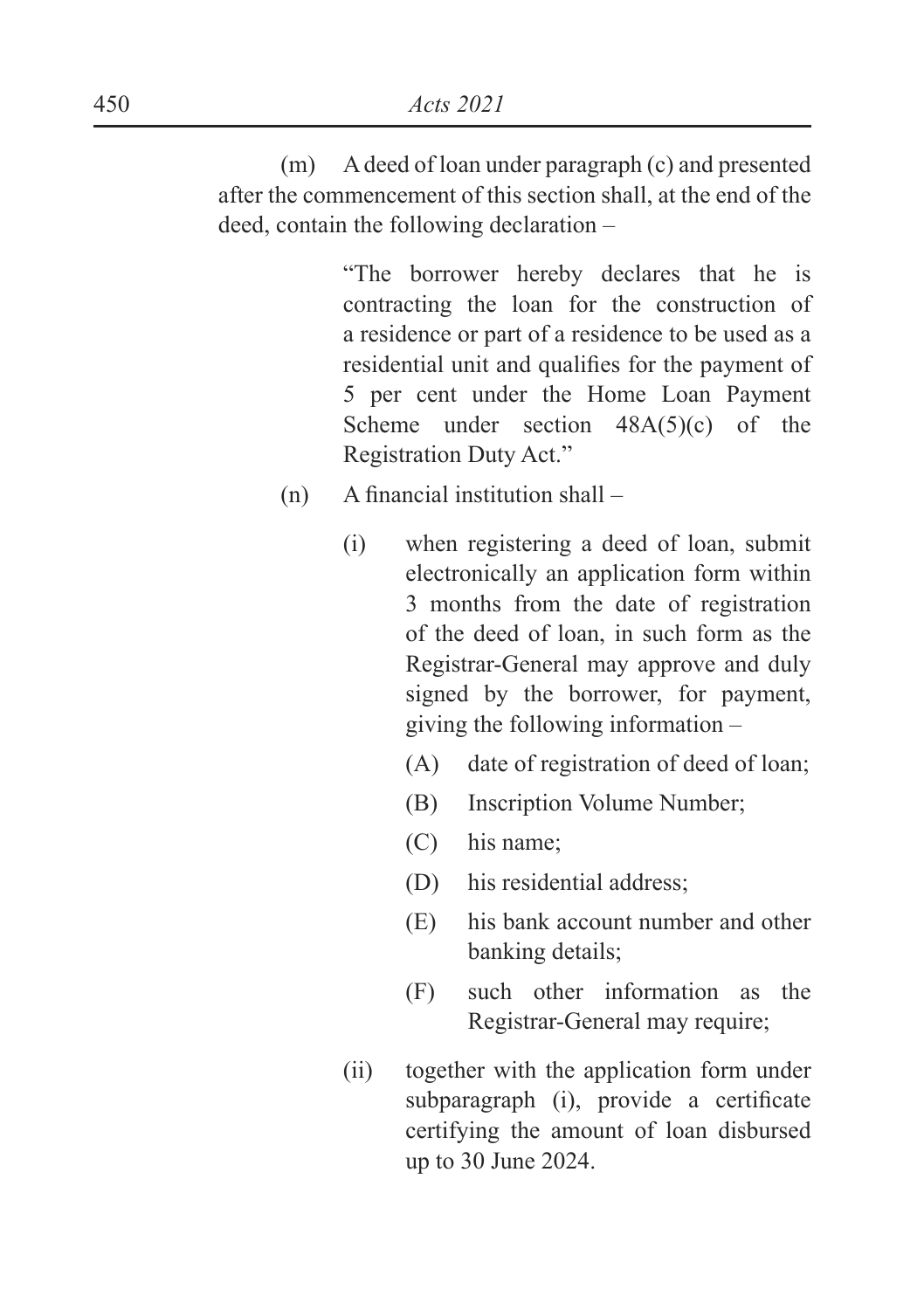(o) Any payment made under the Scheme shall be financed by NRF.

(p) The Registrar-General shall, within 5 working days from the end of the month in which the applications are received –

- (i) compile a list of applications received;
- (ii) verify the applications based on available information in RDDS; and
- (iii) transmit qualifying applications and amount of funds required to effect payment under the Scheme to NRF.

(q) The Registrar-General shall, on receipt of funds from NRF, instruct the Accountant-General to effect payment to eligible beneficiaries by bank transfer.

(r) Where a secured housing loan in respect of which payment has been made under paragraph (c) is subsequently used by a borrower for a purpose other than for the construction or completion of his residence, the Registrar-General shall claim the amount paid under paragraph (c) from the borrower.

(s) Where a claim is made under paragraph (r) and the borrower fails to pay the amount claimed, the Registrar-General shall apply sections 44A, 45, 45B and 45C with such modifications, adaptations and exceptions as may be necessary for the recovery of the amount unpaid.

### (f) in the First Schedule, in Part IV, in item  $4 -$

- $(i)$  in sub-item  $(a)$ 
	- (A) by inserting, after the words "the Integrated Resort Scheme", the words ", the Real Estate Scheme";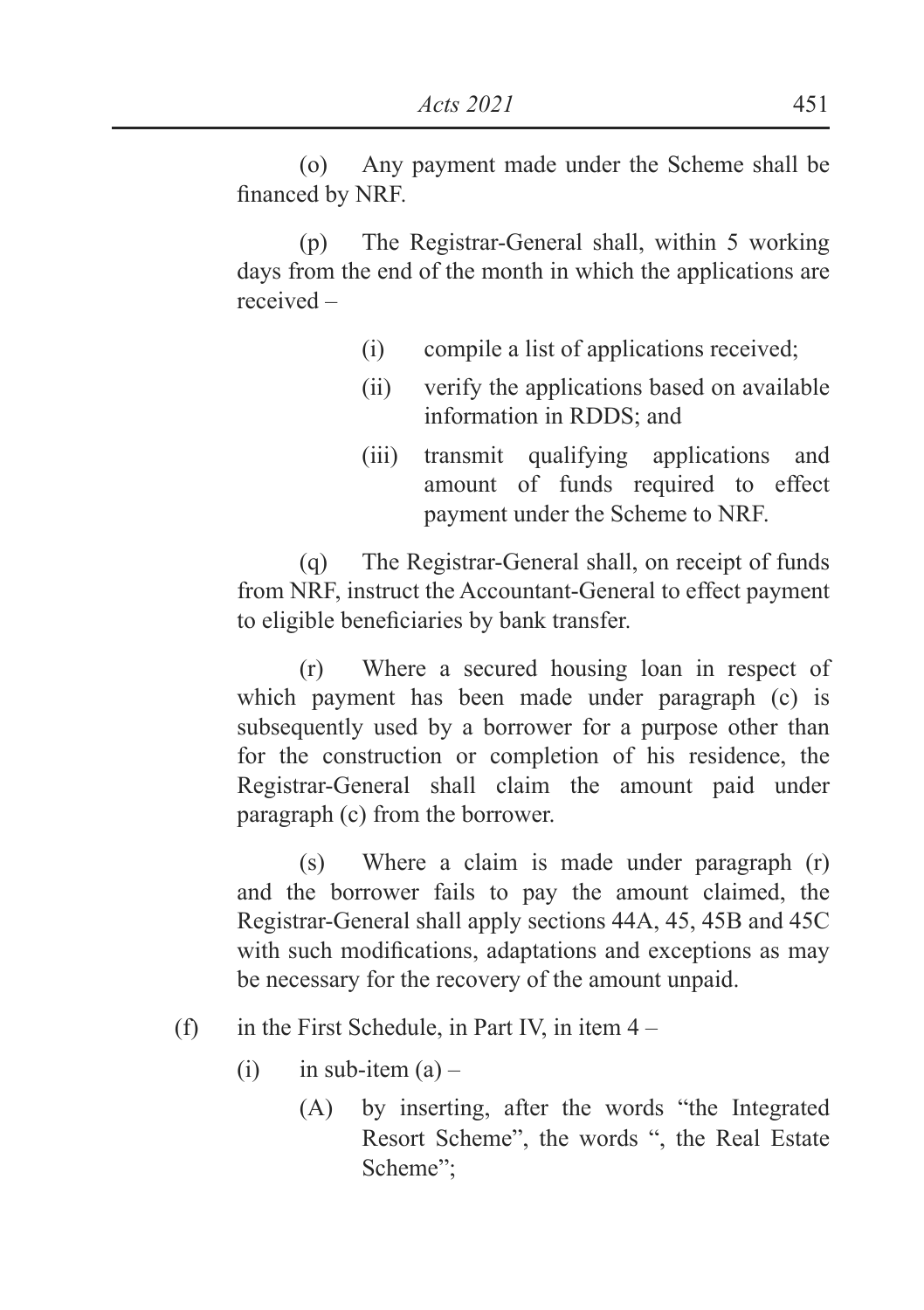- (B) by deleting the words "set up under the Real Estate Development Scheme";
- (ii) by repealing sub-item (b).

### **78. Registration of Associations Act amended**

The Registration of Associations Act is amended –

- (a) in section 9(3), by deleting the words "3,000 rupees" and replacing them by the words "45,000 rupees";
- (b) in section 14K(2), by inserting, after the words "Where the Registrar intends to impose an administrative sanction", the words "under section  $14A(1)(d)(i)$ , (ii) or (iii)";
- (c) in section  $14L(1)$ , by deleting the words "section  $14K$ " and replacing them by the words "section  $14K(3)$ ";
- (d) in section  $19(2)(b)$ , by deleting the words "1,000 rupees" and "4,000 rupees" and replacing them by the words "15,000 rupees" and "60,000 rupees", respectively;
- (e) in section 31, by repealing subsection (3) and replacing it by the following subsection –

(3) The Registrar may undertake outreach and educational programmes to raise and deepen awareness among such associations as he may consider appropriate and the donor community on the potential vulnerabilities of the sector to terrorism financing abuse and terrorism financing risks and the measures that they can take to protect themselves against such abuse.

#### **79. Rivers and Canals Act amended**

 The Rivers and Canals Act is amended, in section 25, by adding the following new subsection –

(3) (a) This section shall not apply to a local authority, NDU, RDA and any other stakeholder, designated by the Land Drainage Authority for the implementation of drain projects,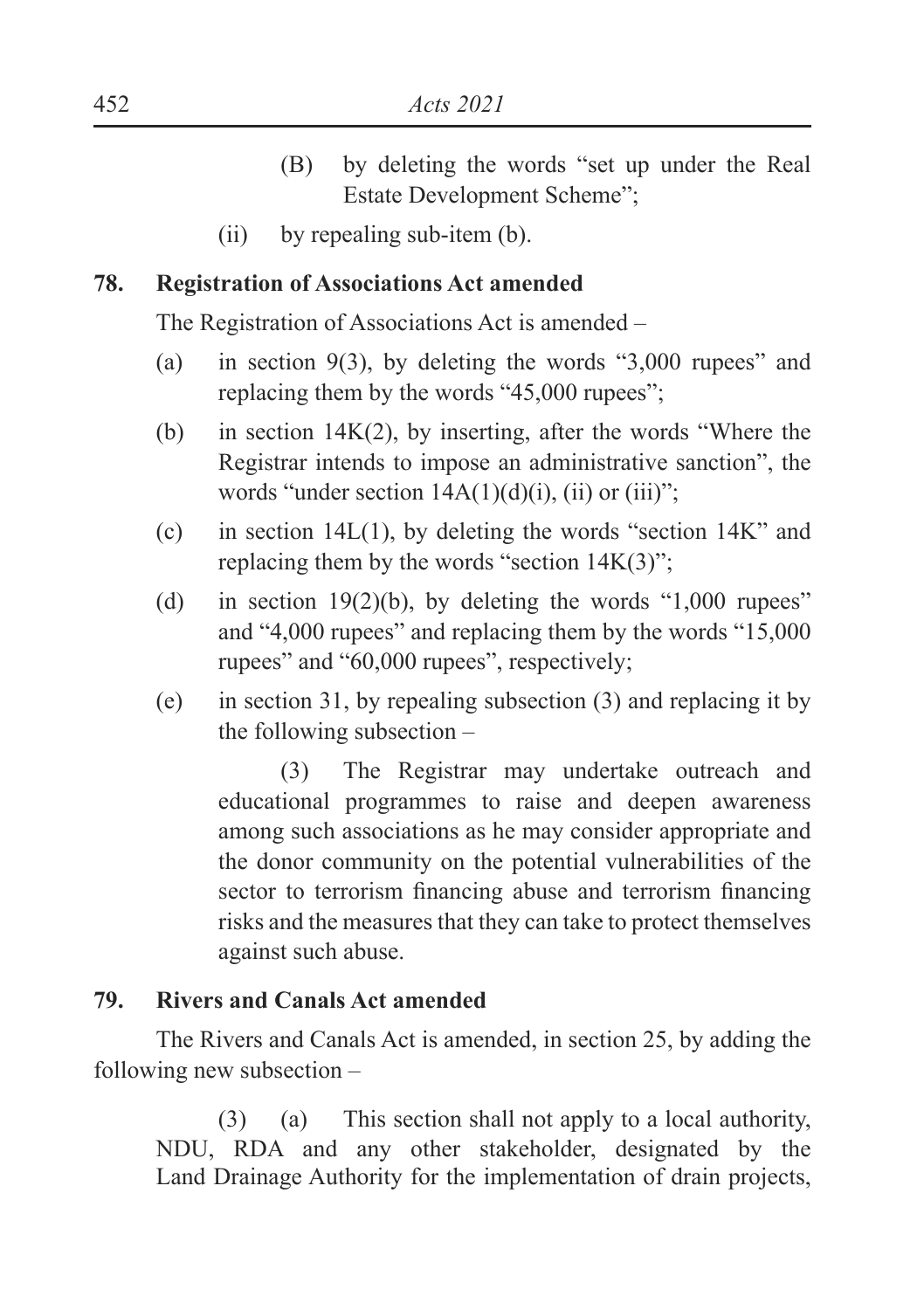which carries out works along any river, stream or run of water that is public property.

(b) In paragraph  $(a)$  –

"drain projects" includes –

- $(a)$  works to improve the flow of the water path, including desilting, dredging, construction of embankments and retaining walls for protection against soil erosion in rivers, streams, rivulets and natural water paths;
- (b) construction of bridges, culverts and fords along watercourses and river mouths;
- (c) removal of obstruction and sharp bends in rivers and rivulets, amongst others;

"Land Drainage Authority" means the Land Drainage Authority established under section 3 of the Land Drainage Authority Act;

"local authority", "NDU" and "RDA" have the same meaning as in section 2 of the Land Drainage Authority Act.

# **80. Road Development Authority Act amended**

The Road Development Authority Act is amended –

- (a) in section  $7(2)$ 
	- (i) in paragraph (b), by deleting the words "public infrastructure" and replacing them by the word "roads";
	- (ii) by inserting, after paragraph (e), the following new paragraphs –
		- (ea) a representative of the Ministry responsible for the subject of lands;
		- (eb) a representative of the Land Drainage Authority;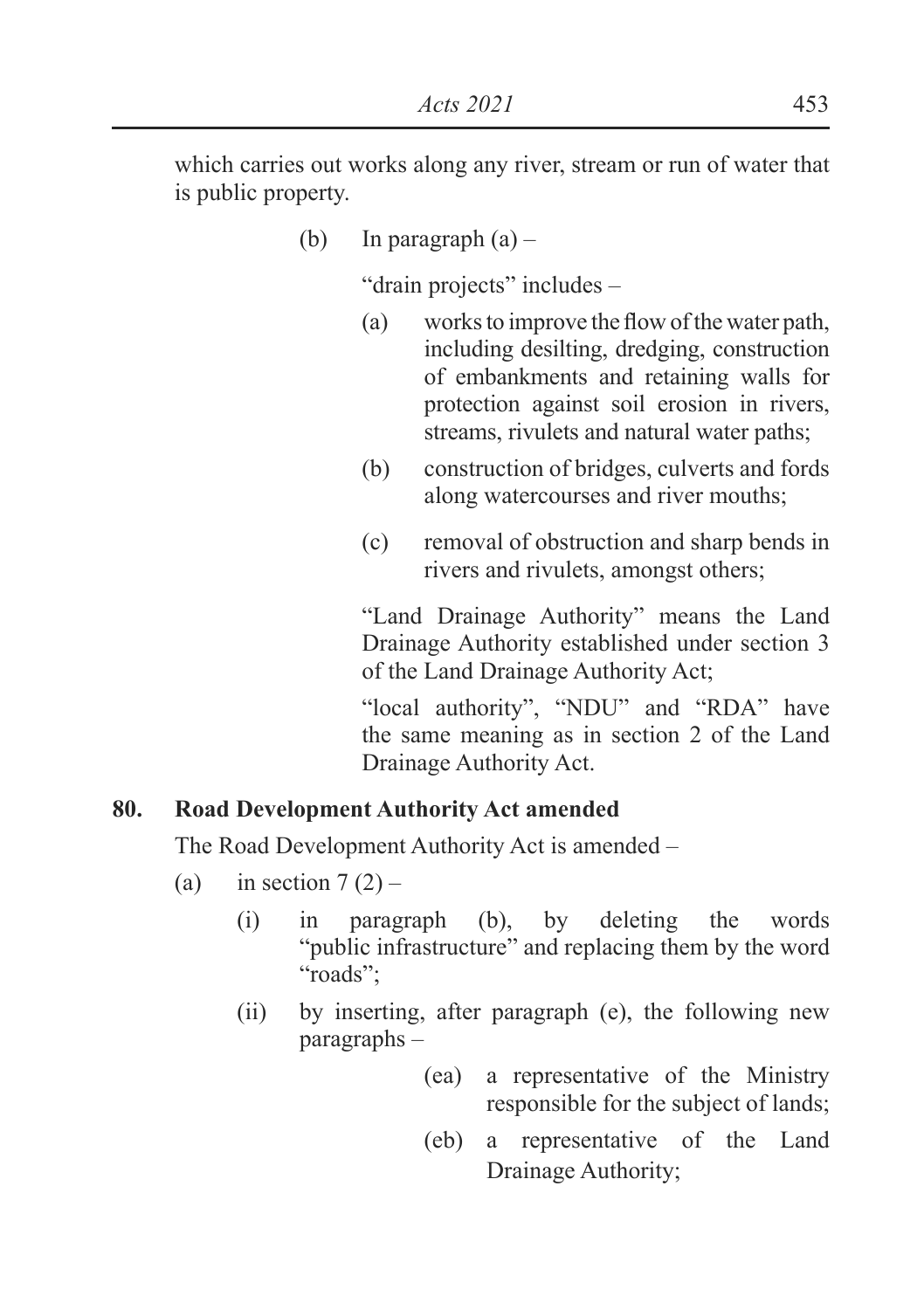(b) in section 10(2), by deleting the word "Five" and replacing it by the word "Seven".

### 81. Road Traffic Act amended

The Road Traffic Act is amended  $-$ 

- (a) in section  $22 -$ 
	- (i) in subsection (10), in paragraph (a), by inserting, after the words "subject to paragraph (aa)", the words "and subsection (10A),":
	- (ii) by inserting, after subsection (10), the following new subsection –

(10A) (a) Where, on account of the COVID-19 period for the year 2021, a licence expires on 31 March 2021, 30 April 2021, 31 May 2021 or such further date as may be prescribed, the owner or actual owner of the motor vehicle or trailer shall not be liable to a surcharge of 50 per cent on the amount of the tax prescribed for that vehicle or trailer, provided that the licence is renewed not later than 31 August 2021 or such further date as may be prescribed.

 (b) Where, on account of the COVID-19 period for any other year, a licence expires during the COVID-19 period or such further date as may be prescribed, the owner or actual owner of the motor vehicle or trailer shall not be liable to a surcharge of 50 per cent on the amount of the tax prescribed for that vehicle or trailer, provided that the licence is renewed not later than such date as may be prescribed.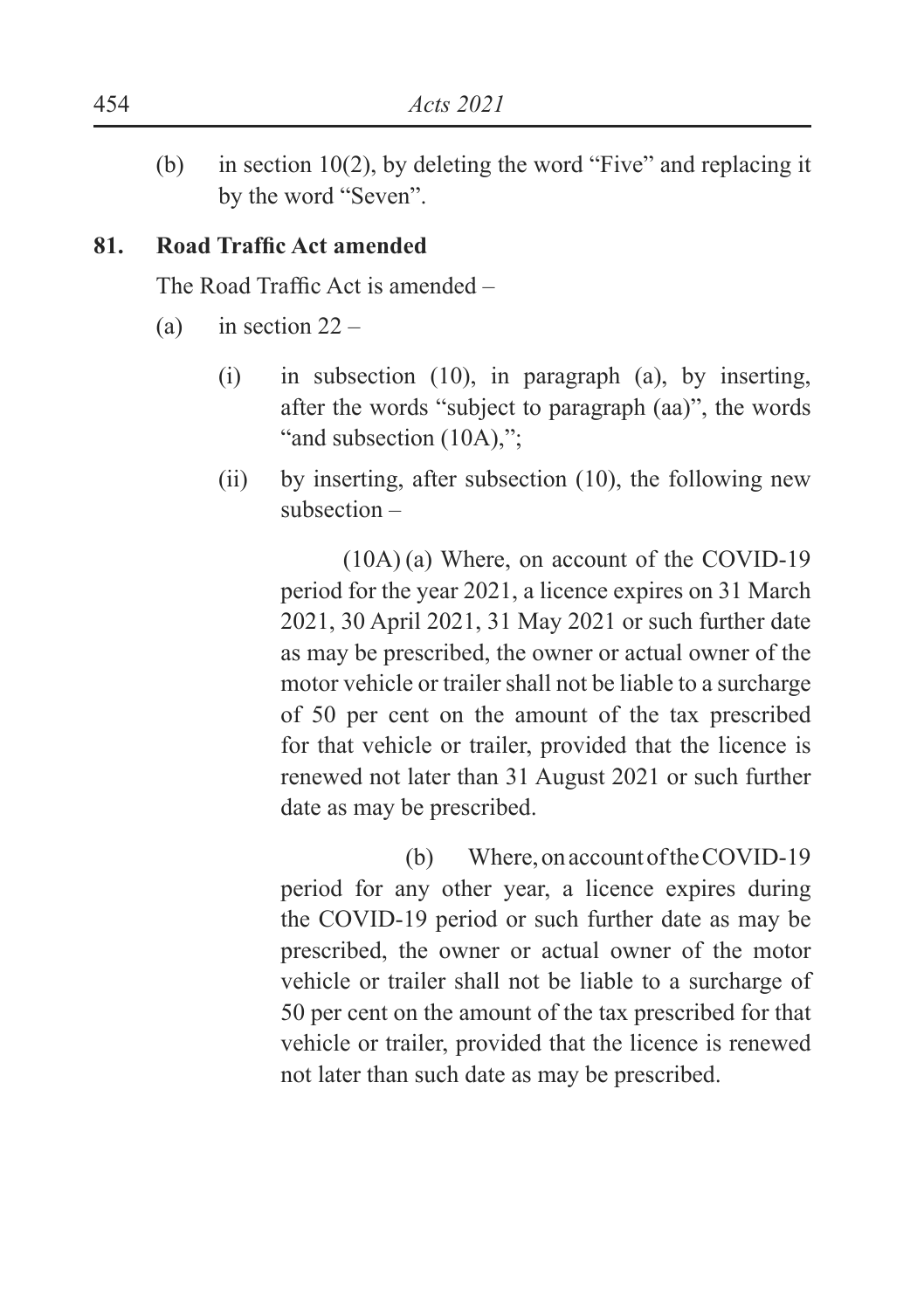- (b) in section  $191 -$ 
	- (i) in subsection  $(1)$ 
		- (A) by deleting the words "Subject to subsections (1A) and (1B), where" and replacing them by the words "Subject to subsections (1A), (1B) and (IC), where";
		- (B) in paragraph (a), by deleting the words "within 28 days from" and replacing them by the words "not later than 28 days after":
		- (C) in paragraph (b), by deleting the words "within 28 days from" and replacing them by the words "not later than 28 days after";
	- (ii) by repealing subsection (1A) and replacing it by the following subsection –

(1A) (a) For the purpose of the COVID-19 period for the year 2020, where –

- (i) before or during the COVID-19 period, a person commits an offence specified in the second column of the Fourth Schedule and elects to accept an FPN; and
- (ii) the period of 28 days to pay the appropriate fine expires during the COVID-19 period,

the person shall pay the appropriate fine not later than 28 days after the COVID-19 period lapses.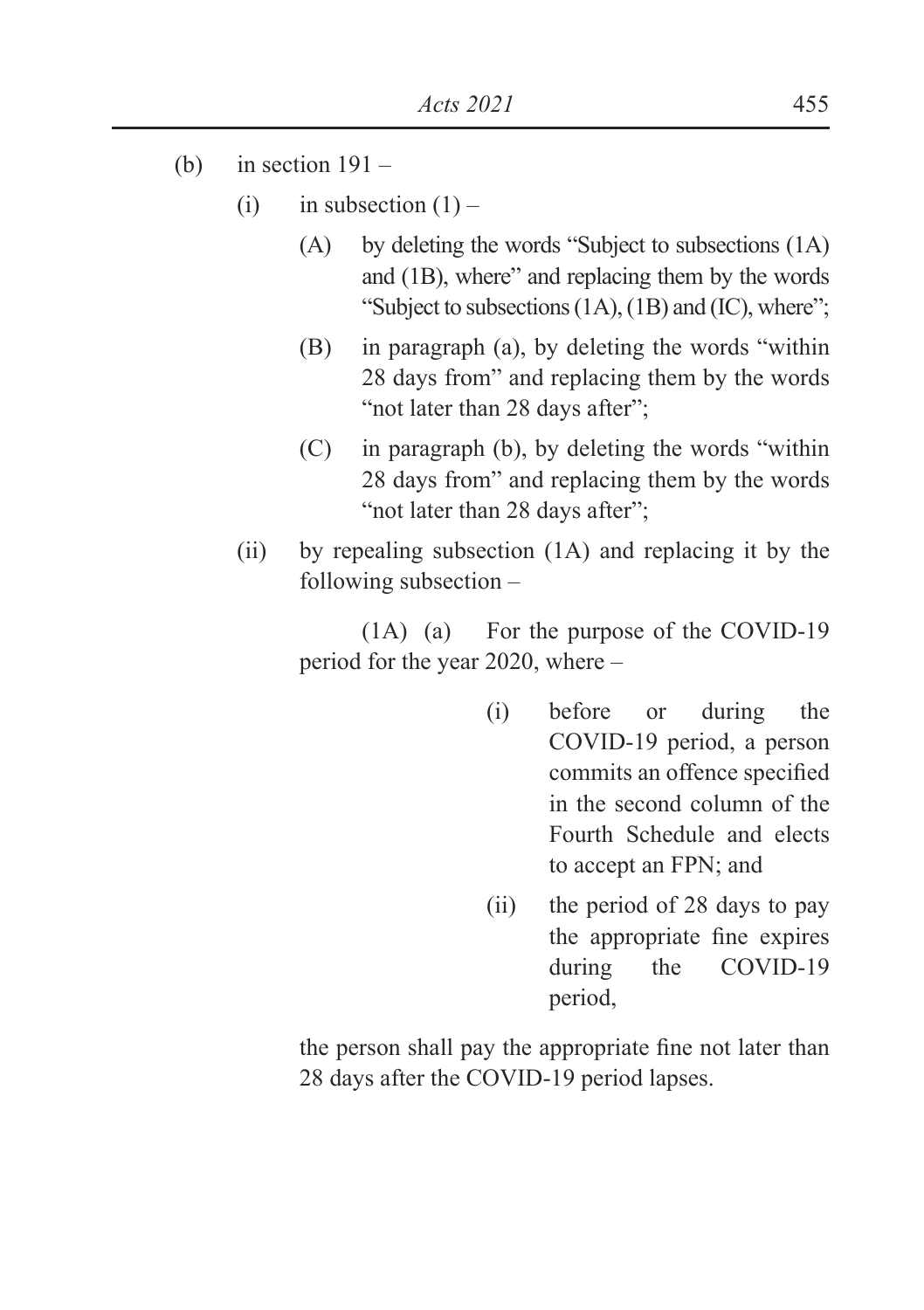(b) Where, before or during the COVID-19 period for the year 2020, a person commits an offence specified in the second column of the Fourth Schedule and refuses to accept an FPN –

- $(i)$  the police officer, road transport inspector or traffic warden who detects the offence shall serve the FPN not later than 14 days after the COVID-19 period lapses in the manner specified in subsection (1)(b); and
- (ii) the person on whom the FPN is served shall pay the appropriate fine not later than 28 days after the COVID-19 period lapses.
- (iii) by repealing subsection (1B) and replacing it by the following subsection –

(1B) (a) For the purpose of the COVID-19 period for the year 2021, where –

- (i) before or during the COVID-19 period, a person commits an offence specified in the second column of the Fourth Schedule and elects to accept an FPN; and
- (ii) the period of 28 days to pay the appropriate fine expires during the COVID-19 period,

the person shall pay the appropriate fine not later than 28 days after the commencement of this subsection or such later date as may be prescribed.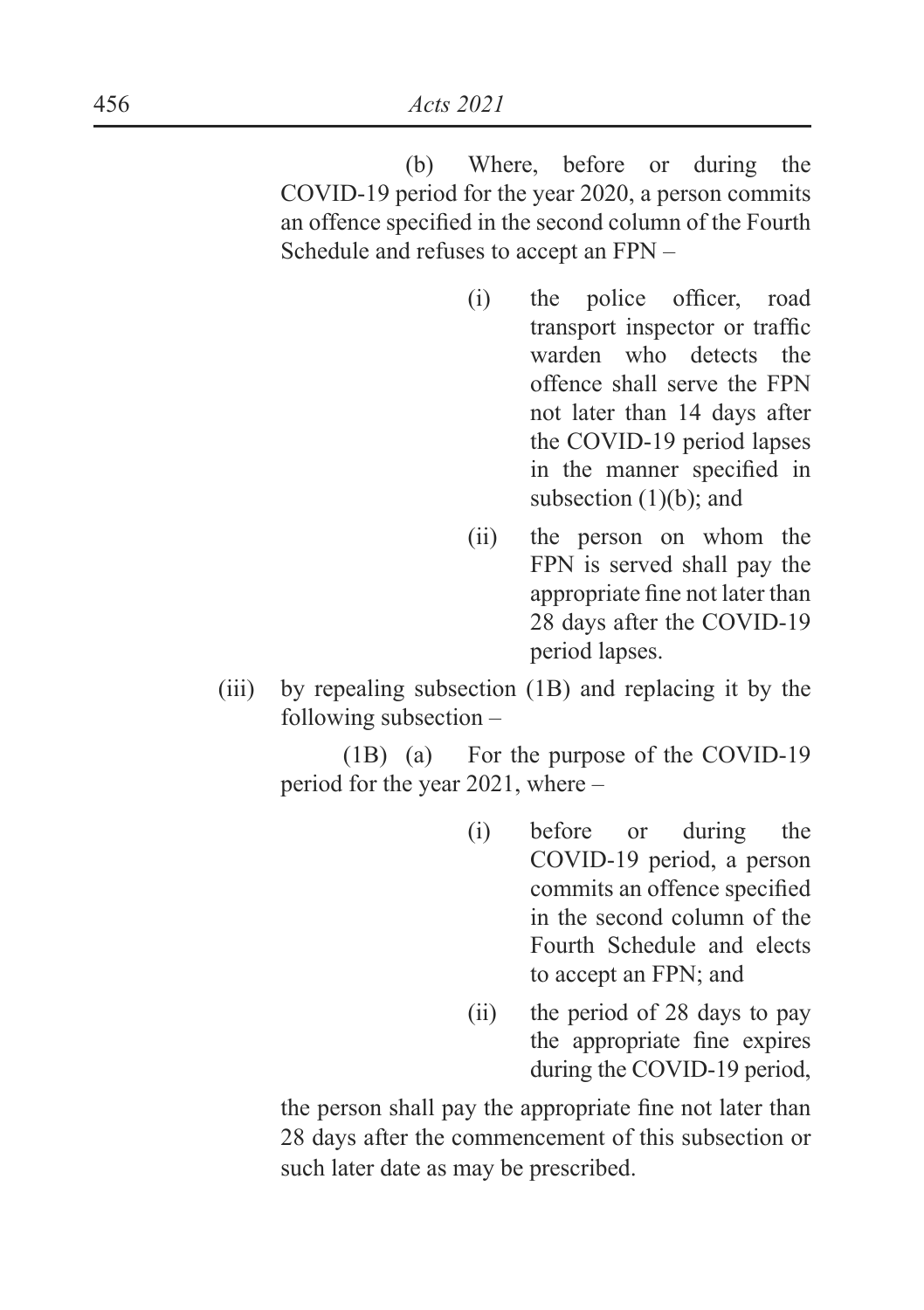(b) Where, before or during the COVID-19 period for the year 2021, a person commits an offence specified in the second column of the Fourth Schedule and refuses to accept an FPN –

- $(i)$  the police officer, road transport inspector or traffic warden who detects the offence shall, in the manner specified in subsection  $(1)(b)$ , serve the FPN not later than 14 days after the commencement of this subsection or such later date as may be prescribed; and
- (ii) the person on whom the FPN is served shall pay the appropriate fine not later than 28 days after the commencement of this subsection or such later date as may be prescribed.
- (iv) by inserting, after subsection (1B), the following new subsection –

(1C) (a) For the purpose of the COVID-19 period for any other year, where –

> (i) before or during the COVID-19 period, a person commits an offence specified in the second column of the Fourth Schedule and elects to accept an FPN; and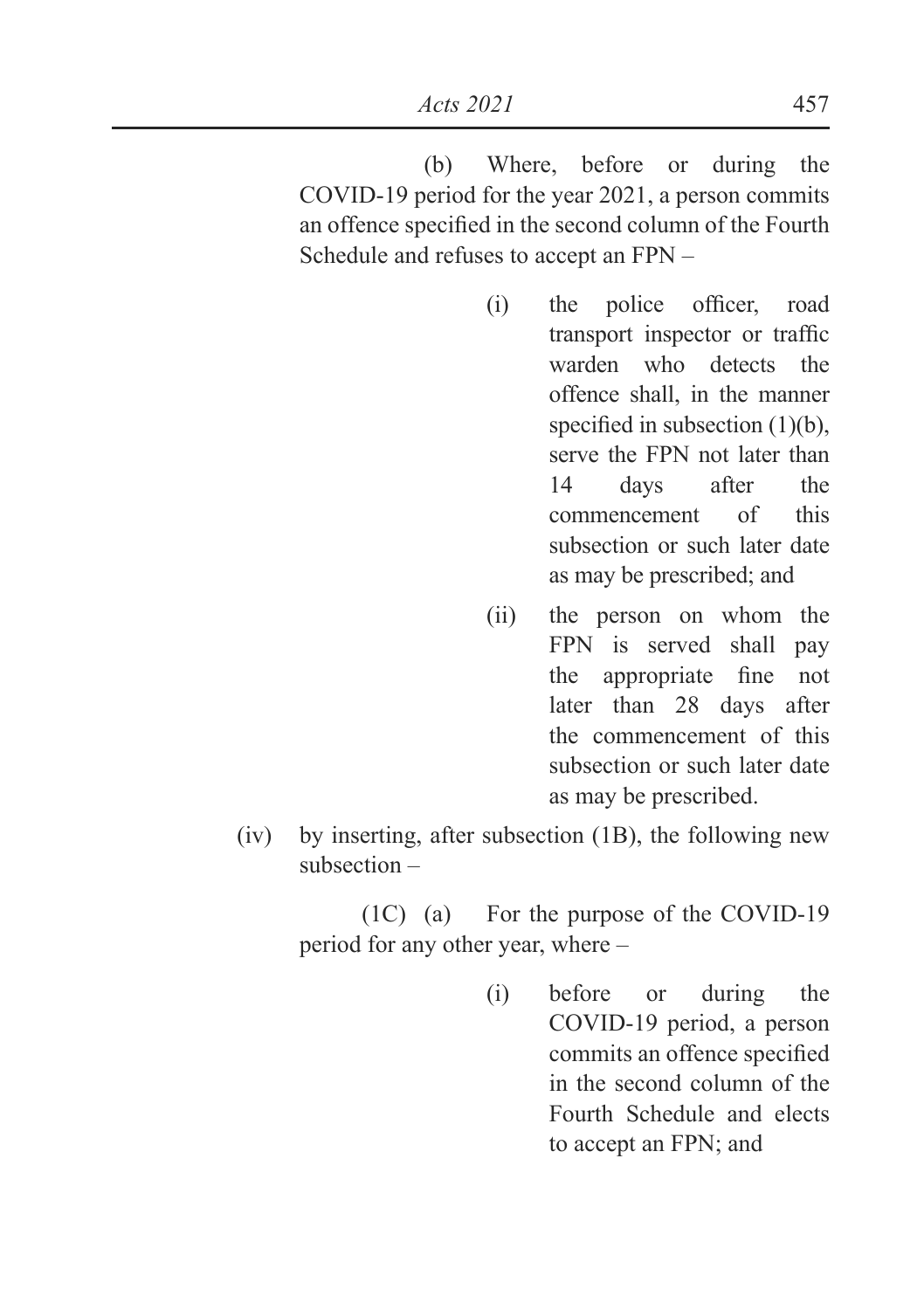(ii) the period of 28 days to pay the appropriate fine expires during the COVID-19 period,

the person shall pay the appropriate fine not later than 28 days after the COVID-19 period lapses or such later date as may be prescribed.

 (b) Where, before or during the COVID-19 period for any other year, a person commits an offence specified in the second column of the Fourth Schedule and refuses to accept an FPN –

- (i) the police officer, road transport inspector or traffic warden who detects the offence shall, in the manner specified in subsection  $(1)(b)$ , serve the FPN not later than 14 days after the COVID-19 period lapses or such later date as may be prescribed; and
- (ii) the person on whom the FPN is served shall pay the appropriate fine not later than 28 days after the COVID-19 period lapses or such later date as may be prescribed.
- (c) in section 192, in subsection (1), by deleting the words "within 28 days or not later than 28 days after the COVID-19 period lapses, as the case may be" and replacing them by the words "not later than 28 days after the date of the offence under section  $191(1)(a)$  or not later than the end of the period specified or prescribed under section  $191(1A)(a)$ ,  $(IB)(a)$  or  $(IC)(a)$ , as the case may be":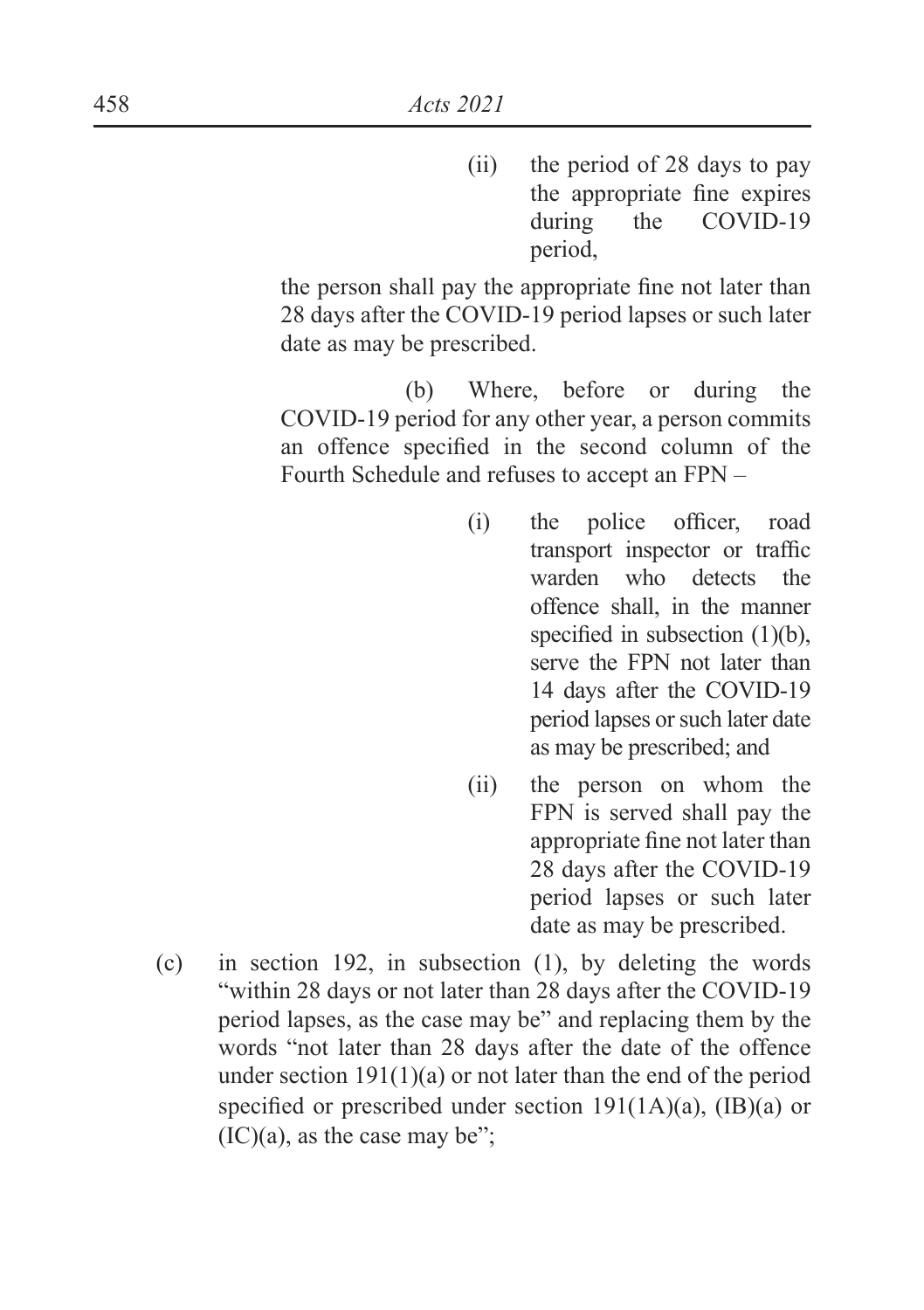- (d) in section  $195 -$ 
	- (i) in subsection  $(1)$ 
		- (A) by deleting the words "Subject to subsections (1A) and (1B)," and replacing them by the words "Subject to subsections  $(1A)$ ,  $(1B)$  and  $(1C)$ ,";
		- (B) by deleting the words ", within 14 days," and replacing them by the words ", not later than 14 days after the date of the date of the offence,";
		- (C) in paragraph (a), by deleting the words "within 28 days as from" and replacing them by the words "not later than 28 days after";
		- (D) in paragraph (c), by deleting the words "within 14 days as from" and replacing them by the words "not later than 14 days after";
	- (ii) by repealing subsection (1A) and replacing it by the following subsection –

(1A) (a) Where, before the COVID-19 period for the year 2020, an offence is detected pursuant to subsection (1) by means of a Photographic Enforcement Device and the police officer has not served a PEDN 14 days after the date of the offence, the police officer shall serve the PEDN not later than 14 days after the COVID-19 period lapses.

 (b) Where, during the COVID-19 period for the year 2020, an offence is detected pursuant to subsection (1) by means of a Photographic Enforcement Device, a police officer shall serve the PEDN not later than 14 days after the COVID-19 period lapses.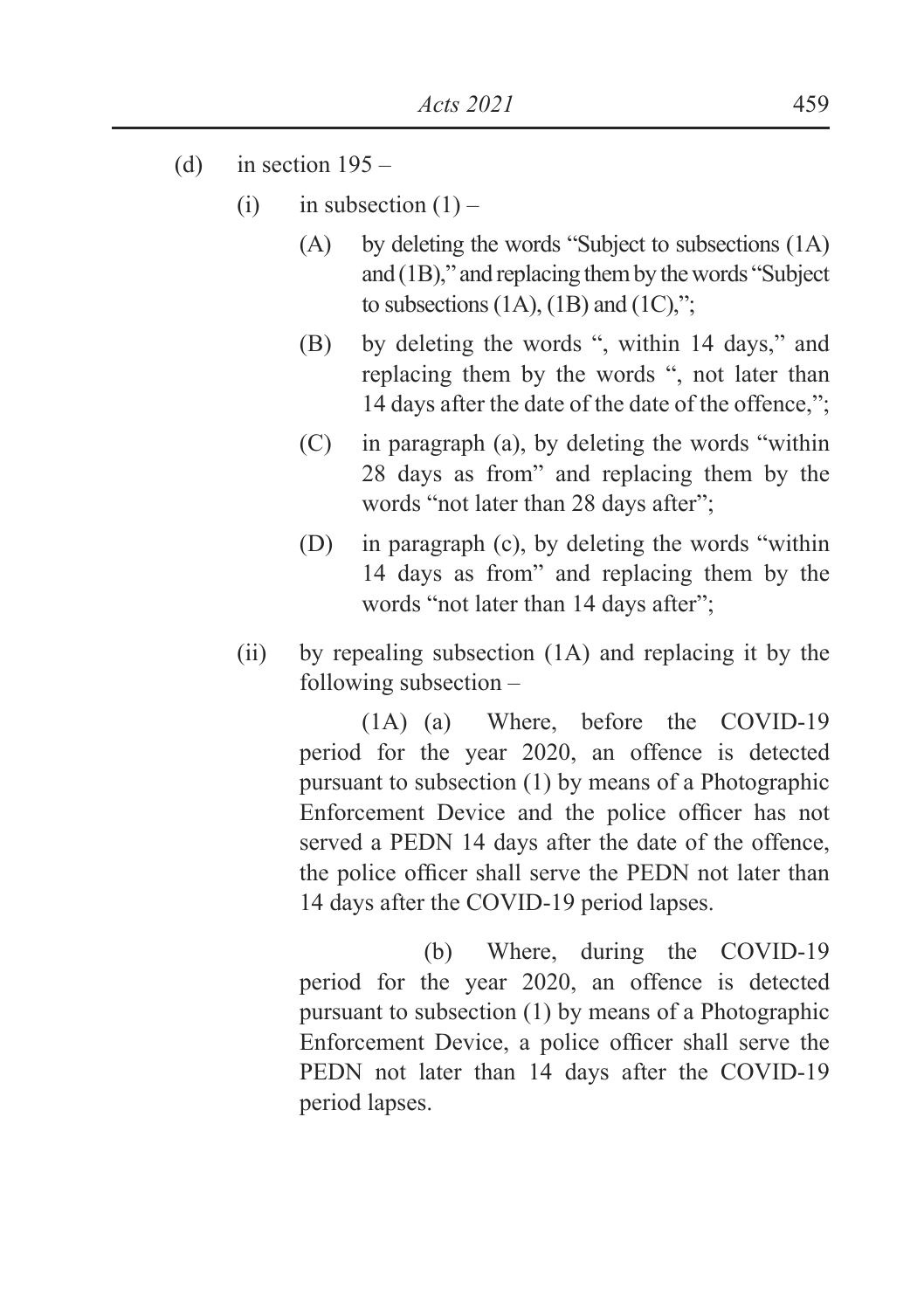(c) Where the time limit of 28 days specified in subsection  $(1)(a)$  expires during the COVID-19 period, the person on whom the PEDN is served shall, notwithstanding the last day to pay the appropriate fine mentioned in the PEDN, pay the appropriate fine not later than 28 days after the COVID-19 period lapses.

(iii) by repealing subsection (1B) and replacing it by the following subsection –

> (1B) (a) Where, before the COVID-19 period for the year 2021, an offence is detected pursuant to subsection (1) by means of a Photographic Enforcement Device and the police officer has not served a PEDN 14 days after the date of the offence, the police officer shall serve the PEDN not later than 14 days after the commencement of this subsection or such later date as may be prescribed.

> (b) Where, during the COVID-19 period for the year 2021, an offence is detected pursuant to subsection (1) by means of a Photographic Enforcement Device, a police officer shall serve the PEDN not later than 14 days after the commencement of this subsection or such later date as may be prescribed.

> (c) Where the time limit of 28 days specified in subsection  $(1)(a)$  expires during the COVID-19 period for the year 2021, the person on whom the PEDN is served shall, notwithstanding the last day to pay the appropriate fine mentioned in the PEDN, pay the appropriate fine not later than 28 days after the commencement of this subsection or such later date as may be prescribed.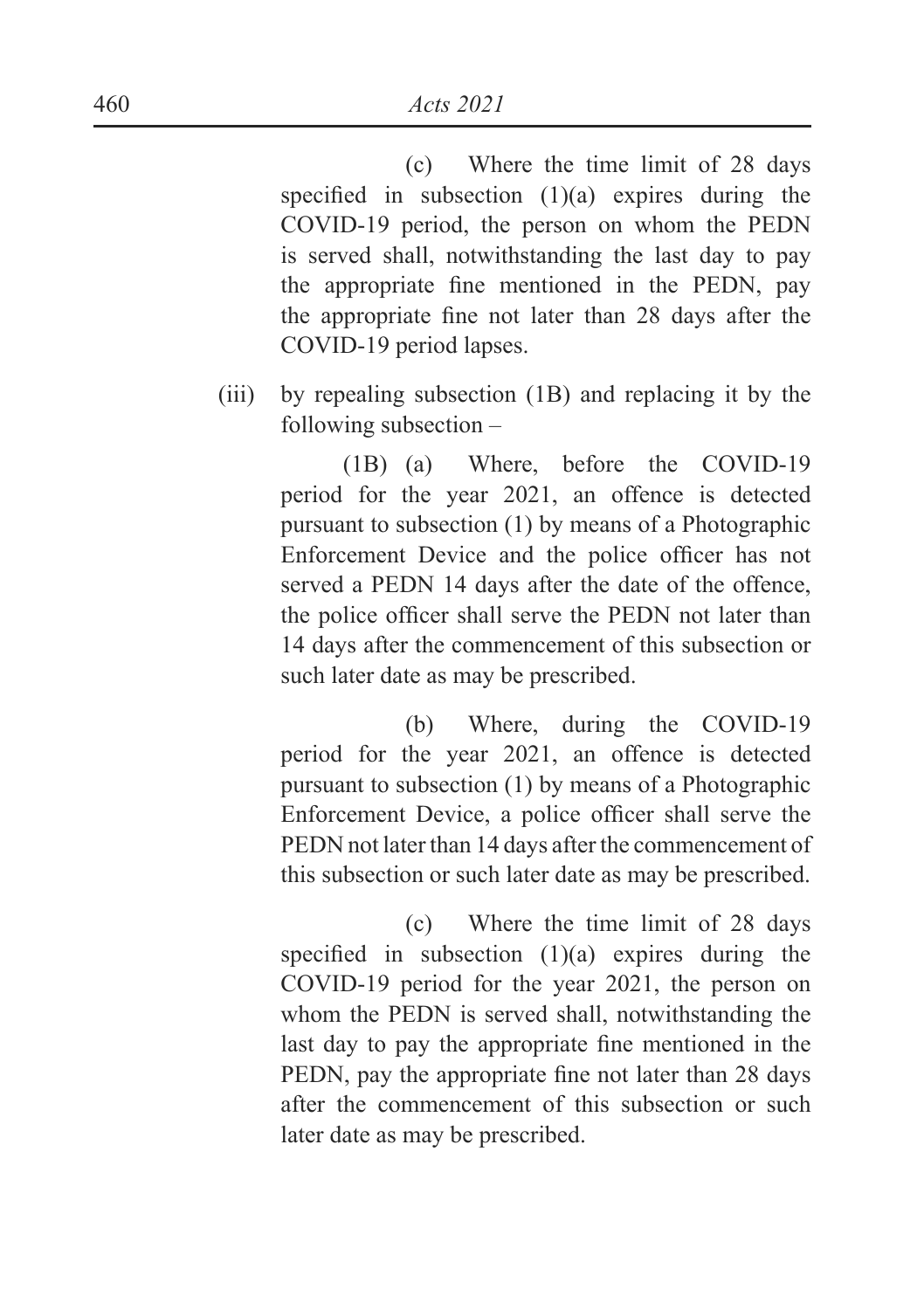(iv) by repealing subsection (IC) and replacing it by the following subsection –

> (IC) (a) Where, before the COVID-19 period for any other year, an offence is detected pursuant to subsection (1) by means of a Photographic Enforcement Device and the police officer has not served a PEDN 14 days after the date of the offence, the police officer shall serve the PEDN not later than 14 days after the COVID-19 period lapses or such later date as may be prescribed.

> (b) Where, during the COVID-19 period for any other year, an offence is detected pursuant to subsection (1) by means of a Photographic Enforcement Device, a police officer shall serve the PEDN not later than 14 days after the COVID-19 period lapses or such later date as may be prescribed.

> (c) Where the time limit of 28 days specified in subsection  $(1)(a)$  expires during the COVID-19 for any other year, the person on whom the PEDN is served shall, notwithstanding the last day to pay the appropriate fine mentioned in the PEDN, pay the appropriate fine not later than 28 days after the COVID-19 period lapses or such later date as may be prescribed.

(v) in subsection (3), by deleting the words ", within 28 days, or in case the time limit of 28 days expires during the COVID- 19 period, not later than 28 days after the COVID-19 period lapse" and replacing them by the words "not later than 28 days after the date of the offence under subsection  $(1)(a)$  or not later than the end of the period specified or prescribed under subsection  $(1A)(c)$ ,  $(1B)(c)$ or  $(1C)(c)$ , as the case may be";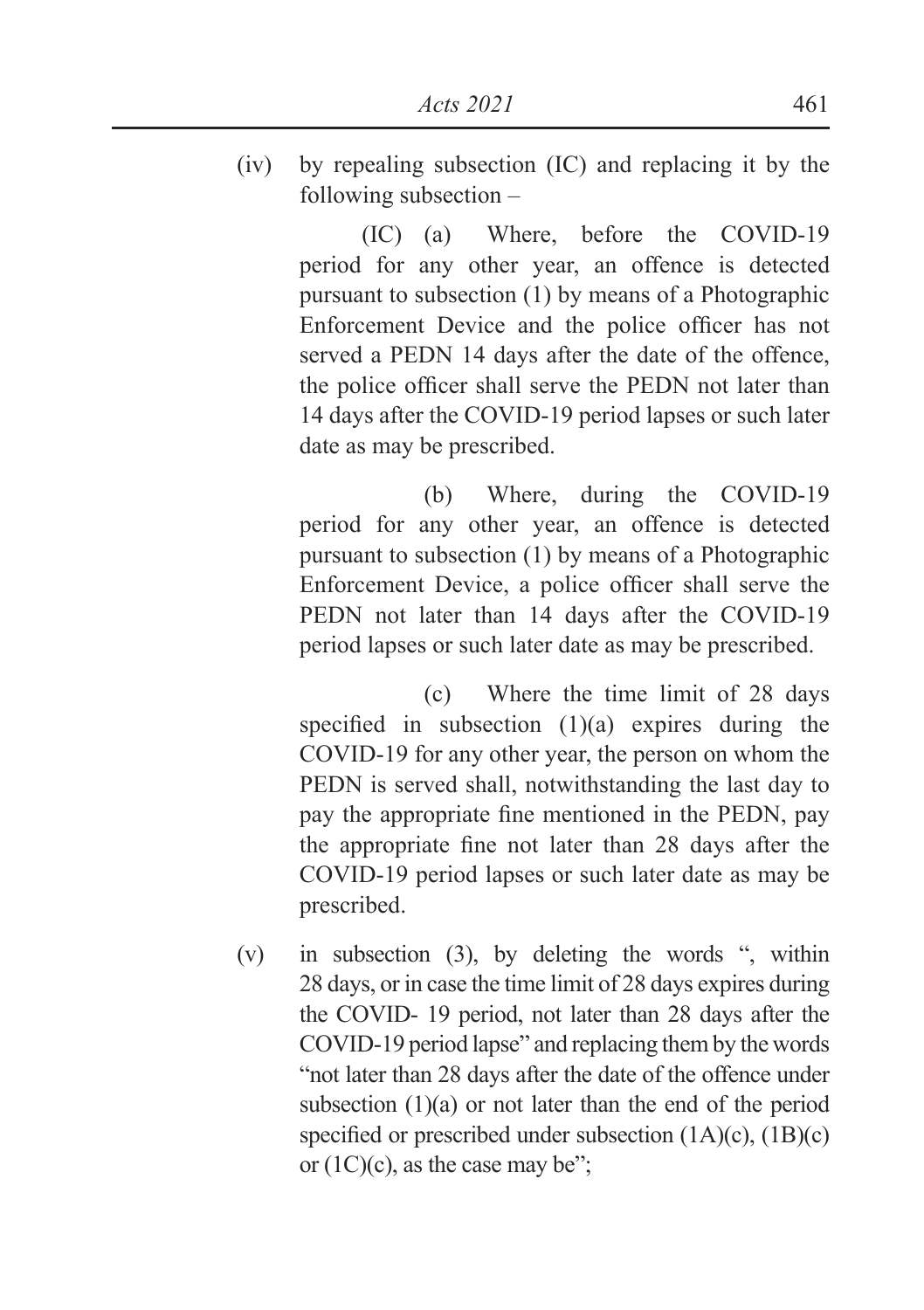- (vi) in subsection (3A)(b), by repealing subparagraph (i) and replacing it by the following subparagraph –
	- (i) attend the appropriate District Court not later than 28 days from the date of the issue of the PEDN, or not later than the end of the period specified or prescribed under subsection  $(1A)(c)$ ,  $(1B)$ (c) or  $(1C)(c)$ , as the case may be";
- (vii) in subsection (7), by deleting the words "or, in case the time limit of 14 days has expired during the COVID-19 period, not later than 14 days after the COVID-19 period lapses" and replacing them by the words ", or not later than 14 days after the specified or prescribed period, as the case may be".

#### **82. Roads Act amended**

The Roads Act is amended –

- (a) in section 2, in the definition of "Minister", by deleting the words "land transport" and replacing them by the word "roads";
- (b) in section  $24 -$ 
	- (i) in subsection  $(1)(g)$ , by inserting, after the word "footbridge" wherever it appears, the words ", flyover or lighting pole";
	- (ii) in subsection (2), by inserting, in the appropriate alphabetical order, the following new definition  $-$

"flyover" means a structure which carries one road over another;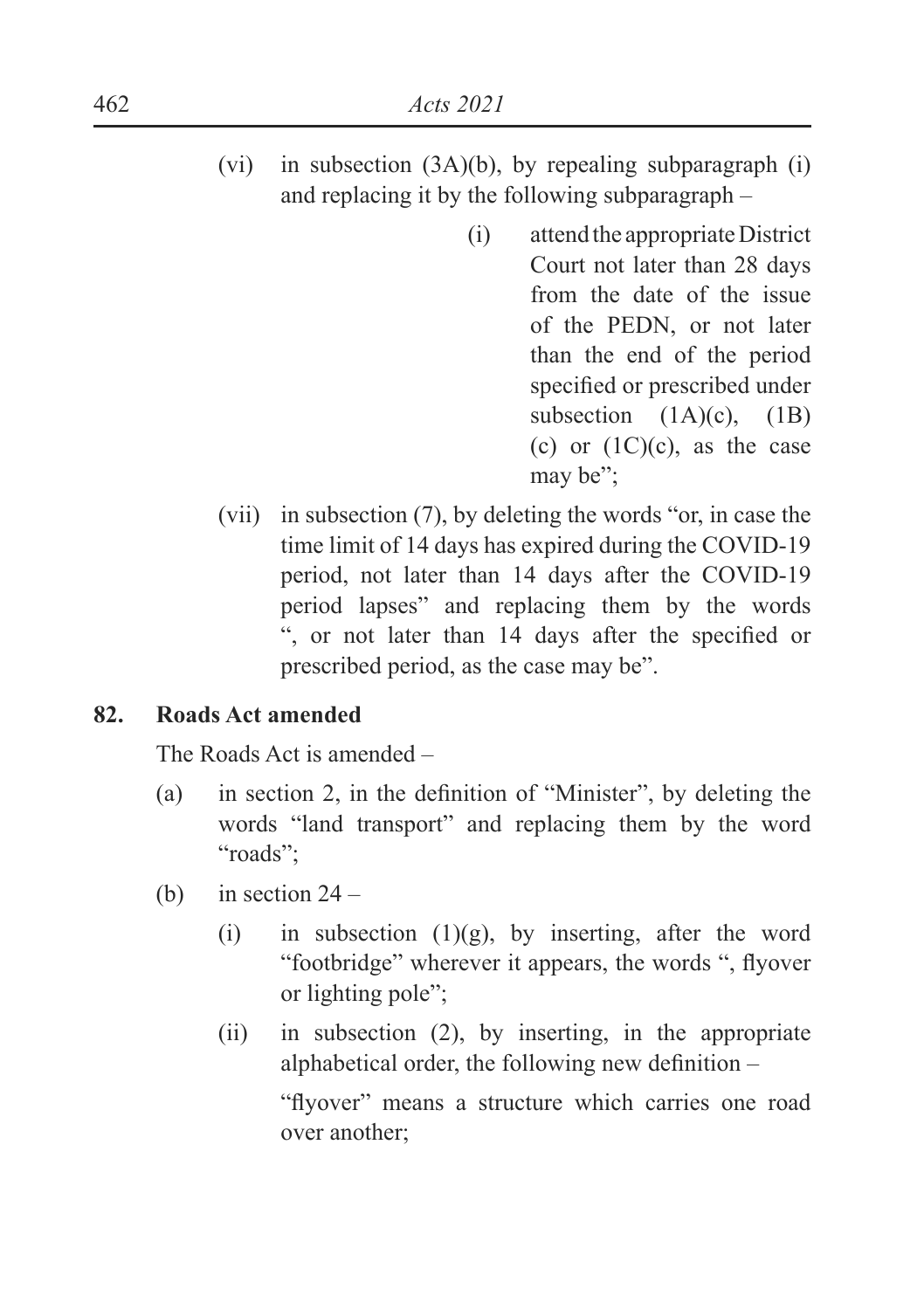# **83. Rose Belle Sugar Estate Board Act amended**

 The Rose Belle Sugar Estate Board Act is amended by repealing section 21 and replacing it by the following section –

# **21. Financial year**

The financial year of the Board shall start on 1 July and end on 30 June in the following year.

# **84. Social Integration and Empowerment Act amended**

The Social Integration and Empowerment Act is amended –

- (a) in section 2, in the definition of "person living in absolute poverty", by repealing paragraph (a) and replacing it by the following paragraph –
	- (a) one or more adults with or without children, as the case may be, living under the same roof as one household as set out in the first column of the Schedule, whose assessed monthly income or assessed combined monthly income, as the case may be, does not exceed the corresponding amount specified in the second column of the Schedule;
- (b) in section  $6 -$ 
	- (i) in subsection (2), by deleting the words "an adult or, as the case may be, the 2 or 3 adults living under the same roof referred to" and replacing them by the words "one or more adults with or without children, as the case may be, living under the same roof as one household as set out";
	- (ii) in subsection  $(3)$ 
		- (A) by deleting the words "2 or 3";
		- (B) by inserting, after the words "the amount specified in the second column", the words "of the Schedule";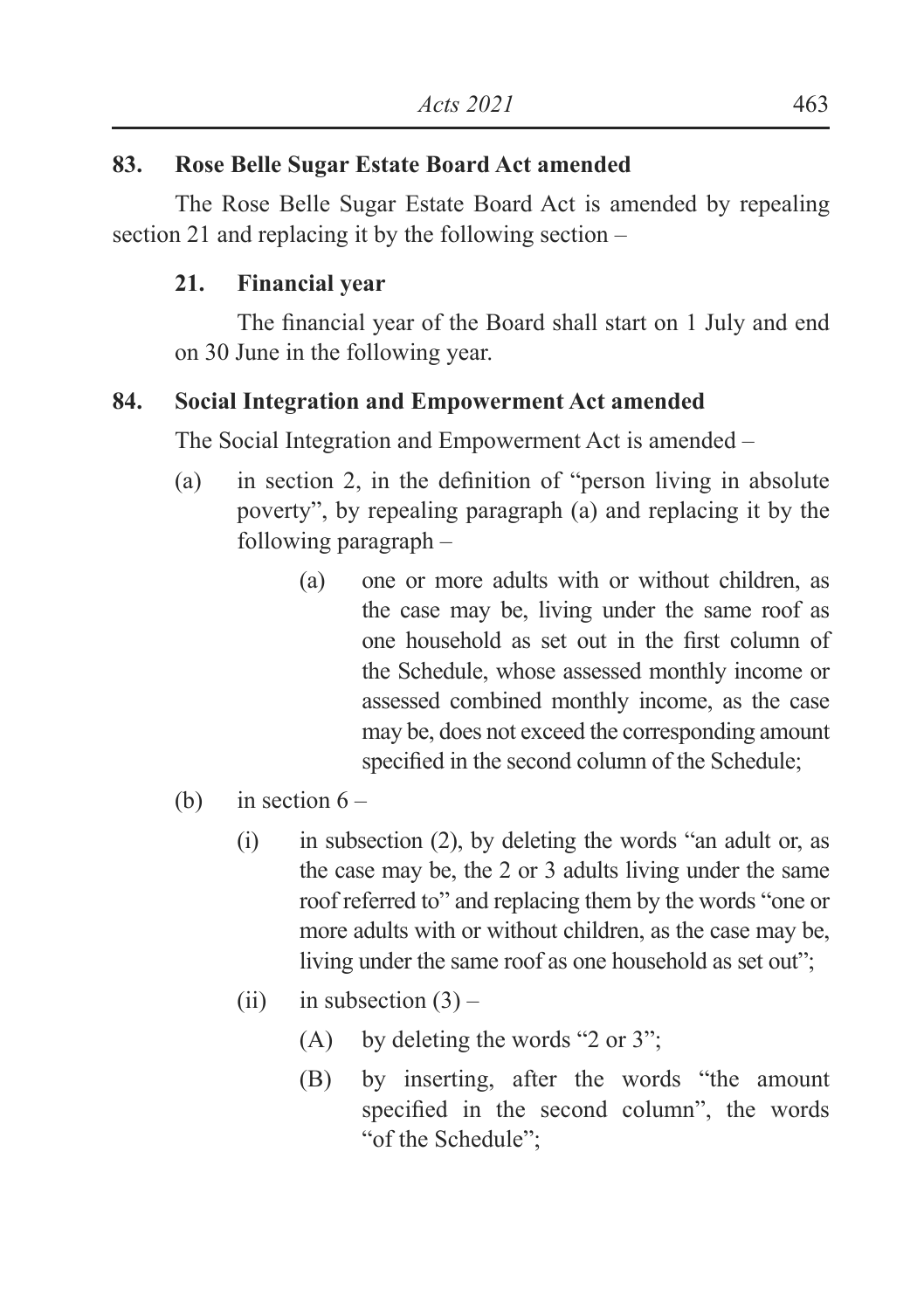(c) by repealing the Schedule and replacing it by the following Schedule –

#### **SCHEDULE**

[Sections 2 and 6]

#### **Absolute Poverty**

|                                                  | Assessed monthly income/<br>combined assessed<br>monthly income<br>(Rs) |
|--------------------------------------------------|-------------------------------------------------------------------------|
| One adult                                        | 3,000                                                                   |
| One adult and one child                          | 4,500                                                                   |
| One adult and 2 children                         | 6,000                                                                   |
| One adult and 3 children                         | 7,500                                                                   |
| One adult and 4 children                         | 9,000                                                                   |
| One adult and 5 or more children                 | 10,500                                                                  |
| Two adults                                       | 6,000                                                                   |
| Two adults and one child                         | 7,500                                                                   |
| Two adults and 2 children                        | 9,000                                                                   |
| Two adults and 3 or more children                | 10,500                                                                  |
| Three adults                                     | 9,000                                                                   |
| Three or more adults                             | 10,500                                                                  |
| Three or more adults and one or<br>more children | 10,500                                                                  |

### **85. State Lands Act amended**

The State Lands Act is amended, in section 6 –

(a) in subsection (2), by deleting the words "The rents" and replacing them by the words "Subject to subsection (2A), the rents";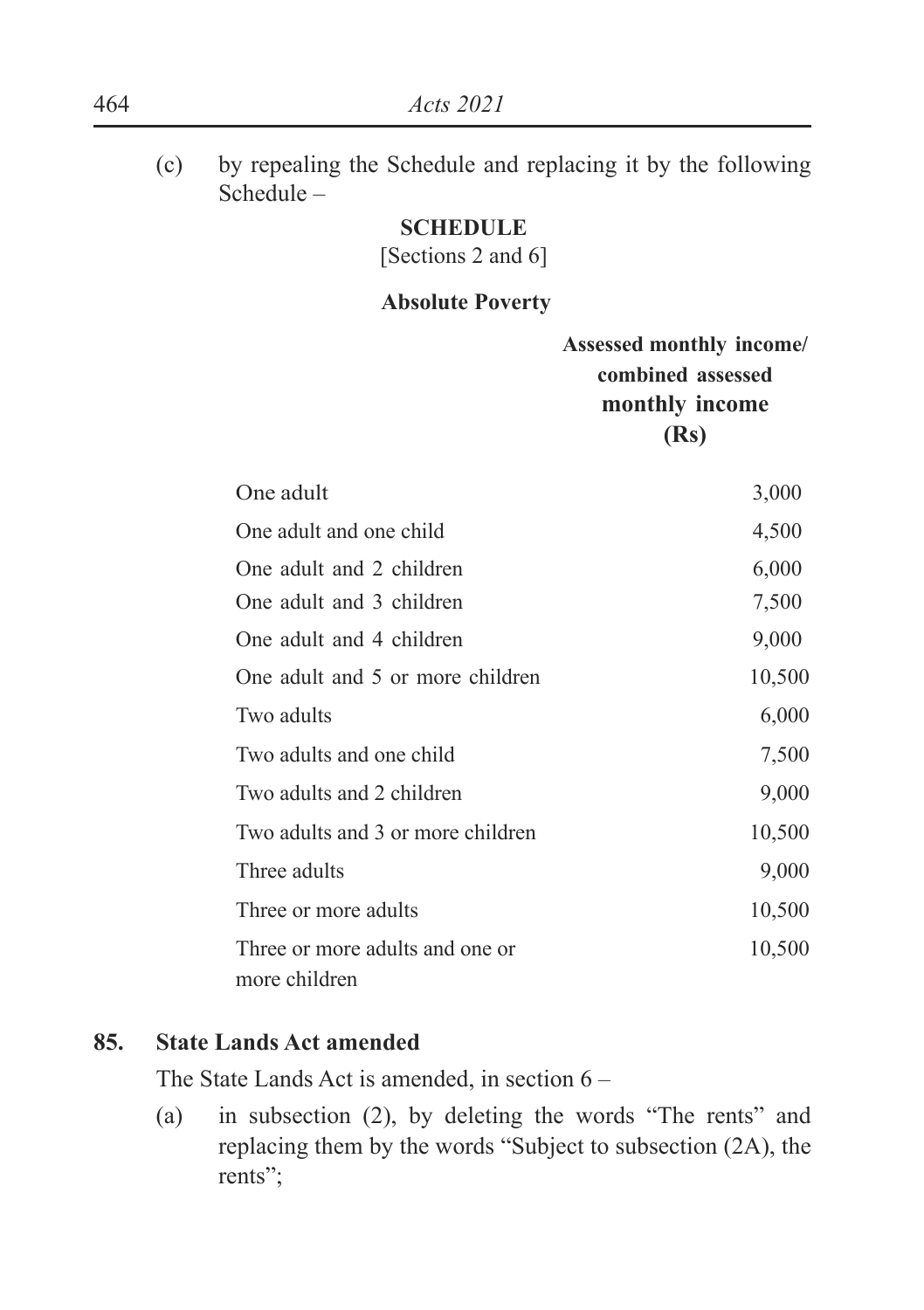- (b) by inserting, after subsection (2), the following new section (2A) The annual rental shall be payable before the end of each year of the lease where the lease is in respect of –
	- (a) a hotel, including a hotel under construction;
	- (b) a guest house, tourist residence or domaine holding a tourist accommodation certificate, issued under the Tourism Authority Act;
	- (c) the holder of a tourist enterprise licence or an operator holding a licence under the Tourism Authority Act; or
	- (d) the operator of a seaplane or any other similar business.

# **86. Statutory Bodies (Accounts and Audit) Act amended**

The Statutory Bodies (Accounts and Audit) Act is amended –

(a) in section 7, by repealing subsection (3) and replacing it by the following subsection –

(3) The auditor shall, within 10 months of the end of every financial year, after receipt of the annual report pursuant to subsection (2), submit the annual report and his audit report to the Board.

(b) in the First Schedule, by deleting the following words –

## **FIRST SCHEDULE**

[Section 2] and replacing them by the following words –

## **SCHEDULE**

[Section 2]

(c) in the newly numbered Schedule, by deleting the following item and its corresponding entry –

Fishermen Investment Trust Fishermen Investment Trust Act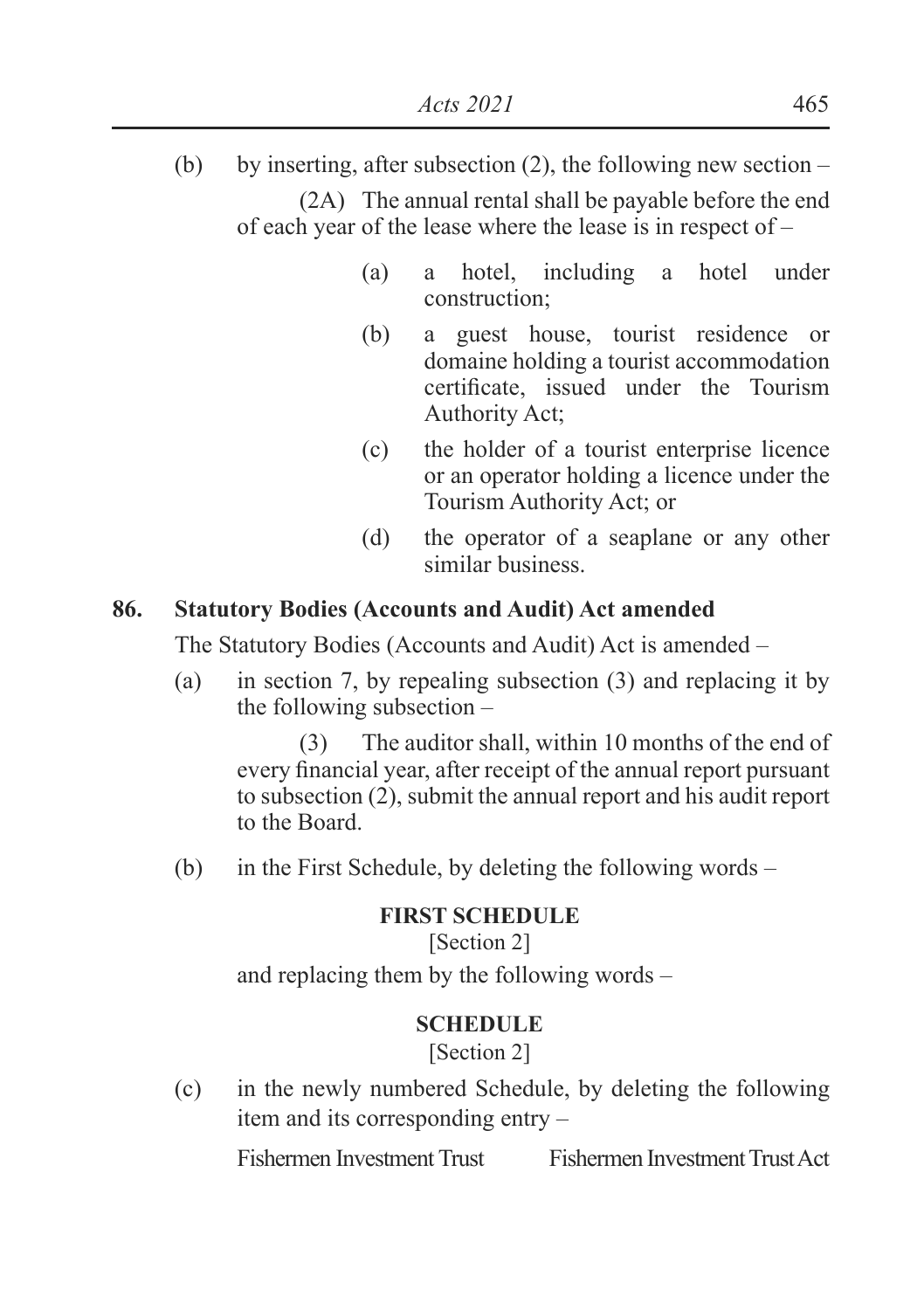# **87. Statutory Bodies Pension Funds Act amended**

 The Statutory Bodies Pension Funds Act is amended, in the First Schedule, by inserting, in the appropriate alphabetical order, the following new item and its corresponding entry –

Marathi-speaking Union 1 July 2021

# **88.** Sugar Industry Efficiency Act amended

The Sugar Industry Efficiency Act is amended –

- (a) by repealing section 13;
- (b) in section  $13A -$ 
	- $(i)$  in subsection  $(1)$ , by deleting the words "sugar cane and bagasse" and replacing them by the words "biomass from such sources as may be prescribed";
	- (ii) in subsection  $(3)$ 
		- $(A)$  in paragraph  $(a)$ 
			- (I) by inserting, after the words "as may be prescribed", the words "and the proceeds from any trash commodity";
			- (II) by inserting, after the words "Sugar Cane Sustainability Fund", the words "and operated and managed under different portfolios for different types of biomass";
		- (B) in paragraph (b), by deleting the words "may be prescribed" and replacing them by the words "shall be prescribed for the different types of biomass";
	- (iii) in subsection (4), by inserting, after the word "planters", the words "or producers, as the case may be";
	- $(iv)$  in subsection (7), in the definition of "planter", by deleting the words "31 May 2015" and replacing them by the words "31 May 2015 or any planter producing biomass from such sources as may be prescribed";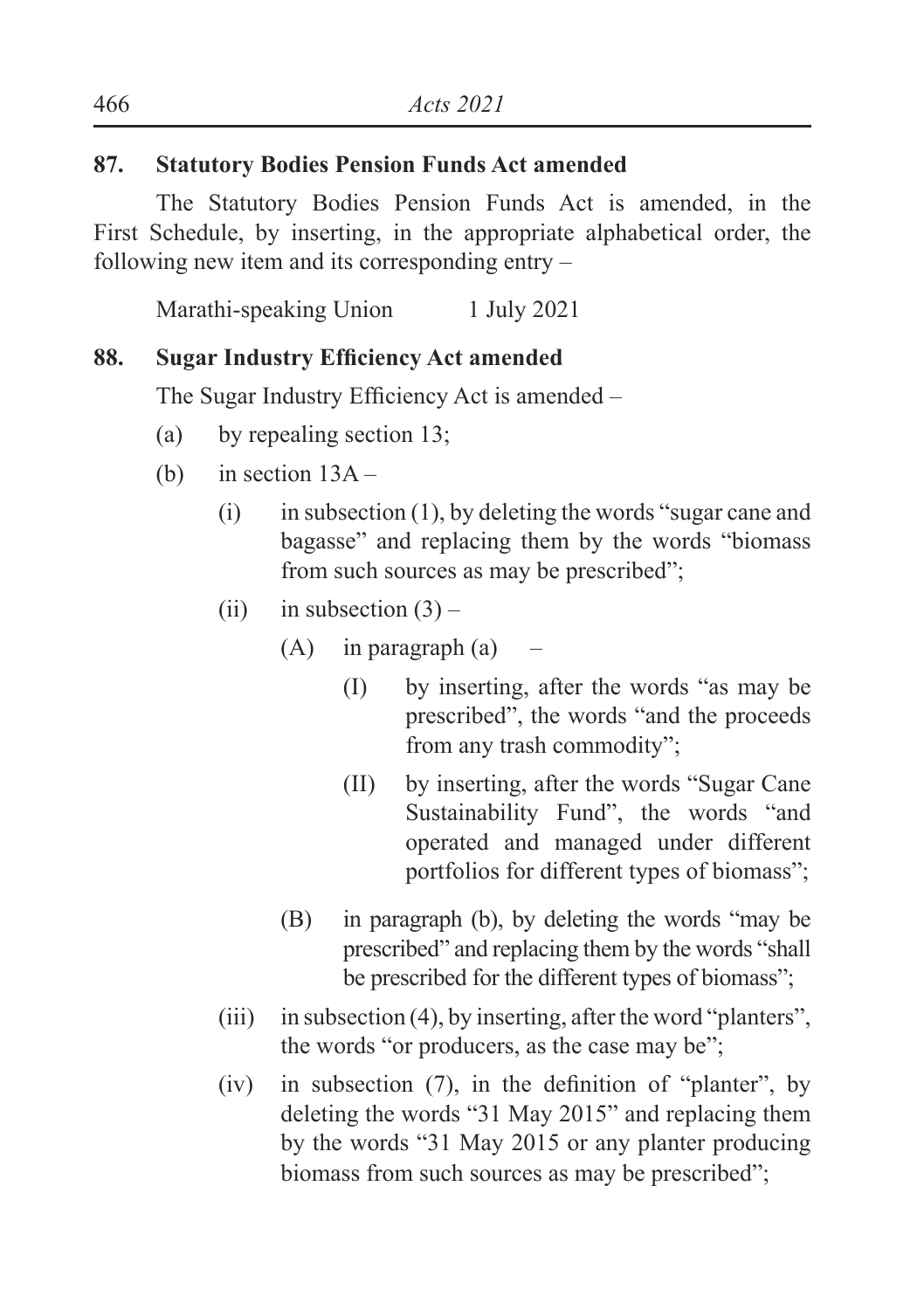- (c) in section  $13B -$ 
	- (i) in the heading, by deleting the words "**Sugar Cane Industry Based**" and replacing them by the word "**National**";
	- (ii) in subsection  $(1)$ 
		- (A) by deleting the words "Renewable Sugar Cane Industry Based Biomass Framework" and "from biomass" and replacing them by the words "Renewable National Biomass Framework" and "from such sources of biomass as may be prescribed", respectively;
		- (B) by deleting the words ", generated by the sugar cane industry";
	- (iii) in subsection (2), by deleting the words "Sugar Cane Industry Based" and replacing them by the word "National";
- (d) in section 29 (1)(a), by adding the following new subparagraph
	- (xxi) the construction of buildings by the holder of an investment certificate issued by the Economic Development Board –
		- (A) for the manufacture of pharmaceutical products or medical devices; or
		- (B) the conduct of clinical and pre-clinical trials;
- (e) by repealing the Sixth Schedule.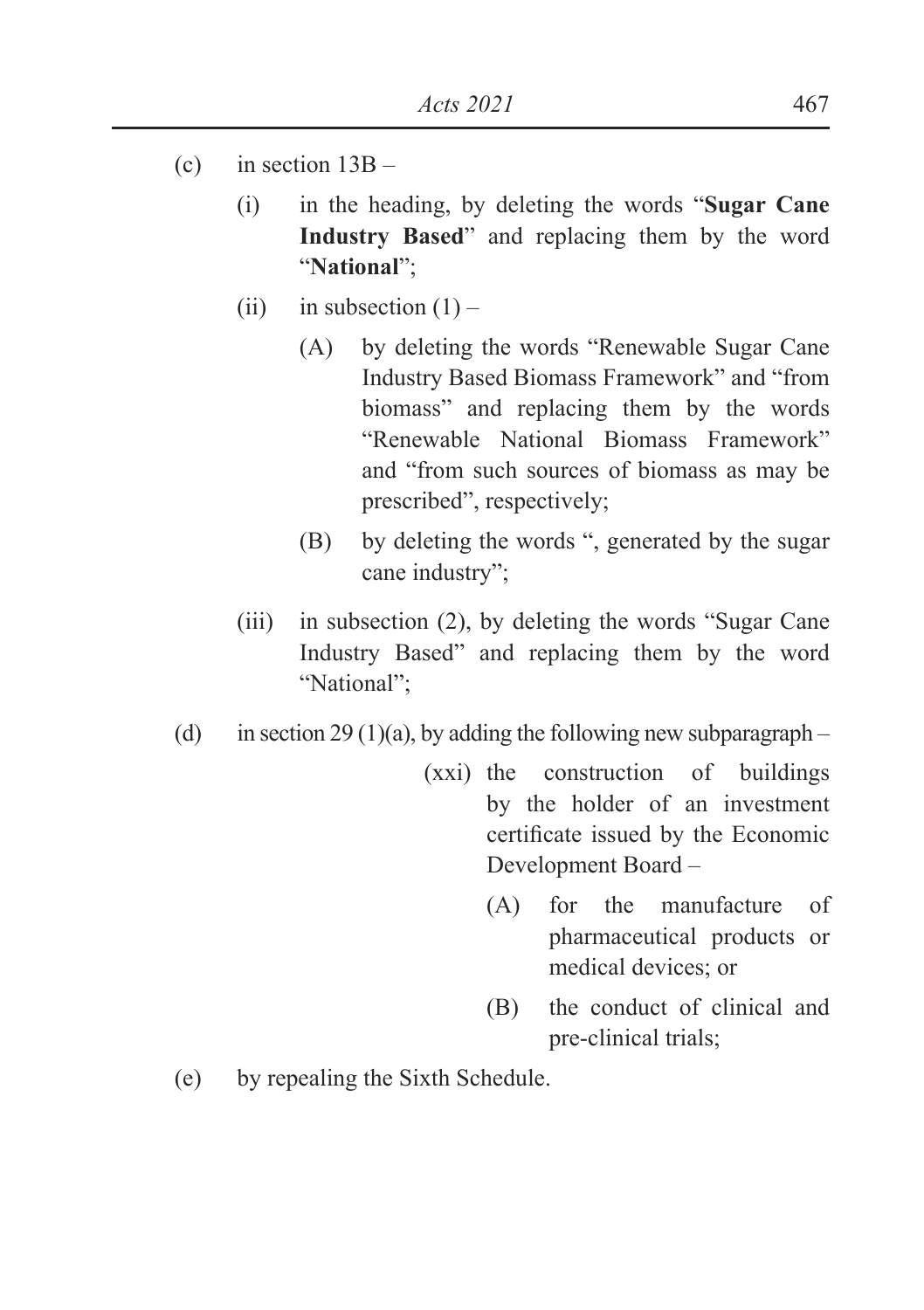### **89. Sugar Insurance Fund Act amended**

 The Sugar Insurance Fund Act is amended by inserting, after section 56A, the following new section –

# **56B. Temporary measures for crop year starting on 1 June 2019 and ending on 31 May 2020**

For the crop year starting on 1 June 2019 and ending on 31 May 2020 and –

- (a) notwithstanding section 24(4), the difference between the general insurance premium and the provisional estimate made under section 24(2) shall be recovered–
	- (i) through the Syndicate on or before 15 July 2021; or
	- (ii) from the insured after 15 July 2021;
- (b) notwithstanding section 25 (1), (4) and  $(5)$ 
	- (i) where the total sugar accrued for a prescribed area is not more than the prescribed percentage of the total insurable sugar for the prescribed area on account of the occurrence of all or any of the following events –
		- (A) cyclone;
		- (B) drought; or
		- (C) excessive rainfall,

the Board may not later than 15 June 2021, declare that crop year to be an event year on account of all or any of these events;

(ii) where no declaration is made under subparagraph (i), an insured may request, in writing, and not later than 15 July 2021, the Board to make a declaration; or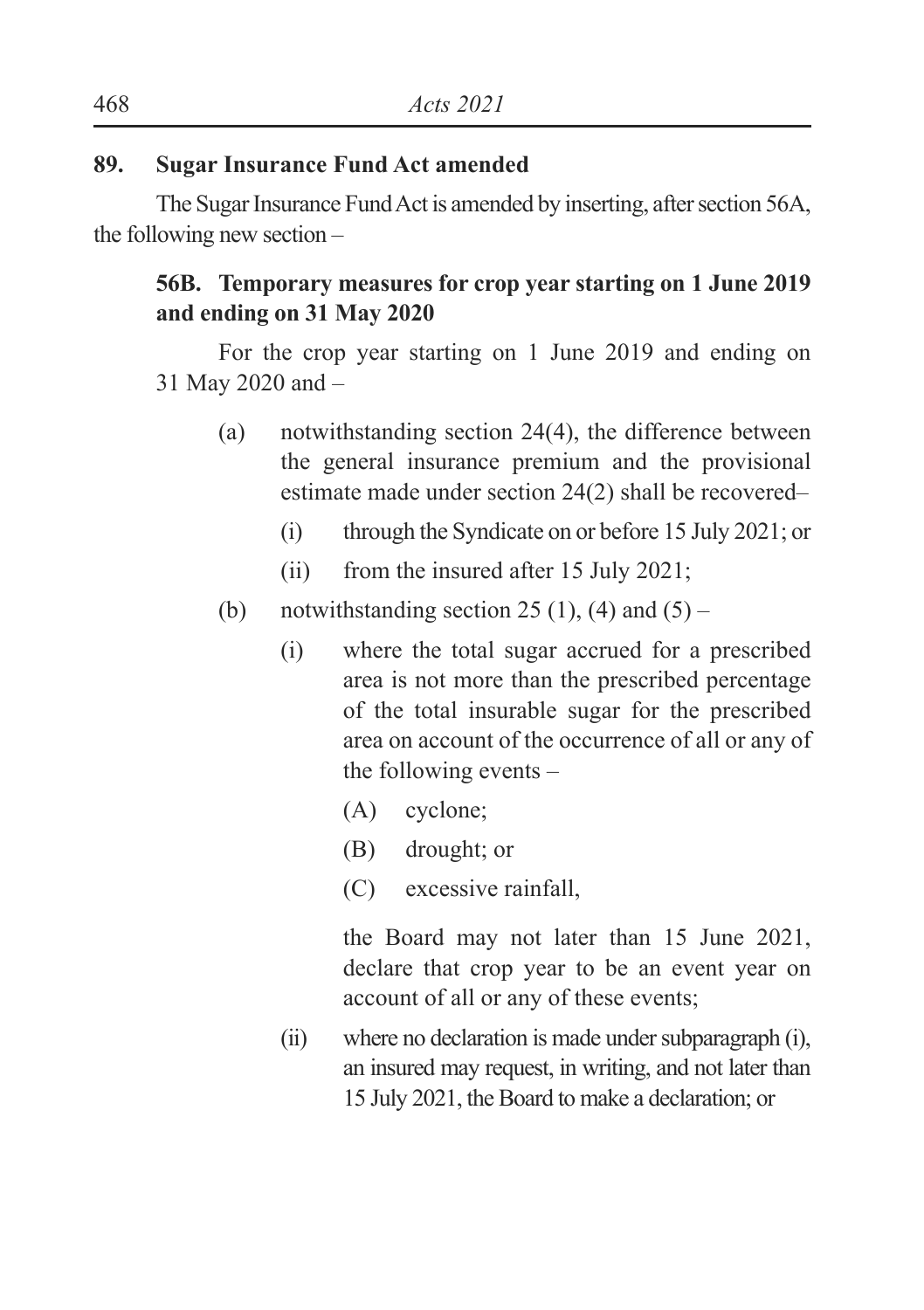(iii) where a request for a declaration is made under subparagraph (ii), the Board shall, not later than 31 August 2021 or such later date as the Board may, by regulations, appoint, make a declaration or refuse to make it.

### **90. United Nations (Financial Prohibitions, Arms Embargo and Travel Ban) Sanctions Act 2019 amended**

 The United Nations (Financial Prohibitions, Arms Embargo and Travel Ban) Sanctions Act 2019 is amended –

(a) in section 2, by inserting, in the appropriate alphabetical order, the following new definition  $-$ 

"investigatory authorities" has the same meaning as in the Financial Intelligence and Anti-Money Laundering Act;

- (b) in section 9(1), by inserting, after the words "The National Sanctions Committee shall", the words ", on its own initiative or upon a request by any person";
- (c) in section 13(2), by deleting the word "Committee";
- (d) in section 23(4), by deleting the words "Any person" and replacing them by the words "Notwithstanding any confidentiality provision in any enactment, any person";
- (e) in section  $25(2)(a)$ , by deleting the word "Where" and replacing it by the words "Notwithstanding any confidentiality provision in any enactment, where";
- (f) in section 26(4), by deleting the words "in 2 newspapers" and replacing them by the words "by electronic means and in a daily newspaper".

## **91. Utility Regulatory Authority Act amended**

The Utility Regulatory Authority Act is amended –

- (a) in section  $2 -$ 
	- (i) by inserting, in the appropriate alphabetical order, the following new definitions  $-$

"Central Electricity Board" means the Central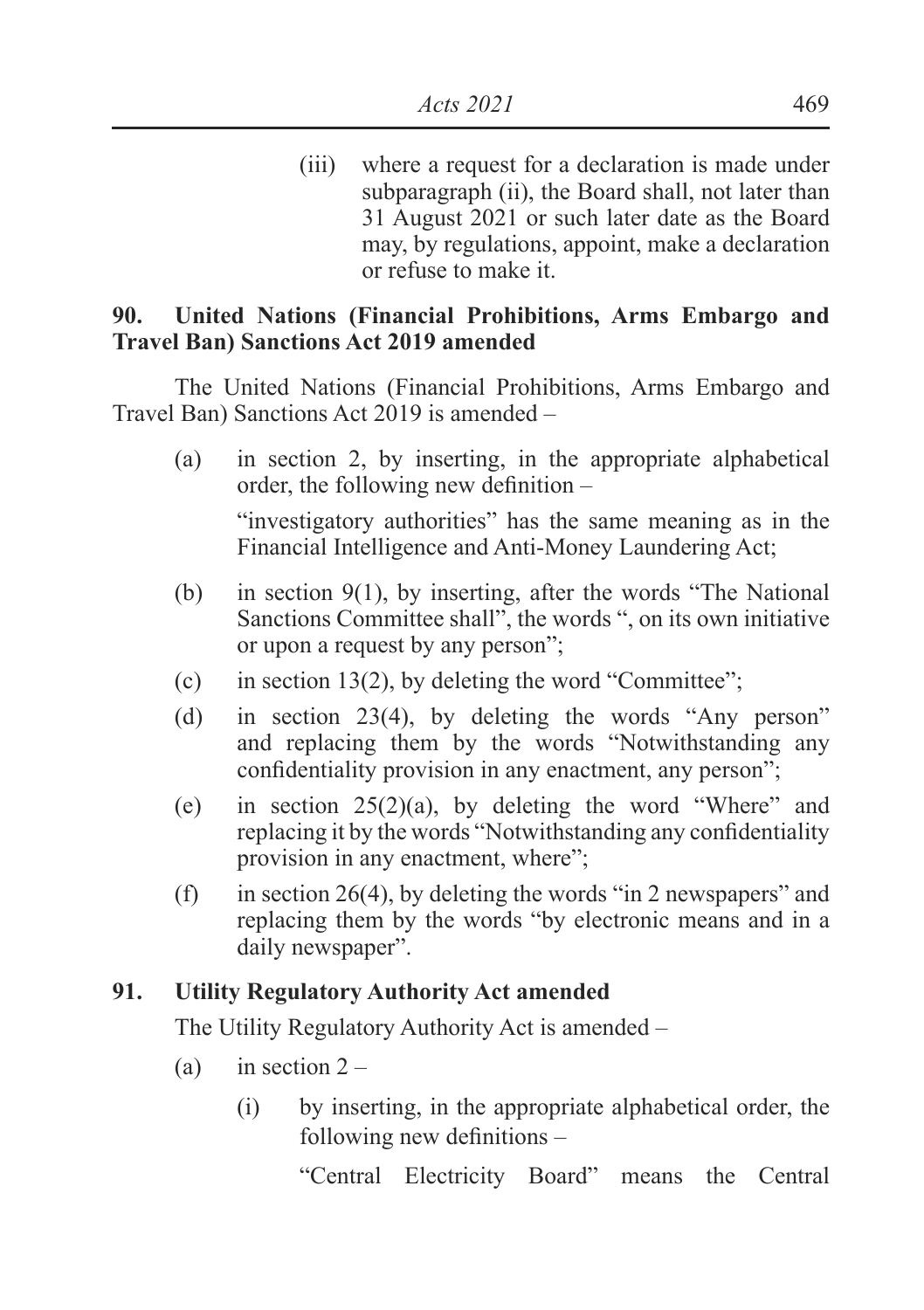Electricity Board constituted under the Central Electricity Board Act;

"Central Water Authority" means the Central Water Authority constituted under the Central Water Authority Act;

"Waste Water Management Authority" means the Waste Water Management Authority constituted under the Waste Water Management Authority Act;

 $\delta$  ii) by adding the following new definition, the full stop at the end of the definition of "water services" being deleted and replaced by a semicolon –

> "wayleave" means consent for the applicant to install, and keep installed, the electric lines, equipment, poles, water pipes and appurtenances, and the conduit on, under or over the land and to have access to the land for the purpose of inspecting, maintaining, adjusting, repairing, altering, replacing or removing the electric lines, equipment, poles, water pipes and appurtenances and the conduit.

- (b) in section 6(1), by adding the following new paragraph, the full stop at the end of paragraph (l) being deleted and replaced by the words "; and" and the word "and" at the end of paragraph (k) being deleted –
	- (m) may determine a notice for grant of wayleave by the Central Electricity Board, the Central Water Authority or the Waste Water Management Authority.
- (c) by inserting, after section 6, the following new section –

#### **6A. Determination of notice for grant of wayleaves**

(1) Where the Central Electricity Board, Central Water Authority or Waste Water Management Authority have submitted a notice for the grant of wayleave, the Authority shall determine such notice in accordance with subsection (2).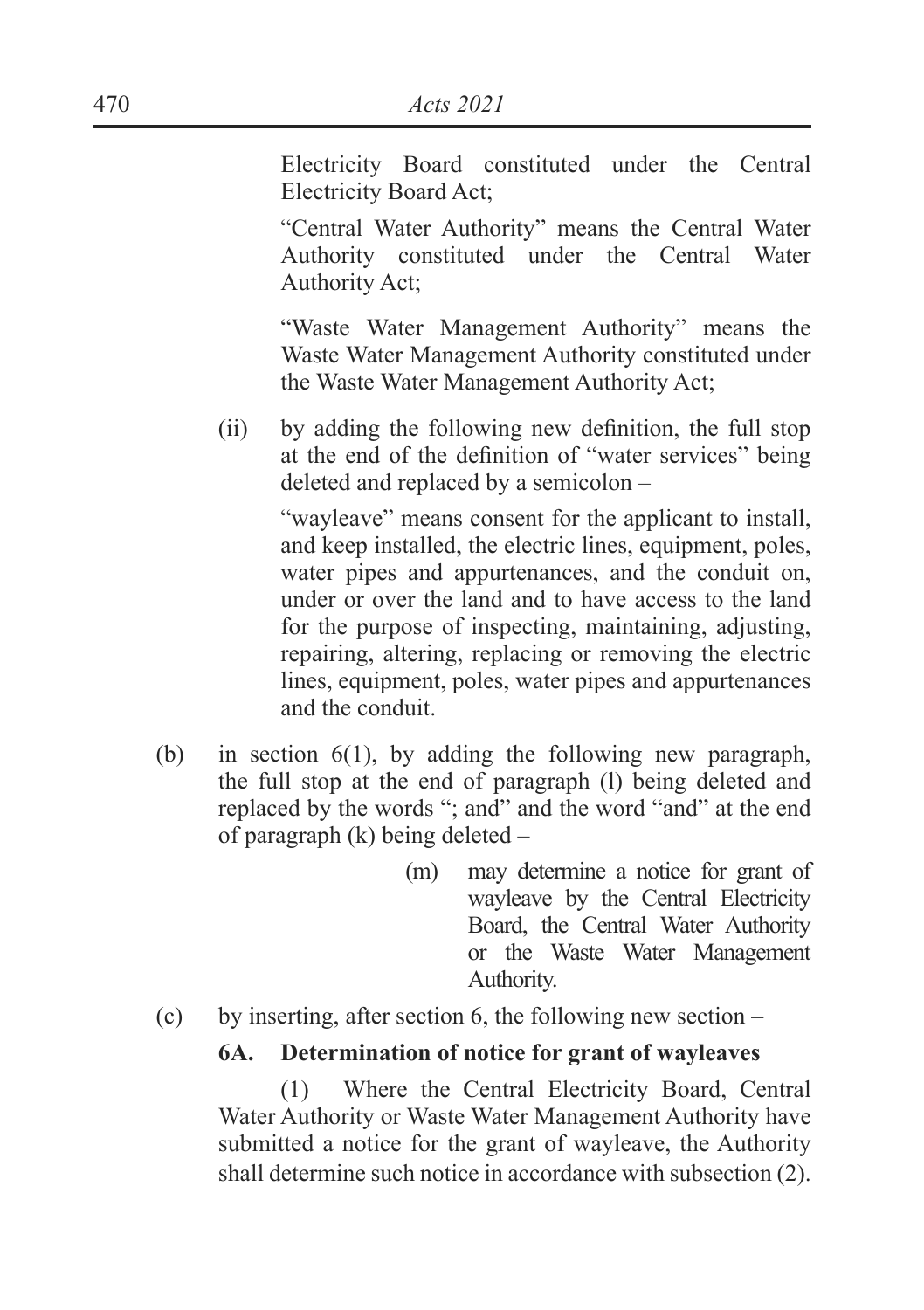(2) On receipt of a notice under subsection (1), the Authority shall, in writing, require –

- (a) the occupier of the land; and
- (b) where the occupier is not the owner of the land, the owner,

to show cause, within 7 days of the date of service of the notice, why the necessary wayleave should not be granted.

(3) The Authority shall, within 14 days from the date of the application, inform all the concerned parties of its decision.

- (d) in section  $8 -$ 
	- (i) by repealing subsection (2) and replacing it by the following subsection –
		- (2) The Board shall consist of
			- (a) a Chairperson, to be appointed in accordance with section 9; and
			- (b) 6 Commissioners, to be appointed by the Minister on such terms and conditions as he may determine.
	- $(ii)$  by adding the following new subsection –

(3) Three out of the 6 commissioners shall include a representative of –

- (a) the Ministry responsible for the subject matter of finance:
- (b) the Ministry responsible for the subject matter of public utilities;
- $F(x)$  the Attorney-General's Office.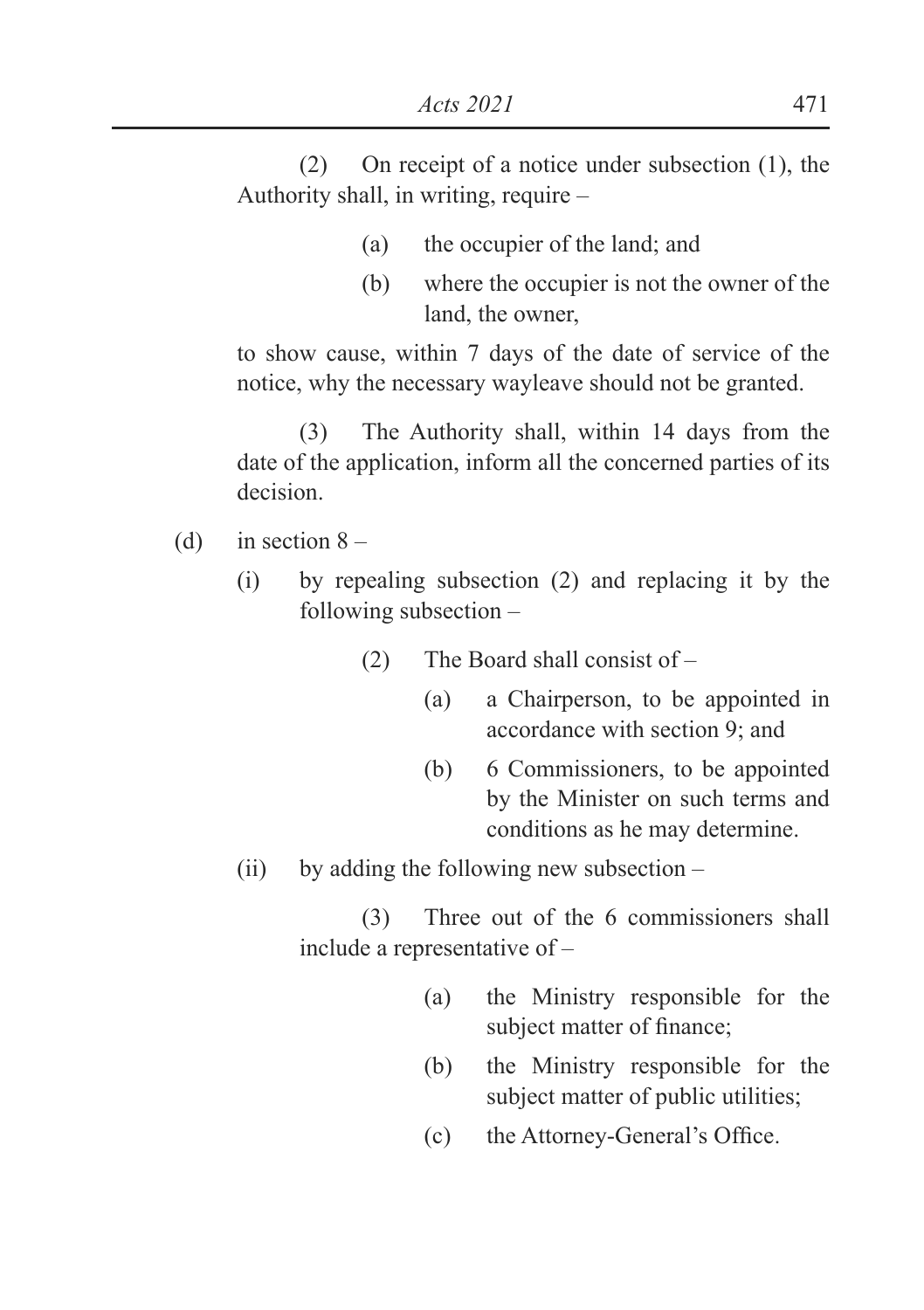- (e) in section  $9 -$ 
	- (i) in the heading, by deleting the words "**and Commissioners**";
	- (ii) by deleting the words "and Commissioners";
- (f) in section 11(4), by deleting the words "and every Commissioner";
- (g) in section  $12 -$ 
	- (i) in subsection (1), by deleting the words "or Commissioner", wherever they appear;
	- (ii) in subsection  $(4)$ 
		- (A) by deleting the words "or a Commissioner" wherever they appear;
		- (B) by deleting the words "or the Commissioner, as the case may be";
- (h) in section  $13 -$ 
	- (i) in subsection (3), by deleting the words "3 Commissioners" and replacing them by the words "6 Commissioners";
	- (ii) in subsection (7), by deleting the words "2 Commissioners" and replacing them by the words "3 Commissioners";
	- (iii) in subsection (10), by deleting the words "or any Commissioner".
- $(i)$  in the First Schedule
	- (i) in Part A, by inserting, in the appropriate alphabetical order, the following new items –

Central Electricity Board Act

Central Water Authority Act

Wastewater Management Authority Act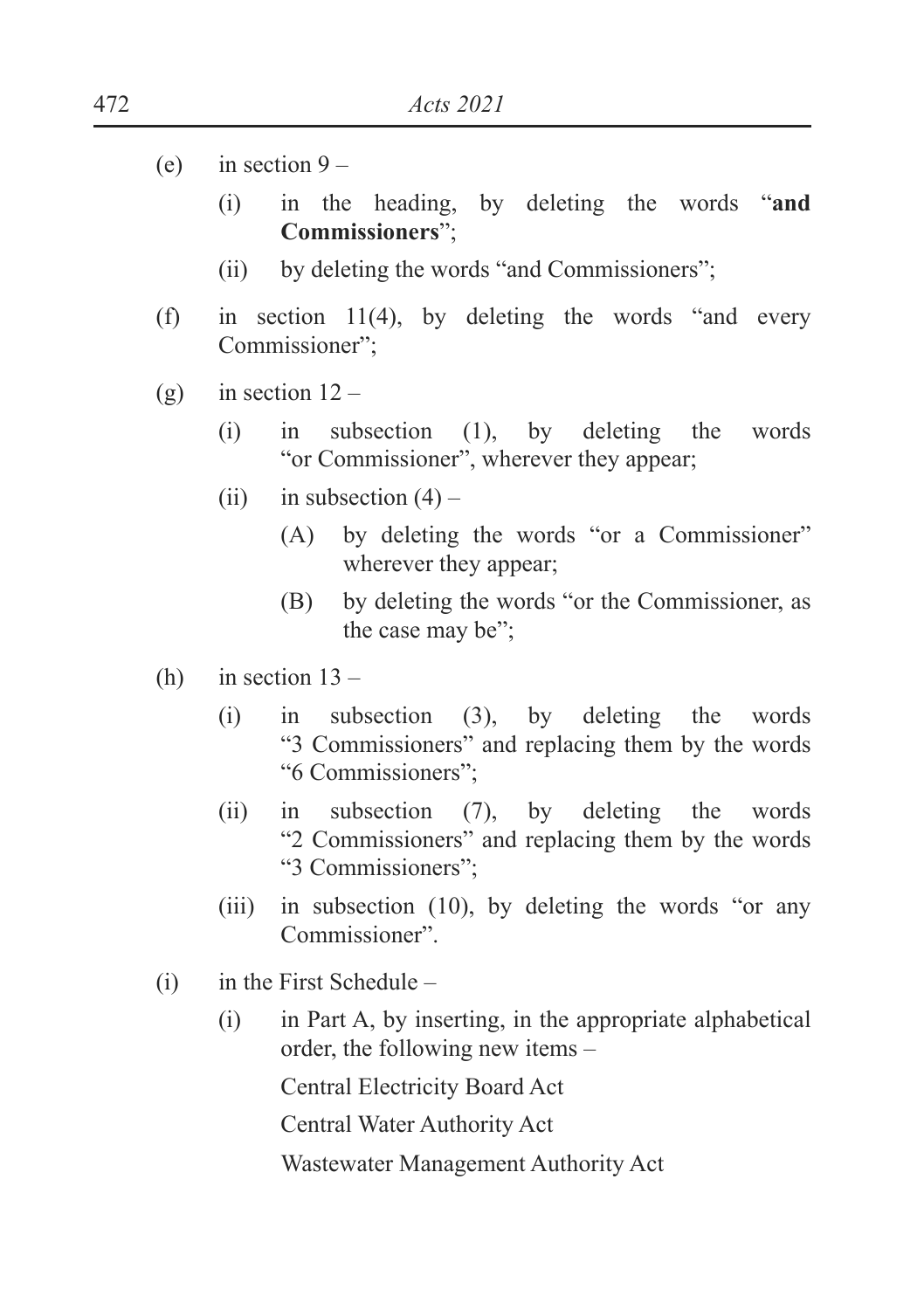(ii) in Part B, by inserting, in the appropriate alphabetical order, the following new items – Waste Water Disposal Services Water Services

### **92. Value Added Tax Act amended**

The Value Added Tax Act is amended –

- (a) in section 8(2), by inserting, after the words "the Prevention of Corruption Act", the words ", the Economic Development Board Act";
- (b) in section 28A
	- (i) in subsection (1), by deleting the words "unless the Director-General applies ex parte for and obtains the authorisation of the Independent Tax Panel under the Mauritius Revenue Authority Act" and replacing them by the words "unless, in the opinion of the Director-General, the person has –
		- (a) demonstrated fraudulent conduct;
		- (b) wilfully neglected to comply with this Act;
		- (c) not submitted a return under section 22; or
		- (d) not submitted a return under section 23.
	- (ii) by repealing subsections  $(2)$  and  $(3)$ ;
- (c) in section 29(1), by deleting the words "or in writing" and replacing them by the words ", in writing or electronically through such medium as the Director-General may approve";
- (d) in section 31, by adding the following new paragraph, the full stop at the end of paragraph (b) being deleted and replaced by a semicolon –
	- (c) attend a meeting through teleconferencing to give any information or explanation which the Director-General may require.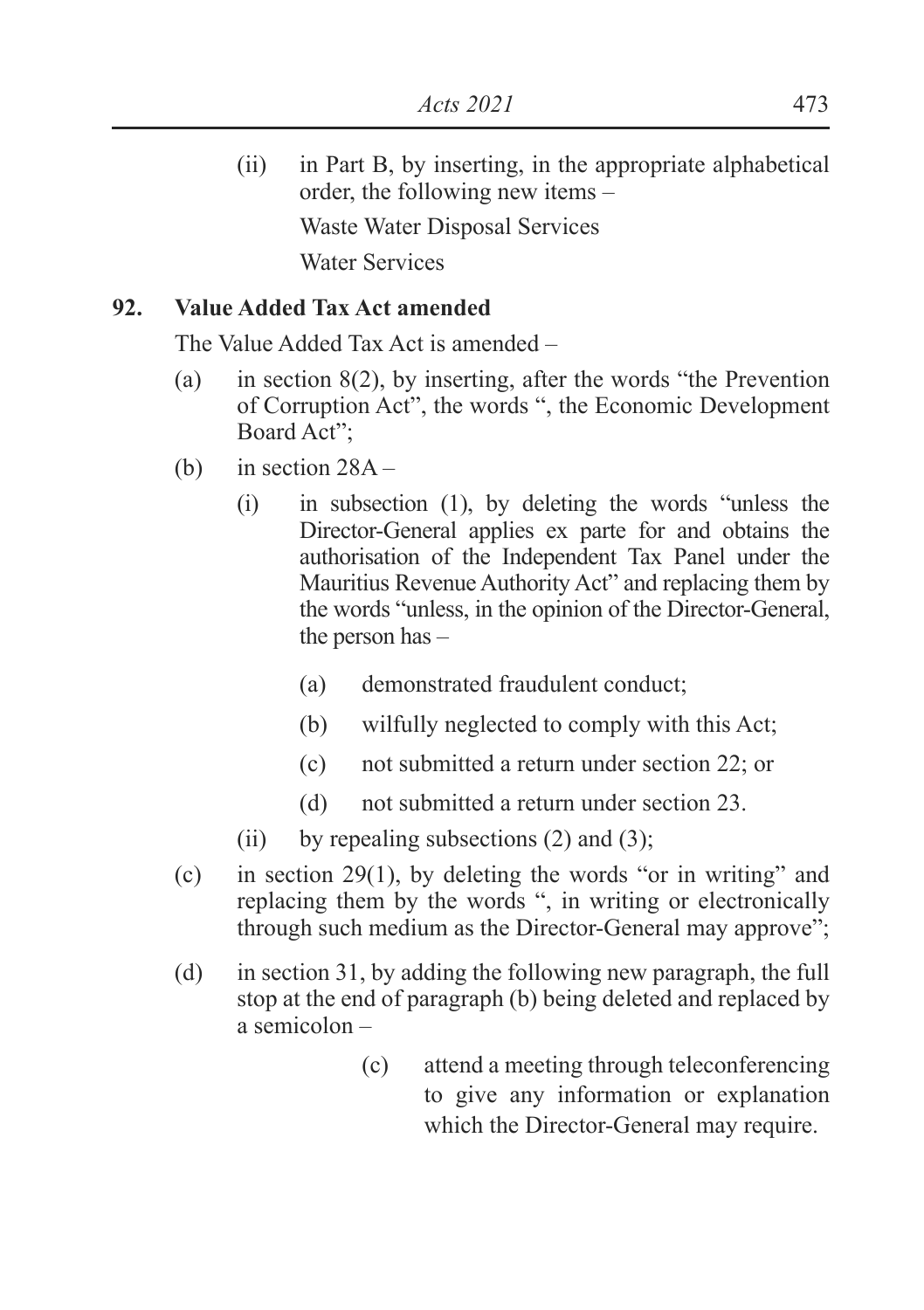- (e) in section 37, by repealing subsection (5) and replacing it by the following subsection –
	- (5) Subsection (3) shall not apply where a person has  $-$ 
		- (a) demonstrated fraudulent conduct;
		- (b) wilfully neglected to comply with this Act;
		- (c) not submitted a return under section 22; or
		- (d) not submitted a return under section 23.
- (f) in section  $65C(3)(b)$ , by deleting the words "500,000 rupees" and replacing them by the words "300, 000 rupees";
- (g) by repealing section 65E;
- (h) in section  $69A -$ 
	- (i) in subsection (3), by deleting the words "subsection  $(3A)$ " and replacing them by the words "subsections (3A) and  $(3B)$ ";
	- (ii) by inserting, after subsection (3A), the following new subsections –

(3A) Where an application is received under subsection (1), the Director-General may, within 30 days of the receipt of the application, request the applicant to furnish such additional documents and information as he may require to give the ruling.

(3B) Where the Director-General requests an applicant to submit any document or information in respect of an application under this section, the time limit for the ruling referred to in subsection (3) shall run from the date of the submission of all requested documents and information.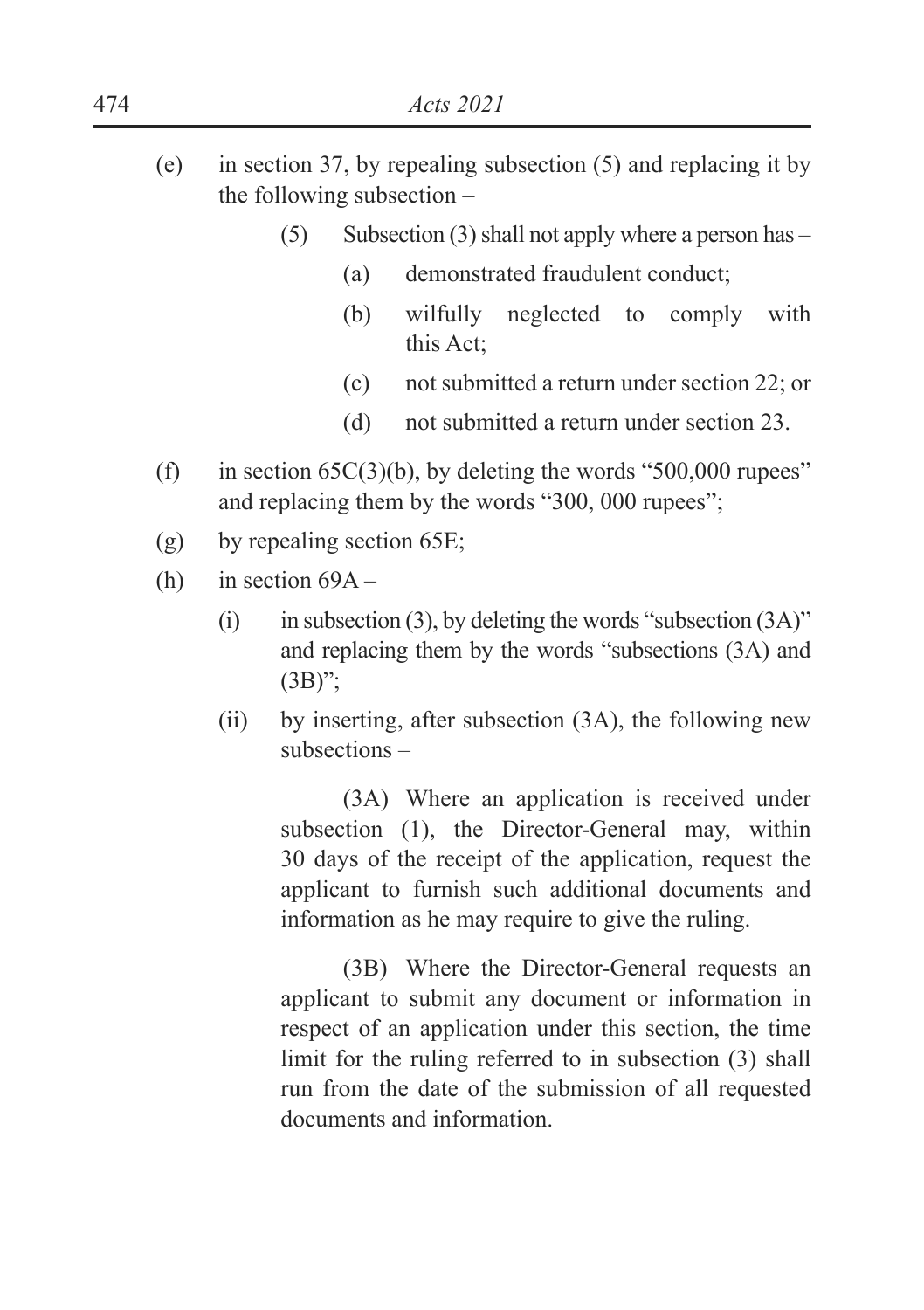- $(i)$  in section  $73 -$ 
	- (i) by repealing subsection (10A);
	- (ii) by adding the following new subsection –

(15) Notwithstanding this Act, where a registered person is an SME as defined in section 150B of the Income Tax Act, the date for the submission of a return and payment of value added tax for the month of February 2021 or part of that month shall, where applicable, be 15 July 2021.

- (j) in the First Schedule, in item 12, by deleting the words "and services provided in a residential care home registered with the Ministry responsible for the subject of social security";
- (k) in the Second Schedule, by inserting, after the words "annual turnover", the words "of taxable supplies";
- (l) in the Fifth Schedule
	- $(i)$  in item  $2 -$ 
		- (A) in sub-item (eb), by deleting the words ", other than live poultry";
		- (B) by inserting, after sub-item (eb), the following new sub-item –
			- (ec) live animals for training or breeding purposes;
		- (C) by inserting, after sub-item (ff), the following new sub-item –
			- (fg) boiled or steamed dumplings made up of meat, fish, squid, crab, chicken, vegetables or milk, whether cooked or uncooked, prepared and supplied to final consumers: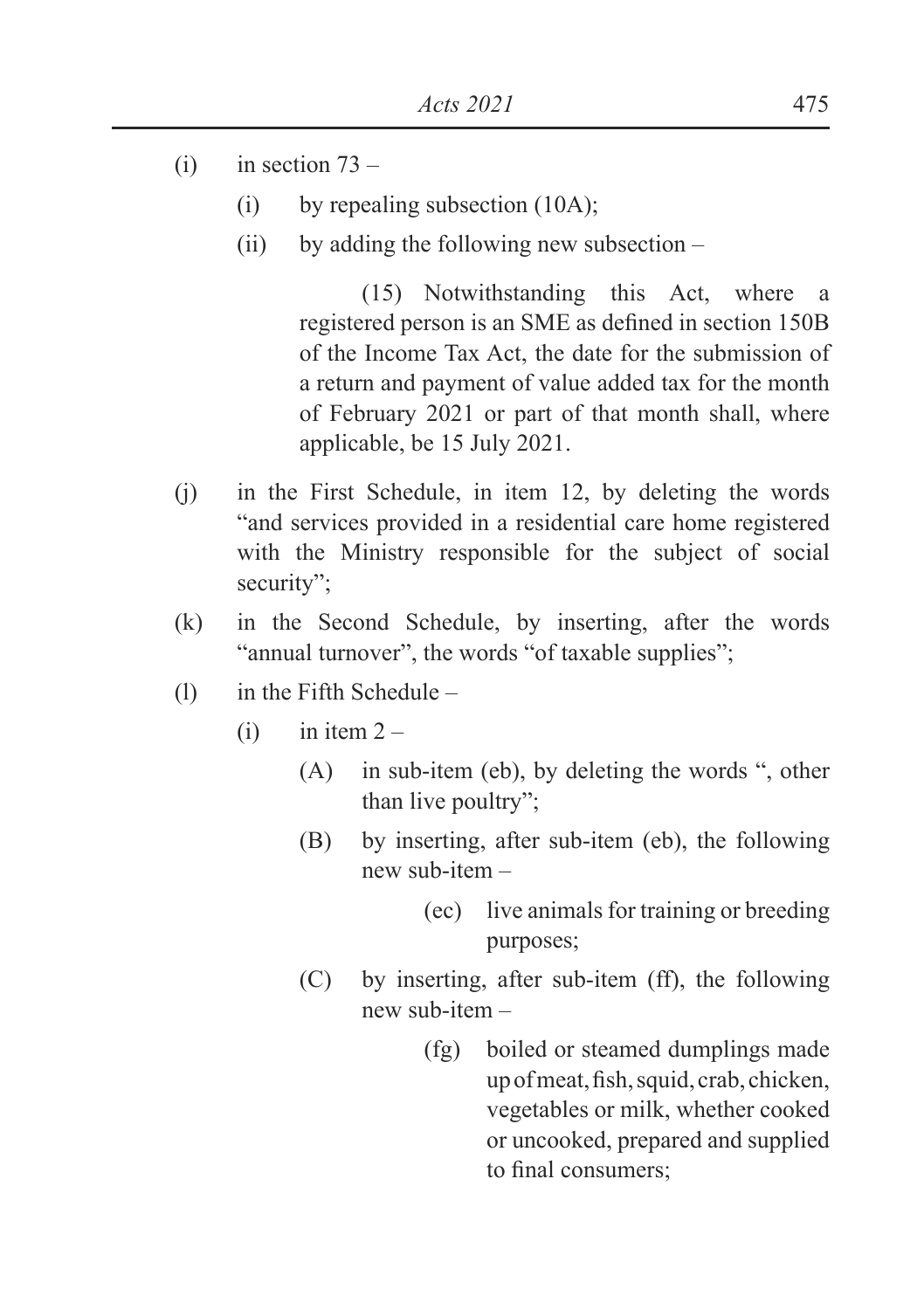- (ii) by deleting item 42 and replacing it by the following item –
	- 42. Medical, hospital and dental services, including clinical laboratory services and services provided in a health institution, nursing care services and residential care services.
- (m) in the Ninth Schedule
	- (i) by deleting items 11 and 13;
	- (ii) in item 14, by adding the following new sub-items  $-$

| (3) National Empowerment | Construction of |
|--------------------------|-----------------|
| Foundation               | social housing  |
| (4) New Social Living    | Construction of |
| Development Ltd          | social housing  |

- (iii) by deleting items 16, 17, 19, 20, 21, 22, 23 and 24;
- (iv) by adding the following new items
	- 25. Any person holds an Investment Certificate issued<br>by the Economic Economic Development Board under the Economic Development Board Act who (1) Construction of a purpose-built building or facility for the activity listed in the Investment Certificate
		- (2) At the time of setting up or expansion, as approved by the Economic Development Board, plant, machinery and equipment (excluding office equipment. furniture and vehicles) for the exclusive use for the activity listed in the Investment Certificate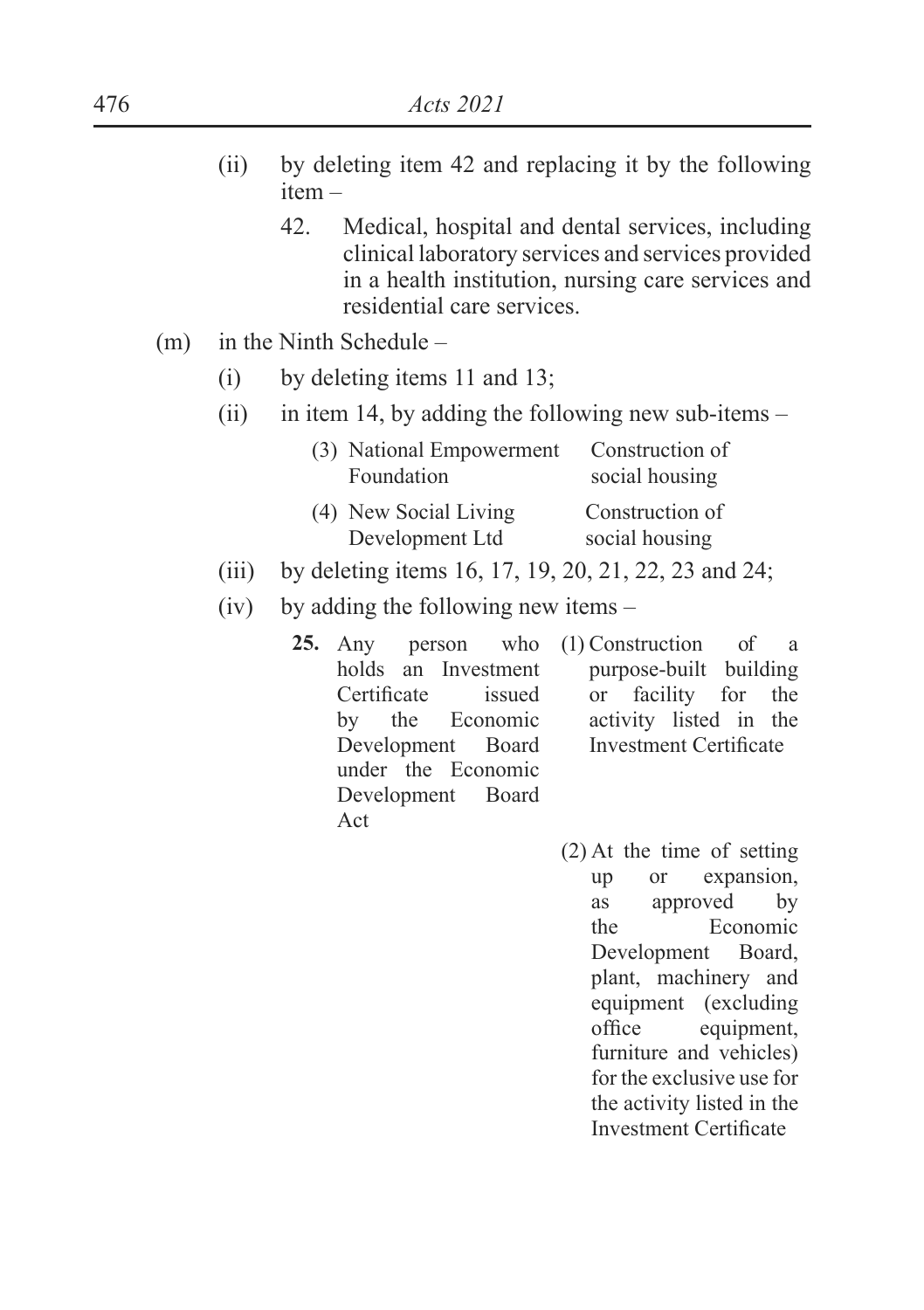- **26.** Any person engaged in the construction of a purpose-built building to be leased exclusively to a person who holds an Investment Certificate issued by the Economic Development Board under the Economic Development Board Act
- **27.** (a) Any person who holds an Investment Certificate issued by the Economic Development Board under the Economic Development Board Act and engaged in the provision of tertiary education

Construction of a purposebuilt building for lease for the activity listed in the Investment Certificate.

- (1) Construction of a purpose-built building or facility for the provision of tertiary education
- (2) At the time of setting up or expansion, as approved by the Economic Development Board –
	- (a) plant, machinery and equipment (excluding office) equipment, furniture and vehicles; and
	- $(b)$  information technology system and informtion related materials and equipment for the purpose of online education,

for the exclusive use for the provision of tertiary education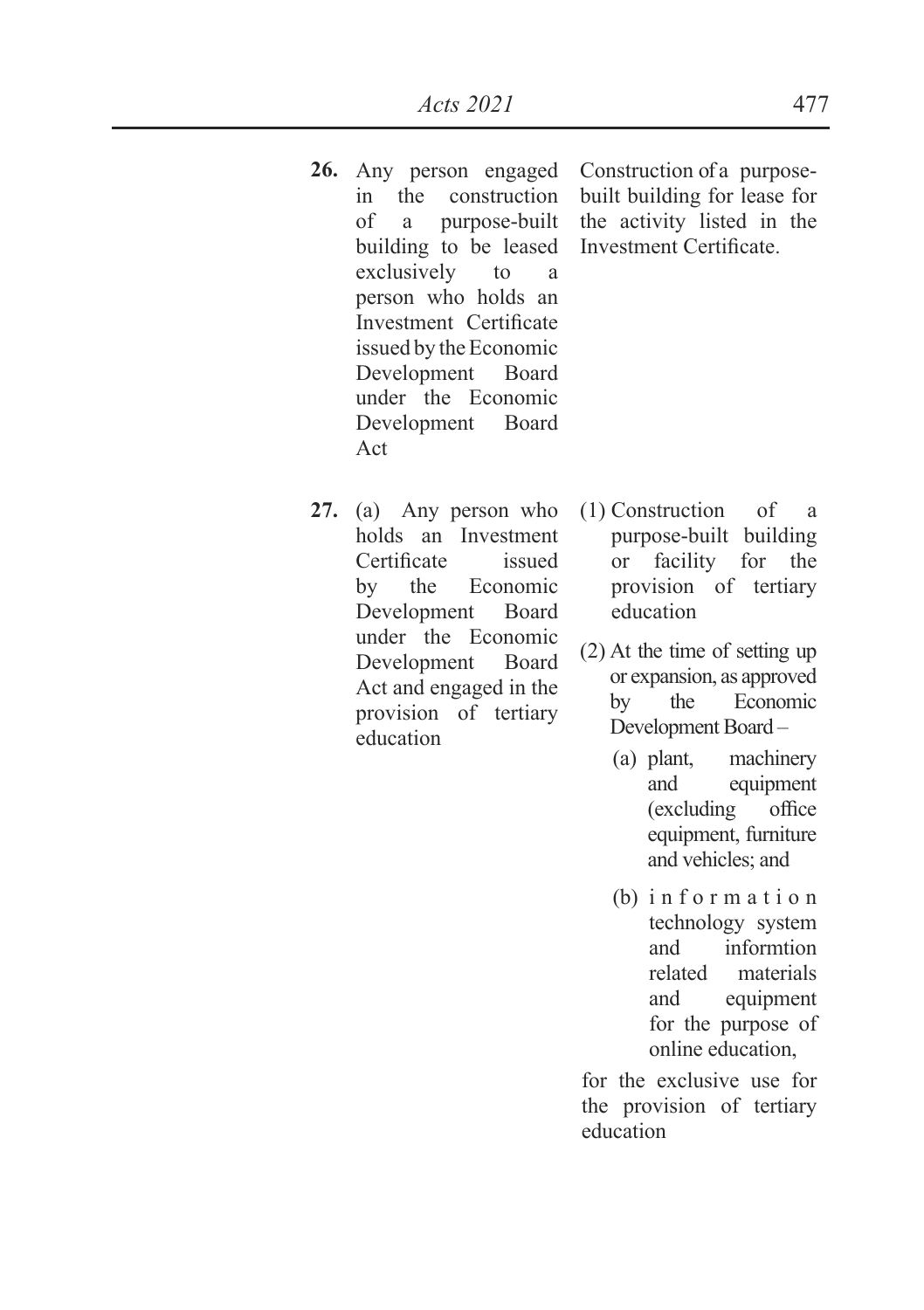(b) Any person engaged in the construction of a purpose-built building for the provision of tertiary education to be leased exclusively to a person engaged in the provision of tertiary education, who holds an Investment Certificate issued by the Economic Development Board under the Economic Development Board Act

Construction of purposebuilt building for lease for the provision of tertiary education

- (n) in the Twelfth Schedule, in Part VII
	- (i) in item 5, by deleting the words "5 million rupees" and replacing them by the words "3 million rupees";
	- (ii) in item 6, by deleting the words "3.5 million rupees" and replacing them by the words "one million rupees";
	- (iii) in item 8, by deleting the words "500,000 rupees" and replacing them by the words "300,000 rupees";
	- (iv) by inserting, after item 8, the following new item –

8A. The refund is applicable on the construction or acquisition of a first residence only.

#### **93. Waste Water Management Authority Act amended**

The Waste Water Management Authority Act is amended –

(a) in section 2, by inserting, in the appropriate alphabetical order, the following new definition  $-$ 

"wayleave" means consent for the applicant to install, and keep installed, the conduit on, under or over the land and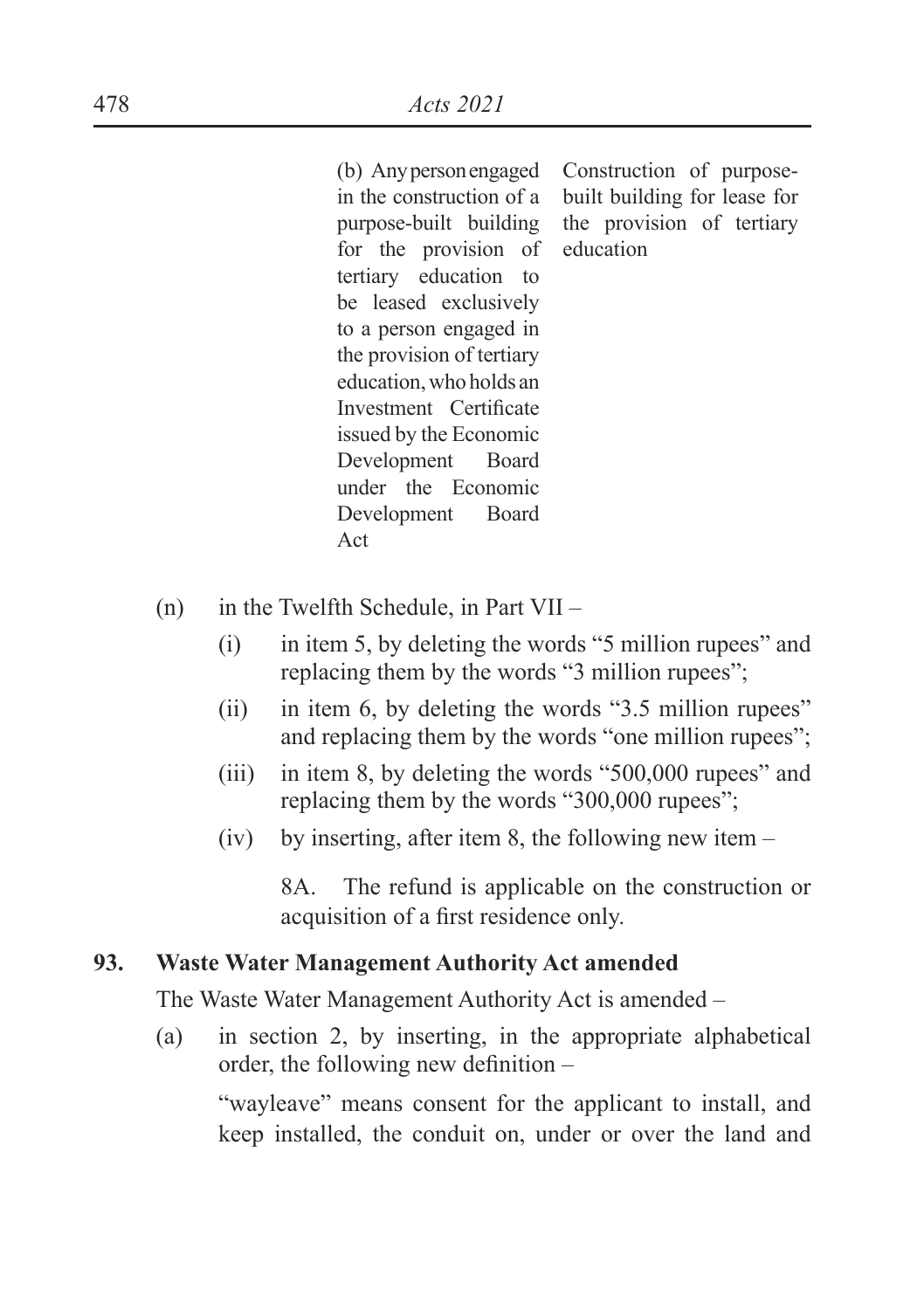to have access to the land for the purpose of inspecting, maintaining, adjusting, repairing, altering, replacing or removing the conduit;

(b) by inserting, after section 6, the following new section –

### **6A. Wayleaves**

(1) Where the Authority has reason to believe that it is necessary or expedient for it to install, and keep installed, the conduit on, under or over the land, the owner or occupier of the land, shall be given a notice by the Authority requiring him to grant the necessary wayleave within a period not exceeding 21 days.

(2) Where the owner of the land is untraceable, the Authority shall serve a notice posted up in a conspicuous place on the land for a period not exceeding 21 days.

(3) Where there is no response from the owner or occupier of the land following the issue of a notice under subsections (1) and (2), the Board may conduct such works as may be necessary and expedient in accordance with the notice.

(4) Where the owner or occupier of the land, having been given a notice, by the Authority requiring him to grant the necessary wayleave within a period not exceeding 21 days specified in a notice  $-$ 

- (a) has objected to give the wayleave before the end of that period; or
- (b) has given the wayleave subject to terms and conditions to which the Authority objects; and
- (c) where the Authority has been unable to reach an agreement with the owner or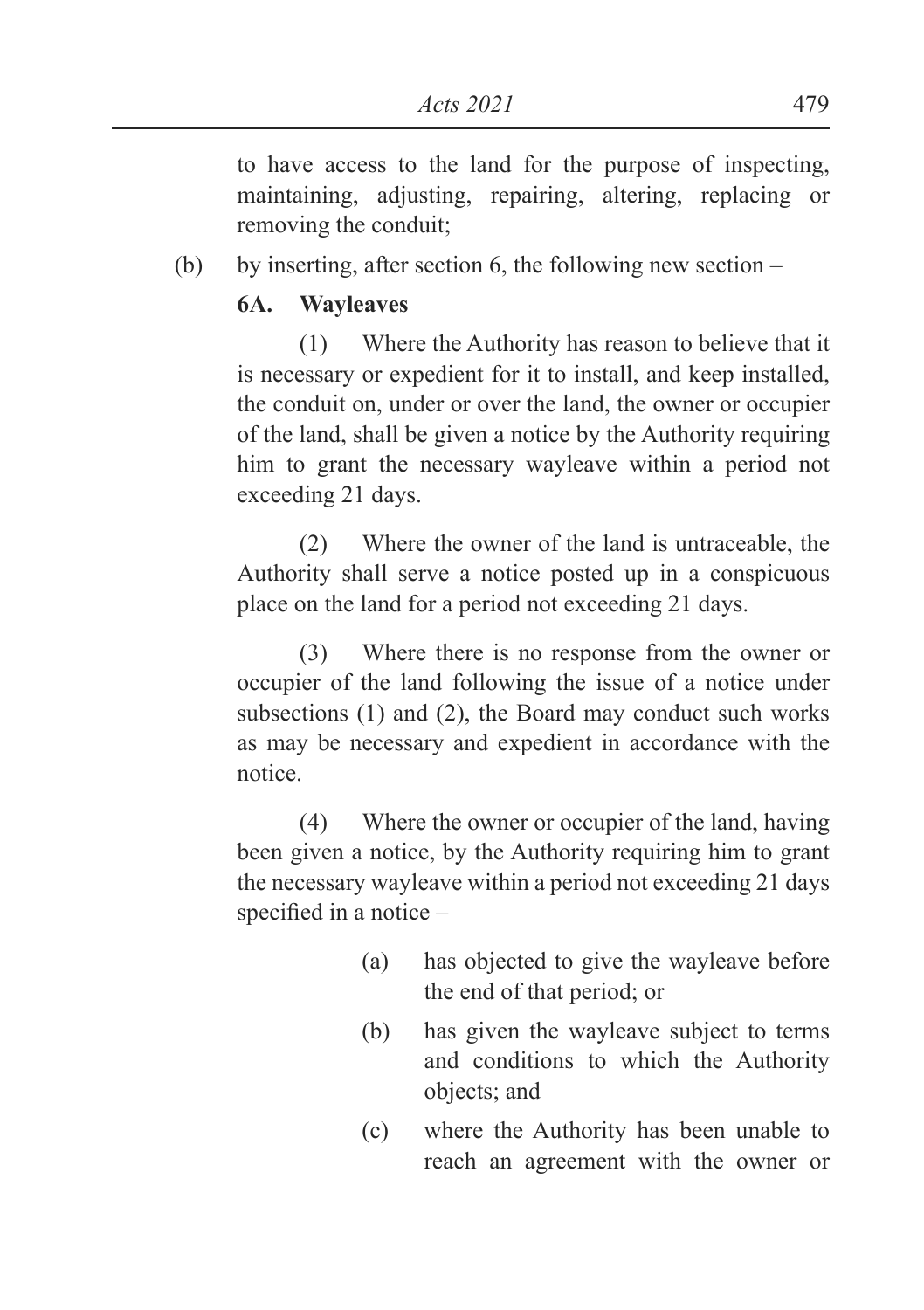occupier of the land within a period of 60 days from the date of issue of the notice,

the Authority may apply to the Utility Regulatory Authority for the determination of the notice to grant the wayleave.

### **94. Workers' Rights Act 2019 amended**

The Workers' Rights Act 2019 is amended –

- (a) in section 2, in the definition of "worker", in paragraph  $(c)$ 
	- (i) by repealing subparagraph (iii) and replacing it by the following subparagraph –
		- (iii) except in relation to sections 5, 17A, 26, 32 (1), (1A), (4), (5), (6) and (7), 34, 49, 50, 51A, 52, 53 and 57 and Parts VI, VII, VIII and XI, a person whose basic wage or salary is at a rate exceeding 600,000 rupees in a year;
	- (ii) by repealing subparagraph (iv) and replacing it by the following subparagraph –
		- (iv) a person performing atypical work whose basic wage or salary exceeds 600,000 rupees in a year, except in relation to sections 5, 26, 31 and 51A and Parts VI, VII, VIII, XI, XII and XIII;
- (b) in section  $3(2)$ 
	- (i) in paragraph (b)(i), by deleting the words "sections  $5, 26(1)$ ," and replacing them by the words "sections 5, 26(1), 51A,";
	- (ii) in paragraph (c)(i), by deleting the words "sections  $5, 26(1)$ ," and replacing them by the words "sections 5, 26(1), 51A,";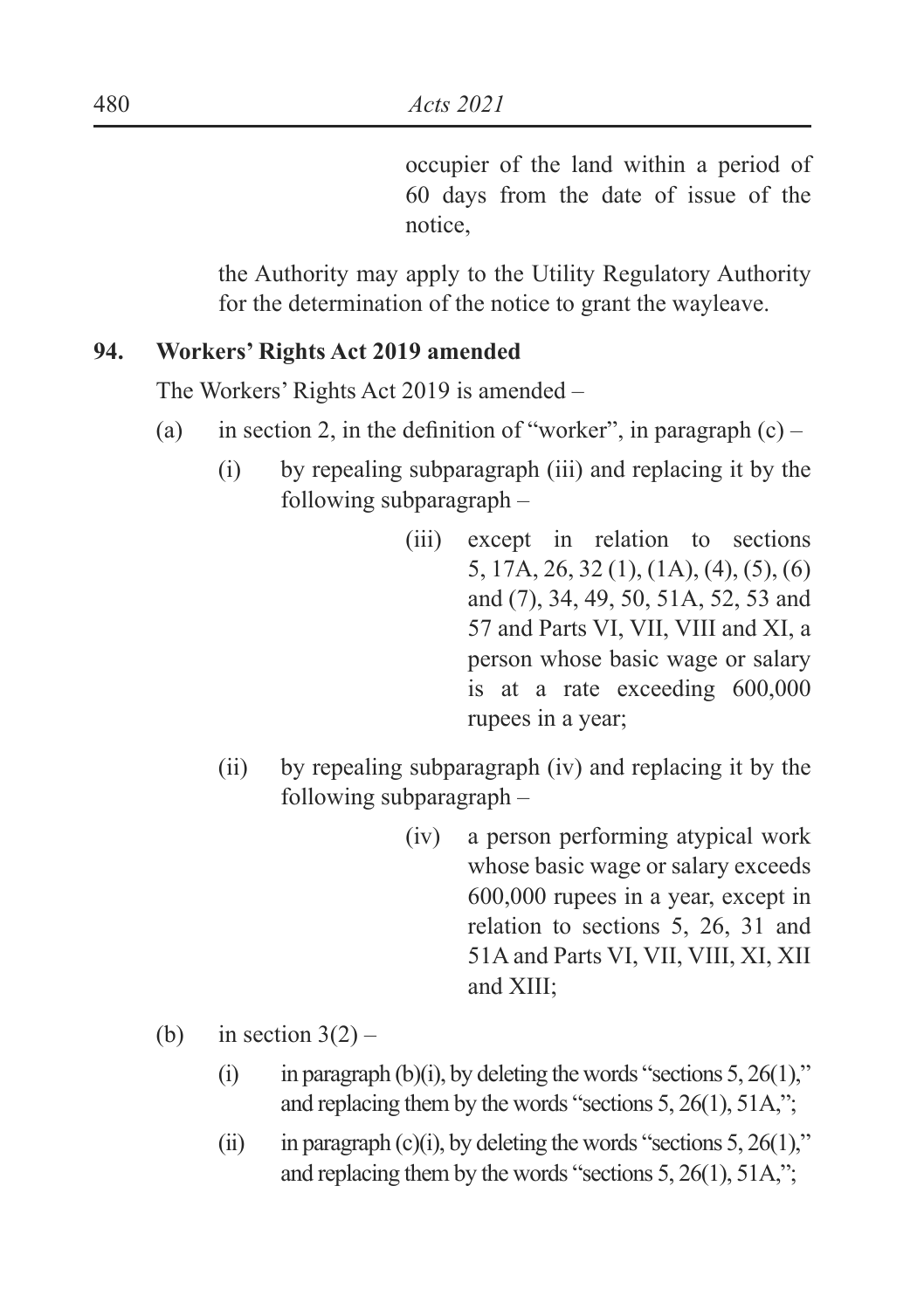- (iii) by repealing paragraph (d) and replacing it by the following paragraph –
	- (d) an atypical worker whose basic wage or salary exceeds 600,000 rupees in a year, except in relation to –
		- (i) sections 5, 26, 31 and 51A; and
		- (ii) Parts VI, VII, VIII, XI, XII and XIII;
- (iv) by adding the following new paragraph
	- (e) a worker who works from home and whose basic wage or salary exceeds 600,000 rupees in a year, except in relation to –
		- $(i)$  sections 5, 26, 31 and 51A; and
		- (ii) Parts V, VI, VII, VIII, XI, XII and XIII.
- (c) in section  $16 -$ 
	- (i) by repealing subsection (1) and replacing it by the following subsection –

(1) Notwithstanding any provision to the contrary in the Code Civil Mauricien and any other enactment, where a worker and an employer agree to resolve a dispute concerning termination of employment or non-payment or short payment of remuneration, the worker and the employer shall enter into a compromise agreement.

- (ii) in subsection  $(2)$ 
	- (a) in paragraph (a), by deleting the words "relevant agreement" and replacing them by the words "compromise agreement";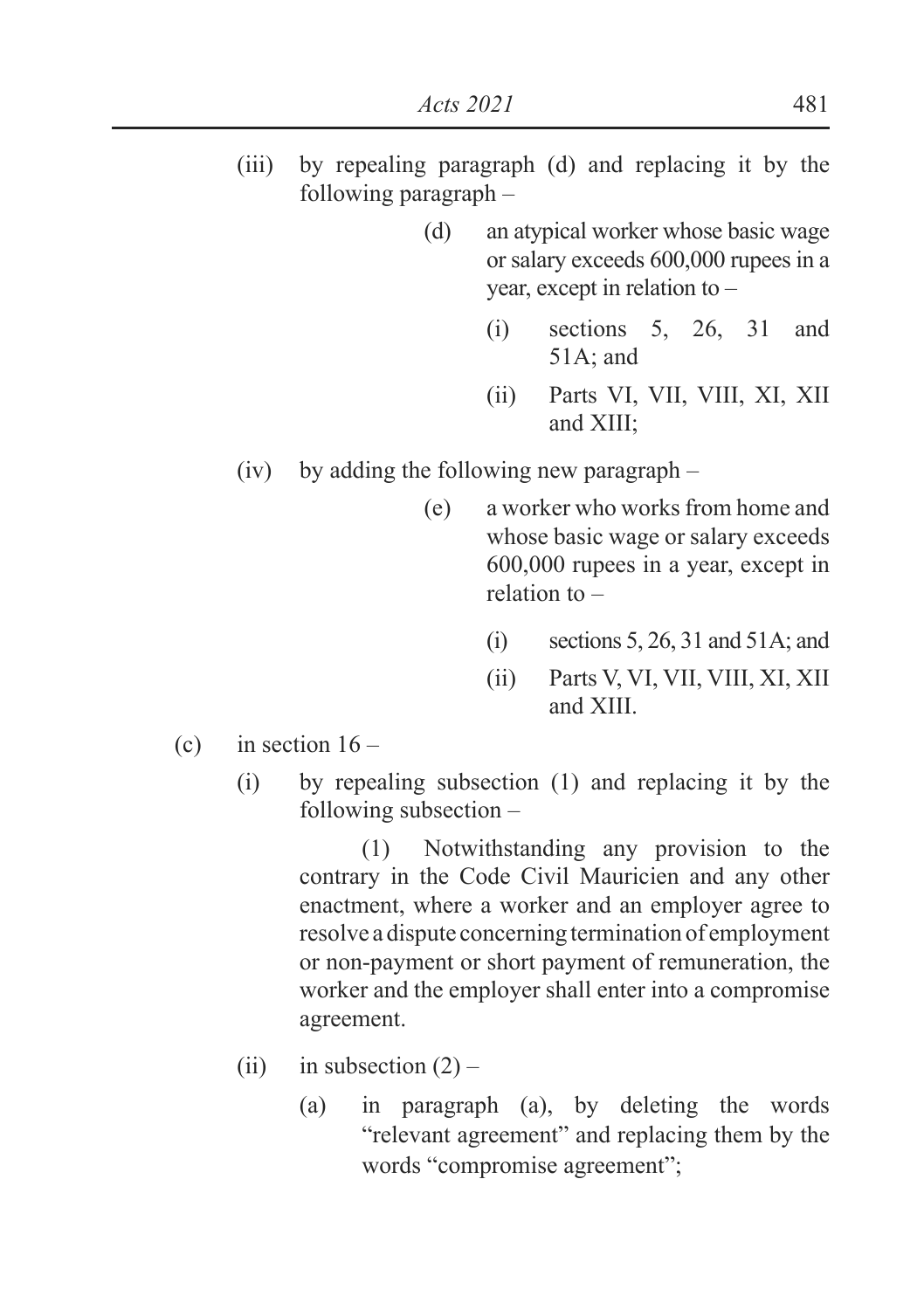- (b) by inserting, after paragraph (a), the following new paragraph, the word "or" at the end of paragraph (a) being deleted –
	- (aa) the worker has not, prior to entering into the compromise agreement, received advice from a relevant independent adviser regarding the terms of the agreement and the effect of that agreement on his claim; or
- (d) in section  $17 -$ 
	- (i) in subsection (1), by deleting the words "a worker performing atypical work" and replacing them by the words "deemed to be an atypical worker";
	- (ii) by repealing subsection (3) and replacing it by the following subsection –
		- (3) In this section –

"atypical worker" –

- (a) means a person aged 16 years or more,  $who -$ 
	- (i) is not employed under a standard agreement;
	- (ii) works for one or more employers concurrently and is remunerated, on a time-rate or piece-rate basis or otherwise, by the employer or employers, as the case may be, for the work performed; or
	- (iii) undertakes to perform personally any work for, or who offers his services to, another party to the contract;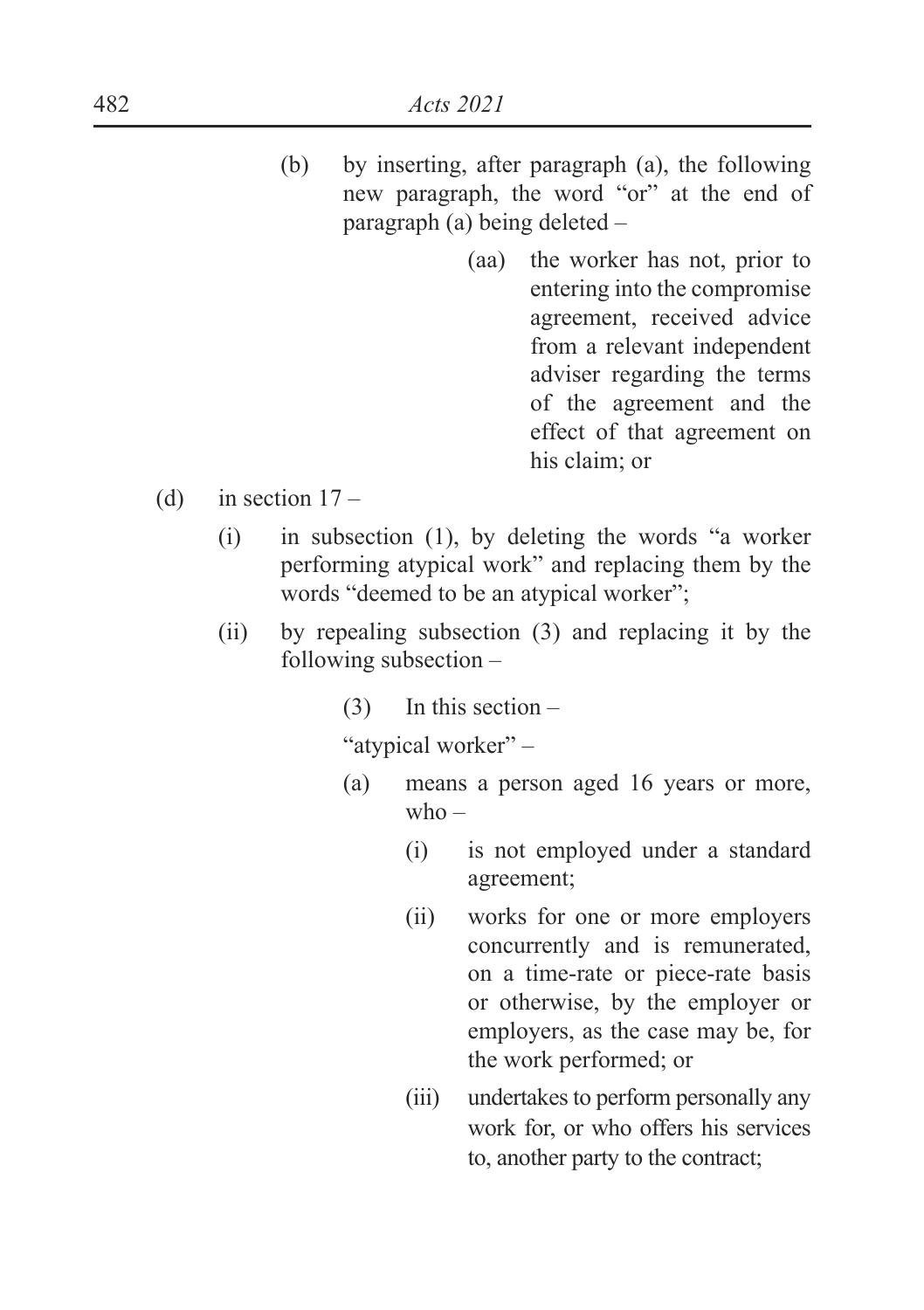- (b) includes a person who
	- (i) performs work brokered through an online platform or through such other similar services;
	- (ii) performs teleworking;
	- (iii) performs works through an information technology system; or
	- (iv) uses his personal equipment and tools to perform work or provide services: but
- (c) does not include
	- (i) a self-employed
		- (A) who holds a business registration number issued by the relevant authorities and personally operates a business or trade on his own account;
		- (B) whose business or trade activity is his sole or main source of income; or
		- (C) who employs another person to execute his work agreement;
	- (ii) any other person whose working status is that of a person operating his own business or trade;
	- (iii) a job contractor.
- (e) in section  $24A -$ 
	- (i) in the heading, by adding the words "**of year 2020**";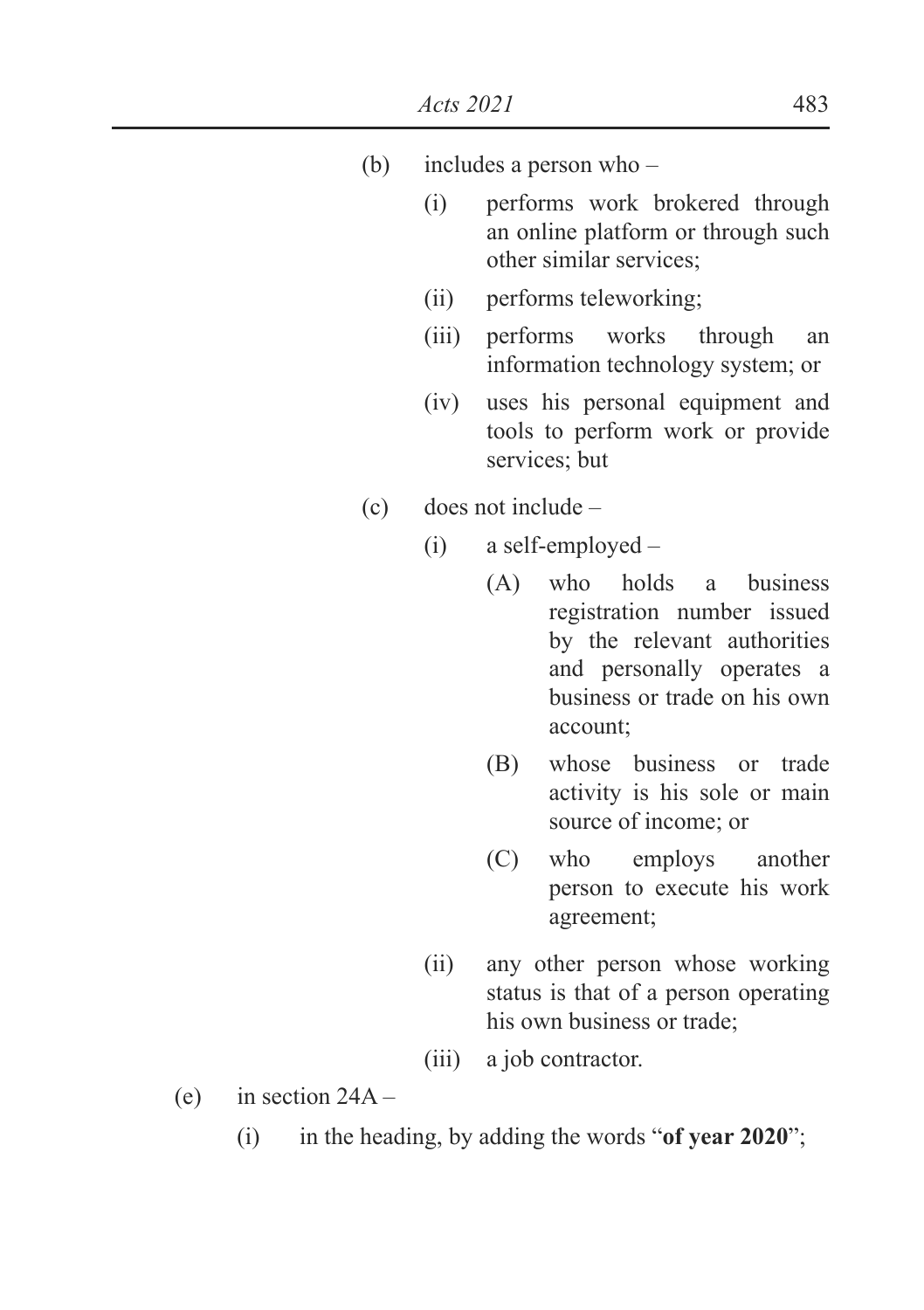$(ii)$  by adding the following new subsection –

(5) This section shall apply for the COVID-19 period of year 2020.

 $(f)$  in section 33, by repealing subsection (1) and replacing it by the following subsection –

> (1) Subject to subsections (3), (4) and (5), every employer shall, as from the appointed date, pay to every worker in his employment, in addition to the actual wage or salary earned by the worker or such wage or salary as may be prescribed, an additional remuneration to compensate him for an increase in the cost of living.

(g) by repealing section 35 and replacing it by the following section –

### **35. Application for protective order**

(1) Where, after making an enquiry or on being notified, the supervising officer is satisfied that an employer has failed –

- (a) to pay any remuneration, notice, severance allowance or gratuity due to a worker or a group of workers; and
- (b) where a notice under section 121 is issued, to comply with the notice,

the supervising officer may, where he considers it appropriate, apply to the Judge in Chambers for a protective order, on behalf of the worker or group of workers, against the employer and any bank or other financial institution holding funds on behalf of the employer, in the amount of the remuneration, notice, severance allowance or gratuity due.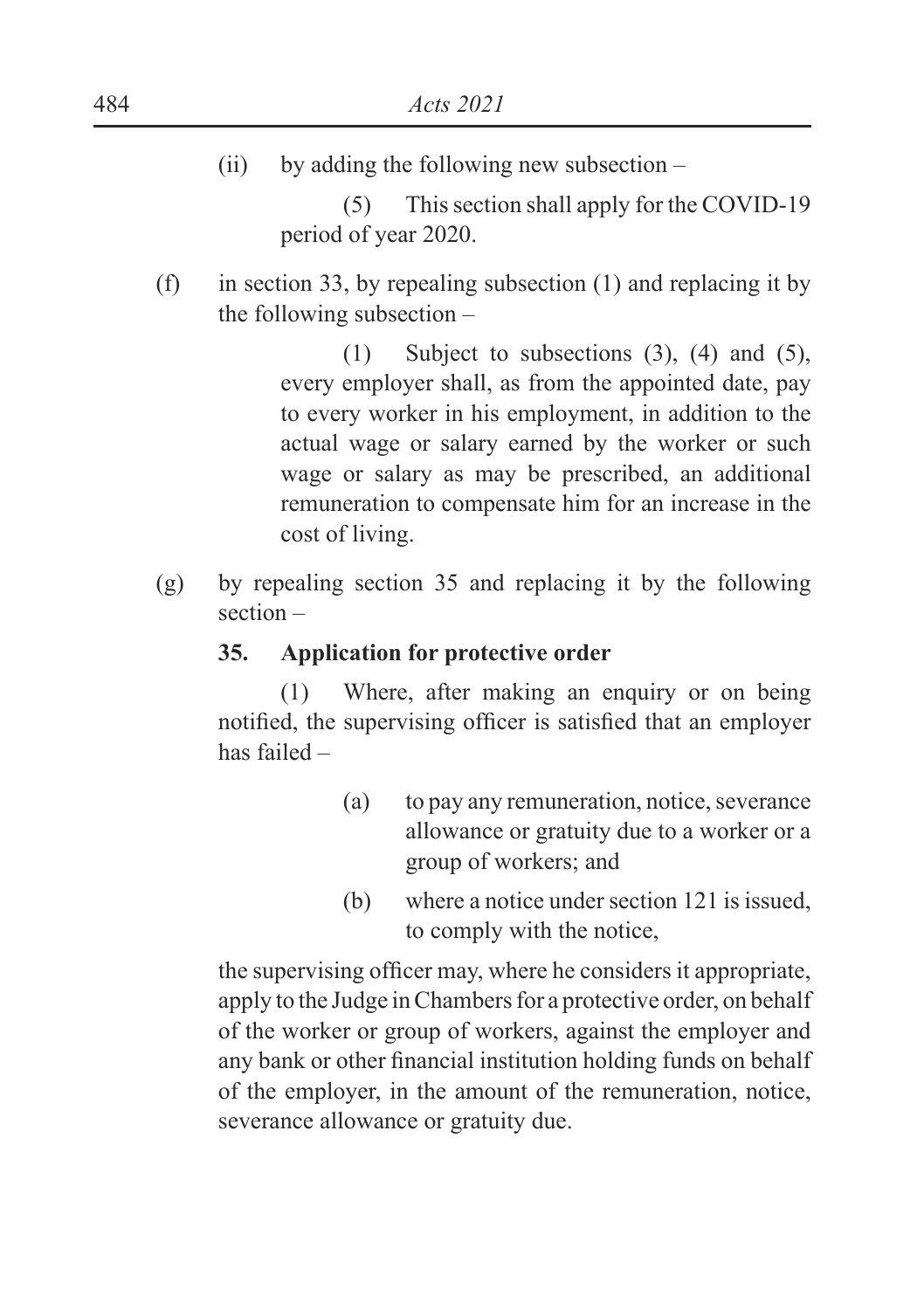(2) An application under subsection (1) shall be made where the supervising officer  $-$ 

- (a) (i) has lodged a case before the Court on behalf of the worker or group of workers to claim notice, severance allowance or remuneration due to the worker or group of workers, as the case may be;
	- $\lambda$  is satisfied, following an enquiry made, that remuneration due to a worker has not been paid by an employer whose enterprise is under receivership, administration or liquidation;
	- $(iii)$  is notified that an order for payment of remuneration, notice or severance allowance has been made by the Redundancy Board and there has been non-compliance with the order; and
	- $(iv)$  is satisfied, following an enquiry made, that payment of gratuity due under section 99 or 100 has not been paid; and
- (b) (i) has reasonable grounds to believe that the employer may dispose of his property to the prejudice of the worker or group of workers to whom remuneration, notice, severance allowance or gratuity, as the case may be, is due; and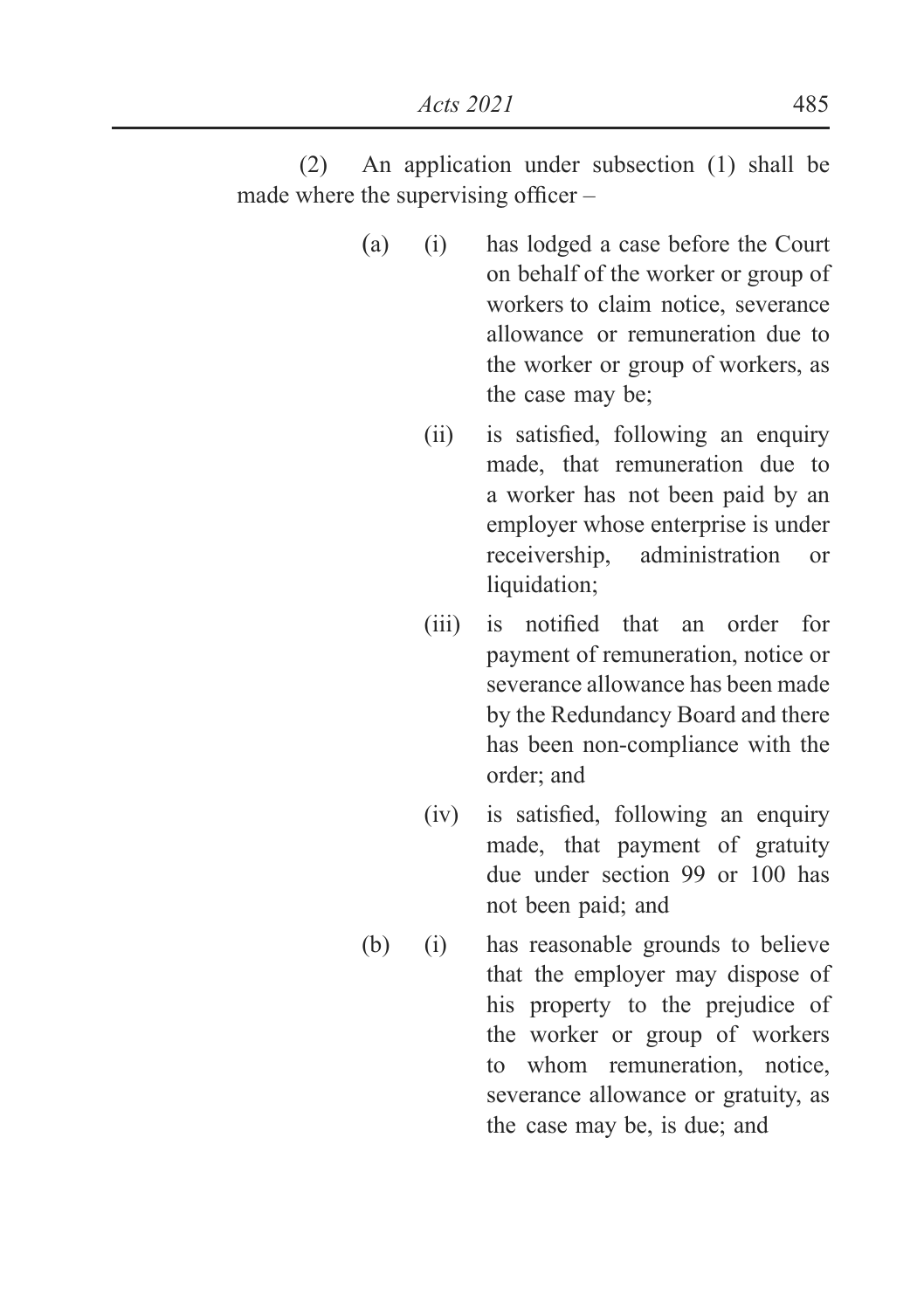- $\delta$  liferally is satisfied that the amount or value of the property is proportionate to the amount due as remuneration, notice, severance allowance or gratuity, as the case may be.
- (3) In this section and in sections 36 and 39 –

"remuneration" has the same meaning as in section 2;

"severance allowance" –

- (a) means the severance allowance payable by order of the Court under section 70(1) or by order of the Redundancy Board under section 72, 72A or 74;
- (b) includes compensation payable pursuant to an agreement drawn under section 74.
- (h) in section 36, in subsection  $(1)$ 
	- (i) by repealing paragraph (a) and replacing it by the following paragraph –
		- (a) (i) payment of notice, severance allowance or remuneration is due; and
			- (ii) where a notice under section 121 is issued, there is non-compliance with the notice;
	- (ii) in paragraph (b), by deleting the words "remuneration is due" and replacing them by the words "subject to section 35(1), payment of notice, severance allowance or remuneration is due";
	- (iii) in paragraph (c), by deleting the words "remuneration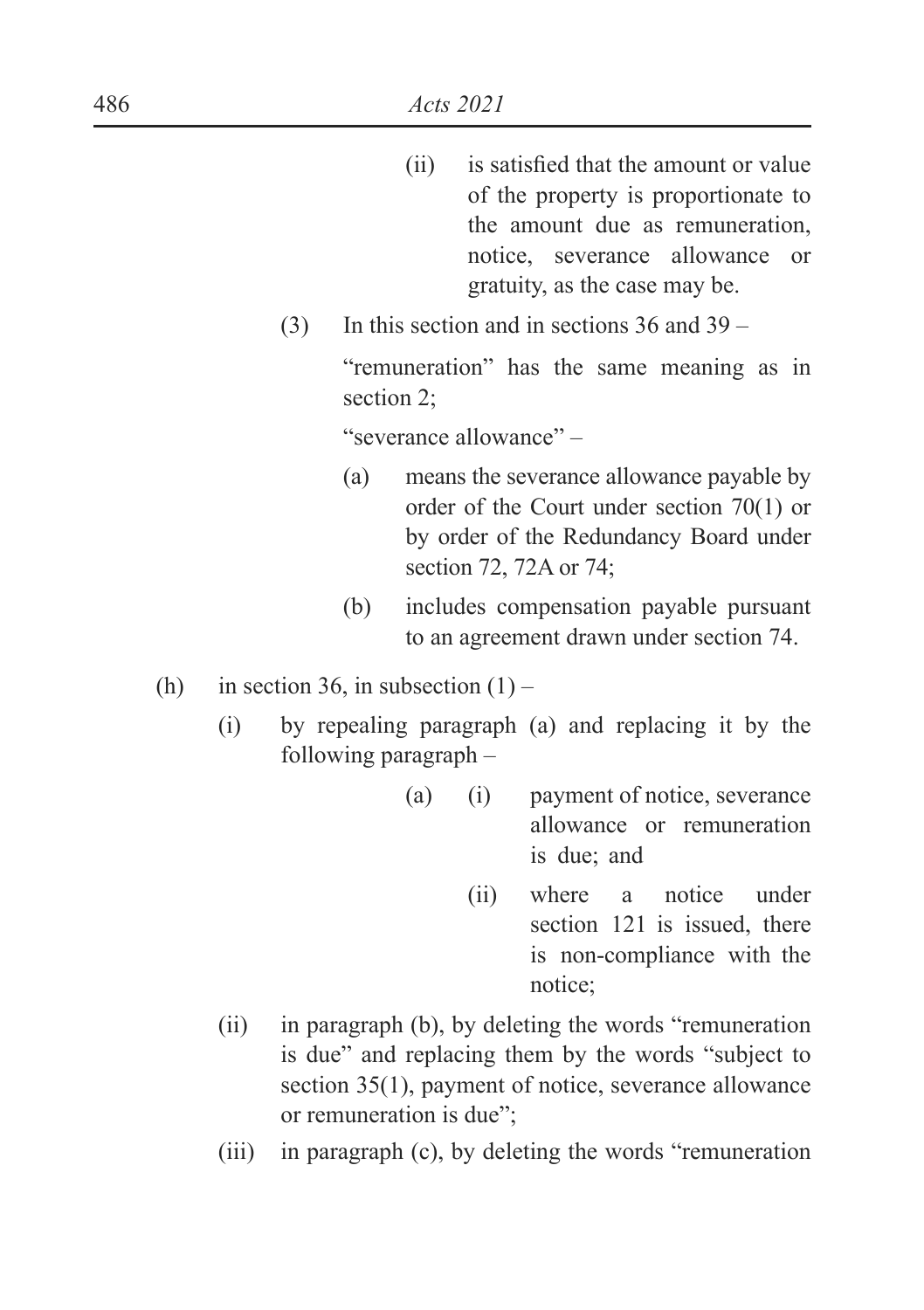due" and replacing them by the words "notice, severance allowance or remuneration due":

- (i) in section  $39(2)(b)(i)$ , by deleting the words "remuneration" due" and replacing them by the words "notice, severance allowance or remuneration due";
- (i) in section 40(2), by deleting the words "by the Supreme" Court";
- (k) in section 45(12), by inserting, after the words "COVID-19 period" wherever they appear, the words "for the year 2020";
- (l) by inserting, after section 51, the following new section  $-$

## **51A. Remuneration and leave related to Covid-19 vaccination or RT-PCR Test**

(1) The conditions relating to the payment of remuneration or grant of leave to a worker employed in an institution specified in subsection  $(2)$ , in circumstances where the worker cannot have access to his place of work pursuant to the Quarantine Act 2020 or any regulations made thereunder, shall be such conditions as may be prescribed.

(2) In this section –

"institution" means –

- (a) a *crèche*, a day care centre, a kindergarten;
- (b) a special education needs institution, a pre-primary school, a primary school, a private secondary school, a tertiary institution;
- (c) a vocational training centre and any other training institution; and
- (d) such other institution as may be prescribed.
- $(m)$  in section 54(3), by inserting, after paragraph (a), the following new paragraph, the word "or" at the end of paragraph (a) being deleted –
	- (aa) his contract of employment comes to an end;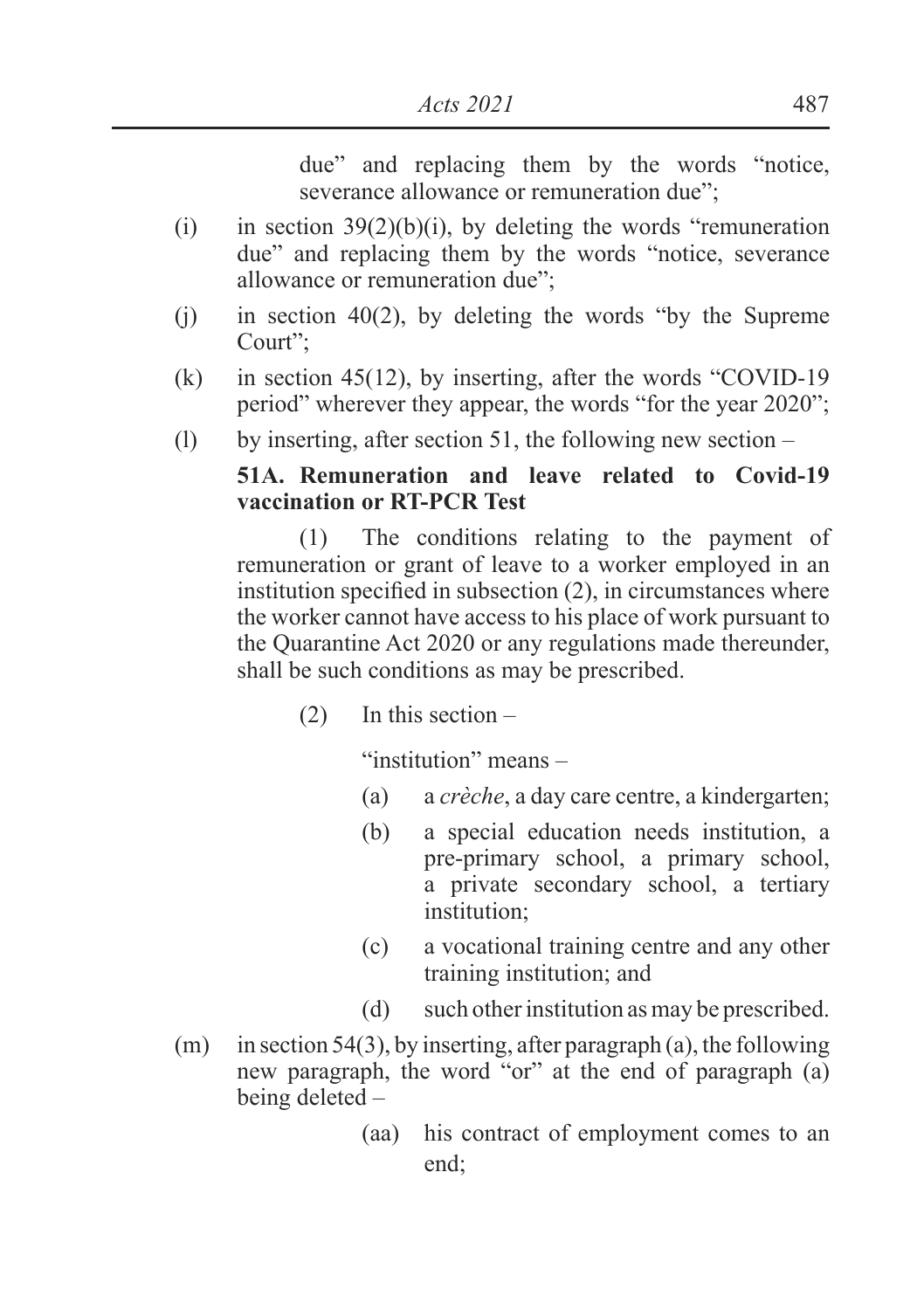- $(n)$  in section 59
	- (i) in subsection (1), by deleting the words "bus fare" and replacing them by the words "bus fare or light rail fare, as the case may be";
	- (ii) in subsection (2), by inserting, after the words "by bus", the words "or light rail";
	- (iii) in subsection  $(3)$ 
		- (A) in paragraph (a), by deleting the words "bus fare" and replacing them by the words "bus fare or light rail fare, as the case may be";
		- (B) in paragraph (b), by deleting the words "bus fare and if no bus" and replacing them by the words "bus fare or light rail fare, as the case may be, and if no bus or light rail service ";
- (o) in section 61, in subsection (4), by deleting the words "Where a matter, in relation to the absence of the worker under subsection  $(3)$ , is referred to an officer or to the Court" and replacing them by the words "Subject to subsection (3), where a matter, in relation to the absence of a worker is referred to an officer or to the Court":
- (p) in section  $64 -$ 
	- (i) in subsection  $(2)$ 
		- (A) in paragraph (b)(iv), by deleting the words "within 7 days of the completion" and replacing them by the words "not later than 7 days after the completion";
		- (B) in paragraph (c), by deleting the words "within 7 days of" and replacing them by the words "not later than 7 days after";
	- (ii) in subsection (6), in paragraph (d), by deleting the words "within 7 days of" and replacing them by the words "not later than 7 days after";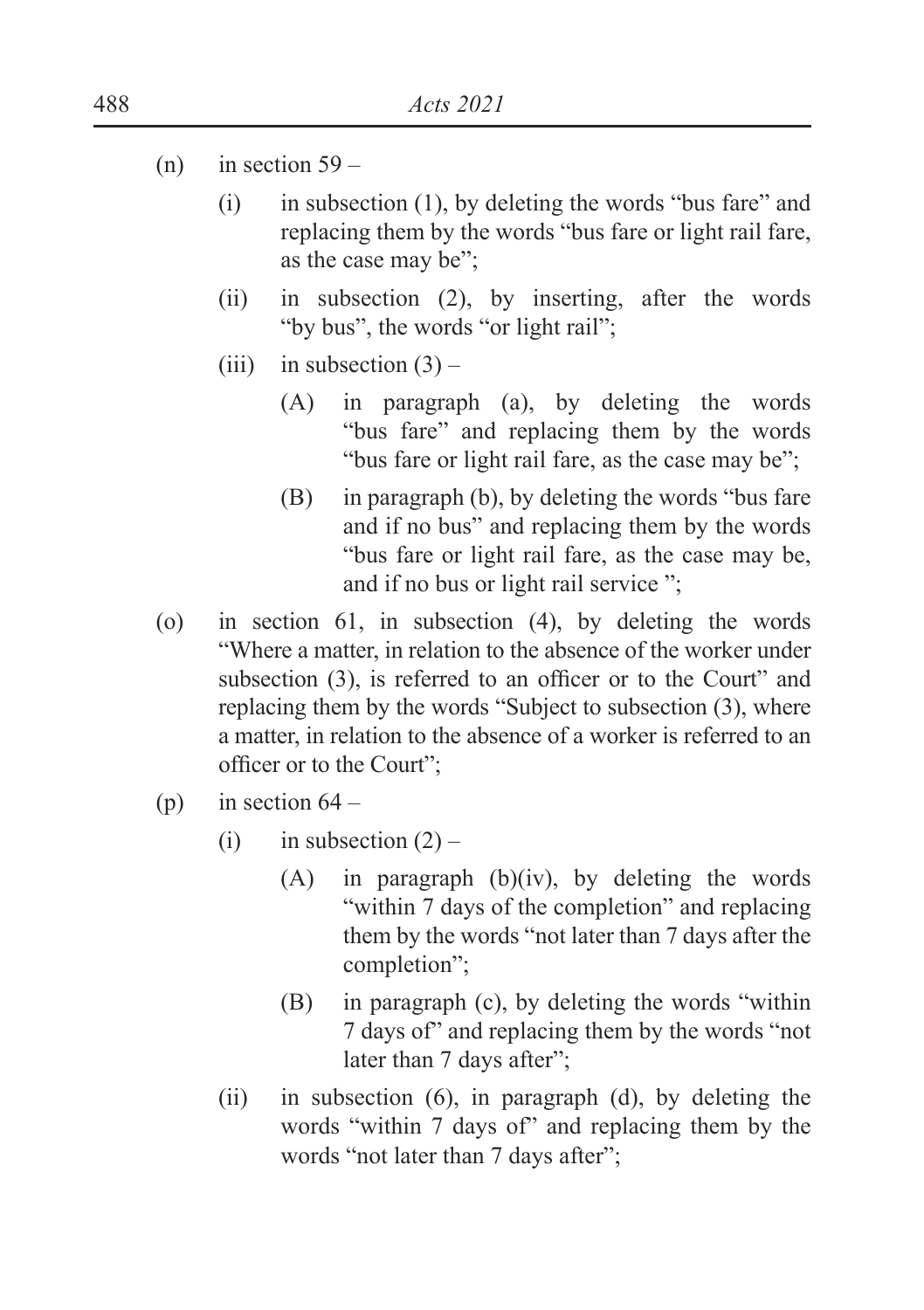- (iii) in subsection (10), by inserting, after the words "written request", the words "from or on behalf of the worker";
- (iv) in subsection (11)(b), by deleting the words "in paragraph (a)" and replacing them by the words "in paragraph (a), provided that the disciplinary hearing is completed not later than 60 days of the date of the first oral hearing":
- (q) in section 66, by repealing subsection (1) and replacing it by the following subsection –

(1) Where an employer suspends a worker pending the outcome of –

- (a) an investigation carried out under section  $64(3)$ ; or
- (b) disciplinary proceedings carried out on account of the worker's alledged misconduct or poor performance,

the employer shall pay the worker his basic salary for the period of suspension.

- $(r)$  in section 69
	- (i) in subsection  $(1)$ 
		- (A) by deleting the words "subsection (2)" and replacing them by the words "subsections (2) and  $(3A)$ ";
		- $(B)$  by deleting the words "as specified in this section" and replacing them by the words "at the rate specified in section  $70$ ";
		- (C) in paragraph (a), by deleting the word "agreement" and replacing it by the words "agreement in circumstances specified in section  $70(1)$ ";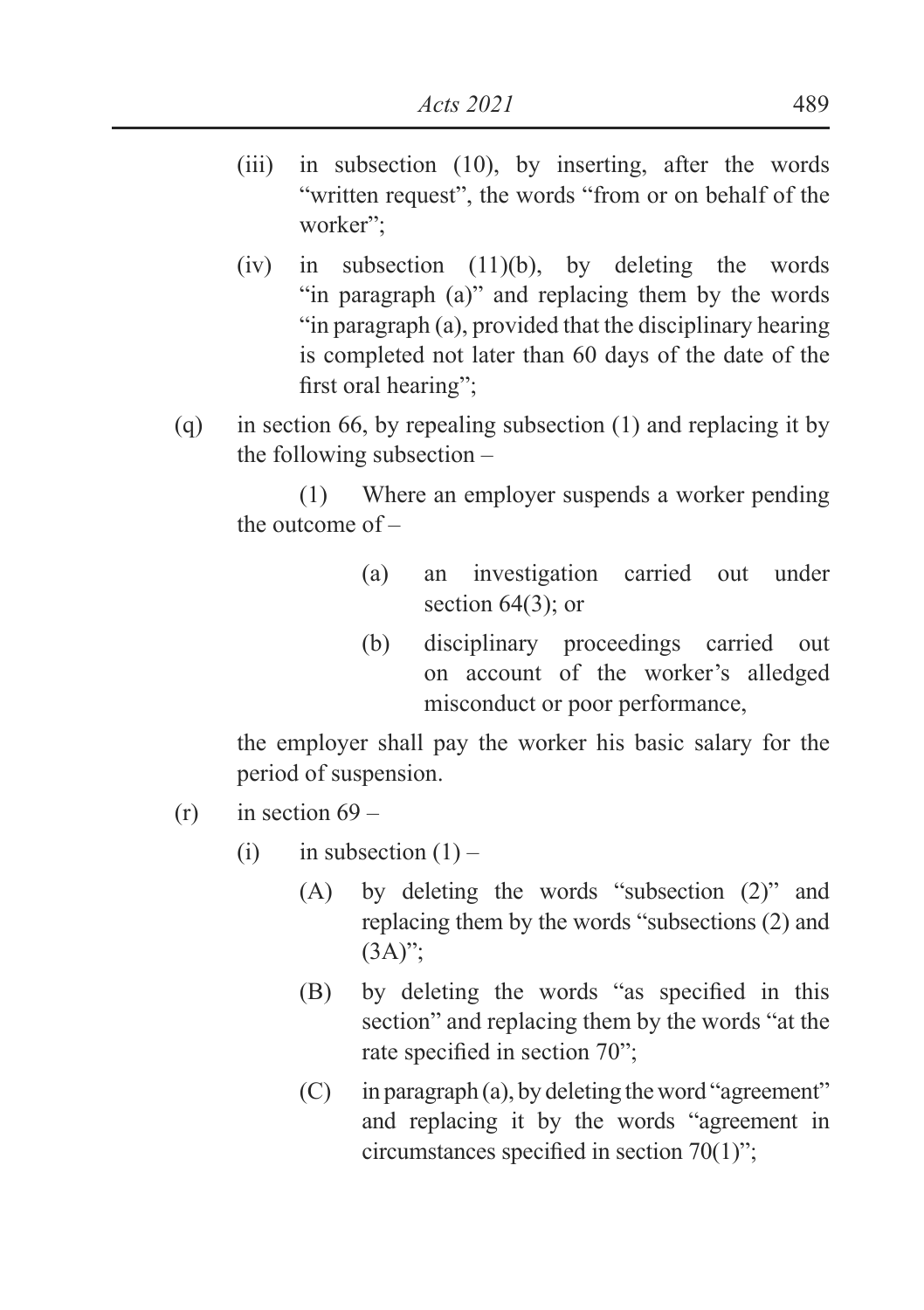- (D) by repealing paragraph (b) and replacing it by the following paragraph –
	- $(h)$  under one or more fixedterm contract with the same employer and the employer terminates his agreement in circumstances specified in section  $70(1)$ ;
- (ii) by repealing subsection (2) and replacing it by the following subsection –

(2) No severance allowance shall be payable to a migrant worker or a non-citizen employed under one or more contracts of fixed duration at the expiry of his contracts.

(iii) by inserting, after subsection (3), the following new subsection –

> (3A) (a) Where a worker whose basic wage or salary exceeds 600,000 rupees in a year is paid, at the end of every period of 12 months or at the end of each contract of employment of a determinate duration, a gratuity, compensation or such other payment, by whatever name called, in lieu of pension or in respect of his length of service, the worker shall not be entitled to the payment of any severance allowance on the expiry of each contract or the last contract.

> (b) Notwithstanding any provision to the contrary to this Act, a worker referred to in paragraph (a) shall not be considered to be in continuous employment where he is employed successively under one or more contracts of a determinate duration.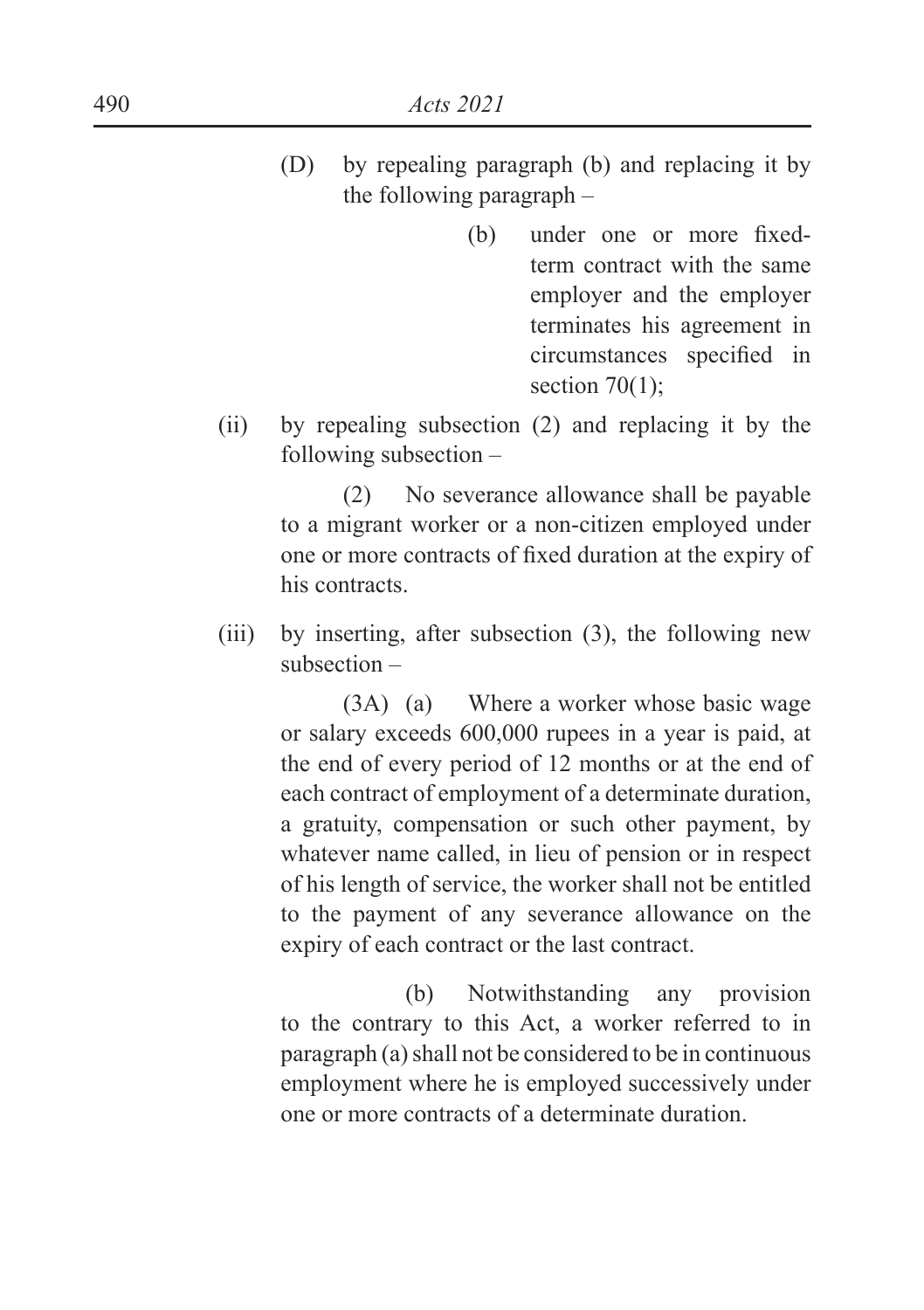(s) in section 71(2), by adding the following new definition, the full stop at the end of the definition of "fund or scheme" being deleted and replaced by a semicolon –

"gratuity" includes a gratuity, a compensation or such other payment, by whatever name called, referred to in section 69(3A).

- (t) in section  $72 -$ 
	- (i) in subsection  $(1A)(a)$ , by deleting the words "any of his workers" and replacing them by the words "any of his workers or close down his enterprise";
	- (ii) by inserting, after subsection (5), the following new subsection –

 $(5A)$  (a) Subject to subsections  $(1)$  and  $(3)$ , an employer who intends to reduce the number of workers in his employment on the ground of restructuring for financial reasons, may, instead of applying for financial assistance under subsection  $(1A)(b)(ii)$ , give written notice to the Redundancy Board, together with a statement containing the information specified in paragraph  $(c)$ , at least 30 days before the intended reduction.

 (b) The Board shall entertain a notification for an intended reduction given under paragraph (a) where it is satisfied that  $-$ 

- (i) the enterprise is over-indebted and not economically viable and any further debt would increase the risk of the enterprise being insolvent; and
- (ii) the restructuring may enable the enterprise to manage the repayment of its debts without being insolvent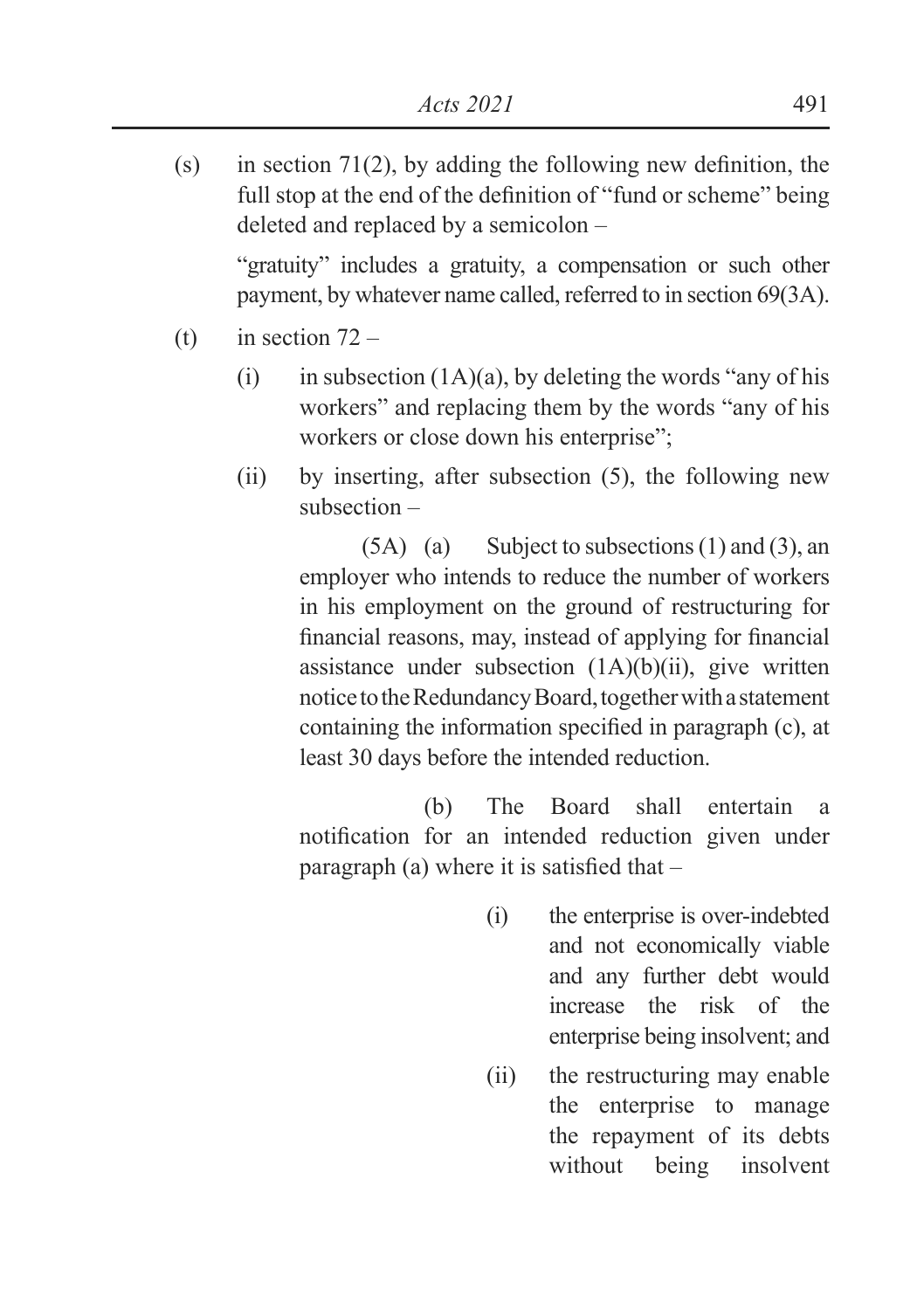and to dispose of adequate cash flow to continue its operations.

 (c) An employer who gives written notice under this section shall submit to the Board, in addition to the following information and documents, such additional information and documents as the Board may require –

- (i) information on the debtor's assets and liabilities at the time of the application;
- $(i)$  information on the financial situation of the debtor and causes and extent of the difficulties of the debtor:
- (iii) documentary evidence that the decision for restructuring and the restructuring plan have been approved by the Board of Directors of the enterprise or by the person in charge of the enterprise, as the case may be;
- (iv) a statement as to why the restructuring plan has a reasonable prospect of preventing insolvency and saving jobs;
- (v) the number of jobs to be saved.

 (d) Where the employer fails to provide the information and documents specified in paragraph (c), the reduction of workforce shall be deemed to be unjustified.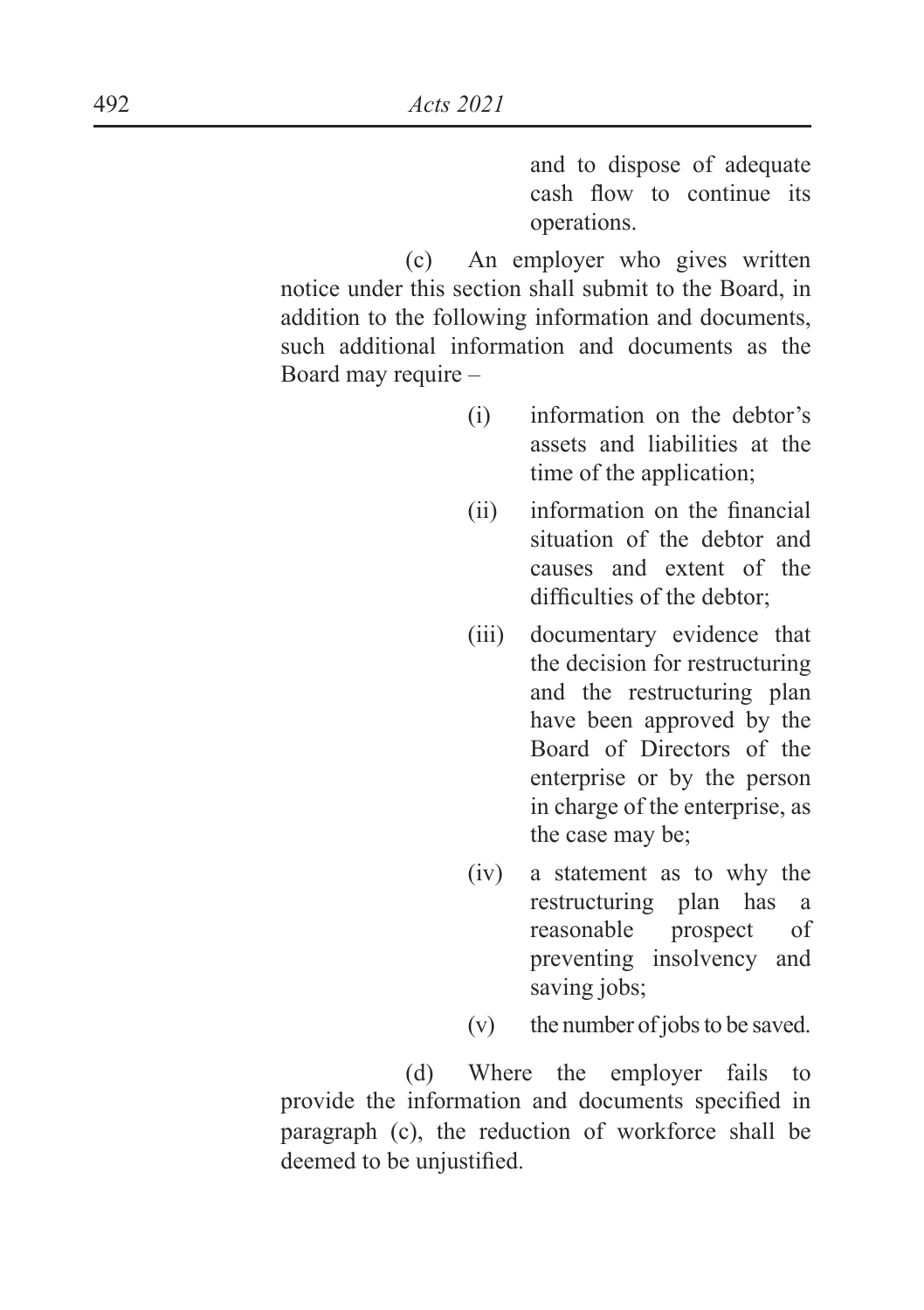- (u) in section  $72A(4)$ 
	- (i) in paragraph (a), by deleting the words "Where the Board finds" and replacing them by the words "Subject" to paragraph (d), where the Board finds";
	- (ii) by adding the following new paragraph –

 (d) Where a notice of intended reduction of workforce related to a business organisation is given to the Board, and the Board is satisfied that the procedure adopted by the employer for the reduction of workforce is in the best interest of the business, the Board shall not order the employer to pay severance allowance.

- (v) in section  $74 -$ 
	- (i) in subsection  $(1)$ 
		- (A) in paragraph (a), by deleting the words "make orders" and replacing them by the words "subject to subsection (1A), make orders";
		- (B) in paragraph (b), by deleting the words "make such orders" and replacing them by the words "subject to subsection (1A), make such orders";
	- (ii) by inserting, after subsection (1), the following new subsection –

(1A) (a) Where a notice is given to the Board under section 72(5) or  $(5A)$ , the Board may –

- (i) with a view to promoting a settlement; and
- (ii) with the consent of the parties,

provide a conciliation or mediation service to the parties within the delay specified in section  $75(8)$  or (9).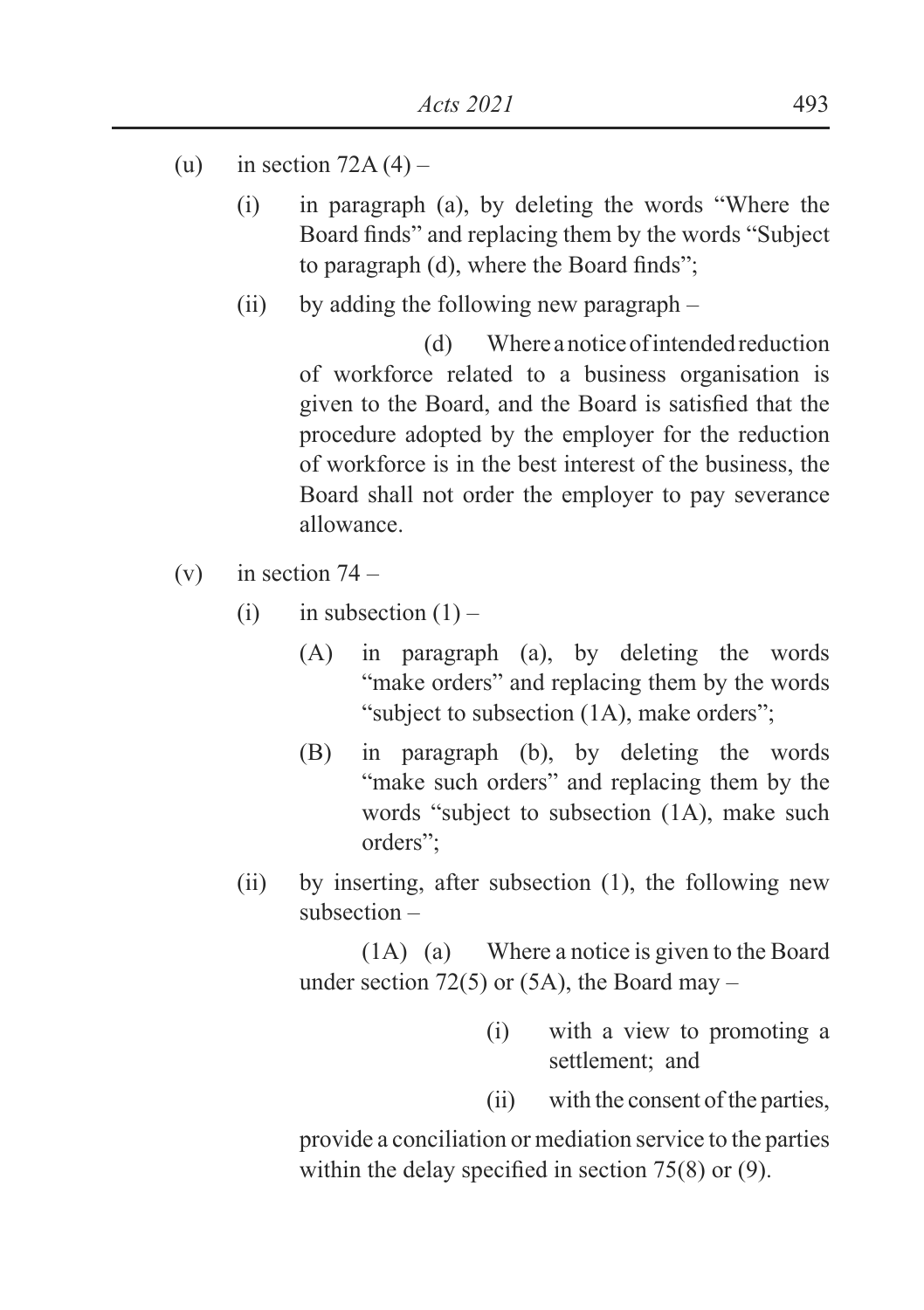(b) The Board may, in the course of any conciliation or mediation conducted under paragraph (a), explore the possibility of  $-$ 

- (i) the workers being reinstated by the employer or re-engaged in another enterprise;
- (ii) providing training at the cost of the employer to develop their employability; or
- (iii) the employer paying to the workers a compensation of not less than 15 days' remuneration for every period of 12 months of continuous employment, where the reduction is considered to be justified.

 (c) (i) Where the parties reach a settlement as specified in paragraph (a), an agreement shall be drawn up in writing and signed or marked by the parties.

 (ii) The agreement shall have the same effect as an order of the Board.

 (d) (i) Where no agreement is reached, the Board shall continue and complete its proceedings within the delay specified in section  $75(8)$ or such longer delay as the parties may agree.

(ii) Where the Board finds that the reasons for the reduction or closing down are unjustified, the Board shall make an order in accordance with section 72(10).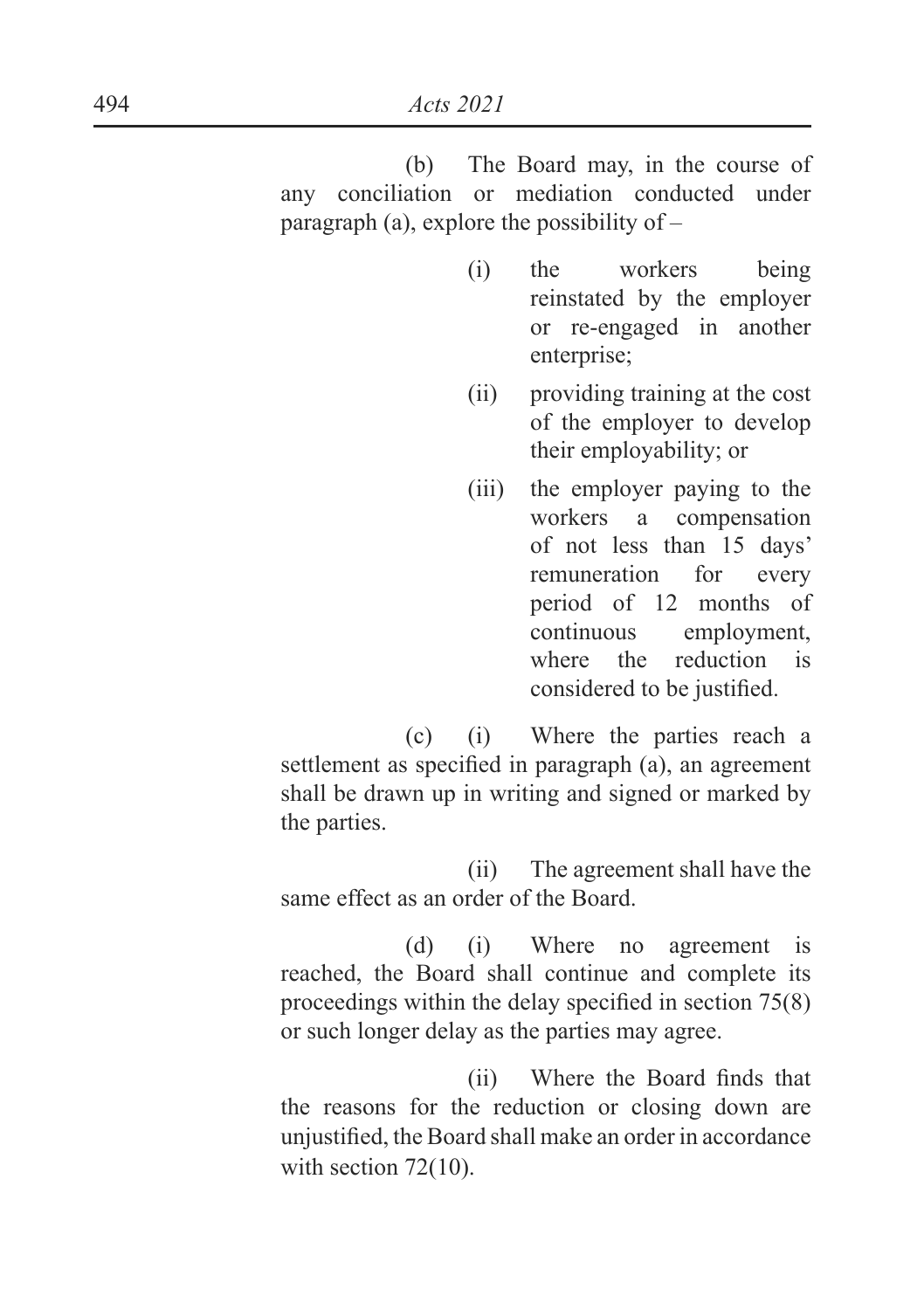- (w) in section 75 (9), by inserting, after the words "subsection (8)", the words "and 72A (3)";
- $(x)$  in section 84
	- (i) in subsection (1), by adding the following new paragraph, the full stop at the end of paragraph (d) being deleted and replaced by a semicolon –
		- (e) he has, registered himself with the supervising officer after the period specified in paragraph (d) and has shown cause, certified by a medical certificate, that  $-$ 
			- (i) he was admitted to a hospital or other medical institution in Mauritius or abroad for treatment in connection with an illness or injury before the expiry of the specified period and he was discharged after the expiry of that period;
			- (ii) he has been granted sick leave for the purpose of convalescence after his discharge or was on sick leave immediately after his discharge; or
			- (iii) he was bedridden during the specified period.
	- (ii) in subsection (2A), by inserting, after the words "COVID-19 period", the words "for the year 2020";
	- (iii) in subsection (7), by adding the following new paragraph, the full stop at the end of paragraph (b)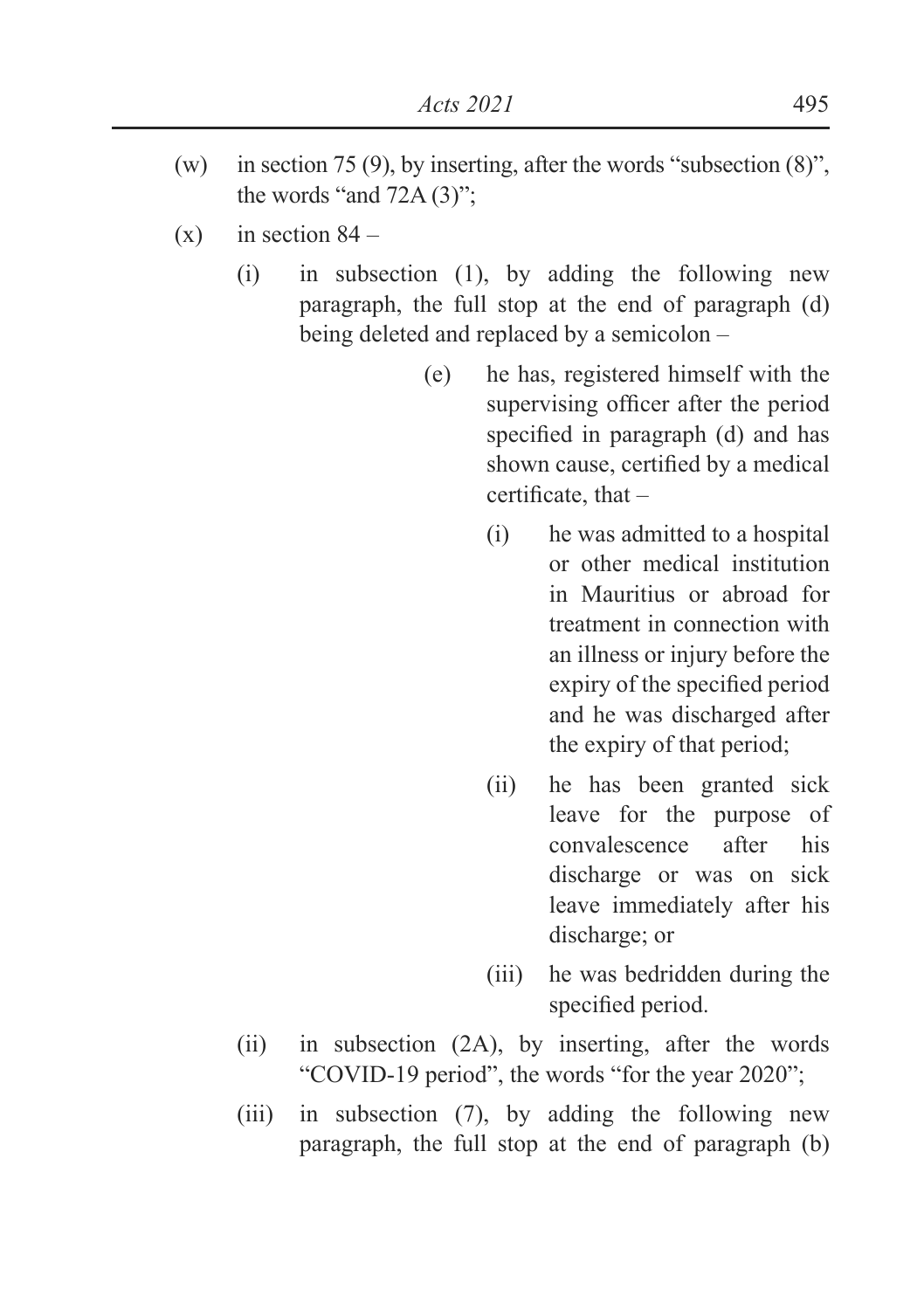being deleted and replaced by the words "; or" and the word "or" at the end of paragraph (a) being deleted –

- (c) declines, for the third consecutive time, an offer for a job or training, which is in accordance with his profile and qualifications.
- (iv) in subsection (8), by deleting the words "of the date of his employment, notify the supervising officer accordingly" and replacing them by the words "accordingly notify the supervising officer, in writing or electronically or in such other manner as the supervising officer may determine, specifying whether he is gainfully employed on a full-time basis or otherwise";
- (v) by repealing subsection (8A) and replacing it by the following subsection –

 $(8A)$  (1) The supervising officer shall, in the case of a worker who becomes gainfully employed on a full-time basis, within 7 days of the receipt of the notification under subsection  $(8)$ , inform the supervising officer of the Ministry responsible for the subject of social security of that notification.

 $(2)$  The supervising officer of the Ministry responsible for the subject of social security shall, on being informed under subsection (1), forthwith take such action as may be necessary to stop payment of the transition unemployment benefit to the worker.

(vi) by inserting, after subsection (8A), the following new subsections –

> (8B) Where a worker who becomes gainfully employed on a full-time basis for a period of at least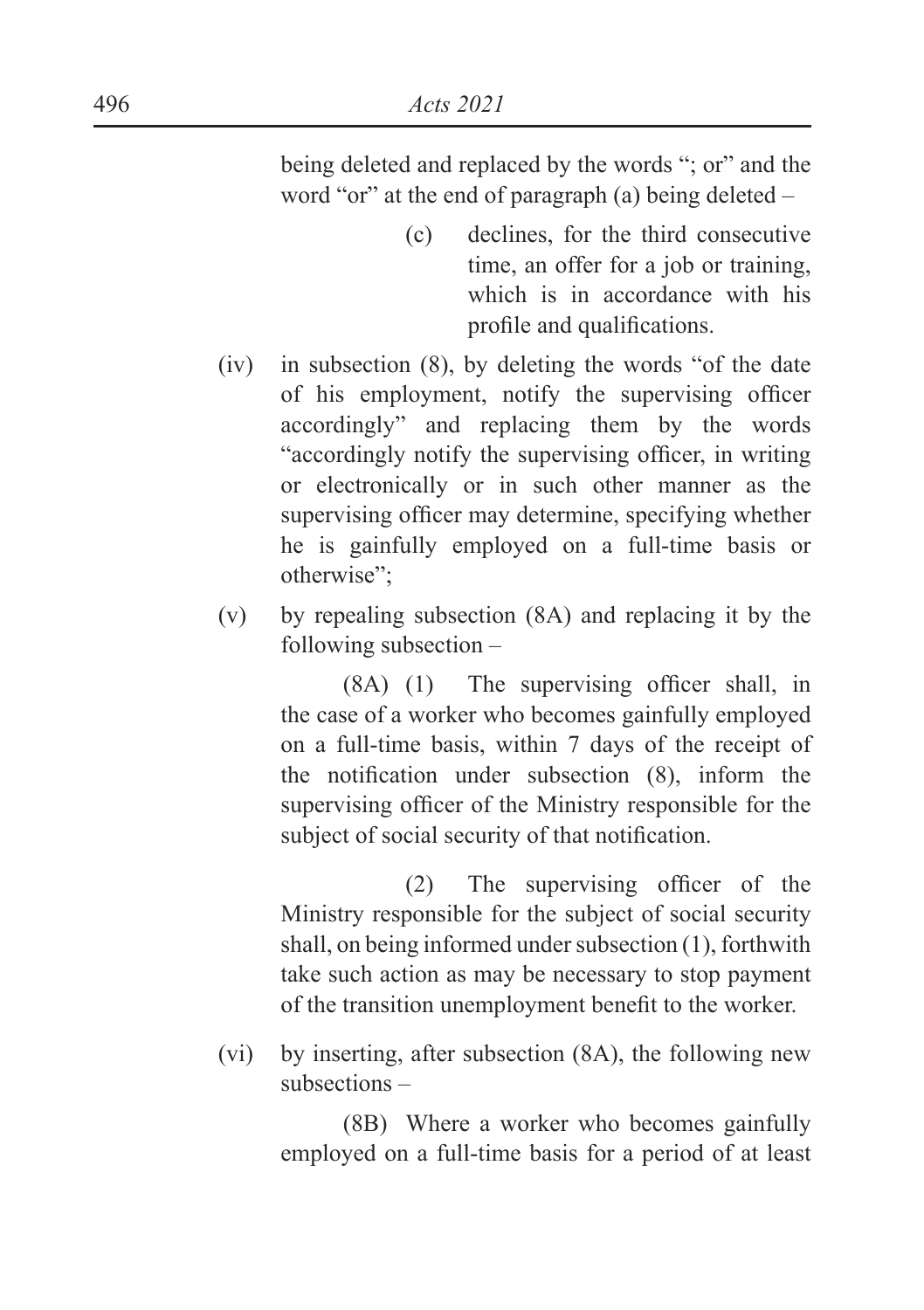30 consecutive days fails to notify the supervising officer under subsection  $(8)$ , the worker shall commit an offence.

(8C) (a) Any worker who, after becoming gainfully employed on a full-time basis for a period of at least 30 consecutive days –

- (i) fails to notify the supervising officer under subsection  $(8)$ : and
- $(ii)$  continues to benefit from payment of the transition unemployment benefit into a bank account,

the worker shall refund the payment received to the Workfare Programme Fund, or request the bank to make the refund, within one month of the date of payment.

 (b) Any worker who fails to refund any payment received or to request the bank to make the refund under paragraph (a) shall commit an offence.

(y) by inserting, after section 86, the following new sections –

#### **86A. Refund by employer**

 $(1)$  (a) The supervising officer shall, in writing, request an employer to refund to the Workfare Programme Fund, within a period of one month from the receipt of the request, the amount of transition unemployment benefit paid to a worker whose employment was terminated by him, where he has reason to believe that –

> (i) during any period of at least 24 consecutive months or an aggregate period of at least 24 months within a period of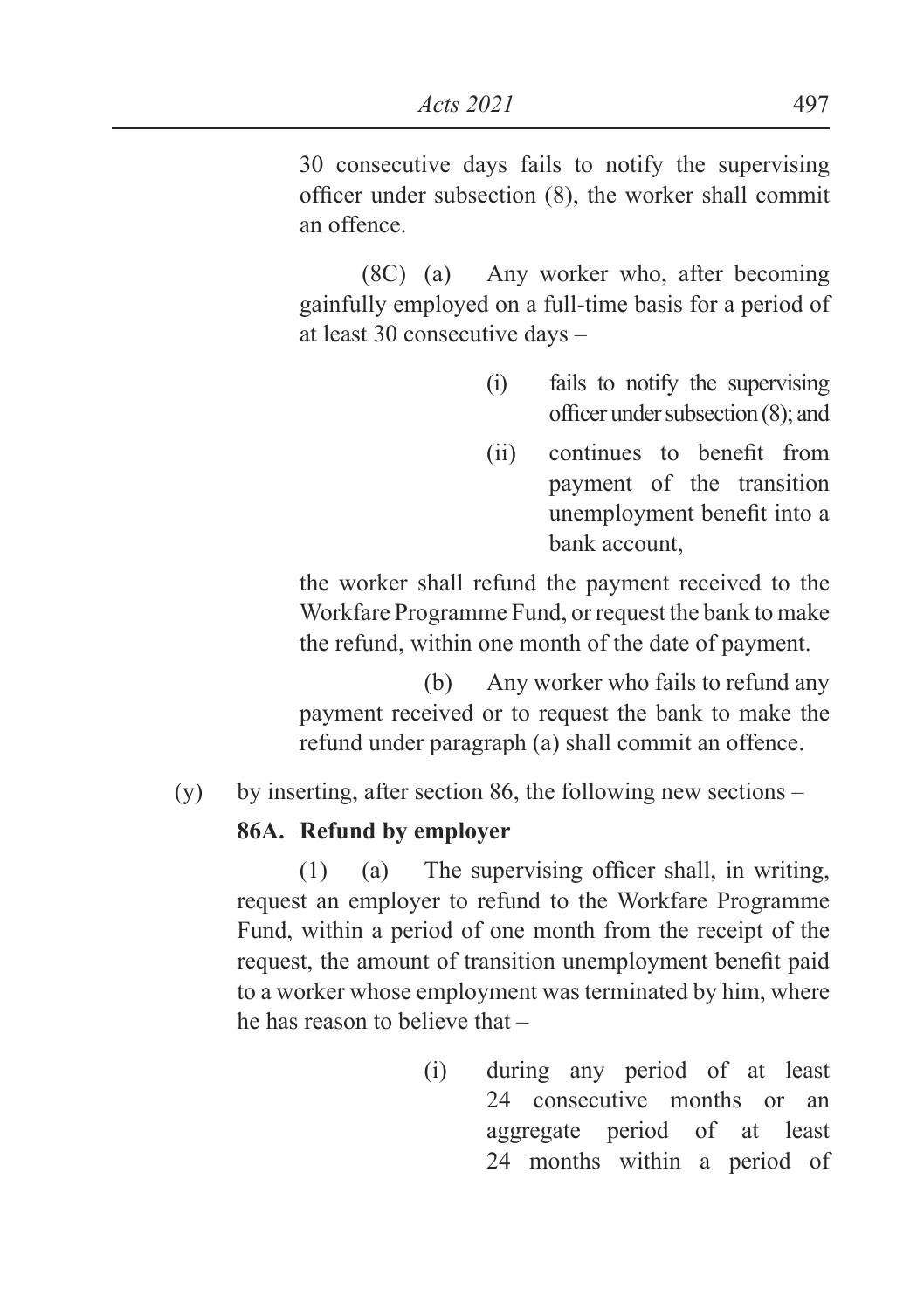36 months, the employer has terminated the employment of the worker more than once and has re-employed that worker on a new contract after a break of more than 28 days; and

- (ii) the number of days during which the worker was in the employment of the employer during the period of 24 months exceeds the number of days during which the worker was not in employment and was paid the transition unemployment henefit
- (b) In this subsection –

"period of 24 months" means the period starting from the date of the first termination of the employment of the worker by the employer.

(2) An employer who fails to comply with a written request sent to him under subsection (1) shall commit an offence and shall, on conviction, be liable to a fine not exceeding 100,000 rupees.

(3) In this section and in section 86 –

"supervising officer" means the supervising officer responsible for the subject of social security.

#### **86B. Sharing of information**

(1) Notwithstanding any other enactment, the supervising officer shall, for the purpose of collection and recovery of contributions by the Director-General under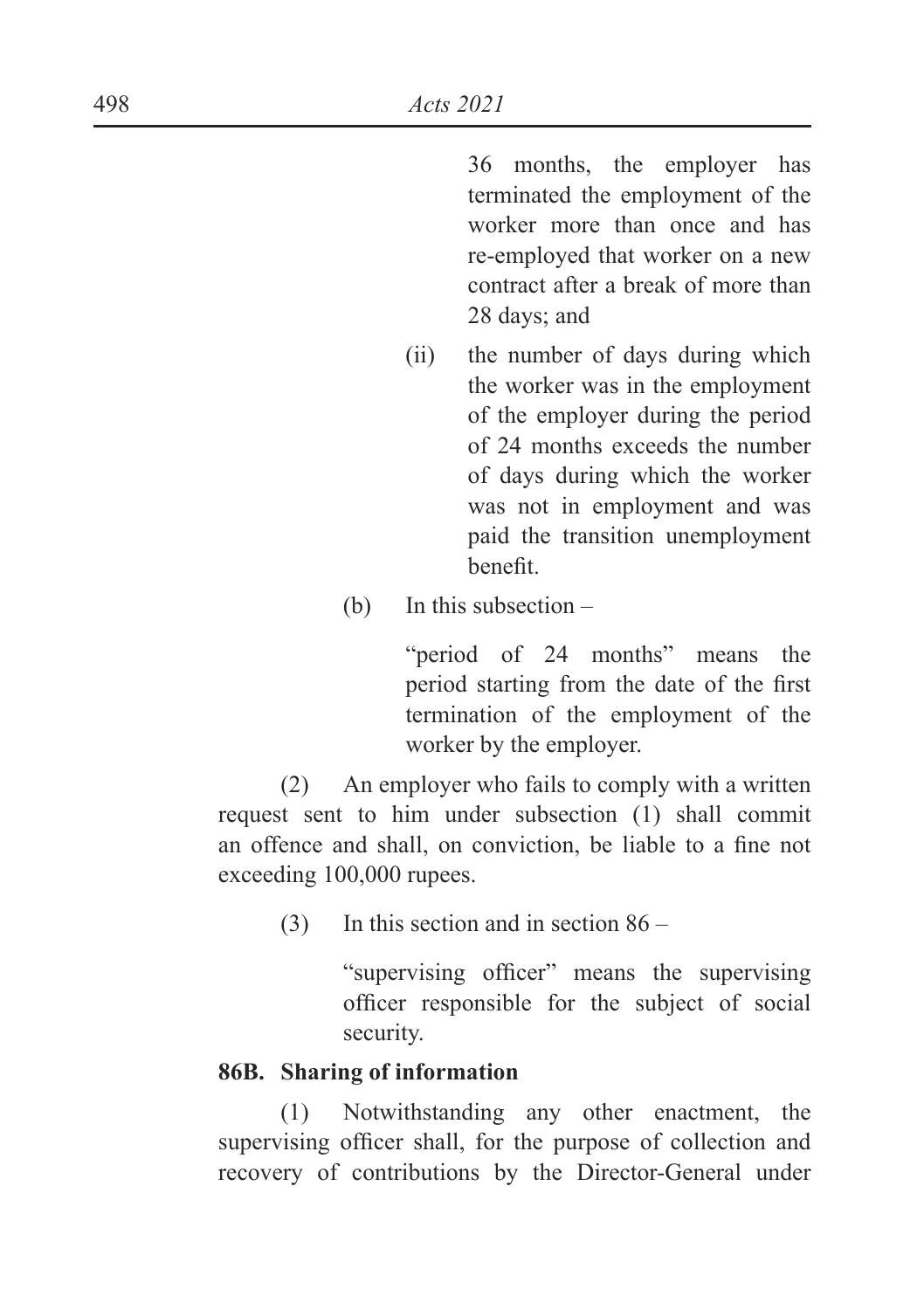section 17 of the National Savings Fund Act, share with the Director-General such information as he may require in respect of the worker and the employer, including the information specified in the Eighth Schedule.

(2) The Director-General shall not disclose any information obtained under subsection (1) to a third party.

- $\alpha$  in section 87, in the definition of "worker", by adding the following new subparagraph, the word "but" at the end of subparagraph (ii) being deleted and replaced by the word "and" and the word "and" at the end of subparagraph (i) being deleted –
	- (iii) a jockey and track rider engaged in horse racing activity and such other grade or category of workers, as may be prescribed, employed in the horse racing industry; but
- (aa) in section 90, in subsection  $(1)$ 
	- (i) in paragraph (c), by repealing subparagraph (i) and replacing it by the following subparagraph –
		- (i) under the Statutory Bodies Pension Funds Act or the Sugar Industry Pension Fund Act; or
	- (ii) in paragraph (e), by deleting the words "more that" and replacing them by the words "more than";
- (ab) in section  $109 -$ 
	- (i) by inserting, after subsection (1), the following new subsection –

(1A) Notwithstanding any agreement or any provision to the contrary in any other enactment, an employer shall not require a worker to retire before the retirement age.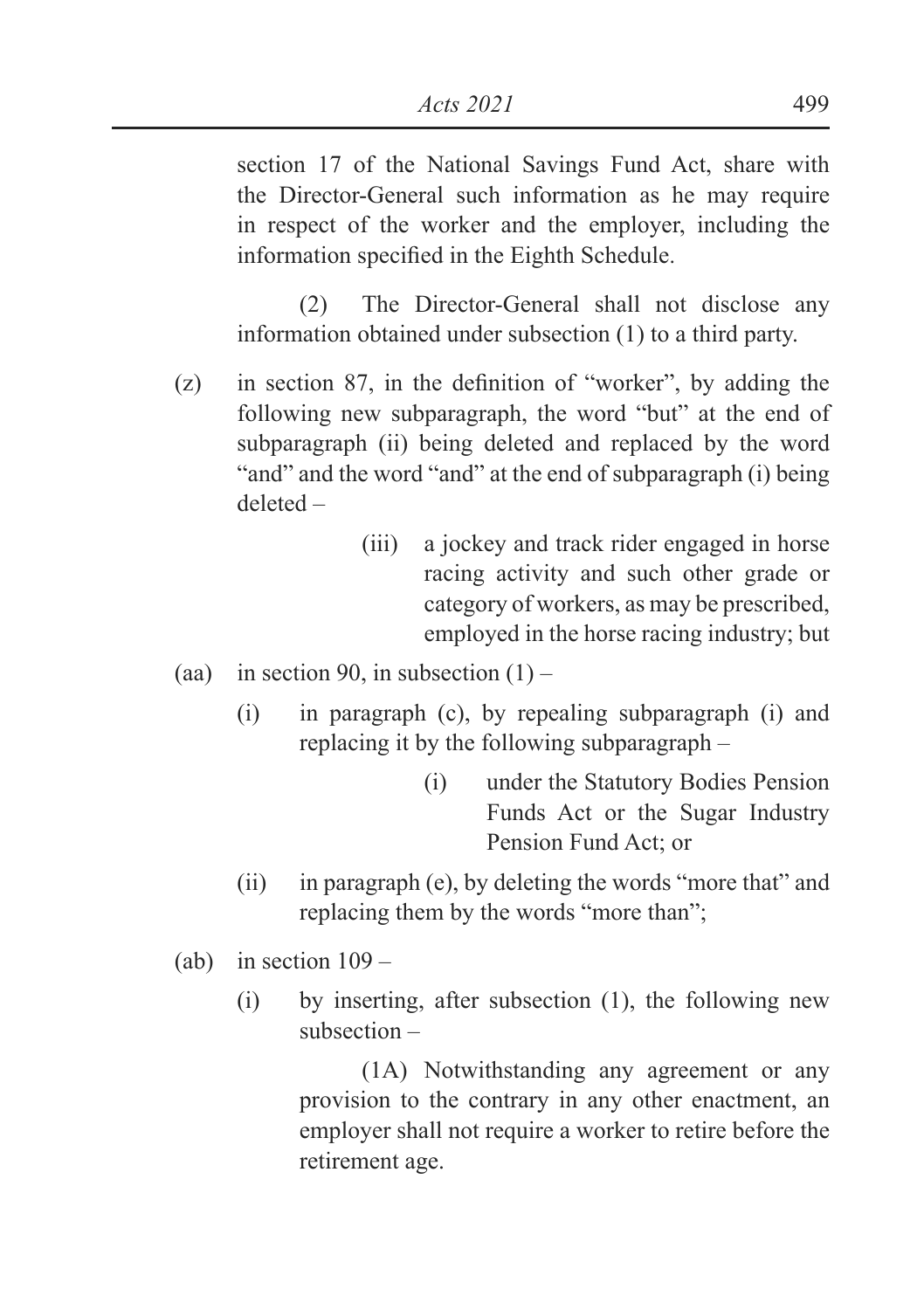- (ii) in subsection (5), in the definition of "worker"  $-$ 
	- (A) in paragraph (a), by deleting the word "scheme" and replacing it by the words "scheme or the Sugar Industry Pension Fund Act";
	- (B) by inserting, after paragraph (a), the following new paragraph –
		- (aa) for the purpose of subsection (1A), any worker, irrespective of his rate of basic wage or salary;
- (ac) in section  $123(1)(g)$ , by inserting, after the figure "54", the words ", 57(2), 64(10)";
- (ad) in section  $127(1)$ 
	- (i) by numbering the existing paragraph as paragraph (a);
	- (ii) by adding the following new paragraph
		- (b) For avoidance of doubt, in paragraph (a) –

"worker" means a worker referred to in section 5(3) of the repealed Employment Rights Act.

(ae) in the Seventh Schedule, in paragraph (3), by deleting the words "paragraph 1(a)" and replacing them by the words "paragraph 2(a)".

#### **95. Validation of resolution**

 The resolution adopted by the National Assembly on 11 June 2021 is validated.

#### **96. Savings**

(1) Notwithstanding any other enactment, every person employed by the Trust shall, on the commencement of this section, be dealt with in accordance with this section.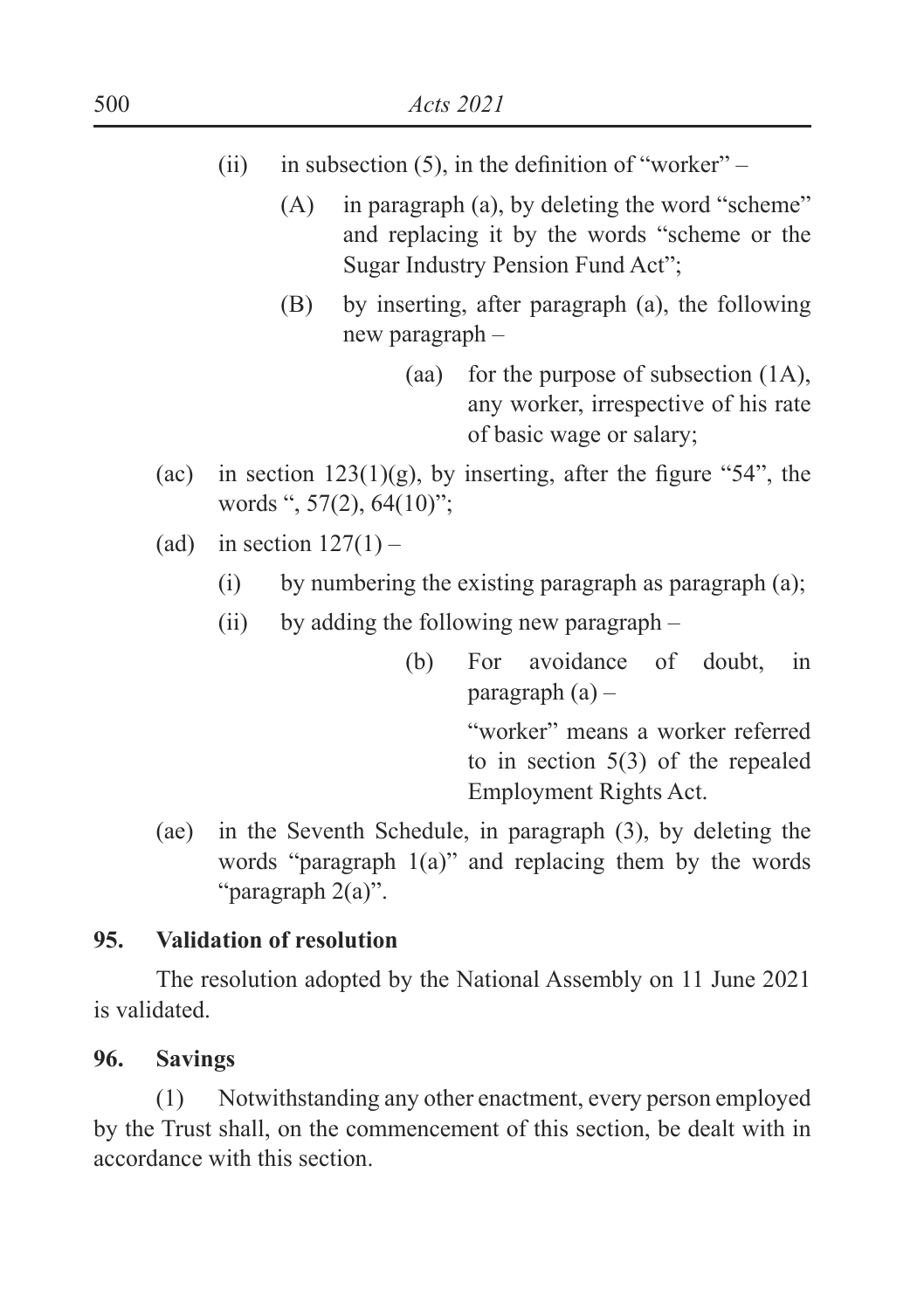(2) Every person who, on the commencement of this section, is employed on the permanent and pensionable establishment of the Trust shall be entitled to be transferred to the permanent and pensionable establishment of the Fund on terms and conditions which shall be not less favourable than those of his previous employment.

(3) The period of service of every person employed on the permanent and pensionable establishment of the Trust who is transferred to the Fund under subsection (2) shall be considered to be an unbroken period of service with the Fund.

(4) No person employed on the permanent and pensionable establishment of the Trust shall, on account of his transfer to the Fund or any resulting change in his job title, be entitled to claim that his employment has been terminated or adversely affected in breach of any enactment.

 $(5)$  In this section –

"Fund" means the Seafarers' Welfare Fund established under the Seafarers' Welfare Fund Act;

"Trust" means the means the Fishermen Investment Trust established under the repealed Fishermen Investment Trust Act.

#### **97. Commencement**

(1) Sections 8(a) and (d), 9, 12(f) and (m), 14, 17(e), 30, 35(a)  $\chi$  (i), (iv) insofar as it relates to the definitions "Horse Racing Division", "racing fixtures" and "veterinarian" and (v), (b), (e), (f), (g), (h), (i), (j) and  $(0, 39(i)$  and  $(1, 91(a), (b), (c)$  and  $(i), 93$  and 96 shall come into operation on a date to be fixed by Proclamation.

(2) Section 10 shall come into operation on 1 January 2022.

(3) Sections 15, 36(a)(i) and (b), 38(i), (j), (o), (p), (ai) and  $(ao)(ii)(B)(IV)$ ,  $44(g)$ , (h) and (i) insofar as it relates to item (zq) and (i), 77(d) and (e) insofar as it relates to subsections (4) and (5), 84 and  $92(g)$ shall be deemed to have come into operation on 1 July 2021.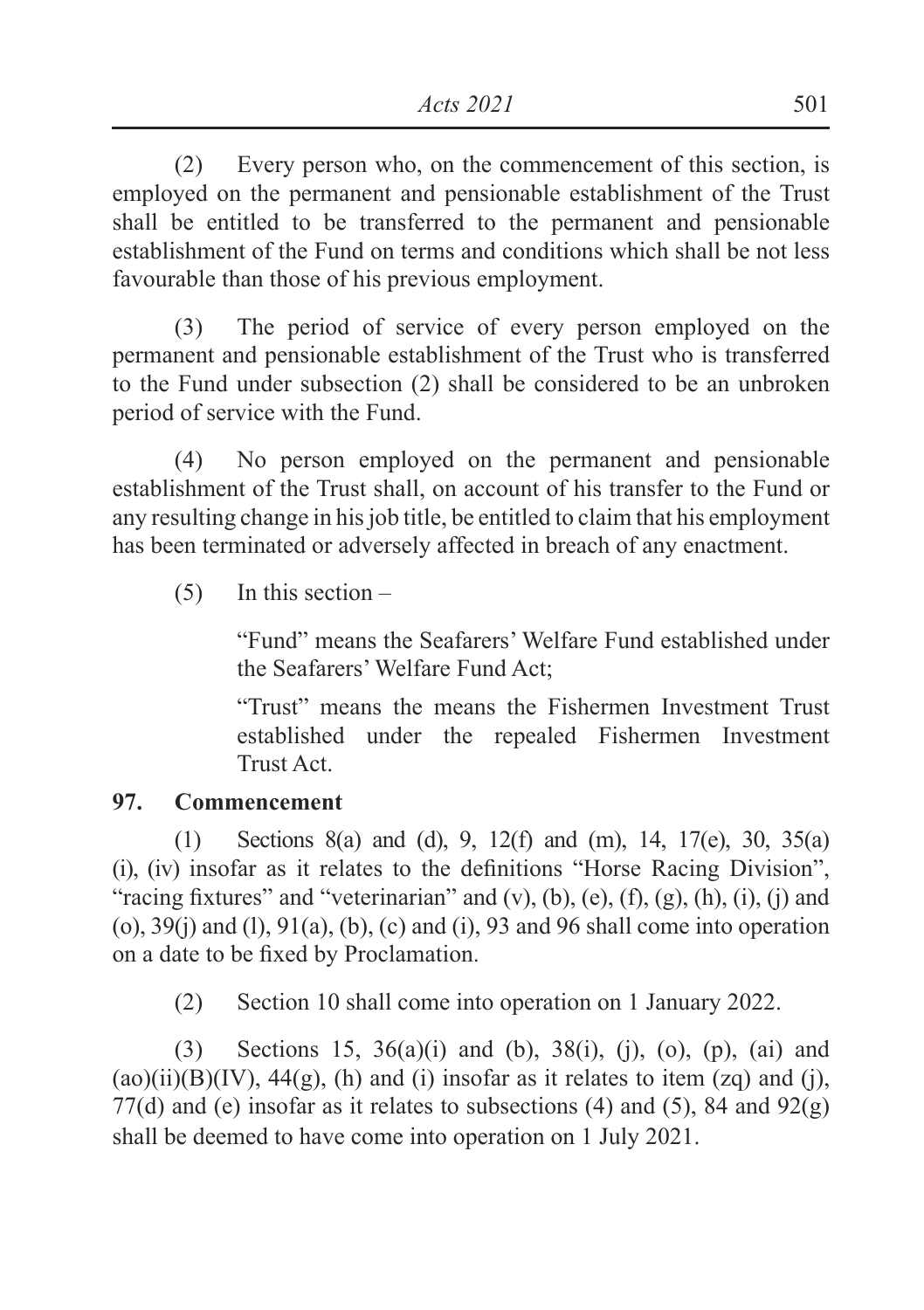(4) Section 15 insofar as it relates to paragraph (e) shall be deemed to have come into operation on 4 April 2020.

(5) Section  $18(a)(i)$  shall be deemed to have come into operation on 22 December 2020.

(6) Sections  $18(i)(i)$  and  $19(c)(i)(C)$  and (D) shall come into operation on 1 November 2021.

(7) Sections 18(k) and (p), 24(c), 35 (r) and 54(h) and (i) shall come into operation on 1 October 2021.

(8) Section 18(o) shall be deemed to have come into operation on 23 March 2020.

(9) Section  $19(c)(i)(A)$  and (B) shall come into operation on 17 August 2021.

(10) Sections 24(h) and (j)(ii),  $38(ai)$ ,  $44(a)$ , (b), (c)(i) and (e)(i) and 77(a) and (b)(i) shall be deemed to have come into operation on 1 January 2021.

(11) Sections  $24(i)(ii)(A)$  and (i)(i),  $38(q)$  and  $54(h)(i)$  and (ii) insofar as it relates to subsection (19) shall be deemed to have come into operation on 1 November 2020.

(12) Section 24(i)(ii)(B) and (iii) shall come into operation on 1 July 2022.

(13) Sections  $24(i)(ii)(C)$  and (D) and  $92(f)$  and (n) shall be deemed to have come into operation on 12 June 2021.

(14) Sections 25(d) and 94(y) shall be deemed to have come into operation on 1 January 2020.

(15) Section 33(b) shall be deemed to have come into operation on 31 July 2021.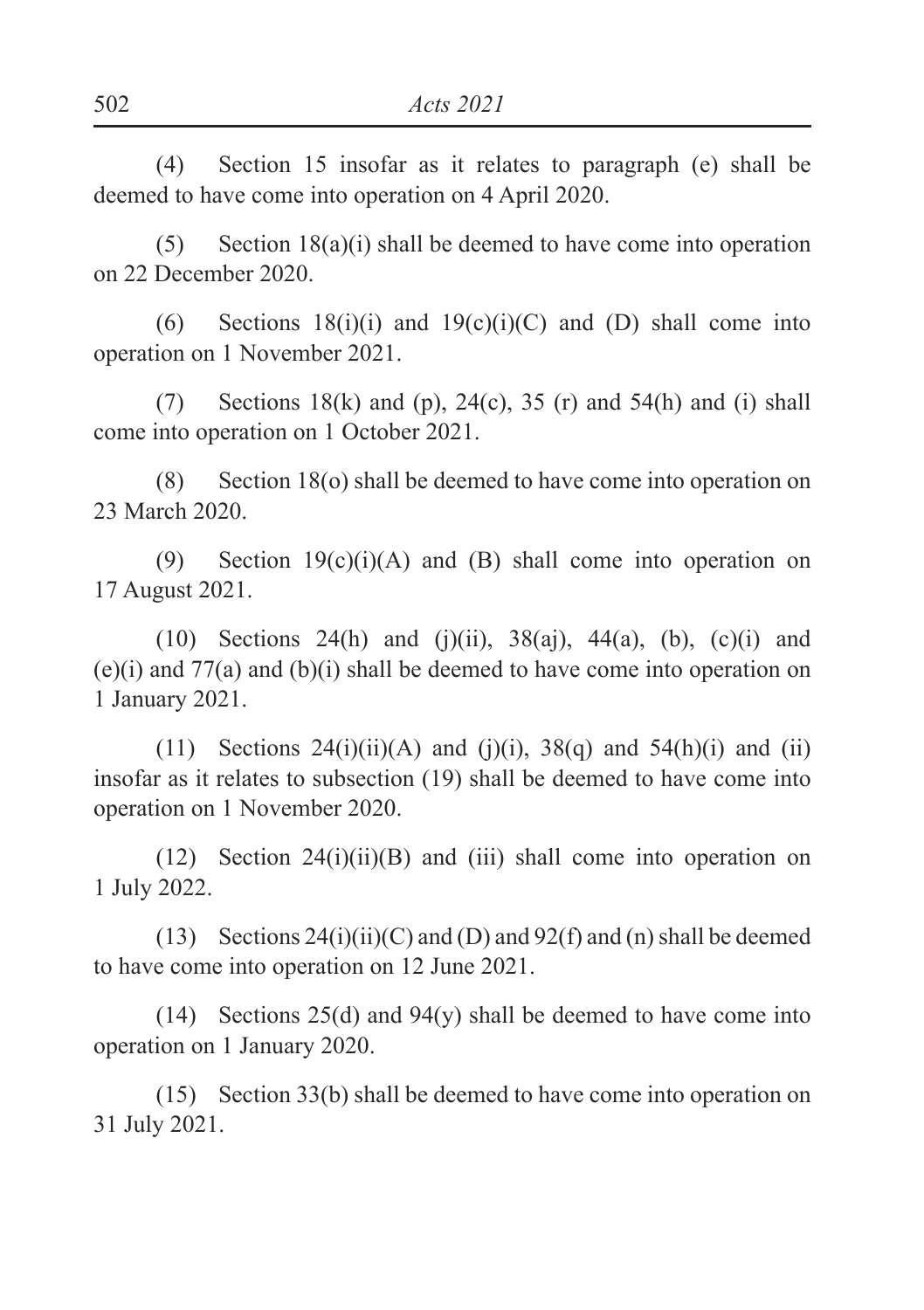(16) Section 35(q), (u), (v), (w), (y) and (ae)(i) and (ii)(B) shall come into operation on 31 August 2020.

(17) Section 35(ae)(ii)(A) shall come into operation on 1 September 2021.

(18) Section  $36(a)(ii)$  shall be deemed to have come into operation on 1 April 2020.

(19) Section 38(c), (f), (n), (v), (x) and (af) shall be deemed to have come into operation in respect of the year of assessment commencing on 1 July 2021 and in respect of every subsequent year of assessment.

(20) Section 38(d), (e), (t), (aa), (ac), (ao)(ii)(A) and (ap) shall be deemed to have come into operation in respect of the income year commencing on 1 July 2021 and in respect of every subsequent income year.

(21) Section 38(h), (r), (w), (an)(iii) insofar as it relates to subsections (71) and (72) and  $(ao)(ii)(B)(II)$ , (III) and (V) shall come into operation in respect of the year of assessment commencing on 1 July 2022 and in respect of every subsequent year of assessment.

(22) Section 38(l) and (m)(i) and (ii) shall be deemed to have come into operation in respect of the income year commencing on 1 July 2020 and in respect of every subsequent income year.

(23) Section 38(ah) shall be deemed to have come into operation on 1 March 2021.

(24) Section 38(ao)(i) shall be deemed to have come into operation on 5 July 2019.

(25) Section 44(f) shall be deemed to have come into operation on 10 March 2021.

(26) Section 48(e) shall come into operation in respect of the annual report as from the financial vear ending 30 June 2022.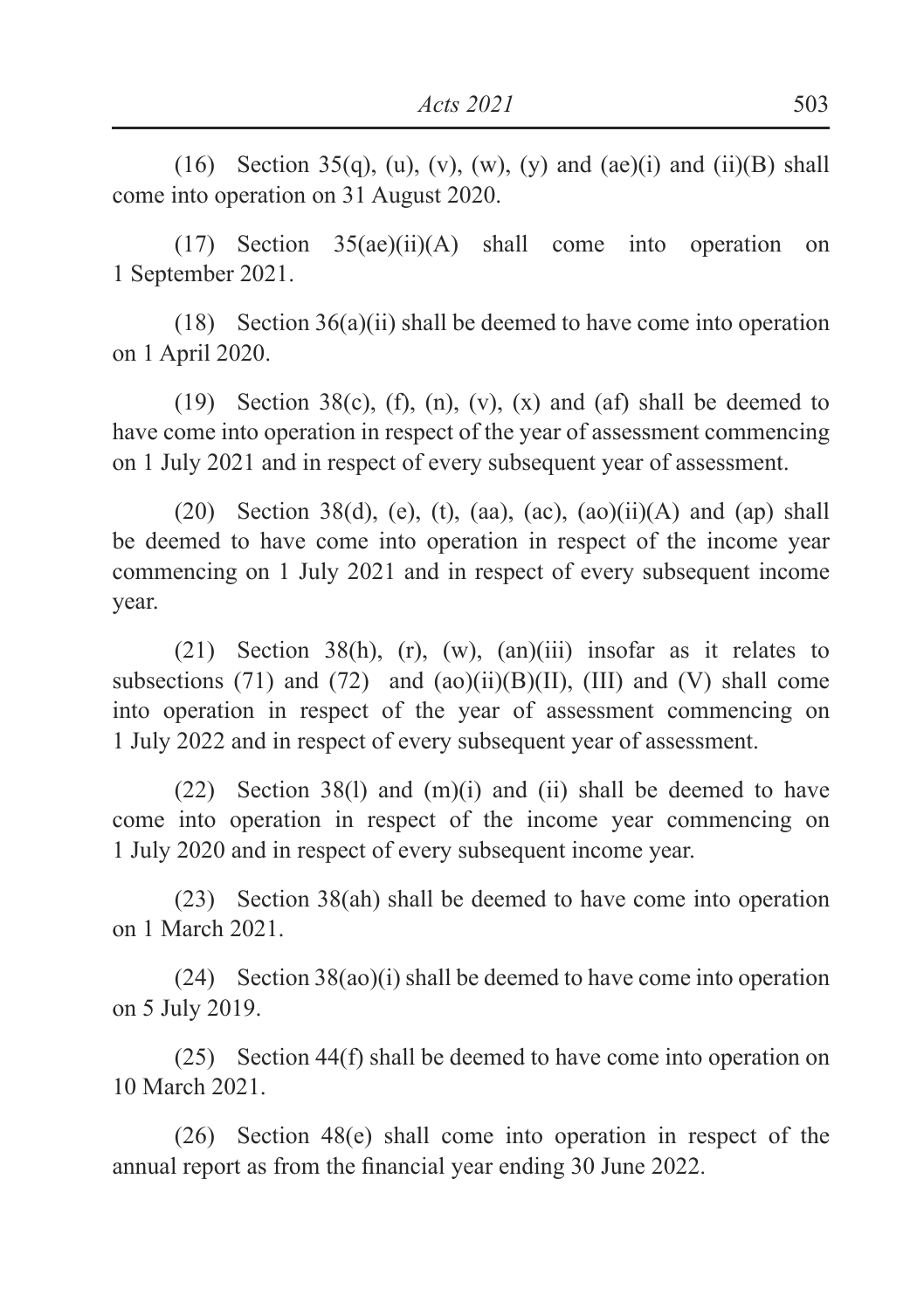(27) Section 52(b) shall come into operation on 15 October 2021.

(28) Section 77(e) insofar as it relates to subsection (3) shall be deemed to have come into operation on 3 May 2021.

 $(29)$  Section 86 shall come into operation in the financial year ending 30 June 2021.

(30) Section 92(m)(ii) insofar as it relates to sub-item (3) shall be deemed to have come into operation on 1 September 2020.

(31) Section  $92(m)(ii)$  insofar as it relates to sub-item (4) shall be deemed to have come into operation on 3 February 2021.

(32) Section 94(i) shall be deemed to have come into operation on 21 June 2021.

(33) Section 94(l) shall be deemed to have come into operation on 20 June 2021.

Passed by the National Assembly on the third day of August two thousand and twenty one.

> **Bibi Safeena Lotun (Mrs)** *Clerk of the National Assembly*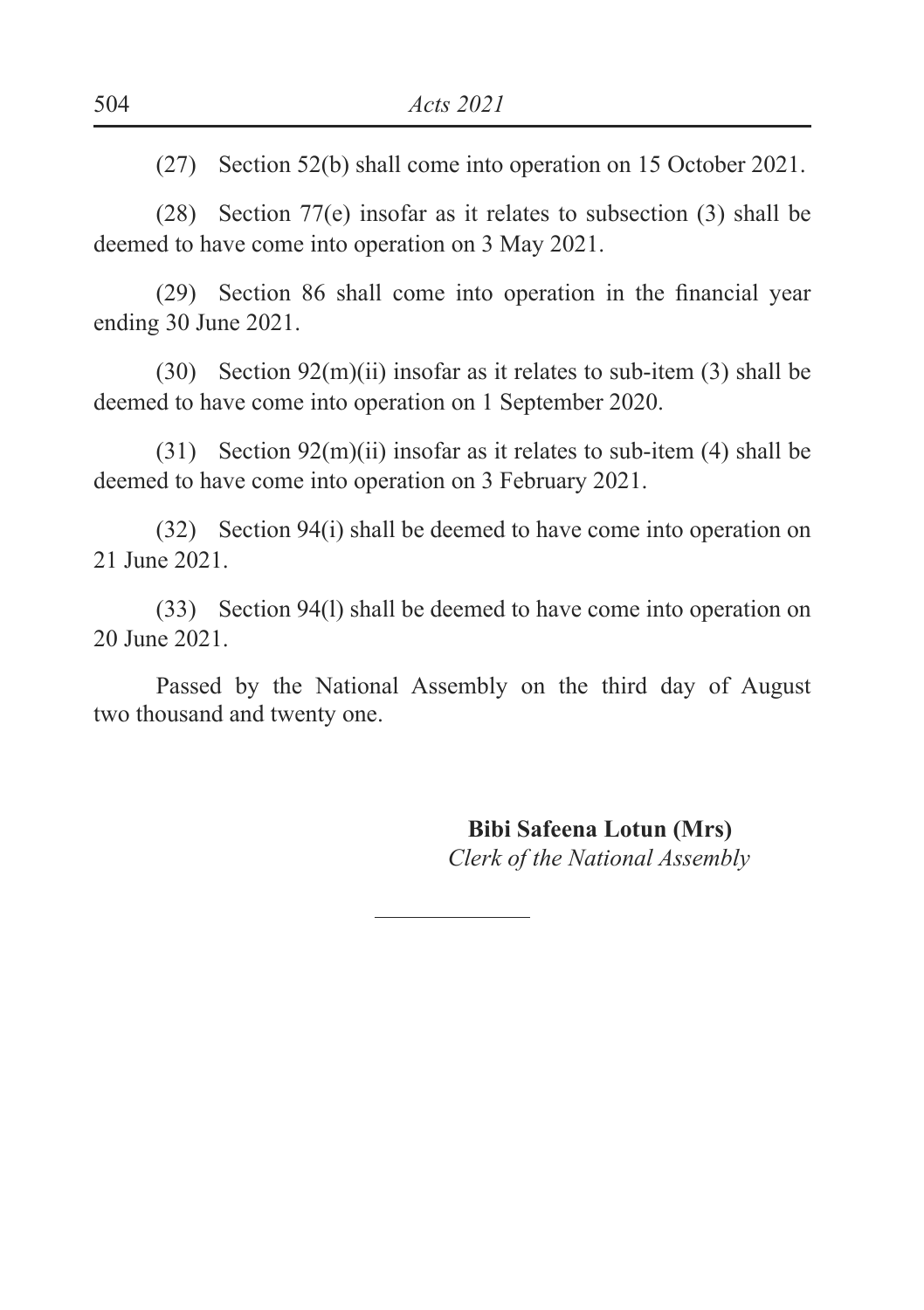|                                                 | <i>Acts</i> 2021                                                                                                | 505                    |
|-------------------------------------------------|-----------------------------------------------------------------------------------------------------------------|------------------------|
|                                                 | <b>FIRST SCHEDULE</b><br>[Section 10]                                                                           |                        |
|                                                 | <b>SECOND SCHEDULE</b><br>[Section 8A]                                                                          |                        |
|                                                 | <b>PASSENGER FEE</b>                                                                                            |                        |
| <b>Passengers</b>                               | Passenger whose journey orignally<br>starts from Reunion Island,<br><b>Madagascar, Seychelles</b><br>or Comoros | Any other<br>passenger |
| Children below 2 years                          | Nil                                                                                                             | Nil                    |
| Children aged 2 and above<br>but below 12 years | USD 7.50                                                                                                        | <b>USD 17.50</b>       |
| Passengers aged 12 years<br>and above           | <b>USD 15</b>                                                                                                   | $\overline{USD}$ 35    |

#### **SECOND SCHEDULE**

 $\overline{\phantom{a}}$  , where  $\overline{\phantom{a}}$ 

[Section 10]

#### **THIRD SCHEDULE**

[Section 8B]

Passenger solidarity fee **(USD)** in respect of –

- (a) a passenger travelling in economy class benefitting 1 standard attributes and services generally provided on board to passengers in that class
- (b) any other passenger 2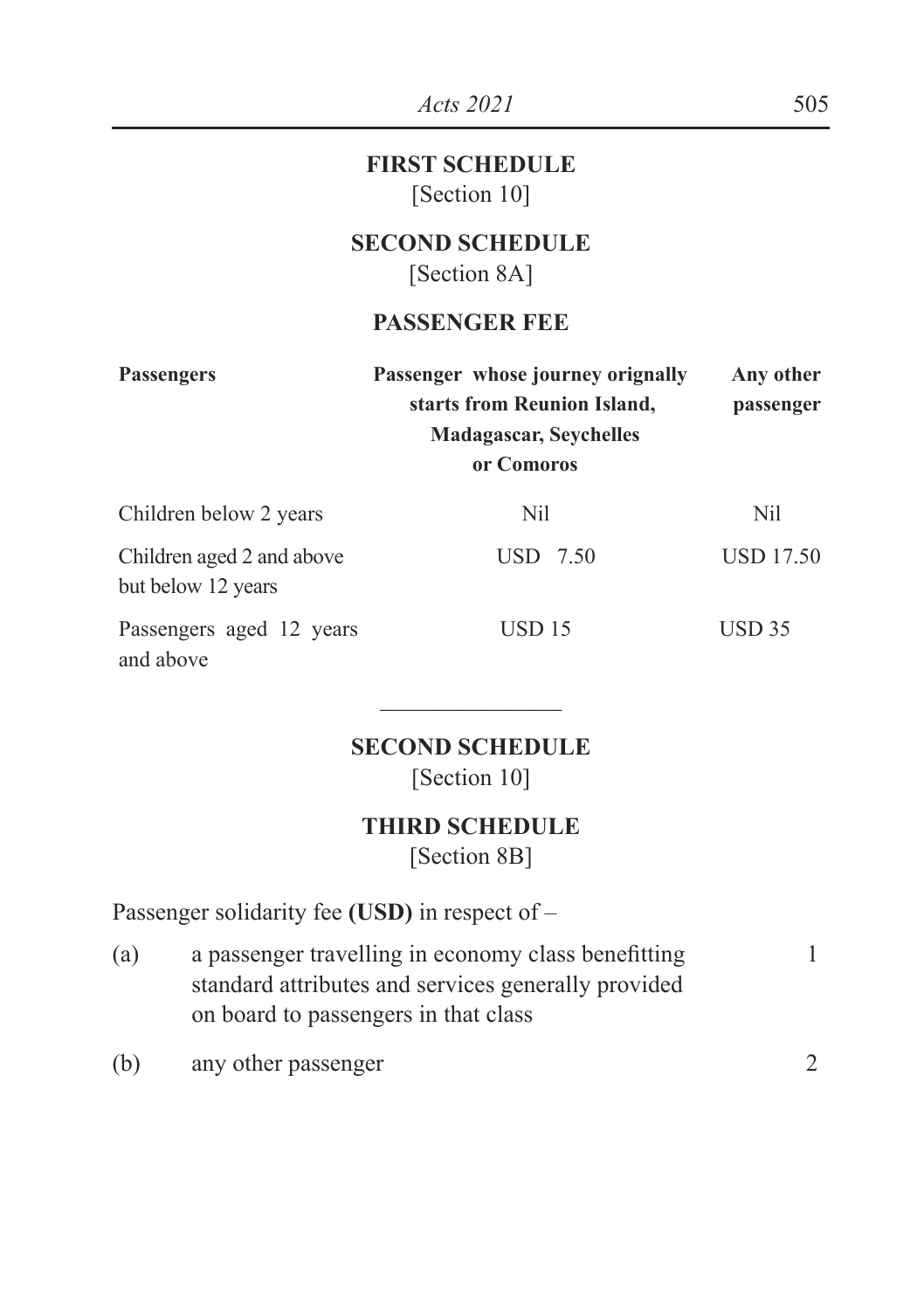[Section  $19(c)(i)(A)$  and  $(B)]$ [Section  $19(c)(i)(A)$  and  $(B)$ ] THIRD SCHEDULE **THIRD SCHEDULE**

# **PART I**

2905.39.00, 2916.34.00, 2918.30.00, 2924.23.00, 2924.29.00, 2932.20.00, 2932.99.00, 2933.32.00, 2905.39.00, 2916.34.00, 2918.30.00, 2924.23.00, 2924.29.00, 2932.20.00, 2932.99.00, 2933.32.00, 2939.42.00, 2939.44.00, 3003.41.00, 3003.42.00, 3003.43.00, 3004.41.00, 3004.42.00, 3004.43.00, 2939.42.00, 2939.44.00, 3003.41.00, 3003.42.00, 3003.43.00, 3004.41.00, 3004.42.00, 3004.43.00, 8517.62.00 8517.62.00

## PART II **PART II**

|                                                                                       | $\frac{5}{6}$ |           | $\circ$                                   | $\circ$    |                                        | $\circ$               | $\circ$    |                                                                                                                                                                                        |
|---------------------------------------------------------------------------------------|---------------|-----------|-------------------------------------------|------------|----------------------------------------|-----------------------|------------|----------------------------------------------------------------------------------------------------------------------------------------------------------------------------------------|
|                                                                                       | $\%$          |           | $\circ$                                   | $\circ$    |                                        | $\circ$               | $\circ$    |                                                                                                                                                                                        |
|                                                                                       | $\frac{5}{6}$ |           | $\circ$                                   |            |                                        | $\circ$               | $\circ$    |                                                                                                                                                                                        |
|                                                                                       | ℅             |           | $\circ$                                   | $\circ$    |                                        | $\circ$               | $\circ$    |                                                                                                                                                                                        |
|                                                                                       | $\frac{5}{6}$ |           | $\circ$                                   | $\circ$    |                                        | $\circ$               | $\circ$    |                                                                                                                                                                                        |
| Statistical General COMESA* COMESA* SADC IOC INDIA PAKISTAN EC TURKEY UK CHINA AfCFTA | $\%$          |           | $\circ$                                   | $\circ$    |                                        | $\circ$               | $\circ$    |                                                                                                                                                                                        |
|                                                                                       | ℅             |           | $\circ$                                   | $\circ$    |                                        | $\circ$               | $\circ$    |                                                                                                                                                                                        |
|                                                                                       | $\frac{5}{6}$ |           | $\circ$                                   | $\circ$    |                                        | $\circ$               | $\circ$    |                                                                                                                                                                                        |
|                                                                                       | $\frac{5}{6}$ |           | $\circ$                                   | $\circ$    |                                        | $\circ$               | $\circ$    |                                                                                                                                                                                        |
|                                                                                       | $\%$          |           | 0                                         | $\circ$    |                                        | $\circ$               | $\circ$    |                                                                                                                                                                                        |
| Group I Group II                                                                      | ℅             |           | $\circ$                                   | $\circ$    |                                        | $\circ$               | $\circ$    |                                                                                                                                                                                        |
|                                                                                       | ℅             |           | $\circ$                                   | $\circ$    |                                        | $\circ$               | $\circ$    |                                                                                                                                                                                        |
| Unit                                                                                  |               |           | kg                                        | kg         |                                        | kg                    | kg         |                                                                                                                                                                                        |
| Description                                                                           |               | -- Other: | (also named 1,4 BD)<br>--- 1,4 Butanediol | --- Other  | -- Phenylacetic acid<br>and its salts: | --- Phenylacetic acid | --- Other  | - Carboxylic acids<br>halides, peroxides,<br>peroxyacids and<br>but without other<br>oxygen function,<br>with aldehyde or<br>their derivatives:<br>heir anhydrides,<br>ketone function |
| H.S. Code                                                                             |               |           | 2905.39.10                                | 2905.39.90 |                                        | 2916.34.10            | 2916.34.90 |                                                                                                                                                                                        |
|                                                                                       |               |           |                                           |            |                                        |                       |            |                                                                                                                                                                                        |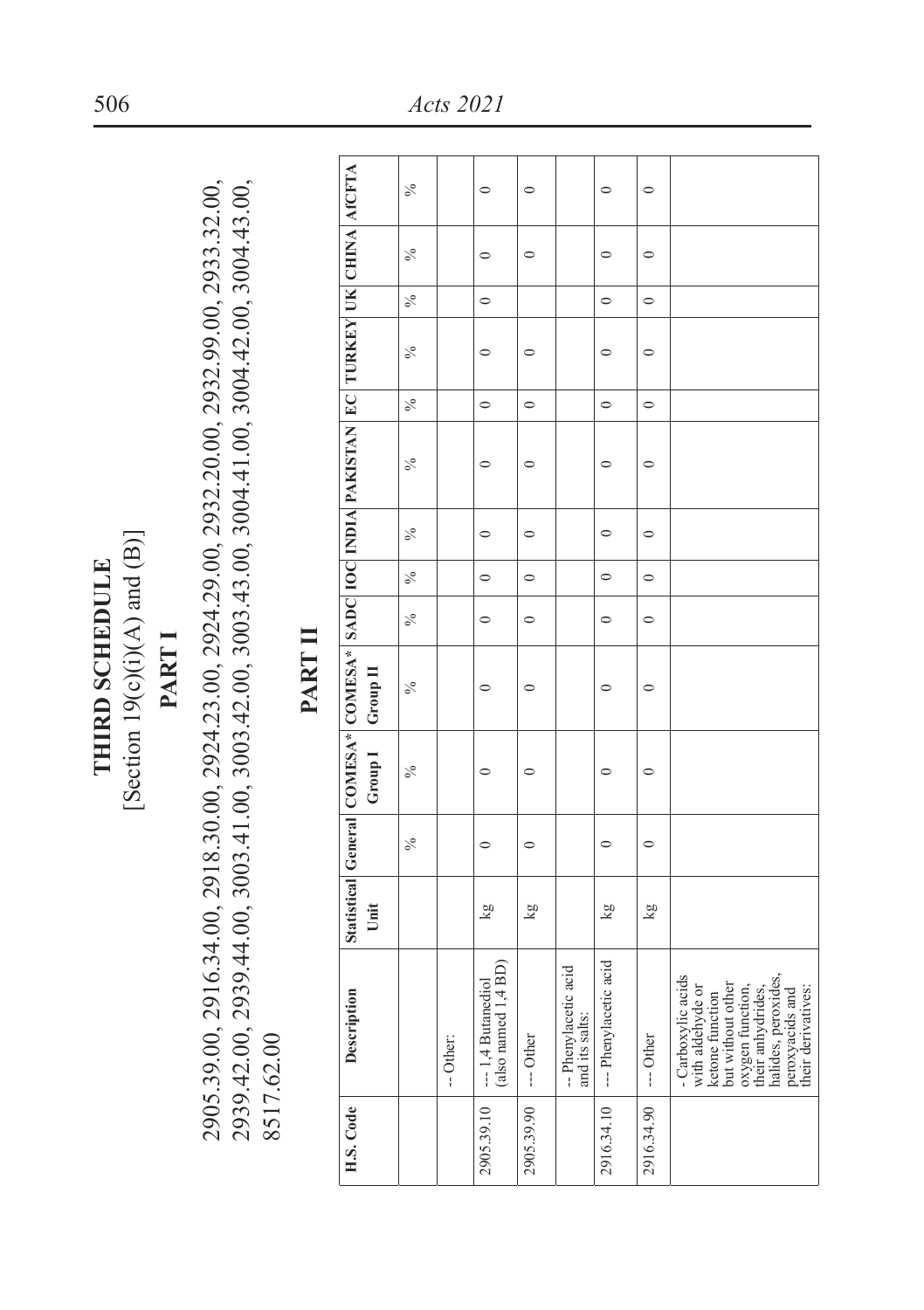| ī |
|---|
|   |
|   |

|                                                                                      | $\frac{5}{6}$ |                                                  | $\circ$                 |                                                                                 | $\circ$                                                         | $\circ$       |           | $\circ$                                      | $\circ$                 |            | $\circ$                                         | $\circ$       |           |
|--------------------------------------------------------------------------------------|---------------|--------------------------------------------------|-------------------------|---------------------------------------------------------------------------------|-----------------------------------------------------------------|---------------|-----------|----------------------------------------------|-------------------------|------------|-------------------------------------------------|---------------|-----------|
|                                                                                      | $\frac{5}{6}$ | $\circ$                                          | $\circ$                 |                                                                                 | $\circ$                                                         | $\circ$       |           | $\circ$                                      | $\circ$                 |            | $\circ$                                         | $\circ$       |           |
|                                                                                      | $\frac{5}{6}$ | $\circ$                                          | $\circ$                 |                                                                                 | $\circ$                                                         | $\circ$       |           | $\circ$                                      | $\circ$                 |            | $\circ$                                         | $\circ$       |           |
|                                                                                      | $\frac{5}{6}$ | $\circ$                                          | $\circ$                 |                                                                                 | $\circ$                                                         | $\circ$       |           | $\circ$                                      | $\circ$                 |            | $\circ$                                         | $\circ$       |           |
|                                                                                      | $\%$          | $\circ$                                          | $\circ$                 |                                                                                 | $\circ$                                                         | $\circ$       |           | $\circ$                                      | $\circ$                 |            | $\circ$                                         | $\circ$       |           |
| Statistical General COMESA* COMESA* SADC IOC INDIA PAKISTAN EC TURKEY UK CHINA ACFTA | $\frac{5}{6}$ | $\circ$                                          | $\circ$                 |                                                                                 | $\circ$                                                         | $\circ$       |           | $\circ$                                      | $\circ$                 |            | $\circ$                                         | $\circ$       |           |
|                                                                                      | $\%$          | $\circ$                                          | $\circ$                 |                                                                                 | $\circ$                                                         | $\circ$       |           | $\circ$                                      | $\circ$                 |            | $\circ$                                         | $\circ$       |           |
|                                                                                      | $\%$          | $\circ$                                          | $\circ$                 |                                                                                 | $\circ$                                                         | $\circ$       |           | $\circ$                                      | $\circ$                 |            | $\circ$                                         | $\circ$       |           |
|                                                                                      | $\frac{5}{6}$ | $\circ$                                          | $\circ$                 |                                                                                 | $\circ$                                                         | $\circ$       |           | $\circ$                                      | $\circ$                 |            | $\circ$                                         | $\circ$       |           |
| Group II                                                                             | ℅             | $\circ$                                          | $\circ$                 |                                                                                 | $\circ$                                                         | $\circ$       |           | $\circ$                                      | $\circ$                 |            | $\circ$                                         | $\circ$       |           |
| Group <sub>1</sub>                                                                   | $\frac{5}{6}$ | $\circ$                                          | $\circ$                 |                                                                                 | $\circ$                                                         | $\circ$       |           | $\circ$                                      | $\circ$                 |            | $\circ$                                         | $\circ$       |           |
|                                                                                      | $\frac{5}{6}$ | $\circ$                                          | $\circ$                 |                                                                                 | $\circ$                                                         | $\circ$       |           | $\circ$                                      | $\circ$                 |            | $\circ$                                         | $\circ$       |           |
| Unit                                                                                 |               | $\frac{8}{5}$                                    | $\overline{\mathbf{g}}$ |                                                                                 | $\frac{8}{5}$                                                   | $\frac{8}{5}$ |           | $\frac{8}{3}$                                | $\overline{\mathbf{g}}$ |            | $\frac{8}{5}$                                   | $\frac{8}{3}$ |           |
| Description                                                                          |               | phenylacetoacetate<br>-- Methyl alpha-<br>(MAPA) | --- Other               | --2 Acetamidoben-<br>acid) and its salts:<br>acetylanthranilic<br>zoic acid (N- | -- 2 Acetamidobenzoic<br>acetylanthranilic<br>acid (N-<br>acid) | --- Other     | -- Other: | --- alpha-<br>Phenylacetoacetamide<br>(APÁA) | --- Other               | -Lactones: | --- gamma-<br>Butyrolactone (also<br>named GBL) | --- Other     | -- Other: |
| H.S. Code                                                                            |               | 2918.30.10                                       | 2918.30.90              |                                                                                 | 2924.23.10                                                      | 2924.23.90    |           | 2924.29.10                                   | 2924.29.90              |            | 2932.20.10                                      | 2932.20.90    |           |

*Acts 2021* 507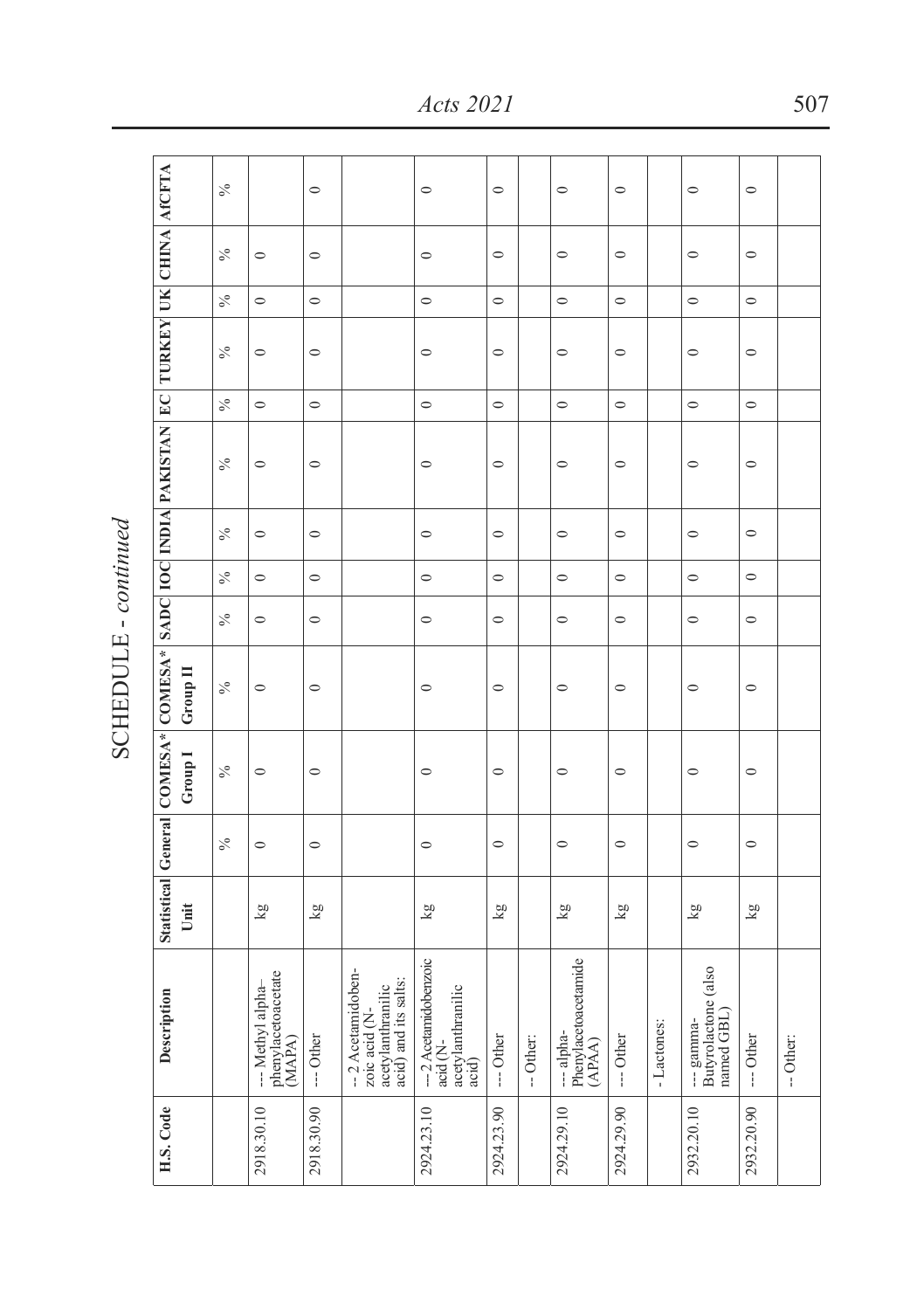| í<br>i |  |
|--------|--|
| Ĺ      |  |

| H.S. Code | Description                                                        |      |            |         |                 |               |               |               | Statistical General COMESA* COMESA* SADC 10C INDIA PAKISTAN EC TURKEY UK CHINA ACCFTA |                          |               |               |               |               |
|-----------|--------------------------------------------------------------------|------|------------|---------|-----------------|---------------|---------------|---------------|---------------------------------------------------------------------------------------|--------------------------|---------------|---------------|---------------|---------------|
|           |                                                                    | Unit |            | Group I | <b>Group</b> II |               |               |               |                                                                                       |                          |               |               |               |               |
|           |                                                                    |      | $\delta_0$ | $\%$    | $\frac{5}{6}$   | $\frac{5}{6}$ | $\frac{5}{6}$ | $\frac{5}{6}$ | $\frac{5}{6}$                                                                         | $\frac{5}{6}$            | $\frac{5}{6}$ | $\frac{5}{6}$ | $\frac{5}{6}$ | $\frac{5}{6}$ |
|           | methyl glycidic acid<br>("PMK glycidic<br>$-3,4-MDP-2-P$<br>acid") | kg   | $\circ$    | $\circ$ | $\circ$         | $\circ$       | $\circ$       | $\circ$       | $\circ$                                                                               | $\circ$                  | $\circ$       | $\circ$       | $\circ$       | $\circ$       |
|           | methyl glycidate<br>("PMK glycidate")<br>$--$ 3,4-MDP-2-P          | kg   | $\circ$    | $\circ$ | $\circ$         | $\circ$       | $\circ$       | $\circ$       | $\circ$                                                                               | $\overline{\phantom{0}}$ | $\circ$       | $\circ$       | $\circ$       | $\circ$       |
|           | --- Other                                                          | kg   | $\circ$    | $\circ$ | $\circ$         | $\circ$       | $\circ$       | $\circ$       | $\circ$                                                                               | $\circ$                  | $\circ$       | $\circ$       | $\circ$       | $\circ$       |
|           | -- Piperidine and its<br>salts:                                    |      |            |         |                 |               |               |               |                                                                                       |                          |               |               |               |               |
|           | --- Piperidine                                                     | kg   | $\circ$    | $\circ$ | $\circ$         | $\circ$       | $\circ$       | $\circ$       | $\circ$                                                                               | $\circ$                  | $\circ$       | $\circ$       | $\circ$       | $\circ$       |
|           | --- Other                                                          | χg   | $\circ$    | $\circ$ | $\circ$         | $\circ$       | $\circ$       | $\circ$       | $\circ$                                                                               | $\circ$                  | $\circ$       | $\circ$       | $\circ$       | $\circ$       |
|           | phenetylpiperidine<br>(ANPP)<br>--- 4-Anilino-N-                   | kg   | $\circ$    | $\circ$ | $\circ$         | $\circ$       | $\circ$       | $\circ$       | $\circ$                                                                               | $\circ$                  | $\circ$       | $\circ$       | $\circ$       | $\circ$       |
|           | --- N-Phenetyl-4-<br>piperidone (NPP)                              | kg   | $\circ$    | $\circ$ | $\circ$         | $\circ$       | $\circ$       | $\circ$       | $\circ$                                                                               | $\circ$                  | $\circ$       | $\circ$       | $\circ$       | $\circ$       |
|           | -- Pseudoephedrine<br>INN) and its salts:                          |      |            |         |                 |               |               |               |                                                                                       |                          |               |               |               |               |
|           | --- Pseudoephedrine<br>$\sum_{i=1}^{n}$                            | kg   | $\circ$    | $\circ$ | $\circ$         | $\circ$       | $\circ$       | $\circ$       | $\circ$                                                                               | $\circ$                  | $\circ$       | $\circ$       | $\circ$       | $\circ$       |
|           | $-$ Other                                                          | kg   | $\circ$    | $\circ$ | $\circ$         | $\circ$       | $\circ$       | $\circ$       | $\circ$                                                                               | $\circ$                  | $\circ$       | $\circ$       | $\circ$       | $\circ$       |

508 *Acts 2021*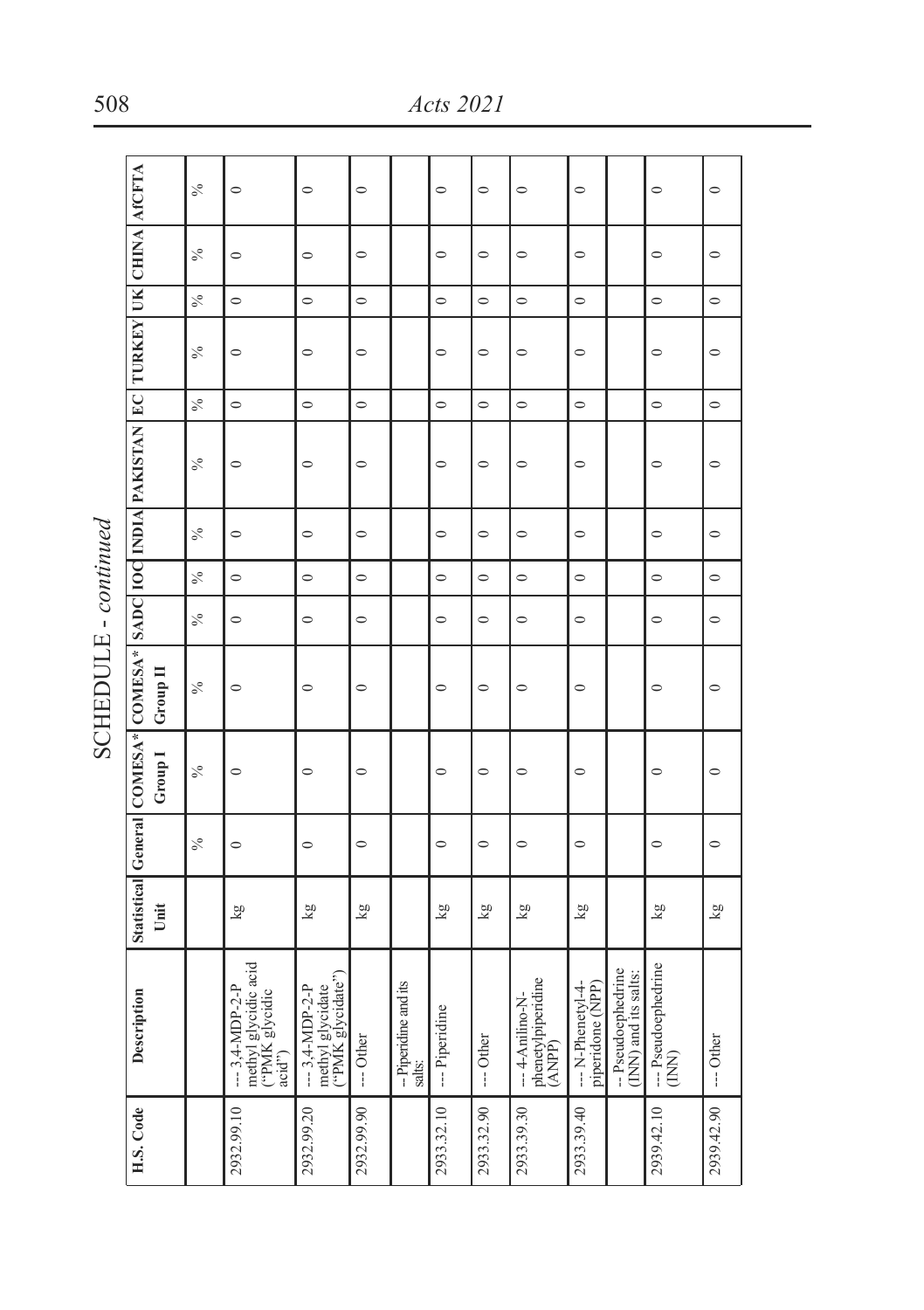|                      |                                                                                                       | $\frac{6}{6}$ | $\Rightarrow$            | ∍                        |                                           | ∍                           | ∍                         |                                                           | $\circ$                                                         | $\Rightarrow$            |                                                | ⊃                             | ∍                        |                                             | ⋍                           | ⊃                        |                                                         |                                            |
|----------------------|-------------------------------------------------------------------------------------------------------|---------------|--------------------------|--------------------------|-------------------------------------------|-----------------------------|---------------------------|-----------------------------------------------------------|-----------------------------------------------------------------|--------------------------|------------------------------------------------|-------------------------------|--------------------------|---------------------------------------------|-----------------------------|--------------------------|---------------------------------------------------------|--------------------------------------------|
|                      |                                                                                                       | $\%$          | ۵                        | $\overline{a}$           |                                           | 5                           | $\overline{\phantom{0}}$  |                                                           | $\circ$                                                         | $\overline{\phantom{0}}$ |                                                | ∍                             | $\overline{\phantom{0}}$ |                                             | ∍                           | ∍                        |                                                         | ∍                                          |
|                      |                                                                                                       | $\frac{6}{2}$ | $\overline{a}$           | $\Rightarrow$            |                                           | $\overline{\phantom{0}}$    | $\overline{\phantom{0}}$  |                                                           | $\circ$                                                         | $\overline{\phantom{0}}$ |                                                | $\overline{\phantom{0}}$      | $\overline{\phantom{0}}$ |                                             | $\overline{\phantom{0}}$    | $\overline{\phantom{0}}$ |                                                         | $\overline{\phantom{0}}$                   |
|                      |                                                                                                       | $\frac{5}{6}$ | $\Rightarrow$            | $\overline{\phantom{0}}$ |                                           | $\Rightarrow$               | ∍                         |                                                           | $\circ$                                                         | $\overline{\phantom{0}}$ |                                                |                               | ∍                        |                                             |                             | ∍                        |                                                         | ∍                                          |
|                      |                                                                                                       | $\%$          | $\overline{a}$           | $\overline{\phantom{0}}$ |                                           | $\overline{\phantom{0}}$    | $\overline{\phantom{0}}$  |                                                           | $\circ$                                                         | $\overline{\phantom{0}}$ |                                                | $\overline{\phantom{0}}$      | $\overline{\phantom{0}}$ |                                             | $\overline{\phantom{0}}$    | $\overline{\phantom{0}}$ |                                                         | $\overline{\phantom{0}}$                   |
|                      | Statistical General COMESA* COMESA*   SADC   IOC   INDIA PAKISTAN   EC   TURKEY   UK   CHINA   AfCFTA | ℅             | 5                        | $\Rightarrow$            |                                           | 5                           | ⇒                         |                                                           | $\circ$                                                         | $\Rightarrow$            |                                                |                               | ⇒                        |                                             |                             | ∍                        |                                                         |                                            |
|                      |                                                                                                       | ℅             | $\Rightarrow$            | $\overline{\phantom{0}}$ |                                           | $\overline{\phantom{0}}$    | $\circ$                   |                                                           | $\circ$                                                         | $\overline{\phantom{0}}$ |                                                | ⇒                             | $\circ$                  |                                             | ≘                           | 0                        |                                                         | 5                                          |
|                      |                                                                                                       | $\%$          | $\overline{\phantom{0}}$ | $\Rightarrow$            |                                           | $\overline{\phantom{0}}$    | $\overline{\phantom{0}}$  |                                                           | $\circ$                                                         | $\overline{\phantom{0}}$ |                                                | $\overline{\phantom{0}}$      | $\overline{\phantom{0}}$ |                                             | 0                           | $\overline{\phantom{0}}$ |                                                         | ∍                                          |
|                      |                                                                                                       | $\frac{6}{6}$ | ∍                        | ∍                        |                                           | ∍                           | 0                         |                                                           | $\circ$                                                         | $\circ$                  |                                                | $\circ$                       | $\circ$                  |                                             | 0                           | $\circ$                  |                                                         | $\circ$                                    |
| SCHEDULE - continued | Group II                                                                                              | $\frac{5}{6}$ | $\Rightarrow$            | $\overline{a}$           |                                           |                             | ∍                         |                                                           | $\circ$                                                         | $\Rightarrow$            |                                                |                               | ∍                        |                                             |                             | ⊃                        |                                                         |                                            |
|                      | Group I                                                                                               | $\frac{5}{6}$ | ∍                        | ∍                        |                                           | ∍                           | ∍                         |                                                           | $\circ$                                                         | ∍                        |                                                |                               | ⋍                        |                                             |                             | ∍                        |                                                         |                                            |
|                      |                                                                                                       | $\%$          | ∍                        | $\overline{\phantom{0}}$ |                                           | $\Rightarrow$               | $\overline{\phantom{0}}$  |                                                           | $\circ$                                                         | $\overline{\phantom{0}}$ |                                                | ∍                             | $\overline{\phantom{0}}$ |                                             | ∍                           | 5                        |                                                         | $\overline{\phantom{0}}$                   |
|                      | Unit                                                                                                  |               | $\frac{8}{3}$            | $\overline{\mathbf{g}}$  |                                           | kg                          | kg                        |                                                           | $\overline{\mathbf{g}}$                                         | $\overline{\mathbf{g}}$  |                                                | $\overline{\mathbf{g}}$       | $\frac{8}{8}$            |                                             | $\overline{\mathbf{g}}$     | kg                       |                                                         | $\frac{8}{2}$                              |
|                      | Description                                                                                           |               | --- Norephedrine         | --- Other                | - Containing ephed-<br>rine or its salts: | --- Containing<br>ephedrine | $-$ Other                 | -- Containing pseu-<br>doephedrine (INN)<br>or its salts: | $\frac{1 - \text{Continuing}}{\text{pseudo} \cdot \text{beta}}$ | --- Other                | -- Containing<br>norephedrine or its<br>salts: | -- Containing<br>norephedrine | -- Other                 | -- Containing<br>ephedrine or its<br>salts: | --- Containing<br>ephedrine | $-$ Other                | -- Containing<br>pseudoephedrine<br>(INN) or its salts: | --- Containing<br>pseudoephedrine<br>(INN) |
|                      | H.S. Code                                                                                             |               | 2939.44.10               | 2939.44.90               |                                           | 3003.41.10                  | $\overline{6}$<br>3003.41 |                                                           | 3003.42.10                                                      | 3003.42.90               |                                                | 3003.43.10                    | 3003.43.90               |                                             | 3004.41.10                  | 3004.41.90               |                                                         | 3004.42.10                                 |

SCHEDULE - *continued*÷ **COUPDITE** 

#### *Acts 2021* 509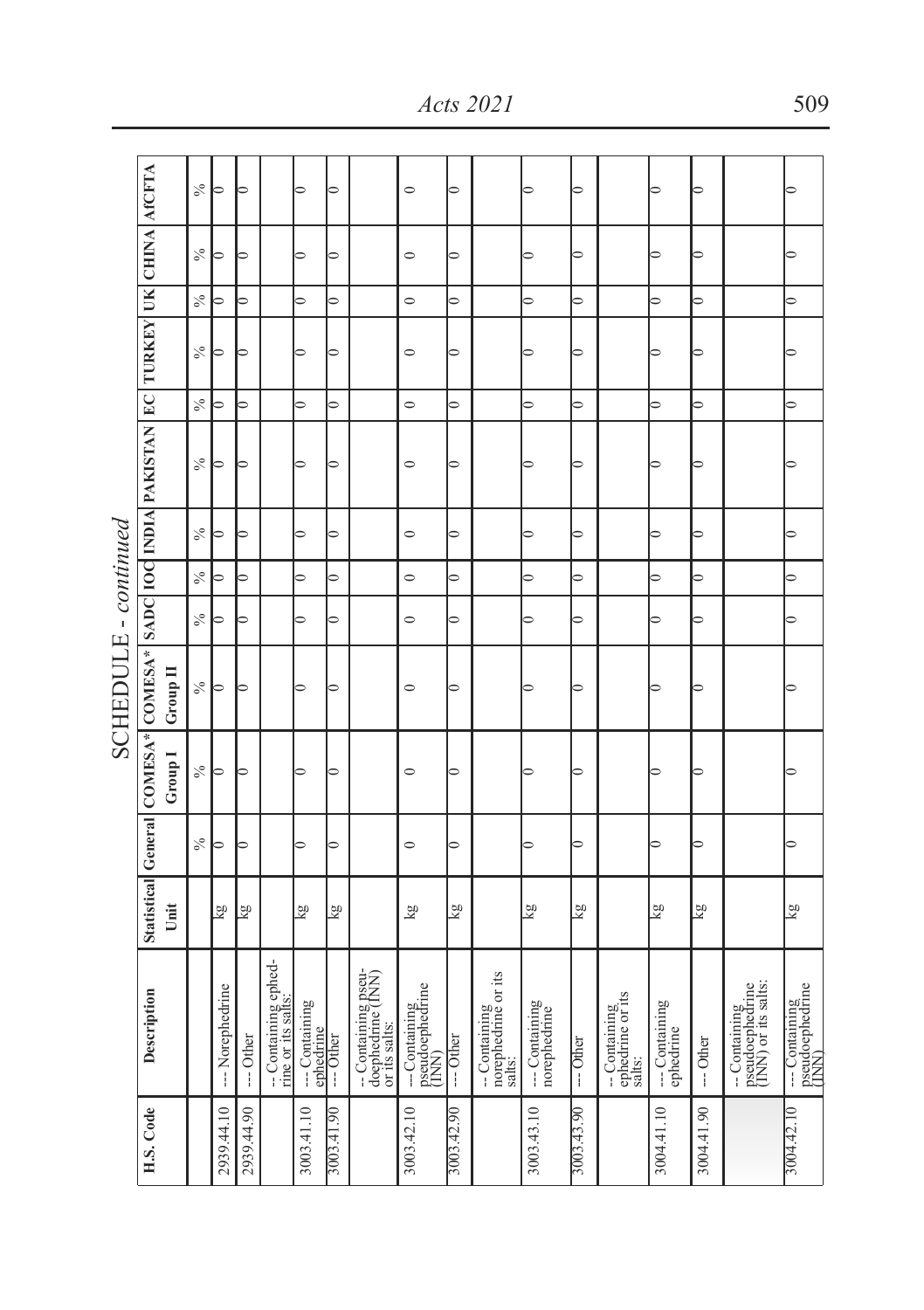|                      |                                                                                                  |          | $\frac{5}{6}$   | ∍              |                                               | ∍                             | 0                        | $\circ$                                                                   |                                                                                                                                                                           | $\circ$                                                                   | $\circ$                                                                    | $\circ$    |
|----------------------|--------------------------------------------------------------------------------------------------|----------|-----------------|----------------|-----------------------------------------------|-------------------------------|--------------------------|---------------------------------------------------------------------------|---------------------------------------------------------------------------------------------------------------------------------------------------------------------------|---------------------------------------------------------------------------|----------------------------------------------------------------------------|------------|
|                      |                                                                                                  |          | $\%$            | $\overline{ }$ |                                               | $\overline{ }$                | $\overline{a}$           | $\circ$                                                                   |                                                                                                                                                                           | $\circ$                                                                   | $\circ$                                                                    | $\circ$    |
|                      |                                                                                                  |          | $\frac{6}{6}$   | $\Rightarrow$  |                                               | $\Rightarrow$                 | $\Rightarrow$            | $\circ$                                                                   |                                                                                                                                                                           | $\circ$                                                                   | $\circ$                                                                    | $\circ$    |
|                      |                                                                                                  |          | $\%$            | ⊃              |                                               | ∍                             | $\overline{\phantom{0}}$ | $\circ$                                                                   |                                                                                                                                                                           | $\circ$                                                                   | $\circ$                                                                    | $\circ$    |
|                      |                                                                                                  |          | $\delta_0$      | $\Rightarrow$  |                                               | $\Rightarrow$                 | $\Rightarrow$            | $\circ$                                                                   |                                                                                                                                                                           | $\circ$                                                                   | $\circ$                                                                    | $\circ$    |
|                      | Statistical General COMESA* COMESA* [SADC IQC INDIA] PAKISTAN [EC   TURKEY   UK   CHINA   AfCFTA |          | $\%$            | ∍              |                                               |                               | $\Rightarrow$            | $\circ$                                                                   |                                                                                                                                                                           | $\circ$                                                                   | $\circ$                                                                    | $\circ$    |
|                      |                                                                                                  |          | $\%$            | $\overline{a}$ |                                               | ∍                             | $\Rightarrow$            | $\circ$                                                                   |                                                                                                                                                                           | $\circ$                                                                   | $\circ$                                                                    | $\circ$    |
|                      |                                                                                                  |          | $\delta_0$      | ∍              |                                               | ∍                             | $\overline{a}$           | $\circ$                                                                   |                                                                                                                                                                           | $\circ$                                                                   | $\circ$                                                                    | $\circ$    |
|                      |                                                                                                  |          | $\%$            | $\Rightarrow$  |                                               | ∍                             | $\overline{a}$           | $\circ$                                                                   |                                                                                                                                                                           | $\circ$                                                                   | $\circ$                                                                    | $\circ$    |
| SCHEDULE - continued |                                                                                                  | Group II | $\mathcal{S}_0$ | ∍              |                                               | ⋍                             | $\overline{\phantom{0}}$ | $\circ$                                                                   |                                                                                                                                                                           | $\circ$                                                                   | $\circ$                                                                    | $\circ$    |
|                      |                                                                                                  | Group I  | $\frac{5}{6}$   | ∍              |                                               | ⊃                             | $\overline{a}$           | $\circ$                                                                   |                                                                                                                                                                           | $\circ$                                                                   | $\circ$                                                                    | $\circ$    |
|                      |                                                                                                  |          | $\%$            | $\Rightarrow$  |                                               | ⊃                             | $\overline{\phantom{0}}$ | $\circ$                                                                   |                                                                                                                                                                           | $\circ$                                                                   | $\circ$                                                                    | $\circ$    |
|                      |                                                                                                  | Unit     |                 | δğ             |                                               | kg                            | kg                       | υ                                                                         |                                                                                                                                                                           | コ                                                                         | $\Box$                                                                     | Þ          |
|                      | Description                                                                                      |          |                 | -- Other       | phedrine or its salts:<br>-- Containing nore- | -- Containing<br>norephedrine | --- Other                | Satellite (GMPCS)<br>-Global Mobile<br>Communication<br>Personal<br>phone | reception, conversion<br>switching and routing<br>voice, images or<br>other data, including<br>- Machines for the<br>and transmission or<br>regeneration of<br>apparatus: | Satellite (GMPCS)<br>-Global Mobile<br>Communication<br>Personal<br>modem | Satellite (GMPCS)<br>-Global Mobile<br>Communication<br>Personal<br>router | $-$ Other  |
|                      | H.S. Code                                                                                        |          |                 | 3004.42.90     |                                               | 3004.43.10                    | 3004.43.90               | 8517.12.20                                                                |                                                                                                                                                                           | 8517.62.10                                                                | 8517.62.20                                                                 | 8517.62.90 |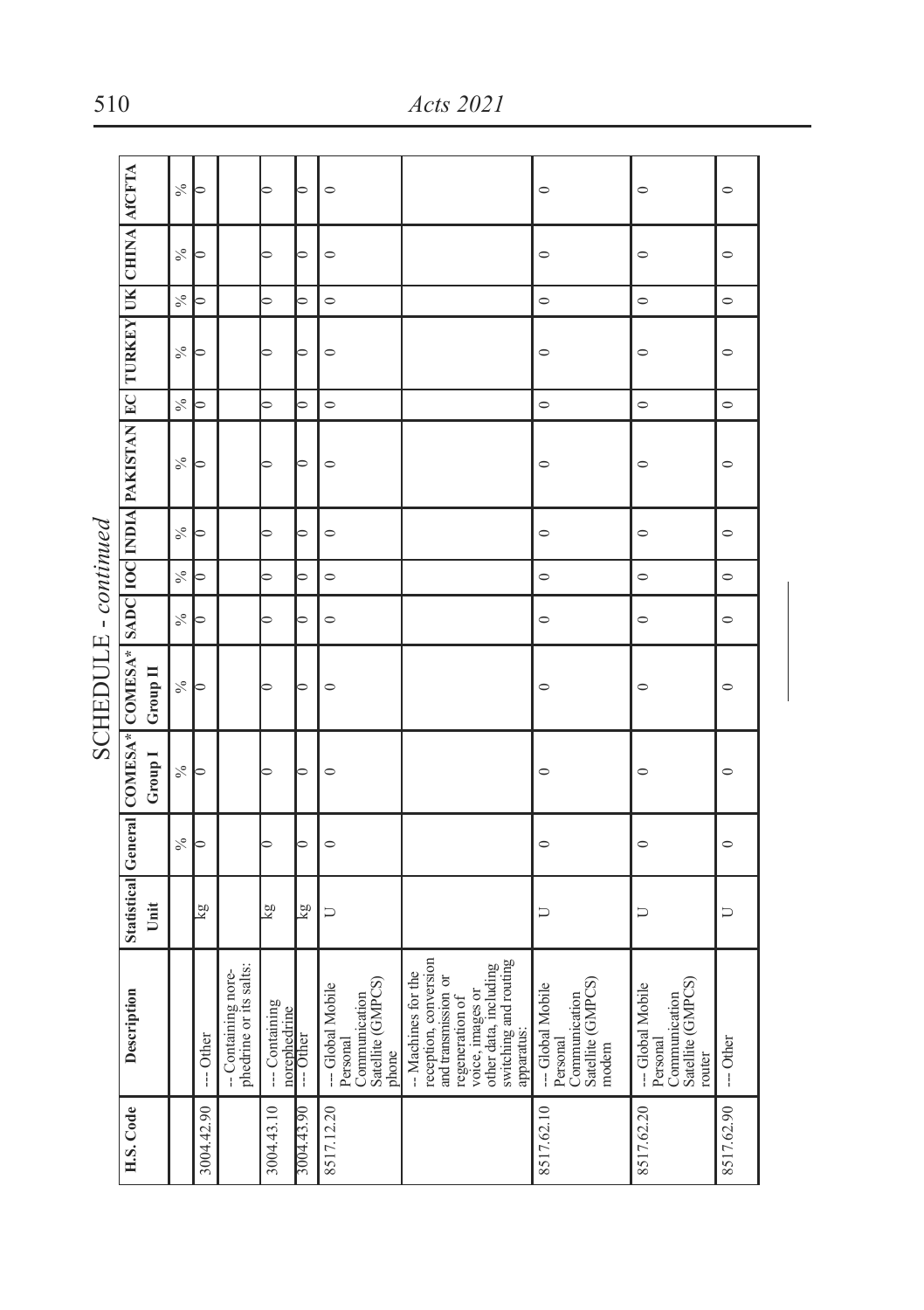[Section  $19(c)(i)(C)$  and  $(D)$ ] [Section  $19(c)(i)(C)$  and  $(D)$ ] **FOURTH SCHEDULE FOURTH SCHEDULE**

# **PART I**

 $6302.10.00, 6302.21.00, 6302.22.00, 6302.29.00, 6302.31.00, 6302.32.00, 6302.39.00, 6302.40.00,$ 6302.10.00, 6302.21.00, 6302.22.00, 6302.29.00, 6302.31.00, 6302.32.00, 6302.39.00, 6302.40.00,  $6302.51.00, 6302.53.00, 6302.59.00, 6302.60.00, 6302.91.00, 6302.93.00, 6302.99.00, 6303.12.00,$ 6302.51.00, 6302.53.00, 6302.59.00, 6302.60.00, 6302.91.00, 6302.93.00, 6302.99.00, 6303.12.00, 6303.19.00, 6303.91.00, 6303.92.00, 6303.99.00, 6304.92.90, 6304.93.90, 6304.99.90, 9603.40.00 6303.19.00, 6303.91.00, 6303.92.00, 6303.99.00, 6304.92.90, 6304.93.90, 6304.99.90, 9603.40.00

|                                              |                                                                                  | $\frac{8}{2}$ | $\overline{15}$                         |                                | $\overline{15}$ | $\overline{15}$          | $\overline{15}$                    |                       | $\frac{5}{1}$ | $\frac{5}{2}$              | $\frac{5}{2}$                    |
|----------------------------------------------|----------------------------------------------------------------------------------|---------------|-----------------------------------------|--------------------------------|-----------------|--------------------------|------------------------------------|-----------------------|---------------|----------------------------|----------------------------------|
|                                              | UK   CHINA   AfCFTA                                                              | $\frac{5}{6}$ | $\overline{15}$                         |                                | $\overline{15}$ | $\frac{5}{2}$            | $\overline{15}$                    |                       | $\frac{5}{2}$ | $\frac{5}{2}$              | $\frac{5}{2}$                    |
|                                              |                                                                                  | ×,            | 6.25                                    |                                | 6.25            | $\frac{5}{2}$            | 6.25                               |                       | 6.25          | 6.25                       | 6.25                             |
|                                              | <b>TURKEY</b>                                                                    | $\frac{6}{2}$ | 6.25                                    |                                | 6.25            | $\frac{5}{2}$            | 6.25                               |                       | 6.25          | 6.25                       | 6.25                             |
|                                              |                                                                                  | $\frac{6}{2}$ | 6.25                                    |                                | 6.25            | $\overline{15}$          | 6.25                               |                       | 6.25          | 6.25                       | 6.25                             |
|                                              |                                                                                  | $\frac{6}{2}$ | $\overline{15}$                         |                                | $\frac{5}{2}$   | $\frac{5}{2}$            | $\frac{5}{2}$                      |                       | $\frac{5}{2}$ | $\frac{5}{2}$              | $\frac{5}{2}$                    |
|                                              |                                                                                  | $\frac{5}{6}$ | $\frac{5}{2}$                           |                                | $\frac{5}{2}$   | $\frac{5}{2}$            | $\frac{5}{2}$                      |                       | $\frac{5}{2}$ | $\frac{5}{2}$              | $\frac{5}{2}$                    |
|                                              |                                                                                  | $\frac{6}{2}$ | $\circ$                                 |                                | $\circ$         | $\circ$                  | $\circ$                            |                       | $\circ$       | $\circ$                    | $\circ$                          |
| $\frac{1}{2}$ , and the set of $\frac{1}{2}$ |                                                                                  | $\frac{5}{6}$ | $\circ$                                 |                                | $\circ$         | $\circ$                  | $\circ$                            |                       | $\circ$       | $\circ$                    | $\circ$                          |
|                                              |                                                                                  | $\frac{5}{6}$ | ڹ                                       |                                | $\ddot{3}$      | $\overline{5}$           | $\overline{15}$                    |                       | $\frac{5}{1}$ | $\frac{15}{1}$             | $\frac{5}{1}$                    |
|                                              | Group I Group II                                                                 | $\frac{5}{6}$ | $\circ$                                 |                                | 0               | $\circ$                  | $\mathbf{\subset}$                 |                       | $\circ$       | $\circ$                    | $\subset$                        |
|                                              |                                                                                  | $\frac{8}{2}$ | $\overline{15}$                         |                                | $\frac{5}{2}$   | $\frac{5}{2}$            | $\frac{5}{2}$                      |                       | $\frac{5}{2}$ | $\frac{5}{2}$              | $\frac{5}{2}$                    |
|                                              | Unit                                                                             |               | Δğ                                      |                                | kg              | kg                       | kg                                 |                       | kg            | kg                         | kg                               |
|                                              | Description Statistical General COMESA* COMESA* SADC   IOC   INDIA PAKISTAN   EC |               | - Bed linen,<br>knitted or<br>crocheted | - Other bed<br>linen, printed: | $-$ Of cotton   | made fibres<br>--Of man- | -- Of other tex-<br>tile materials | - Other bed<br>linen: | $-$ Of cotton | made fibres<br>$-$ Of man- | -Of other tex-<br>tile materials |
|                                              | H.S. Code                                                                        |               | 6302.10.00                              |                                | 6302.21.00      | 6302.22.00               | 6302.29.00                         |                       | 6302.31.00    | 6302.32.00                 | 6302.39.00                       |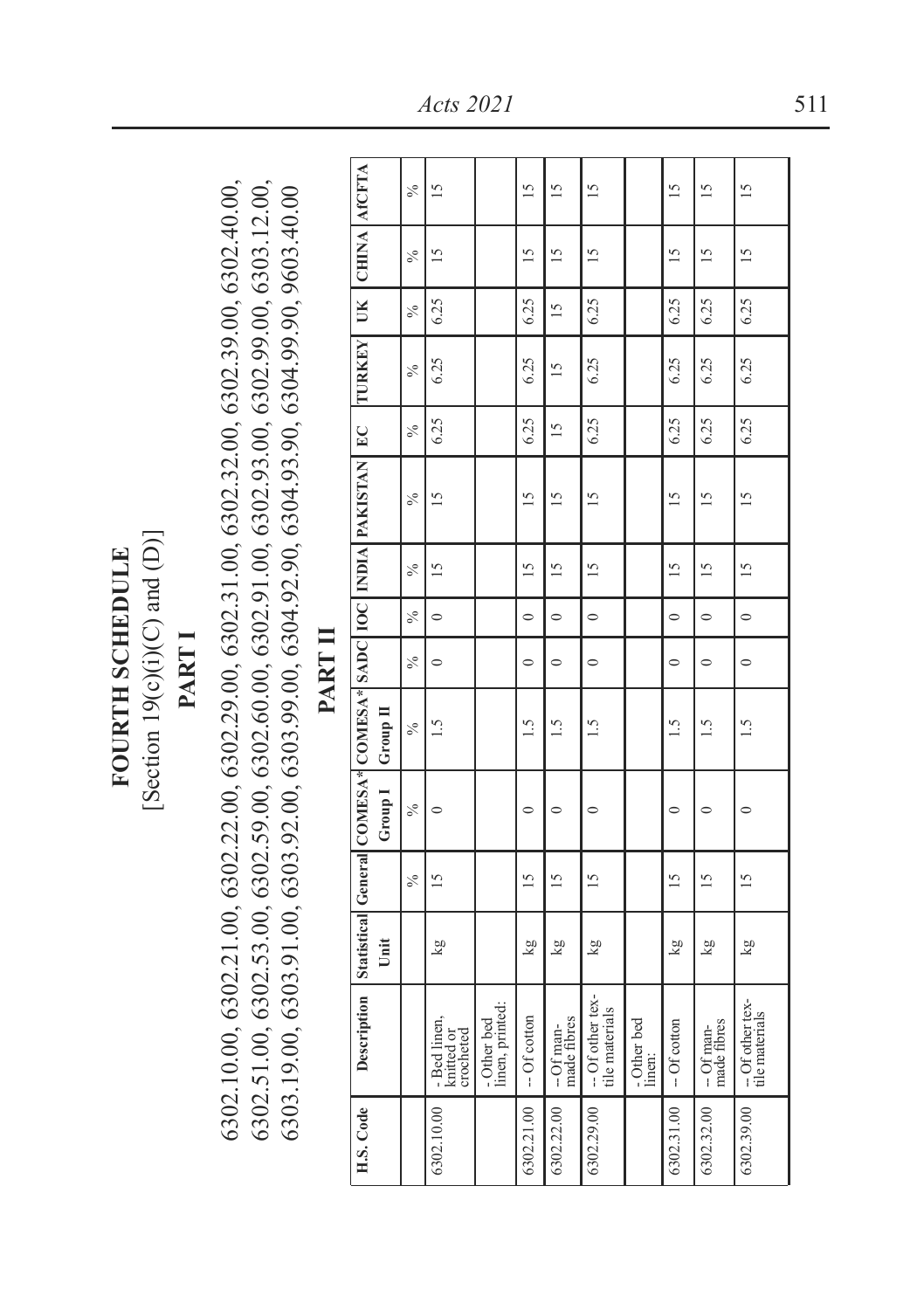| J.<br>í<br>ú<br>i |
|-------------------|
|                   |
|                   |
|                   |
|                   |

|                                                            |          | $\frac{5}{6}$ | $\overline{15}$                           |                         | $\overline{15}$ | 15                      | $\overline{15}$                  | $\overline{15}$                                                                                      |          | 15              | 15                       |
|------------------------------------------------------------|----------|---------------|-------------------------------------------|-------------------------|-----------------|-------------------------|----------------------------------|------------------------------------------------------------------------------------------------------|----------|-----------------|--------------------------|
| UK CHINA ACFTA                                             |          | $\frac{5}{6}$ | $\overline{15}$                           |                         | $\overline{15}$ | $\overline{15}$         | $\overline{15}$                  | $\frac{5}{2}$                                                                                        |          | $\overline{15}$ | $\overline{15}$          |
|                                                            |          | $\frac{5}{6}$ | 6.25                                      |                         | 6.25            | 6.25                    | 6.25                             | 6.25                                                                                                 |          | 6.25            | $\frac{5}{2}$            |
| EC TURKEY                                                  |          | $\frac{5}{6}$ | 6.25                                      |                         | 6.25            | 6.25                    | 6.25                             | 6.25                                                                                                 |          | 6.25            | 6.25                     |
|                                                            |          | $\delta_0$    | 6.25                                      |                         | 6.25            | 6.25                    | 6.25                             | 6.25                                                                                                 |          | 6.25            | $\frac{5}{2}$            |
|                                                            |          | $\frac{5}{6}$ | $\frac{5}{2}$                             |                         | $\overline{15}$ | $\frac{5}{2}$           | $\frac{5}{2}$                    | $\overline{15}$                                                                                      |          | $\frac{5}{2}$   | $\overline{15}$          |
|                                                            |          | $\frac{5}{6}$ | $\overline{15}$                           |                         | $\frac{5}{2}$   | $\overline{15}$         | $\overline{15}$                  | $\frac{5}{2}$                                                                                        |          | $\overline{15}$ | $\frac{5}{2}$            |
|                                                            |          | $\frac{5}{6}$ | $\circ$                                   |                         | $\circ$         | $\circ$                 | $\circ$                          | $\circ$                                                                                              |          | $\circ$         | $\circ$                  |
|                                                            |          | $\frac{5}{6}$ | $\circ$                                   |                         | $\circ$         | $\circ$                 | $\circ$                          | $\circ$                                                                                              |          | $\circ$         | $\circ$                  |
| Statistical General COMESA* COMESA* SADCIOC INDIA PAKISTAN | Group II | $\frac{8}{2}$ | $\frac{5}{1}$                             |                         | 1.5             | $\frac{5}{1}$           | $\frac{1}{2}$                    | $\frac{5}{1}$                                                                                        |          | 1.5             | $\frac{5}{1}$            |
|                                                            | Group I  | $\frac{5}{6}$ | $\circ$                                   |                         | $\circ$         | $\circ$                 | $\circ$                          | 0                                                                                                    |          | $\circ$         | $\circ$                  |
|                                                            |          | $\frac{5}{6}$ | $\frac{5}{2}$                             |                         | 15              | $\frac{5}{2}$           | $\frac{5}{2}$                    | $\frac{5}{2}$                                                                                        |          | $\frac{5}{2}$   | $\frac{5}{2}$            |
|                                                            | Unit     |               | kg                                        |                         | kg              | lg<br>S                 | kg                               | $\overline{\mathbf{g}}$                                                                              |          | kg              | Δg                       |
| Description                                                |          |               | - Table linen,<br>knitted or<br>crocheted | - Other table<br>linen: | -- Of cotton    | --Of man-made<br>fibres | -- Of other textile<br>materials | - Toilet linen and<br>kitchen linen, of<br>fabrics, of cotton<br>terry towelling<br>or similar terry | - Other: | $-$ Of cotton   | -- Of man-made<br>fibres |
| H.S. Code                                                  |          |               | 6302.40.00                                |                         | 6302.51.00      | 6302.53.00              | 6302.59.00                       | 6302.60.00                                                                                           |          | 6302.91.00      | 6302.93.00               |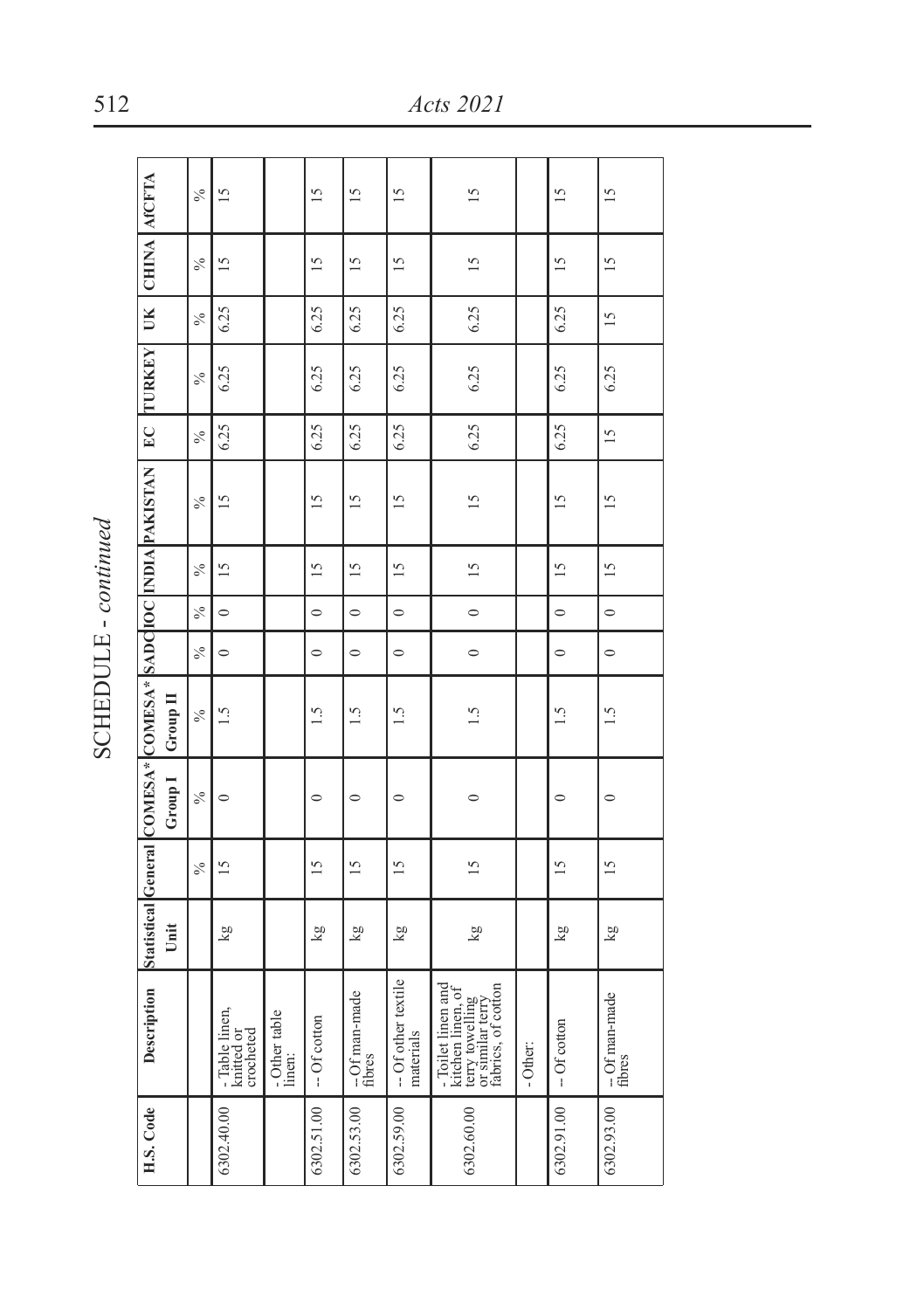| UK CHINA AfCFTA                                            |          | $\frac{6}{6}$ | $\overline{15}$                  |                                                                                      |                            | $\frac{5}{2}$           | $\overline{15}$                  |          | $\overline{5}$  | $\overline{15}$           | $\overline{15}$                  |                                               | $\overline{15}$ |                                                         |
|------------------------------------------------------------|----------|---------------|----------------------------------|--------------------------------------------------------------------------------------|----------------------------|-------------------------|----------------------------------|----------|-----------------|---------------------------|----------------------------------|-----------------------------------------------|-----------------|---------------------------------------------------------|
|                                                            |          | $\%$          | $\overline{15}$                  |                                                                                      |                            | $\frac{5}{2}$           | $\overline{15}$                  |          | $\overline{15}$ | $\overline{15}$           | $\overline{4}$                   |                                               | $\overline{15}$ |                                                         |
|                                                            |          | $\%$          | 6.25                             |                                                                                      |                            | 6.25                    | 6.25                             |          | $\overline{15}$ | 6.25                      | 6.25                             |                                               | 6.25            |                                                         |
| <b>TURKEY</b>                                              |          | $\%$          | 6.25                             |                                                                                      |                            | 6.25                    | 6.25                             |          | $\overline{15}$ | 6.25                      | 6.25                             |                                               | 6.25            |                                                         |
| E                                                          |          | $\%$          | 6.25                             |                                                                                      |                            | 6.25                    | 6.25                             |          | 15              | 6.25                      | 6.25                             |                                               | 6.25            |                                                         |
|                                                            |          | $\%$          | $\overline{15}$                  |                                                                                      |                            | $\overline{15}$         | $\overline{15}$                  |          | $\overline{15}$ | $\overline{15}$           | $\overline{15}$                  |                                               | $\overline{15}$ |                                                         |
|                                                            |          | $\%$          | $\overline{15}$                  |                                                                                      |                            | 51                      | $\overline{15}$                  |          | $\overline{5}$  | $\overline{15}$           | $\overline{15}$                  |                                               | $\overline{15}$ |                                                         |
|                                                            |          | $\%$          | $\circ$                          |                                                                                      |                            | $\circ$                 | $\circ$                          |          | $\circ$         | $\circ$                   | $\circ$                          |                                               | $\circ$         |                                                         |
|                                                            |          | $\%$          | $\circ$                          |                                                                                      |                            | $\circ$                 | $\circ$                          |          | $\circ$         | $\circ$                   | $\circ$                          |                                               | $\circ$         |                                                         |
|                                                            | Group II | $\frac{6}{6}$ | $\frac{5}{1}$                    |                                                                                      |                            | $\ddot{5}$              | 1.5                              |          | 1.5             | $\frac{5}{1}$             | 1.5                              |                                               | 1.5             |                                                         |
| Statistical Ceneral COMESA* COMESA* SADCIOC INDIA PAKISTAN | Group I  | $\frac{5}{6}$ | $\circ$                          |                                                                                      |                            | $\circ$                 | $\circ$                          |          | $\circ$         | $\circ$                   | $\circ$                          |                                               | $\circ$         |                                                         |
|                                                            |          | $\%$          | $\overline{15}$                  |                                                                                      |                            | $\overline{15}$         | 15                               |          | $\overline{15}$ | $\overline{15}$           | 15                               |                                               | 15              |                                                         |
|                                                            | Unit     |               | kg                               |                                                                                      |                            | kg                      | kg                               |          | ΣX              | kg                        | kg                               |                                               | kg              |                                                         |
| Description                                                |          |               | -- Of other textile<br>materials | Curtains (including<br>drapes) and interi-<br>or blinds; curtain<br>or bed valances. | - Knitted or<br>crocheted: | -Of synthetic<br>fibres | -- Of other textile<br>materials | - Other: | $-$ Of cotton   | $-\,$ Of synthetic fibres | -- Of other textile<br>materials | -- Not knitted<br>or crocheted, of<br>cotton: | -- Other        | or crocheted, of<br>synthetic fibres:<br>-- Not knitted |
| H.S. Code                                                  |          |               | 6302.99.00                       |                                                                                      |                            | 6303.12.00              | 6303.19.00                       |          | 6303.91.00      | 6303.92.00                | 6303.99.00                       |                                               | 6304.92.90      |                                                         |

SCHEDULE - continued SCHEDULE - *continued*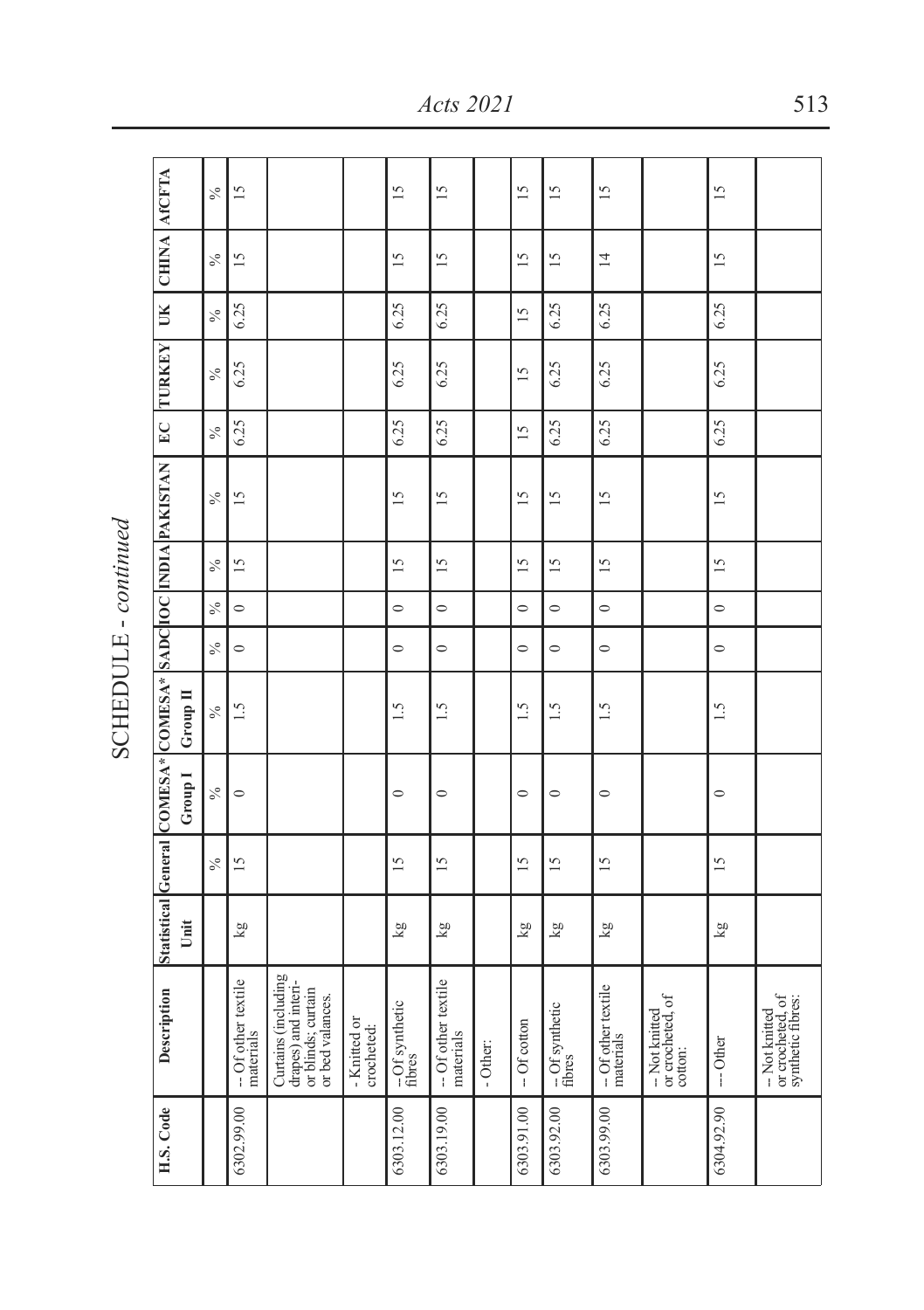| Š<br>í<br>ú<br>i |
|------------------|
|                  |
|                  |
|                  |
|                  |

|                                                                                              |                  | ℅             | $\frac{5}{2}$ |                                                                | $\frac{15}{2}$           | $\frac{5}{2}$                                                                                                                         |
|----------------------------------------------------------------------------------------------|------------------|---------------|---------------|----------------------------------------------------------------|--------------------------|---------------------------------------------------------------------------------------------------------------------------------------|
|                                                                                              |                  | $\frac{5}{6}$ | $\frac{5}{2}$ |                                                                | $\frac{5}{2}$            | $\overline{c}$                                                                                                                        |
|                                                                                              |                  | ℅             | 6.25          |                                                                | 6.25                     | $\circ$                                                                                                                               |
|                                                                                              |                  | ℅             | 6.25          |                                                                | 6.25                     | $\circ$                                                                                                                               |
|                                                                                              |                  | ☆             | 6.25          |                                                                | 6.25                     | $\circ$                                                                                                                               |
| Statistical General COMESA* COMESA* SADCIOC INDIA PAKISTAN   EC TURKEY   UK   CHINA   AfCFTA |                  | ℅             | $\frac{5}{2}$ |                                                                | 15                       | $\frac{5}{2}$                                                                                                                         |
|                                                                                              |                  | $\frac{6}{6}$ | $\frac{5}{2}$ |                                                                | $\frac{15}{2}$           | $\circ$                                                                                                                               |
|                                                                                              |                  | ℅             | $\circ$       |                                                                | $\overline{\phantom{0}}$ | $\circ$                                                                                                                               |
|                                                                                              |                  | ℅             | $\circ$       |                                                                | $\ddot{\phantom{0}}$     | $\circ$                                                                                                                               |
|                                                                                              |                  | $\frac{6}{6}$ | $\frac{5}{1}$ |                                                                | 1.5                      | 1.5                                                                                                                                   |
|                                                                                              | Group I Group II | ℅             |               |                                                                |                          | $\circ$                                                                                                                               |
|                                                                                              |                  | ℅             | $\frac{5}{2}$ |                                                                | 15                       | $\frac{5}{2}$                                                                                                                         |
|                                                                                              | Unit             |               | kg            |                                                                | kg                       | コ                                                                                                                                     |
| Description                                                                                  |                  |               | --- Other     | crocheted, of other<br>-- Not knitted or<br>textile materials: |                          | distemper, varnish<br>or similar brushes<br>(other than brush-<br>es of subheading<br>pads and rollers<br>9603.30); paint<br>- Paint, |
| H.S. Code                                                                                    |                  |               | 6304.93.90    |                                                                | 6304.99.90 --- Other     | 9603.40.00                                                                                                                            |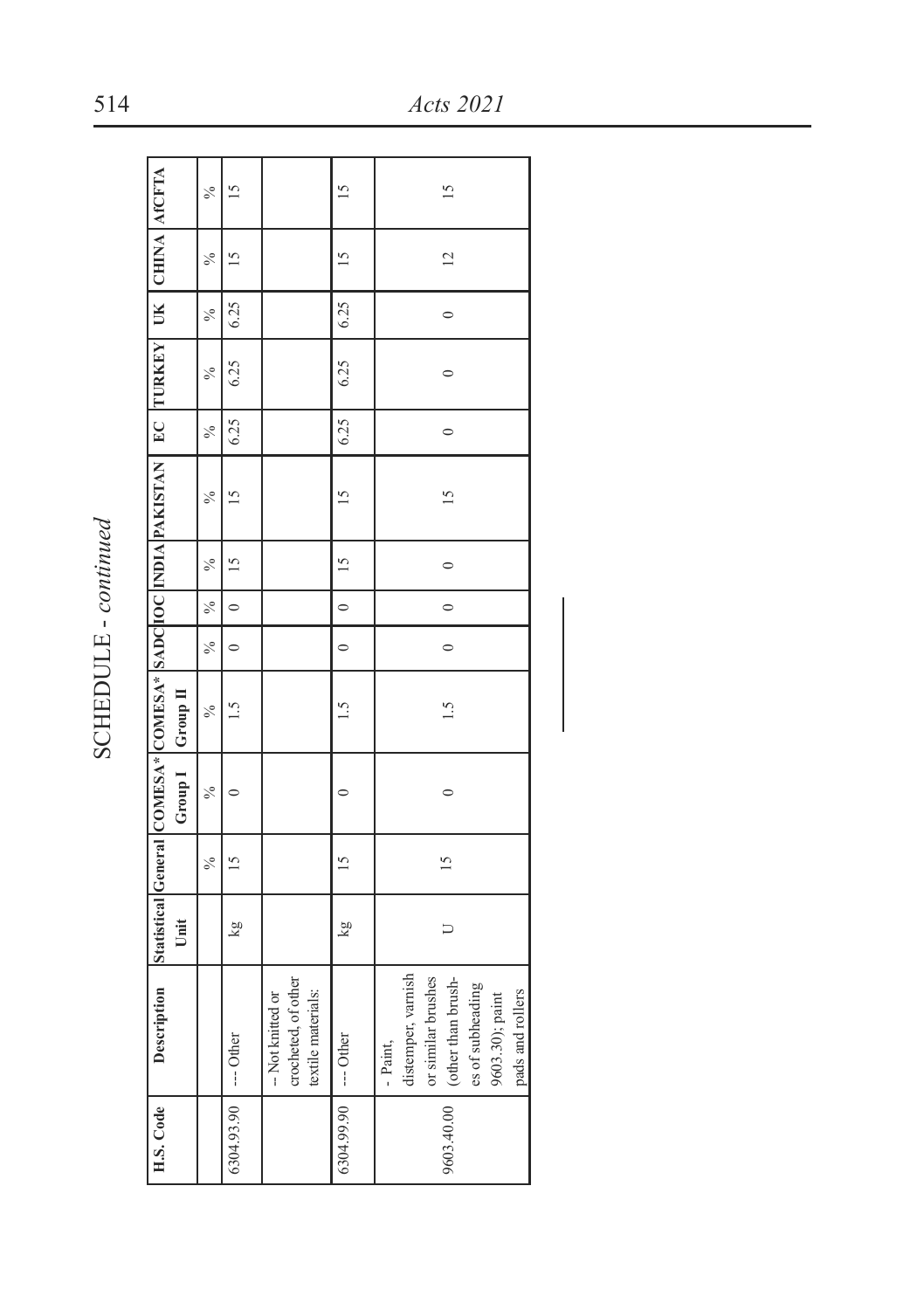### **FIFTH SCHEDULE**

[Section 22(n)]

#### **FIRST SCHEDULE**

[Section 13]

#### **PART I - CRITERIA FOR OCCUPATION PERMIT**

| 1. | Investor | (1) Initial investment of USD 50,000                                                                                                                                                                                                                                               |
|----|----------|------------------------------------------------------------------------------------------------------------------------------------------------------------------------------------------------------------------------------------------------------------------------------------|
|    |          | or its equivalent in freely convertible<br>foreign currency                                                                                                                                                                                                                        |
|    |          | or                                                                                                                                                                                                                                                                                 |
|    |          | (2) Net asset value of at least<br>USD 50,000 or its equivalent in freely<br>convertible foreign currency, for<br>existing businesses and businesses<br>inherited and a cumulative turnover<br>of at least 12 million rupees during<br>the 3 years preceding the application<br>or |
|    |          | (3) Initial investment of USD 50,000<br>or its equivalent in freely convertible<br>foreign currency, of which –                                                                                                                                                                    |
|    |          | (a) a minimum transfer of at<br>least USD 25,000 shall be<br>made                                                                                                                                                                                                                  |
|    |          | and                                                                                                                                                                                                                                                                                |
|    |          | (b) the equivalent of the<br>remaining value shall be in<br>high technology machines<br>and equipment, subject to<br>such criteria as the Chief<br>Executive<br>Officer<br>may<br>determine                                                                                        |
|    |          | (4) For renewal, a minimum gross<br>income of 4 million rupees per year<br>as from third year of registration                                                                                                                                                                      |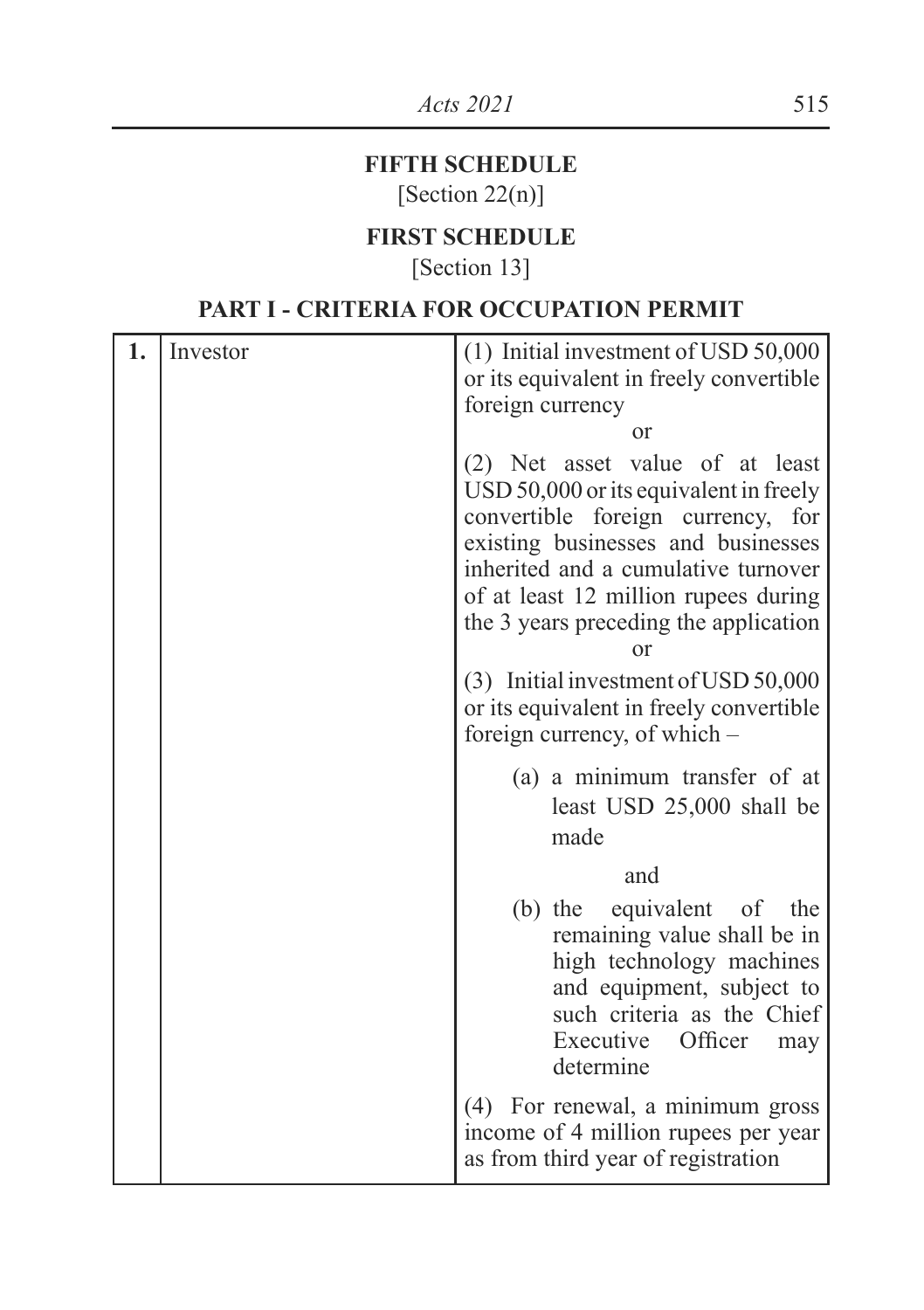#### 516 *Acts 2021*

| 2. | for<br>innovative<br>Investor                                                                                                                                                                     | (1) Submission of an innovative                                                     |
|----|---------------------------------------------------------------------------------------------------------------------------------------------------------------------------------------------------|-------------------------------------------------------------------------------------|
|    | start-ups                                                                                                                                                                                         | project to the Economic Development                                                 |
|    |                                                                                                                                                                                                   | Board                                                                               |
|    |                                                                                                                                                                                                   | or                                                                                  |
|    |                                                                                                                                                                                                   | (2) Registered with an incubator                                                    |
|    |                                                                                                                                                                                                   | accredited with<br>the<br><b>Mauritius</b><br>Research and Innovation Council       |
|    |                                                                                                                                                                                                   |                                                                                     |
|    |                                                                                                                                                                                                   | (3) For renewal, such conditions<br>as the Chief Executive Officer may<br>determine |
| 3. | Professional-                                                                                                                                                                                     |                                                                                     |
|    | (a) in the following Sectors $-$<br>• Information and<br>Communication<br>Technologies (ICT)<br>• Business Process<br>Outsourcing (BPO)<br>• Pharmaceutical<br>manufacturing<br>• Food processing | Monthly basic salary of at least<br>30,000 rupees                                   |
|    | $(b)$ Fund<br>and  <br>accounting<br>compliance services                                                                                                                                          | (1) Monthly basic salary of at least<br>30,000 rupees                               |
|    |                                                                                                                                                                                                   | <b>AND</b>                                                                          |
|    |                                                                                                                                                                                                   | (2) At least 3 years relevant work<br>experience                                    |
|    |                                                                                                                                                                                                   | <b>AND</b>                                                                          |
|    |                                                                                                                                                                                                   | (3) Employer is a licensee of the<br><b>Financial Service Commission</b>            |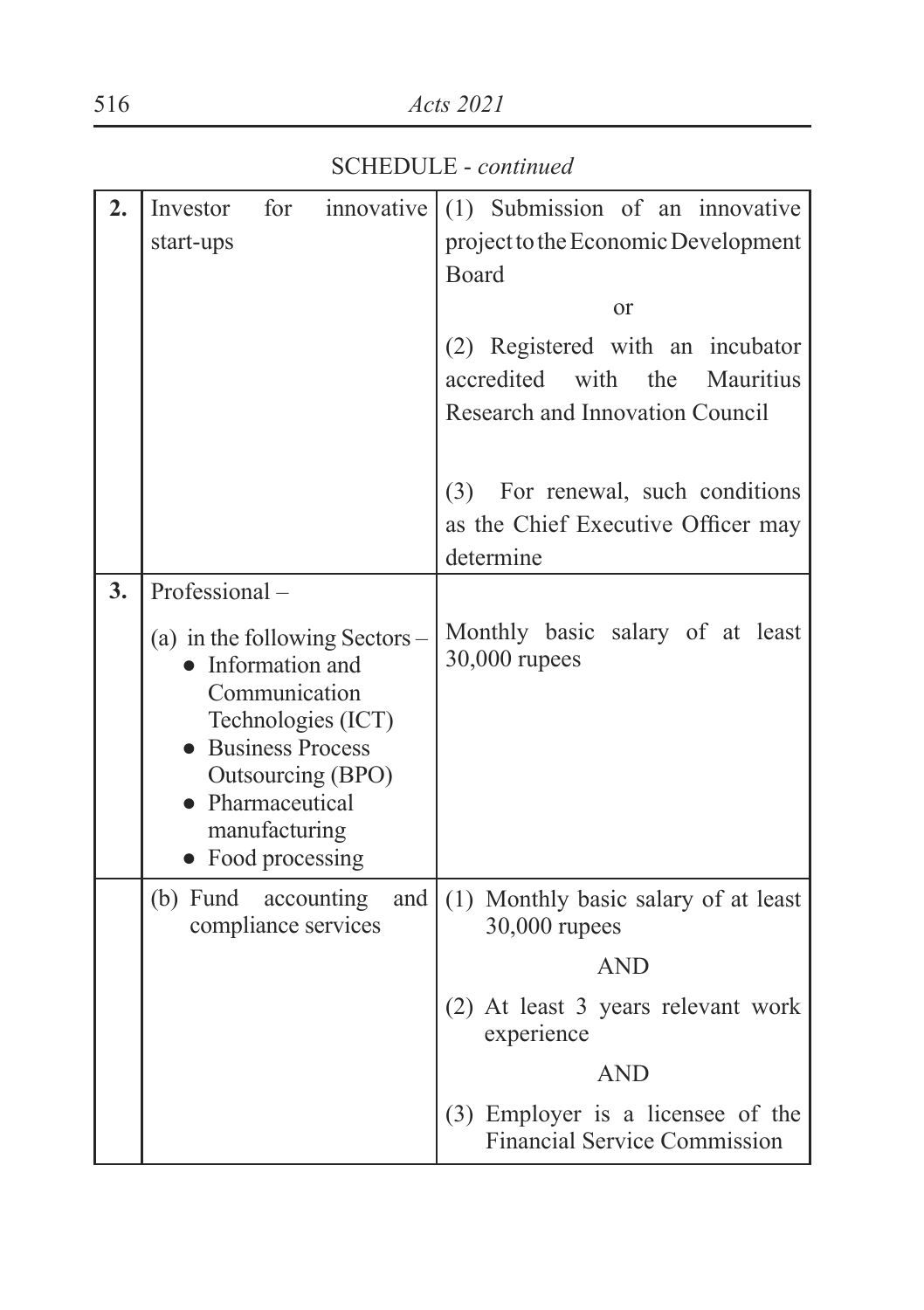SCHEDULE - *continued*

|    | (c) any other sector              | Monthly basic salary of at least<br>$60,000$ rupees                                                                                                                                                                                         |
|----|-----------------------------------|---------------------------------------------------------------------------------------------------------------------------------------------------------------------------------------------------------------------------------------------|
|    | Service to Mauritius<br>Programme | (d) public sector under the Employment Period not exceeding<br>3 years                                                                                                                                                                      |
| 4. | Young professional -              | Completion of at least<br>an<br>undergraduate degree in a local<br>tertiary education<br>institution<br>recognised by the Higher Education<br>Commission in any field listed in<br>Part II of the Schedule to the<br><b>Immigration Act</b> |
| 5. | Self employed person              | (a) Initial investment<br>of<br>(1)<br>USD 35,000 or its equivalent in<br>freely convertible foreign currency<br>at the time of issue of occupation<br>permit                                                                               |
|    |                                   | and                                                                                                                                                                                                                                         |
|    |                                   | (b) Engaged in services sector<br>only                                                                                                                                                                                                      |
|    |                                   | (2) For renewal, minimum business<br>income of 800,000 rupees per year as<br>from the third year of registration                                                                                                                            |
|    |                                   | <b>PART II - CRITERIA FOR FAMILY OCCUPATION PERMIT</b>                                                                                                                                                                                      |
|    | $\cdot$ 1<br>$\blacksquare$       | $\sim$ $\sim$ $\sim$<br>$C$ TIOD                                                                                                                                                                                                            |

| Family | Contribution of USD 250,000 or       |
|--------|--------------------------------------|
|        | its equivalent in freely convertible |
|        | foreign currency to the COVID-19     |
|        | <b>Projects Development Fund</b>     |
|        |                                      |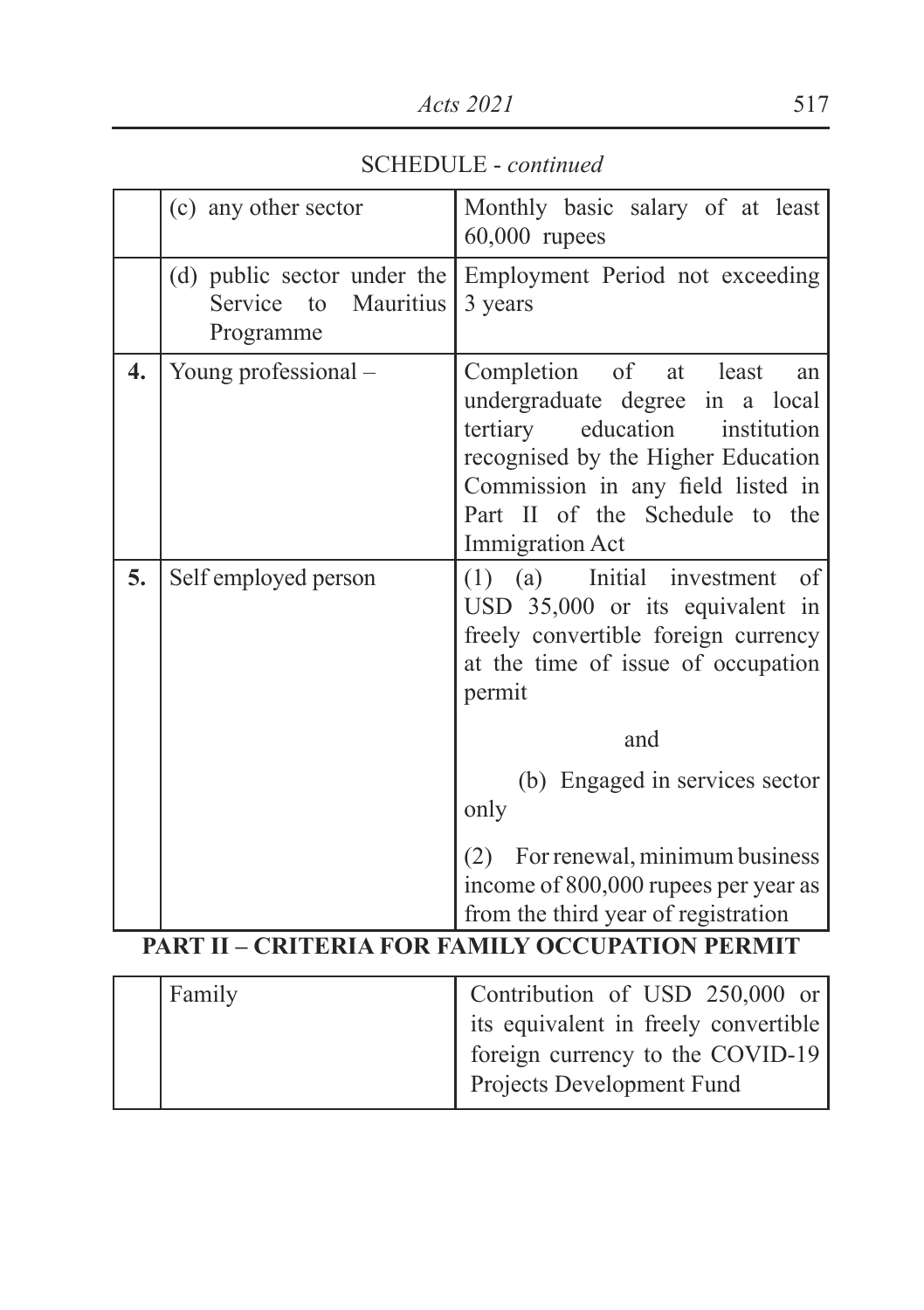#### SCHEDULE - *continued*

|    |                     | <b>PART III - CRITERIA FOR RESIDENCE PERMIT</b>                                                                                                                                                                |  |  |
|----|---------------------|----------------------------------------------------------------------------------------------------------------------------------------------------------------------------------------------------------------|--|--|
|    | Retired non-citizen | An initial transfer of at least<br>(1)<br>USD 1,500 or its equivalent in freely<br>convertible foreign currency at the<br>time of issue of residence permit                                                    |  |  |
|    |                     | and                                                                                                                                                                                                            |  |  |
|    |                     | Thereafter, a monthly<br>(a)<br>(2)<br>transfer of at least USD 1,500 or<br>its equivalent in freely convertible<br>foreign currency                                                                           |  |  |
|    |                     | <sub>or</sub>                                                                                                                                                                                                  |  |  |
|    |                     | Thereafter, transfer<br>(b)<br>of<br>such amounts, by instalments or<br>otherwise, the aggregate of which<br>shall be at least USD 18,000 per year<br>during the 10 years' validity of the<br>residence permit |  |  |
|    |                     | PART IV - CRITERIA FOR PERMANENT RESIDENCE<br><b>PERMIT</b>                                                                                                                                                    |  |  |
| 1. | Investor            | Minimum investment of USD 375,000<br>in a field of activity listed in Part 1 of<br>the Schedule to the Immigration Act.                                                                                        |  |  |
| 2. | Investor            | (a) Holder of an occupation permit<br>as investor for at least 3 years                                                                                                                                         |  |  |
|    |                     | and                                                                                                                                                                                                            |  |  |
|    |                     | (b) A minimum annual gross income<br>of at 15 million rupees for 3<br>years preceeding application or<br>its aggregate                                                                                         |  |  |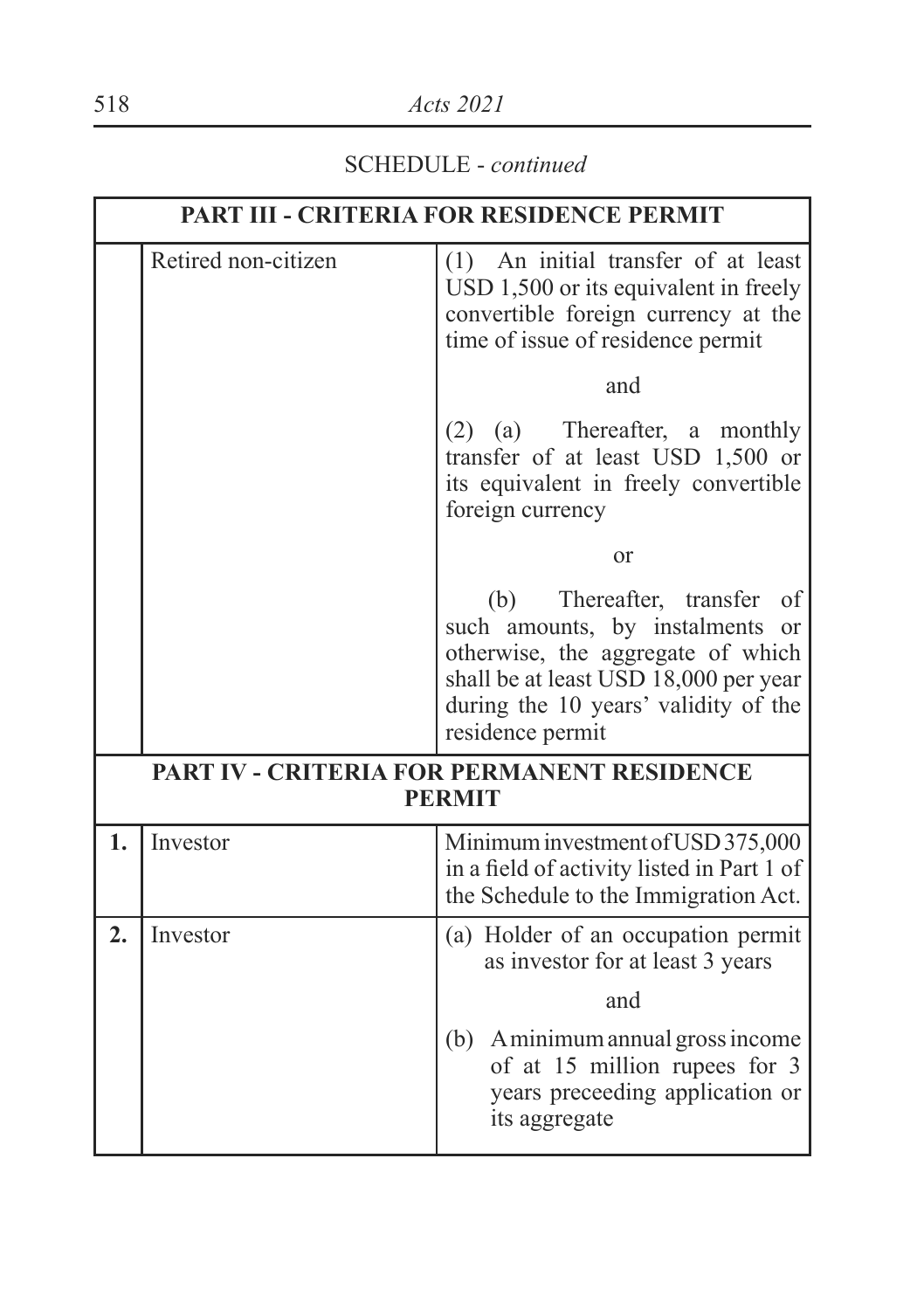SCHEDULE - *continued*

| 3. | Professional         | (1) Holder, for at least 3 years, of $-$                                                                                                                                                                                |
|----|----------------------|-------------------------------------------------------------------------------------------------------------------------------------------------------------------------------------------------------------------------|
|    |                      | (a) an occupation permit<br>as<br>professional; or                                                                                                                                                                      |
|    |                      | (b) a valid work permit issued<br>under the Non-Citizens<br>(Employment Restriction)<br>Act<br>and                                                                                                                      |
|    |                      |                                                                                                                                                                                                                         |
|    |                      | (2) Monthly basic salary of at least<br>150,000 rupees for 3 consecutive<br>years immediately preceeding the<br>application                                                                                             |
| 4. | Self-employed person | (1) Holder, for at least 3 years, of an<br>occupation permit as self-employed                                                                                                                                           |
|    |                      | and                                                                                                                                                                                                                     |
|    |                      | Annual business<br>(2)<br>income<br>of at least 3 million rupees for<br>consecutive years immediately<br>$\mathcal{E}$<br>preceeding the application.                                                                   |
| 5. | Retired non-citizen  | (1) Holder of a residence permit as<br>retired non-citizen for at least 3 years                                                                                                                                         |
|    |                      | and                                                                                                                                                                                                                     |
|    |                      | Transfer of such amounts,<br>(2)<br>by instalments or otherwise, the<br>aggregate of which shall be at least<br>USD 54,000 or its equivalent in<br>freely convertible foreign currency,<br>during the period of 3 years |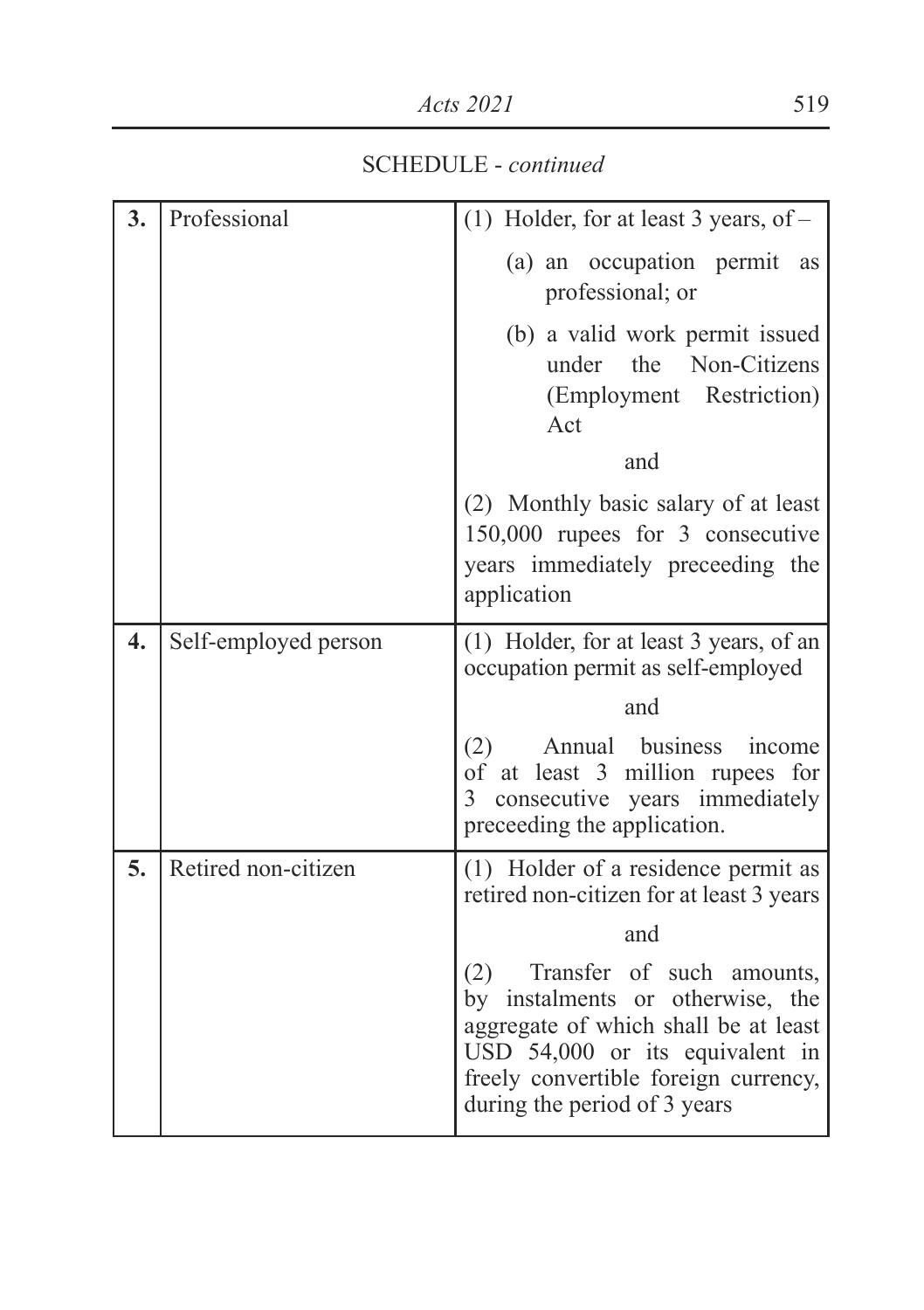#### SCHEDULE - *continued*

|    | PART V - CRITERIA FOR ELIGIBILITY FOR PERMANENT<br><b>RESIDENCE PERMIT BEFORE 1 SEPTEMBER 2020</b>                                 |                                                                                                                                                                                                                                                                                                             |  |  |  |
|----|------------------------------------------------------------------------------------------------------------------------------------|-------------------------------------------------------------------------------------------------------------------------------------------------------------------------------------------------------------------------------------------------------------------------------------------------------------|--|--|--|
| 1. | Investor                                                                                                                           | Cumulative turnover of at least<br>MUR 12 million during the 3 years<br>preceding the application                                                                                                                                                                                                           |  |  |  |
| 2. | Self-employed                                                                                                                      | Cumulative business income of at<br>least MUR 2.4 million during the<br>3 years preceeding the application                                                                                                                                                                                                  |  |  |  |
| 3. | Professional in the information<br>and communication technologies<br>(ICT) sector and business process<br>outsourcing (BPO) sector | Monthly basic salary of at least<br>MUR 30,000 during the 3 years<br>preceeding the application                                                                                                                                                                                                             |  |  |  |
| 4. | Professional in any other<br>sector                                                                                                | Monthly basic salary of at least MUR<br>60,000 during the 3 years preceeding<br>the application                                                                                                                                                                                                             |  |  |  |
| 5. | Retired non-citizen                                                                                                                | Monthly transfer of at least<br>(1)<br>USD 1,500 or its equivalent<br>in<br>freely convertible foreign currency,<br>during the period of 3 years<br>or<br>Cumulative transfer of at<br>(2)<br>least USD 54,000 or its equivalent in<br>freely convertible foreign currency,<br>during the period of 3 years |  |  |  |
|    |                                                                                                                                    | <b>PART VI - REGISTRATION PRIOR TO 1 OCTOBER 2006</b>                                                                                                                                                                                                                                                       |  |  |  |
|    | (company only)<br>Investor<br>registered prior to 1 October<br>2006                                                                | Individuals actively involved in the<br>management of the company and<br>holder of an occupation permit<br>Annual turnover exceeding 15 million<br>rupees                                                                                                                                                   |  |  |  |
|    |                                                                                                                                    |                                                                                                                                                                                                                                                                                                             |  |  |  |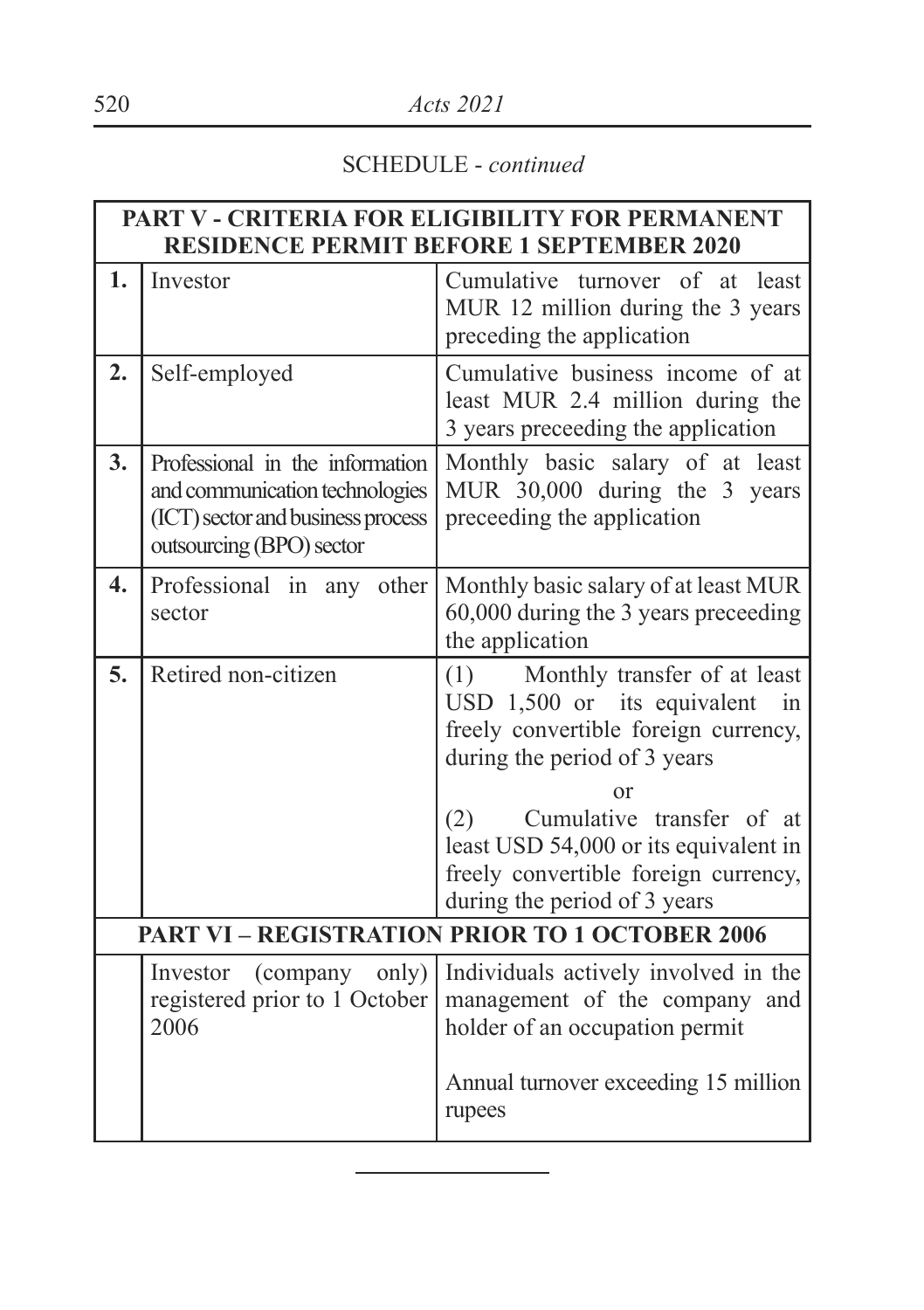#### **SIXTH SCHEDULE**

[Section 22(n)]

#### **SECOND SCHEDULE**

[Sections 2 and 14B]

#### **SCHEMES AND CERTIFICATES**

| <b>Schemes</b>                     | <b>Certificates</b>                   |
|------------------------------------|---------------------------------------|
| e-Commerce Scheme                  | e-Commerce Certificate                |
| <b>Export Development Scheme</b>   | <b>Export Development Certificate</b> |
| Film Rebate Scheme                 | Film Rebate Certificate               |
| Invest Hotel Scheme                | <b>IHS</b> Certificate                |
| Investment Scheme                  | <b>Investment Certificate</b>         |
| Mauritian Diaspora Scheme          | Mauritian Diaspora Certificate        |
| Premium Investor Scheme            | Premium Investor Certificate          |
| <b>Property Development Scheme</b> | <b>PDS</b> Certificate                |
| <b>Smart City Scheme</b>           | <b>SCS</b> Certificate                |
| <b>Yacht Promotion Scheme</b>      | <b>Yacht Promotion Certificate</b>    |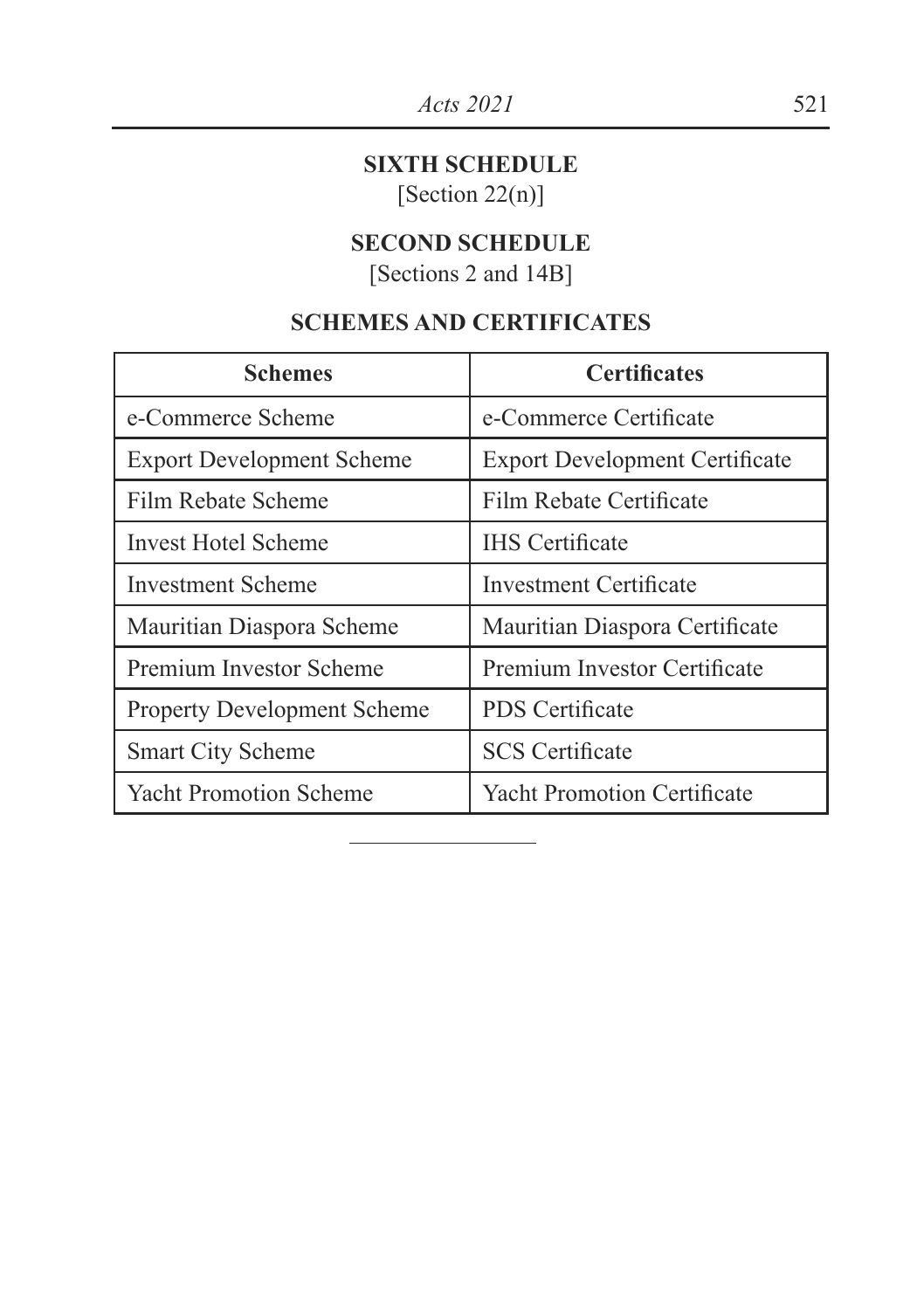#### 522 *Acts 2021*

#### **SEVENTH SCHEDULE** [Section  $24(i)(ii)(A)$  and  $(B)$ ]

#### **PART I**

| 1704.10.90, | 1704.90.00, | 1806.20.10, | 1806.20.90. |
|-------------|-------------|-------------|-------------|
| 1806.31.10. | 1806.31.90. | 1806.32.10, | 1806.32.90. |
| 1806.90.11, | 1806.90.19, | 1806.90.91. | 1806.90.99. |
| 1901.20.10, | 1901.20.90, | 1904.10.10. | 1904.10.90. |
| 1904.20.10. | 1904.20.90. | 1904.30.10. | 1904.30.90, |
| 1904.90.10. | 1904.90.90, | 1905.10.10. | 1905.10.90. |
| 1905.20.10. | 1905.20.90, | 1905.31.10. | 1905.31.90. |
| 1905.32.10, | 1905.32.90, | 1905.40.91, | 1905.40.99, |
| 1905.90.31, | 1905.90.39. | 1905.90.91, | 1905.90.99. |
| 2006.00.11. | 2006.00.19. | 2007.10.10, | 2007.10.90. |
| 2007.91.10. | 2007.91.90. | 2007.99.10. | 2007.99.90. |
| 2008.11.11, | 2008.11.19, | 2008.11.91, | 2008.11.99, |
| 2008.19.10. | 2008.19.90. | 2008.20.10. | 2008.20.90. |
| 2008.30.10, | 2008.30.90, | 2008.40.10. | 2008.40.90, |
| 2008.50.10, | 2008.50.90, | 2008.60.10. | 2008.60.90. |
| 2008.70.10, | 2008.70.90, | 2008.80.10, | 2008.80.90, |
| 2008.91.10, | 2008.91.90, | 2008.93.10. | 2008.93.90. |
| 2008.97.10, | 2008.97.90, | 2008.99.10, | 2008.99.90. |
| 2105.00.10, | 2105.00.90, | 2106.90.81, | 2106.90.89  |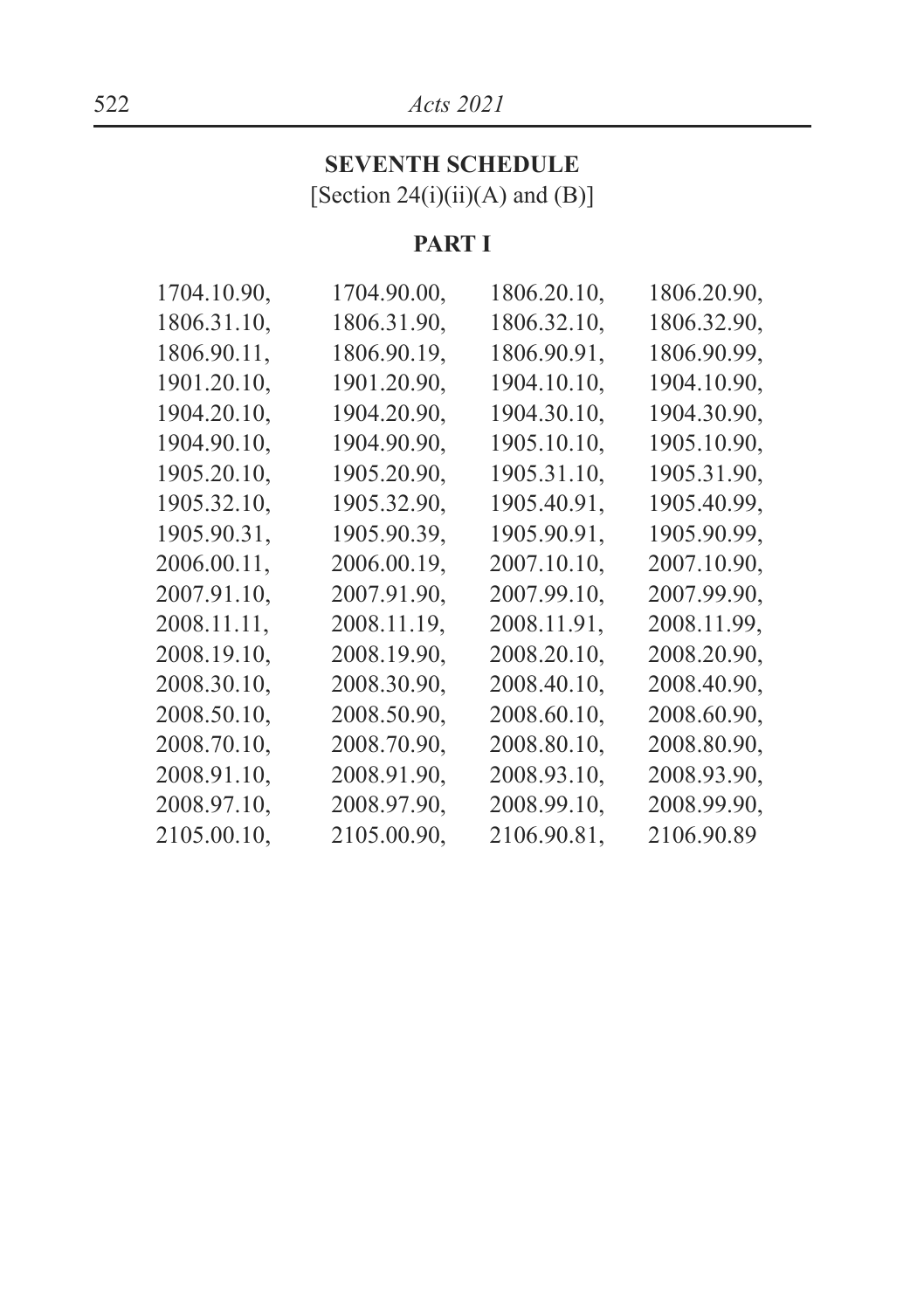#### SCHEDULE - *continued* **PART II**

|                | Column 1   | Column <sub>2</sub>                                                                      | Column 3           | Column 4                     | Column 5                        |
|----------------|------------|------------------------------------------------------------------------------------------|--------------------|------------------------------|---------------------------------|
| <b>Heading</b> | H.S. Code  | <b>Excisable</b>                                                                         | <b>Statistical</b> | <b>Taxable</b>               | Rate of                         |
|                |            | Goods                                                                                    | Unit               | <b>Base</b>                  | <b>Excise</b><br>Duty           |
| 17.04          |            | Sugar<br>confectionery<br>(including<br>white<br>chocolate),<br>not containing<br>cocoa. |                    |                              |                                 |
|                |            | - Chewing<br>gum, whether<br>or not sugar-<br>coated:                                    |                    |                              |                                 |
|                | 1704.10.90 | --- Other                                                                                | Kg                 | Specific<br>duty per<br>gram | 6 cents per<br>gram of<br>sugar |
|                | 1704.90.00 | - Other                                                                                  | Kg                 | Specific<br>duty per<br>gram | $\theta$                        |
| 18.06          |            | Chocolate and<br>other food<br>preparations<br>containing<br>cocoa.                      |                    |                              |                                 |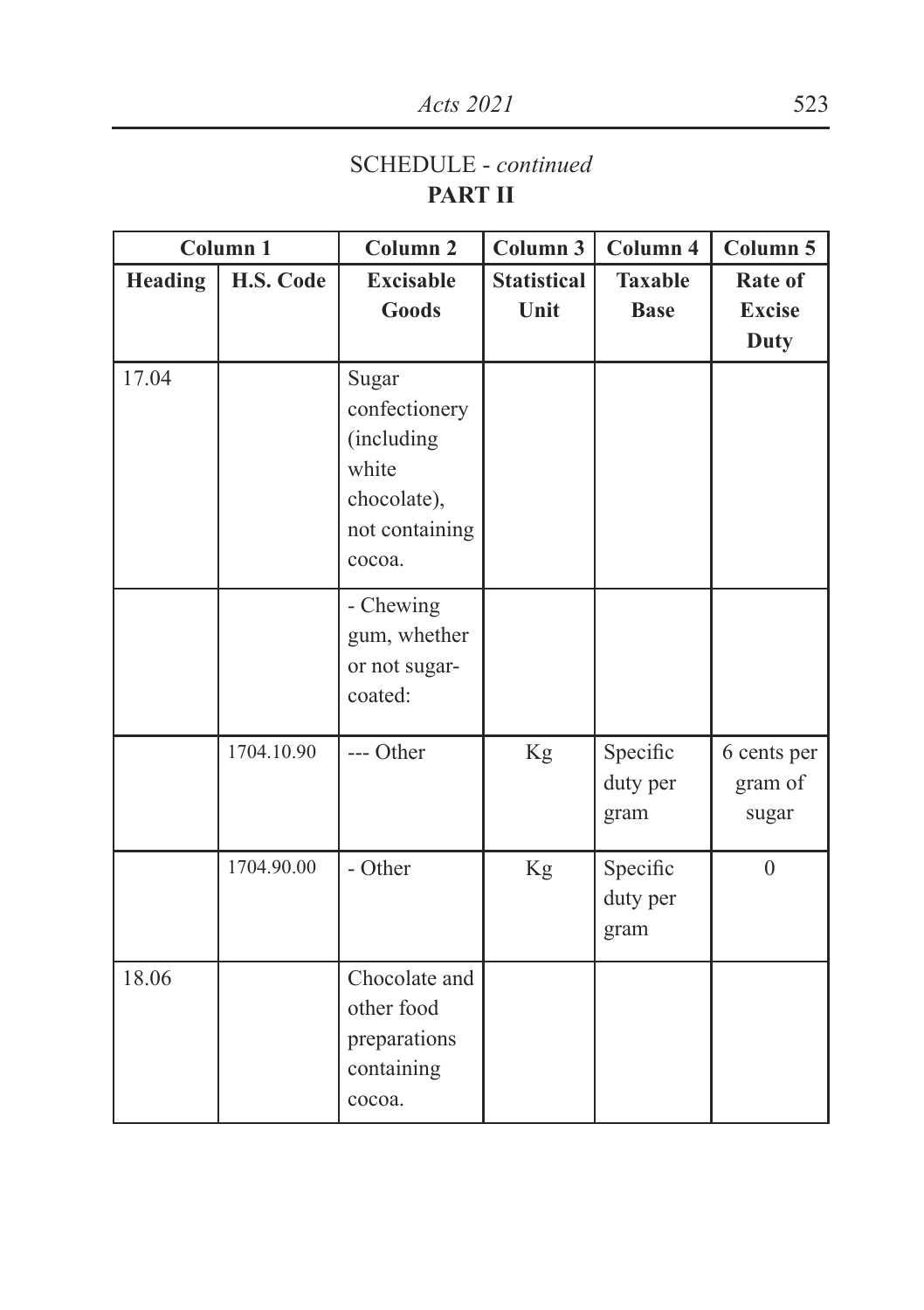SCHEDULE - *continued*

|                | Column 1   | Column <sub>2</sub> | Column 3           | Column 4       | Column 5         |
|----------------|------------|---------------------|--------------------|----------------|------------------|
| <b>Heading</b> | H.S. Code  | <b>Excisable</b>    | <b>Statistical</b> | <b>Taxable</b> | Rate of          |
|                |            | <b>Goods</b>        | Unit               | <b>Base</b>    | <b>Excise</b>    |
|                |            |                     |                    |                | <b>Duty</b>      |
|                |            | - Other             |                    |                |                  |
|                |            | preparations        |                    |                |                  |
|                |            | in blocks,          |                    |                |                  |
|                |            | slabs or bars       |                    |                |                  |
|                |            | weighing more       |                    |                |                  |
|                |            | than 2 Kg or in     |                    |                |                  |
|                |            | liquid, paste,      |                    |                |                  |
|                |            | powder, gran-       |                    |                |                  |
|                |            | ular or other       |                    |                |                  |
|                |            | bulk form in        |                    |                |                  |
|                |            | containers or       |                    |                |                  |
|                |            | immediate           |                    |                |                  |
|                |            | packings, of a      |                    |                |                  |
|                |            | content             |                    |                |                  |
|                |            | exceeding           |                    |                |                  |
|                |            | 2 Kg:               |                    |                |                  |
|                | 1806.20.10 | --- Containing      | Kg                 | Specific       | 6 cents per      |
|                |            | sugar               |                    | duty per       | gram of          |
|                |            |                     |                    | gram           | sugar            |
|                | 1806.20.90 | --- Other           | Kg                 | Specific       | $\boldsymbol{0}$ |
|                |            |                     |                    | duty per       |                  |
|                |            |                     |                    | gram           |                  |
|                |            | -- Filled:          |                    |                |                  |
|                | 1806.31.10 | --- Containing      | Kg                 | Specific       | 6 cents per      |
|                |            | sugar               |                    | duty per       | gram of          |
|                |            |                     |                    | gram           | sugar            |
|                | 1806.31.90 | --- Other           | Kg                 | Specific       | $\theta$         |
|                |            |                     |                    | duty per       |                  |
|                |            |                     |                    | gram           |                  |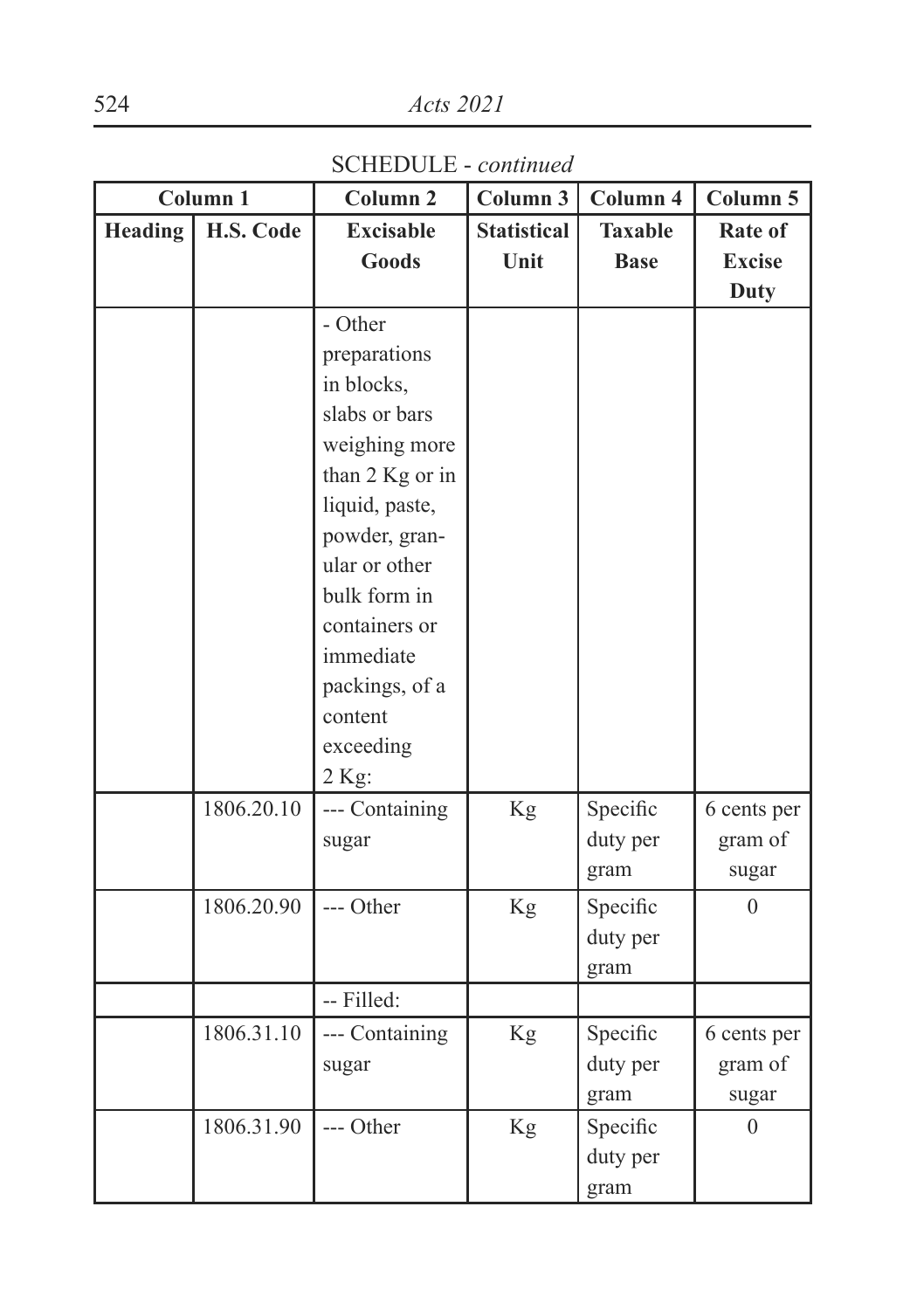SCHEDULE - *continued*

|         | Column 1   | Column <sub>2</sub>                                                                                                             | Column 3           | Column 4                     | Column 5                        |
|---------|------------|---------------------------------------------------------------------------------------------------------------------------------|--------------------|------------------------------|---------------------------------|
| Heading | H.S. Code  | <b>Excisable</b>                                                                                                                | <b>Statistical</b> | <b>Taxable</b>               | Rate of                         |
|         |            | <b>Goods</b>                                                                                                                    | Unit               | <b>Base</b>                  | <b>Excise Duty</b>              |
|         |            | -- Not filled:                                                                                                                  |                    |                              |                                 |
|         | 1806.32.10 | --- Containing<br>sugar                                                                                                         | Kg                 | Specific<br>duty per<br>gram | 6 cents per<br>gram of<br>sugar |
|         | 1806.32.90 | --- Other                                                                                                                       | Kg                 | Specific<br>duty per<br>gram | $\theta$                        |
|         |            | --- Cereal prod-<br>ucts, not being<br>snacks, bread,<br>pastry, cakes or<br>biscuits, to be<br>used as break-<br>fast cereals: |                    |                              |                                 |
|         | 1806.90.11 | ---- Containing<br>sugar                                                                                                        | Kg                 | Specific<br>duty per<br>gram | 6 cents per<br>gram of<br>sugar |
|         | 1806.90.19 | ---- Other                                                                                                                      | Kg                 | Specific<br>duty per<br>gram | $\theta$                        |
|         |            | --- Other:                                                                                                                      |                    |                              |                                 |
|         | 1806.90.91 | ---- Containing<br>sugar                                                                                                        | Kg                 | Specific<br>duty per<br>gram | 6 cents per<br>gram of<br>sugar |
|         | 1806.90.99 | ---- Other                                                                                                                      | Kg                 | Specific<br>duty per<br>gram | $\boldsymbol{0}$                |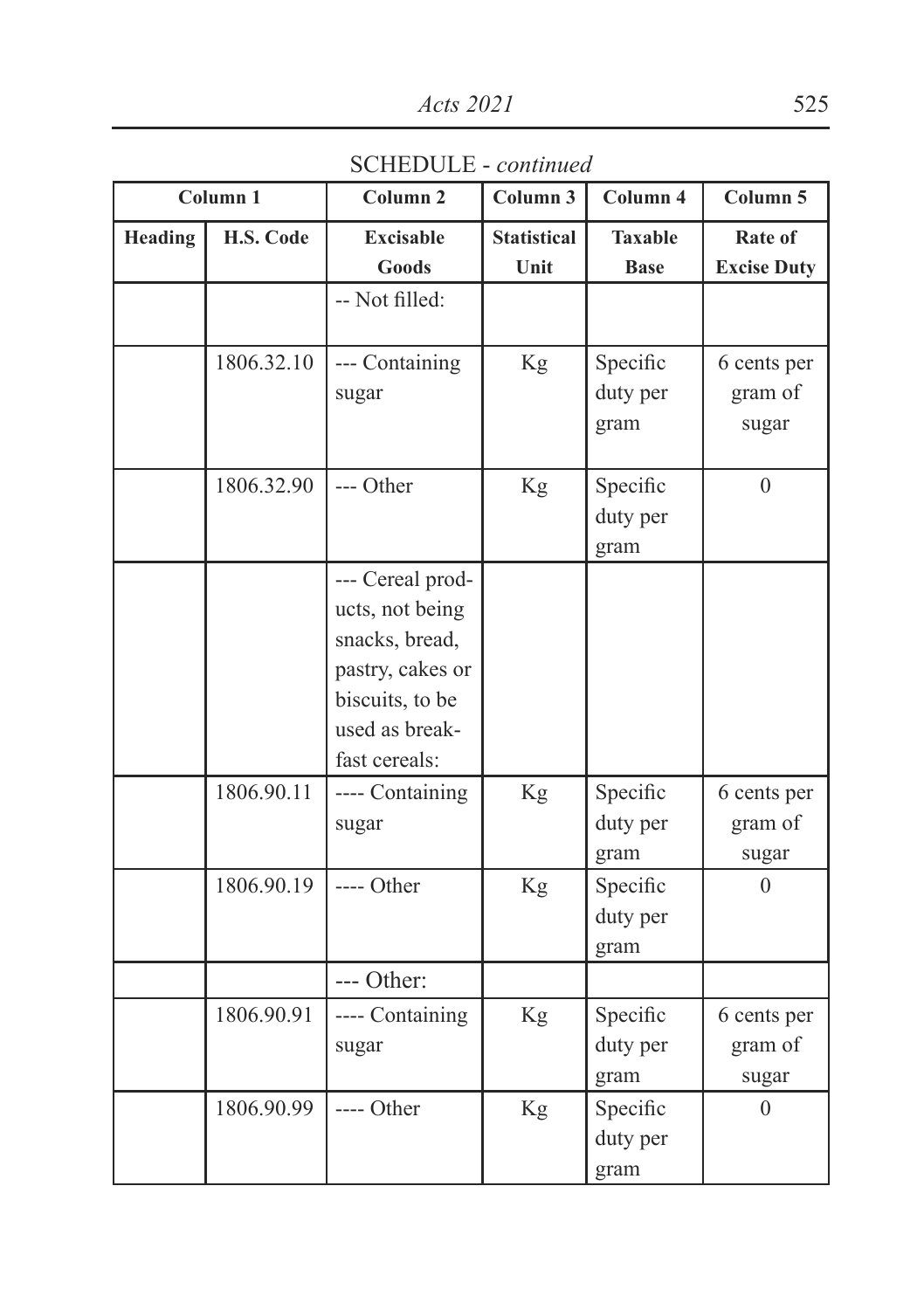SCHEDULE - *continued*

|         | Column <sub>1</sub> | Column <sub>2</sub>                                                                                      | Column 3                   | Column 4                      | Column 5                                |
|---------|---------------------|----------------------------------------------------------------------------------------------------------|----------------------------|-------------------------------|-----------------------------------------|
| Heading | H.S. Code           | <b>Excisable</b><br><b>Goods</b>                                                                         | <b>Statistical</b><br>Unit | <b>Taxable</b><br><b>Base</b> | Rate of<br><b>Excise</b><br><b>Duty</b> |
|         |                     | - Mixes and<br>doughs for the<br>preparation of<br>bakers' wares<br>of heading<br>19.05:                 |                            |                               |                                         |
|         | 1901.20.10          | --- Containing<br>sugar                                                                                  | Kg                         | Specific<br>duty per<br>gram  | 6 cents per<br>gram of<br>sugar         |
|         | 1901.20.90          | --- Other                                                                                                | Kg                         | Specific<br>duty per<br>gram  | $\overline{0}$                          |
|         |                     | - Prepared<br>foods obtained<br>by the swell-<br>ing or roasting<br>of cereals or<br>cereal<br>products: |                            |                               |                                         |
|         | 1904.10.10          | --- Containing<br>sugar                                                                                  | Kg                         | Specific<br>duty per<br>gram  | 6 cents per<br>gram of<br>sugar         |
|         | 1904.10.90          | --- Other                                                                                                | Kg                         | Specific<br>duty per<br>gram  | $\boldsymbol{0}$                        |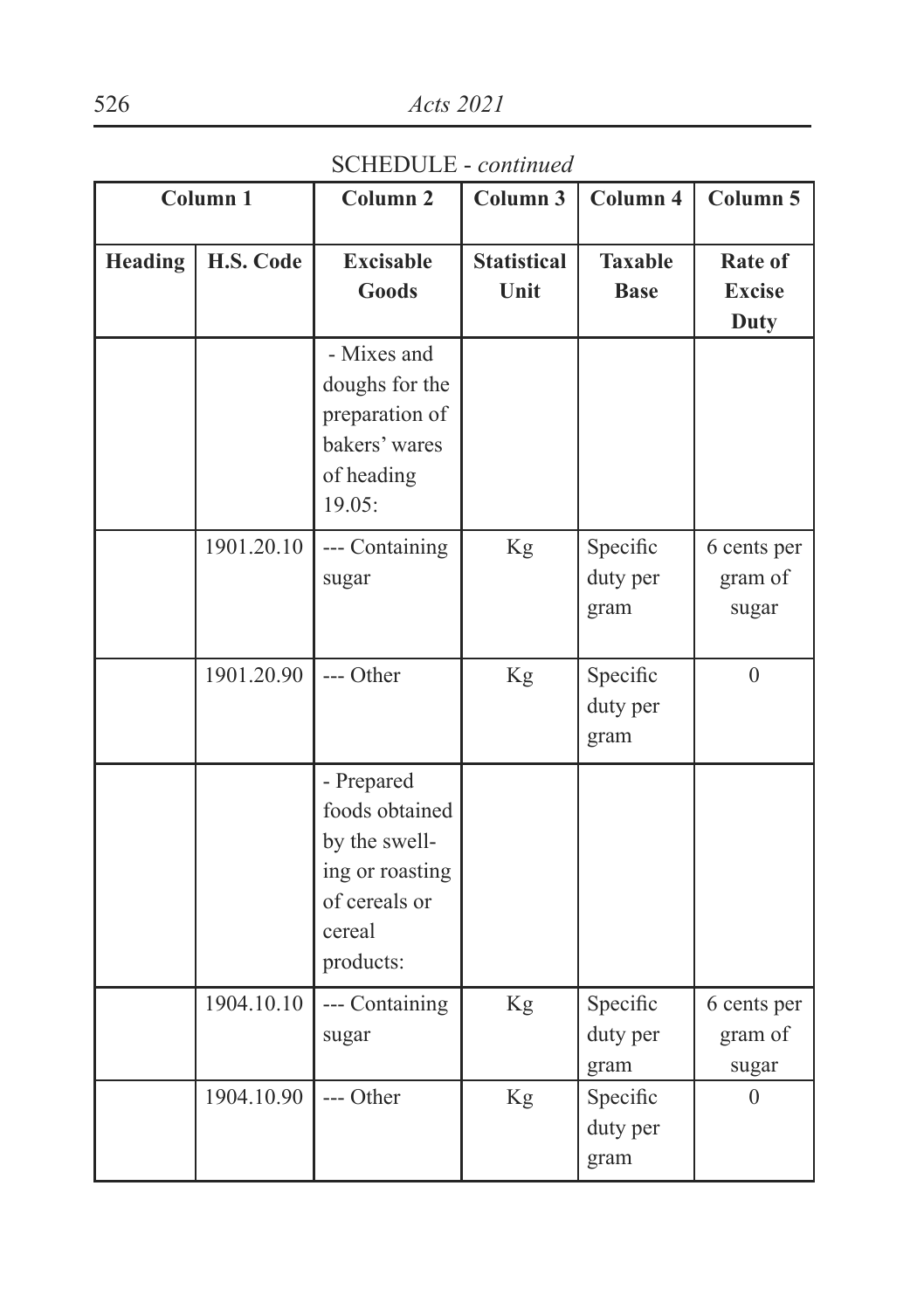SCHEDULE - *continued*

|                | Column <sub>1</sub> | Column <sub>2</sub>    | Column 3           | Column 4       | Column 5       |
|----------------|---------------------|------------------------|--------------------|----------------|----------------|
| <b>Heading</b> | H.S. Code           | <b>Excisable</b>       | <b>Statistical</b> | <b>Taxable</b> | Rate of        |
|                |                     | <b>Goods</b>           | Unit               | <b>Base</b>    | <b>Excise</b>  |
|                |                     |                        |                    |                | <b>Duty</b>    |
|                |                     | - Prepared             |                    |                |                |
|                |                     | foods                  |                    |                |                |
|                |                     | obtained               |                    |                |                |
|                |                     | from                   |                    |                |                |
|                |                     | unroasted              |                    |                |                |
|                |                     | cereal flakes          |                    |                |                |
|                |                     | or from                |                    |                |                |
|                |                     | mixtures of            |                    |                |                |
|                |                     | unroasted              |                    |                |                |
|                |                     | cereal flakes          |                    |                |                |
|                |                     | and roasted            |                    |                |                |
|                |                     | cereal flakes          |                    |                |                |
|                |                     | or swelled<br>cereals: |                    |                |                |
|                |                     |                        |                    |                |                |
|                | 1904.20.10          | --- Containing         | Kg                 | Specific       | 6 cents per    |
|                |                     | sugar                  |                    | duty per       | gram of        |
|                |                     |                        |                    | gram           | sugar          |
|                | 1904.20.90          | --- Other              | Kg                 | Specific       | $\overline{0}$ |
|                |                     |                        |                    | duty per       |                |
|                |                     |                        |                    | gram           |                |
|                |                     | - Bulgur               |                    |                |                |
|                |                     | wheat:                 |                    |                |                |
|                | 1904.30.10          | --- Containing         | Kg                 | Specific       | 6 cents per    |
|                |                     | sugar                  |                    | duty per       | gram of        |
|                |                     |                        |                    | gram           | sugar          |
|                |                     |                        |                    |                |                |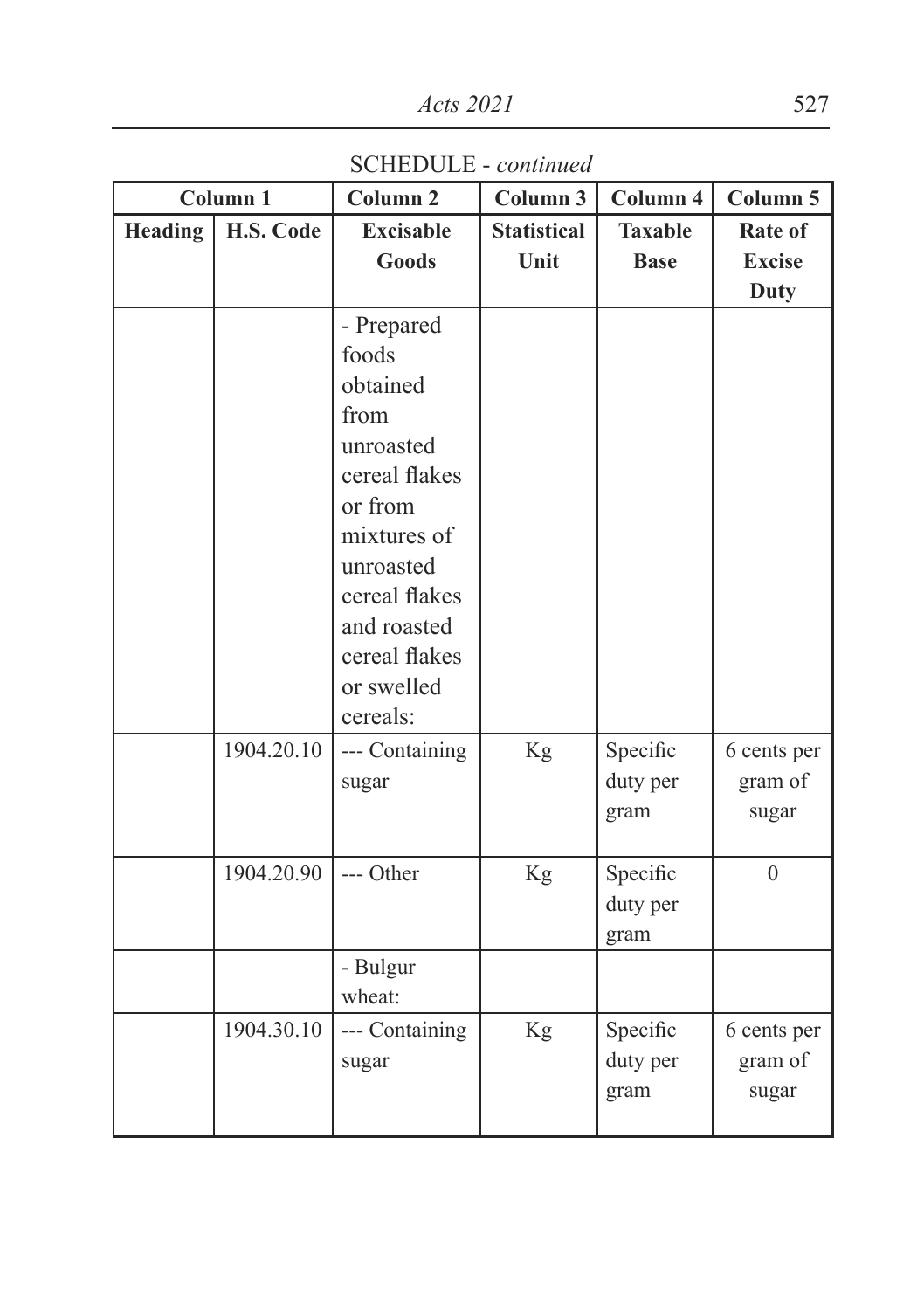SCHEDULE - *continued*

|                | Column 1   | Column <sub>2</sub>       | Column 3                   | Column 4                      | Column 5                                |
|----------------|------------|---------------------------|----------------------------|-------------------------------|-----------------------------------------|
| <b>Heading</b> | H.S. Code  | <b>Excisable</b><br>Goods | <b>Statistical</b><br>Unit | <b>Taxable</b><br><b>Base</b> | Rate of<br><b>Excise</b><br><b>Duty</b> |
|                | 1904.30.90 | --- Other                 | Kg                         | Specific<br>duty per<br>gram  | $\overline{0}$                          |
|                |            | - Other:                  |                            |                               |                                         |
|                | 1904.90.10 | --- Containing<br>sugar   | Kg                         | Specific<br>duty per<br>gram  | 6 cents<br>per gram<br>of sugar         |
|                | 1904.90.90 | --- Other                 | Kg                         | Specific<br>duty per<br>gram  | $\overline{0}$                          |
|                |            | - Crispbread:             |                            |                               |                                         |
|                | 1905.10.10 | --- Containing<br>sugar   | Kg                         | Specific<br>duty per<br>gram  | 6 cents<br>per gram<br>of sugar         |
|                | 1905.10.90 | --- Other                 | Kg                         | Specific<br>duty per<br>gram  | $\theta$                                |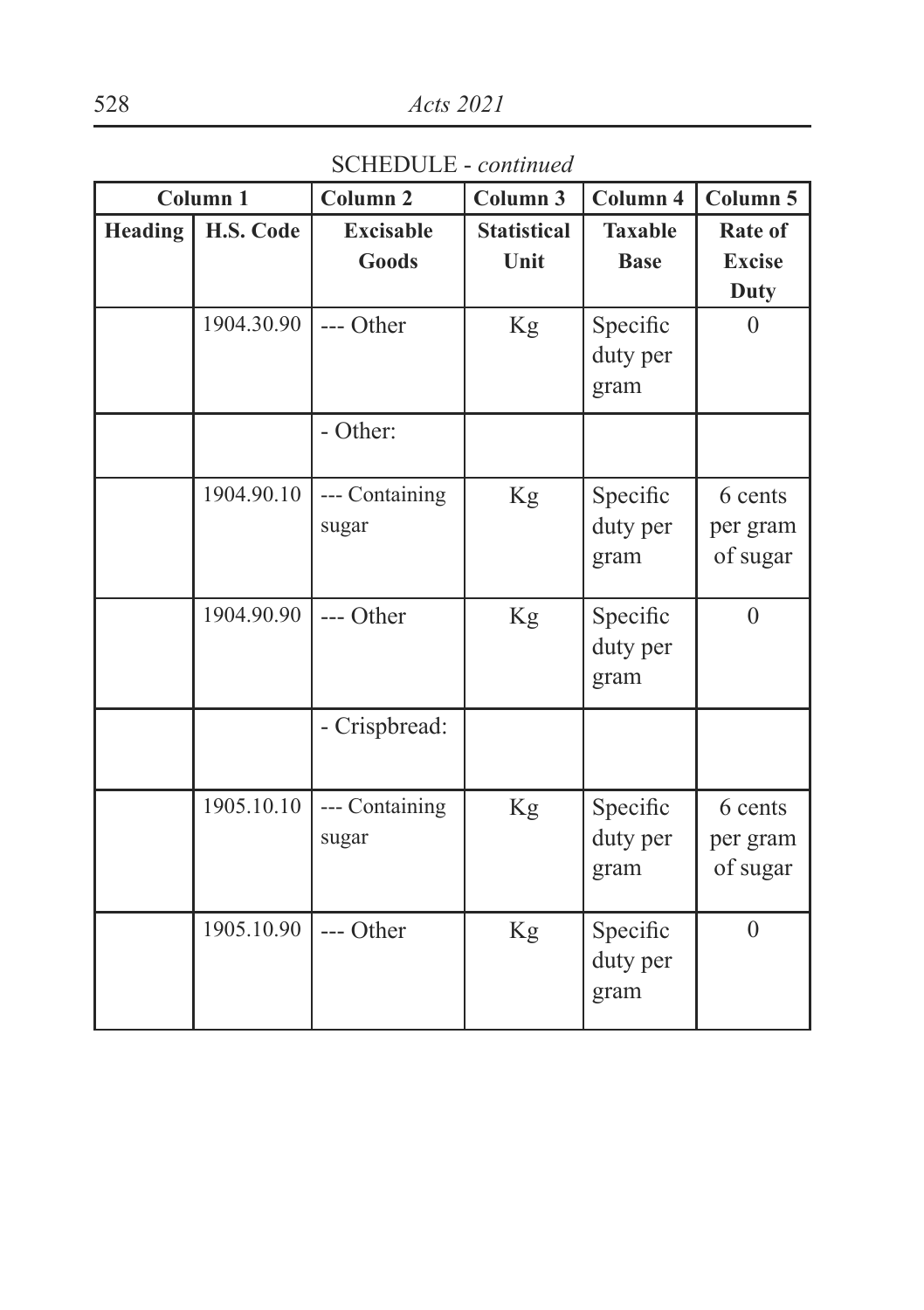SCHEDULE - *continued*

|              | Column <sub>1</sub> | Column <sub>2</sub>              | Column 3                   | Column 4                      | Column 5                         |
|--------------|---------------------|----------------------------------|----------------------------|-------------------------------|----------------------------------|
| Head-<br>ing | H.S. Code           | <b>Excisable</b><br><b>Goods</b> | <b>Statistical</b><br>Unit | <b>Taxable</b><br><b>Base</b> | Rate of<br><b>Excise</b><br>Duty |
|              |                     | - Gingerbread<br>and the like:   |                            |                               |                                  |
|              | 1905.20.10          | --- Containing<br>sugar          | Kg                         | Specific<br>duty per<br>gram  | 6 cents<br>per gram<br>of sugar  |
|              | 1905.20.90          | --- Other                        | Kg                         | Specific<br>duty per<br>gram  | $\overline{0}$                   |
|              |                     | -- Sweet<br>biscuits:            |                            |                               |                                  |
|              | 1905.31.10          | --- Containing<br>sugar          | Kg                         | Specific<br>duty per<br>gram  | 6 cents<br>per gram<br>of sugar  |
|              | 1905.31.90          | --- Other                        | Kg                         | Specific<br>duty per<br>gram  | $\overline{0}$                   |
|              |                     | -- Waffles and<br>wafers:        |                            |                               |                                  |
|              | 1905.32.10          | --- Containing<br>sugar          | Kg                         | Specific<br>duty per<br>gram  | 6 cents<br>per gram<br>of sugar  |
|              | 1905.32.90          | --- Other                        | Kg                         | Specific<br>duty per<br>gram  | $\mathbf{0}$                     |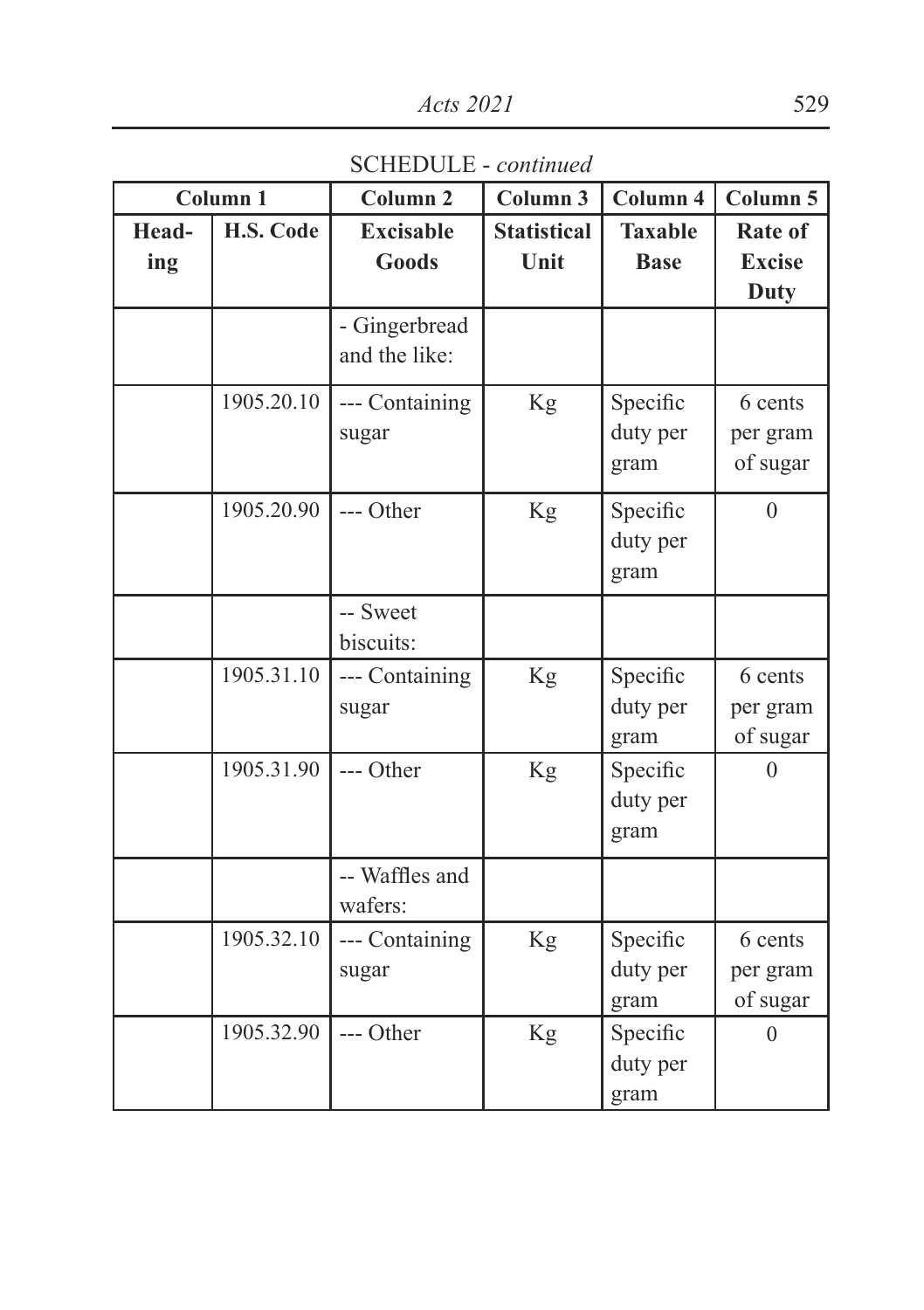SCHEDULE - *continued*

|         | Column <sub>1</sub> | Column <sub>2</sub>                                                                                                               | Column 3                   | Column 4                      | Column 5                         |
|---------|---------------------|-----------------------------------------------------------------------------------------------------------------------------------|----------------------------|-------------------------------|----------------------------------|
| Heading | H.S. Code           | <b>Excisable</b><br>Goods                                                                                                         | <b>Statistical</b><br>Unit | <b>Taxable</b><br><b>Base</b> | Rate of<br><b>Excise</b><br>Duty |
|         |                     | --- Other:                                                                                                                        |                            |                               |                                  |
|         | 1905.40.91          | ---- Containing<br>sugar                                                                                                          | Kg                         | Specific<br>duty per<br>gram  | 6 cents<br>per gram<br>of sugar  |
|         | 1905.40.99          | ---- Other                                                                                                                        | Kg                         | Specific<br>duty per<br>gram  | $\theta$                         |
|         |                     | --- Cereal<br>products, not<br>being snacks,<br>bread, pastry,<br>cakes or<br>biscuits, to be<br>used as<br>breakfast<br>cereals: |                            |                               |                                  |
|         | 1905.90.31          | ---- Containing<br>sugar                                                                                                          | $\rm Kg$                   | Specific<br>duty per<br>gram  | 6 cents<br>per gram<br>of sugar  |
|         | 1905.90.39          | ---- Other                                                                                                                        | Kg                         | Specific<br>duty per<br>gram  | $\boldsymbol{0}$                 |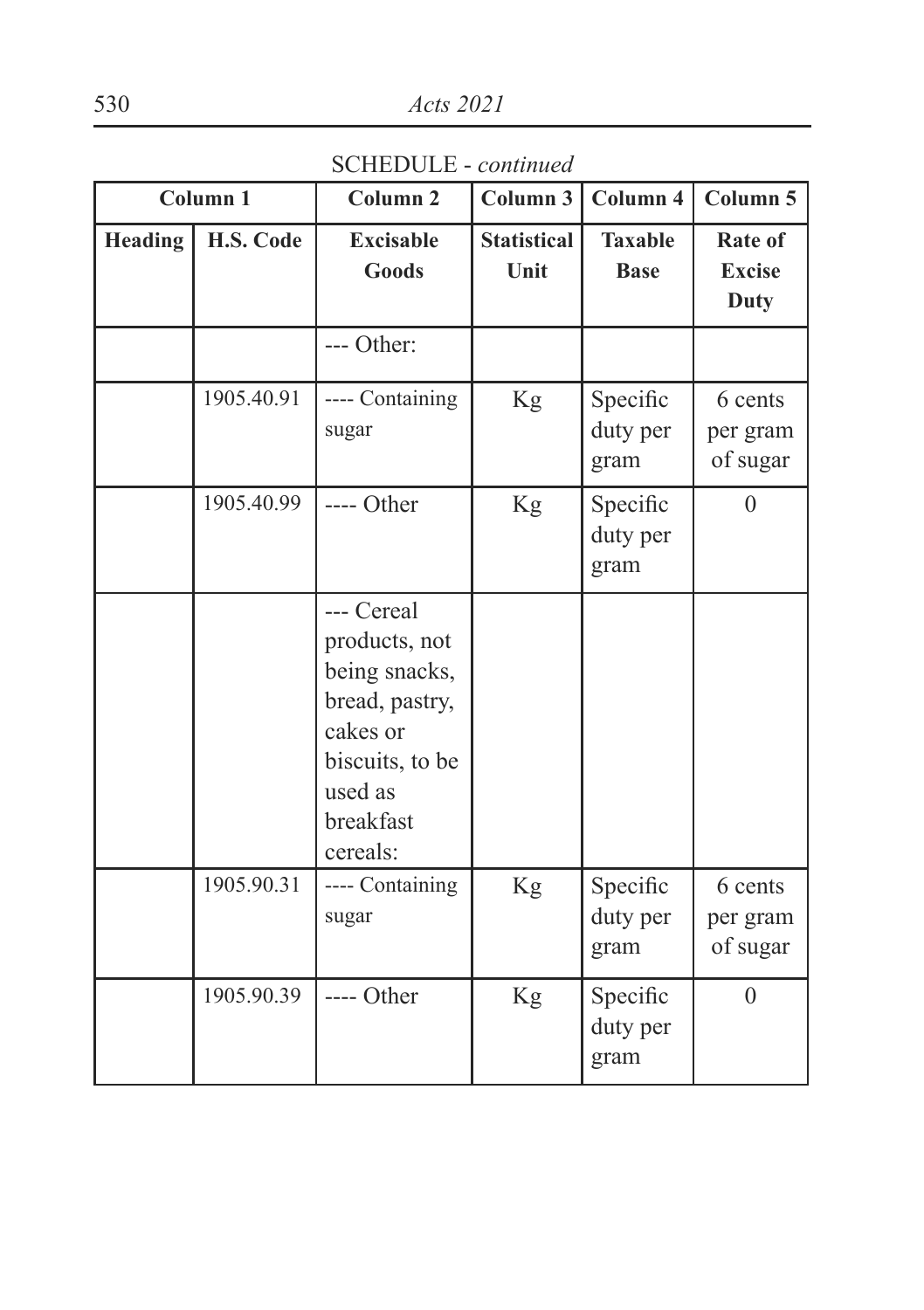SCHEDULE - *continued*

|                | Column 1   | Column <sub>2</sub> | Column 3           | Column 4       | Column 5         |
|----------------|------------|---------------------|--------------------|----------------|------------------|
| <b>Heading</b> | H.S. Code  | <b>Excisable</b>    | <b>Statistical</b> | <b>Taxable</b> | Rate of          |
|                |            | Goods               | Unit               | <b>Base</b>    | <b>Excise</b>    |
|                |            |                     |                    |                | <b>Duty</b>      |
|                |            | --- Other:          |                    |                |                  |
|                | 1905.90.91 | ---- Containing     | Kg                 | Specific       | 6 cents per      |
|                |            | sugar               |                    | duty per       | gram of          |
|                |            |                     |                    | gram           | sugar            |
|                | 1905.90.99 | ---- Other          | Kg                 | Specific       | $\overline{0}$   |
|                |            |                     |                    | duty per       |                  |
|                |            |                     |                    | gram           |                  |
| 20.06          |            | Vegetables,         |                    |                |                  |
|                |            | fruit, nuts, fruit- |                    |                |                  |
|                |            | peel and other      |                    |                |                  |
|                |            | parts of plants,    |                    |                |                  |
|                |            | preserved by        |                    |                |                  |
|                |            | sugar (drained,     |                    |                |                  |
|                |            | glacé or            |                    |                |                  |
|                |            | crystallised).      |                    |                |                  |
|                |            | --- Fruit, nuts,    |                    |                |                  |
|                |            | fruit-peel and      |                    |                |                  |
|                |            | other parts of      |                    |                |                  |
|                |            | plants, pre-        |                    |                |                  |
|                |            | served by sugar     |                    |                |                  |
|                |            | (drained,           |                    |                |                  |
|                |            | glacé or            |                    |                |                  |
|                |            | crystallised):      |                    |                |                  |
|                | 2006.00.11 | ---- Containing     | Kg                 | Specific       | 6 cents per      |
|                |            | sugar               |                    | duty per       | gram of          |
|                |            |                     |                    | gram           | sugar            |
|                | 2006.00.19 | ---- Other          | Kg                 | Specific       | $\boldsymbol{0}$ |
|                |            |                     |                    | duty per       |                  |
|                |            |                     |                    | gram           |                  |
|                |            |                     |                    |                |                  |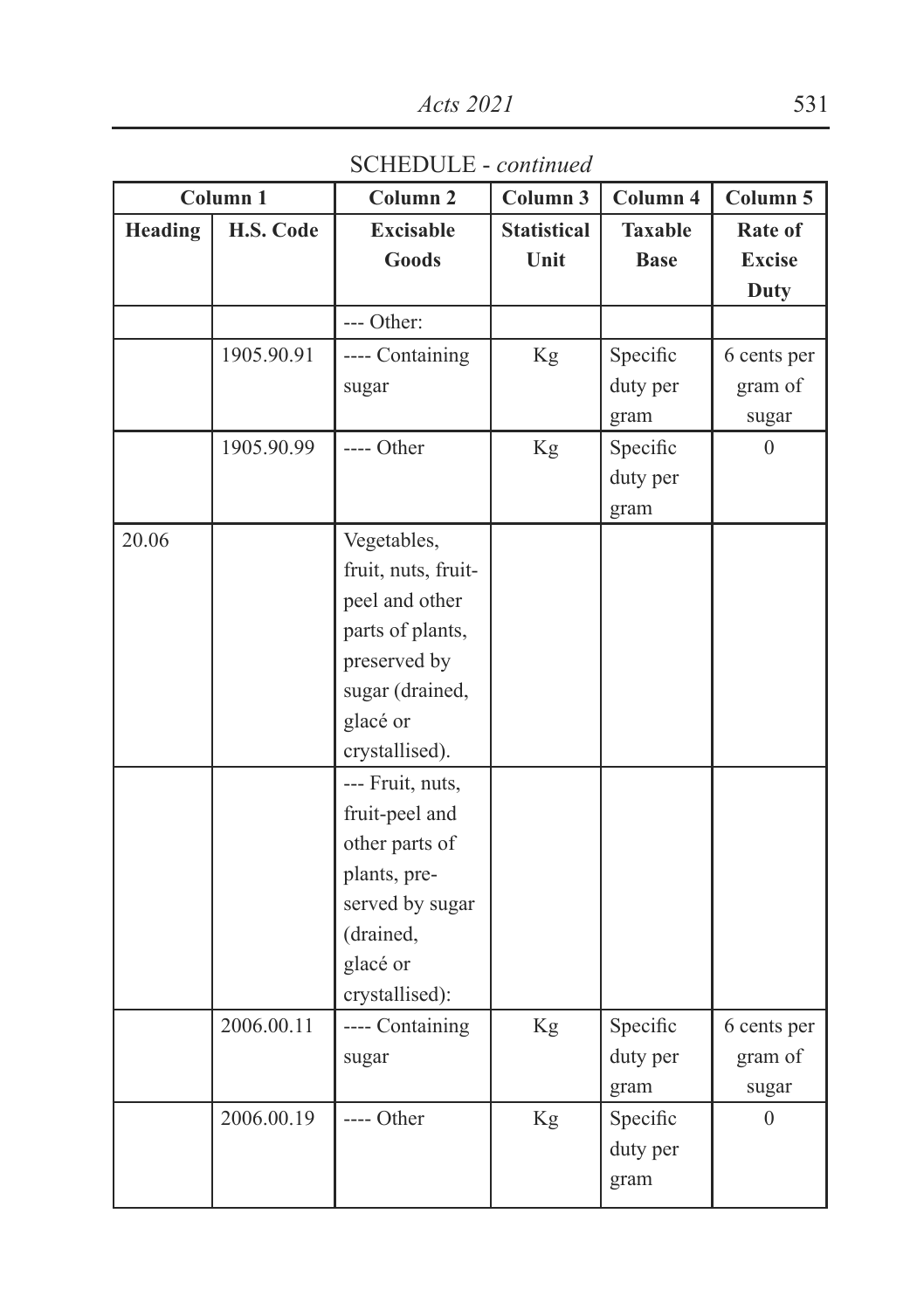SCHEDULE - *continued*

|                | Column 1   | Column <sub>2</sub> | Column 3           | Column 4       | Column 5      |
|----------------|------------|---------------------|--------------------|----------------|---------------|
| <b>Heading</b> | H.S. Code  | <b>Excisable</b>    | <b>Statistical</b> | <b>Taxable</b> | Rate of       |
|                |            | <b>Goods</b>        | Unit               | <b>Base</b>    | <b>Excise</b> |
|                |            |                     |                    |                | <b>Duty</b>   |
| 20.07          |            | Jams, fruit         |                    |                |               |
|                |            | jellies, mar-       |                    |                |               |
|                |            | malades, fruit      |                    |                |               |
|                |            | or nut purée        |                    |                |               |
|                |            | and fruit or nut    |                    |                |               |
|                |            | pastes, obtained    |                    |                |               |
|                |            | by cooking,         |                    |                |               |
|                |            | whether or          |                    |                |               |
|                |            | not containing      |                    |                |               |
|                |            | added sugar or      |                    |                |               |
|                |            | other               |                    |                |               |
|                |            | sweetening          |                    |                |               |
|                |            | matter.             |                    |                |               |
|                |            | -- Citrus fruit:    |                    |                |               |
|                | 2007.91.10 | --- Containing      | Kg                 | Specific       | 6 cents       |
|                |            | sugar               |                    | duty per       | per gram      |
|                |            |                     |                    | gram           | of sugar      |
|                | 2007.91.90 | --- Other           | <b>Kg</b>          | Specific       | $\theta$      |
|                |            |                     |                    | duty per       |               |
|                |            |                     |                    | gram           |               |
|                |            | -- Other:           |                    |                |               |
|                | 2007.99.10 | --- Containing      | Kg                 | Specific       | 6 cents       |
|                |            | sugar               |                    | duty per       | per gram      |
|                |            |                     |                    | gram           | of sugar      |
|                | 2007.99.90 | --- Other           | Kg                 | Specific       | $\theta$      |
|                |            |                     |                    | duty per       |               |
|                |            |                     |                    | gram           |               |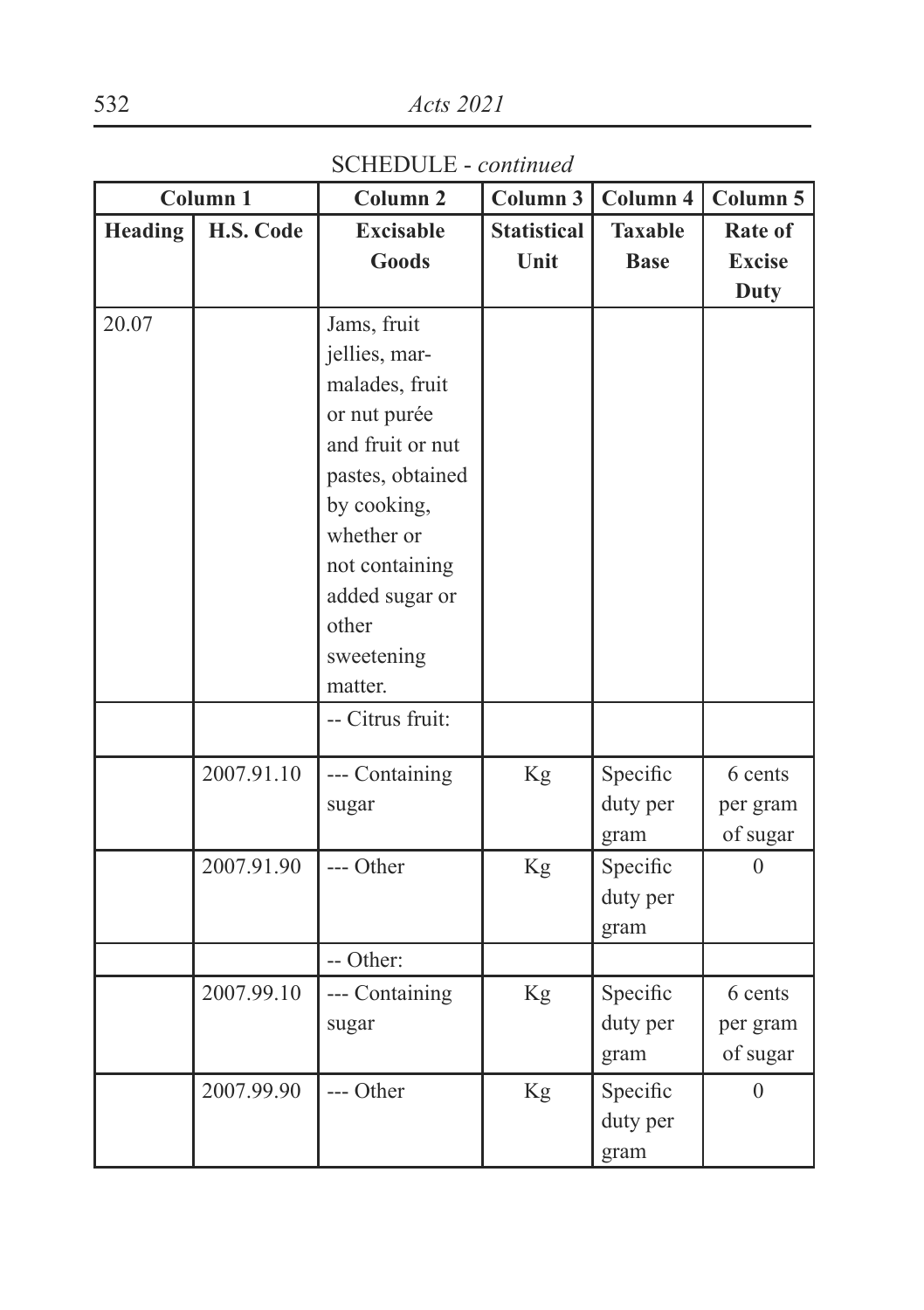SCHEDULE - *continued*

|         | Column 1   | Column <sub>2</sub>                                                                                                                                                                                                                     | Column 3                   | Column 4                      | Column 5                                |
|---------|------------|-----------------------------------------------------------------------------------------------------------------------------------------------------------------------------------------------------------------------------------------|----------------------------|-------------------------------|-----------------------------------------|
| Heading | H.S. Code  | <b>Excisable</b><br><b>Goods</b>                                                                                                                                                                                                        | <b>Statistical</b><br>Unit | <b>Taxable</b><br><b>Base</b> | Rate of<br><b>Excise</b><br><b>Duty</b> |
| 20.08   |            | Fruit, nuts and<br>other edible parts<br>of plants, other-<br>wise<br>prepared or<br>preserved,<br>whether or not<br>containing added<br>sugar or other<br>sweetening matter<br>or spirit, not else-<br>where specified or<br>included. |                            |                               |                                         |
|         |            | -- Ground-nuts:                                                                                                                                                                                                                         |                            |                               |                                         |
|         |            | --- Peanut butter:                                                                                                                                                                                                                      |                            |                               |                                         |
|         | 2008.11.11 | ---- Containing<br>sugar                                                                                                                                                                                                                | Kg                         | Specific<br>duty per<br>gram  | 6 cents<br>per gram<br>of sugar         |
|         | 2008.11.19 | ---- Other                                                                                                                                                                                                                              | Kg                         | Specific<br>duty per<br>gram  | $\overline{0}$                          |
|         |            | --- Other:                                                                                                                                                                                                                              |                            |                               |                                         |
|         | 2008.11.91 | ---- Containing<br>sugar                                                                                                                                                                                                                | Kg                         | Specific<br>duty per<br>gram  | 6 cents<br>per gram<br>of sugar         |
|         | 2008.11.99 | ---- Other                                                                                                                                                                                                                              | Kg                         | Specific<br>duty per<br>gram  | $\overline{0}$                          |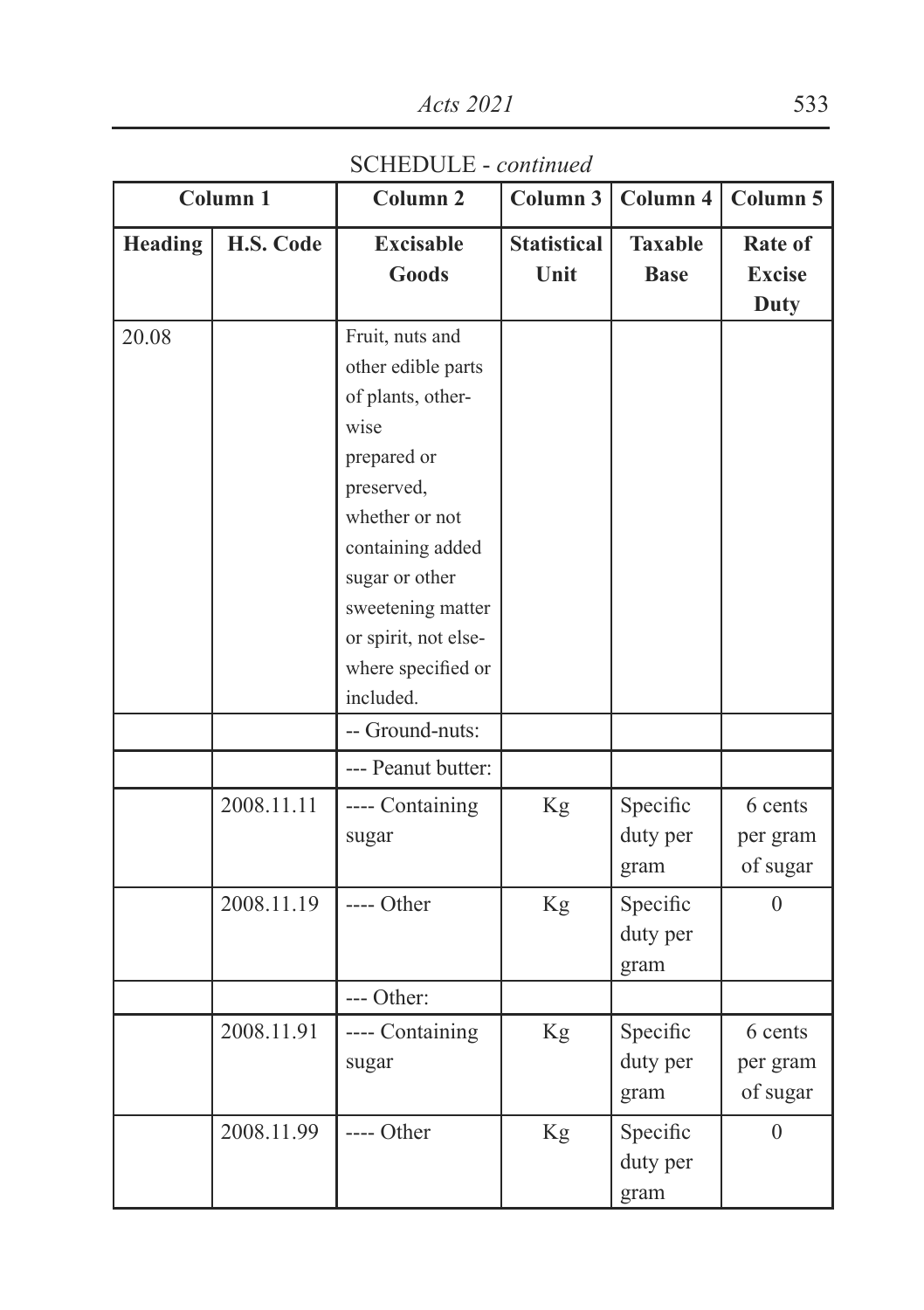SCHEDULE - *continued*

|         | Column <sub>1</sub> | Column <sub>2</sub> | Column 3           | Column 4       | Column 5           |
|---------|---------------------|---------------------|--------------------|----------------|--------------------|
| Heading | H.S. Code           | <b>Excisable</b>    | <b>Statistical</b> | <b>Taxable</b> | Rate of            |
|         |                     | Goods               | Unit               | <b>Base</b>    | <b>Excise Duty</b> |
|         |                     | -- Other,           |                    |                |                    |
|         |                     | including           |                    |                |                    |
|         |                     | mixtures:           |                    |                |                    |
|         | 2008.19.10          | --- Containing      | Kg                 | Specific       | 6 cents per        |
|         |                     | sugar               |                    | duty per       | gram of            |
|         |                     |                     |                    | gram           | sugar              |
|         | 2008.19.90          | --- Other           | Kg                 | Specific       | $\overline{0}$     |
|         |                     |                     |                    | duty per       |                    |
|         |                     |                     |                    | gram           |                    |
|         |                     | - Pineapples:       |                    |                |                    |
|         | 2008.20.10          | --- Containing      | Kg                 | Specific       | 6 cents per        |
|         |                     | sugar               |                    | duty per       | gram of            |
|         |                     |                     |                    | gram           | sugar              |
|         | 2008.20.90          | --- Other           | Kg                 | Specific       | $\overline{0}$     |
|         |                     |                     |                    | duty per       |                    |
|         |                     |                     |                    | gram           |                    |
|         |                     | - Citrus fruit:     |                    |                |                    |
|         | 2008.30.10          | --- Containing      | Kg                 | Specific       | 6 cents per        |
|         |                     | sugar               |                    | duty per       | gram of            |
|         |                     |                     |                    | gram           | sugar              |
|         | 2008.30.90          | --- Other           | Kg                 | Specific       | $\theta$           |
|         |                     |                     |                    | duty per       |                    |
|         |                     |                     |                    | gram           |                    |
|         |                     | - Pears:            |                    |                |                    |
|         | 2008.40.10          | --- Containing      | Kg                 | Specific       | 6 cents per        |
|         |                     | sugar               |                    | duty per       | gram of            |
|         |                     |                     |                    | gram           | sugar              |
|         | 2008.40.90          | --- Other           | Kg                 | Specific       | $\overline{0}$     |
|         |                     |                     |                    | duty per       |                    |
|         |                     |                     |                    | gram           |                    |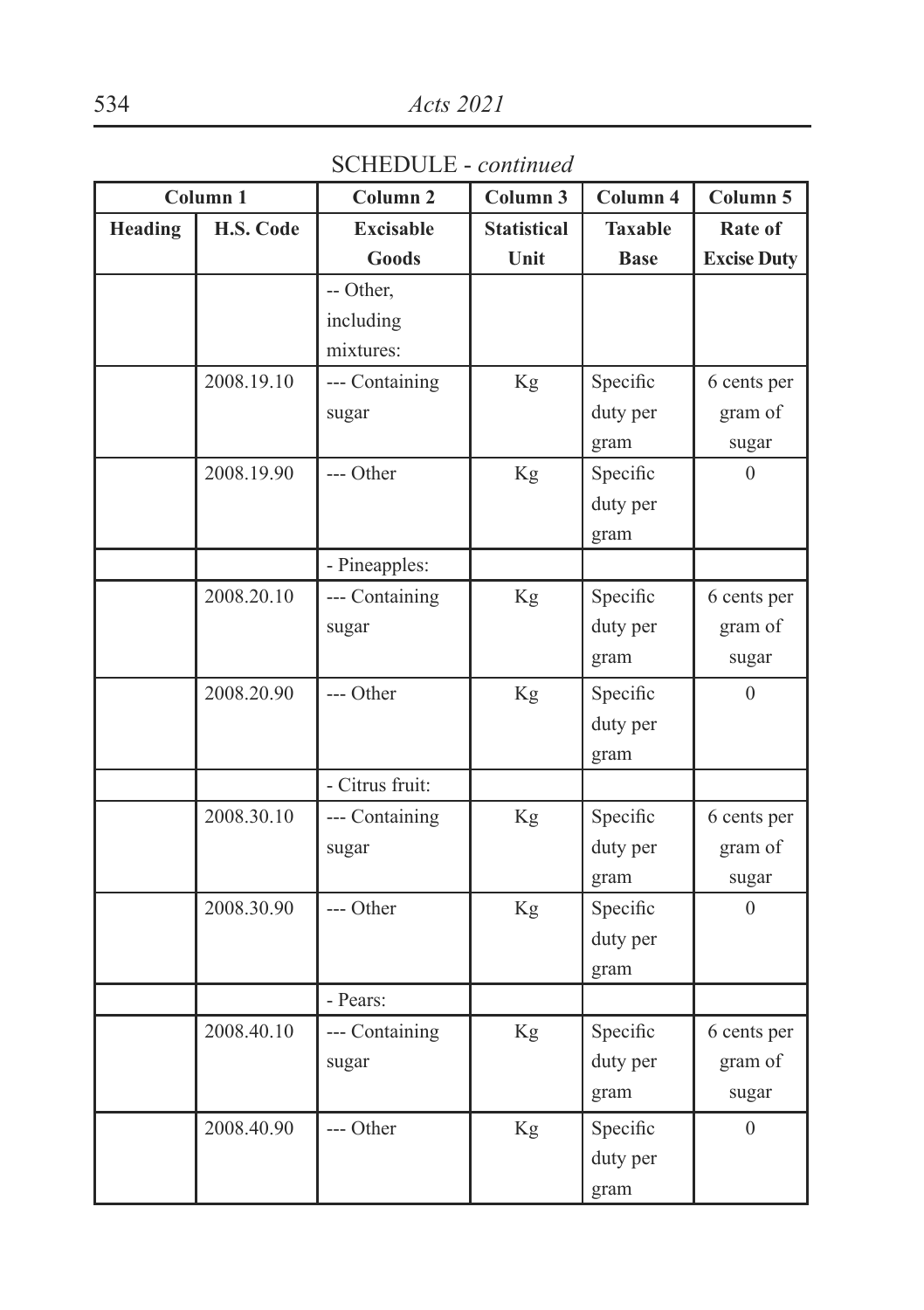SCHEDULE - *continued*

|                | Column 1   | Column <sub>2</sub>                    | Column 3                   | Column 4                      | Column 5                                |
|----------------|------------|----------------------------------------|----------------------------|-------------------------------|-----------------------------------------|
| <b>Heading</b> | H.S. Code  | <b>Excisable</b><br><b>Goods</b>       | <b>Statistical</b><br>Unit | <b>Taxable</b><br><b>Base</b> | Rate of<br><b>Excise</b><br><b>Duty</b> |
|                |            | - Apricots:                            |                            |                               |                                         |
|                | 2008.50.10 | --- Containing<br>sugar                | Kg                         | Specific<br>duty per<br>gram  | 6 cents<br>per gram<br>of sugar         |
|                | 2008.50.90 | --- Other                              | Kg                         | Specific<br>duty per<br>gram  | $\Omega$                                |
|                |            | - Cherries:                            |                            |                               |                                         |
|                | 2008.60.10 | --- Containing<br>sugar                | Kg                         | Specific<br>duty per<br>gram  | 6 cents<br>per gram<br>of sugar         |
|                | 2008.60.90 | --- Other                              | Kg                         | Specific<br>duty per<br>gram  | $\theta$                                |
|                |            | - Peaches,<br>including<br>nectarines: |                            |                               |                                         |
|                | 2008.70.10 | --- Containing<br>sugar                | Kg                         | Specific<br>duty per<br>gram  | 6 cents<br>per gram<br>of sugar         |
|                | 2008.70.90 | --- Other                              | Kg                         | Specific<br>duty per<br>gram  | $\Omega$                                |
|                |            | - Strawberries:                        |                            |                               |                                         |
|                | 2008.80.10 | --- Containing<br>sugar                | Kg                         | Specific<br>duty per<br>gram  | 6 cents<br>per gram<br>of sugar         |
|                | 2008.80.90 | --- Other                              | Kg                         | Specific<br>duty per<br>gram  | $\Omega$                                |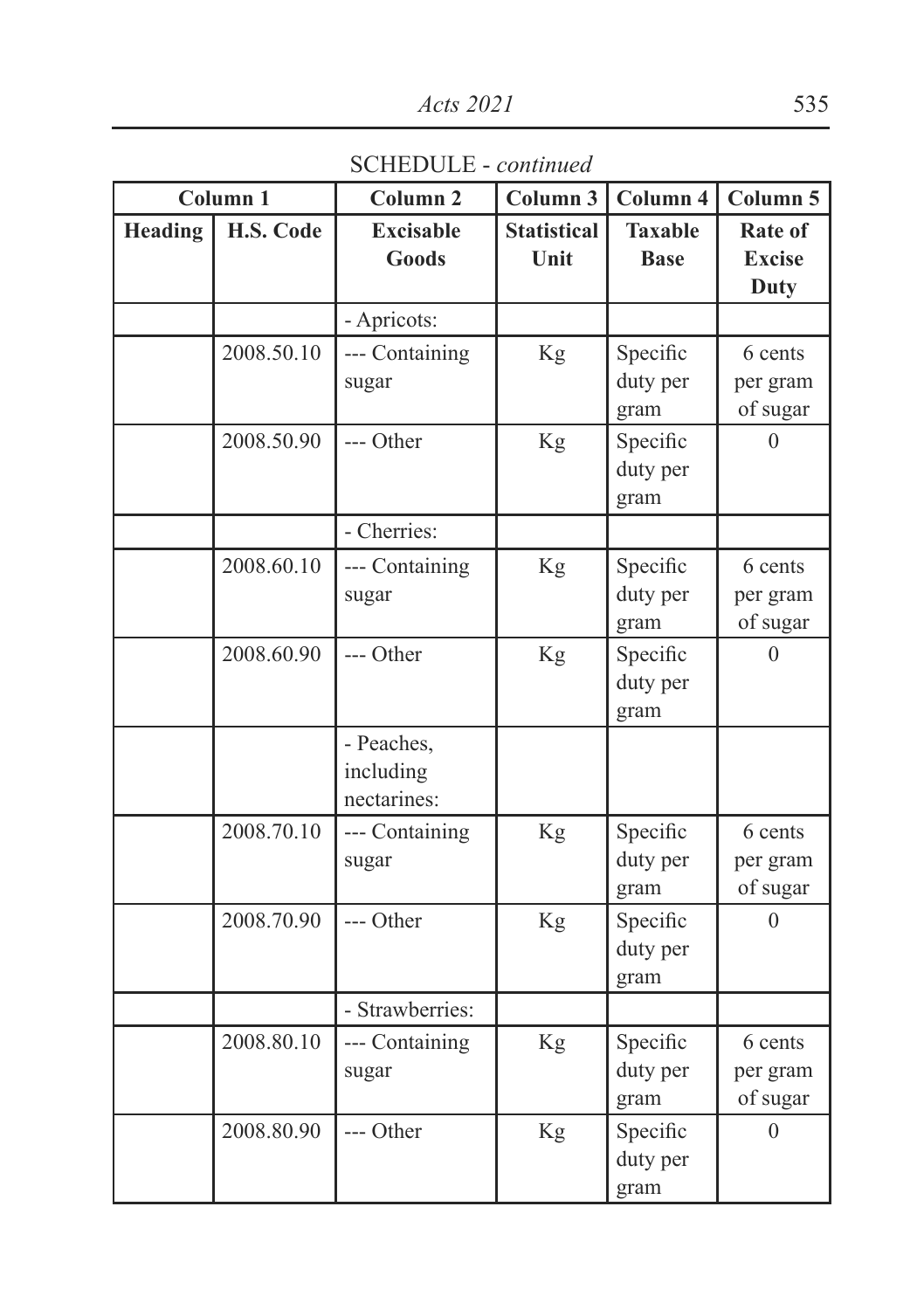SCHEDULE - *continued*

|                | Column 1   | Column <sub>2</sub>                                                                                   | Column $3$                 | Column $4$                    | Column 5                         |
|----------------|------------|-------------------------------------------------------------------------------------------------------|----------------------------|-------------------------------|----------------------------------|
| <b>Heading</b> | H.S. Code  | <b>Excisable</b><br>Goods                                                                             | <b>Statistical</b><br>Unit | <b>Taxable</b><br><b>Base</b> | Rate of<br><b>Excise</b><br>Duty |
|                |            | -- Palm hearts:                                                                                       |                            |                               |                                  |
|                | 2008.91.10 | --- Containing<br>sugar                                                                               | Kg                         | Specific<br>duty per<br>gram  | 6 cents<br>per gram<br>of sugar  |
|                | 2008.91.90 | --- Other                                                                                             | Kg                         | Specific<br>duty per<br>gram  | 0                                |
|                |            | -- Cranberries<br>(Vaccinium<br>macrocarpon,<br>Vaccinium<br>охусоссоs,<br>Vaccinium<br>vitis-idaea): |                            |                               |                                  |
|                | 2008.93.10 | --- Containing<br>sugar                                                                               | Kg                         | Specific<br>duty per<br>gram  | 6 cents<br>per gram<br>of sugar  |
|                | 2008.93.90 | --- Other                                                                                             | Kg                         | Specific<br>duty per<br>gram  | 0                                |
|                |            | -- Mixtures:                                                                                          |                            |                               |                                  |
|                | 2008.97.10 | --- Containing<br>sugar                                                                               | Kg                         | Specific<br>duty per<br>gram  | 6 cents<br>per gram<br>of sugar  |
|                | 2008.97.90 | --- Other                                                                                             | Kg                         | Specific<br>duty per<br>gram  | $\theta$                         |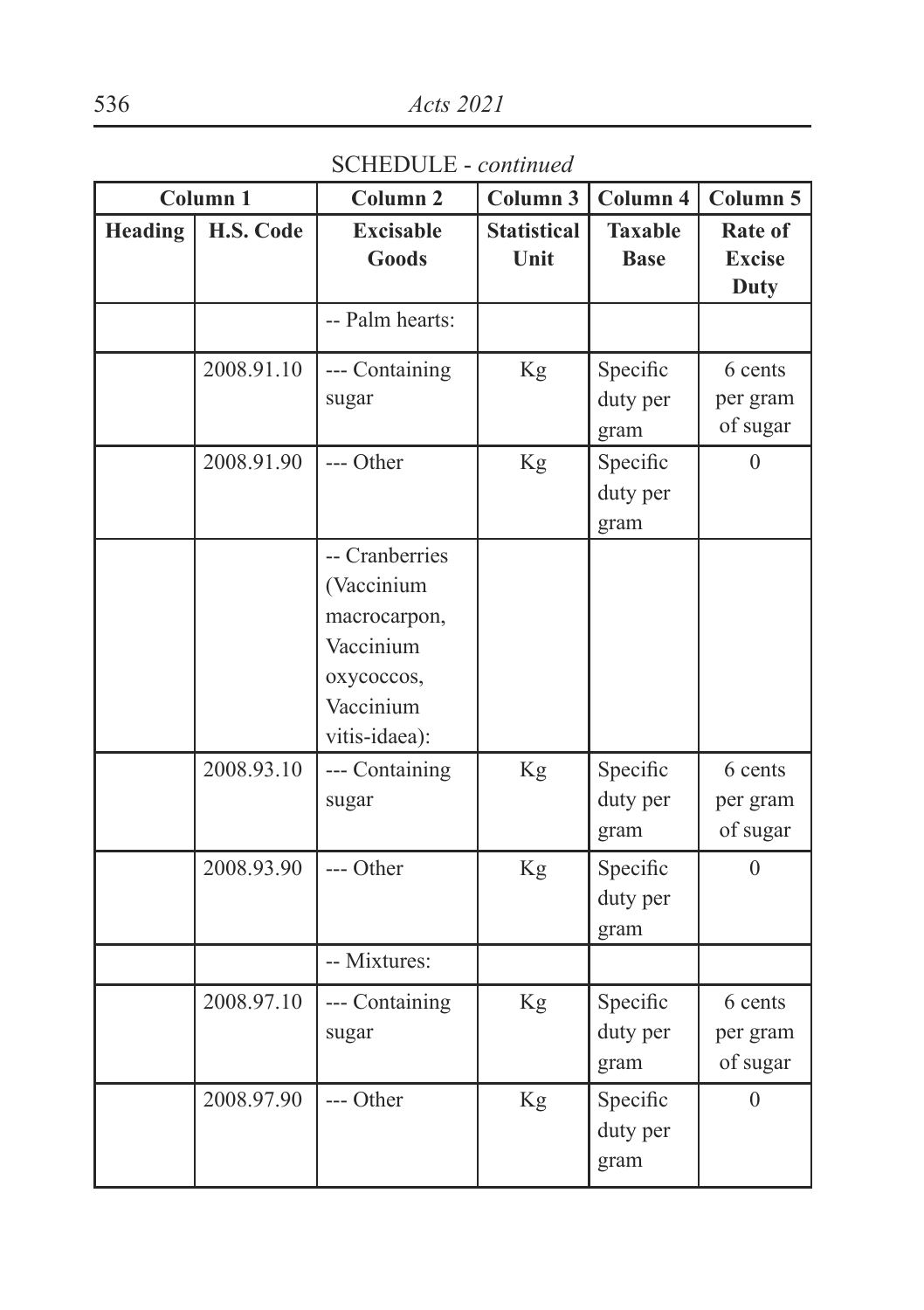SCHEDULE - *continued*

|                | Column 1   | Column <sub>2</sub>    | Column 3           | Column 4       | Column 5         |
|----------------|------------|------------------------|--------------------|----------------|------------------|
| <b>Heading</b> | H.S. Code  | <b>Excisable Goods</b> | <b>Statistical</b> | <b>Taxable</b> | Rate of          |
|                |            |                        | Unit               | <b>Base</b>    | <b>Excise</b>    |
|                |            |                        |                    |                | <b>Duty</b>      |
|                |            | -- Other:              |                    |                |                  |
|                | 2008.99.10 | --- Containing         | Kg                 | Specific       | 6 cents per      |
|                |            | sugar                  |                    | duty per       | gram of          |
|                |            |                        |                    | gram           | sugar            |
|                | 2008.99.90 | --- Other              | Kg                 | Specific       | $\theta$         |
|                |            |                        |                    | duty per       |                  |
|                |            |                        |                    | gram           |                  |
| 21.05          |            | Ice cream and          |                    |                |                  |
|                |            | other edible ice,      |                    |                |                  |
|                |            | whether or not         |                    |                |                  |
|                |            | containing cocoa.      |                    |                |                  |
|                | 2105.00.10 | --- Containing         | Kg                 | Specific       | 6 cents per      |
|                |            | sugar                  |                    | duty per       | gram of          |
|                |            |                        |                    | gram           | sugar            |
|                | 2105.00.90 | --- Other              | Kg                 | Specific       | $\theta$         |
|                |            |                        |                    | duty per       |                  |
|                |            |                        |                    | gram           |                  |
|                |            | --- Preparations       |                    |                | $\theta$         |
|                |            | intended to be         |                    |                |                  |
|                |            | used as beverages      |                    |                |                  |
|                |            | after dissolution:     |                    |                |                  |
|                | 2106.90.81 | ---- Containing        | Kg                 | Specific       | 6 cents per      |
|                |            | sugar                  |                    | duty per       | gram of          |
|                |            |                        |                    | gram           | sugar            |
|                | 2106.90.89 | ---- Other             | Kg                 | Specific       | $\boldsymbol{0}$ |
|                |            |                        |                    | duty per       |                  |
|                |            |                        |                    | gram           |                  |

 $\frac{1}{2}$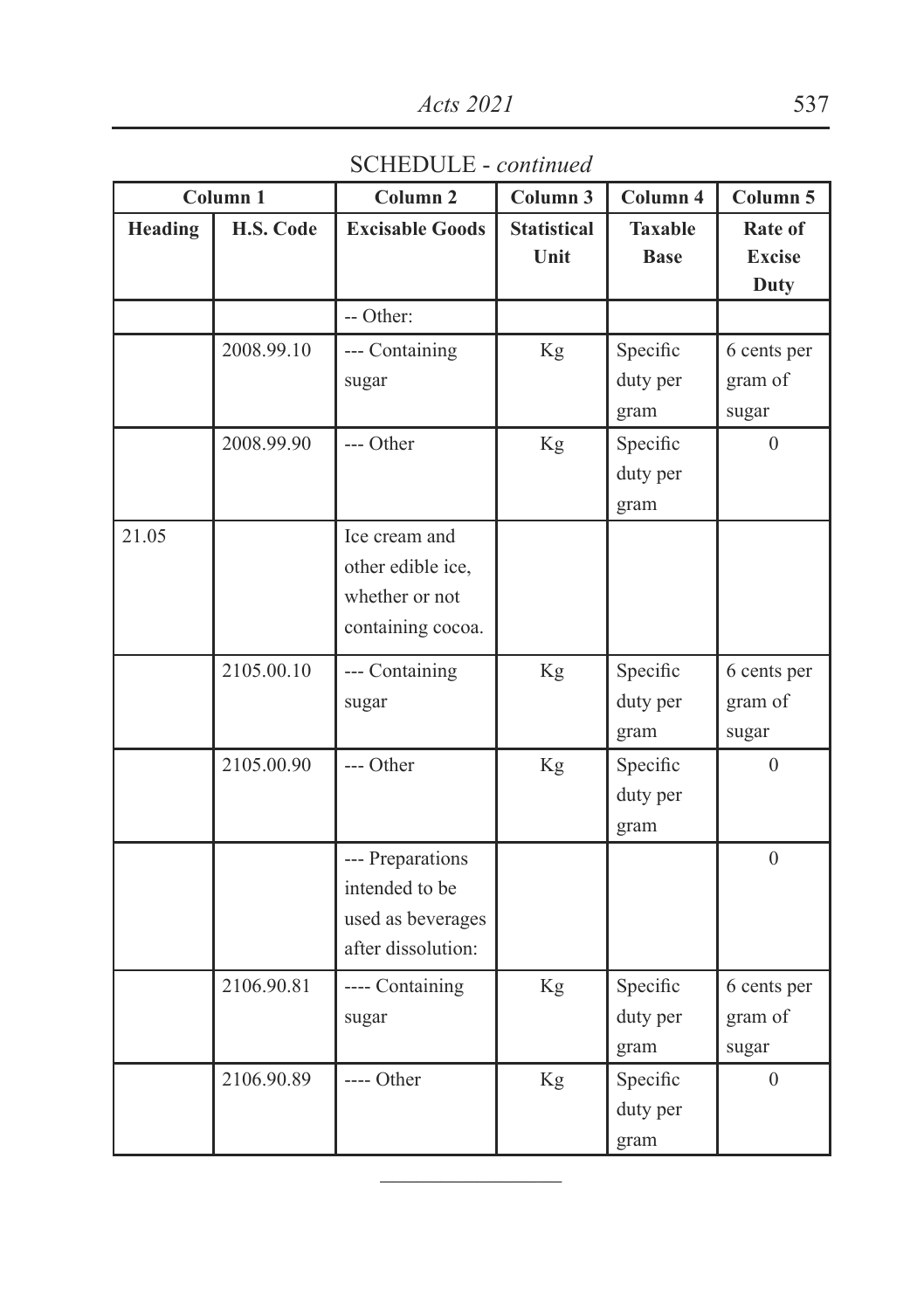## 538 *Acts 2021*

## **EIGHTH SCHEDULE**

[Section  $24(i)(ii)(C)$  and  $(D)]$ 

## **PART I**

| 2203.00.11, | 2203.00.19, | 2203.00.91, | 2203.00.99. |
|-------------|-------------|-------------|-------------|
| 2204.10.10, | 2204.10.90, | 2204.21.11, | 2204.21.19, |
| 2204.21.21, | 2204.21.29. | 2204.21.91, | 2204.21.99, |
| 2204.22.10. | 2204.22.90. | 2204.29.10, | 2204.29.21, |
| 2204.29.29. | 2204.29.30, | 2204.29.91, | 2204.29.99. |
| 2205.10.90. | 2205.90.10. | 2205.90.90, | 2206.00.10. |
| 2206.00.21, | 2206.00.29, | 2206.00.31, | 2206.00.39, |
| 2206.00.41, | 2206.00.42, | 2206.00.43. | 2206.00.49. |
| 2206.00.51, | 2206.00.59, | 2206.00.61, | 2206.00.62, |
| 2206.00.63. | 2206.00.71. | 2206.00.72. | 2206.00.73. |
| 2206.00.81, | 2206.00.82, | 2206.00.83, | 2206.00.91, |
| 2206.00.99, | 2208.20.11, | 2208.20.19, | 2208.20.21, |
| 2208.20.22, | 2208.20.29, | 2208.20.90, | 2208.30.10, |
| 2208.30.90. | 2208.40.10. | 2208.40.20, | 2208.40.30, |
| 2208.40.40. | 2208.40.90. | 2208.50.11, | 2208.50.19. |
| 2208.50.21, | 2208.50.29  | 2208.50.91, | 2208.50.99. |
| 2208.60.10. | 2208.60.20  | 2208.60.30, | 2208.60.90. |
| 2208.70.11, | 2208.70.19, | 2208.70.90, | 2208.90.11, |
| 2208.90.12. | 2208.90.19. | 2208.90.21, | 2208.90.22. |
| 2208.90.23, | 2208.90.29. | 2208.90.31, | 2208.90.39. |
| 2208.90.61, | 2208.90.69. | 2208.90.91, | 2208.90.99. |
| 2402.10.10, | 2402.10.90, | 2402.20.00, | 2402.90.10, |
| 2402.90.90  |             |             |             |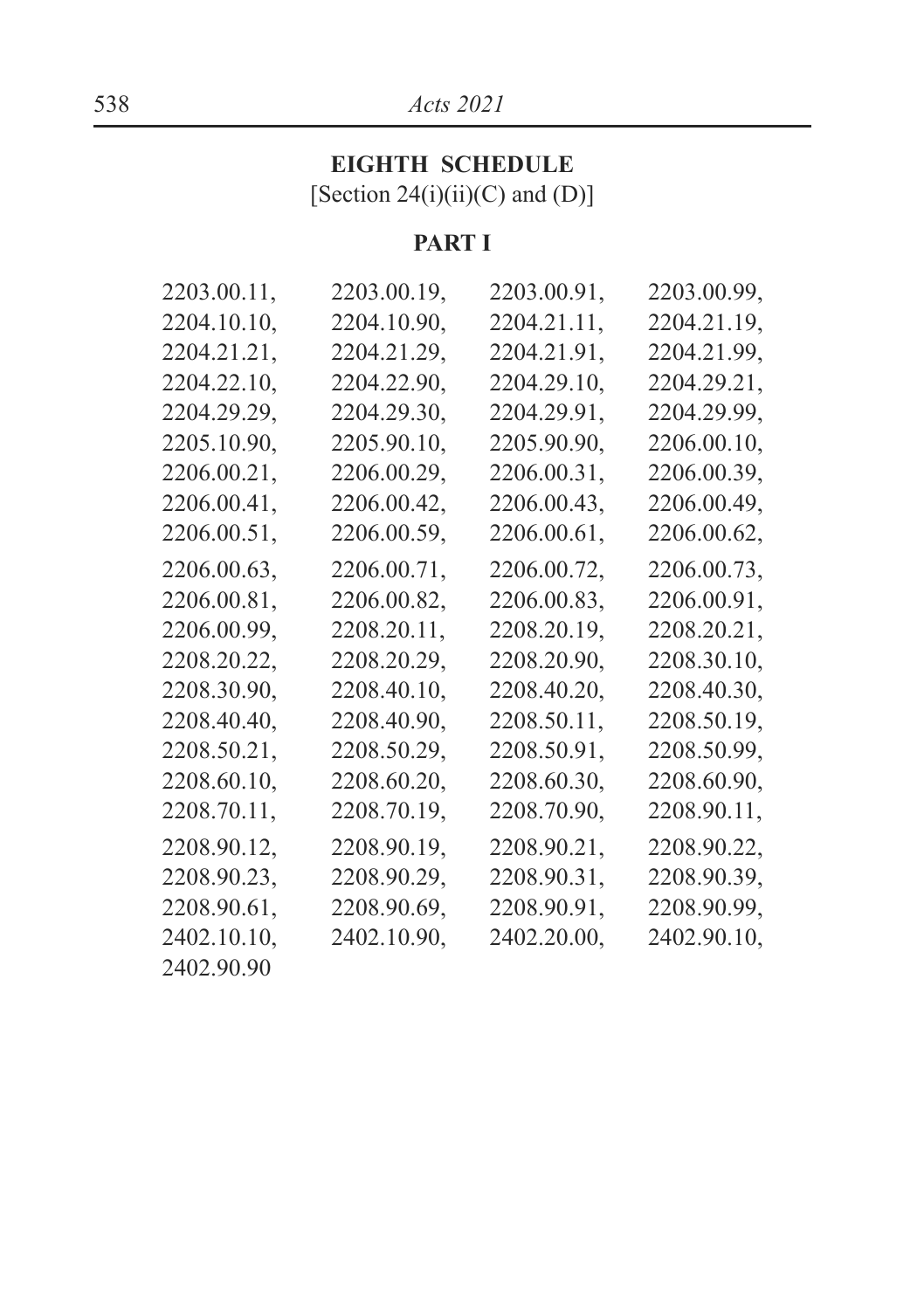## SCHEDULE - *continued* **PART II**

|         | Column 1   | Column <sub>2</sub>                                               | Column 3                   | Column 4                      | Column 5                                         |
|---------|------------|-------------------------------------------------------------------|----------------------------|-------------------------------|--------------------------------------------------|
| Heading | H.S. Code  | <b>Excisable</b><br><b>Goods</b>                                  | <b>Statistical</b><br>Unit | <b>Taxable</b><br><b>Base</b> | <b>Rate of</b><br><b>Excise</b><br>Duty          |
| 22.03   |            | Beer made<br>from malt:                                           |                            |                               |                                                  |
|         |            | $-$ Of an<br>alcoholic<br>strength not<br>exceeding<br>9 degrees: |                            |                               |                                                  |
|         | 2203.00.11 | ---- In can                                                       | L                          | Specific<br>duty per<br>litre | Rs 43.60<br>per<br>litre plus<br>Rs 2 per<br>can |
|         | 2203.00.19 | ---- Other                                                        | L                          | Specific<br>duty per<br>litre | Rs 43.60<br>per<br>litre                         |
|         |            | --- Other:                                                        |                            |                               |                                                  |
|         | 2203.00.91 | ---- In can                                                       | L                          | Specific<br>duty per<br>litre | Rs 60.60<br>per<br>litre plus<br>Rs 2 per<br>can |
|         | 2203.00.99 | ---- Other                                                        | $\mathbf{L}$               | Specific<br>duty per<br>litre | Rs 60.60<br>per<br>litre                         |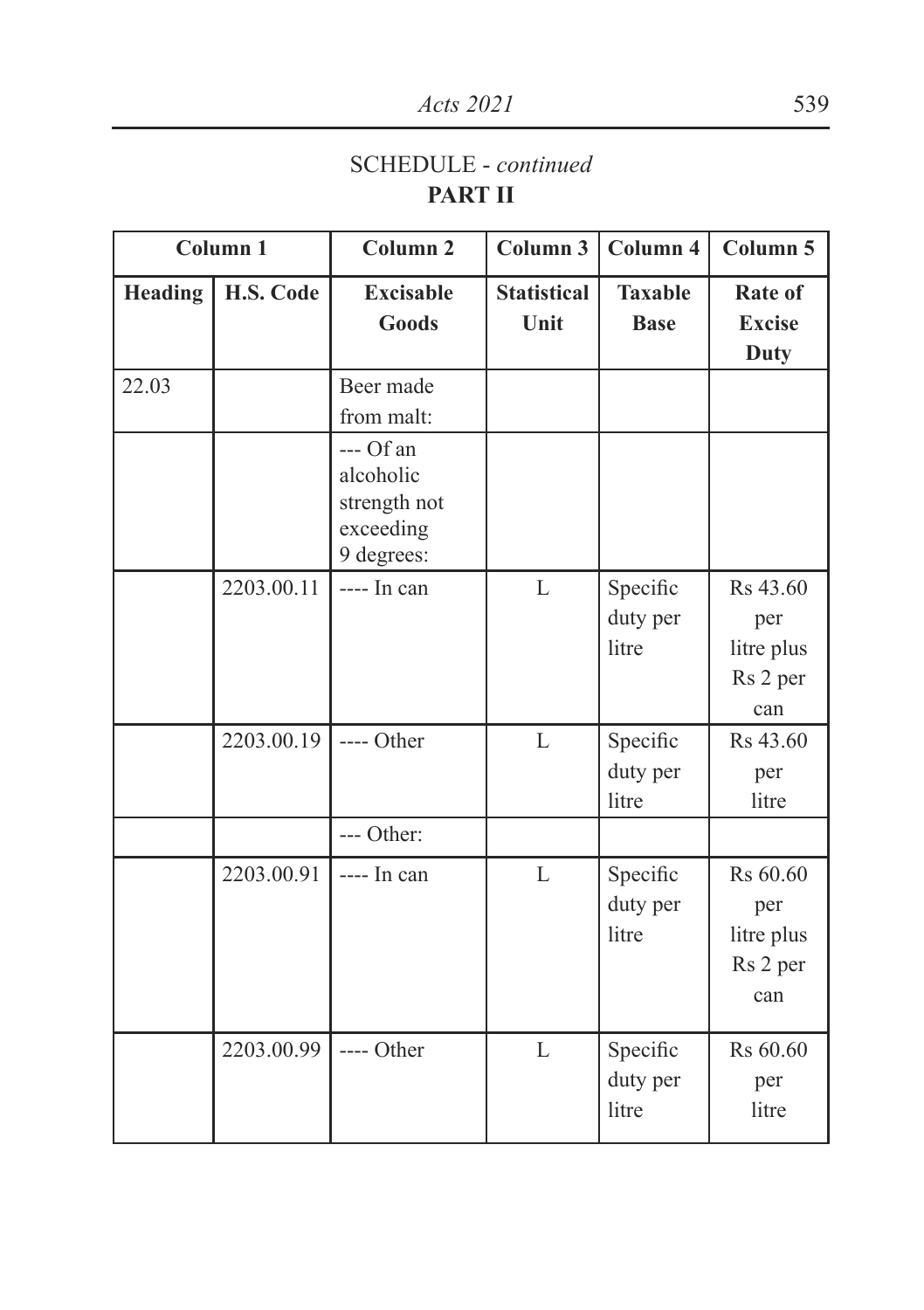SCHEDULE - *continued*

|                | Column 1   | Column <sub>2</sub>                                                                                                | Column $3$                 | Column 4                      | Column 5                                |
|----------------|------------|--------------------------------------------------------------------------------------------------------------------|----------------------------|-------------------------------|-----------------------------------------|
| <b>Heading</b> | H.S. Code  | <b>Excisable</b><br><b>Goods</b>                                                                                   | <b>Statistical</b><br>Unit | <b>Taxable</b><br><b>Base</b> | Rate of<br><b>Excise</b><br><b>Duty</b> |
| 22.04          |            | Wine of fresh<br>grapes,<br>including<br>fortified wines;<br>grape must<br>other than that<br>of heading<br>20.09. |                            |                               |                                         |
|                |            | - Sparkling<br>wine:                                                                                               |                            |                               |                                         |
|                | 2204.10.10 | --- Champagne                                                                                                      | L                          | Specific<br>duty per<br>unit  | Rs 1,016.40<br>per litre                |
|                | 2204.10.90 | --- Other                                                                                                          | L                          | Specific<br>duty per<br>unit  | Rs 213.40<br>per litre                  |
|                |            | - Other wine;<br>grape must with<br>fermentation<br>prevented or<br>arrested by<br>the addition of<br>alcohol:     |                            |                               |                                         |
|                |            | -- In containers<br>holding 2 L or<br>less:                                                                        |                            |                               |                                         |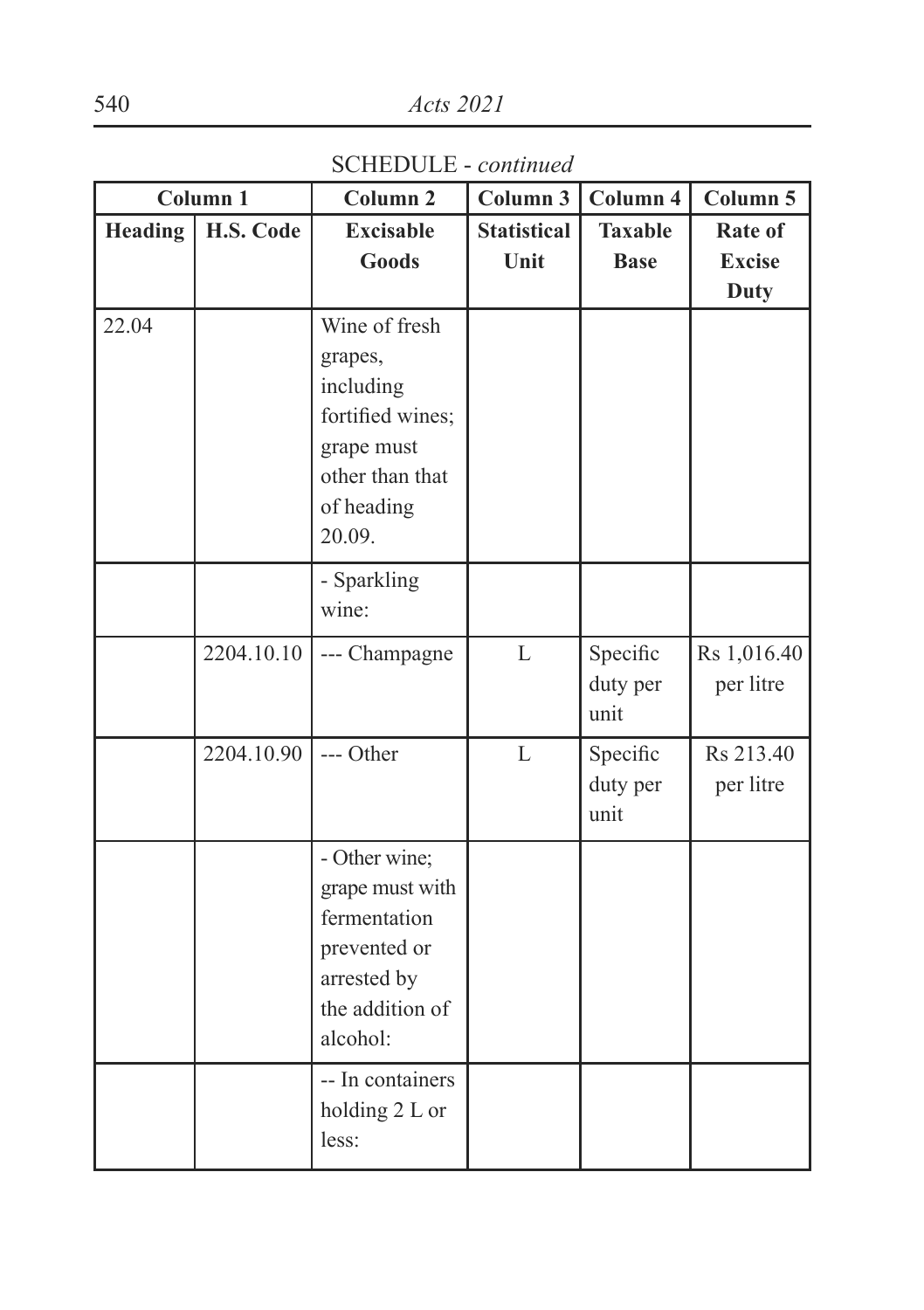SCHEDULE - *continued*

|         | Column <sub>1</sub> | Column <sub>2</sub> | Column 3           | Column 4       | Column 5      |
|---------|---------------------|---------------------|--------------------|----------------|---------------|
| Heading | H.S. Code           | <b>Excisable</b>    | <b>Statistical</b> | <b>Taxable</b> | Rate of       |
|         |                     | <b>Goods</b>        | Unit               | <b>Base</b>    | <b>Excise</b> |
|         |                     |                     |                    |                | <b>Duty</b>   |
|         |                     | --- Fortified       |                    |                |               |
|         |                     | wine:               |                    |                |               |
|         | 2204.21.11          | ---- Obtained by    | L                  | Specific       | Rs 253.50     |
|         |                     | mixing spirits      |                    | duty per       | per litre     |
|         |                     | of cane or cane     |                    | unit           |               |
|         |                     | products            |                    |                |               |
|         | 2204.21.19          | ---- Other          | $\mathbf{L}$       | Specific       | Rs 253.50     |
|         |                     |                     |                    | duty per       | per litre     |
|         |                     |                     |                    | unit           |               |
|         |                     | --- In cans not     |                    |                |               |
|         |                     | exceeding           |                    |                |               |
|         |                     | 330 ml:             |                    |                |               |
|         | 2204.21.21          | ---- Obtained       | L                  | Specific       | Rs 43.60      |
|         |                     | by mixing spir-     |                    | duty per       | per litre     |
|         |                     | its of cane or      |                    | litre          | plus Rs 2     |
|         |                     | cane products       |                    |                | per can       |
|         | 2204.21.29          | ---- Other          | L                  | Specific       | Rs 43.60      |
|         |                     |                     |                    | duty per       | per litre     |
|         |                     |                     |                    | litre          | plus Rs 2     |
|         |                     |                     |                    |                | per can       |
|         |                     | --- Other:          |                    |                |               |
|         | 2204.21.91          | ---- Obtained       | L                  | Specific       | Rs 213.40     |
|         |                     | by mixing spir-     |                    | duty per       | per litre     |
|         |                     | its of cane or      |                    | litre          |               |
|         |                     | cane products       |                    |                |               |
|         | 2204.21.99          | ---- Other          | L                  | Specific       | Rs 213.40     |
|         |                     |                     |                    | duty per       | per litre     |
|         |                     |                     |                    | litre          |               |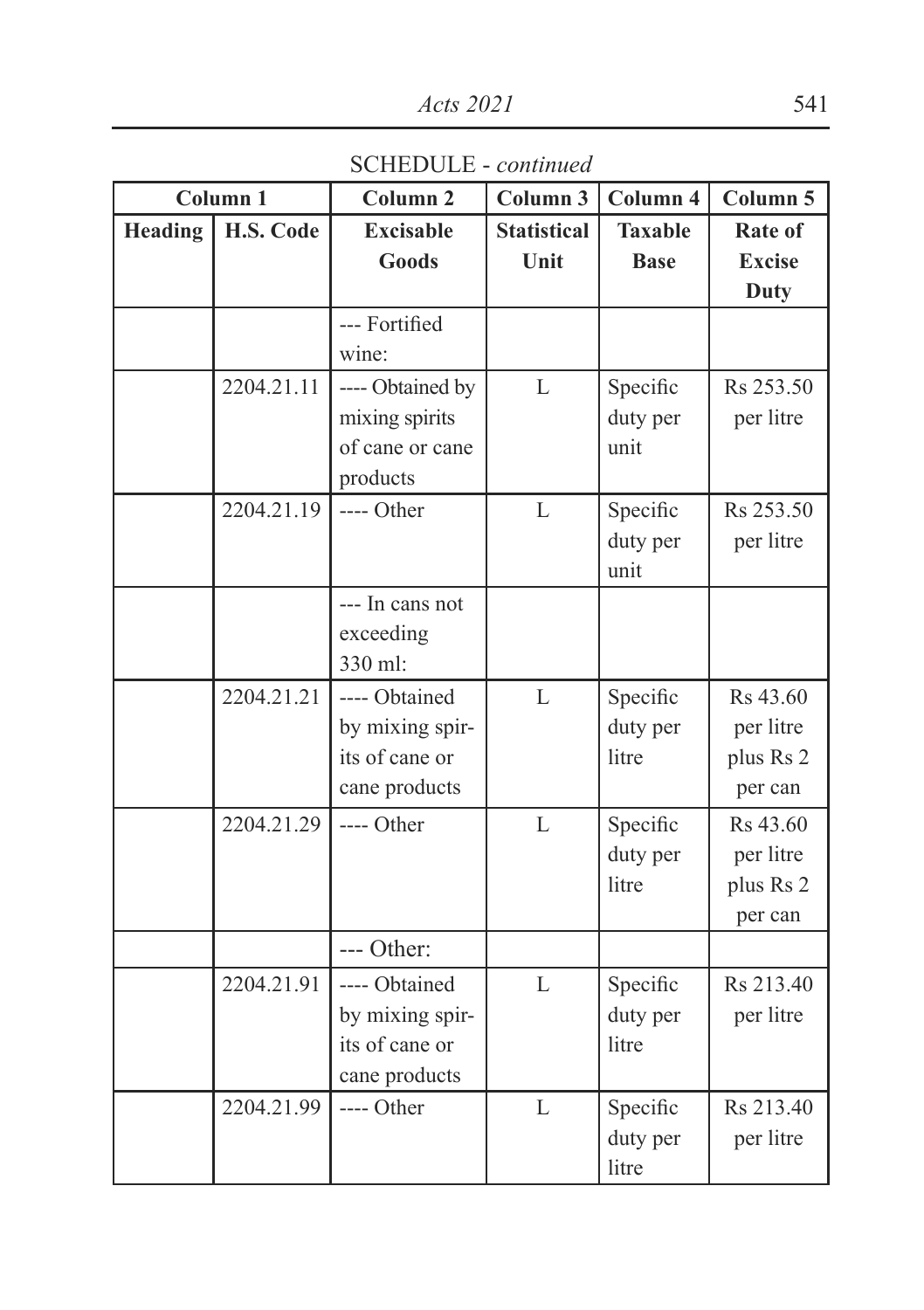SCHEDULE - *continued*

|         | Column <sub>1</sub> | Column <sub>2</sub>                                                       | Column 3                   | Column 4                      | Column 5                                |
|---------|---------------------|---------------------------------------------------------------------------|----------------------------|-------------------------------|-----------------------------------------|
| Heading | H.S. Code           | <b>Excisable</b><br><b>Goods</b>                                          | <b>Statistical</b><br>Unit | <b>Taxable</b><br><b>Base</b> | Rate of<br><b>Excise</b><br><b>Duty</b> |
|         |                     | -- In containers<br>holding more<br>than 2 L but<br>not more than<br>10 L |                            |                               |                                         |
|         | 2204.22.10          | --- Obtained by<br>mixing spirits<br>of cane or cane<br>products          | L                          | Specific<br>duty per<br>litre | Rs 213.40<br>per litre                  |
|         | 2204.22.90          | --- Other                                                                 | L                          | Specific<br>duty per<br>litre | Rs 213.40<br>per litre                  |
|         |                     | -- Other:                                                                 |                            |                               |                                         |
|         | 2204.29.10          | --- In bulk for<br>bottling pur-<br>poses                                 | L                          | Specific<br>duty per<br>litre | Rs 121.70<br>per litre                  |
|         |                     | --- Fortified<br>wine:                                                    |                            |                               |                                         |
|         | 2204.29.21          | ---- Obtained<br>by mixing<br>spirits of cane<br>or cane<br>products      | L                          | Specific<br>duty per<br>litre | Rs 253.50<br>per litre                  |
|         | 2204.29.29          | ---- Other                                                                | L                          | Specific<br>duty per<br>litre | Rs 253.50<br>per litre                  |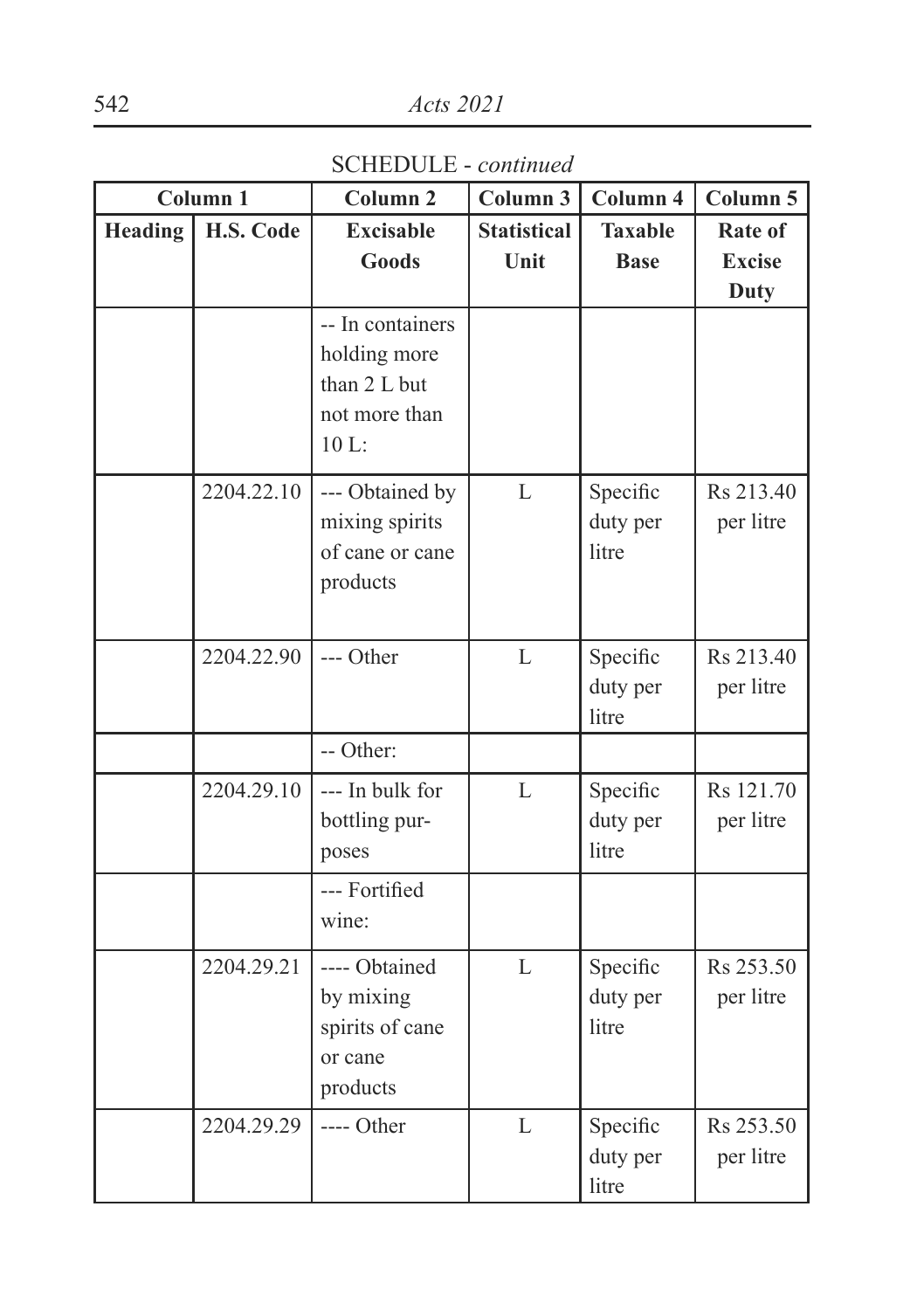SCHEDULE - *continued*

|         | Column <sub>1</sub> | Column <sub>2</sub> | Column 3           | Column 4       | Column 5      |
|---------|---------------------|---------------------|--------------------|----------------|---------------|
| Heading | H.S. Code           | <b>Excisable</b>    | <b>Statistical</b> | <b>Taxable</b> | Rate of       |
|         |                     | Goods               | Unit               | <b>Base</b>    | <b>Excise</b> |
|         |                     |                     |                    |                | <b>Duty</b>   |
|         | 2204.29.30          | --- Grape must with | L                  | Specific       | Rs 152.20     |
|         |                     | fermentation        |                    | duty per       | per litre     |
|         |                     | prevented or        |                    | litre          |               |
|         |                     | arrested by         |                    |                |               |
|         |                     | the addition of     |                    |                |               |
|         |                     | alcohol             |                    |                |               |
|         |                     | --- Other:          |                    |                |               |
|         | 2204.29.91          | ---- Obtained       | $\mathbf{L}$       | Specific       | Rs 213.40     |
|         |                     | by mixing spir-     |                    | duty per       | per litre     |
|         |                     | its of cane or      |                    | litre          |               |
|         |                     | cane products       |                    |                |               |
|         | 2204.29.99          | ---- Other          | L                  | Specific       | Rs 213.40     |
|         |                     |                     |                    | duty per       | per litre     |
|         |                     |                     |                    | litre          |               |
| 22.05   |                     | Vermouth and        |                    |                |               |
|         |                     | other wine of       |                    |                |               |
|         |                     | fresh grapes        |                    |                |               |
|         |                     | flavoured with      |                    |                |               |
|         |                     | plants or           |                    |                |               |
|         |                     | aromatic            |                    |                |               |
|         |                     | substances.         |                    |                |               |
|         |                     | - In containers     |                    |                |               |
|         |                     | holding 2 L or      |                    |                |               |
|         |                     | less:               |                    |                |               |
|         | 2205.10.90          | --- Other           | $\mathbf{L}$       | Specific       | Rs 213.40     |
|         |                     |                     |                    | duty per       | per litre     |
|         |                     |                     |                    | litre          |               |
|         |                     | - Other:            |                    |                |               |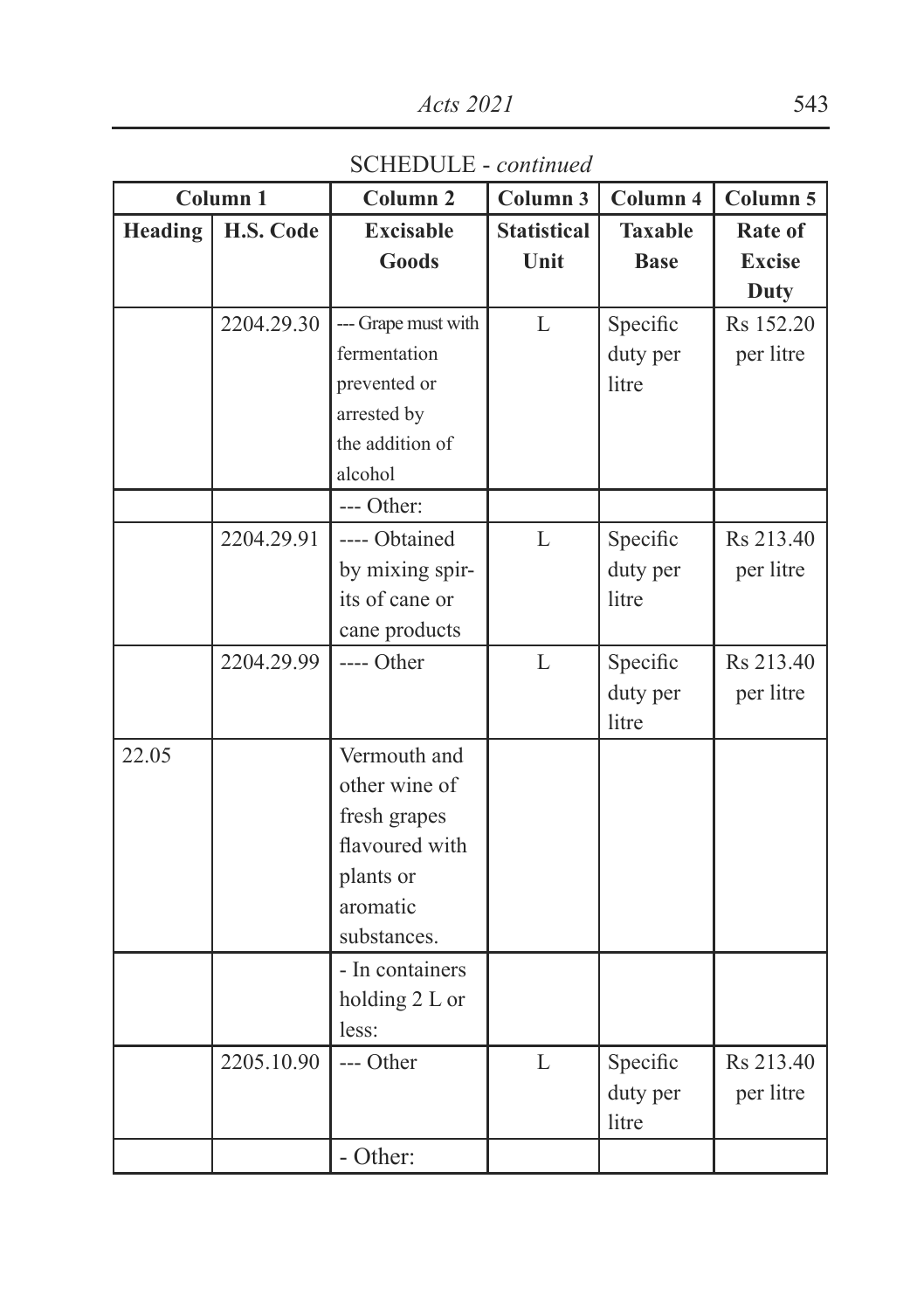SCHEDULE - *continued*

|                | Column 1   | Column <sub>2</sub> | Column 3           | Column 4          | Column 5      |
|----------------|------------|---------------------|--------------------|-------------------|---------------|
| <b>Heading</b> | H.S. Code  | <b>Excisable</b>    | <b>Statistical</b> | <b>Taxable</b>    | Rate of       |
|                |            | <b>Goods</b>        | Unit               | <b>Base</b>       | <b>Excise</b> |
|                |            |                     |                    |                   | <b>Duty</b>   |
|                | 2205.90.10 | --- In bulk         | L                  | Specific          | Rs 121.70     |
|                |            | for bottling        |                    | duty per          | per litre     |
|                |            | purposes            |                    | litre             |               |
|                | 2205.90.90 | --- Other           | L                  | Specific          | Rs 213.40     |
|                |            |                     |                    | duty per          | per litre     |
|                |            |                     |                    | litre             |               |
| 22.06          |            | Other               |                    |                   |               |
|                |            | fermented           |                    |                   |               |
|                |            | beverages           |                    |                   |               |
|                |            | (for example,       |                    |                   |               |
|                |            | cider, perry,       |                    |                   |               |
|                |            | mead, saké);        |                    |                   |               |
|                |            | mixtures of         |                    |                   |               |
|                |            | fermented           |                    |                   |               |
|                |            | beverages           |                    |                   |               |
|                |            | and mixtures        |                    |                   |               |
|                |            | of fermented        |                    |                   |               |
|                |            | beverages           |                    |                   |               |
|                |            | and non-            |                    |                   |               |
|                |            | alcoholic           |                    |                   |               |
|                |            | beverages,          |                    |                   |               |
|                |            | not elsewhere       |                    |                   |               |
|                |            | specified or        |                    |                   |               |
|                |            | included:           |                    |                   |               |
|                | 2206.00.10 | --- Fruit wine      | L                  | Specific          | Rs 35.30      |
|                |            |                     |                    | duty per<br>litre | per litre     |
|                |            | --- Fortified       |                    |                   |               |
|                |            | fruit wine:         |                    |                   |               |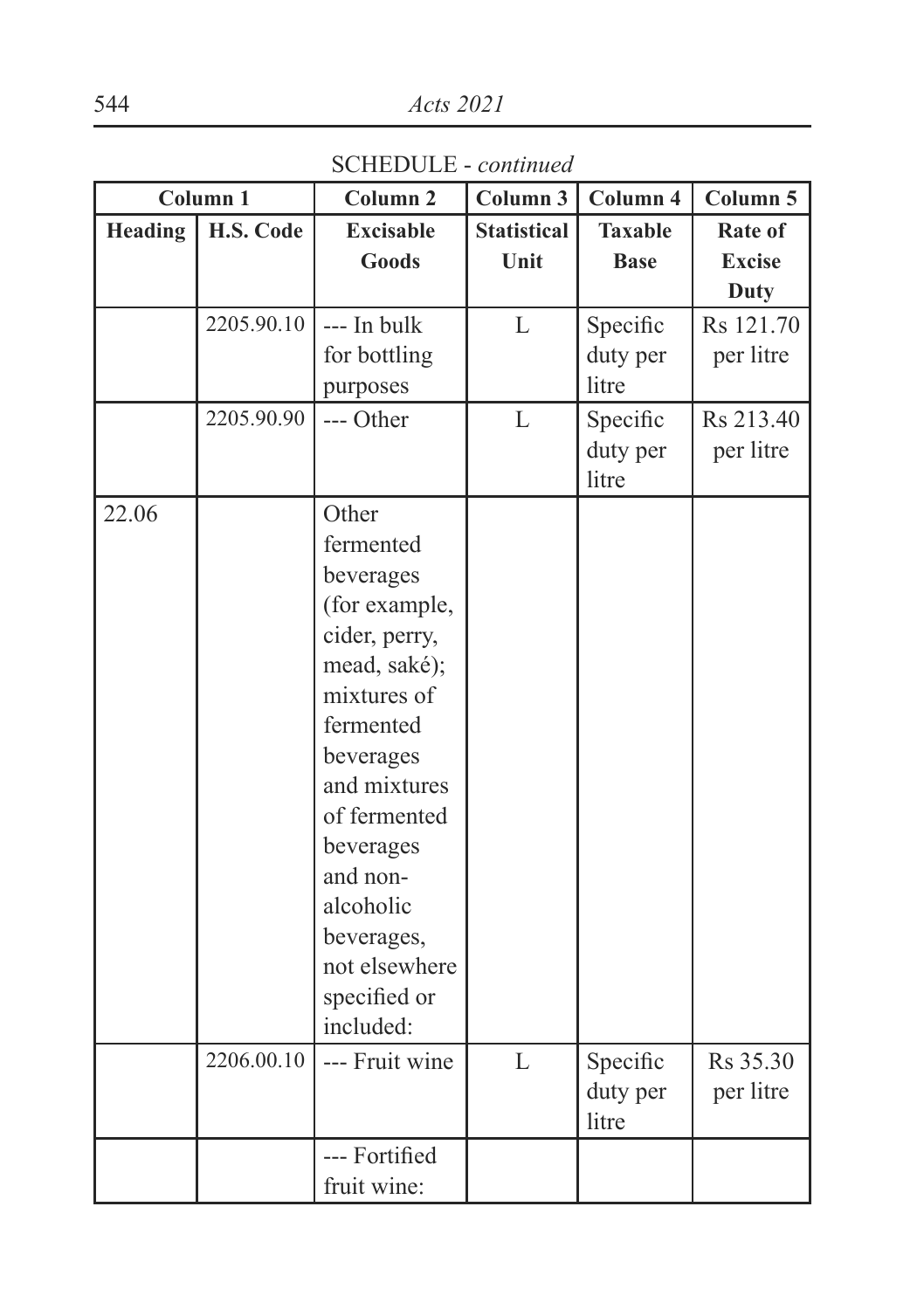SCHEDULE - *continued*

|                | Column <sub>1</sub> | Column <sub>2</sub> | Column 3           | Column 4       | Column 5      |
|----------------|---------------------|---------------------|--------------------|----------------|---------------|
| <b>Heading</b> | H.S. Code           | <b>Excisable</b>    | <b>Statistical</b> | <b>Taxable</b> | Rate of       |
|                |                     | <b>Goods</b>        | Unit               | <b>Base</b>    | <b>Excise</b> |
|                |                     |                     |                    |                | <b>Duty</b>   |
|                | 2206.00.21          | ---- Obtained       | L                  | Specific       | Rs 75.70      |
|                |                     | by mixing           |                    | duty per       | per litre     |
|                |                     | spirits of cane     |                    | litre          |               |
|                |                     | or cane             |                    |                |               |
|                |                     | products            |                    |                |               |
|                | 2206.00.29          | ---- Other          | L                  | Specific       | Rs 75.70      |
|                |                     |                     |                    | duty per       | per litre     |
|                |                     |                     |                    | litre          |               |
|                |                     | --- Shandy:         |                    |                |               |
|                | 2206.00.31          | ---- In can         | L                  | Specific       | Rs 35.30      |
|                |                     |                     |                    | duty per       | per litre     |
|                |                     |                     |                    | litre          | plus Rs 2     |
|                |                     |                     |                    |                | per can       |
|                |                     |                     |                    |                |               |
|                | 2206.00.39          | ---- Other          | L                  | Specific       | Rs 35.30      |
|                |                     |                     |                    | duty per       | per litre     |
|                |                     |                     |                    | litre          |               |
|                |                     | --- Beer:           |                    |                |               |
|                | 2206.00.41          | ---- Of an alco-    | L                  | Specific       | Rs 43.60      |
|                |                     | holic strength      |                    | duty per       | per litre     |
|                |                     | not exceeding       |                    | litre          | plus Rs 2     |
|                |                     | 9 degrees, in       |                    |                | per can       |
|                |                     | can                 |                    |                |               |
|                | 2206.00.42          | ---- Other, of      | L                  | Specific       | Rs 43.60      |
|                |                     | an alcoholic        |                    | duty per       | per litre     |
|                |                     | strength not        |                    | litre          |               |
|                |                     | exceeding 9         |                    |                |               |
|                |                     | degrees             |                    |                |               |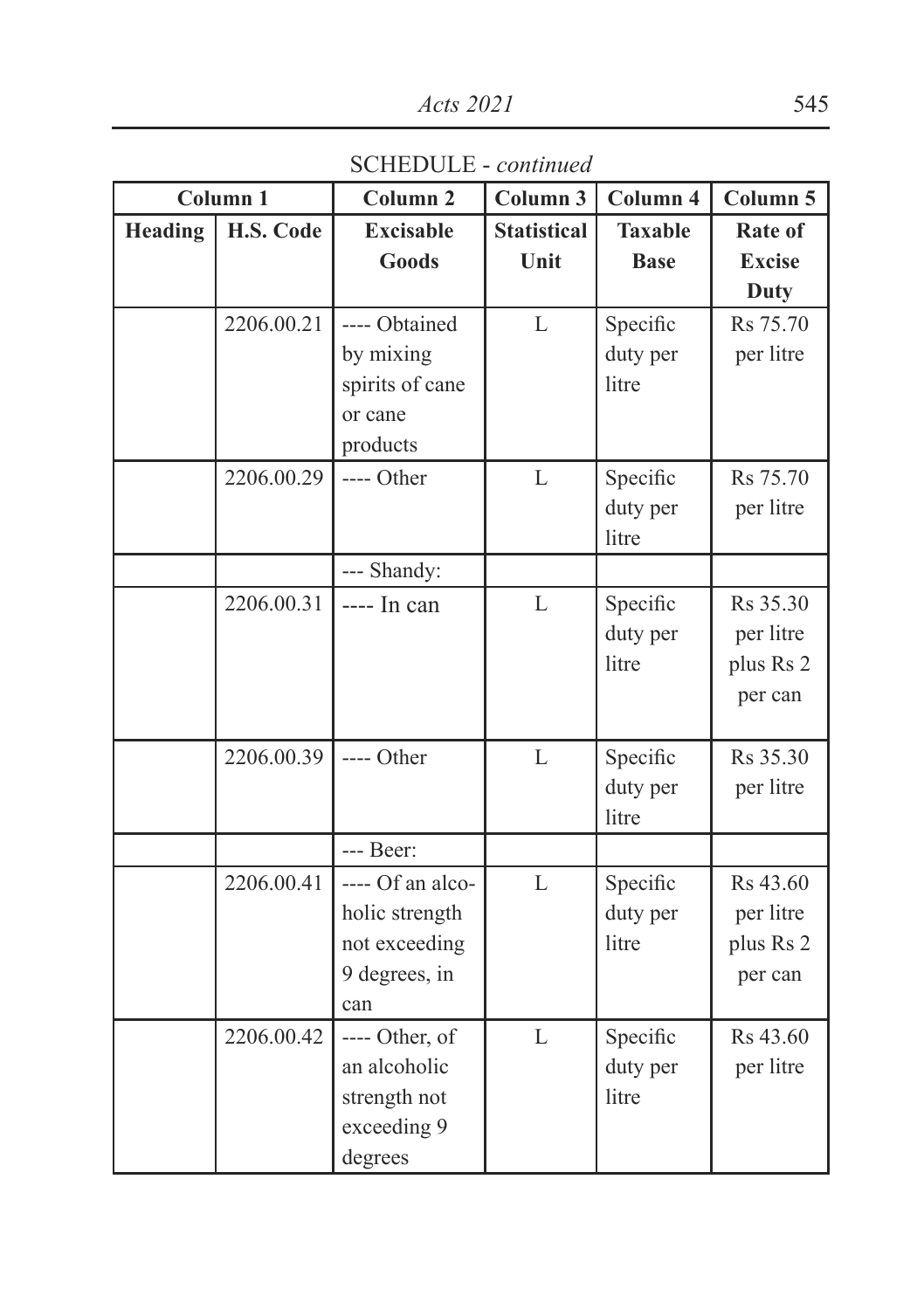SCHEDULE - *continued*

|         | Column <sub>1</sub> | Column <sub>2</sub> | Column 3           | Column 4       | Column 5      |
|---------|---------------------|---------------------|--------------------|----------------|---------------|
| Heading | H.S. Code           | <b>Excisable</b>    | <b>Statistical</b> | <b>Taxable</b> | Rate of       |
|         |                     | Goods               | Unit               | <b>Base</b>    | <b>Excise</b> |
|         |                     |                     |                    |                | <b>Duty</b>   |
|         | 2206.00.43          | $---$ Of an         | L                  | Specific       | Rs 60.60      |
|         |                     | alcoholic           |                    | duty per       | per litre     |
|         |                     | strength            |                    | litre          | plus Rs 2     |
|         |                     | exceeding 9         |                    |                | per can       |
|         |                     | degrees, in can     |                    |                |               |
|         | 2206.00.49          | ---- Other          | L                  | Specific       | Rs 60.60      |
|         |                     |                     |                    | duty per       | per litre     |
|         |                     |                     |                    | litre          |               |
|         |                     | --- Cider,          |                    |                |               |
|         |                     | perry and           |                    |                |               |
|         |                     | mead:               |                    |                |               |
|         | 2206.00.51          | $--- In can$        | $\mathbf{L}$       | Specific       | Rs 48.10      |
|         |                     |                     |                    | duty per       | per litre     |
|         |                     |                     |                    | litre          | plus Rs 2     |
|         |                     |                     |                    |                | per can       |
|         | 2206.00.59          | ---- Other          | L                  | Specific       | Rs 48.10      |
|         |                     |                     |                    | duty per       | per litre     |
|         |                     |                     |                    | litre          |               |
|         |                     | --- Made wine       |                    |                |               |
|         |                     | and fortified       |                    |                |               |
|         |                     | made wine:          |                    |                |               |
|         | 2206.00.61          | ---- Made           | L                  | Specific       | Rs 75.70      |
|         |                     | wine                |                    | duty per       | per litre     |
|         |                     |                     |                    | litre          |               |
|         | 2206.00.62          | ---- Fortified      | L                  | Specific       | Rs 117.70     |
|         |                     | made wine           |                    | duty per       | per litre     |
|         |                     |                     |                    | litre          |               |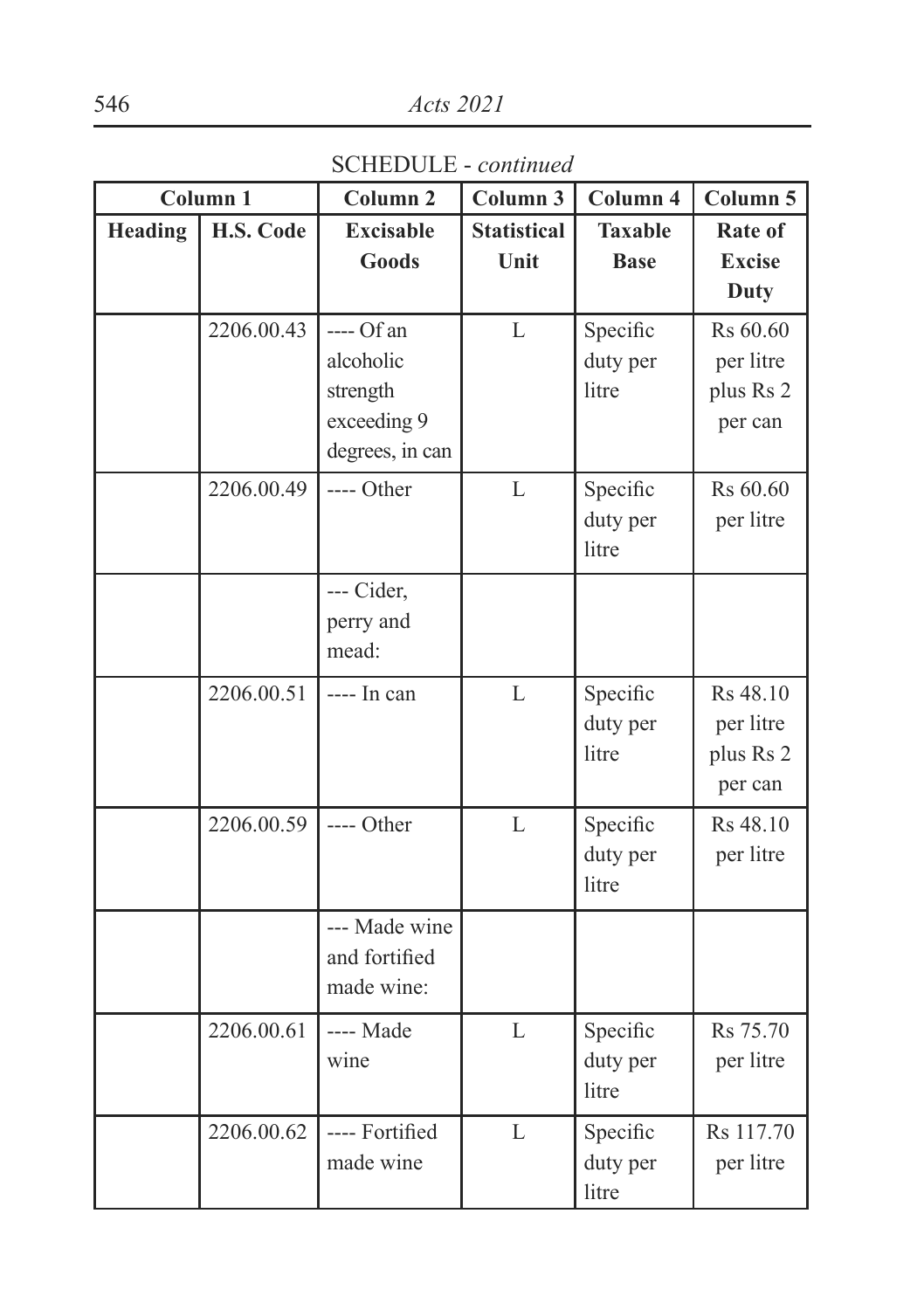SCHEDULE - *continued*

|                | Column <sub>1</sub> | Column <sub>2</sub> | Column 3           | Column 4       | Column 5      |
|----------------|---------------------|---------------------|--------------------|----------------|---------------|
| <b>Heading</b> | H.S. Code           | <b>Excisable</b>    | <b>Statistical</b> | <b>Taxable</b> | Rate of       |
|                |                     | <b>Goods</b>        | Unit               | <b>Base</b>    | <b>Excise</b> |
|                |                     |                     |                    |                | Duty          |
|                | 2206.00.63          | ---- Fortified      | $\mathbf{L}$       | Specific       | Rs 117.70     |
|                |                     | made wine           |                    | duty per       | per litre     |
|                |                     | obtained by         |                    | litre          |               |
|                |                     | mixing spirits      |                    |                |               |
|                |                     | of cane or          |                    |                |               |
|                |                     | cane products       |                    |                |               |
|                |                     | --- Island          |                    |                |               |
|                |                     | wine and            |                    |                |               |
|                |                     | fortified           |                    |                |               |
|                |                     | Island wine:        |                    |                |               |
|                | 2206.00.71          | ---- Island         | L                  | Specific       | Rs 35.30      |
|                |                     | wine                |                    | duty per       | per litre     |
|                |                     |                     |                    | litre          |               |
|                | 2206.00.72          | ---- Fortified      | L                  | Specific       | Rs 75.70      |
|                |                     | Island wine         |                    | duty per       | per litre     |
|                |                     |                     |                    | litre          |               |
|                | 2206.00.73          | ---- Fortified      | L                  | Specific       | Rs 75.70      |
|                |                     | island wine         |                    | duty per       | per litre     |
|                |                     | obtained by         |                    | litre          |               |
|                |                     | mixing spirits      |                    |                |               |
|                |                     | of cane or          |                    |                |               |
|                |                     | cane products       |                    |                |               |
|                |                     | --- Admixed         |                    |                |               |
|                |                     | wine and            |                    |                |               |
|                |                     | fortified ad-       |                    |                |               |
|                |                     | mixed wine:         |                    |                |               |
|                | 2206.00.81          | ---- Admixed        | L                  | Specific       | Rs 92.10      |
|                |                     | wine                |                    | duty per       | per litre     |
|                |                     |                     |                    | litre          |               |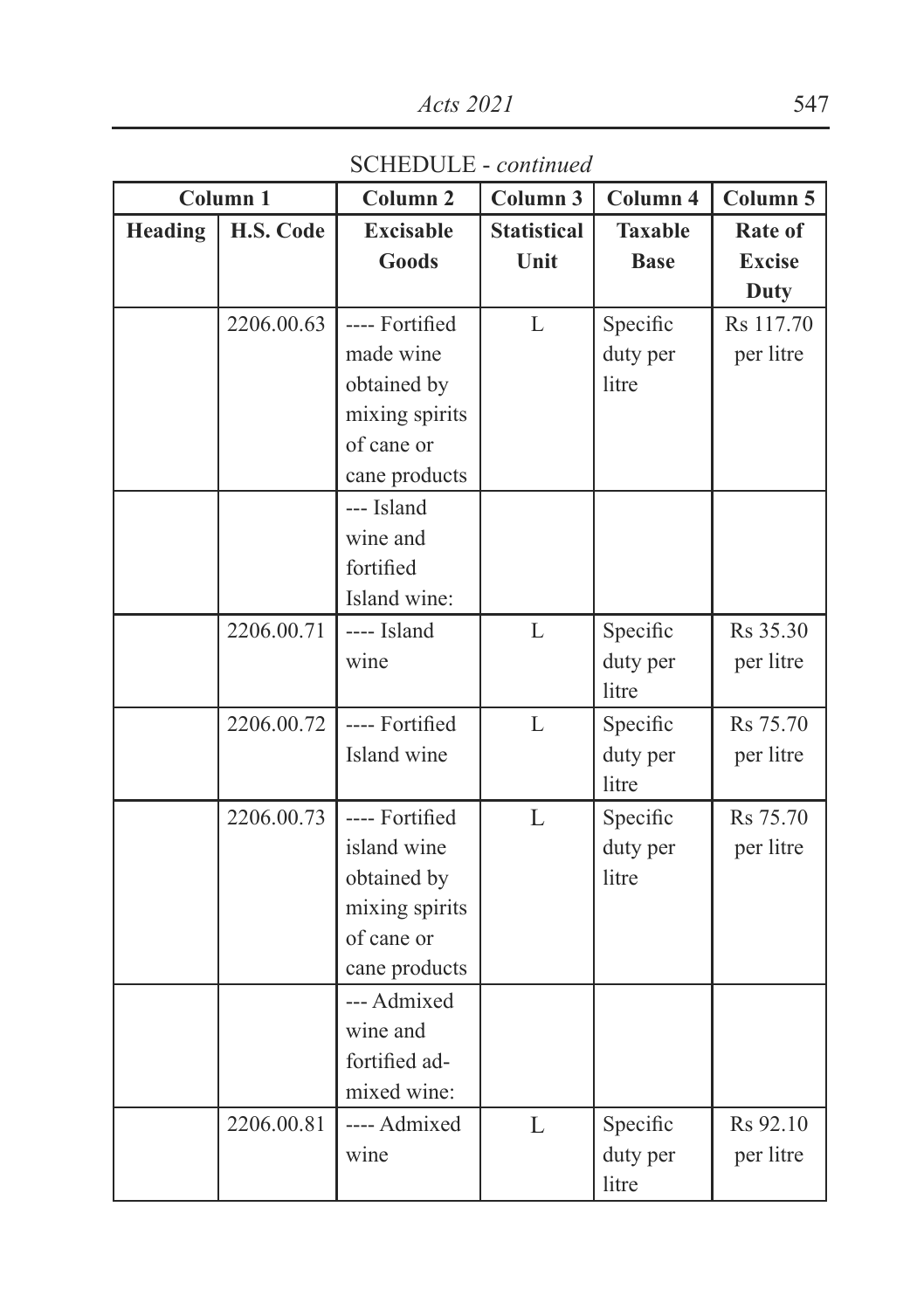SCHEDULE - *continued*

|                | Column 1   | Column <sub>2</sub> | Column 3           | Column 4       | Column 5      |
|----------------|------------|---------------------|--------------------|----------------|---------------|
| <b>Heading</b> | H.S. Code  | <b>Excisable</b>    | <b>Statistical</b> | <b>Taxable</b> | Rate of       |
|                |            | <b>Goods</b>        | Unit               | <b>Base</b>    | <b>Excise</b> |
|                |            |                     |                    |                | Duty          |
|                | 2206.00.82 | ---- Fortified      | L                  | Specific       | Rs 138.20     |
|                |            | admixed wine        |                    | duty per       | per litre     |
|                |            |                     |                    | litre          |               |
|                | 2206.00.83 | ---- Fortified      | $\mathbf{L}$       | Specific       | Rs 138.20     |
|                |            | admixed wine        |                    | duty per       | per litre     |
|                |            | obtained by         |                    | litre          |               |
|                |            | mixing spirits      |                    |                |               |
|                |            | of cane or cane     |                    |                |               |
|                |            | products            |                    |                |               |
|                |            | --- Other:          |                    |                |               |
|                | 2206.00.91 | ---- In can         | L                  | Specific       | Rs 152.20     |
|                |            |                     |                    | duty per       | per litre     |
|                |            |                     |                    | litre          | plus Rs 2     |
|                |            |                     |                    |                | per can       |
|                | 2206.00.99 | ---- Other          | L                  | Specific       | Rs 152.20     |
|                |            |                     |                    | duty per       | per litre     |
|                |            |                     |                    | litre          |               |
| 22.08          |            | Undenatured         |                    |                |               |
|                |            | ethyl alcohol       |                    |                |               |
|                |            | of an alcoholic     |                    |                |               |
|                |            | strength by         |                    |                |               |
|                |            | volume of less      |                    |                |               |
|                |            | than 80% vol;       |                    |                |               |
|                |            | spirits, liqueurs   |                    |                |               |
|                |            | and other           |                    |                |               |
|                |            | spirituous          |                    |                |               |
|                |            | beverages.          |                    |                |               |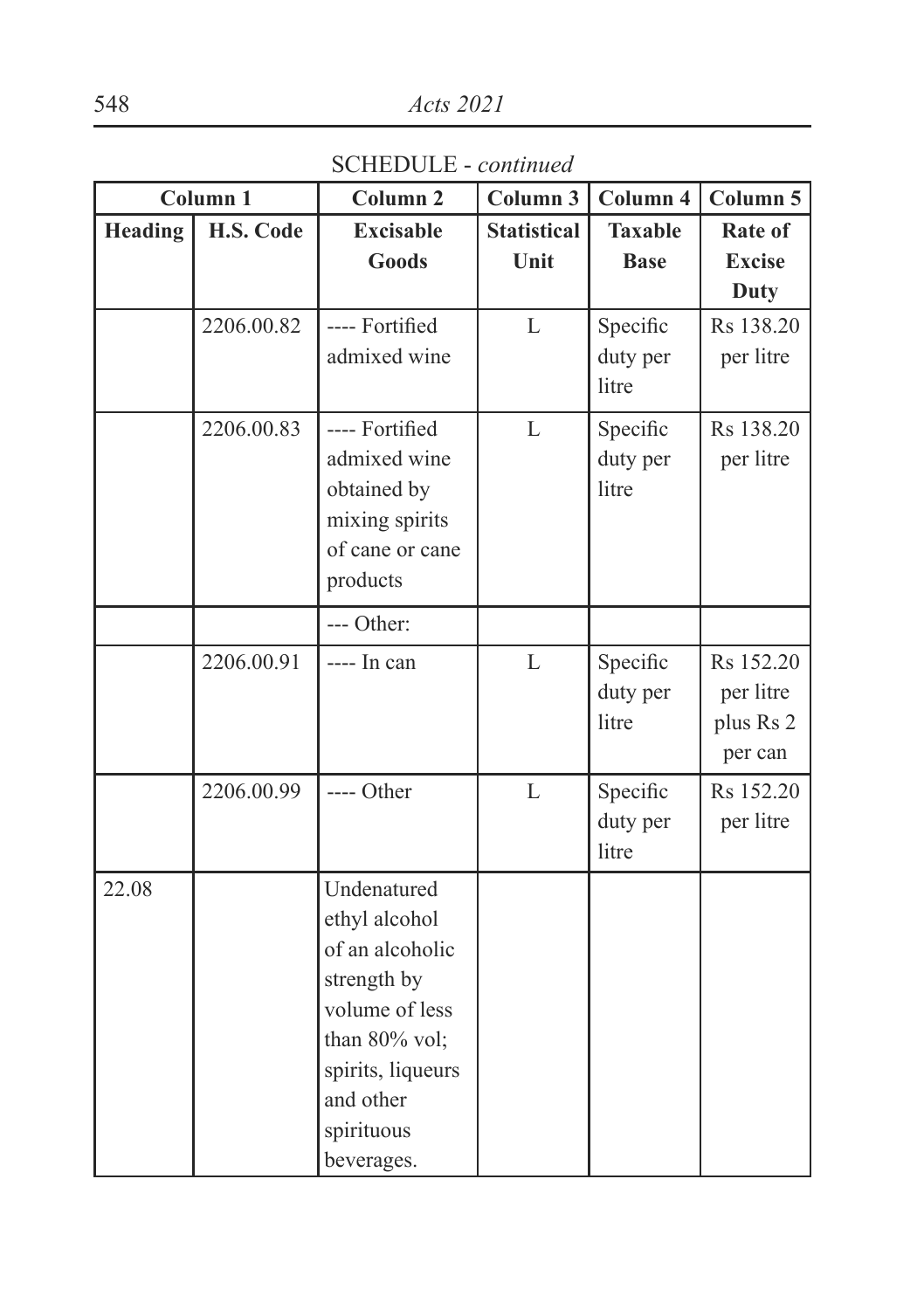SCHEDULE - *continued*

|         | Column <sub>1</sub> | Column <sub>2</sub> | Column 3           | Column 4       | Column 5      |
|---------|---------------------|---------------------|--------------------|----------------|---------------|
| Heading | H.S. Code           | <b>Excisable</b>    | <b>Statistical</b> | <b>Taxable</b> | Rate of       |
|         |                     | <b>Goods</b>        | Unit               | <b>Base</b>    | <b>Excise</b> |
|         |                     |                     |                    |                | <b>Duty</b>   |
|         |                     | - Spirits           |                    |                |               |
|         |                     | obtained by         |                    |                |               |
|         |                     | distilling grape    |                    |                |               |
|         |                     | wine or grape       |                    |                |               |
|         |                     | marc:               |                    |                |               |
|         |                     | --- Cognac:         |                    |                |               |
|         | 2208.20.11          | ---- In bulk        | L                  | Specific       | Rs 1,156      |
|         |                     | for bottling        |                    | duty per       | per litre     |
|         |                     | purposes            |                    | litre          | absolute      |
|         |                     |                     |                    |                | alcohol       |
|         | 2208.20.19          | ---- Other          | L                  | Specific       | Rs 1,848      |
|         |                     |                     |                    | duty per       | per litre     |
|         |                     |                     |                    | litre          | absolute      |
|         |                     |                     |                    |                | alcohol       |
|         |                     | --- Brandy:         |                    |                |               |
|         | 2208.20.21          | ---- In bulk        | L                  | Specific       | Rs 1,156      |
|         |                     | for bottling        |                    | duty per       | per litre     |
|         |                     | purposes            |                    | litre          | absolute      |
|         |                     |                     |                    |                | alcohol       |
|         | 2208.20.22          | ---- Blend-         | L                  | Specific       | Rs 1,848      |
|         |                     | ed Brandy           |                    | duty per       | per litre     |
|         |                     | obtained by         |                    | litre          | absolute      |
|         |                     | mixing spirits      |                    |                | alcohol       |
|         |                     | of cane or cane     |                    |                |               |
|         |                     | products            |                    |                |               |
|         | 2208.20.29          | ---- Other          | $\overline{L}$     | Specific       | Rs 1,848      |
|         |                     |                     |                    | duty per       | per litre     |
|         |                     |                     |                    | litre          | absolute      |
|         |                     |                     |                    |                | alcohol       |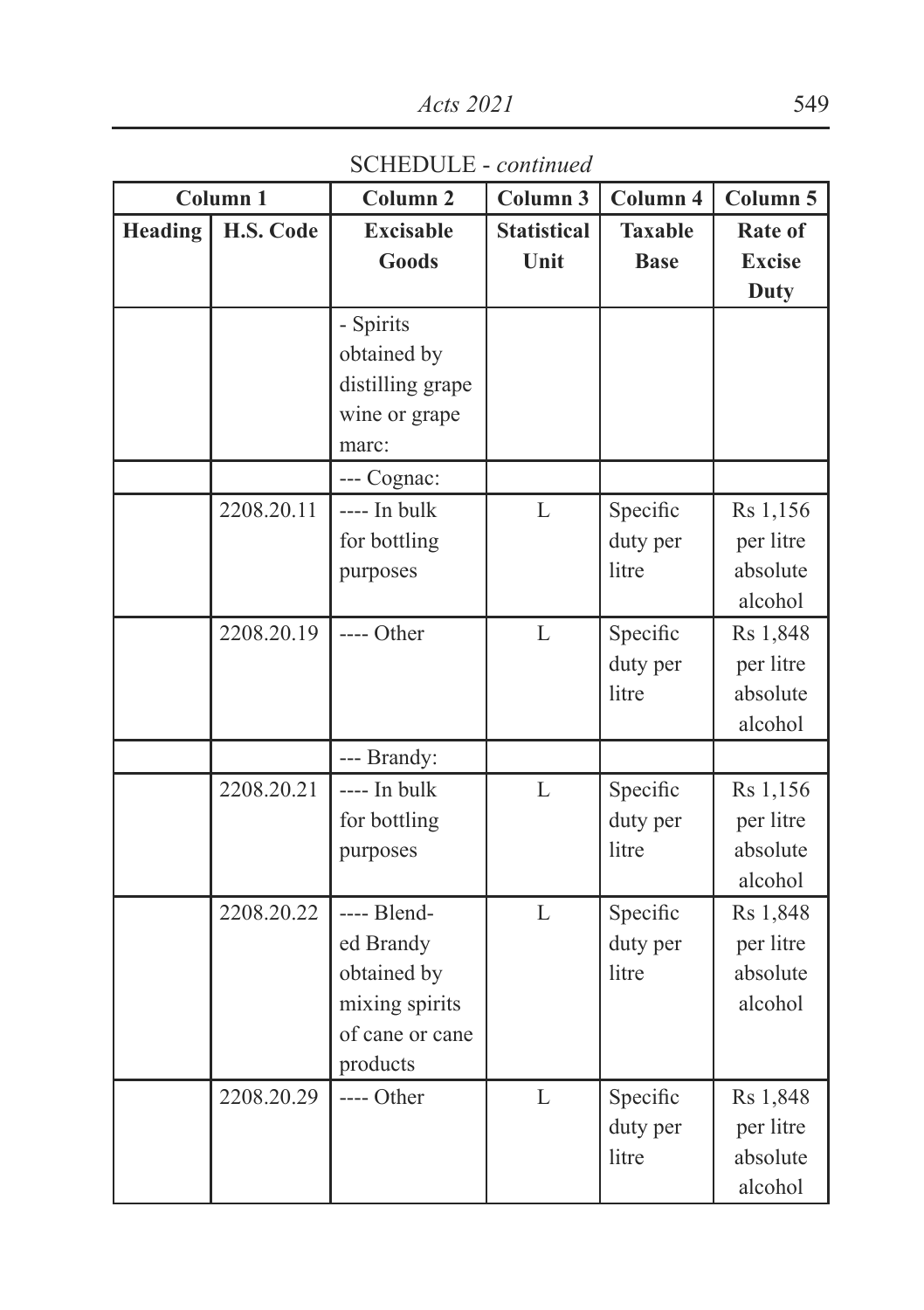SCHEDULE - *continued*

|         | Column 1   | Column <sub>2</sub> | Column 3           | Column 4       | Column 5      |
|---------|------------|---------------------|--------------------|----------------|---------------|
| Heading | H.S. Code  | <b>Excisable</b>    | <b>Statistical</b> | <b>Taxable</b> | Rate of       |
|         |            | <b>Goods</b>        | Unit               | <b>Base</b>    | <b>Excise</b> |
|         |            |                     |                    |                | <b>Duty</b>   |
|         | 2208.20.90 | --- Other           | L                  | Specific       | Rs 1,848      |
|         |            |                     |                    | duty per       | per litre     |
|         |            |                     |                    | litre          | absolute      |
|         |            |                     |                    |                | alcohol       |
|         |            | - Whiskies:         |                    |                |               |
|         | 2208.30.10 | --- In bulk for     | $\mathbf L$        | Specific       | Rs 1,156      |
|         |            | bottling pur-       |                    | duty per       | per litre     |
|         |            | poses               |                    | litre          | absolute      |
|         |            |                     |                    |                | alcohol       |
|         | 2208.30.90 | --- Other           | $\mathbf{L}$       | Specific       | Rs 1,848      |
|         |            |                     |                    | duty per       | per litre     |
|         |            |                     |                    | litre          | absolute      |
|         |            |                     |                    |                | alcohol       |
|         |            | - Rum and           |                    |                |               |
|         |            | other spir-         |                    |                |               |
|         |            | its obtained        |                    |                |               |
|         |            | by distilling       |                    |                |               |
|         |            | fermented           |                    |                |               |
|         |            | sugar-cane          |                    |                |               |
|         |            | products:           |                    |                |               |
|         | 2208.40.10 | --- Agricultural    | $\overline{L}$     | Specific       | Rs 598.40     |
|         |            | rum                 |                    | duty per       | per litre     |
|         |            |                     |                    | litre          | absolute      |
|         |            |                     |                    |                | alcohol       |
|         | 2208.40.20 | --- Island          | $\overline{L}$     | Specific       | Rs 598.40     |
|         |            | recipe rum          |                    | duty per       | per litre     |
|         |            |                     |                    | litre          | absolute      |
|         |            |                     |                    |                | alcohol       |
|         |            |                     |                    |                |               |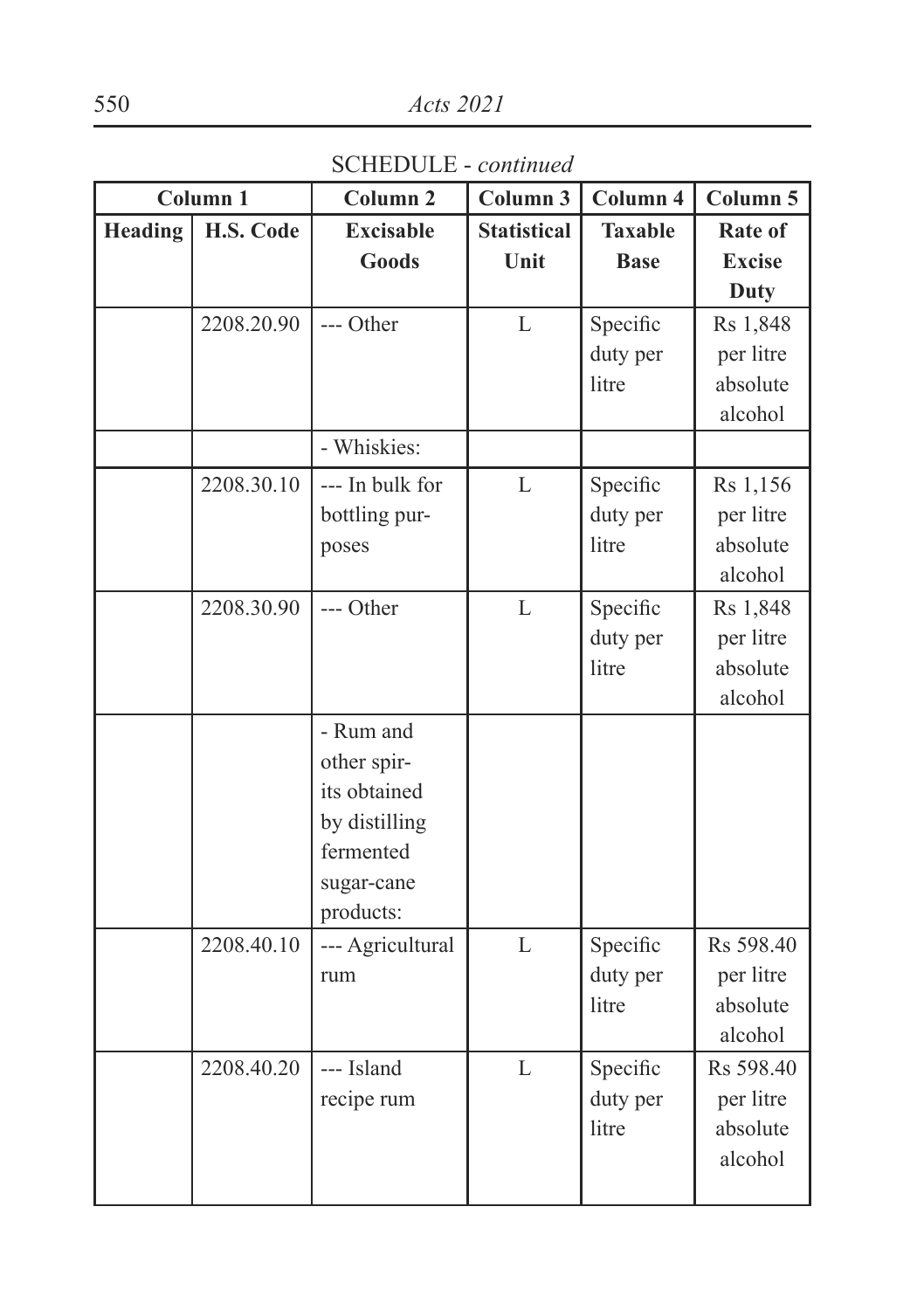SCHEDULE - *continued*

|         | Column 1   | Column <sub>2</sub>         | Column 3           | Column 4       | Column 5      |
|---------|------------|-----------------------------|--------------------|----------------|---------------|
| Heading | H.S. Code  | <b>Excisable</b>            | <b>Statistical</b> | <b>Taxable</b> | Rate of       |
|         |            | <b>Goods</b>                | Unit               | <b>Base</b>    | <b>Excise</b> |
|         |            |                             |                    |                | <b>Duty</b>   |
|         | 2208.40.30 | --- Spirits                 | $\Gamma$           | Specific       | Rs 598.40     |
|         |            | obtained                    |                    | duty per       | per litre     |
|         |            | by redistill-               |                    | litre          | absolute      |
|         |            | ing alcohol                 |                    |                | alcohol       |
|         |            | obtained from               |                    |                |               |
|         |            | molasses,                   |                    |                |               |
|         |            | sugar cane                  |                    |                |               |
|         |            | or its deriva-              |                    |                |               |
|         |            | tives and by                |                    |                |               |
|         |            | flavouring,                 |                    |                |               |
|         |            | sweetening,                 |                    |                |               |
|         |            | or further                  |                    |                |               |
|         |            | treating the<br>redistilled |                    |                |               |
|         |            | alcohol                     |                    |                |               |
|         |            |                             |                    |                |               |
|         | 2208.40.40 | --- Spirits                 | L                  | Specific       | Rs 598.40     |
|         |            | obtained by                 |                    | duty per       | per litre     |
|         |            | compounding                 |                    | litre          | absolute      |
|         |            | or flavour-                 |                    |                | alcohol       |
|         |            | ing alcohol                 |                    |                |               |
|         |            | obtained from               |                    |                |               |
|         |            | molasses,                   |                    |                |               |
|         |            | sugar cane or               |                    |                |               |
|         |            | its derivatives             |                    |                |               |
|         | 2208.40.90 | $---$ Other                 | L                  | Specific       | Rs 598.40     |
|         |            |                             |                    | duty per       | per litre     |
|         |            |                             |                    | litre          | absolute      |
|         |            |                             |                    |                | alcohol       |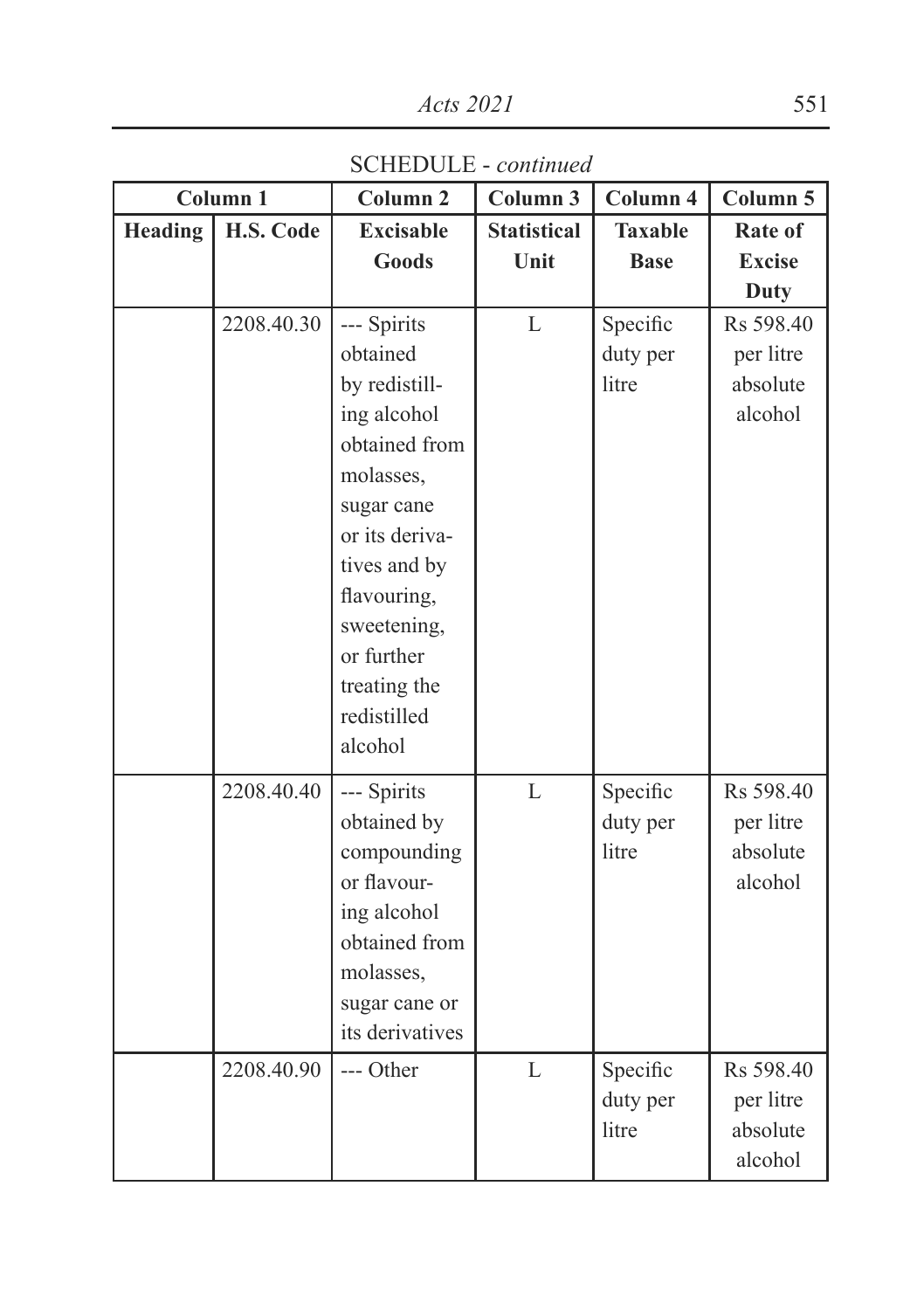SCHEDULE - *continued*

|                | Column <sub>1</sub> | Column <sub>2</sub>                                                                   | Column 3                   | Column 4                      | Column 5                                      |
|----------------|---------------------|---------------------------------------------------------------------------------------|----------------------------|-------------------------------|-----------------------------------------------|
| <b>Heading</b> | H.S. Code           | <b>Excisable</b><br>Goods                                                             | <b>Statistical</b><br>Unit | <b>Taxable</b><br><b>Base</b> | Rate of<br><b>Excise</b><br>Duty              |
|                |                     | - Gin and<br>Geneva:                                                                  |                            |                               |                                               |
|                |                     | --- Distilled<br>gin:                                                                 |                            |                               |                                               |
|                | 2208.50.11          | ---- Distilled<br>gin obtained<br>by mixing<br>spirits of<br>cane or cane<br>products | L                          | Specific<br>duty per<br>litre | Rs 598.40<br>per litre<br>absolute<br>alcohol |
|                | 2208.50.19          | ---- Other                                                                            | L                          | Specific<br>duty per<br>litre | Rs 598.40<br>per litre<br>absolute<br>alcohol |
|                |                     | --- London<br>gin:                                                                    |                            |                               |                                               |
|                | 2208.50.21          | ---- London<br>gin obtained<br>by mixing<br>spirits of<br>cane or cane<br>products    | $\mathbf{L}$               | Specific<br>duty per<br>litre | Rs 598.40<br>per litre<br>absolute<br>alcohol |
|                | 2208.50.29          | ---- Other                                                                            | L                          | Specific<br>duty per<br>litre | Rs 598.40<br>per litre<br>absolute<br>alcohol |
|                |                     | --- Other:                                                                            |                            |                               |                                               |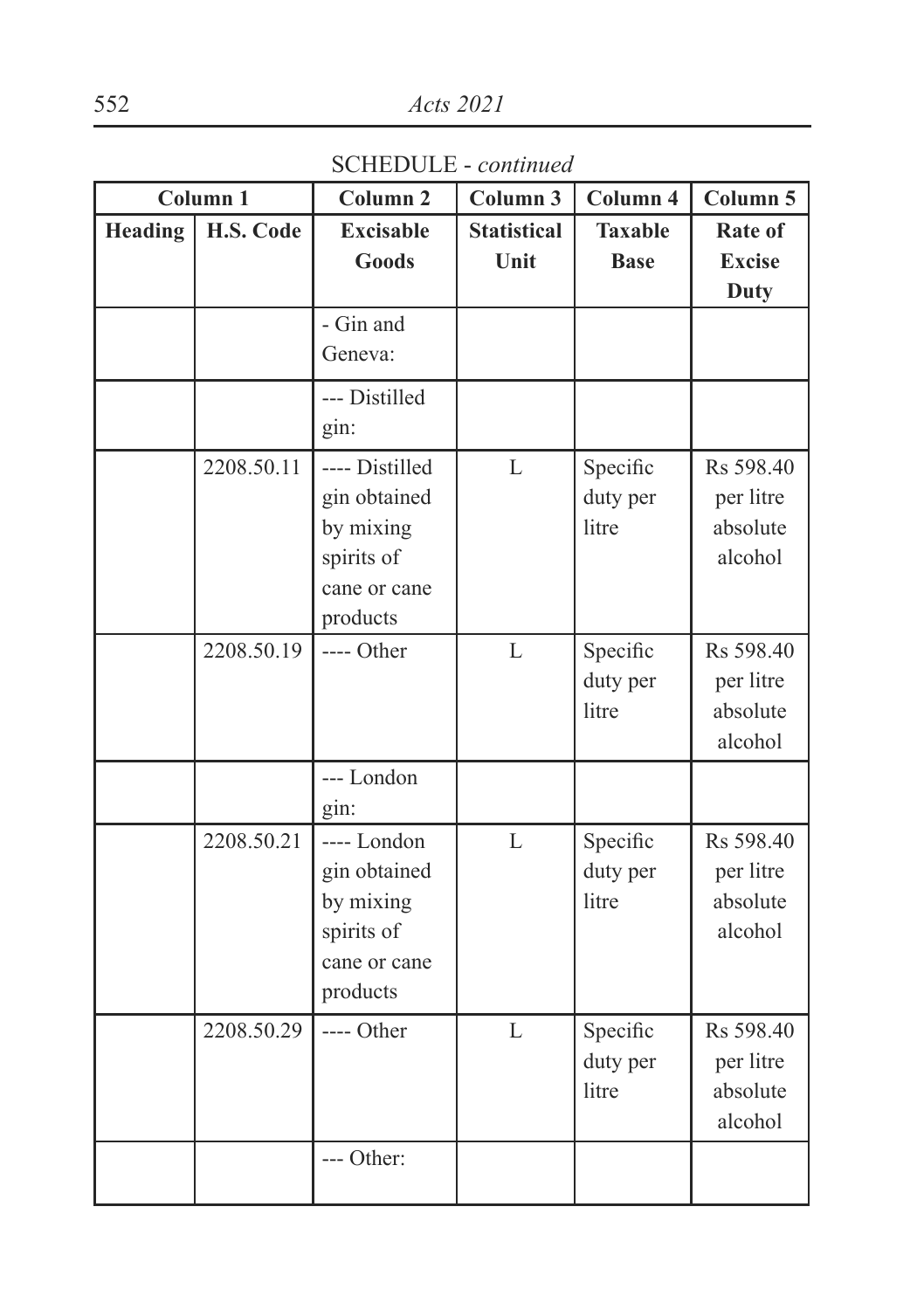SCHEDULE - *continued*

|         | Column <sub>1</sub> | Column <sub>2</sub>                                                                                              | Column 3                   | Column 4                      | Column 5                                      |
|---------|---------------------|------------------------------------------------------------------------------------------------------------------|----------------------------|-------------------------------|-----------------------------------------------|
| Heading | H.S. Code           | <b>Excisable</b><br>Goods                                                                                        | <b>Statistical</b><br>Unit | <b>Taxable</b><br><b>Base</b> | Rate of<br><b>Excise</b><br>Duty              |
|         | 2208.50.91          | ---- Obtained<br>by mixing<br>spirits of cane<br>or cane<br>products                                             | L                          | Specific<br>duty per<br>litre | Rs 1,848<br>per litre<br>absolute<br>alcohol  |
|         | 2208.50.99          | ---- Other<br>- Vodka:                                                                                           | L                          | Specific<br>duty per<br>litre | Rs 1,848<br>per litre<br>absolute<br>alcohol  |
|         | 2208.60.10          | --- Vodka<br>produced<br>from alcohol<br>obtained by<br>treating<br>fermented<br>mash of<br>cereals or<br>potato | $\mathbf{L}$               | Specific<br>duty per<br>litre | Rs 1,848<br>per litre<br>absolute<br>alcohol  |
|         | 2208.60.20          | --- Vodka<br>produced<br>from alcohol<br>obtained from<br>spirits of<br>cane or cane<br>products                 | L                          | Specific<br>duty per<br>litre | Rs 598.40<br>per litre<br>absolute<br>alcohol |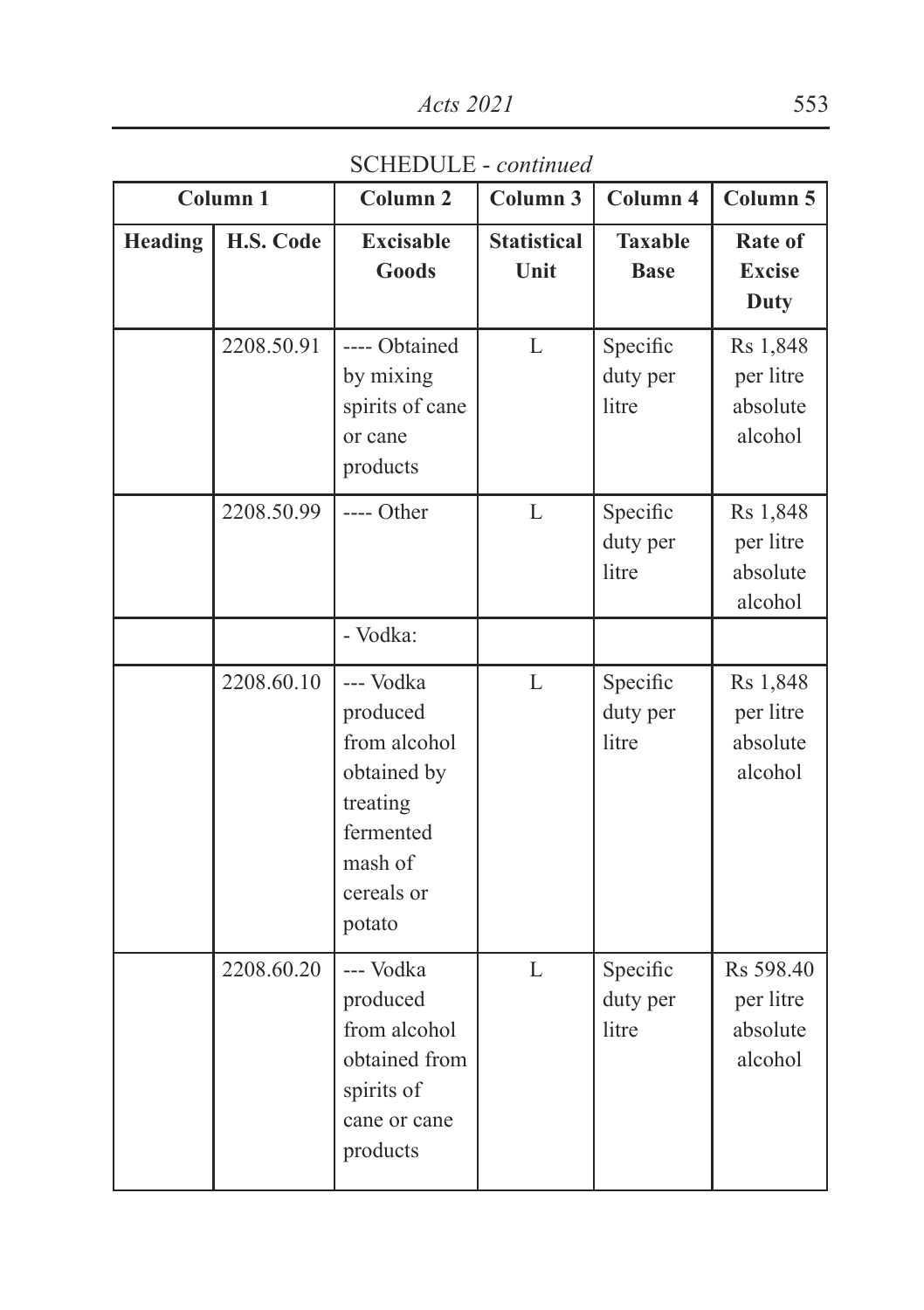SCHEDULE - *continued*

|         | Column 1   | Column <sub>2</sub> | Column 3           | Column 4       | Column 5      |
|---------|------------|---------------------|--------------------|----------------|---------------|
| Heading | H.S. Code  | <b>Excisable</b>    | <b>Statistical</b> | <b>Taxable</b> | Rate of       |
|         |            | <b>Goods</b>        | Unit               | <b>Base</b>    | <b>Excise</b> |
|         |            |                     |                    |                | <b>Duty</b>   |
|         | 2208.60.30 | --- Vodka           | $\mathbf{L}$       | Specific       | Rs 1,848      |
|         |            | obtained by         |                    | duty per       | per litre     |
|         |            | mixing vodka        |                    | litre          | absolute      |
|         |            | of HS               |                    |                | alcohol       |
|         |            | 2208.60.10 or       |                    |                |               |
|         |            | 2208.60.90          |                    |                |               |
|         |            | with spirits of     |                    |                |               |
|         |            | cane or cane        |                    |                |               |
|         |            | products            |                    |                |               |
|         | 2208.60.90 | --- Other           | $\mathbf{L}$       | Specific       | Rs 1,848      |
|         |            |                     |                    | duty per       | per litre     |
|         |            |                     |                    | litre          | absolute      |
|         |            |                     |                    |                | alcohol       |
|         |            | - Liqueurs          |                    |                |               |
|         |            | and cordials:       |                    |                |               |
|         |            | ---Liqueurs         |                    |                |               |
|         |            | and cordials        |                    |                |               |
|         |            | obtained by         |                    |                |               |
|         |            | mixing spirits      |                    |                |               |
|         |            | of cane or          |                    |                |               |
|         |            | cane                |                    |                |               |
|         |            | products:           |                    |                |               |
|         | 2208.70.11 | $--- In can$        | L                  | Specific       | Rs 406.60     |
|         |            |                     |                    | duty per       | per litre     |
|         |            |                     |                    | litre          | absolute      |
|         |            |                     |                    |                | alcohol       |
|         |            |                     |                    |                | plus Rs 2     |
|         |            |                     |                    |                | per can       |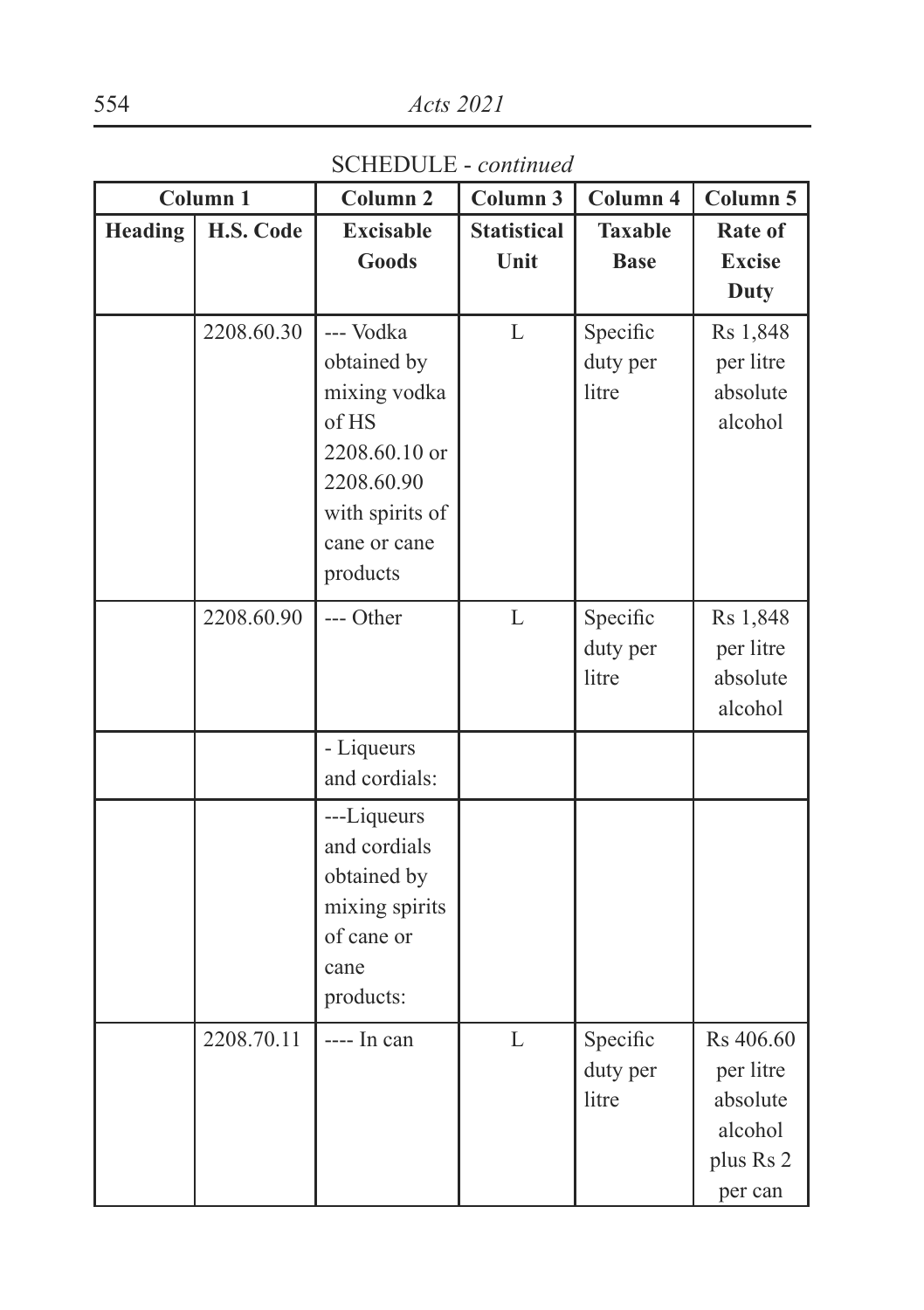SCHEDULE - *continued*

|         | Column <sub>1</sub> | Column <sub>2</sub> | Column 3           | Column 4       | Column 5      |
|---------|---------------------|---------------------|--------------------|----------------|---------------|
| Heading | H.S. Code           | <b>Excisable</b>    | <b>Statistical</b> | <b>Taxable</b> | Rate of       |
|         |                     | <b>Goods</b>        | Unit               | <b>Base</b>    | <b>Excise</b> |
|         |                     |                     |                    |                | Duty          |
|         | 2208.70.19          | ---- Other          | L                  | Specific       | Rs 406.60     |
|         |                     |                     |                    | duty per       | per litre     |
|         |                     |                     |                    | litre          | absolute      |
|         |                     |                     |                    |                | alcohol       |
|         | 2208.70.90          | --- Other           | L                  | Specific       | Rs 406.60     |
|         |                     |                     |                    | duty per       | per litre     |
|         |                     |                     |                    | litre          | absolute      |
|         |                     |                     |                    |                | alcohol       |
|         |                     | - Other:            |                    |                |               |
|         |                     | --- Eau de vie:     |                    |                |               |
|         | 2208.90.11          | ---- In bulk        | L                  | Specific       | Rs 1,156      |
|         |                     | for bottling        |                    | duty per       | per litre     |
|         |                     | purposes            |                    | litre          | absolute      |
|         |                     |                     |                    |                | alcohol       |
|         | 2208.90.12          | ---- Eau de         | L                  | Specific       | Rs 1,848      |
|         |                     | vie obtained        |                    | duty per       | per litre     |
|         |                     | from spirits of     |                    | litre          | absolute      |
|         |                     | cane or cane        |                    |                | alcohol       |
|         |                     | products            |                    |                |               |
|         | 2208.90.19          | ---- Other          | L                  | Specific       | Rs 1,848      |
|         |                     |                     |                    | duty per       | per litre     |
|         |                     |                     |                    | litre          | absolute      |
|         |                     |                     |                    |                | alcohol       |
|         |                     | --- Spirit          |                    |                |               |
|         |                     | cooler:             |                    |                |               |
|         | 2208.90.21          | ---- In can         | L                  | Specific       | Rs 56.90      |
|         |                     |                     |                    | duty per       | per litre     |
|         |                     |                     |                    | litre          | plus Rs 2     |
|         |                     |                     |                    |                | per can       |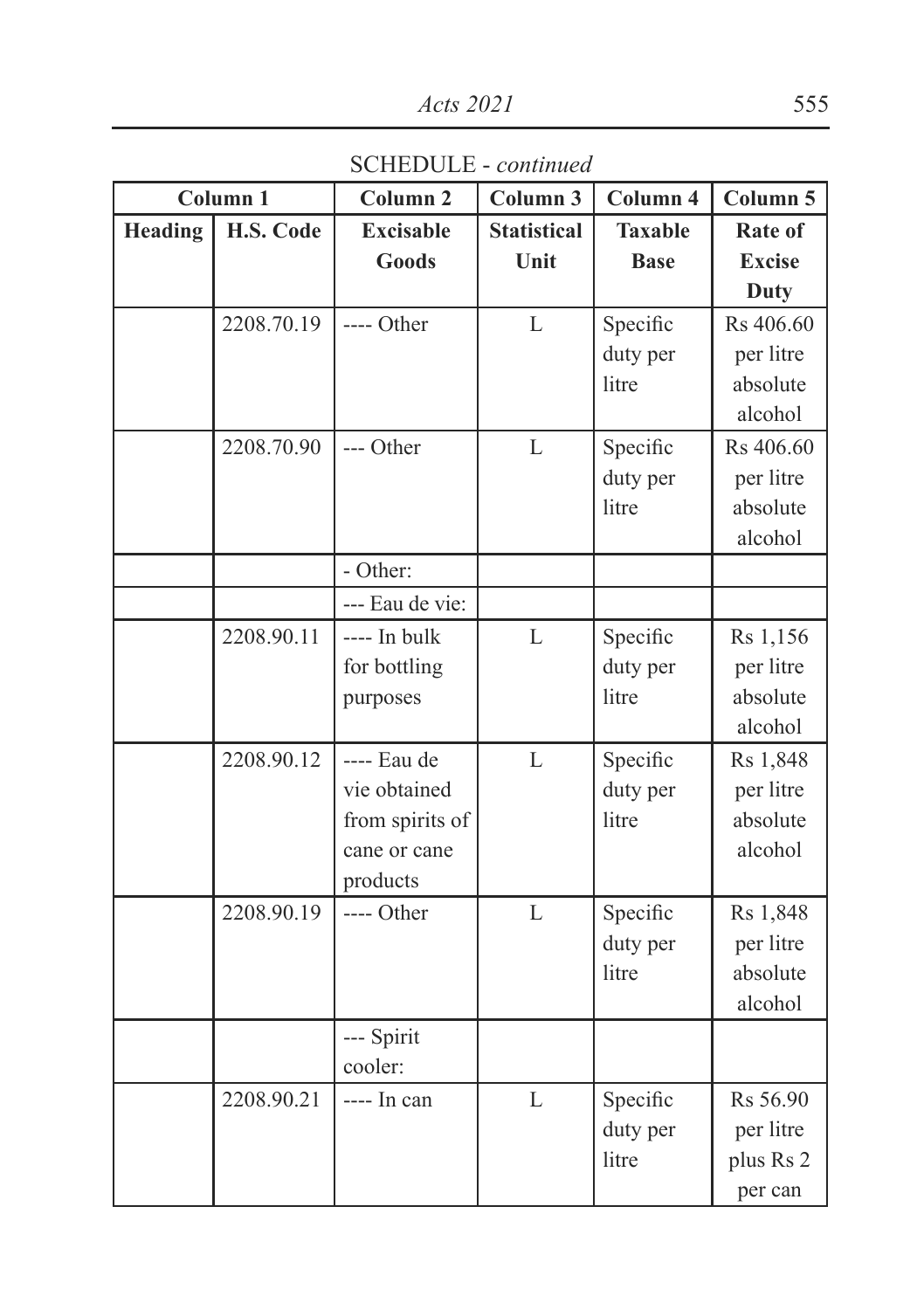SCHEDULE - *continued*

|                | Column <sub>1</sub> | Column <sub>2</sub>                                                                                | Column 3                   | Column 4                      | Column 5                                      |
|----------------|---------------------|----------------------------------------------------------------------------------------------------|----------------------------|-------------------------------|-----------------------------------------------|
| <b>Heading</b> | H.S. Code           | <b>Excisable</b><br><b>Goods</b>                                                                   | <b>Statistical</b><br>Unit | <b>Taxable</b><br><b>Base</b> | Rate of<br><b>Excise</b><br><b>Duty</b>       |
|                | 2208.90.22          | ---- Spirit<br>cooler obtained<br>by mixing<br>spirits of cane<br>or cane<br>products              | L                          | Specific<br>duty per<br>litre | Rs 56.90<br>per litre                         |
|                | 2208.90.23          | ---- Spir-<br>it cooler<br>obtained by<br>mixing spirits<br>of cane or<br>cane products,<br>in can | L                          | Specific<br>duty per<br>litre | Rs 56.90<br>per litre<br>plus Rs 2<br>per can |
|                | 2208.90.29          | ---- Other                                                                                         | L                          | Specific<br>duty per<br>litre | Rs 56.90<br>per litre                         |
|                |                     | --- Tequilla:                                                                                      |                            |                               |                                               |
|                | 2208.90.31          | ---- In bulk<br>for bottling<br>purposes                                                           | L                          | Specific<br>duty per<br>litre | Rs 1,156<br>per litre<br>absolute<br>alcohol  |
|                | 2208.90.39          | ---- Other                                                                                         | L                          | Specific<br>duty per<br>litre | Rs 1,848<br>per litre<br>absolute<br>alcohol  |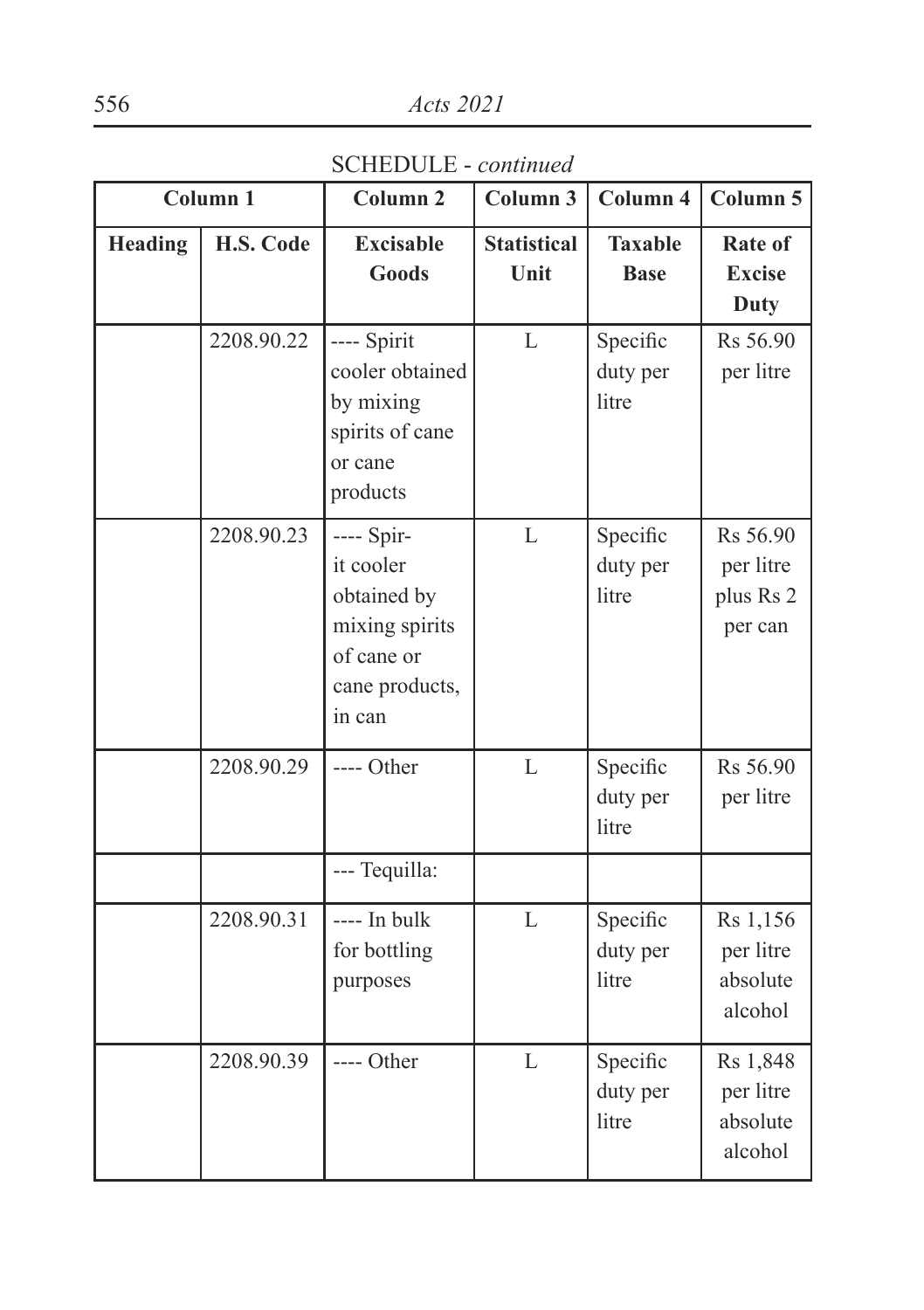SCHEDULE - *continued*

| Column <sub>1</sub> |            | Column <sub>2</sub>                                                  | Column 3                   | Column 4                      | Column 5                                                                                                                               |
|---------------------|------------|----------------------------------------------------------------------|----------------------------|-------------------------------|----------------------------------------------------------------------------------------------------------------------------------------|
| <b>Heading</b>      | H.S. Code  | <b>Excisable</b><br><b>Goods</b>                                     | <b>Statistical</b><br>Unit | <b>Taxable</b><br><b>Base</b> | Rate of<br><b>Excise</b>                                                                                                               |
|                     |            |                                                                      |                            |                               | <b>Duty</b>                                                                                                                            |
|                     |            | --- Admixed<br>spirits:                                              |                            |                               |                                                                                                                                        |
|                     | 2208.90.61 | ---- Obtained<br>by mixing<br>spirits of<br>cane or cane<br>products | L                          | Specific<br>duty per<br>litre | At the rate<br>applicable<br>to the spirits<br>calculated in<br>proportion to<br>the volume<br>of spirits<br>used in the<br>production |
|                     | 2208.90.69 | ---- Other                                                           | L                          | Specific<br>duty per<br>litre | At the rate<br>applicable<br>to the spirits<br>calculated in<br>proportion to<br>the volume<br>of spirits<br>used in the<br>production |
|                     |            | --- Other:                                                           |                            |                               |                                                                                                                                        |
|                     | 2208.90.91 | ---- Obtained<br>by mixing<br>spirits of<br>cane or cane<br>products | $\mathbf{L}$               | Specific<br>duty per<br>litre | Rs 1,848<br>per litre<br>absolute<br>alcohol                                                                                           |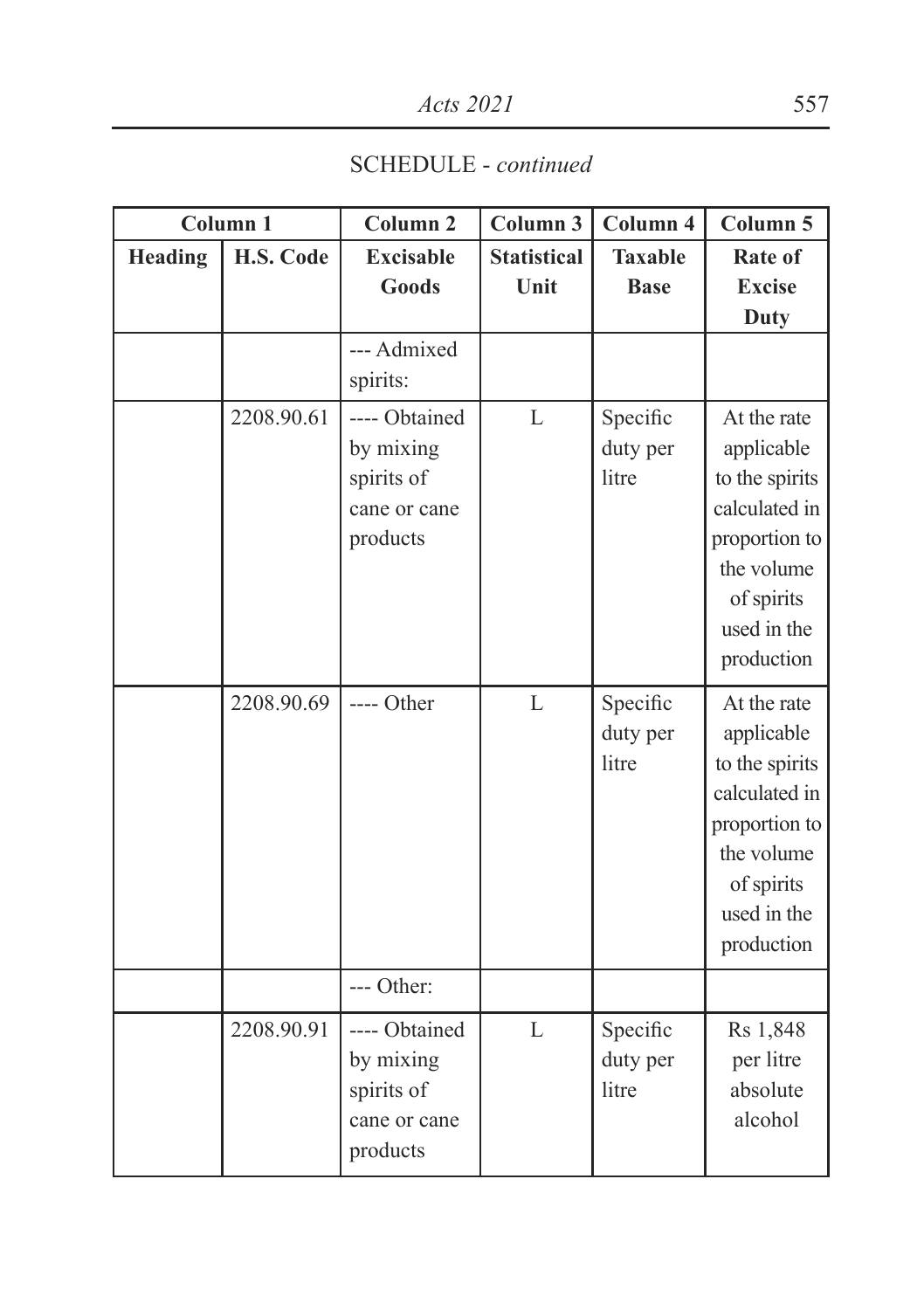SCHEDULE - *continued*

| Column 1 |            | Column <sub>2</sub> | Column 3           | Column 4       | Column 5       |
|----------|------------|---------------------|--------------------|----------------|----------------|
| Heading  | H.S. Code  | <b>Excisable</b>    | <b>Statistical</b> | <b>Taxable</b> | Rate of        |
|          |            | <b>Goods</b>        | Unit               | <b>Base</b>    | <b>Excise</b>  |
|          |            |                     |                    |                | <b>Duty</b>    |
|          | 2208.90.99 | ---- Other          | L                  | Specific       | Rs 1,848 per   |
|          |            |                     |                    | duty per       | litre absolute |
|          |            |                     |                    | litre          | alcohol        |
| 24.02    |            | Cigars, che-        |                    |                |                |
|          |            | roots, cigarillos   |                    |                |                |
|          |            | and cigarettes,     |                    |                |                |
|          |            | of tobacco          |                    |                |                |
|          |            | or of tobacco       |                    |                |                |
|          |            | substitutes.        |                    |                |                |
|          |            | - Cigars,           |                    |                |                |
|          |            | cheroots and        |                    |                |                |
|          |            | cigarillos,         |                    |                |                |
|          |            | containing          |                    |                |                |
|          |            | tobacco:            |                    |                |                |
|          | 2402.10.10 | --- Cigarillos      | Kg                 | Specific       | Rs 11,345      |
|          |            |                     |                    | duty per       | per            |
|          |            |                     |                    | thousand       | thousand       |
|          | 2402.10.90 | --- Other           | Kg                 | Specific       | Rs 19,430      |
|          |            |                     |                    | duty per kg    | per kg         |
|          | 2402.20.00 | - Cigarettes        | Kg                 | Specific       | Rs 5,625 per   |
|          |            | containing          |                    | duty per       | thousand       |
|          |            | tobacco             |                    | thousand       |                |
|          |            | - Other:            |                    |                |                |
|          | 2402.90.10 | --- Cigarillos      | Kg                 | Specific       | Rs 11,345 per  |
|          |            |                     |                    | duty per       | thousand       |
|          |            |                     |                    | thousand       |                |
|          | 2402.90.90 | --- Other           | Kg                 | Specific       | Rs 5,625 per   |
|          |            |                     |                    | duty per       | thousand       |
|          |            |                     |                    | thousand       |                |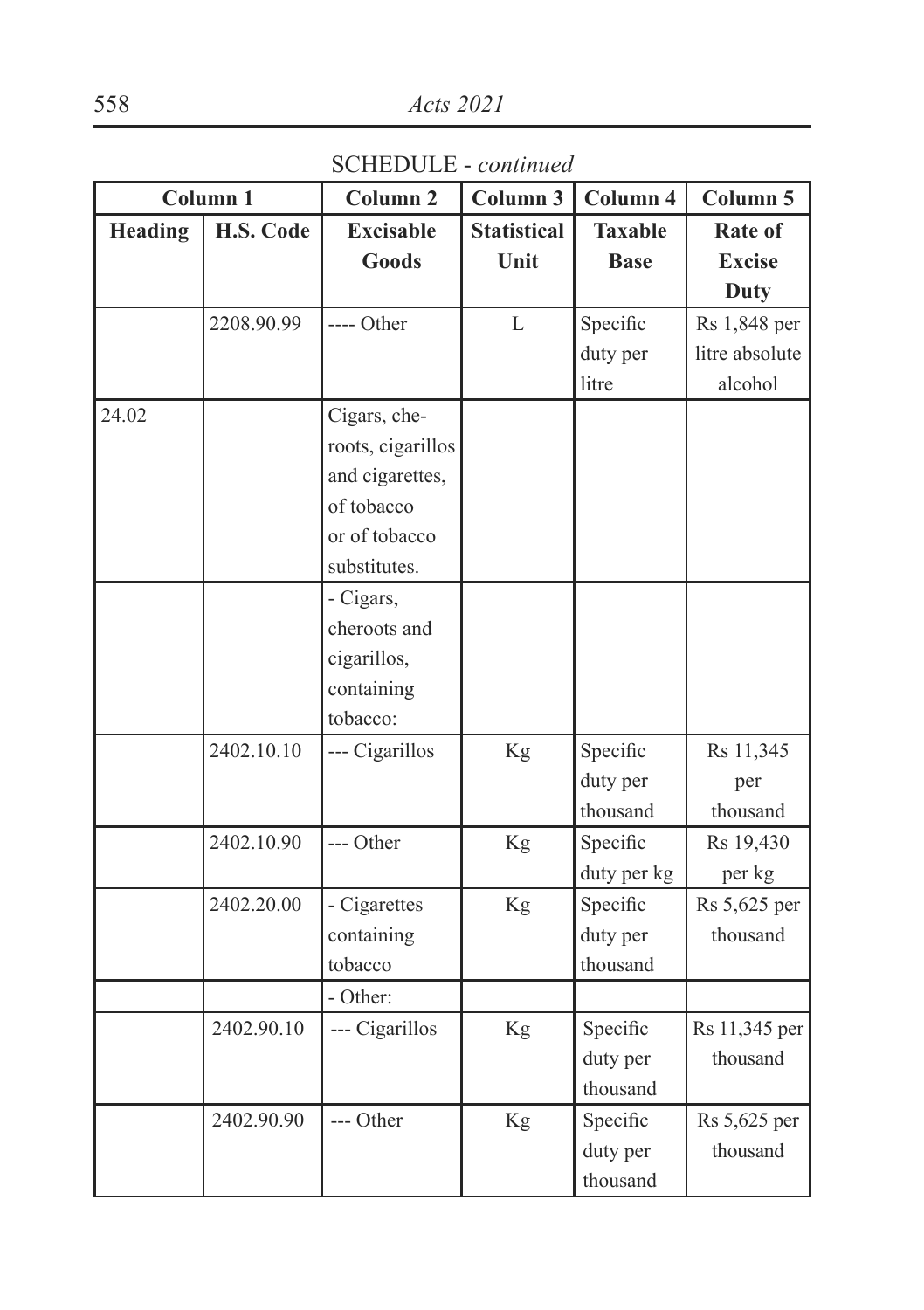### **NINTH SCHEDULE**

[Section 41(h)]

## **FIFTH SCHEDULE**

 $[Section 72(3A)]$ 

## **FINANCIAL SUMMARY**

Accounting Period from \_\_\_\_\_\_\_\_\_\_\_\_\_\_\_\_\_\_ to \_\_\_\_\_\_\_\_\_\_\_\_\_\_\_\_

| <b>Name of Insurance Agent</b>                             |  |
|------------------------------------------------------------|--|
| Licence Number                                             |  |
| Acting on behalf of Insurers<br>(Specify Name of Insurers) |  |

| Category of Insurance Agent Business (Tick as appropriate) |  |  |
|------------------------------------------------------------|--|--|
| <b>General Insurance Agent Business</b>                    |  |  |
| Long Term Insurance Agent Business                         |  |  |
| <b>Both Categories</b>                                     |  |  |

## **STATEMENT OF PROFIT AND LOSS AND OTHER COMPREHENSIVE INCOME**

**MUR** 

Commission Other income

Less: Operating expenses

Management and administrative expenses Finance cost Other expenses Profit/(loss) before taxation Taxation

Net Profit/(loss) after taxation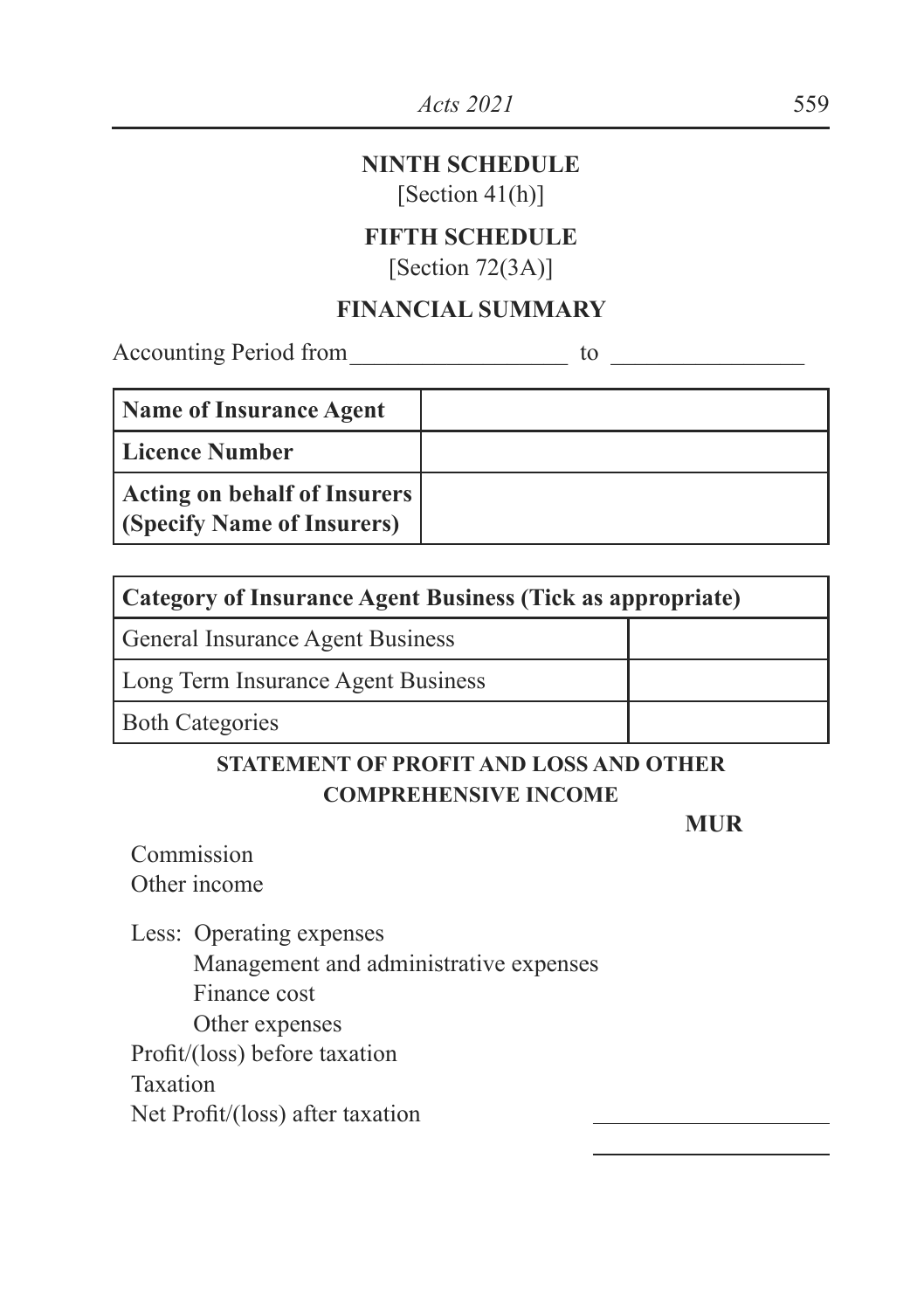### SCHEDULE - *continued*

## **STATEMENT OF FINANCIAL POSITION**

# **ASSETS MUR Non-Current Assets** Property, plant and equipment Investments **Others Total Non-Current Assets Current Assets** Trade and other receivables Cash and cash equivalents Other receivables **Total Current Assets Total Assets EQUITIES AND LIABILITIES Equity** Capital and reserves Stated capital Retained earnings Other reserves **Total Equity Non-Current Liabilities**

Loans **Others** 

## **Current Liabilities**

Short term loans Trade and other payables Bank overdraft Other payables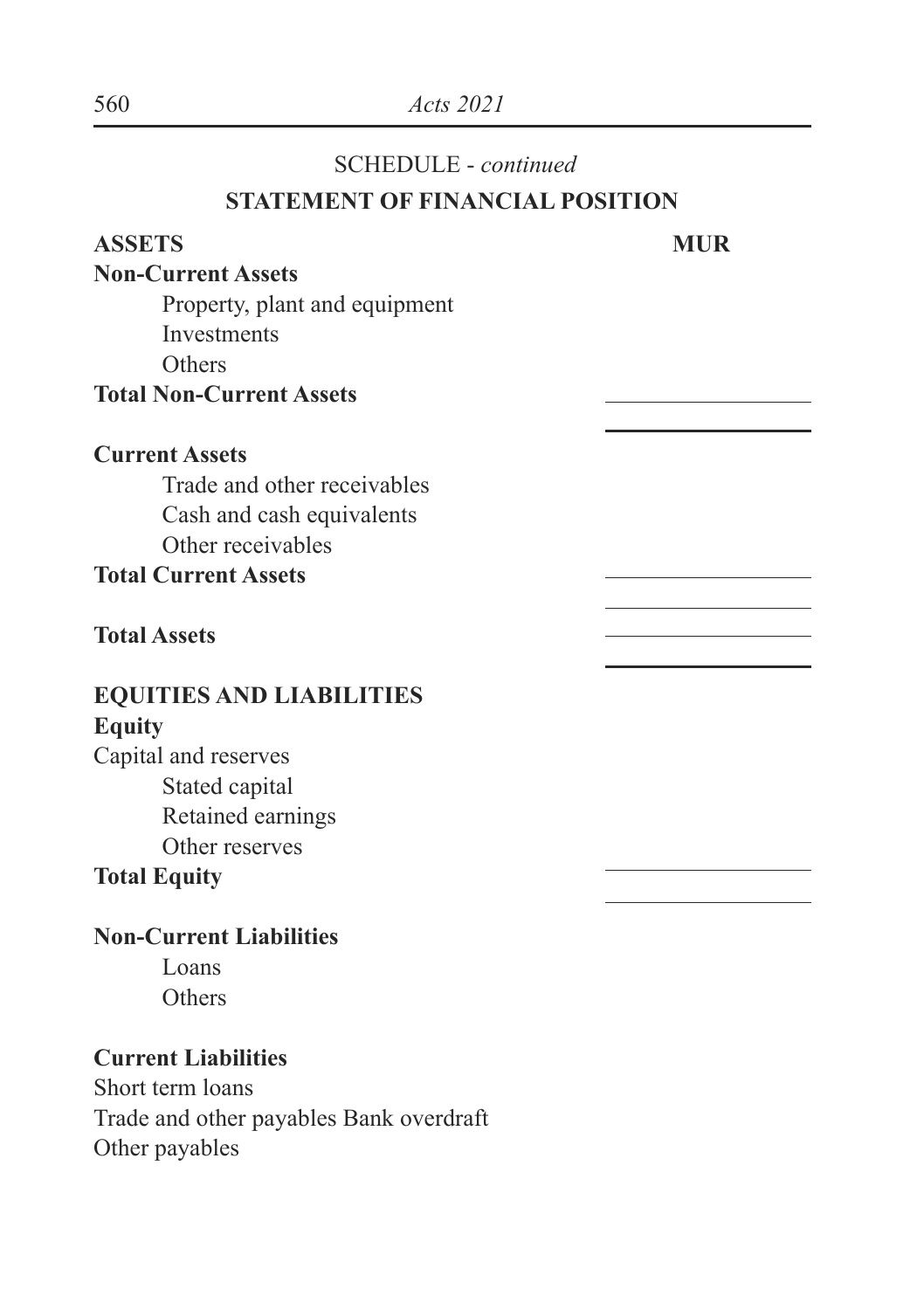### SCHEDULE - *continued*

Total Liabilities

Total Equity and Liabilities

We, the undersigned, hereby certify that in our opinion and to the best of our knowledge, the information presented in both statements mentioned above is true and fair.

| Date: | Signature of Director:- |  |
|-------|-------------------------|--|
| Date: | Signature of Director:  |  |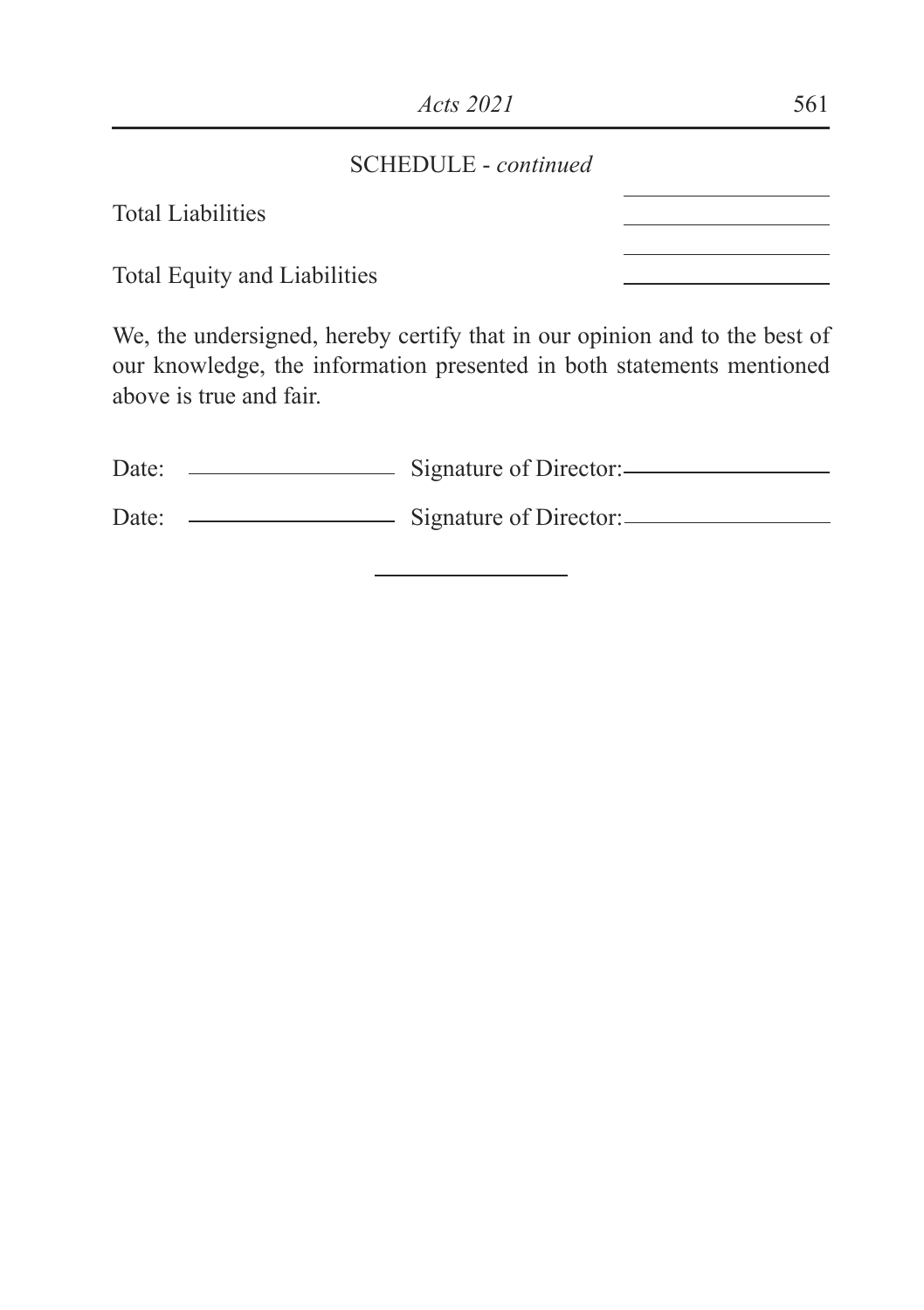### **TENTH SCHEDULE** [Section 44(h)]

#### **SEVENTH SCHEDULE PART I**

[Section  $26A(1)$ ]

Rate of tax ……… 20 per cent

### **PART II**

 $[Section 45A(11)]$ 

Rate of tax ………10 per cent

## $\frac{1}{2}$ **ELEVENTH SCHEDULE**

 $[Section 44(i)]$ 

### **TENTH SCHEDULE**

[Eighth Schedule]

Activities authorised under the Investment Certificate issued by the Economic Development Board

Aquaculture

Industrial fishing

Seafood processing

High tech manufacturing

Pharmaceutical research and manufacturing

Agro processing

Food processing

Healthcare, biotechnology and lifesciences

Nursing and residential care

Digital technology and innovation

Marina

Tertiary education

Seed production

Other activities approved by the Economic Development Board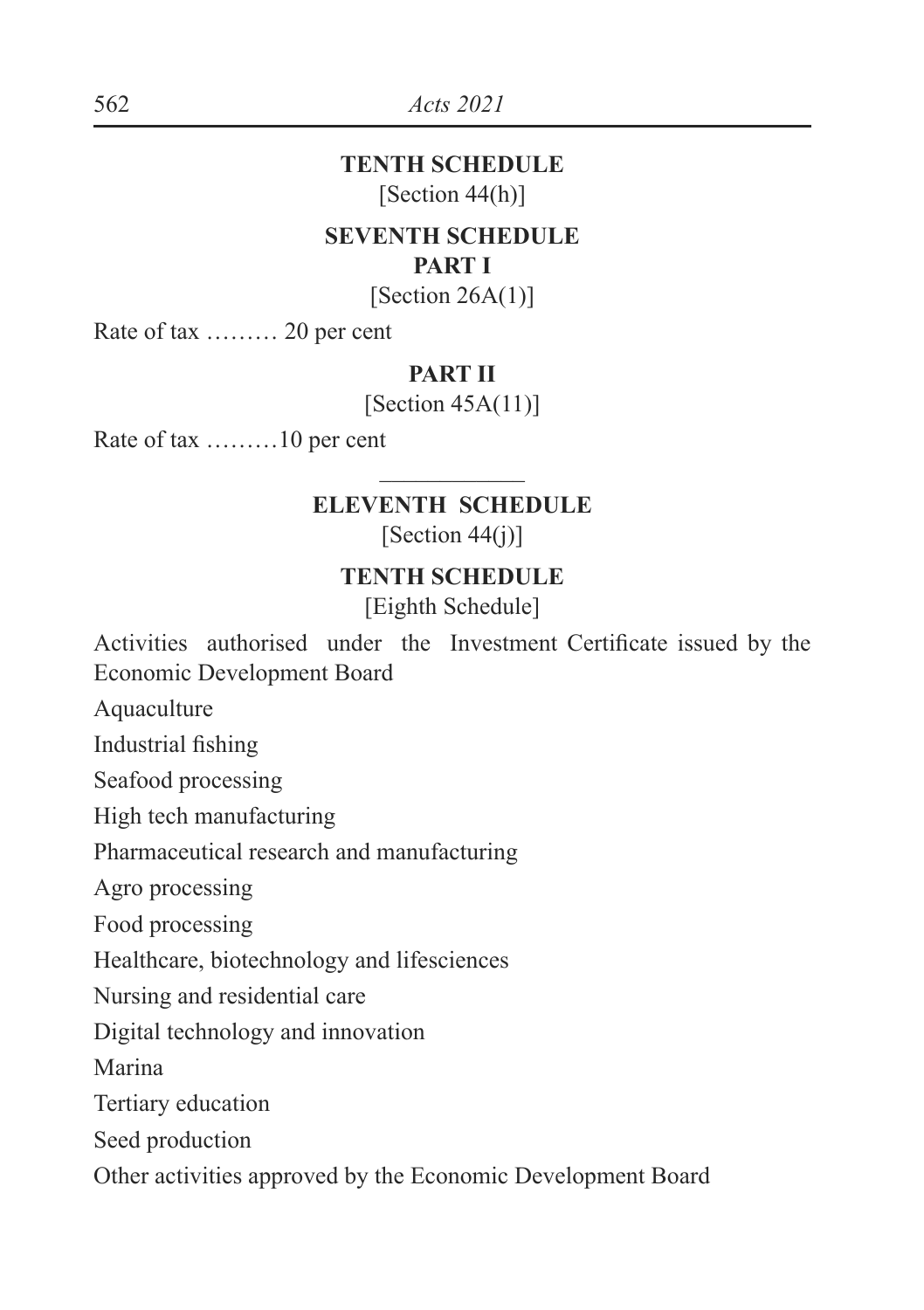## **TWELFTH SCHEDULE** [Section  $74(j)$ ]

### **SECOND SCHEDULE**

[Section 2]

## **FIXED PENALTY NOTICE (FPN)**

[Sections 12A and 15A of the Quarantine Act 2020]

## **PART I**

Date:………………………….

| Name of Offender:                                                              |        |        |
|--------------------------------------------------------------------------------|--------|--------|
|                                                                                |        |        |
| Date of Birth (DOB):                                                           |        |        |
| Address:                                                                       |        |        |
|                                                                                |        |        |
|                                                                                |        |        |
|                                                                                | (Date) | (Time) |
|                                                                                |        | you    |
| (Place)                                                                        |        |        |
| have committed the following offence(s) –                                      |        |        |
|                                                                                |        |        |
|                                                                                |        |        |
|                                                                                |        |        |
|                                                                                |        |        |
| The fine(s) provided for this/these offence(s) as specified the Third Schedule |        |        |
| to the Quarantine Act 2020 are as follows –                                    |        |        |
| (1)                                                                            |        |        |
| (2)                                                                            |        |        |
| (3)                                                                            |        |        |
| (4)                                                                            |        |        |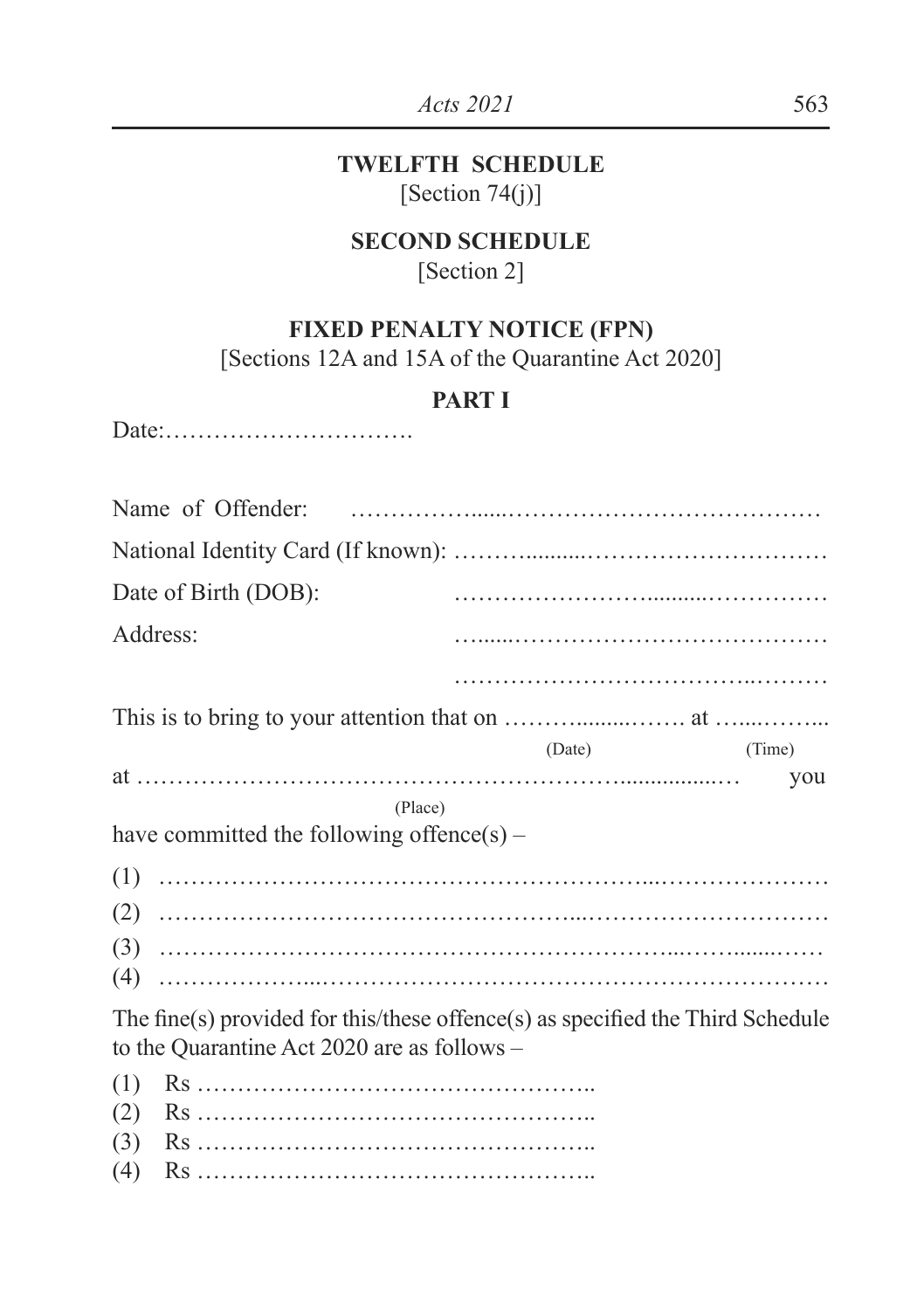### SCHEDULE - *continued*

and payable to the cashier of the District Court of …………………………… by ………………………………………. at latest in accordance with the Quarantine Act 2020.

You have to attend Court personally with the original FPN, your original National Identity Card (NIC) or Passport in case you are not holder of an NIC and pay the above fine(s) within the prescribed delay, failing which you may be prosecuted for the above offence(s) and may, upon conviction, be liable to a fine which shall not be less than twice the fixed penalty in respect of the offence(s).

| (Name & Signature of Issuing Officer) |  |
|---------------------------------------|--|

-----------------------------------------------------------------------------------------

### **PART II**

**IN THE DISTRICT COURT OF** …………..…………………………..

### **NIC/Passport No. of Offender**

(to be filled in by District Court Officer) National Identity Card No/Passport No.)



Date of Payment:

Received by: example and the contract of the contract of the Received by:

(Name & Signature of District Court Officer)

Name & Signature of Offender: …………………......……………………

**2Office Stamp:**